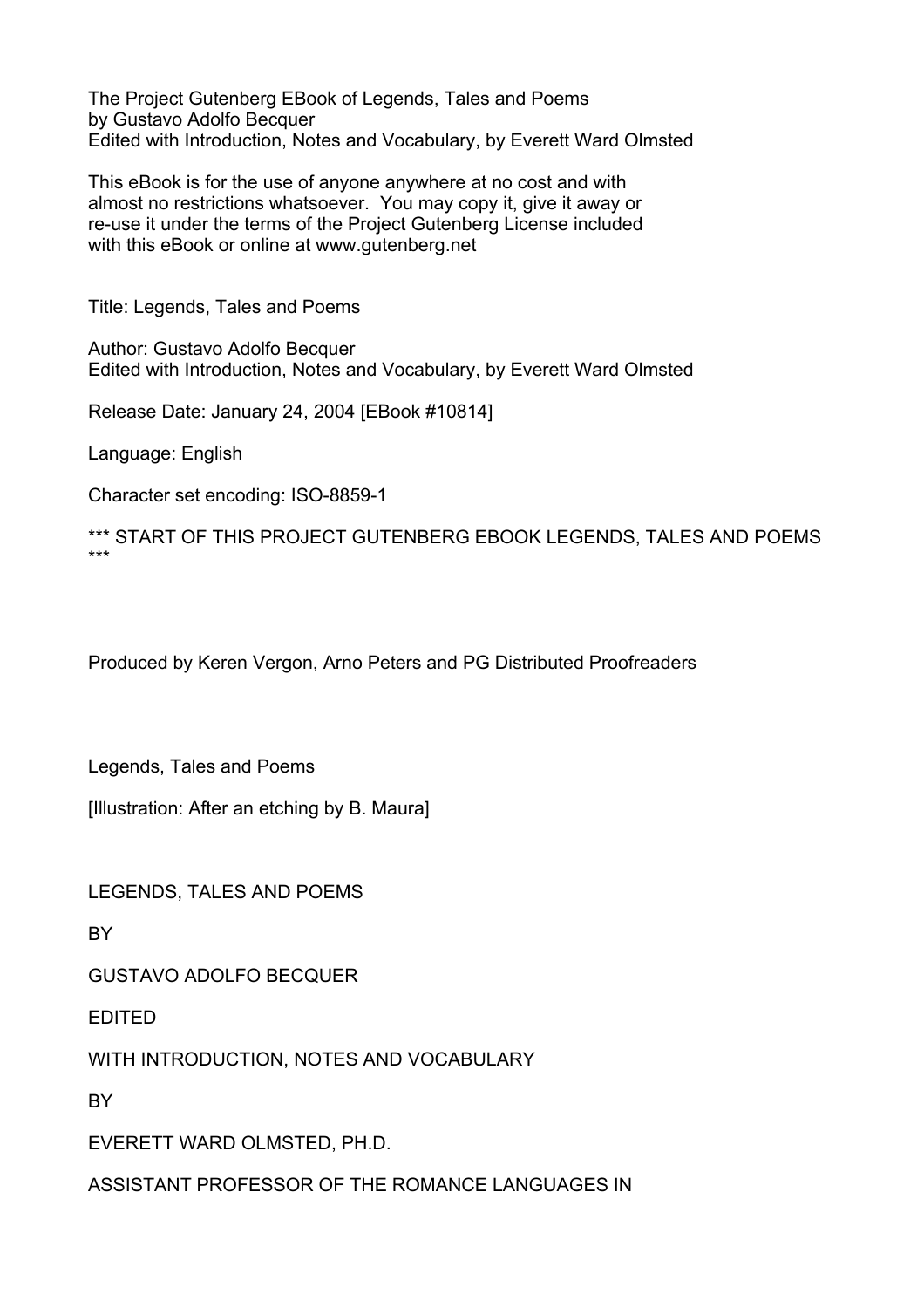# CORNELL UNIVERSITY

\* \* \* \* \*

TO

### MY MOTHER

\* \* \* \* \*

#### PREFACE

In preparing this collection of Becquer's legends, tales, and short poems, which is the only annotated edition of this author's works that has been published as yet for English-speaking students, the editor has aimed to give to our schools and colleges a book that may serve, not only as a reader for first or second year classes, but also as an introduction to Spanish literature, through the works of one of the most original and charming authors of the Spanish Romantic school.

Fondness for good literature should be stimulated from the very first, and the quaint tales and legends of old Spain contained in this edition, told, as they are, in a most fascinating style, are well adapted to captivate the student's interest and to lead him to investigate further the rich mine of Spanish literature. Becquer's poetry is no less pleasing than his prose, and not much more difficult to read. With the aid of the ample treatise on Spanish versification contained in the introduction, the student will be enabled to appreciate the harmony and rhythm of Becquer's verse, and in all subsequent reading of Spanish poetry he will find this treatise a convenient and valuable work of reference.

The Life of Becquer, though concise, is perhaps the most complete that has yet been published, for it embodies all the data given by previous biographers and a certain number of facts gathered by the writer at the time of his last visit to Spain (in 1905-1906), from friends of Becquer who were then living.

The vocabulary has been made sufficiently complete to free the notes from that too frequent translation of words or phrases which often encumbers them.

The notes have been printed in the only convenient place for them, at the bottom of each page, and will be found to be as complete and definite as possible on geographical, biographical, historical, or other points that may not be familiar to the student or the teacher. All grammatical or syntactical matter, unless of a difficult or peculiar character, has been omitted, while the literary citations that abound will, it is hoped, stimulate the student to do further reading and to make literary comparisons of his own.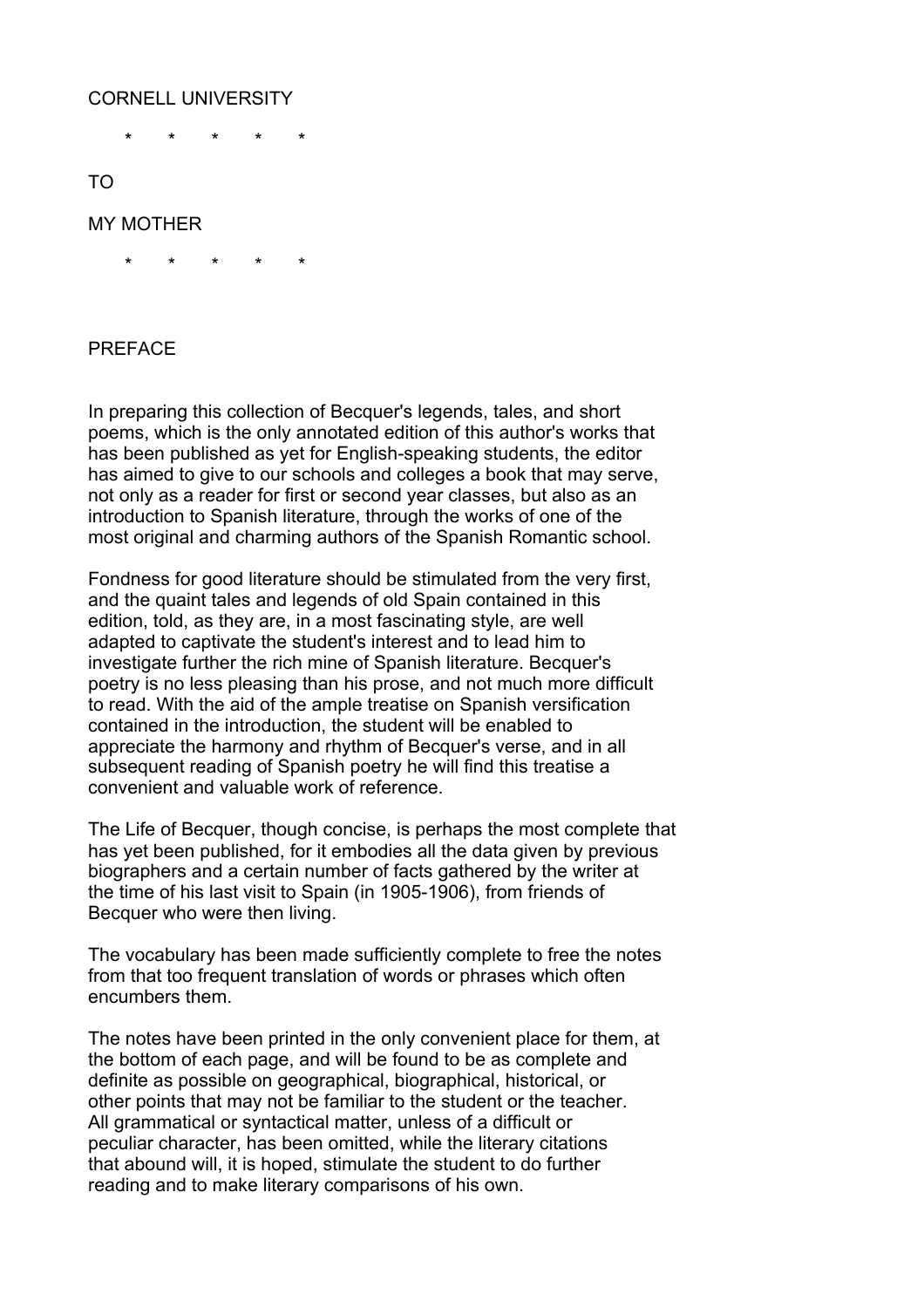It remains for the editor to express his profound gratitude to the following gentlemen for their aid in collecting facts regarding Becquer and for their encouragement of this work: the Exc^{mo} Sr. Conde de las Navas, the Exc^{mo} Sr. Licenciado D. Jose Gestoso y Perez, and the Exc^{mo} Sr. D. Francisco de Laiglesia. It is his pleasure also to convey his thanks to Professor George L. Burr of Cornell University for aid in certain of the historical notes, and most especially to gratefully acknowledge his indebtedness to the aid, or rather collaboration, of Mr. Arthur Gordon of Cornell University, and Mr. W. R. Price of the High School of Commerce, New York City.

 EVERETT WARD OLMSTED CORNELL UNIVERSITY Ithaca, N.Y.

**CONTENTS** 

**INTRODUCTION**  LIFE OF BECQUER UNPUBLISHED LETTER OF BECQUER BIBLIOGRAPHICAL NOTE SPANISH PROSODY DESDE MI CELDA--CARTA SEXTA LOS OJOS VERDES LA CORZA BLANCA LA AJORCA DEL ORO EL CRISTO DE LA CALAVERA EL BESO MAESE PÉREZ EL ORGANISTA LA CRUZ DEL DIABLO CREED EN DROS LAS HOJAS SECAS RIMAS VOCABULARY

INTRODUCTION

#### LIFE OF BECQUER

"In Seville, along the Guadalquivir, and close to the bank that leads to the convent of San Jerónimo, may be found a kind of lagoon, which fertilizes a miniature valley formed by the natural slope of the bank, at that point very high and steep. Two or three leafy white poplars, intertwining their branches, protect the spot from the rays of the sun, which rarely succeeds in slipping through them. Their leaves produce a soft and pleasing murmur as the wind stirs them and causes them to appear now silver, now green, according to the point from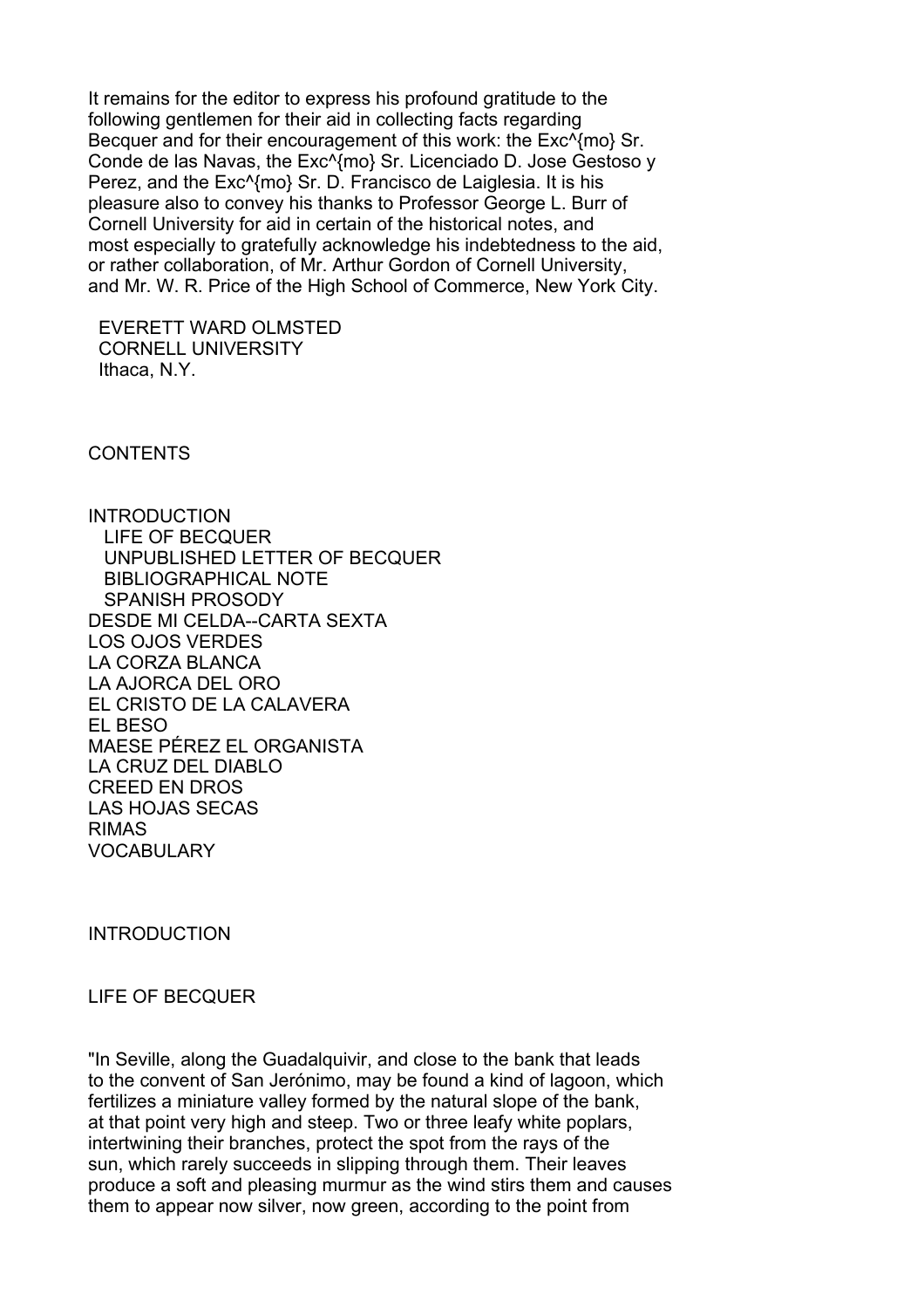which it blows. A willow bathes its roots in the current of the stream, toward which it leans as though bowed by an invisible weight, and all about are multitudes of reeds and yellow lilies, such as grow spontaneously at the edges of springs and streams.

"When I was a boy of fourteen or fifteen, and my soul was overflowing with numberless longings, with pure thoughts and with that infinite hope that is the most precious jewel of youth, when I deemed myself a poet, when my imagination was full of those pleasing tales of the classic world, and Rioja in his silvas to the flowers, Herrera in his tender elegies, and all my Seville singers, the Penates of my special literature, spoke to me continually of the majestic Bétis, the river of nymphs, naiads, and poets, which, crowned with belfries and laurels, flows to the sea from a crystal amphora, how often, absorbed in the contemplation of my childish dreams, I would go and sit upon its bank, and there, where the poplars protected me with their shadow, would give rein to my fancies, and conjure up one of those impossible dreams in which the very skeleton of death appeared before my eyes in splendid, fascinating garb! I used to dream then of a happy, independent life, like that of the bird, which is born to sing, and receives its food from God. I used to dream of that tranquil life of the poet, which glows with a soft light from generation to generation. I used to dream that the city that saw my birth would one day swell with pride at my name, adding it to the brilliant list of her illustrious sons, and, when death should put an end to my existence, that they would lay me down to dream the golden dream of immortality on the banks of the Bétis, whose praises I should have sung in splendid odes, and in that very spot where I used to go so often to hear the sweet murmur of its waves. A white stone with a cross and my name should be my only monument.

"The white poplars, swaying night and day above my grave, should seem to utter prayers for my soul in the rustling of their green and silver leaves. In them the birds should come and nest, that they might sing at dawn a joyous hymn to the resurrection of the spirit to regions more serene. The willow, covering the spot with floating shadows, should lend to it its own vague sadness, as it bent and shed about its soft, wan leaves, as if to protect and to caress my mortal spoils. The river, too, which in flood tide might almost come and kiss the border of the slab o'ergrown with reeds, should lull my sleep with pleasant music. And when some time had passed, and patches of moss had begun to spread over the stone, a dense growth of wild morning-glories, of those blue morning-glories with a disk of carmine in the center, which I loved so much, should grow up by its side, twining through its crevices and clothing it with their broad transparent leaves, which, by I know not what mystery, have the form of hearts. Golden insects with wings of light, whose buzzing lulls to sleep on heated afternoons, should come and hover round their chalices, and one would be obliged to draw aside the leafy curtain to read my name, now blurred by time and moisture. But why should my name be read? Who would not know that I was sleeping there?"[1]

 [Footnote 1: \_Obras de Gustavo A. Becquer\_, Madrid, 1898, vol. II, pp. 242-245. This edition will be understood hereafter in all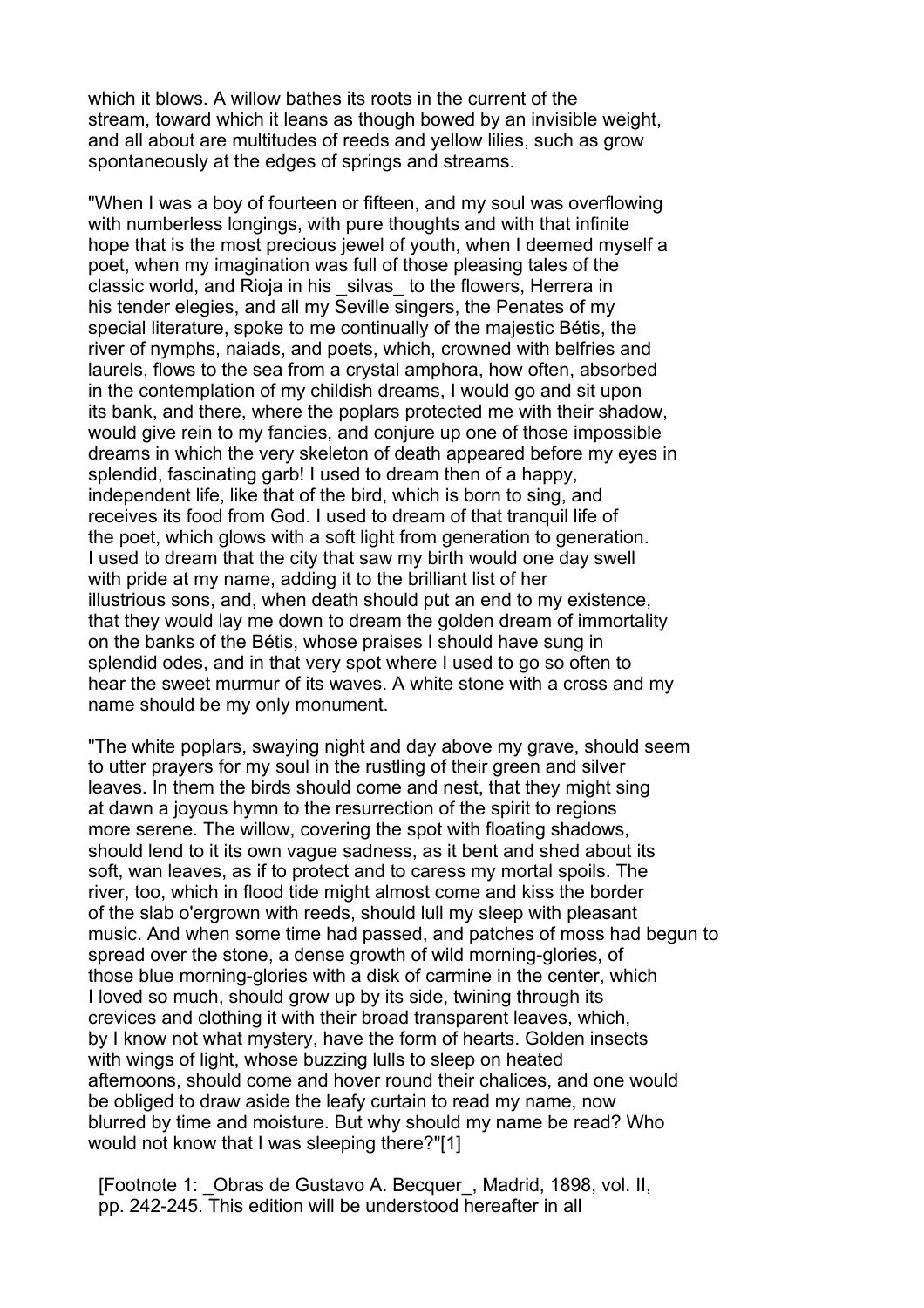references to the works of Becquer.]

So mused the poet Becquer[1] in the golden days of his youth, when his veins were swelling with health, when his heart was fired with ambition, and in his ears was ringing the joyous invitation of his muse.

 [Footnote 1: The name is spelled indifferently with or without accent-- Bécquer or Becquer. In the choice of the latter spelling, the authority of his principal biographer, Ramón Rodriguez Correa, has been followed.]

His knowledge of the world was confined to the enchanting city of his birth. Her gems of art and architecture had wrought themselves into the fabric of his dreams; he had mused in her palm-gardens, worshiped in her temples, and dreamed long afternoons on the shores of her historic river. He knew nothing of the cold, prosaic world of selfish interests. The time had not yet come when, in bitterness of spirit, and wrapping his mantle about him against the chill wind of indifference, he should say: "To-day my sole ambition is to be a supernumerary in the vast human comedy, and when my silent role is ended, to withdraw behind the scenes, neither hissed nor applauded, making my exit unnoticed."[1]

[Footnote 1: Obras, vol. II, p. 251.]

Indeed, in those later days of trial and hardship, he would often look out wearily upon Madrid, the city of his adoption, the scene of his crushing struggle with necessity, as it lay outspread before his windows,--"dirty, black, and ugly as a fleshless skeleton, shivering under its immense shroud of snow,"[1] and in his mind he would conjure up the city of his youth, his ever cherished Seville, "with her \_Giralda\_ of lacework, mirrored in the trembling Guadalquivir, with her narrow and tortuous Moorish streets, in which one fancies still he hears the strange cracking sound of the walk of the Justiciary King; Seville, with her barred windows and her love-songs, her iron door-screens and her night watchmen, her altar-pieces and her stories, her brawls and her music, her tranquil nights and her fiery afternoons, her rosy dawns and her blue twilights; Seville, with all the traditions that twenty centuries have heaped upon her brow, with all the pomp and splendor of her southern nature."[2] No words of praise seemed too glowing for her ardent lover.

[Footnote 1: Ibid ., vol. III, p. iii.]

[Footnote 2: \_Obras\_, vol. III, pp. 109-110.]

By some strange mystery, however, it had been decreed by fate that he should only meet with disappointment in every object of his love. The city of his birth was no exception to the rule: since Becquer's death it has made but little effort to requite his deep devotion or satisfy his youthful dreams. You may search "the bank of the Guadalquivir that leads to the ruined convent of San Jerónimo," you may spy among the silvery poplars or the willows growing there, you may thrust aside the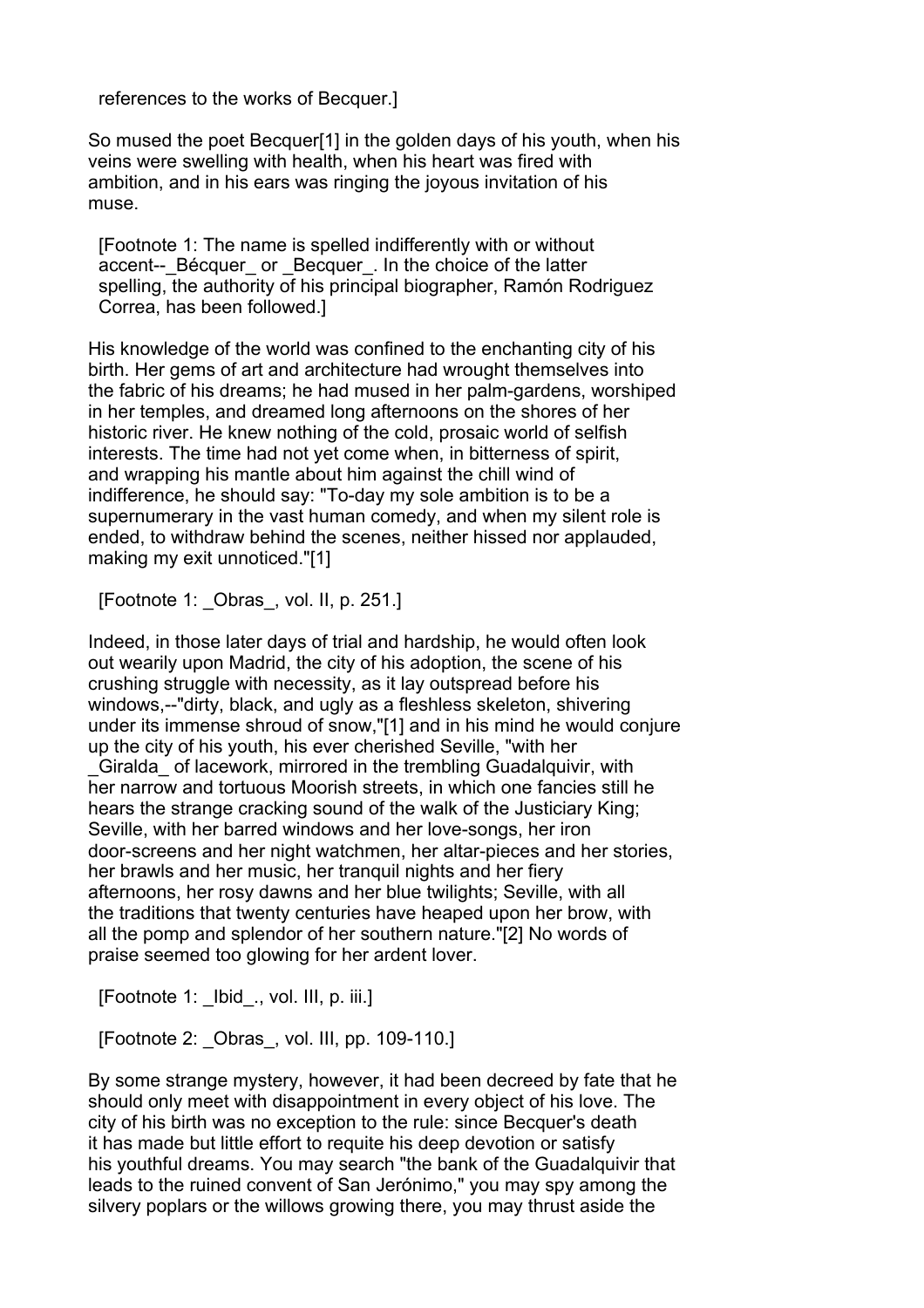reeds and yellow lilies or the tangled growth of morning-glories, but all in vain--no "white stone with a cross" appears. You may wander through the city's many churches, but no tomb to the illustrious poet will you find, no monument in any square. His body sleeps well-nigh forgotten in the cemetery of San Nicolás in Madrid.

If you will turn your steps, however, to the barrio of Seville in which the celebrated D. Miguel de Mañara, the original type of \_Juan Tenorio and the Estudiante de Salamanca, felt the mysterious blow and saw his own funeral train file by, and will enter the little street of the Conde de Barajas, you will find on the facade of the house No. 26 a modest but tasteful tablet bearing the words

 EN ESTA CASA NACIÓ GUSTAVO ADOLFO BECQUER XVII FEBRERO MDCCCXXXVI.[1]

 [Footnote 1: This memorial, which was uncovered on January 10th, 1886, is due to a little group of Becquer's admirers, and especially to the inspiration of a young Argentine poet, Román Garcia Pereira (whose \_Canto á Becquer\_, published in \_La Ilustración Artística\_, Barcelona, December 27, 1886, is a tribute worthy of the poet who inspired it), and to the personal efforts of the illustrious Seville scholar, Don José Gestoso y Pérez. It is only fair to add here that there is also an inferior street in Seville named for Becquer.]

Here Gustavo Adolfo Dominguez Becquer opened his eyes upon this inhospitable world. Eight days later he was baptized in the church of San Lorenzo.[1] He was one of a family of eight sons, Eduardo, Estanislao, Valeriano, Gustavo Adolfo, Alfredo, Ricardo, Jorge, and Jose. His father, Don Jose Dominguez Becquer, was a well-known Seville genre painter. He died when Gustavo was but a child of five, too young to be taught the principles of his art; but he nevertheless bequeathed to him the artistic temperament that was so dominant a trait in the poet's genius. Becquer's mother, Doña Joaquina, survived his father but a short time, and left her children orphaned while they were yet very young. Gustavo was but nine and a half years old at the time of his mother's death. Fortunately an old and childless uncle, D. Juan Vargas, took charge of the motherless boys until they could find homes or employment.

[Footnote 1: The following is a copy of his baptismal record:

 "En jueves 25 de Febrero de 1836 años D. Antonio Rodriguez Arenas Pbro. con licencia del infrascrito Cura de la Parroquial de Sn. Lorenzo de Sevilla: bautizó solemnemente á Gustavo Adolfo que nació en 17 de dicho mes y año hijo de José Dominguez Vequer (\_sic\_) y Doña Juaquina (\_sic\_) Bastida su legitima mujer. Fué su madrina Doña Manuela Monchay vecina de la collación de Sn. Miguel á la que se advirtió el parentesco espiritual y obligaciones y para verdad lo firmé.--Antonio Lucena Cura." See La \_Illustración Artística\_, Barcelona, December 27, 1886, pp. 363-366. Citations from this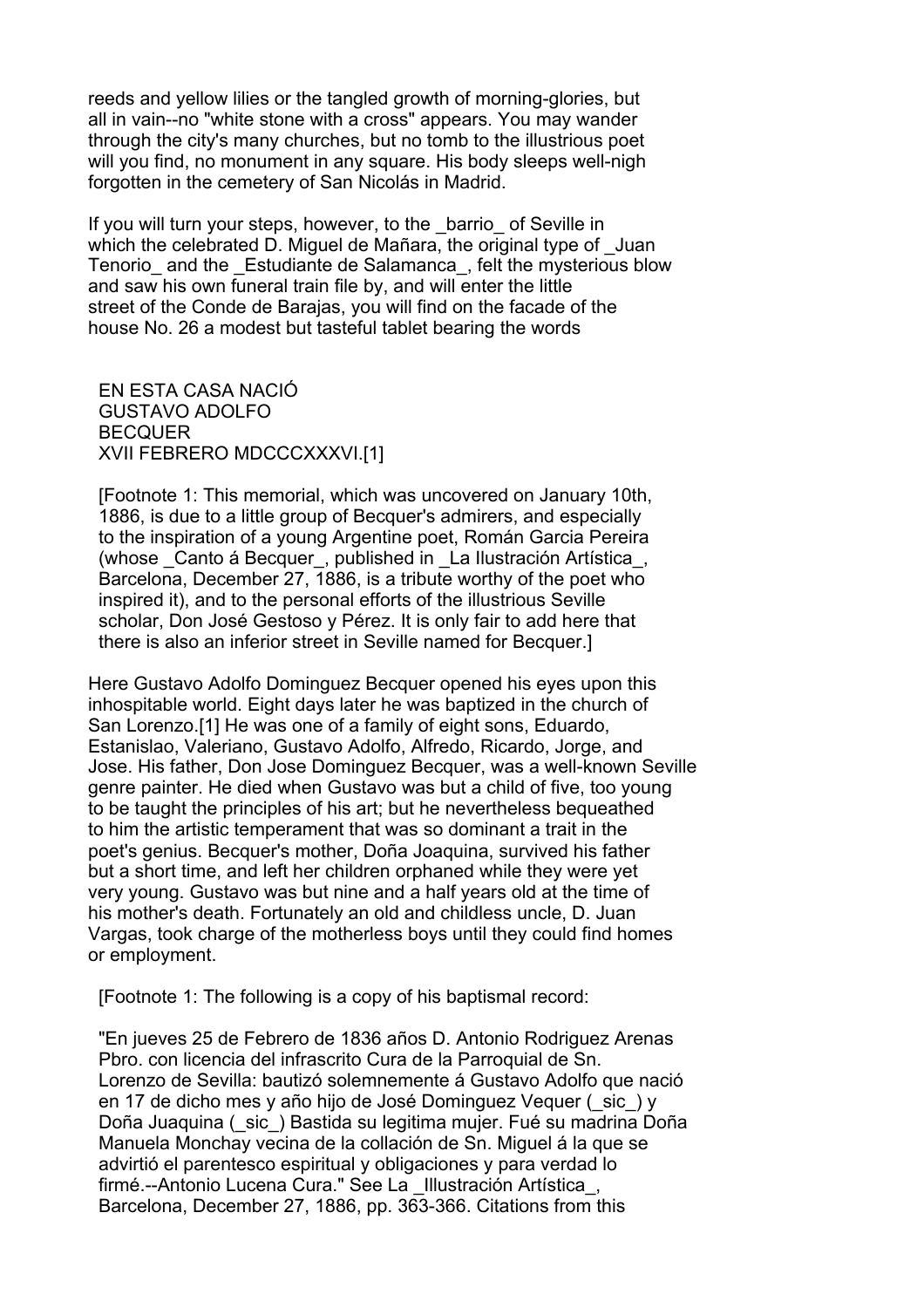periodical will hereafter refer to the issue of this date.]

Gustavo Adolfo received his first instruction at the College of San Antonio Abad. After the loss of his mother his uncle procured for him admission to the College of San Telmo, a training school for navigators, situated on the banks of the Guadalquivir in the edifice that later became the palace of the Dukes of Montpensier. This establishment had been founded in 1681 in the ancient suburb of Marruecos as a reorganization of the famous \_Escuela de Mareantes\_ (navigators) of Triana. The Government bore the cost of maintenance and instruction of the pupils of this school, to which were admitted only poor and orphaned boys of noble extraction. Gustavo fulfilled all these requirements. Indeed, his family, which had come to Seville at the close of the sixteenth century or at the beginning of the seventeenth century, from Flanders, was one of the most distinguished of the town. It had even counted among its illustrious members a Seville Veinticuatro, and no one who was unable to present proof of noble lineage could aspire to that distinction.[1]

 [Footnote 1: "Don Martin Becquer, \_mayorazgo\_ and \_Veinticuatro\_, of Seville, native of Flanders, married Doña Úrsula Díez de Tejada. Born to them were Don Juan and Doña Mencia Becquer. The latter married Don Julián Dominguez, by whom she had a son Don Antonio Domínguez y Becquer, who in turn contracted marriage with Doña Maria Antonia Insausti y Bausa. Their son was Don Jose Dominguez Insausti y Bausa, husband of Doña Joaquina Bastida y Vargas, and father of the poet Becquer." The arms of the family "were a shield of azure with a chevron of gold, charged with five stars of azure, two leaves of clover in gold in the upper corners of the shield, and in the point a crown of gold." The language of the original is not technical, and I have translated literally. See \_Carta á M. Achille Fouquier, by D. Jose Gestoso y Pérez, in La Ilustración Artística\_, pp. 363-366.]

Among the students of San Telmo there was one, Narciso Campillo, for whom Gustavo felt a special friendship,--a lad whose literary tastes, like his own, had developed early, and who was destined, later on, to occupy no mean position in the field of letters. Writing of those days of his youth, Señor Campillo says: "Our childhood friendship was strengthened by our life in common, wearing as we did the same uniform, eating at the same table, and sleeping in an immense hall, whose arches, columns, and melancholy lamps, suspended at intervals, I can see before me still.

"I enjoy recalling this epoch of our first literary utterance (\_vagido\_), and I say \_our\_, for when he was but ten years old and I eleven, we composed and presented in the aforesaid school (San Telmo) a fearful and extravagant drama, which, if my memory serves me right, was entitled Los Conjurados ('The Conspirators'). We likewise began a novel. I wonder at the confidence with which these two children, so ignorant in all respects, launched forth upon the two literary lines that require most knowledge of man, society, and life. The time was yet to come when by dint of painful struggles and hard trials they should possess that knowledge, as difficult to gain as it is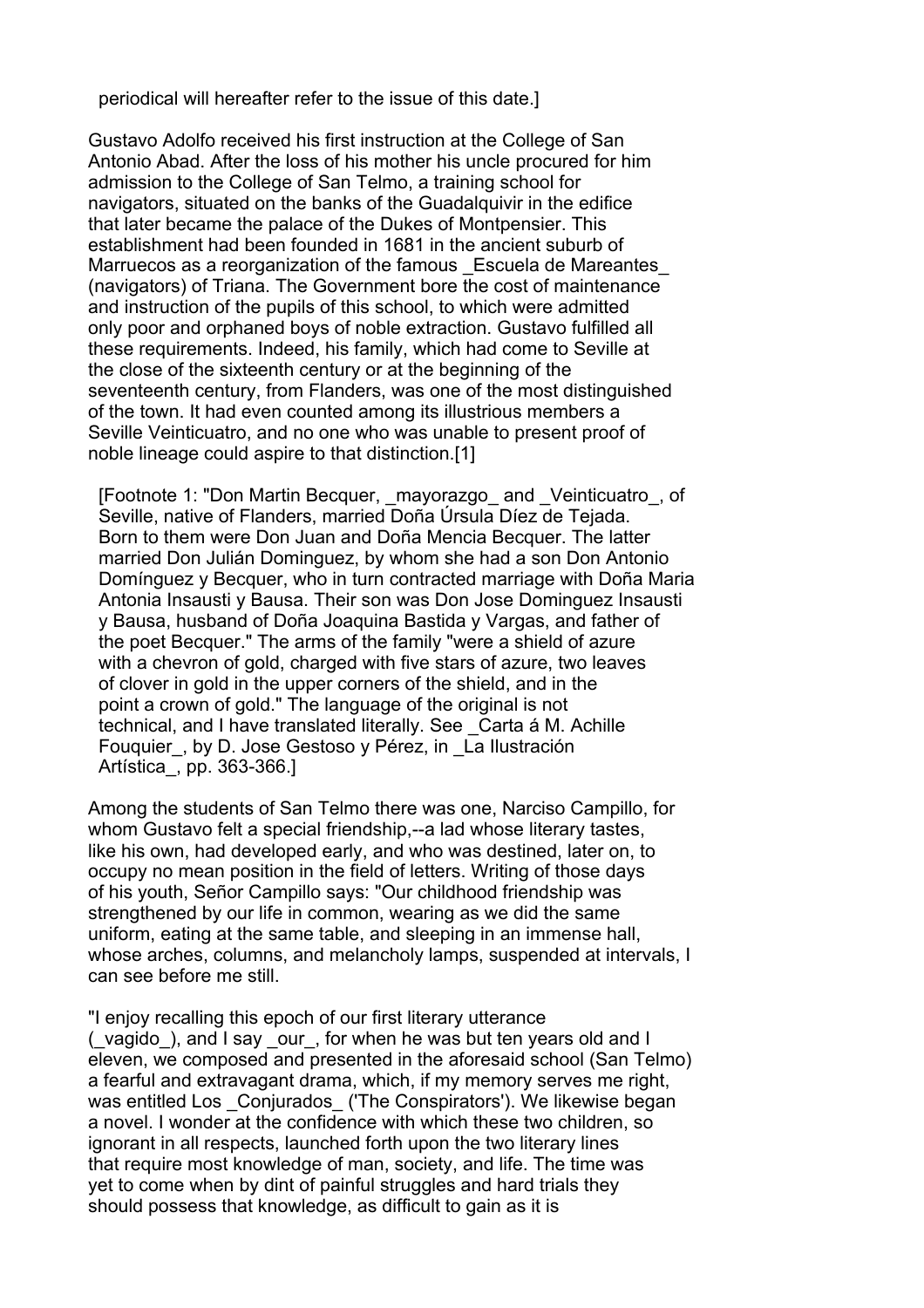# bitter!"[1]

 [Footnote 1: Article on Gustavo Adolfo Becquer, by Narciso Campillo, in La Ilustración Artística, pp. 358-360]

Shortly after the matriculation of young Becquer, the College of San Telmo was suppressed by royal orders, and the lad found himself in the streets. He was then received into the home of his godmother, Doña Manuela Monchay, who was a woman of kind heart and much intelligence. She possessed a fair library, which was put at the disposal of the boy; and here he gratified his love for reading, and perfected his literary taste. Two works that had considerable influence upon him at this time were the Odes of Horace, translated by P. Urbano Campos, and the poems of Zorrilla. He began to write verses of his own, but these he later burned.

"In 1849," says Señor Campillo, "there were two noteworthy painters in Seville, whose studios were open to and frequented by numerous students, future rivals, each in his own imagination, of the glories of Velasquez and Murillo. One of these studios, situated in the same building as the Museo de Pinturas, was that of D. Antonio Cabral Bejarano, a man not to be forgotten for his talent, and perhaps also for his wit, the delight of those who knew him. The other, situated in an upper room of the Moorish alcázar de Abdelasis, near the patio \_de Banderas\_, was directed by D. Joaquin Dominguez Becquer, a brother and disciple of D. Jose, Gustavo's father."[1]

[Footnote 1: Narciso Campillo, loc. cit.]

In spite of this relationship, Gustavo Adolfo, at the age of fourteen, entered the studio of Bejarano. There he remained for two years, practicing the art of drawing, for which he had a natural talent. He then came under the instruction of his uncle, who, judging that his nephew was even better qualified for a literary than for an artistic career, advised him to follow the former, and procured for him a few Latin lessons. Meanwhile Gustavo continued to enlarge his poetical horizon by reading from the great poets and by the contemplation of the beauties of nature. With his friend Campillo he composed the first three cantos of a poem entitled La \_Conquista de Sevilla\_, and with him he wandered about the beautiful city of his birth and dreamed such dreams as the one with which this Introduction begins.

Gustavo's godmother, who was a woman in easy circumstances and without children or near relatives, would doubtless have bequeathed to him her property had he fulfilled her wishes and settled down to an honorable mercantile life. But the child, who had learned to draw and to compose almost before he could write, and who had always paled before the simplest problem of arithmetic, could not reconcile himself to such a life. The artist within him rebelled, and at the age of seventeen and a half, feeling the attraction of the capital strong upon him, he bade farewell to the friends of his youth and set out to seek for fame and fortune. It was in the autumn of 1854 that Becquer arrived in Madrid, "with empty pockets, but with a head full of treasures that were not, alas, to enrich him." Here he encountered an indifference that he had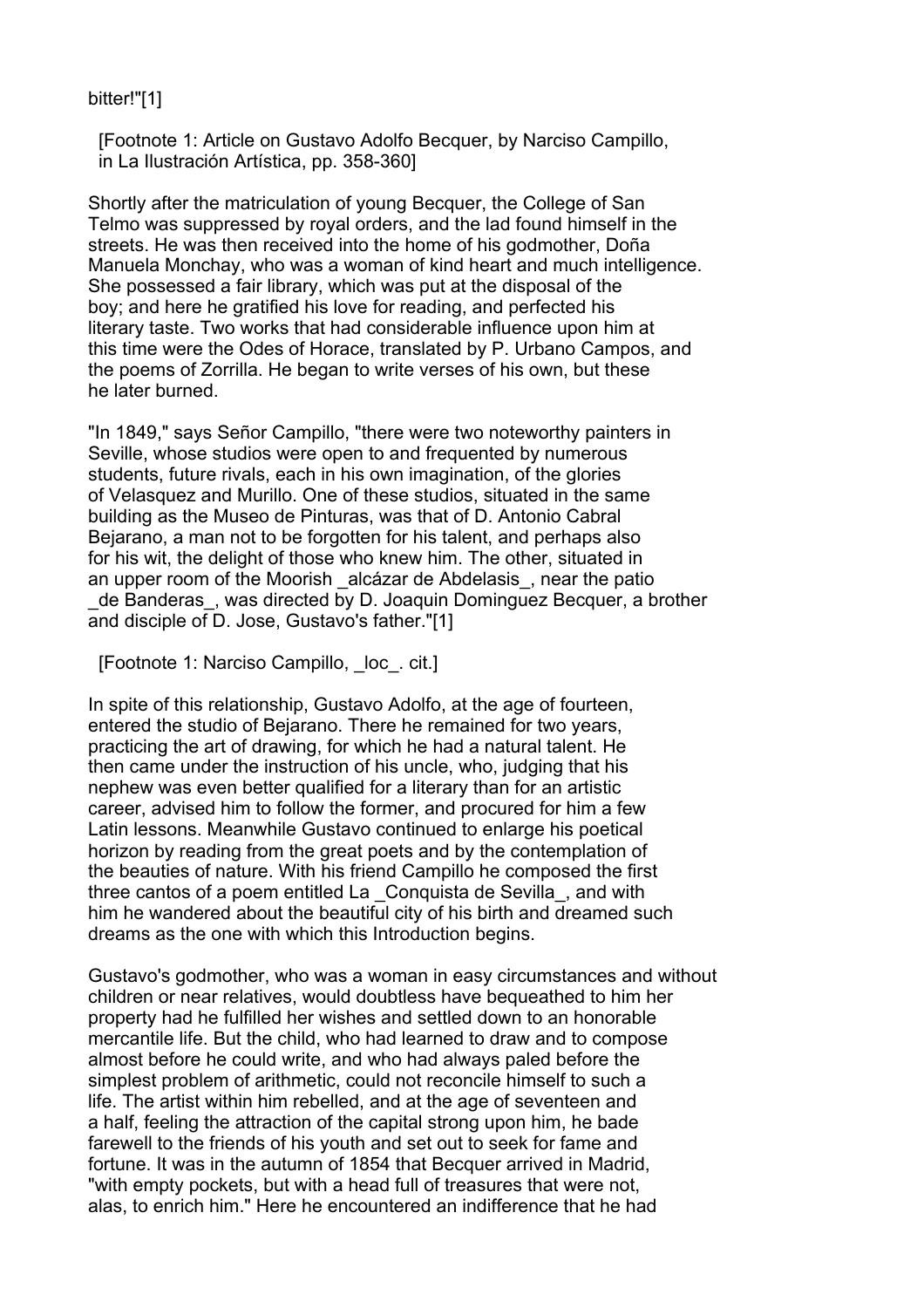not dreamed of; and here he remained in the shadow of oblivion, eking out a miserable existence of physical as well as mental suffering, in utter loneliness of spirit, until he was joined in 1856 by one who came to be his lifelong friend and first biographer--Ramón Rodriguez Correa, who had come to the capital with the same aims as Becquer, and whose robust health and jovial temperament appealed singularly to the sad and ailing dreamer. The new-found friend proved indeed a godsend, for when, in 1857, Gustavo was suffering from a terrible illness, Correa, while attending him, chanced to fall upon a writing entitled

\_El caudillo de las manos rojas, tradición india\_. Charmed by its originality in form and conception, he urged his friend to publish it. Becquer acquiesced, and the story was accepted and published by La

\_Crónica\_. The joy of this first success, and perhaps the material aid that resulted, must have had a great deal to do with Gustavo's speedy recovery.

A short time after this he entered with his friend Correa the office of the Dirección de Bienes Nacionales as copyist, at the munificent salary of some \$150 a year. The employment was decidedly contrary to his taste, and to amuse his tedium he used often to sketch or read from his favorite poets. One day, as he was busy sketching, the Director entered, and, seeing a group about Gustavo's chair,--for the young artist's sketches were eagerly awaited and claimed by his admiring associates,--stole up from behind and asked, "What is this?" Gustavo, suspecting nothing, went on with his sketch, and answered in a natural tone, "This is Ophelia, plucking the leaves from her garland. That old codger is a grave-digger. Over there..." At this, noticing that every one had risen, and that universal silence reigned, Becquer slowly turned his head. "Here is one too many," said the Director, and the artist was dismissed that very day.

It cannot be said that he received the news of his dismissal regretfully, for he had accepted the position largely to please a sympathetic friend. Slight as was the remuneration, however, it had aided him to live; and when this resource was removed, Gustavo was again obliged to depend upon his wits. His skill with the brush served him in good stead at this time, and he earned a little money by aiding a painter who had been employed by the Marquis of Remisa to decorate his palace, but who could not do the figures in the fresco.

In 1857, together with other littérateurs, Becquer undertook the preparation and direction of a work entitled \_Historia de los Temples de España\_.[1] Like so many of the author's plans, this work remained unfinished; but from the single volume that appeared can be seen how vast was the scope of the work, and how scholarly its execution. Gustavo is himself the author of some of the best pages contained in the volume, as, for example, those of the Introduction and of the chapters on San Juan de los Reyes. He is likewise the author of many of the excellent sketches that adorn the work, notably that of the \_portada\_. These sketches, as well as others published elsewhere, show

how eminent his work as artist would have been, had he decided to cultivate that field instead of literature.

[Footnote 1: The complete title of the work is \_Historia de los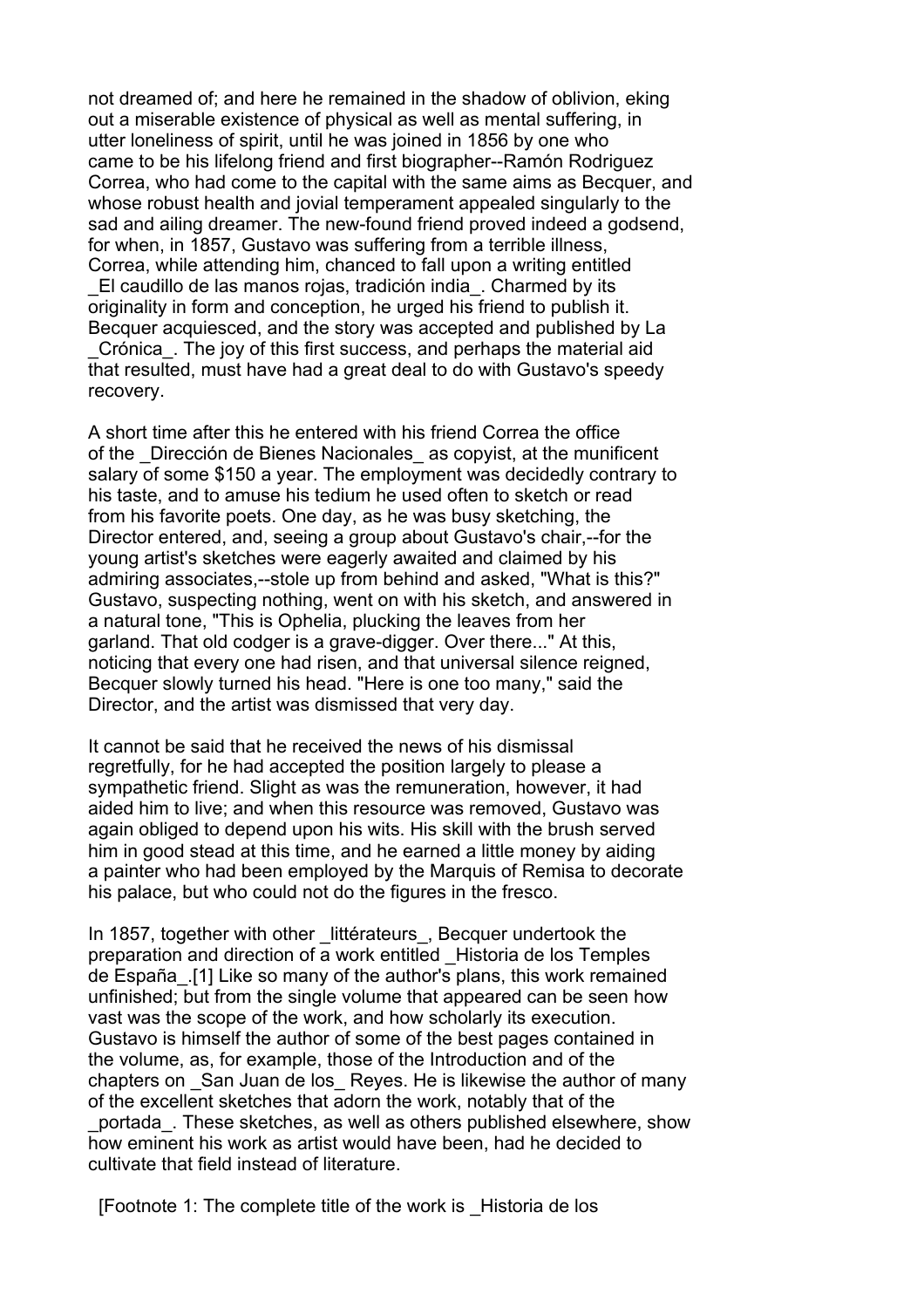Templos de España, publicada bajo la protección de SS. MM. AA. y muy reverendos señores arzobispos y obispos--dirigida por D. Juan de la Puerta Vizcaino y D. Gustavo Adolfo Becquer. Tomo I, Madrid, 1857. Imprenta y Estereotipia Española de los Señores Nieto y Compañía.\_]

Essentially an artist in temperament, he viewed all things from the artist's standpoint. His distaste for politics was strong, and his lack of interest in political intrigues was profound. "His artistic soul, nurtured in the illustrious literary school of Seville," says Correa, "and developed amidst Gothic Cathedrals, lacy Moorish and stained-glass windows, was at ease only in the field of tradition. He felt at home in a complete civilization, like that of the Middle Ages, and his artisticopolitical ideas and his fear of the ignorant crowd made him regard with marked predilection all that was aristocratic and historic, without however refusing, in his quick intelligence, to recognize the wonderful character of the epoch in which he lived. Indolent, moreover, in small things,--and for him political parties were small things,--he was always to be found in the one in which were most of his friends, and in which they talked most of pictures, poetry, cathedrals, kings, and nobles. Incapable of hatred, he never placed his remarkable talent as a writer at the service of political animosities, however certain might have been his gains."[1]

 [Footnote 1: Ramón Rodriguez Correa, \_Prólogo\_, in \_Obras de Becquer, vol. I, xvi.]

Early in his life in Madrid, Gustavo came under the influence of a charming young woman, Julia Espín y Guillén.[1] Her father was director of the orchestra in the Teatro Real, and his home was a rendezvous of young musicians, artists, and littérateurs. There Gustavo, with Correa, Manuel del Palacio, Augusto Ferrán, and other friends, used to gather for musical and literary evenings, and there Gustavo used to read his verses. These he would bring written on odd scraps of paper, and often upon calling cards, in his usual careless fashion.

 [Footnote 1: She later married Don Benigno Quiroga Ballesteros, an illustrious engineer, congressman, minister of state, and man of public life, who is still living. She died in January, 1907.]

His friends were not slow in discovering that the tall, dark, and beautiful Julia was the object of his adoration, and they advised him to declare his love openly. But his timid and retiring nature imposed silence upon his lips, and he never spoke a word of love to her. It cannot be said, moreover, that the impression created upon the young lady by the brilliant youth was such as to inspire a return of his mute devotion. Becquer was negligent in his dress and indifferent to his personal appearance, and when Julia's friends upbraided her for her hardness of heart she would reply with some such curt and cruel epigram as this: "Perhaps he would move my heart more if he affected my stomach less."[1]

 [Footnote 1: Facts learned from conversation with Don Manuel del Palacio, since deceased.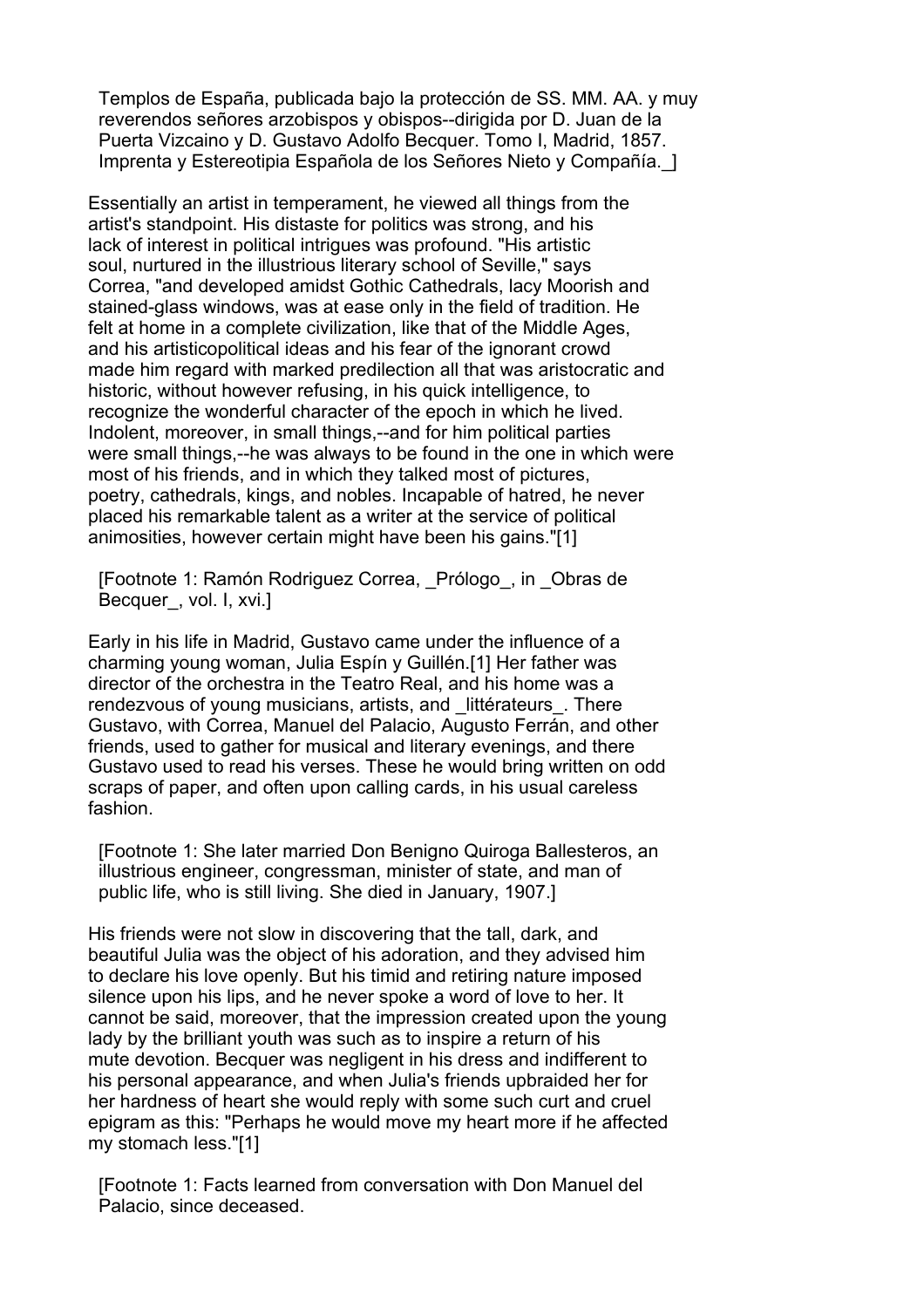The editor of this sketch is indebted to the courtesy of the Exc^{mo}. Sr. D. Benigno Quiroga Ballesteros and to his lately deceased wife, Doña Julia, the muse of at least some of Becquer's

 \_Rimas\_, for an opportunity to examine a couple of albums containing some of the poet's verse and a most interesting collection of pencil sketches, which but confirm his admiration for Becquer's artistic talent. Here is a list of the sketches:

\_First Album:\_

Lucia di Lamermoor--Eleven sketches, including frontispiece.

 A dream, or rather a nightmare, in which a man is pictured in a restless sleep, with a small devil perched upon his knees, who causes to fly as a kite above the sleeper's head a woman in graceful floating garments.

 A fat and jolly horned devil in the confessional box, with a confessor of the fair sex kneeling at one side, while at the extreme right two small acolytes point out to each other a suspicious looking tail that protrudes from beneath her skirts, thus stamping her as Satan's own.

 A belfry window with a swinging bell, and bestriding the bell a skeleton tightly clutching the upper part of it--ringing the \_ánimas\_ perhaps.

 Gustavo himself seated smoking, leaning back in his chair, and in the smoke that rises a series of women, some with wings.

 A nun in horror at discovering, as she turns down the covers of her bed, a merry devil.

 A woman's coffin uncovered by the sexton, while a lover standing by exclaims, "¡¡Cascaras!! ¡cómo ha cambiadd!"

A scene at the Teatro Real with Señor Espin y Guillén in a small group behind the scenes, and a prima donna singing. Actors standing apart in the wings.

 A visit to the cemetery. A skeleton thrusting out his head from his burial niche, and a young man presenting his card. "DIFUNTO: No recibo. VISITANTE: Pues hai (\_sic\_) queda la targeta (\_sic\_)."

 A fine sketch of "Eleonora," a stately form in rich fifteenth-century garb.

 A number of sketches of women, knights, monks, devils, soldiers, skeletons, etc.

Second Album: Les morts pow rire, Bizarreries dédiées à Mademoiselle Julie, par G. A. Becker (sic).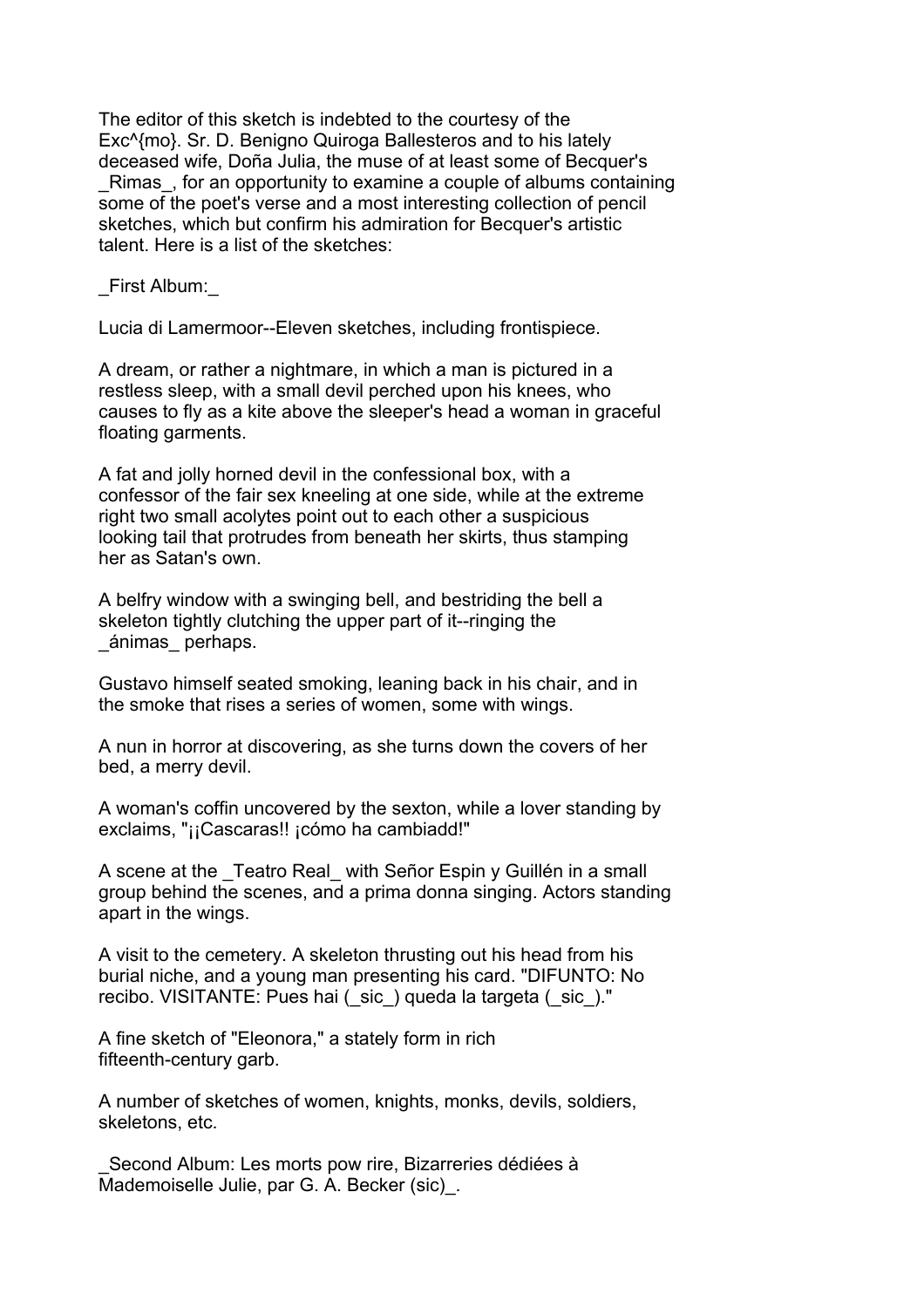Fantastic frontispiece of skulls, bones, and leafy fronds, and two young lovers seated, sketching.

Skeletons playing battledore and shuttlecock with skulls.

A tall slim skeleton and a round short one.

Skeletons at a ball.

A skeleton widow visiting her husband's grave.

 The husband returning her visit, and coming to share her lunch in the park.

 A circus of skeletons, in two scenes: (1) Leaping through the hoop. (2) One skeleton balancing himself, head downward, on the head of another who is standing.

A skeleton singer on the stage.

A skeleton horse leaping a hurdle.

A skeleton drum-major with his band.

A skeleton bull-fight.

A duel between skeletons.

A tournament on skeleton horses.

 A woman recently deceased, surrounded by skeletons offering their compliments. They are presented by one of then number, with hat in hand.

A balcony courting scene between skeleton lovers.

The word FIN in bones concludes the series of grotesque and uncanny sketches, which but emphasize a fact ever present in the poet's mind--that while we are in life we \_are\_ in death.]

Finding his devotion to Julia unrequited, Becquer, in a rebellious mood, and having come under the influence of the charms and blandishments of a woman of Soria, a certain Casta Estéban y Navarro, contracted, in or about the year 1861, an unfortunate marriage, which embittered the rest of his life and added cares and expenses which he could ill support. He lived with his wife but a short time, during which period two sons were born to them--Gustavo, whose later career was unfortunately not such as to bring credit to the memory of his illustrious father, and, Jorge, who died young. Becquer was passionately fond of his children, and succeeded in keeping them with him after the separation from his wife. They were constantly the objects of his affectionate solicitude, and his last thoughts were for them.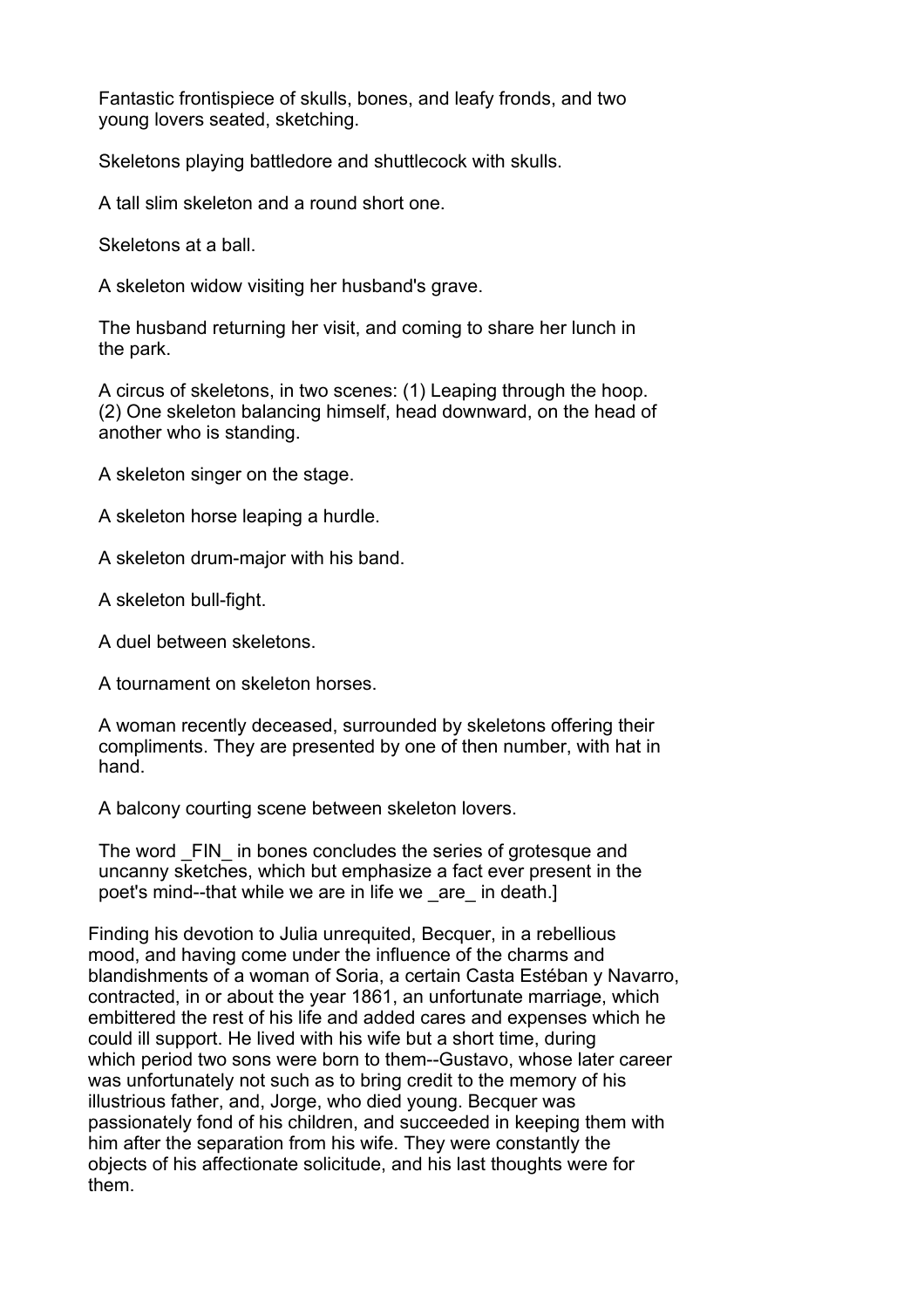About 1858 the newspaper El Contemporáneo had been founded by the able and broad-minded Jose Luis Albareda, and Correa, who was associated with the management, succeeded in obtaining for his friend a position on its staff. Becquer entered upon his new labors in 1861, and was a fairly regular contributor until the suppression of the paper. Here he published the greater part of his legends and tales, as well as his remarkable collection of letters Desde mi Celda ("From my Cell"). The following year his brother Valeriano, who up to that time had exercised his talents as a genre painter in Seville, came to join him in Madrid. He too had been unfortunate in his domestic relations, and the brothers joined in sympathy to form a new household. A period of comparative comfort seemed to open up before them. This period was of short duration, however; for Gustavo (who was never strong) soon fell ill, and was obliged to withdraw from the capital, in search of purer air, to the historic monastery of Veruela, situated on the Moncayo, a mountain in northern Spain. His brother Valeriano accompanied him, and there they passed a year in complete isolation from the rest of the world. The spur of necessity, however, compelled them both to keep to their work, and while Gustavo was writing such legends as that of Maese Pérez, and composing his fascinating Cartas desde mi Celda, Valeriano was painting Aragonese scenes such as La Vendimia ("The Vintage") or fanciful creations such as \_El Barco del Diablo\_ or La \_Pecadora .

The next year the two brothers returned to the capital, and Gustavo, together with his friend D. Felipe Vallarino, began the publication of La Gaceta literaria, of brief but brilliant memory. During this same year and during 1863 Gustavo continued on the staff of \_El Contemporáneo, enriching its pages with an occasional legend of singular beauty.

At the Baths of Fitero in Navarre, whither, with his inseparable brother, he had gone to recuperate his health in the summer of 1864, Gustavo composed the fantastic legend of the \_Miserere\_, and others no less interesting. On his return from Fitero he continued in \_El Contemporáneo, and shortly after entered a ministerial daily, the irksome duties of which charge he bore with resignation.

At this time Luis Gonzalez Bravo, a man of fine literary discrimination, whatever may be thought of him politically, was prime minister under Isabel II. He had become interested in the work of Gustavo, and, knowing the dire financial straits in which the young poet labored, he thought to diminish these anxieties and thus give him more time to devote to creative work by making him censor of novels. A new period of calm and comparative comfort began, and for the first time in his life Becquer had the leisure to carry out a long-cherished project, at once his own desire and the desire of his friends: that of gathering together in one volume all his scattered verse and of adding to the collection other poems as well that had not yet seen the light. This he did, and the completed volume so charmed his friend and patron, Gonzalez Bravo, that he offered of his own accord to write a prologue for the work and to print it at his own expense. But in 1868 came the revolution which dethroned Isabel II, and in the confusion that followed the downfall of the ministry and the hasty withdrawal of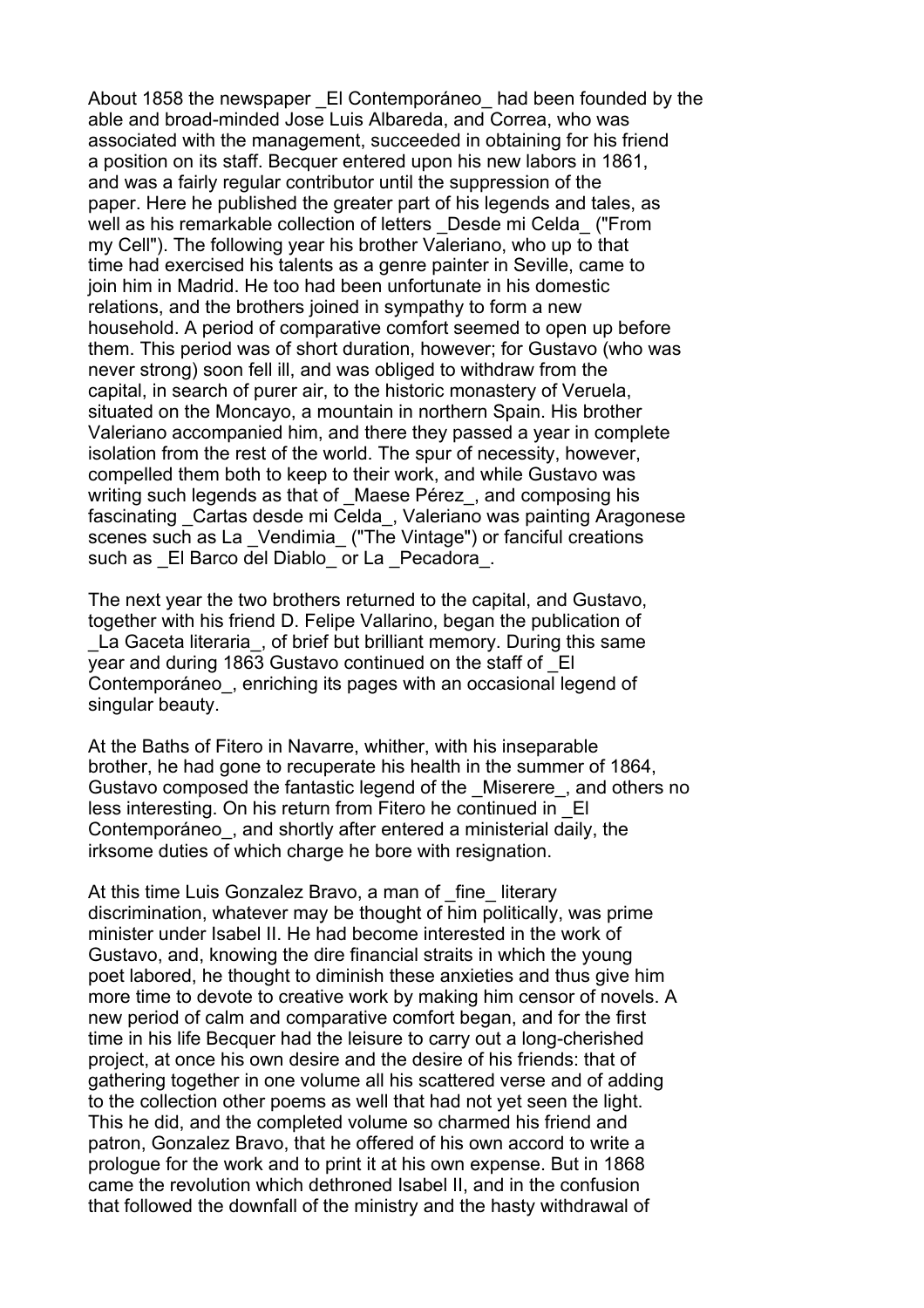Gonzalez Bravo to the French frontier the volume of poems was lost. This was a sad blow to Becquer, but he courageously set to work to repair the loss, and with painful effort succeeded in recalling and rewriting his Rimas, which were published after his death in the third volume of his works by his friend Correa.

Becquer, with extreme punctiliousness, tendered his resignation as censor of novels. A pension of 10,000 reals that the government had assigned to Valeriano for the study of national customs was withdrawn, and both brothers were again deprived of permanent employment. They joined forces, and while the one sketched admirable woodcuts for the Almanac Anual of Gaspar y Roig, the other wrote such original articles as \_Las Hojas Secas\_, or chafed under such hack work as the translation of popular novels from the French, which language he read with ease, though he did not speak it well. Gustavo had already felt and described the charm of the old Moorish city of Toledo in his Historia de los Templos de España, and in 1869 he and Valeriano moved their little household temporarily to the city of their dreams, with a view to finding inspiration for their pens and brushes, and thus subsistence for their joint families.[1]

 [Footnote 1: It was at this time that Gustavo wrote the letter which is published for the first time on page xxxix.]

An amusing account is given by Correa of an adventure that befell the two brothers one night in Toledo as they were wandering about its streets. He says: "One magnificent moonlight night both artists decided to contemplate their beloved city bathed in the fantastic light of the chilly orb. The painter armed with pencils and the writer with his souvenirs had abandoned the old city and on a ruined wall had given themselves up for hours to their artistic chatter ... when a couple of Guardias civiles, who had doubtless those days been looking for marauders, approached them. They heard something of apses, squinches, ogives, and other terms as suspicious or as dangerous ... and observing the disarray of those who thus discoursed, their long beards, their excited mien, the lateness of the hour, the solitude of the place, and obeying especially that axiomatic certainty of the Spanish police to blunder, they angrily swooped down upon those night birds, and, in spite of protests and unheard explanations, took them to continue their artistic themes in the dim and horrid light of a dungeon in the Toledo jail.... We learned all this in the office of EC Contemporáneo, on receiving from Gustavo an explanatory letter full of sketches representing the probable passion and death of both innocents. The staff en masse wrote to the mistaken jailer, and at last we saw the prisoners return safe and sound, parodying in our presence with words and pencils the famous prisons of Silvio Pellico."[1]

[Footnote 1: Correa, op. cit.\_, pp. xxi-xxiii.]

In this same year, 1869, we find the brothers housed in modest quarters in the Barrio de la Concepción in the outskirts of Madrid. Here Adolfo wrote some new poems and began a translation of Dante for a Biblioteca de grandes autores which had been planned and organized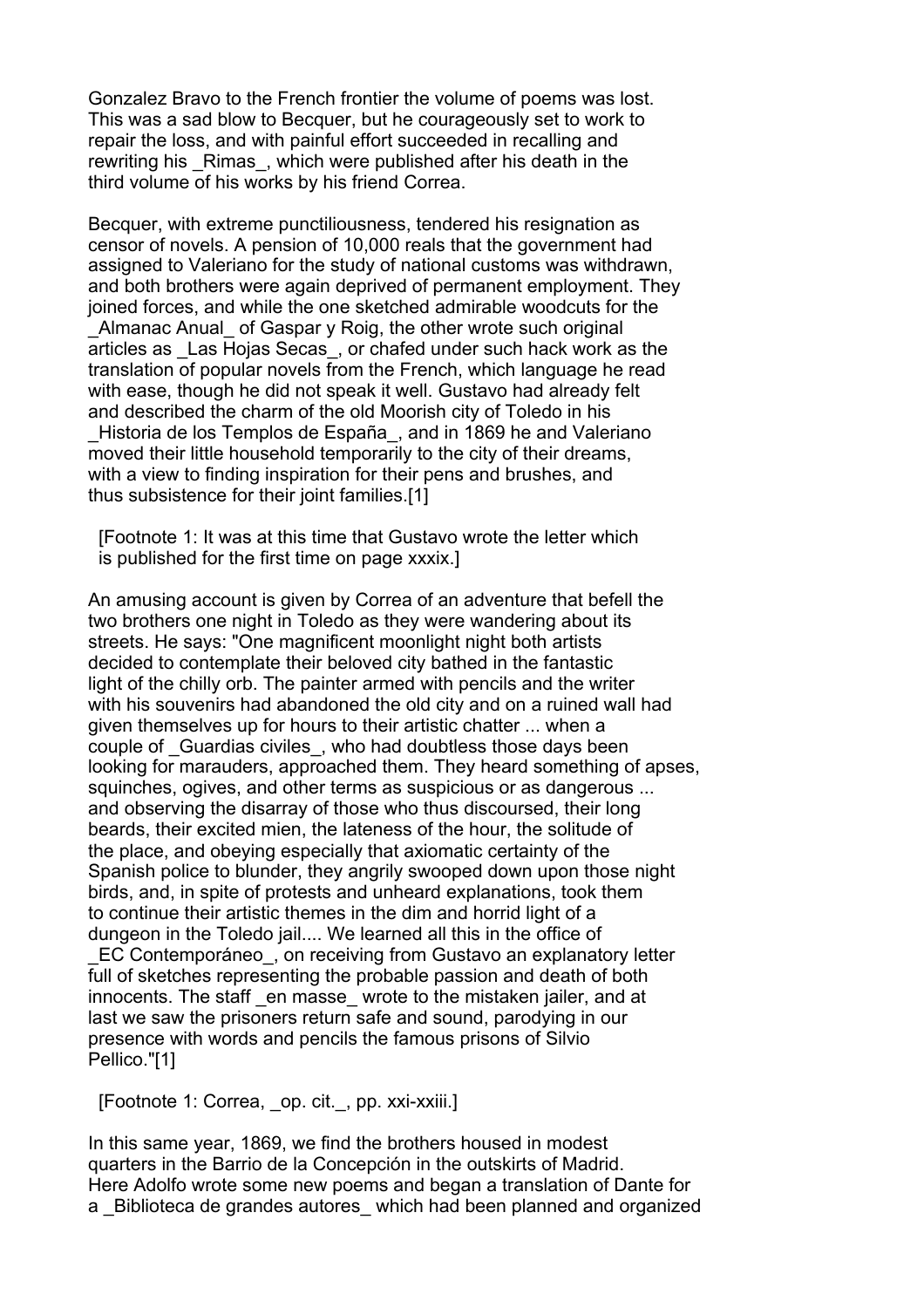by La Ilustración de Madrid, founded by Gasset in 1870. The first number of this noteworthy paper appeared on January 12 of that year, and from its inception to the time of his death Gustavo was its director and a regular contributor.[1] His brother Valeriano illustrated many of its pages, and here one can form some idea of his skill as a portrayer of Spanish types and customs. "But who could foretell," says their friend Campillo, "that within so short a time his necrology and that of his beloved brother were to appear in this same paper?"[2]

 [Footnote 1: These articles of Gustavo's have not, for the most part, been published elsewhere. There remains for the future editor of his complete works a large number of such articles, which it would be well worth while to collect.]

[Footnote 2: \_La Ilustración Artística\_, p. 360.]

Their life of hardship and anxiety was tearing to shreds the delicate health of the two young artists, and on September 23, 1870, Valeriano breathed his last in the arms of Gustavo. His death was a blow from which Gustavo never recovered. It was as though the mainspring was broken in a watch; and, though the wheels still turned of their own momentum, the revolutions were few in number and soon ceased. "A strange illness," says Correa, "and a strange manner of death was that! Without any precise symptom, that which was diagnosed as pneumonia turned to hepatitis, becoming in the judgment of others pericarditis, and meanwhile the patient, with his brain as clear as ever and his natural gentleness, went on submitting himself to every experiment, accepting every medicine, and dying inch by inch."[1]

[Footnote 1: Correa, \_op. cit.\_, p. xix.]

Shortly before the end he turned to his friends who surrounded his bed, and said to them, "Acordaos de mis niños."[1] He realized that he had extended his arm for the last time in their behalf, and that now that frail support had been withdrawn. "At last the fatal moment came, and, pronouncing clearly with his trembling lips the words 'Todo mortal!', his pure and loving soul rose to its Creator."[2] He died December 22, 1870.

 [Footnote 1: This fact was learned from a conversation with Don Francisco de Laiglesia, who, with Correa, Ferrán and others, was present when the poet breathed his last.]

[Footnote 2: Correa, op. cit., p. xx.]

Thanks to the initiative of Ramón Rodriguez Correa and to the aid of other friends, most of the scattered tales, legends, and poems of Becquer were gathered together and published by Fernando Fe, Madrid, in three small volumes. In the Prologue of the first edition Correa relates the life of his friend with sympathy and enthusiasm, and it is from this source that we glean most of the facts that are to be known regarding the poet's life. The appearance of these volumes caused a marked effect, and their author was placed by popular edict in the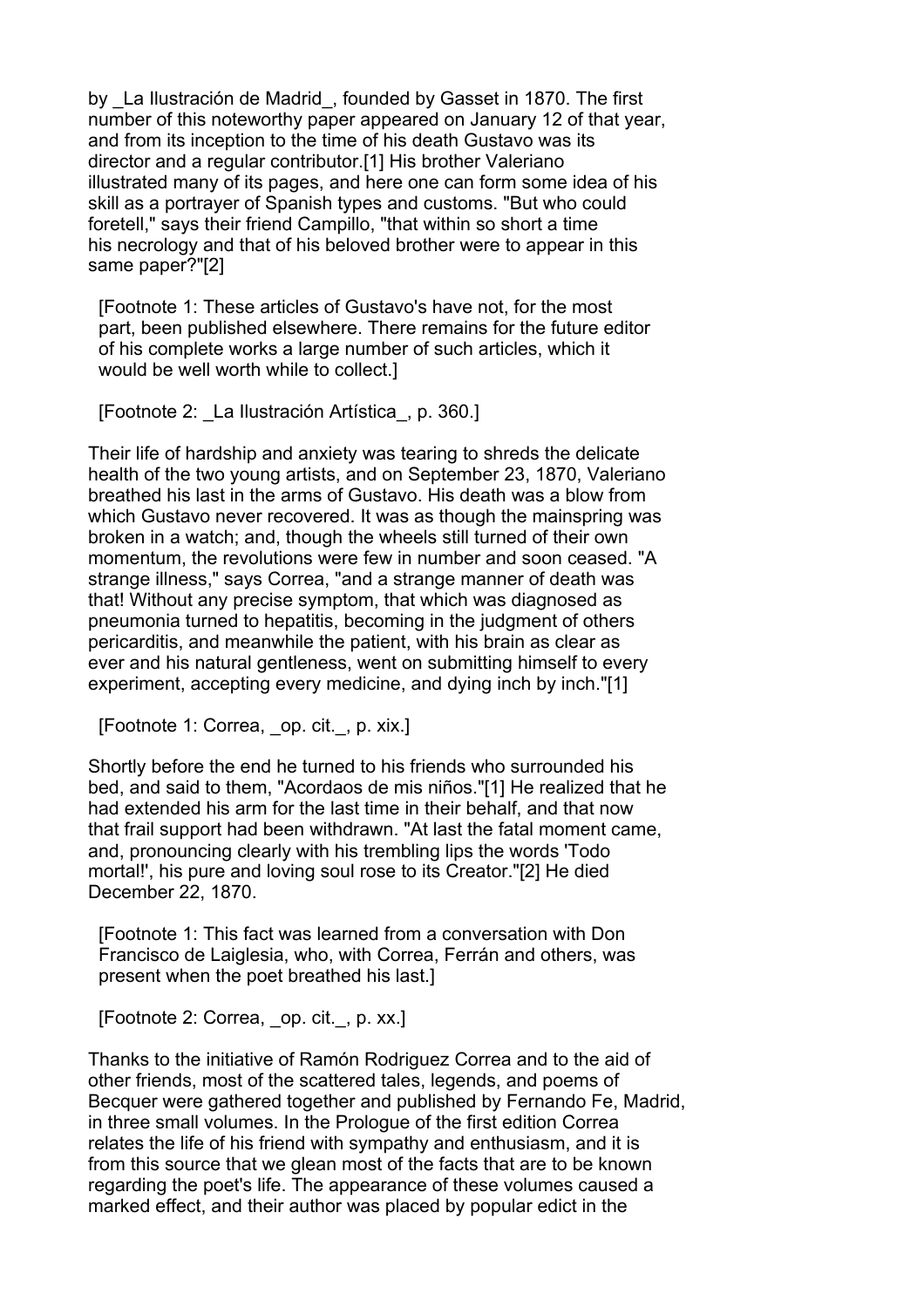front rank of contemporary writers.

Becquer may be said to belong to the Romantic School, chief of whose exponents in Spain were Zorilla and Espronceda. The choice of mediaeval times as the scene of his stories, their style and treatment, as well as the personal note and the freedom of his verse, all stamp him as a Romanticist.

His legends, with one or two exceptions, are genuinely Spanish in subject, though infused with a tender melancholy that recalls the northern ballads rather than the writings of his native land. His love for old ruins and monuments, his archaeological instinct, is evident in every line. So, too, is his artistic nature, which finds a greater field for its expression in his prose than in his verse. Add to this a certain bent toward the mysterious and supernatural, and we have the principal elements that enter into the composition of these legends, whose quaint, weird beauty not only manifests the charm that naturally attaches to popular or folk tales, but is due especially to the way in which they are told by one who was at once an artist and a poet.

Zorilla has been said to be Becquer's most immediate precursor, in that he possesses the same instinct for the mysterious. But, as Blanco Garcia observes, "Becquer is less ardent than Zorilla, and preferred the strange traditions in which some unknown supernatural power hovers to those others, more probable, in which only human passions with their caprices and outbursts are involved."[1] Correa says of his legends that they "can compete with the tales of Hoffmann and of Grimm, and with the ballads of Rückert and of Uhland," and that "however fantastic they may be, however imaginary they may appear, they always contain such a foundation of truth, a thought so real, that in the midst of their extraordinary form and contexture a fact appears spontaneously to have taken place or to be able to take place without the slightest difficulty, if you but analyze the situation of the personages, the time in which they live, or the circumstances that surround them."[2]

 [Footnote 1: \_La Literatura Espanola en el Siglo XIX\_, Madrid, 1891, vol. II, p. 275.]

[Footnote 2: Correa, op. cit., p. xxx.]

The subtle charm of such legends as Los Ojos Verdes, La Corza Blanca, Maese Pérez el Organista, etc., full of local color as they are, and of an atmosphere of old Spain, is hard to describe, but none the less real. One is caught by the music of the prose at the first lines, enraptured by the weird charm of the story, and held in breathless interest until the last words die away. If Becquer's phrase is not always classic, it is, on the other hand, vigorous and picturesque; and when one reflects upon the difficult conditions under which his writings were produced, in the confusion of the printing-office, or hurriedly in a miserable attic to procure food for the immediate necessities of his little family, and when one likewise recalls the fact that they were published in final book form only after the author's death, and without retouching, the wonder grows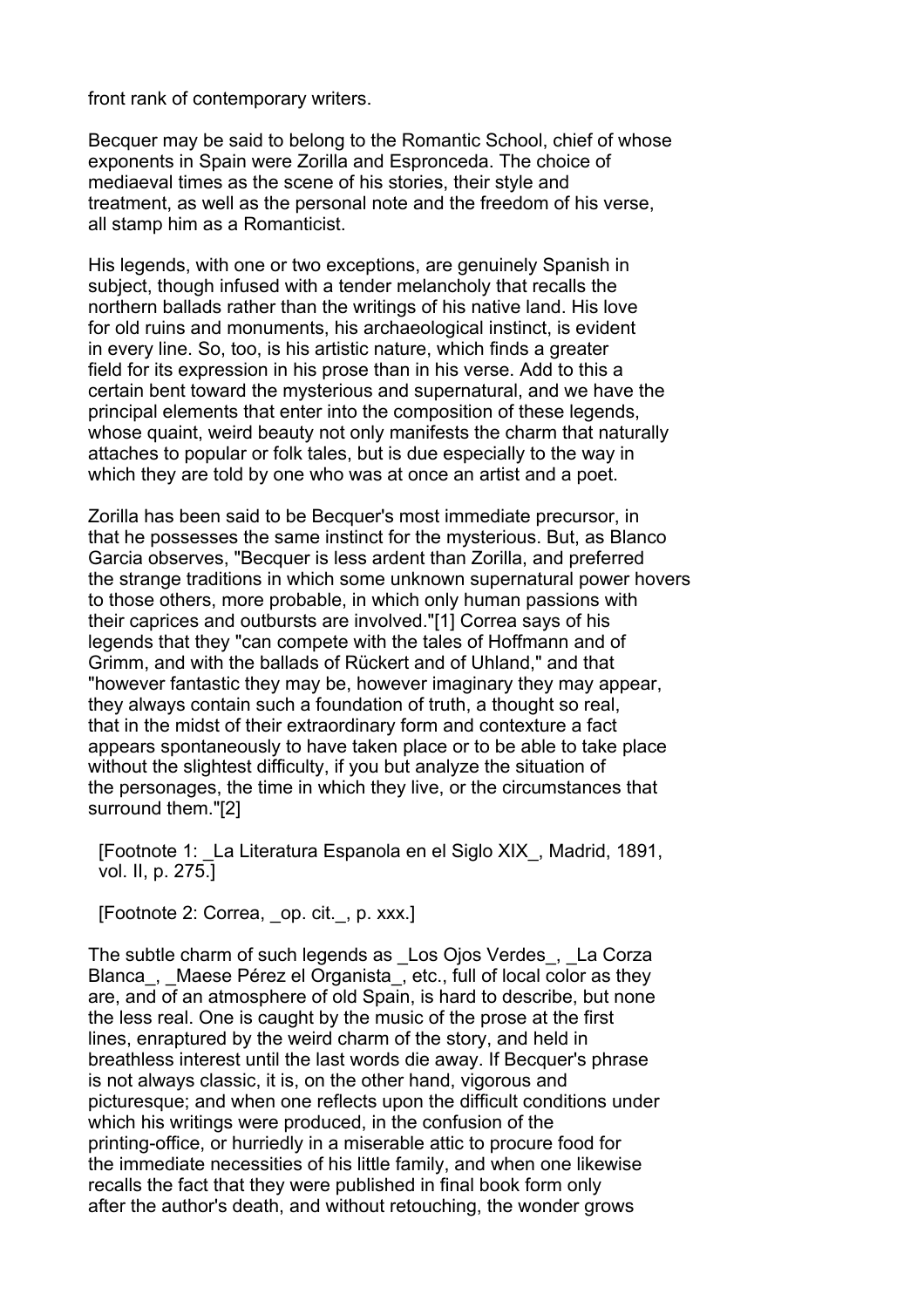that they are written in a style so pleasing and so free from harshness.

Becquer's prose is doubtless at its best in his letters entitled Desde mi Celda, written, as has been said, from the monastery of Veruela, in 1864. Read his description of his journey to the ancient Aragonese town of Tarazona, picturesquely situated on the River Queiles, of his mule trip over the glorious Moncayo, of the peacefulness and quiet of the old fortified monastery of Veruela, and you will surely feel inspired to follow him in his wanderings. Writing of his life in the seclusion of Veruela, Becquer says: "Every afternoon, as the sun is about to set, I sally forth upon the road that runs in front of the monastery doors to wait for the postman, who brings me the Madrid newspapers. In front of the archway that gives entrance to the first inclosure of the abbey stretches a long avenue of poplars so tall that when their branches are stirred by the evening breeze their summits touch and form an immense arch of verdure. On both sides of the road, leaping and tumbling with a pleasant murmur among the twisted roots of the trees, run two rivulets of crystalline transparent water, as cold as the blade of a sword and as gleaming as its edge. The ground, over which float the shadows of the poplars, mottled with restless spots of light, is covered at intervals with the thickest and finest of grass, in which grow so many white daisies that they look at first sight like that rain of petals with which the fruit-trees carpet the ground on warm April days. On the banks of the stream, amid the brambles and the reeds, grow wild violets, which, though well-nigh hidden amongst their creeping leaves, proclaim themselves afar by their penetrating perfume. And finally, also near the water and forming as it were a second boundary, can be seen between the poplar trunks a double row of stocky walnut-trees with dark, round, compact tops." About half way down the avenue stands a marble cross, which, from its color, is known in the vicinity as the Black Cross of Veruela. "Nothing is more somberly beautiful than this spot. At one end of the road the view is closed by the monastery, with its pointed arches, its peaked towers, and its imposing battlemented walls; on the other, the ruins of a little hermitage rise, at the foot of a hillock bestrewn with blooming thyme and rosemary. There, seated at the foot of the cross, and holding in my hands a book that I scarcely ever read and often leave forgotten on the steps of the cross, I linger for one, two, and sometimes even four hours waiting for the papers." At last the post arrives, and the Contemporáneo is in his hands. "As I was present at its birth, and as since its birth I have lived its feverish and impassioned life, El Contemporáneo is not for me a common newspaper like the rest, but its columns are yourselves, my friends, my companions in hope or disappointment, in failure or triumph, in joy or bitterness. The first impression that I feel upon receiving it, then, is one of joy, like that experienced upon opening a letter on whose envelope we recognize a dear familiar handwriting, or when in a foreign land we grasp the hand of a compatriot and hear our native tongue again. The peculiar odor of the damp paper and the printer's ink, that characteristic odor which for a moment obscures the perfume of the flowers that one breathes here on every hand, seems to strike the olfactory memory, a strange and keen memory that unquestionably exists, and it brings back to me a portion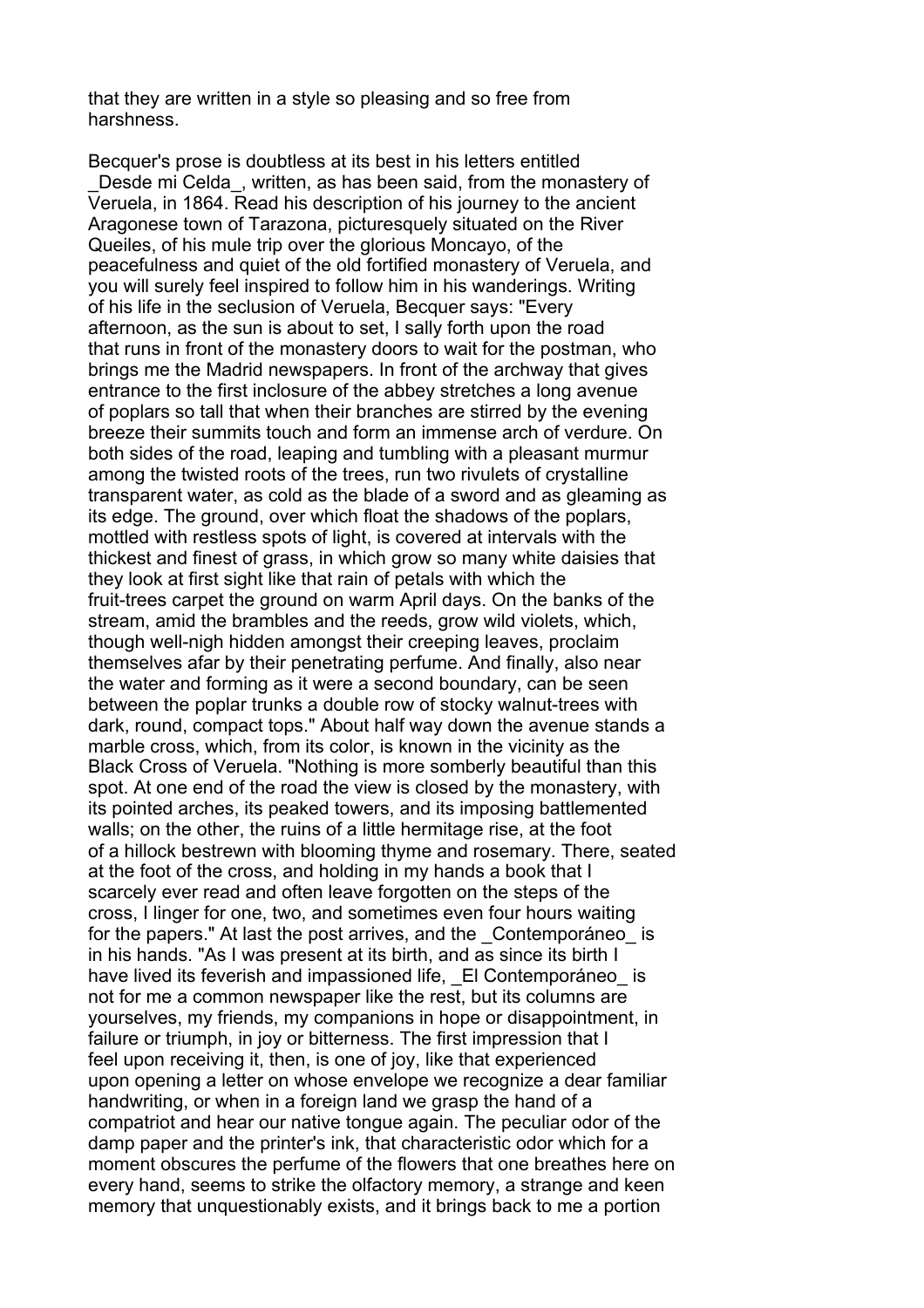of my former life,--that restlessness, that activity, that feverish productiveness of journalism. I recall the constant pounding and creaking of the presses that multiply by thousands the words that we have just written, and that have come all palpitating from our pens. I recall the strain of the last hours of publication, when night is almost over and copy scarce. I recall, in short, those times when day has surprised us correcting an article or writing a last notice when we paid not the slightest attention to the poetic beauties of the dawn. In Madrid, and for us in particular, the sun neither rises nor sets: we put out or light the lights, and that is the only reason we notice it."

At last he opens the sheet. The news of the clubs or the Cortes absorbs him until the failing light of the setting sun warns him that, though he has read but the first columns, it is time to go. "The shadows of the mountains fall rapidly, and spread over the plain. The moon begins to appear in the east like a silver circle gleaming through the sky, and the avenue of poplars is wrapped in the uncertain dusk of twilight.... The monastery bell, the only one that still hangs in its ruined Byzantine tower, begins to call to prayers, and one near and one afar, some with sharp metallic notes, and some with solemn, muffled tones, the other bells of the hillside towns reply.... It seems like a harmony that falls from heaven and rises at the same time from the earth, becomes confounded, and floats in space, intermingling with the fading sounds of the dying day and the first sighs of the newborn night.

"And now all is silenced,--Madrid, political interests, ardent struggles, human miseries, passions, disappointments, desires, all is hushed in that divine music. My soul is now as serene as deep and silent water. A faith in something greater, in a future though unknown destiny, beyond this life, a faith in eternity,--in short, an all-absorbing larger aspiration, overwhelms that petty faith which we might term personal, that faith in the morrow, that sort of goad that spurs on irresolute minds, and that is so needful if one must struggle and exist and accomplish something in this world."[1]

### [Footnote 1: \_Obras\_, \_vol.\_ II, pp. 222-229.]

This graceful musing, full in the original of those rich harmonies that only the Spanish language can express, will serve sufficiently to give an impression of the series as a whole. The broad but fervent faith expressed in the last lines indicates a deeply religious and somewhat mystical nature. This characteristic of Becquer may be noticed frequently in his writings and no one who reads his works attentively can call him elitist, as have some of his calumniators.

Beautiful as Becquer's prose may be considered, however, the universal opinion is that his claim to lasting fame rests on his verse. Mrs. Humphrey Ward, in her interesting article entitled "A Spanish Romanticist,"[1] says of him: "His literary importance indeed is only now beginning to be understood. Of Gustavo Becquer we may almost say that in a generation of rhymers he alone was a poet; and now that his work is all that remains to us of his brilliant and lovable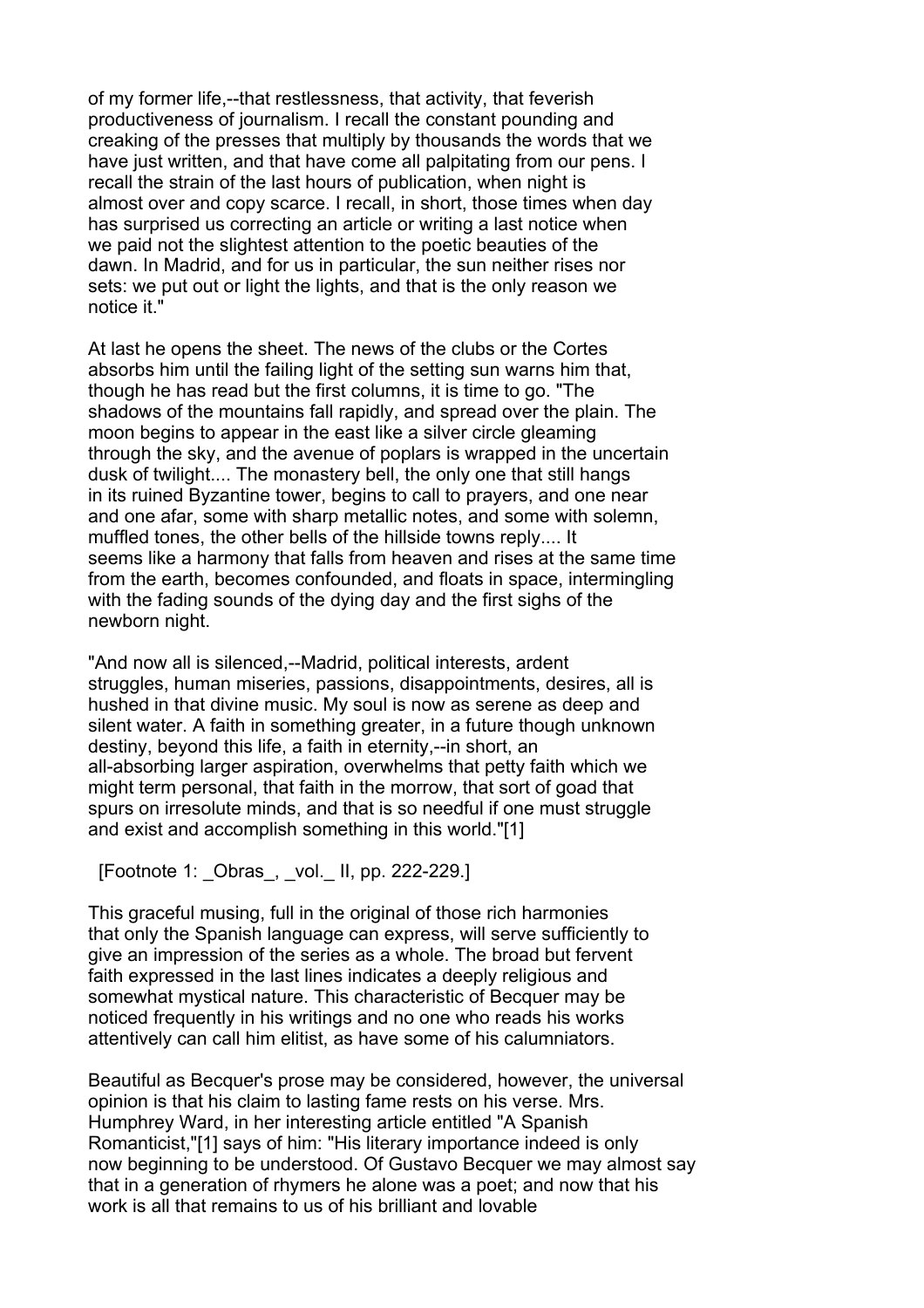personality, he only, it seems to us, among the crowd of modern Spanish versifiers, has any claim to a European audience or any chance of living to posterity." This diatribe against the other poets of contemporary Spain may seem to us unjust; but certain it is that Becquer in the eyes of many surpasses either Nuñez de Arce or Campoamor, with whom he forms "a triumvirate that directs and condenses all the manifestations of contemporary Spanish lyrics."[2]

[Footnote 1: \_Macmillan's Magazine\_, February, 1883, p. 307.]

[Footnote 2: Blanco Garcia, op. cit., vol. II, p. 79.]

Becquer has none of the characteristics of the Andalusian. His lyrical genius is not only at odds with that of Southern Spain, but also with his own inclination for the plastic arts, says Blanco Garcia. "How could a Seville poet, a lover of pictorial and sculptural marvels, so withdraw from the outer form as to embrace the pure idea, with that melancholy subjectivism as common in the gloomy regions bathed by the Spree as it is unknown on the banks of the Darro and Guadalquivir?"[1] The answer to the problem must be found in his lineage.

[Footnote 1: \_Ibid.\_, p. 80.]

In spite of the fascination early exercised by Julia Espin y Guillén over the young poet, it may be doubted if she can fairly be said to have been the muse of his Rimas. She doubtless inspired some of his verse; but the poet seems to sing the praises or lament the cruelty of various sweethearts. The late Don Juan Valera, who knew Gustavo well, goes so far as to say: "I venture to suspect that none of these women ever lived in the world which we all corporeally inhabit. When the mind of the poet descended to this world, he had to struggle with so much poverty, he saw himself engulfed and swallowed up by so many trials, and he was obliged to busy himself with such prosaic matters of mean and commonplace bread-winning, that he did not seek, nor would he have found had he sought them, those elegant and semi-divine women that made of him now a Romeo, now a Macías, now an Othello, and now a Pen-arch.... To enjoy or suffer really from such loves and to become ensnared therein with such rare women, Becquer lacked the time, opportunity, health, and money.... His desire for love, like the arrow of the Prince in one of the tales of the Arabian Nights, shot high over all the actual high-life and pierced the golden door of the enchanted palaces and gardens of the Fairy Paribanú, who, enraptured by him, took him for her spouse."[1] In fact Becquer, speaking of the unreality of the numerous offspring of his imagination, says in the Introduction to his works, written in June, 1868: "It costs me labor to determine what things I have dreamed and what things have happened to me. My affections are divided between the phantasms of my imagination and real personalities. My memory confuses the names and dates, of women and days that have died or passed away with the days and women that have never existed save in my mind."[2]

 [Footnote 1: \_Florilegio de Poesías Castellanas del Siglo XIX\_, con introducción y notas, por Juan Valera. Madrid, 1902, vol. I, pp. 186-188.]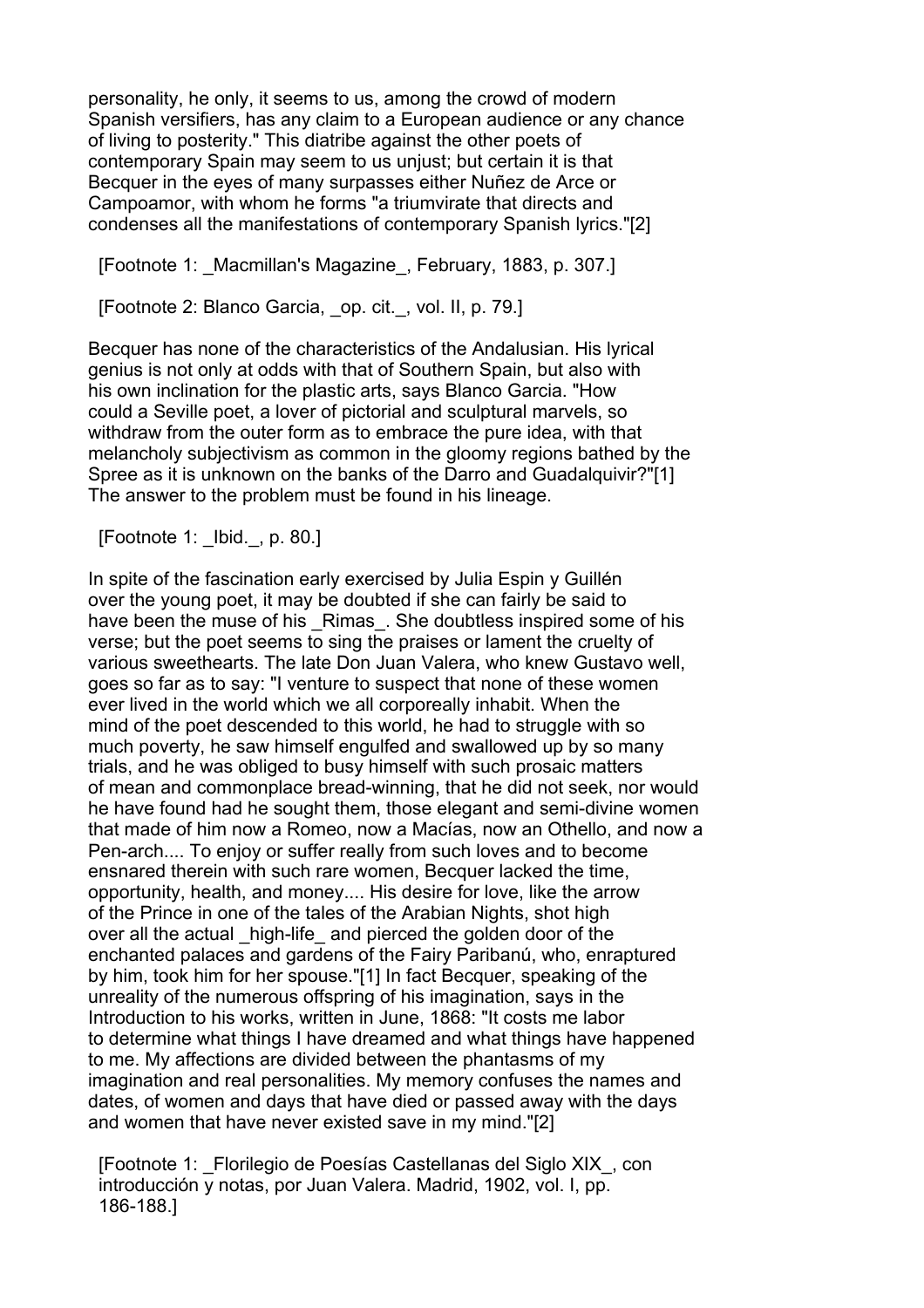[Footnote 2: Obras, vol. I, p. L.]

Whatever may be one's opinion of the personality of the muse or muses of his verse, the love that Becquer celebrates is not the love of oriental song, "nor yet the brutal deification of woman represented in the songs of the Provençal Troubadours, nor even the love that inspired Herrera and Garcilaso. It is the fantastic love of the northern ballads, timid and reposeful, full of melancholy tenderness, that occupies itself in weeping and in seeking out itself rather than in pouring itself forth on external objects."[1] In this matter of lyrical subjectivism Becquer is unique, for it cannot be found in any other of the Spanish poets except such mystic writers as San Juan de la Cruz or Fray Luis de León.

[Footnote 1: Blanco Garcia, \_op. cit.\_, p. 83.]

In one of Becquer's most beautiful writings in prose, in a Prológo to a collection of Cantares by Augusto Ferran y Forniés, our author describes two kinds of poetry that present themselves to one's choice: "There is a poetry which is magnificent and sonorous, the offspring of meditation and art, which adorns itself with all the pomp of language, moves along with a cadenced majesty, speaks to the imagination, perfects its images, and leads it at will through unknown paths, beguiling with its harmony and beauty." "There is another poetry, natural, rapid, terse, which springs from the soul as an electric spark, which strikes our feelings with a word, and flees away. Bare of artificiality, free within a free form, it awakens by the aid of one kindred idea the thousand others that sleep in the bottomless ocean of fancy. The first has an acknowledged value; it is the poetry of everybody. The second lacks any absolute standard of measurement; it takes the proportions of the imagination that it impresses; it may be called the poetry of poets."[1]

[Footnote 1: \_Obras\_, vol. III, pp. 112-113.]

In this description of the short, terse, and striking compositions of his friend Ferran, Becquer has written likewise the apology for his own verse. His was a poetry of "rapid, elemental impressions." He strikes but one chord at a time on his lyre, but he leaves you thrilled. This extreme simplicity and naturalness of expression may be well illustrated by the refrain of the seventy-third poem:

 \_¡Dios mío, qué solos Se quedan los muertos!\_

His poetry has often been compared to that of Heine, whom he is said to have imitated. Becquer did not in fact read German; but in \_El Museo Universal\_, for which he was a collaborator, and in which he published his Rimas, there appeared one of the first versions of the \_Intermezzo\_,[1] and it is not unlikely that in imitation of the Intermezzo he was led to string his Rimas like beads upon the connecting thread of a common autobiographical theme. In the seventy-six short poems that compose his Rimas, Becquer tells "a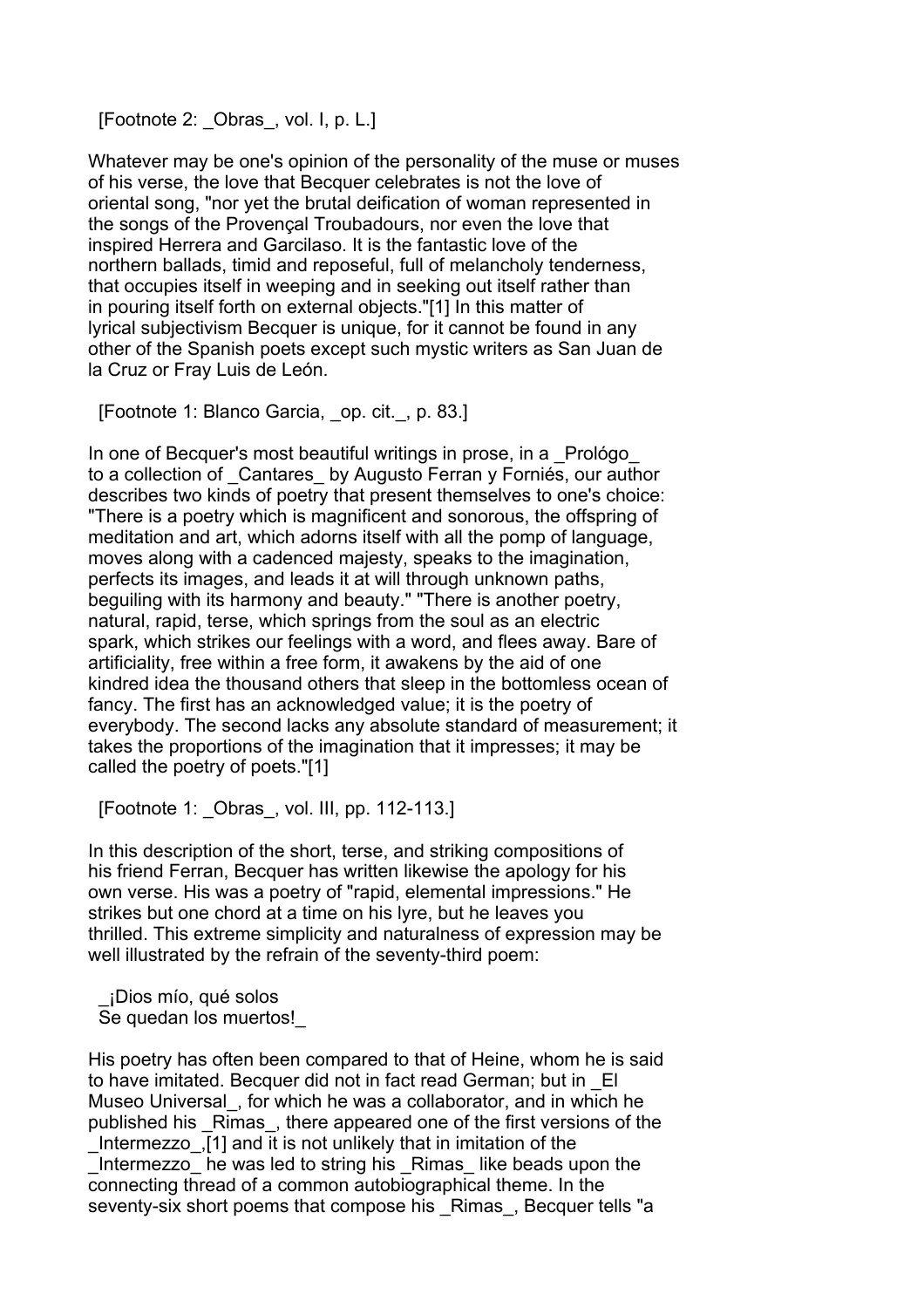swiftly-moving, passionate story of youth, love, treachery, despair, and final submission." "The introductory poems are meant to represent a stage of absorption in the beauty and complexity of the natural world, during which the poet, conscious of his own high, incommunicable gift, by which he sees into the life of things, is conscious of an aimless fever and restlessness which is forever turning delight into weariness."[2]

[Footnote 1: Blanco Garcia, op. cit., p. 86.]

[Footnote 2: Mrs. Ward, loc. cit., p. 316.]

Some of these poems are extremely beautiful, particularly the tenth. They form a sort of prelude to the love-story itself, which begins in our selections with the thirteenth. Not finding the realization of his ideal in art, the poet turns to love. This passion reaches its culminating point in the twenty-ninth selection, and with the thirtieth misunderstanding, dissatisfaction, and sadness begin. Despair assails him, interrupted with occasional notes of melancholy resignation, such as are so exquisitely expressed in the fifty-third poem, the best-known of all the poet's verse. With this poem the love-story proper comes to a close, and "the melancholy, no doubt more than half imaginary and poetical, of his love poems seems to broaden out into a deeper sadness embracing life as a whole, and in which disappointed passion is but one of the many elements."[1] "And, lastly, regret and passion are alike hushed in the presence of that voiceless love which shines on the face of the dead and before the eternal and tranquil slumber of the grave."[2]

[Footnote 1: Mrs. Ward, loc. cit., p.319.]

[Footnote 2: \_Ibid.\_, p. 316.]

Whatever Becquer may have owed to Heine, in form or substance, he was no servile imitator. In fact, with the exception of the thirtieth, no one of his \_Rimas\_ seems to be inspired directly by Heine's

Intermezzo. The distinguishing note in Heine's verse is sarcasm, while that of Becquer's is pathos. Heine is the greater poet, Becquer, the profounder artist. As Blanco Garcia well points out,[1] the moral inclinations of the two poets were distinct and different also. Becquer's instinct for the supernatural freed him from Heine's skepticism and irreligion; and, though he had suffered much, he never doubted Providence.

[Footnote 1: op. cit., p.86.]

The influence of Alfred de Musset may be felt also in Becquer's \_Rimas\_, particularly in the forty-second and forty-third; but in general, the Spanish poet is "less worldly and less ardent"[1] than the French.

[Footnote 1: Corm, op. cit., p. xl.]

The Rimas are written for the most part in assonanced verse. A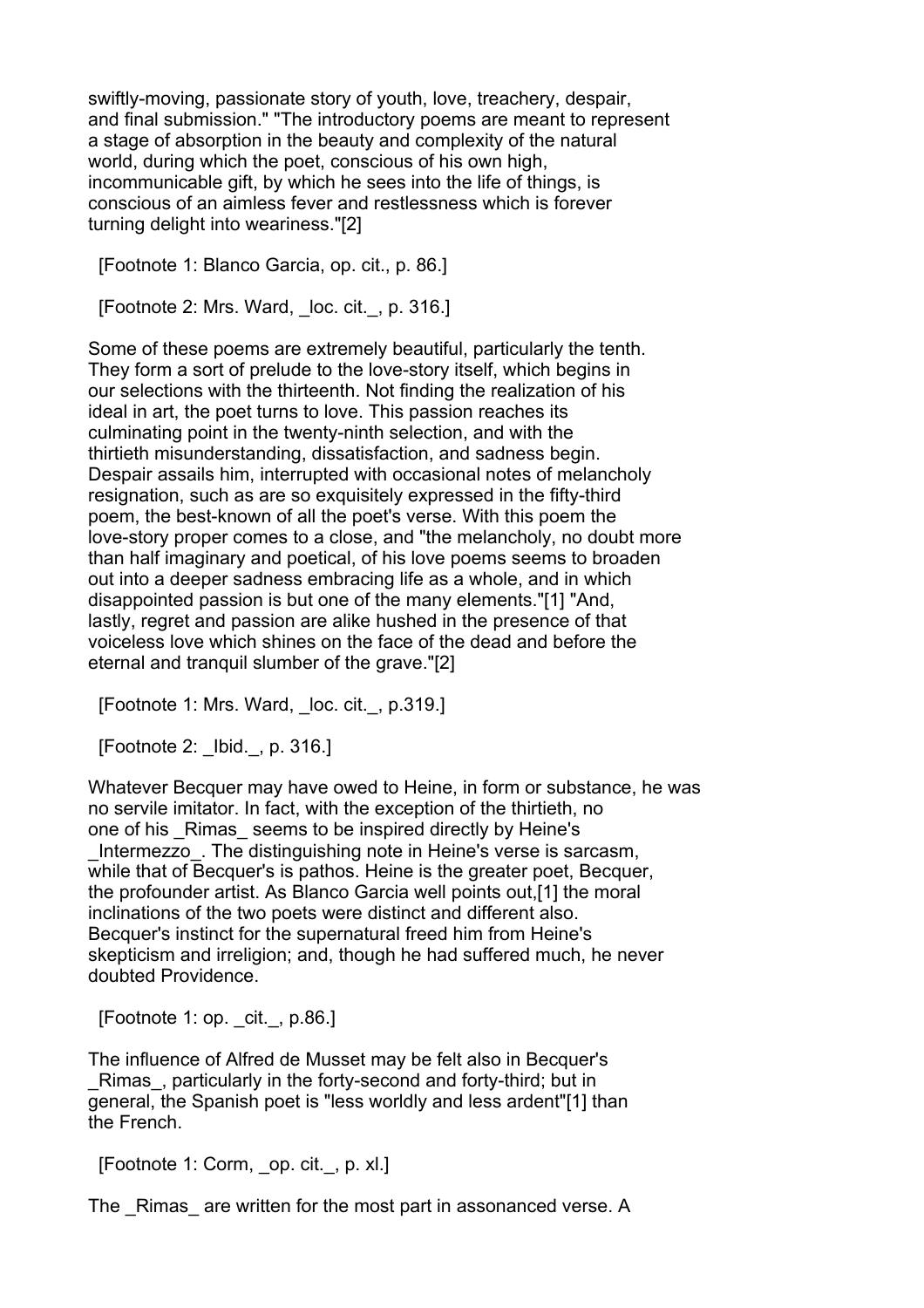harmonious rhythm seems to be substituted for the music of the rhyme. The meter, too, is very freely handled. Notwithstanding all this, the melody of Becquer's verse is very sweet, and soon catches and charms even the foreign ear. His \_Rimas\_ created a school like that inspired by the Doloras of Campoamor. But the extreme simplicity and naturalness of Becquer's expression was difficult to reproduce without falling into the commonplace, and his imitators have for the most part failed.

AN UNPUBLISHED LETTER OF THE POET BECQUER, ONE OF THE FEW THAT **HAVE** SURVIVED HIM, ADDRESSED TO SOR. C. FRANCO DE LA IGLESIAS, MINISTERIO DE ULTRAMAR, MADRID. DATED IN TOLEDO, JULY 18TH, 1869.[1]

 [Footnote 1: The accentuation and punctuation of the original are preserved. This letter is of particular interest, showing, as it does, the tender solicitude of Becquer for his children, his dire financial straits when a loan of three or four dollars is a godsend, and his hesitation to call upon friends for aid even when in such difficulties. The letter was presented to the writer of this sketch by Don Francisco de Laiglesia, a distinguished Spanish writer and man of public life and an intimate friend of Becquer. Señor de Laiglesia is the owner of the magnificent portrait of Gustavo by Valeriano Becquer, of the beauty of which but a faint idea can be had from the copy of the etching by Maura, which serves as a frontispiece to the present volume.]

Mi muy querido amigo:

Me volvi de esa con el cuidado de los chicos y en efecto parecia anunciarmelo apenas llegue cayó en cama el mas pequeño. Esto se prolonga mas de lo que pensamos y he escrito á Gaspar y á Valera que solo pagó la mitad del importe del cuadro Gaspar he sabido que salio ayer para Aguas Buenas y tardará en recibir mi carta Valera espero enviará ese pico pero suele gastar una calma desesperante en este apuro recurro una vez mas á vd. y aunque me duele abusar tanto de su amistad le ruego que si es posible me envie tres ó cuatro duros para esperar el envio del dinero que aguardamos el cual es seguro pero no sabemos que dia vendrá y aqui tenemos al medico en casa y atenciones que no esperan un momento.

Adios estoy aburrido de ver que esto nunca cesa. Adios mande vd. á su amigo que le quiere

Gustavo Becquer

Espresiones á Pepe Marco S/c Calle de San Ildefonso Toledo. Si le es á vd. posible enviar eso hagalo si puede en el mismo dia que reciba esta carta por que el apuro es de momento.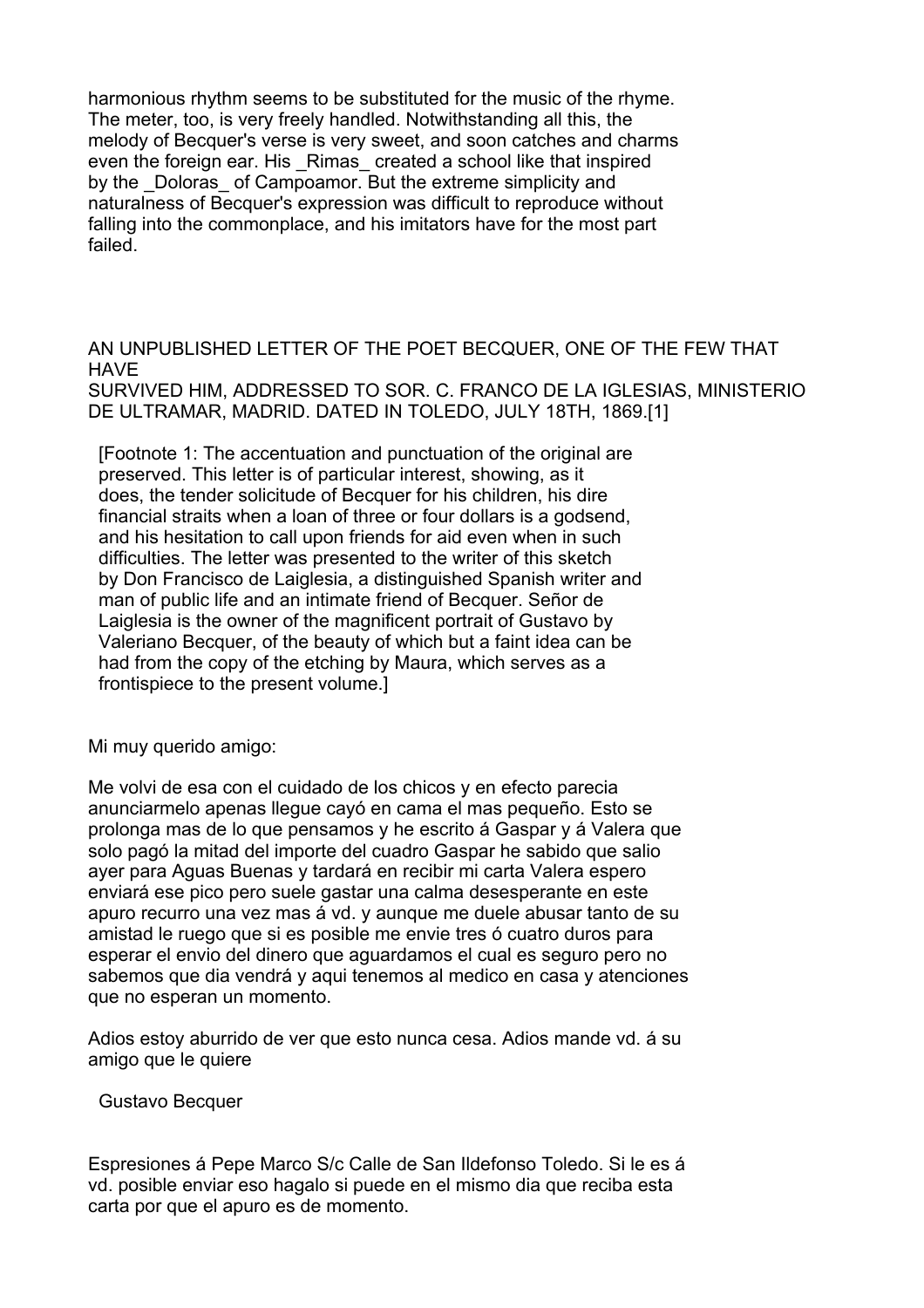### BIBLIOGRAPHICAL NOTE

A list of the works consulted in the preparation of the sketch of Becquer's life.

#### WORKS BY BECQUER

Obras de Gustavo A. Becquer. \_Quinta edición aumentada con varias poesías y leyendas. Madrid, Librería de Fernando Fé, 1898.\_ Three volumes.

Historia de los Temples de España, publicada bajo la protección de SS. MM. AA. y muy reverendos señores arzobispos y obispos--dirigida por D. Juan de la Puerto Vizcaino y D. Gustavo Adolfo Becquer. Tomo I, Madrid, 1857. Imprenta y Estereotipia Española de los Señores Nieto y Campañía.\_ Becquer is the author of only a portion of this work--see Introduction, p. xx.

La Ilustración de Madrid, January 12-October 12, 1870, contains a large number of articles by Becquer that have never been published in book form. The same can be said of other periodicals for which Becquer collaborated.

# TRANSLATIONS

Gustave Becquer--Légendes espagnoles. \_Traduction de Achille Fouquier, dessins de S. Arcos. Paris, Librairie de Firmin-Didot et Cie, 1885\_. French.

Terrible Tales--Spanish. \_W. W. Gibbings, London, W. C.\_ In this collection the following seven out of the twelve tales that it contains are by Becquer,--"The Golden Bracelet," "The Green Eyes," "The Passion Flower," "The White Doe," "Maese Pérez, the Organist," "The Moonbeam," and "The Mountain of Spirits." The translation is often inaccurate.

# WORKS OR ARTICLES ON BECQUER

P. Francisco Blanco Garcia. \_La Literatura Española en el Siglo XIX, parte segunda, Madrid, 1891, contains a good criticism of the literary work of Becquer, pp. 79-91, and pp. 274-277.

Narciso Campillo. Gustavo Adolfo Becquer is the title of an excellent article on the Seville poet, by one who knew him well, in La Ilustración Artística, Barcelona, December 27, 1886, pp. 358-360. This number (261--Año V) is dedicated to Becquer, and contains many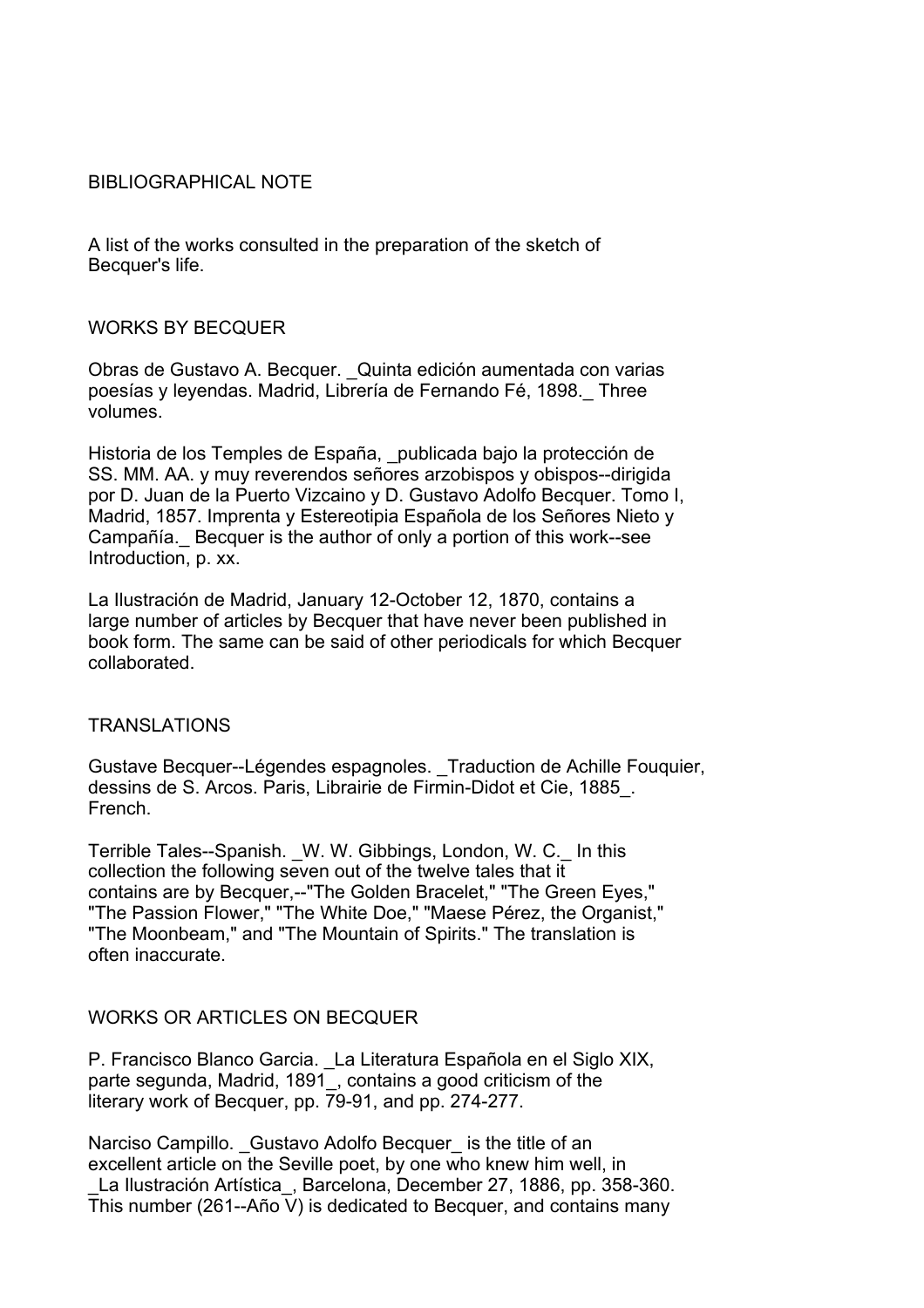prose articles and much verse relative to him.

Achille Fouquier. Gustave Becquer, Légendes Espagnoles. Traduction de Achille Fouquier, dessins de S. Arcos. Paris, Firmin-Didot et Cie, 1885,--Avant-Propos\_, pp. 1-19. An interesting sketch of Becquer's life and an excellent appreciation of his style.

José Gestoso y Pérez. \_Carta á Mr. Achille Fouquier\_ is the title of a valuable article in La Ilustración Artistica, Barcelona, December 27, 1886, pp. 363-366. This article contains important genealogical matter regarding Becquer, which had not until that time been published.

Eduardo de Lustono. Becquer is the titie of a sketch by this writer, published in \_Alrededor del Mundo\_, No. 109, July 4, 1901, pp. 11-13, and No. 110, July 11, 1901, pp. 22-23. It is largely a copy of the article by Narciso Campillo, mentioned above, and of the following by Rodriguez Correa.

Ramón Rodriguez Correa. Prólogo de las Obras de Gustavo A. Becquer. Quinta edición, Madrid, Fernando Fé, 1898\_. Vol. I, pp. IX-XLV. This is the principal biography of Becquer and the source of all the others. Its author was Becquer's most intimate friend.

Juan Valera. In \_Florilegio de Poesías Castellanas del Siglo XIX, Tomo I, Madrid, Fernando Fé, 1902, pp. 182-191, may be found an excellent appreciation of the poet by one of the most capable of Spanish critics and a personal friend of Becquer.

P. Restituto del Valle Ruiz, Agustino. In his Estudios Literarios, pp. 104-116, there is a chapter devoted to Gustavo A. Becquer, which contains an interesting critique of his poetry.

Mrs. (Mary A.) Humphrey Ward, in Macmillan's Magazine, No. 280, February, 1883, pp. 305-320, has an article entitled "A Spanish Romanticist: Gustavo Becquer." This is one of the best articles on Becquer that have been published.

#### SPANISH PROSODY

The basis for the following remarks on Spanish prosody is, for the most part, E. Benot's Prosodia Castellana y Versification, 3 vols., Madrid, 1892. Other works which have been consulted are the \_Ortologia y Arte Metrica of A. Bello, published in his Obras Completas, vol. 4, Madrid, 1890; Rengifo's Arte Poètica Española, Barcelona, 1759; J. D. M. Ford's "Notes on Spanish Prosody," in \_A Spanish Anthology\_, published by Silver, Burdett & Co., 1901; and a Tratado de Literatura Preceptiva, by D. Saturnino Milego é Inglada, published at Toledo in 1887.

Spanish versification has nothing to do with the quantity of vowels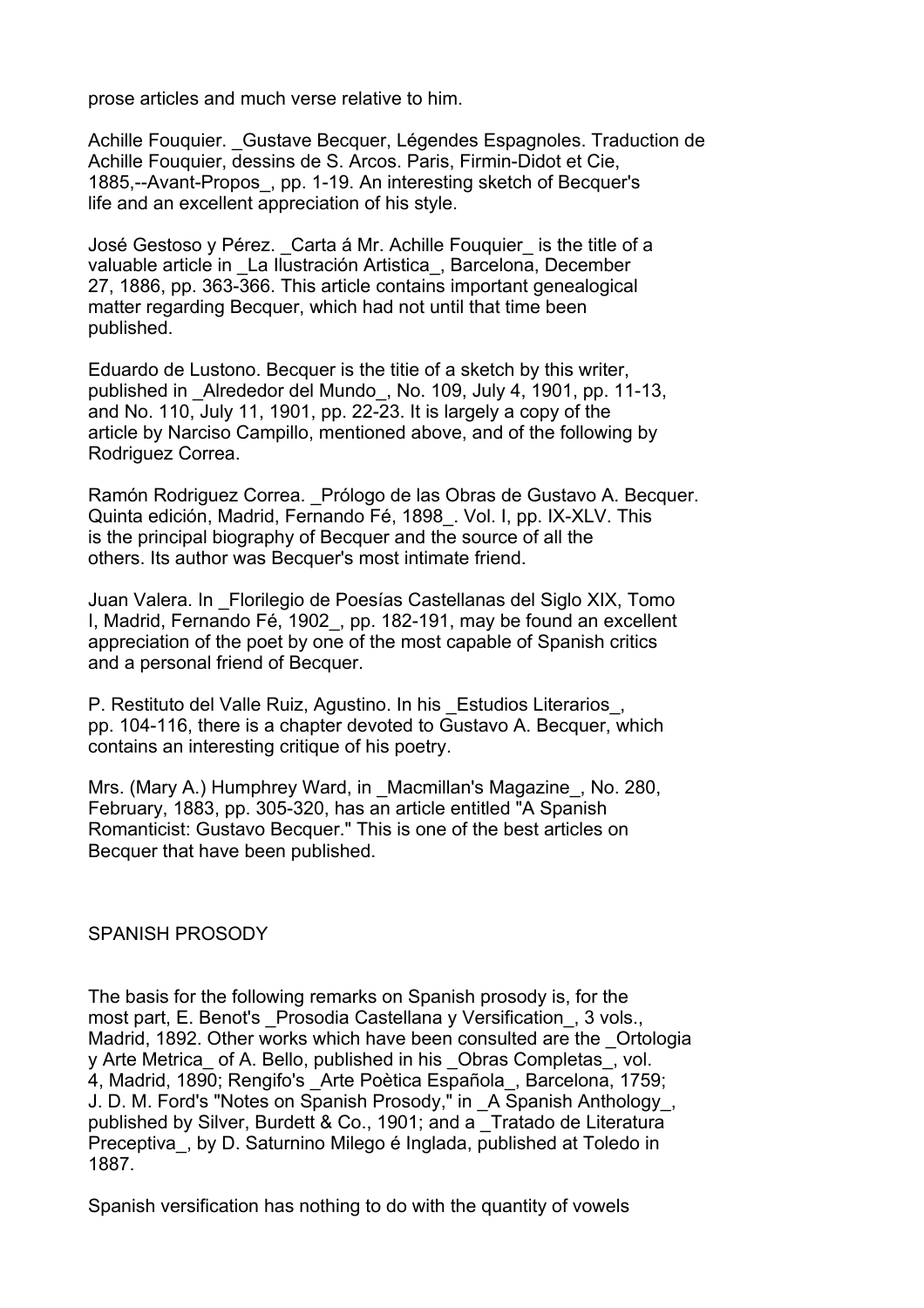(whether long or short), which was the basis of Latin prosody.

There are four important elements in Spanish versification. Of these four elements two are essential, and the other two are usually present.

The essential elements, without which Spanish verse cannot exist, are--

- I. A determined number of syllables per line.
- II. A rhythmic distribution of the accents in the line.

The additional elements usually present in Spanish poetical compositions are--

- III. Caesural pauses.
- IV. Rhyme.

### I. SYLLABIFICATION

Consonants.--In verse the same rules hold as in prose for the distribution of consonants in syllables.

Vowels.--If there were but one vowel in a syllable, Spanish syllabification would be easy; but sometimes two or more vowels are found either between consonants, or at the beginning or at the end of a word. When such is the case, intricacies arise, for sometimes the contiguous vowels are pronounced in a single syllable and sometimes they are divided into separate syllables.

The contiguous vowels may belong to a single word (see A); or they may be the final vowel or vowels of one word and the initial vowel or vowels of a following word or words (see B).

A. Diphthongization, --If two contiguous vowels of a single word are pronounced in but one syllable they form a diphthong, e.g. \_hu^esped \_.

B. Synalepha .--If two or more contiguous vowels belonging to two or more words are pronounced in a single syllable, they form synalepha.

Ex. Yo sé<sup>^</sup>un himno gigante y<sup>^</sup>extraño, p. 164, I, I, 1.

Since Spanish verse depends upon a determined number of syllables per line, diphthongization and synalepha are important factors in versification.

#### A. DIPHTHONGIZATION

Mute  $\,$  h between vowels is disregarded and does not prevent diphthongization, e.g. a^h^ora, re^h^usar.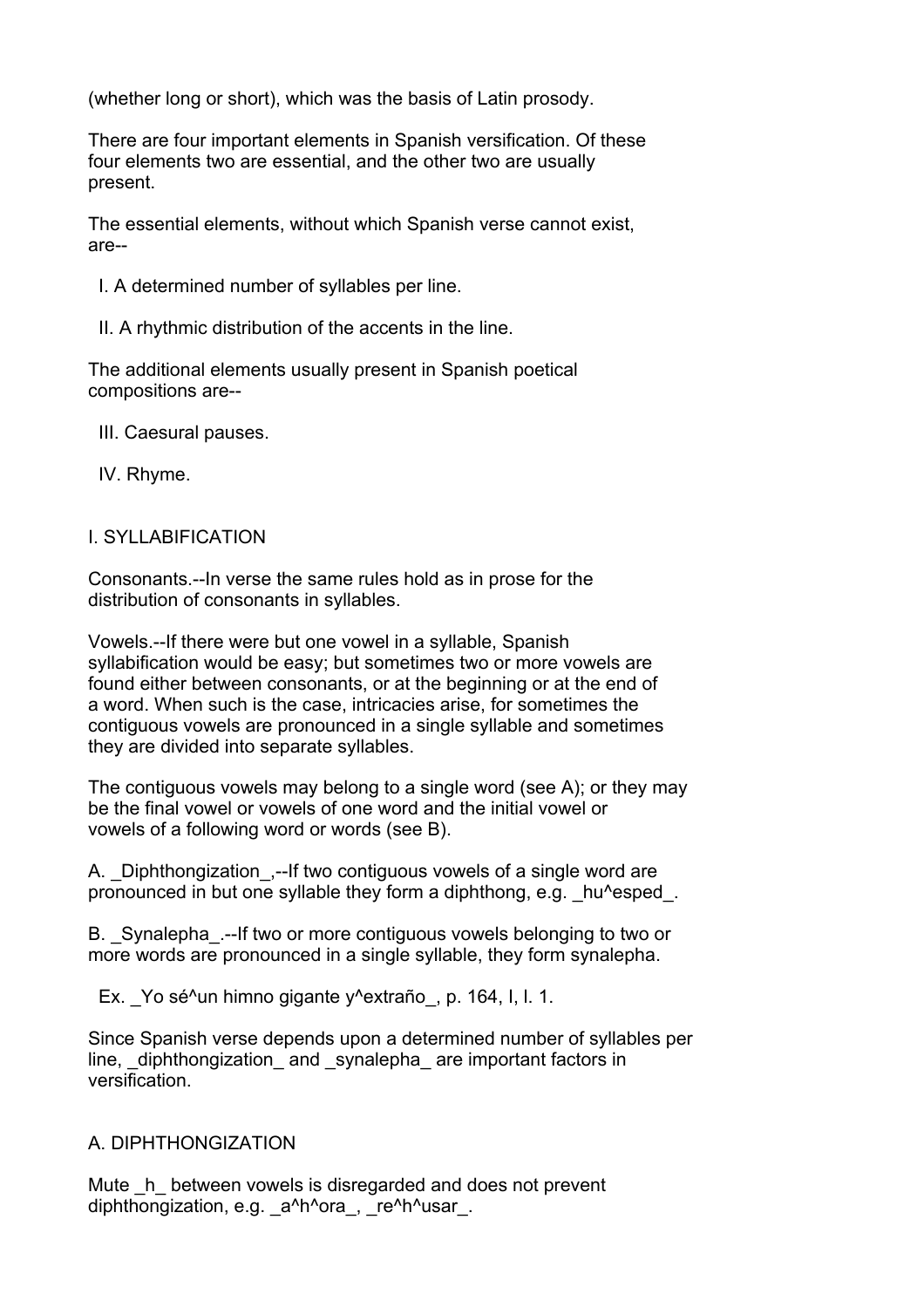The separation of two vowels that are usually united in one syllable is called diaeresis, e.g. viloleta.

The union in one syllable of two vowels that are usually in separate syllables is called synaeresis, e.g. ca^os.

# 1. THE TWENTY-FIVE POSSIBLE COMBINATIONS OP VOWELS IN DIPHTHONGS

The vowels may be divided into strong vowels (a, e, o) and weak vowels (i, u). For purposes of versification y as a vowel may be treated as i. The five vowels (a, e, o, i, u) taken in pairs may form diphthongs in twenty-five possible combinations, as follows:

a. Pairs of two weak vowels: ui, iu, ii, uu.

b. Pairs of two strong vowels:

 { ae, ao, aa, { ea, eo, ee, { oa, oe, oo.

c. Pairs of a strong vowel plus a weak vowel

 { ai, au,  $\{$  ei, eu, { oi, ou.

d. Pairs of a weak vowel plus a strong vowel

 { ua, ue, uo,  $\{ia, ie, io.\}$ 

NOTE: In diphthongs a dominates o and e; and o dominates e. Any strong vowel dominates a weak one.

 Ex. In Bo^abdíl, if a were not dominant, the diphthong would be dissolved.

# 2. DIPHTHONGS AND WORD ACCENTUATION

There are with regard to accent three possible conditions under which two contiguous vowels may occur within a word.

a. The contiguous vowels may precede the accented syllable.

b. One of the contiguous vowels may be accented.

c. The contiguous vowels may come after the accented syllable.

a. Two contiguous vowels before the accent.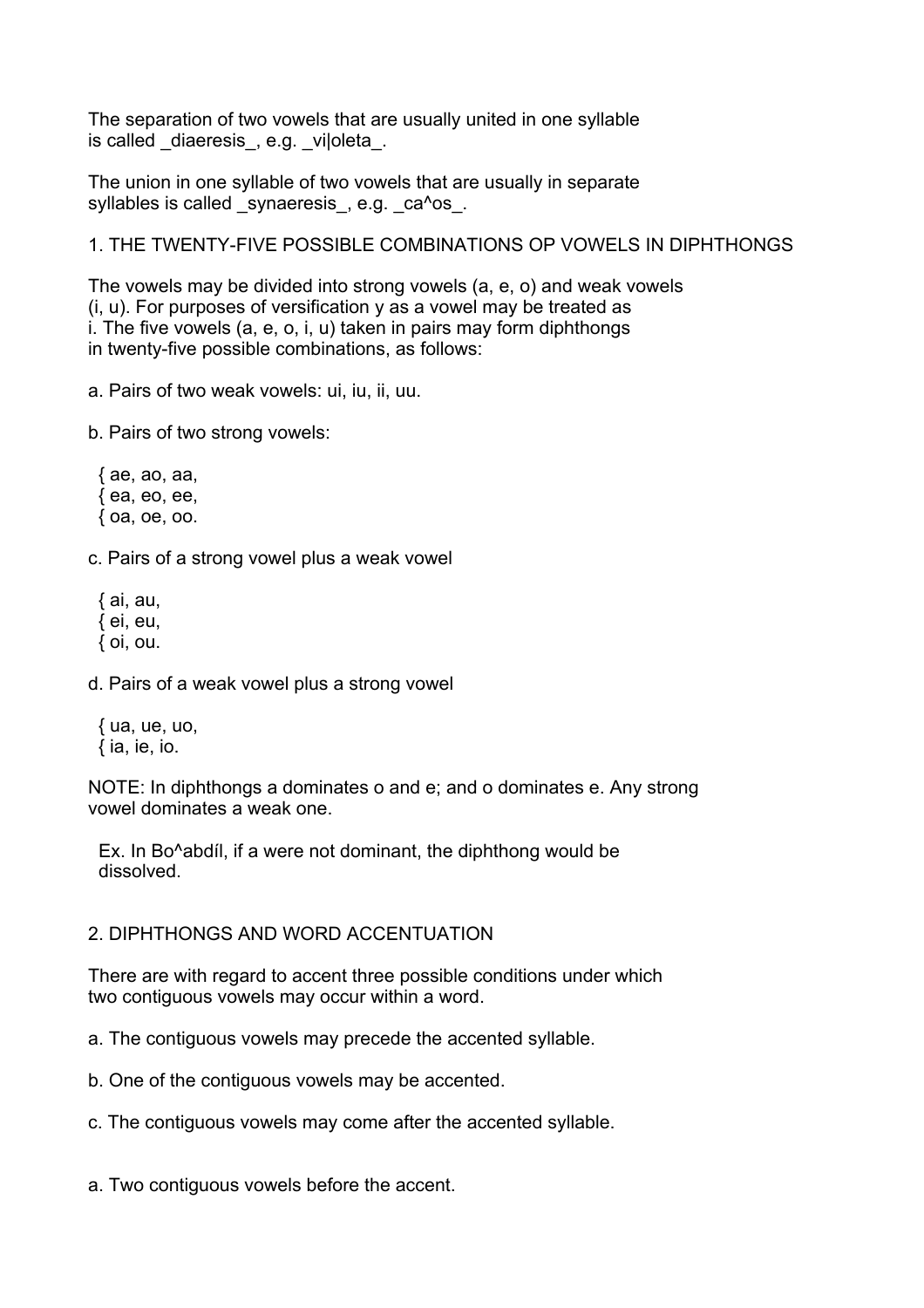(1) Of the twenty-five possible combinations all are admissible in diphthongs in a syllable preceding the accented syllable.

Ex. Habrá po $\textdegree$ esta, p. 165, IV, I. 4.

(a) Diaeresis may be employed to dissolve the diphthong.

Ex. \_Sobre una vi|oleta\_, p. 169, XIII, l. 8.

b. One of two contiguous vowels accented.

(1) When two contiguous vowel's are strong.

(a) There is no diphthong if one of two contiguous strong vowels receives the accent.

Ex. Chispë|ando el sol hiere, p. 173, XXVI I, l. 17.

Ex. \_Tú, sombra a|érea que, cuantas veces\_, p. 170, XV, l. 7.

By synaeresis, however, a diphthong may be formed, especially in the combinations á^o, á^e, ó^e-- $c^A$ a^o^s,  $c^A$ a^e, ro^e. But in order to diphthongize oa, ea, and eo, when the accent naturally falls on the first vowel, the accent must shift to the second, which is a dominant vowel. Such diphthongization is harsh. For example, loa would shift the accent from o to a in order to form a diphthong. The accent would also shift in cre^a, fe^o.

(2) When one of the contiguous vowels is weak and the other strong.

(a) There is no diphthong if an accented weak vowel precedes a strong.

Ex. Yo, que á tus ojos en mi agoníla, p. 171, XV, l. 18. Synaeresis is, however, sometimes employed to overcome this rule. The accent must then shift.

Ex. Habi^a llegado una nave. Calderón.

(b) There is no diphthong if an accented weak vowel follows a strong.

Ex.  $i$  Cómo puede relir? p. 182, XLIX, l. 4.

Synaeresis serves sometimes to overcome this rule. The result is usually harsh.

Ex. En re<sup>n</sup>ir á costa ajena, les prepara.

(c) If an accented strong vowel precedes a weak, they form a diphthong. The diphthong is rarely dissolved, and is usually marked with a diaresis, if dissolution takes place.

Ex. Beso del aura, onda de luz, p. 170, XV, I. 5.

(d) If an accented strong vowel follows a weak they may or may not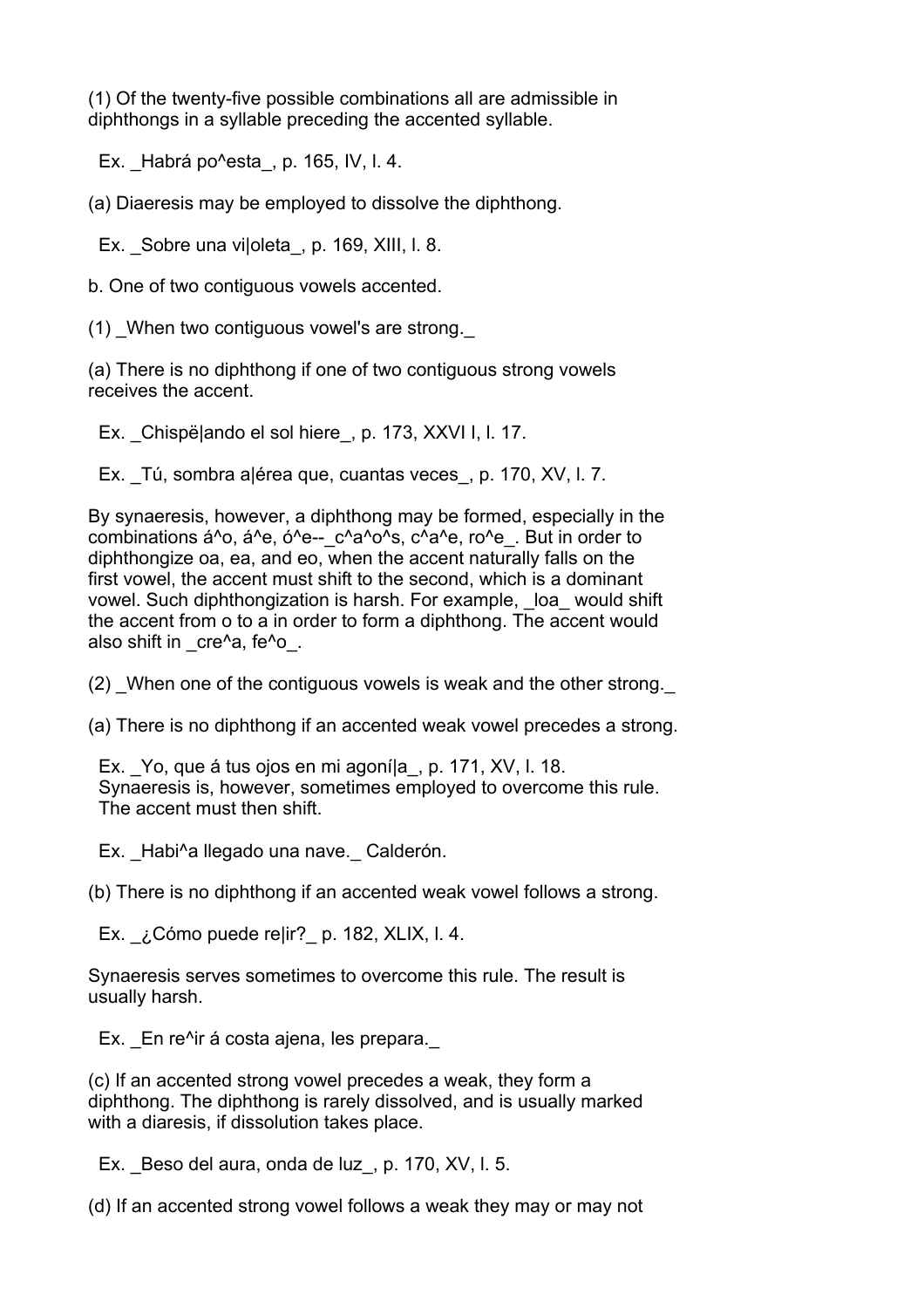form a diphthong.

Ex. Por una sonrisa, un ci^elo, p. 172, XXIII, l. 2. [Diphthong.]

 Ex. \_Domando el rebelde, mezquino idï|oma\_, p. 164, I, l. 6. [No diphthong.]

Diaeresis or synaeresis may usually be employed according to the case.

Thus, fiel becomes by diaeresis filel, and briioso becomes by synaeresis bri^oso.

It should be remembered that in some words the accentuation is variable, while in others it is fixed.

There are two classes of words that have a variable accentuation: first, those in which an unaccented weak vowel is followed by an accented strong vowel, e.g. majestu^oso, majestu|oso; second, those in which an accented strong vowel is followed by an unaccented strong vowel, e.g.  $\text{trale}, \text{tra}^{\wedge}e$ .

Ex. Cre^es que la afe|an. Becquer. \_Cre|es que suspirando pasa el viento\_, p. 171, XVI, l. 3.

Etymological conditions often determine whether or not a diphthong is formed.

ie and ue, derived from the Latin e and o respectively, form indissoluble diphthongs.

The ending -ión for substantives is usually a diphthong and rarely suffers dissolution.

Synaeresis may be employed to unite in a single syllable two contiguous vowels (unaccented weak + accented strong) that are separated on account of etymology, or, in the case of derivatives, analogy with the original word; but diaeresis is employed very rarely to dissolve a proper diphthongal combination (unaccented weak + accented strong).

For example,  $di|$ ario by analogy with  $di$ a, and  $fi|$ ó from the Latin fidavit, have ordinarily the i in separate syllables, but a diphthong may be formed by synaeresis.

(3) When the two contiguous vowels are weak.

(a) Two contiguous weak vowels with the accent on the first form an indissoluble diphthong, e.g. mu<sup>^</sup>y.

(b) Two contiguous weak vowels with the accent on the second may or may not form a diphthong.

Ex. Si antes no juras que por ru^in falsía. Hermosilla. [Diphthong.]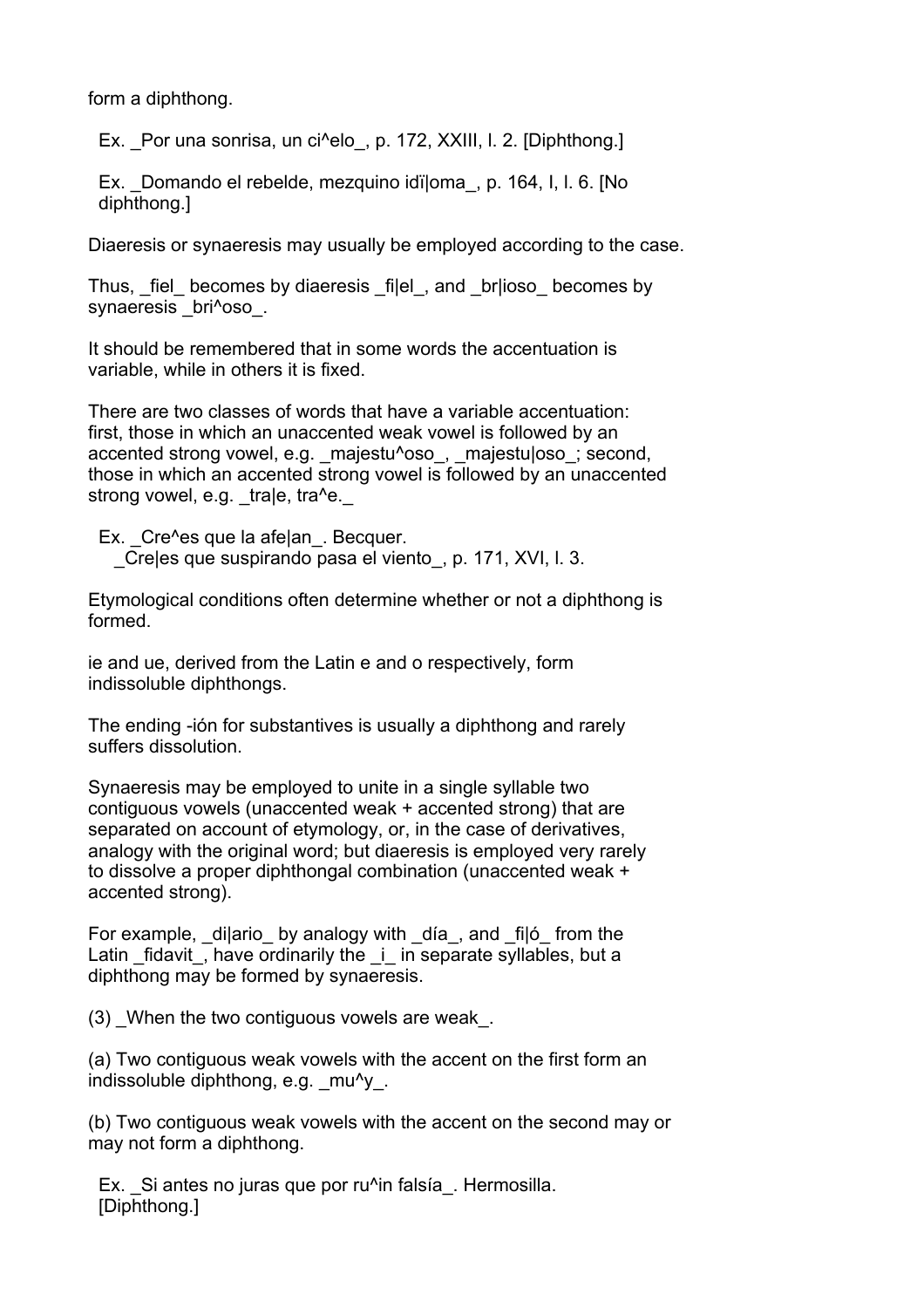Ex. Con sus mil rülidos, p. 188, LXXIII, I. 19, [No diphthong.]

c. Two contiguous vowels after the accented syllable.

(1) Two contiguous strong vowels after the accented syllable naturally form a diphthong.

Ex. Tú, sombra aére^a que, cuantas veces, p. 170, XV, l. 7.

Diaeresis may be employed to dissolve the diphthong.

(2) If a strong vowel is followed by a weak vowel after the accented syllable, they form a diphthong,  $e.a.$  \_hablaba^is, amara^is\_.

This diphthong is easily dissolved.

(3) If a weak vowel is followed by a strong vowel after the accented syllable, they form a diphthong, e.g. \_histor^i^a, ans^i^a\_.

Ex. De la brisa nocturna al tenu^e soplo, p. 192, LXXV, l. 6.

The diphthong may, however, be dissolved, e.g. estatula, tenule, nadi|e\_.

3. TRIPHTHONGS AND COMBINATIONS OP THREE OR MORE CONTIGUOUS VOWELS

If three vowels belonging to the same word are contiguous, one of them must be accented. There are then three possible arrangements.

(i) Three contiguous vowels of a word with the accent on the first, e.g. tráeos.

(ii) Three contiguous vowels of a word with the accent on the second, e.g. creia, buey.

(iii) Three contiguous vowels with the accent on the third, e.g. \_rehuí\_.

Each of the above arrangements has two combinations of accented and unaccented vowels to which the rules for diphthongs may be applied. In (i) there will be a combination of two vowels with the first accented, plus a combination of two vowels after the accent. In \_tráeos\_, for example, the a and e would probably be in separate syllables by b (1) (a), and eo would probably form a diphthong by  $c(1)$ . Tráeos would, then, probably be a dissyllable.

In (ii) there will be a combination of two vowels with the accent an the second, and one of two vowels with the accent on the first. In creia, for example, the e and í would be in separate syllables by b (2) (b), and the í and a would probably be in separate syllables also by b (2)(a). Therefore, creia would probably be a trisyllable. In cambiáos the i and á might form one syllable or two by b  $(2)$  ( $d$ ),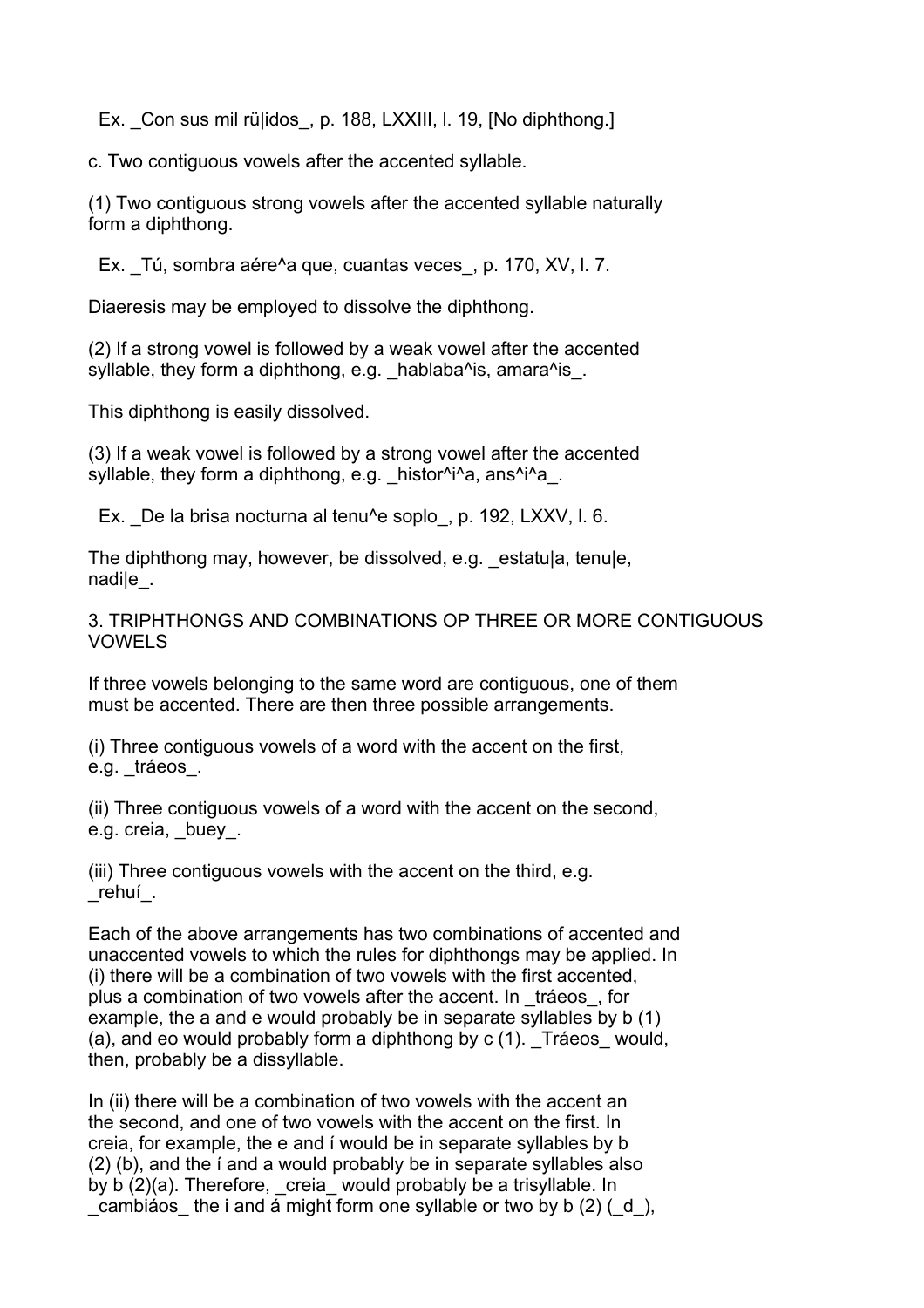and the á and o would probably be in separate syllables by b (1) (a). Therefore, in cambiáos the combination iáo might form a dissyllable or a trisyllable.

In (iii) there will be a combination of two vowels before the accent. and one of two vowels with the second accented. In rehuí, for example, the e and u might be in the same syllable by a (1), or in separate syllables by dieresis by a (1) (a), and the u and í might be in separate syllables or not by  $b(3)(b)$ . Therefore, rehuí might be a monosyllable, a dissyllable, or a trisyllable.

Other combinations of three vowels may be analyzed in a similar way, as may also combinations of more than three vowels, e.g. creíais. etc.

# B. SYNALEPHA

Between the contiguous vowels of separate words there may occur synalepha (which corresponds to diphthongization within a word), or hiatus (which is similar to diaeresis within a word).

 Ex. \_Abre^una^eternidad\_, p. 178, XXXVI I, l. 22. \_¿Á qué me lo decís? lo sé^:^es mudable\_, p. 179, XXXIX, I. 1. [Synalepha.]

Ex. Como la onda^azul, en cuya cresta, p. 173, XXVII, l. 16. [Hiatus.]

The vowels contracted by synalepha are each pronounced, except when the same vowel is repeated, when only a prolonged sound is heard, as in onda<sup>^</sup>azul or sé<sup>^</sup>es above.

Synalepha may join into a single syllable two, three, four, and even five vowels. The union of two vowels (diphthongal synalepha) and the union of three vowels (triphthongal synalepha) are the most common.

A pause due to a break in sense does not prevent synalepha. Mute h is disregarded in the verse and does not prevent synalepha.

Ex. Capaz de encerrarlo, y apénas ¡oh^hermosa! p. 164, I, I. 10.

# DIPHTHONGAL SYNALEPHA

Synalepha takes place between two contiguous unaccented vowels belonging to separate words.

Ex. \_Abre^una^eternidad, p. 178, XXXVII, I. 22.

Synalepha occurs when the final vowel of the first word is accented.

Ex. Te ví^un punto, y, flotando ante mis ojos, p. 169, XIV, l. 1.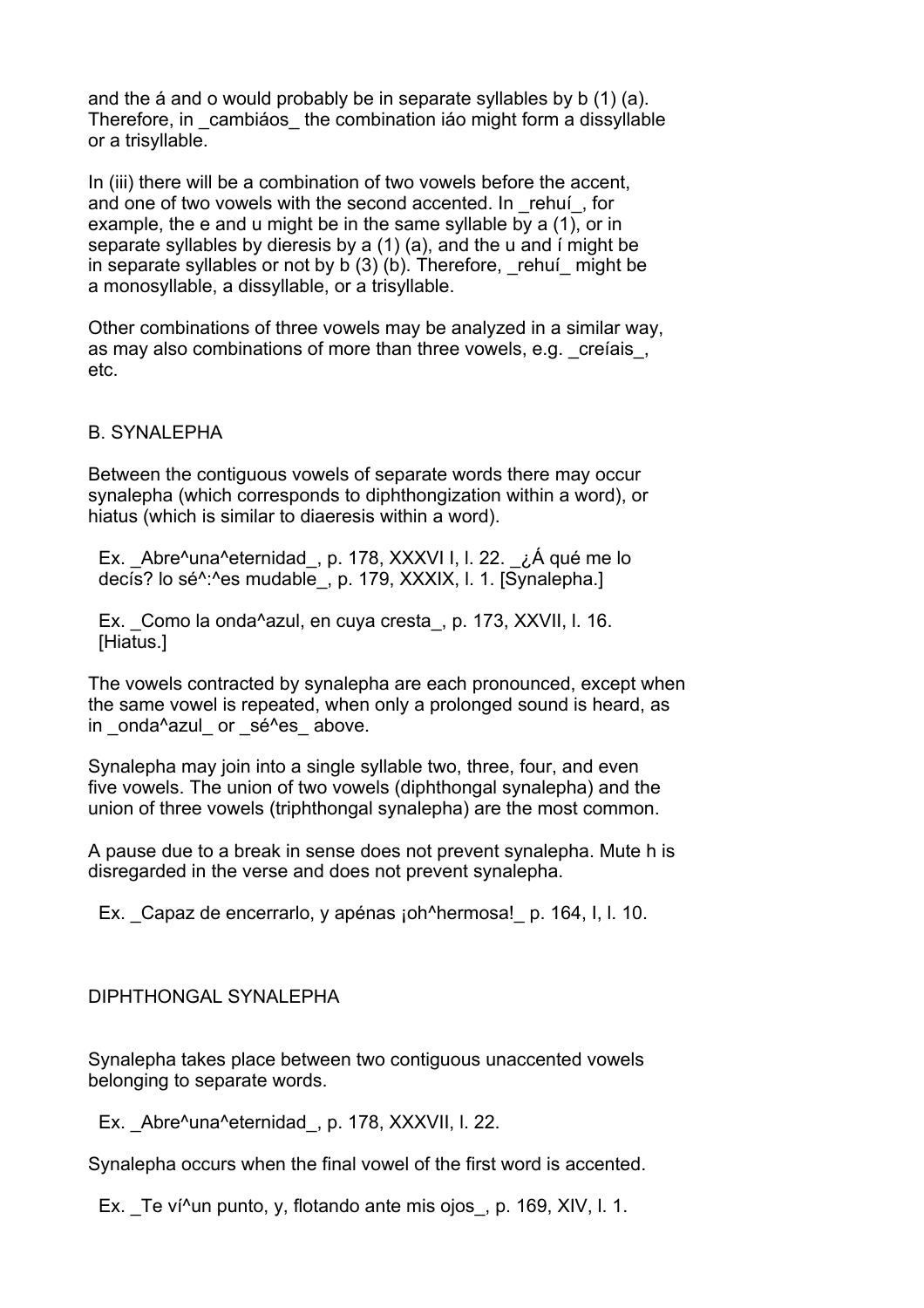Synalepha usually occurs when the initial vowel of the second word is accented, especially when the first word ends in a weak vowel, and also in the combinations aá, oá, oa, eá, eó, eé.

Ex. Me parece<sup> $\lambda$ </sup>en el cielo de la tarde, p. 169, XIII, l. 11.

NOTE: Synalepha is possible with the other combinations, but hiatus is preferable even with the above combinations, in a syllable on which the rhythmical accent falls (see under Rhythmic Accent).

Ex. Despierta, hablas, y al hablar, vibrantes, p. 174, XXVII, l. 23.

Ex. Como la ola que á la playa viene, p. 178, XXXVII, l. 19.

TRIPHTHONGAL SYNALEPHA

There is always triphthongal synalepha when a is the middle vowel; or when o or e is the middle vowel, except in the following combinations, aoa, aoo, ooo, aea, aeo, oea, oeo.

Ex. Silenciosa á expirar, p. 178, XXXVII, l. 20.

There is never triphthongal synalepha when an accented weak vowel stands between two strong vowels. Therefore the conjunctions y and ú prevent triphthongal synalepha.

Ex.  $Y$  de purpura y oro la matiza, p. 168, IX, I. 4.

There may be triphthongal synalepha when  $f(y)$  is the middle vowel, if u precedes it, or i follows it.

Ex. Fuí diestro, fuí valiente, fuí arrogante. Cervantes.

When u is the middle vowel there may be synalepha if i follows it. The construction is very rare.

There is no synalepha with a word beginning with hue.

Ex. Mucho nuestro huesped tarda. Tirso de Molina.

In the following cases the groups of vowels which would usually make triphthongal synalepha are pronounced in two syllables:

(1) When the first word of the group ends in two vowels which do not form a diphthong.

Ex. Que aún tení|a^abiertos, p. 187, LXXIII, l. 2.

(2) When the two initial vowels of the second word do not form a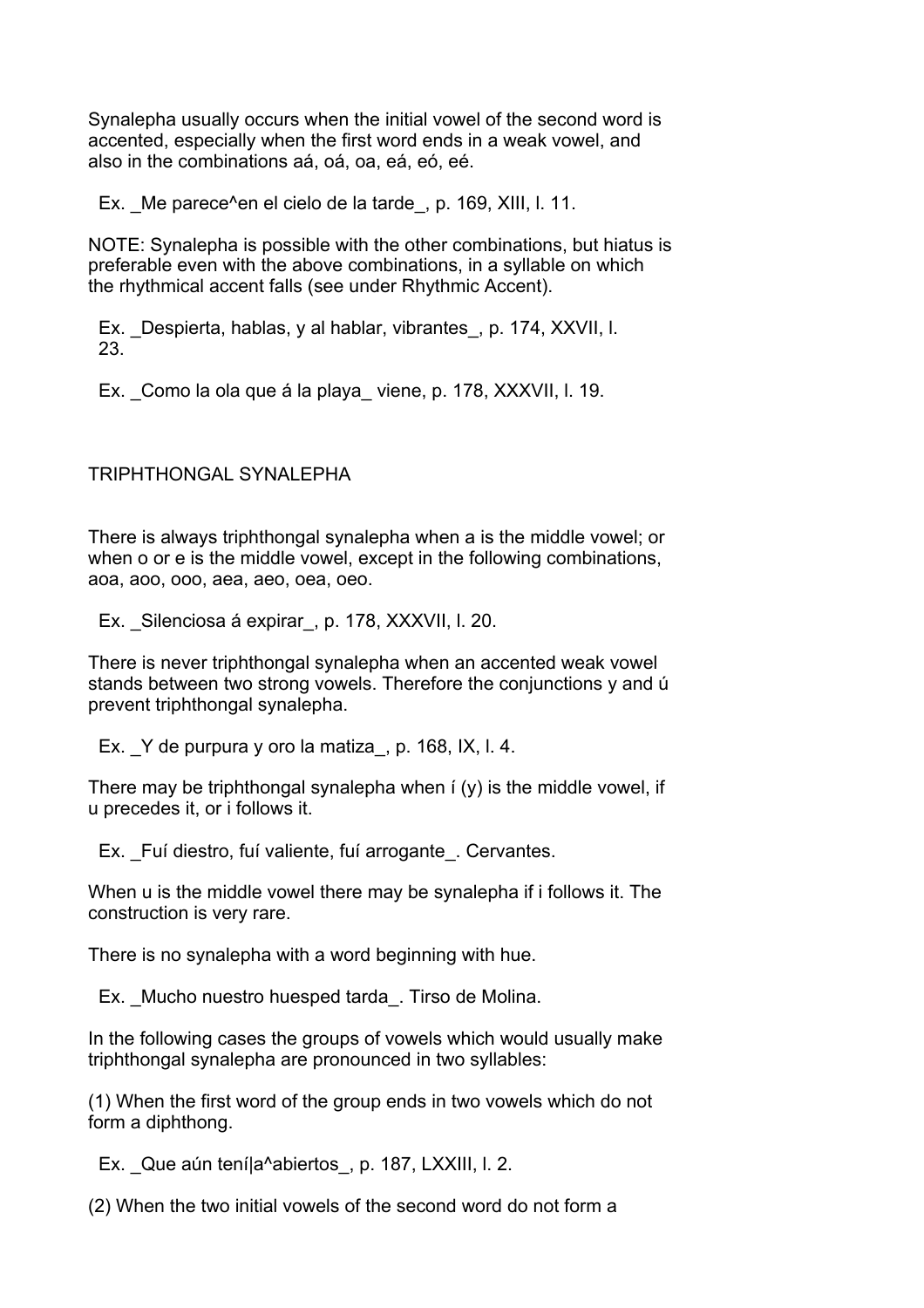diphthong.

Ex. Tú, sombra^a|érea que, cuantas veces, p. 170, XV, l. 7.

(3) When the first word ends in a diphthong and the second begins with a vowel in a constituent syllable (i.e. a syllable on which the rhythmical accent falls).

Ex. Tan gran designio honra tus audacias.

If the accented vowel is not in a constituent syllable synalepha may occur.

Ex. \_Mientras la cencia á descubrir no alcance\_, p. 165, IV, l. 13.

(4) When the first word ends in a single vowel, and the second word begins with a diphthong in a constituent syllable.

Ex. Tú, proceloso austro que derribas.

(3) and (4) might well be considered as cases of hiatus.

# SYNALEPHA BETWEEN FOUR OR MORE VOWELS

This is less common, yet it exists.

Ex. No<sup>^h^</sup>a<sup>^</sup>y^amor donde no hay celos. Lope de Vega.

# **HIATUS**

Hiatus is most frequently found between words having a close syntactical relation, particularly if the initial vowel of the second word is in a constituent syllable. It may occur between the article and its substantive, the possessive adjective and its substantive, a preposition and its object, the negatives \_no\_ and \_ni\_ and a following vowel; and after the conjunctions \_y, que, si\_, and other words having a weak accent such as desde, coma, todo, otro, cuando, etc.

Hiatus is most likely to occur when the accented vowel is the initial vowel of the final word in a phrase or verse, or of a word that has a strongly accented position in the verse; as, for example, when the syllable is the next to the last syllable in a verse, or is the fourth or eighth syllable of a hendecasyllabic verse of the second class.

Ex. Rumor de besos y batir de alas, p. 168, X, I. 6.

Ex. Como la ola que á la playa viene, p. 178, XXXVII, l. 19.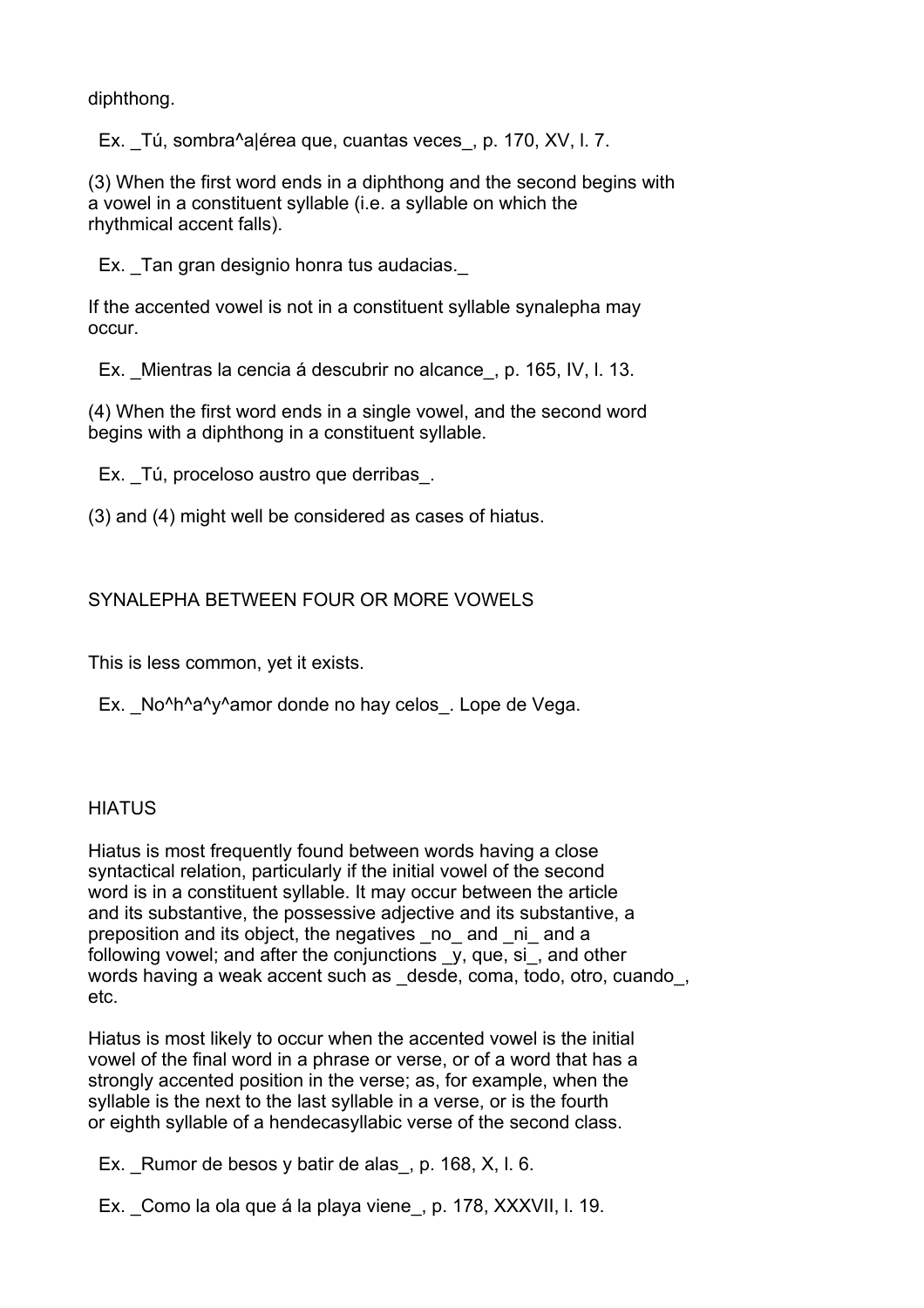In the above-mentioned case, the phrase de<sup>^</sup>oro is usually joined by synalepha.

Ex. Mi frente es pálida, mis trenzas de<sup> $\lambda$ </sup>oro. Becquer.

Hiatus is, however, sometimes observed in this phrase.

Ex. De plumas y de oro, p. 180, XL, I. 28.

When both vowels are accented hiatus is more common than synalepha, even though there is no close syntactical relation, although the vowels may be joined by synalepha if they do not come in a constituent syllable.

Ex. ¡Oh yá isla católica patente! Herrera. [Hiatus.]

Ex. ¿Sabes tú^á dónde va? p. 178, XXXVIII, I. 4. [Synalepha.]

# II. RHYTHMIC ACCENT

The second essential element of Spanish verse is a rhythmic distribution of accents within a line. Words have an accent of their own and another stronger accent on account of their position in a verse.

This extraordinary accentual stress, which strengthens periodically certain naturally accented syllables of a verse, is known as \_rhythmic accent. It plays somewhat the same rôle as did quantity in Latin verse. All other accents and pauses in the verse are subservient to the rhythmic accent.

Spanish verse being accentual, however, and not quantitative, the terms used to determine the regular recurrence of long and short syllables in Latin verse are not very applicable to it, and few compositions are regular in the arrangement of the stress.

# A. LATIN TERMS OF VERSIFICATION APPLIED TO SPANISH VERSE

As Latin terms of versification are sometimes applied to Spanish verse, the following rules may be helpful.

A trochaic octosyllabic line, for example, substituting stress for quantity, would be scanned

 $/ - | / - | / - | / - | / -$ 

with the stress on the first, third, fifth, and seventh syllables.

lambic verse would have a regular alternation of unaccented and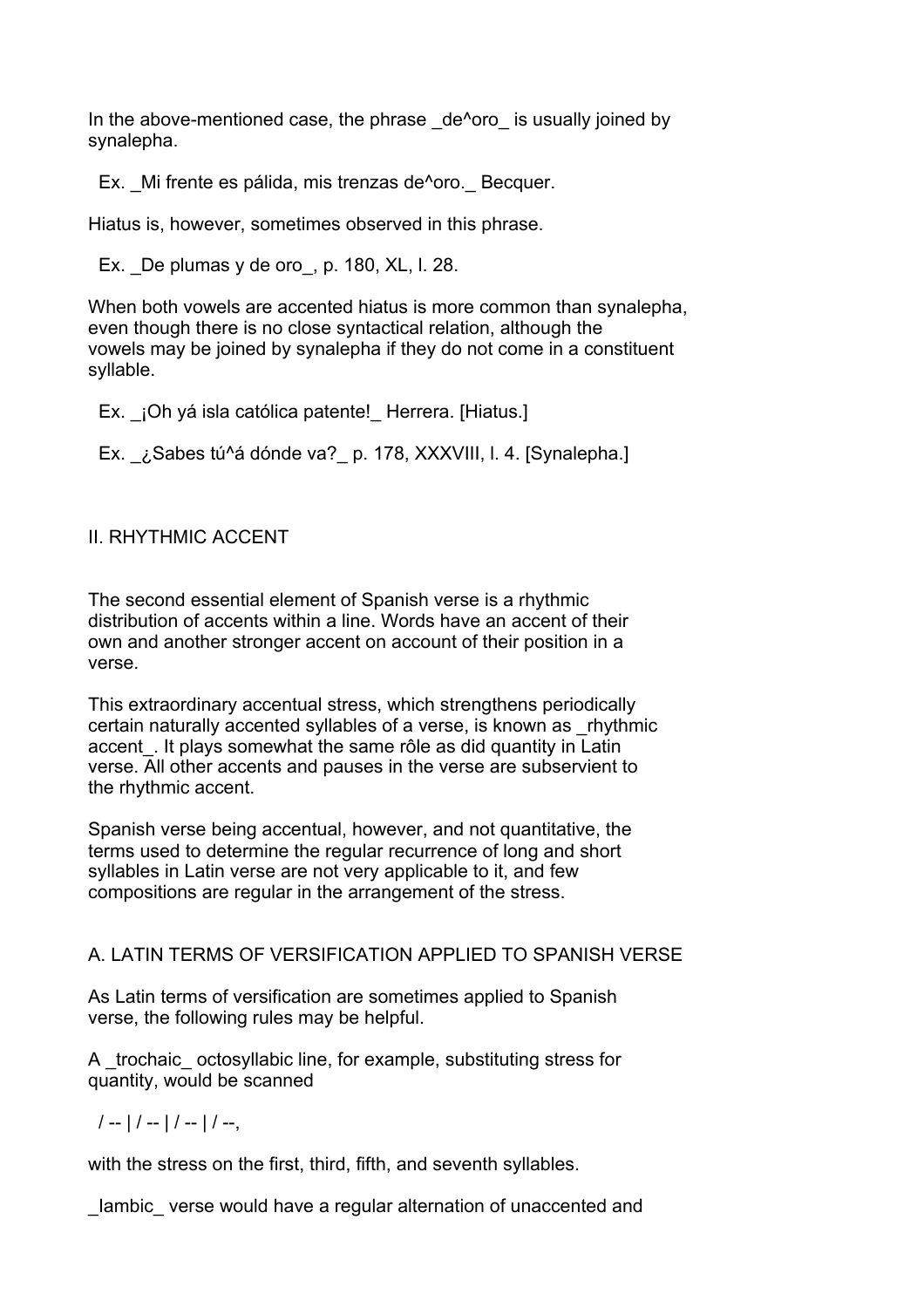accented syllables, -- / -- /, etc.

Dactylic verse would have a regular recurrence of an accented syllable followed by two unaccented syllables, etc.

/ -- -- | / -- -- |, etc.

\_Amphibrachic\_ verse would be formed by a regular recurrence of three syllables of which the middle one would be stressed, -- / --. This construction is sometimes followed in lines of twelve syllables (p. 164, I, 1. 2), and also in lines of six syllables (p. 167, VII, 1.-4).

\_Anapestic\_ verse consists of a regular recurrence of two unstressed syllables preceding a stressed syllable, -- -- /. This is sometimes found in ten-syllable lines (p. 164, I, 1. i).

# B. SPANISH VERSE ENDINGS

An accented word is called aguda when it has the accent on the last syllable, e.g. \_verdad, luz, yo\_; \_llana\_ (or grave) when it has the accent on the penult, e.g. trabajo, fruto; esdrújula when it has the accent on the antepenult, e.g. límpido, pájaro, pórtico.

A verse is called agudo, llano (or grave), or esdrújulo according to whether its final word is \_aguda, llana\_ (or grave), or \_esdrújula\_.

In a verso agudo the last syllable counts for two syllables. Therefore, Ni tu ni yo jamás, p. 177, XXXIII, l. 2, is a heptasyllable.

In a verso llano (grave) the number of syllables does not change. Therefore, Detrás del abanico, p. 180, XL, l. 27, is a heptasyllable.

In a verso esdrújulo, the intermediate syllable between the accented syllable and the final syllable does not count, either in enumerating the syllables in the verse or for the rhyme (assonance). Therefore, Umbrales de su pórtico, p. 180, XL, I. 32, is a heptasyllable.

# C. THE DISTRIBUTION OF RHYTHMIC ACCENTS

In verses of different length there are different rules with regard to the distribution of accents, but the following general rules should be observed.

Every verse must be accented upon the syllable nominally preceding the final syllable.

NOTE: It should be borne in mind that the actual final syllable in a versa agudo counts as two syllables, and that the next to the last actual syllable in a verso \_esdrújulo\_ does not count.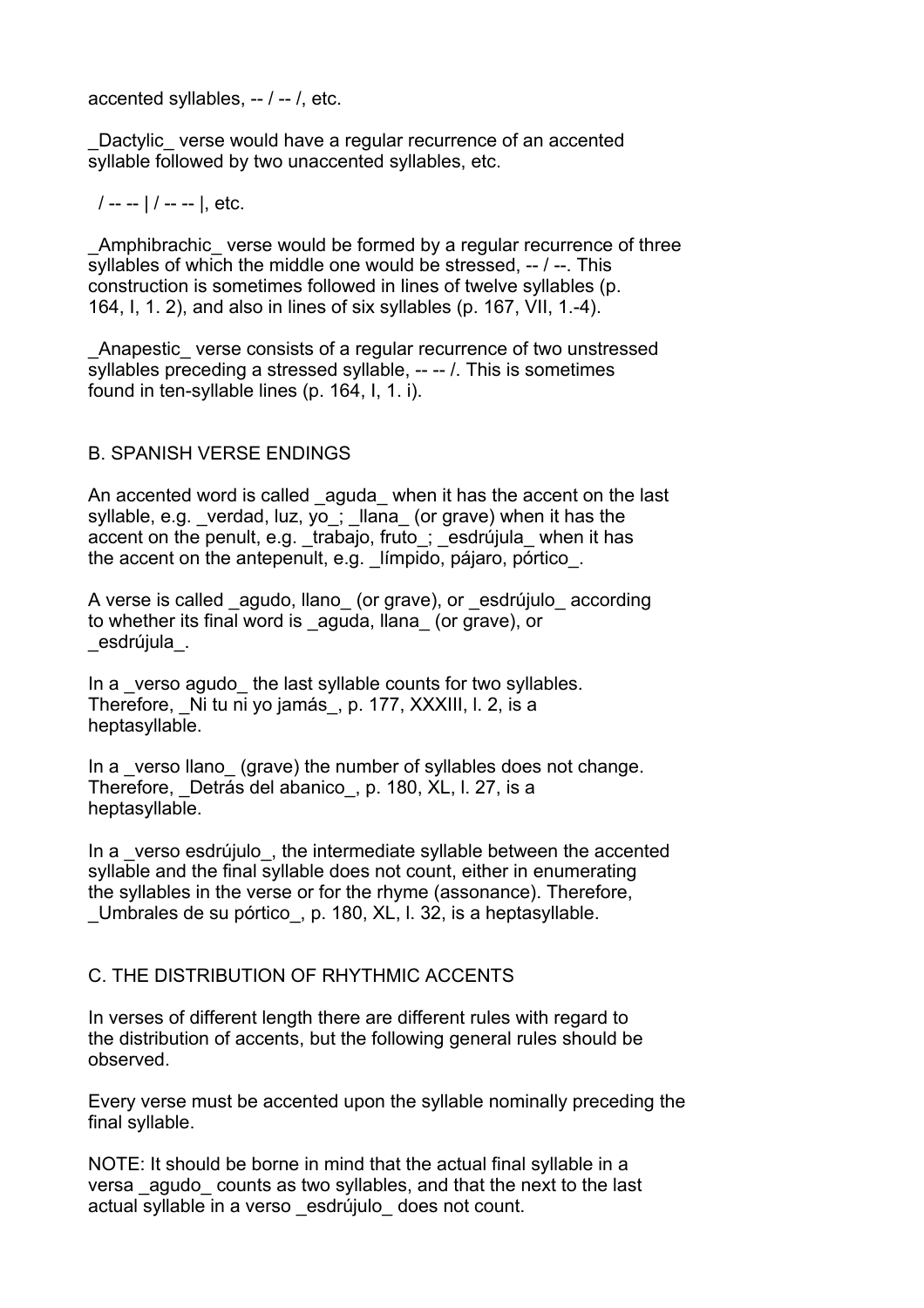Besides the necessary accent on the next to the last syllable, all verses of seven syllables or more must have other necessary accents, which are determined by the number of syllables in the line.

The syllable directly preceding the one that has the rhythmical accent should never be accented, for it obstructs the proper accentuation of the constituent syllable. A syllable so accented is called \_obstruccionista\_.

# D. THE NUMBER OF SYLLABLES IN SPANISH VERSE

Spanish verse may consist of any number of syllables from two up to sixteen. All must have an accent on the next to the last syllable.

Dissyllabic Verse: A dissyllabic verse may be composed of a single word (either aguda, llana, or esdrújula).

Ex. *i*Duerme! p. 173, XXVII, l. 13.

There can be no supernumerary accents.

\_Trisyllabic Verse\_: A verse of three syllables can have no supernumerary accent, for the accent would be obstruccionista.

Ex. Suspira.

\_Tetrasyllable Verse\_: A verse of four syllables must have an accent on the third syllable. There may or may not be a supernumerary accent on the first.

Ex. De ese brío.

Pentasyllabic Verse: A verse of five syllables must have an accent on the fourth. It may or may not have a supernumerary accent on the first or second syllable.

Ex. Rumor sonóro, p. I 70, XV, I. 3.

Adonic verse is a pentasyllable with necessary accents on the first and fourth syllables.

Ex. Céfiro blando. Villegas.

Hexasyllabic Verse: A verse of six syllables must have an accent on the fifth. There may or may not be supernumerary accents, but never on the fourth syllable.

 5 Ex. \_Y^entre^aquella sombra 2 5 Veíase^á^intérvalos 3 5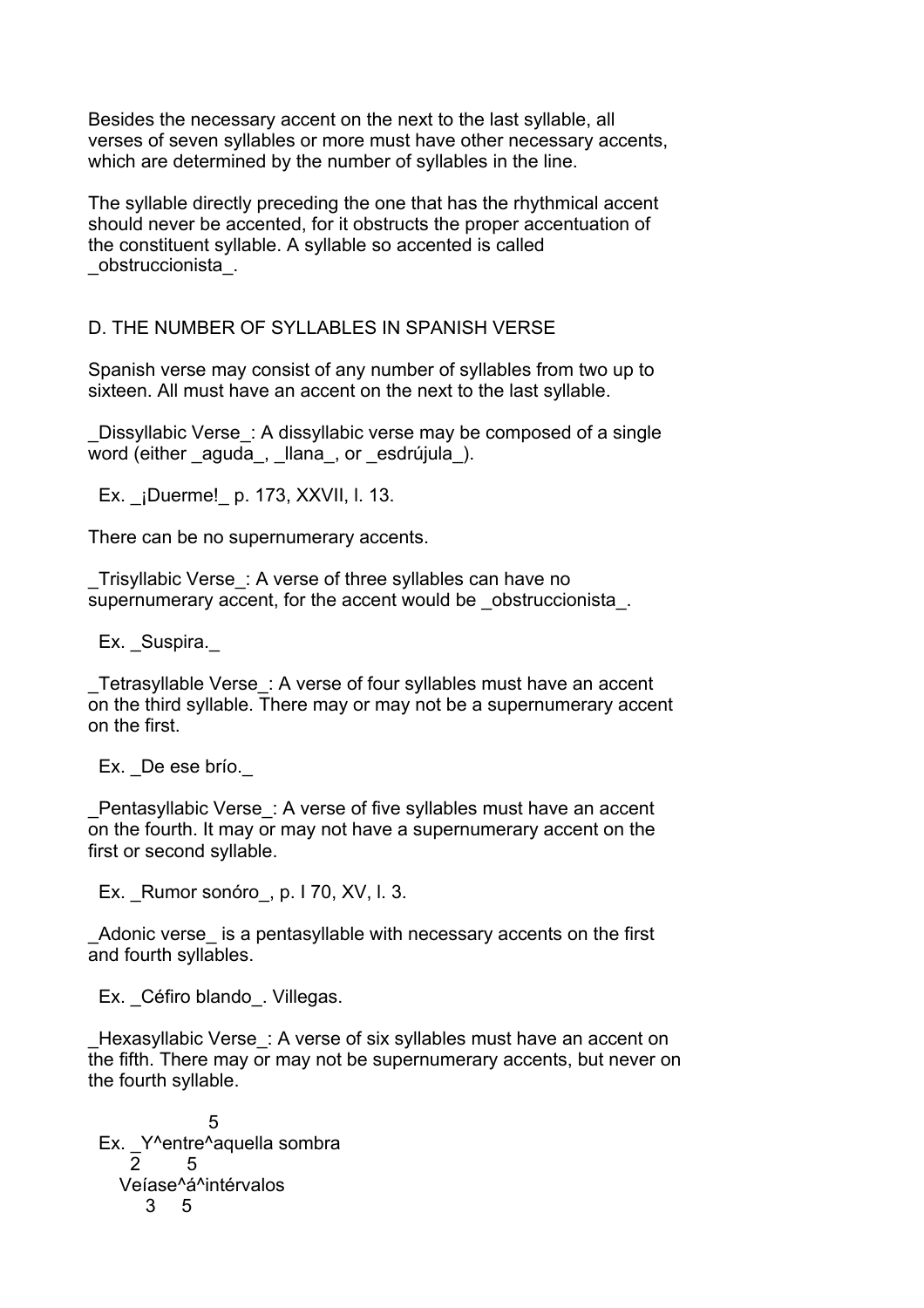Dibujarse rígida 2 5 La forma del cuerpo, p. 188, LXXIII, II. 13-16.

Heptasyllabic Verse: A verse of seven syllables must have an accent on the sixth, and at least one other necessary accent, which may be on any syllable except the fifth.

 2 6 Ex. Su mano^entre mis manos, 2 6 Sus ojos en mis ojos, p. 179, XL, II. 1-2.

\_Octosyllabic Verse\_: A verse of eight syllables must have an accent on the seventh, and at least one other accent, which may fall on any syllable except the sixth.

 1 4 7 Ex. \_Hojas del árbol caídas 2 5 7 Juguetes al viento son.\_ Espronceda.

Hendecasyllabic verse : There are two classes of hendecasyllables.

First Class: Verses of eleven syllables which have the sixth syllable and the tenth syllable stressed are hendecasyllables of the first class.

Ex. Los invisibles 'átomos del 'aire, p. 168, X, I. 1.

Hendecasyllables of the first class may have supernumerary accents on other syllables, provided they do not fall upon the fifth or ninth.

Ex. Los sus'pires son 'aire, y van al 'aire. Las 'lágrimas son 'agua, y van al 'mar.\_ p. 178, XXXVIII, ll. 1-2.

Second Class: Hendecasyllables of the second class are eleven-syllable verses with the accent on the fourth, eighth, and tenth syllables. There may be accents on other syllables, provided that they be not obstruccionistas.

Ex. Olas gi'gantes qu<sup>n</sup>e<sup>n</sup>os rom'péis bra'mando, p. 183, LII, I, 1.

If it is difficult to classify a hendecasyllable because it has accents on the fourth, sixth, eighth, and tenth syllables, one must decide on the prominence of the accents from pauses, or from emphasis. The hendecasyllable,

La vida es 'corta, 'sí; muy 'largo el 'arte,

would belong to the first class on account of the emphasis of si. while the verse,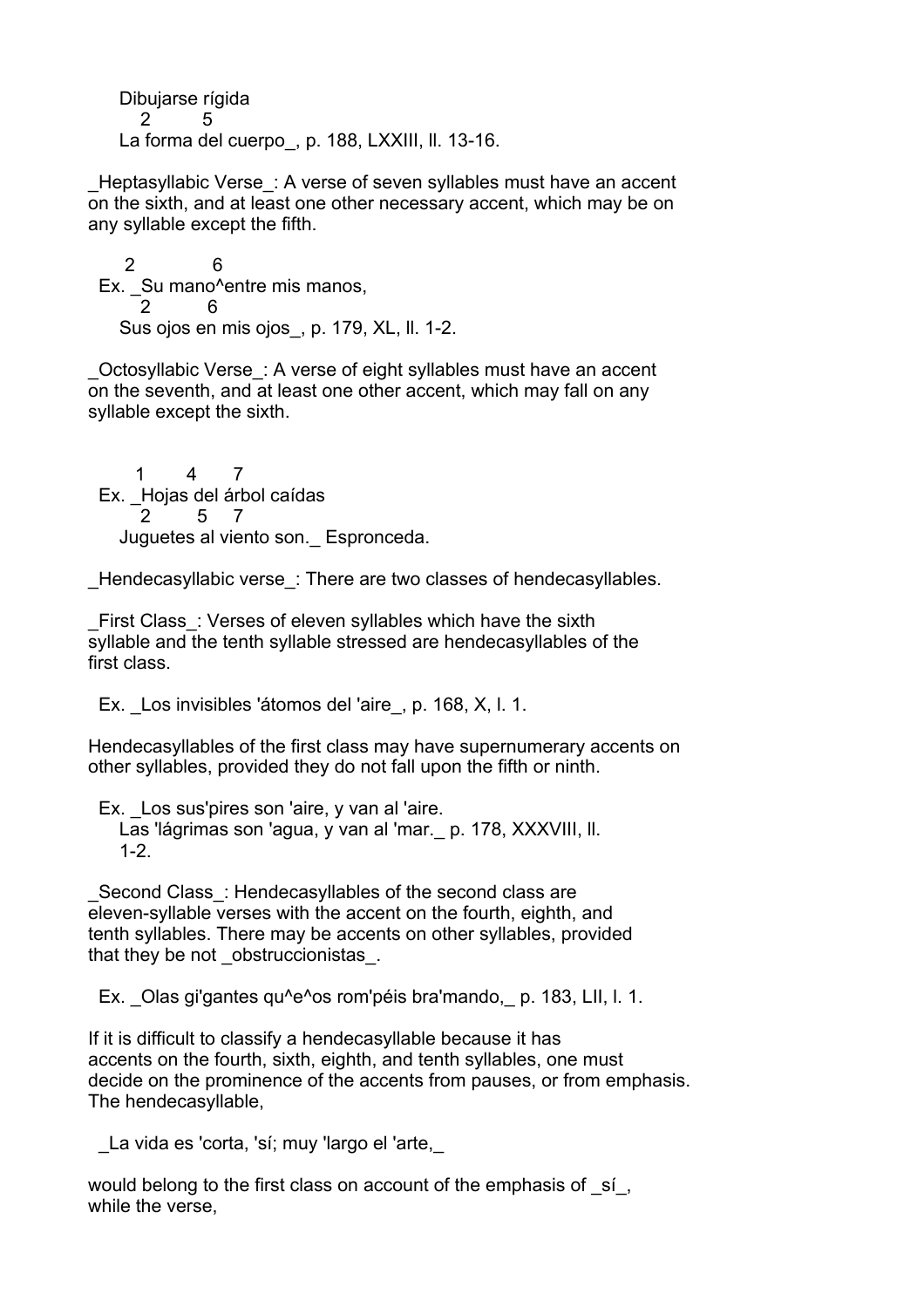La vida es 'corta, 'corta; 'largo el 'arte,

would belong to the second class on account of the pause after the fourth and the emphasis on the eighth. The accent on the sixth is, then, not constituent, but supernumerary.

All meters thus far have

Obligatory (constituent) accents.

Facultative (supernumerary) accents.

A necessary termination in a combination of an unaccented plus an accented plus an unaccented syllable (-- / --). The dissyllable is the only exception.

The facultative accent is opposed to the regular recurrence in each line of dissyllabic and trisyllabic elements, which elements caused the rhythm of Latin verse.

Spanish rhythm is a rhythm of series, of strophes, not a rhythm of regularly recurring accents within a verse.

Verses of ten or twelve syllables, however, lend themselves more readily to rhythm from regularly recurring stress.

Decasyllabic Verse: A verse of ten syllables may be formed by the triple repetition of the trisyllable -- -- /. One extra unaccented syllable is admissible when the verse is llano; and two when the verse is esdrújulo.

Scheme:

 -- -- / -- -- / -- -- , \_agudo\_.  $- - -$  /  $- -$  ,  $- -$  ,  $- \blacksquare$  llano\_. -- -- / -- -- / -- -- / -- -- \_esdrújulo\_.

Dodecasyllable Verse: A verse of twelve syllables, with the stress on the second, fifth, eighth, and eleventh syllables, makes a dodecasyllable of amphibrachs. This dodecasyllable has a short metrical pause after the sixth syllable, and a longer one after the twelfth.

Scheme:

 $-$  /  $-$  /  $-$  ||  $-$  /  $-$  /  $\qquad$  \_agudo\_. -- / -- -- / -- || -- / -- -- / -- \_\_\_llano\_. -- / -- -- / -- / -- -- / -- -- \_esdrújulo\_.

Verses of different length do not readily intermingle. There are some measures, however, which are used much together.

Verses of eleven syllables are used with those of seven or of five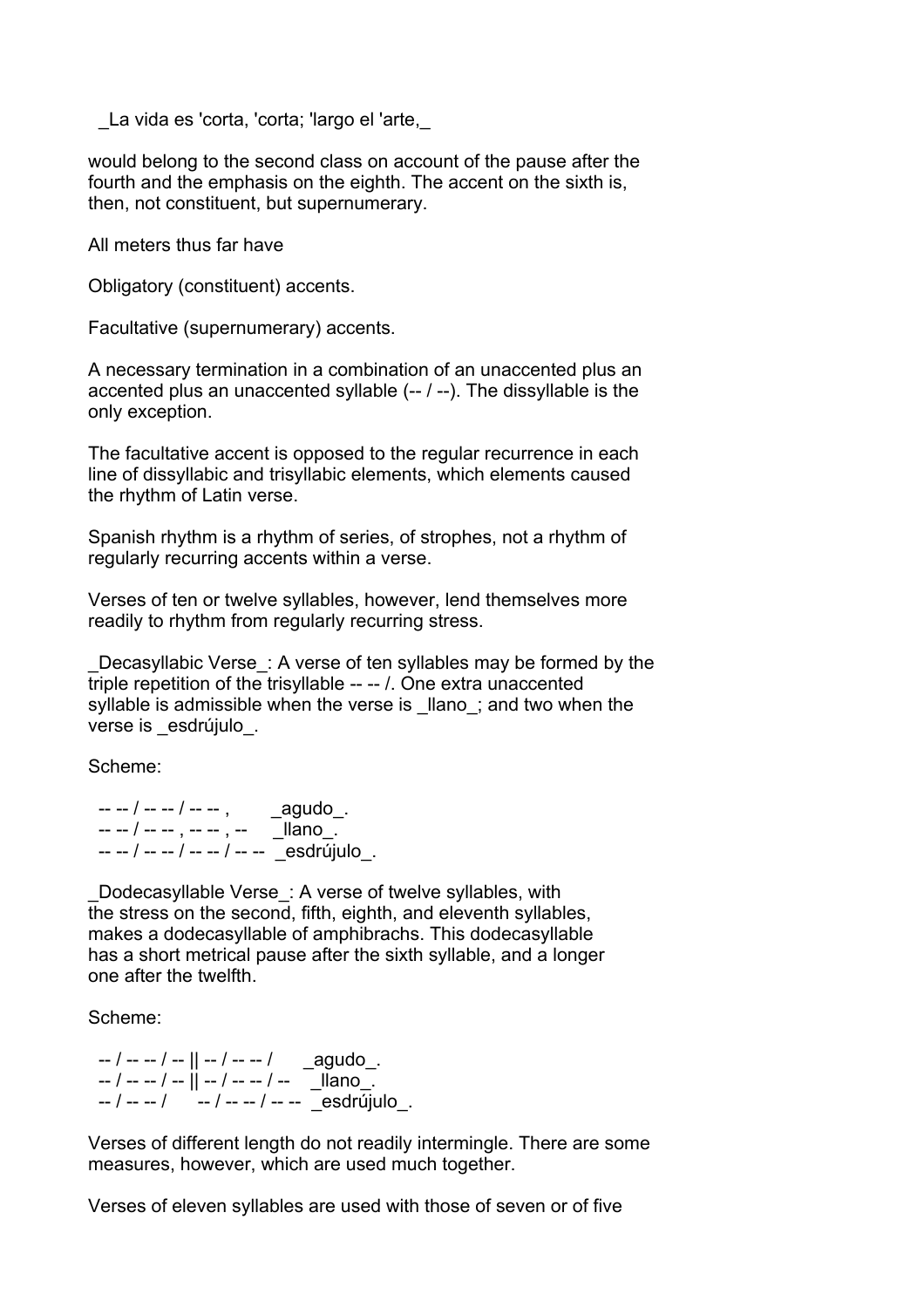syllables.

Verses of eight syllables are used with those of four syllables.

Verses of ten syllables are used with those of twelve (p. 164, I); and also with those of six (p. 167, VII). These meters lend themselves to regularly recurring stress more readily than any others.

# III. CAESURAL PAUSES

The caesura is an important, though not essential, element in Spanish verse. In verses of eleven or twelve syllables, however, the caesura is usually employed to give a break in a determined place. The caesura requires a strong accent on the syllable preceding it, and does not prevent synalepha.

Ex. Si al resonar confus|o^á tus espaldas, p. 171, XVI, l. 7.

Ex. Sabe que, ocul|to^entre las verdes hojas, p. 171, XVI, I.5.

The disposition of the caesural pauses determines the harmony of the versification, and usually varies with the accents so as to avoid monotony in the verse.

# IV. RHYME

N.B. For purposes of Rhyme, words may be divided into two classes:

First, words ending in a vowel.

Second, words ending in a consonant.

Rhymes are called feminine, if the rhyme words end in a vowel.

Rhymes are called masculine, if the rhyme words end in a consonant.

NOTE: Final s and final n, especially in the plural of nouns and in verbs, do not count. Therefore, penas and arenas would form a feminine rhyme.

There are two kinds of rhyme: Consonance and Assonance.

# A. CONSONANCE

\_Consonantal rhyme\_ is one in which all the letters, vowels and consonants, are the same from the accented syllable to the end of the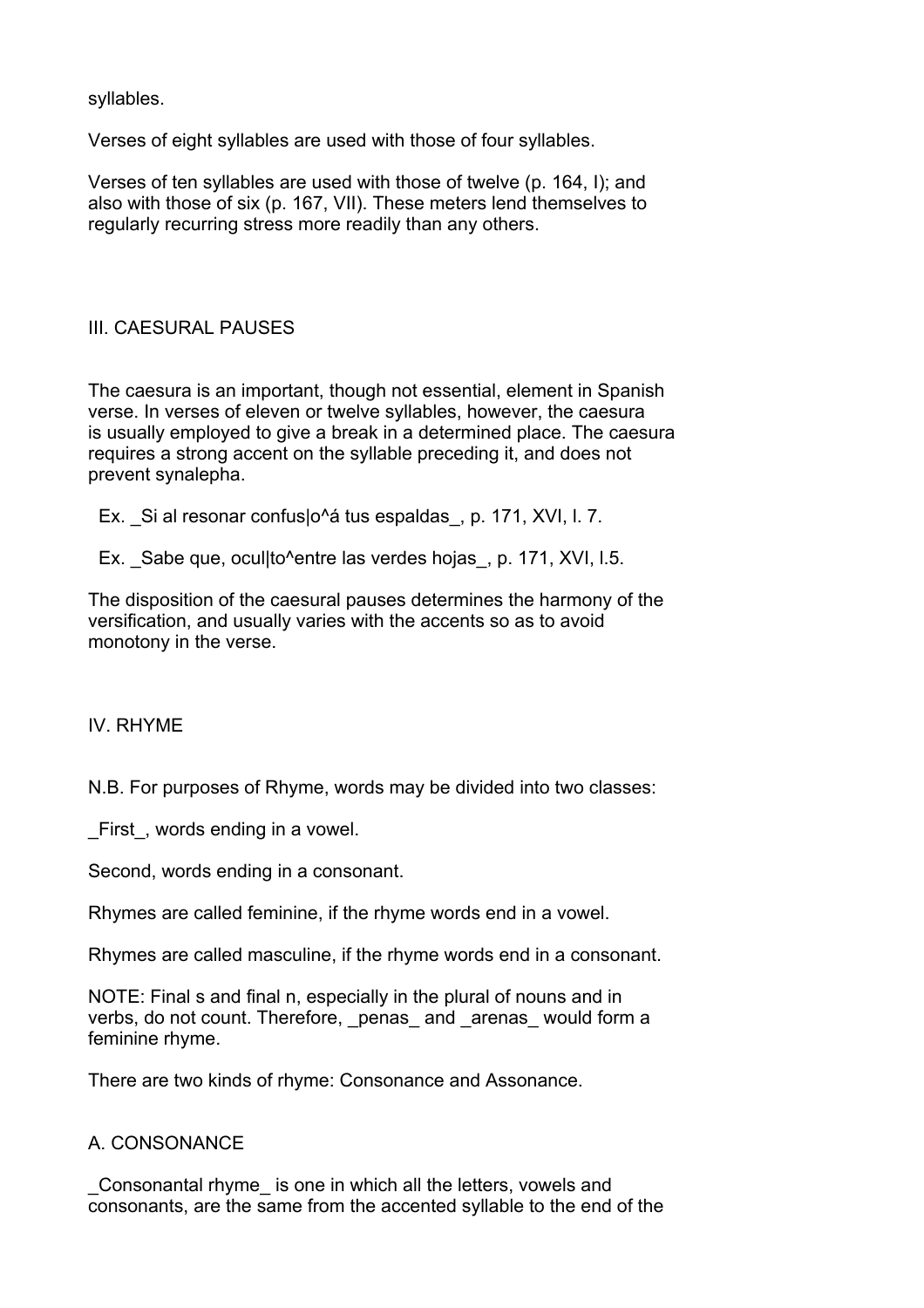word, e.g. bruma--espuma; flor--amor.

In consonantal rhyme both consonants and vowels should agree exactly (\_sonante--errante\_); b and v can, however, rhyme together, since they represent the same sound, e.g. estaba--esclava; haba--clava.

The following are a few general rules for consonantal rhyme.

A word should not rhyme with itself. Sometimes, however, a simple word rhymes with a derivative ( menor--pormenor ) or two derivatives with each other ( menosprecio--desprecio).

The tenses of verbs which end in -aba, -ando, -áis, -éis; the present and past participles of regular verbs; adverbs with the termination -mente; verbal nouns ending in -miento, -ción, and other similar endings,--should not rhyme together.

Words similar in sound and form but distinct in meaning may rhyme.

```
son ('sound')-- son ('are')
```
If an unaccented weak vowel (i, u) precedes or follows a strong vowel in the same syllable of a word, it is absorbed by the strong vowel, and does not count in the rhyme. Therefore, vuelo and cielo rhyme; also muestra and diestra.

### B. ASSONANCE

When the vowels from the accented syllable to the end of the word are the same, but the consonants are different, the rhyme is called assonance. Therefore, inflaman and pasa assonate in á-a; negros and \_creo\_ in e-o.

In words accented on the last syllable (\_agudas\_), the assonance is that of the last syllable only, e.g. perdón--espiró; azul--tú.

In words accented on the antepenult ( esdrújulas ) or on a preceding syllable, only the accented syllable and the final syllable count for purposes of assonance. Therefore, fábula and lágrimas assonate in á-a; trémulo and vértigo assonate in é-o.

Words accented on the last syllable (\_agudas\_) cannot assonate with words accented on the penult ( llanas ), or with those accented on the antepenult ( esdrújulas ) or upon any preceding syllable.

In words llanas or esdrújulas the assonance is of two vowels only. In diphthongs the accented vowel only is considered if the diphthong occur in an accented syllable. Therefore, verte and duermes assonate in e-e; baile and parte assonate in a-e.

Words Ilanas may assonate with words accented on the antepenult (\_esdrújulas\_). Therefore, \_pórtico\_ and \_olmos\_ assonate in ó-o.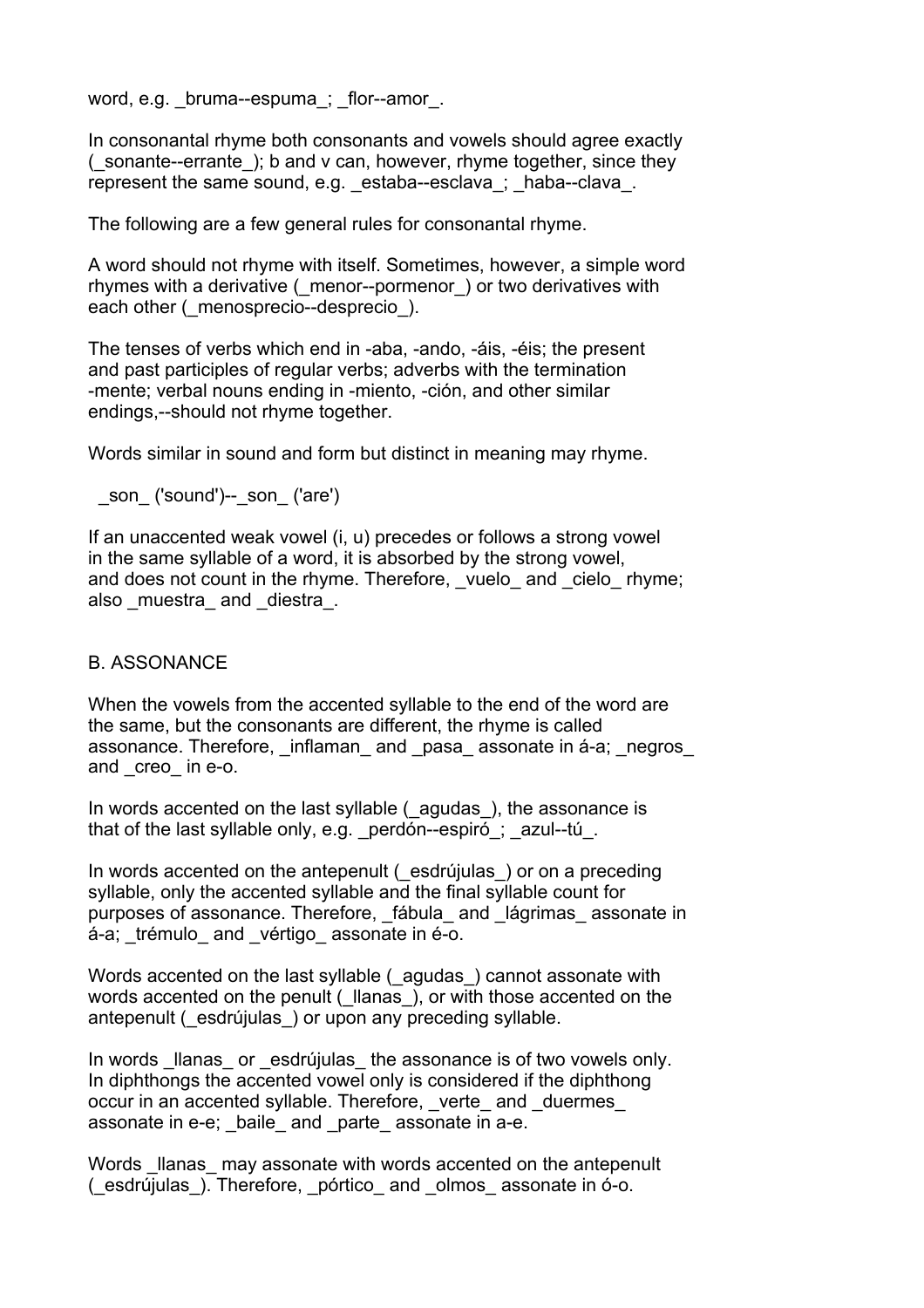For purposes of assonance little use is made of words accented on a syllable preceding the antepenult.

In a final accented or unaccented syllable u and i are absorbed, for purposes of assonance, by a preceding or following a, o, or e. Therefore, sabia and gratia assonate in á-a; igual and mar assonate in a, pleita and pliega assonate in é-a.

If in assonance a weak vowel is united in a diphthong with a strong vowel, the assonance is called compound assonance, e.g. \_guarda--fatua\_.

Assonance between two single vowels is called simple assonance . e.g. \_sangre--trae\_.

This distinction is of little value, however, for verses in simple and compound assonance alternate constantly.

In the case of two strong vowels forming a diphthong after an accented syllable, the following rules apply.

a in a final unaccented syllable predominates over a preceding or succeeding o in the same syllable. Therefore, Astárloa and Dánao assonate in á-a.

a in a final unaccented syllable predominates over a preceding or following e in the same syllable. Therefore, corpórea and rósea assonate in ó-a.

o in a final unaccented syllable predominates over a preceding e in the same syllable. Therefore, oleo and erróneo assonate in ó-o; but o in a final unaccented syllable is dominated by a following e in the same syllable, and the e counts in the assonance. Therefore, héroe and veces assonate in é-e.

When two weak vowels (i, u) are united in a diphthong, the second predominates. Thus triunfo and chulo assonate in ú-o; cuido and bendito assonate in i-o.

There are twenty possible assonances in Spanish: á, ó, é, i, ú, á-a, á-e, á-o, é-a, é-e, é-o, ó-a, ó-e, ó-o, i-a, i-e, i-o, ú-a, ú-e, ú-o.

Words that have in the final unaccented syllable i or u, not in diphthongs, are considered for purposes of assonance as if ending in e or o respectively. Therefore, fácil and nave assonate in á-e; espíritu and líquido, in i-o.

If ai occurs in a syllable after an a in the accented syllable, the i rather than the a of the diphthong counts in the assonance. Therefore, cantares and trocabais assonate in á-e. If the accented vowel is not a, the a of ai counts in the assonance. Therefore, Vicenta and quisierais assonate in é-a.

Consonantal rhyme should not be introduced in compositions written in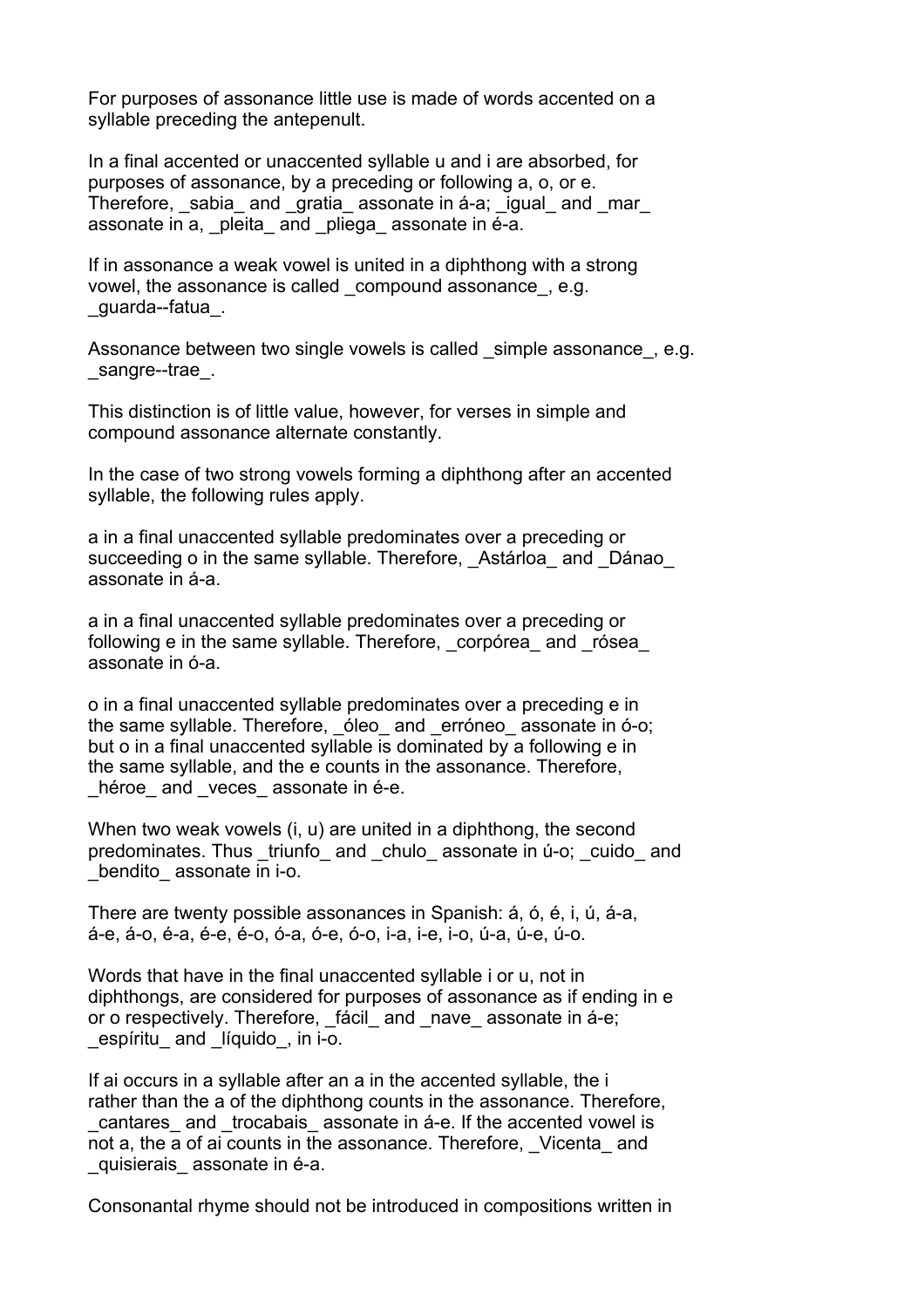assonance. This rule is not always observed (see pp. 183-184, LIII).

The assonance of alternate lines (the even numbers) is the rule in modern Spanish. If the composition is short the same assonance may be kept throughout.

Blank Verse.--Verses which lack both consonantal rhyme and assonance occur in Spanish, and are called \_versos sueltos\_ (or \_libres\_). Compositions in blank verse are, however, extremely difficult to write in Spanish, and are therefore comparatively rare.

### **STROPHES**

The strophe is frequently of arbitrary length, yet when the poet has once fixed the measure of his strophe he is supposed to preserve the same measure throughout. The following are some of the strophic arrangements in Spanish.

Pareados are pairs of contiguous verses of the same number of syllables, which rhyme[1] together in pairs.

 [Footnote 1: By \_rhyme\_ hereafter shall be understood \_consonantal\_ rhyme, unless otherwise indicated.]

Tercetos are a series of strophes, in the first of which the first verse rhymes with the third, and, from the second strophe on, the first and third verse of each successive strophe rhyme with the middle verse of the preceding strophe. This form of verse is known in Italian as terza rima. The composition ends with a serventesio (see below), of which the first and third verses rhyme with the middle verse of the preceding strophe. The rhyme-scheme, then, would be a b a, b c b, c d c, etc., d e d e.

\_Cuartetas\_, properly so called, are strophes of four eight-syllable verses, of which the second verse rhymes (or is in assonance) with the fourth. Cuarteta is likewise a general name given to strophes of four verses.

Serventesios are strophes of four hendecasyllables, of which the first rhymes or assonates with the third, and the second with the fourth.

Redondillas are strophes of four eight-syllable (or sometimes six-syllable) verses which rhyme as follows: a b b a.

\_Cuartetos\_ are strophes of four hendecasyllables with the rhyme-scheme a b b a. It is not customary to put a final word that is \_aguda\_ in the uneven verses of compositions written in hendecasyllables, or in verses that rhyme with them. Sometimes the four verses are esdrújulos.

Romances, which are the most used of all forms, need not be written in cuartetas. It is sufficient that the even verses be in assonance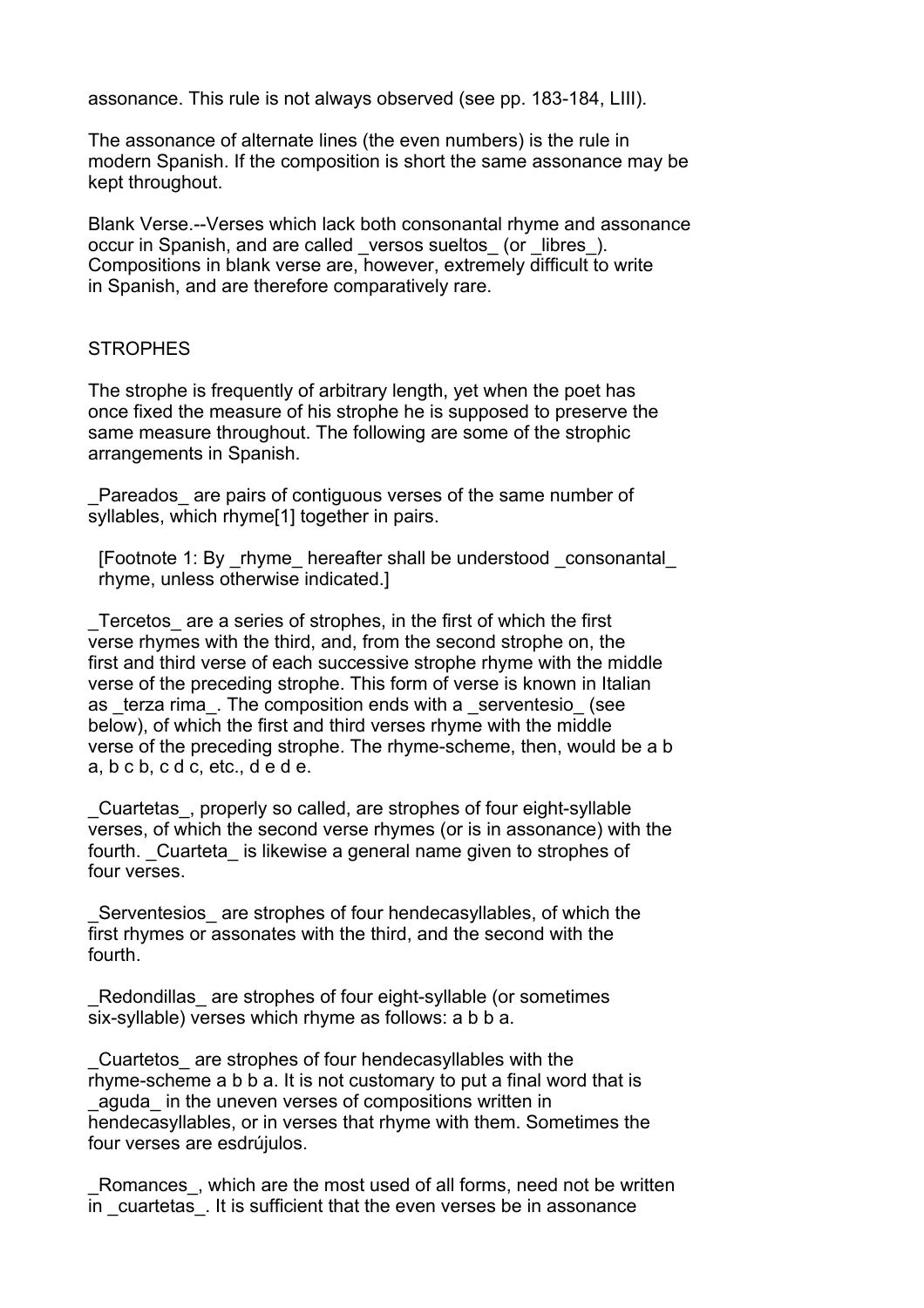and the uneven verses free. Romances, properly so called, are composed of octosyllabic verses.

Romancillos are romances composed of verses with less than eight syllables.

Romances heróicos are romances composed of hendecasyllabic verses, all of which are \_llanos\_.

\_Quintillas\_ are combinations of five verses that have but two rhymes, of which one occurs three times and the other twice. These verses may rhyme at the will of the poet, provided that three verses having the same rhyme do not follow each other successively. Of the possible arrangements the following occur most frequently: a a b b a, a b b a a, a b a b a, a b a b b.

Sextinas are usually composed of six hendecasyllabic verses in which a serventesio is followed by a pareado.

The first, third, and fifth verses, however, may rhyme together, and the second, fourth, and sixth.

There are also sextinas which have the third and sixth verses with a consonantal rhyme in words that are \_agudas\_, while the first and second, and the fourth and fifth, form \_pareados .

In compositions written in sextinas the succeeding strophes have the same arrangement as the first.

Octavas:

\_Octavas de Arte mayor\_ are composed of eight dodecasyllables divided into two equal hemistichs, with the accents on the second, fifth, seventh, and eleventh syllables. The first verse rhymes with the fourth, fifth, and eighth; the second with the third; and the sixth with the seventh. Sometimes the second rhymes with the fourth, the fifth with the eighth, the first with the third, the sixth with the seventh.

\_Octavas reales\_ are strophes of eight hendecasyllabic verses (Ilanos), of which the first six rhyme alternately and the last two form a pareado.

When octavas of this form have eight-syllable verses or less, they are called octavillas.

Octavas and Octavillas Italianas:

There are four variants, but all must have the fourth and eighth verses agudos.

First variant : There is no verso libre, and the rhyme-scheme is a b b c a d d c.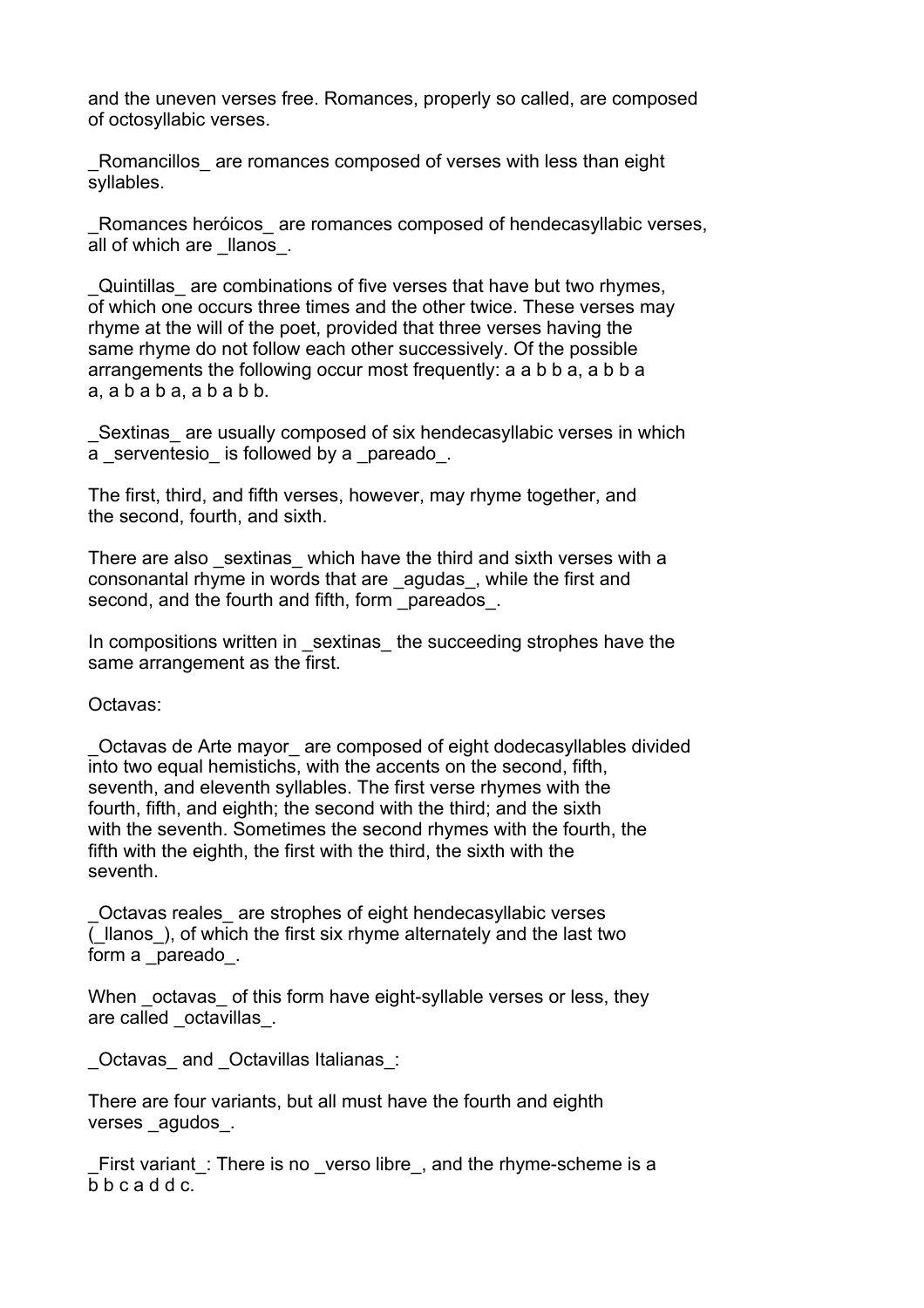Second variant : The first and fifth verses are libres and the others rhyme 1 b b c 5 d d c. This form is the most used of all.

Third variant: All the verses are libres except the fourth and eighth.

Fourth variant: The rhymes have some other arrangement than those mentioned in the three preceding cases.

Décimas are strophes of ten octosyllabic verses with the rhyme-scheme a b b a a c c d d c.

Thus far all the compositions treated have been strophes, of which all the lines have the same number of syllables.

The most common strophes having an unequal number of syllables in the component verses are as follows:

Endechas reales are cuartetas in which three heptasyllables are followed by a hendecasyllable. The even verses are usually in assonance, although the verses may have the rhyme-scheme a b a b.

The Lira is a strophe of five verses, of which the first, third, and fourth are heptasyllables, and the second and fifth are hendecasyllables. The rhyme-scheme is a b a b b.

Seguidillas are strophes composed of seven verses, three of which are heptasyllables and four pentasyllables. The first, third, and sixth verses are libres, the second and fourth have the same assonance, and the fifth and seventh another distinct assonance.

Silvas are series of strophes composed of hendecasyllables and heptasyllables of unequal number and unevenly distributed with a free arrangement of rhymes. Every verse should rhyme with another, yet sometimes a verse is left unrhymed in long compositions.

The Sonnet is taken from the Italian and has the same general forms. It is written in hendecasyllables, and is always divided into four parts--two quatrains and two tercets.

Versos sueltos (blank verse) are verses which do not assonate with the other contiguous verses, or with the nearest words in which the sense demands a pause.

There are many other and very artificial forms that exist, but their treatment would be irrelevant here. During the nineteenth century the caprice of the poet invented many new forms of which the arrangement is evident at a glance.

In closing, it should be said that this study of Spanish prosody, which is primarily intended as an aid to the reading of Becquer's poetry contained in this volume, is necessarily too brief to be exhaustive, and many things are purposely omitted, as, for example, certain unusual forms of verse such as the nine-syllable verse or that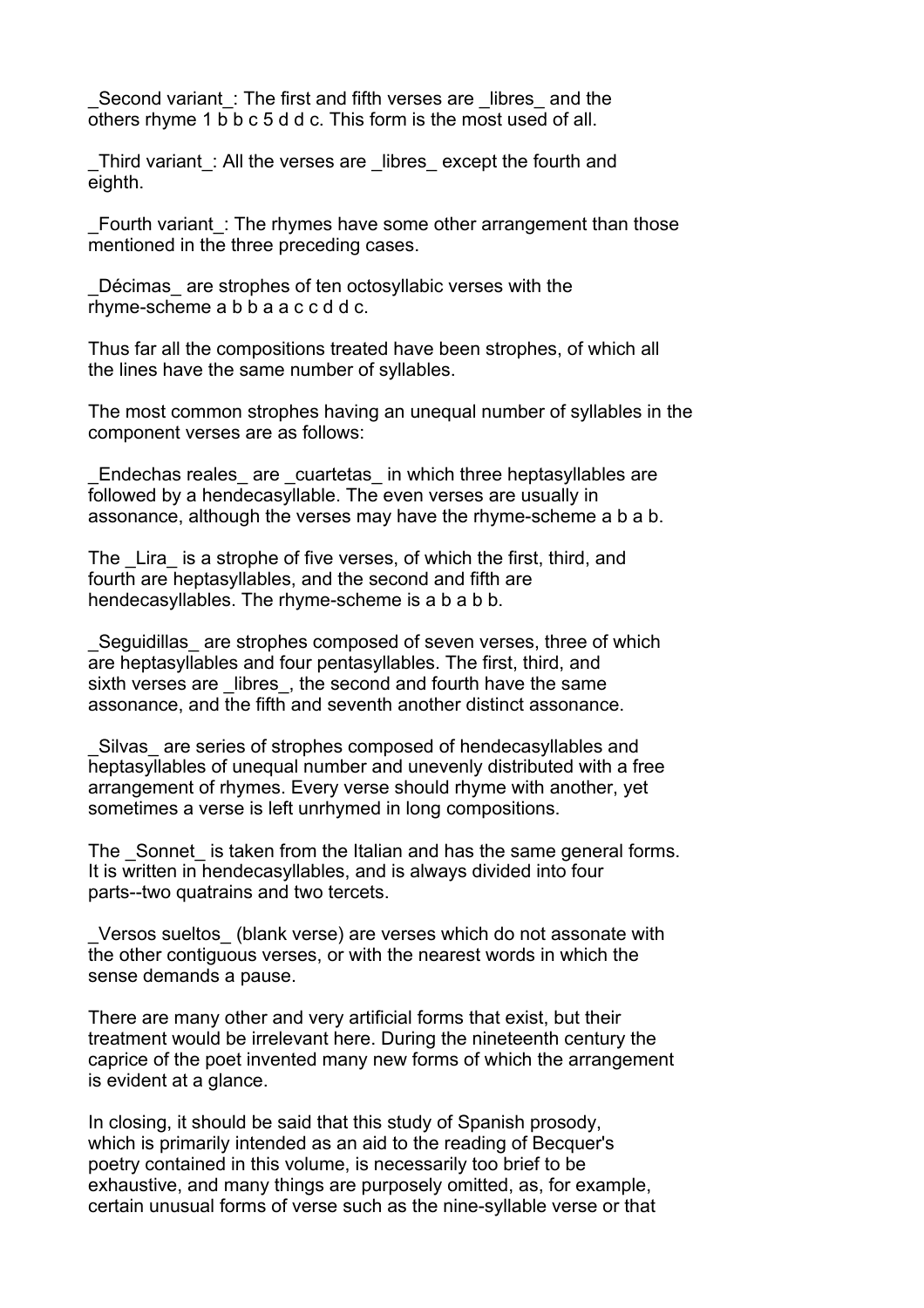of more than twelve syllables. Wherever it has been found convenient, references have been made to Becquer's poems to illustrate points of versification.

LEGENDS, TALES, AND POEMS BY BECQUER

DESDE MI CELDA

(\_Cartas Literarias\_)

#### CARTA SEXTA

Queridos amigos: Hará cosa de dos à tres años, tal vez leerían[1] ustedes en los periódicos de Zaragoza[2] la relación de un crimen que tuvo lugar en uno de los pueblecillos de estos contornos. Tratábase del asesinato de una pobre vieja á quien sus convecinos acusaban de bruja. Últimamente, y por una coincidencia extraíia, he tenido ocasión de conocer los detalles y la historia circunstanciada de un hecho que se comprende apenas en mitad de un siglo tan despreocupado como el nuestro.[3]

[Footnote 1: leerían ustedes = 'you may have read.']

 [Footnote 2: Zaragoza = 'Saragossa.' A Spanish city of some 99,000 inhabitants, capital of the province of the same name, situated on the Ebro river at its junction with the Huerva. It is famous for its two cathedrals, El Pilar and La Seo, and for its obstinate and heroic resistance at the time of the siege by the French in 1808.]

 [Footnote 3: The belief in witchcraft is still prevalent in some quarters, and as late as 1863 a man was drowned at Hedingham, in Essex, Eng., for being a wizard, his accusers and persecutors being village tradesmen. See Brewer, Dictionary of Miracles, Phila., Lippincott & Co., 1884, p. 345.]

Ya estaba para acabar el día. El cielo, que desde el amanecer se mantuvo cubierto y nebuloso, comenzaba á obscurecerse á medida que el sol, que antes transparentaba su luz á través de las nieblas, iba debilitándose, cuando, con la esperanza de ver su famoso castillo como término y remate de mi artística expedición, dejé á Litago[1] para encaminarme á Trasmoz,[2] pueblo del que me separaba una distancia de tres cuartos de hora por el camino más corto. Como de costumbre, y exponiéndome, á trueque de examinar á mi gusto los parajes más ásperos y accidentados, á las fatigas y la incomodidad de perder el camino por entre aquellas zarzas y peñascales, tomé el más difícil, el más dudoso y más largo, y lo perdí en efecto, á pesar de las minuciosas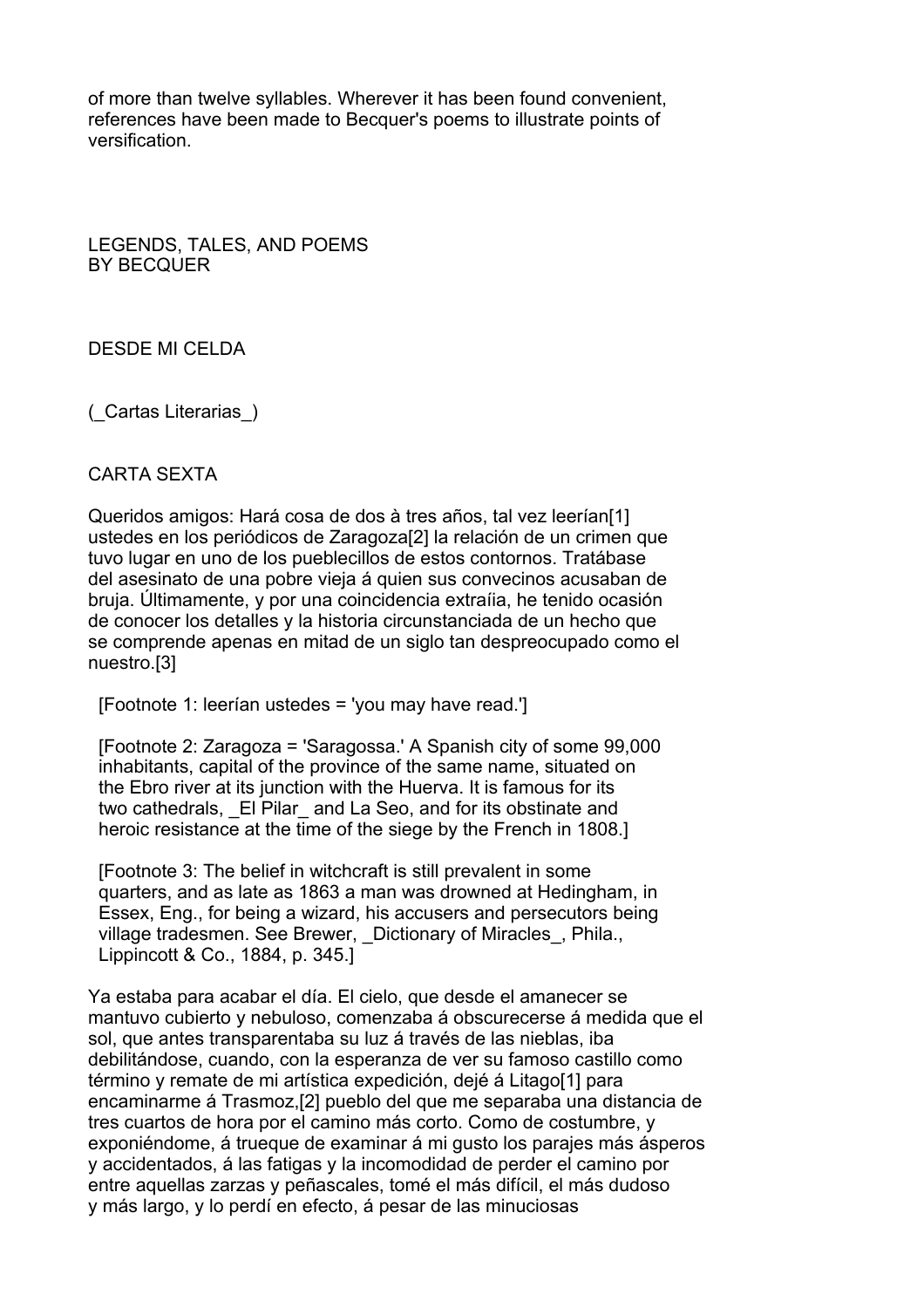instrucciones de que me pertreché á la salida del lugar.

 [Footnote 1: Litago. A small village of some 600 inhabitants, situated in the province of Saragossa on the northern slope of the Moncayo (see p. 8, note 1) to the west of the river Huecha, not far from Alcalá de Moncayo.]

 [Footnote 2: Trasmoz. A small village of some 300 inhabitants, situated in the province of Saragossa near the Moncayo and not far from the river Huecha. It contains an ancient castle. See p. 13, note 1.]

Ya enzarzado en lo más espeso y fragoso del monte, llevando del diestro la caballería por entre sendas casi impracticables, ora por las cumbres para descubrir la salida del laberinto, ora por las honduras con la idea de cortar terreno, anduve vagando al azar un buen espacio de tarde hasta que por último, en el fondo de una cortadura tropecé con un pastor, el cual abrevaba su ganado en el riachuelo que, después de deslizarse sobre un cauce de piedras de mil colores, salta y se retuerce allí con un ruido particular que se oye á gran distancia, en medio del profundo silencio de la naturaleza que en aquel punto y á aquella hora parece muda ó dormida.

Pregunté al pastor el camino del pueblo, el cual según mis cuentas no debía distar mucho del sitio en que nos encontrábamos, pues aunque sin senda fija, yo había procurado adelantar siempre en la dirección que me habían indicado. Satisfizo el buen hombre mi pregunta lo mejor que pudo, y ya me disponía á proseguir mi azarosa jornada, subiendo con pies y manos y tirando de la caballería como Dios me daba á entender, por entre unos pedruscos erizados de matorrales y puntas, cuando el pastor que me veía subir desde lejos, me dió una gran voz advirtiéndome que no tomara la \_senda de la tía Casca\_, si quería llegar sano y salvo á la cumbre. La verdad era que el camino, que equivocadamente había tornado, se hacía cada vez más áspero y difícil y que por una parte la sombra que ya arrojaban las altísimas rocas, que parecían suspendidas sobre mi cabeza, y por otro el ruido vertiginoso del agua que corría profunda á mis pies, y de la que comenzaba á elevarse una niebla inquieta y azul, que se extendía por la cortadura borrando los objetos y los colores, parecían contribuir á turbar la vista y conmover el ánimo con una sensación de penoso malestar que vulgarmente podría llamarse preludio de miedo. Volví pies atrás, bajé de nuevo hasta donde se encontraba el pastor, y mientras seguíamos juntos por una trocha que se dirigía al pueblo, adonde también iba á pasar la noche mi improvisado guía, no pude menos de preguntarle con alguna insistencia, por qué, aparte de las dificultades que ofrecía el ascenso, era tan peligroso subir á la cumbre por la senda que llamo de la tía Casca.

--Porque antes de terminar la senda, me dijo con el tono más natural del mundo, tendríais que costear el precipicio á que cayó la maldita bruja que le da su nombre, y en el cual se cuenta que anda penando el alma que, después de dejar el cuerpo, ni Dios ni el diablo han querido para suya.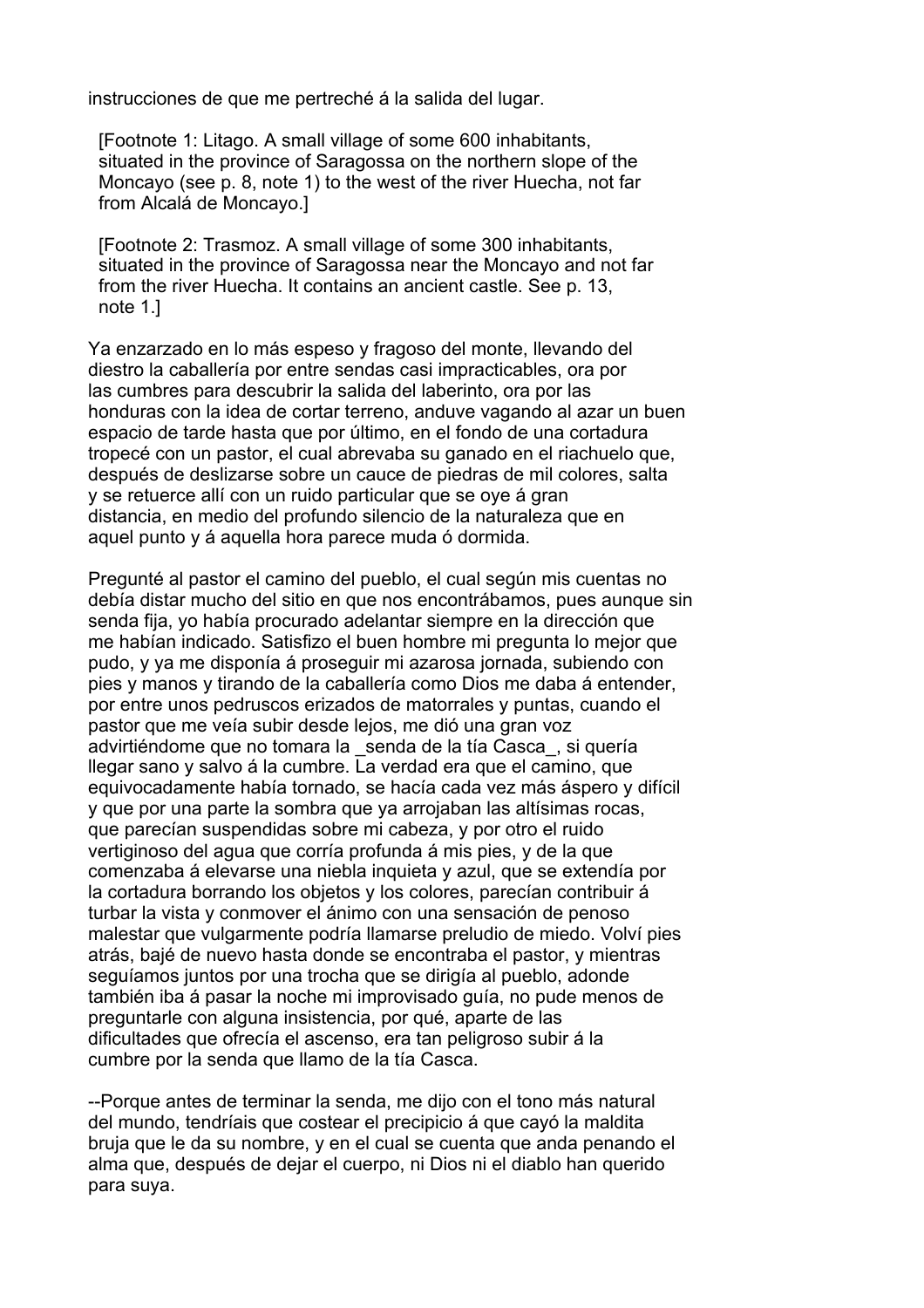--¡Hola! exclamé entonces como sorprendido, aunque, á decir verdad, ya me esperaba una contestación de esta ó parecida clase. Y ¿en qué diantres se entretiene el alma de esa pobre vieja por estos andurriales?

--En acosar y perseguir á los infelices pastores que se arriesgan por esa parte de monte, ya haciendo ruido entre las matas, como si fuese un lobo, ya dando quejidos lastimeros como de criatura, ó acurrucándose en las quiebras de las rocas que están en el fondo del precipicio, desde donde llama con su mano amarilla y seca á los que van por el borde, les clava la mirada de sus ojos de buho, y cuando el vértigo comienza á desvanecer su cabeza, da un gran salto, se les agarra á los pies y pugna hasta despeñarlos en la sima.... ¡Ah, maldita bruja! exclamó después de un momento el pastor tendiendo el puño crispado hacia las rocas como amenazándola; ¡ah! maldita bruja, muchas hiciste en vida, y ni aun muerta hemos logrado que nos dejes en paz; pero, no haya cuidado, que á tí y tu endiablada raza de hechiceras os hemos de aplastar una á una como á víboras.

--Por lo que veo, insistí, después que hubo concluído su extravagante imprecación, está usted muy al corriente de las fechorías de esa mujer. Por ventura, ¿alcanzó usted á conocerla? Porque no me parece de tanta edad como para haber vivido en el tiempo en que las brujas andaban todavía por el mundo.

Al oir estas palabras el pastor, que caminaba delante de mí para mostrarme la senda, se detuvo un poco, y fijando en los míos sus asombrados ojos, como para conocer si me burlaba, exclamó con un acento de buena fe pasmosa:--¡Que no le parezco á usted de edad bastante para haberla conocido! Pues ¿y si yo le dijera que no hace aún tres años cabales que con estos mismos ojos que se ha de comer la tierra, la ví caer por lo alto de ese derrumbadero, dejando en cada uno de los peñascos y de las zarzas un jirón de vestido ó de carne, hasta que llegó al fondo donde se quedó aplastada como un sapo que se coge debajo del pie?

--Entonces, respondí asombrado á mi vez de la credulidad de aquel pobre hombre, daré crédito á lo que usted dice, sin objetar palabra; aunque á mí se me había figurado, añadí recalcando estas últimas frases para ver el efecto que le hacían, que todo eso de las brujas y los hechizos no eran sino antiguas y absurdas patrañas de las aldeas.

--Eso dicen los señores de la ciudad, porque á ellos no les molestan; y fundados en que todo es puro cuento, echaron á presidio á algunos infelices que nos hicieron un bien de caridad á la gente del Somontano,[1] despeñando á esa mala mujer.

 [Footnote 1: la gente del Somontano = 'the people of the Slope,' those living near the foot of the Moncayo mountain.]

--¿Conque no cayó casualmente ella, sino que la hicieron rodar, que quieras que no? ¡Á ver á ver! Cuénteme usted como pasó eso, porque debe ser curioso, añadí, mostrando toda la credulidad y el asombro suficiente, para que el buen hombre no maliciase que sólo quería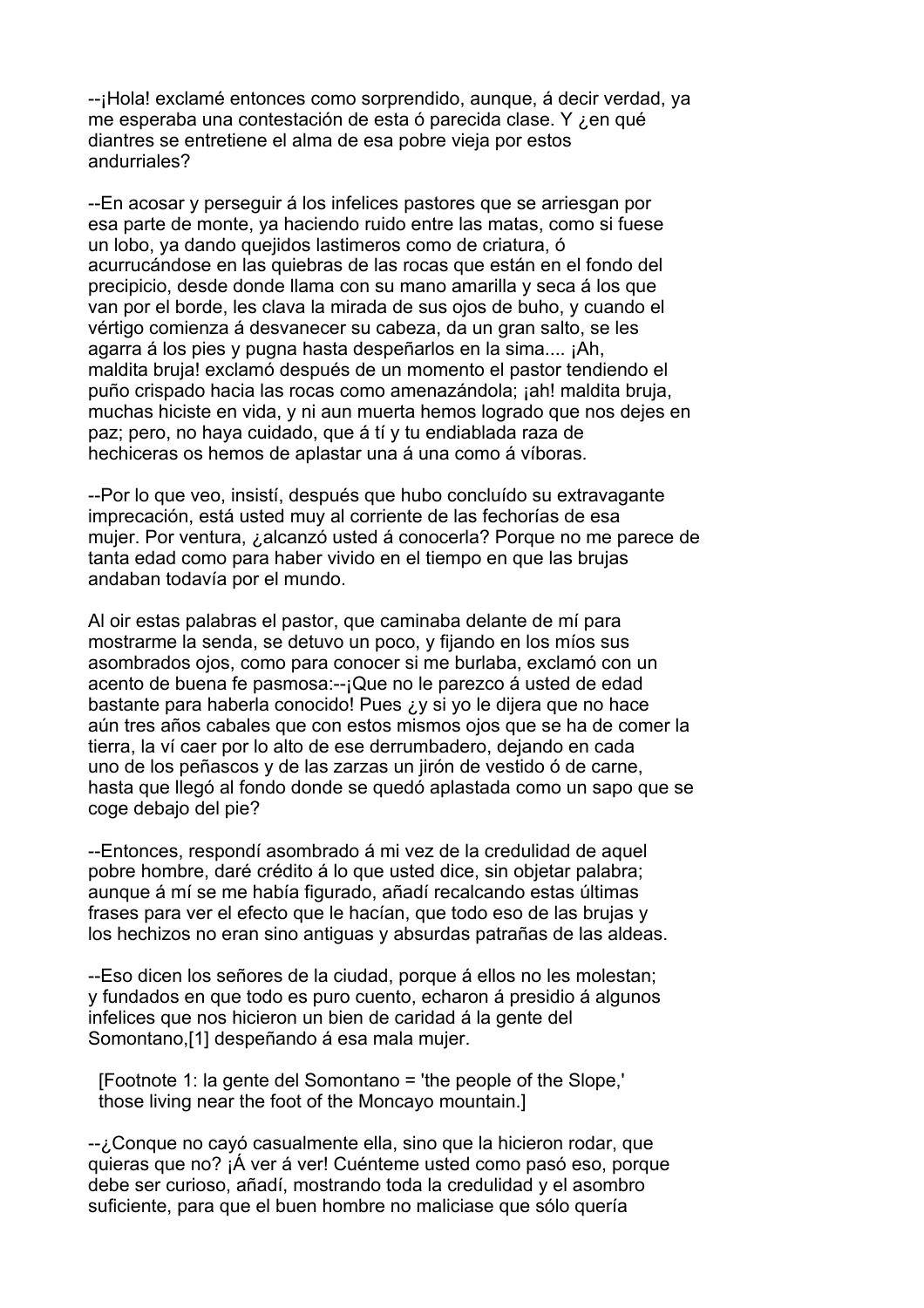distraerme un rato, oyendo sus sandeces; pues es de advertir que hasta que no me refirió los pormenores del suceso, no hice memoria de que, en efecto, yo había leído en los periódicos de provincia una cosa semejante. El pastor, convencido por las muestras de interés con que me disponía á escuchar su relate, de que yo no era uno de esos señores \_de la ciudad\_, dispuesto á tratar de majaderías su historia, levantó la mano en dirección á uno de los picachos de la cumbre, y comenzó así, señalándome una de las rocas que se destacaba obscura é imponente sobre el fondo gris del cielo, que el sol, al ponerse tras las nubes, teñía de algunos cambiantes rojizos.

--¿Ve usted aquel cabezo alto, alto, que parece cortado á pico, y por entre cuyas penas crecen las aliagas y los zarzales? Me parece que sucedió ayer. Yo estaba algunos doscientos pasos camino atrás de donde nos encontramos en este momento: próximamente sería[1] la misma hora, cuando creí escuchar unos alaridos distantes, y llantos é imprecaciones que se entremezclaban con voces varoniles y coléricas que ya se oían por un lado, ya por otro, como de pastores que persiguen un lobo por entre los zarzales. El sol, según digo, estaba al ponerse, y por detrás de la altura se descubría un jirón del cielo, rojo y encendido como la grana, sobre el que ví aparecer alta, seca y haraposa, semejante á un esqueleto que se escapa de su fosa, envuelto aún en los jirones del sudario, una vieja horrible, en la que conocí á la tía Casca. La tía Casca era famosa en todos estos contornos, y me bastó distinguir sus greñas blancuzcas que se enredaban alrededor de su frente como culebras, sus formas extravagantes, su cuerpo encorvado y sus brazos disformes, que se destacaban angulosos y obscuros sobre el fondo de fuego del horizonte, para reconocer en ella á la bruja de Trasmoz. Al llegar ésta al borde del precipicio, se detuvo un instante sin saber qué partido tomar. Las voces de los que parecían perseguirla sonaban cada vez más cerca, y de cuando en cuando la veía hacer una contorsión, encogerse ó dar un brinco para evitar los cantazos que le arrojaban. Sin duda no traía el bote de sus endiablados untos, porque, á traerlo, seguro que habría atravesado al vuelo la cortadura, dejando á sus perseguidores burlados y jadeantes como lebreles que pierden la pista. ¡Dios no lo quiso así, permitiendo que de una vez pagará todas sus maldades!... Llegaron los mozos que venían en su seguimiento, y la cumbre se coronó de gentes, éstos con piedras en las manos, aquellos con garrotes, los de más allá con cuchillos. Entonces comenzó una cosa horrible. La vieja, ¡maldita hipocritona! viéndose sin huida, se arrojó al suelo, se arrastró por la tierra besando los pies de los unos, abrazándose á las rodillas de los otros, implorando en su ayuda á la Virgen y á los Santos, cuyos nombres sonaban en su condenada boca como una blasfemia. Pero los mozos, así hacían caso de sus lamentos como yo de la lluvia cuando estoy bajo techado.--Yo soy una pobre vieja que no he hecho daño á nadie: no tengo hijos ni parientes que me vengan á amparar; ¡perdonadme, tened compasión de mí! aullaba la bruja; y uno de los mozos, que con la una mano la había asido de las greñas, mientras tenía en la otra la navaja que procuraba abrir con los dientes, la contestaba rugiendo de cólera: ¡Ah, bruja de Lucifer, ya es tarde para lamentaciones, ya te conocemos todos!--¡Tú hiciste un mal á mi mulo, que desde entonces no quiso probar bocado, y murió de hambre dejándome en la miseria! decia uno.--¡Tú has hecho mal de ojo á mi hijo, y lo sacas de la cuna y lo azotas por las noches!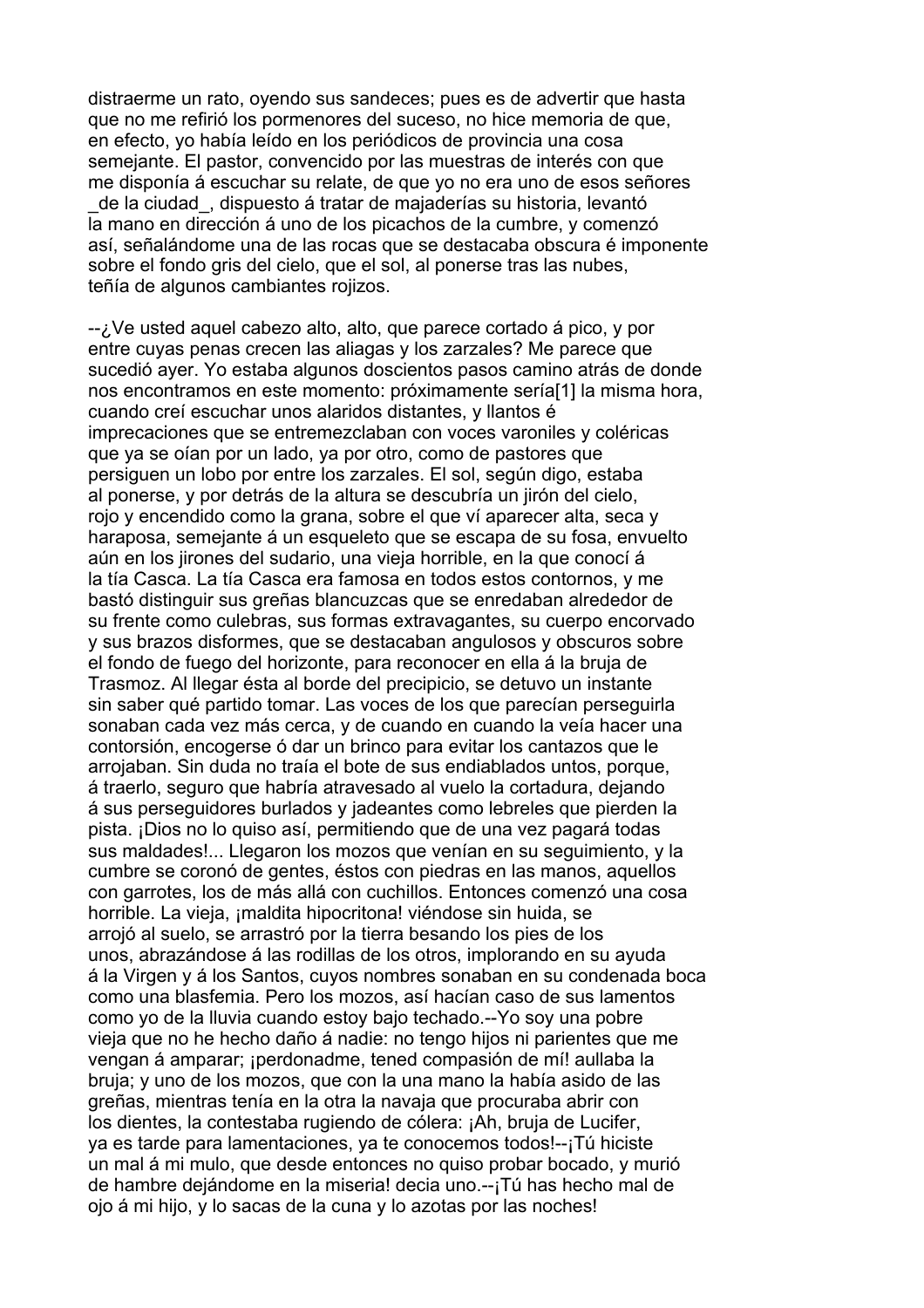añadia el otro; y cada cual exclamaba por su lado: ¡Tú has echado una suerte á mi hermana! ¡Tú has ligado á mi novia! ¡Tú has emponzoñado la hierba! ¡Tú has embrujado al pueblo entero![2]

[Footnote 1: sería = ' it must have been,']

 [Footnote 2: Accusations commonly made against those deemed guilty of witchcraft.]

Yo permanecía inmóvil en el mismo punto en que me había sorprendido aquel clamoreo infernal, y no acertaba á mover pie ni mano, pendiente del resultado de aquella lucha.

La voz de la tía Casca, aguda y estridente, dominaba el tumulto de todas las otras voces que se reunían para acusarla, dándole en el rostro con sus delitos, y siempre gimiendo, siempre sollozando, seguía poniendo á Dios y á los santos Patronos del lugar por testigos de su inocencia.

Por último, viendo perdida toda esperanza, pidió como última merced que la dejasen un instante implorar del cielo, antes de morir, el perdón de sus culpas, y de rodillas al borde de la cortadura como estaba, la vieja inclinó la cabeza, juntó las manos y comenzó á murmurar entre dientes qué sé yo qué imprecaciones ininteligibles: palabras que yo no podía oir por la distancia que me separaba de ella, pero que ni los mismos que estaban á su lado lograron entender; Unos aseguran que hablaba en latín, otros que en una lengua salvaje y desconocida, no faltando quien pudo comprender que en efecto rezaba, aunque diciendo las oraciones al revés, como es costumbre de estas malas mujeres.

En este punto se detuvo el pastor un memento, tendió á su alrededor una mirada, y prosiguió así:

--¿Siente usted este profundo silencio que reina en todo el monte, que no suena un guijarro, que no se mueve una hoja, que el aire está inmóvil y pesa sobre los hombros y parece que aplasta? ¿Ve usted esos jirones de niebla obscura que se deslizan poco á poco á lo largo de la inmensa pendiente del Moncayo,[1] como si sus cavidades no bastaran á contenerlos? ¿Los ve usted como se adelantan mudos y con lentitud, como una legión aérea que se mueve por un impulse invisible? El mismo silencio de muerte había entonces, el mismo aspecto extraño y temeroso ofrecía la niebla de la tarde, arremolinada en las lejanas cumbres, todo el tiempo que duró aquella suspensión angustiosa. Yo lo confieso con toda franqueza: llegué á tener miedo. ¿Quién sabía si la bruja aprovechaba aquellos instantes para hacer uno de esos terribles conjuros que sacan á los muertos de sus sepulturas, estremecen el fondo de los abismos y traen á la superficie de la tierra, obedientes á sus imprecaciones, hasta á los más rebeldes espíritus infernales? La vieja rezaba; rezaba sin parar; los mozos permanecían en tanto inmóviles cual si estuviesen encadenados por un sortilegio, y las nieblas obscuras seguían avanzando y envolviendo las peñas, en derredor de las cuales fingían mil figuras extrañas como de mónstruos deformes, cocodrilos rojos y negros, bultos colosales de mujeres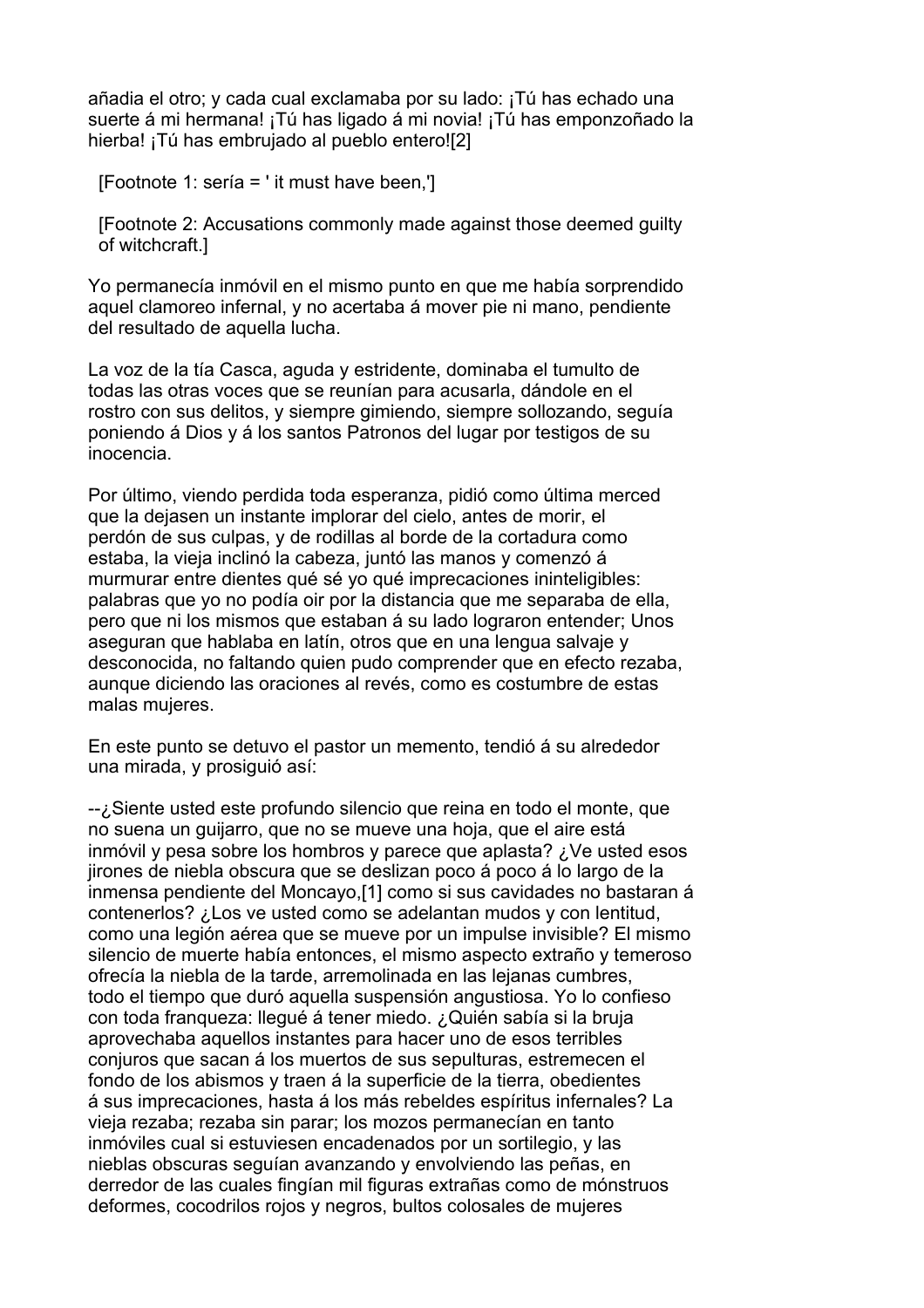envueltas en paños blancos, y listas largas de vapor que, heridas por la última luz del crepúsculo, semejaban inmensas serpientes de colores.

 [Footnote 1: El Moncayo. A mountain of some 7600 feet in height situated near the boundaries of the provinces of Soria and Saragossa, to the west of the town of Borja and to the south of Tarazona. The panorama presented to the view from its summit is most extensive. To the south can be seen vaguely the Sierra de Guadarrama, to the southeast the mountains of Teruel, to the east the plain of the Ebro, to the north and northeast the Pyrenees and to the west the summits of the Cantabrian range. The rivers Queiles, Huecha, and others of less importance have their source in the Moncayo. It is the ancient Mons Caunus, celebrated in history for the defeat of the Celtiberians in the time of the consul Tiberius Sempronius Gracchus (governor of Hither Spain from 181 to 178 B.C.).]

Fija la mirada en aquel fantástico ejercito de nubes que parecían correr al asalto de la peña sobre cuyo pico íba á morir la bruja, yo estaba esperando por instantes cuando se abrían sus senos para abortar á la diabólica multitud de espíritus malignos, comenzando una lucha horrible al borde del derrumbadero, entre los que estaban allí para hacer justicia en la bruja y los demonios que, en pago de sus muchos servicios, vinieran á ayudarla en aquel amargo trance.

--Y por fin, exclamé interrumpiendo el animado cuento de mi interlocutor, é impaciente ya por conocer el desenlace, ¿en qué acabó todo ello? ¿Mataron á la vieja? Porque yo creo que por muchos conjures que recitara la bruja y muchas señales que usted viese en las nubes, y en cuanto le rodeaba, los espíritus malignos se mantendrían[1] quietecitos cada cual en su águjero; sin mezclarse para nada en las cosas de la tierra. ¿No fué así?

 [Footnote 1: se mantendrían = 'must have remained,' 'probably remained.']

--Así fué, en efecto. Bien porque en su turbación la bruja no acertara con la fórmula, ó, lo que yo más creo, por ser viernes, día en que murió Nuestro Señor Jesucristo, y no haber acabado aún las vísperas, durante las que los malos no tienen poder alguno, ello es que, viendo que no concluía nunca con su endiablada monserga, un mozo la dijo que acabase y levantando en alto el cuchillo, se dispuso á herirla. La vieja entonces, tan humilde, tan hipocritona, hasta aquel punto, se puso de pie con un movimiento tan rápido como el de una culebra enroscada á la que se pisa y despliega[1] sus anillos irguiéndose llena de cólera.--¡Oh! no; ¡no quiero morir, no quiero morir! decía; ¡dejadme, ú os morderó las manos con que me sujetáis!... Pero aún no había pronunciado estas palabras, abalanzándose á sus perseguidores, fuera de sí, con las greñas sueltas, los ojos inyectados en sangre, y la hedionda boca entreabierta y llena de espuma, cuando la oí arrojar un alarido espantoso, llevarse por dos ó tres veces las manos al costado con grande precipitación, mirárselas y volvérselas á mirar maquinalmente, y por último, dando tres ó cuatro pasos vacilantes como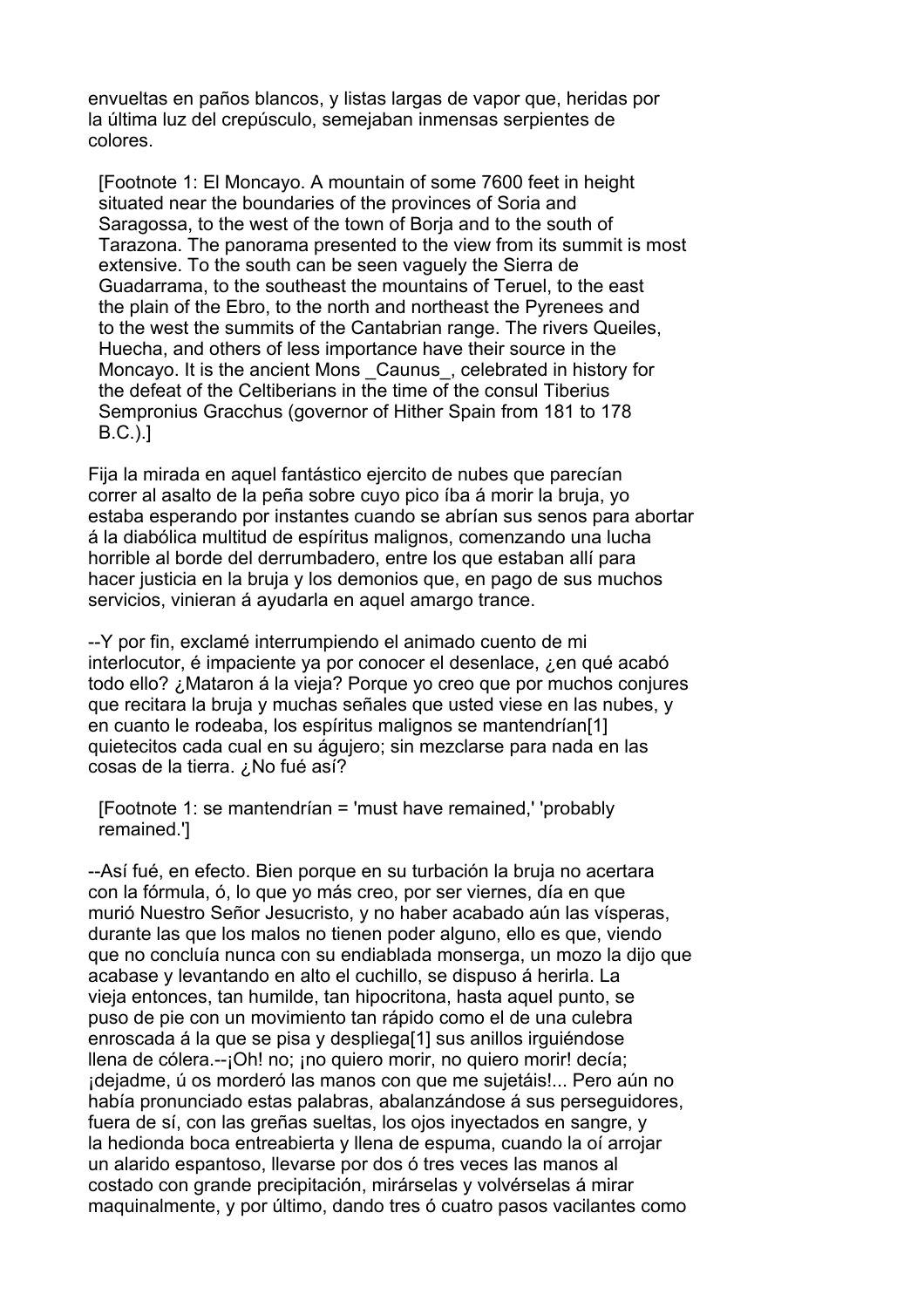si estuviese borracha, la ví caer al derrumbadero. Uno de los mozos á quien la bruja hechizó una hermana, la más hermosa, la más buena del lugar, la había herido de muerte en el momento en que sintió que le clavaba en el brazo sus dientes negros y puntiagudos. ¿Pero cree usted que acabó ahí la cosa? Nada menos que eso: la vieja de Lucifer tenía siete vidas como los gatos.[2] Cayó por un derrumbadero donde cualquiera otro á quien se le resbalase un pie no pararía hasta lo más hondo, y ella, sin embargo, tal vez porque el diablo le quitó el golpe ó porque los harapos de las sayas la enredaron en los zarzales, quedó suspendida de uno de los picos que erizan la cortadura, barajándose y retorciéndose allí como un reptil colgado por la cola, ¡Dios, como blasfemaba! ¡Qué imprecaciones tan horribles salían de su boca! Se estremecían las carnes y se ponían de punta los cabellos sólo de oirla.... Los mozos seguían desde lo alto todas sus grotescas evoluciones, esperando el instante en que se desgarraría el último jirón de la saya á que estaba sujeta, y rodaría dando tumbos, de pico en pico, hasta el fondo del barranco; pero ella con el ansia de la muerte y sin cesar de proferir, ora horribles blasfemias, ora palabras santas mezcladas de maldiciones, se enroscaba en derredor de los matorrales; sus dedos largos, huesosos y sangrientos, se agarraban como tenazas á las hendiduras de las rocas, de modo que ayudándose de las rodillas, de los dientes, de los pies y de las manos, quizás hubiese conseguido subir hasta el horde, si algunos de los que la contemplaban y que llegaron á temerlo así, no hubiesen levantado en alto una piedra gruesa, con la que le dieron tal cantazo en el pecho, que piedra y bruja bajaron á la vez saltando de escalón en escalón por entre aquellas puntas calcáreas, afiladas como cuchillos, hasta dar, por último, en ese arroyo que se ve en lo más profundo del valle.... Una vez allí, la bruja permaneció un largo rato inmóvil, con la cara hundida entre el légamo y el fango del arroyo que corría enrojecido con la sangre; después, poco á poco, comenzó como á volver en sí y á agitarse convulsivamente. El agua cenagosa y sangrienta saltaba en derredor batida por sus manos, que de vez en cuando se levantaban en el aire crispadas y horribles, no sé si implorando piedad, ó amenazando aún en las últimas ansias.... Así estuvo algún tiempo removiéndose y queriendo inútilmente sacar la cabeza fuera de la corriente buscando un poco de aire, hasta que al fin se desplomó muerta; muerta del todo, pues los que la habíamos visto caer y conocíamos de lo que es capaz una hechicera tan astuta como la tía Casca, no apartamos de ella los ojos hasta que completamente entrada la noche, la obscuridad nos impidió distinguirla, y en todo este tiempo no movió pie ni mano; de modo que si la herida y los golpes no fueron bastantes á acabarla, es seguro que se ahogo en el riachuelo cuyas aguas tantas veces había embrujado en vida para hacer morir nuestras reses. ¡Quien en mal anda, en mal acaba! exclamamos después de mirar una última vez al fondo obscuro del despeñadero; y santiguándonos santamente y pidiendo á Dios nos ayudase en todas las ocasiones, como en aquélla, contra el diablo y los suyos, emprendimos con bastante despacio la vuelta al pueblo, en cuya desvencijada torre las campanas llamaban á la oración á los vecinos devotos.

 [Footnote 1: á la que se pisa y despliega. Loose construction, in which the relative pronoun object of the first verb is understood as subject of the second.]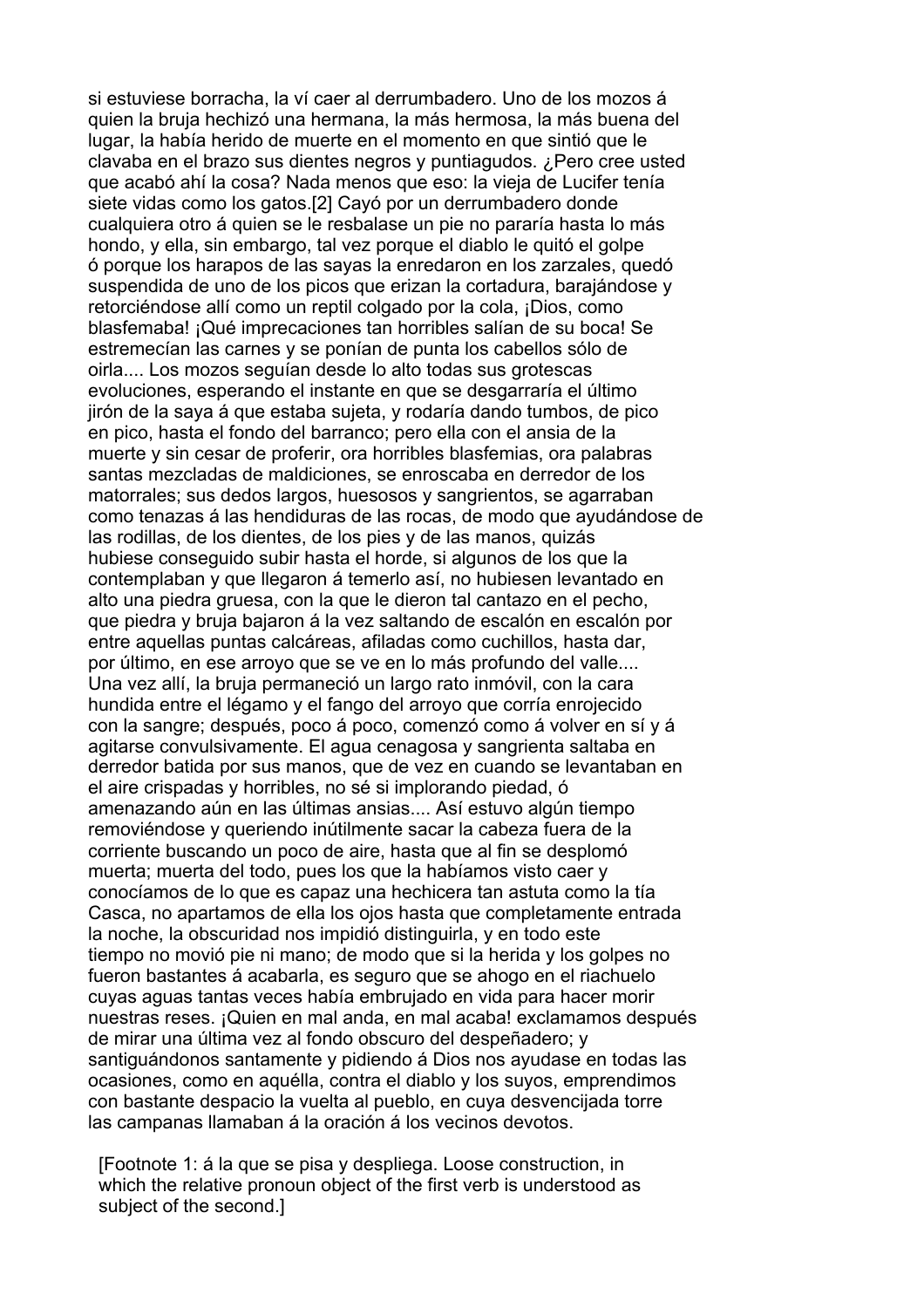[Footnote 2: The cat is credited in our colloquial English expression with two more lives.]

Cuando el pastor terminó su relato, llegábamos precisamente á la cumbre más cercana al pueblo, desde donde se ofreció á mi vista el castillo obscuro é imponente con su alta torre del homenaje, de la que sólo queda en pie un lienzo de muro con dos saeteras, que transparentaban la luz y parecian los ojos de un fantasma. En aquel castillo, que tiene por cimiento la pizarra negra de que está formado el monte, y cuyas vetustas murallas, hechas de pedruscos enormes, parecen obras de titanes, es fama que las brujas de los contornos tienen sus nocturnes conciliábulos.

La noche habiá cerrado ya, sombriá y nebulosa. La luna se dejaba ver á intervalos por entre los jirones de las nubes que volaban en derredor nuestro, rozando casi con la tierra, y las campanas de Trasmoz[1] dejaban oir lentamente el toque de oraciones, como el final de la horrible historia que me acababan de referir.

[Footnote 1: Trasmoz. See p. 2, note 2.]

Ahora que estoy en mi celda tranquilo, escribiendo para ustedes la relación de estas impresiones extrañas, no puedo menos de maravillarme y dolerme de que las viejas supersticiones tengan todavía tan hondas raíces entre las gentes de las aldeas, que den lugar á sucesos semejantes; pero, ¿por qué no he de confesarlo? sonándome aún las últimas palabras de aquella temerosa relación, teniendo junto á mi á aquel hombre que tan de buena fe imploraba la protección divina para llevar á cabo crímenes espantosos, viendo á mis pies el abismo negro y profundo en donde se revolvía el agua entre las tinieblas, imitando gemidos y lamentos, y en lontananza el castillo tradicional,[1] coronado de almenas obscuras, que parecían fantasmas asomadas á los muros, sentí una impresión angustiosa, mis cabellos se erizaron involuntariamente, y la razón, dominada por la fantasía, á la que todo ayudaba, el sitio, la hora y el silencio de la noche, vaciló un punto, y casi creí que las absurdas consejas de las brujerías y los maleficios pudieran ser posibles.

 [Footnote 1: tradicional = 'legendary.' Legend says that this castle was built in a night by a magician to satisfy the whim of one of the early kings. Becquer tells the story of its construction in \_Carta séptima\_.]

### LOS OJOS VERDES

Hace mucho tiempo que tenía ganas de escribir cualquier cosa con este título.

Hoy, que se me ha presentado ocasión, lo he puesto con letras grandes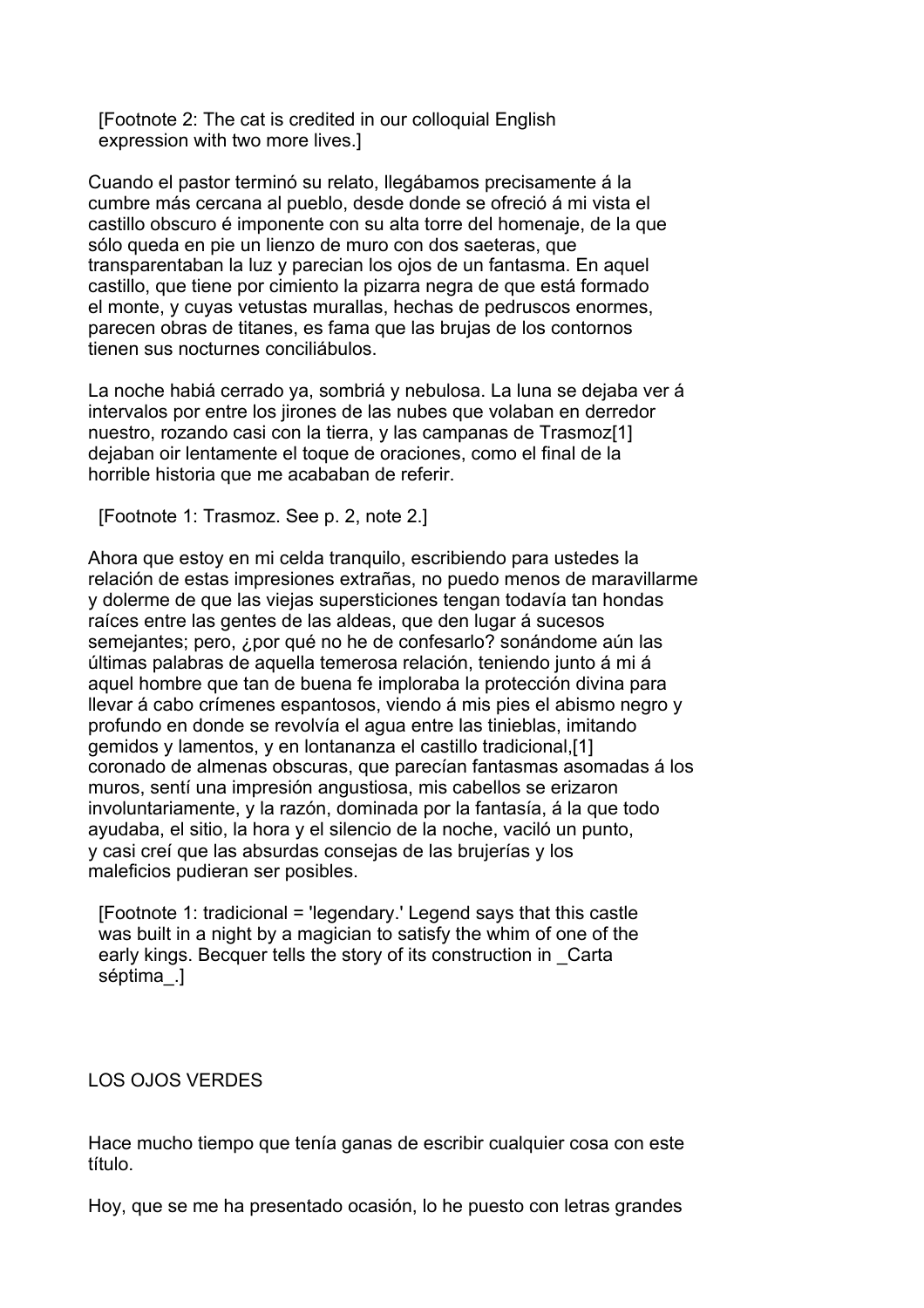en la primera cuartilla de papel, y luego he dejado á capriclio volar la pluma.

Yo creo que he visto unos ojos como los que he pintado en esta leyenda. No sé si en sueños, pero yo los he visto. De seguro no los podré describir tales cuales ellos eran, luminosos, transparentes como las gotas de la lluvia que se resbalan sobre las hojas de los árboles después de una tempestad de verano. De todos modos, cuento con la imaginación de mis lectores para hacerme comprender en este que pudiéramos llamar boceto de un cuadro que pintaré algún dia.

I

--Herido va el ciervo, herido va; no hay duda. Se ve el rastro de la sangre entre las zarzas del monte, y al saltar uno de esos lentiscos han flaqueado sus piernas.... Nuestro joven señor comienza por donde otros acaban ... en cuarenta años de montero no he visto mejor golpe.... ¡Pero por San Saturio,[1] patrón de Soria![2] cortadle el paso por esas carrascas, azuzad los perros, soplad en esas trompas hasta echar los hígados, y hundidle á los corceles una cuarta de hierro en los ijares: ¿no véis que se dirige hacia la fuente de los Álamos,[3] y si la salva antes de morir podemos darle por perdido?

 [Footnote 1: San Saturio. Saint Saturius was born, according to Tamayo, in 493. In 532 he withdrew from the world into a cave at the foot of a mountain bathed by the river Duero, near where now stands the town of Soria. There he lived about thirty-six years, or until 568, when he died and was buried by his faithful disciple St. Prudentius, later bishop of Tarazona, who had been a companion of the hermit during the last seven years of his life. His cave is still an object of pilgrimage, and a church has been built on the spot to the memory of the saint. See Florez, España, Sagrada, Madrid, 1766, tomo vii, pp. 293-294.]

 [Footnote 2: Soria. A mediaeval-looking town of 7296 inhabitants situated on a bleak plateau on the right bank of the Duero. It is the capital of a province of the same name. The old town of Numantia (captured by the Romans under P. Cornelius Scipio AEmilianus, 133 B.C.) lay about three miles to the north of the present site of Soria.]

 [Footnote 3: Álamos. The choice of a grove of poplars as setting to the enchanted fount is peculiarly appropriate, as this tree belongs to the large list of those believed to have magical properties. In the south of Europe the poplar seems to have held sometimes the mythological place reserved in the north for the birch, and the people of Andalusia believe that the poplar is the most ancient of trees. (See de Gubernatis, Za \_Mythologie des plantes\_, Paris, Reinwald, 1882, p. 285.) In classical superstition the black poplar was consecrated to the goddess Proserpine, and the white poplar to Hercules. "The White Poplar was also dedicated to Time, because its leaves were constantly in motion, and, being dark on one side and light on the other, they were emblematic of night and day.... There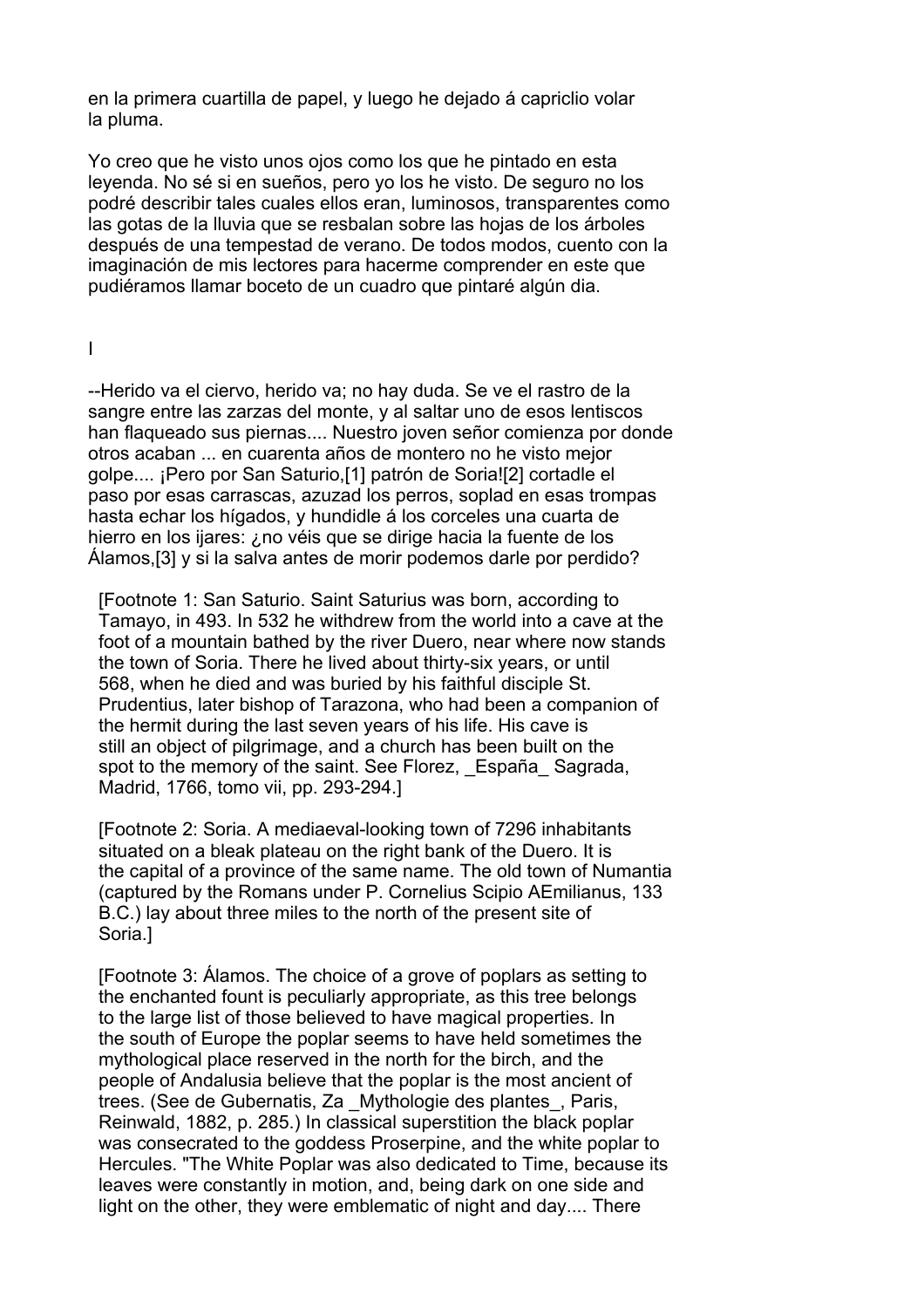is a tradition that the Cross of Christ was made of the wood of the White Poplar, and throughout Christendom there is a belief that the tree trembles and shivers mystically in sympathy with the ancestral tree which became accursed.... Mrs. Hemans, in her 'Wood Walk,' thus alludes to one of these old traditions:

 FATHER.--Hast thou heard, my boy, The peasant's legend of that quivering tree?

 CHILD.--No, father; doth he say the fairies dance Amidst its branches?

 FATHER.--Oh! a cause more deep, More solemn far, the rustic doth assign To the strange restlessness of those wan leaves. The Cross he deems--the blessed Cross, whereon The meek Redeemer bow'd His head to death-- Was formed of Aspen wood; and since that hour Through all its race the pale tree hath sent down A thrilling consciousness, a secret awe Making them tremulous, when not a breeze Disturbs the airy Thistle-down, or shakes The light lines from the shining gossamer."

Richard Folkard, Plant Lore, London, 1892, p. 503.]

Las cuencas del Moncayo[1] repitieron de eco en eco el bramido de las trompas, el latir de la jauría desencadenada y las voces de los pajes resonaron con nueva furia, y el confuso tropel de hombres, caballos y perros se dirigió al punto que Iñigo, el montero mayor de los marqueses de Almenar,[2] señalara,[3] como el más á propósito para cortarle el paso á la res.

[Footnote 1: El Moncayo. See p. 8, note 1.]

 [Footnote 2: Marqueses de Almenar. A title taken doubtless from the little town of Almenar (650 inhabitants) situated in the province of Soria near the right bank of the Rituerto river, southwest of the Moncayo, and not far from that mountain.]

 [Footnote 3: señalara. A relic of the Latin pluperfect (in \_-aram\_, \_-eram\_), popularly confounded with the imperfect subjunctive. Its use is now somewhat archaic, and is restricted to relative clauses. See Ramsey's Spanish Grammar, H. Holt & Co., 1902, § 944.]

Pero todo fué inútil. Cuando el más ágil de los lebreles llegó á las carrascas jadeante y cubiertas las fauces de espuma, ya el ciervo, rápido como una saeta, las había salvado de un solo brinco, perdiéndose entre los matorrales de una trocha, que conducía á la fuente.

--¡Alto!... ¡Alto todo el mundo! gritó Iñigo entonces; estaba de Dios que había de marcharse.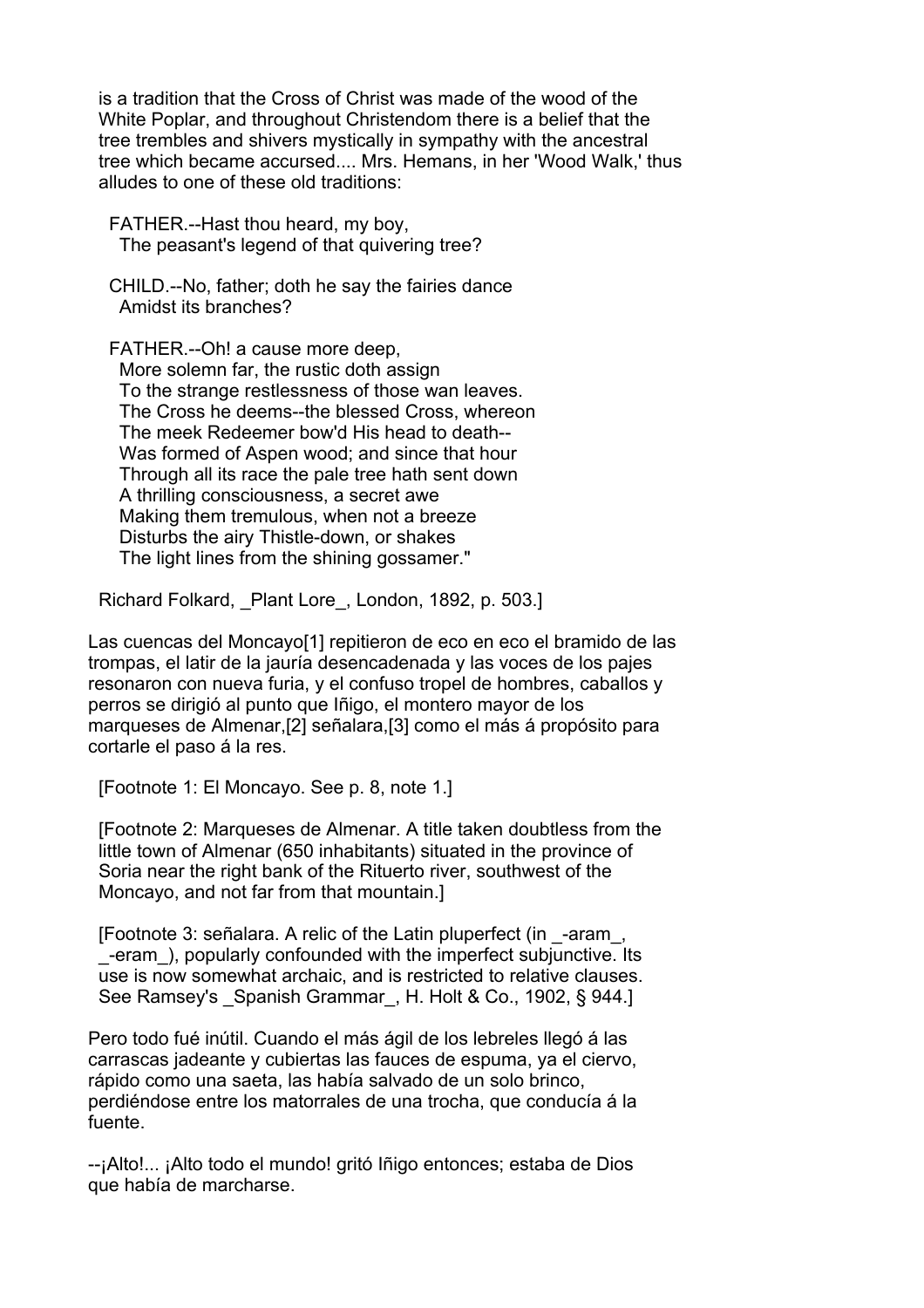Y la cabalgata se detuvo, y enmudecieron las trompas, y los lebreles dejaron refunfuñando la pista á la voz de los cazadores.

En aquel momento se reunía á la comitiva el héroe de la fiesta, Fernando de Argensola,[1] el primogénito de Almenar.

 [Footnote 1: Argensola. A name familiar to students of Spanish literature from the writings of the illustrious brothers Bartolomé and Lupercio Leonardo de Argensola (sixteenth century). It is also the name of a small town of some 560 inhabitants in the province of Barcelona.]

--¿Qué haces? exclamó dirigiéndose á su montero, y en tanto, ya se pintaba el asombro en sus facciones, ya ardía la cólera en sus ojos. ¿Qué haces, imbécil? ¡Ves que la pieza está herida, que es la primera que cae por mi mano, y abandonas el rastro y la dejas perder para que vaya á morir en el fondo del bosque! ¿Crees acaso que he venido á matar ciervos para festines de lobos?

--Señor, murmuró, Iñigo entre dientes, es imposible pasar de este punto.

-ilmposible! *i*, y por qué?

--Porque esa trocha, prosiguió el montero, conduce á la fuente de los Alamos; la fuente de los Álamos, en cuyas aguas habita un espíritu del mal. El que osa enturbiar su corriente, paga caro su atrevimiento. Ya la res habrá salvado sus márgenes; ¿como la salvaréis vos sin atraer sobre vuestra cabeza alguna calamidad horrible? Los cazadores somos reyes del Moncayo, pero reyes que pagan un tributo. Pieza que se refugia en esa fuente misteriosa, pieza perdida.

--¡Pieza perdida! Primero perderé yo el señorío de mis padres, y primero perderé el ánima en manos de Satanás, que permitir que se me escape ese ciervo, el único que ha herido mi venablo, la primicia de mis excursiones de cazador.... ¿Lo ves?... ¿lo ves?... Aún se distingue á intervalos desde aquí ... las piernas le faltan, su carrera se acorta; déjame... déjame... suelta esa brida, o te revuelco en el polvo.... ¿Quién sabe si no le daré lugar para que llegue á la fuente? y si llegase, al diablo ella, su limpidez y sus habitadores. ¡Sus! ¡\_Relámpago\_! sus, caballo mío! si lo alcanzas, mando engarzar los diamantes de mi joyel en tu serreta de oro.

Caballo y jinete partieron como un huracán.

Iñigo los siguió con la vista hasta que se perdieron en la maleza; después volvió los ojos en derredor suyo; todos, como el, permanecían inmóviles y consternados.

El montero exclamó al fin:

--Señores, vosotros lo habéis visto; me he expuesto á morir entre los pies de su caballo por detenerle. Yo he cumplido con mi deber. Con el diablo no sirven valentías. Hasta aquí llega el montero con su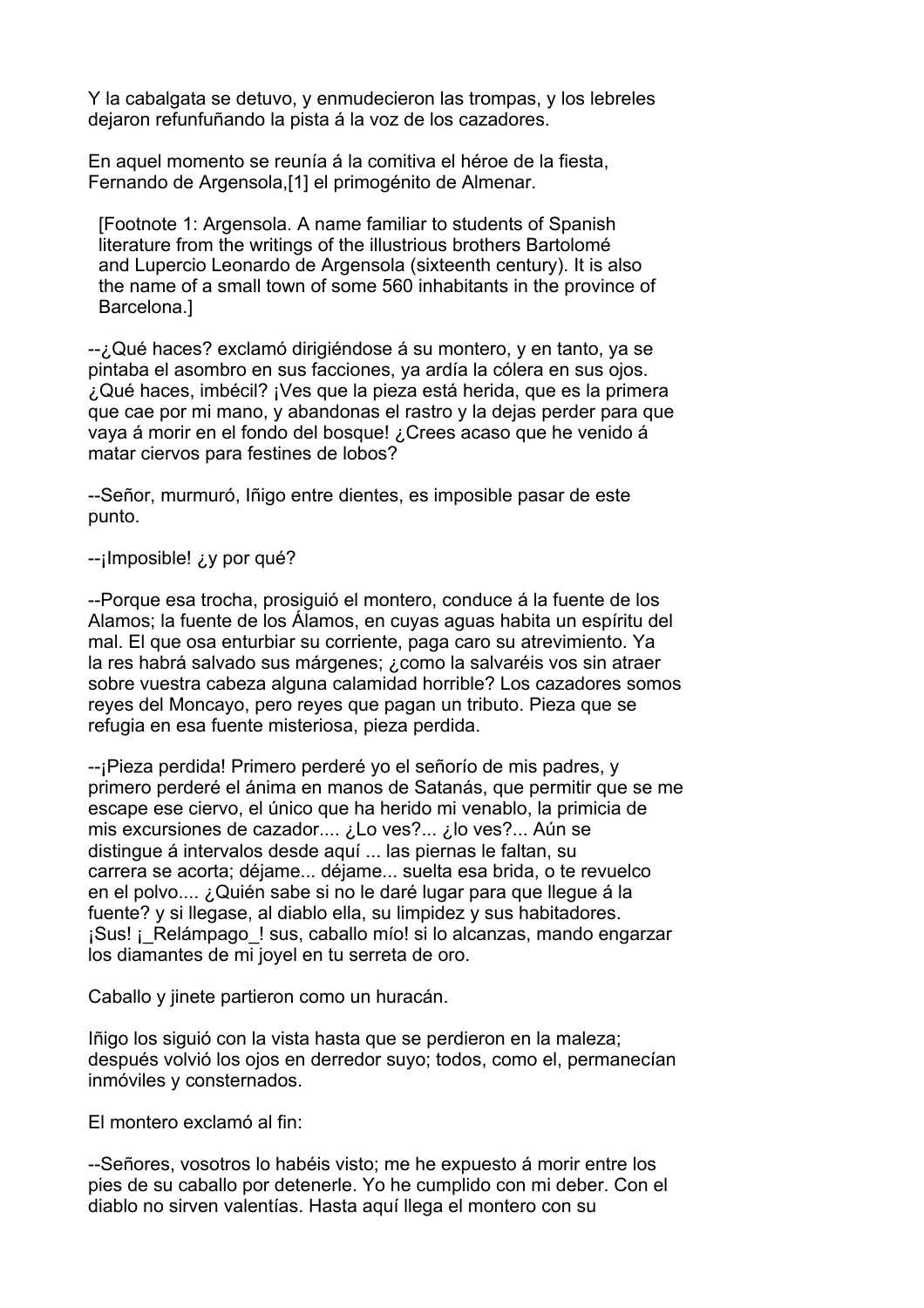ballesta; de aquí adelante, que pruebe á pasar el capellán con su hisopo.[1]

 [Footnote 1: hisopo = 'aspergillum.' A brash or metallic instrument for the sprinkling of holy water. As to the efficacy of holy water against evil spirits St. Teresa of Avila (1515-1582) speaks as follows:

 I have learned from frequent experience that there is nothing better (than holy water) to drive them away and to prevent them from returning: they flee at the sight of the Cross, but return. The virtue of holy water must be great indeed.

See Escritos de Santa Teresa, "Libro de su vida," capítulo 31, in the Biblioteca de Autores Españoles, Madrid, Rivadeneyra, 1861, p. 94.

L'Abbé Jean Joseph Gaume has written a work, entitled l'Eau lénite au XIXe siècle\_ (Paris, 1866), in which he also advocates the use of holy water to-day for similar purposes.]

II

--Tenéis la color quebrada; andáis mustio, y sombrío; ¿qué os sucede? Desde el día, que yo siempre tendré por funesto, en que llegásteis á la fuente de los Álamos en pos de la res herida, diríase que una mala bruja os ha encanijado con sus hechizos.

Ya no vais á los montes precedido de la ruidosa jauría, ni el clamor de vuestras trompas despierta sus ecos. Sólo con esas cavilaciones que os persiguen, todas las mañanas tomáis la ballesta para enderezaros á la espesura y permanecer en ella hasta que el sol se esconde. Y cuando la noche obscurece y voivéis pálido y fatigado al castillo, en balde busco en la bandolera los despojos de la caza. ¿Qué os ocupa tan largas horas lejos de los que más os quieren?

Mientras Iñigo hablaba, Fernando, absorto en sus ideas, sacaba maquinalmente astillas de su escaño de ébano con el cuchillo de monte.

Después de un largo silencio, que solo interrumpia el chirrido de la hoja al resbalarse sobre la pulimentada madera, el joven exclamó dirigiéndose á su servidor, como si no hubiera escuchado una sola de sus palabras:

--Iñigo, tú que eres viejo, tú que conoces todas las guaridas del Moncayo, que has vivido en sus faldas persiguiendo á las fieras, y en tus errantes excursiones de cazador subiste más de una vez á su cumbre, dime, ¿has encontrado por acaso una mujer que vive entre sus rocas?

--¡Una mujer! exclamó el montero con asombro y mirándole de hito en hito.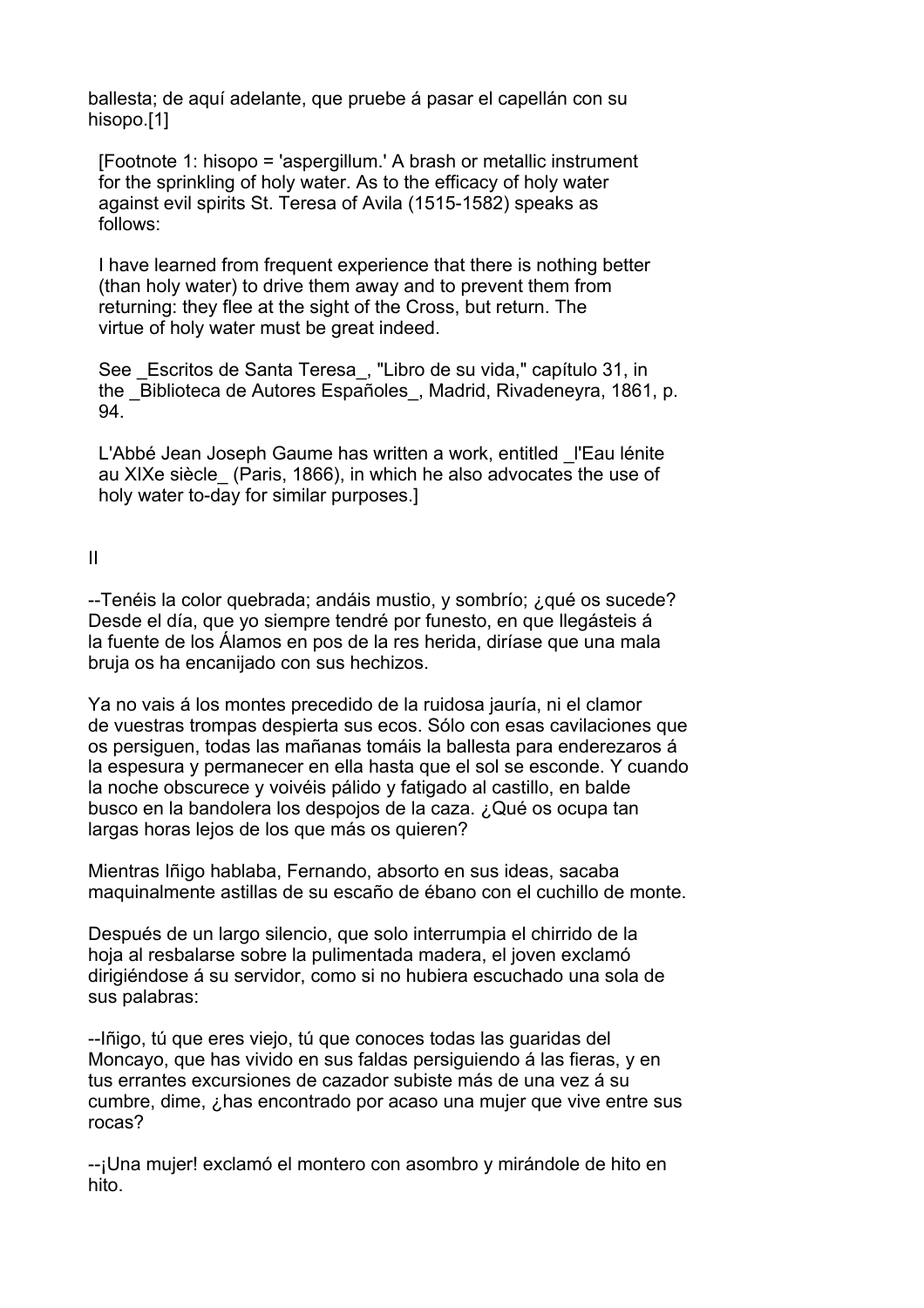--Sí, dijo el joven; es una cosa extraña lo que me sucede, muy extraña.... Creí poder guardar ese secreto eternamente, pero no es ya posible; rebosa en mi corazón y asoma á mi semblante. Voy, pues, á revelártelo.... Tú me ayudarás á desvanecer el misterio que envuelve á esa criatura, que al parecer solo para mí existe, pues nadie la conoce, ni la ha visto, ni puede darme razón de ella.

El montero, sin despegar los labios, arrastró su banquillo hasta colocarlo junto al escaño de su señor, del que no apartaba un punto los espantados ojos. Éste, después de coordinar sus ideas, prosiguió así:

--Desde el día en que á pesar de tus funestas predicciones llegué á la fuente de los Álamos, y atravesando sus aguas recobré el ciervo que vuestra superstición hubiera dejado huir, se llenó mi alma del deseo de la soledad.

Tú no conoces aquel sitio. Mira, la fuente brota escondida en el seno de una peña, y cae resbalándose gota á gota por entre las verdes y flotantes hojas de las plantas que crecen al borde de su cuna. Aquellas gotas que al desprenderse brillan como puntos de oro y suenan como las notas de un instrumento, se reunen entre los céspedes, y susurrando, susurrando con un ruido semejante al de las abejas que zumban en torno de las flores, se alejan por entre las arenas, y forman un cauce, y luchan con los obstáculos que se oponen á su camino, y se repliegan sobre sí mismas, y saltan, y huyen, y corren, unas veces con risa, otras con suspires, hasta caer en un lago. En el lago caen con un rumor indescriptible. Lamentos, palabras, nombres, cantares, yo no sé lo que he oído en aquel rumor cuando me he sentado solo y febril sobre el peñasco, á cuyos pies saltan las aguas de la fuente misteriosa para estancarse en una balsa profunda, cuya inmóvil superficie apenas riza el viento de la tarde.

Todo es allí grande. La soledad con sus mil rumores desconocidos, vive en aquellos lugares y embriaga el espíritu en su inefable melancolía. En las plateadas hojas de los álamos, en los huecos de las peñas, en las ondas del agua, parece que nos hablan los invisibles espíritus de la naturaleza, que reconocen un hermano en el inmortal espíritu del hombre.

Cuando al despuntar la mañana me veías tomar la ballesta y dirigirme al monte, no fué nunca para perderme entre sus matorrales en pos de la caza, no; iba á sentarme al borde de la fuente, á buscar en sus ondas ... no sé qué, una locura! El día en que salté sobre ella con mi Relámpago [1] creí haber visto brillar en su fondo una cosa extraña ... muy extraña ... los ojos de una mujer.

[Footnote 1: Relámpago. The name of his horse, mentioned p. 17.]

Tal vez sería un rayo de sol que serpeó fugitive entre su espuma; tal vez una de esas flores que flotan entre las algas de su seno, y cuyos cálices parecen esmeraldas ... no sé: yo creí ver una mirada que se clavó en la mía; una mirada que encendió en mi pecho un deseo absurdo, irrealizable: el de encontrar una persona con unos ojos como aquellos.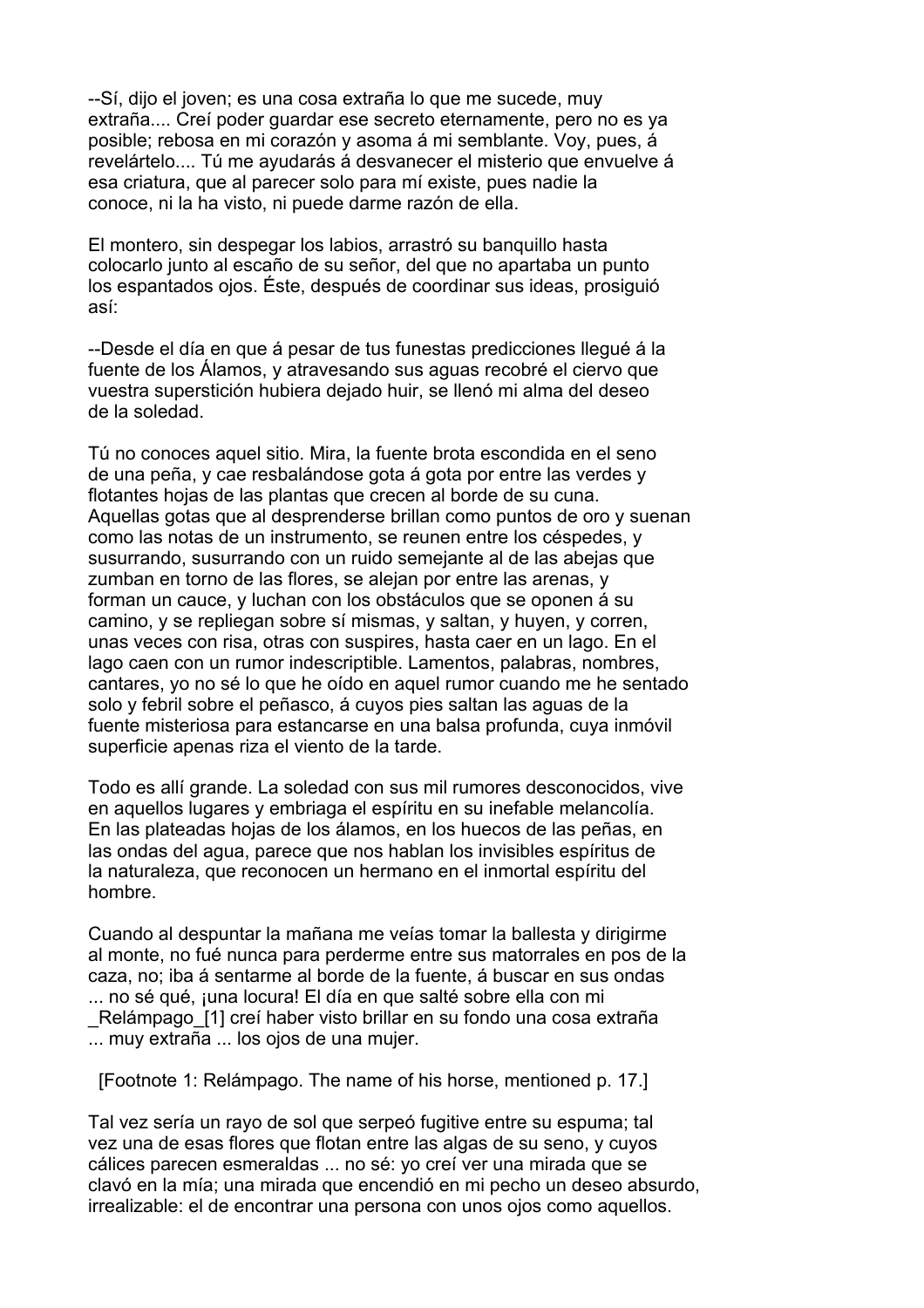En su busca fuí un día y otro á aquel sitio:

Por último, una tarde ... yo me creí juguete de un sueño ... pero no, es verdad, la[1] he hablado ya muchas veces, como te hablo á tí ahora ... una tarde encontré sentada en mi puesto, y vestida con unas ropas que llegaban hasta las aguas y flotaban sobre su haz, una mujer hermosa sobre toda ponderación. Sus cabellos eran como el oro; sus pestañas brillaban como hilos de luz, y entre las pestañas volteaban inquietas unas pupilas que yo había visto... sí; porque los ojos de aquella mujer eran los ojos que yo tenía clavados en la mente; unos ojos de un color imposible; unos ojos ...

 [Footnote 1: la. The Spanish Academy condemns the use of \_la\_  $i$ nstead of  $\left| \right|$  le as a feminine dative. Spanish writers, however, frequently so employ it.]

--¡Verdes! exclamó Iñigo con un acento de profundo terror, é incorporándose de un salto en su asiento.

Fernando le miró á su vez como asombrado de que concluyese lo que iba á decir, y le pregunto con una mezcla de ansiedad y de alegría:

-- ¿La conoces?

--¡Oh, no! dijo el montero. ¡Líbreme Dios de conocerla! Pero mis padres, al prohibirme llegar hasta esos lugares, me dijeron mil veces que el espíritu, trasgo, demonio ó mujer que habita en sus aguas, tiene los ojos de ese color. Yo os conjuro, por lo que más améis en la tierra, á no volver á la fuente de los Álamos. Un día ú otro-os alcanzará su venganza, y expiaréis, muriendo, el delito de haber encenagado sus ondas.

--¡Por los que más amo!... murmuró el joven con una triste sonrisa.

--¡Sí!, prosiguió el anciano; por vuestros padres, por vuestros deudos, por las lágrimas de la que el cielo destina para vuestra esposa, por las de un servidor que os ha visto nacer ...

--¿Sabes tú lo que más amo en este mundo? Sabes tú por qué daría yo el amor de mi padre, los besos de la que me dió la vida, y todo el cariño que pueden atesorar todas las mujeres de la tierra? Por una mirada, por una sola mirada de esos ojos ... ¡Cómo podré yo dejar de buscarlos!

Dijo Fernando estas palabras con tal acento, que la lágrima que temblaba en los párpados de Iñigo se resbaló silenciosa por su mejilla, mientras exclamó con acento sombrío: ¡Cúmplase la voluntad del cielo!

III

--¿Quién eres tú? ¿Cuál es tu patria? ¿En dónde habitas? Yo vengo un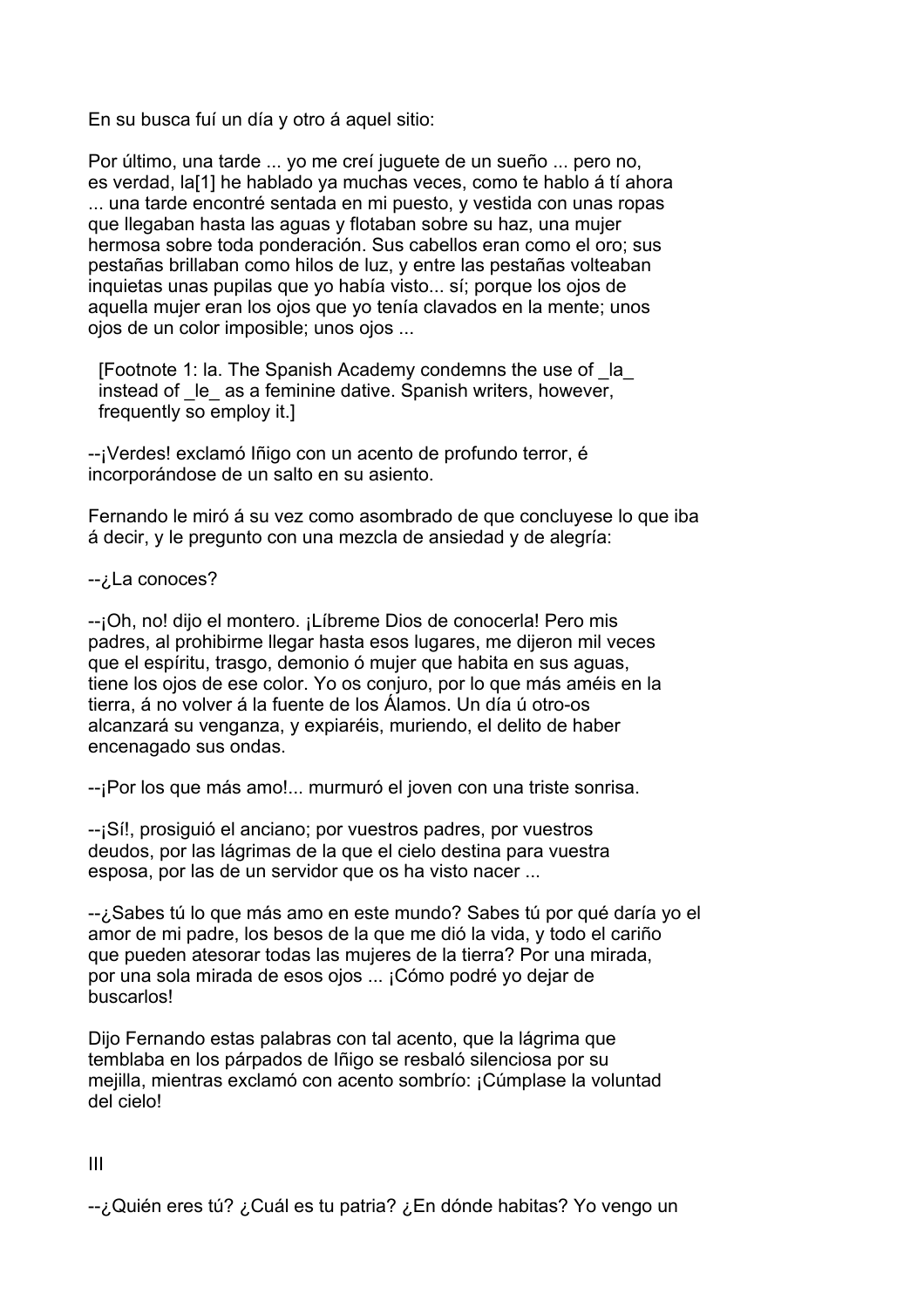día y otro en tu busca, y ni veo el corcel que te trae á estos lugares, ni á los servidores que conducen tu litera. Rompe de una vez el misterioso velo en que te envuelves como en una noche profunda, yo te amo, y, noble ó villana, seré tuyo, tuyo siempre....

El sol había traspuesto la cumbre del monte; las sombras bajaban á grandes pasos, por su falda; la brisa gemía entre los álamos de la fuente, y la niebla, elevándose poco á poco de la superficie del lago, comenzaba á envolver las rocas de su margen.

Sobre una de estas rocas, sobre una que parecía próxima á desplomarse en el fondo de las aguas, en cuya superficie se retrataba temblando el primogénito de Almenar, de rodillas á los pies de su misteriosa amante, procuraba en vano arrancarle el secreto de su existencia.

Ella era hermosa, hermosa y pálida, como una estatua de alabastro. Uno de sus rizos caía sobre sus hombros, deslizándose entre los pliegues del velo como un rayo de sol que atraviesa las nubes, y en el cerco de sus pestañas rubias brillaban sus pupilas como dos esmeraldas sujetas en una joya de oro.

Cuando el joven acabó de hablarle, sus labios se removieron como para pronunciar algunas palabras, pero sólo exhalaron un suspiro, un suspiro débil, doliente, como el de la ligera onda que empuja una brisa al morir entre los juncos.

--¡No me respondes! exclamó Fernando al ver burlada su esperanza; ¿querrás que dé crédito á lo que de tí me han dicho? ¡Oh! No.... Háblame: yo quiero saber si me amas; yo quiero saber si puedo amarte, si eres una mujer...

--Ó un demonio.... ¿Y si lo fuese?

El joven vacilo un instante; un sudor frió corrió por sus miembros; sus pupilas se dilataron al fijarse con más intensidad en las de aquella mujer, y fascinado por su brillo fosfórico, demente casí, exclamó en un arrebato de amor:

--Si lo fueses ... fe amaría ... te amaría como te amo ahora, como es mi destino amarte, hasta más allá de esta vida, si hay algo más allá de ella.

--Fernando, dijo la hermosa entonces con una voz semejante á una música: yo te amo más aún que tu me amas; yo, que desciendo hasta un mortal, siendo un espíritu puro. No soy una mujer como las que existen en la tierra; soy una mujer digna de tí, que eres superior á los demás hombres. Yo vivo en el fondo de estas aguas; incorpórea como ellas, fugaz y trasparente, hablo con sus rumores y ondulo con sus pliegues. Yo no castigo al que osa turbar la fuente donde moro; antes le premio con mi amor ... como á un mortal superior á las supersticiones del vulgo, como á un amante capaz de comprender mi cariño extraño y misterioso.

Mientras ella hablaba así, el joven, absorto en la contemplación de su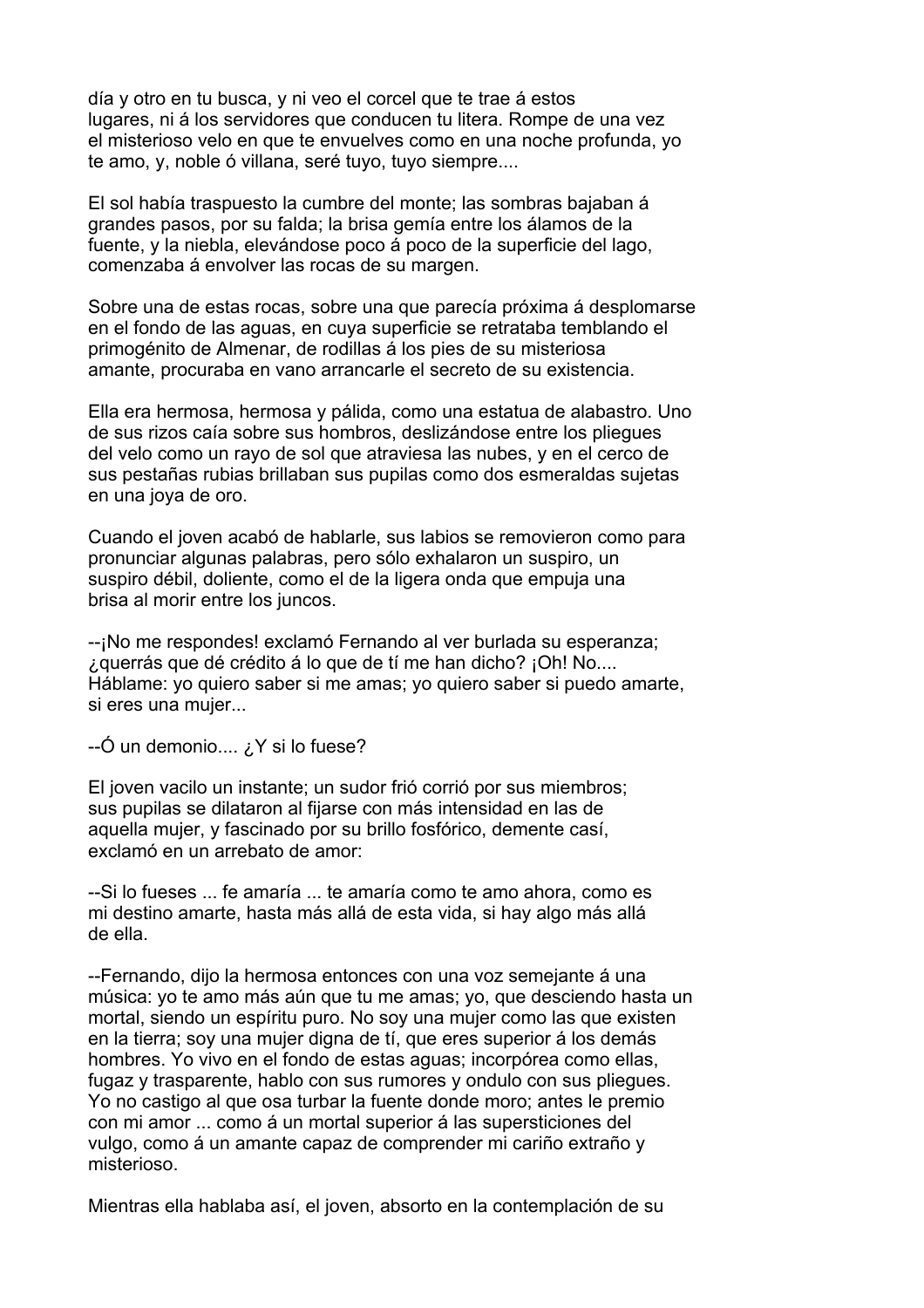fantástica hermosura, atraído como por una fuerza desconocida, se aproximaba más y más al borde de la roca. La mujer de los ojos verdes prosiguió así:

--¿Ves, ves el limpido fondo de ese lago, ves esas plantas de largas y verdes hojas que se agitan en su fondo?... Ellas nos darán un lecho de esmeraldas y corales ... y yo ... yo te daré una felicidad sin nombre, esa felicidad que has soñado en tus horas de delirio, y que no puede ofrecerte nadie.... Ven, la niebla del lago flota sobre nuestras frentes como un pabellón de lino ... las ondas nos llaman con sus voces incomprensibles, el viento empieza entre los álamos sus himnos de amor; ven ... ven ...

La noche comenzaba á extender sus sombras, la luna rielaba en la superficie del lago, la niebla se arremolinaba al soplo del aire, y los ojos verdes brillaban en la obscuridad como los fuegos fatuos que corren sobre el haz de las aguas infectas.... Ven ... ven ... estas palabras zumbaban en los oídos de Fernando como un conjuro. Ven ... y la mujer misteriosa le llamaba al borde del abismo, donde estaba suspendida, y parecía ofrecerle un beso ... un beso ...

Fernando dió un paso hacia ella ... otro ... y sintió unos brazos delgados y flexibles que se liaban á su cuello, y una sensación fría en sus labios ardorosos, un beso de nieve ... y vaciló ... y perdió pie, y cayó al agua con un rumor sordo y lúgubre.

Las aguas saltaron en chispas de luz, y se cerraron sobre su cuerpo, y sus círculos de plata fueron ensanchándose, ensanchándose hasta expirar[1] en las orillas.[2]

[Footnote 1: expirar. Becquer uses incorrectly the form \_espirar\_.]

 [Footnote 2: "It was a maxim both in ancient India and ancient Greece not to look at one's reflection in water.... They feared that the water-spirits would drag the person's reflection or soul under water, leaving him soulless to die. This was probably the origin of the classical story of Narcissus.... The same ancient belief lingers, in a faded form, in the English superstition that whoever sees a water-fairy must pine and die.

 'Alas, the moon should ever beam To show what man should never see!-- I saw a maiden on a stream, And fair was she!

 I staid to watch, a little space, Her parted lips if she would sing; The waters closed above her face With many a ring.

 I know my life will fade away, I know that I must vainly pine, For I am made of mortal clay. But she's divine!'"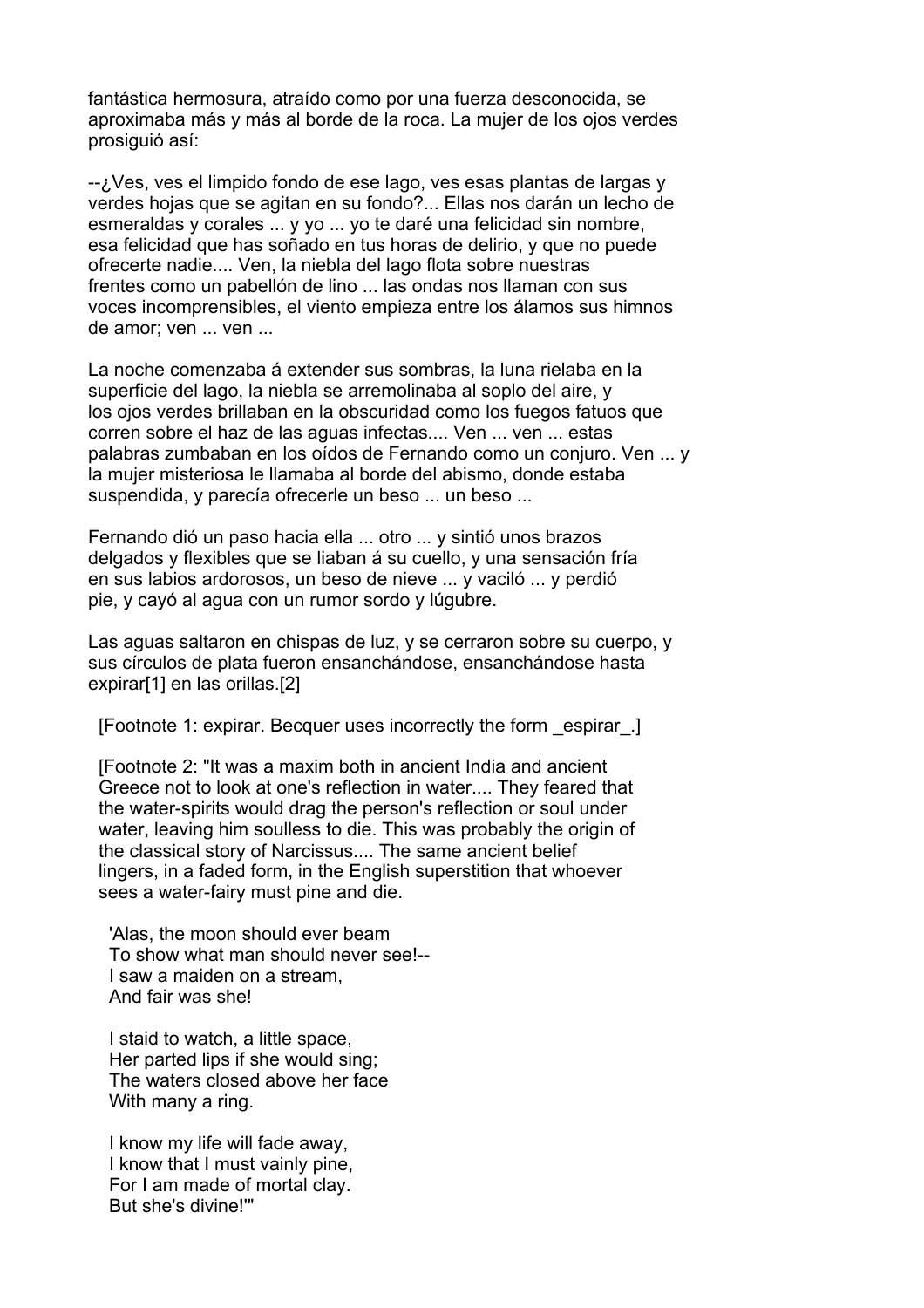Fraser, The Golden Bough, London, Macmillan & Co., 1900, vol. i, pp. 293-294. The object of Fernando's love was evidently an undine (see p. 43, note 1, and p. 47, note 1).]

#### LA CORZA BLANCA

I

En un pequeño lugar[1] de Aragón,[1] y allá por los años de mil trescientos y pico, vivía retirado en su torre señorial un famoso caballero llamado don Dionís, el cual, después de haber servido á su rey[3] en la guerra contra infieles, descansaba á la sazón, entregado al alegre ejercicio de la caza, de las rudas fatigas de los combates.

 [Footnote 1: un pequeño lugar. Veratón, a feudal town in the neighborhood of the Moncayo (see p. 8, note 1). Population (1900), 484.]

 [Footnote 2: Aragón. "An ancient kingdom, now a captaincy-general of Spain, capital Saragossa, bounded by France on the north, by Catalonia on the east, by Valencia on the south, and by New Castile, Old Castile, and Navarre on the west, comprising the provinces of Huesca, Saragossa, and Teruel. It is traversed by mountains and intersected by the Ebro. During the middle ages it was one of the two chief Christian powers in the peninsula. In 1035 it became a kingdom; was united to Catalonia in 1137; rose to great influence through its acquisitions in the thirteenth and fourteenth centuries of Valencia, the Balearic Islands, Sardinia, and the Sicilies; and was united with Castile in 1479 through the marriage of Ferdinand of Aragon with Isabella of Castile." Century Dict. 1

 [Footnote 3: The kings who reigned in Aragon during the fourteenth century were as follows: Jaime II el Justo (1291-1327), Alfonso IV \_el Benigno\_ (1327-1336), Pedro IV \_el Ceremonioso\_ (1336-1387), Juan I el Cazador (1387-1395), and Martín (1395-1410).]

Aconteció una vez á este caballero, hallándose en su favorita diversión acompañado de su hija, cuya belleza singular y extraordinaria blancura le habían granjeado el sobrenombre de la Azucena, que como se les entrase á más andar el día engolfados en perseguir á una res en el monte de su feudo, tuvo que acogerse, durante las horas de la siesta, á una cañada por donde corría un riachuelo, saltando de roca en roca con un ruido manso y agradable.

Haría[1] cosa de unas dos horas que don Dionís se encontraba en aquel delicioso lugar, recostado sobre la menuda grama á la sombra de una chopera, departiendo amigablemente con sus monteros sobre las peripecias del día, y refiriéndose unos á otros las aventuras más ó menos curiosas que en su vida de cazador les habían acontecido, cuando por lo alto de la más empinada ladera y á través de los alternados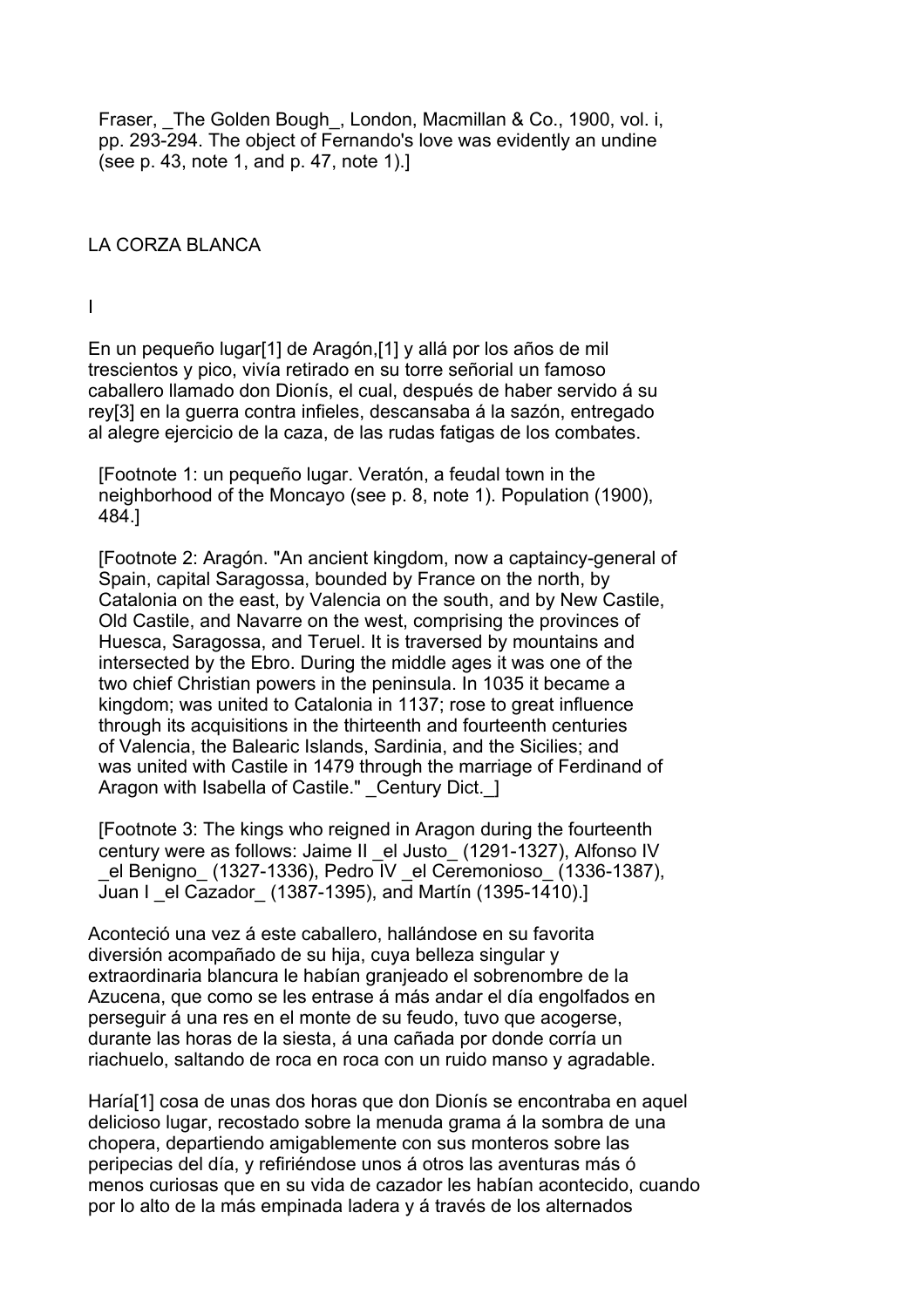murmullos del viento que agitaba las hojas de los árboles, comenzó á percibirse, cada vez más cerca, el sonido de una esquililla semejante á la del guión de un rebano.

 [Footnote 1: Haría = 'it must have been.' See p. 5, note 2, and p. 42, note 1.]

En efecto, era así, pues á poco de haberse oído la esquililla, empezaron á saltar por entre las apiñadas matas de cantueso y tomillo, y á descender á la orilla opuesta del riachuelo, hasta unos cien corderos, blancos como la nieve, detrás de los cuales, con su caperuza calada para libertarse la cabeza de los perpendiculares rayos del sol, y su atillo al hombro en la punta de un palo, apareció el zagal que los conducía.

--Á propósito de aventuras extraordinarias, exclamó al verle uno de los monteros de don Dionís, dirigiéndose á su señor: ahí tenéis á Esteban el zagal, que de algún tiempo á esta parte anda más tonto que lo que naturalmente lo hizo Dios, que no es poco, y el cual puede haceros pasar un rato divertido refiriendo la causa de sus continuos sustos.

--¿Pues qué le acontece á ese pobre diablo? exclamó don Dionís con aire de curiosidad picada.

--¡Friolera! añadió el montero en tono de zumba: es el caso, que sin haber nacido en Viernes Santo[1] ni estar señalado con la cruz,[2] ni hallarse en relaciones con el demonic, á lo que se puede colegir de sus hábitos de cristiano viejo, se encuentra sin saber cómo ni por dónde, dotado de la facultad más maravillosa que ha poseído hombre alguno, á no ser Salomón,[3] de quien se dice que sabía hasta el lenguaje de los pájaros.

 [Footnote 1: Viernes Santo = 'Good Friday,' the Friday of Holy Week, anniversary of the death of Jesus Christ. Friday has long been considered an unlucky day, and Good Friday, in spite of its name, has been regarded by popular superstition as a fatal day. One born on that day might have particular aptitude for witchcraft.]

 [Footnote 2: señalado con la cruz = 'marked with the cross.' The reference here is doubtless to a birth-mark in the form of a cross, which would indicate a special aptitude for thaumaturgy or occultism. This might take the form of Christian mysticism, as in the case of St. Leo, who is said to have been "marked all over with red crosses" at birth (see Brewer, Dictionary of Miracles, Phila., 1884, p. 425), or the less orthodox form of magic, as is suggested here.]

 [Footnote 3: Salomón = 'Solomon.' "A famous king of Israel, 993-953 B.C. (Duncker), son of David and Bathsheba.... The name of Solomon, who was supposed to have possessed extraordinary magical powers, plays an important part in Eastern and thence in European legends," \_Century Dict.\_ "His wisdom enabled him (as legend informs us) to interpret the speech of beasts and birds, a gift shared afterwards,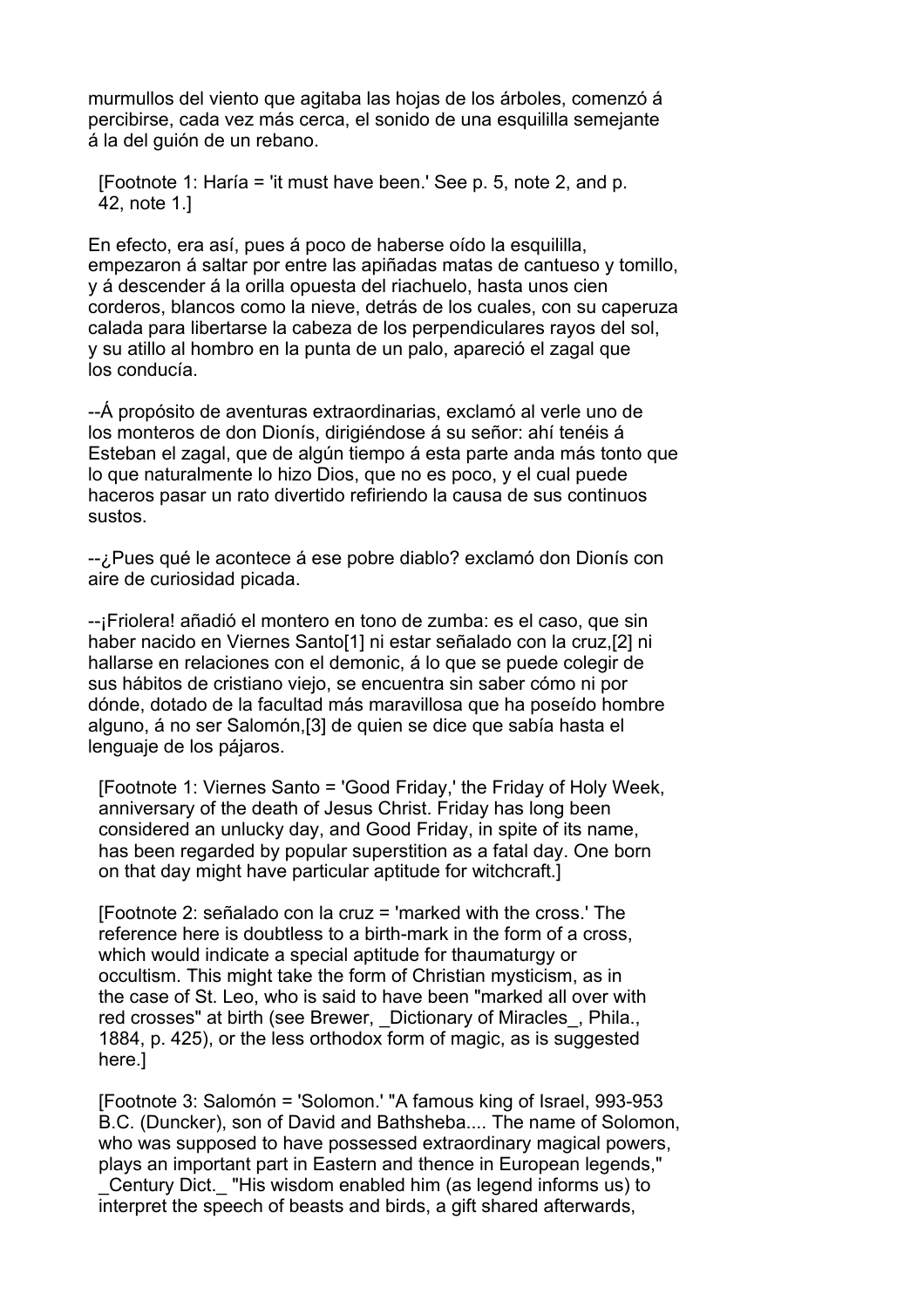it was said, by his descendant Hillel (Koran, sura 37, Ewald, Gesch. Isr., iii, 407)." M'Clintock and Strong, Cyclopedia of Biblical, Theological, and Ecclesiastical Literature\_, N.Y., 1880, vol. ix, p. 871.]

--¿Y á qué se refiere esa facultad maravillosa?

--Se refiere, prosiguió el montero, á que, según él afirma, y lo jura y perjura por todo lo más sagrado del mundo, los ciervos que discurren por estos montes, se han dado de ojo para no dejarle en paz, siendo lo más gracioso del caso, que en más de una ocasión les ha sorprendido concertando entre sí las burlas que han de hacerle, y después que estas burlas se han llevado á término, ha oído las ruidosas carcajadas con que las celebran.

Mientras esto decía el montero, Constanza, que así se llamaba la hermosa hija de don Dionís, se había aproximado al grupo de los cazadores, y como demostrase su curiosidad por conocer la extraordinaria historia de Esteban, uno de éstos se adelantó hasta el sitio en donde el zagal daba de beber á su ganado, y le condujo á presencia de su señor, que para disipar la turbación y el visible encogimiento del pobre mozo, se apresuro á saludarle por su nombre, acompañando el saludo con una bondadosa sonrisa.

Era Esteban un muchacho de diecinueve á veinte años, fornido, con la cabeza pequeña y hundida entre los hombros, los ojos pequeños y azules, la mirada incierta y torpe como la de los albinos, la nariz roma, los labios gruesos y entreabiertos, la frente calzada, la tez blanca pero ennegrecida por el sol, y el cabello que le caía en parte sobre los ojos y parte alrededor de la cara, en guedejas ásperas y rojas semejantes á las crines de un rocín colorado.

Esto, sobre poco mas ó menos, era Esteban en cuanto al físico; respecto á su moral, podía asegurarse sin temor de ser desmentido ni por él ni por ninguna de las personas que le conocían, que era perfectamente simple, aunque un tanto suspicaz y malicioso como buen rústico.

Una vez el zagal repuesto de su turbación, le dirigió de nuevo la palabra don Dionís, y con el tono más serio del mundo, y fingiendo un extraordinario interés por conocer los detalles del suceso á que su montero se había referido, le hizo una multitud de preguntas, á las que Esteban comenzó á contestar de una manera evasiva, como deseando evitar explicaciones sobre el asunto.

Estrechado, sin embargo, por las interrogaciones de su señor y por los ruegos de Constanza, que parecía la más curiosa é interesada en que el pastor refiriese sus estupendas aventuras, decidióse éste á hablar, mas no sin que antes dirigiese á su alrededor una mirada de desconfianza, como temiendo ser oído por otras personas que las que allí estaban presentes, y de rascarse tres ó cuatro veces la cabeza tratando de reunir sus recuerdos ó hilvanar su discurso, que al fin comenzo dó esta manera: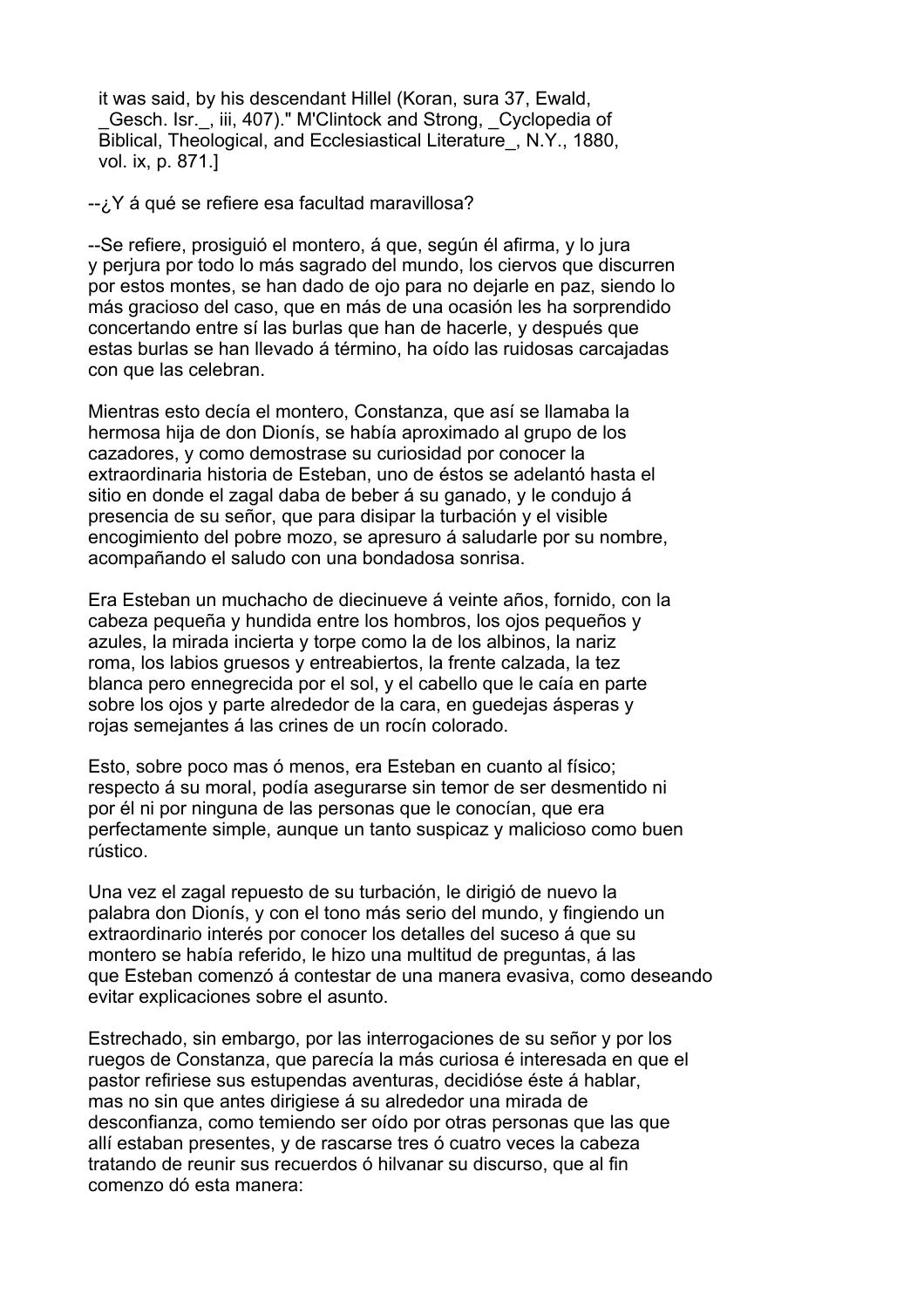--Es el caso, señor, que según me dijo un preste de Tarazona,[1] al que acudí no ha mucho, para consultar mis dudas, con el diablo no sirven juegos, sino punto en boca, buenas y muchas oraciones á San Bartolomé,[2] que es quien le conoce las cosquillas, y dejarle andar; que Dios, que es justo y está allá arriba, proveerá á todo. Firme en esta idea, había decidido no volver á decir palabra sobre el asunto á nadie, ni por nada; pero lo haré hoy por satisfacer vuestra curiosidad, y á fe á fe que después de todo, si el diablo me lo toma en cuenta, y torna á molestarme en castigo de mi indiscreción, buenos Evangelios llevo cosidos á la pellica, y con su ayuda creo que, como otras veces no me será inútil el garrote.

 [Footnote 1: Tarazona. A venerable town of some 8800 inhabitants situated on the river Queiles, northeast of the Moncayo (see p. 8, note 1) and northwest of the town of Borja.]

 [Footnote 2: San Bartolomé--'St. Bartholomew,' one of the twelve apostles, deemed by some to be identical with Nathanael. "Little is known of his work. According to tradition he preached in various parts of Asia, and was flayed alive and then crucified, head downward, at Albanopolis in Armenia. His memory is celebrated in the Roman Catholic church on August 24." Century Dict. In popular superstition St. Bartholomew is supposed to have had particular power over the devil, and prayers to this saint are thought to be specially efficacious against the wiles of the evil one. For a detailed account of St. Bartholomew's power over the devil, see Jacobi a Voragine, Legenda Aurea (Th. Graesse), Lipsiae, MDCCCL, cap. cxxiii, pp. 540-544.]

--Pero, vamos, exclamó don Dionís, impaciente al escuchar las digresiones del zagal, que amenazaban no concluir nunca; déjate de rodeos y ve derecho al asunto.

--Á él voy, contestó con calma Esteban, que después de dar una gran voz acompañada de un silbido para que se agruparan los corderos, que no perdía de vista y comenzaban[1] á desparramarse por el monte, torno á rascarse la cabeza y prosiguió así:

 [Footnote 1: que no perdía de vista y comenzaban. Compare the use of the relative in this phrase with that to which attention has been called on p. 10, note 1.]

--Por una parte vuestras continuas excursiones, y por otra el dale que le das de los cazadores furtivos, que ya con trampa ó con ballesta no dejan res á vida en veinte jornadas al contorno, habían no hace mucho agotado la caza en estos montes, hasta el extremo de no encontrarse un venado en ellos ni por un ojo de la cara.

Hablaba yo de esto mismo en el lugar, sentado en el porche de la iglesia, donde después de acabada la misa del domingo solía reunirme con algunos peones de los que labran la tierra de Veratón,[1] cuando algunos de ellos me dijeron:

[Footnote 1: Veratón. See p. 25, note 1.]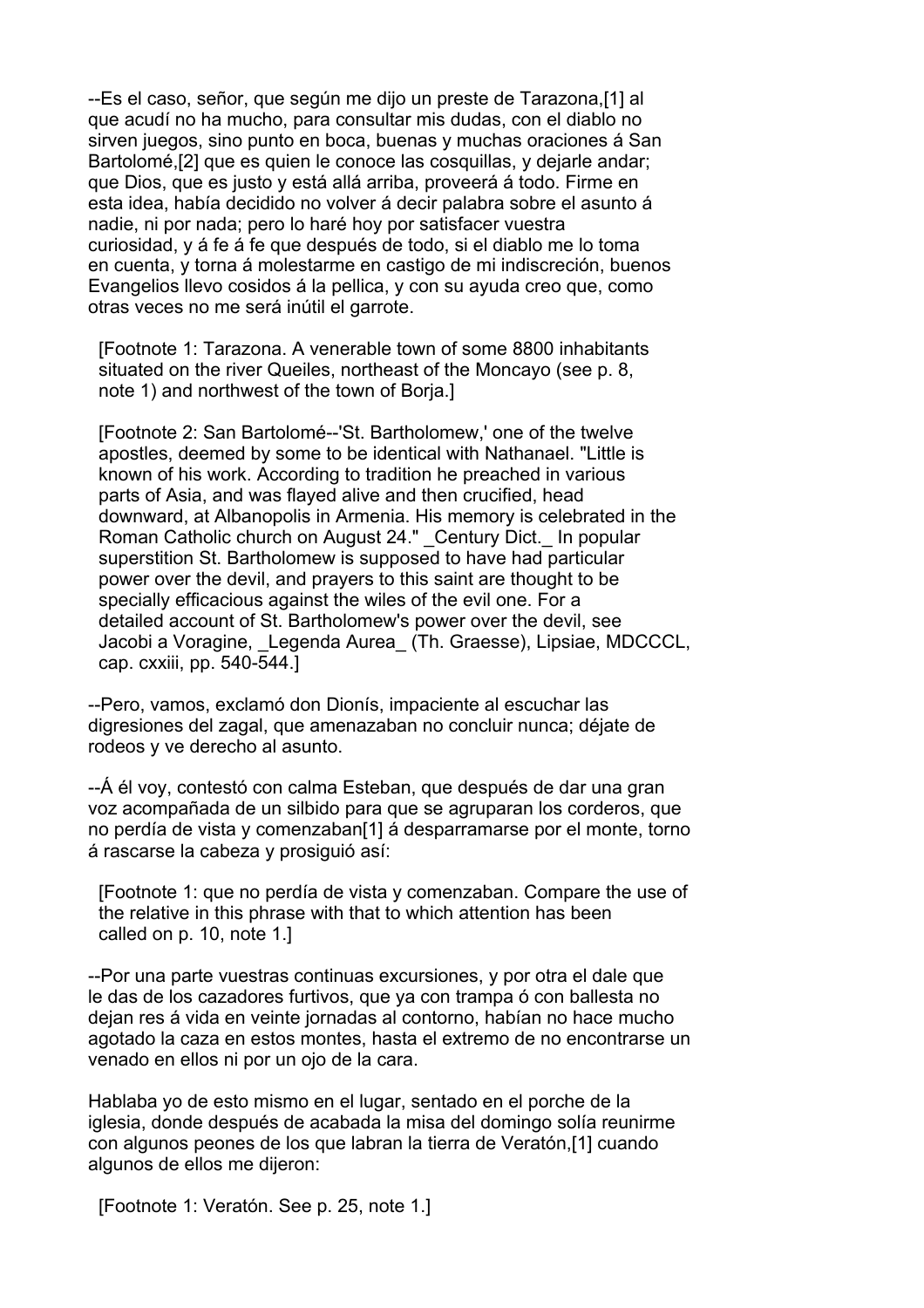--Pues, hombre, no sé en qué consista el que tú no los topes, pues de nosotros podemos asegurarte que no bajamos una vez á las hazas que no nos encontremos rastro, y hace tres ó cuatro días, sin ir más lejos, una manada, que á juzgar por las huellas debía componerse de más de veinte, le segaron antes de tiempo una pieza de trigo al santero de la Virgen del Romeral.[1]

[Footnote 1: la Virgen del Romeral. A hermitage in the locality.]

--¿Y hacia qué sitio seguía el rastro? pregunté á los peones, con animo de ver si topaba con la tropa.

--Hacia la cañada de los cantuesos, me contestaron.

No eché en saco roto la advertencia: aquella noche misma fuí á apostarme entre los chopos. Durante toda ella estuve oyendo por acá y por allá, tan pronto lejos como cerca, el bramido de los ciervos que se llamaban unos á otros, y de vez en cuando sentía moverse el ramaje á mis espaldas; pero por más que me hice todo ojos, la verdad es que no pude distinguir á ninguno.

No obstante, al romper el día, cuando llevé los corderos al agua, á la orilla de este río, como obra de dos tiros de honda del sitio en que nos hallamos, y en una umbría de chopos, donde ni á la hora de siesta se desliza un rayo de sol, encontré huellas recientes de los ciervos, algunas ramas desgajadas, la corriente un poco turbia, y lo que es más particular, entre el rastro de las reses las breves huellas de unos pies[1] pequeñitos como la mitad de la palma de mi mano, sin ponderación alguna.

[Footnote 1: pies. Human feet are of course referred to here.]

Al decir esto, el mozo, instintivamente y al parecer buscando un punto de comparación, dirigió la vista hacia el pie de Constanza, que asomaba por debajo del brial, calzado de un precioso chapín de tafilete amarillo; pero como al par de Esteban bajasen también los ojos don Dionís y algunos de los monteros que le rodeaban, la hermosa niña se apresuró á esconderlos, exclamando con el tono más natural del mundo:

--¡Oh, no! por desgracia no los tengo yo tan pequeñitos, pues de ese tamaño sólo se encuentran en las hadas; cuya historia nos refieren los trovadores.[1]

 [Footnote 1: trovadores = 'troubadours.' "A class of early poets who first appeared in Provence, France. The troubadours were considered the inventors of a species of lyrical poetry, characterized by an almost entire devotion to the subject of chivalric love, and generally very complicated in regard to meter and rhyme. They fourished from the eleventh to the latter part of the thirteenth century, principally in the south of France, Catalonia, Aragon, and northern Italy." Century Dict. Belief in the marvelous, and hence in fairies, likewise characterized these poets.]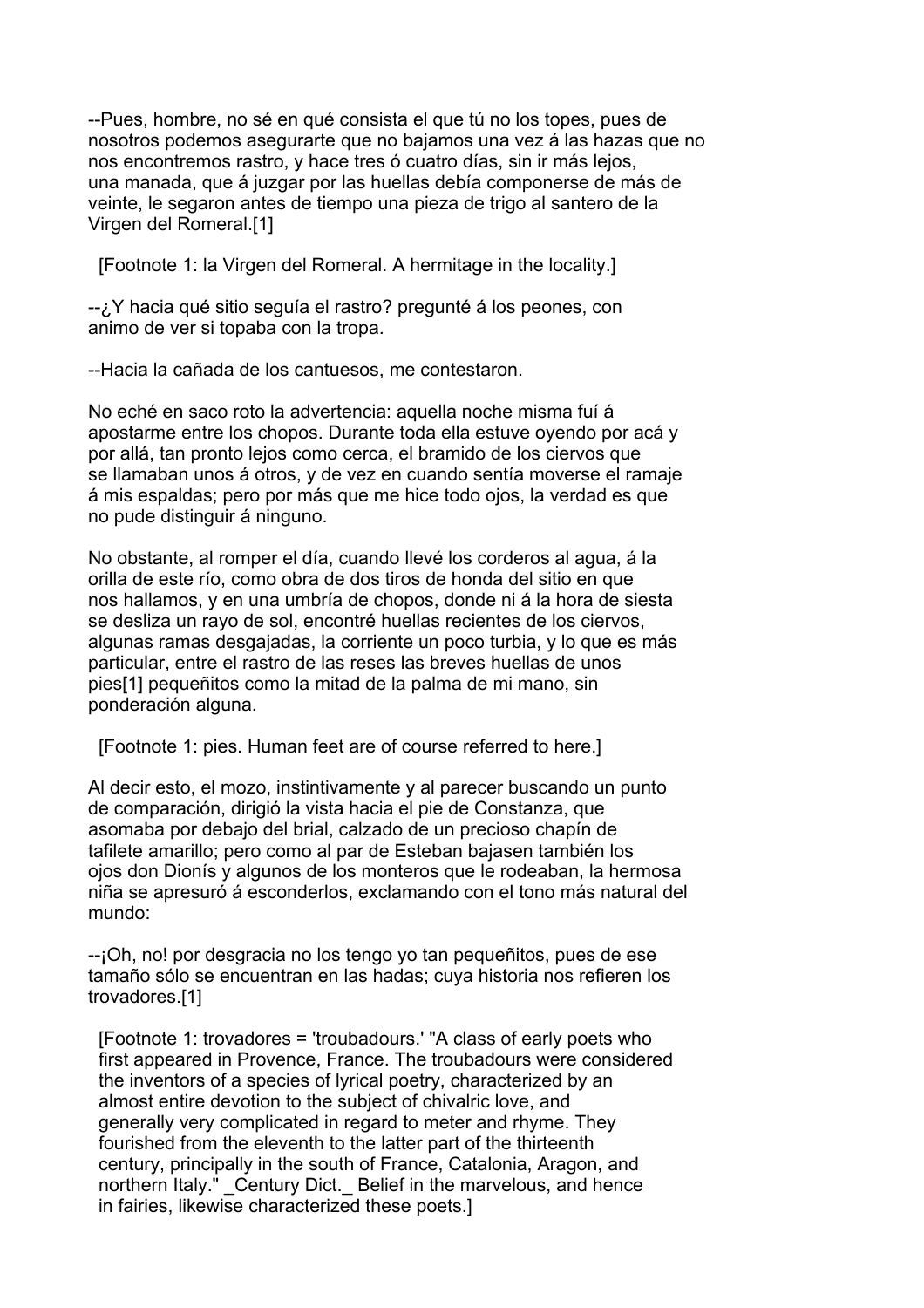--Pues no paró aquí la cosa, continuó el zagal, cuando Constanza hubo concluido; sino que otra vez, habiéndome colocado en otro escondite por donde indudablemente habían de pasar los ciervos para dirigirse á la cañada, allá al filo de la media noche me rindió un poco el sueño, aunque no tanto que no abriese los ojos en el mismo punto en que creí percibir que las ramas se movían á mi alrededor. Abrí los ojos según dejo dicho: me incorporé con sumo cuidado, y poniendo atención á aquel confuso murmullo que cada vez sonaba más próximo, oí en las ráfagas del aire, como gritos y cantares extraños, carcajadas y tres ó cuatro voces distintas que hablaban entre sí con un ruido y una algarabía semejante al de las muchachas del lugar, cuando riendo y bromeando por el camino, vuelven en bandadas de la fuente con sus cántaros á la cabeza.

Según colegía de la proximidad de las voces y del cercano chasquido de las ramas que crujían al romperse para dar paso á aquella turba de locuelas, iban á salir de la espesura á un pequeño rellano que formaba el monte en el sitio donde yo estaba oculto, cuando enteramente á mis espaldas, tan cerca ó más que me encuentro de vosotros, oí una nueva voz fresca, delgada y vibrante, que dijo ... creedlo, señores, esto es tan seguro como que me he de morir ... dijo ... claro y distintamente estas propias palabras:

 \_¡Por aquí, por aquí, compañeras, que está ahí el bruto de Esteban!\_

Al llegar á este punto de la relación del zagal, los circunstantes no pudieron ya contener por más tiempo la risa, que hacía largo rato les retozaba en los ojos, y dando rienda á su buen humor, prorrumpieron en una carcajada estrepitosa. De los primeros en comenzar á reir y de los últimos en dejarlo, fueron don Dionís, que á pesar de su fingida circunspección no pudo por menos de tomar parte en el general regocijo, y su hija Constanza, la cual cada vez que miraba á Esteban todo suspenso y confuso, tornaba á reirse como una loca hasta el punto de saltarle las lágrimas á los ojos.

El zagal, por su parte, aunque sin atender al efecto que su narración había producido, parecía todo turbado é inquieto; y mientras los señores reían á sabor de sus inocentadas, él tornaba la vista á un lado y á otro con visibles muestras de temor y como queriendo descubrir algo á través de los cruzados troncos de los árboles.

--¿Qué es eso, Esteban, qué te sucede? le preguntó uno de los monteros notando la creciente ínquietud del pobre mozo, que ya fijaba sus espantadas pupilas en la hija risueña de don Dionís, ya las volvía á su alrededor con una expresión asombrada y estúpida.

--Me sucede una cosa muy extraña, exclamó Esteban. Cuando después de escuchar las palabras que dejo referidas, me incorporé con prontitud para sorprender á la persona que las había pronunciado, una corza blanca como la nieve salió de entre las mismas matas en donde yo estaba oculto, y dando unos saltos enormes por cima de los carrascales y los lentiscos, se alejó seguida de una tropa de corzas de su color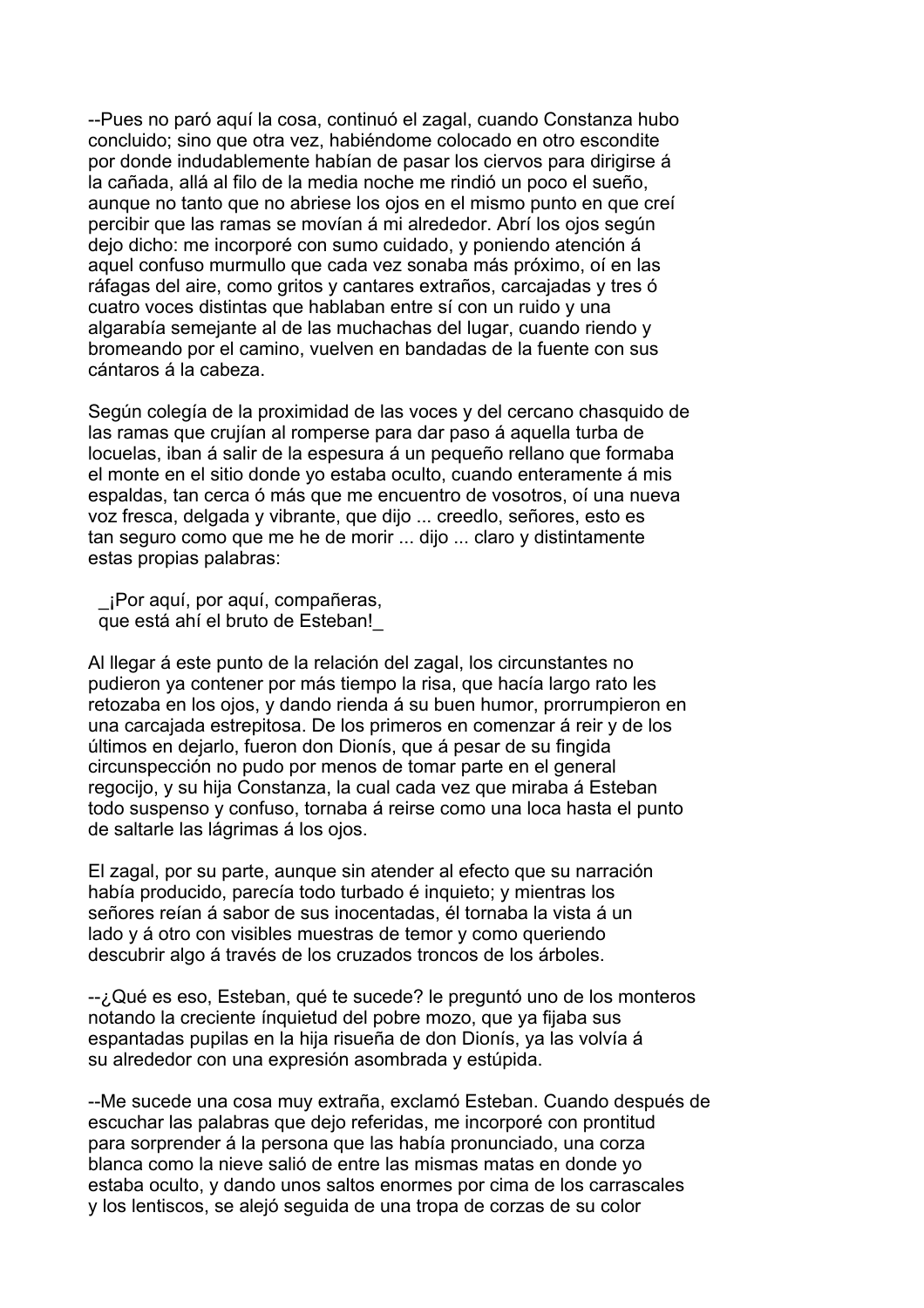natural, y así estas como la blanca que las iba guiando, no arrojaban bramidos al huir, sino que se reían con unas carcajadas, cuyo eco juraría que aún me está soñando en los oídos en este momento.

--¡Bah!... ¡bah!... Esteban, exclamó don Dionís con aire burlón, sigue los consejos del preste de Tarazona; no hables de tus encuentros con los corzos amigos de burlas, no sea que haga el diablo que al fin pierdas el poco juicio que tienes; y pues ya estás provisto de los Evangelios y sabes las oraciones de San Bartolomé, vuélvete á tus corderos, que comienzan á desbandarse por la cañada. Si los espíritus malignos tornan á incomodarte, ya sabes el remedio: \_Pater Noster [1] y garrotazo.

 [Footnote 1: Pater Noster. The first words of the Lord's Prayer in Latin.]

El zagal, después de guardarse en el zurrón un medio pan blanco y un trozo de came de jabalí, y en el estomago un valiente trago de vino que le dió por orden de su señor uno de los palafreneros, despidióse de don Dionís y su hija, y apenas anduvo cuatro pasos, comenzó á voltear la honda para reunir á pedradas los corderos.

Como á esta sazón notase don Dionís que entre unas y otras las horas del calor eran ya pasadas y el vientecillo de la tarde comenzaba á mover las hojas de los chopos y á refrescar los campos, dió orden á su comitiva para que aderezasen las caballerías que andaban paciendo sueltas por el inmediato soto; y cuando todo estuvo á punto, hizo seña á los unos para que soltasen las traíllas, y á los otros para que tocasen las trompas, y saliendo en tropel de la chopera, prosiguió adelante la interrumpida caza.

II

Entre los monteros de don Dionís habla uno llamado Garcés, hijo de un antiguo servidor de la familia, y por tanto el más querido de sus señores.

Garcés tenía poco más ó menos la edad de Constanza, y desde muy niño habíase acostumbrado á prevenir el menor de sus deseos, y á adivinar y satisfacer el más leve de sus antojos.

Por su mano se entretenía en afilar en los ratos de ocio las agudas saetas de su ballesta de marfil; él domaba los potros que había de montar su señora; él ejercitaba en los ardides de la caza á sus lebreles favorites y amaestraba á sus halcones, á los cuales compraba en las ferias de Castilla[1] caperuzas rojas bordadas de oro.

 [Footnote 1: Castilla = 'Castile.' An old kingdom of Spain, in the northern and central part of the peninsula. The kingdoms of Castile and Leon, after several unions and separations, were finally united under Ferdinand III in 1230. Isabella of Castile married Ferdinand of Aragon in 1469, and in 1479 the two kingdoms of Castile and Aragon were united.]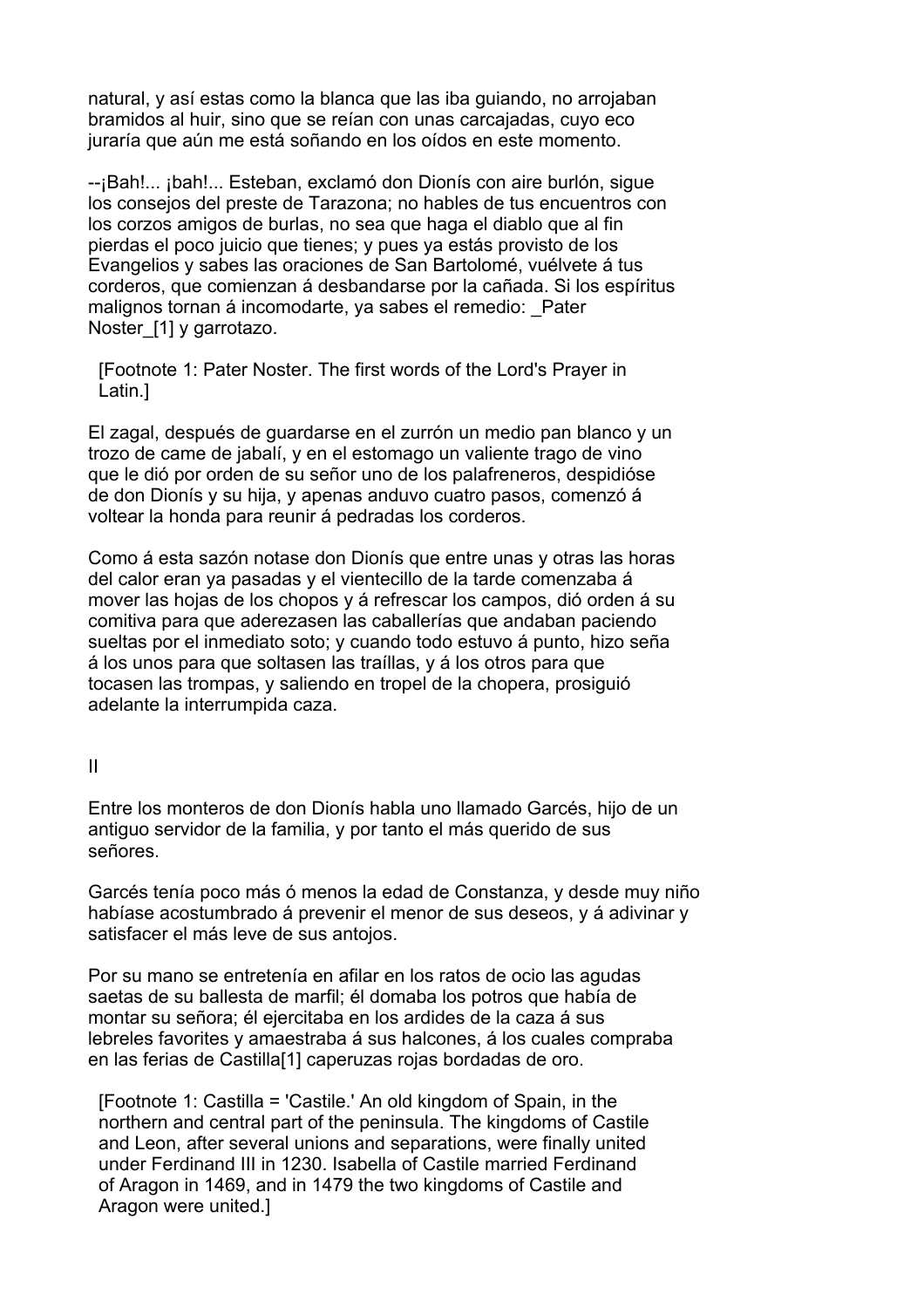Para con los otros monteros, los pajes y la gente menuda del servicio de don Dionís, la exquisita solicitud de Garcés y el aprecio con que sus señores le distinguían, habíanle valido una especie de general animadversión, y al decir de los envidiosos, en todos aquellos cuidados con que se adelantaba á prevenir los caprichos de su señora revelábase su carácter adulador y rastrero. No faltaban, sin embargo, algunos que, más avisados ó maliciosos, creyeron sorprender en la asiduidad del solícito mancebo algunos Señales de mal disimulado amor.

Si en efecto era así, el oculto cariño de Garcés tenia más que sobrada disculpa en la incomparable hermosura de Constanza. Hubiérase necesitado un pecho de roca y un corazón de hielo para permanecer impasible un día y otro al lado de aquella mujer singular por su belleza y sus raros atractivos.

La Azucena del Moncayo [1] llamábanla en veinte leguas á la redonda, y bien merecía este sobrenombre, porque era tan airosa, tan blanca y tan rubia que, como á las azucenas, parecía que Dios la había hecho de nieve y oro.

[Footnote 1: Moncayo. See p. 8, note 1]

Y sin embargo, entre los señores comarcanos murmurábase que la hermosa castellana de Veratón[1] no era tan limpia de sangre como bella, y que á pesar de sus trenzas rubias y su tez de alabastro, había tenído por madre una gitana. Lo de cierto que pudiera haber en estas murmuraciones, nadie pudo nunca decirlo, porque la verdad era que don Dionís tuvo una vida bastante azarosa en su juventud, y después de combatir largo tiempo bajo la conducta del monarca aragonés,[2] del cual recabó entre otras mercedes el feudo del Moncayo,[3] marchóse á Palestina,[4] en donde anduvo errante algunos años, para volver por último á encerrarse en su castillo de Veratón,[5] con una hija pequeña, nacida sin duda en aquellos países remotos. El único que hubiera podido decir algo acerca del misterioso origen de Constanza, pues acompañó a don Dionís en sus lejanas peregrinaciones, era el padre de Garcés, y éste había ya muerto hacía bastante tiempo, sin decir una sola palabra sobre el asunto ni á su propio hijo, que varias veces y con muestras de grande interés, se lo habia preguntado.

[Footnote 1: Veratón. See p. 25, note 1.]

[Footnote 2: monarca aragonés. See p. 25, note 3.]

[Footnote 3: Moncayo. See p. 8, note 1]

 [Footnote 4: Palestina = 'Palestine.' A territory in the southern part of Syria. Chief city Jerusalem. "It passed under Mohammedan rule about 636, was held by the Christians temporarily during the Crusades [seventh and last under St. Louis 1270-1272], and since 1516 has been in the possession of the Turkish government." Century Dict. 1

[Footnote 5: Veratón. See p. 25, note 1.]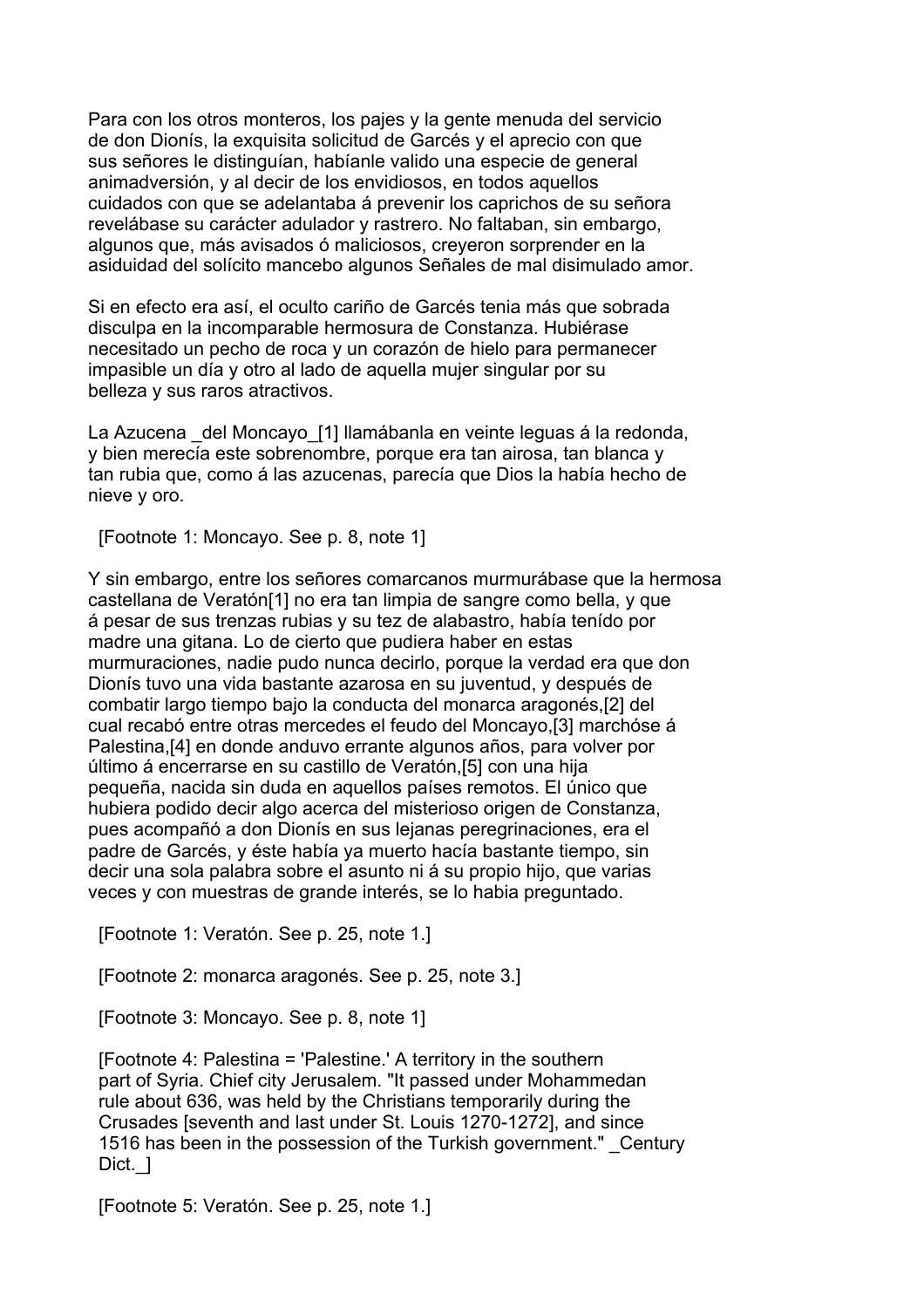El carácter, tan pronto retraído y melancólico como bullicioso y alegre de Constanza, la extraña exaltación de sus ideas, sus extravagantes caprichos, sus nunca vistas costumbres, hasta la particularidad de tener los ojos y las cejas negras como la noche, siendo blanca y rubia como el oro, habían contribuido á dar pábulo á las hablillas de sus convecinos, y aun el mismo Garcés, que tan intimamente la trataba, había llegado á persuadirse que su señora era algo especial y no se parecía á las demás mujeres.

Presente á la relación de Esteban, como los otros monteros, Garcés fue acaso el único que oyó con verdadera curiosidad los pormenores de su increible aventura, y si bien no pudo menos de sonreir cuando el zagal repitió las palabras de la corza blanca, desde que abandonó el soto en que habían sesteado comenzó á revolver en su mente las más absurdas imaginaciones.

No cabe duda que todo eso del hablar las corzas es pura aprensión de Esteban, que es un complete mentecato, decía entre sí el joven montero, mientras que jinete en un poderoso alazán, seguía paso á paso el palafrén de Constanza, la cual también parecia mostrarse un tanto distraída y silenciosa, y retirada del tropel de los cazadores, apenas tomaba parte en la fiesta. ¿Pero quien dice que en lo que refiere ese simple no existirá algo de verdad? prosiguio pensando el mancebo. Cosas más extrañas hemos visto en el mundo, y una corza blanca bien puede haberla, puesto que si se ha de dar crédito á las cántigas del país, San Huberto,[1] patrón de los cazadores, tenía una. ¡Oh, si yo pudiese coger viva una corza blanca para ofrecérsela á mi señora!

 [Footnote 1: San Huberto = 'St. Hubert.' The patron saint of hunters; died about 727. His memory is celebrated by the church November 3. Legend says that he was the son of a nobleman of Aquitaine, and a keen hunter; and that once when he was engaged in the chase on Good Friday, in the forest of Ardennes, a stag appeared to him having a shining crucifix between its antlers. He heard a warning voice and was converted, entered, the chnrch, and became bishop of Maestricht and Liège. See the Encyclopedia Americano.

 The rôle of the deer in mythology, however, is not usually so beneficent, and "the antelope, the gazelle, and the stag generally, instead of helping the hero, involve him rather in perplexity and peril. This mythical subject is amplified in numerous Hindoo legends." See de Gubernatis, Zoölogical Mythology, London, 1872, vol. ii, p. 84 and following.

La Biche au Bois (The Hind of the Woods) of Mme. d'Aulnoy is a story that offers some striking resemblances to La Corza Blanca of Becquer. A beautiful princess is transformed by a wicked fairy into a white hind, which form she is allowed to quit at certain hours of the day. One day, while still in the form of the hind, she is pursued by her lover and wounded by an arrow. However, a release from the enchantment and a happy marriage end the sufferings of the heroine. In this Spanish tale the transformation is voluntary, which fact gives to Constanza the traits of a witch.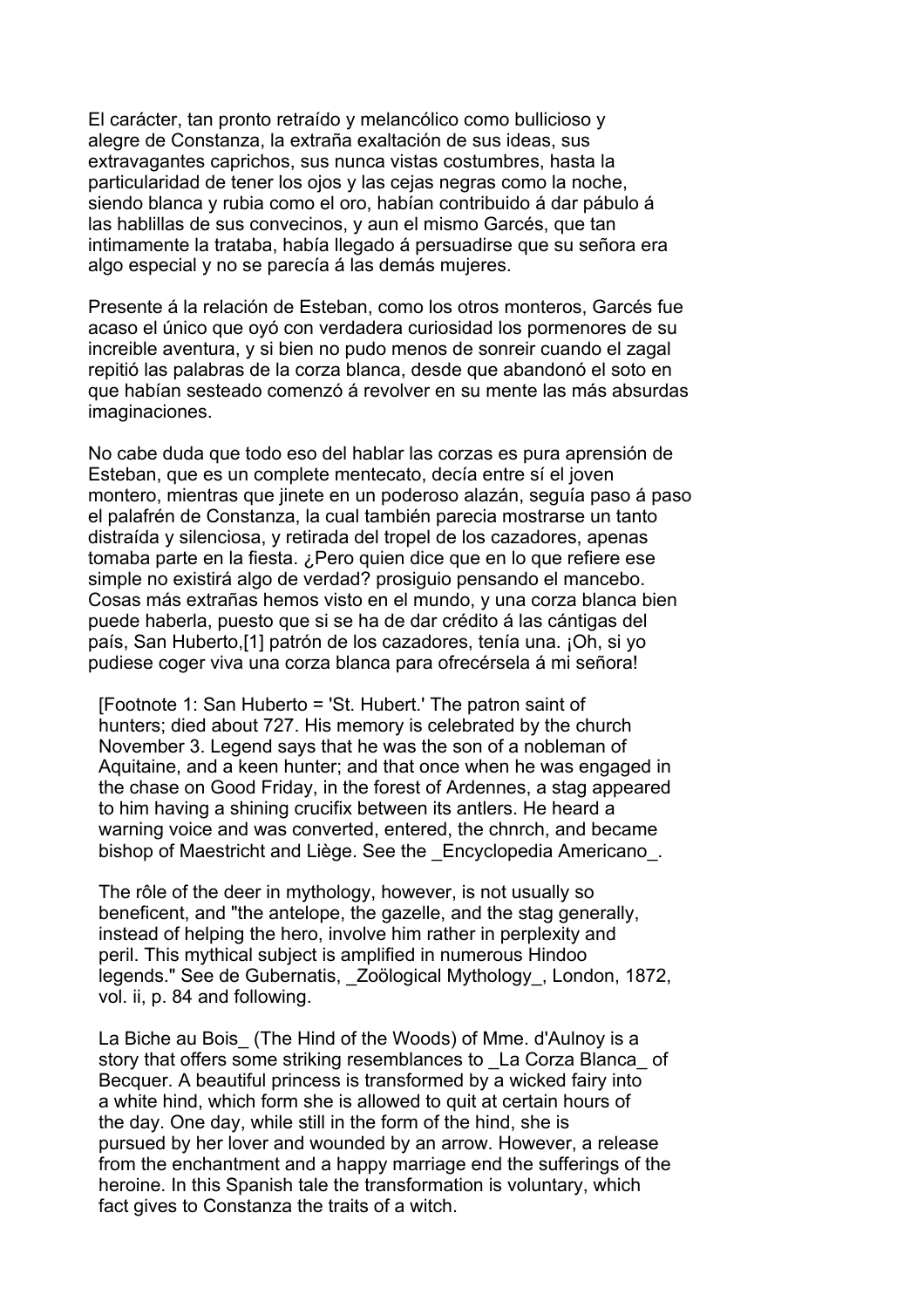In Wordsworth's beautiful poem The White Doe of Rylstone we find the doe divested of all the elements of witchcraft, and in its solicitude for the gentle and bereft Lady Emily it is likened symbolically

 To the grief of her soul that doth come and go In the beautiful form of this innocent Doe: Which, though seemingly doomed in its breast to sustain A softened remembrance of sorrow and pain, Is spotless, and holy, and gentle, and bright; And glides o'er the earth like an angel of light.

]

Asi pensando y discurriendo pasó Garcés la tarde, y cuando ya el sol comenzó á esconderse por detras de las vecinas lomas y don Dionís mando volver grupas á su gente para tornar al castillo, separóse sin ser notado de la comitiva y echo en busca del zagal por lo más espeso é intrincado del monte.

La noche había cerrado casi por complete cuando don Dionís llegaba á las puertas de su castillo. Acto continuo dispusiéronle una frugal colación, y sentóse con su hija á la mesa.

--Y Garcés ¿dónde esta? preguntó Constanza notando que su montero no se encontraba allí para servirla como tenía de costumbre.

--No sabemos, se apresuraron á contestar los otros servidores; desapareció de entre nosotros cerca de la cañada, y esta es la hora en que todavía no le hemos visto.

En este punto llegó Garcés todo sofocado, cubierta aún de sudor la frente, pero con la cara más regocijada y satisfecha que pudiera imaginarse.

--Perdonadme, señora, exclamó, dirigiéndose á Constanza; perdonadme si he faltado un momento á mi obligación; pero allá de donde vengo á todo el correr de mi caballo, como aquí, sólo me, ocupaba en serviros.

--¿En servirme? repitió Constanza; no comprendo lo que quieres decir.

--Sí, señora; en serviros, repitió el joven, pues he averiguado que es verdad que la corza blanca existe. Á mas de Esteban, lo dan por seguro otros varios pastores, que juran haberla visto más de una vez, y con ayuda de los cuales espero en Dios y en mi patrón San Huberto que antes de tres días, viva ó muerta, os la traeré al castillo.

--¡Bah!... ¡Bah!... exclamo Constanza con aire de zumba, mientras hacían coro á sus palabras las risas más ó menos disimuladas de los circunstantes; déjate de cacerías nocturnas y de corzas blancas: mira que el diablo ha dado en la flor de tentar á los simples, y si te empeñas en andarle á los talones, va á dar que reir contigo como con el pobre Esteban.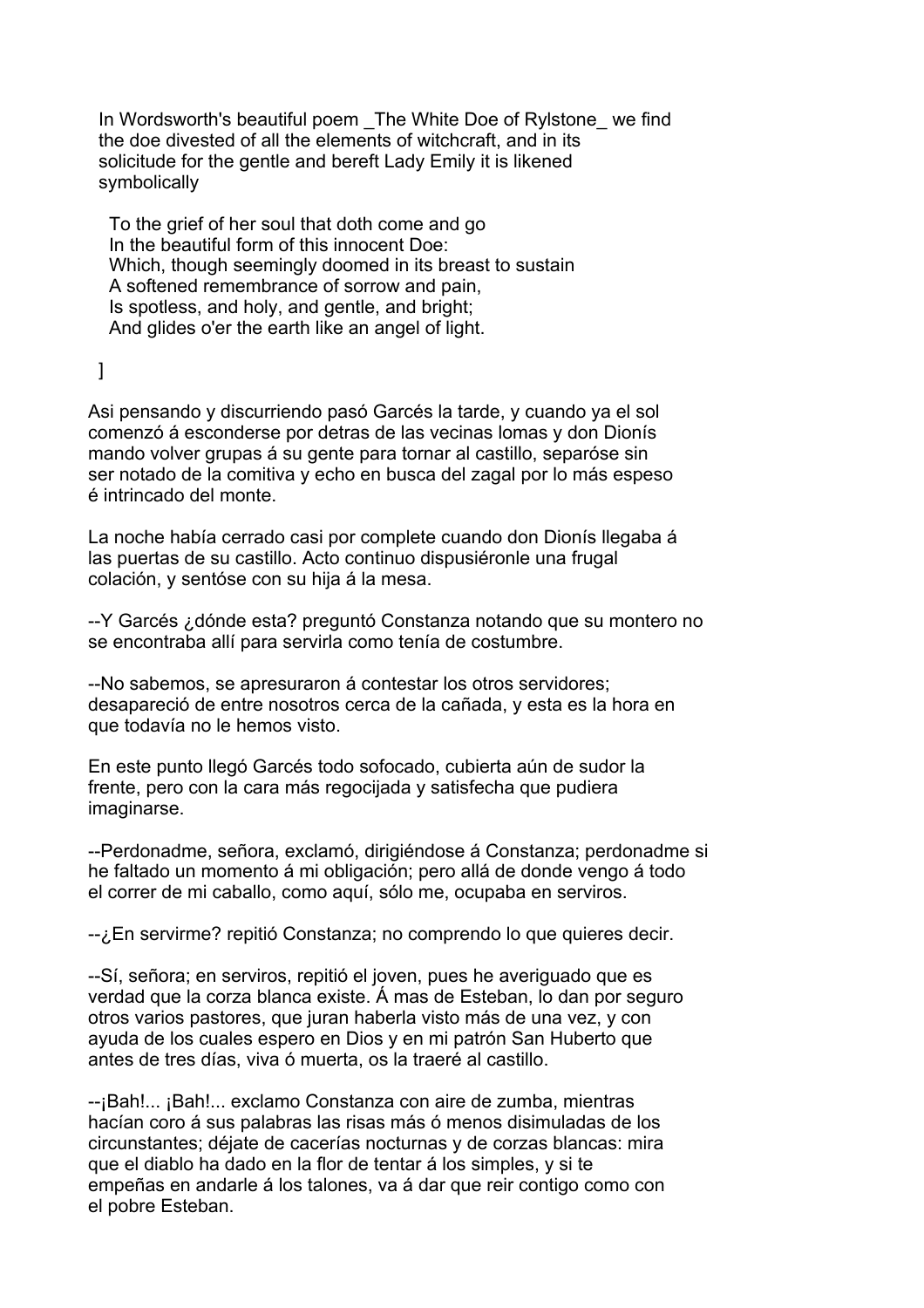--Señora, interrumpió Garcés con voz entrecortada y disimulando en lo posible la cólera que le producía el burlón regocijo de sus companeros, yo no me he visto nunca con el diablo, y por consiguiente, no sé todavía como las gasta; pero conmigo os juro que todo podrá hacer menos dar que reir, porque el uso de ese privilegio sólo en vos sé tolerarlo.

Constanza conoció el efecto que su burla había producido en el enamorado joven; pero deseando apurar su paciencia hasta lo último, tornó á decir en el mismo tono:

--¿Y si al dispararla te saluda con alguna risa del género de la que oyó Esteban, ó se te ríe en la nariz, y al escuchar sus sobrenaturales carcajadas se te cae la ballesta de las manos, y antes de reponerte del susto ya ha desaparecido la corza blanca más ligera que un relámpago?

--¡Oh! exclamó Garcés, en cuanto á eso estad segura que como yo la topase á tiro de ballesta, aunque me hiciese más monos que un juglar, aunque me hablara, no ya en romance, sino en latín como el abad de Munilla,[1] no se iba[2] sin un arpón en el cuerpo.

 [Footnote 1: Munilla. A town of 1170 inhabitants situated in the province of Logroño to the west of the town of Arnedillo on the Cidacos. Munilla was a place of considerable importance at the time in which the events of this story are supposed to have occurred.]

[Footnote 2: no se iba = 'it would not escape.' See p. 108, note 3]

En este punto del diálogo, terció don Dionís, y con una desesperante gravedad á través de la que se adivinaba toda la ironía de sus palabras, comenzó á darle al ya asendereado mozo los consejos más originates del mundo, para el caso de que se encontrase de manos á boca con el demonio convertido en corza blanca.

Á cada nueva ocurrencia de su padre, Constanza fijaba sus ojos en el atribulado Garcés y rompía á reir como una loca, en tanto que los otros servidores esforzaban las burlas con sus miradas de inteligencia y su mal encubierto gozo.

Mientras duró la colación prolongóse esta escena, en que la credulidad del joven montero fué, por decirlo así, el tema obligado del general regocijo; de modo que cuando se levantaron los paños, y don Dionís y Constanza se retiraron á sus habitaciones, y toda la gente del castillo se entregó al reposo, Garcés permaneció un largo espacio de tiempo irresoluto, dudando si á pesar de las burlas de sus señores, proseguiría firme en su propósito, o desistiría completamente de la empresa.

--¡Qué diantre! exclamó saliendo del estado de incertidumbre en que se encontraba: mayor mal del que me ha sucedido no puede sucederme, y si por el contrario es verdad lo que nos ha contado Esteban ... ¡oh, entonces, cómo he de saborear mi triunfo!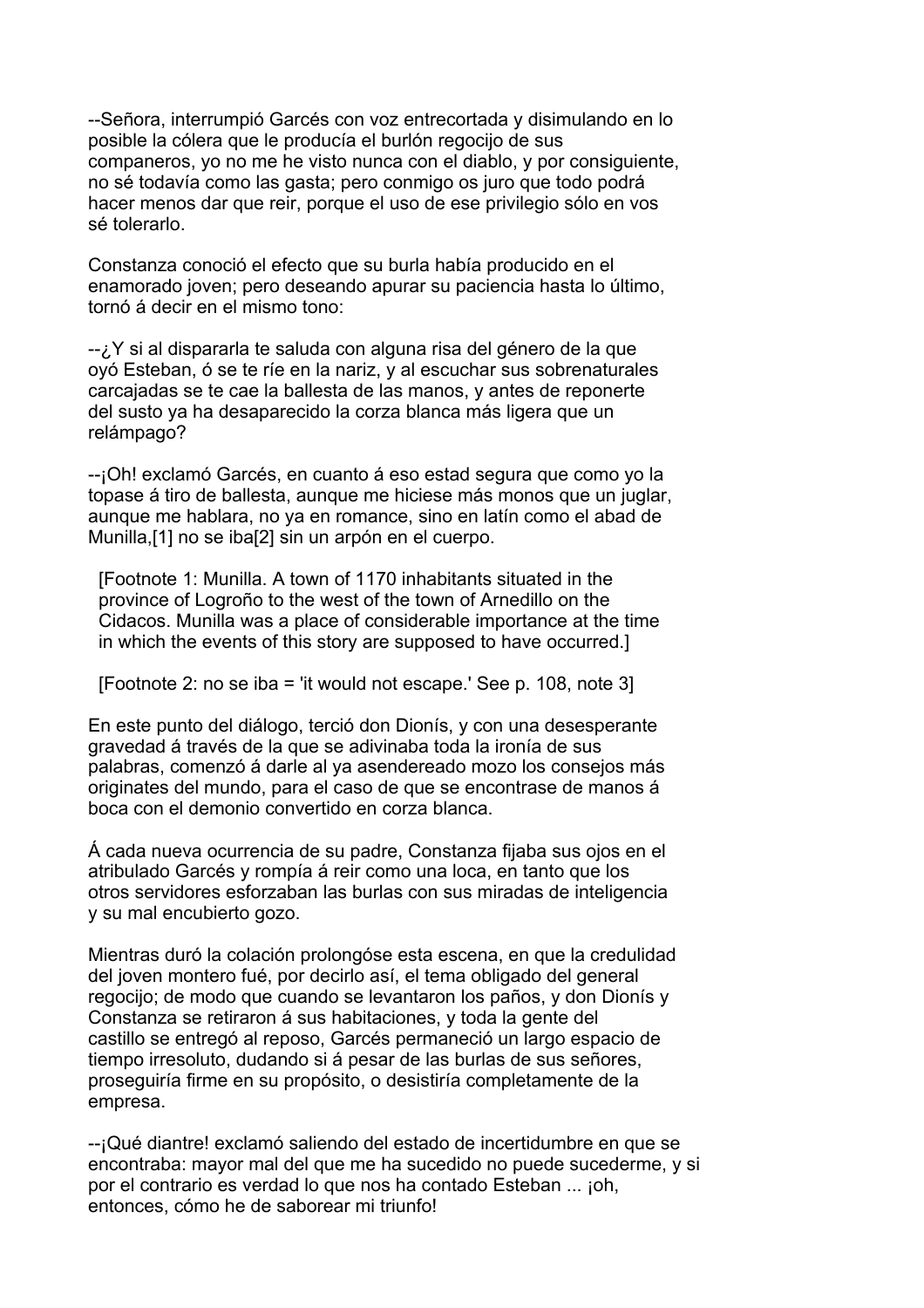Esto diciendo, armó su ballesta, no sin haberla[1] hecho antes la señal de la cruz en la punta de la vira, y colocándosela á la espalda se dirigió á la poterna del castillo para tomar la vereda del monte.

[Footnote 1: la. See p. 20, note 2.]

Cuando Garcés llego á la cañada y al punto en que, según las instrucciones de Esteban, debía aguardar la aparición de las corzas, la luna comenzaba á remontarse con lentitud por detrás de los cercanos montes.

Á fuer de buen cazador y práctico en el oficio, antes de elegir un punto á propósito para colocarse al acecho de las reses, anduvo un gran rato de acá para allá examinando las trochas y las veredas vecinas, la disposición de los árboles, los accidentes del terreno, las curvas del río y la profundidad de sus aguas.

Por último, después de terminar este minucioso reconocimiento del lugar en que se encontraba, agazapose en un ribazo junto á unos chopos de copas elevadas y obscuras, á cuyo pie crecían unas matas de lentisco, altas lo bastante para ocultar á un hombre echado en tierra.

El río, que desde las musgosas rocas donde tenía su nacimiento venía siguiendo las sinuosidades del Moncayo á entrar en la cañada por una vertiente, deslizábase desde allí bañando el pie de los sauces que sombreaban su orilla, ó jugueteando con alegre murmullo entre las piedras rodadas del monte hasta caer en una hondura próxima al lugar que servía de escondrijo al montero.

Los álamos, cuyas plateadas hojas movía el aire con un rumor dulcísimo, los sauces que inclinados sobre la limpia corriente humedecían en ella las puntas de sus desmayadas ramas, y los apretados carrascales por cuyos troncos subían y se enredaban las madreselvas y las campanillas azules, formaban un espeso muro de follaje alrededor del remanso del río.

El viento, agitando los frondosos pabellones de verdura que derramaban en torno su flotante sombra, dejaba penetrar á intervalos un furtivo rayo de luz, que brillaba como un relámpago de plata sobre la superficie de las aguas inmóviles y profundas.

Oculto tras los matojos, con el oído atento al más leve rumor y la vista clavada en el punto en donde según sus cálculos debían aparecer las corzas, Garcés esperó inútilmente un gran espacio de tiempo.

Todo permanecía á su alrededor sumido en una profunda calma.

Poco á poco, y bien fuese que el peso de la noche, que ya había pasado de la mitad, comenzara á dejarse sentir, bien que el lejano murmullo del agua, el penetrante aroma de las flores silvestres y las caricias del viento comunicasen á sus sentidos el dulce sopor en que parecía estar impregnada la naturaleza toda, el enamorado mozo que hasta aquel punto había estado entretenido revolviendo en su mente las más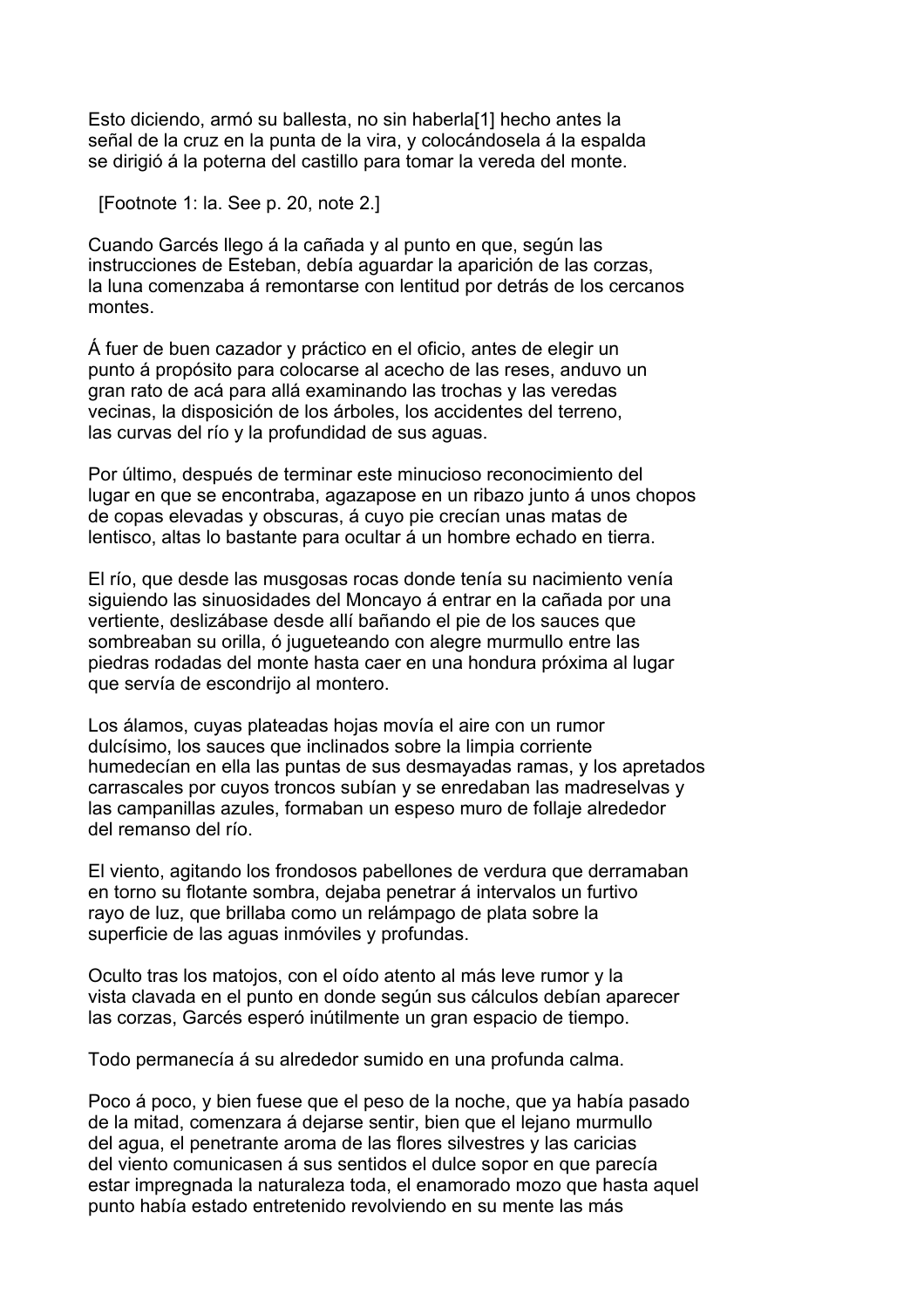halagüeñas imaginaciones comenzó á sentir que sus ideas se elaboraban con más lentitud y sus pensamientos tomaban formas más leves é indecisas.

Después de mecerse un instante en ese vago espacio que media entre la vigilia y el sueño, entornó al fin los ojos, dejó escapar la ballesta de sus manos y se quedó profundamente dormido. . . . . . . . . . . . .

. . . . . . . . . . . . . . . . . . . . . . . . . . . . . . . . . . . . . . . . . . .

Cosa de dos horas ó tres haría[1] ya que el joven montero roncaba á pierna suelta, disfrutando á todo sabor de uno de los sueños más apacibles de su vida, cuando de repente entreabrió los ojos sobresaltado; é incorporóse á medias lleno aún de ese estupor del que se vuelve en sí de improviso después de un sueño profundo.

 [Footnote 1: haría = 'it must have been.' See p. 5, note 2, and p. 26, note 1.]

En las ráfagas del aire y confundido con los leves rumores de la noche, creyó percibir un extraño rumor de voces delgadas, dulces y misteriosas que hablaban entre sí, reian ó cantaban cada cual por su parte y una cosa diferente, formando una algarabia tan ruidosa y confusa como la de los pájaros que despiertan al primer rayo del sol entre las frondas de una alameda.

Este extraño rumor solo se dejó oir un instante, y después todo volvió á quedar en silencio.

--Sin duda soñaba con las majaderías que nos refirió el zagal, exclamó Garcés restregándose los ojos con mucha calma, y en la firme persuasión de que cuanto había creído oir no era más que esa vaga huella del ensueño que queda, al despertar, en la imaginación, como queda en el oído la última cadencia de una melodía después que ha expirado temblando la última nota. Y dominado por la invencible languidez que embargaba sus miembros, iba á reclinar de nuevo la cabeza sobre el césped, cuando tornó á oir el eco distante de aquellas misteriosas voces, que acompañándose del rumor del aire, del agua y de las hojas, cantaban asi:

CORO

«El arquero que velaba en lo alto de la torre ha reclinado su pesada cabeza en el muro.

»Al cazador furtivo que esperaba sorprender la res, lo ha sorprendido el sueño.

»El pastor que aguarda el día consultando las estrellas, duerme ahora y dormirá hasta el amanecer.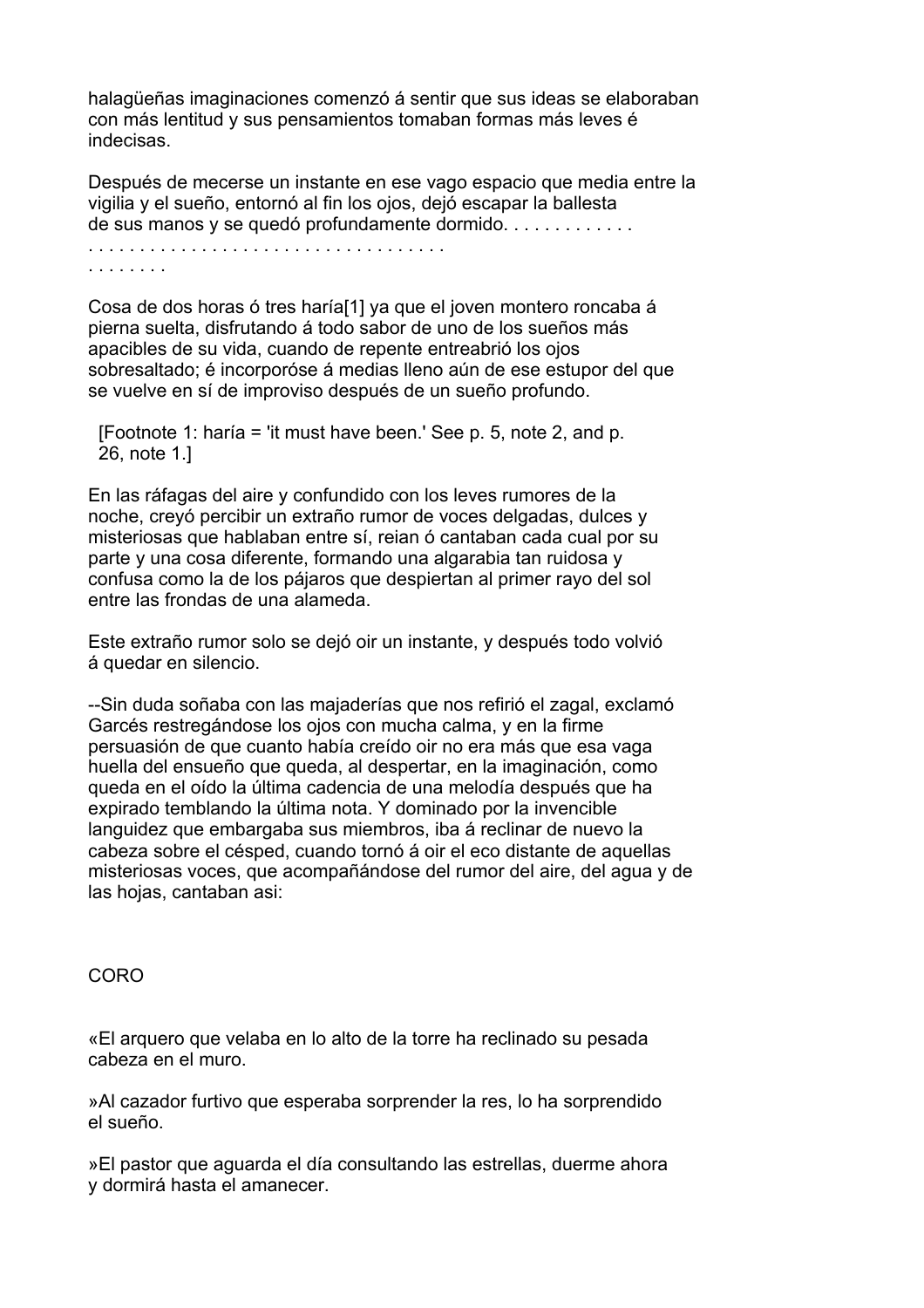»Reina de las ondinas,[1] sigue nuestros pasos.

 [Footnote 1: ondinas = 'undines.' Female water-sprites, without souls. They form one branch of the elemental spirits (see p. 24, note 2, and p. 47, note 1). Read Fouqué's romantic novel entitled \_Undine\_.]

»Ven á mecerte en las ramas de los sauces sobre el haz del agua.

»Ven á embriagarte con el perfume de las violetas que se abren entre las sombras.

»Ven á gozar de la noche, que es el día de los espíritus.»

Mientras flotaban en el aire las suaves notas de aquella deliciosa música, Garcés se mantuvo inmóvil. Después que se hubo desvanecido, con mucha precaución apartó un poco las ramas, y no sin experimentar algún sobresalto vió aparecer las corzas que en tropel y salvando los matorrales con ligereza increíble unas veces, deteniéndose como á escuchar otras, jugueteando entre sí, ya escondiéndose entre la espesura, ya saliendo nuevamente á la senda, bajaban del monte con dirección al remanso del río.

Delante de sus compañeras, más ágil, más linda, más juguetona y alegre que todas, saltando, corriendo, parándose y tornando á correr, de modo que parecía no tocar el suelo con los pies, iba la corza blanca, cuyo extraño color destacaba como una fantástica luz sobre el obscuro fondo de los árboles.

Aunque el joven se sentía dispuesto á ver en cuanto le rodeaba algo de sobrenatural y maravilloso, la verdad del caso era, que prescindiendo de la momentánea alucinación que turbó un instante sus sentidos fingiéndole músicas, rumores y palabras, ni en la forma de las corzas ni en sus movimientos, ni en los cortos bramidos con que parecían llamarse, había nada con que no debiese estar ya muy familiarizado un cazador práctico en esta clase de expediciones nocturnas.

Á medida que desechaba la primera impresión, Garcés comenzó á comprenderlo así, y riéndose interiormente de su incredulidad y su miedo, desde aquel instante solo se ocupó en averiguar, teniendo en cuenta la dirección que seguían, el punto donde se hallaban las corzas.

Hecho el cálculo, cogió la ballesta entre los dientes, y arrastrándose como una culebra por detrás de los lentiscos, fué á situarse obra de unos cuarenta pasos más lejos del lugar en que antes se encontraba. Una vez acomodado en su nuevo escondite, esperó el tiempo suficiente para que las corzas estuvieran ya dentro del río, á fin de hacer el tiro más seguro. Apenas empezó á escucharse ese ruido particular que produce el agua que se bate á golpes ó se agita con violencia, Garcés comenzó á levantarse poquito á poco y con las mayores precauciones, apoyándose en la tierra primero sobre la punta de los dedos, y después con una de las rodillas.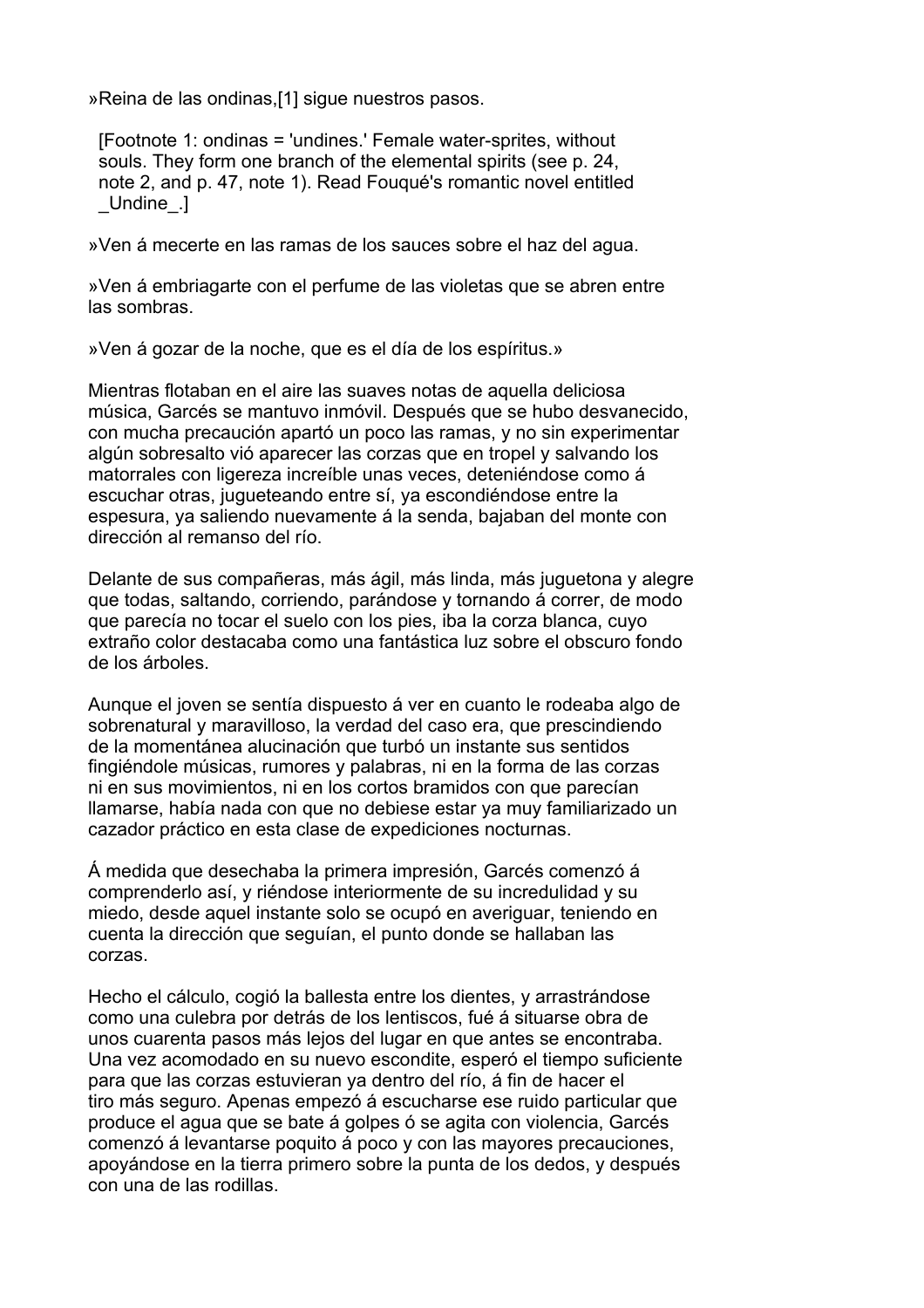Ya de pie, y cerciorándose á tientas de que el arma estaba preparada, dió un paso hacia adelante, alargó el cuello por cima de los arbustos para dominar el remanso, y tendió la ballesta; pero en el mismo punto en que, á par de la ballesta, tendió la vista buscando el objeto que había de herir, se escapó de sus labios un imperceptible é involuntario grito de asombro.

La luna que había ido remontandose con lentitud por el ancho horizonte, estaba inmóvil y como suspendida en la mitad del cielo. Su dulce claridad inundaba el soto, abrillantaba la intranquila superficie del río y hacía ver los objetos como á través de una gasa azul.

Las corzas habían desaparecido.

En su lugar, lleno de estupor y casi de miedo, vió Garcés un grupo de bellísimas mujeres, de las cuales, unas entraban en el agua jugueteando, mientras las otras acababan de despojarse de las ligeras túnicas que aún ocultaban á la codiciosa vista el tesoro de sus formas.

En esos ligeros y cortados sueños de la mañana, ricos en imágenes risueñas y voluptuosas, sueños diáfanos y celestes como la luz que entonces comienza á transparentarse á través de las blancas cortinas del lecho, no ha habido nunca imaginación de veinte años que bosquejase con los colores de la fantasía una escena semejante á la que se ofrecía en aquel punto á los ojos del atónito Garcés.

Despojadas ya de sus túnicas y sus velos de mil colores, que destacaban sobre el fondo, suspendidas de los árboles ó arrojadas con descuido sobre la alfombra del césped, las muchachas discurrían á su placer por el soto, formando grupos pintorescos, y entraban y salían en el agua, haciéndola saltar en chispas luminosas sobre las flores de la margen como una menuda lluvia de rocío.

Aquí una de ellas, blanca como el vellón de un cordero, sacaba su cabeza rubia entre las verdes y flotantes hojas de una planta acuática, de la cual parecía una flor á medio abrir, cuyo flexible tallo más bien se adivinaba que se veía temblar debajo de los infinites círculos de luz de las ondas.

Otra allá, con el cabello suelto sobre los hombros mecíase suspendida de la rama de un sauce sobre la corriente de un río, y sus pequeños pies, color de rosa, hacían una raya de plata al pasar rozando la tersa superficie. En tanto que éstas permanecían recostadas aún al borde del agua con los azules ojos adormidos, aspirando con voluptuosidad el perfume de las flores y estremeciéndose ligeramente al contacto de la fresca brisa, aquellas danzaban en vertiginosa ronda, entrelazando caprichosamente sus manos, dejando caer atrás la cabeza con delicioso abandono, é hiriendo el suelo con el pie en alternada cadencia.

Era imposible seguirlas en sus ágiles movimientos, imposible abarcar con una mirada los infinitos detalles del cuadro que formaban, unas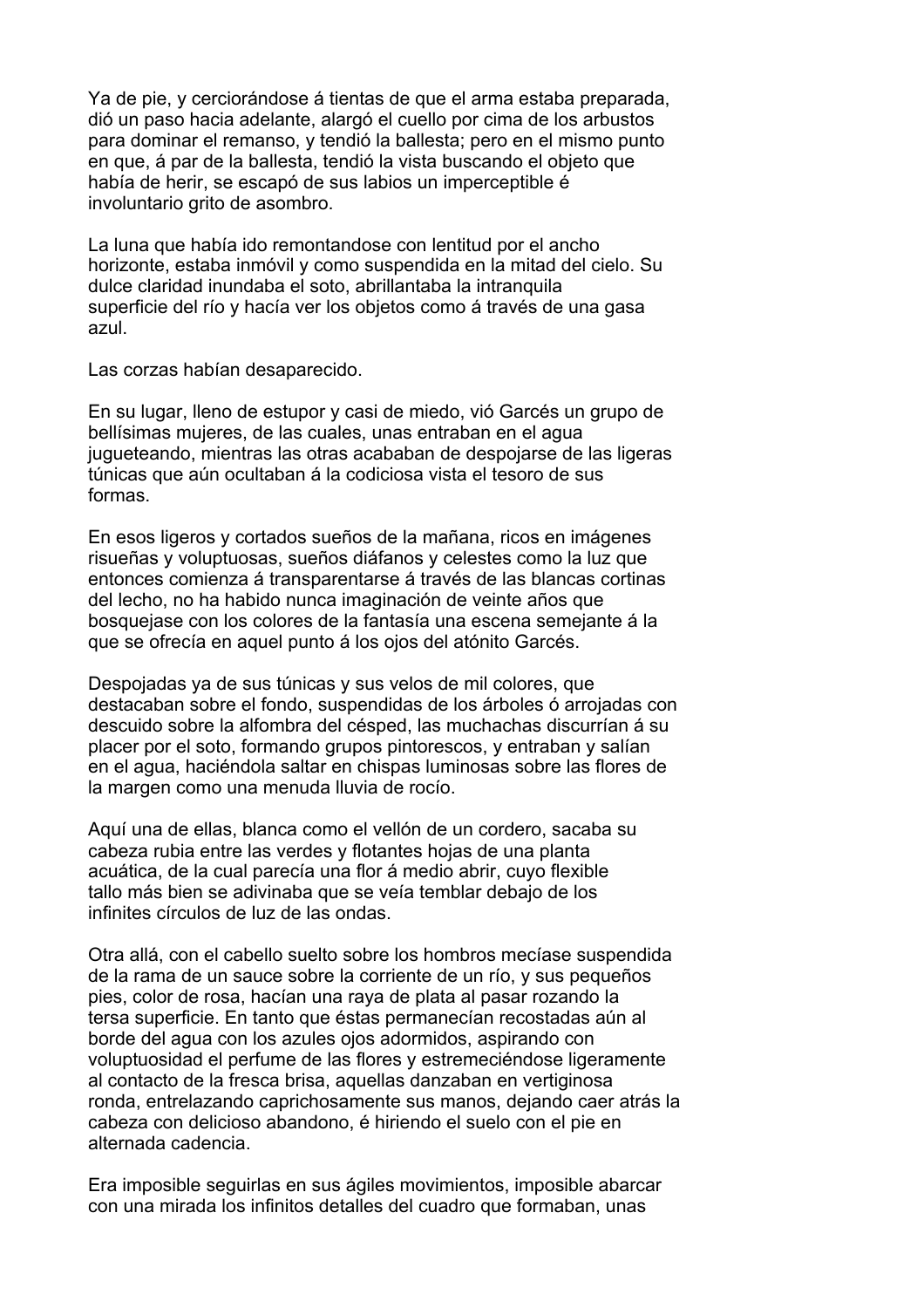corriendo, jugando y persiguiéndose con alegres risas por entre el laberinto de los árboles; otras surcando el agua como un cisne, y rompiendo la corriente con el levantado seno; otras, en fin, sumergiéndose en el fondo, donde permanecían largo rato para volver á la superficie, trayendo una de esas flores extrañas que nacen escondidas en el lecho de las aguas profundas.

La mirada del atónito montero vagaba absorta de un lado á otro, sin saber dónde fijarse, hasta que sentado bajo un pabellón de verdura que parecía servirle de dosel, y rodeado de un grupo de mujeres todas á cual más bellas, que la ayudaban á despojarse de sus ligerísimas vestiduras, creyó ver el objeto de sus ocultas adoraciones, la hija del noble don Dionís, la incomparable Constanza.

Marchando de sorpresa en sorpresa, el enamorado joven no se atrevía ya á dar crédito ni al testimonio de sus sentidos, y creíase bajo la influencia de un sueño fascinador y engañoso.

No obstante, pugnaba en vano por persuadirse de que todo cuanto veía era efecto del desarreglo de su imaginación; porque mientras más la miraba, y más despacio, más se convencía de que aquella mujer era Constanza.

No podía caber duda, no: suyos eran aquellos ojos obscuros y sombreados de largas pestañas, que apenas bastaban á amortiguar la luz de sus pupilas; suya aquella rubia y abundante cabellera, que después de coronar su frente se derramaba por su blanco seno y sus redondas espaldas como una cascada de oro; suyos, en fin, aquel cuello airoso, que sostenía su languida cabeza, ligeramente inclinada como una flor que se rinde al peso de las gotas de rocío, y aquellas voluptuosas formas que el había soñado tal vez, y aquellas manos semejantes a manojos de jazmines, y aquellos pies diminutos, comparables sólo con dos pedazos de nieve que el sol no ha podido derretir, y que á la mañana blanquean entre la verdura.

En el momento en que Constanza salió del bosquecillo, sin velo alguno que ocultase á los ojos de su amante los escondidos tesoros de su hermosura, sus compañeras comenzaron nuevamente á cantar estas palabras con una melodia dulcísima:

CORO

«Genios del aire, habitadores del luminoso éter, venid envueltos en un jirón de niebla plateada.

»Silfos[1] invisibles, dejad el cáliz de los entreabiertos lirios, y venid en vuestros carros de nácar al que vuelan uncidas las mariposas.

 [Footnote 1: The spirits mentioned here belong to the race of sub-human intelligences known in the old magical doctrine as elemental or elementary spirits, "who are formally grouped into four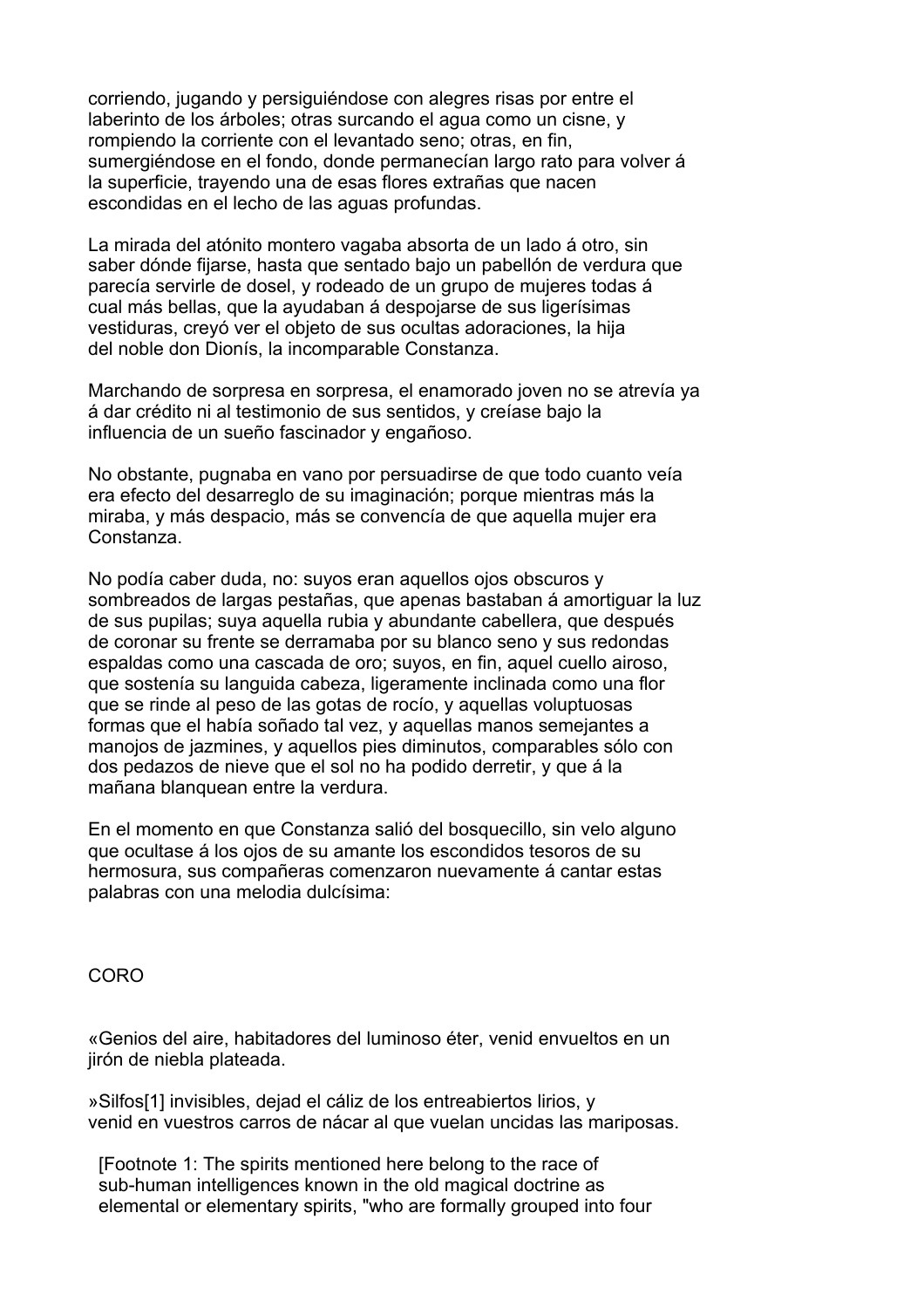broad species. The air is inhabited by the amiable race of Sylphs, the sea by the delightful and beautiful Undines, the earth by the industrious race of swarthy Gnomes, and the fire by the exalted and glorious nation of Salamanders, who are supreme in the elementary hierarchy. There is a close analogy in the natures of all these intelligences with the more lofty constitution of certain angelical choirs.... the Seraphim, Virtues, and Powers (being) of a fiery character, the Cherubim terrestrial, the Thrones and Archangels aquatic, while the Dominations and Principalities are aerial." A. E. Waite, The Occult Sciences, London, 1891, p. 37.

 The elementary spirits are believed to be without souls. "Sometimes, however, an elementary spirit procures a soul by means of a loving union with one of the human race. At other times, the reverse happens, and the soul of the mortal is lost, who, leaving the haunts of men, associates with those soulless, but often amiable and affectionate beings." Idem, pp. 35-36. See p. 24, note 2, and p. 43, note 1.]

»Larvas de las fuentes,[1] abandonad el lecho de musgo y caed sobre nosotras en menuda lluvia de perlas.

[Footnote 1: See p. 47, note 1.]

»Escarabajos de esmeralda, luciérnagas de fuego, mariposas negras,[1] venid!

 [Footnote 1: These insects figure frequently in popular mythology. Consult de Gubematis, Zoological Mythology, London, 1872, 2 vols.]

»Y venid vosotros todos, espíritus de la noche, venid zumbando como un enjambre de insectos de luz y de oro.

»Venid, que ya el astro protector de los misterios[1] brilla en la plenitud de su hermosura.

[Footnote 1: The moon.]

»Venid, que ha llegado el momento de las transformaciones maravillosas.

»Venid, que las que os aman os esperan impacientes.»

Garcés, que permanecía inmóvil, sintió al oir aquellos cantares misteriosos que el áspid de los celos le mordía el corazón, y obedeciendo á un impulso más poderoso que su voluntad, deseando romper de una vez el encanto que fascinaba sus sentidos, separó con mano trémula y convulsa el ramaje que le ocultaba, y de un solo salto se puso en la margen del río. El encanto se rompió, desvanecióse todo como el humo, y al tender en torno suyo la vista, no vió ni oyó más que el bullicioso tropel con que las tímidas corzas, sorprendidas en lo mejor de sus nocturnos juegos, huían espantadas de su presencia, una por aquí, otra por allá, cuál salvando de un salto los matorrales, cuál ganando á todo correr la trocha del monte.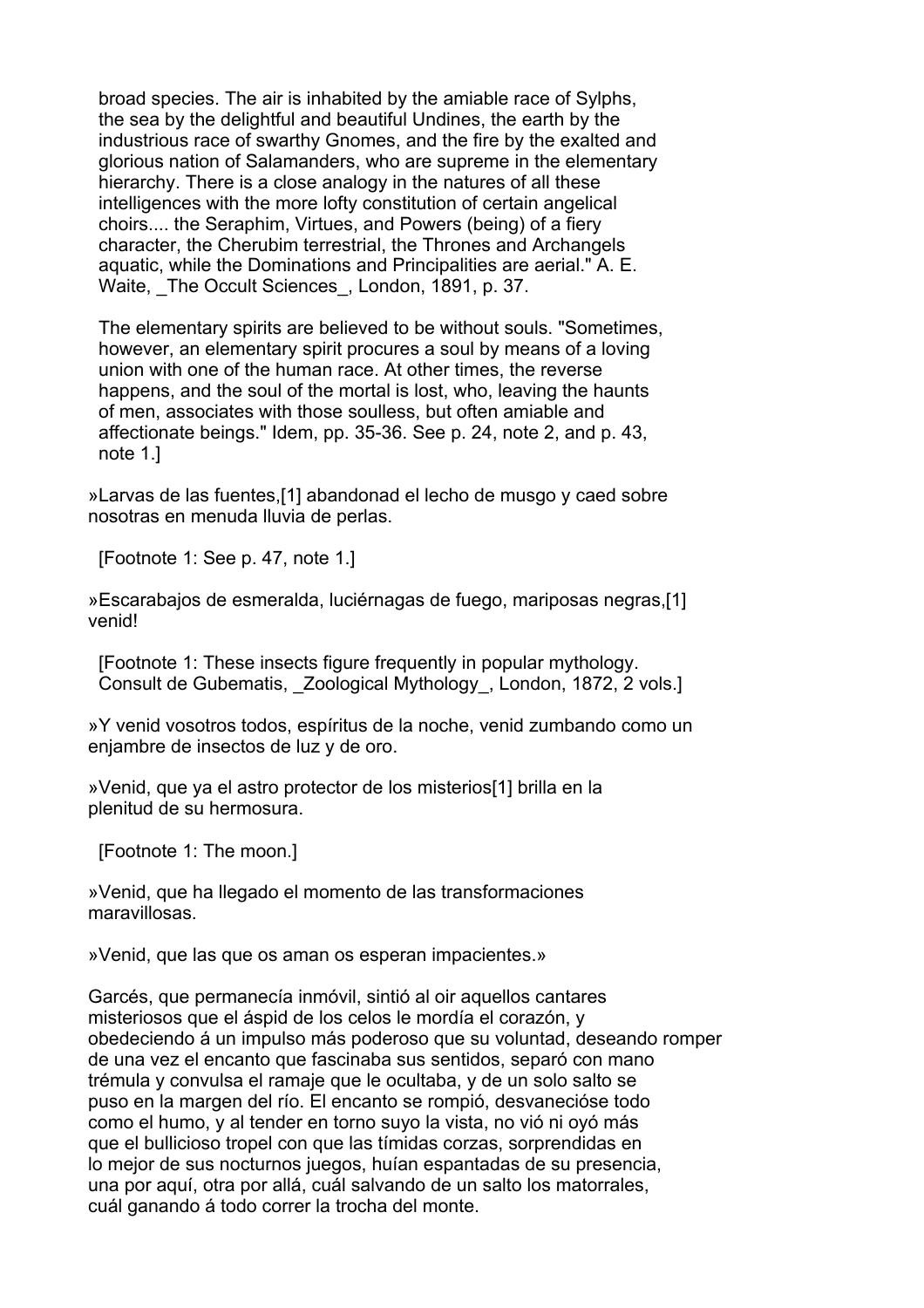--¡Oh! bien dije yo que todas estas cosas no eran más que fantasmagorías del diablo, exclamó entonces el montero; pero por fortuna esta vez ha andado un poco torpe dejándome entre las manos la mejor presa.

Y en efecto, era así: la corza blanca, deseando escapar por el soto, se había lanzado entre el laberinto de sus árboles, y enredándose en una red de madreselvas, pugnaba en vano por desasirse. Garcés le encaró la ballesta; pero en el mismo punto en que iba á herirla, la corza se volvió hacia el montero, y con voz clara y aguda detuvo su acción con un grito, diciendole:--Garcés ¿qué haces?--El joven vaciló, y después de un instante de duda, dejó caer al suelo el arma, espantado á la sola idea de haber podido herir á su amante. Una sonora y estridente carcajada vino á sacarle al fin de su estupor; la corza blanca había aprovechado aquellos cortos instantes para acabarse de desenredar y huír ligera como un relámpago, riéndose de la burla hecha al montero.

--¡Ah! condenado engendro de Satanás, dijo éste con voz espantosa, recogiendo la ballesta con una rapidez indecible: pronto has cantado la victoria, pronto te has creído fuera de mi alcance; y esto diciendo, dejó volar la saeta, que partió silbando y fue á perderse en la obscuridad del soto, en el fondo del cual sonó al mismo tiempo un grito, al que siguieron después unos gemidos sofocados.

--¡Dios mío! exclamó Garcés al percibir aquellos lamentos angustiosos. ¡Dios mío, si será verdad! Y fuera de sí, como loco, sin darse cuenta apenas de lo que le pasaba, corrió en la dirección en que había disparado la saeta, que era la misma en que sonaban los gemidos. Llegó al fin; pero al llegar, sus cabellos se erizaron de horror, las palabras se anudaron en su garganta, y tuvo que agarrarse al tronco de un árbol para no caer á tierra.

Constanza, herida por su mano, expiraba allí á su vista, revolcándose en su propia sangre, entre las agudas zarzas del monte.

## LA AJORCA DEL ORO

I

Ella era hermosa, hermosa con esa hermosura que inspira el vértigo; hermosa con esa hermosura que no se parece en nada á la que soñamos en los ángeles, y que, sin embargo, es sobrenatural; hermosura diabólica, que tal vez presta el demonio á algunos seres para hacerlos sus instrumentos en la tierra.

Él la amaba: la amaba con ese amor que no conoce freno ni límites; la amaba con ese amor en que se busca un goce y sólo se encuentran martirios; amor que se asemeja á la felicidad, y que, no obstante, parece infundir el cielo para la expiación de una culpa.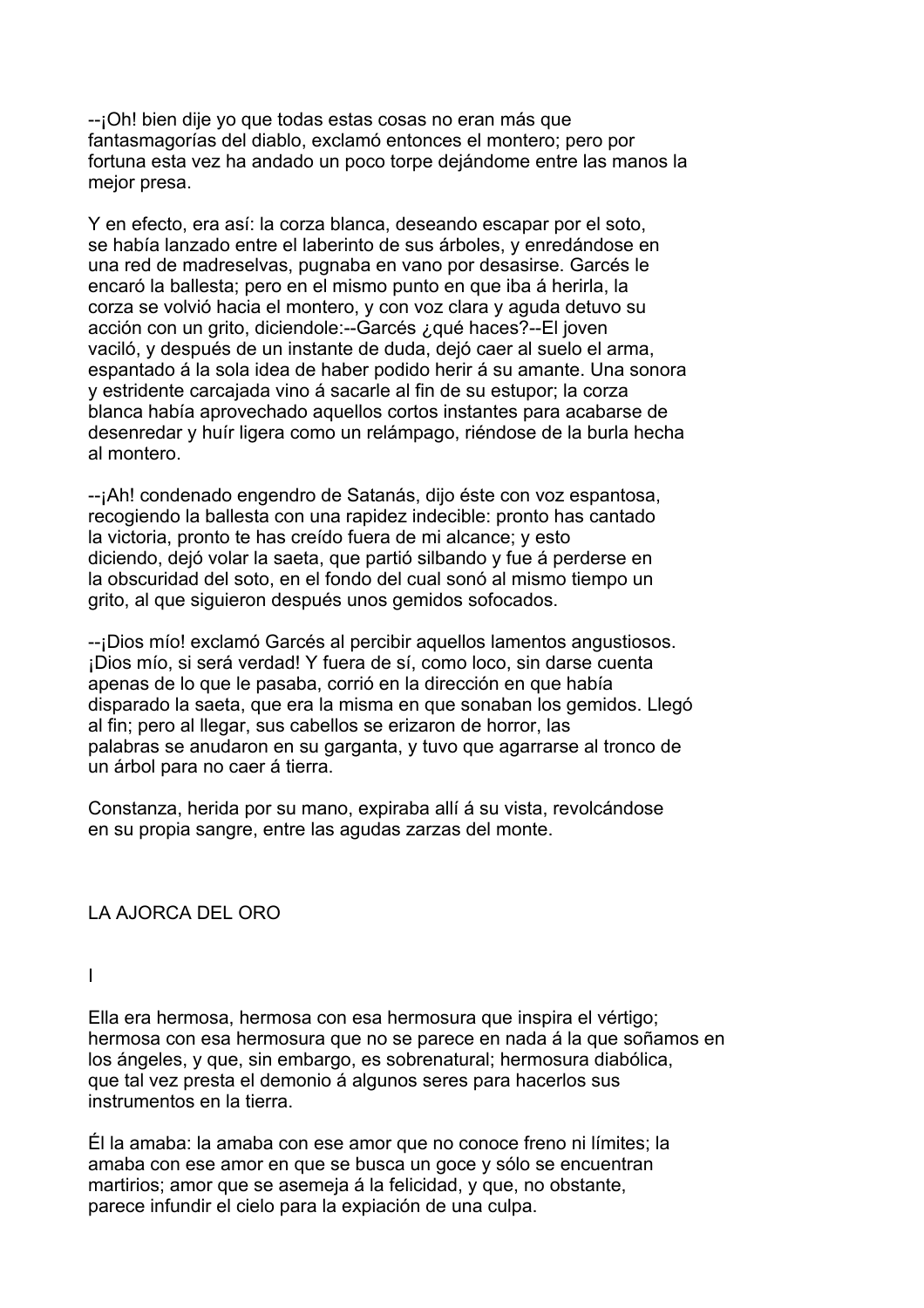Ella era caprichosa, caprichosa y extravagante, como todas las mujeres[1] del mundo.

 [Footnote 1: This cynical view of women is repeated in some of Becquer's verses, and may not unlikely have been caused by a bitter personal experience, as the love-story embodied in the poems seems to suggest.]

Él, supersticioso, supersticioso y valiente, como todos los hombres de su época.

Ella se llamaba María Antunez.

Él Pedro Alfonso de Orellana.

Los dos eran toledanos[1], y los dos vivían en la misma ciudad que los vió nacer.

 [Footnote 1: toledanos--'of Toledo.' Toledo is the capital of a province of the same name. It is situated on the Tagus not far to the south of Madrid. "The city was the ancient capital of the Carpetani, and was conquered by the Romans about 193 B.C. It was the capital of the West-Gothic realm;... was the second city in the country under the Moorish rule; was taken by Alfonso VI of Castile and Leon in 1085;... and was the capital of Castile until superseded by Madrid in the sixteenth century." Century Dict . Population (1900) 23,375. Within its walls it presents the appearance of a Moorish city with huddled dwellings and narrow, crooked streets, which afford but scanty room even for the foot passenger. Viewed from without it is unrivaled for stern picturesqueness. "The city lies on a swelling granite hill in the form of a horseshoe, cut out, as it were, by the deep gorge of the Tagus from the mass of mountains to the south. On the north it is connected with the great plain of Castile by a narrow isthmus. At all other points the sides of the rocky eminence are steep and inaccessible." (Baedeker.) "Toledo, on its hillside, with the tawny half-circle of the Tagus at its feet, has the color, the roughness, the haughty poverty of the sierra on which it is built, and whose strong articulations from the very first produce an impression of energy and passion." (Quoted from M. Maurice Barrès in Hannah Lynch's \_Toledo\_, London, 1903, p. 3.)]

La tradición que refiere esta maravillosa historia, acaecida hace muchos años, no dice nada más acerca de los personajes que fueron sus héroes.

Yo, en mi calidad de cronista verídico, no añadiré ni una sola palabra de mi cosecha para caracterizarlos mejor.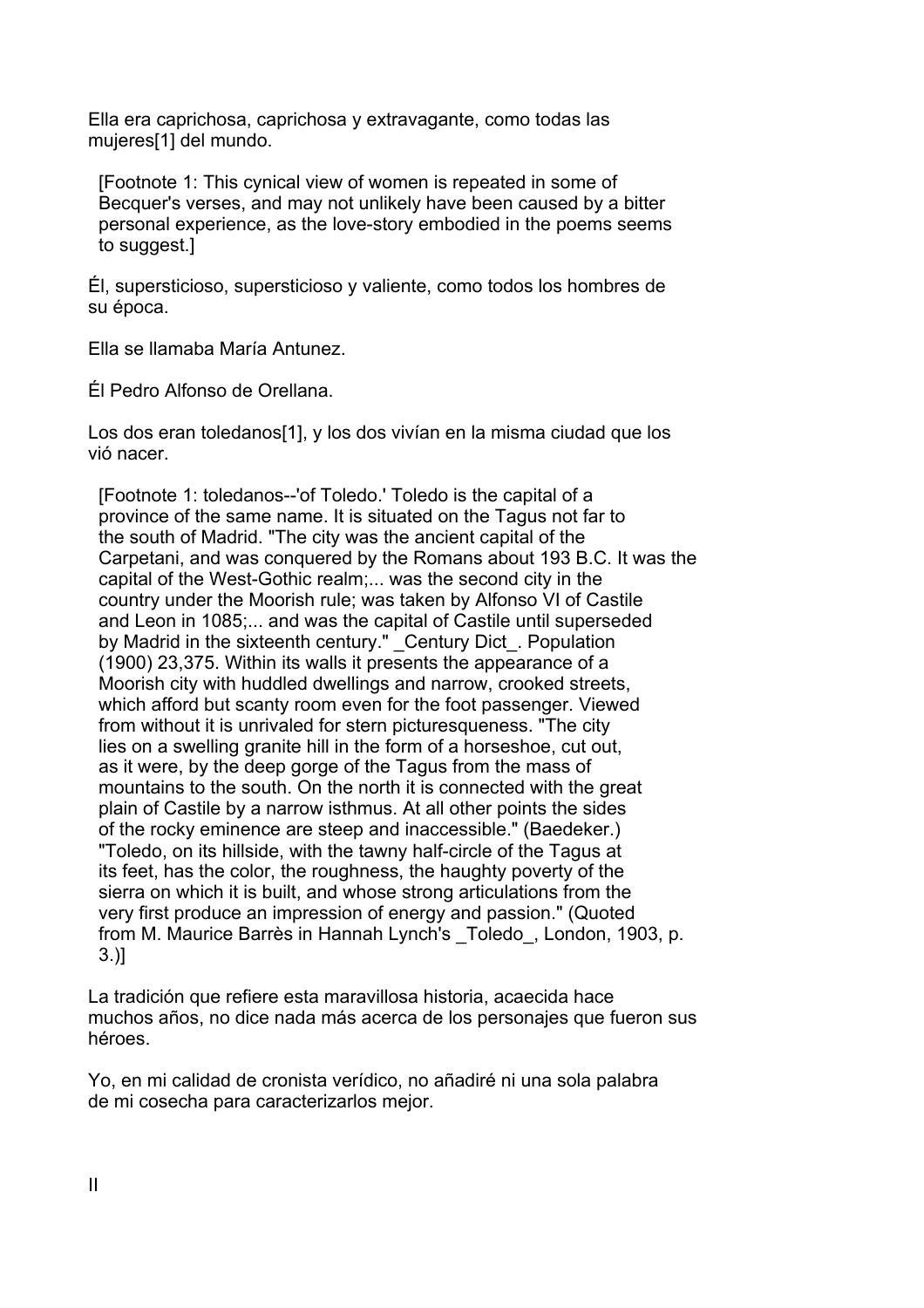Él la encontró un día llorando y le pregunto:--¿Por qué lloras?

Ella se enjugó los ojos, le miró fijamente, arrojó un suspiro y volvió á llorar.

Pero entonces, acercándose á María, le tomó una mano, apoyó el codo en el pretil árabe desde donde la hermosa miraba pasar la corriente del río, y torno á decirle:--¿Por que lloras?

El Tajo[1] se retorcía gimiendo al pie del mirador[2] entre las rocas sobre que se asienta la ciudad imperial.[3] El sol trasponía los montes vecinos, la niebla de la tarde flotaba como un velo de gasa azul, y solo el monótono ruido del agua interrumpía el alto silencio.

 [Footnote 1: El Tajo = 'The Tagus.' "The longest river in the Spanish peninsula.... It rises in the province of Teruel, Spain, in the mountain Muela de San Juan; flows west through New Castile and Estremadura; forms part of the boundary between Spain and Portugal; and empties by two arms into the Bay of Lisbon. The chief city on its banks in Spain is Toledo." Century Dict. 1

 [Footnote 2: mirador = 'lookout,' a kind of bow in the wall surrounding some of the heights of Toledo.]

 [Footnote 3: imperial. Referring probably to the time of the Roman dominion, which, though it lasted some two hundred years, has left in the monuments of Toledo very little evidence of its duration. See p. 50, note 2.]

María exclamó:--No me preguntes por qué lloro, no me lo preguntes; pues ni yo sabré contestarte, ni tú comprenderme. Hay deseos que se ahogan en nuestra alma de mujer, sin que los revele más que un suspiro; ideas locas que cruzan por nuestra imaginación, sin que ose formularlas el labio, fenómenos incomprensibles de nuestra naturaleza misteriosa, que el hombre no puede ni aún concebir. Te lo ruego, no me preguntes la causa de mi dolor; si te la revelase, acaso te arrancaría una carcajada.

Cuando estas palabras expiraron, ella tornó á inclinar la frente, y él á reiterar sus preguntas.

La hermosa, rompiendo al fin su obstinado silencio, dijo á su amante con voz sorda y entrecortada.

--Tú lo quieres, es una locura que te hará reir; pero no importa: te lo diré, puesto que lo deseas.

Ayer estuve en el templo.[1] Se celebraba la fiesta de la Virgen;[2] su imagen, colocada en el altar mayor sobre un escabel de oro, resplandecía como un[3] ascua de fuego; las notas del órgano temblaban dilatándose de eco en eco por el ámbito de la iglesia, y en el coro los sacerdotes entonaban el Salve, Regina [4]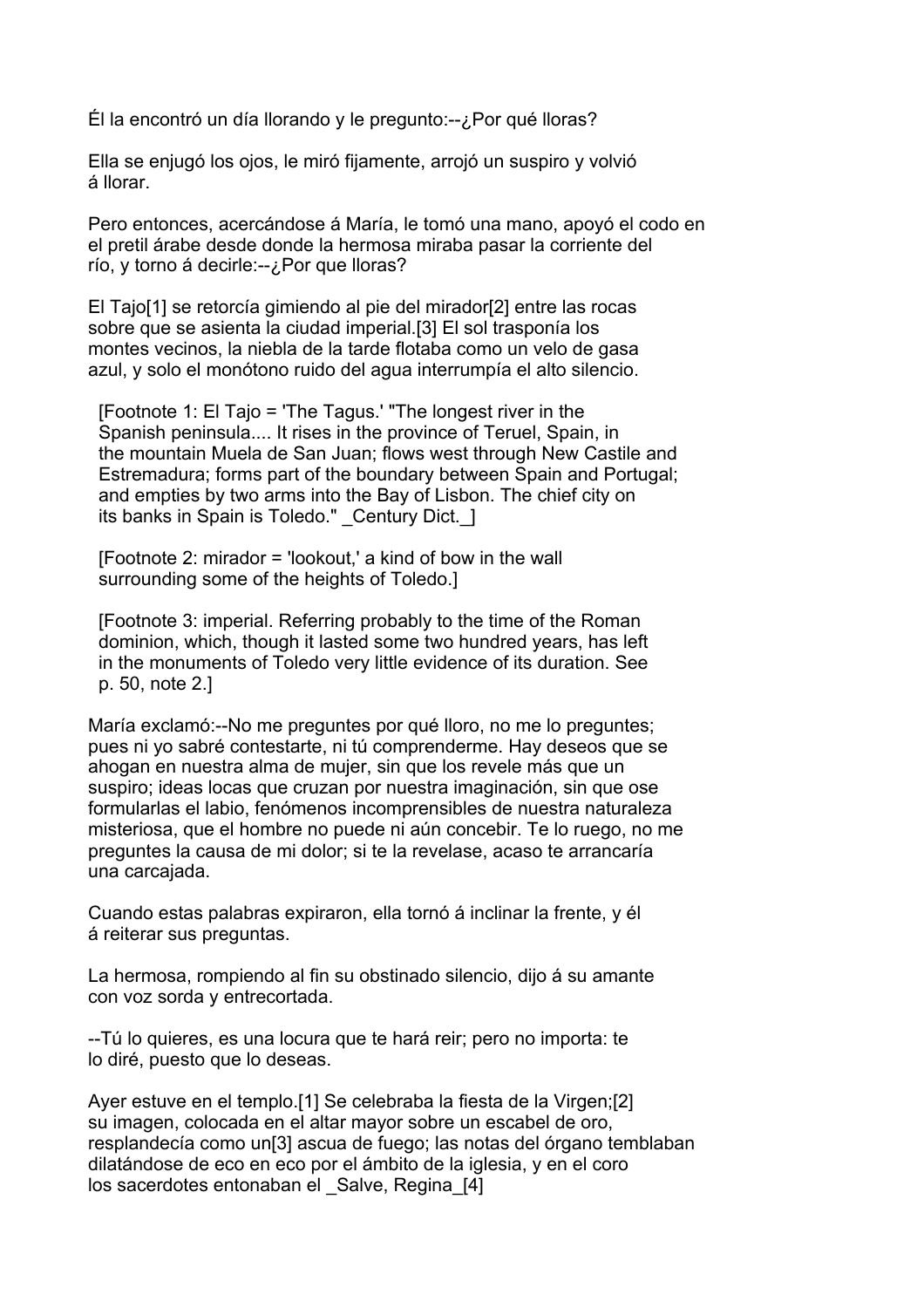[Footnote 1: templo. Reference is made here to the cathedral of Toledo.]

 [Footnote 2: la fiesta de la Virgen. Probably the festival of the Assumption, August 15, as this is generally considered the most important of the various festivals in honor of the Virgin, such as, for example, the Nativity of Mary (September 8), the Purification of the Blessed Virgin (February 2), and the Annunciation (March 25).]

 [Footnote 3: un. For \_una\_. This use is not sanctioned by the Spanish Academy, nor, as Knapp says, "by the best modern writers."]

 [Footnote 4: Salve, Regina = 'Hail, Queen (of Mercy).' The first words of a Latin antiphon ascribed to Hermannus Contractus (b. 1013-d. 1054). In mediaeval times it was a great favorite with the church, and was appointed for use at compline, from the first vespers of Trinity Sunday up to nones on the Saturday before Advent Sunday. See John Julian, Dictionary of Hymnology, London, 1892, p. 991.]

Yo rezaba, rezaba absorta en mis pensamientos religiosos, cuando maquinalmente levanté la cabeza y mi vista se dirigió al altar. No sé por qué mis ojos se fijaron desde luego en la imagen, digo mal, en la imagen no; se fijaron en un objeto que hasta entonces no había visto, un objeto que, sin poder explicármelo, llamaba sobre sí toda mi atención. No te rías ... aquel objeto era la ajorca de oro que tiene la Madre de Dios en uno de los brazos en que descansa su divino Hijo.... Yo aparte la vista y torné á rezar.... ¡Imposible! Mis ojos se volvían involuntariamente al mismo punto. Las luces del altar, reflejándose en las mil facetas de sus diamantes, se reproducían de una manera prodigiosa. Millones de chispas de luz rojas y azules, verdes y amarillas, volteaban alrededor de las piedras como un torbellino de átomos de fuego, como una vertiginosa ronda de esos espíritus de las llamas que fascinan con su brillo y su increíble inquietud....

Salí del templo, vine á casa, pero vine con aquella idea fija en la imaginación. Me acosté para dormir; no pude.... Pasó la noche, eterna con aquel pensamiento.... Al amanecer se cerraron mis párpados, y, ¿lo creerás? aun en el sueño veía cruzar, perderse y tornar de nuevo una mujer, una mujer morena y hermosa, que llevaba la joya de oro y de pedrería; una mujer, sí, porque ya no era la Virgen que yo adoro y ante quien me humillo, era una mujer, otra mujer como yo, que me miraba y se reía mofándose de mí.--¿La ves? parecía decirme, mostrándome la joya.--¡Cómo brilla! Parece un círculo de estrellas arrancadas del cielo de una noche de verano. ¿La ves? pues no es tuya, no lo será nunca, nunca.... Tendrás acaso otras mejores, más ricas, si es posible; pero ésta, ésta que resplandece de un modo tan fantástico, tan fascinador ... nunca ... nunca ...--Desperté; pero con la misma idea fija aquí, entonces como ahora, semejante á un clavo ardiente, diabólica, incontrastable, inspirada sin duda por el mismo Satanás.... ¿Y qué?... Callas, callas y doblas la frente.... ¿No te hace reir mi locura?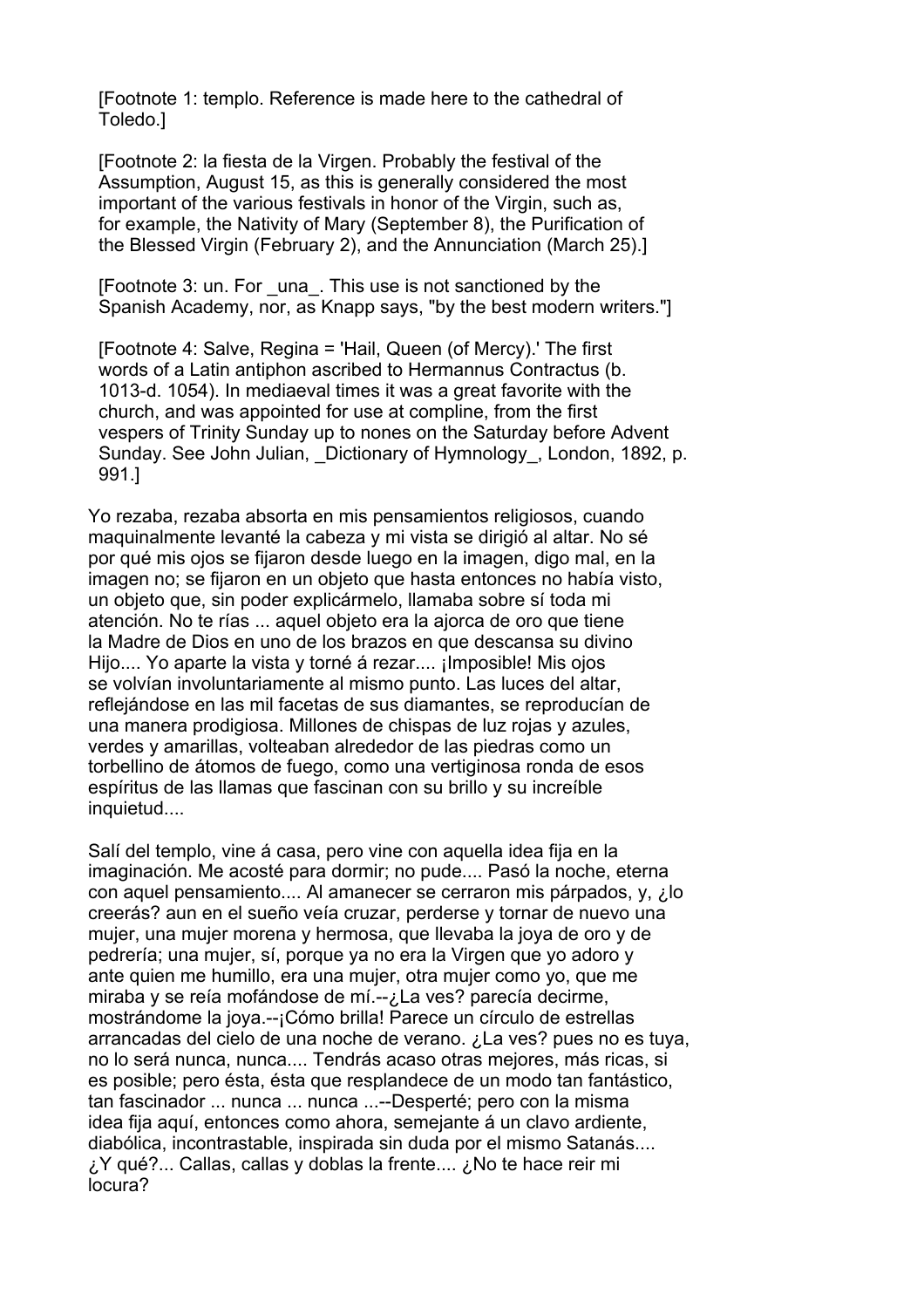Pedro, con un movimiento convulsive, oprimió el puño de su espada, levantó la cabeza, que en efecto había inclinado, y dijo con voz sorda:

--¿Que Virgen tiene esa presea?

--La del Sagrario,[1] murmuró María.

 [Footnote 1: La (Virgen) del Sagrario. A highly venerated figure of the Virgin, made of a dark-colored wood and almost covered with valuable jewels. It stands now in the chapel of the same name, to which visitors are seldom admitted.]

--¡La del Sagrario! repitió el joven con acento de terror: ¡la del Sagrario de la catedral!...

Y en sus facciones se retrató un instante el estado de su alma, espantada de una idea.

--¡Ah! ¿por qué no la posee otra Virgen?[1] prosiguió con acento enérgico y apasionado; ¿por qué no la tiene el arzobispo en su mitra, el rey en su corona, ó el diablo entre sus garras? Yo se la arrancaría para tí, aunque me costase la vida ó la condenación. Pero á la Virgen del Sagrario, á nuestra Santa Patrona, yo ... yo que he nacido en Toledo, ¡imposible, imposible!

 [Footnote 1: otra Virgen. There are several other statues of the Virgin in the cathedral, for which, however, less reverence is felt. The choice of certain statues of Christ or of the Virgin for special veneration is very characteristic of Spanish Catholics. See p. 152, note 2.]

--¡Nunca! murmuro María con voz casi imperceptible; ¡nunca!

Y siguió llorando.

Pedro fijó una mirada estúpida en la corriente del río. En la corriente, que pasaba y pasaba sin cesar ante sus extraviados ojos, quebrándose al pie del mirador entre las rocas sobre que se asienta la ciudad imperial.

III

¡La catedral de Toledo![1] Figuraos un bosque de gigantes palmeras de granito que al entrelazar sus ramas forman una bóveda colosal y magnífica, bajo la que se guarece y vive, con la vida que le ha prestado el genio, toda una creación de seres imaginarios y reales.

 [Footnote 1: La catedral de Toledo. The construction of the Toledo Cathedral is essentially of the thirteenth century, although it was not finished until 1493. The exterior of this vast church, with its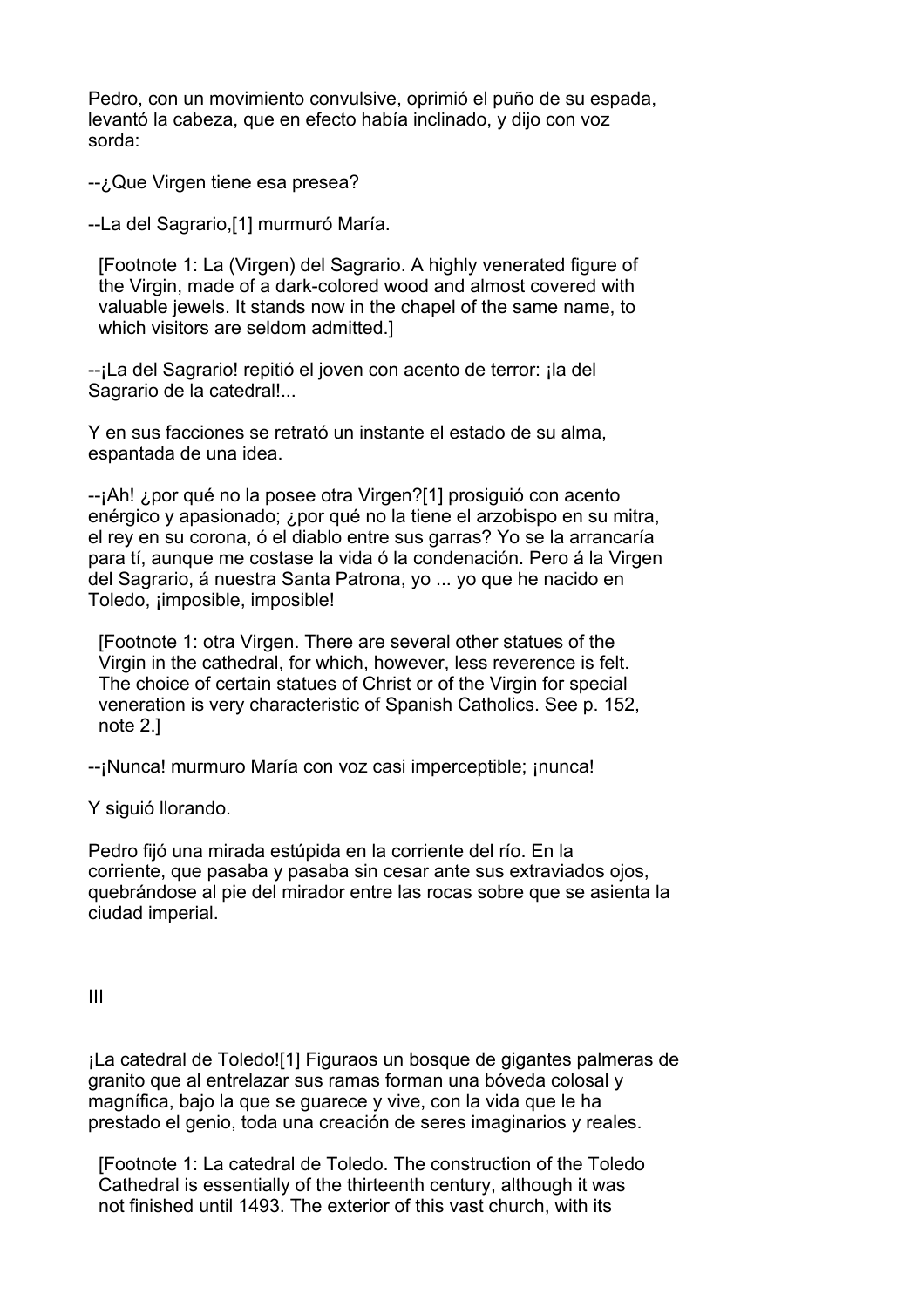great doors, rose-windows, and beautiful Gothic towers, the northern one of which (295 ft.) has alone been finished, is of surpassing grandeur and beauty, and nothing could be more sumptuous or more impressive than its interior. "And should time be short for detailed inspection, it is this general effect of immense naves, of a forest of columns and of jeweled windows that we carry away, feeling too small amidst such greatness of form and incomparable loveliness of lights for the mere expression of admiration." Hannah Lynch, \_Toledo\_, London, 1903, pp. 150-151.]

Figuraos un caos incomprensible de sombra y luz, en donde se mezclan y confunden con las tinieblas de las naves los rayos de colores de las ojivas; donde lucha y se pierde con la obscuridad del santuario el fulgor de las lámparas.

Figuraos un mundo de piedra, inmenso como el espíritu de nuestra religión, sombrío como sus tradiciones, enigmático como sus parábolas, y todavía no tendréis una idea remota de ese eterno monumento del entusiasmo y la fe de nuestros mayores, sobre el que los siglos ban derramado á porfía el tesoro de sus creencias, de su inspiration y de sus artes.

En su seno viven el silencio, la majestad, la poesía del misticismo, y un santo horror que defiende sus umbrales contra los pensamientos mundanos y las mezquinas pasiones de la tierra.

La consunción material se alivia respirando el aire puro de las montañas; el ateísmo debe curarse respirando su atmosfera de fe.

Pero si grande, si imponente se presenta la catedral á nuestros ojos á cualquier hora que se penetra en su recinto misterioso y sagrado, nunca produce una impresión tan profunda como en los días en que despliega todas las galas de su pompa religiosa, en que sus tabernáculos se cubren de oro y pedrería, sus gradas de alfombra y sus pilares de tapices.

Entonces, cuando arden despidiendo un torrente de luz sus mil lámparas de plata; cuando flota en el aire una nube de incienso, y las voces del coro, y la armonía de los órganos y las campanas de la torre estremecen el edificio desde sus cimientos más profundos hasta las más altas agujas que lo coronan, entonces es cuando se comprende, al sentirla, la tremenda majestad de Dios que vive en él, y lo anima con su soplo y lo llena con el reflejo de su omnipotencia.

El mismo día en que tuvo lugar la escena que acabamos de referir, se celebraba en la catedral de Toledo el último de la magnífica octava de la Virgen.[1]

 [Footnote 1: octava de la Virgen. The eight days during which is solemnized the principal fête of the Virgin, August 15-22. See p. 52, note 3.]

La fiesta religiosa había traído á ella una multitud inmensa de fieles; pero ya ésta se había dispersado en todas direcciones; ya se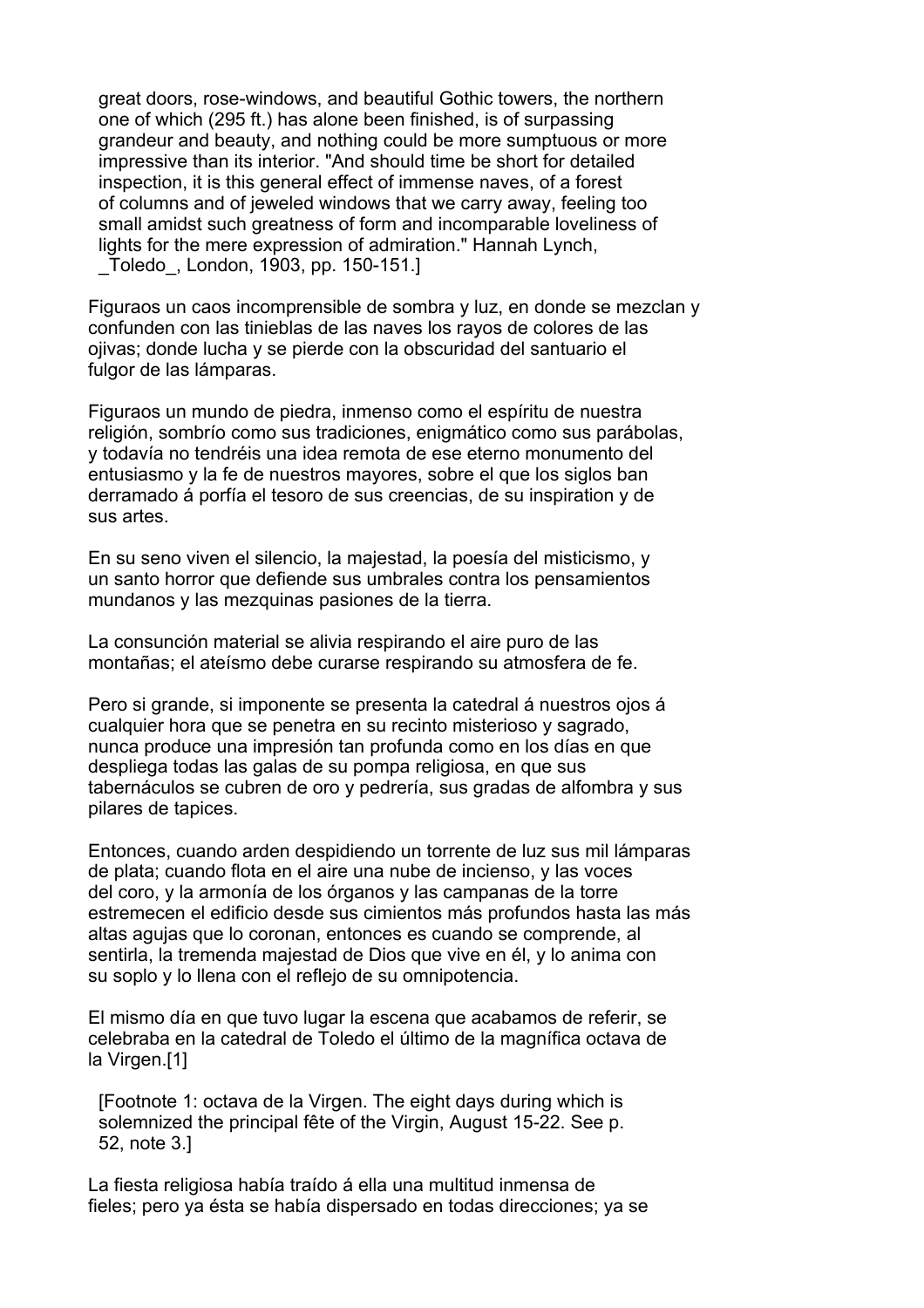habían apagado las luces de las capillas y del altar mayor, y las colosales puertas del templo habían rechinado sobre sus goznes para cerrarse detrás del último toledano, cuando de entre las sombras, y pálido, tan pálido como la estatua de la tumba en que se apoyo un instante mientras dominaba su emoción, se adelantó un hombre que vino deslizándose con el mayor sigilo hasta la verja del crucero. Allí la claridad de una lámpara permitía distinguir sus facciones.

Era Pedro.

¿Que había pasado entre los dos amantes para que se arrastrara al fin á poner por obra una idea que sólo el concebirla había erizado sus cabellos de horror? Nunca pudo saberse.

Pero él estaba allí, y estaba allí para llevar á cabo su criminal propósito. En su mirada inquieta, en el temblor de sus rodillas, en el sudor que corría en anchas gotas por su frente, llevaba escrito su pensamiento.

La catedral estaba sola, completamente sola, y sumergida en un silencio profundo.

No obstante, de cuando en cuando se percibían como unos rumores confusos: chasquidos de madera tal vez, ó murmullos del viento, ó ¿quién sabe? acaso ilusión de la fantasía, que oye y ve y palpa en su exaltación lo que no existe, pero la verdad era que ya cerca, ya lejos, ora á sus espaldas, ora á su lado mismo, sonaban como sollozos que se comprimen, como roce de telas que se arrastran, como rumor de pasos que van y vienen sin cesar.

Pedro hizo un esfuerzo para seguir en su camino, llego á la verja, y subió la primera grada de la capilla mayor.[1] Alrededor de esta capilla están las tumbas de los reyes,[2] cuyas imágenes de piedra, con la mano en la empuñadura de la espada, parecen velar noche y día por el santuario á cuya sombra descansan todos por una eternidad.

 [Footnote 1: la primera ... mayor. There are three steps that lead up to the chapel, which is separated from the transept to-day by a magnificent reja (screen or grating), dating from 1548, and is filled with treasures of art.]

 [Footnote 2: los reyes. Alfonso VII, the Infante Don Pedro de Aguilar (son of Alfonso XI), Sancho III, and Sancho IV are buried here.]

--¡Adelante! murmuró en voz baja, y quiso andar y no pudo. Parecía que sus pies se habían clavado en el pavimento. Bajó los ojos, y sus cabellos se erizaron de horror: el suelo de la capilla lo formaban anchas y obscuras losas sepulcrales.

Por un momento creyó que una mano fría y descarnada le sujetaba en aquel punto con una fuerza invencible. Las moribundas lámparas, que brillaban en el fondo de las naves como estrellas perdidas entre las sombras, oscilaron á su vista, y oscilaron las estatuas de los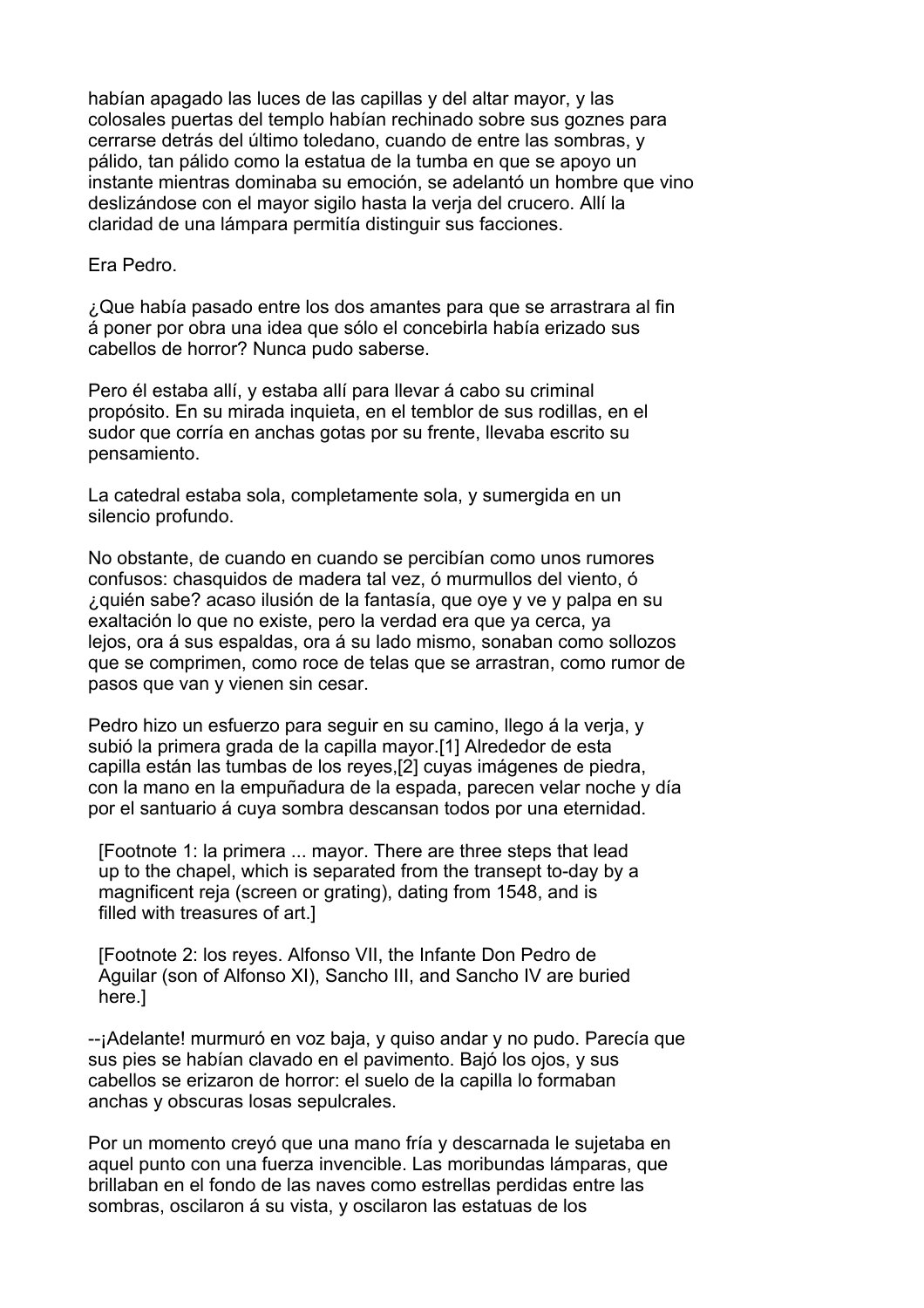sepulcros y las imágenes del altar, y osciló el templo todo con sus arcadas de granito y sus machones de sillería.

--¡Adelante! volvió á exclamar Pedro como fuera de sí, y se acercó al ara, y trepando por ella subió hasta el escabel de la imagen. Todo alrededor suyo se revestía de formas quiméricas y horribles; todo era tinieblas y luz dudosa, más imponente aún que la obscuridad. Sólo la Reina de los cielos, suavemente iluminada por una lámpara de oro, parecía sonreir tranquila, bondadosa, y serena en medio de tanto horror.

Sin embargo, aquella sonrisa muda é inmóvil que le tranquilizara[1] un instante, concluyó por infundirle temor; un temor más extraño, más profundo que el que hasta entonces había sentido.

[Footnote 1: tranquilizara. See p.16, note 3.]

Tornó empero á dominarse, cerró los ojos para no verla, extendió la mano con un movimiento convulsivo y le arrancó la ajorca de oro, piadosa ofrenda de un santo arzobispo; la ajorca de oro cuyo valor equivalía á una fortuna.[2]

 [Footnote 2: equivalía á una fortuna. The jewels of this Virgin, presents for the most part from crowned heads and high church dignitaries, are in fact of immense value.]

Ya la presea estaba en su poder: sus dedos crispados la oprimían con una fuerza sobrenatural, sólo restaba huir, huir con ella: pero para esto era preciso abrir los ojos, y Pedro tenía miedo de ver, de ver la imagen, de ver los reyes de las sepulturas, los demonios de las cornisas, los endriagos de los capiteles, las fajas de sombras y los rayos de luz que semejantes á blancos y gigantescos fantasmas, se movían lentamente en el fondo de las naves, pobladas de rumores temerosos y extraños.

Al fin abrió los ojos, tendió una mirada, y un grito agudo se escapó de sus labios.

La catedral estaba llena de estatuas, estatuas que, vestidas con luengos y no vistos ropajes, habían descendido de sus huecos, y ocupaban todo el ámbito de la iglesia, y le miraban con sus ojos sin pupila.

Santos, monjas, ángeles, demonios, guerreros, damas, pajes, cenobitas y villanos, se rodeaban y confundían en las naves y en el altar. Á sus pies oficiaban, en presencia de los reyes, de hinojos sobre sus tumbas, los arzobispos de mármol que él había visto otras veces, inmóviles sobre sus lechos mortuorios, mientras que arrastrándose por las losas, trepando por los machones, acurrucados en los doseles, suspendidos de las bóvedas, pululaban como los gusanos de un inmenso cadáver, todo un mundo de reptiles y alimañas de granito, quimericos, deformes, horrorosos.

Ya no pudo resistir más. Las sienes le latieron con una violencia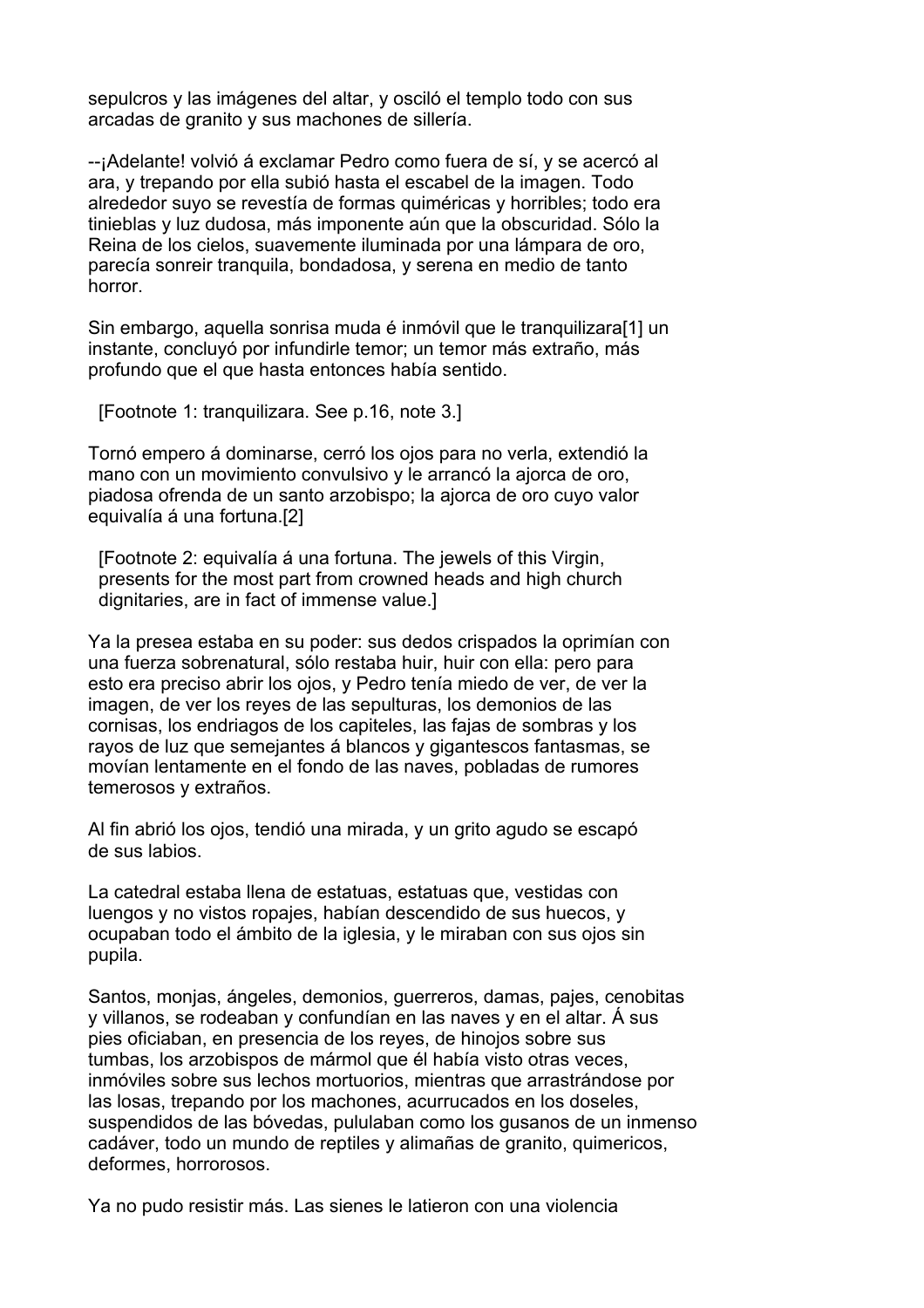espantosa; una nube de sangre obscureció sus pupilas, arrojó un segundo grito, un grito desgarrador y sobrehumano, y cayó desvanecido sobre el ara.

Cuando al otro día los dependientes de la iglesia le encontraron al pie del altar, tenía aún la ajorca de oro entre sus manos, y al verlos aproximarse, exclamó con una estridente carcajada:

--¡Suya, suya!

El infeliz estaba loco.

## EL CRISTO DE LA CALAVERA[1]

[Footnote 1: See p. 70, note 1.]

El rey de Castilla[1] marchaba á la guerra de moros,[2] y para combatir con los enemigos de la religión había apellidado en son de guerra á todo lo más florido de la nobleza de sus reinos. Las silenciosas calles de Toledo[3] resonaban noche y día con el marcial rumor de los atabales y los clarines, y ya en la morisca puerta de Visagra,[4] ya en la del Cambrón,[5] en la embocadura del antiguo puente de San Martín,[6] no pasaba hora sin que se oyese el ronco grito de los centinelas, anunciando la llegada de algún caballero que, precedido de su pendón señorial y seguido de jinetes y peones, venía á reunirse al grueso del ejército castellano.

[Footnote 1: See p. 34, note 1.]

 [Footnote 2: moros = 'Moors.' The Arabs who conquered Mauritania in the Seventh century converted the native race to Mohammedanism, and it was this mixed population that entered Spain by Gibraltar in 71. There they remained in almost constant warfare with the Christians until they were finally defeated at Granada by the armies of Ferdinand and Isabella and driven from Spain in 1492.

 Toledo was entered by the Christians under Alfonso VI in 1085. From this time on Christian arms began to prevail in the peninsula.]

[Footnote 3: Toledo. See p. 50, note 2.]

 [Footnote 4: puerta de Visagra. The gate referred to here is the Puerta Visagra Antigua, an ancient Arab gate of the ninth century, a little to the west of the Puerta Visagra Actual, which latter was not built until 1550. The old Puerta Visagra is now blocked up. It was through this gateway that Alfonso VI entered Toledo. "The work is entirely Moorish, of the first period, heavy and simple, with the triple arches so delightfully curved in horseshoe shape, and the upper crenelated apertures." H. Lynch, Toledo, London, 1903, p. 297. Its name is probably from the Arabic, either from \_Bâb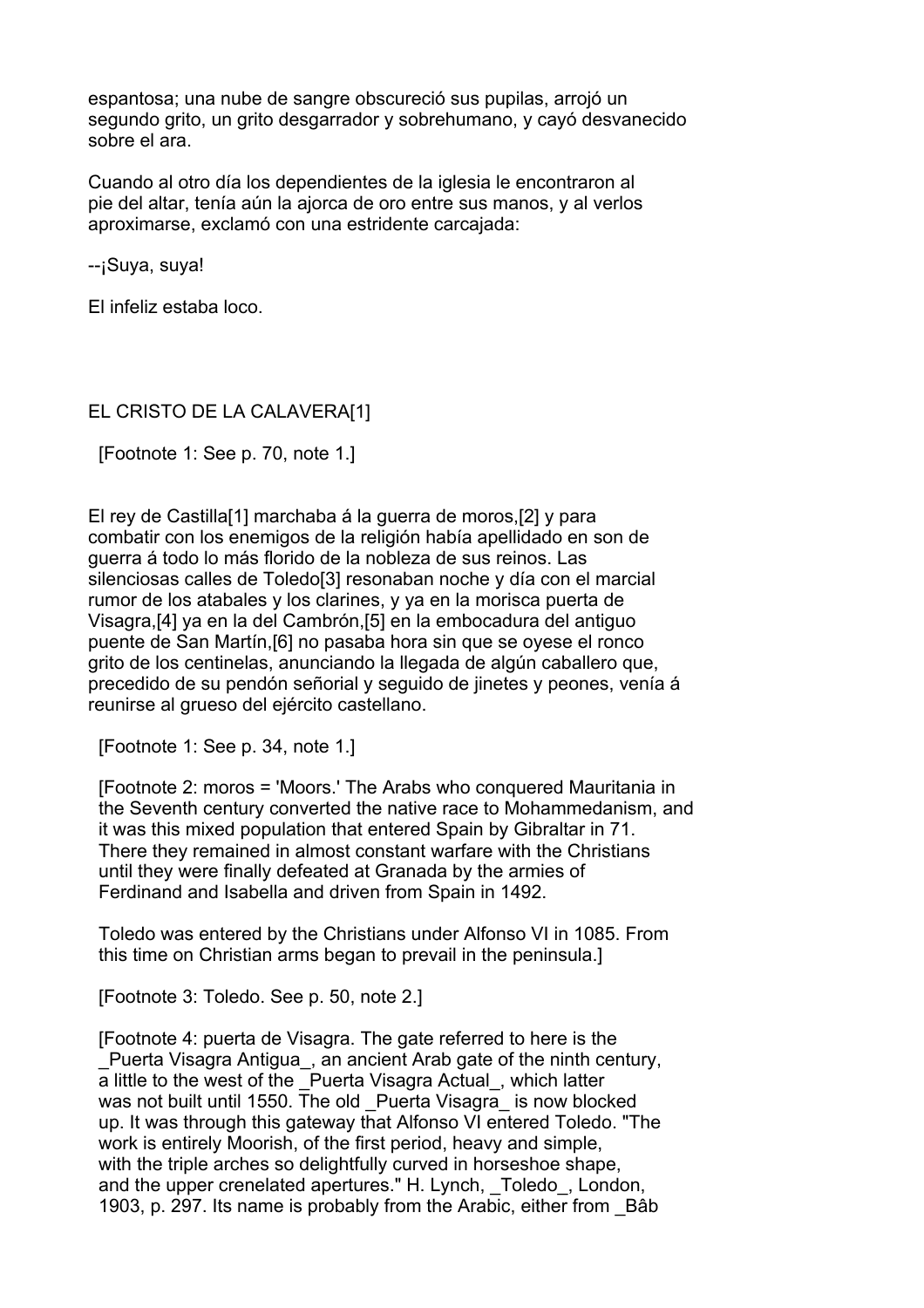Shagrâ (red gate) or Bâb Sharâ (field-gate).]

 [Footnote 5: la del Cambrón. The Puerta del Cambrón is one of the three open gateways in the outer walls of Toledo to-day. "Entering the city by the Bridge of San Martín, you front the gate of the Cambrón, so called from the brambles that grew about that small, charming, pinnacled edifice, which was built upon the spot of Wamba's old gate in Alfonso VI's time, and was then completely Moorish in style. In 1576 it was restored and took on its present half renaissance, half classical aspect." Ib., p. 295.]

 [Footnote 6: Puente de San Martín. "The imposing \_Puente de San Martin, which spans the Tagus to the west of the town, was built in 1212 and renewed in 1390. It consists of five arches, that in the center being about 100 ft. in height Each end is guarded by a gate-tower.... The gorge of the Tagus here is very imposing." Baedeker, Spain and Portugal (1901), p. 150.]

El tiempo que faltaba para emprender el camino de la frontera y concluir de ordenar las huestes reales, discurría en medio de fiestas públicas, lujosos convites y lucidos torneos, hasta que, llegada al fin la víspera del día señalado de antemano por S.A.[1] para la salida del éjercito, se dispuso un postrer sarao, con el que debieran terminar los regocijos.

 [Footnote 1: S. A. Abbreviation for Su Alteza, 'His Highness,' a title given to the kings of Spain down to the Austrian dynasty, and now applied to princes and regents.]

La noche del sarao, el alcázar[1] de los reyes ofrecía un aspecto singular. En los anchurosos patios, alrededor de inmensas hogueras, y diseminados sin orden ni concierto, se veía una abigarrada multitud de pajes, soldados, ballesteros y gente menuda, quienes, éstos aderezando sus corceles y sus armas y disponiendolos para el combate; aquéllos saludando con gritos ó blasfemias las inesperadas vueltas de la fortuna, personificad a en los dados del cubilete, los otros repitiendo en coro el refrán de un romance de guerra, que entonaba un juglar acompañado de la guzla; los de más allá comprando á un romero conchas,[2] cruces y cintas tocadas en el sepulcro de Santiago,[3] ó riendo con locas carcajadas de los chistes de un bufón, ó ensayando en los clarines el aire bélico para entrar en la pelea, propio de sus señores, ó refiriendo antiguas historias de caballerías ó aventuras de amor, ó milagros recientemente acaecidos, formaban un infernal y atronador conjunto imposible de pintar con palabras.

 [Footnote 1: el alcázar. The Alcazar (Arab, \_al qaçr\_, 'the castle') "stands on the highest ground in Toledo. The site was originally occupied by a Roman '\_castellum\_' which the Visigoths also used as a citadel. After the capture of the city by Alfonso VI the Cid resided here as 'Alcaide.' Ferdinand the Saint and Alfonso the Learned converted the castle into a palace, which was afterwards enlarged and strengthened by John II, Ferdinand and Isabella, Charles V, and Philip II." (Baedeker, 1901, p. 152) It has been burned and restored several times. The magnificent staircase is due to Charles V, whose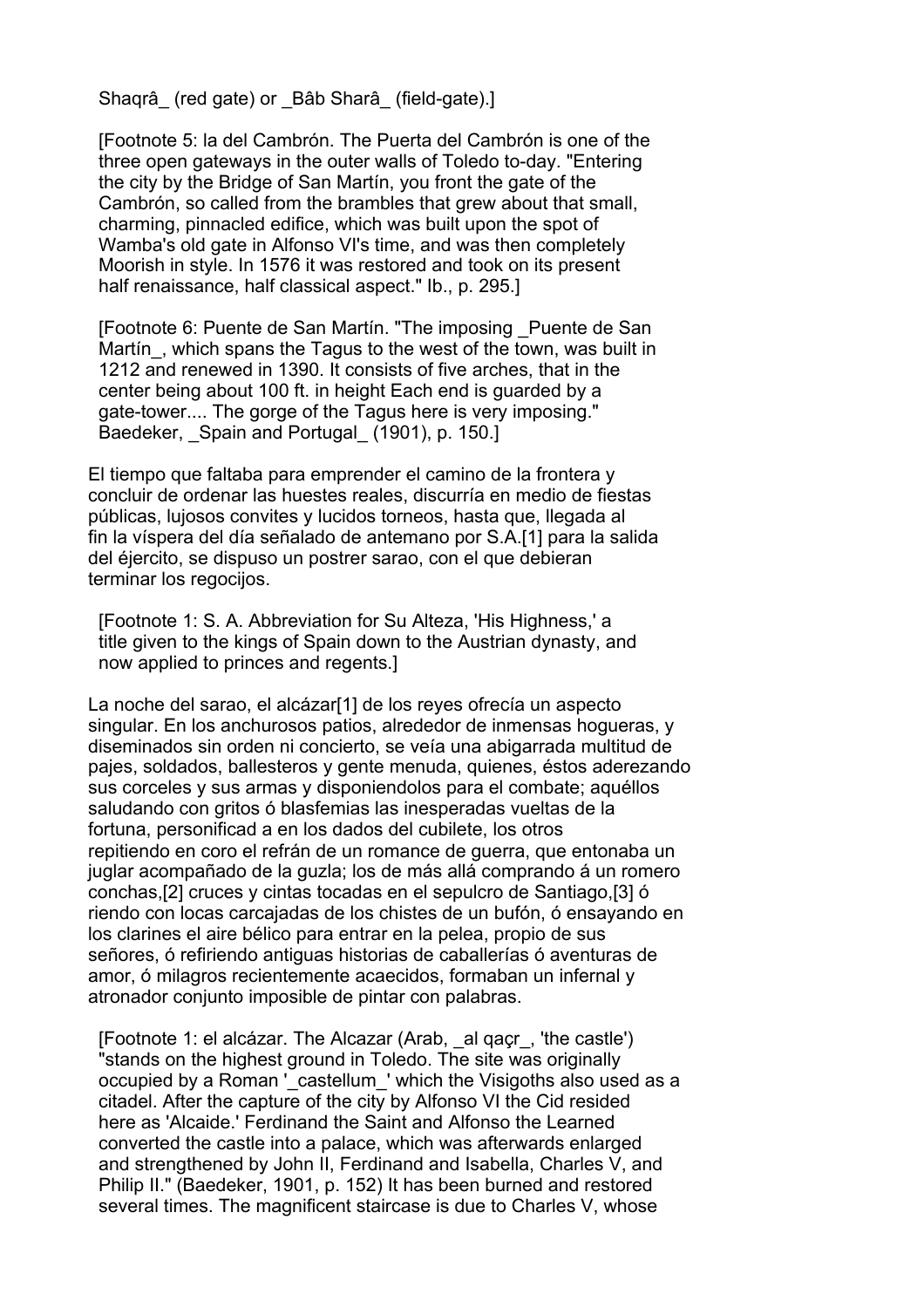name the Alcazar sometimes bears.]

 [Footnote 2: conchas = 'shells.' During the Middle Ages pilgrims often ornamented their clothing with shells, particularly with scallop-shells, to indicate doubtless that they had crossed the sea to the Holy Shrine in Palestine; for this reason the scallops were known as "pilgrim shells." See the Encyclopedia Americana ("Shell"). According to one of the legends the remains of St. James were brought to Spain in a scallop-shell; hence the use of that emblem by pilgrims to his sanctuary.]

 [Footnote 3: Santiago = 'St. James,' the patron saint of Spain. A legend of about the twelfth century tells us that the remains of St. James the Greater, son of Zebedee, after he was beheaded in Judea, were miraculously brought to Spain and interred in a spot whose whereabouts was not known until in the ninth century a brilliant star pointed out the place ('campus stellae'). The cathedral of Santiago de Compostela was erected there, and throughout the Middle Ages it was one of the most popular pilgrim-resorts in Christendom.]

Sobre aquel revuelto océano de cantares de guerra, rumor de martillos que golpeaban los yunques, chirridos de limas que mordían el acero, piafar de corceles, voces descompuestas, risas inextinguibles, gritos desaforados, notas destempladas, juramentos y sonidos extraños y discordes, flotaban á intervalos como un soplo de brisa armoniosa los lejanos acordes de la música del sarao.

Éste, que tenía lugar en los salones que formaban el segundo cuerpo del alcázar, ofrecia a su vez un cuadro, si no tan fantastico y caprichoso, más deslumbrador y magnífico.

Por las extensas galerías que se prolongaban á lo lejos formando un intrincado laberinto de pilastras esbeltas y ojivas caladas y ligeras como el encaje, por los espaciosos salones vestidos de tapices, donde la seda y el oro habían representado, con mil colores diversos, escenas de amor, de caza y de guerra, y adornados con trofeos de armas y escudos, sobre los cuales vertían un mar de chispeante luz un sinnúmero de lámparas y candelabros de bronce, plata y oro, colgadas aquéllas de las altísimas bóvedas, y enclavados éstos en los gruesos sillares de los muros; por todas partes á donde se volvían los ojos, se veían oscilar y agitarse en distintas direcciones una nube de damas hermosas con ricas vestiduras, chapadas en oro, redes de perlas aprisionando sus rizos, joyas de rubíes llameando sobre su seno, plumas sujetas en vaporoso cerco á un mango de marfil, colgadas del puño, y rostrillos de 'blancos encajes, que acariciaban sus mejillas, ó alegres turbas de galanes con talabartes de terciopelo, justillos de brocado y calzas de seda, borceguíes de tafilete, capotillos de mangas perdidas y caperuza, puñales con pomo de filigrana y estoques de corte, bruñidos, delgados y ligeros.

Pero entre esta juventud brillante y deslumbradora, que los ancianos miraban desfilar con una sonrisa de gozo, sentados en los altos sitiales de alerce que rodeaban el estrado real llamaba la atención por su belleza incomparable, una mujer aclamada reina de la hermosura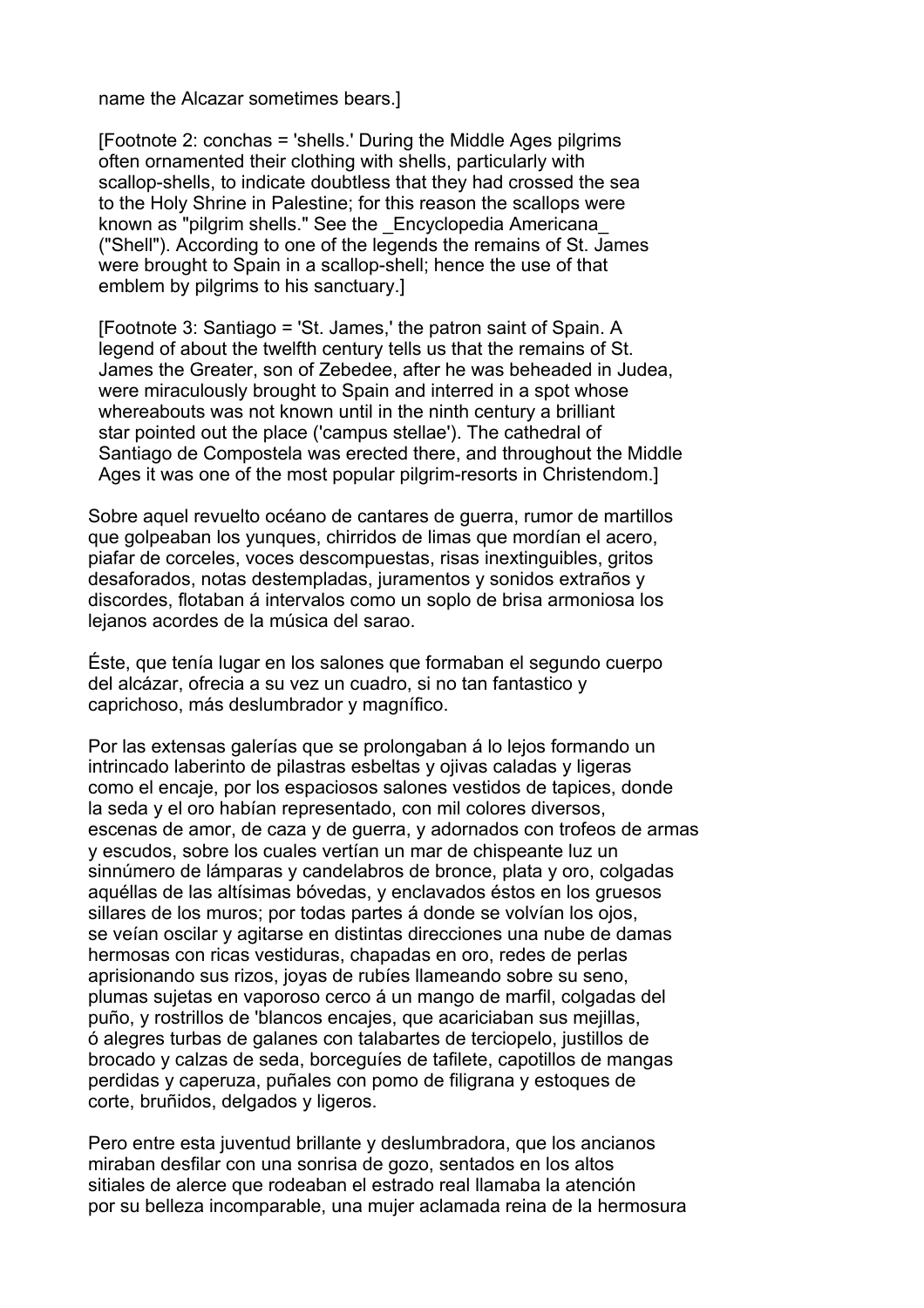en todos los torneos y las cortes de amor de la época, cuyos colores habían adoptado por emblema los caballeros más valientes; cuyos encantos eran asunto de las coplas de los trovadores más versados en la ciencia del gay saber; á la que se volvían con asombro todas las miradas; por la que suspiraban en secreto todos los corazones, alrededor de la cual se veían agruparse con afán, como vasallos humildes en torno de su señora, los más ilustres vástagos de la nobleza toledana, reunida en el sarao de aquella noche. Los que asistían de continuo á formar el séquito de presuntos galanes de doña Inés de Tordesillas, que tal era el nombre de esta celebrada hermosura, á pesar de su carácter altivo y desdeñoso, no desmayaban jamás en sus pretensiones; y éste, animado con una sonrisa que había creído adivinar en sus labios; aquél, con una mirada benévola que juzgaba haber sorprendido en sus ojos; el otro, con una palabra lisonjera, un ligerísimo favor ó una promesa remota, cada cual esperaba en silencio ser el preferido. Sin embargo, entre todos ellos había dos que más particularmente se distinguían por su asiduidad y rendimiento, dos que al parecer, si no los predilectos de la hermosa, podrían calificarse de los más adelantados en el camino de su corazón. Estos dos caballeros, iguales en cuna, valor y nobles prendas, servidores de un mismo rey y pretendientes de una misma dama, llamábanse Alonso de Carrillo el uno, y el otro Lope de Sandoval.

Ambos habían nacido en Toledo; juntos habían hecho sus primeras armas, y en un mismo día, al encontrarse sus ojos con los de doña Inés, se sintieron poseídos de un secreto y ardiente amor por ella, amor que germinó algún tiempo retraído y silencioso, pero que al cabo comenzaba á descubrirse y á dar involuntarias señales de existencia en sus acciones y discursos.

En los torneos del Zocodover,[1] en los juegos florales de la corte, siempre que se les había presentado coyuntura para rivalizar entre sí en gallardía ó donaire, la habían aprovechado con afán ambos caballeros, ansiosos de distinguirse á los ojos de su dama; y aquella noche, impelidos sin duda por un mismo afán, trocando los hierros por las plumas y las mallas por los brocados y la seda, de pie junto al sitial donde ella se reclinó un instante después de haber dado una vuelta por los salones, comenzaron una elegante lucha de frases enamoradas é ingeniosas, ó epigramas embozados y agudos.

 [Footnote 1: El Zocodover. A small, quaint, three-cornered plaza, with two sides straight and the third curved, surrounded by buildings with rough arcades shading the shops on the ground floor. It used to be the scene of tournaments and bull-fights, as well as being the market-place, as it is to-day. "The life of the city then (after the Christian conquest), as now, spread from the Zocodover, word of inexplicable charm, said to be Arabian and to signify 'Place of the Beasts.' Down the picturesque archway, cut in deep yellow upon such a blue as only southern Europe can show at all seasons, a few steps lead you to the squalid ruin where Cervantes slept, ate and wrote the Ilustre Fregona. So exactly must it have been in the day Cervantes suffered and smiled, offering to his mild glance just such a wretched and romantic front." H. Lynch, op. cit., pp. 119-120]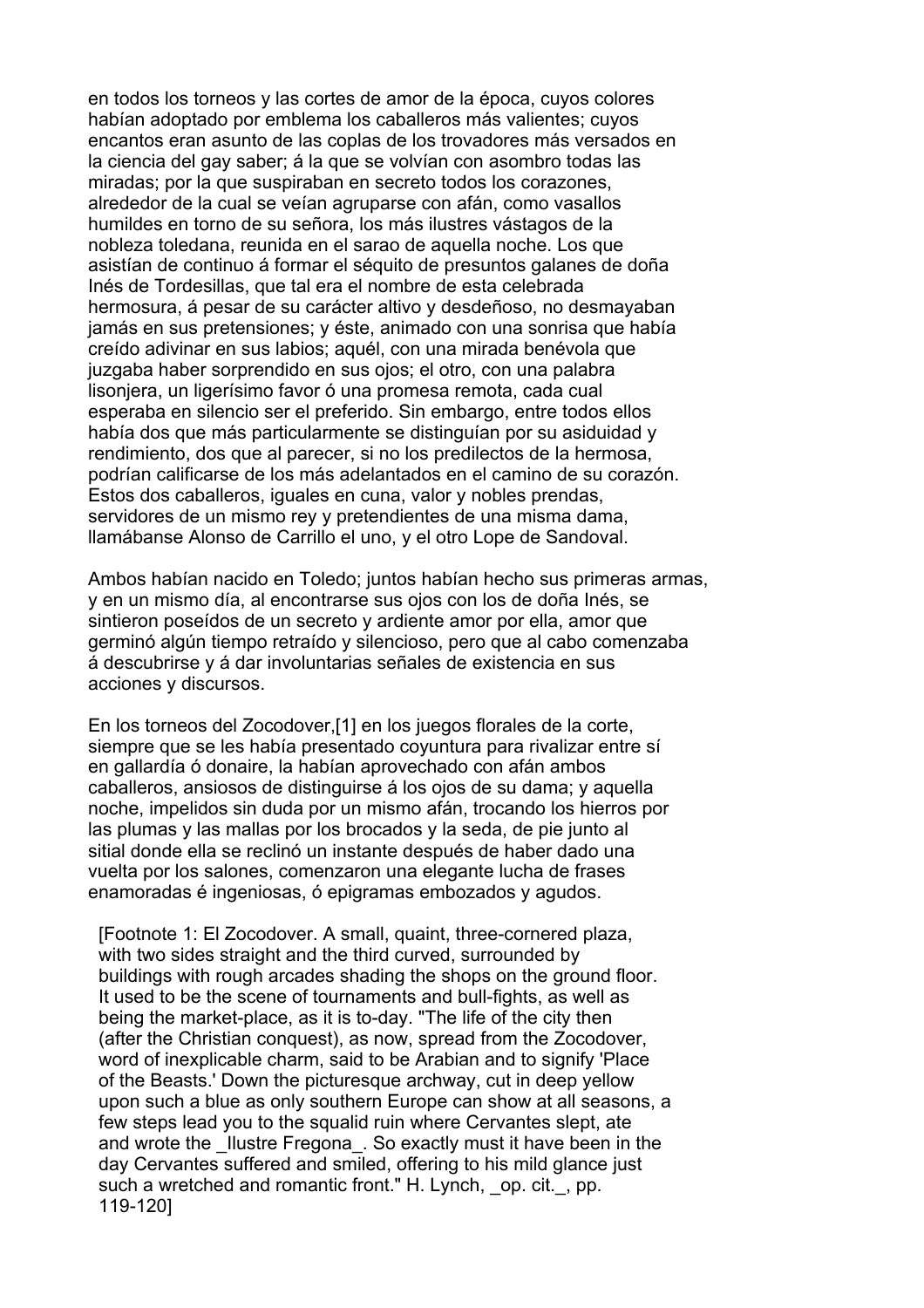Los astros menores de esta brillante constelación, formando un dorado semicírculo en torno de ambos galanes, reían y esforzaban las delicadas burlas; y la hermosa, objeto de aquel torneo de palabras, aprobaba con una imperceptible sonrisa los conceptos escogidos ó llenos de intención, que, ora salían de los labios de sus adoradores, como una ligera onda de perfume que halagaba su vanidad, ora partían como una saeta aguda que iba á buscar para clavarse en él, el punto más vulnerable del contrario, su amor propio.

Ya el cortesano combate de ingenio y galanura comenzaba á hacerse de cada vez más crudo; las frases eran aún corteses en la forma, pero breves, secas, y al pronunciarlas, si bien las acompañaba una ligera dilatación de los labios, semejante á una sonrisa, los ligeros relámpagos de los ojos imposibles de ocultar, demostraban que la cólera hervía comprimida en el seno de ambos rivales.

La situación era insostenible. La dama lo comprendió así, y levantándose del sitial se disponía á volver á los salones, cuando un nuevo incidente vino á romper la valla del respetuoso comedimiento en que se contenían los dos jóvenes enamorados. Tal vez con intención, acaso por descuido, doña Inés había dejado sobre su falda uno de los perfumados guantes, cuyos botones de oro se entretenía en arrancar uno á uno mientras duró la conversación. Al ponerse de pie, el guante resbaló por entre los anchos pliegues de seda, y cayó en la alfombra. Al verle caer, todos los caballeros que formaban su brillante comitiva se inclinaron presurosos á recogerle,[1] disputándose el honor de alcanzar un leve movimiento de cabeza en premio de su galantería.

 [Footnote 1: le. This use of the accusative \_le\_ instead of \_lo\_, when the object is not personal, is sanctioned by the Spanish Academy. See \_Gramática de La Lengua Castellana por La Real Academia Española\_, nueva edición, Madrid, 1901, p. 241.]

Al notar la precipitación con que todos hicieron el ademán de inclinarse, una imperceptible sonrisa de vanidad satisfecha asomó á los labios de la orgullosa doña Inés, que después de hacer un saludo general á los galanes que tanto empeño mostraban en servirla, sin mirar apenas y con la mirada alta y desdeñosa, tendió la mano para recoger el guante en la dirección que se encontraban Lope y Alonso, los primeros que parecían haber llegado al sitio en que cayera.[1] En efecto, ambos jóvenes habían visto caer el guante cerca de sus pies; ambos se habían inclinado con igual presteza á recogerle,[2] y al incorporarse cada cual le[2] tenía asido por un extremo. Al verlos inmóviles, desafiándose en silencio con la mirada, y decididos ambos á no abandonar el guante que acababan de levantar del suelo, la dama dejó escapar un grito leve é involuntario, que ahogó el murmullo de los asombrados espectadores, los cuales presentían una escena borrascosa, que en el alcázar y en presencia del rey podría calificarse de un horrible desacato.

[Footnote 1: \_cayera\_. See p. 16, note 3.]

[Footnote 2: le. See p. 66, note 1.]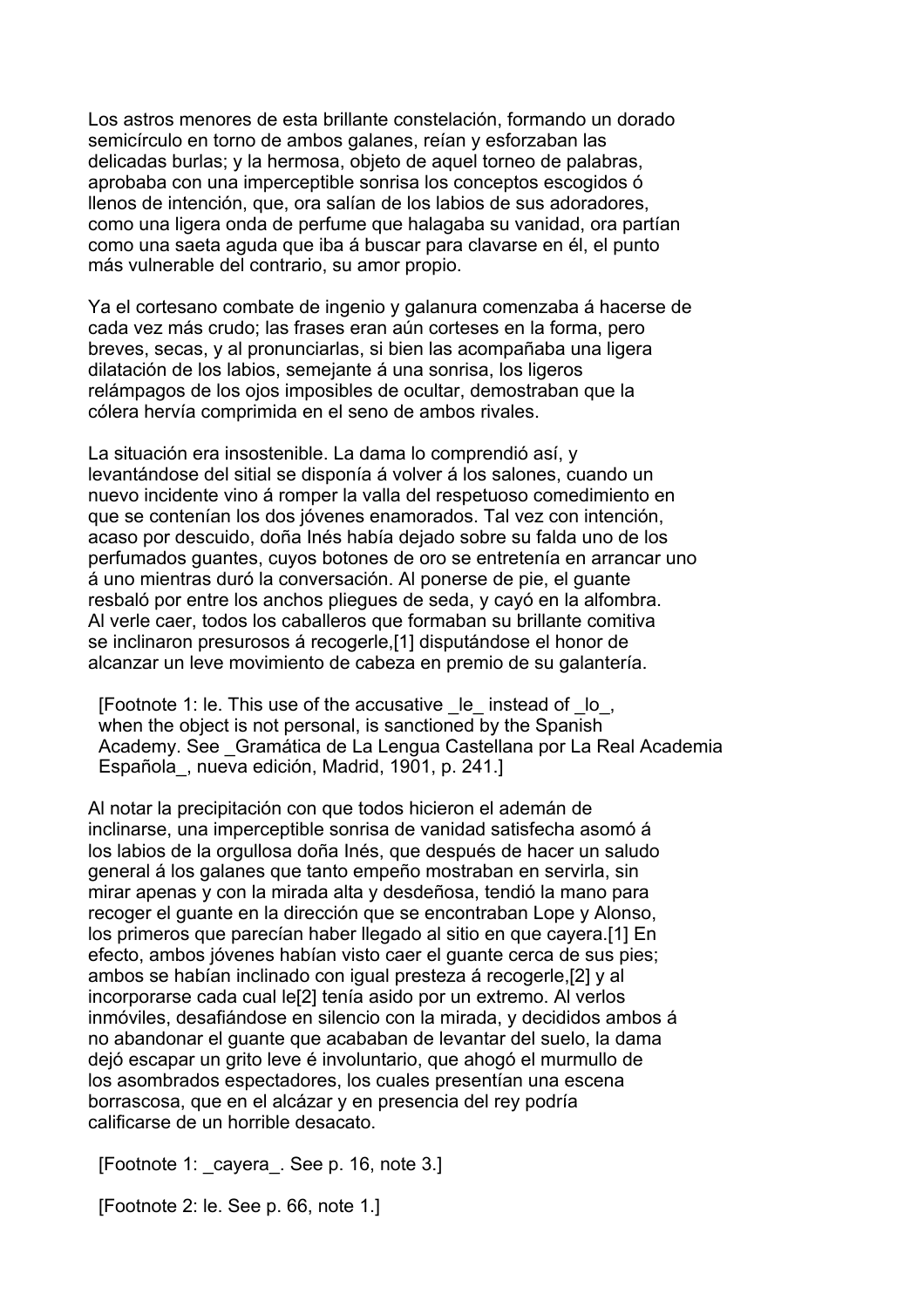No obstante, Lope y Alonso permanecían impasibles, mudos, midiéndose con los ojos, de la cabeza á los pies, sin que la tempestad de sus almas se revelase más que por un ligero temblor nervioso, que agitaba sus miembros como si se hallasen acometidos de una repentina fiebre.

Los murmullos y las exclamaciones iban subiendo de punto; la gente comenzaba á agruparse en torno de los actores de la escena; doña Inés, ó aturdida ó complaciéndose en prolongarla, daba vueltas de un lado á otro, como buscando donde refugiarse y evitar las miradas de la gente, que cada vez acudía en mayor número. La catástrofe era ya segura; los dos jóvenes habían ya cambiado algunas palabras en voz sorda, y mientras que con la una mano sujetaban el guante con una fuerza convulsiva, parecían ya buscar instintivamente con la otra el puño de oro de sus dagas, cuando se entreabrió respetuosamente el grupo que formaban los espectadores, y apareció el Rey.

Su frente estaba serena; ni había indignación en su rostro, ni cólera en su ademán.

Tendió una mirada alrededor, y esta sola mirada fué bastante para darle á conocer lo que pasaba. Con toda la galantería del doncel más cumplido, tomó el guante de las manos de los caballeros que, como movidas por un resorte, se abrieron sin dificultad al sentir el contacto de la del monarca, y volviéndose á doña Inés de Tordesillas que, apoyada en el brazo de una dueña,[1] parecía próxima á desmayarse, exclamó, presentándolo, con acento, aunque templado, firme:

 [Footnote 1: dueña = 'duenna,' an elderly woman who occupies a position midway between that of governess and companion to young Spanish women.]

--Tomad, señora, y cuidad de no dejarle[1] caer en otra ocasión, donde al devolvérosle,[2] os lo devuelvan manchado en sangre.

[Footnote 1: le. See p. 66, note 1.]

[Footnote 2: le. See p. 66, note 1.]

Cuando el rey terminó de decir estas palabras, doña Inés, no acertaremos á decir si á impulsos de la emoción, ó por salir más airosa del paso, se había desvanecido en brazos de los que la rodeaban.

Alonso y Lope, el uno estrujando en silencio entre sus manos el birrete de terciopelo, cuya pluma arrastraba por la alfombra, y el otro mordiéndose los labios hasta hacerse brotar la sangre, se clavaron una mirada tenaz é intensa.

Una mirada en aquel lance equivalía á un bofetón, á un guante arrojado al rostro, á un desafío á muerte.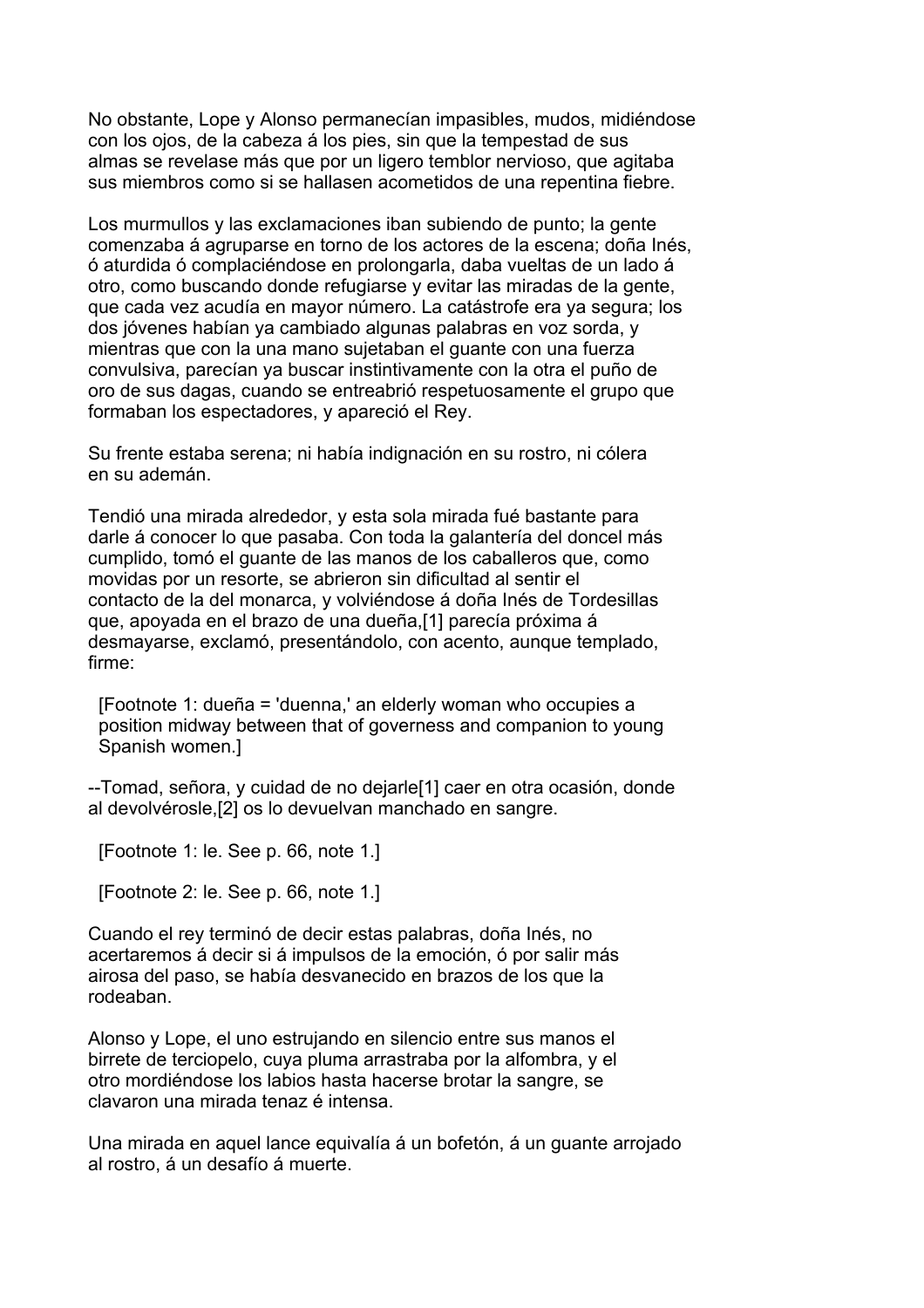Al llegar la media noche, los reyes se retiraron á su camara. Terminó el sarao y los curiosos de la plebe que aguardaban con impaciencia este momento, formando grupos y corrillos en las avenidas del palacio, corrieron á estacionarse en la cuesta del alcázar,[1] los miradores[2] y el Zocodover.

 [Footnote 1: la cuesta del alcázar. This is the name of the street that leads from the Zocodover up to the height on which is situated the Alcazar (see p. 61, note 3).]

[Footnote 2: miradores. See p. 51 note 2.]

Durante una ó dos horas, en las calles inmediatas á estos puntos reinó un bullicio, una animación y un movimiento indescriptibles. Por todas partes se veían cruzar escuderos caracoleando en sus corceles ricamente enjaezados; reyes de armas con lujosas casullas llenas de escudos y blasones: timbaleros vestidos de colores vistosos, soldados cubiertos de armaduras resplandecientes, pajes con capotillos de terciopelo y birretes coronados de plumas, y servidores de á pie que precedían las lujosas literas y las andas cubiertas de ricos paños, llevando en sus manos grandes hachas encendidas, á cuyo rojizo resplandor podía verse á la multitud, que con cara atónita, labios entreabiertos y ojos espantados, miraba desfilar con asombro á todo lo mejor de la nobleza castellana, rodeada en aquella ocasión de un fausto y un esplendor fabulosos.

Luego, poco á poco fué cesando el ruido y la animación; los vidrios de colores de las altas ojivas del palacio dejaron de brillar; atravesó por entre los apiñados grupos la última cabalgata; la gente del pueblo á su vez comenzó á dispersarse en todas direcciones, perdiéndose entre las sombras del enmarañado laberinto de calles obscuras, estrechas y torcidas,[1] y ya no turbaba el profundo silencio de la noche más que el grito lejano de vela de algún guerrero, el rumor de los pasos de algún curioso que se retiraba el último, ó el ruido que producían las aldabas de algunas puertas al cerrarse, cuando en lo alto de la escalinata que conducía á la plataforma del palacio apareció un caballero, el cual, después de tender la vista por todos lados como buscando á alguien que debía esperarle, descendió lentamente hasta la cuesta del alcázar, por la que se dirigie hacia el Zocodover.

[Footnote 1: torcidas. See p. 50, note 2.]

Al llegar á la plaza de éste nombre se detuvo un momento, y volvió á pasear la mirada á su alrededor. La noche estaba obscura; no brillaba una sola estrella en el cielo, ni en toda la plaza se veía una sola luz; no obstante, allá á lo lejos, y en la misma dirección en que comenzó á percibirse un ligero ruido como de pasos que iban aproximándose, creyó distinguir el bulto de un hombre: era sin duda el mismo á quien parecía[1] aguardaba con tanta impaciencia.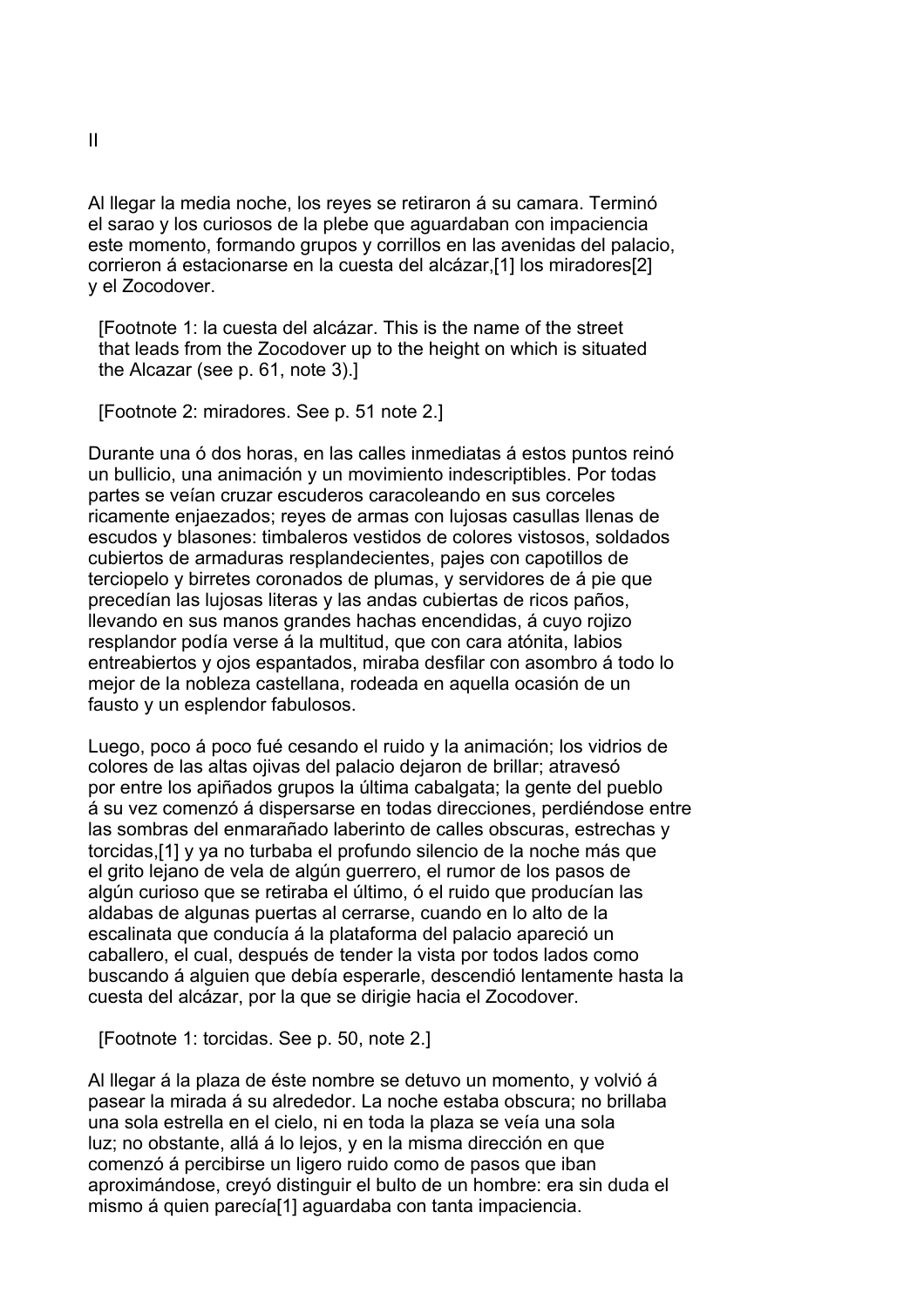[Footnote 1: parecía is parenthetic in sense as used here.]

El caballero que acababa de abandonar el alcázar para dirigirse al Zocodover era Alonso Carrillo, que en razón al puesto de honor que desempeñaba cerca de la persona del rey, había tenido que acompañarle en su cámara hasta aquellas horas. El que saliendo de entre las sombras de los arcos[1] que rodean la plaza vino á reunírsele, Lope de Sandoval. Cuando los dos caballeros se hubieron reunido, cambiaron algunas frases en voz baja.

[Footnote 1: arcos. See p. 64, note 1.]

--Presumí que me aguardabas, dijo el uno.

--Esperaba que lo presumirías, contesto el otro.

--Y ¿á dónde iremos?

--Á cualquiera parte en que se puedan hallar cuatro palmos de terreno donde revolverse, y un rayo de claridad que nos alumbre.

Terminado este brevísimo diálogo, los dos jóvenes se internaron por una de las estrechas calles que desembocan en el Zocodover, desapareciendo en la obscuridad como esos fantasmas de la noche, que después de aterrar un instante al que los ve, se deshacen en átomos de niebla y se confunden en el seno de las sombras.

Largo rato anduvieron dando vueltas á través de las calles de Toledo, buscando un lugar á propósito para terminar sus diferencias; pero la obscuridad de la noche era tan profunda, que el duelo parecía imposible. No obstante, ambos deseaban batirse, y batirse antes que rayase el alba; pues al amanecer debían partir las huestes reales, y Alonso con ellas. Prosiguieron, pues, cruzando al azar plazas desiertas, pasadizos sombríos, callejones estrechos y tenebrosos, hasta que por último, vieron brillar á lo lejos una luz, una luz pequeña y moribunda, en torno de la cual la niebla formaba un cerco de claridad fantástica y dudosa.

Habían llegado á la calle del Cristo,[1] y la luz que se divisaba en uno de sus extremes parecía ser la del farolillo que alumbraba en aquella época, y alumbra aún, á la imagen que le da su nombre. Al verla, ambos dejaron escapar una exclamación de júbilo, y apresurando el paso en su dirección, no tardaron mucho en encontrarse junto al retablo en que ardía. Un arco rehundido en el muro, en el fondo del cual se veía la imagen del Redentor enclavado en la cruz y con una calavera al pie; un tosco cobertizo de tablas que lo defendía de la intemperie, y el pequeño farolillo colgado de una cuerda que lo iluminaba débilmente, vacilando al impulse del aire, formaban todo el retablo, alrededor del cual colgaban algunos festones de hiedra que habían crecido entre los obscuros y rotos sillares, formando una especie de pabellón de verdura.

[Footnote 1: la calle del Cristo. The street mentioned here is one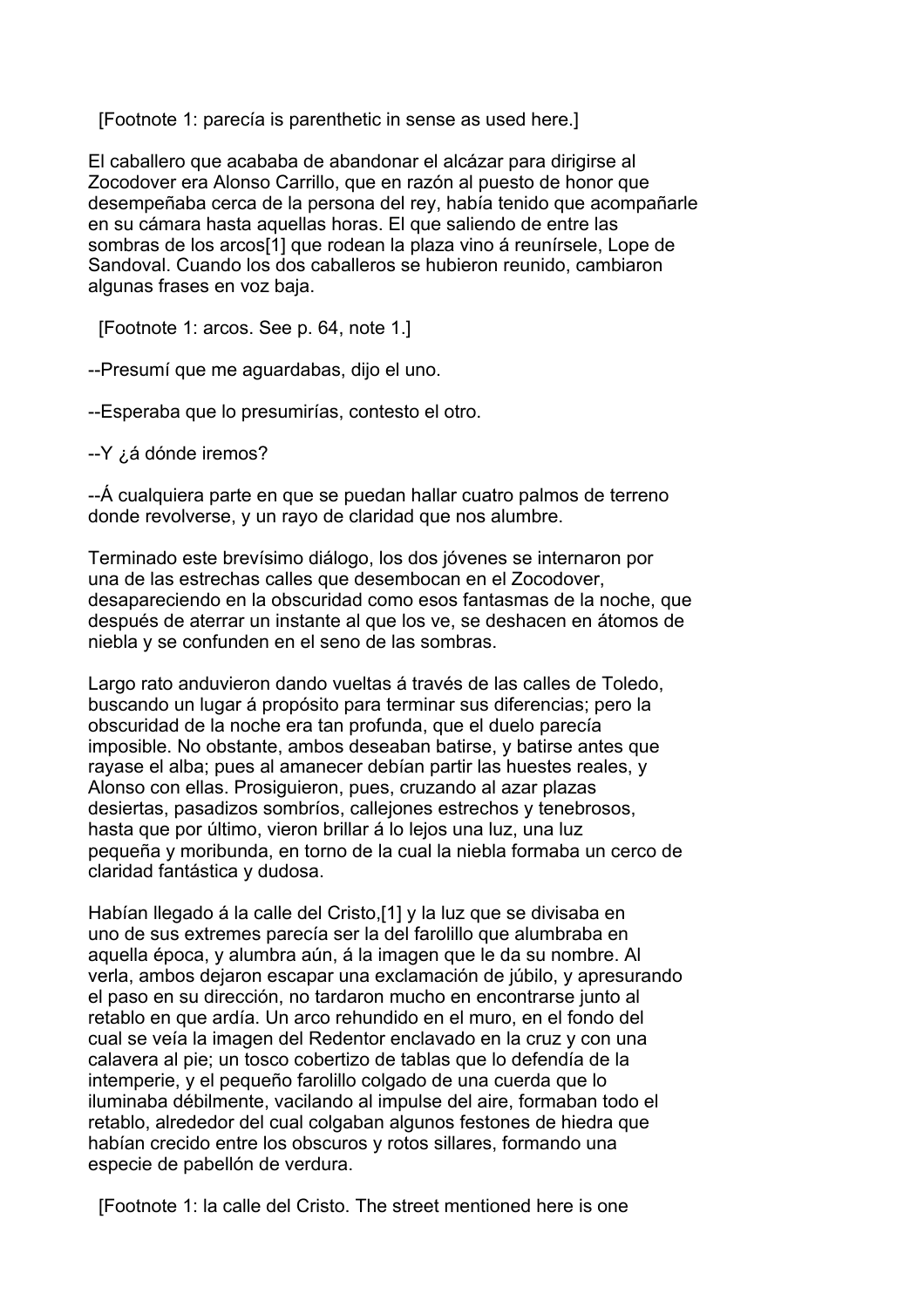known up to the year 1864 as la Calle del Cristo de la Calavera or la Calle de la Calavera, but which bears to-day the name of la Cuesta del Pez\_. It terminates near a little square which is called to-day Plazuela de Abdon de Paz, but which earlier bore the name of \_Plazuela de la Cruz de la Calavera\_. Miraculous tales are related of several of the images of Christ in Toledo, of the \_Cristo de la Luz\_, of the \_Cristo de la Vega\_, and others, as well as of the image we have to deal with here.]

Los caballeros, después de saludar respetuosamente la imagen de Cristo, quitándose los birretes y murmurando en voz baja una corta oración, reconocieron el terreno con una ojeada, echaron á tierra sus mantos, y apercibiéndose mutuamente para el combate y dándose la señal con un leve movimiento de cabeza, cruzaron los estoques. Pero apenas se habían tocado los aceros y antes que ninguno de los combatientes hubiese podido dar un solo paso ó intentar un golpe, la luz se apagó[1] de repente y la calle quedó sumida en la obscuridad más profunda. Como guiados de un mismo pensamiento y al verse rodeados de repentinas tinieblas, los dos combatientes dieron un paso atrás, bajaron al suelo las puntas de sus espadas y levantaron los ojos hacia el farolillo, cuya luz, momentos antes apagada, volvió á brillar de nuevo al punto en que hicieron ademán de suspender la pelea.

 [Footnote 1: la luz se apagó. Espronceda describes effectively a similar miraculous extinguishing and relighting of a lamp before a shrine, in Part IV of his Estudiante de Salamanca :

 La moribunda lámpara que ardía Trémula lanza su postrer fulgor, Y en honda obscuridad, noche sombría La misteriosa calle encapotó.

 Al pronunciar tan insolente ultraje La lámpara del Cristo se encendió: Y una mujer velada en blanco traje, Ante la imagen de rodillas vió.

 Y al rostro la acerca, que el cándido lino Encubre, con ánimo asaz descortés; Mas la luz apaga viento repentino, Y la blanca dama se puso de pie. ]

--Será alguna ráfaga de aire que ha abatido la llama al pasar, exclamó Carrillo volviendo á ponerse en guardia, y previniendo con una voz á Lope, que parecía preocupado.

Lope dió un paso adelante para recuperar el terreno perdido, tendió el brazo y los aceros se tocaron otra vez; mas al tocarse, la luz se tornó á apagar por sí misma, permaneciendo así mientras no se separaron los estoques.

--En verdad que esto es extraño, murmuró Lope mirando al farolillo, que espontaneamente habia vuelto á encenderse, y se mecía con lentitud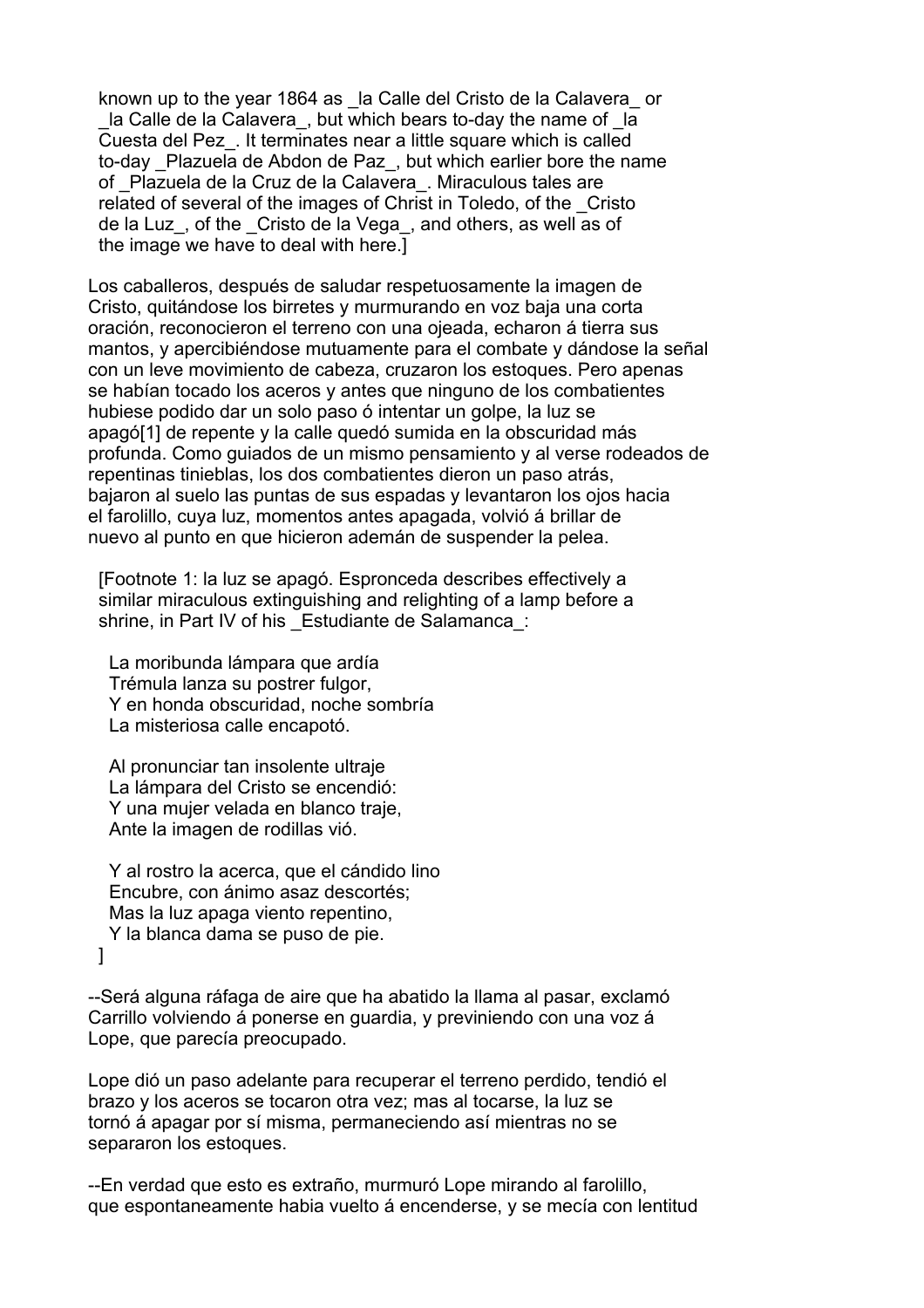en el aire, derramando una claridad trémula y extraña sobre el amarillo craneo de la calavera colocada a los pies de Cristo.

--¡Bah! dijo Alonso, será que la beata encargada de cuidar del farol del retablo sisa á los devotos y escasea el aceite, por lo cual la luz, proxima á morir, luce y se obscurece á intervalos en señal de agonía; y dichas estas palabras, el impetuoso joven tornó á colocarse en actitud de defensa. Su contrario le imitó; pero esta vez, no tan sólo volvió á rodearlos una sombra espesisima é impenetrable, sino que al mismo tiempo hirió sus oídos el eco profundo de una voz misteriosa, semejante á esos largos gemidos del vendaval que parece que se queja y articula palabras al correr aprisionado por las torcidas, estrechas y tenebrosas calles de Toledo.

Que dijo aquella voz medrosa y sobrehumana, nunca pudo saberse; pero al oirla ambos jóvenes se sintieron poseídos de tan profundo terror, que las espadas se escaparon de sus manos, el cabello se les erizó, y por sus cuerpos, que estremecía un temblor involuntario, y por sus frentes pálidas y descompuestas, comenzó á correr un sudor frío como el de la muerte.

La luz, por tercera vez apagada, por tercera vez volvió á resucitar, y las tinieblas se disiparon.

--¡Ah! exclamó Lope al ver á su contrario entonces, y en otros días su mejor amigo, asombrado como él, y como él pálido é inmóvil; Dios no quiere permitir este combate, porque es una lucha fratricida; porque un combate entre nosotros ofende al cielo, ante el cual nos hemos jurado cien veces una amistad eterna. Y esto diciendo se arrojó en los brazos de Alonso, que le estrechó entre los suyos con una fuerza y una efusión indecibles.

III

Pasados algunos minutos, durante los cuales ambos jovenes se dieron toda clase de muestras de amistad y cariño, Alonso tomó la palabra, y con acento conmovido aún por la escena que acabamos de referir, exclamó, dirigiendose á su amigo:

--Lope, yo se que amas á doña Inés; ignoro si tanto como yo, pero la amas. Puesto que un duelo entre nosotros es imposible, resolvámonos á encomendar nuestra suerte en sus manos. Vamos en su busca; que ella decida con libre albedrío cuál ha de ser el dichoso, cuál el infeliz. Su decisión será respetada por ambos, y el que no merezca sus favores mañana saldrá con el rey de Toledo, é irá á buscar el consuelo del olvido en la agitación de la guerra.

--Pues tú lo quieres, sea; contestó Lope.

Y el uno apoyado en el brazo del otro, los dos amigos se dirigieron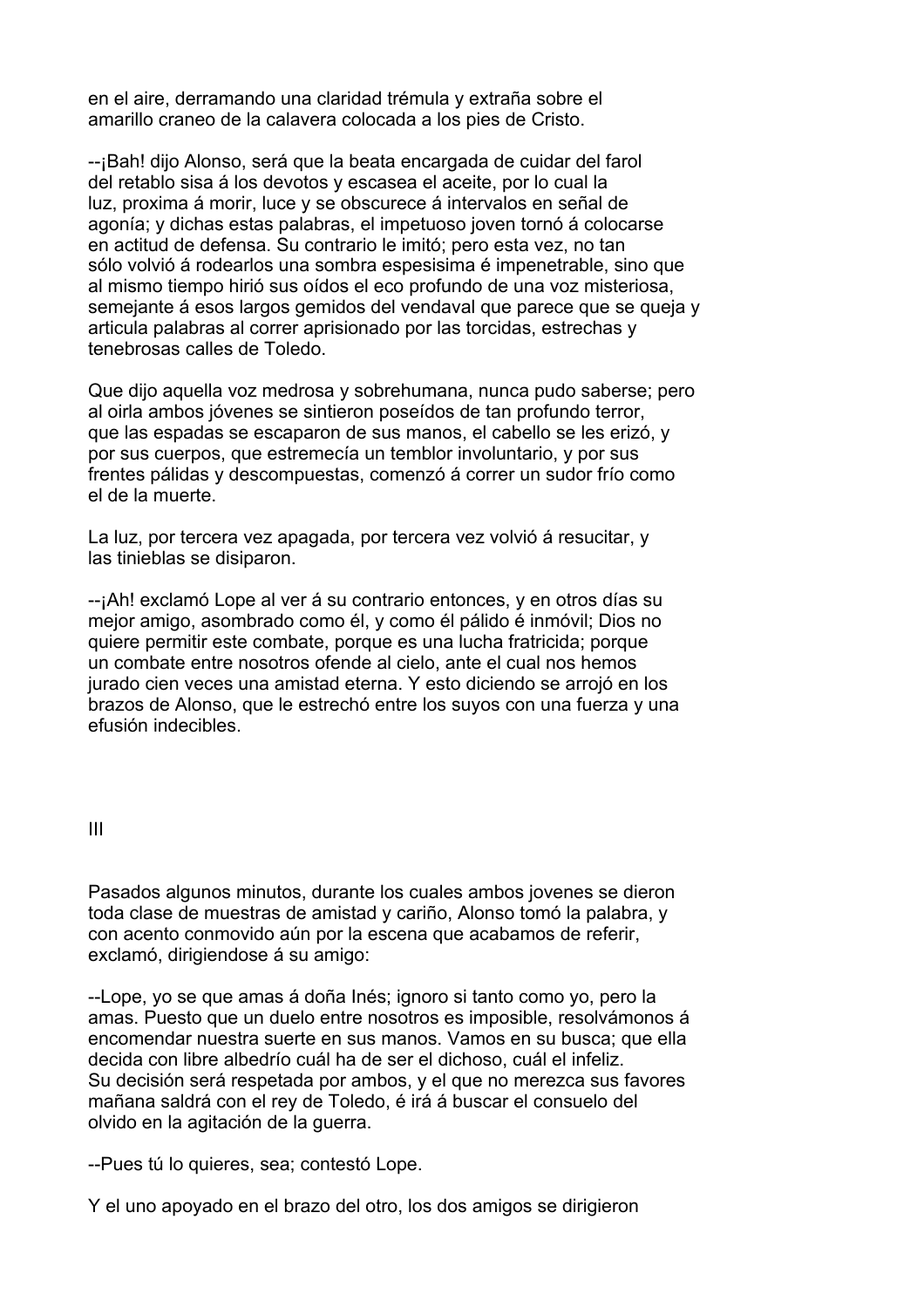hacia la catedral,[1] en cuya plaza,[2] y en un palacio del que ya no quedan ni aún los restos, habitaba doña Inés de Tordesillas.

[Footnote 1: la catedral. See p. 55, note 1.]

 [Footnote 2: plaza. There is a small square in front of the cathedral, called to-day the Plaza de (or del) Ayuntamiento.]

Estaba á punto de rayar el alba, y como algunos de los deudos de doña Inés, sus hermanos entre ellos, marchaban al otro día con el ejército real, no era imposible que en las primeras horas de la mañana pudiesen penetrar en su palacio.

Animados con esta esperanza, llegaron, en fin, al pie de la gótica torre[1] del templo; mas al llegar á aquel punto, un ruido particular llamó su atención, y deteniéndose en uno de los ángulos, ocultos entre las sombras de los altos machones que flanquean los muros, vieron, no sin grande asombro, abrirse el balcón del palacio de su dama, aparecer en él un hombre que se deslizó hasta el suelo con la ayuda de una cuerda, y, por último, una forma blanca, doña Inés sin duda, que inclinándose sobre el calado antepecho, cambió algunas tiernas frases de despedida con su misterioso galán.

[Footnote 1: la gotica torre. See p. 55, note i.]

El primer movimiento de los dos jóvenes fué llevar las manos al puño de sus espadas; pero deteniéndose como heridos de una idea súbita, volvieron los ojos á mirarse, y se hubieron de encontrar con una cara de asombro tan cómica, que ambos prorrumpieron en una ruidosa carcajada, carcajada que, repitiéndose de eco en el silencio de la noche, resonó en toda la plaza y llego hasta el palacio.

Al oirla, la forma blanca desapareció del balcón, se escuchó el ruido de las puertas que se cerraron con violencia, y todo volvió á quedar en silencio.

Al día siguiente, la reina, colocada en un estrado lujosísimo, veía desfilar las huestes que marchaban á la guerra de moros, teniendo á su lado las damas más principales de Toledo. Entre ellas estaba doña Inés de Tordesillas, en la que aquel día, como siempre, se fijaban todos los ojos; pero según á ella le parecía advertir, con diversa expresión que la de costumbre. Diriase que en todas las curiosas miradas que á ella se volvían, retozaba una sonrisa burlona.

Este descubrimiento no dejaba de inquietarla algo, sobre todo teniendo en cuenta las ruidosas carcajadas que la noche anterior había creído percibir á lo lejos y en uno de los ángulos de la plaza, cuando cerraba el balcón y despedia á su amante; pero al mirar aparecer entre las filas de los combatientes, que pasaban por debajo del estrado lanzando chispas de fuego de sus brillantes armaduras, y envueltos en una nube de polvo, los pendones reunidos de las casas de Carrillo y Sandoval; al ver la significativa sonrisa que al saludar á la reina le dirigieron los dos antiguos rivales que cabalgaban juntos, todo lo adivinó, y la púrpura de la vergüenza enrojeció su frente, y brilló en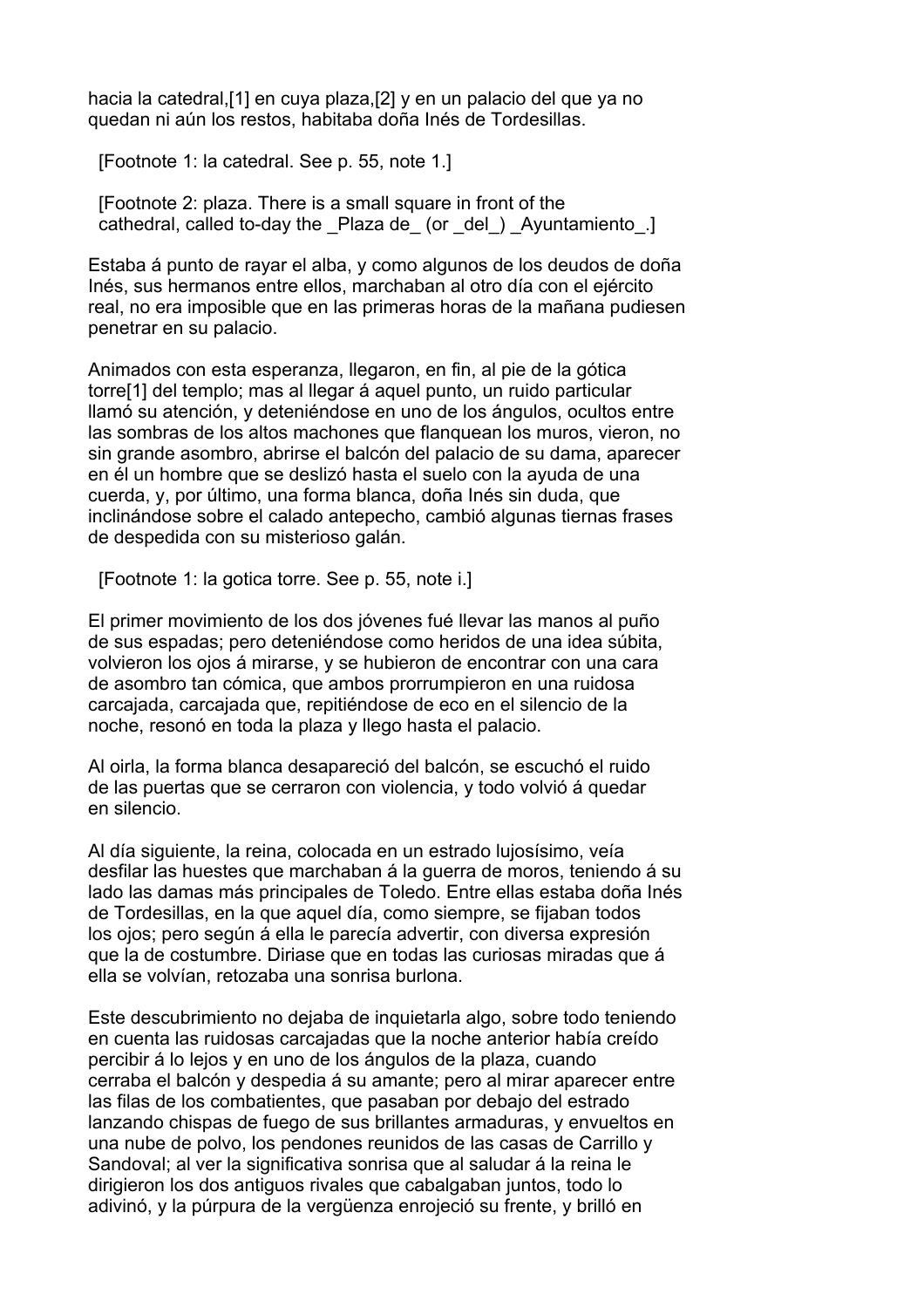sus ojos una lágrima de despecho.

EL BESO

I

Cuando una parte del ejército francés se apodero á principios de este siglo<sup>[1]</sup> de la historica Toledo,<sup>[2]</sup> sus jefes, que no ignoraban el peligro á que se exponían en las poblaciones españolas diseminándose en alojamientos separados, comenzaron por habilitar para cuarteles los más grandes y mejores edificios de la ciudad.

 [Footnote 1: una parte... siglo. The French armies of Napoleon entered Spain in 1808. Joseph Bonaparte was declared king, but the opposition of Spain was most heroic, and in 1814 the French were expelled. They made great havoc in Toledo, where among other desecrations they burned the Alcazar (now restored) and the convent church of San Juan de los Reyes.]

[Footnote 2: Toledo. See p. 50, note 2.]

Después de ocupado el suntuoso alcázar[1] de Carlos V, [Footnote:2] echóse mano de la casa de Consejos;[3] y cuando ésta no pudo contener más gente, comenzaron á invadir el asilo de las comunidades religiosas, acabando á la postre por transformar en cuadras hasta las iglesias consagradas al culto. En esta conformidad se encontraban las cosas en la población donde tuvo lugar el suceso que voy á referir, cuando, una noche, ya á hora hastante avanzada, envueltos en sus obscures capotes de guerra y ensordeciendo las estrechas y solitarias calles que conducen desde la Puerta del Sol[4] á Zocodover,[5] con el choque de sus armas y el ruidoso golpear de los cascos de sus corceles que sacaban chispas de los pedernales, entraron en la ciudad hasta unos cien dragones de aquellos altos, arrogantes y fornidos, de que todavía nos hablan con admiración nuestras abuelas.

[Footnote 1: alcázar. See p. 61, note 3.]

 [Footnote 2: Carlos V. Charles V, the son of Philip of Burgundy by Joanna (daughter of Ferdinand and Isabella), and grandson of the emperor Maximilian 1, was bom at Ghent, Flanders, February 24,1500, and died in the monastery of Yuste, Estremadura, Spain, September 21, 1558. He became king of Spain (as Charles 1) in 1516, and emperor in 1520. In 1556 he abdicated the government of the former in favor of his son Philip II, and of the latter in favor of his brother Ferdinand I.]

 [Footnote 3: la casa de Consejos. The \_Casa de\_ Consejos ('City Hall'), Casa Consistorial, or Ayuntamiento, by which various names it is known, is a building erected in the fifteenth century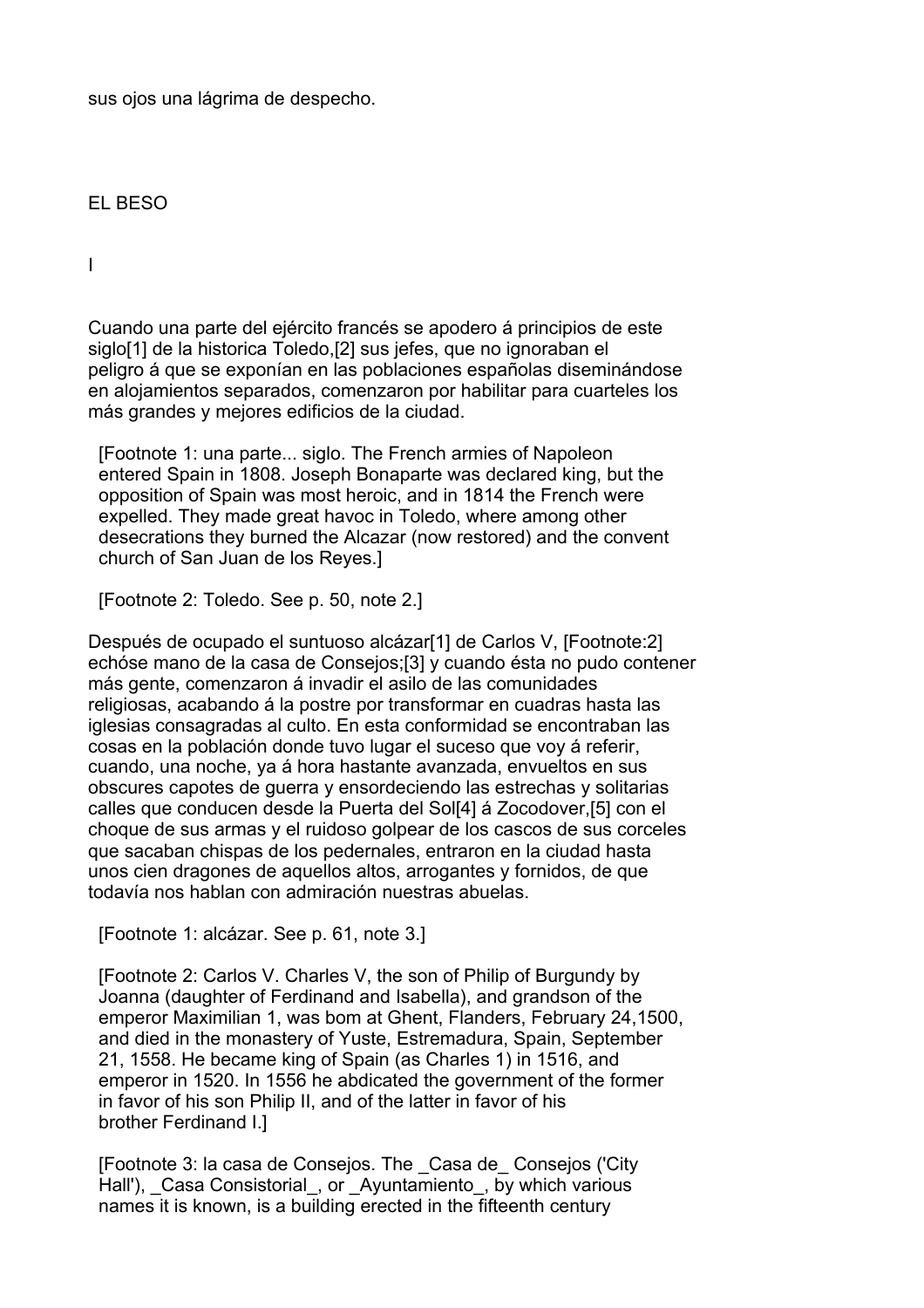and remodeled in the seventeenth. It has a handsome Greco-Roman façade in striking' contrast with the Gothic architecture of the cathedral, which stands upon the same plaza (see p. 73, note 2).]

 [Footnote 4: la Puerta del Sol. A charming old Moorish gateway with horseshoe arches between two towers, built about 1100, and recently restored. It is one of the most impressive and beautiful of Toledo's monuments.]

[Footnote 5: Zocodover. See p. 64, note 1.]

Mandaba la fuerza un oficial bastante joven, el cual iba como á distancia de unos treinta pasos de su gente hablando á media voz con otro, también militar á lo que podía colegirse por su traje. Éste, que caminaba á pie delante de su interlocutor, llevando en la mano un farolillo, parecía servirle de guía por entre aquel laberinto de calles obscuras, enmarañadas y revueltas.

--Con verdad, decía el jinete á su acompañante, que si el alojamiento que se nos prepara es tal y como me lo pintas, casi casi sería preferible arrancharnos en el campo ó en medio de una plaza.

--¿Y qué queréis, mi capitán? contestóle el guía que efectivamente era un sargento aposentador; en el alcázar no cabe ya un grano de trigo cuanto mas un hombre; de San Juan de los Reyes[1] no digamos, porque hay celda de fraile en la que duermen quince húsares. El convento á donde voy á conduciros no era mal local, pero hará cosa de tres ó cuatro días nos cayó aquí como de las nubes ima de las columnas volantes que recorren la provincia, y gracias que hemos podido conseguir que se amontonen por los claustros y dejen libre la iglesia.

 [Footnote 1: San Juan de los Reyes. This convent was founded in 1476 by Ferdinand and Isabella, who meant it to be their burial-place, and was dedicated to their patron saint John the Baptist. "After the capture of Granada in 1492 and the foundation of the royal mausoleum there, the chief object of San Juan disappeared and the building was protracted till the seventeenth century. Thus the edifice, begun in the late Gothic style, shows a strong leaning towards the forms of the Renaissance. The interior was much damaged by the French in 1808." Baedeker's \_Spain\_ (1901), p. 147.]

--En fin, exclamó el oficial después de un corto silencio y como resignándose con el extraño alojamiento que la casualidad le deparaba,--más vale incómodo que ninguno. De todas maneras, si llueve, que no será dificil según se agrupan las nubes, estaremos á cubierto y algo es algo.

Interrumpida la conversación en este punto, los jinetes, precedidos del guía, siguieron en silencio el camino adelante hasta llegar á una plazuela, en cuyo fondo se destacaba la negra silueta del convento con su torre morisca, su campanario de espadaña, su cúpula ojival y sus tejados de crestas desiguales y obscuras.

--He aquí vuestro alojamiento, exclamó el aposentador al divisarle y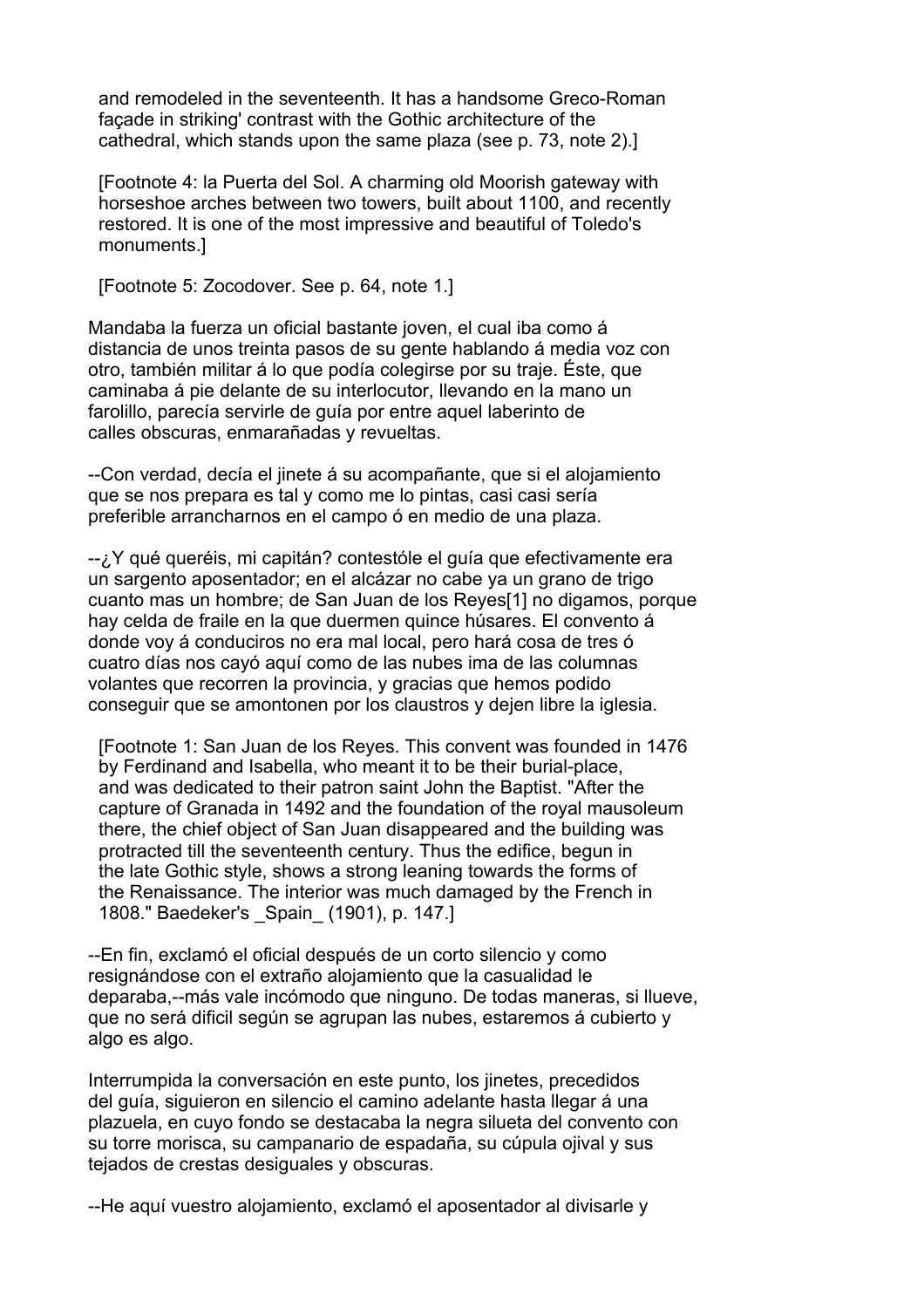dirigiéndose al capitán, que después que hubo mandado hacer alto á la tropa, ecbó pie á tierra, tomó el farolillo de manos del guía, y se dirigió hacia el punto que este le señalaba.

Como quiera que la iglesia del convento estaba completamente desmantelada, los soldados que ocupaban el resto del edificio habían creído que las puertas le eran ya poco menos que inútiles, y un tablero hoy, otro mañana, habían ido arrancandolas pedazo á pedazo para hacer hogueras con que calentarse por las noches.

Nuestro joven oficial no tuvo, pues, que torcer Haves ni descorrer cerrojos para penetrar en el interior del templo.

Á la luz del farolillo, cuya dudosa claridad se perdía entre las espesas sombras de las naves y dibujaba con gigantescas proporciones sobre el muro la fantástica sombra del sargento aposentador que iba precediéndole, recorrió la iglesia de arriba abajo y escudriñó una por una todas sus desiertas capillas, hasta que una vez hecho cargo del local, mandó echar pie á tierra á su gente, y hombres y caballos revueltos, fué acomodándola como mejor pudo.

Según dejamos dicho, la iglesia estaba completamente desmantelada; en el altar mayor pendían aún de las alias cornisas los rotos jirones del velo con que le habían cubierto los religiosos al abandonar aquel recinto; diseminados por las naves veianse algunos retablos adosados al muro, sin imágenes en las hornacinas; en el coro se 'dibujaban con un ribete de luz los extraños perfiles de la obscura sillería de alerce; en el pavimento, destrozado en varies puntos, distinguíanse aún anchas losas sepulcrales llenas de timbres, escudos y largas inscripciones góticas; y allá á lo lejos, en el fondo de las silenciosas capillas y á lo largo del crucero, se destacaban confusamente entre la obscuridad, semejantes á blancos é inmóviles fantasmas, las estatuas de piedra que, unas tendidas, otras de hinojos sobre el mármol de sus tumbas, parecían ser los únicos habitantes del ruinoso edificio.

Á cualquiera otro menos molido que el oficial de dragones, el cual traía una jornada de catorce leguas en el cuerpo, ó menos acostumbrado á ver estos sacrilegios como la cosa más natural del mundo, hubiéranle bastado dos adarmes de imaginación para no pegar los ojos en toda la noche en aquel obscuro é imponente recinto, donde las blasfemias de los soldados que se quejaban en alta voz del improvisado cuartel, el metálico golpe de sus espuelas que resonaban sobre las antes losas sepulcrales del navimento, el ruido de los caballos que piafaban impacientes, cabeceando y haciendo sonar las cadenas con que estaban sujetos á los pilares, formaban un rumor extraño y temeroso que se dilataba por todo el ámbito de la iglesia y se reproducía cada vez más confuso repetido de eco en eco en sus alias bóvedas.

Pero nuestro héroe, aunque joven, estaba ya tan familiarizado con estas peripecias de la vida de campaña, que apenas hubo acomodado á su gente, mandó colocar un saco de forraje al pie de la grada del presbiterio, y arrebujándose como mejor pudo en su capote y echando la cabeza en el escalón, á los cinco minutos roncaba con más tranquilidad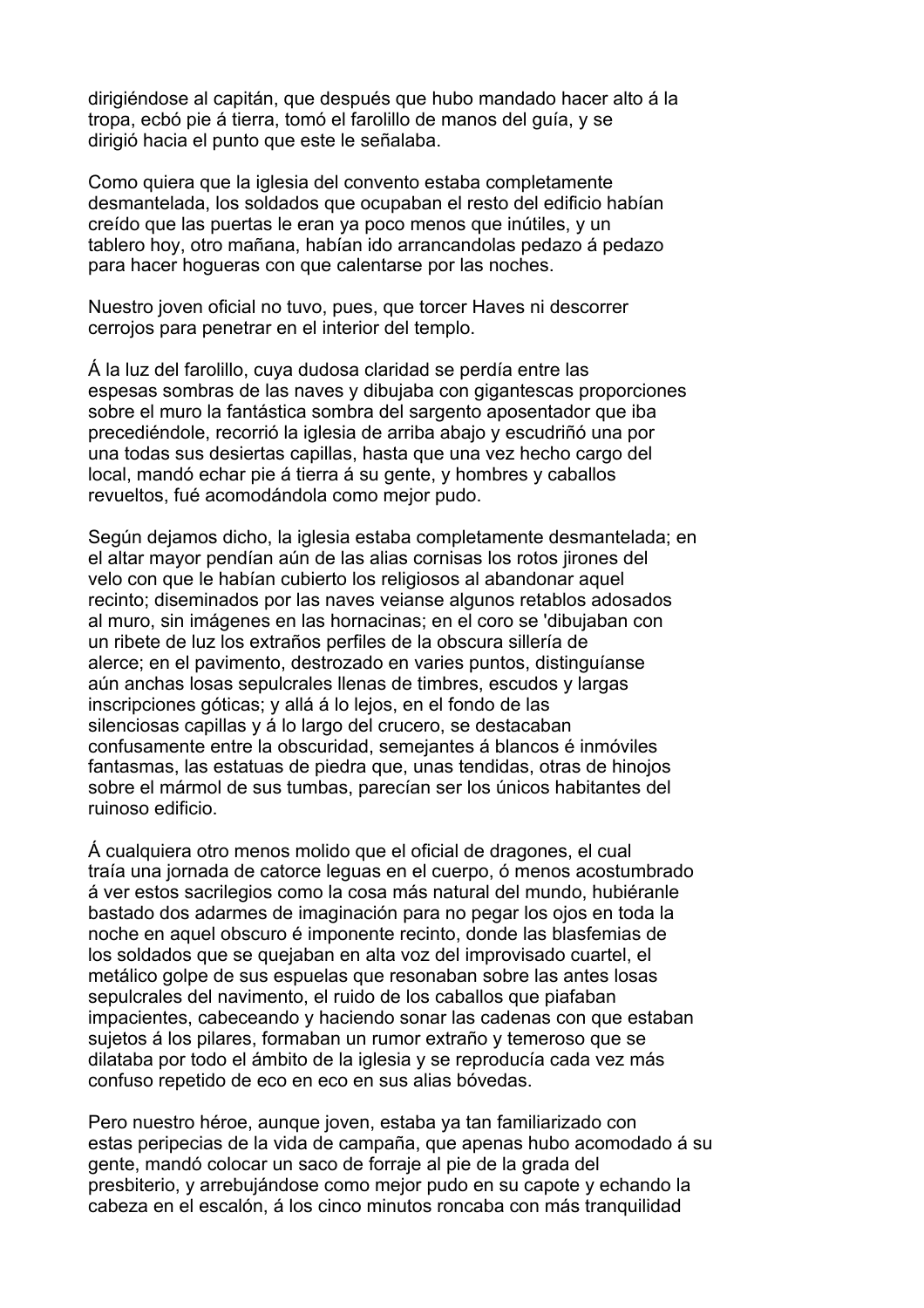que el mismo rey José[1] en su palacio de Madrid.[2]

[Footnote 1: rey José. Joseph Bonaport. See p. 76, note 1.]

 [Footnote 2: Madrid. The capital of Spain and of the province of Madrid, situated on the Manzanares, and nearly in the geographical center of Spain. Population some 540,000. The royal palace, begun in 1737, is an imposing rectangular structure on a lofty terrace overlooking the Manzanares.]

Los soldados, haciendose almohadas de las monturas, imitaron su ejemplo, y poco á poco fué apagándose el murmullo de sus voces.

Á la media hora sólo se oían los ahogados gemidos del aire que entraba por las rotas vidrieras de las ojivas del templo, el atolondrado revolotear de las aves nocturnas que tenían sus nidos en el dosel de piedra de las esculturas dé los muros, y el alternado rumor de los pasos del vigilante que se paseaba envuelto en los anchos pliegues de su capote, á lo largo del pórtico.

II

En la época á que se remonta la relación de esta historia, tan verídica como extraordinaria, lo mismo que al presente, para los que no sabían apreciar los tesoros del arte que encierran sus muros la ciudad de Toledo no era mas que un poblacón destartalado, antiguo, ruinoso é insufrible.

Los oficiales del ejército francés, que á juzgar por los actos de vandalismo[1] con que dejaron en ella triste y perdurable memoria de su ocupación, de todo tenían menos de artistas ó arqueólogos, no hay para que decir que se fastidiaban soberanamente en la vetusta ciudad de los Césares.[2]

[Footnote 1: vandalismo. See p. 76, note 1.]

 [Footnote 2: ciudad de los Césares. See p. 50, note 2, and p. 52, note 1.]

En esta situación de ánimo, la más insignificante novedad que viniese á romper la monótona quietud de aquellos días eternos é iguales, era acogida con avidez entre los ociosos; así es que la promoción al grado inmediato de uno de sus camaradas, la noticia del movimiento estratégico de una columna volante, la salida de un correo de gabinete, ó la llegada de una fuerza cualquiera á la ciudad, convertíanse en tema fecundo de conversación y objeto de toda clase de comentarios, hasta tanto que otro incidente venía á sustituirle,[1] sirviendo de base á nuevas quejas, críticas y suposiciones.

[Footnote 1: sustituirle. See p. 66, note 1.]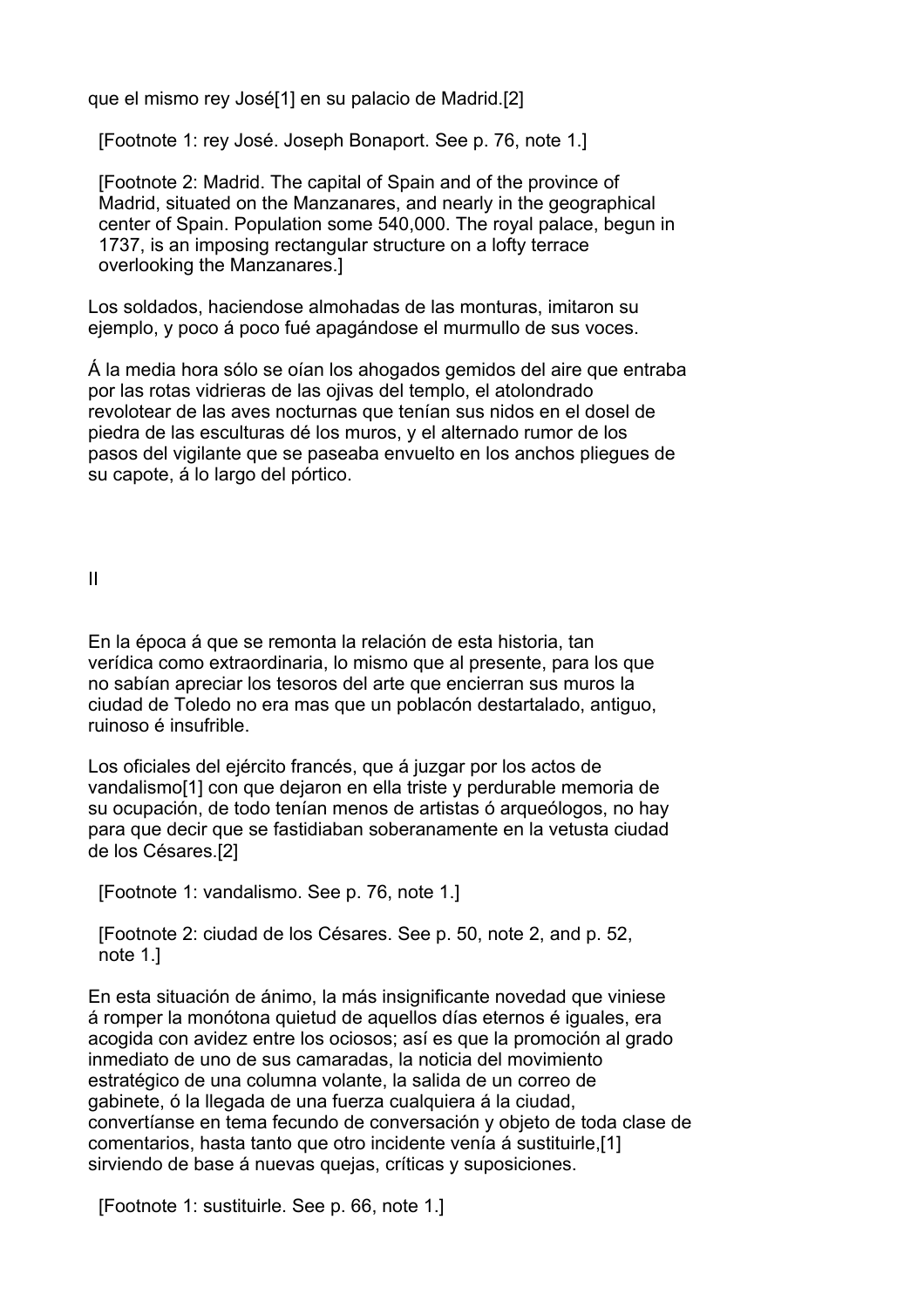Como era de esperar, entre los oficiales que, según tenían de costumbre, acudieron al día siguiente á tomar el sol y á charlar un rato en el Zocodover, no se hizo platillo de otra cosa que de la llegada de los dragones, cuyo jefe dejamos en el anterior capítulo durmiendo á pierna suelta y descansando de las fatigas de su viaje. Cerca de una hora hacía que la conversación giraba alrededor de este asunto, y ya comenzaba á interpretarse de diversos modos la ausencia del recién venido, á quien uno de los presentes, antiguo compañero suyo de colegio, habia citado para el Zocodover, cuando en una de las boca-calles de la plaza apareció al fin nuestro bizarro capitán despojado de su ancho capotón de guerra, luciendo un gran casco de metal con penacho de plumas blancas, una casaca azul turquí con vueltas rojas y un magnífico mandoble con vaina de acero, que resonaba arrastrándose al compás de sus marciales pasos y del golpe seco y agudo de sus espuelas de oro.

Apenas le vió su camarada, salió á su encuentro para saludarle, y con él se adelantaron casi todos los que á la sazón se encontraban en el corrillo; en quienes habían despertado la curiosidad y la gana de conocerle, los pormenores que ya habían oído referir acerca de su carácter original y extraño.

Después de los estrechos abrazos de costumbre y de las exclamaciones, plácemes y preguntas de rigor en estas entrevistas; después de hablar largo y tendido sobre las novedades que andaban por Madrid, la varia fortuna de la guerra y los amigotes muertos ó ausentes, rodando de uno en otro asunto la conversación, vino á parar al tema obligado, esto es, las penalidades del servicio, la falta de distracciones de la ciudad y el inconveniente de los alojamientos.

Al llegar á este punto, uno de los de la reunión que, por lo visto, tenía noticia del mal talante con que el joven oficial se había resignado á acomodar su gente en la abandonada iglesia, le dijo con aire de zumba:

--Y á propósito de alojamiento, ¿qué tal se ha pasado la noche en el que ocupáis?

--Ha habido de todo, contestó el interpelado; pues si bien es verdad que no he dormido gran cosa, el origen de mi vigilia merece la pena de la velada. El insomnio junto á una mujer bonita no es seguramente el peor de los males.

--¡Una mujer! repitió su interlocutor como admirándose de la buena fortuna del recién venido; eso es lo que se llama llegar y besar el santo.

--Será tal vez algún antiguo amor de la corte que le sigue á Toledo para hacerle más soportable el ostracismo, añadió otro de los del grupo.

--¡Oh! no, dijo entonces el capitán; nada menos que eso. Juro, á fe de quien soy, que no la conocía y que nunca creí hallar tan bella patrona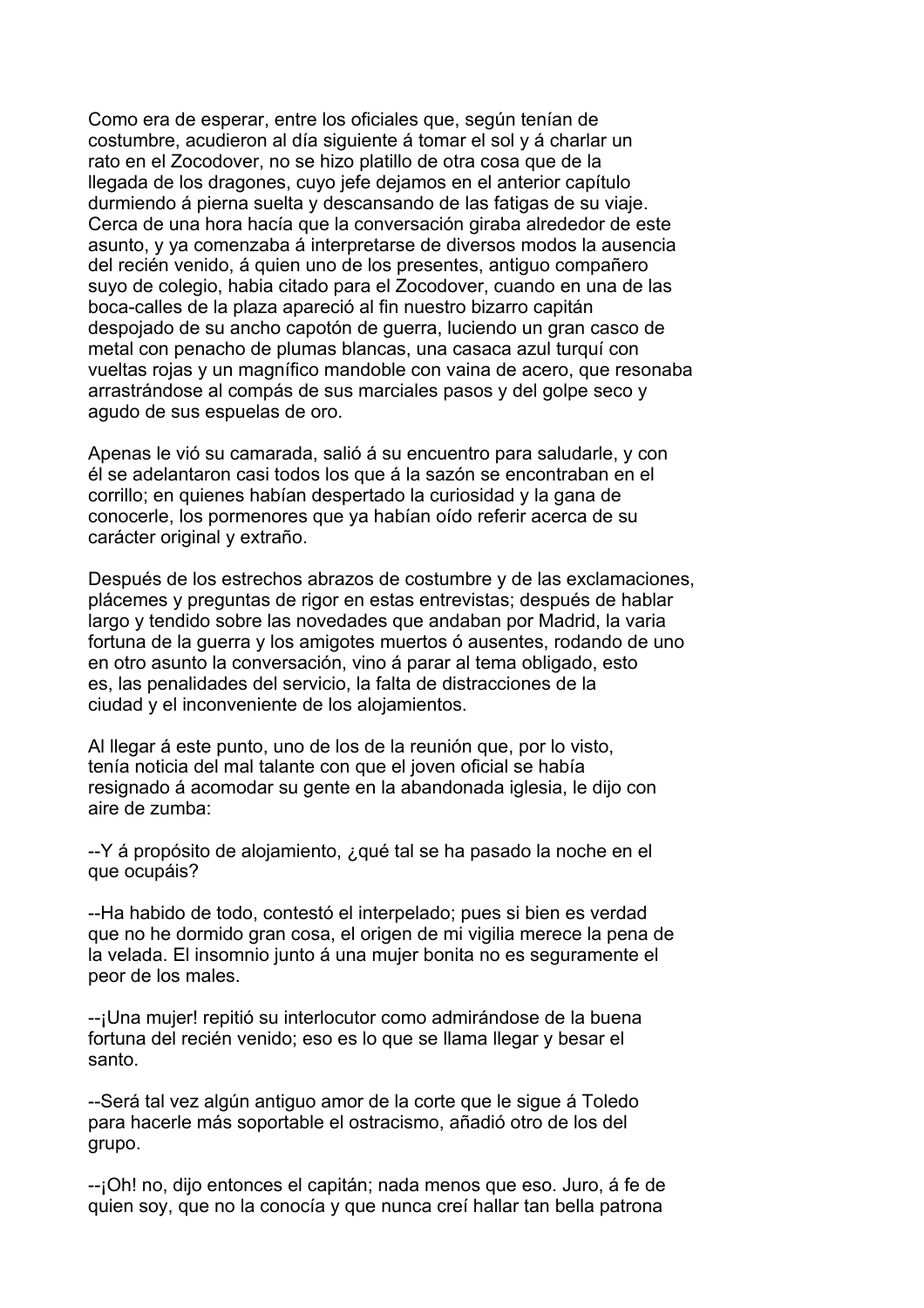en tan incómódo alojamiento. Es todo lo que se llama una verdadera aventura.

--¡Contadla! ¡contadla! exclamaron en coro los oficiales que rodeaban al capitán; y como éste se dispusiera á hacerlo así, todos prestaron la mayor atención á sus palabras, mientras él comenzó la historia en estos terminos:

--Dormía esta noche pasada como duerme un hombre que trae en el cuerpo trece[1] leguas de camino, cuando he aquí que en lo mejor del sueño me hizo despertar sobresaltado é incorporarme sobre el codo un estruendo horrible, un estruendo tal, que me ensordeció un instante para dejarme después los oídos zumbando cerca de un minuto, como si un moscardón me cantase á la oreja.

 [Footnote 1: trece = 'thirteen.' Our author has told us on p. 79 that it was catorce ('fourteen').]

Como os habrás figurado, la causa de mi susto era el primer golpe que oía de esa endiablada campana gorda,[1] especie de sochantre de bronce, que los canónigos de Toledo han colgado en su catedral con el laudable propósito de matar á disgustos a los necesitados de reposo.

 [Footnote 1: campana gorda = 'great bell.' The famous \_Campana Gorda\_, weighing nearly two tons, was cast by Alejandro Gargollo in 1753. It hangs in the cathedral tower surrounded by eight other bells, and surmounted by two more.]

Renegando entre dientes de la campana y del campanero que la toca, disponíame, una vez apagado aquel insólito y temeroso rumor, á coger nuevamente el hilo del interrumpido sueño, cuando vino á herir mi imaginación y á ofrecerse ante mis ojos una cosa extraordinaria. Á la dudosa luz de la luna que entraba en el templo por el estrecho ajimez del muro de la capilla mayor, ví una mujer arrodillada junto al altar.

Los oficiales se miraron éntre sí con expresion entre asombrada é incrédula; el capitán, sin atender al efecto que su narración producía, continuó de este modo:

--No podéis figuraros nada semejante á aquella nocturna y fantástica visión que se dibujaba confusamente en la penumbra de la capilla como esas virgenes pintadas en los vidrios de colores que habréis visto alguna vez destacarse á lo lejos, blancas y luminosas, sobre el obscuro fondo de las catedrales.

Su rostro ovalado, en donde se veía impreso el sello de una leve y espiritual demacración, sus armoniosas facciones llenas de una suave y melancólica dulzura; su intensa palidez, las purisimas líneas de su contorno esbelto, su ademán reposado y noble, su traje blanco y flotante, me traían á la memoria esas mujeres que yo soñaba cuando casi era un niño. ¡Castas y celestes imágenes, quimérico objeto del vago amor de la adolescencia! Yo me creía juguete de una alucinación, y sin quitarle un punto los ojos, ni aún osaba respirar, temiendo que un soplo desvaneciese el encanto. Ella permanecía inmóvil.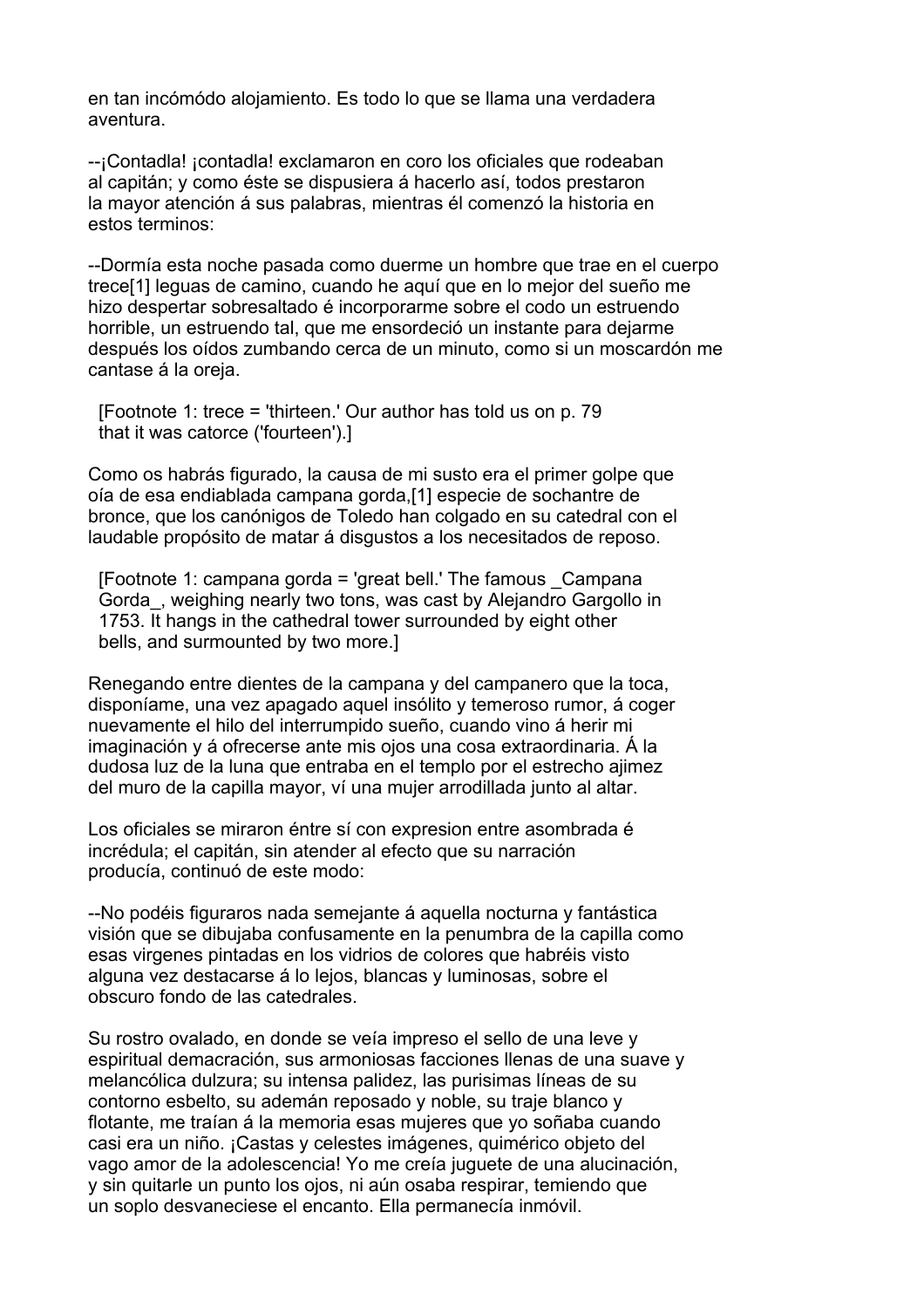Antojábaseme al verla tan diáfana y luminosa que no era una criatura terrenal, sino un espíritu que, revistiendo por un instante la forma humana, había descendido en el rayo de la luna, dejando en el aire y en pos de sí la azulada estela que desde el alto ajimez bajaba verticalmente hasta el pie del opuesto muro, rompiendo la obscura sombra de aquel recinto lóbrego y misterioso.

--Pero ... exclamó interrumpiéndole su camarada de colegio, que, comenzando por echar á broma la historia, había concluido interesándose con su relato: ¿cómo estaba allí aquella mujer? ¿No la[1] dijiste nada? ¿No te explicó su presencia en aquel sitio?

[Footnote 1: la. See p. 20, note 2.]

--No me determiné á hablarla,[1] porque estaba seguro de que no había de contestarme, ni verme ni oirme.

[Footnote 1: la. See p. 20, note 2.]

-- ¿Era sorda?

-- ¿Era ciega?

--¿Era muda? exclamaron á un tiempo tres ó cuatro de los que escuchaban la relación.

--Lo era todo á la vez, exclame al fin el capitán después de un momento de pausa; porque era... de mármol. Al oir el estupendo desenlace de tan extraiía aventura, cuantos había en el corro prorrumpieron en una ruidosa carcajada, mientras uno de ellos dijo al narrador de la peregrina historia, que era el único que permanecía callado y en una grave actitud:

--¡Acabáramos de una vez! Lo que es de ese género, tengo yo más de un millar, un verdadero serrallo, en San Juan de los Reyes; serrallo que desde ahora pongo á vuestra disposición, ya que, á lo que parece, tanto os da de una mujer de carne como de piedra.

--¡Oh! no ... continuó el capitán, sin alterarse en lo más mínimo por las carcajadas de sus compañeros: estoy seguro de que no pueden ser como la mía. La mía es una verdadera dama castellana que por un milagro de la escultura parece que no la han enterrado en un sepulcro, sino que aún permanece en cuerpo y alma de hinojos sobre la losa que le cubre, inmóvil, con las manos juntas en ademan suplicante, sumergida en un éxtasis de místico amor.

--De tal modo te explicas, que acabarás por probarnos la verosimilitud de la fábula de Galatea.[1]

 [Footnote 1: Galatea. In the story told by Ovid (\_Met.\_ x. 243) Pygmalion, king of Cyprus, conceived an aversion to women, and devoted himself to art, but having made in ivory a lovely statue of a woman he became enamored of it, and at his request Aphrodite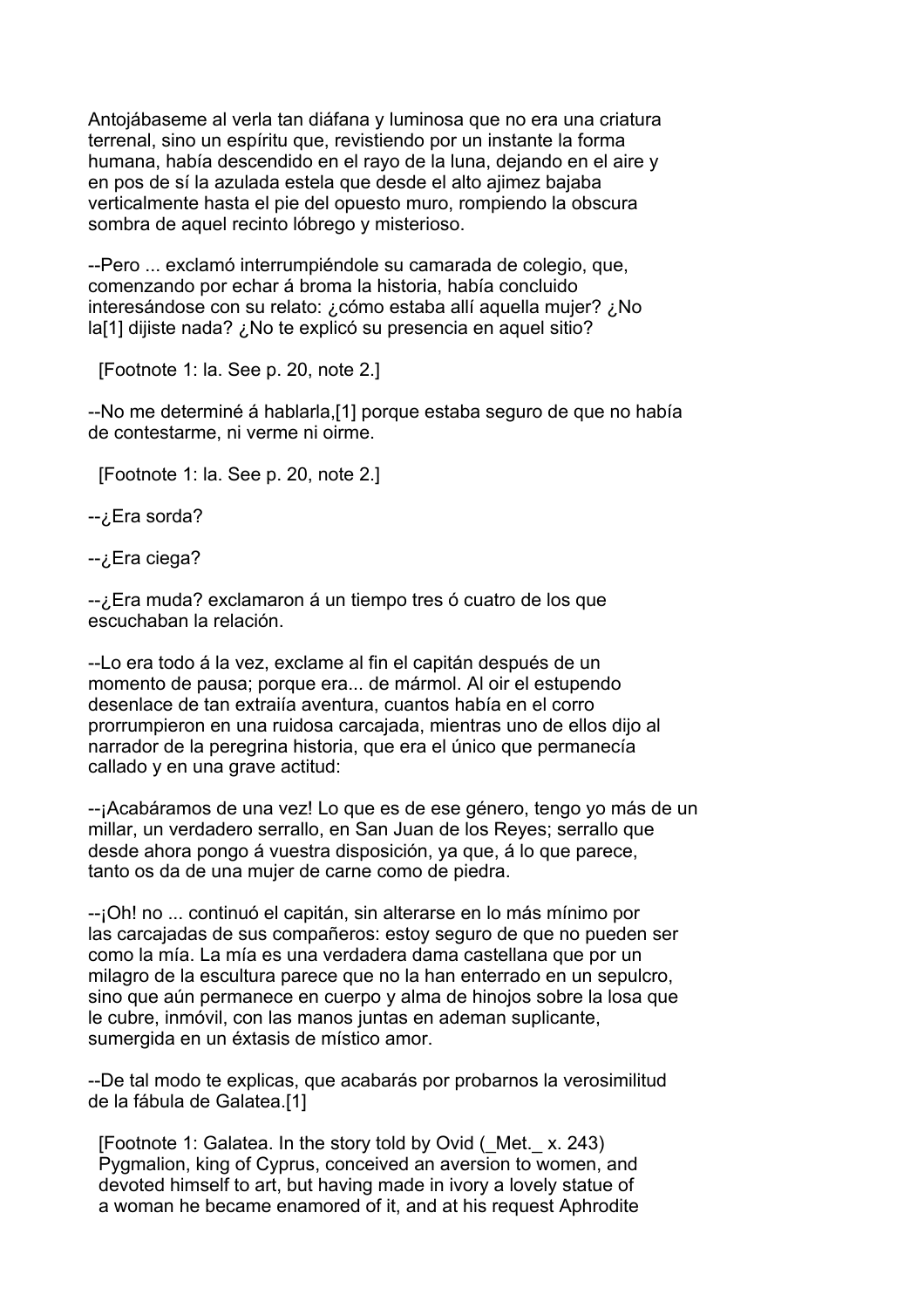endowed it with life. This beautiful woman, Galatea, became his wife, and bore him a son called Paphos, founder of the city of that name in Cyprus.]

--Por mi parte, puedo deciros que siempre la creí una locura; mas desde anoche comienzo á comprender la pasión del escultor griego.

--Dadas las especiales condiciones de tu nueva dama, creo que, no tendrás inconveniente en presentarnos á ella. De mí sé decir que ya no vivo hasta ver esa maravilla. Pero ... ¿qué diantres te pasa? ... diríase que esquivas la presentación. ¡Já! ¡já! ¡já! Bonito fuera que ya te tuviéramos hasta celoso.

--Celoso, se apresuró á decir el capitán, celoso ... de los hombres no ... mas ved, sin embargo, hasta donde llega mi extravagancia. Junto á la imagen de esa mujer, también de mármol, grave y al parecer con vida como ella, hay un guerrero, ... su marido sin duda.... Pues bien ... lo voy á decir todo, aunque os moféis de mi necedad ... si no hubiera temido que me tratasen de loco, creo que ya lo habría hecho cien veces pedazos.

Una nueva y aún más ruidosa carcajada de los oficiales saludó esta original revelación del estrambótico enamorado de la dama de piedra.

--Nada, nada; es preciso que la veamos, decían los unos.

--Si, si, es preciso saber si el objeto corresponde á tan alta pasión, añadian los otros.

--¿Cuando nos reuniremos á echar un trago en la iglesia en que os alojáis? exclamaron los demás.

--Cuando mejor os parezca: esta misma noche si queréis, respondió el joven capitán, recobrando su habitual sonrisa, disipada un instante por aquel relámpago de celos.--Á propósito. Con los bagajes he traído hasta un par de docenas de botellas de Champagne, verdadero

Champagne, restos de un regalo hecho á nuestro general de brigada, que, como sabéis, es algo pariente.

¡Bravo! ¡bravo! exclamaron los oficiales á una voz, prorrumpiendo en alegres exclamaciones.

--¡Se bebera vino del país![1]

 [Footnote 1: vino del país = 'wine from home,' 'wine from our own country.']

--¡Y cantaremos una canción de Ronsard![1]

 [Footnote 1: Ronsard. A celebrated French poet of the sixteenth century (b. 1524, d. 1585) and father of lyric poetry in France.]

--Y hablaremos de mujeres, á proposito de la dama del anfitrión.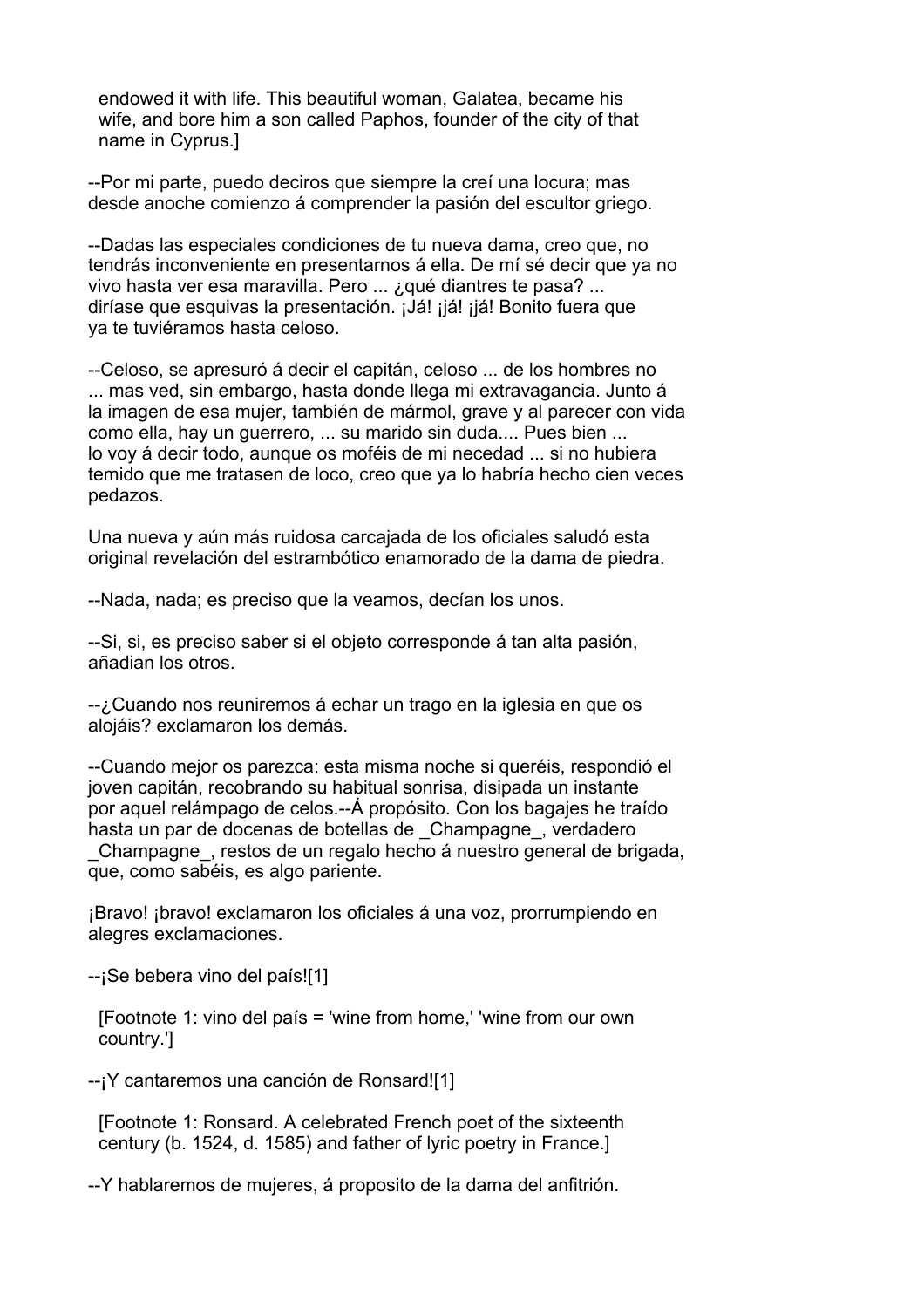--Conque ... ¡hasta la noche!

--Hasta la noche.

III

Ya hacía largo rato que los pacíficos habitantes de Toledo habían cerrado con llave y cerrojo las pesadas puertas de sus antiguos caserones; la campana gorda de la catedral anunciaba la hora de la queda, y en lo alto del alcázar, convertido en cuartel, se oía el ultimo toque de silencio de los clarines, cuando diez ó doce oficiales que poco á poco habían ido reuniéndose en el Zocodover, tomaron el camino que conduce desde aquel punto al convento en que se alojaba el capitán, animados más con la esperanza de apurar las prometidas botellas, que con el deseo de conocer la-maravillosa escultura.

La noche había cerrado sombría y amenazadora; el cielo estaba cubierto de nubes de color de plomo; el aire, que zumbaba encarcelado en las estrechas y retorcidas calles, agitaba la moribunda luz del farolillo de los retablos, ó hacia girar con un chirrido agudo las veletas de hierro de las torres.

Apenas los oficiales dieron vista á la plaza en que se hallaba situado el alojamiento de su nuevo amigo, este, que les aguardaba impaciente, salió á encontrarles; y después de cambiar algunas palabras á media voz, todos penetraron juntos en la iglesia, en cuyo lóbrego recinto la escasa claridad de una linterna luchaba trabajosamente con las obscuras y espesísimas sombras.

--¡Por quien soy! exclamo uno de los convidados tendiendo a su alrededor la vista, que el local es de los menos aproposito del mundo para una fiesta.

--Efectivamente, dijo otro; nos traes á conocer á una dama, y apenas si con mucha dificultad se ven los dedos de la mano.

--Y sobre todo, hace un frío, que no parece sino que estamos en la Siberia,[1] añadió un tercero arrebujándose en el capote.

 [Footnote 1: Siberia. A vast region in northern and central Asia, which forms part of the Russian empire, and which has by far the lowest winter temperatures of the known world.]

--Calma, señores, calma, interrumpió el anfitrión; calma, que á todo. se proveerá. ¡Eh, muchacho! prosiguió dirigiéndose á uno de sus asistentes; busca por ahí un poco de leña, y enciéndenos una buena fogata en la capilla mayor.

El asistente, obedeciendo las órdenes de su capitán, comenzó á descargar golpes en la sillería del coro, y después que hubo reunido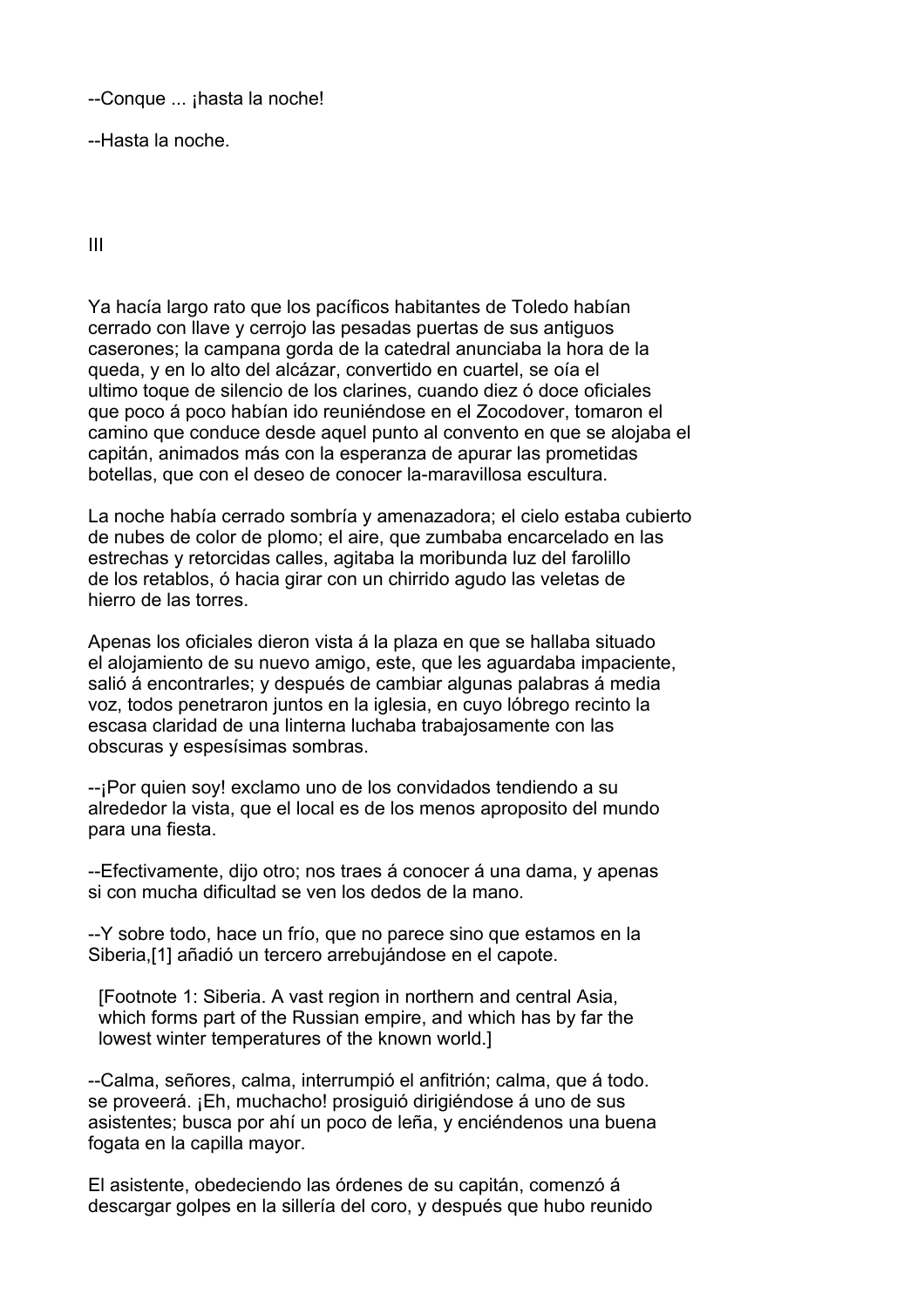una gran cantidad de leña que fué apilando al pie de las gradas del presbiterio, tomó la linterna y se dispuso á hacer un auto de fe con aquellos fragmentos tallados de riquísimas labores entre los que se veían por aquí parte de una columnilla salomónica, por allá la imagen de un santo abad, el torso de una mujer, ó la disforme cabeza de un grifo asomado entre hojarasca.

Á los pocos minutos, una gran claridad que de improviso se derramó por todo el ámbito de la iglesia, anunció á los oficiales que había llegado la hora de comenzar el festín.

El capitán, que hacía los honores de su alojamiento con la misma ceremonia que hubiera hecho los de su casa, exclamó dirigiéndose á los convidados:

--Si gustáis, pasaremos al \_buffet\_.[1]

 [Footnote 1: buffet. A French word meaning 'refreshment-table.' It is customary in France at large receptions and dancing-parties to install in some room a counter or table from which to serve refreshments. This is known as the buffet.

Sus camaradas, afectando la mayor gravedad, respondieron á la invitación con un cómico salido, y se encaminaron á la capilla mayor precedidos del héroe de la fiesta, que al llegar á la escalinata se detuvo un instante, y extendiendo la mano en dirección al sitio que ocupaba la tumba, les dijo con la finura más exquisita:

--Tengo el placer de presentaros á la dama de mis pensamientos. Creo que convendréis conmigo en que no he exagerado su belleza.

Los oficiales volvieron los ojos al punto que les señalaba su amigo, y una exclamación de asombro se escapó involuntariamente de todos los labios.

En el fondo de un arco sepulcral revestido de mármoles negros, arrodillada delante de un reclinatorio, con las manos juntas y la cara vuelta hacia el altar, vieron, en efecto, la imagen de una mujer tan bella, que jamás salió otra igual de manos de un escultor, ni el deseo pudo pintarla en la fantasía más soberanamente hermosa.

--En verdad que es un ángel, exclamó uno de ellos.

--¡Lástima que sea de mármol! añadió otro.

--No hay duda que aunque no sea más que la ilusión de hallarse junto á una mujer de este calibre, es lo suficiente para no pegar los ojos en toda la noche.

--¿Y no sabéis quién es ella? preguntaron algunos de los que contemplaban la estatua al capitán, que sonreía satisfecho de su triunfo.

--Recordando un poco del latín--que en mi niñez supe, he conseguido, á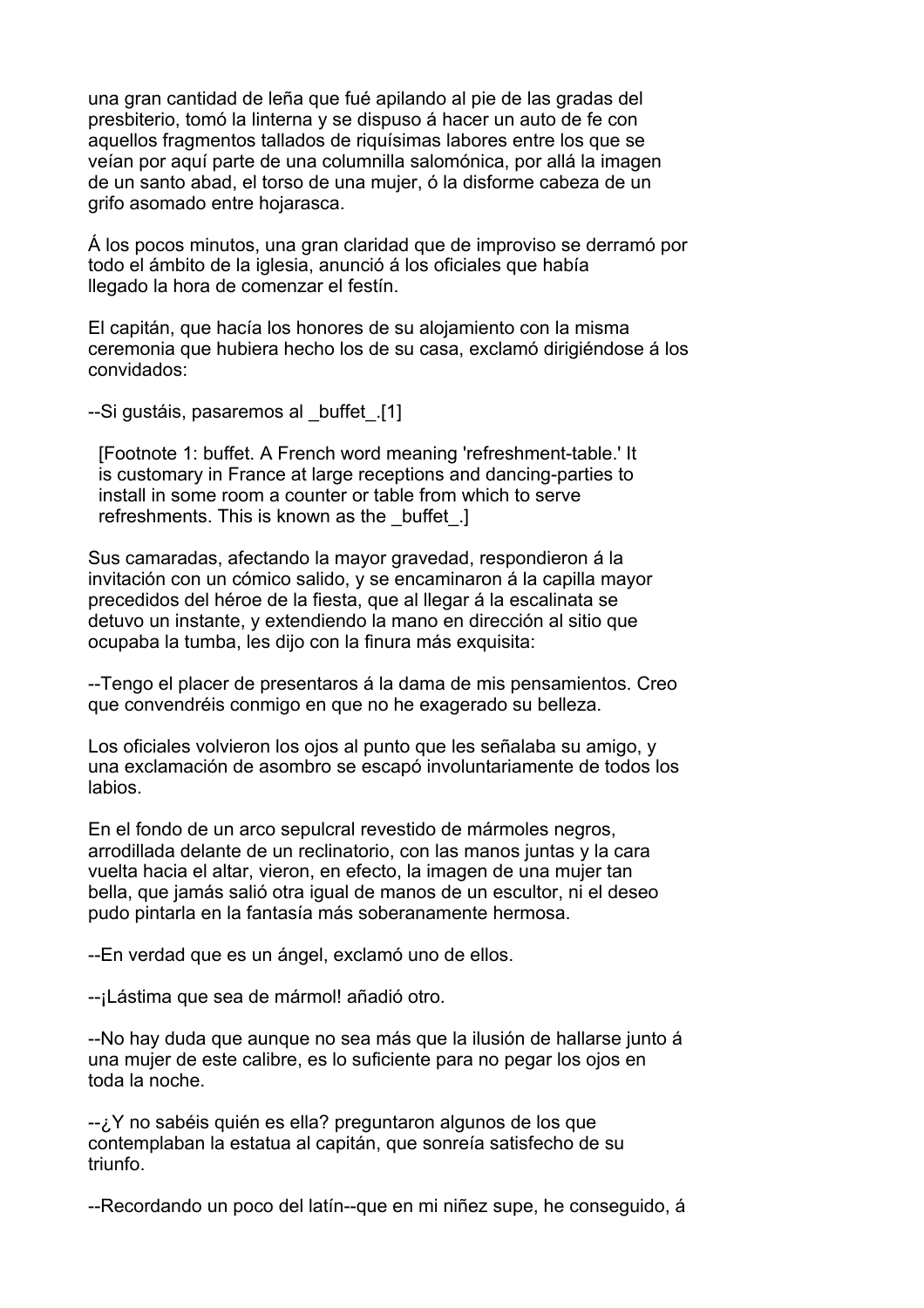duras penas, descifrar la inscripción de la tumba, contestó el interpelado; y á lo que he podido colegir, pertenece á un título de Castilla,[1] famoso guerrero que hizo la campaña con el Gran Capitán.[2] Su nombre lo he olvidado; mas su esposa, que es la que véis, se llama doña Elvira de Castañeda, y por mi fe que si la copia se parece al original, debió ser la mujer más notable de su siglo.

[Footnote 1: Castilla. See p. 34, note 1.]

 [Footnote 2: el Gran Capitán. Gonzalo Fernández de Córdoba (b. 1453, d. 1515). A famous Spanish general, who served with distinction in the wars against Portugal and the Moors, and in several Italian campaigns.]

Después de estas breves explicaciones, los convidados, que no perdían de vista al principal objeto de la reunión, procedieron á destapar algunas de las botellas y sentándose alrededor de la lumbre, empezó á andar el vino á la ronda.

Á medida que las libaciones se hacían más numerosas y frecuentes, y el vapor del espumoso Champagne comenzaba á trastornar las cabezas, crecían la animación, el ruido y la algazara de los jóvenes, de los cuales éstos arrojaban á los monjes de granito adosados en los pilares los cascos de las botellas vacías, y aquellos cantaban á toda voz canciones báquicas y escandalosas, mientras los de más allá prorrumpían en carcajadas, batían las palmas en señal de aplauso, ó disputaban entre sí con blasfemias y juramentos.

El capitán bebía en silencio como un desesperado y sin apartar los ojos de la estatua de doña Elvira.

Iluminada por el rojizo resplandor de la hoguera, y á través del confuso velo que la embriaguez había puesto delante de su vista, parecíale que la marmórea imagen se transformaba áveces en una mujer real; parecíale que entreabría los labios como murmurando una oración; que se alzaba su pecho' como oprimido y sollozante; que cruzaba las manos con más fuerza; que sus mejillas se coloreaban, en fin, como si se ruborizase ante aquel sacrílego y repugnante espectáculo.

Los oficiales que advirtieron la taciturna tristeza de su camarada, le sacaron del éxtasis en que se encontraba sumergido, y presentándole una copa, exclamaron en coro:

--¡Vamos, brindad vos, que sois el único que no lo ha hecho en toda la noche!

El joven tomó la copa, y poniéndose de pie y alzándola en alto, dijo encarándose con la estatua del guerrero arrodillado junto á doña Elvira:

--¡Brindo por el emperador,[1] y brindo por la fortuna de sus armas, merced á las cuales hemos podido venir hasta el fondo de Castilla á cortejarle su mujer, en su misma tumba, á un vencedor de Ceriñola![2]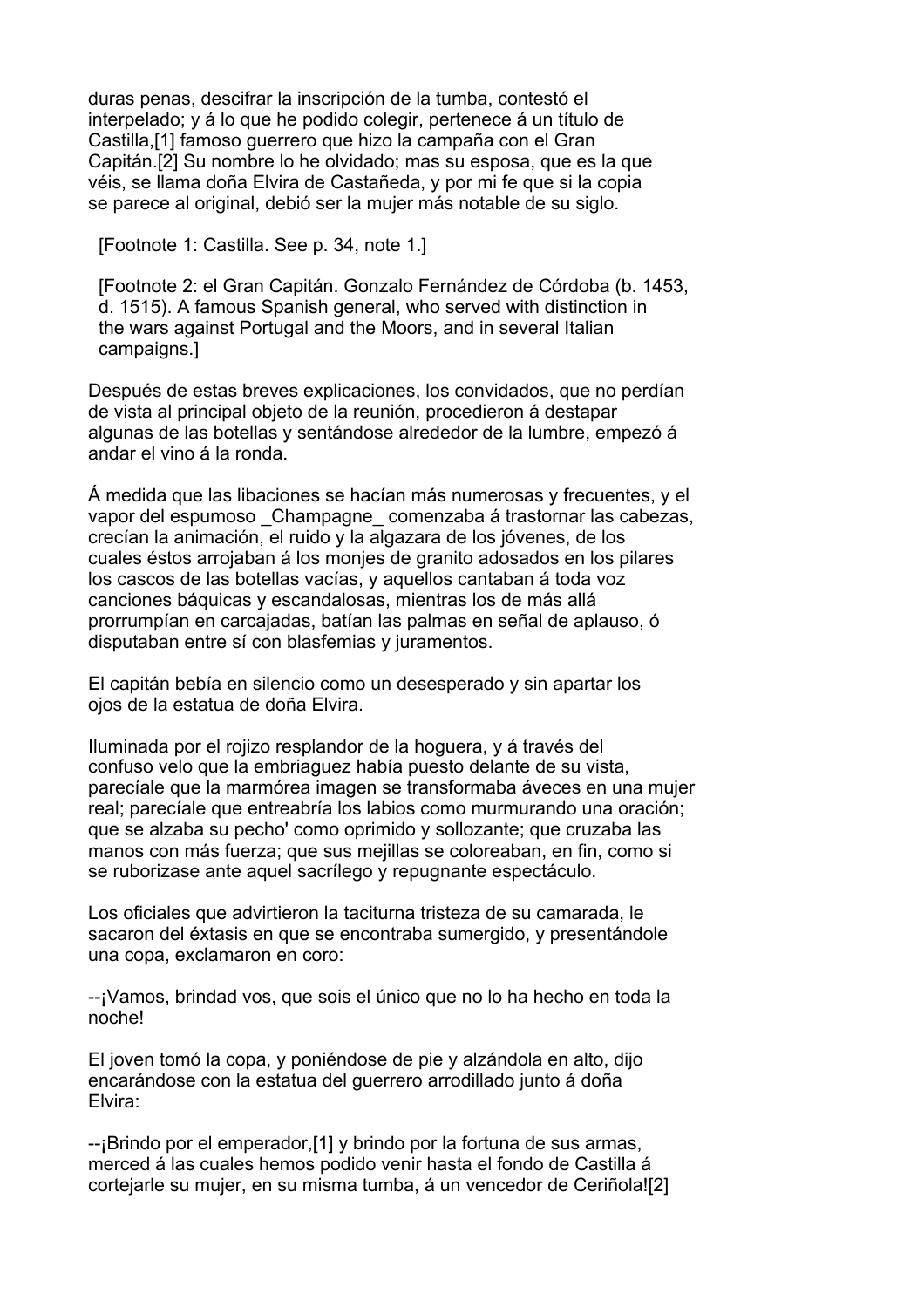[Footnote 1: el emperador. Napoleon Bonaparte, born at Ajaccio, Corsica, August 15, 1769; died on the island of St. Helena, May 5, 1821. At this time he was at the height of his power.]

 [Footnote 2: Ceriñola. At Cerignola, Italy, on April 28, 1503, the Spanish army under Gonzalo de Córdoba defeated the French under the Duc de Nemours, and gained for Spain the kingdom of Naples.]

Los militares acogieron el brindis con una salva de aplausos, y el capitán, balanceándose, dio algunos pasos hacia el sepulcro.

--No... prosiguió dirigiéndose siempre á la estatua del guerrero, y con esa sonrisa estúpida propia de la embriaguez ...no creas que te tengo rencor alguno porque veo en tí un rival... al contrario, te admiro como un marido paciente, ejemplo de longanimidad y mansedumbre, y á mi vez quiero también ser generoso. Tú serias bebedor á fuer de soldado... no se ha de decir que te he dejado morir de sed, viéndonos vaciar veinte botellas... itoma!

Y esto diciendo llevóse la copa á los labios, y después de humedecérselos con el licor que contenía, le arrojó el resto á la cara, prorrumpiendo en una carcajada estrepitosa al ver como caía el vino sobre la tumba goteando de las barbas de piedra del inmóvil guerrero.

--¡Capitán! exclamó en aquel punto uno de sus camaradas en tono de zumba, cuidado con lo que hacéis.... Mirad que esas bromas con la gente de piedra suelen costar caras.... Acordaos de lo que aconteció á los húsares del 5° en el monasterio de Poblet.[1] ... Los guerreros del claustro dicen que pusieron mano una noche á sus espadas de granito, y dieron que hacer á los que se entretenían en pintarles bigotes con carbón.

 [Footnote 1: Poblet. A once celebrated Cistercien monastery, situated about midway between Lérida and Tarragona. It owes its name to a holy hermit, who, after suffering many persecutions at the hands of the Moors, was finally granted all the territory of Hardeta. "When the Christians reconquered the country in 1149, the body of Poblet was revealed to the Church by miraculous lights, in consequence of which Ramón Berenguer IV immediately built the convent... (which) became the Escorial of Aragon." (Ford, Handbook. ) It was plundered and partly destroyed in 1822-1835, but the ruins are still beautiful and imposing. The following incident is not one of its well-known legends.]

Los jóvenes acogieron con grandes carcajadas esta ocurrencia; pero el capitán sin hacer caso de sus lisas, continuó siempre fijo en la misma idea:

--¿Creéis que yo le hubiera dado el vino á no saber que se tragaba al menos el que le cayese en la boca? ... ¡Oh! ... ¡no! ... yo no creo como vosotros que esas estatuas son un pedazo de marmól tan inerte hoy como el día en que lo arrancaron de la cantera. Indudablemente el artista, que es casi un dios, da á su obra un soplo de vida que no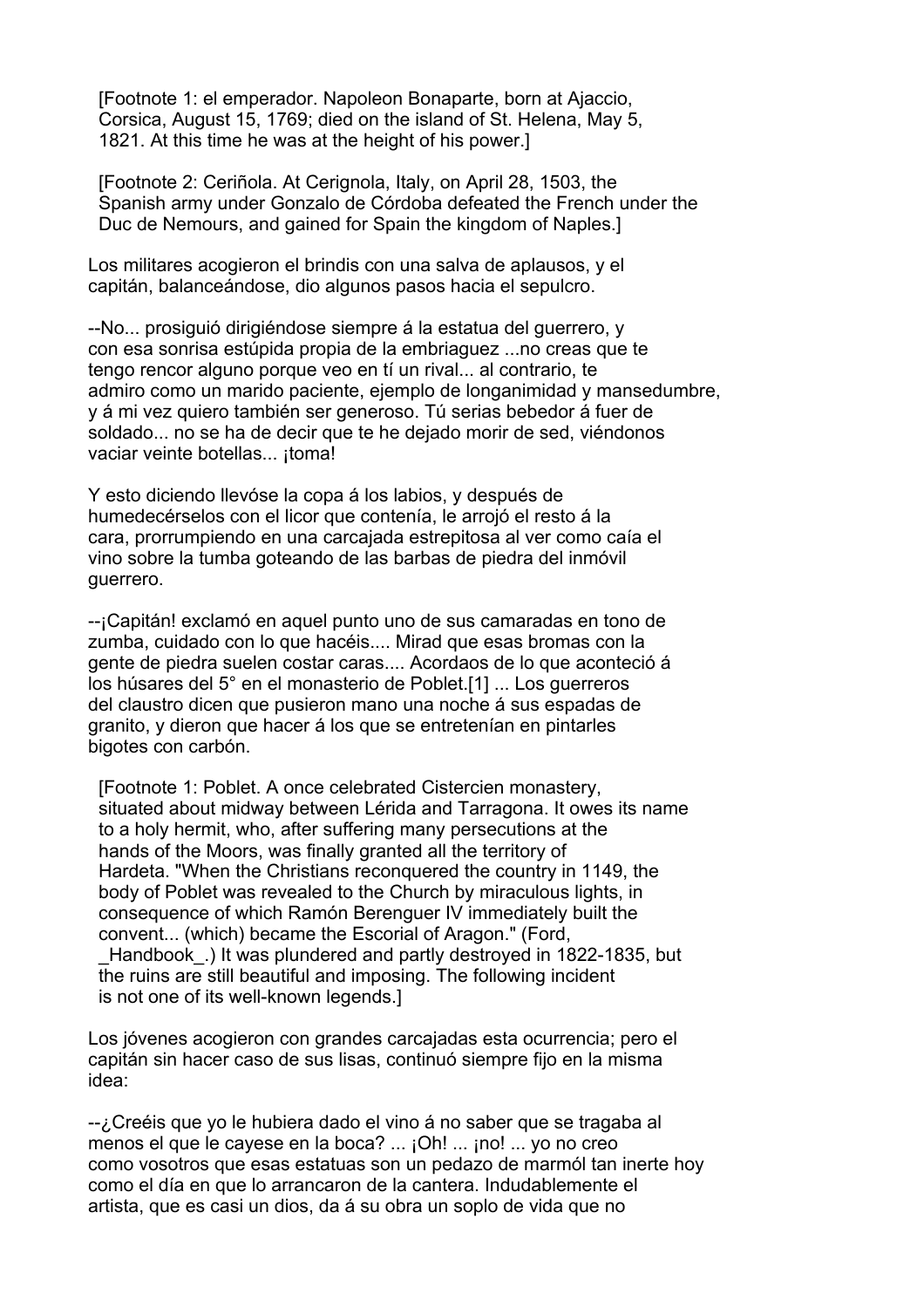logra hacer que ande y se mueva, pero que le infunde una vida incomprensible y extraña; vida que yo no me explico bien, pero que la siento, sobre todo cuando bebo un poco.

--¡Magnífico! exclamaron sus camaradas, bebe y prosigue. El oficial bebió, y fijando los ojos en la imagen de doña Elvira, prosiguió con una exaltación creciente:

--¡Miradla! ... ¡miradla! ... ¿No véis esos cambiantes rojos de sus carnes mórbidas y transparentes? ... ¿No parece que por debajo de esa ligera epidermis azulada y suave de alabastro circula un flúido de luz de color de rosa? ... ¿Queréis más vida? ... ¿Queréis más realidad? ...

--¡Oh! sí, seguramente, dijo uno de los que le escuchaban; quisiéramos que fuese de carne y hueso.

--¡Carne y hueso! ... ¡Miseria, podredumbre! ... exclamo el capitán. Yo he sentido en una orgía arder mis labios y mi cabeza; yo he sentido este fuego que corre por las venas hirviente como la lava de un volcán, cuyos vapores caliginosos turban y trastornan el cerebro y hacen ver visiones extrañas. Entonces el beso de esas mujeres materiales me quemaba como un hierro candente, y las apartaba de mí con disgusto, con horror, hasta con asco; porque entonces, como ahora, necesitaba un soplo de 'brisa del mar para mi frente calurosa, beber hielo y besar nieve... nieve teñida de suave luz, nieve coloreada por un dorado rayo de sol... una mujer blanca, hermosa y fría, como esa mujer de piedra que parece incitarme con su fantástica hermosura, que parece que oscila al compás de la llama, y me provoca entreabriendo sus labios y ofréciendome un tesoro de amor.... ¡Oh!... sí... un beso... sólo un beso tuyo podrá calmar el ardor que me consume.

--¡Capitán! exclamaron algunos de los oficiales al verle dirigirse hacia la estatua como fuera de sí, extraviada la vista y con pasos inseguros... ¿qué locura váis á hacer? ¡Basta de broma y dejad en paz á los muertos!

El joven ni oyó siquiera las palabras de sus amigos, y tambaleando y como pudo llegó á la tumba y aproximbe á la estatua; pero al tenderle los brazos resonó un grito de horror en el templo. Arrojando sangre por ojos, boca y nariz había caído desplomado y con la cara deshecha al pie del sepulcro.

Los oficiales, mudos y espantados, ni se atrevían á dar un paso para prestarle socorro.

En el momento en que su camarada intento acercar sus labios ardientes á los de doña Elvira, habían visto al inmóvil guerrero levantar la mano y derribarle con una espantosa bofetada de su guantelete de piedra.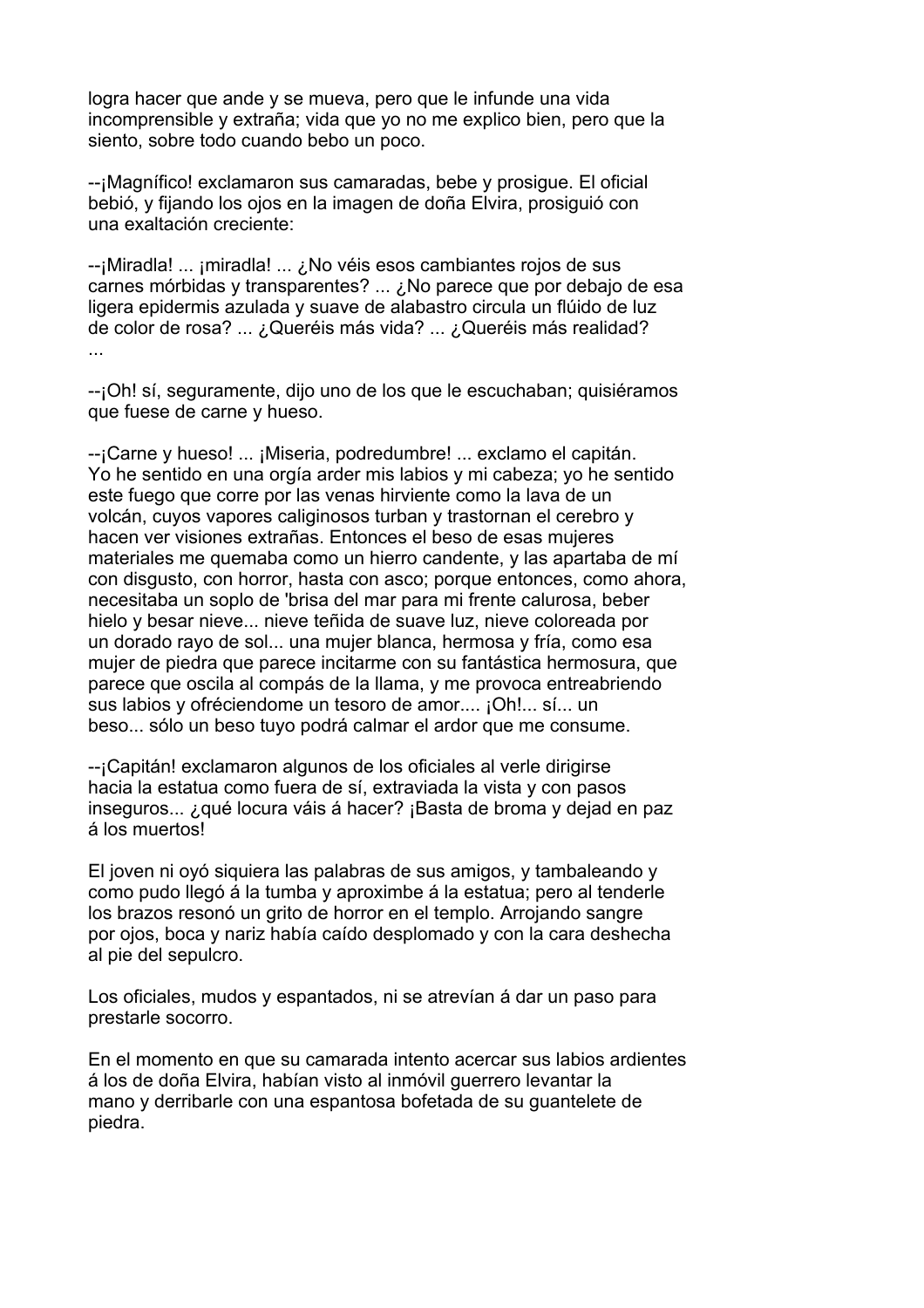## MAESE[1] PÉREZ EL ORGANISTA

 [Footnote 1: maese. Obsolete for \_maestro\_, 'master,' a title of respect.]

En Sevilla[1] en el mismo atrio de Santa Inés,[2] y mientras esperaba que comenzase la Misa del Gallo,[3] oí esta tradición á una demandadera del convento.

 [Footnote 1: Sevilla. Seville, the capital of the province of Seville, is a city of some 148,000 inhabitants situated in the southwestern part of Spain on the Guadalquivir River. In the sixteenth century, during the reign of Philip II (1556-1598), at which time the events of this story are supposed to take place, Seville reached the height of its prosperity.]

 [Footnote 2: Santa Inés. A convent church founded about 1374 by Doña Maria Coronel, its first abbess, and situated in the street named after her. The architecture is semi-Gothic.]

 [Footnote 3: la Misa del Gallo. The midnight mass preceding Christmas day. The introduction of the word \_gallo\_ has reference to the early cockcrowing. Compare the expression \_al primer gallo\_, at midnight.]

Como era natural, después de oirla, aguardé impaciente que comenzara la ceremonia, ansioso de asistir á un prodigio.

Nada menos prodigioso, sin embargo, que el órgano de Santa Inés, ni nada más vulgar que los insulsos motetes que nos regaló su organista aquella noche.

Al salir de la Misa, no pude por menos de decirle á la demandadera con aire de burla:

--¿En que consiste que el órgano de maese Pérez suena ahora tan mal?

--¡Toma! me contestó la vieja, en que ése no es el suyo.

--¿No es el suyo? ¿Pues que ha sido de él?

--Se cayó á pedazos de puro viejo, hace una porción de años.

--¿Y el alma del organista?

--No ha vuelto á aparecer desde que colocaron el que ahora le sustituye. Si á alguno de mis lectores se le ocurriese hacerme la misma pregunta, después de leer esta historia, ya sabe el por qué no se ha continuado el milagroso portento hasta nuestros días.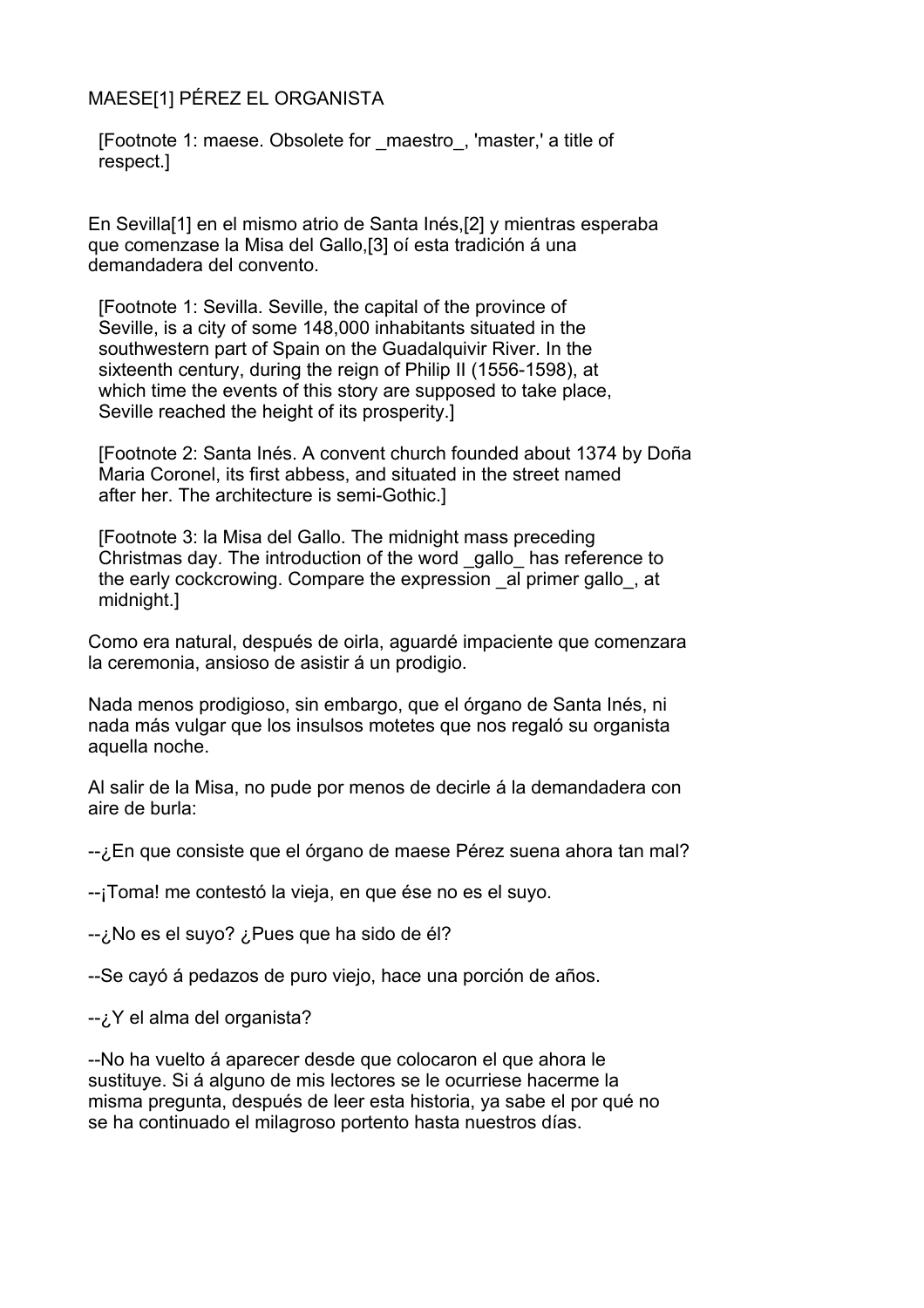--¿Véis ése de la capa roja y la pluma blanca en el fieltro, que parece que trae sobre su justillo todo el oro de los galeones de Indias;[1] aquél que baja en este momento de su litera para dar la mano á esa otra señora, que después de dejar la suya, se adelanta hacia aquí, precedida de cuatro pajes con hachas? Pues ése es el marqués de Moscoso,[2] galán de la condesa viuda de Villapineda. Se dice que antes de poner sus ojos sobre esta dama, había pedido en matrimonio á la hija de un opulento señor; mas el padre de la doncella, de quien se murmura que es un poco avaro ... pero, ¡calle! en hablando del ruín de Roma, cátale aquí que asoma.[3] ¿Véis aquél que viene por debajo del arco de San Felipe,[4] á pie, embozado en una capa obscura, y precedido de un solo criado con una linterna? Ahora llega frente al retablo.

 [Footnote 1: los galeones de Indias. The galleons from the West Indies brought much gold to Spain in the sixteenth century.]

 [Footnote 2: Moscoso ... Villapineda. Well-known Sevillian titles, but created much later than the epoch of our story, the former in 1780, and the latter in 1738 (see Guía oficial de España, Madrid, 1905). These anachronisms on the part of the author, however, in no way affect the artistic merit of the work. Nor are they the only ones to be found in this same legend. See note 4, below; also p. 98, note 2; p. 99, note 3.]

 [Footnote 3: en hablando del ruín de Roma, cátale aquí que asoma. A colloquial expression worded in various ways, as, for example, \_en nombrando al ruín de Roma, luego asoma\_. Compare the English expression "speak of the devil and he will appear," used under similar circumstances. By Roma was probably meant originally the Catholic church or its officers.]

 [Footnote 4: arco de San Felipe. This is another anachronism on the part of Becquer, for the arch and church of San Felipe were not constructed until the eighteenth century. Neither exists at present. The arch traversed a narrow street between the church of the same name and the convent of Santa Inés. Below the arch was a picture in azulejos representing Christ fallen with the cross and aided by Simon the Cyrenian.]

¿Reparasteis, al desembozarse para saludar á la imagen, la encomienda que brilla en su pecho?

Á no ser por ese noble distintivo, cualquiera le creería un lonjista de la calle de Culebras.[1] ... Pues ese es el padre en cuestión; mirad como la gente del pueblo le abre paso y le saluda.

 [Footnote 1: calle de Culebras. One of the ancient commercial streets of Seville, known to-day as the Calle de Villegas. It connects the Plaza de San Salvador and the Calle de Francos.]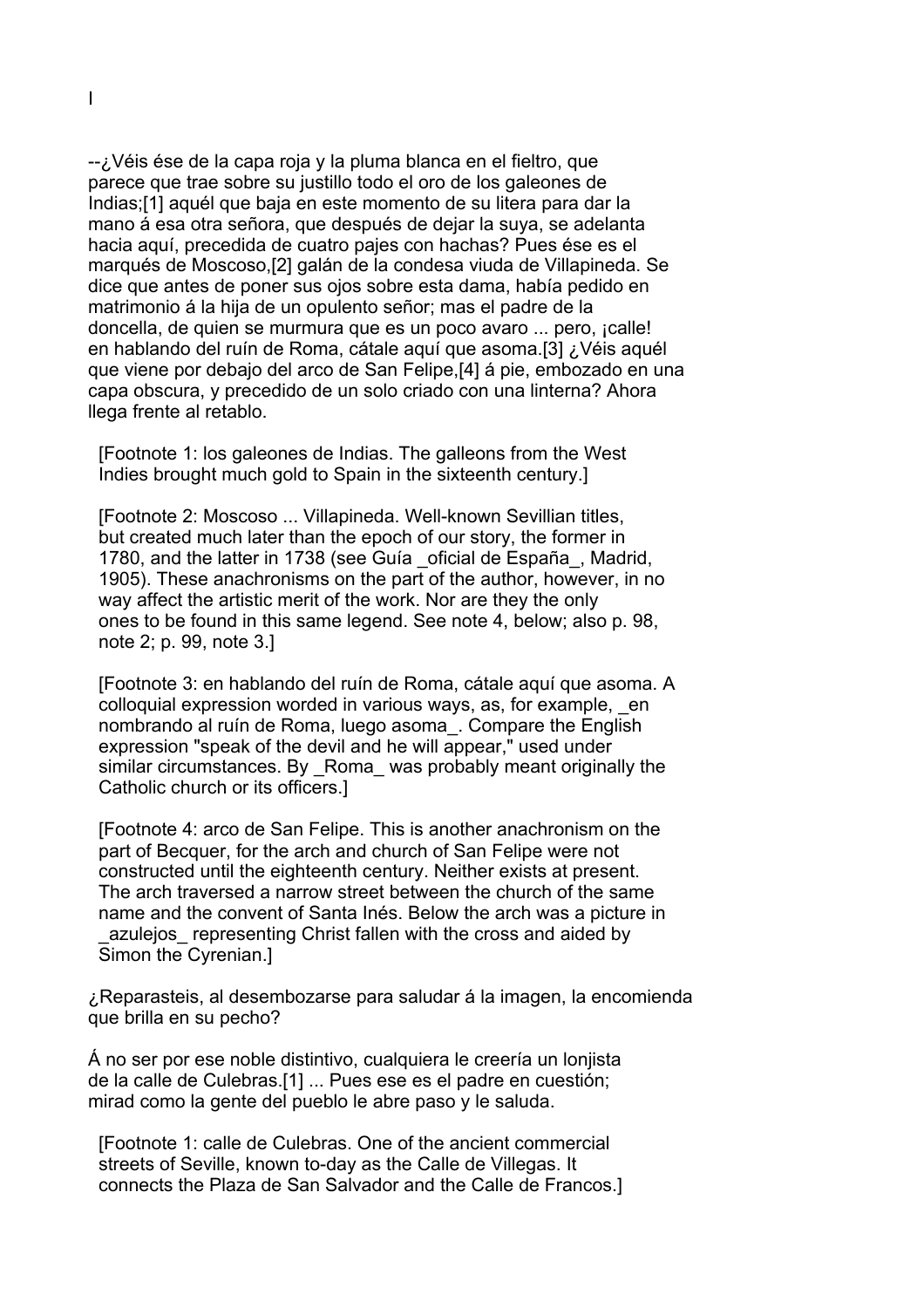Toda Sevilla le conoce por su colosal fortuna. Él solo tiene más ducados de oro en sus arcas que soldados mantiene nuestro señor el rey Don Felipe;[1] y con sus galeones podría formar una escuadra suficiente á resistir á la del Gran Turco....[2]

 [Footnote 1: Don Felipe. Evidently Philip II, born at Valladolid, Spain, May 21, 1527; king of Spain 1556-98; died at the Escorial, Spain, September 13, 1598. Son of the emperor Charles V and Isabella of Portugal. The recluse king made his first visit to Seville in 1570 at the time of the preparations for the great war with the Turks.]

 [Footnote 2: el Gran Turco = 'the Grand Turk,' that is to say the Sultan of Turkey. Selim II was sultan at this time, and his navy was considered the most powerful of Europe. On October 7, 1571, however, it was defeated in the battle of Lepanto by the united fleets of Spain and several of the Italian states, commanded by Don Juan of Austria.]

Mirad, mirad ese grupo de señores graves: esos son los caballeros veinticuatros.[1] ¡Hola, hola! También está aquí el flamencote,[2] á quien se dice que no han echado ya el guante los señores de la cruz verde,[3] merced á su influjo con los magnates [4] de Madrid.[5] ... Éste no viene á la iglesia más que á oir música.... No, pues si maese Perez no le arranca con su órgano lagrimas como puños, bien se puede asegurar que no tiene su alma en su armario, sino friéndose en las calderas de Pero Botero.[6] ... ¡Ay, vecina! Malo... malo... presumo que vamos á tener jarana; yo me refugio en la iglesia, pues por lo que veo, aquí van á andar más de sobra los cintarazos que los \_Pater Noster\_.[7] Mirad, mirad; las gentes del duque de Alcalá[8] doblan la esquina de la plaza de San Pedro,[9] y por el callejón de las Dueñas[10] se me figura que he columbrado á las del de Medinasidonia.[11] ... ¿No os lo dije?

 [Footnote 1: veinticuatros. Magistrates of certain cities of Andalusia, whose duties, according to the ancient municipal régime, were much the same as those of the modern regidores or aldermen. As the name indicates, there were twenty-four of these city councilors.]

[Footnote 2: el flamencote = 'the big  $($  or great) Fleming.' During the reign of Philip II, owing to his religious persecutions in the Netherlands, several eminent Flemish noblemen were sent to Spain to treat with him on this question. Among the most famous were Egmont (Lamoral, count of Egmont), who was in Spain from January to April, 1565, and Montigny (Floris de Montmorency), who made two trips to Spain, one in 1562, and the other in 1566, on which occasion he remained until 1570, when he was murdered at the king's bidding. Philip received both of these envoys with a show of great cordiality and affection. The Spanish nobles, on the contrary, were cold in their reception, and would gladly have given them over to the Inquisition had there been no fear of Philip's anger. Either of these envoys, if they were ever in Seville, may be referred to here, or some other influential Fleming who may have been there under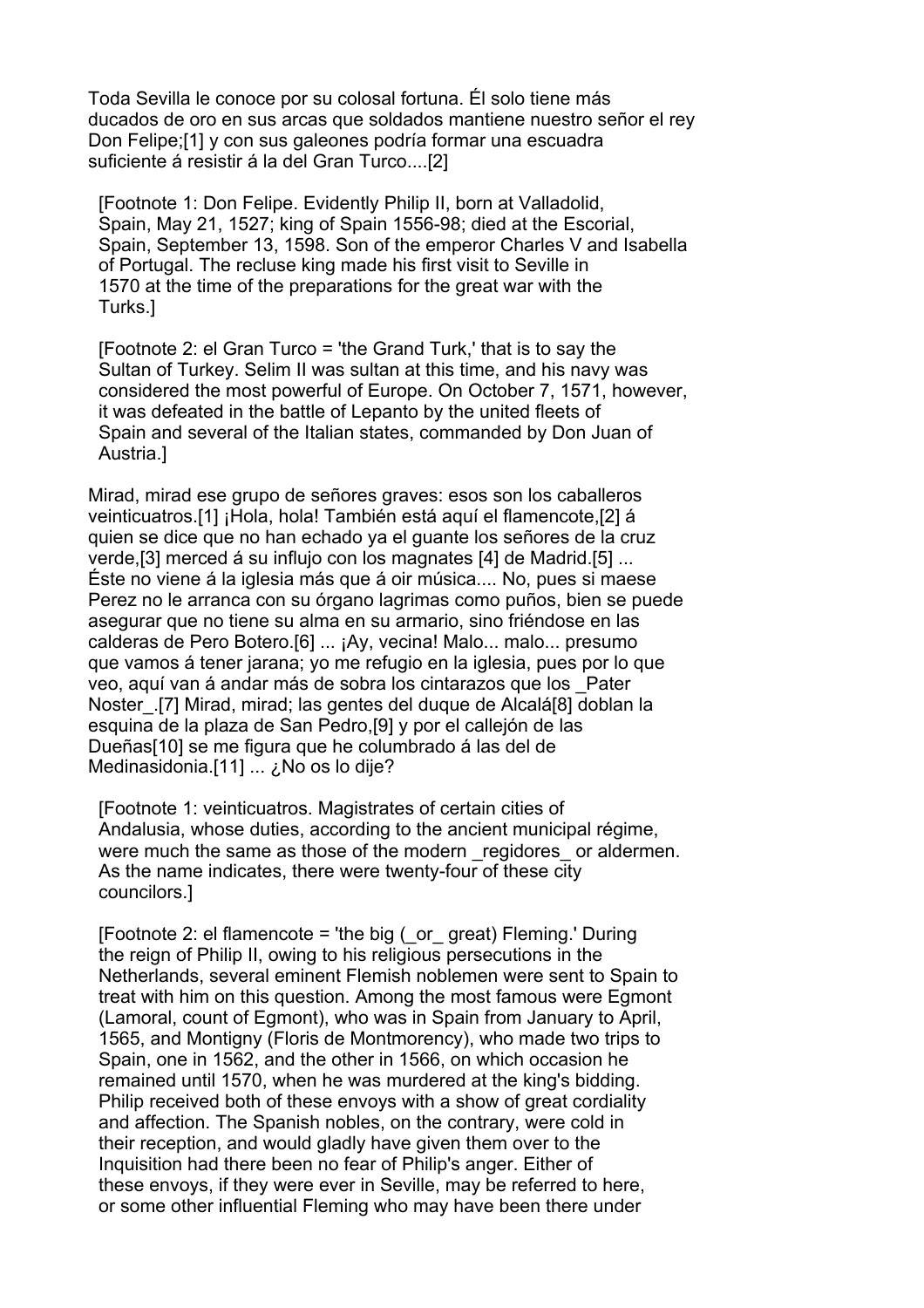similar conditions, or this may be mere fiction.]

 [Footnote 3: los señores de la cruz verde. The officers of the Inquisition. The arms of this body were a green cross surmounted by a crown, with a drawn sword to the right and an olive branch to the left, upon a field of sable. See Emmanuel Delorme, les Emblèmes de L'Inquisition d'Espagne, Toulouse, 1905.]

 [Footnote 4: los magnates. Doubtless Philip II and his court are meant.]

[Footnote 5: Madrid. See p. 80, note 2.]

[Footnote 6: Pero Botero. See vocabulary.]

[Footnote 7: Pater Noster. See p. 33, note 1.]

 [Footnote 8: El duque de Alcalá. In 1558 Philip II bestowed this title upon D. Pedro Afán o Enríquez de Ribera y Portocarrero, second Marquis of Tarifa, sixth Count of los Molares, and bearer of other titles as well. He was made viceroy of Naples in 1559, at about the age of fifty, and died some dozen years later. His wife was Doña Leonor Ponce de Leon, by whom he had no children. This is probably the duke referred to here, if we presume that the author had some definite duke in mind. The beautiful family mansion, known as la Casa de Pílatos\_, is still standing, a mixture of Gothic, Moorish, and Renaissance designs.]

 [Footnote 9: San Pedro. The church of San Pedro, a Gothic structure of the fourteenth century, built on the site of a mosque, is situated near the modern market and not far from the University. The little square in front of the church bears the same name.]

 [Footnote 10: callejón de las Dueñas. A short street called to-day \_Calle de Gerona\_. It connects the Plaza del Espiritu Santo and that of Sta. Catalina. This street received its name from the Cistercian nuns whose convent, destroyed in the revolution of 1868, was situated here.]

 [Footnote 11: las del de Medinasidonia= 'those of the (Duke) of Medinasidonia.' In the fifteenth century Seville was the scene of many bloody frays between the hostile houses of Medinasidonia and Ponce de Leon, but through the intervention of Ferdinand and Isabella this enmity was happily terminated before the close of that century, long before the creation of the title of Duke of Alcalá. The dukedom of Medinasidonia was created in 1445 by Juan II, and the best-known duke of this name during the reign of Philip II was commander of the celebrated Armada (1588).]

Ya se han visto, ya se detienen unos y otros, sin pasar de sus puestos... los grupos se disuelven... los ministriles, á quienes en estas ocasiones apalean amigos y enemigos, se retiran ... hasta el señor asistente,[1] con su vara y todo, se refugia en el atrio... y luego dicen que hay justicia.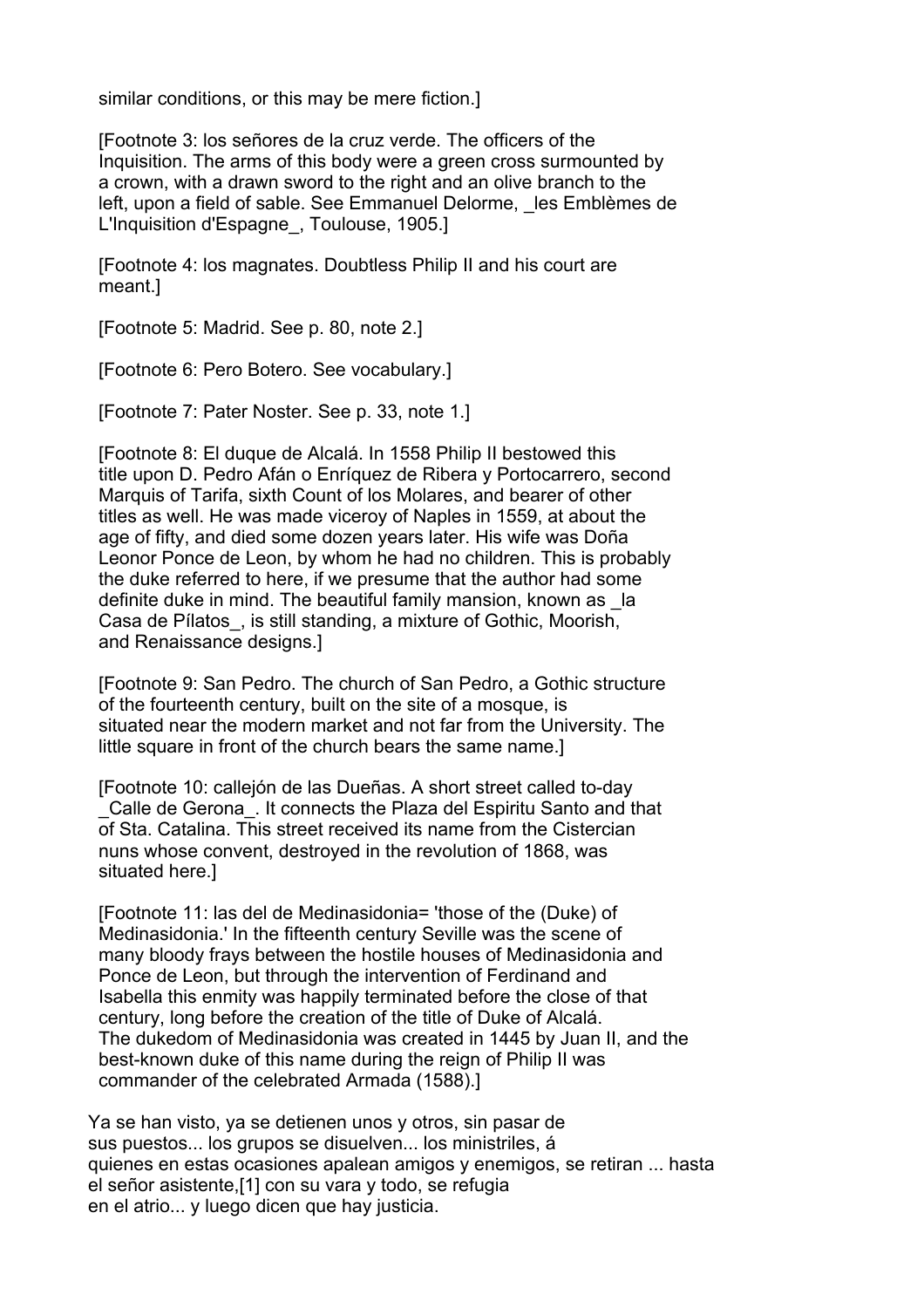[Footnote 1: asistente. A magistrate in Seville, and certain other cities, whose duties and prerogatives corresponded with those of the corregidor elsewhere. This office came into existence in Seville about the middle of the fifteenth century, and was filled during the reign of Philip II by some fifteen asistentes in succession, most of them counts.]

Para los pobres....

Vamos, vamos, ya brillan los broqueles en la obscuridad.... ¡Nuestro Señor del Gran Poder[1] nos asista! Ya comienzan los golpes ¡vecina! ¡vecina! aqui... antes que cierren las puertas. Pero ¡calle! ¿Qué es eso? Aún no ban comenzado, cuando lo dejan. ¿Que resplandor es aquel? ¡Hachas encendidas! ¡Literas! Es el señor obispo.[2]

 [Footnote 1: Nuestro Señor del Gran Poder. An epithet applied to Christ.]

 [Footnote 2: obispo. Of course the archbishop is meant here. The Seville Archbishops during the reign of Philip II were D. Fernando Valdes, Inquisitor General (d. 1568), D. Gaspar de Zúñiga y Avellaneda (d. 1571), D. Cristohal de Roxas y Sandoval (d. 1580), and D. Rodrigo de Castro (d. 1600). See Fermín Arana de Varflora, \_Compendio descriptivo de ... Sevilla\_, 1789, za parte, p. 13.]

La Virgen Santísima del Amparo,[1] á quien invocaba ahora mismo con el pensamiento, lo trae en mi ayuda.... ¡Ay! ¡Si nadie sabe lo que yo debo á esta Señora![2] ... ¡Con cuánta usura me paga las candelillas que le enciendo los sabados!... Vedlo, qué hermosote está con sus hábitos morados y su birrete rojo.... Dios le conserve en su silla tantos siglos como yo deseo de vida para mí. Si no fuera por él, media Sevilla hubiera ya ardido con estas disensiones de los duques. Vedlos, vedlos, los hipocritones, como se acercan ambos á la litera del Prelado para besarle el anillo.... Cómo le siguen y le acompañan, confundiéndose con sus familiares. Quién diria que esos dos que parecen tan amigos, si dentro de media hora se encuentran en una calle obscura ... es decir, ¡ellos ... ellos! ... Líbreme Dios de creerlos cobardes; buena muestra han dado de sí, peleando en algunas ocasiones contra los enemigos de Nuestro Señor.... Pero es la verdad, que si se buscaran ... y si se buscaran con ganas de encontrarse, se encontrarían, poniendo fin de una vez á estas continuas reyertas, en las cuales los que verdaderamente baten el cobre de firme son sus deudos, sus allegados y su servidumbre.

 [Footnote 1: La Virgen Santisima del Amparo. An appellation that recalls the frequent rôle of the Virgin as protector in the mediaeval legends.]

[Footnote 2: esta Señora--this Lady,' referring to the Virgin.]

Pero vamos, vecina, vamos á la iglesia, antes que se ponga de bote en bote ... que algunas noches como ésta suele llenarse de modo que no cabe ni un grano de trigo.... ¡Buena ganga tienen las monjas con su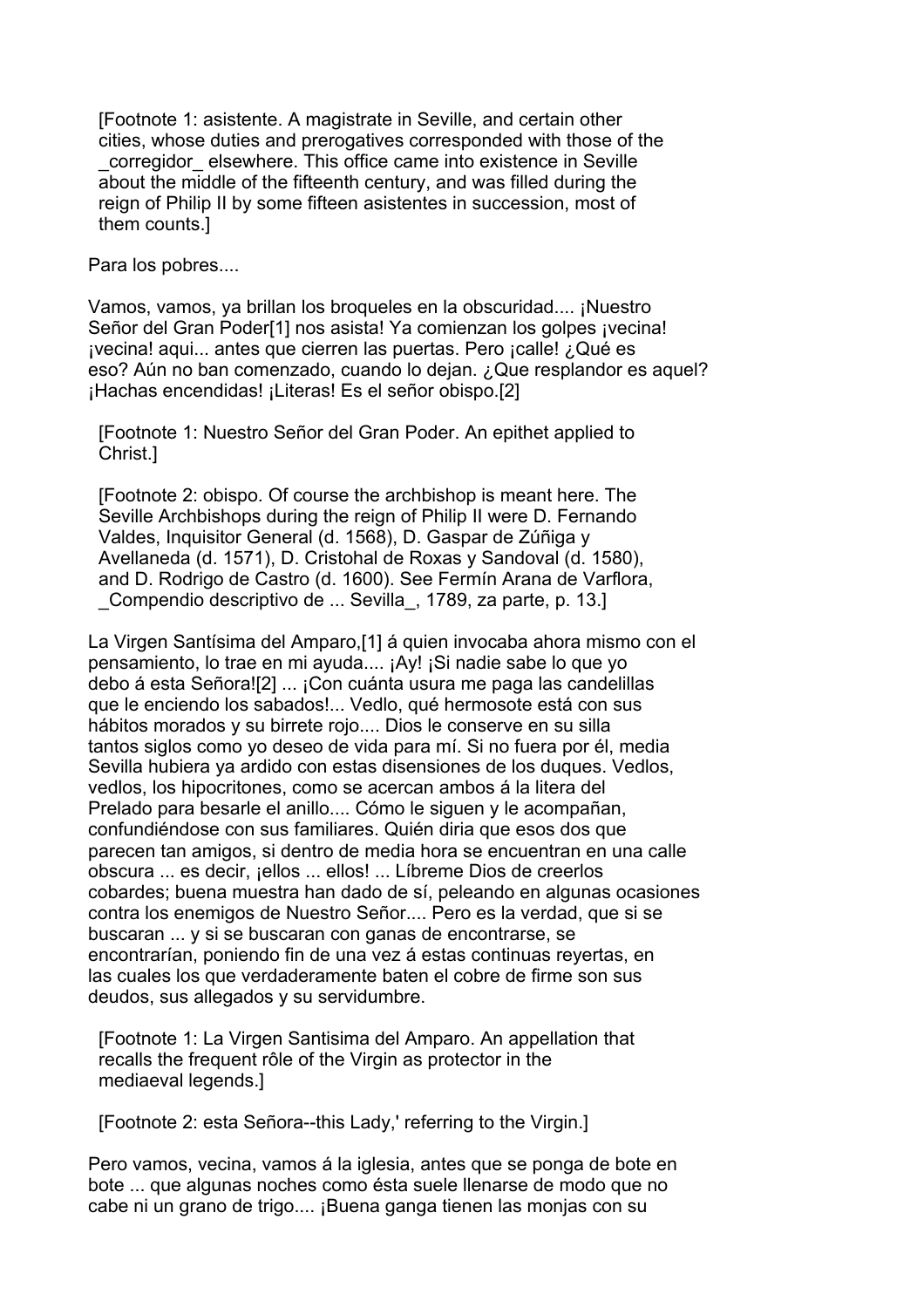organista!... ¿Cuándo se ha visto el convento tan favorecido como ahora?...[1] De las otras comunidades, puedo decir que le han hecho á maese Pérez proposiciones magnificas, verdad que nada tiene de extraño, pues hasta el señor arzobispo le ha ofrecido montes de oro por llevarle á la catedral... pero él, nada.... Primero dejaría la vida que abandonar su órgano favorito.... ¿No conocéis á maese Pérez? Verdad es que sois nueva en el barrio.... Pues es un santo varón; pobre sí, pero limosnero cual no otro.... Sin más parientes que su hija ni mas amigo que su órgano, pasa su vida entera en velar por la inocencia de la una y componer los registros del otro.... ¡Cuidado que el ergano es viejo!... Pues nada, él se da tal mana en arreglarlo y cuidarlo, que sueña, que es una maravilla.... Como que le conoce de tal modo, que a tientas... porque no sé si os lo he dicho, pero el pobre señor es ciego de nacimiento.... Y ¡con que paciencia lleva su desgracia!... Cuando le preguntan que[2] cuánto daría por ver, responde: mucho, pero no tanto como creéls, porque tengo esperanzas.--¿Esperanzas de ver?--Si, y muy pronto, añade sonriéndose como un angel; ya cuento setenta y seis años; por muy larga que sea mi vida, pronto veré á Dios....

 [Footnote 1: In women's convents the organ is played by the nuns themselves, and in Sta. Inés it is in the choir and not in a gallery apart, as Becyuer puts it.]

 [Footnote 2: que. A redundant use of the conjunction quite frequently found in Spanish.]

¡Pobrecito! Y si lo verá ... porque es humilde como las piedras de la calle, que se dejan pisar de todo el mundo.... Siempre dice que no es más que un pobre organista de convento, y puede dar lecciones de solfa al mismo maestro de capilla de la Primada;[1] como que echó los dientes en el oficio. Su padre tenía la misma profesión que él; yo no le conocí, pero mi senora madre, que santa gloria haya,[2] dice que le llevaba siempre al órgano consigo para darle á los fuelles. Luego, el muchacho mostró tales disposiciones que, como era natural, á la muerte de su padre heredó el cargo. ¡Y qué manos tiene! Dios se las bendiga. Merecía que se las llevaran á la calle de Chicarreros[3] y se las engarzasen en oro.... Siempre toca bien, siempre; pero en semejante noche como ésta, es un prodigio.... Él tiene una gran devoción por esta ceremonia de la Misa del Gallo, y cuando levantan la Sagrada Forma[4] al punto y hora de las doce, que es cuando vino al mundo Nuestro Señor Jesucristo ... las voces de su órgano son voces de ángeles....

 [Footnote 1: la Primada =:'the primatical church.' Here the cathedral of Seville.]

 [Footnote 2: que santa gloria haya. In speaking of one who has died, it is customary in Spain to express some similar hope for the welfare of his soul. Notice the use of haya instead of tenga, although possession is indicated.]

 [Footnote 3: la calle de Chicarreros. A street in Seville connecting the Plaza de San Francisco and the Calle de Francos. It was famous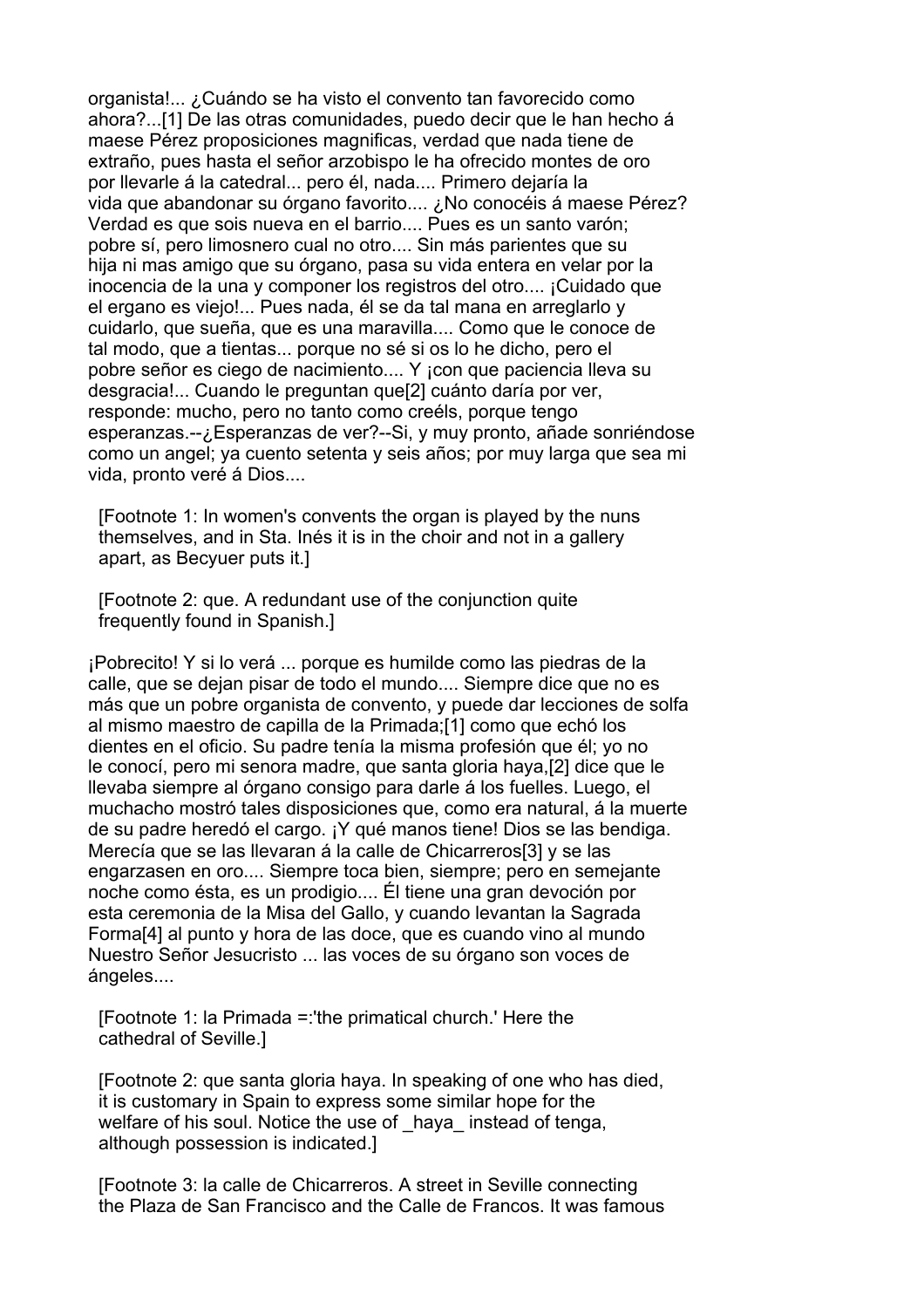at this time for its jewelry-shops.]

 [Footnote 4: la Sagrada Forma = 'the consecrated host.' It is at the moment of the elevation of the host that the miracle of transubstantiation is believed by the Roman Catholic Church to take place. See p. 106, 1. 4.]

En fin, ¿para qué tengo de ponderarle lo que esta noche oirá? baste el ver como todo lo más florido de Sevilla, hasta el mismo señor arzobispo, vienen á un humilde convento para escucharle; y no se crea que solo la gente sabida y á la que se le alcanza esto de la solfa conocen su mérito, sino que hasta el populacho. Todas esas bandadas que véis llegar con teas encendidas entonando villancicos con gritos desaforados al compás de los panderos, las sonajas y las zambombas, contra su costumbre, que es la de alborotar las iglesias, callan como muertos cuando pone maese Pérez las manos en el órgano... y cuando alzan ... no se siente una mosca ... de todos los ojos caen lagrimones tamaños, y al concluir se oye como un suspiro inmenso, que no es otra cosa que la respiración de los circunstantes contenida mientras dura la música.... Pero vamos, vamos, ya han dejado de tocar las campanas, y va á comenzar la Misa; vamos adentro....

Para todo el mundo es esta noche Noche-Buena,[1] pero para nadie mejor que para nosotros.

 [Footnote 1: Noche-Buena = 'Christmas eve.' It is impossible to render in English the play upon the words Buena and mejor.

Esto diciendo, la buena mujer que había servido de cicerone á su vecina, atravesó el atrio del convento de Santa Inés,[1] y codazo en éste, empujón en aquel, se internó en el templo, perdiéndose entre la muchedumbre que se agolpaba en la puerta.

[Footnote 1: Santa Inés. See p. 94, note 3.]

II

La iglesia estaba iluminada con una profusión asombrosa. El torrente de luz que se desprendía de los altares para llenar sus ámbitos, chispeaba en los ricos joyeles de las damas que, arrodillándose sobre los cojines de terciopelo que tendían los pajes y tomando el libro de oraciones de manos de las dueñas,[1] vinieron á formar un brillante círculo alrededor de la verja del presbiterio. Junto á aquella verja, de pie, envueltos en sus capas de color galoneadas de oro, dejando entrever con estudiado descuido las encomiendas rojas y verdes, en la una mano el fieltro, cuyas plumas besaban los tapices, la otra sobre los bruñidos gavilanes del estoque ó acariciando el pomo del cincelado puñal, los caballaros veinticuatros,[2] con gran parte de lo mejor de la nobleza sevillana, parecían formar un muro, destinado á defender á sus hijas y sus esposas del contacto de la plebe. Ésta, que se agitaba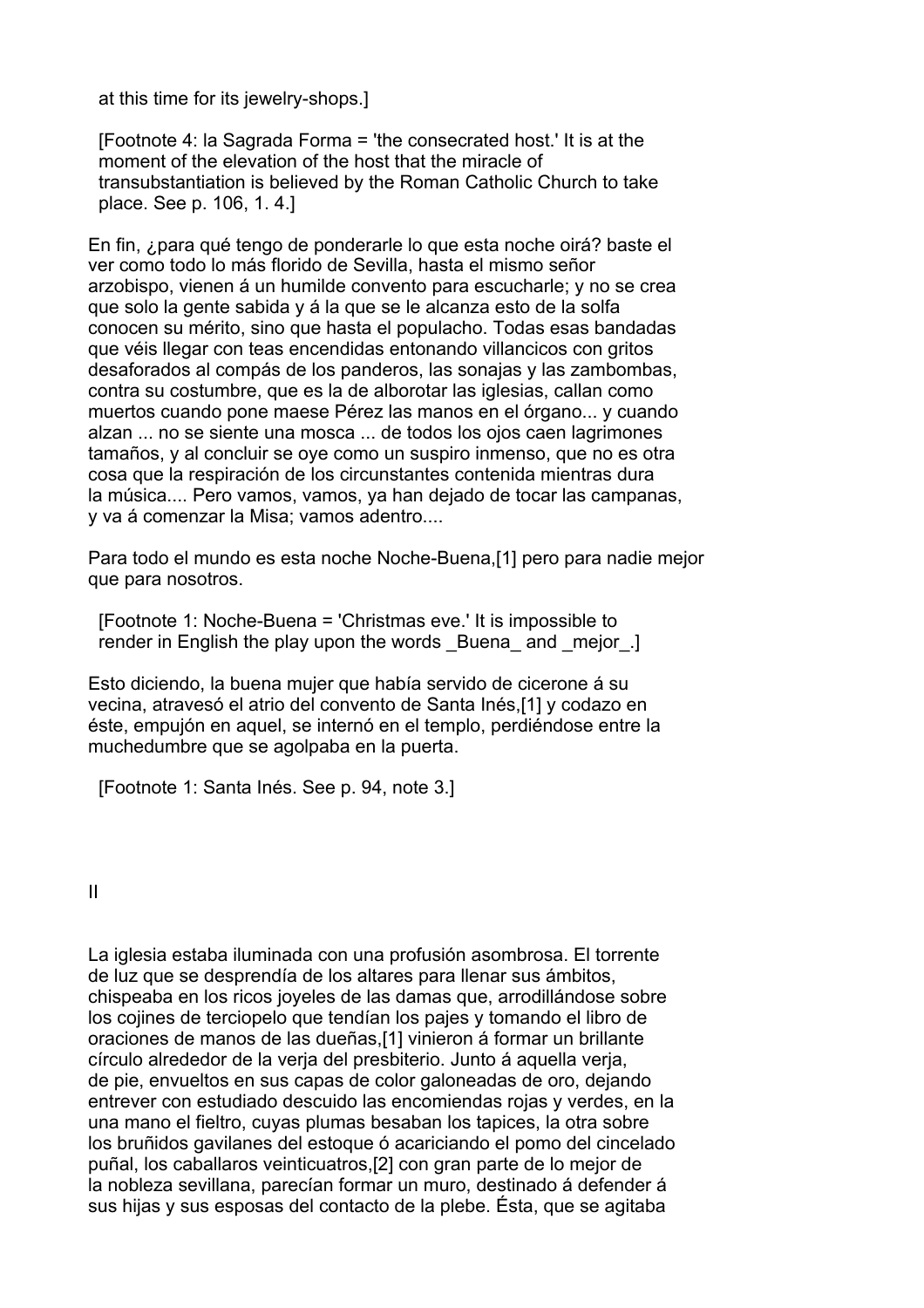en el fondo de las naves, con un rumor parecido al del mar cuando se alborota, prorrumpie en una aclamación de jubilo, acompañada del discordante sonido de las sonajas y los panderos, al mirar aparecer al arzobispo, el cual, después de sentarse junto al altar mayor bajo un solio de grana que rodearon sus familiares, echó por tres veces la bendición al pueblo.

[Footnote 1: dueñas. See p.67, note 1.]

[Footnote 2: veinticuatros. See p. 96, note 4.]

Era lá hora de que comenzase la Misa.

Trascurrieron, sin embargo, algunos minutos sin que el celebrante apareciese. La multitud comenzaba á rebullirse, demostrando su impaciencia; los caballeros cambiaban entre sí algunas palabras á media voz, y el arzobispo mando á la sacristía uno de sus familiares á inquirir el por qué no comenzaba la ceremonia.

--Maese Pérez se ha puesto malo, muy malo, y será imposible que asista esta noche á la Misa de media noche. Esta fué la respuesta del familiar.

La noticia cundió instantáneamente entre la muchedumbre. Pintar el efecto desagradable que causó en to do el mundo, sería cosa imposible; baste decir que comenzó á notarse tal bullicio en el templo, que el asistente se puso de pie y los alguaciles entraron á imponer silencio, confundiéndose entre las apiñadas olas de la multitud.

En aquelmomento, un hombre mal trazado, seco, huesudo y bisojo por anadidura, se adelantó hasta el sitio que ocupaba el prelado.

--Maese Pérez esta enfermo, dijo: la ceremonia no puede empezar. Si queréis, yo tocaré el órgano en su ausencia; que ni maese Pérez es el primer organista del mundo, ni á su muerte dejará de usarse este instrumento por falta de inteligente.... El arzobispo hizo una señal de asentimiento con la cabeza, y ya algunos de los fieles que conocían á aquel personaje extraño por un organista envidioso, enemigo del de Santa Inés, comenzaban á prorrumpir en exclamaciones de disgusto, cuando de improviso se oyó en el atrîo un ruido espantoso.

--¡Maese Phez está aquí!... ¡Maese Pérez está aquí!... Á estas voces de los que estaban apiñados en la puerta, todo el mundo volvió la cara.

Maese Pérez, pálido y desencajado, entraba en efecto en la iglesia, conducido en un silón, que todos se disputaban el honor de llevar en sus hombros.

Los preceptos de los doctores, las lágrimas de su hija, nada había sido bastante á detenerle en el lecho.

--No, había dicho; esta es la última, lo conozco, lo conozco, y no quiero morir sin visitar mi órgano, y esta noche sobre todo, la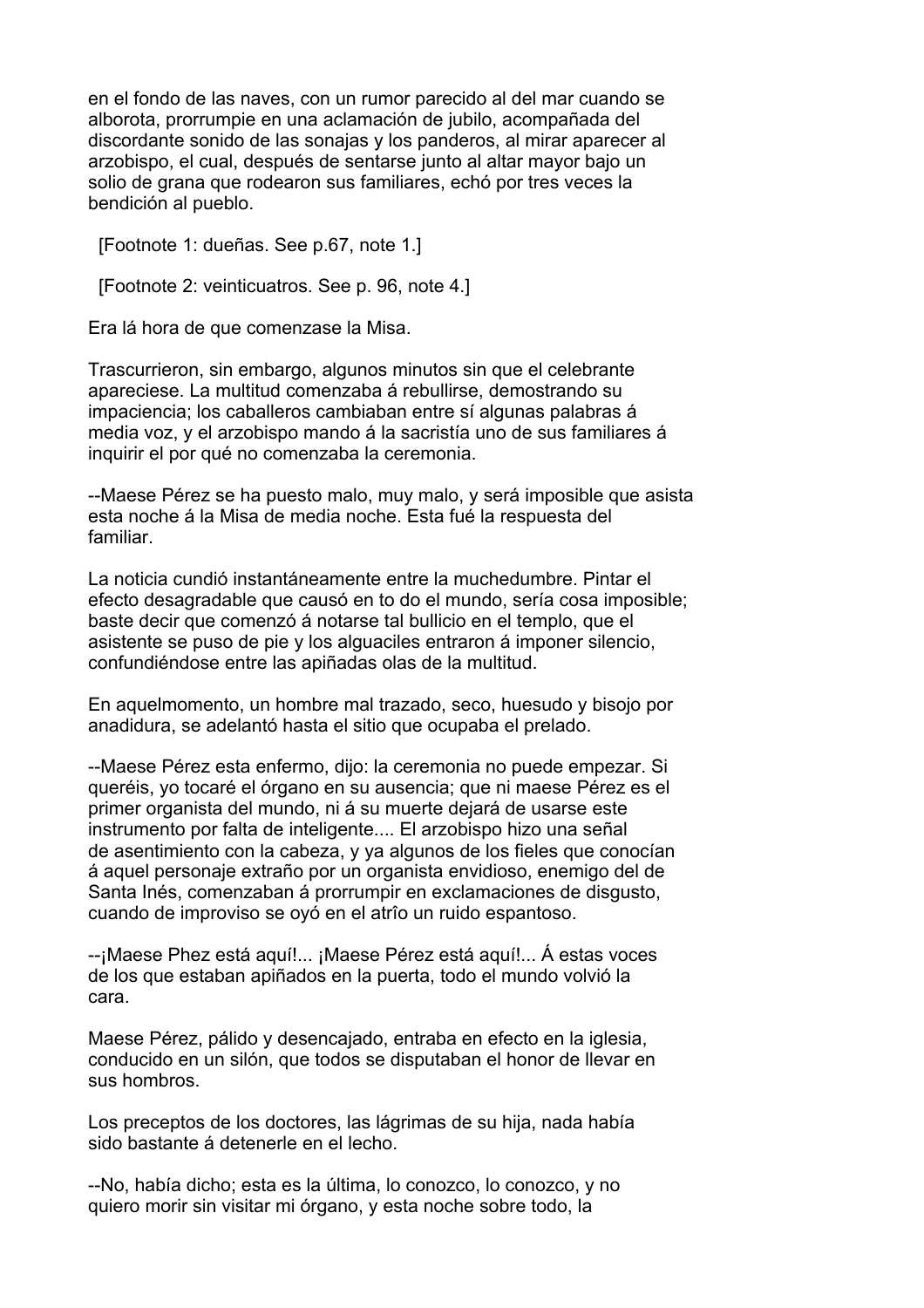Noche-Buena. Vamos, lo quiero, lo mando; vamos a la iglesia.

Sus deseos se habían cumplido; los concurrentes le subieron en brazos á la tribuna, y comenzó la Misa.

En aquel punto sonaban las doce en el reloj de la catedral.

Pasó el introito[1] y el Evangelió[2] y el ofertorio,[3] y llegó el instante solemne en que el sacerdote, después de haberla consagrado, toma con la extremidad de sus dedos la Sagrada Forma y comienza á elevarla.

 [Footnote 1: introito. "In the ancient Church a psalm was sung or chanted immediately before the Collect, Epistle, and Gospel. As this took place while the priest was entering within the septum or rails of the altar, it acquired the name of Introitus or Introit." Walter F. Hook, Church Dict., London, Murray, 1887, p. 407.]

 [Footnote 2: Evangelio = Gospel.' "The First Council of Orange in 441, and that of Valentia in Spain, ordered the Gospel to be read after the Epistle and before the offertory." Addis and Arnold, ' Catholic Dict., London, 1884, p. 380.]

 [Footnote 3: ofertorio. The offertory or "service of song while the oblations were collected and received is of ancient date. St. Augustine speaks of the singing of hymns at the oblation." Walter F. Hook, Church Dict., p. 540. The offertory is said immediately after the Creed, and before the Preface and Sanctus.]

Una nube de incienso que se desenvolvía en ondas azuladas llenó el ámbito de la iglesia; las campanillas repicaron con un sonido vibrante, y maese Pérez puso sus crispadas manos sobre las teclas del órgano.

Las cien voces de sus tubos de metal resonaron en un acorde majestuoso y prolongado, que se perdío poco á poco, como si una ráfaga de aire hubiese arrebatado sus últimos ecos.

Á este primer acorde, que parecía una voz que se elevaba desde la tierra al cielo, respondió otro lejano y suave que fué creciendo, creciendo hasta convertirse en un torrente de atronadora armonía.

Era la voz de los ángeles, que atravesando los espacios, llegaba al mundo.

Después comenzaron á oirse como unos himnos distantes que entonaban las jerarquías de serafines; mil himnos á la vez, que al confundirse formaban uno solo, que, no obstante, era no más el acompañamiento de una extraña melodía, que parecía flotar sobre aquel océano de misteriosos ecos, como un jirón de niebla sobre las olas del mar.

Luego fueron perdiéndose unos cantos, después otros; la combinación se simplificaba. Ya no eran más que dos voces, cuyos ecos se confundían entre sí; luego quedó una aislada, sosteniendo una nota brillante como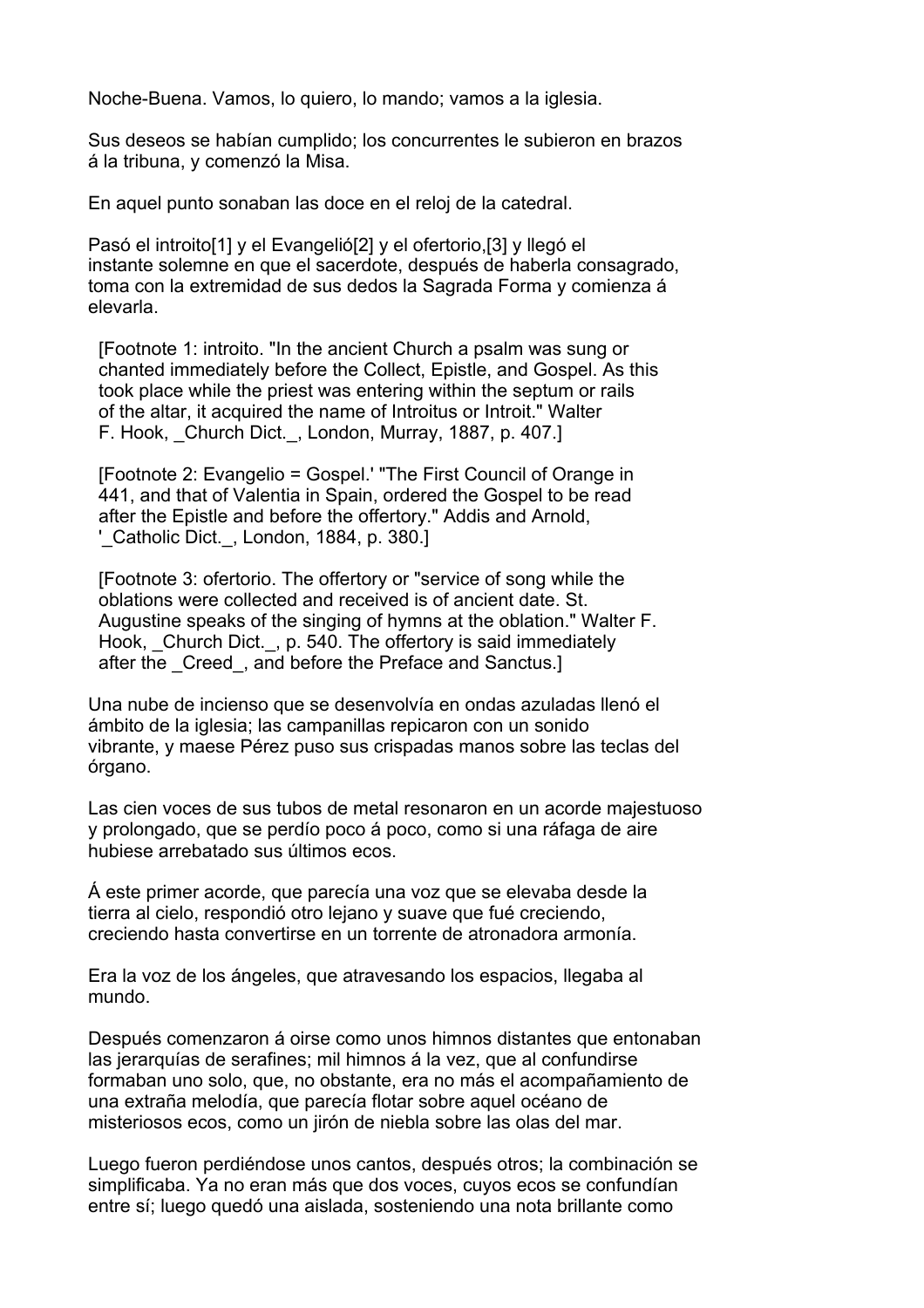un hilo de luz.... El sacerdote inclinó la frente, y por encima de su cabeza cana y como á tráves de una gasa azul que fingía el humo del incienso, apareció la Hostia á los ojos de los fieles. En aquel instante la nota que maese Pérez sostenía trinando, se abrió, se abrió, y una explosión de armonía gigante estremeció la iglesia, en cuyos ángulos zumbaba el aire comprimido, y cuyos vidrios de colores se estremecían en sus angostos ajimeces.

De cada una de las notas que formaban aquel magnífico acorde, se desarrolló un tema; y unos cerca, otros lejos, éstos brillantes, aquellos sordos, diríase que las aguas y los pájaros, las brisas y las frondas, los hombres y los ángeles, la tierra y los cielos, cantaban cada cual en su idioma un himno al nacimiento del Salvador.

La multitud escuchaba atónita y suspendida. En todos los ojos había una lágrima, en todos los espíritus un profundo recogimiento.

El sacerdote que oficiaba sentía temblar sus manos, porque Aquél que levantaba en ellas, Aquél á quien saludaban hombres y arcángeles era su Dios; era su Dios, y le parecía haber visto abrirse los cielos y trasfigurarse la Hostia.[1]

[Footnote 1: trasfigurarse la Hostia. See p. 101, note 2.]

El órgano proseguía sonando; pero sus voces se apagaban gradualmente, como una voz que se pierde de eco en eco, y se aleja, y se debilita al alejarse, cuando de pronto sonó un grito en la tribuna, un grito desgarrador, agudo, un grito de mujer.

El órgano exhalo un sonido discorde y extraño, semejante á un sollozo, y quedó mudo.

La multitud se agolpo á la escalera de la tribuna, hacia la que, arrancados de su extasis religiose, volvieron la mirada con ansiedad todos los fieles.

--¿Qué ha sucedido? ¿qué pasa? se decían unos á otros, y nadie sabía responder, y todos se empeñaban en adivinarlo, y crecía la confusión, y el alboroto comenzaba á subir de punto, amenazando turbar el orden y el recogimiento propios de la iglesia.

--¿Qué ha sido eso? preguntaban las damas al asistente, que, precedido de los ministriles, fué uno de los primeros á subir á la tribuna, y que, pálido y con muestras de profundo pesar, se dirigía al puesto en donde le esperaba el arzobispo, ansioso, como todos, por saber la causa de aquel desorden.

#### -- ¿Qué hay?

--Que maese Pérez acaba de morir.

En efecto, cuando los primeros fieles, después de atropellarse por la escalera, llegaron á la tribuna, vieron--al pobre organista caído de boca sobre las teclas de su viejo instrumento, que aún vibraba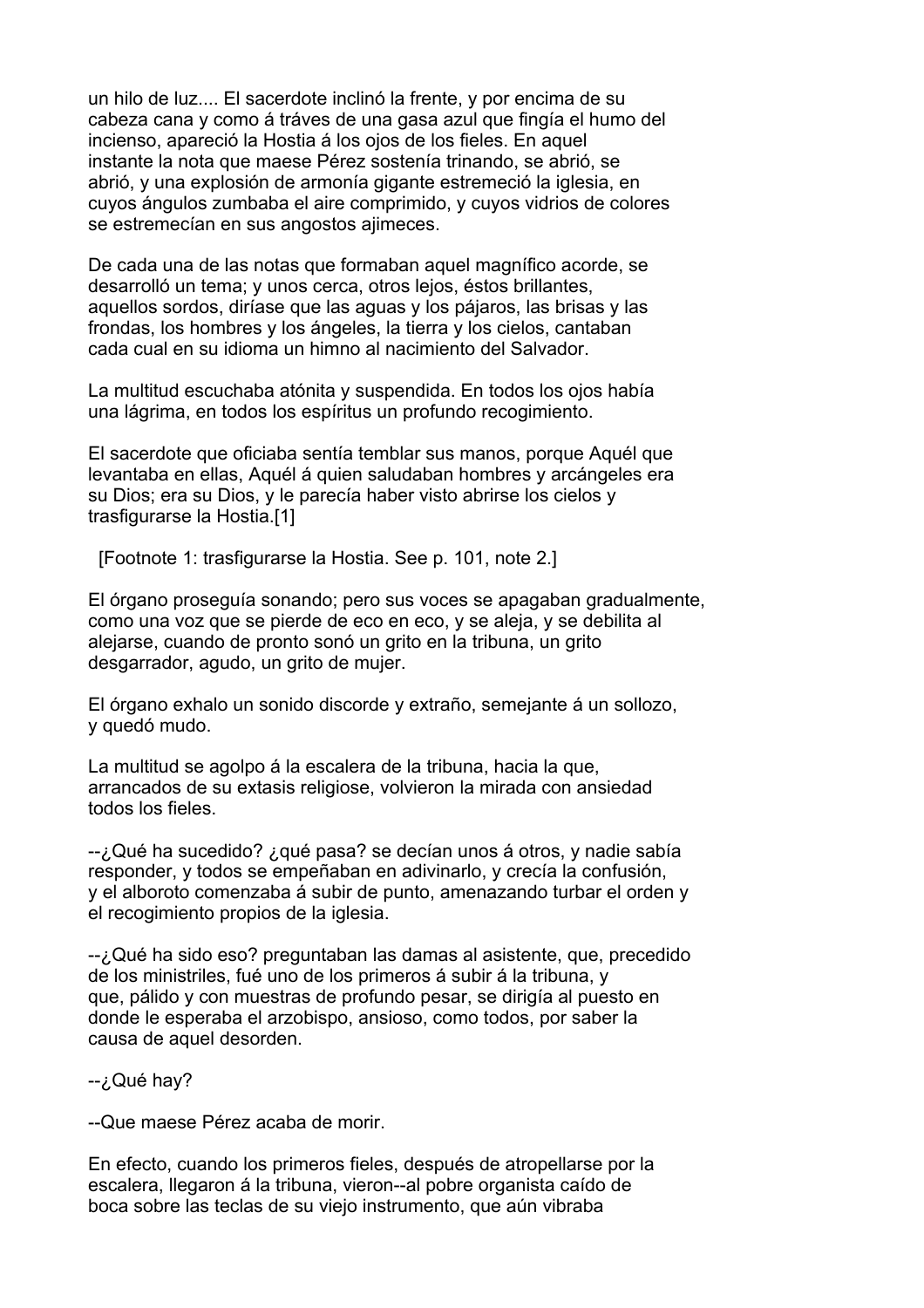sordamente, mientras su hija, arrodillada á sus pies, le llamaba en vano entre suspiros y sollozos.

III

--Buenas noches, mi señora doña Baltasara; ¿también usarced[1] viene esta noche á la Misa del Gallo? Por mi parte tenía hecha intención de irla á oir á la parroquia; pero lo que sucede... ¿Dónde va Vicente? Donde va la gente.[2] Y eso que, si he de decir la verdad, desde que murió maese Pérez, parece que me echan una losa sobre el corazón cuando entro en Santa Inés... ¡Pobrecito! ¡Era un santo!... Yo de mí se decir, que conservo un pedazo de su jubón como una reliquia, y lo merece... pues en Dios y en mi ánima, que si el señor arzobispo tomara mano en ello, es seguro que nuestros nietos le verían en los altares.[3] ... Mas ¡cómo ha de ser!... Á muertos y á idos, no hay amigos.[4] ... Ahora lo que priva es la novedad... ya me entiende usarced. ¡Qué! ¿No sabe nada de lo que pasa? Verdad que nosotras nos parecemos en eso; de nuestra casita á la iglesia, y de la iglesia á nuestra casita, sin cuidarnos de lo que se dice ó déjase de decir... sólo que yo, así... al vuelo... una palabra de acá, otra de acullá... sin ganas de enterarme siquiera, suelo estar al corriente de algunas novedades.... Pues, sí señor; parece cosa hecha que el organista de San Román,[5] aquel bisojo, que siempre está echando pestes de los otros organistas; aquel perdulariote, que más parece jifero de la puerta de la Carne[6] que maestro de solfa, va á tocar esta Noche-Buena en lugar de maese Pérez. Ya sabrá usarced, porque esto lo ha sabido todo el mundo y es cosa pública en Sevilla, que nadie quería comprometerse á hacerlo. Ni aun su hija que es profesora, y después de la muerte de su padre entró en el convento de novicia. Y era natural: acostumbrados á oir aquellas maravillas, cualquiera otra cosa había de parecernos mala, por más que quisieran evitarse las comparaciones. Pues cuando ya la comunidad habrá decidido que, en honor del difunto y como muestra de respeto á su memoria, permanecería callado el organo en esta noche, háte aqui que se presenta nuestro hombre, diciendo que él se atreve á tocarlo.... No hay nada más atrevido que la ignorancia.... Cierto que la culpa no es suya, sino de los que le consienten esta profanación... pero, así va el mundo... y digo, no es cosa la gente que acude...[7] cualquiera diría que nada ha cambiado desde un año á otro. Los mismos personajes, el mismo lujo, los mismos empellones en la puerta, la misma animación en el atrio, la misma multitud en el templo... ¡Ay, si levantara la cabeza el muerto! se volvía[8] á morir por no oir su órgano tocado por manos semejantes. Lo que tiene que,[9] si es verdad lo que me han dicho las gentes del barrio, le preparan una buena al intruso. Cuando llegue el momento de poner la mano sobre las teclas, va á comenzar una algarabía de sonajas, panderos, y zambombas, que no haya más que oir... pero ¡calle! ya entra en la iglesia el heroe de la función. ¡Jesús, qué ropilla de colorines, qué gorguera de cañutos, qué aires de personaje! Vamos, vamos, qué ya hace rato que llego el arzobispo, y va á comenzar la misa... vamos, que me parece que esta noche va á darnos que contar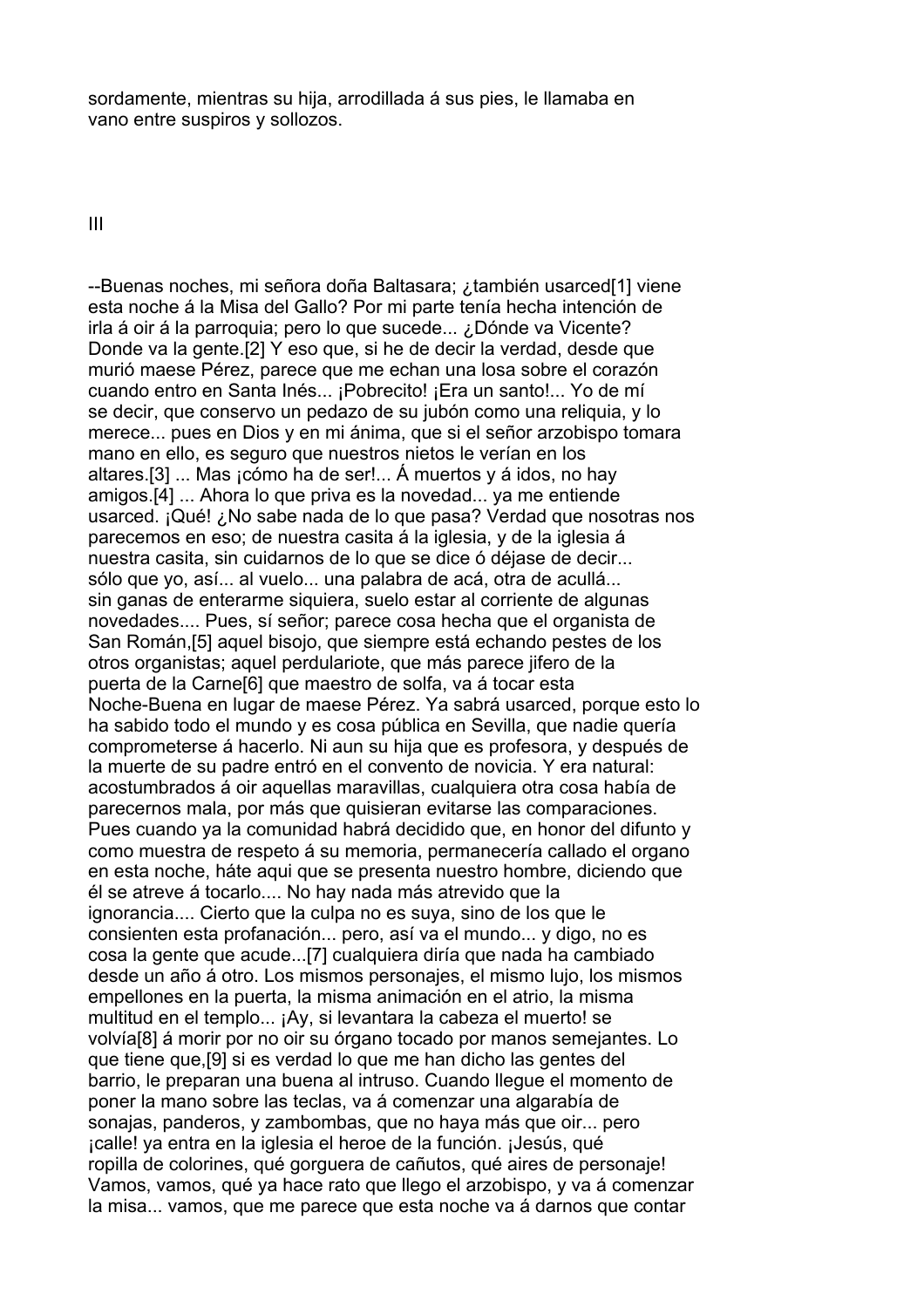para muchos días.

 [Footnote 1: usarced. Contraction of \_vues(tr)a merced\_, 'your grace.']

 [Footnote 2: ¿Dónde va Vicente? Donde va la gente. See vocabulary. Note the two senses in which the adverb of place, donde, is used.]

[Footnote 3: en los altares. That is to say canonized.]

[Footnote 4:  $\acute{A}$  muertos y á idos, no hay amigos = 'The dead and departed have no friends (\_or\_ are soon forgotten)'.]

 [Footnote 5: San Román. A church, originally a mosque, situated in the northern part of Seville, on the Plaza de San Román. It was reconstructed by D. Pedro I. Its façade is very plain, the chief decorative features being an ogival doorway in the center and a window of similar form to the right. It contains some fine statuary by Montañés. The fifteenth-century painter Juan Sánchez de Castro is buried here.]

 [Footnote 6: la puerta de la Carne. One of the ancient gates of Seville, situated in the north wall near the Matadero ('slaughter-house'). Hence its name. It was once called the \_Puerta Judía\_. But little remains now of the old walls of Seville, which had a circumference of upwards of ten miles, and were pierced by fifteen gates and strengthened by one hundred and sixty-six towers.]

 [Footnote 7: no es cosa la gente que acude = 'the crowd in attendance is not small' or 'what a lot of persons have come!' The expression no es cosa is used familiarly in the sense of es mucha\_.]

 [Footnote 8: volvía. A Common use of the imperfect indicative instead of the conditional.]

[Footnote 9: Lo que tiene que = 'the fact is.']

Esto diciendo la buena mujer, que ya conocen nuestros lectores por sus exabruptos de locuacidad, penetró en Santa Inés, abriéndose según costumbre, un camino entre la multitud á fuerza de empellones y codazos.

Ya se habiá dado principio á la ceremonia.

El templo estaba tan brillante como el año anterior.

El nuevo organista, después de atravesar por en medio de los fieles que ocupaban las naves para ir á besar el anillo del prelado, había subido á la tribuna, donde tocaba unos tras otros los registros del órgano; con una gravedad tan afectada como ridícula.

Entre la gente menuda que se apiñaba á los pies de la iglesia, se oía un rumor sordo y confuso, cierto presagio de que la tempestad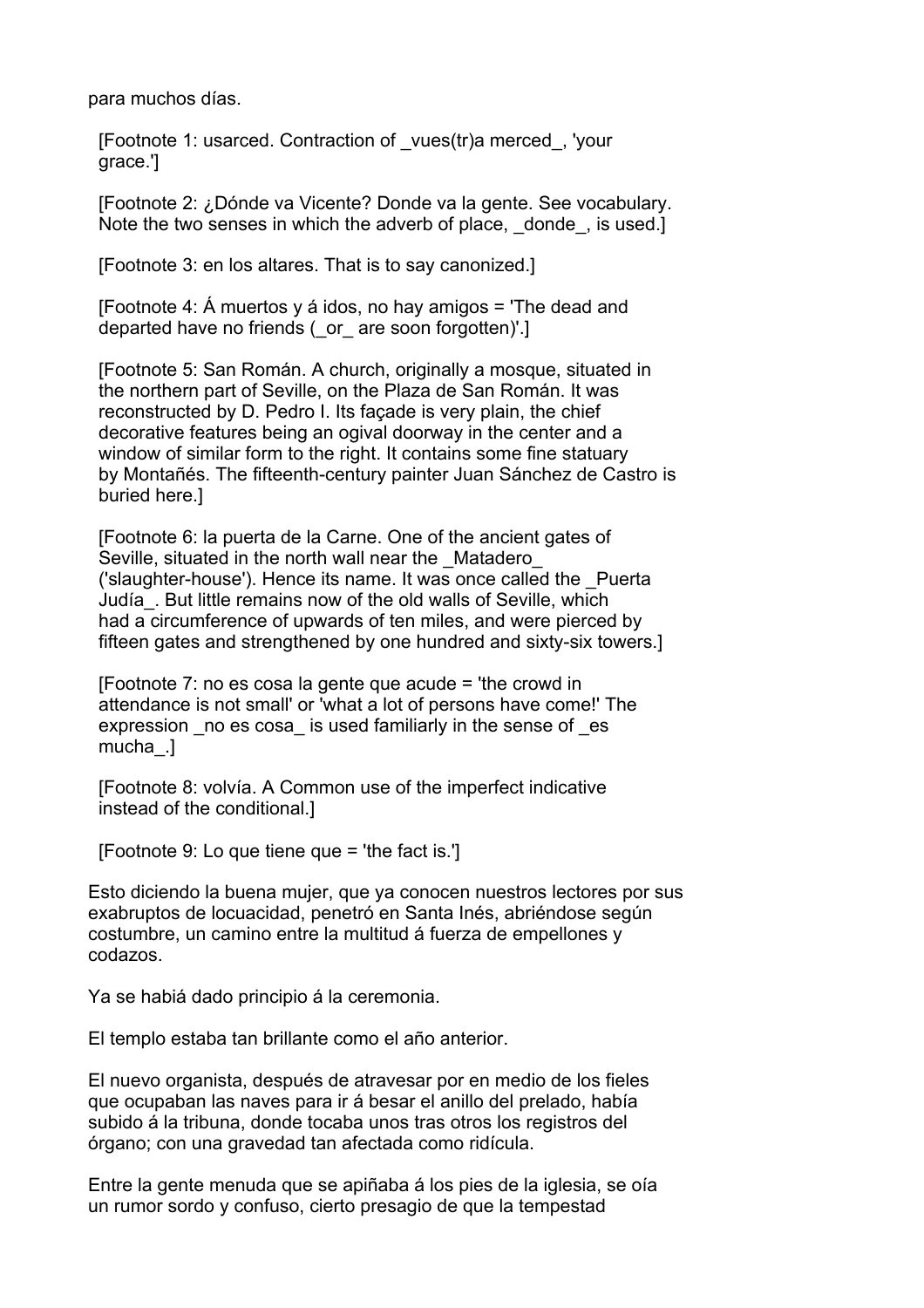comenzaba á fraguarse y no tardaría mucho en dejarse sentir.

--Es un truhán, que por no hacer nada bien, ni aún mira á derechas, decían los unos.

--Es un ignorantón, que después de haber puesto el órgano de su parroquia peor que una carraca, viene á profanar el de maese Pérez, decían los otros.

Y mientras éste se desembarazaba del capote para prepararse á darle de firme á su pandero, y aquél apercibía sus sonajas, y todos se disponían á hacer bulla á más y mejor, solo alguno que otro se aventuraba á defender tibiamente al extraño personaje, cuyo porte orgulloso y pedantesco hacía tan notable contraposición con la modesta apariencia y la afable bondad del difunto maese Pérez.

Al fin llego el esperado momento, el momento solemne en que el sacerdote, despues de inclinarse y murmurar algunas palabras santas, tomó la Hostia en sus manos.... Las campanillas repicaron, semejando su repique una lluvia de notas de cristal; se elevaron las diáfanas ondas del incienso, y sonó el organo.

Una estruendosa algarabía llenó los ámbitos de la iglesia en aquel instante y ahogó su primer acorde.

Zampoñas, gaitas, sonajas, panderos, todos los instrumentos del populacho, alzaron sus discordantes voces á la vez; pero la confusión y el estrépito sólo duró algunos segundos. Todos a la vez como habían comenzado, enmudecieron de pronto.

El segundo acorde, amplio, valiente, magnifico, se sostenía aún brotando de los tubos de metal del organo, como una cascada de armonía inagotable y sonora.

Cantos celestes como los que acarician 'los oídos en los momentos de éxtasis; cantos que percibe el espíritu y no los puede repetir el labio; notas sueltas de una melodía lejana, que suenan á intervalos, traídas en las ráfagas del viento, rumor de hojas que se besan en los arboles con un murmullo semejante al de la lluvia, trinos de alondras que se levantan gorjeando de entre las flores como una saeta despedida á las nubes; estruendo sin nombre, imponente como los rugidos de una tempestad; coro de serafines sin ritmos ni cadencia, ignota música del cielo que sólo la imaginación comprende; hímnos alados, que parecían remontarse al trono del Señor como una tromba de luz y de sonidos... todo lo expresaban las cien voces del órgano, con más pujanza, con más misteriosa poesía, con más fantastico color que los habían expresado nunca .....

Cuando el organista bajó de la tribuna, la muchedumbre que se agolpo á la escalera fué tanta, y tanto su afán por verle y admirarle, que el asistente temiendo, no sin razón, que le ahogaran entre todos, mando á algunos de sus ministriles para que, vara en mano, le fueran abriendo camino hasta llegar al altar mayor, donde el prelado le esperaba.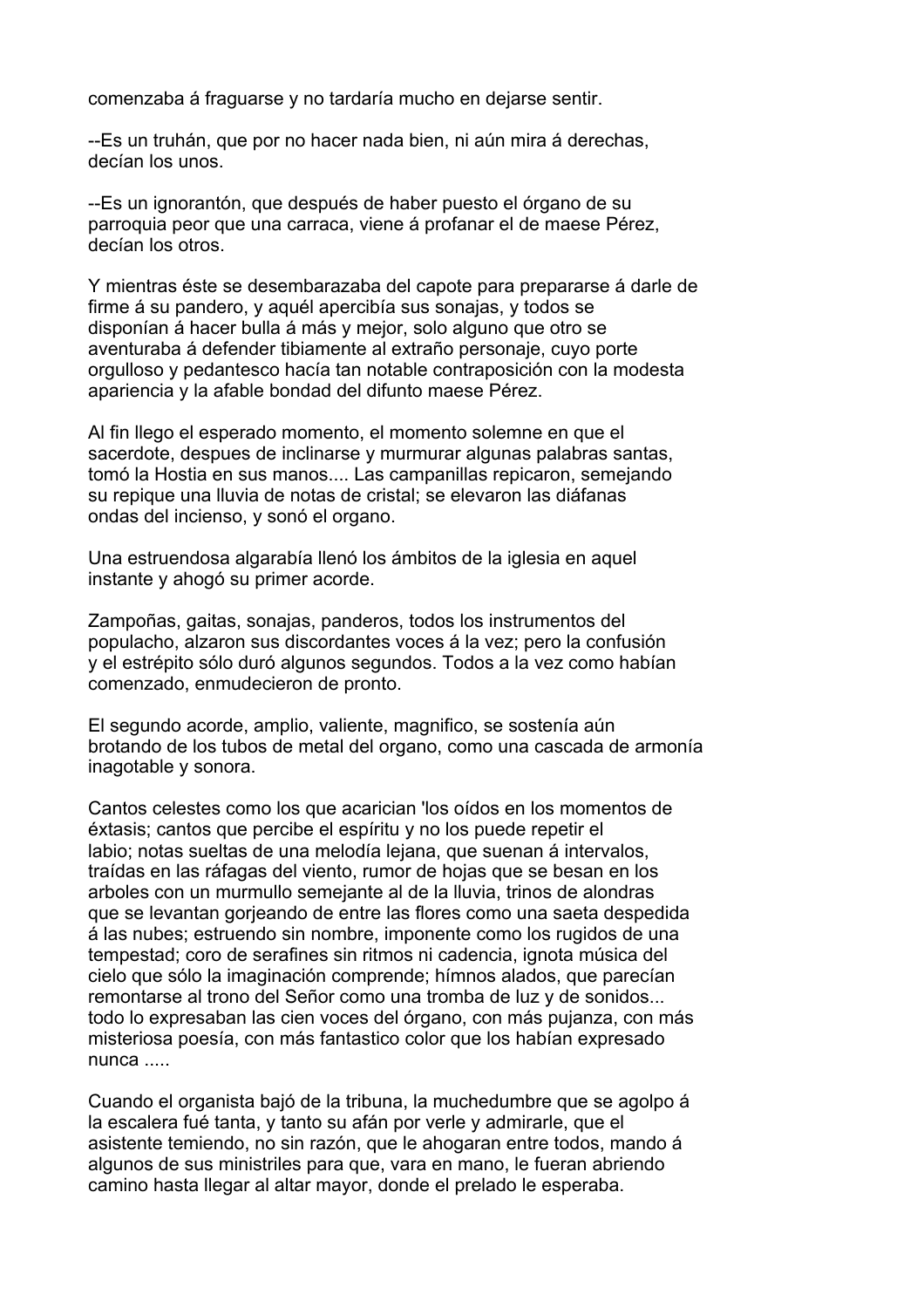--Ya véis, le dijo este último cuando le trajeron á su presencia; vengo desde mi palacio aquí sólo por escucharos. ¿Seréis tan cruel como maese Pérez, que nunca quiso excusarme el viaje, tocando la Noche-Buena en la Misa de la catedral?

--El año que viene, respondió el organista, prometo daros gusto, pues por todo el oro de la tierra no volvería á tocar este órgano.

--¿Y por qué? interrumpió el prelado.

--Porque... añadió el organista, procurando dominar la emoción que se revelaba en la palidez de su rostro; porque es viejo y malo, y no puede expresar todo lo que se quiere. El arzobispo se retiró, seguido de sus familiares. Unas tras otras, las literas de los señores fueron desfilando y perdiéndose en las revueltas[1] de las calles vecinas; los grupos del atrio se disolvieron, dispersándose los fieles en distintas direcciones; y ya la demandadera se disponía á cerrar las puertas de la entrada del atrio, cuando se divisaban aún dos mujeres que, después de persignarse y murmurar una oración ante el retablo del arco de San Felipe,[2] prosiguieron su camino, internándose en el callejón de las Duenas.[3]

 [Footnote 1: revueltas= 'turns.' The streets of Seville are many of them crooked like those of Toledo and other Moorish cities in Spain.]

[Footnote 2: San Felipe. See p.95, note 4.]

[Footnote 3: el callejon de las Duenas. See p.98, note 1.]

--¿Qué quiere usarced? mi señora doña Baltasara, decía la una, yo soy de este genial. Cada loco con su tema.... Me lo habían de asegurar capuchinos[1] descalzos y no lo creería del todo.... Ese hombre no puede haber tocado lo que acabamos de escuchar.... Si yo lo he oído mil veces en San Bartolomé,[2] que era su parroquia, y de donde tuvo que echarle el senor cura por malo, y era cosa de taparse los oídos con algodones.... Y luego, si no hay más que mirarle al rostro, que según dicen, es el espejo del alma.... Yo me acuerdo, pobrecito, como si lo estuviera viendo, me acuerdo de la cara de maese Pérez, cuando en semejante noche como ésta bajaba de la tribuna, después de haber suspendido al auditorio con sus primores.... ¡Qué sonrisa tan bondadosa, qué color tan animado!... Era viejo y parecía un ángel... no que éste ha bajado las escaleras á trompicones, como si le ladrase un perro en la meseta, y con un color de difunto y unas... Vamos, mi señora doña Baltasara, créame usarced, y créame con todas veras... yo sospecho que aquí hay busilis....

 [Footnote 1: capuchinos= 'Capuchins.' An order of mendicant friars founded in 1528 by Matteo di Bassi, and named from the pointed capouch or cowl that distinguishes their dress. Honesty, as well as poverty and humility, is supposed to be one of their crowning virtues.]

[Footnote 2: San Bartolomé. The church of St. Bartholomew is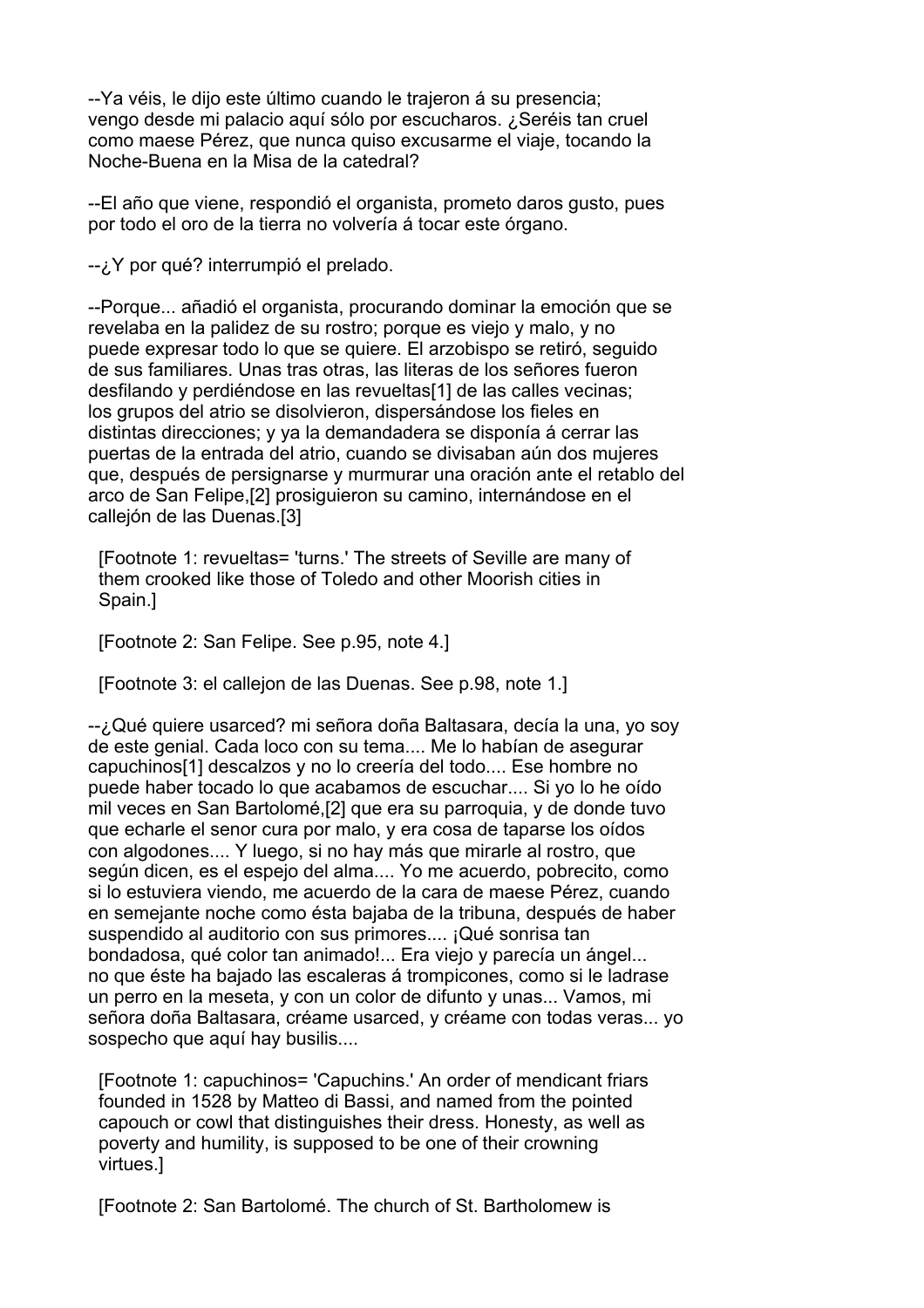situated on the Plaza de San Bartolomé in the northeastern part of the city. It was built on the site of a Jewish synagogue, after the expulsion of the Jews by the Christian kings of Spain. Its present architecture is Doric and dates only from the eighteenth century.]

Comentando las últimas palabras, las dos mujeres doblaban la esquina del callejón y desaparecían.

Creemos inútil decir á nuestros lectores quién era una de ellas.

IV

Había transcurrido un año más. La abadesa del convento de Santa Inés y la hija de maese Pérez hablaban en voz baja, medio ocultas entre las sombras del coro de la iglesia. El esquilón llamaba á voz herida á los fieles desde la torre, y alguna que otra rara persona atravesaba el atrio silencioso y desierto esta vez, y después de tomar el agua bendita en la puerta, escogiá un puesto en un rincón de las naves, donde unos cuantos vecinos del barrio esperaban tranquilamente que comenzara la Misa del Gallo.

--Ya lo véis, decía la superiora, vuestro temor es sobremanera pueril; nadie hay en el templo; toda Sevilla acude en tropel á la catedral esta noche, Tocad vos el órgano y tocadle sin desconfianza de ninguna clase; estaremos en comunidad... pero... proseguís callando sin que cesen vuestros suspiros. ¿Qué os pasa? ¿Qué tenéis?

--Tengo... miedo, exclamó la joven con un acento profundamente conmovido.

--¡Miedo! ¿de qué?

--No sé... de una cosa sobrenatural.... Anoche, mirad, yo os había oído decir que teníais empeño en que tocase el órgano en la Misa, y ufana con esta distinción pensé arreglar sus registros y templarle,[1] á fin de que hoy os sorprendiese... Vine al coro... sola... abrí la puerta que conduce á la tribuna.... En el reloj de la catedral sonaba en aquel momento una hora... no sé cuál.... Pero las campanadas eran tristísimas y muchas... muchas... estuvieron sonando todo el tiempo que yo permanecí como clavada en el dintel y aquel tiempo me pareció un siglo.

[Footnote 1: templarle. See p. 66, note 1.]

La iglesia estaba desierta y obscura.... Allá lejos, en el fondo, brillaba como una estrella perdida en el cielo de la noche, una luz moribunda, la luz de la lámpara que arde en el altar mayor.... Á sus reflejos debilísimos, que sólo contribuían á hacer más visible todo el profundo horror de las sombras, ví... le ví, madre, no lo dudéis, ví un hombre que en silencio y vuelto de espaldas hacia el sitio en que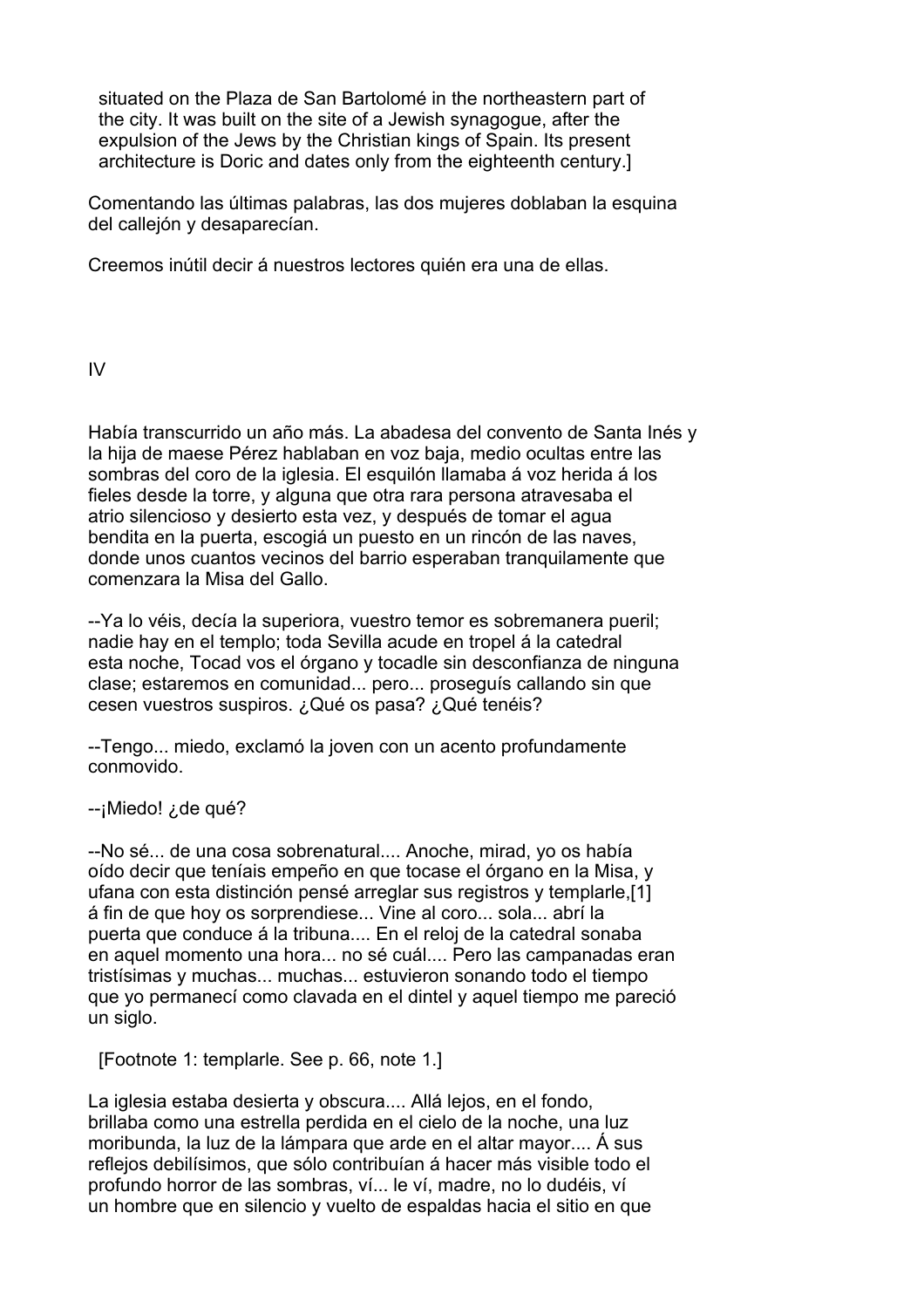yo estaba, recorría con una mano las teclas del órgano, mientras tocaba con la otra á sus registros... y el órgano sonaba; pero sonaba de una manera indescriptible. Cada una de sus notas parecía un sollozo ahogado dentro del tubo de metal, que vibraba con el aire comprimido en su hueco, y reproducía el tono sordo, casi imperceptible, pero justo.

Y el reloj, de la catedral continuaba dando la hora, y el hombre aquel proseguía recorriendo las teclas. Yo oía hasta su respiración.

El horror habia helado la sangre de mis venas; sentía en mi cuerpo como un frío glacial, y en mis sienes fuego.... Entonces quise gritar, pero no pude. El hombre aquel había vuelto la cara y me había mirado... digo mal, no me había mirado, porque era ciego.... ¡Era mi padre!

--¡Bah! hermana, desechad esas fantasías con que el enemigo malo[1] procura turbar las imaginaciones débiles.... Rezad un \_Pater Noster\_[2] y un \_Ave Maria\_[3] al arcángel San Miguel,[4] jefe de las milicias celestiales, para que os asista contra los malos espíritus. Llevad al cuello un escapulario tocado en la reliquia de San Pacomio,[5] abogado contra las tentaciones, y marchad, marchad á ocupar la tribuna del órgano; la Misa va á comenzar y ya esperan con impaciencia los fieles.... Vuestro padre está en el cielo, y desde allí, antes que á daros sustos, bajará á inspirar á su hija en esta ceremonia solemne para el objeto de tan especial devoción.

[Footnote 1: el enemigo malo. That is to say, the devil.]

[Footnote 2: Pater Noster. See p. 33, note 1.]

 [Footnote 3: Ave Maria. "A form of devotion used in the Church of Rome, comprising the salutation addressed by the angel Gabriel to the Blessed Virgin Mary. (Luke i. 28.) The words Ave Maria are the first two, in Latin, of the form as it appears in the manuals of the Roman Church, thus: ' Hail Mary (Ave Maria), full of grace, the Lord is with thee, etc.' To which is appended the following petition: 'Holy Mary, mother of God, pray for us sinners now, and in the hour of our death. Amen.'... It was not used before the Hours, until the sixteenth century, in Romish offices." Hook's Church Dict., London, 1887, p. 72. Some say earlier.]

 [Footnote 4: San Miguel = 'St. Michael.' "An archangel mentioned in the Bible. He is regarded as the leader of the whole host of angels... He is spoken of five times in the Bible, always [or to be more exact usually as fighting] John mentions him as fighting at the head of the angels against the dragon and his host." \_Century Dict. 1

 [Footnote 5: San Pacomio = 'St. Pachomius.' "Born probably in Lower Egypt, about 292: died about 349. One of the founders of monasticism. He established a monastery on the island of Tabenna in the Nile, and was the first thus to collect the monks under one roof and establish strict rules of government for the community."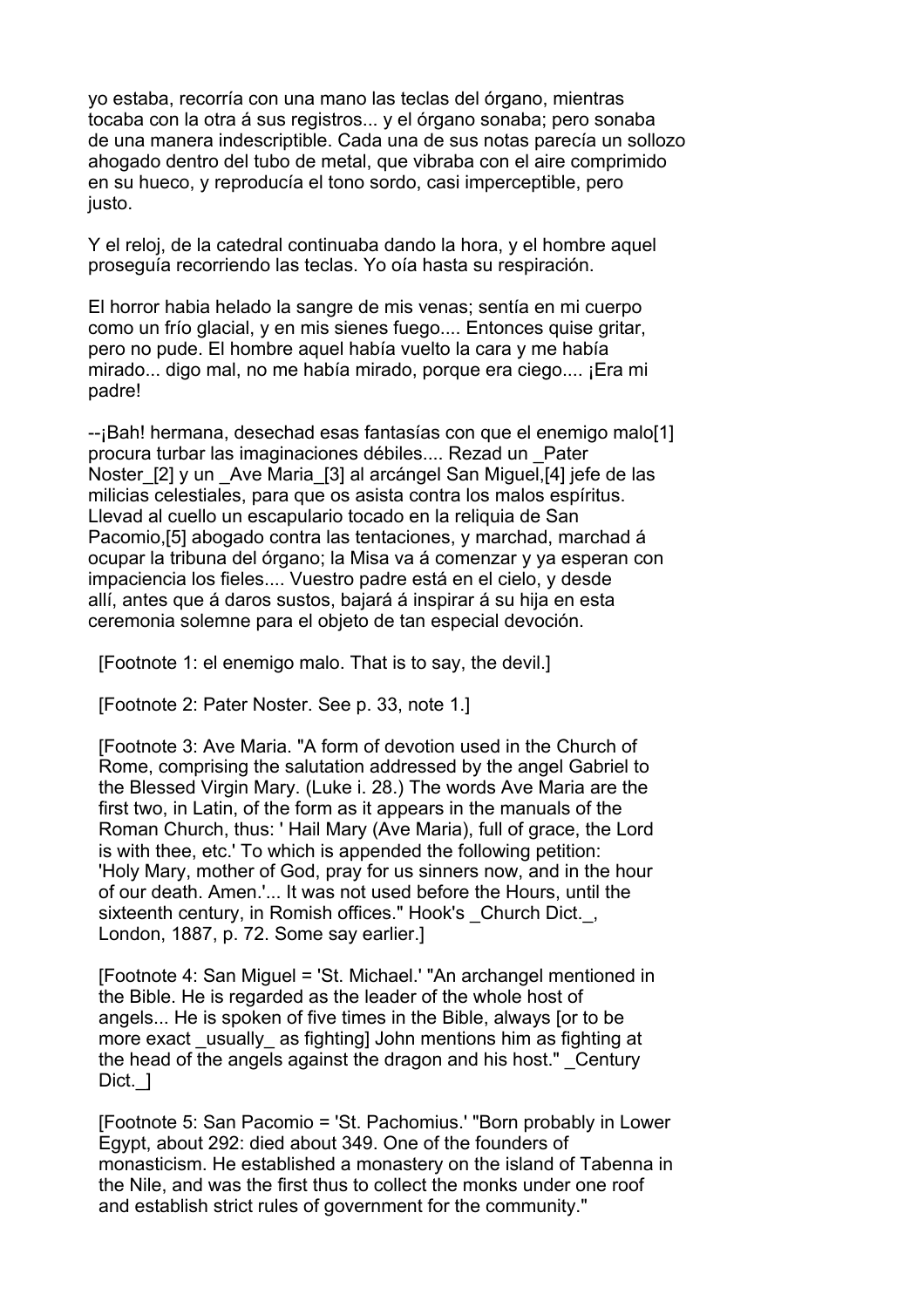\_Century Diet\_.]

La priora fué á ocupar su sillón en el coro en medio de la comunidad. La hija de maese Pérez abrió con mano temblorosa la puerta de la tribuna para sentarse en el banquillo del órgano, y comenzó la Misa.

Comenzó la Misa, y prosiguió sin que ocurriese nada de notable hasta que llegó la consagración.[1] En aquel momento sonó el órgano, y al mismo tiempo que el órgano un grito de la hija de maese Pérez....

 [Footnote 1: consagración = 'consecration.' "The form of words by which the bread and wine in the Mass are changed into Christ's body and blood." Addis and Arnold, Catholic Diet, London, 1884, p. 216. See also p. 101, note 2.1

La superiora, las monjas y algunos de los fieles corrieron á la tribuna.

--¡Miradle, miradle! decía la joven fijando sus desencajados ojos en el banquillo, de donde se había levantado asombrada para agarrarse con sus manos convulsas al barandal de la tribuna.

Todo el mundo fijó sus miradas en aquel punto. El órgano estaba solo, y no obstante, el órgano seguía sonando ... sonando como sólo los arcángeles podrían imitarlo en sus raptos de místico alborozo...............

--¡No os lo dije yo una y mil veces, mi señora doña Baltasara, no os lo dije yo!... ¡Aquí hay busilis!... Oidlo; qué, ¿no estuvísteis anoche en la Misa del Gallo? Pero, en fin ya sabréis lo que paso. En toda Sevilla no se habla de otra cosa.... El señor arzobispo está hecho, y con razón, una furia.... Haber dejado de asistir á Santa Inés; no haber podido presenciar el portento... ¿y para qué? para oir una cencerrada; porque personas que lo oyeron dicen que lo que hizo el dichoso organista de San Bartolomé en la catedral no fué otra cosa.... Si lo decía yo. Eso no puede haberlo tocado el bisojo, mentira ... aqui hay busilis, y el busilis era, en efecto, el alma de maese Pérez.

#### LA CRUZ DEL DIABLO

Que lo creas ó no, me importa bien poco. Mi abuelo se lo narró á mi padre; mi padre me lo ha referido á mí, y yo te lo cuento ahora, siquiera no sea mas que por pasar el rato.[1] \*\*\*

[Footnote 1: por pasar el rato = 'to while away the time.']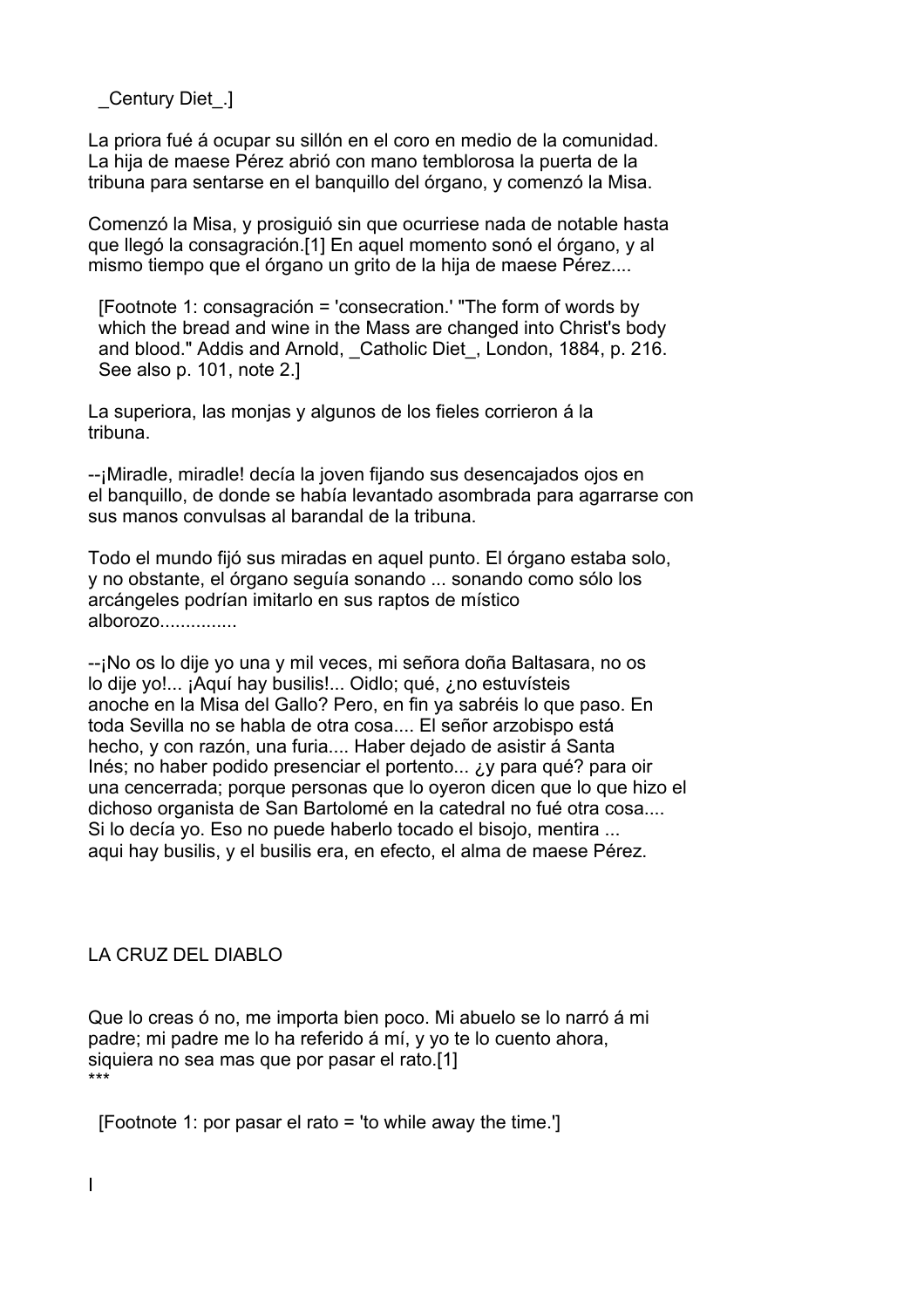El crepúsculo comenzaba á extender sus ligeras alas de vapor sobre las pintorescas orillas del Segre,[1] cuando después de una fatigosa jornada llegamos á Bellver,[2] término de nuestro viaje.

 [Footnote 1: Segre. A river of the province of Lérida in northern Spain. It rises in the Pyrenees, and joins the Ebro twenty-two miles southwest of Lérida. Its chief tributary is the Cinca. Length about 250 miles. See \_Century Diet\_.]

 [Footnote 2: Bellver. A little town of some 650 inhabitants, situated in the valley of the Segre, in the diocese of Urgel, province of Lérida, Spain. Its situation is very picturesque. It contains an ancient castle.]

Bellver es una pequeña población situada á la falda de una colina, por detrás de la cual se ven elevarse, como las gradas de un colosal anfiteatro de granito, las empinadas y nebulosas crestas de los Pirineos.[1]

 [Footnote 1: Pirineos = 'Pyrenees.' A mountain range which separates France from Spain, and extends from the Bay of Biscay to the Mediterranean. The highest points are about 11,000 feet. A visit to the Eastern Pyrenees from the Spanish side is much more difficult than from France, as both traveling and hotel accommodations are sadly lacking.]

Los blancos caseríos que la rodean, salpicados aquí y allá sobre una ondulante sábana de verdura, parecen á lo lejos un bando de palomas que han abatido su vuelo para apagar su sed en las aguas de la ribera.

Una pelada roca, á cuyos pies tuercen éstas su curso, y sobre cuya cima se notan aún remotos vestigios de construcción, señala la antigua línea divisoria entre el condado de Urgel[1] y el más importante de sus feudos.

[Footnote 1: el condado de Urgel = 'the earldom  $($  or county) of Urgel.' The town of this name (2800 inhabitants) is situated on the Segre, seventy-four miles northwest of Barcelona, in the province of Lérida, Spain. It has been the see of a bishop since 840, and possesses a Gothic cathedral. The earldom was of considerable importance in the fourteenth century, Count Jaime (James) de Urgel (d. 1433) being a most dangerous claimant of the crown of Aragon.]

Á la derecha del tortuoso sendero que conduce á este punto, remontando la corriente del río, y siguiendo sus curvas y frondosas márgenes, se encuentra una cruz.

El asta y los brazos son de hierro; la redonda base en que se apoya, de mármol, y la escalinata que á ella conduce, de obscuros y mal unidos fragmentos de sillería.

La destructora acción de los años, que ha cubierto de orín el metal, ha roto y carcomido la piedra de este monumento, entre cuyas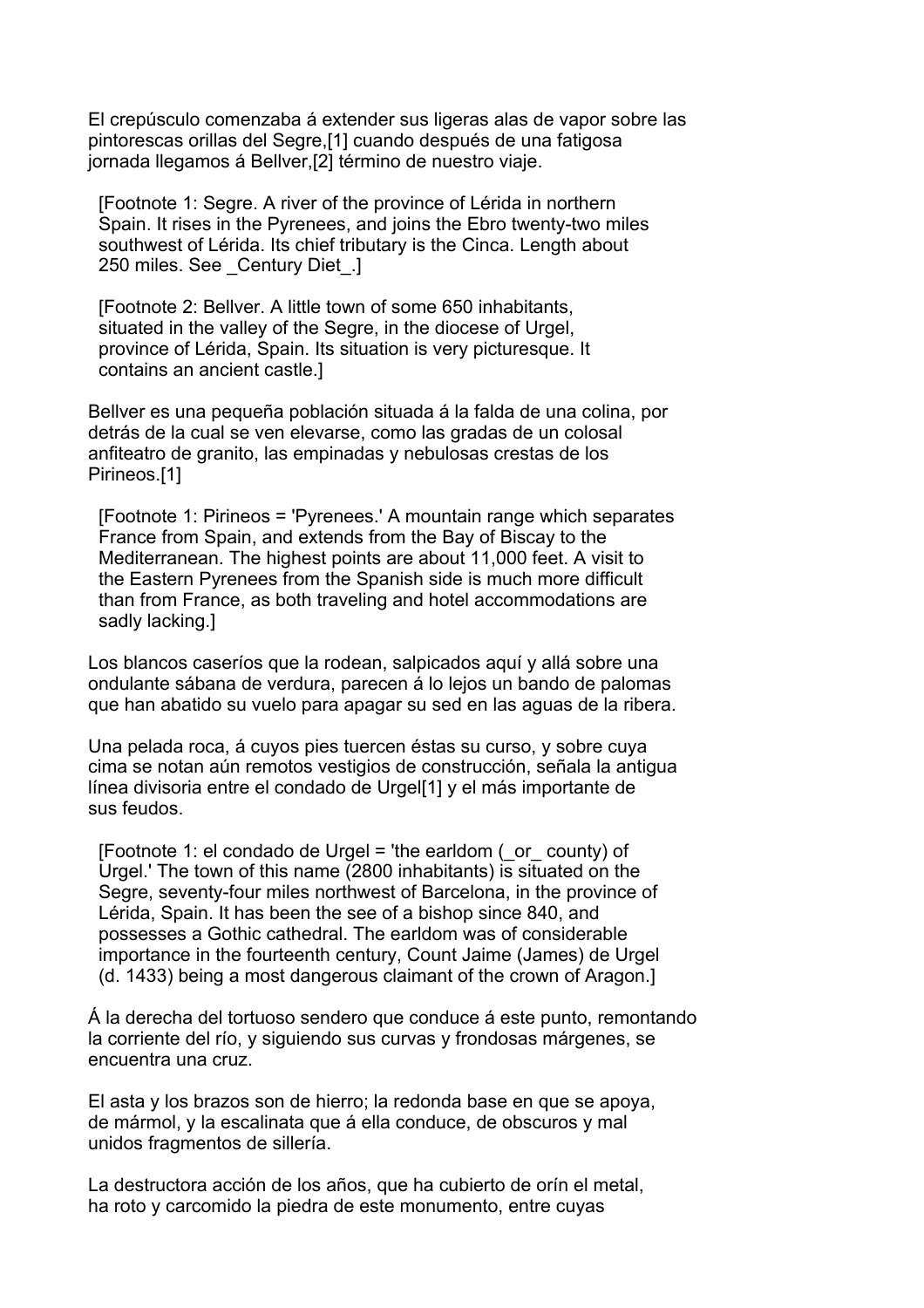hendiduras crecen algunas plantas trepadoras que suben enredándose hasta coronarlo, mientras una vieja y corpulenta encina le sirve de dosel.

Yo había adelantado algunos minutos á mis compañeros de viaje, y deteniendo mi escuálida cabalgadura, contemplaba en silencio aquella cruz, muda y sencilla expresión de las creencias y la piedad de otros siglos.

Un mundo de ideas se agolpo á mi imaginación en aquel instante. Ideas ligerísimas, sin forma determinada, que unían entre sí, como un invisible hilo de luz, la profunda soledad de aquellos lugares, el alto silencio de la naciente noche y la vaga melancolía de mi espíritu.

Impulsado de un pensamiento religioso, espontáneo é indefinible, eché maquinalmente pie á tierra, me descubrí, y comencé á buscar en el fondo de mi memoria una de aquellas oraciones que me enseñaron cuando niño; una de aquellas oraciones que, cuando más tarde se escapan involuntarias de nuestros labios, parece que aligeran el pecho oprimido, y semejantes á las lágrimas, alivian el dolor, que también toma estas formas para evaporarse.

Ya había comenzado á murmurarla, cuando de improviso sentí que me sacudían con violencia por los hombros.

Volví la cara: un hombre estaba al lado mío.

Era uno de nuestros guías, natural del país, el cual, con una indescriptible expresión de terror pintada en el rostro, pugnaba por arrastrarme consigo y cubrir mi cabeza con el fieltro que aún tenía en mis manos.

Mi primera mirada, mitad de asombro, mitad de cólera, equivalía á una interrogación enérgica, aunque muda.

El pobre hombre, sin cejar en su empeño de alejarme de aquel sitio, contestó á ella con estas palabras, que entonces no pude comprender, pero en las que había un acento de verdad que me sobrecogió:--¡Por la memoria de su madre! ¡Por lo más sagrado que tenga en el mundo, señorito, cúbrase usted la cabeza, y aléjese más que de prisa de esta cruz! ¡Tan desesperado está usted, que no bastándole la ayuda de Dios, recurre á la del demonio!

Yo permanecí un rato mirandole en silencio. Francamente, creí que estaba loco, pero él prosiguió con igual vehemencia:

--Usted busca la frontera; pues bien, si delante de esa cruz le pide usted al cielo que le preste ayuda, las cumbres de los monies vecinos se levantarán en una sola noche hasta las estrellas invisibles, sólo porque no encontremos la raya en toda nuestra vida.

Yo no pude menos de sonreir.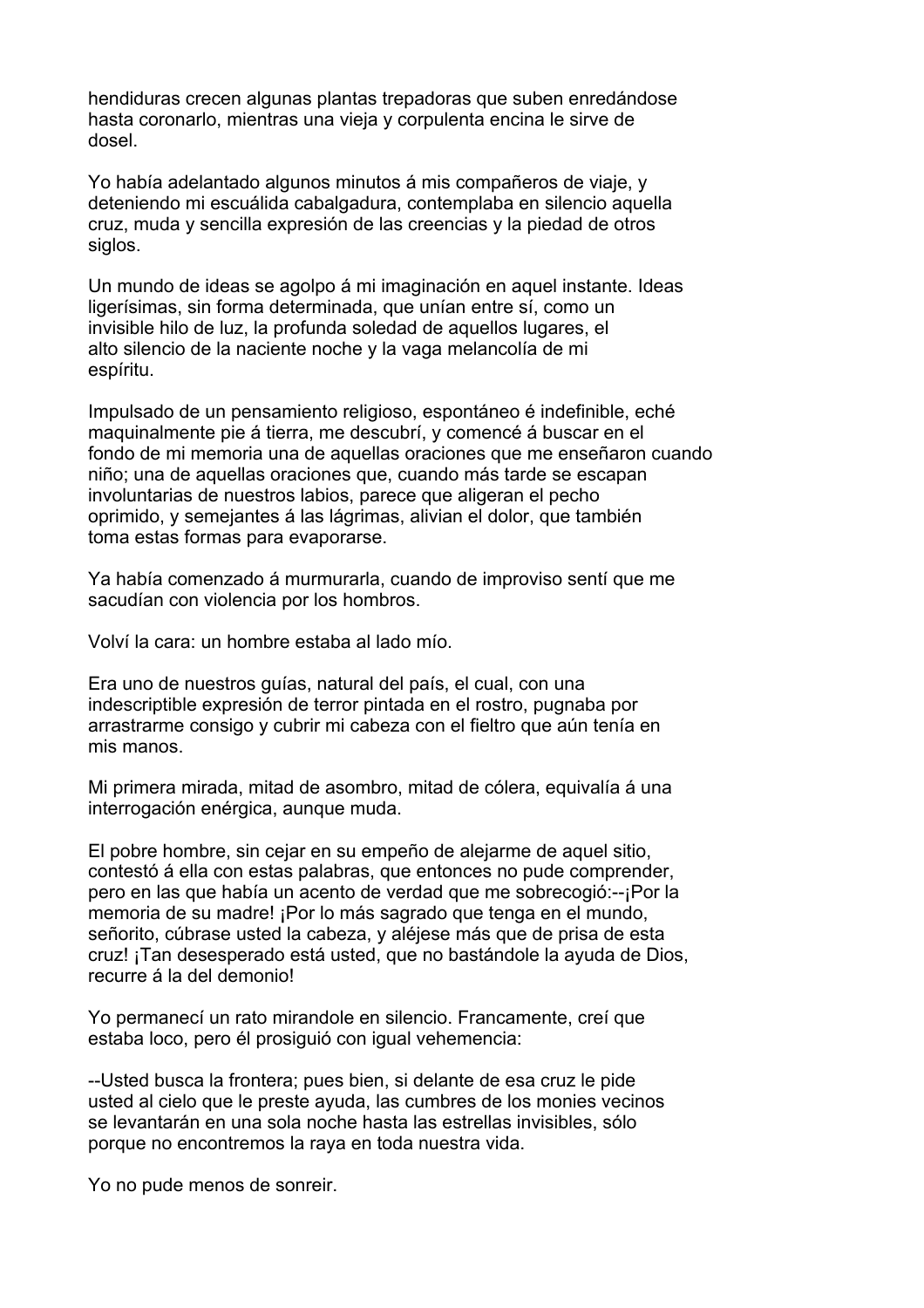--¿Se burla usted?... ¿cree acaso que esa es una cruz santa como la del porche de nuestra iglesia?...

### --; Quien lo duda?

--Pues se engaña usted de medio á medio, porque esa cruz, salvo lo que tiene de Dios, está maldita... esa cruz pertenece á un espíritu maligno, y por eso la llaman \_La cruz del diablo\_.

--¡La cruz del diablo! repetí cediendo á sus instancias, sin darme cuenta á mí mismo del involuntario temor que comenzó á apoderarse de mi espíritu, y que me rechazaba como una fuerza desconocida de aquel lugar; ¡la cruz del diablo! ¡Nunca ha herido mi imaginación una amalgama más disparatada de dos ideas tan absolutamente enemigas!... ¡Una cruz... y del diablo!!! ¡Vaya, vaya! Fuerza sera que en llegando á la población me expliques este monstruoso absurdo.

Durante este corto diálogo, nuestros camaradas, que habían picado sus cabalgaduras, se nos reunieron al pie de la cruz; yo les expliqué en breves palabras lo que acababa de suceder; monté nuevamente en mi rocín, y las campanas de la parroquia llamaban lentamente á la oración, cuando nos apeamos en lo más escondido y lóbrego de los paradores de Bellver.

II

Las llamas rojas y azules se enroscaban chisporroteando á lo largo del grueso tronco de encina que ardía en el ancho hogar; nuestras sombras, que se proyectaban temblando sobre los ennegrecidos muros, se empequeñecían ó tomaban formas gigantescas, según la hoguera despedía resplandores más ó menos brillantes; el vaso de saúco, ora vacío, ora lleno y no de agua, como cangilón de noria, habia dado tres veces la vuelta en derredor del círculo que formábamos junto al fuego, y todos esperaban con impaciencia la historia de La cruz del diablo, que á guisa de postres de la frugal cena que acabábamos de consumir, se nos había prometido, cuando nuestro guía tosió por dos veces, se echó al coleto un último trago de vino, limpióse con el revés de la mano la boca, y comenzó de este modo:

--Hace mucho tiempo, mucho tiempo, yo no sé cuánto, pero los moros ocupaban aún la mayor parte de España, se llamaban condes[1] nuestros reyes, y las villas y aldeas pertenecían en feudo á ciertos señores, que á su vez prestaban homenaje á otros más poderosos, cuando acaeció lo que voy á referir á ustedes.[2]

 [Footnote 1: condes = 'counts,' 'earls.' The word conde comes from the Latin comes, comitem, 'companion,' and during the Roman empire in Spain was a title of honor granted to certain officers who had jurisdiction over war and peace. During the reign of the Goths it was likewise an official and not a nobiliary title. Later, with the growth of the feudal system, the counts became not merely royal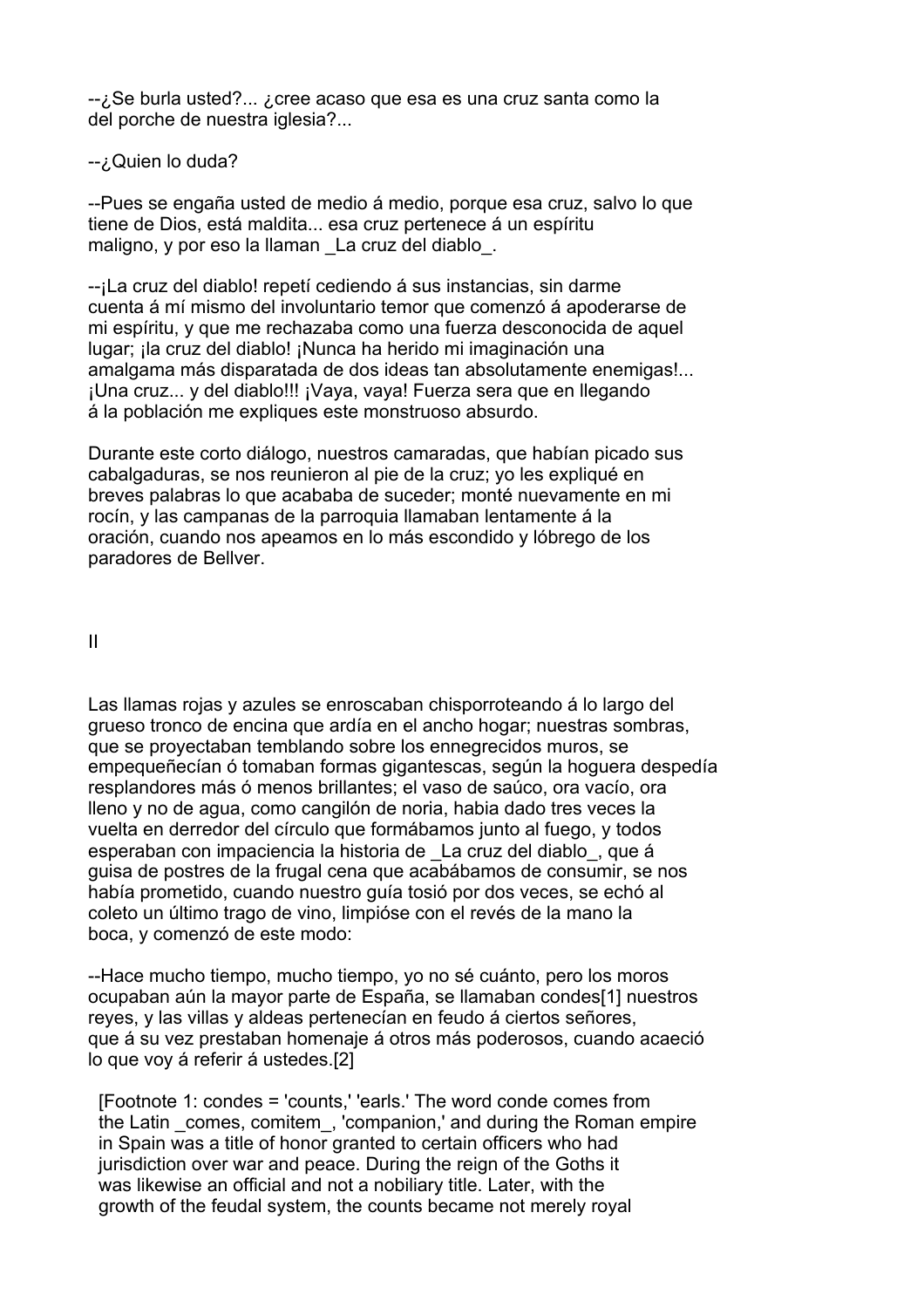officers, but hereditary rulers, with coronets and arms and an assumption of absolute authority in their counties. In some of these counties the title developed later into that of king.]

 [Footnote 2: The epoch referred to is doubtless in the eleventh century before the first crusade. See p. 122, note 1.]

Concluída esta breve introducción histórica, el héroe de la fiesta guardó silencio durante algunos segundos como para coordinar sus recuerdos, y prosiguió así:

--Pues es el caso, que en aquel tiempo remote, esta villa y algunas otras formaban parte del patrimonio de un noble barón, cuyo castillo señorial se levantó por muchos siglos sobre la cresta de un peñasco que baña el Segre, del cual toma su nombre.

Aún testifican la verdad de mi relación algunas informes ruinas que, cubiertas de jaramago y musgo, se alcanzan á ver sobre su cumbre desde el camino que conduce á este pueblo.

No sé si por ventura ó desgracia quiso la suerte que este señor, á quien por crueldad detestaban sus vasallos, y por sus malas cualidades ni el rey admitía en la corte, ni sus vecinos en el hogar, se aburriese de vivir solo con su mal humor y sus ballesteros en lo alto de la roca en que sus antepasados colgaron su nido de piedra.

Devanábase noche y día los sesos en busca de alguna distracción propia de su carácter, lo cual era bastante difícil, después de haberse cansado como ya lo estaba, de mover guerra á sus vecinos, apalear á sus servidores y ahorcar á sus súbditos.

En esta ocasión cuentan las crónicas que se le ocurrió, aunque sin ejemplar, una idea feliz.

Sabiendo que los cristianos de otras poderosas naciones, se aprestaban á partir juntos en una formidable armada[1] á un país maravilloso para conquistar el sepulcro de Nuestro Señor Jesucristo, que los moros tenían en su poder,[2] se determinó á marchar en su seguimiento.

 [Footnote 1: armada = 'fleet.' The reference is probably to the first crusade under Godfrey of Bouillon (1096-1099), which resulted in the capture of Jerusalem and the temporary establishment of a Christian kingdom in Palestine.]

[Footnote 2: que los moros tenian en su poder. See p. 35, note 4.]

Si realizó esta idea con objeto de purgar sus culpas, que no eran pocas, derramando su sangre en tan justa empresa, ó con el de transplantarse á un punto donde sus malas mañas no se conociesen, se ignora; pero la verdad del caso es que, con gran contentamiento de grandes y chicos, de vasallos y de iguales, allegó cuanto dinero pudo, redimió á sus pueblos del señorío, mediante una gruesa cantidad, y no conservando de propiedad suya más que el peñón del Segre y las cuatro torres del castillo, herencia de sus padres, desapareció de la noche á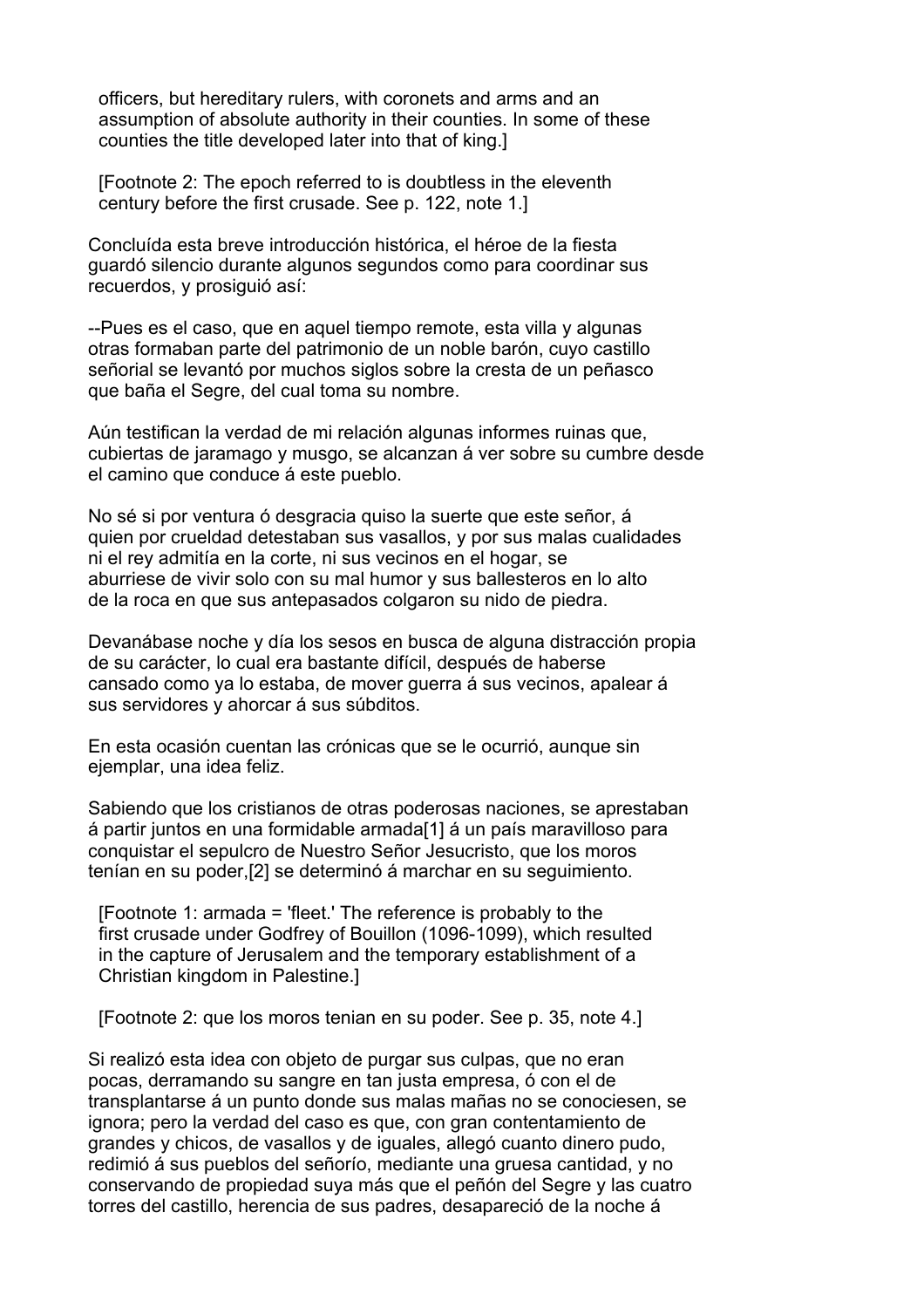la mañana.

La comarca entera respiró en libertad durante algún tiempo, como si despertara de una pesadilla.

Ya no colgaban de los árboles de sus sotos, en vez de frutas, racimos de hombres: las muchachas del pueblo no temían al salir con su cántaro en la cabeza á tomar agua de la fuente del camino, ni los pastores llevaban sus rebaños al Segre por sendas impracticables y ocultas, temblando encontrar á cada revuelta de la trocha á los ballesteros de su muy amado señor.

Así transcurrió el espacio de tres años; la historia del \_mal caballero\_, que sólo por este nombre se le conocía, comenzaba á pertenecer al exclusivo dominio de las viejas, que en las eternas veladas del invierno las[1] relataban con voz hueca y temerosa á los asombrados chicos; las madres asustaban á los pequeñuelos incorregibles ó llorones diciendoles: jque viene el señor del Segre! [2] cuando he aguí que no sé si un dia ó una noche, si caído del cielo ó abortado de los profundos, el temido señor apareció efectivamente, y como suele decirse, en carne y hueso, en mitad de sus antiguos vasallos.

[Footnote 1: las. See vocabulary.]

 [Footnote 2: ¡que viene el señor del Segre! Compare the familiar English expression used to frighten children: "The boogy-man is coming."]

Renuncio á describir el efecto de esta agradable sorpresa. Ustedes se lo podrán figurar mejor que yo pintarlo, sólo con decirles que tornaba reclamando sus vendidos derechos, que si malo se fué, peor volvió, y si pobre y sin crédito se encontraba antes de partir á la guerra, ya no podía contar con más recursos que su despreocupación, su lanza y una media docena de aventureros tan desalmados y perdidos como su jefe.

Como era natural, los pueblos se resistieron á pagar tributes, que á tanta costa habían redimido; pero el señor puso fuego á sus heredades, á sus alquerías y á sus mieses.

Entonces apelaron á la justicia del rey; pero el señor se burlo de las cartas-leyes de los Condes soberanos;[1] las clavó en el postigo de sus torres, y colgó á los farsantes de una encina.

[Footnote 1: Condes soberanos. See p. 121, Note 1.]

Exasperados, y no encontrando otra vía de salvación, por último, se pusieron de acuerdo entre sí, se encomendaron á la Divina Providencia y tomaron las armas; pero el señor reunió á sus secuaces, llamó en su ayuda al diablo, se encaramó á su roca y se preparó á la lucha. Ésta comenzó terrible y sangrienta. Se peleaba con todas armas, en todos sitios y á todas horas, con la espada y el fuego, en la montaña y en la llanura, en el día y durante la noche.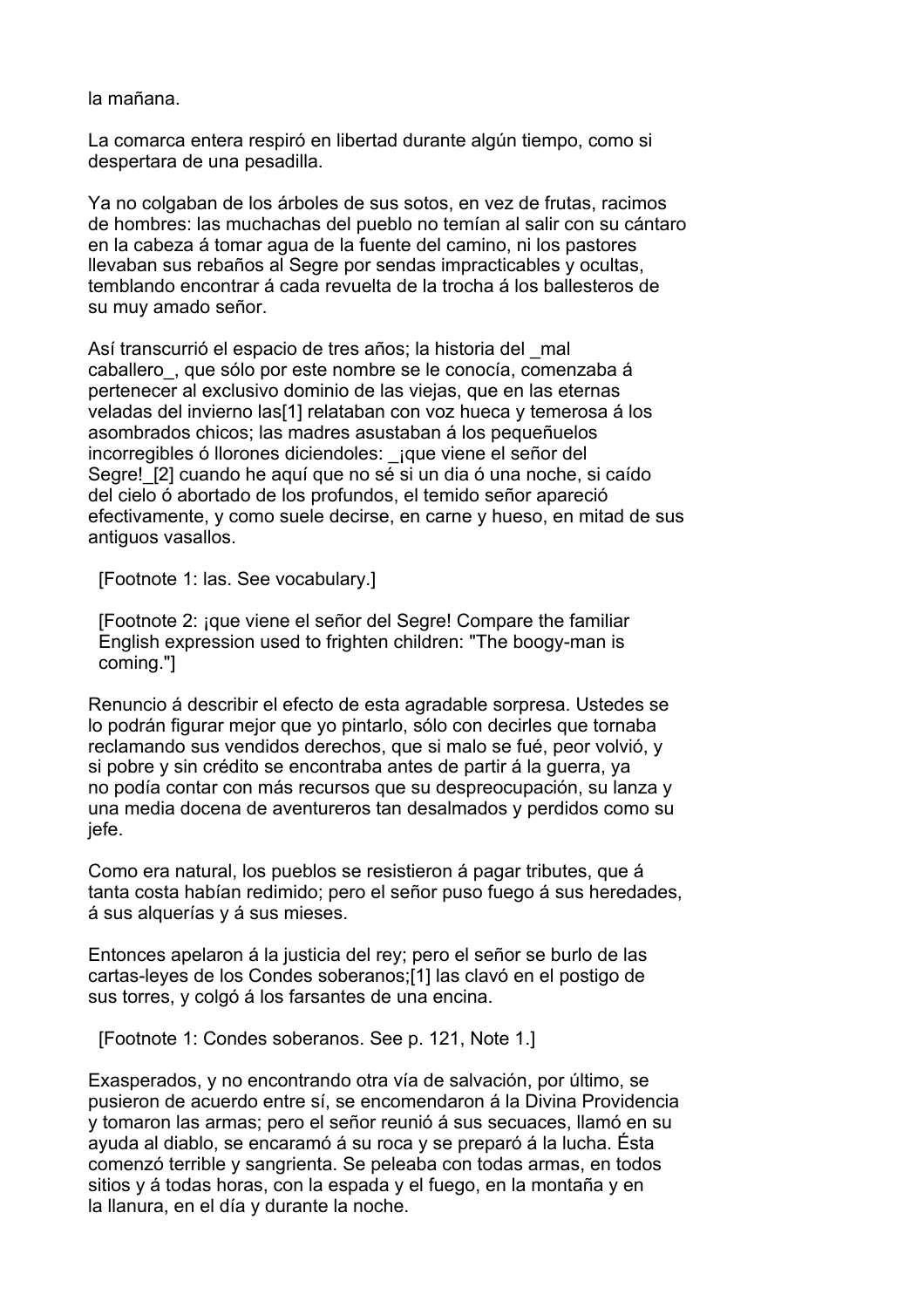Aquello no era pelear para vivir; era vivir para pelear.

Al cabo triunfó la causa de la justicia. Oigan ustedes cómo.

Una noche obscura, muy obscura, en que no se oía ni un rumor en la tierra ni brillaba un solo astro en el cielo, los senores de la fortaleza, engreídos por una reciente victoria, se repartían el botín, y ebrios con el vapor de los licores en mitad de la loca y estruendosa orgía, entonaban sacrílegos cantares en loor de su infernal patrono.

Como dejo dicho, nada se oía en derredor del castillo, excepto el eco de las blasfemias, que palpitaban, perdidas en el sombrío seno de la noche, como palpitan las almas de los condenados envueltas en los pliegues del huracán de los infiernos.[1]

 [Footnote 1: huracán de los infiernos. The idea is taken from Dante's Inferno, v.

 I came into a place mute of all light, Which bellows as the sea does in a tempest, If by opposing winds 't is combated.

 The infernal hurricane that never rests Hurtles the spirits onward in its rapine; Whirling them round; and smiting, it molests them.

\_Longfellow's translation\_

 It is to this realm, where the carnal sinners are punished, that Dante relegates the lovers Paolo and Francesca da Rimini.]

Ya los descuidados centinelas habian fijado algunas veces sus ojos en la villa que reposaba silenciosa, y se habian dormido sin temor á una sorpresa, apoyados en el grueso tronco de sus lanzas, cuando he aquí que algunos aldeanos, resueltos á morir y protegidos por la sombra, comenzaron á escalar el cubierto peñón del Segre, á cuya cima tocaron á punto de la media noche.

Una vez en la cima, lo que faltaba por hacer fué obra de poco tiempo: los centinelas salvaron de un solo salto el valladar que separa al sueño de la muerte;[1] el fuego aplicado con teas de resina al puente y al rastrillo, se comunicó con la rapidez del relámpago á los muros; y los escaladores, favorecidos por la confusión y abriéndose paso entre las llamas, dieron fin con los habitantes de aquella guarida en un abrir y cerrar de ojos.

 [Footnote 1: That is to say, they passed suddenly from sleep to death. Tasso uses much the same figure, when he says, in his Gerusalemme Liberata, ix. 18:

Dal sonno a la marts è un picciol varco. Small is the gulf that lies 'twixt sleep and death. ]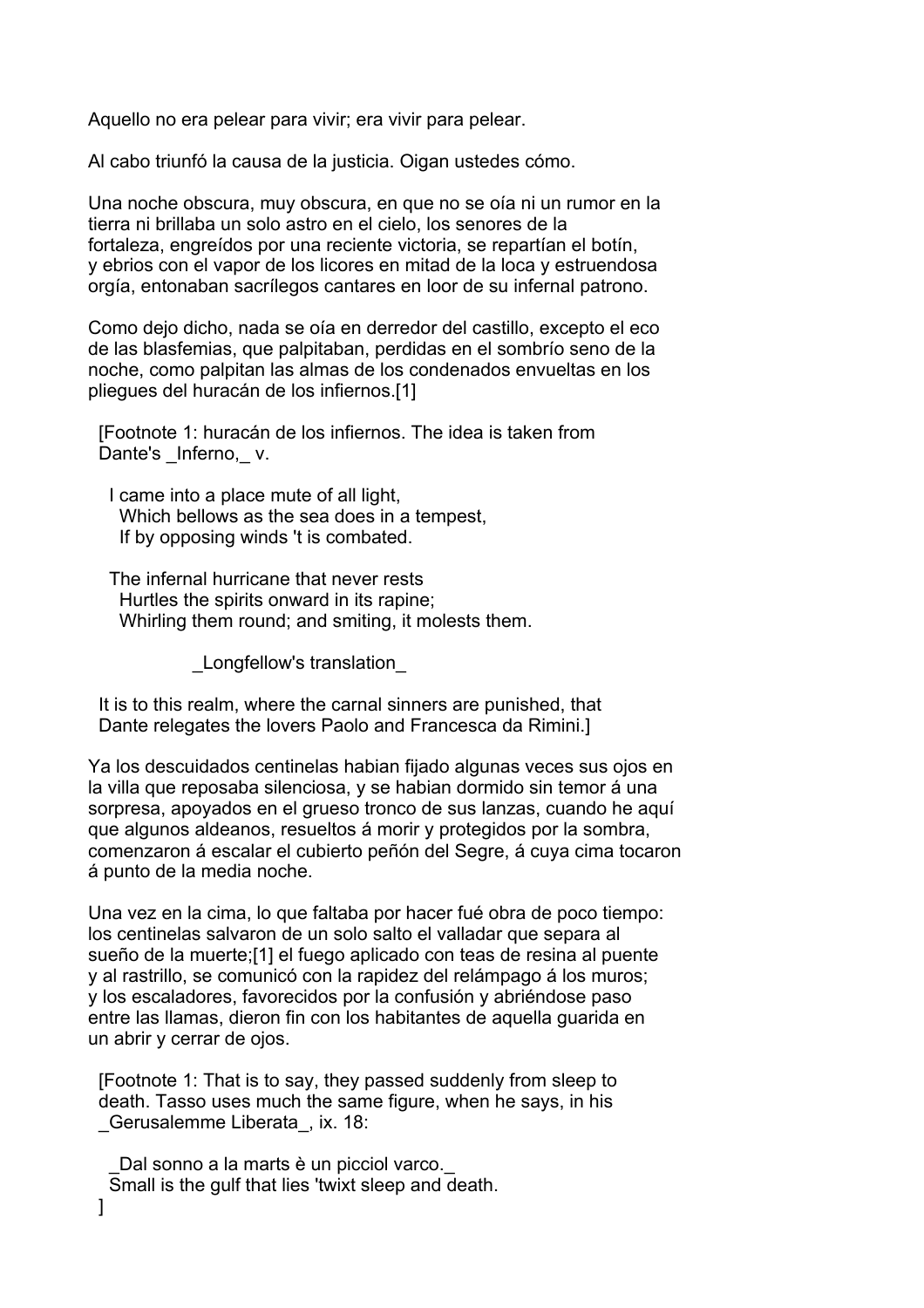Todos perecieron.

Cuando el cercano día comenzó á blanquear las altas copas de los enebros, humeaban aún los calcinados escombros de las desplomadas torres, y á través de sus anchas brechas, chispeando al herirla la luz y colgada de uno de los negros pilares de la sala del festín, era fácil divisar la armadura del temido jefe, cuyo cadáver, cubierto de sangre y polvo, yacía entre los desgarrados tapices y las calientes cenizas, confundido con los de sus obscuros compañeros.

El tiempo pasó; comenzaron los zarzales á rastrear por los desiertos patios, la hiedra á enredarse en los obscuros machones, y las campanillas azules á mecerse colgadas de las mismas almenas. Los desiguales soplos de la brisa, el graznido de las aves nocturnas y el rumor de los reptiles, que se deslizaban entre las altas hierbas, turbaban sólo de vez en cuando el silencio de muerte de aquel lugar maldecido; los insepultos huesos de sus antiguos moradores blanqueaban al rayo de la luna, y aún podía verse el haz de armas del señor del Segre, colgado del negro pilar de la sala del festín.

Nadie osaba tocarle; pero corrían mil fábulas acerca de aquel objeto, causa incesante de hablillas y terrores para los que le miraban llamear durante el dia, herido por la luz del sol, ó creían percibir en las altas horas de la noche el metálico son de sus piezas, que chocaban entre sí cuando las movía el viento, con un gemido prolongado y triste.

Á pesar de todos los cuentos que apropósito de la armadura se fraguaron, y que en voz baja se repetían unos á otros los habitantes de los alrededores, no pasaban de cuentos, y el único más positivo que de ellos resulto, se redujo entonces á una dosis de miedo más que regular, que cada uno de por si se esforzaba en disimular lo posible, haciendo, como decirse suele, de tripas corazón.

Si de aquí no hubiera pasado la cosa, nada se habría perdido. Pero el diablo, que á lo que parece no se encontraba satisfecho de su obra, sin duda. Con el permiso de Dios y á fin de hacer purgar á la comarca algunas culpas, volvió á tomar cartas en el asunto.

Desde este momento las fábulas, que hasta aquella epoca no pasaron de un rumor vago y sin viso alguno de verosimilitud, comenzaron á tomar consistencia y á hacerse de día en día mas probables.

En efecto, hacía algunas noches que todo el pueblo había podido observar un extraño fenómeno.

Entre las sombras, á lo lejos, ya subiendo las retorcidas cuestas del peñón del Segre, ya vagando entre las ruinas del castillo, ya cerniéndose al parecer en los aires, se veían correr, cruzarse, esconderse y tornar á aparecer para alejarse en distintas direcciones unas luces misteriosas y fantásticas cuya procedencia nadie sabía explicar.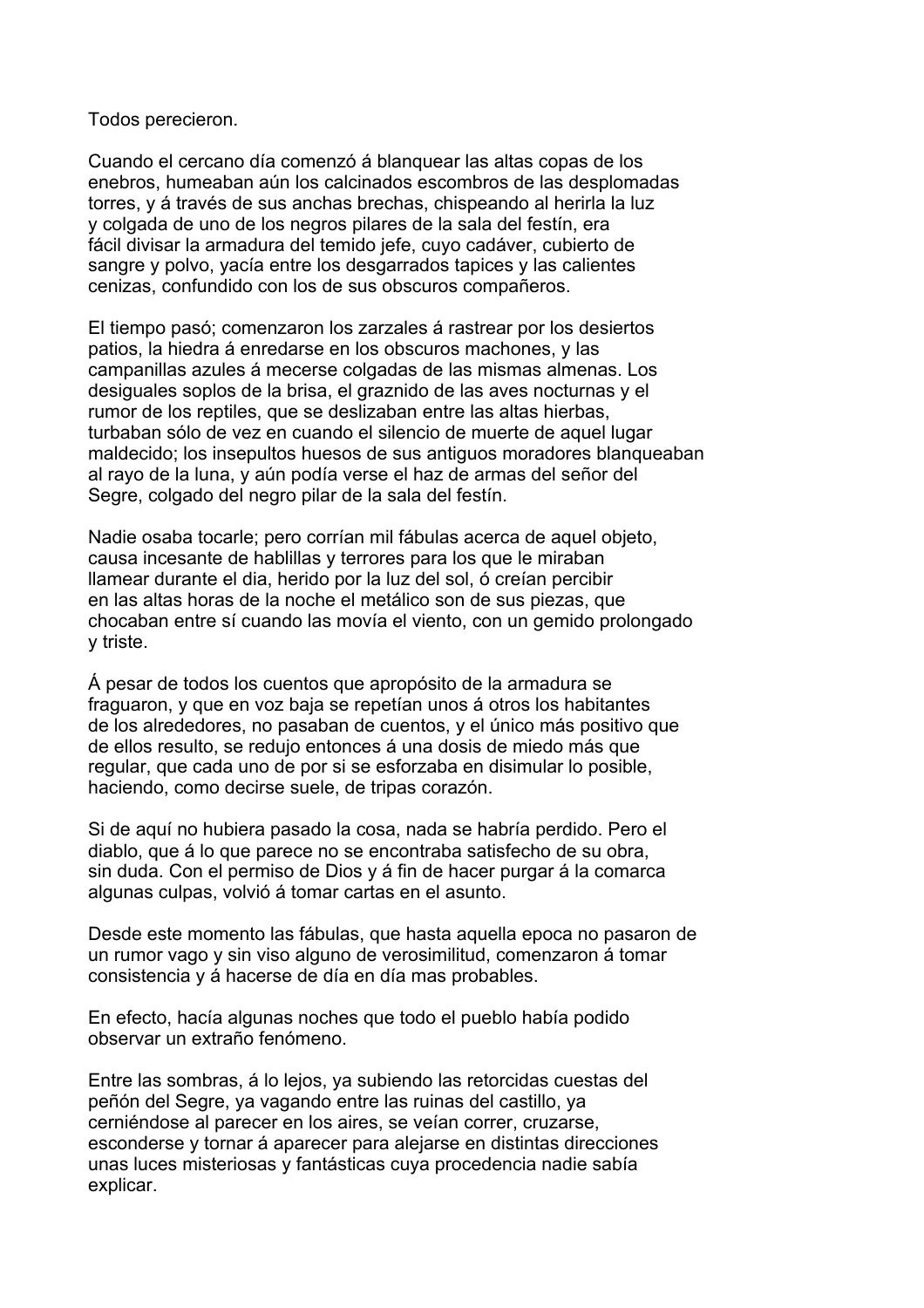Esto se repitió por tres ó cuatro noches durante el intervalo de un mes; y los confusos aldeanos esperaban inquietos el resultado de aquellos conciliábulos, que ciertamente no se hizo aguardar mucho, cuando tres ó cuatro alquerías incendiadas, varias reses desaparecidas y los cadáveres de algunos caminantes despeñados en los precipicios, pusieron en alarma todo el territorio en diez leguas á la redonda.

Ya no quedó duda alguna. Una banda de malhechores se albergaba en los subterráneos del castillo.

Estos, que sólo se presentaban al principio muy de tarde en tarde y en determinados puntos del bosque que, aún en el día, se dilata á lo largo de la ribera, concluyeron por ocupar casi todos los desfiladeros de las montañas, emboscarse en los caminos, saquear los valles y descender como un torrente á la llanura, donde á éste quiero á éste no quiero, no dejaban títere con cabeza.

Los asesinatos se multiplicaban; las muchachas desaparecían, y los niños eran arrancados de las cunas á pesar de los lamentos de sus madres, para servirlos[1] en diabólicos festines, en que, según la creencia general, los vasos sagrados[2] sustraídos de las profanadas iglesias servían de copas.

 [Footnote 1: servirlos. The sacrifice of children has always been considered by popular superstition as an essential part in practices of black magic or in compacts with the devil.]

 [Footnote 2: los vasos sagrados. The sacred vessels of the church are said to play an important part in demonolatry. The consecrated wafers too are believed to be put to improper uses.]

El terror llego á apoderarse de los ánimos en un grado tal, que al toque de oraciones nadie se aventuraba á salir de su casa, en la que no siempre se creían seguros de los bandidos del peñón.

Mas ¿quiénes eran éstos? ¿De dónde habían venido? ¿Cuál era el nombre de su misterioso jefe? He aquí el enigma que todos querían explicar y que nadie podía resolver hasta entonces, aunque se observase desde luego que la armadura del señor feudal había desaparecido del sitio que antes ocupara,[1] y posteriormente varios labradores hubiesen afirmado que el capitán de aquella desalmada gavilla marchaba á su frente, cubierto con una, que de no ser la misma, se le asemejaba en un todo.

[Footnote 1: ocupara See p. 16, note 3.]

Cuanto queda repetido, si se le despoja de esa parte de fantasía con que el miedo abulta y completa sus creaciones favoritas, nada tiene en sí de sobrenatural y extraño. ¿Qué cosa más corriente en unos bandidos que las ferocidades con que estos se distinguían, ni más natural que el apoderarse su jefe de las abandonadas armas del señor del Segre?

Sin embargo, algunas revelaciones hechas antes de morir por uno de sus secuaces, prisionero en las últimas refriegas, acabaron de colmar la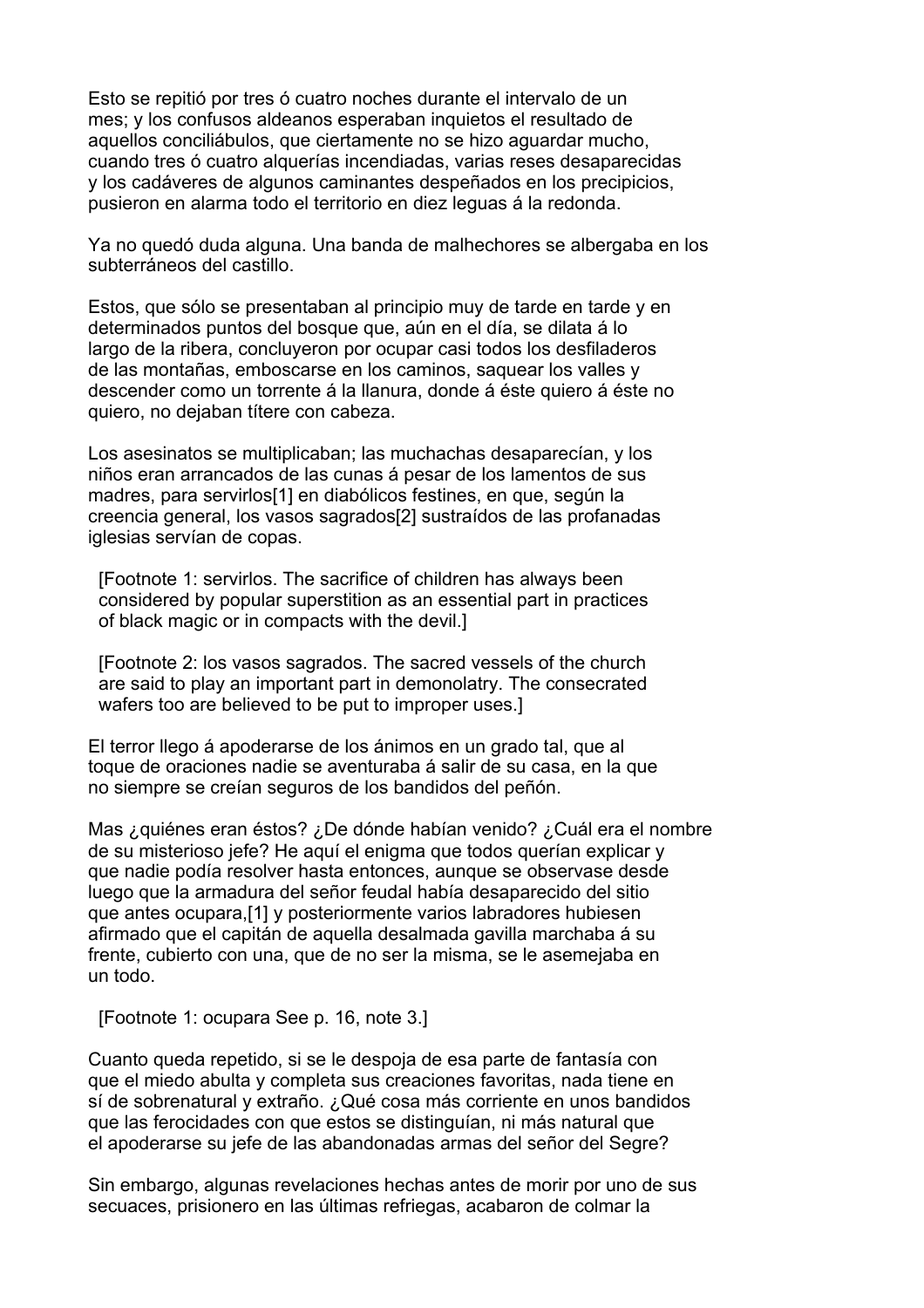medida, preocupando el ánimo de los más incrédulos. Poco más ó menos, el contenido de su confesión fué éste:--Yo, dijo, pertenezco á una noble familia. Los extravíos de mi juventud, mis locas prodigalidades y mis crímenes por último atrajeron sobre mi cabeza la cólera de mis deudos y la maldición de mi padre, que me desheredó al expirar. Hallándome solo y sin recursos de ninguna especie, el diablo sin duda debió sugerirme la idea de reunir algunos jóvenes que se encontraban en una situación idéntica á la mia, los cuales, seducidos con las promesas de un porvenir de disipación, libertad, y abundancia, no vacilaron un instante en suscribir á mis designios.

Éstos se reducían á formar una banda de jóvenes de buen humor, despreocupados y poco temerosos del peligro, que desde allí en adelante vivirían alegremente del producto de su valor y á costa del país, hasta tanto que Dios se sirviera disponer de cada uno de ellos conforme á su voluntad, según hoy á mí me sucede.

Con este objeto señalamos esta comarca para teatro de nuestras expediciones futuras, y escogimos como punto el más á proposito para nuestras reuniones el abandonado castillo del Segre, lugar seguro, no tanto por su posición fuerte y ventajosa, como por hallarse defendido contra el vulgo por las supersticiones y el miedo.

Congregados una noche bajo sus ruinosas arcadas, alrededor de una hoguera que iluminaba con su rojizo resplandor las desiertas galerías, trabóse una acalorada disputa sobre cuál de nosotros había de ser elegido jefe.

Cada uno alegó sus méritos; yo expuse mis derechos: ya los unos murmuraban entre sí con ojeadas amenazadoras; ya los otros con voces descompuestas por la embriaguez habían puesto la mano sobre el pomo de sus puñales para dirimir la cuestión, cuando de repente oímos un extraño crujir de armas, acompañado de pisadas huecas y sonantes, que de cada vez se hacían más distintas. Todos arrojamos á nuestro alrededor una inquieta mirada de desconfianza; nos pusimos de pie y desnudamos nuestros aceros, determinados á vender caras las vidas; pero no pudimos por menos de permanecer inmóviles al ver adelantarse con paso firme é igual un hombre de elevada estatura, completamente armado de la cabeza al pie y cubierto el rostro con la visera del casco, el cual, desnudando su montante, que dos hombres podrían apenas manejar, y poniéndole[1] sobre uno de los carcomidos fragmentos de las rotas arcadas, exclamó con una voz hueca y profunda, semejante al rumor de una caída de aguas subterráneas:

[Footnote 1: poniéndole. See p. 66, note 1.]

--Si alguno de vosotros se atreve á ser el primero, mientras yo habite en el castillo del Segre, que tome esa espada, signo del poder.

Todos guardamos silencio, hasta que, transcurrido el primer momento de estupor, le proclamamos á grandes voces nuestro capitán, ofreciéndole una copa de nuestro vino, la cual rehusó por señas, acaso por no descubrirse la faz, que en vano procuramos distinguir á través de las rejillas de hierro que la ocultaban á nuestros ojos.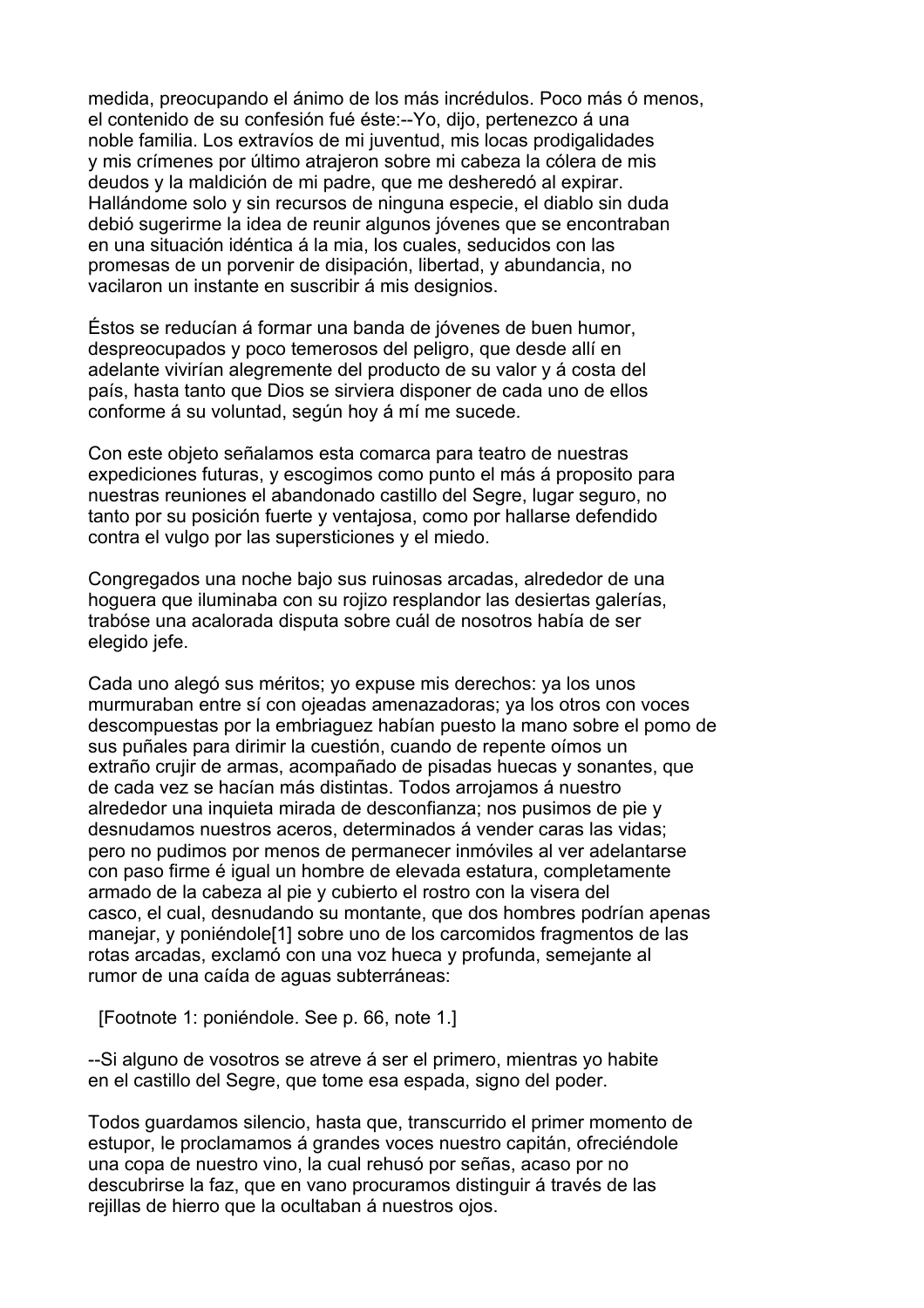No obstante, aquella noche pronunciamos el más formidable de los juramentos, y á la siguiente dieron principio nuestras nocturnas correrías. En ellas nuestro misterioso jefe marchaba siempre delante de todos. Ni el fuego le ataja, ni los peligros le intimidan, ni las lágrimas le conmueven: Nunca despliega sus labios; pero cuando la sangre humea en nuestras manos, como cuando los templos se derrumban calcinados por las llamas: cuando las mujeres huyen espantadas entre las ruinas, y los niños arrojan gritos de dolor, y los ancianos perecen á nuestros golpes, contesta con una carcajada de feroz alegría á los gemidos, á las imprecaciones y á los lamentos.

Jamás se desnuda de sus armas ni abate la visera de su casco después de la victoria, ni participa del festín, ni se entrega al sueño. Las espadas que le hieren se hunden entre las piezas de su armadura, y ni le causan la muerte, ni se retiran teñidas en sangre; el fuego enrojece su espaldar y su cota, y aún prosigue impávido entre las llamas, buscando nuevas víctimas; desprecia el oro, aborrece la hermosura, y no le inquieta la ambición.

Entre nosotros, unos le creen un extravagante; otros un noble arruinado, que por un resto de pudor se tapa la cara; y no falta quien se encuentra convencido de que es el mismo diablo en persona.

El autor de esas revelaciones murió con la sonrisa de la mofa en los labios y sin arrepentirse de sus culpas; varios de sus iguales le siguieron en diversas épocas al suplicio; pero el temible jefe, à quien continuamente se unían nuevos prosélitos, no cesaba en sus desastrosas empresas.

Los infelices habitantes de la comarca, cada vez mas aburridos y desesperados, no acertaban ya con la determinación que debería tomarse para concluir de un todo con aquel orden de cosas, cada día más insoportable y triste.

Inmediato á la villa, y oculto en el fondo de un espeso bosque, vivía á esta sazón, en una pequeña ermita dedicada á San Bartolomé[1] un santo hombre, de costumbres piadosas y ejemplares, á quien el pueblo tuvo siempre en olor de santidad, merced á sus saludables consejos y acertadas predicciones.

[Footnote 1: San Bartolome. See p. 29, note 2.]

Este venerable ermitaño, á cuya prudencia y proverbial sabiduría encomendaron los vecinos de Bellver la resolución de este difícil problema, después de implorar la misericordia divina por medio de su santo Patrono, que, como ustedes no ignoran, conoce al diablo muy de cerca, y en más de una ocasión le ha atado bien corto,[1] les aconsejó que se emboscasen durante la noche al pie del pedregoso camino que sube serpenteando por la roca, en cuya cima se encontraba el castillo, encargándoles al mismo tiempo que ya allí, no hiciesen uso de otras armas para aprehenderlo que de una maravillosa oración que les hizo aprender de memoria, y con la cual aseguraban las cronicas que San Bartolome habia hecho al diablo su prisionero.'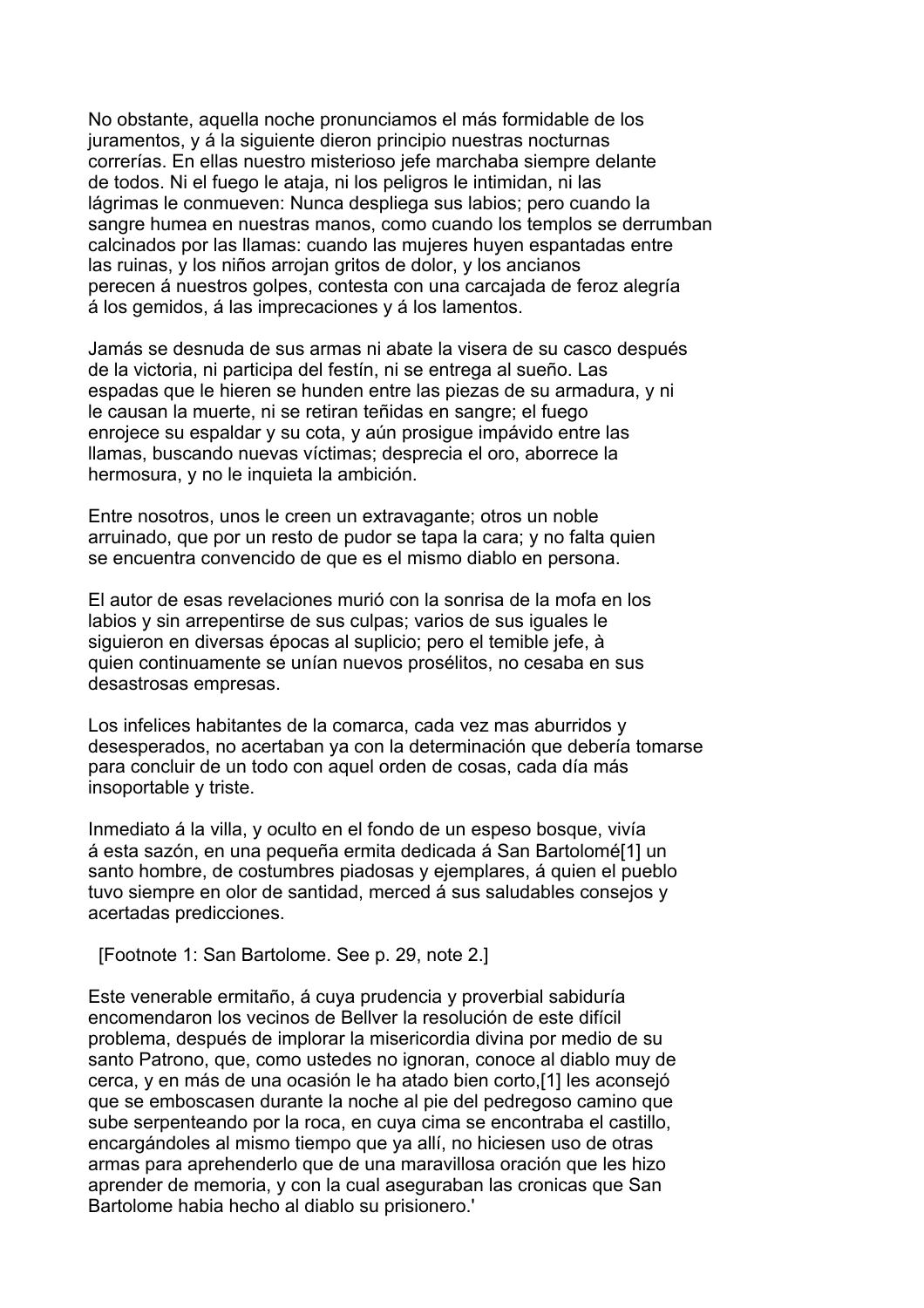[Footnote 1: le ha atado bien corto... su prisionero. See p. 29, note 2.]

Púsose en planta el proyecto, y su resultado excedió á cuantas esperanzas se habían concebido; pues aún no iluminaba el sol del otro día la alta torre de Bellver, cuando sus habitantes, reunidos en grupos en la plaza Mayor,[1] se contaban unos á otros con aire de misterio, cómo aquella noche fuertemente atado de pies y manos y á lomos de una poderosa mula, había entrado en la población el famoso capitán de los bandidos del Segre.

 [Footnote 1: la plaza Mayor. The name of the principal square of the town.]

De qué arte se valieron los acometedores de esta empresa para llevarla á término, ni nadie se lo acertaba á explicar, ni ellos mismos podían decirlo; pero el hecho era que, gracias á la oración del santo ó al valor de sus devotos, la cosa había sucedido tal como se refería.

Apenas la novedad comenzó á extenderse de boca en boca y de casa en casa, la multitud se lanzo á las calles con ruidosa algazara, y corrió á reunirse á las puertas de la prisión. La campana de la parroquia llamó á concejo, y los vecinos más respetables se juntaron en capitulo, y todos aguardaban ansiosos la hora en que el reo había de comparecer ante sus improvisados jueces.

Éstos, que se encontraban autorizados por los condes de Urgel[1] para administrarse por sí mismos pronta y severa justicia sobre aquellos malhechores, deliberaron un momento, pasado el cual, mandaron comparecer al delincuente á fin de notificarle su sentencia.

[Footnote 1: condes de Urgel. See p. 118, note 1.]

Como dejo dicho, así en la plaza Mayor, como en las calles por donde el prisionero debía atravesar para dirigirse al punto en que sus jueces se encontraban, la impaciente multitud hervía como un apiñado enjambre de abejas. Especialmente en la puerta de la cárcel, la conmoción popular tomaba cada vez mayores proporciones, y ya los animados diálogos, los sordos murmullos y los amenazadores gritos comenzaban á poner en cuidado á sus guardas, cuando afortunadamente llego la orden de sacar al reo.

Al aparecer éste bajo el macizo arco de la portada de su prisión, completamente vestido de todas armas y cubierto el rostro con la visera, un sordo y prolongado murmullo de admiración y de sorpresa se elevo de entre las compactas masas del pueblo, que se abrían con dificultad para dejarle paso.

Todos habían reconocido en aquella armadura la del señor del Segre; aquella armadura, objeto de las más sombrias tradiciones mientras se la via suspendida de los arruinados muros de la fortaleza maldita.

Las armas eran aquellas, no cabía duda alguna; todos habían visto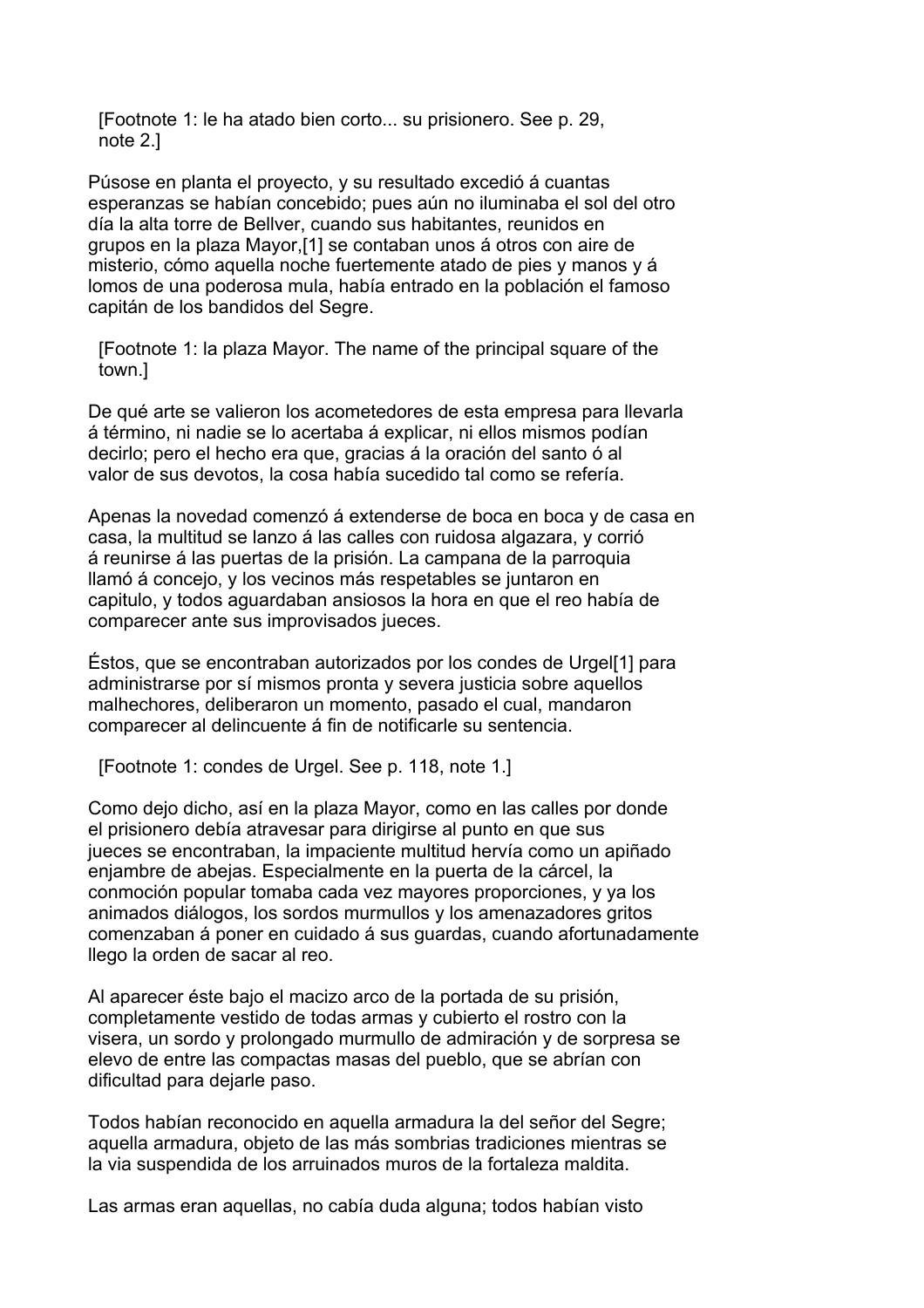flotar el negro penacho de su cimera en los combates, que en un tiempo[1] trabaran[2] contra su señor; todos le habían visto agitarse al soplo de la brisa del crepúsculo, á par de la hiedra del calcinado pilar en que quedaron colgadas á la muerte de su dueño. Más ¿quién podría ser el desconocido personaje que entonces las llevaba? Pronto iba á saberse: al menos así se creía. Los sucesos dirán cómo esta esperanza quede frustrada, á la manera de otras muchas, y porqué de este solemne acto de justicia, del que debía aguardarse el completo esclarecimiento de la verdad, resultaran nuevas y más inexplicables confusiones.

[Footnote 1: en un tiempo = 'once upon a time.']

[Footnote 2: See p. 16, note 3.]

El misterioso bandido penetró al fín en la sala del concejo, y un silencio profundo sucedió á los rumores que se elevaran[1] de entre los circunstantes, al oir resonar bajo las altas bóvedas de aquel recinto el metálico son de sus acicates de oro. Uno de los que componían el tribunal con voz lenta é insegura, le preguntó su nombre, y todos prestaron el oído con ansiedad para no perder una sola palabra de su respuesta; pero el guerrero se limitó á encoger sus hombros ligeramente con un aire de desprecio e insulto, que no pudo menos de irritar á sus jueces, los que se miraron entre sí sorprendidos.

[Footnote 1: elevaran, dirigiera. See p. 16, note 3.]

Tres veces volvió á repetirle la pregunta, y otras tantas obtuvo semejante ó parecida contestación.

--¡Que se levante la visera! ¡Que se descubra! ¡Que se descubra! comenzaron á gritar los vecinos de la villa presentes al acto. ¡Que se descubra! ¡Veremos si se atreve entonces á insultarnos con su desden, como ahora lo hace protegido por el incógnito!

--Descubríos, repitió el mismo que anteriormente le dirigiera[1] la palabra.

[Footnote 1: elevaran, dirigiera. See p. 16, note 3.]

El guerrero permaneció impasible.

--Os lo mando en el nombre de nuestra autoridad.

La misma contestación.

--En el de los condes soberanos.'[1]

 [Footnote 1: condes soberanos. See p. 121, note i, and p. 123, 1.22.]

Ni por ésas.[1]

[Footnote 1: Ni por ésas = 'Nor did these (threats) avail.']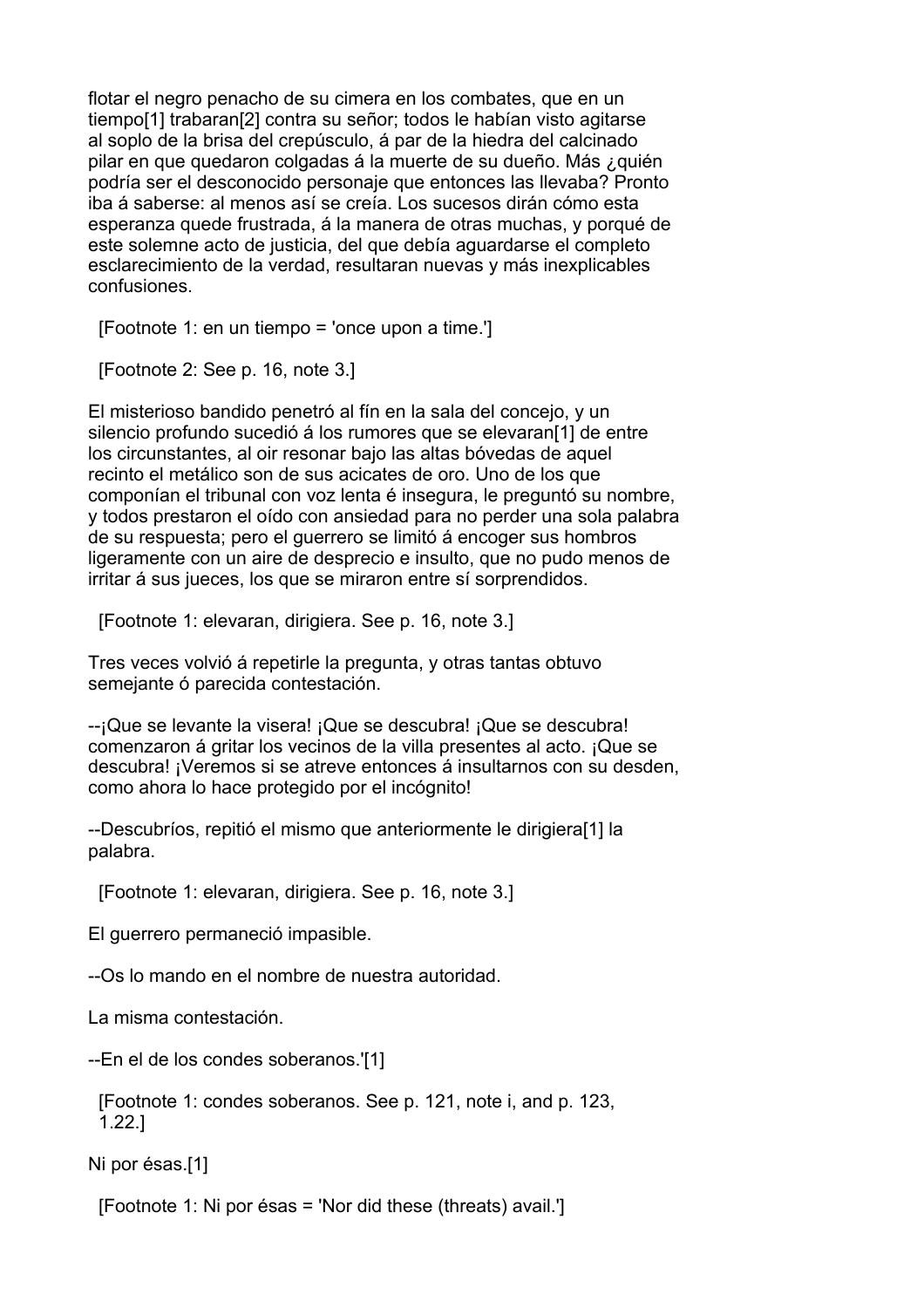La indignación llegó á su colmo, hasta el punto que uno de sus guardas, lanzándose sobre el reo, cuya pertinacia en callar bastaría para apurar la paciencia á un santo, le abrió violentamente la visera. Un grito general de sorpresa se escapó del auditorio, que permaneció por un instante herido de un inconcebible estupor.

La cosa no era para menos.

El casco, cuya férrea visera se veía en parte levantada hasta la frente, en parte caída sobre la brillante gola de acero, estaba vacío...completamente vacío.

Cuando pasado ya el primer momento de terror quisieron tocarle, la armadura se estremeció ligeramente, y descomponiéndose en piezas, cayó al suelo con un ruido sordo y extraño.

La mayor parte de los espectadores, á la vista del nuevo prodigio, abandonaron tumultuosamente Ia habitación y salieron despavoridos á la plaza.

La nueva se divulgó con la rapidez del pensamiento entre la multitud, que aguardaba impaciente el resultado-del juicio; y fué tal la alarma, la revuelta y la vocería, que ya á nadie cupo duda sobre lo que de pública voz se aseguraba, esto es, que el diablo, á la muerte del señor del Segre, había heredado los feudos de Bellver.

Al fin se apaciguó el tumulto, y decidióse volver á un calabozo la maravillosa armadura.

Ya en él[1] despacháronse cuatro emisarios, que en representacion de la atribulada villa hiciesen presente el caso al conde de Urgel y al arzobispo, los que no tardaron muchos días en tornar con la resolución de estos personajes, resolución que, como suele decirse, era breve y compendiosa.

 [Footnote 1: Ya en él. A bold ellipsis which would be inconsistent with common usage in English.]

--Cuélguese, les dijeron, la armadura en la plaza Mayor de la villa; que si el diablo la ocupa, fuerza le serà el abandonarla ó ahorcarse con ella.

Encantados los habitantes de Bellver con tan ingeniosa solución, volvieron á reunirse en concejo, mandaron levantar una altísima horca en la plaza, y cuando ya la multitud ocupaba sus avenidas, se dirigieron á la cárcel por la armadura, en corporación y con toda la solemnidad que la importancia del caso requería.

Cuando la respetable comitiva llego al macizo arco que daba entrada al edificio, un hombre pálido y descompuesto se arrojó al suelo en presencia de los aturdidos circunstantes, exclamando con las lágrimas en los ojos: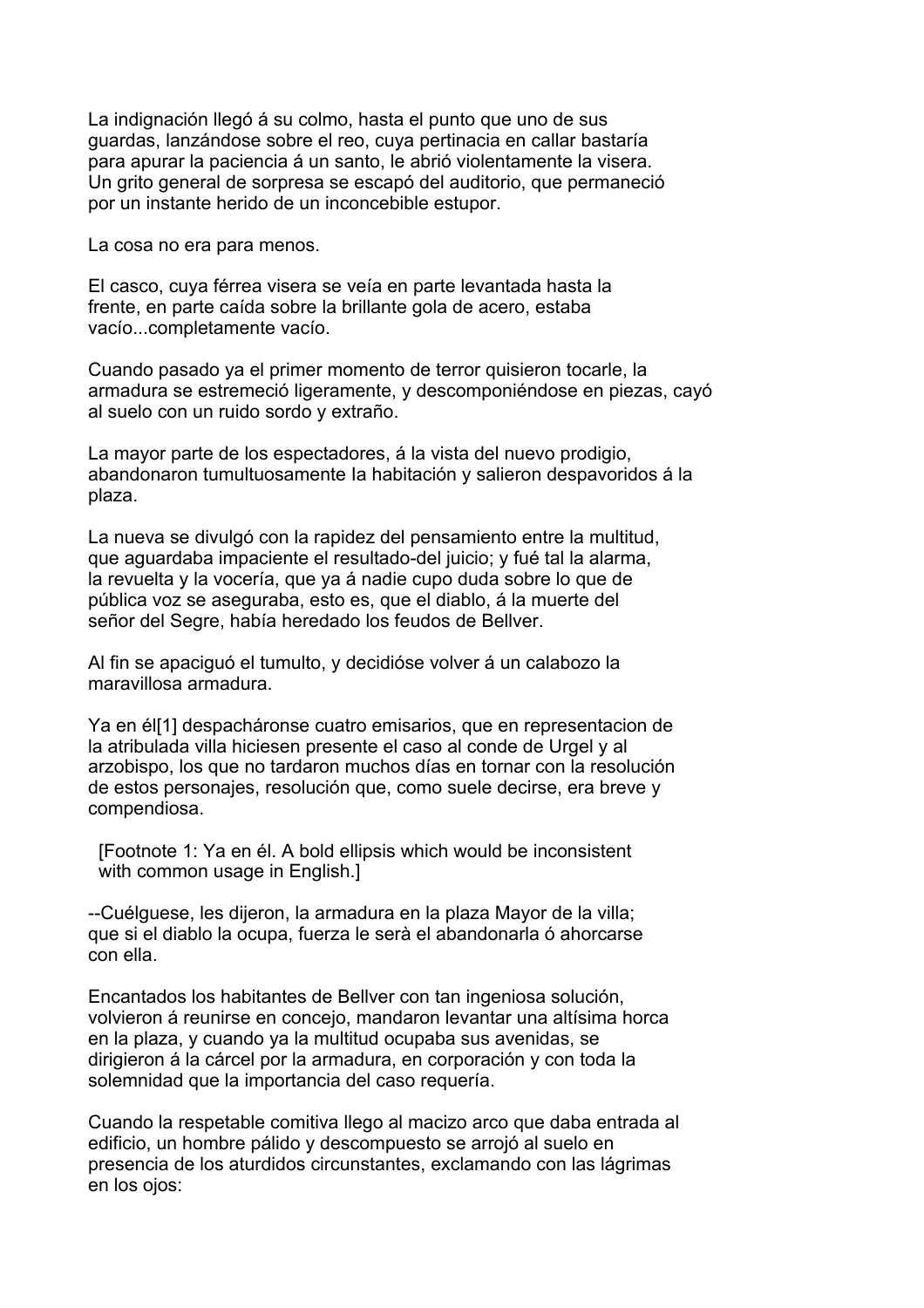--Perdón, señores, perdón!

--Perdón!; ¿Para quién? dijeron algunos; ¿para, el diablo, que habita dentro de la armadura del señor del Segre?

--Para mí, prosiguió con voz trémula el infeliz, en quien todos reconocieron al alcaide de las prisiones; para mí... porque las armas... ban desaparecido.

Al oir estas palabras, el asombro se pintó en el rostro de cuantos se encontraban en el pórtico, que, mudos é inmóviles, hubieran permanecido en la posición en que se encontraban, Dios sabe hasta cuãndo, si la siguiente relación del aterrado guardián no les hubiera hecho agruparse en su alrededor para escuchar con avidez:

Perdonadme, señores, decía el pobre alcaide; y yo no os ocultaré nada, siquiera sea en contra mia.

Todos guardaron silencio, y él prosiguio así:

--Yo no acertaré nunca á dar la razón; pero es el caso que la historia de las armas vacías me pareció siempre una fábula tejida en favor de algún noble personaje, á quien tal vez altas razones de conveniencia pública no permitían ni descubrir ni castigar.

En esta creencia estuve siempre, creencia en que no podía menos de confirmarme la inmovilidad en que se encontraban desde que por segunda vez tornaron á la cárcel traídas del concejo. En vano una noche y otra, deseando sorprender su misterio, si misterio en ellas había, me levantaba poco á poco y aplicaba el oido á los intersticios de la ferrada puerta de su calabozo; ni un rumor se percibía.

En vano procuré observarlas á través de un pequeñio agujero producido en el muro; arrojadas sobre un poco de paja y en uno de los más obscures rincones, permanecian un día y otro descompuestas é inmóviles.

Una noche, por último, aguijoneado por la curiosidad y deseando convencerme por mí mismo de que aquel objeto de terror nada tenia de misterioso, encendi una linterna, bajé a las prisiones, levante sus dobles aldabas, y no cuidando siquiera--tanta era mi fe en que todo no pasaba de un cuento--de cerrar las puertas tras mí, penetré en el calabozo. Nunca lo hubiera hecho; apenas anduve algunos pasos, la luz de mi linterna se apagó por sí sola, y mis dientes comenzaron á chocar, y mis cabellos á erizarse. Turbando el profundo silencio que me rodeaba, había oído como un ruido de hierros, que se removían y chocaban al unirse entre las sombras.

Mi primer movimiento fué arrojarme á la puerta para cerrar el paso, pero al asir sus hojas, sentí sobre mis hombros una mano formidable cubierta-con un guantelete, que después de sacudirme con violencia me derribó sobre el dintel. Allí permanecí hasta la mañana siguiente, que me encontraron mis servidores falto de sentido, y recordando sólo que despues de mi caída, había creído percibir confusamente como unas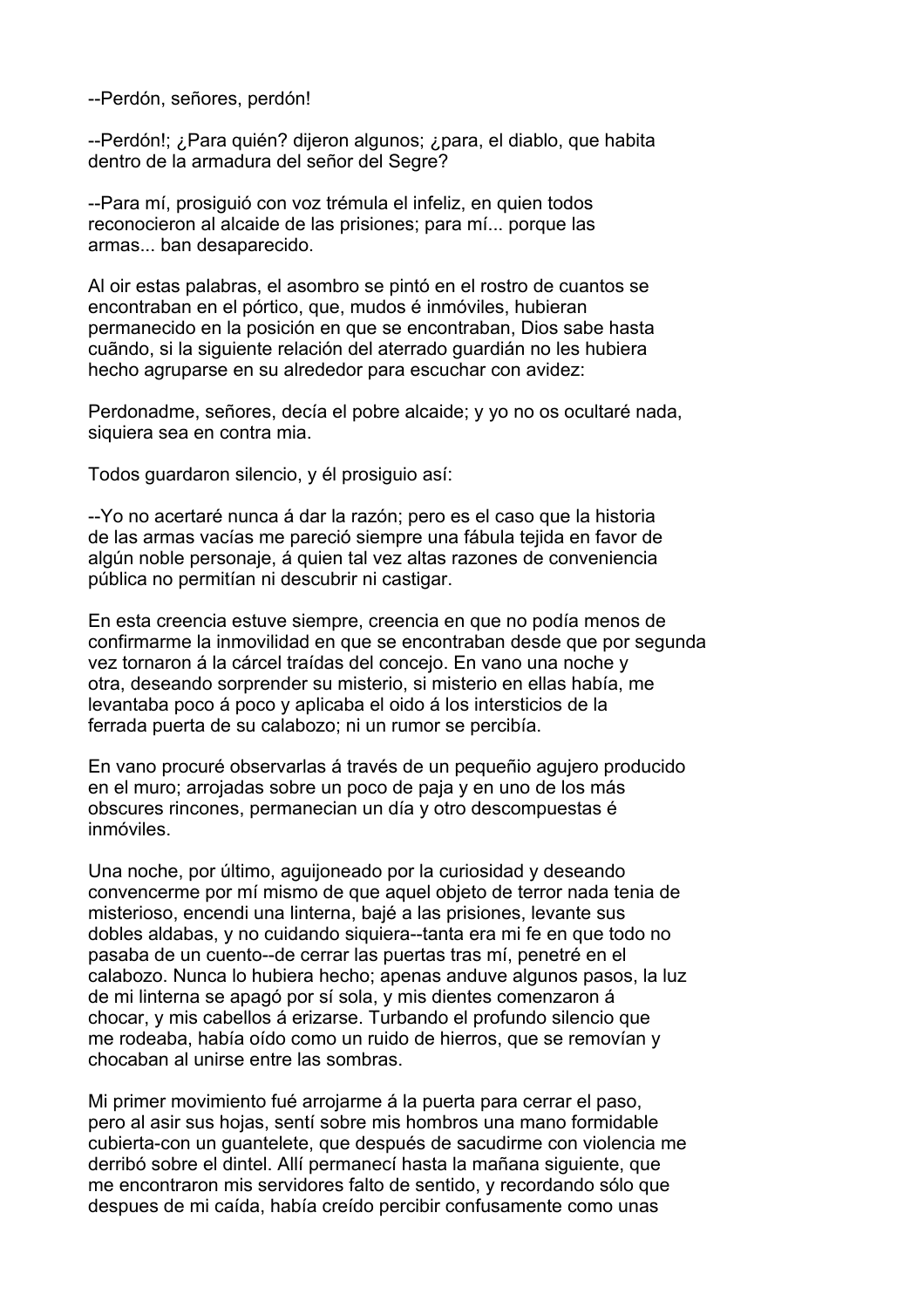pisadas sonoras, al compás de las cuales resonaba un rumor de espuelas, que poco á poco se fué alejando hasta perderse.

Cuando concluyó el alcaide, reinó un silencio profundo, al que siguió luego un infernal concierto de lamentaciones, gritos y amenazas.

Trabajo costó á los más pacificos el contener al pueblo que, furioso con la novedad, pedía á grandes voces la muerte del curioso autor de su nueva desgracia.

Al cabo logróse apaciguar el tumulto, y comenzaron á disponerse á una nueva persecutión. Ésta obtuvo también un resultado satisfactorio.

Al cabo de algunos días, la armadura volvió á encontrarse en poder de sus perseguidores. Conocida la fórmula, y mediante la ayuda de San Bartolomé,[1] la cosa no era ya muy difícil.

[Footnote 1: San Bartolomé. See p. 29, note 2.]

Pero aún quedaba algo por hacer: pues en vano, á fin de sujetarlo, lo colgaron de una horca; en vano emplearon la más exquisita vigilancia con el objeto de quitarle toda ocasión de escaparse por esos mundos. En cuanto las desunidas armas veían dos dedos de luz, se encajaban, y pian pianito volvían á tomar el trote y emprender de nuevo sus excursiones por montes y llanos, que era una bendición del cielo.

Aquello era el cuento de nunca acabar.[1]

 [Footnote 1: Aquello era el cuento de nunca acabar = 'It was a never-ending story.' One of the sort that seems to reach a climax only to begin over again.]

En tan angustiosa situación, los vecinos se repartieron entre sí las piezas de la armadura, que acaso por la centésima vez se encontraba en sus manos, y rogando[1] al piadoso eremita, que un día los iluminó con sus consejos, decidiera lo que debía hacerse de ella.

 [Footnote 1: y rogando. A careless and incorrect construction which leaves the sentence incomplete. Better y rogaron. Notice the omission of the conjunction que before the subjunctive decidiera. This is a frequent Spanish usage.]

El santo varón ordeno al pueblo una penitencia general. Se encerré por tres días en el fondo de una caverna que le servía de asilo, y al cabo de ellos dispuso que se fundiesen las diabólicas armas, y con ellas y algunos sillares del castillo del Segre, se levantase una cruz.

La operación se llevo á término, aunque no sin que nuevos y aterradores prodigies llenasen de pavor el animo de los consternados habitantes de Bellver.

En tanto que las piezas arrojadas á las llamas comenzaban á enrojecerse, largos y profundos gemidos parecían escaparse de la ancha hoguera, de entre cuyos troncos saltaban[1] como si estuvieran vivas y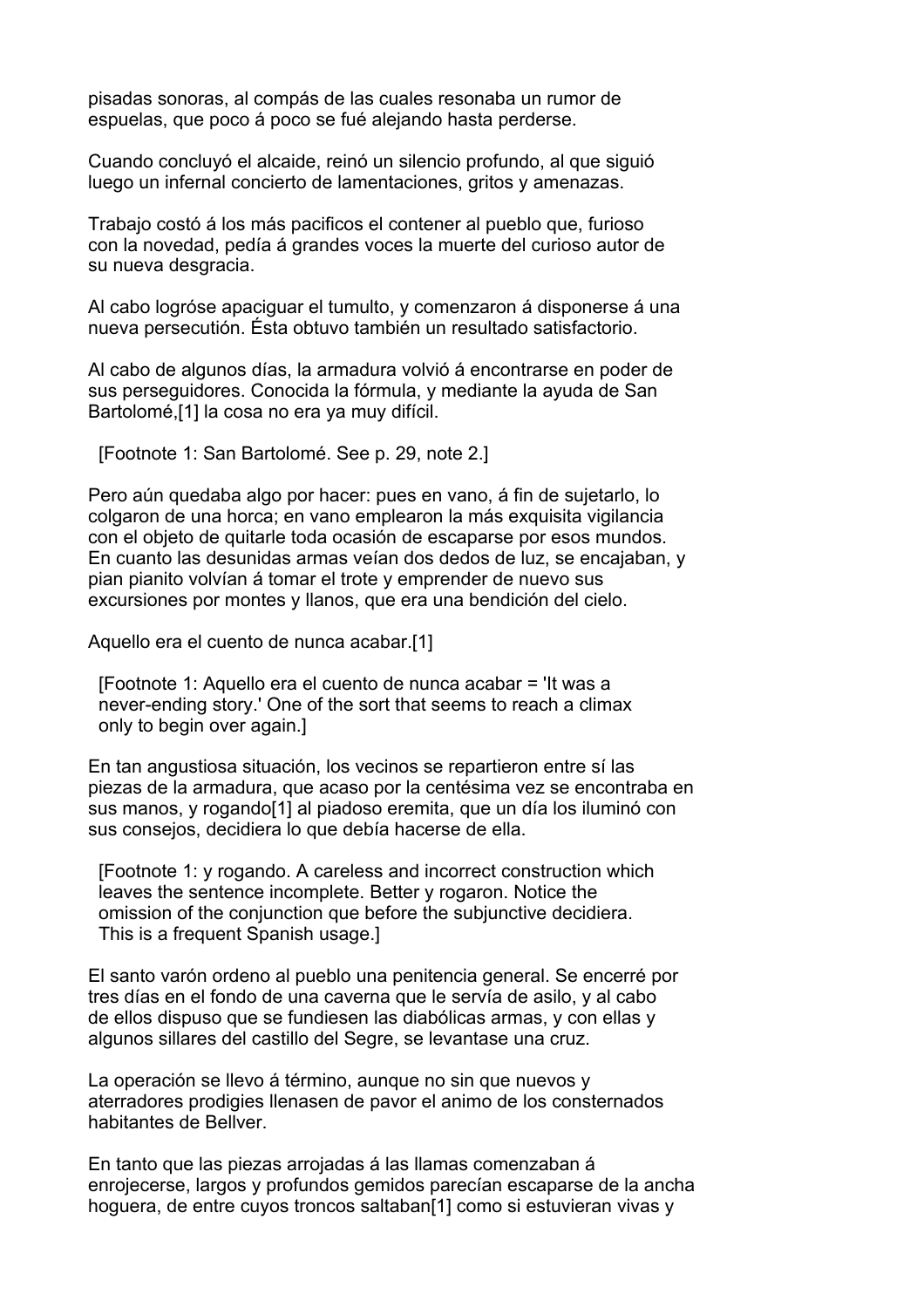sintiesen la acción del fuego. Una tromba de chispas rojas, verdes y azules danzaba en la cúspidede sus encendidas lenguas, y se retorcían crujiendo como si una legión de diablos, cabalgando sobre ellas, pugnasen por libertar á su señor de aquel tormento.

 [Footnote 1: saltaban. The antecedent must be piezas, although it is too remote to be obvious. Such loose constructions are not to be recommended. ]

Extraña, horrible fué la operación, en tanto que la candente armadura perdía su forma para tomar la de una cruz.

Los martillos, caían resonando con un espantoso estruendo sobre el yunque, al que veinte trabajadores vigorosos sujetaban las barras del hirviente metal, que palpitaba y gemía al sentir los golpes.

Ya se extendían los brazos del signo de nuestra redención, ya comenzaba á formarse la cabecera, cuando la diabólica y encendida masa se retorcía de nuevo como en una convulsión espantosa, y rodeándose al cuerpo de los desgraciados, que pugnaban por desasirse de sus brazos de muerte, se enroscaba en anillas como una culebra, ó se contraía en zigzag como un relámpago.

El constante trabajo, la fe, las oraciones y el agua bendita consiguieron, por último, vencer el espíritu infernal y la armadura se convirtió en cruz.

Esa cruz es la que hoy habéis visto, y á la cual se encuentra sujeto el diablo que le presta su nombre; ante ella, ni las jóvenes colocan en el mes de Mayo[1] ramilletes de lirios, ni los pastores se descubren al pasar, ni los ancianos se arrodillan, bastando apenas las severas amonestaciones del clero para que los muchachos no la apedreen.

 [Footnote 1: en el mes de Mayo. To celebrate the festival of May-day.]

Dios ha cerrado sus oídos á cuantas plegarias se le dirijan en su presencia. En el invierno los lobos se reunen en manadas junto al enebro que la protege, para lanzarse sobre las reses; los bandidos esperan á su sombra á los caminantes, que entierran á su pie después que los asesinan; y cuando la tempestad se desata, los rayos tuercen su camino para liarse, silbando, al asta de esa cruz y romper los sillares de su pedestal.

CREED EN DIOS

CÁNTIGA PROVENZAL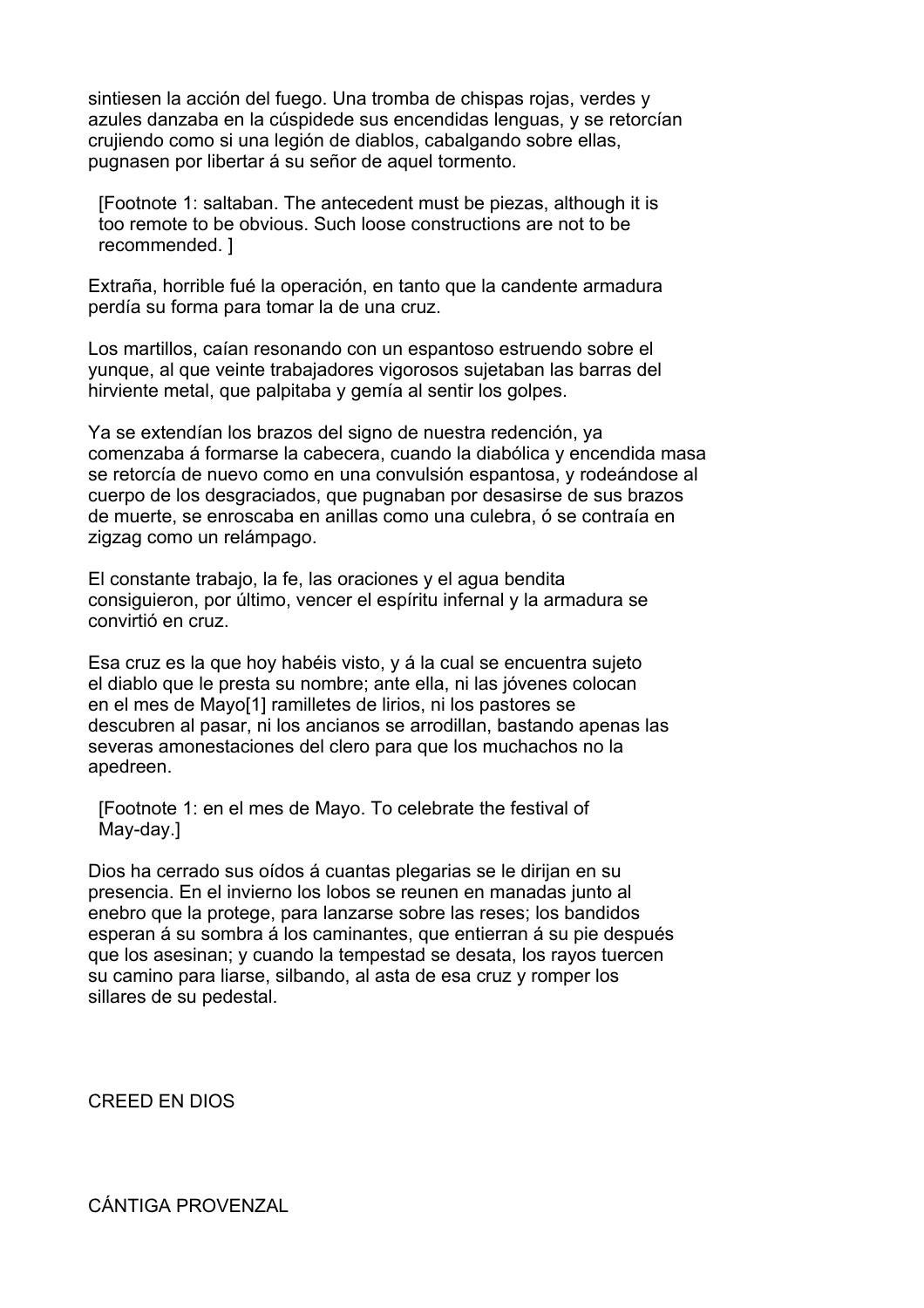Yo fuí el verdadero Teobaldo de Montagut, barón de Fortcastell.[1] Noble ó villano, señor ó pechero, tú, cualquiera que seas, que te detienes un instante al borde de mi sepultura, cree en Dios, como yo he creído, y ruégale por mí.

 [Footnote 1: Teobaldo de Montagut, barón de Fortcastell. The name of Teobaldo, does not figure in mediaeval Catalonia, nor the barony of Fortcastell. This inscription is probably a literary fiction.]

I

Nobles aventureros, que puesta la lanza en la cuja, caída la visera del casco y jinetes sobre un corcel poderoso, recorréis la tierra sin más patrimonio que vuestro nombre clarísimo y vuestro montante, buscando honra y prez en la profesión de las armas; si al atravesar el quebrado valle de Montagut [Foonote: 1] os han sorprendido en él la tormenta y la noche, y habéis encontrado un refugio en las ruinas del monasterio que aún se ve en su fondo, oidme.

 [Footnote 1: Montagut. The mountains of Montagut, which rise to a height of 3125 teet, are situated in the province of Tarragona, Spain.]

II

Pastores, que seguís con lento paso vuestras ovejas que pacen derramadas por las colinas y las llanuras; si al conducirlas al borde del transparente riachuelo que corre, forcejea y salta por entre los peíiascos del valle de Montagut en el rigor del verano, y en una siesta de fuego habéis encontrado la sombra y el reposo al pie de las derruídas arcadas del monasterio, cuyos musgosos pilares besan las ondas, oidme.

III

Niñas de las cercanas aldeas, lírios silvestres que crecéis felices al abrigo de vuestra humildad; si en la mañana del santo Patrono de estos lugares, al bajar al valle de Montagut á coger tréboles y margaritas con que embellecer su retablo, venciendo el temor que os inspira el sombrío monasterio que se alza en sus peñas, habéis penetrado en su claustro mudo y desierto para vagar entre sus abandonadas tumbas, á cuyos bordes crecen las margaritas más dobles y los jacintos mas azules, oidme.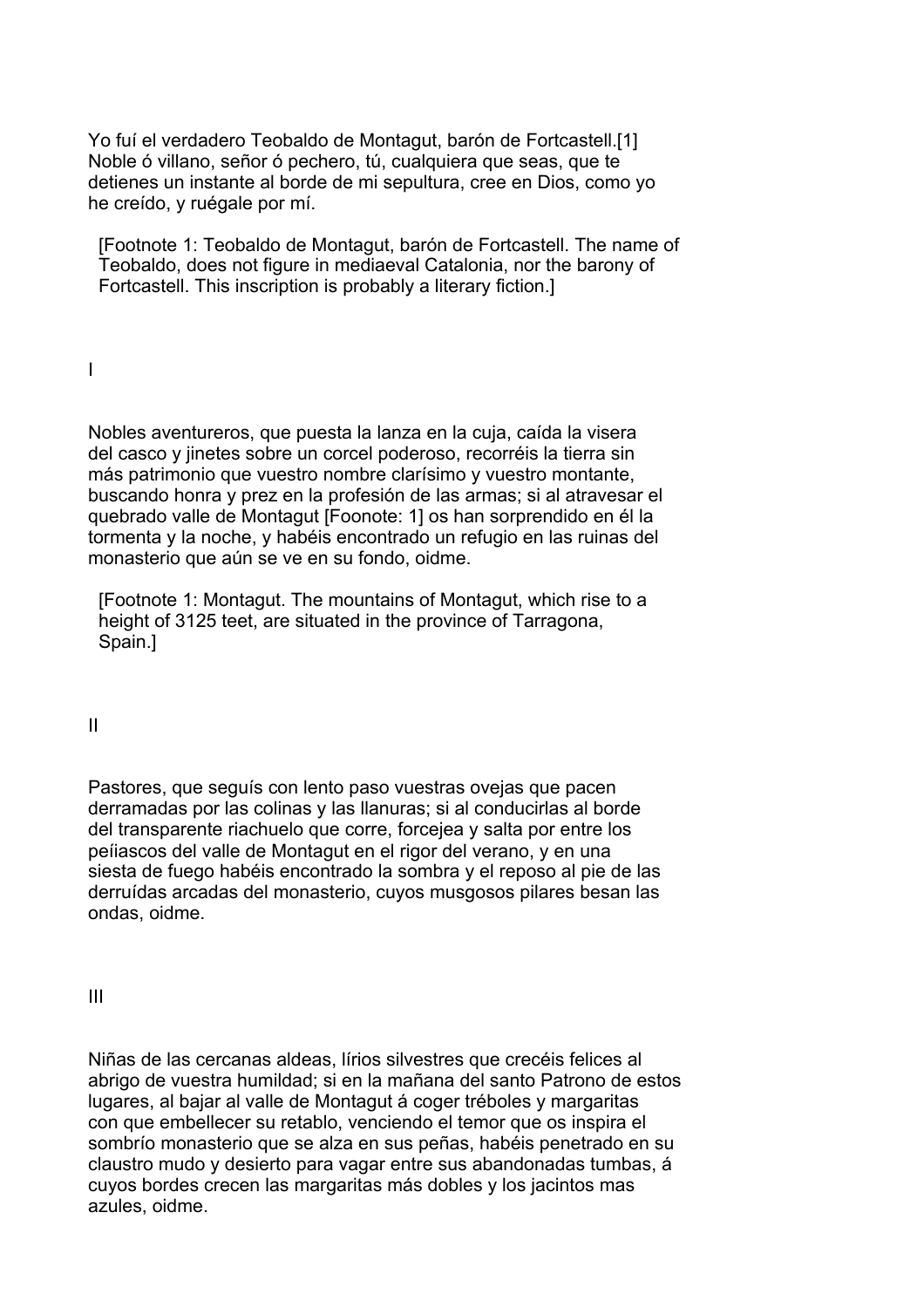Tú, noble caballero, tal vez al resplandor de un relámpago; tú, pastor errante, calcinado por los rayos del sol; tú, en fin, hermosa niña, cubierta aún con gotas de rocío semejantes á lágrimas, todas habréis visto en aquel santo lugar una tumba, una tumba humilde. Antes la componían una piedra tosca y una cruz de palo; la cruz ha desaparecido, y sólo queda la piedra. En esa tumba, cuya inscripción es el mote de mi canto, reposa en paz el último barón de Fortcastell, Teobaldo de Montagut,[1] del cual voy á referiros la peregrina historia.

[Footnote 1: Teobaldo de Montagut. See p, 140, note I.]

\* \* \* \* \*

I

Cuando la noble condesa de Montagut estaba en cinta de su primogénito Teobaldo, tuvo un ensueño misterioso y terrible. Acaso un aviso de Dios; tal vez una vana fantasía, que el tiempo realizó más adelante. Soñó que en su seno engendraba una serpiente, una serpiente monstruosa que, arrojando agudos silbidos, y ora arrastrándose entre la menuda hierba, ora replegándose sobre sí misma para saltar, huyó de su vista, escondiéndose al fin entre unas zarzas.

--¡Allí está! ¡allí está! gritaba la condesa en su horrible pesadilla, señalando á sus servidores la zarza en que se había escondido el asqueroso reptil.

Cuando sus servidores llegaron presurosos al punto que la noble dama, inmóvil y presa de un profundo terror, les señalaba aún con el dedo, una blanca paloma se levantó de entre las breñas y se remontó á las nubes.

La serpiente había desaparecido.

II

Teobaldo vino al mundo, su madre murió al darlo á luz, su padre pereció algunos años después en una emboscada, peleando como bueno contra los enemigos de Dios.[1]

[Footnote 1: los enemigos de Dios. The Moors are meant here.]

IV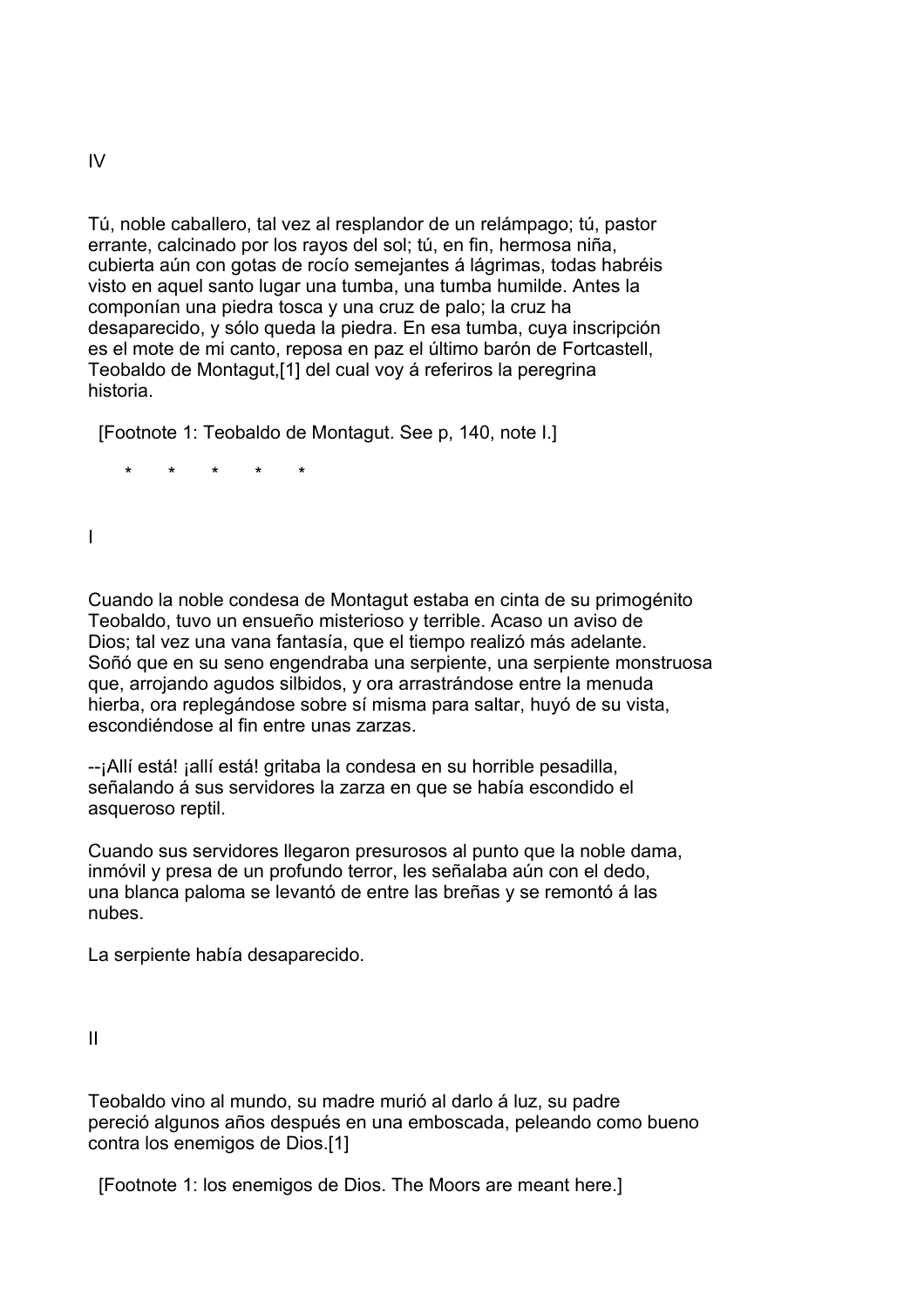Desde este punto la juventud del primogénito de Fortcastell sólo puede compararse á un huracán. Por donde pasaba se veía señalando su camino un rastro de lágrimas y de sangre. Ahorcaba á sus pecheros, se batía con sus iguales, perseguía á las doncellas, daba de palos á los monjes, y en sus blasfemias y juramentos ni dejaba Santo en paz ni cosa sagrada que no maldijese.

III

Un día en que salió de caza, y que, como era su costumbre, hizo entrar á guarecerse de la lluvia á toda su endiablada comitiva de pajes licenciosos, arqueros desalmados y siervos envilecidos, con perros, caballos y gerifaltes, en la iglesia de una aldea de sus dominios, un venerable sacerdote, arrostrando su cólera y sin temer los violentos arranques de su carácter impetuoso, le conjuro en nombre del cielo y llevando una hostia consagrada en sus manos, á que abandonase aquel lugar y fuese á pie y con un bordón de romero á pedir al Papa la absolución de sus culpas.

--¡Déjame en paz, viejo loco! exclamó Teobaldo al oirle; déjame en paz; ó ya que no he encontrado una sola pieza durante el día, te suelto mis perros y te cazo como á un jabalí para distraerme.

# IV

Teobaldo era hombre de hacer lo que decía. El sacerdote, sin embargo, se limitó á contestarle:--Haz lo que quieras, pero ten presente que hay un Dios que castiga y perdona, y que si muero á tus manos borrará mis culpas del libro de su indignación, para escribir tu nombre y hacerte expiar tu crimen.

--¡Un Dios que castiga y perdona! prorrumpió el sacrílego barón con una carcajada. Vo no creo en Dios, y para darte una prueba voy á cumplirte lo que te he prometido; porque aunque poco rezador, soy amigo de no faltar á mis palabras. ¡Raimundo! ¡Gerardo! ¡Pedro! Azuzad la jauría, dadme el venablo, tocad el alali en vuestras trompas, que vamos á darle caza á este imbécil, aunque se suba á los retablos de sus altares.

V

Ya después de dudar un instante y á una nueva orden de su señor, comenzaban los pajes á desatar los lebreles, que aturdían la iglesia con sus ladridos; ya el barón había armado su ballesta riendo con una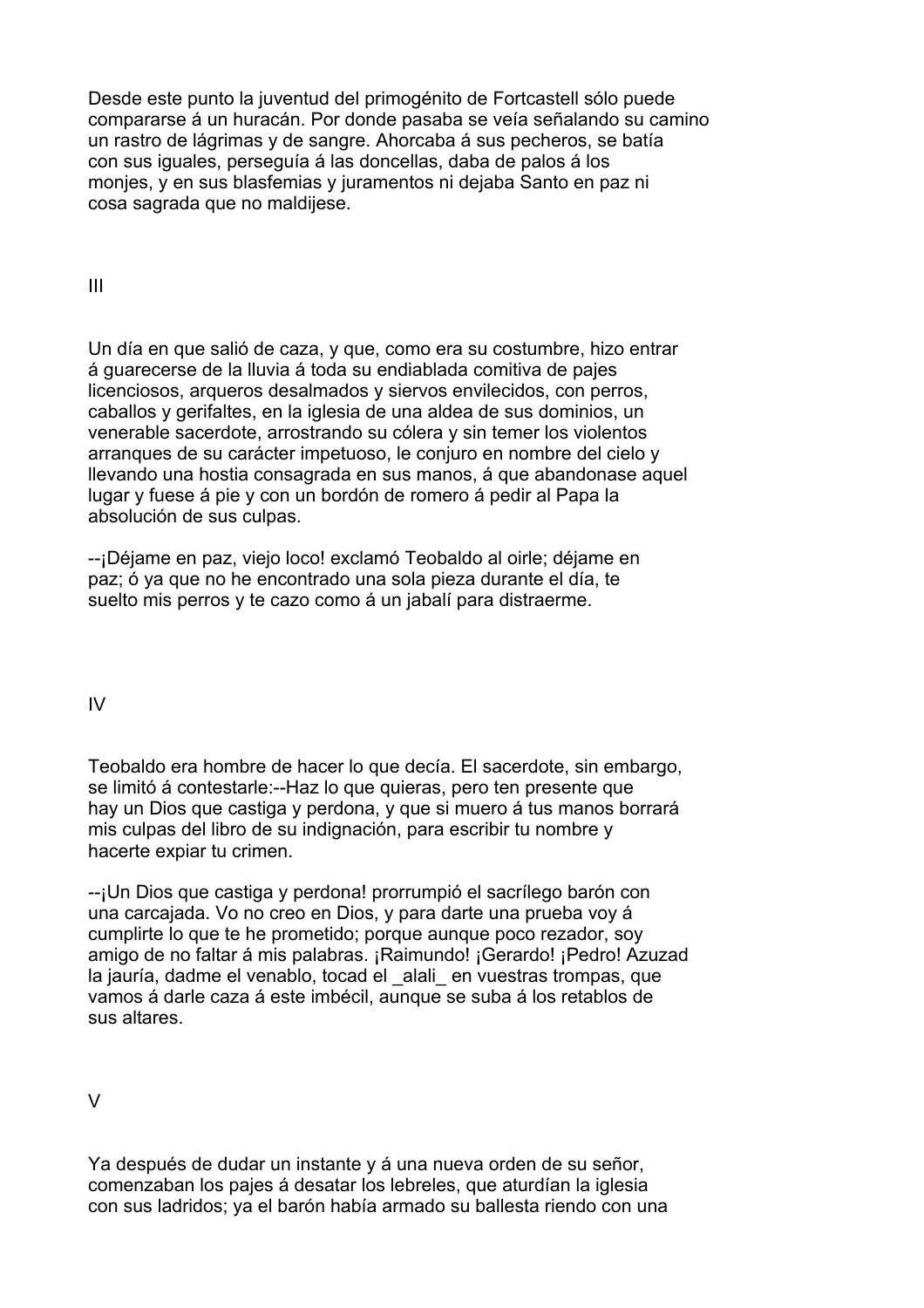lisa de Satanás, y el venerable sacerdote, murmurando una plegaria, elevaba sus ojos al cielo y esperaba tranquilo la muerte, cuando se oyó fuera del sagrado recinto una vocería horrible, bramidos de trompas que hacían señales de ojeo, y gritos de \_¡Al jabali!--¡Por Zas breñas!--¡Hacia el monte!\_ Teobaldo, al anuncio de la deseada res, corrió á las puertas del santuario, ebrio de alegría; tras él fueron sus servidores, y con sus servidores los caballos y los lebreles.

VI

--¡Por dónde va el jabalí? preguntó el barón subiendo á su corcel, sin apoyarse en el estribo ni desarmar la ballesta.--Por la cañada que se extiende al pie de esas colinas, le respondieron. Sin escuchar la última palabra, el impetuoso cazador hundió su acicate de oro en el ijar del caballo, que partió al escape. Tras él partieron todos.

Los habitantes de la aldea, que fueron los primeros en dar la voz de alarma, y que al aproximarse el terrible animal se habían guarecido en sus chozas, asomaron tímidamente la cabeza á los quicios de sus ventanas; y cuando vieron desaparecer la infernal comitiva por entre el follaje de la espesura, se santiguaron en silencio.

VII

Teobaldo iba delante de todos. Su corcel, más ligero ó más castigado que los de sus servidores, seguía tan de cerca á la res, que dos ó tres veces, dejándole la brida sobre el cuello al fogoso bruto, se había empinado sobre los estribos, y echádose al hombro la ballesta para herirlo. Pero el jabalí, al que sólo divisaba á intervalos entre los espesos matorrales, tomaba á desaparecer de su vista para mostrársele de nuevo fuera del alcance de su armas.

Así corrió muchas horas, atravesó las cañadas del valle y el pedregoso lecho del río, é internándose en un bosque inmenso, se perdió entre sus sombrías revueltas, siempre fijos los ojos en la codiciada res, siempre creyendo alcanzarla, siempre viéndose burlado por su agilidad maravillosa.

VIII

Por último, pudo encontrar una ocasión propicia; tendió el brazo y voló la saeta, que fué á clavarse temblando en el lomo del terrible animal, que dió un salto y un espantoso bufido.--¡Muerto está! exclama con un grito de alegría el cazador, volviendo á hundir por la centésima vez el acicate en el sangriento ijar de su caballo; ¡muerto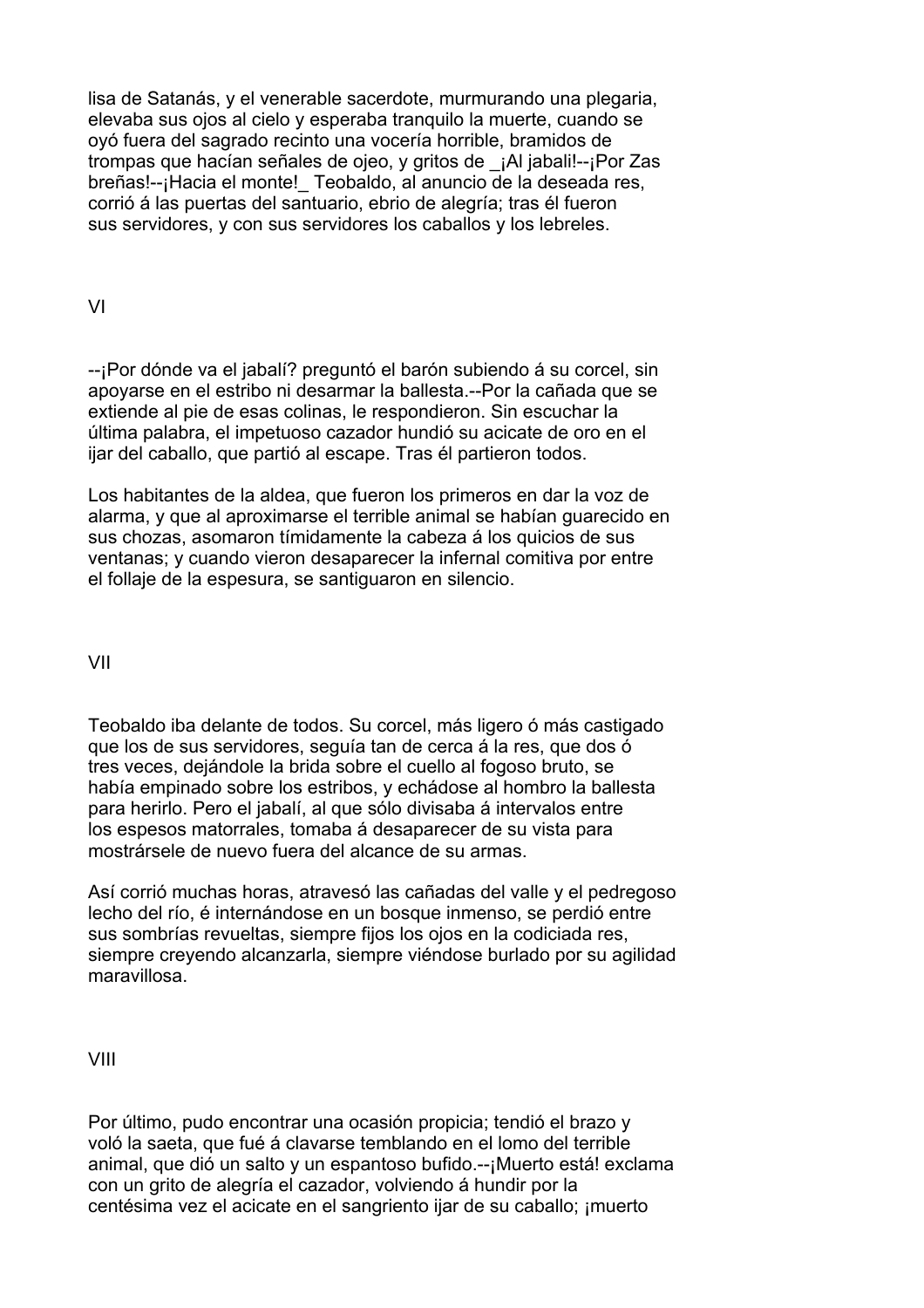está! en balde huye. El rastro de la sangre que arroja marca su camino. Y esto diciendo, comenzó á hacer en la bocina la señal del triunfo para que la oyesen sus servidores.

En aquel instante el corcel se detuvo, flaquearon sus piernas, un ligero temblor agitó sus contraídos músculos, cayó al suelo desplomado, arrojando por la hinchada nariz cubierta de espuma un caño de sangre.

Había muerto de fatiga, había muerto cuando la carrera del herido jabalí comenzaba á acortarse; cuando bastaba un solo esfuerzo más para alcanzarlo.

IX

Pintar la ira del colérico Teobaldo, sería imposible. Repetir sus maldiciones y sus blasfemias, sólo repetirlas, fuera escandaloso é impío. Llamó á grandes voces á sus servidores, y únicamente le contestó el eco en aquellas inmensas soledades, y se arrancó los cabellos y se mesó las barbas, presa de la más espantosa desesperación.--Le seguiré á la carrera, aun cuando haya de reventarme, exclamo al fin, armando de nuevo su ballesta y disponiéndose á seguir á la res; pero en aquel momento sintió ruido á sus espaldas; se entreabrieron las ramas de la espesura, y se presentó á sus ojos un paje que traía del diestro un corcel negro como la noche.

--El cielo me lo envía, dijo el cazador, lanzándose sobre sus lomos ágil como un gamo. El paje, que era delgado, muy delgado, y amarillo como la muerte, se sonrió de una manera extraña al presentarle la brida.

X

El caballo relinchó con una fuerza que hizo estremecer el bosque, dió un bote increíble, un bote en que se levantó más de diez varas del suelo, y el aire comenzó á zumbar en los oídos del jinete, como zumba una piedra arrojada por la honda. Había partido al escape; pero á un escape tan rápido, que temeroso de perder los estribos y caer á tierra turbado por el vértigo, tuvo que cerrar los ojos y agarrarse con ambas manos á sus[1] flotantes crines.

 [Footnote 1: sus. The antecedent is logically, but not grammatically evident.]

Y sin agitar sus riendas, sin herirle con el acicate ni animarlo con la voz, el corcel corría, corría sin detenerse. ¿Cuanto tiempo corrió Teobaldo con él, sin saber por donde, sintiendo que las ramas le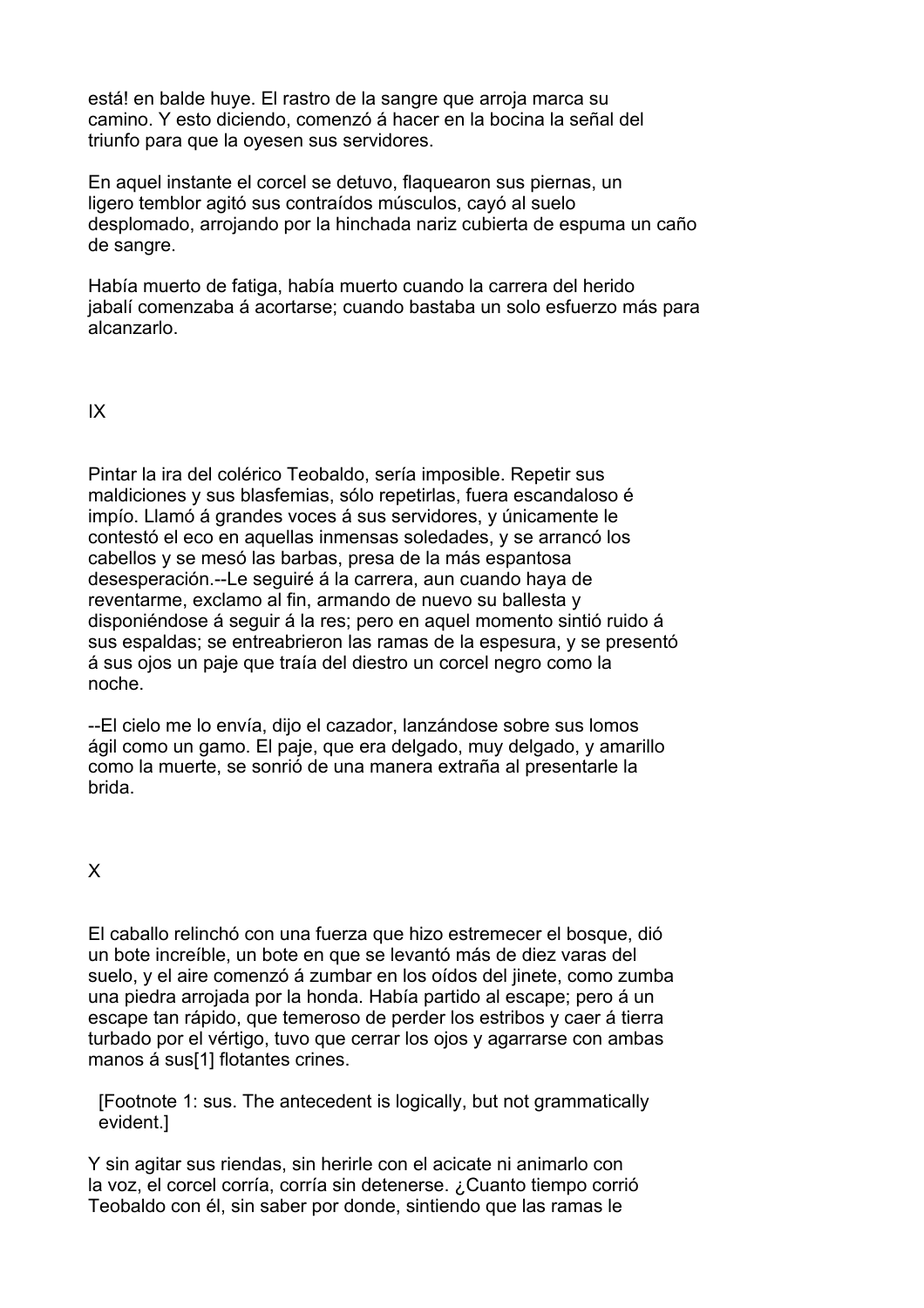abofeteaban el rostro al pasar, y los zarzales desgarraban sus vestidos, y el viento silbaba á su alrededor? Nadie lo sabe.

XI

Cuando recobrando el ánimo, abrió los ojos un instante para arrojar en torno suyo una mirada inquieta, se encontró lejos, muy lejos de Montagut, y en unos lugares, para él completamente extraños. El corcel corría, corría sin detenerse, y árboles, rocas, castillos y aldeas pasaban á su lado como una exhalación. Nuevos y nuevos horizontes se abrían ante su vista; horizontes que se borraban para dejar lugar á otros más y más desconocidos. Valles angostos, erizados de colosales fragmentos de granito que las tempestades habian arrancado de la cumbre de las montañas, alegres campiñas, cubiertas de un tapiz de verdura y sembradas de blancos caseríos; desiertos sin límites, donde hervían las arenas calcinadas por los rayos de un sol de fuego; vastas soledades, llanuras inmensas, regiones de eternas nieves, donde los gigantescos témpanos asemejaban, destacándose sobre un cielo gris y obscuro, blancos fantasmas que extendían sus brazos para asirle por los cabellos al pasar; todo esto, y mil y mil otras cosas que yo no podré deciros, vió en su fantástica carrera, hasta tanto que envuelto en una niebla obscura; dejó de percibir el ruido que producían los cascos del caballo al herir la tierra.

\* \* \* \* \*

I

Nobles caballeros, sencillos pastores, hermosas niñas que escucháis mi relato, si os maravilla lo que os cuento, no creáis que es una fábula tejida á mi antojo para sorprender vuestra credulidad; de boca en boca ha llegado hasta mí esta tradición, y la leyenda del sepulcro[1] que aún subsiste en el monasterio de Montagut, es un testimonio irrecusable de la veracidad de mis palabras.

[Footnote 1: la leyenda del sepulcro. See p. 140, note 1.]

Creed, pues, lo que he dicho, y creed lo que aún me resta por decir, que es tan cierto como lo anterior, aunque más maravilloso. Yo podré acaso adornar con algunas galas de la poesía el desnudo esqueleto de esta sencilla y terrible historia, pero nunca me apartaré un punto de la verdad á sabiendas.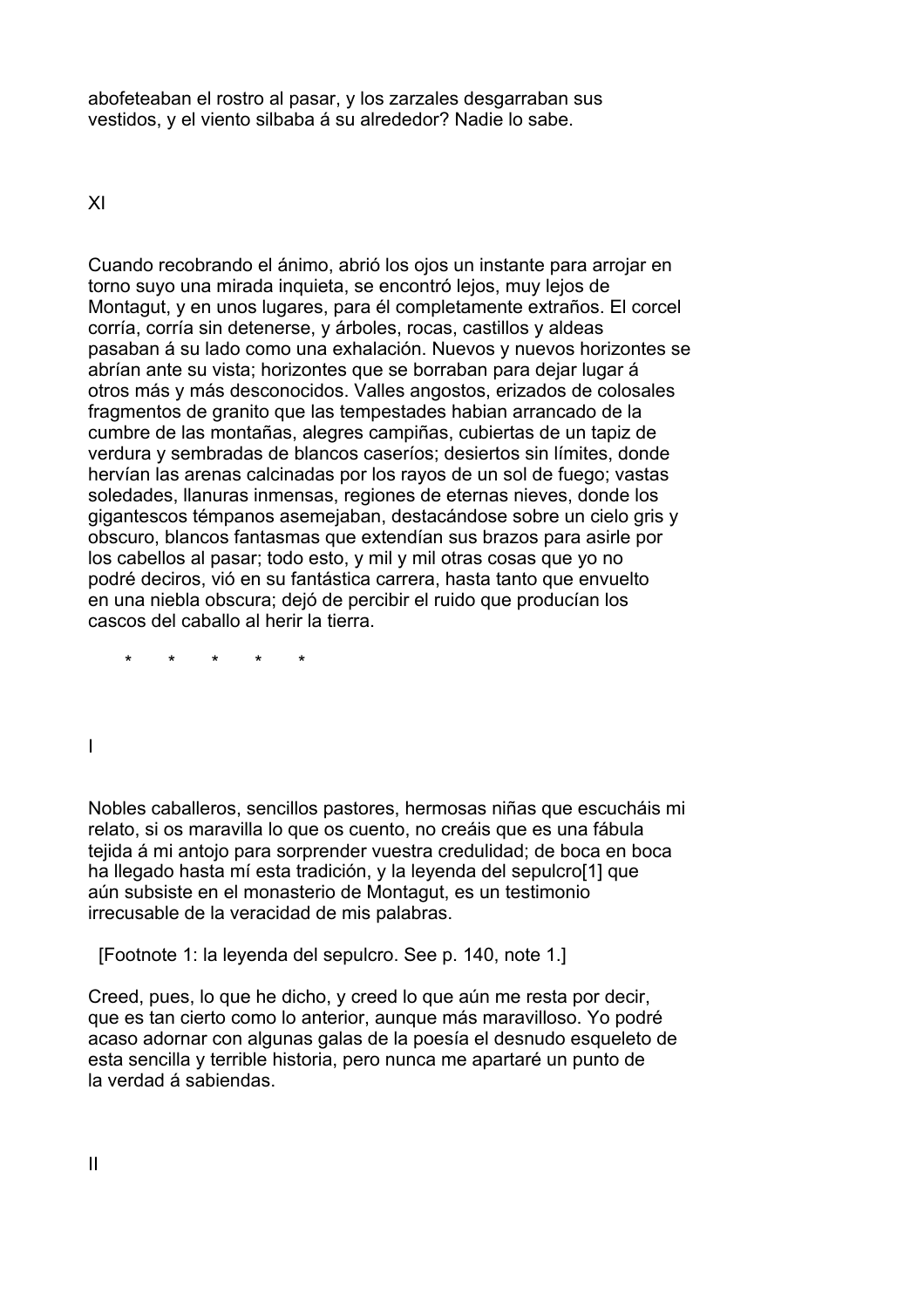Cuando Teobaldo dejó de percibir las pisadas de su corcel y se sintió lanzado en el vacío, no pudo reprimir un involuntario estremecimiento de terror. Hasta entonces había creído que los objetos que se representaban á sus ojos eran fantasmas de su imaginación, turbada por el vértigo, y que su corcel corría desbocado, es verdad, pero corría, sin salir del término de su señorío. Ya no le quedaba duda de que era el juguete de un poder sobrenatural que le arrastraba sin que supiese á dónde, á través de aquellas nieblas obscuras, de aquellas nubes de formas caprichosas y fantásticas, en cuyo seno, que se iluminaba á veces con el resplandor de un relámpago, creía distinguir las hirvientes centellas, próximas á desprenderse.

El corcel corría, ó mejor dicho nadaba en aquel océano de vapores caliginosos y encendidos, y las maravillas del cielo ro comenzaron á desplegarse unas tras otras ante los espantados ojos de su jinete.

III

Cabalgando sobre las nubes, vestidos de luengas túnicas con orlas de fuego, suelta al huracán la encendida cabellera, y blandiendo sus espadas que relampagueaban arrojando chispas de cárdena luz, vio á los ángeles, ministros de la cólera del Señor, cruzar como un formidable ejército sobre alas de la tempestad.

Y subió más alto, y creyó divisar á lo lejos las tormentosas nubes semejantes á un mar de lava, y oyó mugir el trueno á sus pies como muge el océano azotando la roca desde cuya cima le contempla el atónito peregrino.

IV

Y vió el arcángel, blanco como la nieve, que sentado sobre un inmenso globo de cristal,[1] lo dirige por el espacio en las noches serenas, como un bajel de plata sobre la superficie de un lago azul.

 [Footnote 1: globo de cristal. The moon. Longfellow thus translates Dante's description of the sphere of the moon in canto II of the Paradiso:

 It seemed to me a cloud encompassed us, Luminous, dense, consolidate and bright As adamant on which the sun is striking. Into itself did the eternal pearl Receive us...

]

Y vió el sol volteando encendido sobre ejes de oro en una atmósfera de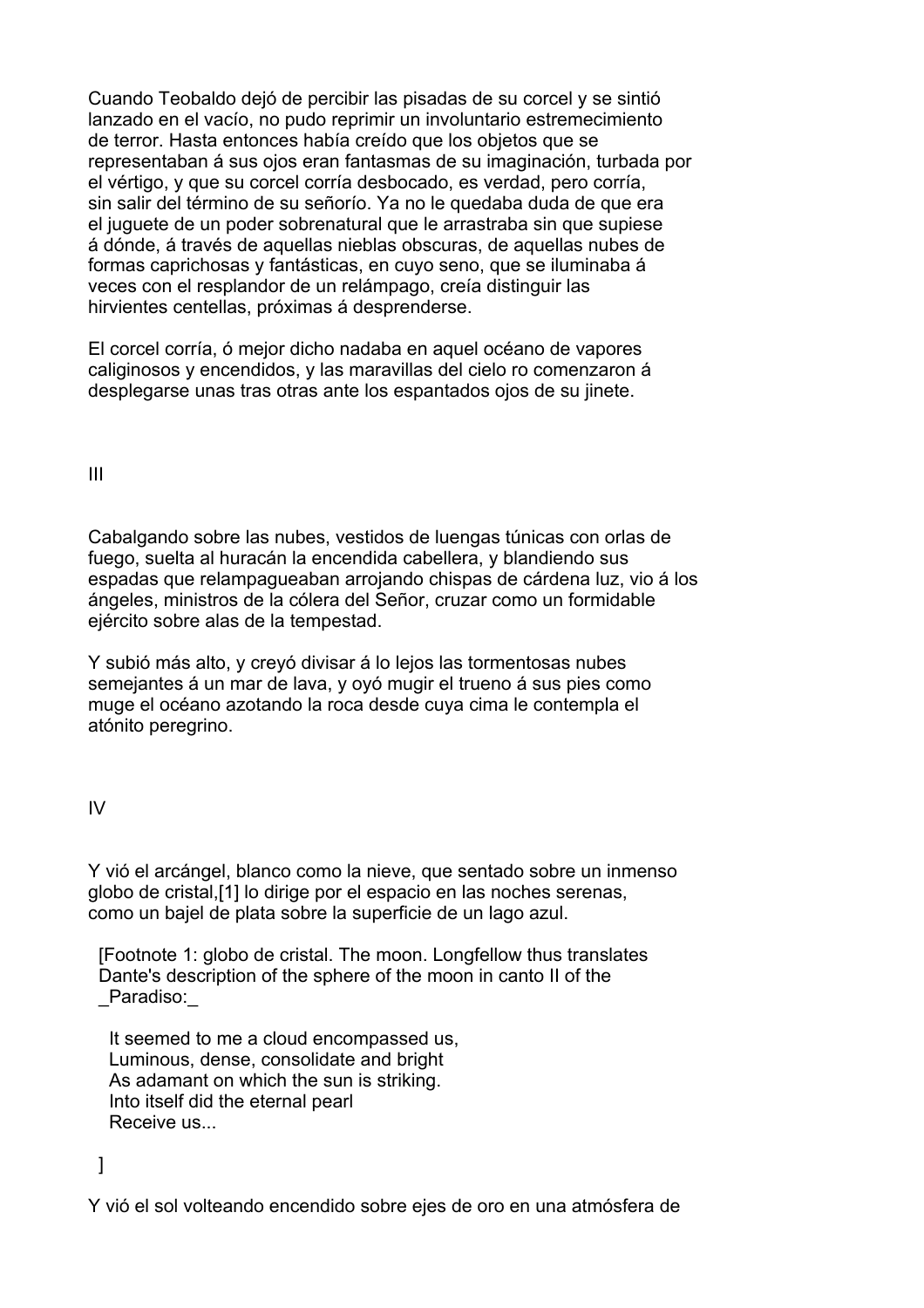colores y de fuego, y en su foco á los ígneos espíritus[1] que habitan incólumes entre las llamas, y desde su ardiente seno entonan al Criador himnos de alegría.

 [Footnote 1: ígneos espíritus. These are not elemental spirits (see p.47, note 1), but are either angelic beings of a fiery nature, or the spirits of the blessed in the sphere of the sun, of whom Dante speaks as follows:

 Lights many saw, vivid and triumphant, Make us a center and themselves a circle, More sweet in voice than luminous in aspect,

Within the court of Heaven, whence I return, Are many jewels found, so fair and precious They cannot be transported from the realm;

 And of them was the singing of these lights. Dante's Paradiso, canto X, Longfellow's translation. 1

Vió los hilos de luz imperceptibles que atan los hombres á las estrellas,[1] y vió el arco íris, echado como un puente colosal sobre el abismo que separa al primer cielo del segundo.[2]

 [Footnote 1: A reference doubtless to the power of the stars to influence the destiny of man, with which subject astrology concerns itself. Compare--

 That which Timasus argues of the soul Doth not resemble that which here is seen, Because it seems that as he speaks he thinks.

 He says the soul unto its star returns, Believing it to have been severed thence Whenever nature gave it as a form.

 Perhaps his doctrine is of other guise Than the words sound, and possibly may be With meaning that is not to be derided.

- If he doth mean that to these wheels return The honor of their influence and the blame, Perhaps his bow doth hit upon some truth.
- O glorious stars, O light impregnated With mighty virtue, from which I acknowledge All my genius, whatso'er it be.

Idem, canto's IV and XXII. 1

 [Footnote 2: primer cielo, segundo. Belief in a series of heavenly spheres, such as Dante describes, has characterized most mystical philosophies.]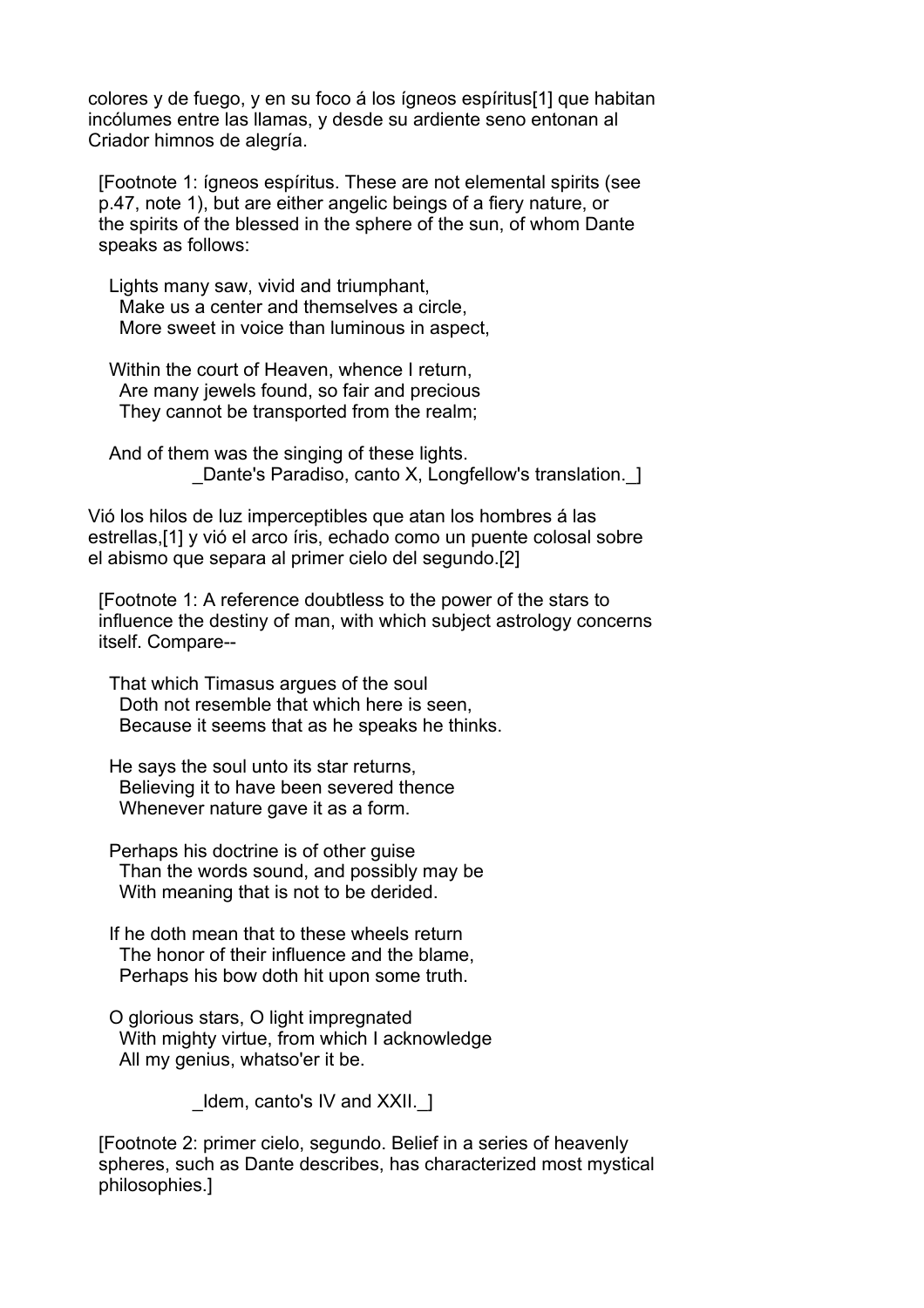Por una escala[1] misteriosa vió bajar las almas á la tierra; vió bajar muchas, y subir pocas.[2] Cada una de aquellas almas inocentes iba acompañada de un arcángel purísimo que le cubría con la sombra de sus alas. Los que tornaban solos, tornaban en silencio y con lágrimas en los ojos; los que no, subían cantando como suben las alondras en las mañanas de Abril?[3]

 [Footnote 1: escala. Dante mentions a similar stairway in canto XXII of the \_Paradiso\_, and intimates that the vision of it is disclosed only to true mystics.

 He thereupon: "Brother, thy high desire In the remotest sphere shall be fulfilled, Where are fulfilled all others and my own.

 There perfect is, and ripened, and complete, Every desire; within that one alone Is every part where it has always been;

 For it is not in space, nor turns on poles, And unto it our stairway reaches up, thus from out thy sight it steals away.

 Up to that height the Patriarch Jacob saw it Extending its supernal part, whst time So thronged with angels it appeared to him.

 But to ascend it now no one uplifts His feet from off the earth...."

\_Longfellow's translation\_.]

 [Footnote 2: pocas. Because, in comparison with the number of souls born into earthly bodies, but few escape the snares of evil and rise again to their original state of innocence.]

 [Footnote 3: Though the idea is somewhat different, there is a certain parallelism in the picture evoked by the closing verses of Rossetti's poem "The Blessed Damozel." The Damozel is represented as waiting for her lover on the ramparts of heaven.

 She gazed and listened and then said, Less sad of speech than mild,--

 "All this is when he comes." She ceased. The light thrilled towards her, fill'd

 With angels in strong level flight. Her eyes prayed, and she smiled.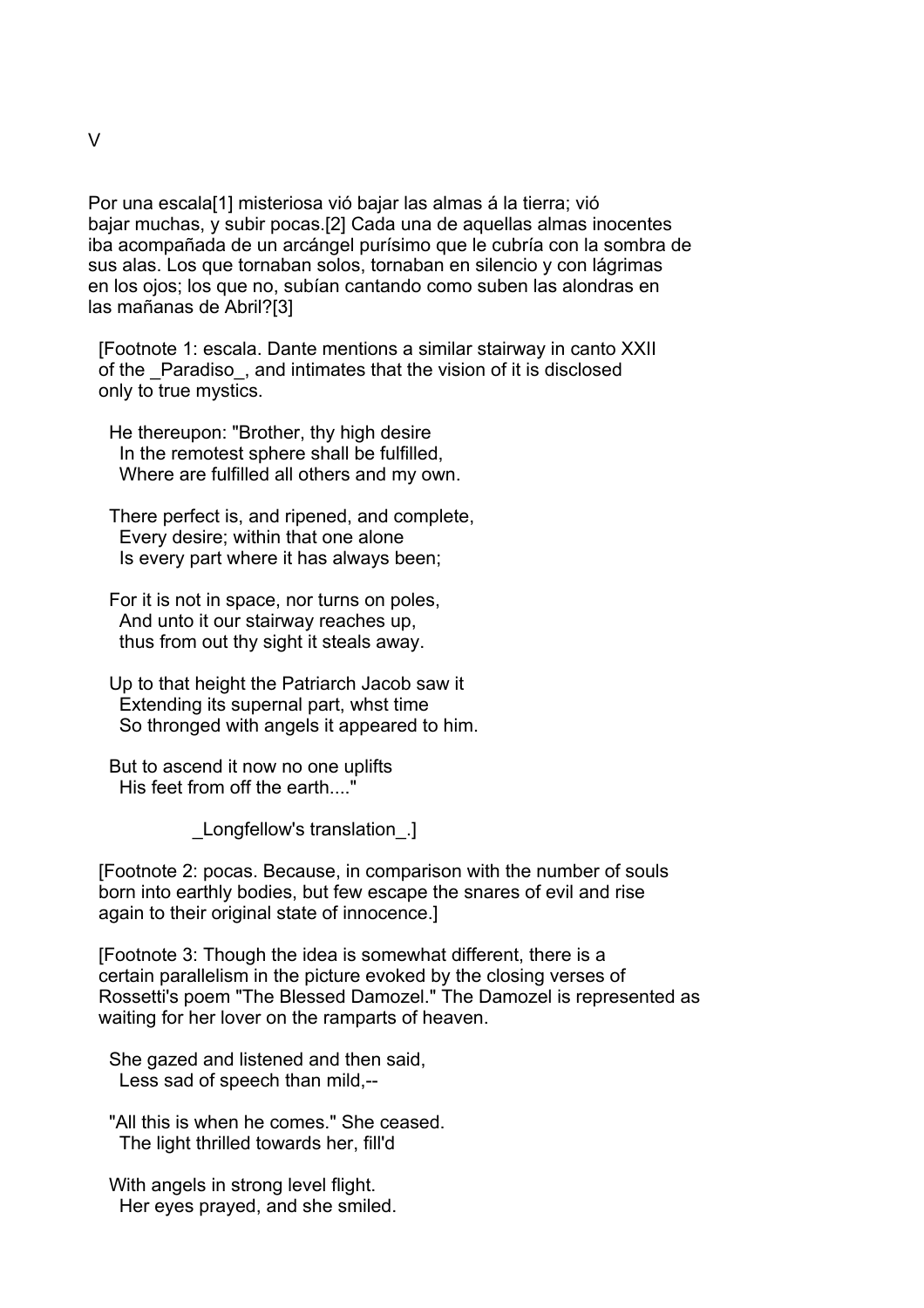- (I saw her smile.) But soon their path Was vague in distant spheres:
- And then she cast her arms along The golden barriers,
- And laid her face between her hands, And wept. (I heard her tears.)

# ]

Después las tinieblas rosadas y azules que flotaban en el espacio, como cortinas de gasa transparente, se rasgaron como el día de gloria[1] se rasga en nuestros templos el velo de los altares, y el paraíso de los justos se ofreció á sus miradas deslumbrador y magnifico.[2]

 [Footnote 1: el día de gloria. Called also \_Sábado de gloria\_, 'Holy Saturday.' "During the last two weeks of Lent, the pictures and statues throughout the Catholic Church are covered by a purple cloth and uncovered on Holy Saturday. In parts of Spain this unveiling is effected suddenly by rending them with a spear or lance, so as to reveal all the pictures and statues at the same time." Hence the comparison.]

 [Footnote 2: Read Dante's description in canto XXXII of the Paradiso 1

### VI

Allí estaban los santos profetas que habréis visto groseramente esculpidos en las portadas de piedra de nuestras catedrales; allí las vírgenes luminosas,[1] que intenta en vano copiar de sus sueños el pintor en los vidrios de colores de las ojivas; allí los querubines,[2] con sus largas y flotantes vestidura? y sus nimbos de oro, como los de las tablas de los altares; allí, en fin, coronada de estrellas, vestida de luz, rodeada de todas las jerarquías celestes, y hermosa sobre toda ponderación, Nuestra Señora de Monserrat,[3] la Madre de Dios, la Reina de los arcángeles, el amparo de los pecadores y el consuelo de los afligidos.[4]

 [Footnote 1: las vírgenes luminosas. \_Virgin\_ is "one of the titles and grades given by the church, by which are distinguished the choirs of sainted women who have preserved their integrity and purity." \_Diccionario Enciclopédico Hispano-Americano\_. Compare--

 ... de humildes y penitentes confesores, y de aquel coro-más blanco que la nieve, de vírgenes purísimas.

Rivadeneira.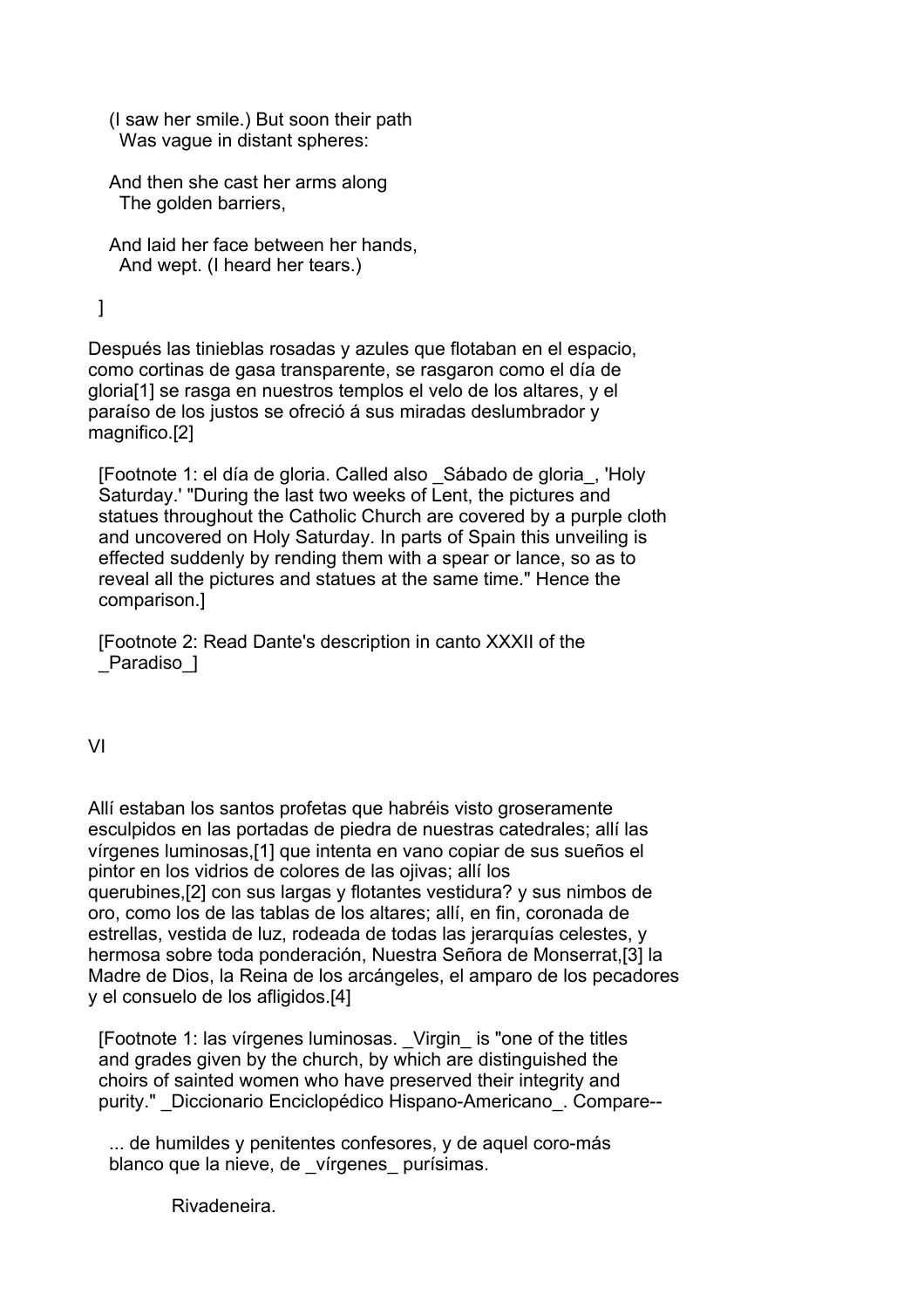... los estados de los mártires, confesores y vírgenes cantaron unos los triunfos de los otros.

P. Martín de Roa.

By luminosas is suggested the halo of light that surrounds them, proceeding from their own sanctity and represented in the stained-glass windows.]

 [Footnote 2: querubines. Read Dante's description of the heavenly hierarchy in canto XXVIII of the Paradiso. See also p. 47, note 1.]

 [Footnote 3: Nuestra Señora de Monserrat = 'Our Lady of Montserrat,' the Virgin as venerated in the famous monastery of this name. "The monastery owes its foundation to the miraculous image of the Virgin, the handiwork of Luke the Apostle, which was brought to Barcelona in the year of our Lord 50, by St. Peter himself. At the time of the Moorish invasion, in 717, the Goths hid it in the hill, where it remained until 880, when Some shepherds were attracted to the spot by heavenly lightd, etc., whereupon Gondemar Bishop of Vique (guided also by a \_sweet smell\_) found the image in a cave. Accompanied by his clergy, the good bishop set out on his return to Manresa carrying the holy image with him, but on reaching a certain spot the Virgin obstinately refused to proceed farther; thereupon a small chapel was built over her, where she remained 160 years. The spot where the image first refused to move is still marked by a cross with an appropriate inscription.... A chapel where the image now rests was founded in 1592, and later opened by Philip II in person." Ford, Handbook for Travellers in Spain. The monastery is one of the most picturesquely situated in all Christendom. It stands high up upon the jagged mountain Mons Serratus, or Montserrat, which gives to the monastery its name. See p. 54, note 2.]

[Footnote 4: Compare--

 And at that center, with their wings expanded, More than a thousand jubilant Angels saw I, Each differing in effolgence and in kind.

 I saw there at their sports and at their songs A Beauty[\*] smiling, which the gladness was Within the eyes of all the other saints:

 And if I had in speaking as much wealth As in imagining, I should not dare To attempt the smallest part of its delight.

[Footnote \*: The Virgin]

Dante's Paradiso, canto XXXI, Longfellow's Translation. 1

Mas allá el paraíso de los justos, más allá el trono donde se asienta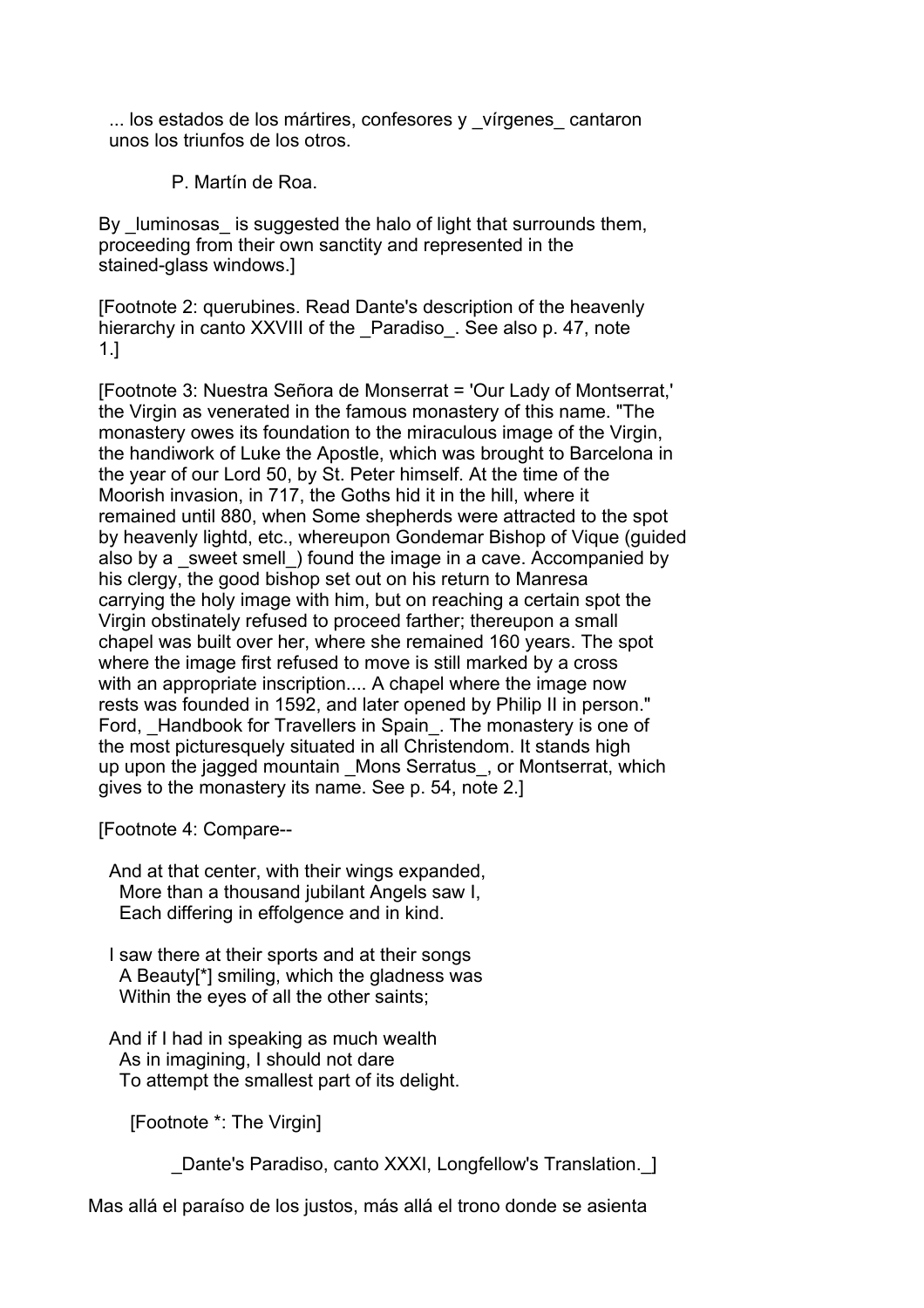la Virgen Maria.[1] El ánimo de Teobaldo se sobrecogió temeroso, y un hondo pavor se apoderó de su alma. La eterna soledad, el eterno silencio viven en aquellas regiones, que conducen al misterioso santuario del Señor. De cuando en cuando azotaba su frente una ráfaga de aire, frío como la hoja de un puñal, que crispaba sus cabellos de horror y penetraba hasta la médula de sus huesos; ráfagas semejantes a las que anunciaban á los profetas la aproximación del espíritu divino.[2] Al fin llegó á un punto donde creyó percibir un rumor sordo, que pudiera compararse al zumbido lejano de un enjambre de abejas, cuando, en las tardes del otoño, revolotean en derredor de las últimas flores.

 [Footnote 1: Is there confusion here between the Virgin Mary and the Virgin of Montserrat, or is the throne her ementioned vacant?]

 [Footnote 2: Compare "And, behold, the Lord passed by, and a great and strong wind rent the mountains, and brake in pieces the rocks before the Lord; but the Lord was not in the wind: and after the wind an earthquake; but the Lord was not in the earthquake: and after the earthquake a fire; but the Lord was not in the fire: and after the fire a still small voice. And it was so, when Elijah heard it, that he wrapped his face in his mantle, and went out, and stood in the entering in of the cave." I Kings, xix, part of verses 11-13. "And I looked, and, behold, a whirlwind came out of the north, a great cloud, and a fire.... And when I saw it, I fell upon my face, and I heard a voice of one that spake." Ezekiel, i. 4 and 28.]

VIII

Atravesaba esa fantástica región adonde van todos los acentos de la tierra, los sonidos que decimos que se desvanecen, las palabras que juzgamos que se pierden en el aire, los lamentos que creemos que nadie oye.

Aquí, en un círculo armónico,[1] flotan las plegarias de los niños, las, oraciones de las vírgenes, los salmos de los piadosos eremitas, las peticiones de los humildes, las castas palabras de los limpios de corazón, las resignadas quejas de los que padecen, los ayes de los que sufren y los himnos de los que esperan. Teobaldo oyó entre aquellas voces que palpitaban aún en el éter luminoso, la voz de su santa madre, que pedía á Dios por él; pero no oyó la suya.

 [Footnote 1: círculo armónico = 'melodious circle.' A rhythmic circling accompanied by song is characteristic of all of the heavenly choirs in Dante's Paradiso. Compare--

 Soon as the blessed flame had taken up The final word to give it utterance Began the holy millstone to revolve,

And in its gyre had not turned wholly round,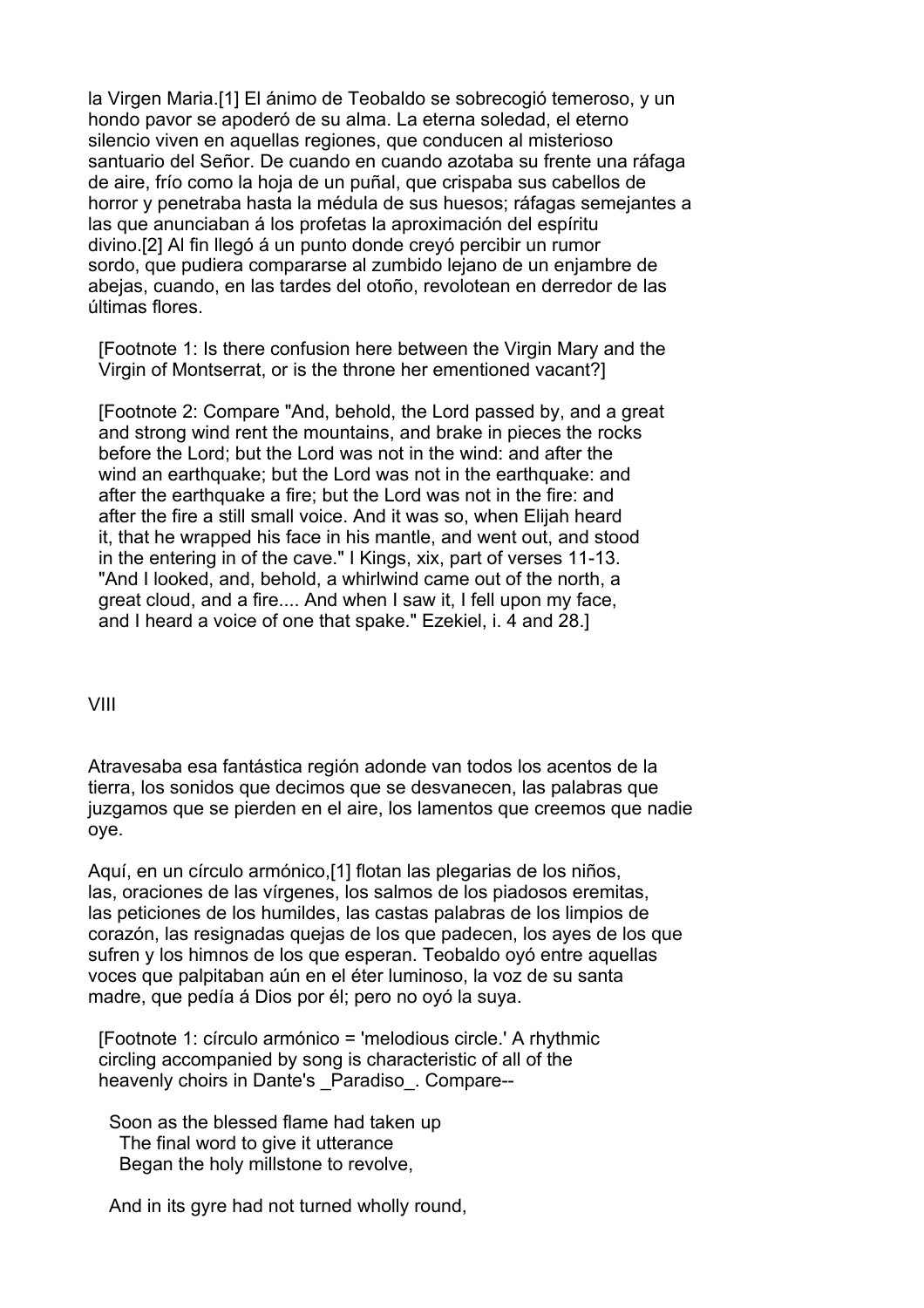Before another in a ring enclosed it, And motion joined to motion, song to song;

 Song that as greatly doth transcend our muses, Our Sirens, in those dulcet clarions, As primal splendor that which is reflected.

\_canto XII, Longfellow's translation.\_

 As by a greater gladness urged and drawn They who are dancing in a ring sometimes Uplift their voices and their motions quicken;

 So, at that orison devout and prompt, The holy circles a new joy displayed In their revolving and their wondrous Song.

\_Idem, canto XIV.\_]

IX

Más allá hirieron sus oídos con un estrépito discordante mil y mil acentos ásperos y roncos, blasfemias, gritos de venganzas, cantares de orgias, palabras lúbricas, maldiciones de la desesperación, amenazas de impotencia y juramentos sacríleges de la impiedad.[1]

 [Footnote 1: This conception of two distinct places in the other world to which all good words and all evil words go and echo eternally seems to be original with Becquer.]

Teobaldo atravesó el segundo círculo con la rapidez que el meteoro cruza el cielo en una tarde de verano, por no oir su voz que vibraba allí sonante y atronadora, sobreponiéndose á las otras voces en media de aquel concierto infernal.

-- ¡ No creo en Dios! ¡ No creo en Dios! decia aún su acento agitándose en aquel océano de blasfemias; y Teobaldo comenzaba á creer.

X

Dejó atrás aquellas regiones y atravesó otras inmensidades llenas de visiones terribles, que ni él pudo comprender ni yo acierto á concebir, y llegó al cabo al último círculo[1] de la espiral de los cielos, donde los serafines[2] adoran al Señor, cubierto el rostro con las triples alas[3] y postrados á sus pies.

[Footnote 1: último circulo. Becquer follows no particular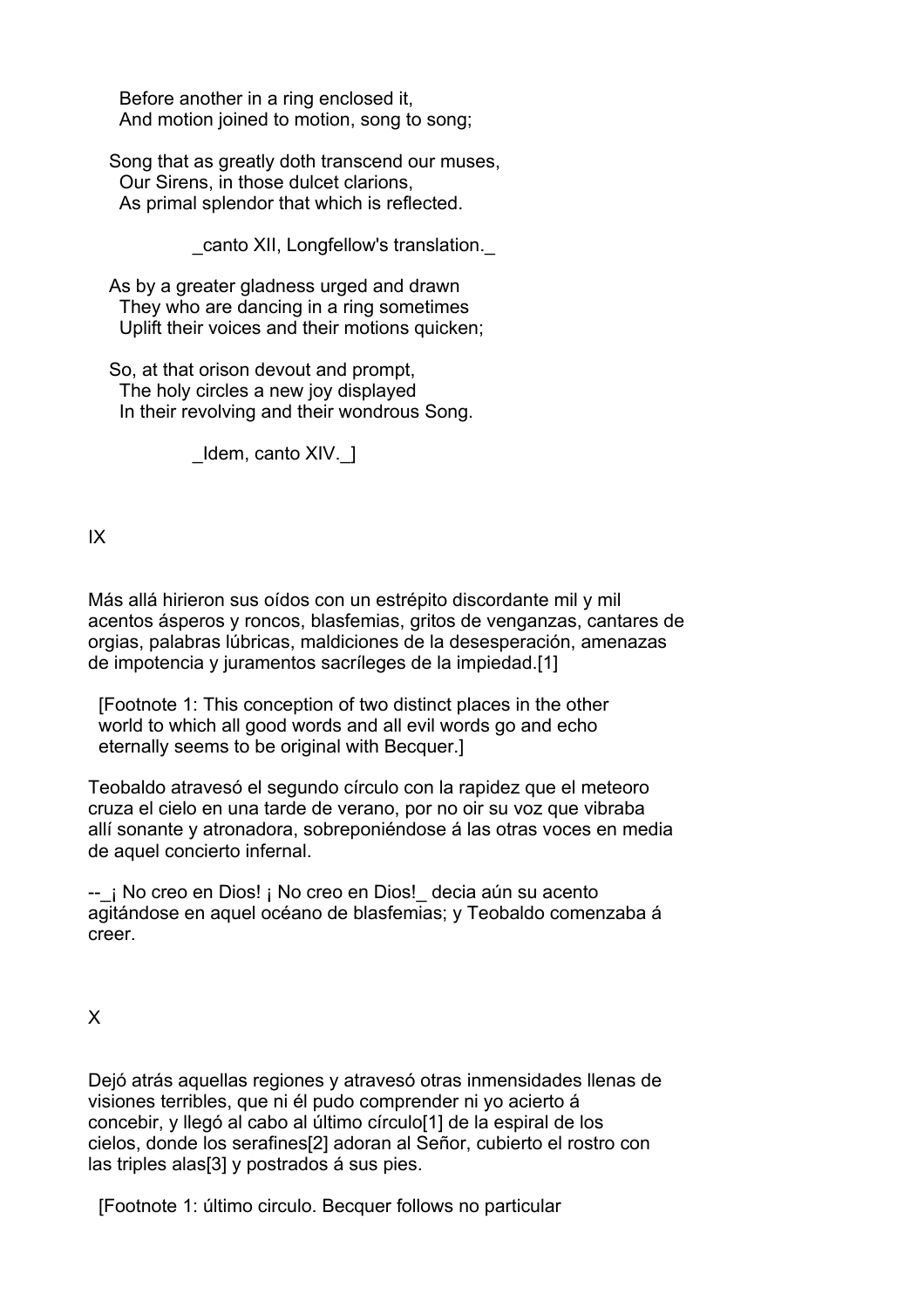metaphysical system in his description of the various heavenly spheres.]

 [Footnote 2: serafines. The seraphim ('burning' \_or\_ 'flaming ones') are the highest order in the hierarchy of angels. They are mentioned by Isaiah (vi. 2).

Dante speaks of the seraph as "that soul in Heaven which is most enlightened." Paradiso, canto XXI, Charles Eliot Norton's translation. See p. 47, note 1, and also p. 152, note 1.]

 [Footnote 3: cubierto el rostro con las triples alas. Becquer does not follow exactly the Biblical description. "Above it stood the seraphim: each one had six wings; with twain he covered his face, and with twain he covered his feet, and with twain he did fly." Isaiah vi. 2.

 In the famous vision of St. Francis of Assisi, at the time that he received his stigmata, the Seraph appeared to him with two wings raised above his head, with two wings stretched out for flight, and with two wings covering his whole body. See Mrs. Oliphant, Francis \_of Assisi\_, London, Macmillan & Co., 1871, pp. 253-255.]

Él quiso mirarlo.

Un aliento de fuego abrasó su cara, un mar de luz obscureció sus ojos, un trueno gigante retumbó en sus oídos, y arrancado del corcel y lanzado al vacío como la piedra candente que arroja un volcán, se sintió bajar, y bajar sin caer nunca, ciego, abrasado y ensordecido, como cayó el ángel rebelde cuando Dios derribó el pedestal de su orgullo con un soplo de sus labios.[1]

[Footnote 1: Compare--

 Nine days they fell; confounded Chaos roared, And felt tenfold confusion in their fall Through his wild anarchy; so huge a rout Encumbered him with ruin. Hell at last, Yawning, received them whole, and on them closed-- Hell, their fit habitation, fraught with fire Unquenchable, the house of woe and pain. Milton, Paradise Lost, book vi.]

\* \* \* \* \*

I

La noche había cerrado, y el viento gemía agitando las hojas de los árboles, por entre cuyas frondosas ramas se deslizabs un suave rayo de luna, cuando Teobaldo, incorporándose sobre el codo y restregándose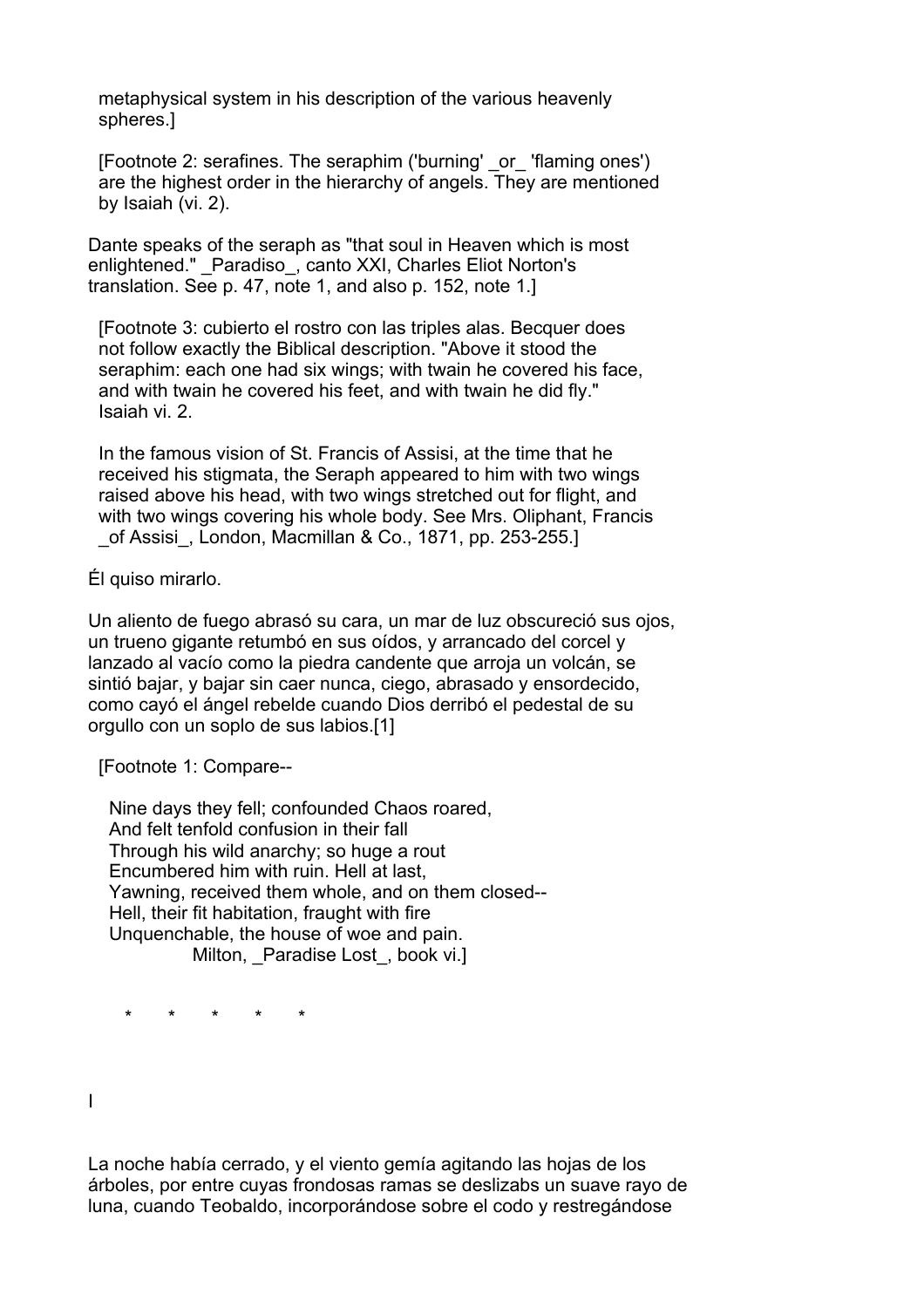los ojos como si despertara de un profundo sueño, tendió alrededor una mirada y se encontró en el mismo bosque donde hirió al jabalí, donde cayó muerto su corcel; donde le dieron aquella fantástica cabalgadura que le había arrastrado á unas regiones desconocidas y misteriosas.

Un silencio de muerte reinaba á su alrededor; un silencio que sólo interrumpía el lejano bramido de los ciervos, el temeroso murmullo de las hojas, y el eco de una campana distante que de vez en cuando traía el viento en sus ráfagas.

--Habré soñado, dijo el barón: y emprendió su camino al través del bosque, y salió al fin á la llanura.

II

En lontananza, y sobre las rocas de Montagut, vió destacarse la negra silueta de su castillo, sobre el fondo azulado y transparente del cielo de la noche.--Mi castillo está lejos y estoy cansado, murmuró; esperaré el día en un lugar cercano, y se dirigió al lugar.--Llamo á la puerta.--¿Quien sois? le preguntaron.--El barón de Fortcastell, respondió, y se le rieron en sus barbas.--Llamó á otra.--¿Quién sois y que queréis? tornaron á preguntarle.--Vuestro señor, insistió el caballero, sorprendido de que no le conociesen; Teobaldo de Montagut.[1]--¡Teobaldo de Montagut! dijo colérica su interlocutora, que no era una vieja; ¡Teobaldo de Montagut el del cuento!... ¡Bah!... Seguid vuestro camino, y no vengáis á sacar de su sueño á las gentes honradas para decirles chanzonetas insulsas.

[Footnote 1: Teobaldo de Montagut. See p. 140, note 1.]

III

Teobaldo, lleno de asombro, abandonó la aldea y se dirigió al castillo, á cuyas puertas llego cuando apenas clareaba el día. El foso estaba cegado con los sillares de las derruidas almenas; el puente levadizo, inútil ya, se pudría colgado aún de sus fuertes tirantes de hierro, cubiertos de orín por la acción de los años; en la torre del homenaje tañia lentamente una campana; frente al arco principal de la fortaleza y sobre un pedestal de granito se elevaba una cruz; en los muros no se veía un solo soldado; y confuso, y sordo, parecía que de su seno se elevaba como un murmullo lejano, un himno religioso, grave, solemne y magnifico.

--¡Y este es mi castillo, no hay duda! decía Teobaldo, paseando su inquieta mirada de un punto á otro, sin acertar á comprender lo que le pasaba. ¡Aquel es mi escudo, grabado aún sobre la clave del arco! ¡Ese es el valle de Montagut! Estas tierras que domina, el señorio de Fortcastell....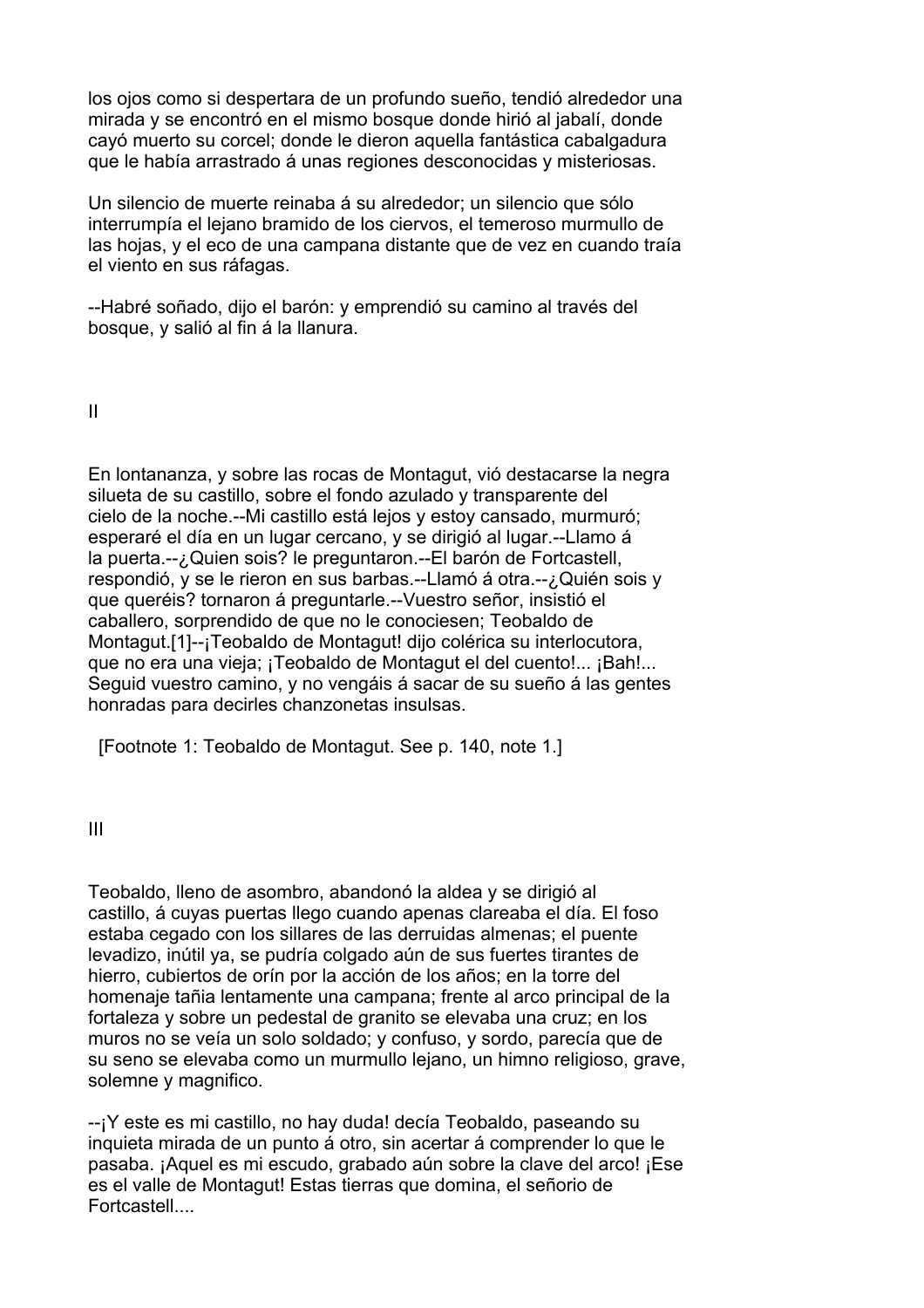En aquel instante las pesadas hojas de la puerta giraron sobre sus goznes y apareció en su dintel un religioso.

IV

--¿Quién sois y que hacéis aquí? preguntó Teobaldo al monje.

--Yo soy, contestó éste, un humilde servidor de Dios, religioso del monasterio de Montagut.

--Pero ... interrumpió el barón, Montagut ¿no es un señorío?

--Lo fué, prosiguió el monje ... hace mucho tiempo. ... Á su último señor, según cuentan, se le llevó el diablo; y como no tenía á nadie que le sucediese en el feudo, los condes soberanos[1] hicieron donación de estas tierras á los religiosos de nuestra regla, que están aquí desde hará cosa de ciento á ciento veinte años. Y vos ¿quién sois?

 [Footnote 1: condes soberanos. See p. 121, note 1, and p. 123, l. 22.]

--Yo ... balbuceó el barón de Fortcastell, después de un largo rato de silencio; yo soy ... un miserable pecador, que arrepentido de sus faltas, viene á confesarlas á vuestro abad, y 15 á pedirle que le admita en el seno de su religión.

LAS HOJAS SECAS

El sol se había puesto: las nubes, que cruzaban hechas jirones sobre mi cabeza, iban á amontonarse unas sobre otras en el horizonte lejano. El viento frio de las tardes de otoño arremolinaba las hojas secas á mis pies.

Yo estaba sentado al borde de un camino,[1] por donde siempre vuelven menos de los que van.

[Footnote 1: un camino. The road to the cemetery.]

No sé en qué pensaba, si en efecto pensaba entonces en alguna cosa. Mi alma temblaba á punto de lanzarse al espacio, como el pajáro tiembla y agita ligeramente las alas antes de levantar el vuelo.

Hay momentos en que, merced á una serie de abstracciones, el espíritu se sustrae á cuanto le rodea, y replegándose en sí mismo analiza y comprende todos los misteriosos fenómenos de la vida interna del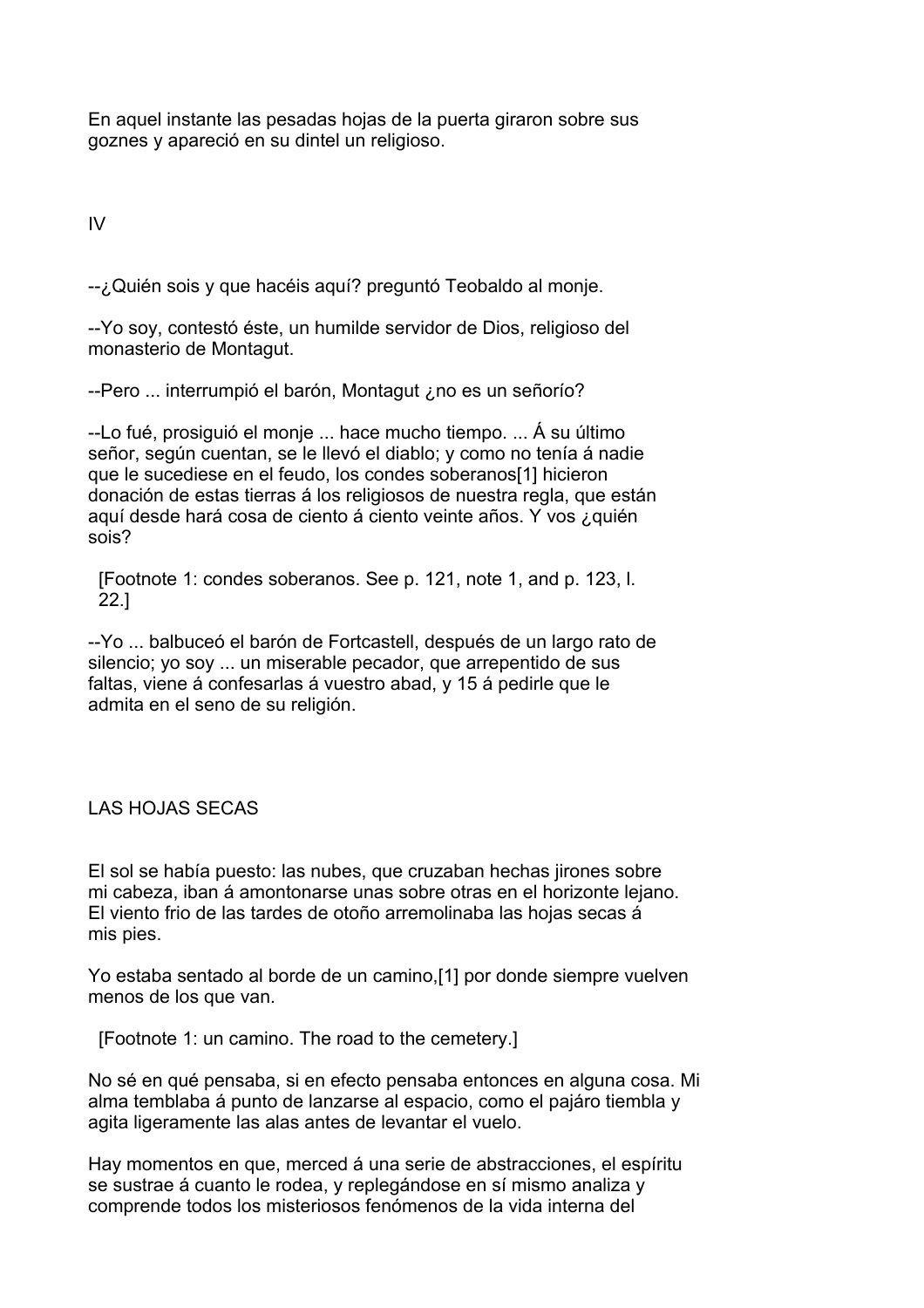hombre.

Hay otros en que se desliga de la carne, pierde su personalidad y se confunde con los elementos de la naturaleza, se relaciona con su modo de ser, y traduce su incomprensible lenguaje.

Yo me hallaba en uno de estos últimos momentos, cuando solo y en medio de la escueta llanura, oí hablar cerca de mí.

Eran dos hojas secas las que hablaban, y éste, poco más ó menos, su extraño diálogo:

¿De donde vienes, hermana?

--Vengo de rodar con el torbellino, envuelta en la nube del polvo y de las hojas secas nuestras compañeras, á lo largo de la interminable llanura. ¿Y tú?

--Yo he seguido algún tiempo la corriente del río, hasta que el vendaval me arranco de entre el légamo y los juncos de la orilla.

-- ¿Y adónde vas?

--No lo sé[1]: ¿lo sabe acaso el viento que me empuja?

 [Footnote 1: ¿Y adónde vas?--No lo sé. Compare these well-known verses by the French poet Arnault:

 De ta tige détachée, Pauvre feuille desséchée, Oh vas-tu?--Je n'en sais rien. L'orage a brisé le chêne Qui seul était mon soutien; De son inconstante haleine Le zéphyr ou l'aquilon Depuis ce jour me promène De la forêt a la plaine, De la montagne au vallon. Je vais oh le vent me mene, Sans me plaindre ou m'effrayer; Je vais où va toute chose, Oh va la fenille de rose Et la feuille de laurier.

]

--¡Ay! ¿Quién diría que habíamos de acabar 'amarillas y secas arrastrándonos por la tierra, nosotras que vivimos vestidas de color y de luz meciendonos en el aire?

--Te acuerdas de los hermosos días en que brotamos; de aquella apacible mañana en que, roto el hinchado botón que nos servía de cuna, nos desplegamos al templado beso del sol como un abanico de esmeraldas?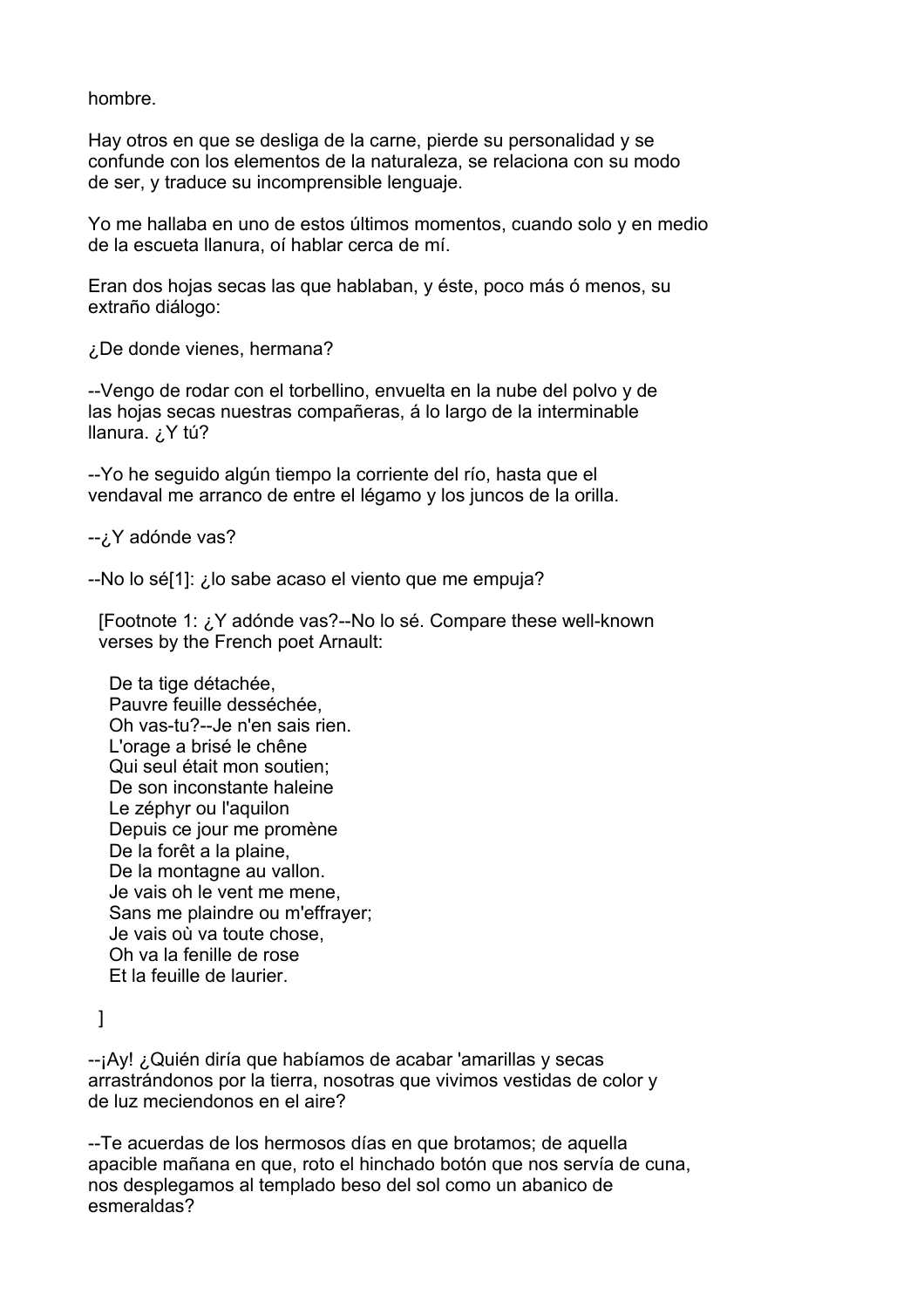--¡Oh! ¡Qué dulce era sentirse balanceada por la brisa á aquella altura, bebiendo por todos los poros el aire y la luz!

--¡Oh! ¡Qué hermoso era ver correr el agua del río que lamía las retorcidas raíces del añoso tronco que nos sustentaba, aquel agua limpia y trasparente que copiaba como un espejo el azul del cielo, de modo que creíamos vivir suspendidas entre dos abismos azules!

--¡Con qué placer nos asomábamos por cima de las verdes frondas para vernos retratadas en la temblorosa corriente!

--¡Cómo cantábamos juntas imitando el rumor de la brisa y siguiendo el ritmo de las ondas!

--Los insectos brillantes revoloteaban desplegando sus alas de gasa á nuestro alrededor.

--Y lás mariposas blancas y las libélulas azules, que giran por el aire en extraños circulos, se paraban un momento en nuestros dentellados bordes á contarse los secretes de ese misterioso amor que dura un instante y les consume la vida.[1]

 [Footnote 1: y les consume la vida. This is strictly true of the honey-bee, but not to my knowledge of butterflies or dragon-flies.]

--Cada cual de nosotras era una nota en el concierto de los bosques.

--Cada cual de nosotras era un tono en la armonía de su color.

--En las noches de luna, cuando su plateada luz resbalaba sobre la cima de los montes, ¿te acuerdas cómo charlábamos en voz baja entre las diáfanas sombras?

--Y referíamos con un blando susurro las historias de los silfos que se columpian en los hilos de oro que cuelgan las arañas entre los árboles.

--Hasta que suspendíamos nuestra monótona charla para oir embebecidas las quejas del ruiseñor, que había escogido nuestro tronco por escabel.

--Y eran tan tristes y tan suaves sus lamentos que, aunque lenas de gozo al oirle,[1] nos amanecia llorando.

[Footnote 1: oirle. See p. 66, note 1.]

--¡Oh! ¡Qué dulces eran aquellas lágrimas que nos prestaba el rocío de la noche y que resplandecían con todos los colores del iris á la primera luz de la aurora!

--Después vino la alegre banda de jilgueros á llenar de vida y de ruidos el bosque con la alborozada y confusa algarabia de sus cantos.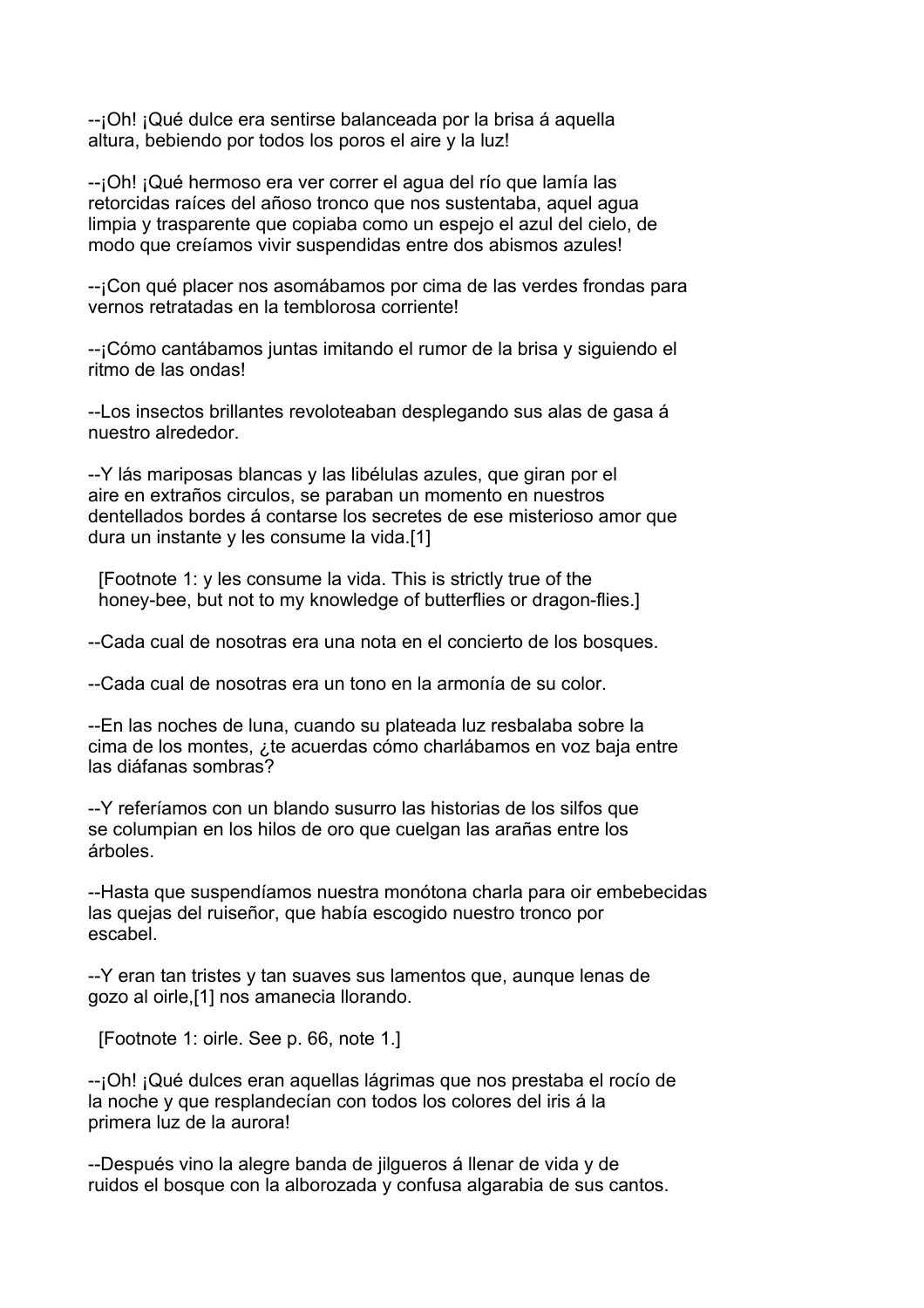--Y una enamorada pareja, colgó junto á nosotras su redondo nido de aristas y de plumas.

--Nosotras servíamos de abrigo á los pequeñuelos contra las molestas gotas de la lluvia en las tempestades de verano.

--Nosotras les servíamos de dosel y los defendíamos de los importunes rayos del sol.

--Nuestra vida pasaba como un sueño de oro, del que no sospechábamos que se podría despertar.

--Una hermosa tarde en que todo parecía sonreir á nuestro alrededor, en que el sol poniente encendía el ocaso y arrebolaba las nubes, y de la tierra ligeramente húmeda se levantaban efluvios de vida y perfumes de flores, dos amantes se detuvieron á la orilla del agua y al pie del tronco que nos sostenía.

--¡Nunca se borrará ese recuerdo de mi memoria! Ella era joven, casi una niña, hermosa y pálida. Él le decía con ternura:--¿Por qué lloras?--Perdona este involuntario sentimiento de egoísmo, le respondió ella enjugándose una lágrima; lloro por mí. Lloro la vida que me huye: cuando el cielo se corona de rayos de luz, y la tierra se viste de verdura y de flores, y el viento trae perfumes y cantos de pájaros y armonías distantes, y se ama y se siente una amada ¡la vida es buena!--¿Y por que no has de vivir? insistió él estrechándole las manos conmovido.--Porque es imposible. Cuando caigan secas--esas hojas que murmuran armoniosas sobre nuestras cabezas, yo moriré también, y el viento llevará algún día su polvo y el mío ¿quién sabe adónde?

--Yo lo oí y tú lo oiste, y nos estremecimos y callamos. ¡Debiamos secarnos! ¡Debiamos morir y girar arrastradas por los remolinos del viento! Mudas y llenas de terror permanecíamos aún cuando llegó la noche. ¡Oh! ¡Que noche tan horrible!

--Por la primera vez faltó á su cita el enamorado ruiseñor que la encantaba con sus quejas.

--Á poco volaron los pájaros, y con ellos sus pequeñuelos ya vestidos de plumas; y quedo el nido solo, columpiándose lentamente y triste, como la cuna vacía de un niño muerto.

--Y huyeron las mariposas blancas y las libélulas azules, dejando su lugar á los insectos obscuros que venían á roer nuestras fibras y á depositar en nuestro seno sus asquerosas larvas.

--¡Oh! ¡Y cómo nos estremecíamos encogidas al helado contacto de las escarchas de la noche!

--Perdimos el color y la frescura.

--Perdimos la suavidad y las formas, y lo que antes al tocarnos era como rumor de besos, como murmullo de palabras de enamorados, luego se convirtió en áspero ruido, seco, desagradable y triste.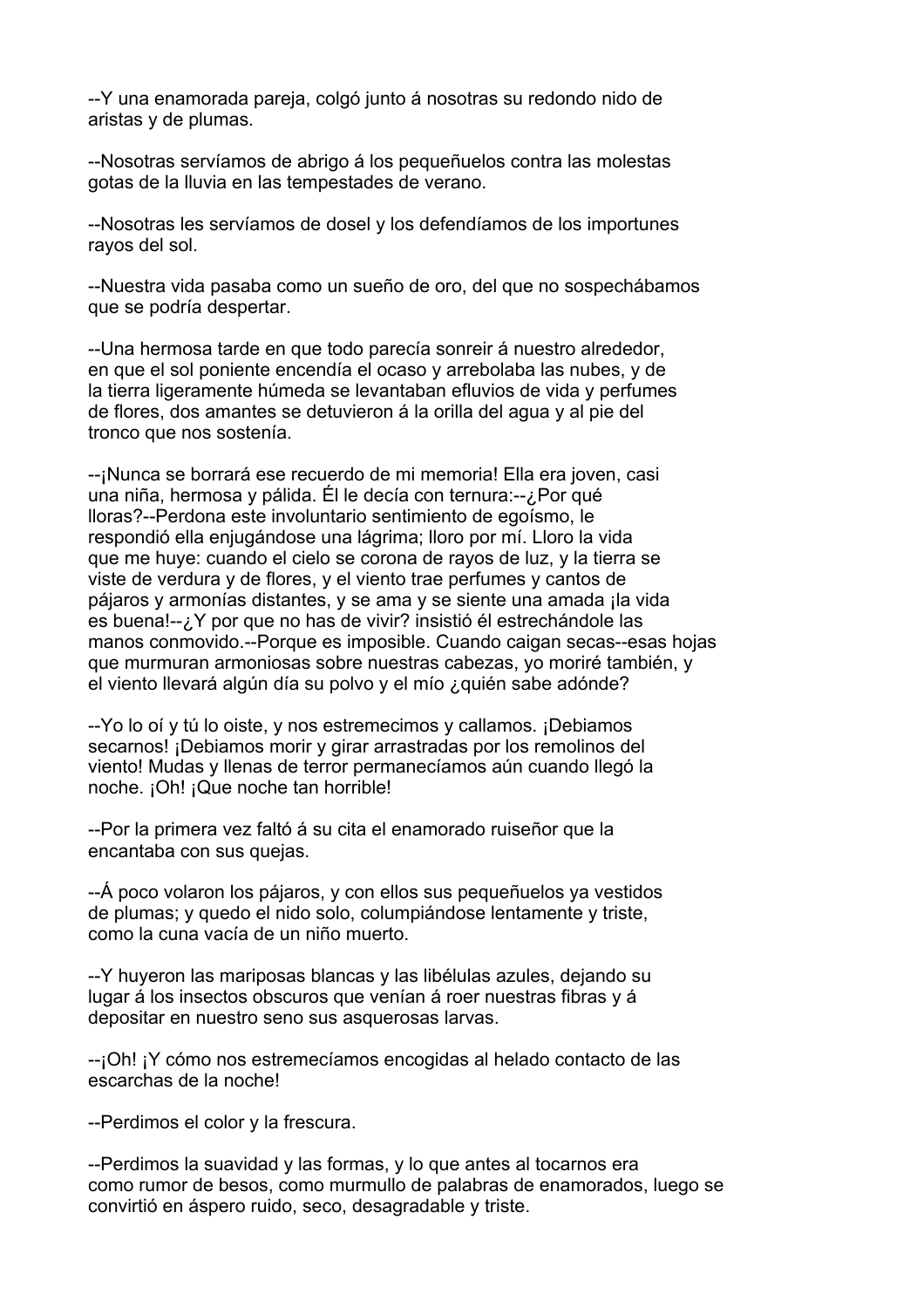--¡Y al fin volamos desprendidas!

--Hollada bajo el pie de indiferente pasajero, sin cesar arrastrada de un punto á otro entre el polvo y el fango, me he juzgado dichosa cuando podía reposar un instante en el profundo surco de un camino.

--Yo he dado vueltas sin cesar arrastrada por la turbia corriente, y en mi larga peregrinación vi, solo, enlutado y sombrío, contemplando con una mirada distraída las aguas que pasaban y las hojas secas que marcaban su movimiento, á uno de los dos amantes cuyas palabras nos hicieron presentir la muerte.

--¡Ella también se desprendió de la vida y acaso dormirá en una fosa reciente, sobre la que yo me detuve un momento!

--¡Ay! Ella duerme y reposa al fin; pero nosotras, cuando acabaremos este large viaje?...

--¡Nunca!...Ya el viento que nos dejó reposar un punto vuelve á soplar, y ya me siento estremecida para levantarme de la tierra y seguir con él. ¡Adiós, hermana!

--¡Adiós!...

Silbó el aire que había permanecido un momento callado, y las hojas se lavantaron en confuso remolino, perdiéndose á 10 lejos entre las tineblas de la noche.

Y yo pensé entonces algo que no puedo recordar, y que, aunque lo recordase, no encontraría palabras para decirlo.

RIMAS

I[1]

 Yo sé un himno gigante y extraño Que anuncia en la noche del alma una aurora, Y estas páginas son de ese himno Cadencias que el aire dilata en las sombras.

 Yo quisiera escribirle,[2] del hombre Domando el rebelde, mezquino idioma, Con palabras que fuesen á un tiempo Suspiros y risas, colores y notas.

Pero en vano es luchar; que no hay cifra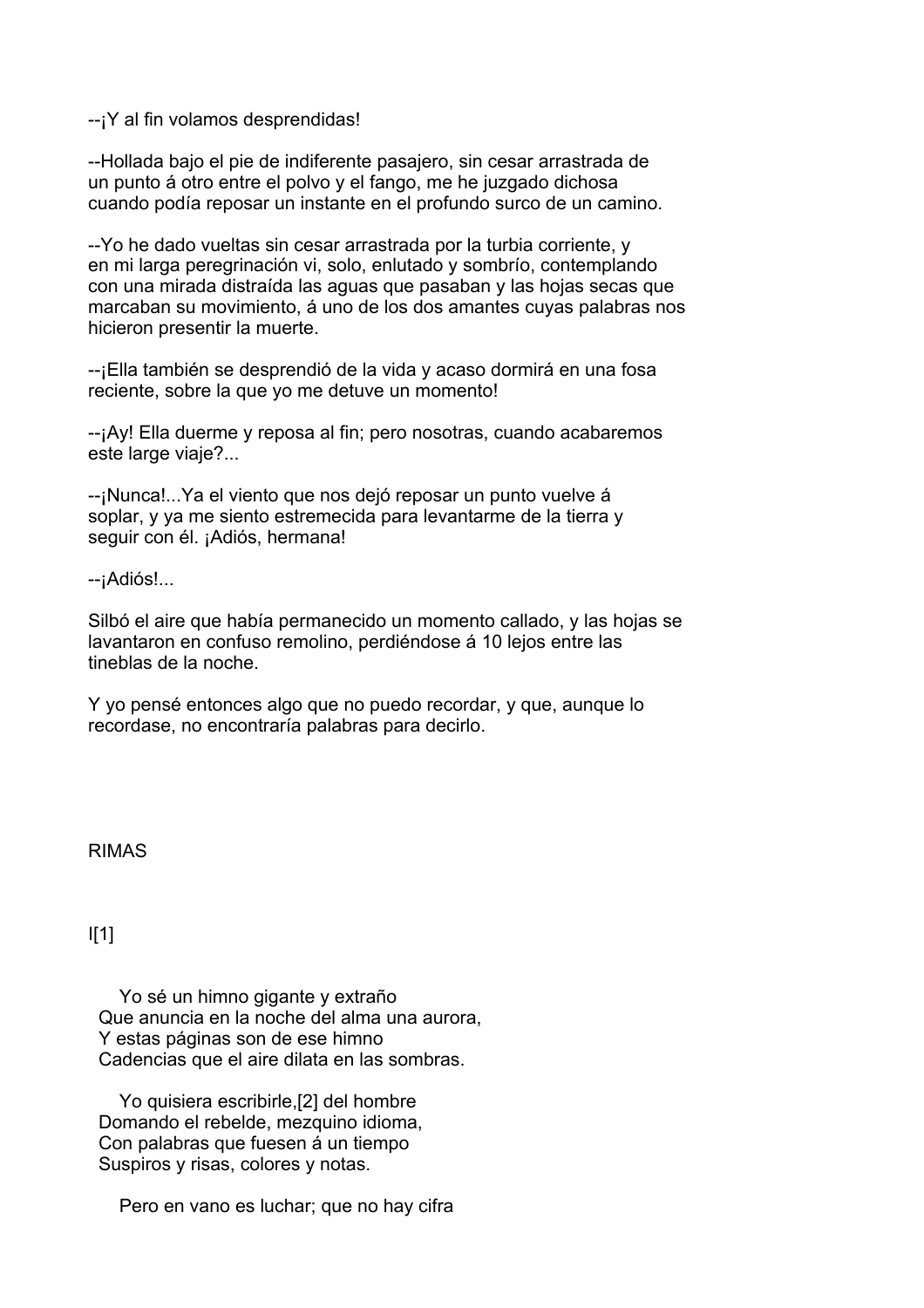Capaz de encerrarlo, y apenas ¡oh hermosa! Si, teniendo en mis manos las tuyas, Pudiera, al oirlo, cantártelo á solas.

 [Footnote 1: This poem is made up of alternate decasyllabic anapests and dodecasyllabic amphibrachs, thus:

-- -- / | -- -- / | -- -- / | ---- / -- | -- / -- | -- / -- | -- / --

The even verses have the same assonance throughout.]

[Footnote 2: escribirle. Le refers to \_himno\_. See p. 66, note 1.]

# IV[1]

 No digáis que agotado su tesoro, De asuntos falta,[2] enmudeció la lira: Podrá no haber poetas; pero siempre Habrá poesía.

 Mientras las ondas de la luz al beso[3] Palpiten encendidas; Mientras el sol las desgarradas nubes De fuego y oro vista;

 Mientras el aire en su regazo lleve Perfumes y armonías;

 Mientras haya en el mundo primavera, ¡Habrá poesía!

 Mientras la ciencia á descubrir no alcance Las fuentes de la vida,

 Y en el mar ó en el cielo haya un abismo Que al cálculo resista;[4]

 Mientras la humanidad siempre avanzando No sepa á do camina;[5]

 Mientras haya un misterio para el hombre, ¡Habrá poesía!

 Mientras sintamos que se alegra el alma, Sin que los labios rían;

 Mientras se llore sin que el llanto acuda Á nublar la pupila;

 Mientras el corazón y la cabeza[6] Batallando prosigan; Mientras haya esperanzas y recuerdos, ¡Habrá poesía!

Mientras haya unos ojos que reflejen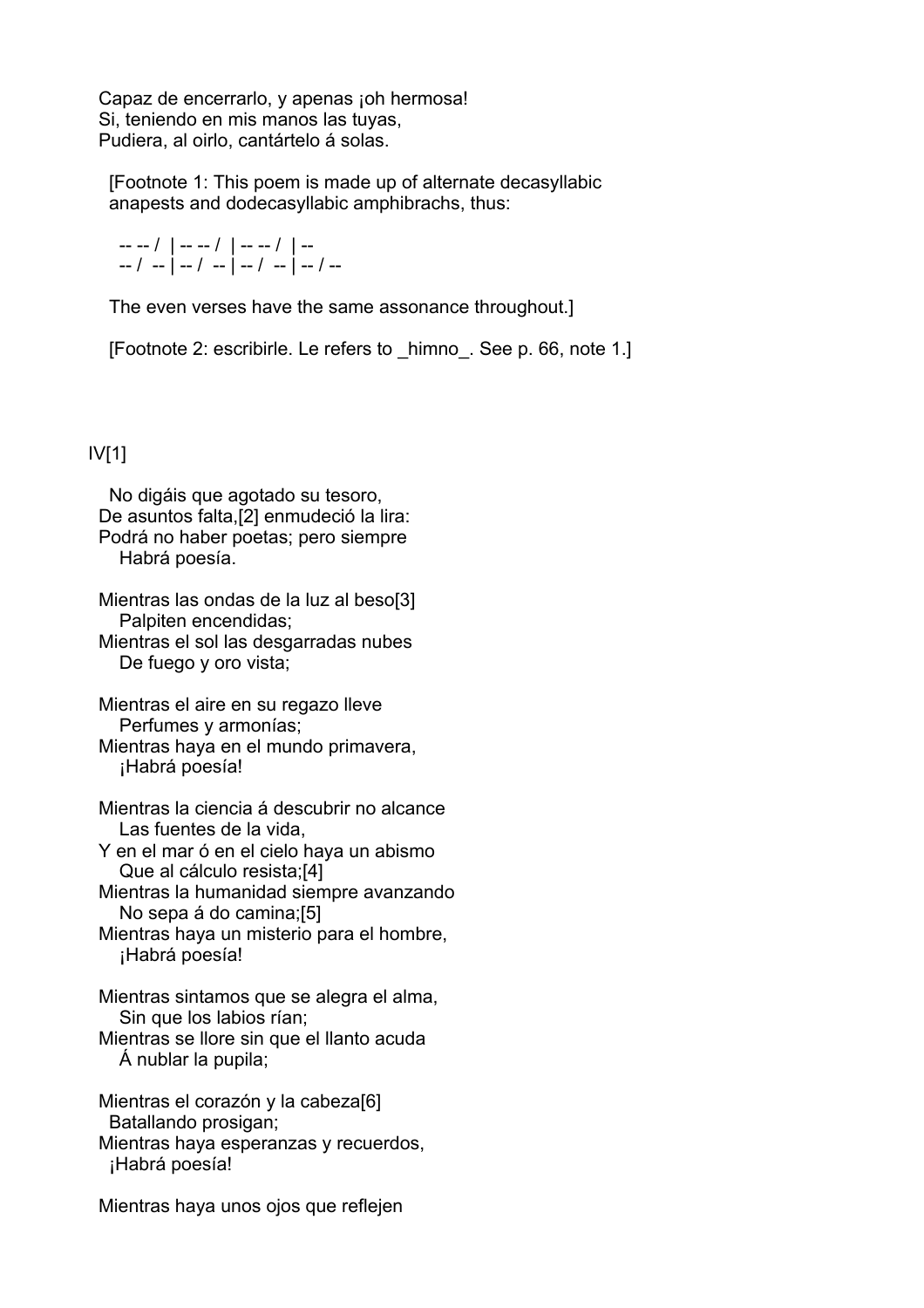Los ojos que los miran; Mientras responda el labio suspirando Al labio que suspira; Mientras sentirse puedan en un beso Dos almas confundidas; Mientras exista una mujer hermosa, ¡Habrá poesía!

 [Footnote 1: This poem is composed of hendecasyllabic and heptasyllabic verses, with a pentasyllabic refrain. The hendecasyllabic verses are partly of the first and partly of the second class (see Introduction), while the heptasyllabic verses have the required accent on the sixth syllable, with at least one minor variable accent, and the pentasyllabic verses on the fourth, according to rule. The even verses have the same assonance throughout.]

[Footnote 2: De asuntos falta = 'through  $($  or for) lack of subjects.' Prose order-- falta de asuntos.]

[Footnote 3: de la luz al beso. Prose order--al beso de la luz.]

 [Footnote 4: Mientras... resista. Man's inability to solve these sovereign problems is nowhere more poetically expressed than in Edward Fitzgerald's translation of Omar Khayyam's \_Rubáiyát.\_ Compare--

### (XXVII)

 Myself when young did eagerly frequent Doctor and Saint, and heard great argument About it and about: but evermore, Came out by the same door where in I went.

### (XXXI)

 Up from Earth's Center through the Seventh Gate I rose, and on the Throne of Saturn sate, And many a Knot unravel'd by the Road; But not the Master-knot of Human Fate.

]

 [Footnote 5: No sepa á do camina. This doubt seems to assail frequently the mind of Becquer, as it does that of the old Persian poet Omar Khayyam:

### (XXIX)

 Into this Universe, and \_Why\_ not knowing Nor Whence, like water willy-nilly flowing; And out of it, as Wind along the Waste I know not Whither, willy-nilly blowing.

### (LXIV)

 Strange, is it not? that of the myriads who Before us pass'd the door of Darkness through,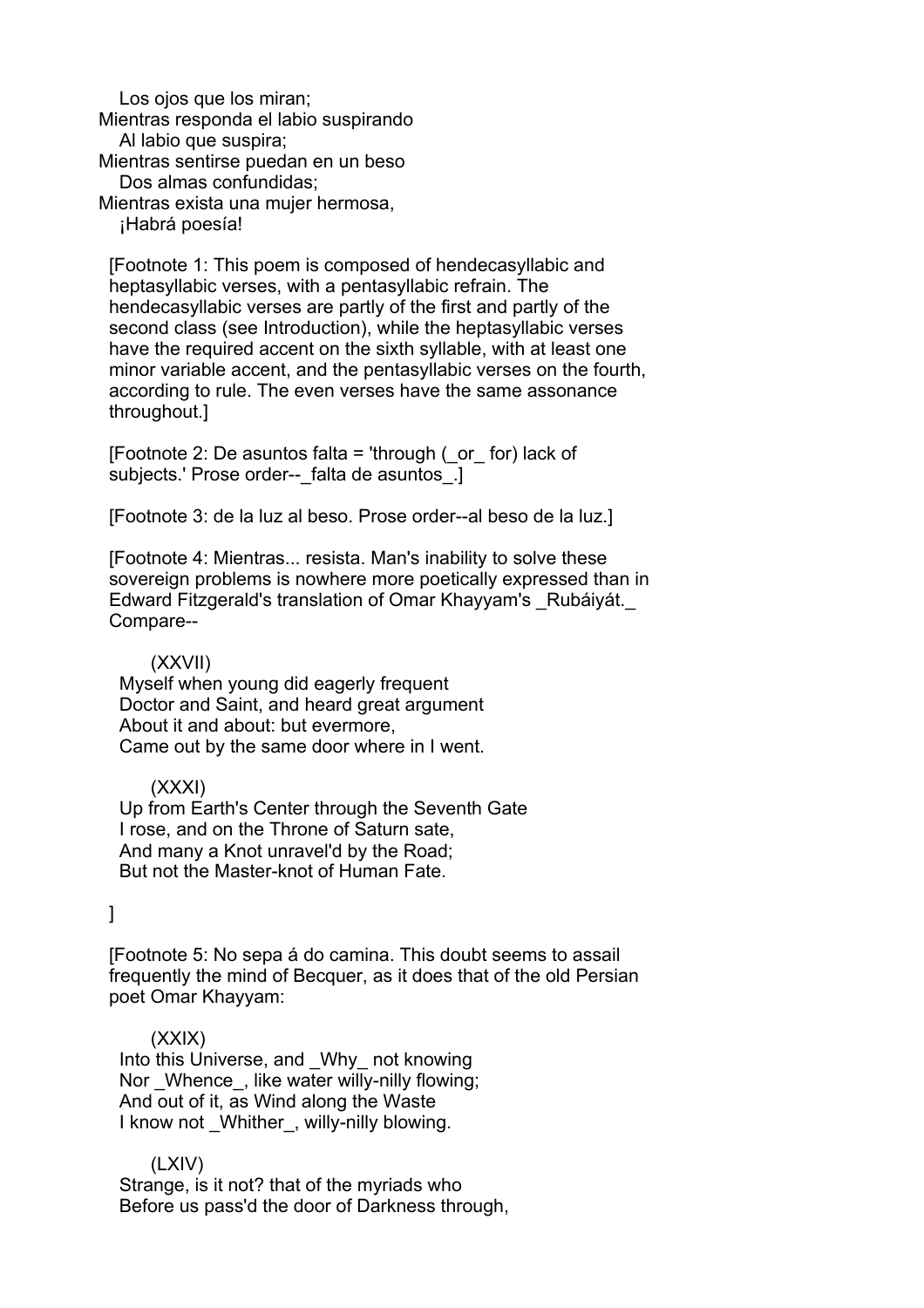Not one returns to tell us of the Road, Which to discover we must travel too.

\_Rubáiyát--Edward Fitzgerald's translation.\_]

[Footnote 6: el corazón y la cabeza. Compare--

 It is the heart, and not the brain, That to the highest doth attain.

Longfellow, The Building of the Ship. 1

### $VIII$ [1]

 Del salón en el ángulo obscuro, De su dueño tal vez olvidada, Silenciosa y cubierta de polvo Veíase el arpa.

 ¡Cuánta nota dormía en sus cuerdas, Como el pájaro duerme en las ramas, Esperando la mano de nieve Que sabe arrancarlas![2]

 ¡Ay! pensé; ¡cuántas veces el genio Así duerme en el fondo del alma, Y una voz, como Lázaro,[3] espera Que le diga: «Levántate y anda!»

 [Footnote 1: This poem is composed of decasyllabic anapests and of hexasyllabic amphibrachs, thus:

 -- -- / | -- -- / | -- -- / | -- -- / -- | -- / --

The even verses have the same assonance throughout.]

[Footnote 2: For this idea, compare--

 Je suis dans un salon comme une mandoline Oubliée en passant sur le bord d'un coussin. Elle renferme en elle une langue divine, Mais si son mattre dort, tout reste dans son sein.

Alfred de Musset, A quoi rêvent les jeunes filles, Act 1, SC. iv.]

 [Footnote 3: Lázaro = 'Lazarus.' See Gospel by St. John, chapter II. Read Stephen Phillips' beautiful poem entitled "Lazarus," pp. 45-47 of his Poems, published by John Lane, London, 1901.]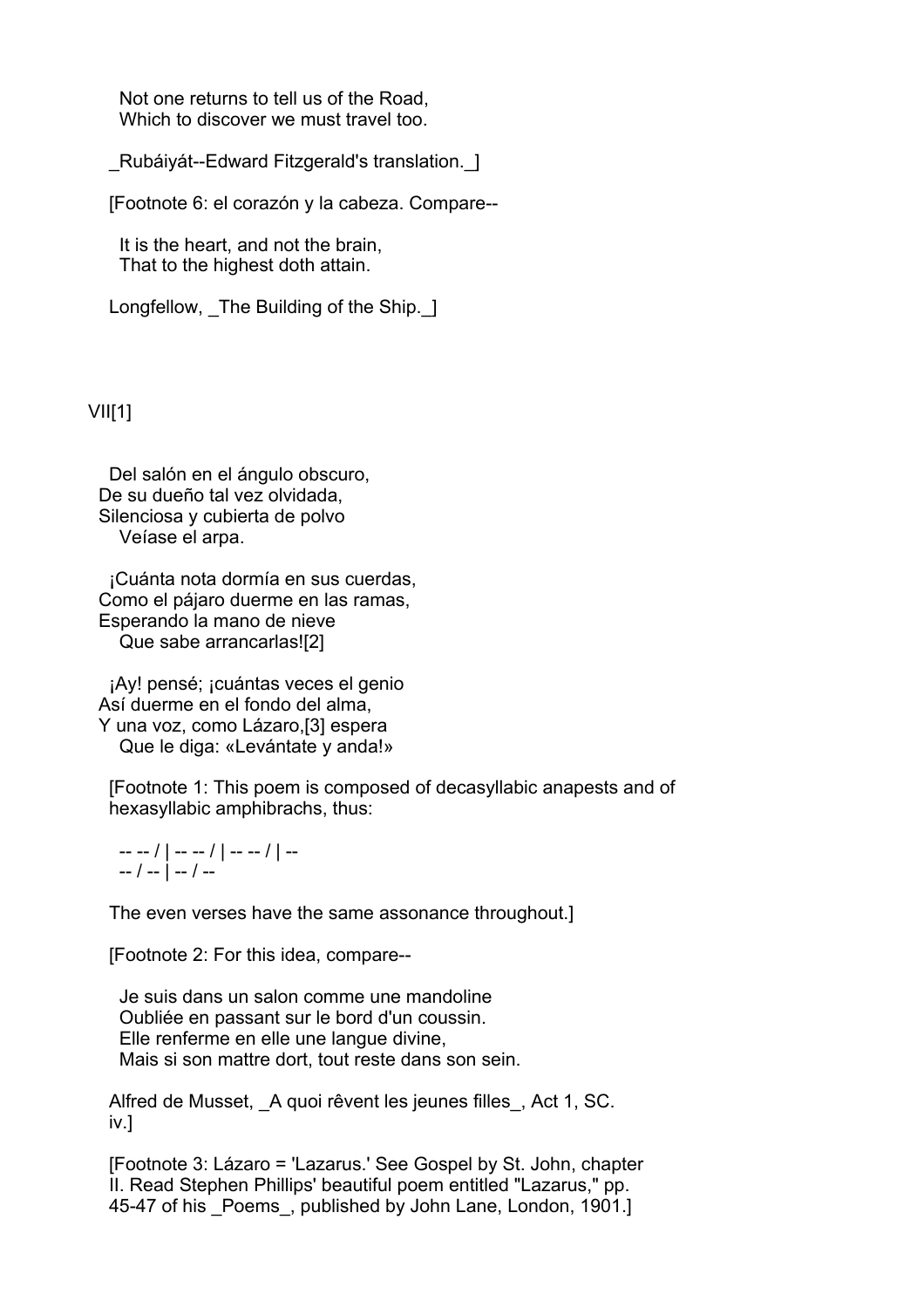### IX[1]

 Besa el aura que gime blandamente Las leves ondas que jugando riza; El sol besa á la nube en occidente Y de púrpura y oro la matiza; La llama en derredor del tronco ardiente Por besar á otra llama se desliza, Y hasta el sáuce, inclinándose á su peso, Al río, que le besa, vuelve un beso.

 [Footnote 1: This poem, of the form called Octava \_real\_, with the regular rhyme scheme a b a b a b c c, is composed of hendecasyllabic verses of the first class, save the 2d, which is of the second class.]

### X[1]

 Los invisibles átomos del aire En derredor palpitan y se inflaman; El cielo se deshace en rayos de oro; La tierra se estremece alborozada; Oigo flotando en olas de armonía Rumor de besos y batir de alas; Mis párpados se cierran... ¿Qué sucede? --!Es el amor que pasa![2]

 [Footnote 1: This poem is an \_Octava\_ composed, with the exception of the concluding heptasyllabic verse, of hendecasyllabic verses, all of which are of the first class, save the 6th, which is of the second class. Note the hiatus in the 6th verse. The even verses have the same assonance.]

 [Footnote 2: Note Mrs. Ward's translation (\_Macmillan's Mag.\_, Feb., 1883, p. 316).

 The viewless atoms of the air Around me palpitate and burn, All heaven dissolves in gold, and earth Quivers with new-found joy. Floating on waves of harmony I hear A stir of kisses, and a sweep of wings; Mine eyelids close--"What pageant nears?" "'Tis Love that passes by!"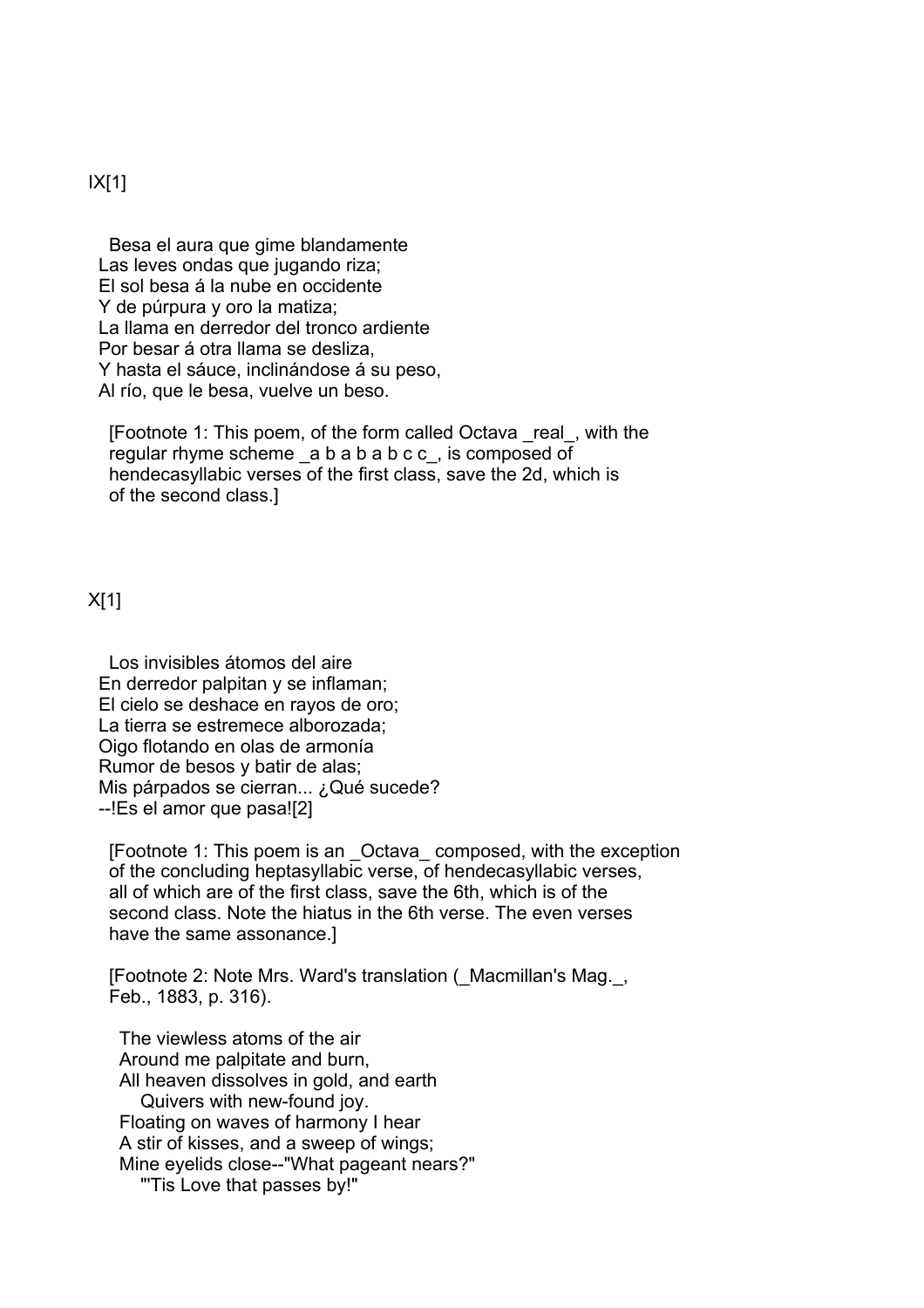# $XIII[1]$

 Tu pupila es azul, y cuando ríes, Su claridad suave me recuerda El trémulo fulgor de la mañana Que en el mar se refleja.

 \_Tu pupila es azul; y cuando lloras, Las trasparentes lágrimas en ella Se me figuran gotas de rocío Sobre una violeta.

 Tu pupila es azul, y si en su fondo Como un punto de luz radia una idea,[2] Me parece en el cielo de la tarde ¡Una perdida estrella!

 [Footnote 1: Each stanza of this poem is composed of three hendecasyllabic verses of the first class, followed by a heptasyllabic verse. The even verses of the poem have the same assonance throughout.]

[Footnote 2: radia una idea = 'there gleams some fancy.']

### XIV[1]

 Te ví un punto,[2] y, flotando ante mis ojos La imagen de tus ojos se quedó, Como la mancha obscura, orlada en fuego, Que flota y ciega, si se mira al sol.

 Adonde quiera que la vista fijo, Torno á ver sus pupilas llamear, Mas no te encuentro á tí: que es tu mirada: Unos ojos, los tuyos, nada más.

 De mi alcoba en el ángulo los miro Desasidos fantásticos lucir:[3] Cuando duermo los siento que se ciernen De par en par abiertos sobre mí.

 Yo sé que hay fuegos fátuos que en la noche Llevan al caminante á perecer: Yo me siento arrastrado por tus ojos,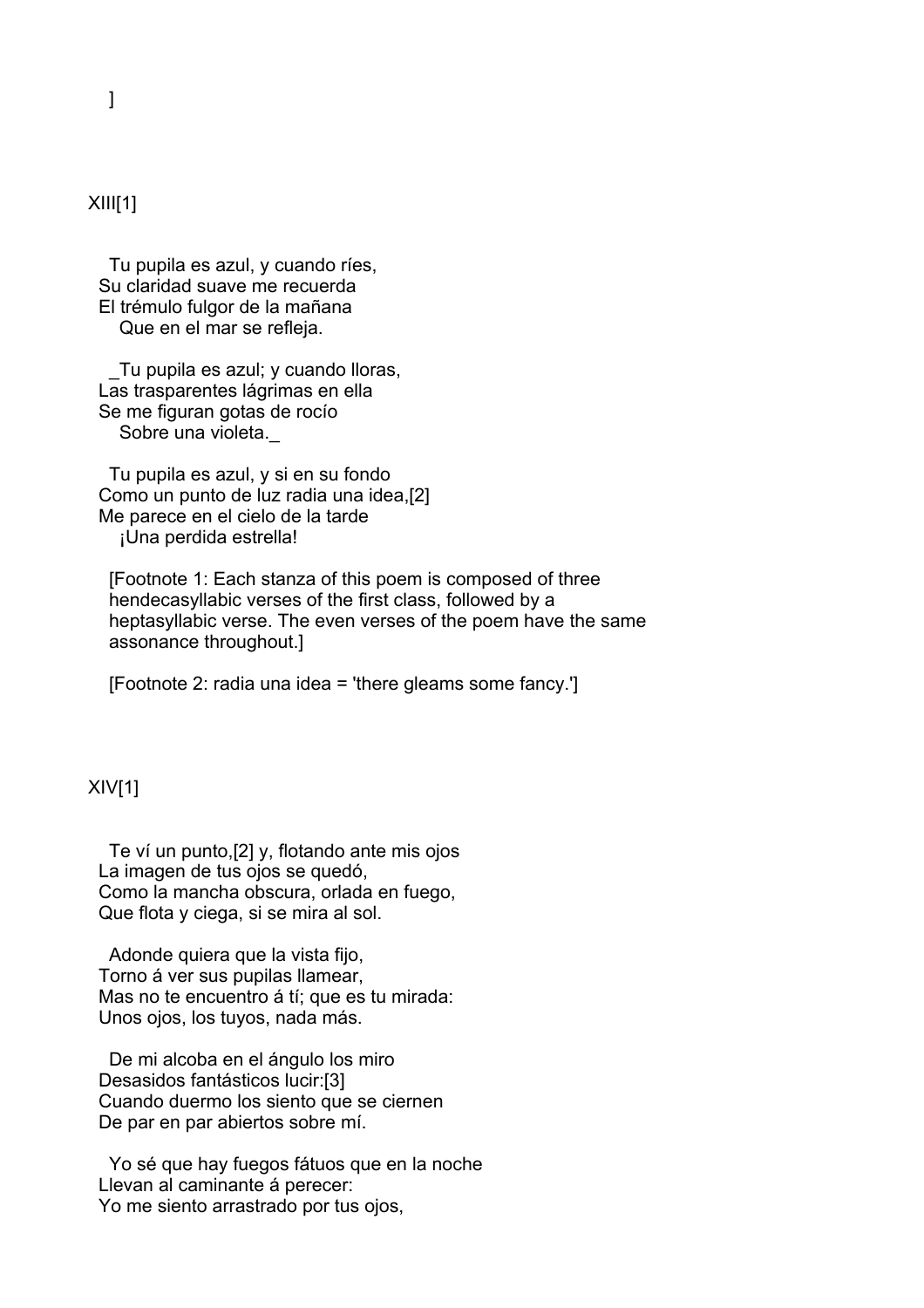Pero adónde me arrastran, no lo sé.

 [Footnote 1: This poem is composed chiefly of hendecasyllabic verses of the first class. The even verses of each stanza are agudos and assonanced.]

[Footnote 2: un punto = 'but a moment.']

 [Footnote 3: los miro desasidos fantásticos lucir = 'I watch them shine like orbs fantastic.' Mrs. Ward translates this stanza as follows:

 In my room's furthest corner I behold Their strange fantastic blaze, And when I sleep I feel them watch Unmoved and open o'er my head.

See Macmillan's Magazine, February, 1883, P--317.]

XV[1]

 Cendal flotante de leve bruma, Rizada cinta de blanca espuma, Rumor sonoro De arpa de oro, Beso del aura, onda de luz, Éso eres tú.

 Tú, sombra aérea que, cuantas veces Voy á tocarte, te desvaneces Como la llama, como el sonido, Como la niebla, como el gemido Del lago azul.

 En mar sin playas onda sonante, En el vacio cometa errante, Largo lamento Del ronco viento, Ansia perpetua de algo mejor, Eso soy yo.

 ¡Yo, que á tus ojos en mi agonía Los ojos vuelvo de noche y día; Yo, que incansable corro y demente Tras una sombra, tras la hija ardiente De una visión!

 [Footnote 1: This poem is composed of decasyllabic and of pentasyllable verses. The last two verses of the lst and 3d stanzas and the last verse of the 2d and 4th stanzas are agudos,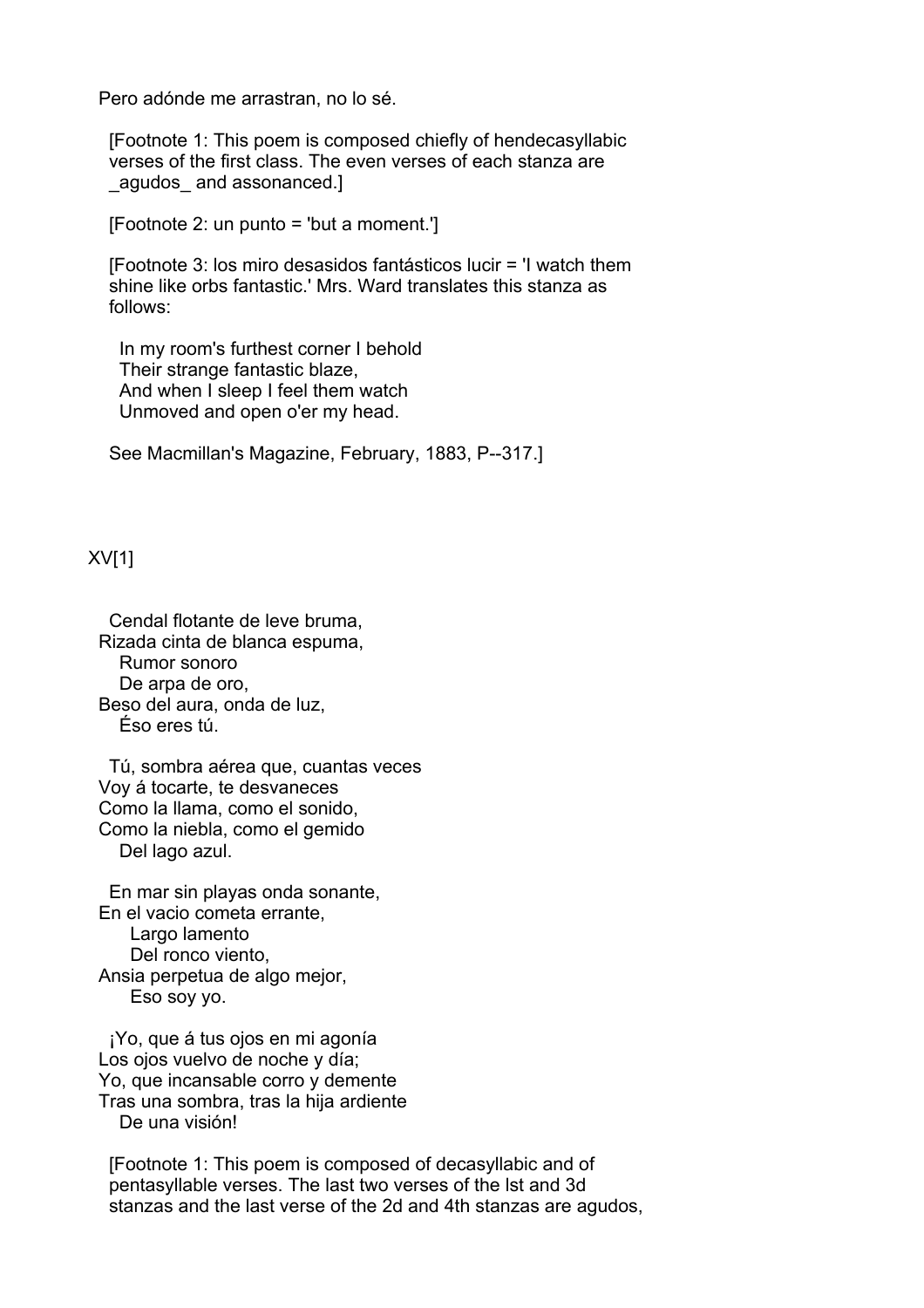the other verses being llanos. The rhyme scheme is a, a, b, b, c, c, d, d, e, e, c\_ for each half of the poem. Notice the hiatus in the 4th and 5th verses.

XVI[1]

 Si al mecer las azules campanillas De tu balcón,

 Crees que suspirando pasa el viento Murmurador,

 Sabe que, oculto entre las verdes hojas, Suspiro yo.

 Si al resonar confuso á tus espaldas Vago rumor,

 Crees que por tu nombre te ha llamado Lejana voz,

 Sabe que, entre las sombras que te cercan, Te llamo yo.

 Si se turba medroso en la alta noche Tu corazón,

Al sentir en tus labios un aliento

Abrasador,

 Sabe que, aunque invisible, al lado tuyo Respire yo.

 [Footnote 1: This poem is composed of hendecasyllabic verses of both classes, with pentasyllable verses alternating. These latter are agudos and have the same assonance throughout.]

XXI[1]

 ¿Qué es poesía? dices mientras clavas En mi pupila tu pupila azul; ¿Qué es poesía? ¿Y tú me lo preguntas?

Poesía ... eres tú.[2]

 [Footnote 1: We have here three hendecasyllabic verses of both classes, followed by a heptasyllabic. Notice the hiatus in the 1st, 3d, and 4th verses. The 2d and 4th are agudos and assonanced.]

 [Footnote 2: This thought is developed in the first of Becquer's Cartas literarias á una mujer. 1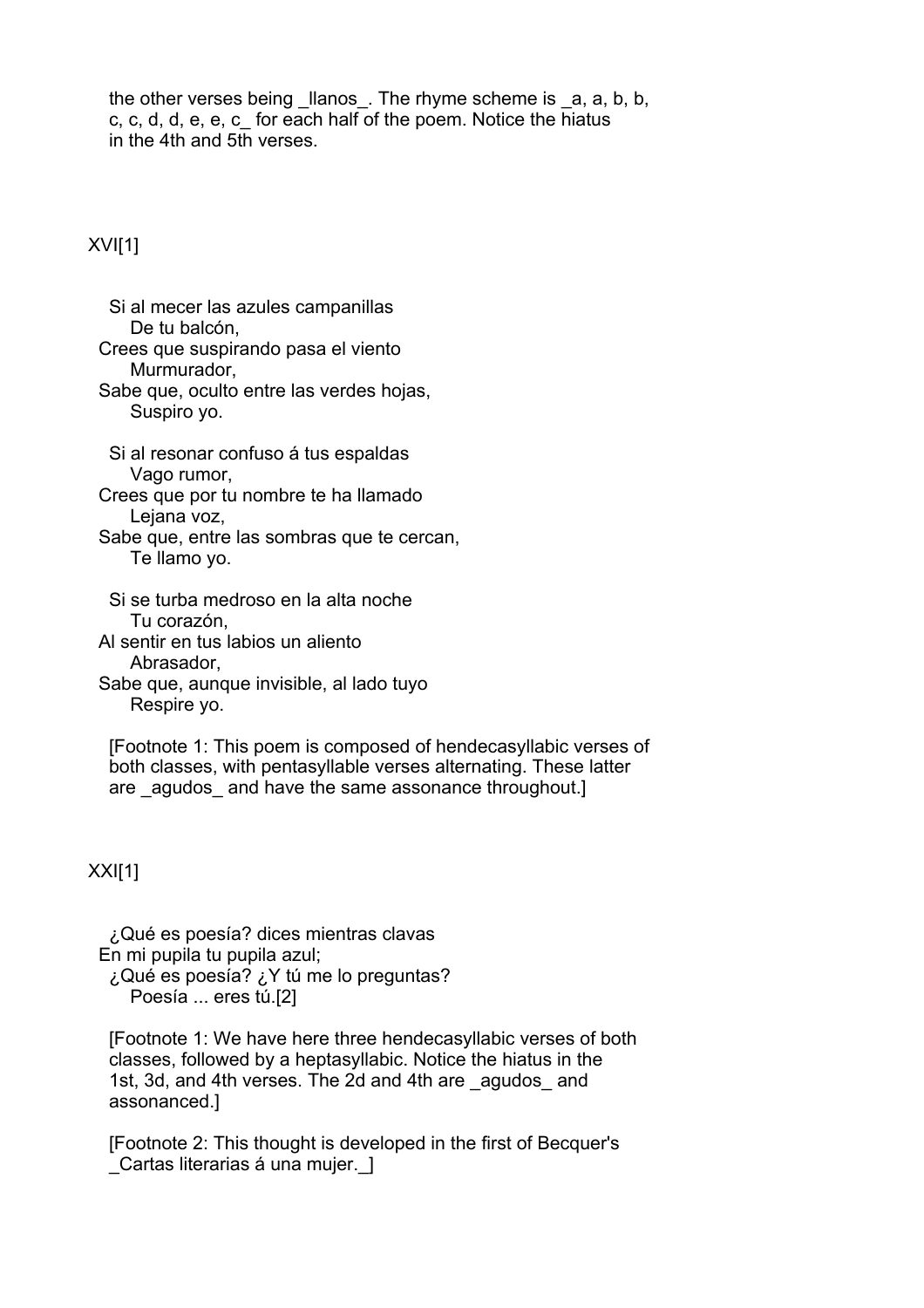### XXIII[1]

 Por una mirada, un mundo; Por una sonrisa, un cielo; Por un beso... ¡yo no sé Qué te diera por un beso!

 [Footnote 1: Of these four octosyllabic verses the 2d and 4th are assonanced.]

XXVII[1]

 Despierta, tiemblo al mirarte; Dormida me atrevo á verte; Por eso, alma de mi alma, Yo velo mientras tú duermes.

 Despierta, ríes; y al reir, tus labios Inquietos me parecen Relámpagos de grana que serpean Sobre un cielo de nieve.

 Dormida,[2] los extremos de tu boca Pliega sonrisa leve,[3] Suave como el rastro luminoso Que deja un sol que muere... --¡Duerme!

 Despierta, miras, y al mirar, tus ojos Húmedos resplandecen Como la onda azul, en cuya cresta Chispeando el sol hiere.

 Al través de tus parpados, dormida, Tranquilo fulgor viertes, Cual derrama de luz templado rayo Lámpara transparente[4] ... --¡Duerme!

 Despierta, hablas, y al hablar, vibrantes Tus palabras parecen Lluvia de perlas que en dorada copa Se derrama á torrentes?[5]

 Dormida, en el murmullo de tu aliento Acompasado y tenue, Escucho yo un poema, que mi alma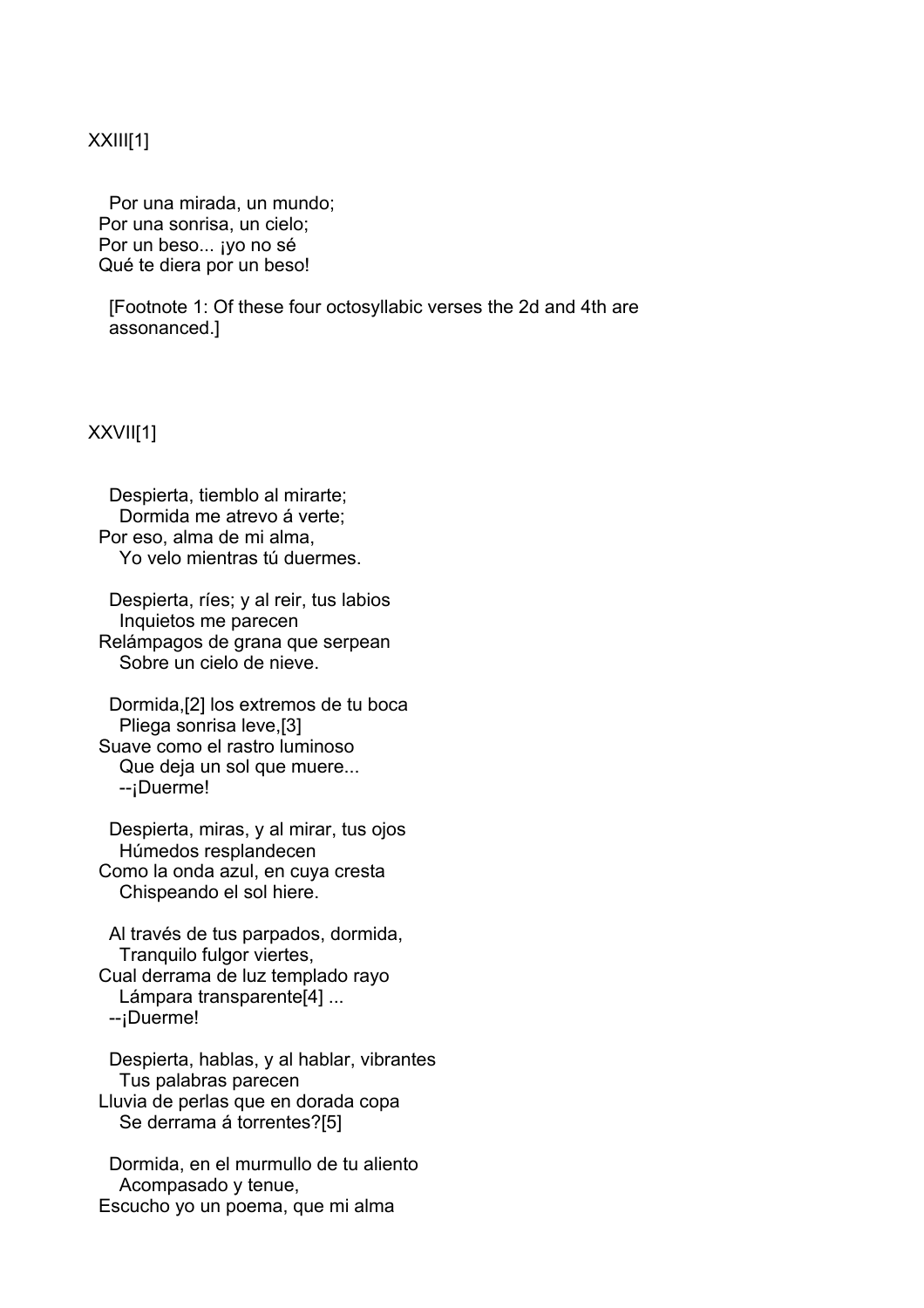Enamorada entiende ... --¡Duerme!

 Sobre el corazòn la mano Me he puesto, porque no suene Su latido, y de la noche Turbe la calma solemne.

 De tu balcòn las persianas Cerré ya, porque no entre El resplandor enojoso De la aurora, y te despierte ... --¡Duerme!

 [Footnote 1: The 1st, 8th, and 9th stanzas of this poem are in octosyllabic verses, and the rest in hendecasyllabic verses of both classes, with heptasyllabic verses alternating. A refrain of dissyllabic verse begins at the close of the 3d stanza and recurs after that regularly at the close of every other stanza. The even verses of each stanza have the same assonance throughout, as does the refrain. Notice the hiatus in the 3d verse of the 4th stanza and in the 1st verse of the 6th stanza.]

 [Footnote 2: Dormida. All of the texts that have been consulted read Despierta, but the contrast throughout the poem between the two ideas seems to warrant the reading given here, and Mrs. Ward in her translation of the poem (see Macmillan's Mag., Feb., 1883, p. 317) so renders it:

Asleep, the corners of thy mouth A light smile upcurls, Sweet as the luminous trail Left by the dying sun-- Sleep!

]

 [Footnote 3: los ... leve. Prose order--\_(una) leve sonrisa pliega los extremos... 1

[Footnote 4: Cual... transparente. Prose order-- Cual (una) lámpara transparente derrama (un) templado rayo de luz. 1

[Footnote 5: Notice Mrs. Ward's translation of this stanza:

 Awake thou speak'st, and as thou speak'st, thy words Vibrating seem A rain of pearls that in a golden cup Plashes in torrents.

See Macmillan's Magazine, February, 1883, p. 317.]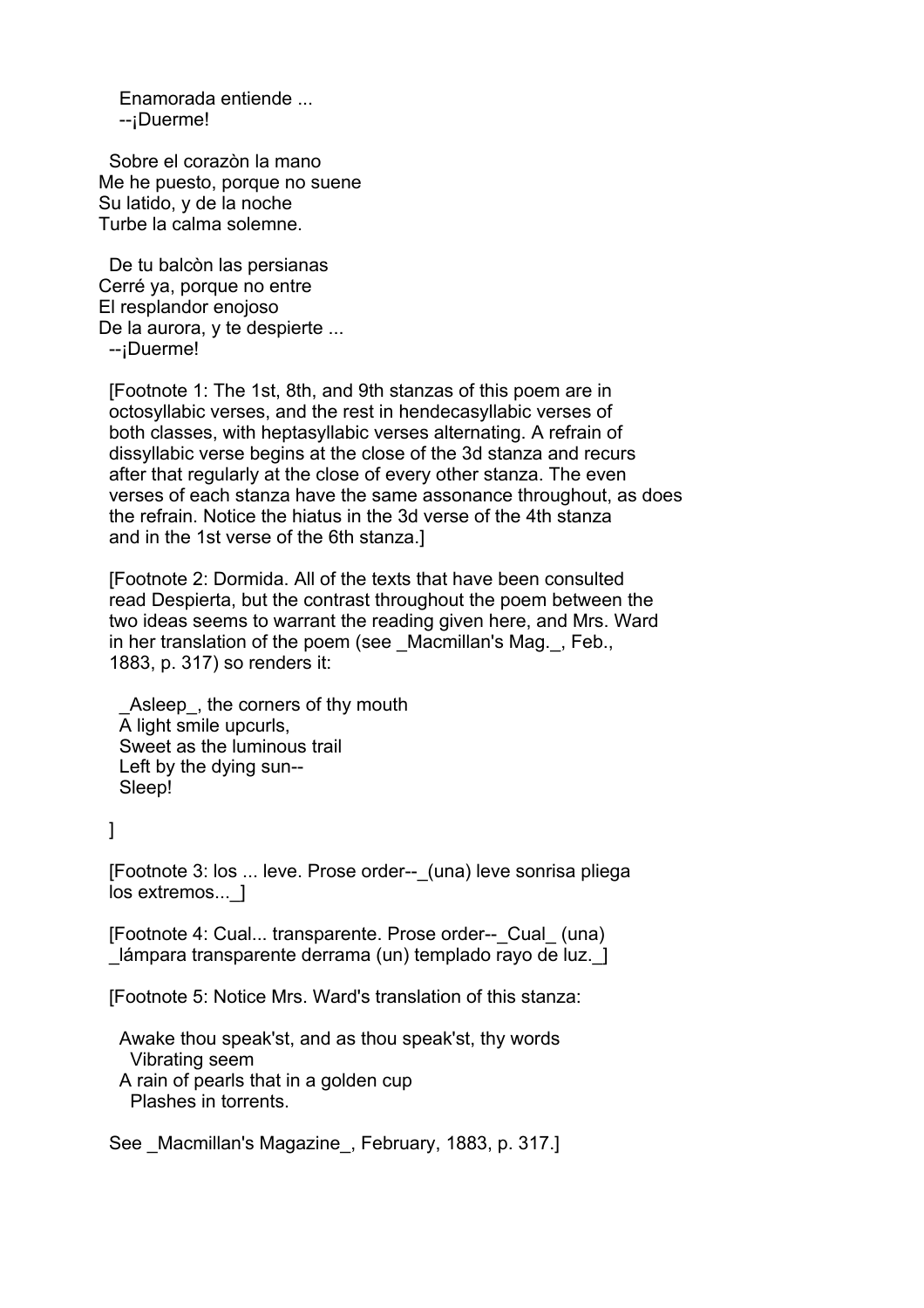# XXIX[1]

 Sobre la falda tenía El libro abierto; En mi mejilla tocaban Sus rizos negros; No veíamos las letras Ninguno, creo; Mas guardábamos entrambos Hondo silencio. ¿Cuanto duro? Ni aún entonces Pude saberlo; Sólo sé que no se oía Más que el aliento, Que apresurado escapaba Del labio seco. Sólo sé que nos volvimos Los dos á un tiempo, Y nuestros ojos se hallaron, Y sonó un beso.

\* \* \*

 Creació de Dante era el libro, Era su \_Infierno\_.[2] Cuando á él bajamos los ojos, Yo dije trémulo: --¿Comprendes ya que un poema Cabe en un verso?[3] Y ella respondió encendida: --¡Ya lo comprendo!

 [Footnote 1: This poem is composed of alternating octosyllabic and pentasyllabic verses, the latter having the same assonance throughout. Notice that the 5th verse from the end is \_a verso esdrújulo .]

 [Footnote 2: The most celebrated work of this world-famous poet (1265-1321) is the \_Divina Commedia\_ which is divided into three parts,-- Inferno, Purgatorio, Paradiso. In the first of these, in Canto v, occurs the episode of Paolo and Francesca da Rimini, which is imitated in this poem. See p. 124, note 1.1

 [Footnote 3: Comprendes ... en un verso? The meaning of this phrase becomes clear when we compare it with the Italian original.

Quel giorno più non vi leggemmo avante. That day we read in it no farther.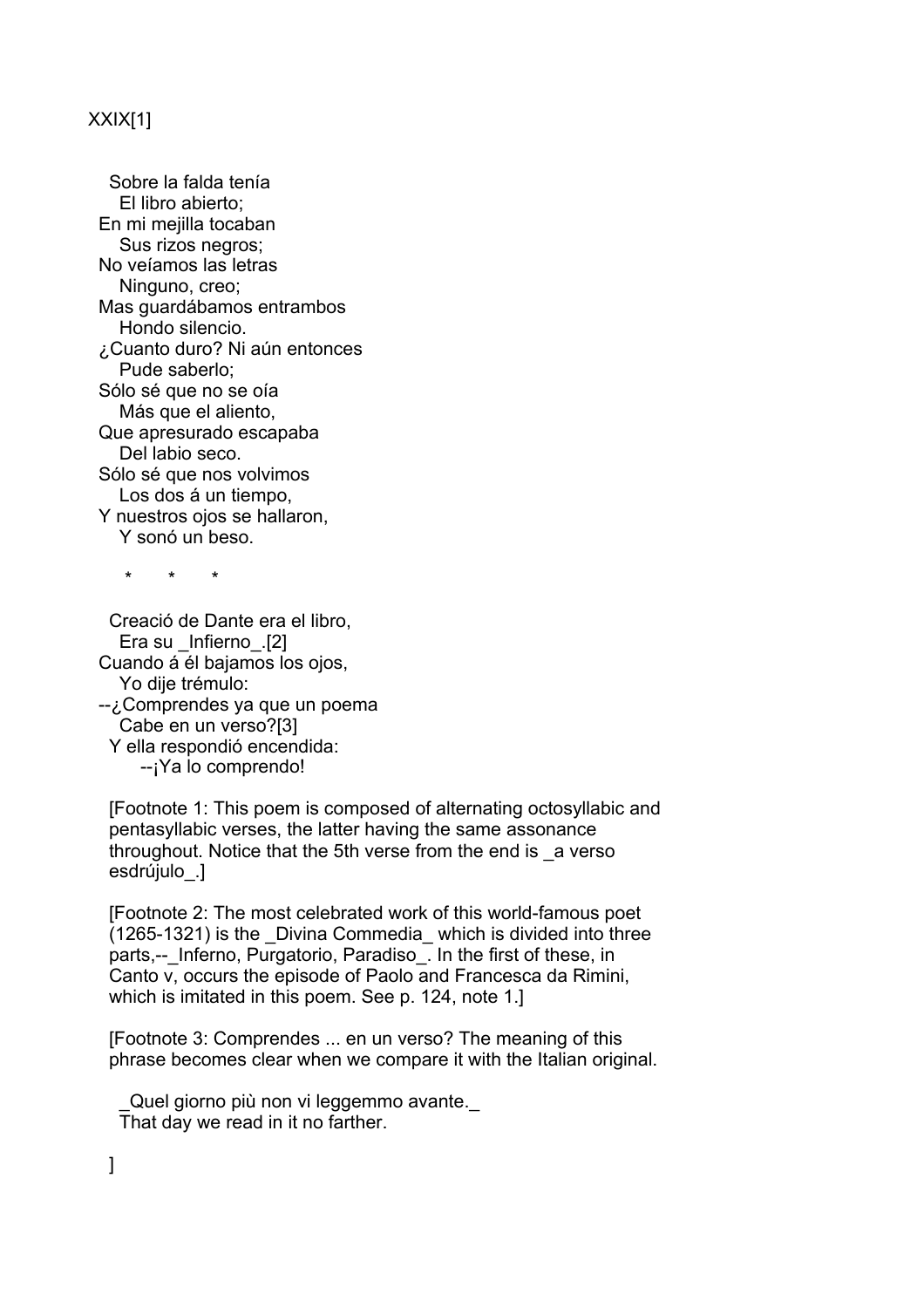## XXX[1]

 Asomaba á sus ojos una lágrima Y á mi labio una frase de perdón; Habló el orgullo y se enjugó su llanto, Y la frase en mis labios expiró.

 Yo voy por un camino, ella por otro; Pero al pensar en nuestro mutuo amor, Yo digo aún: ¿Por qué callé aquel día? Y ella dirá: ¿por qué no lloré yo?

 [Footnote 1: This poem is composed of hendecasyllabic verses of both classes. The even verses are agudos and have the same assonance throughout. Note the esdrújulo ending the lst verse. The thought of the poem is very similar to that of Heine's Wann zwei van einander scheiden:\_

 Often when two are parting, Each grasps a hand as friend; And then begins a weeping And a sighing without end.

We did not sigh when parting; No tears between us fell; The weeping and the sighing Came after our farewell.

Lyrical Intermezzo, No. 55, translated by Chas. G. Leland. 1

XXXI[1]

 Nuestra pasión fué un trágico sainete En cuya absurda fábula Lo cómico y lo grave confundidos Risas y llanto arrancan.

 ¡Pero fué lo peor de aquella historia Que al fin de la jornada, Á ella tocaron lágrimas y risas, Y á mí sólo las lágrimas!

 [Footnote 1: This poem is composed of hendecasyllabic verses of the first class alternating with regular heptasyllabic verses. Notice the esdrújulos terminating the 2d and 8th verses. The even verses have the same assonance throughout.]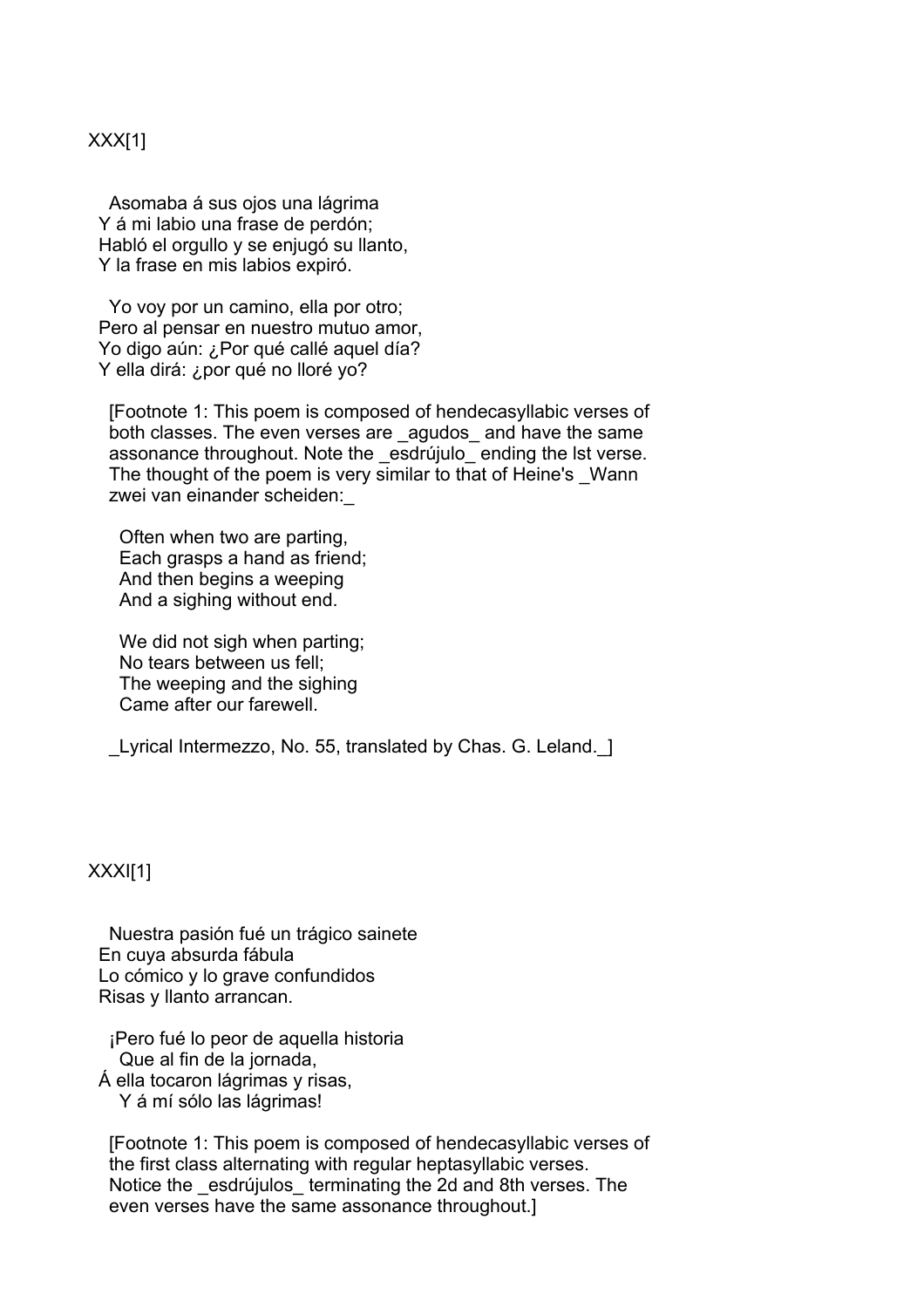### XXXIII[1]

 Es cuestión de palabras, y no obstante Ni tú ni yo jamás, Después de lo pasado, convendremos En quién la culpa está.

 ¡Lástima que el amor un diccionario No tenga donde hallar Cuándo el orgullo es simplemente orgullo, Y cuándo es dignidad!

 [Footnote 1: This poem is composed of hendecasyllabic verses of both classes alternating with regular heptasyllabic verses, which latter are agudos and have the same assonance throughout.]

### XXXVII[1]

 ¡Antes que tú me moriré: escondido En las entrañas ya El hierro llevo con que abrió tu mano La ancha herida mortal!

 Antes que tú me moriré: y mi espíritu En su empeño tenaz,

 Sentándose á las puertas de la muerte, Allí te esperara.

 Con las horas los días, con los días Los años volarán,

 Y á aquella puerta llamarás al cabo... ¿Quién deja de llamar?

 Entonces, que tu culpa y tus despojos La tierra guardará Lavándote en las ondas de la muerte Como en otro Jordán;[2]

 Allí, donde el murmullo de la vida Temblando á morir va, Como la ola que á la playa viene Silenciosa á expirar;

 Allí, donde el sepulcro que se cierra Abre una eternidad...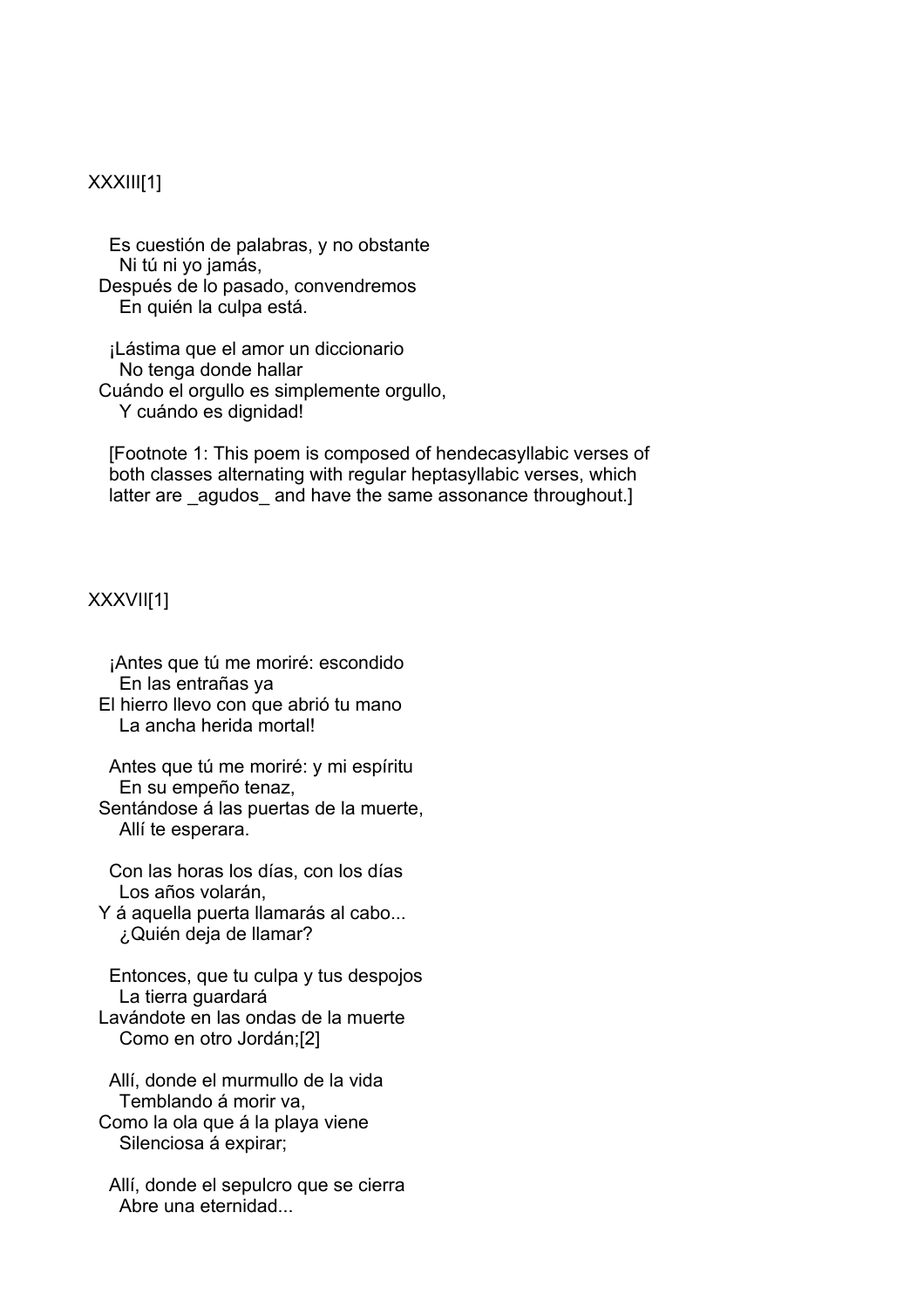Todo cuanto los dos hemos callado ¡Lo tenemos[3] que hablar!

 [Footnote 1: This poem is composed of hendecasyllabic verses of both classes, alternating with regular heptasyllabic \_versos agudos, which latter have the same assonance throughout. Notice the esdrújulo terminating the 5th verse, and the hiatus in the 19th verse.]

 [Footnote 2: Jordán. The principal river of Palestine. The idea of cleansing by "washing in Jordan" comes originally from the account of Elisha's cure of Naaman as related in II Kings v. 10; but that of spiritual purification, from the New Testament account of the use made of the waters of Jordan by John the Baptist.]

 [Footnote 3: tenemos. The present tense is used here in the sense of the future.]

XXXVIII[1]

 Los suspires son aire, y van al aire. Las lágrimas son agua, y van al mar. Dime, mujer: cuando el amor se olvida, ¿Sabes tú á dónde va?

 [Footnote 1: The first two verses of this poem are hendecasyllabic of the first class, the 3d is a hendecasyllabic of the second class, and the closing verse is heptasyllabic. The even verses are agudos and assonanced.]

XXXIX[1]

 ¿Á que me lo decís? lo sé: es mudable, Es altanera y vana y caprichosa; Antes que el sentimiento de su alma, Brotará el agua de la estéril roca.

 Sé que en su corazón, nido de sierpes, No hay una fibra que al amor responda; Que es una estatua inanimada... pero...

¡Es tan hermosa!

 [Footnote 1: This poem is composed of hendecasyllabic verses of both classes, with a closing pentasyllabic verse. The even verses have the same assonance throughout.]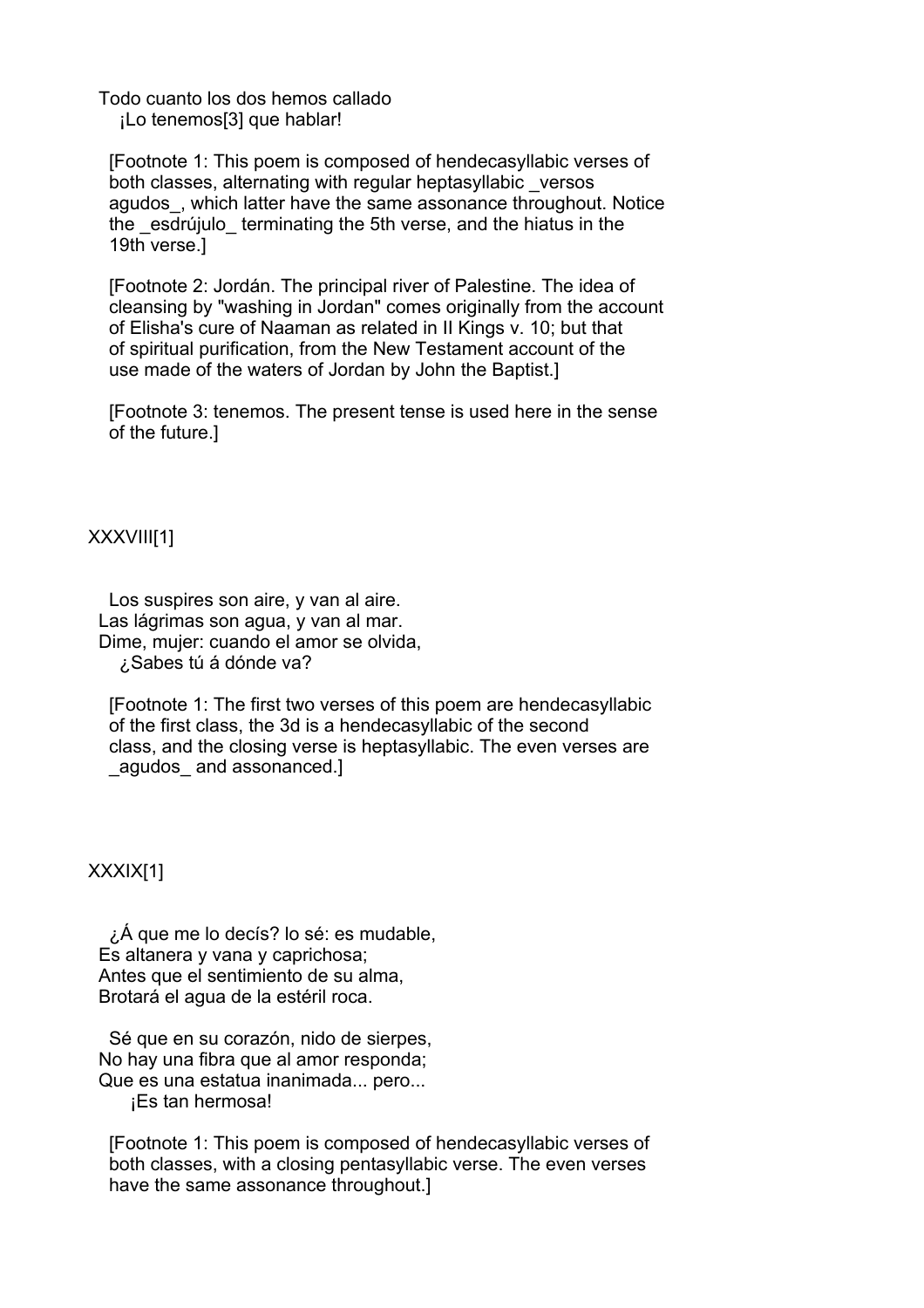### XL[1]

 Su mano entre mis manos, Sus ojos en mis ojos, La amorosa cabeza Apoyada en mi hombro, ¡Dios sabe cuántas veces Con paso perezoso, Hemos vagado juntos Bajo los altos olmos, Que de su casa prestan Misterio y sombra al pórtico! Y ayer... un año apenas Pasado como un soplo, ¡Con qué exquisita gracia, Con qué admirable aplomo, Me dijo, al presentarnos Un amigo oficioso: «--Creo que en alguna parte He visto á usted.--» ¡Ah! bobos, Que sois de los salones Comadres de buen tono, Y andáis por allí á caza De galantes embrollos; ¡Que historia habéis perdido! ¡Que manjar tan sabroso Para ser devorado Sotto voce [2] en un corro, Detras del abanico De plumas y de oro!

\* \* \*

 ¡Discreta y casta luna, Copudos y altos olmos, Paredes de su casa, Umbrales de su pórtico, Callad, y que el secreto No saiga de vosotros! Callad, que por mi parte Lo he olvidado todo: Y ella ... ella ... ¡no hay máscara Semejante á su rostro!

 [Footnote 1: This poem is composed entirely of heptasyllabic verses. Notice the \_esdrújulos\_ ending the 10th, 32d, and 37th verses. The even verses have the same assonance throughout.]

[Footnote 2: Sotto voce: An Italian expression meaning 'in an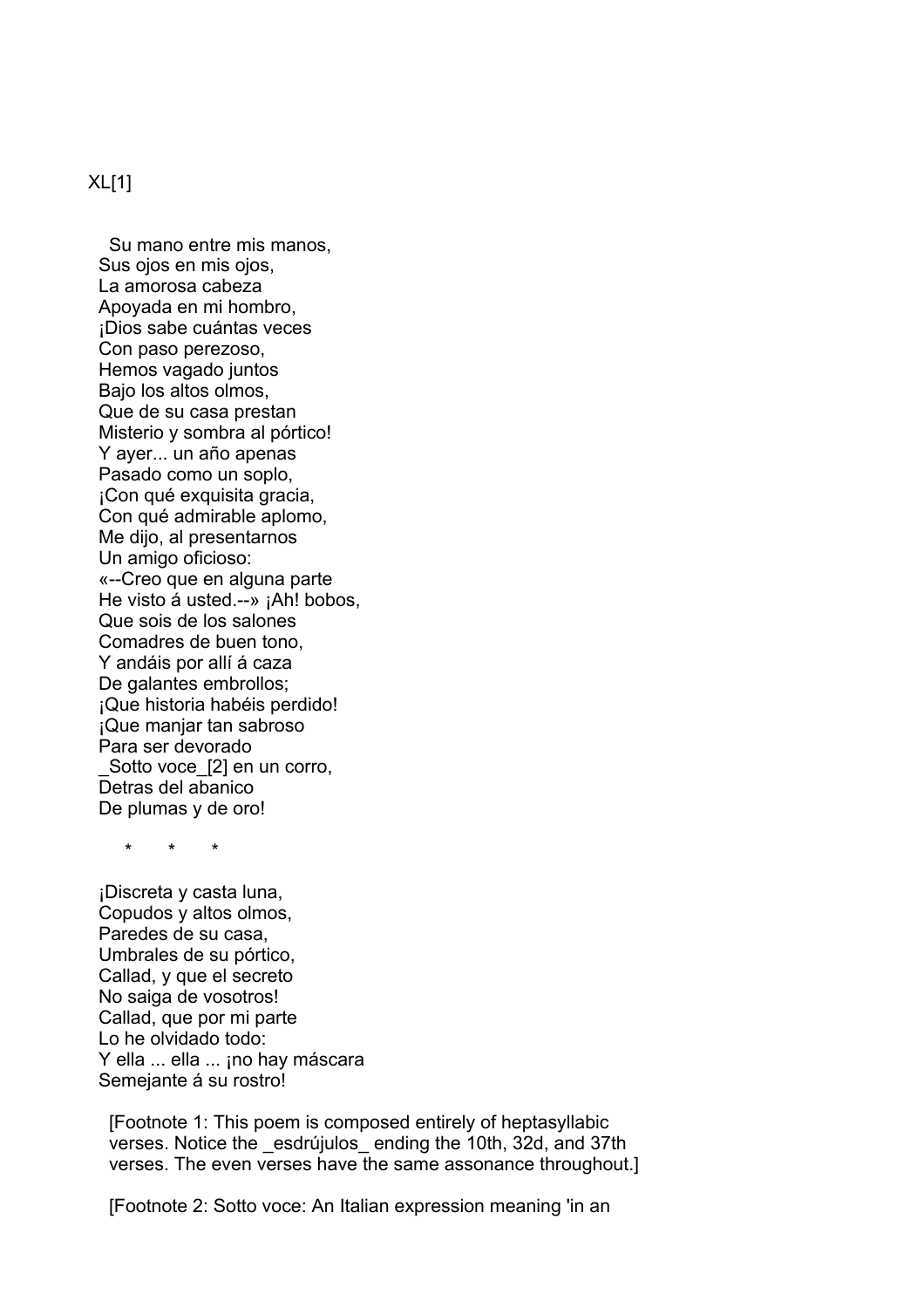## $XLIII[1]$

 Cuando me lo contaron sentí el frio De una hoja de acero en las entrañas, Me apoyé contra el muro, y un instante La conciencia perdí de donde estaba. Cayó sobre mi espíritu la noche; En ira y en piedad se anego el alma... ¡Y entonces comprendí por qué se llora, Y entonces comprendí por qué se mata![2] Pasó la nube de dolor... con pena Logré balbucear breves, palabras... ¿Quién me dió la noticia?... Un fiel amigo... ¡Me hací un gran favor!... Le dí las gracias.

 [Footnote 1: This poem is composed entirely of hendecasyllabic verses, of both classes. The even verses have the same assonance throughout.]

 [Footnote 2: Compare Alfred de Mussel's description of a similar experience of his own, after his rupture with George Sand, which occurred in Venice in 1834 during the Italian journey.

 Lamartine, c'est la, dans cette rue obscure, Assis sur une borne, au fond d'un carrefour, Les deux mains sur mon coeur, et serrant ma blessure, Et sentant y saigner un invincible amour; C'est là, dans cette nuit d'horreur et de detresse, Au milieu des transports d'un peuple furieux Qui semblait en passant crier à ma jeunesse: "Toi qui pleures ce soir, n'as-ta pas ri comme eux?" C'est là, devant ce mur, où j'ai frappe ma tete, Où j'ai posé deux fois le fer sur mon sein nu; C'est là, le croiras-tu? chaste et noble poète, Que de tes chants divins je me suis souvenu.

\_Lettre à Lamartine\_.]

XLIII[1]

 Dejé la luz á un lado, y en el borde De la revuelta cama me senté, Mudo, sombrío, la pupila inmóvil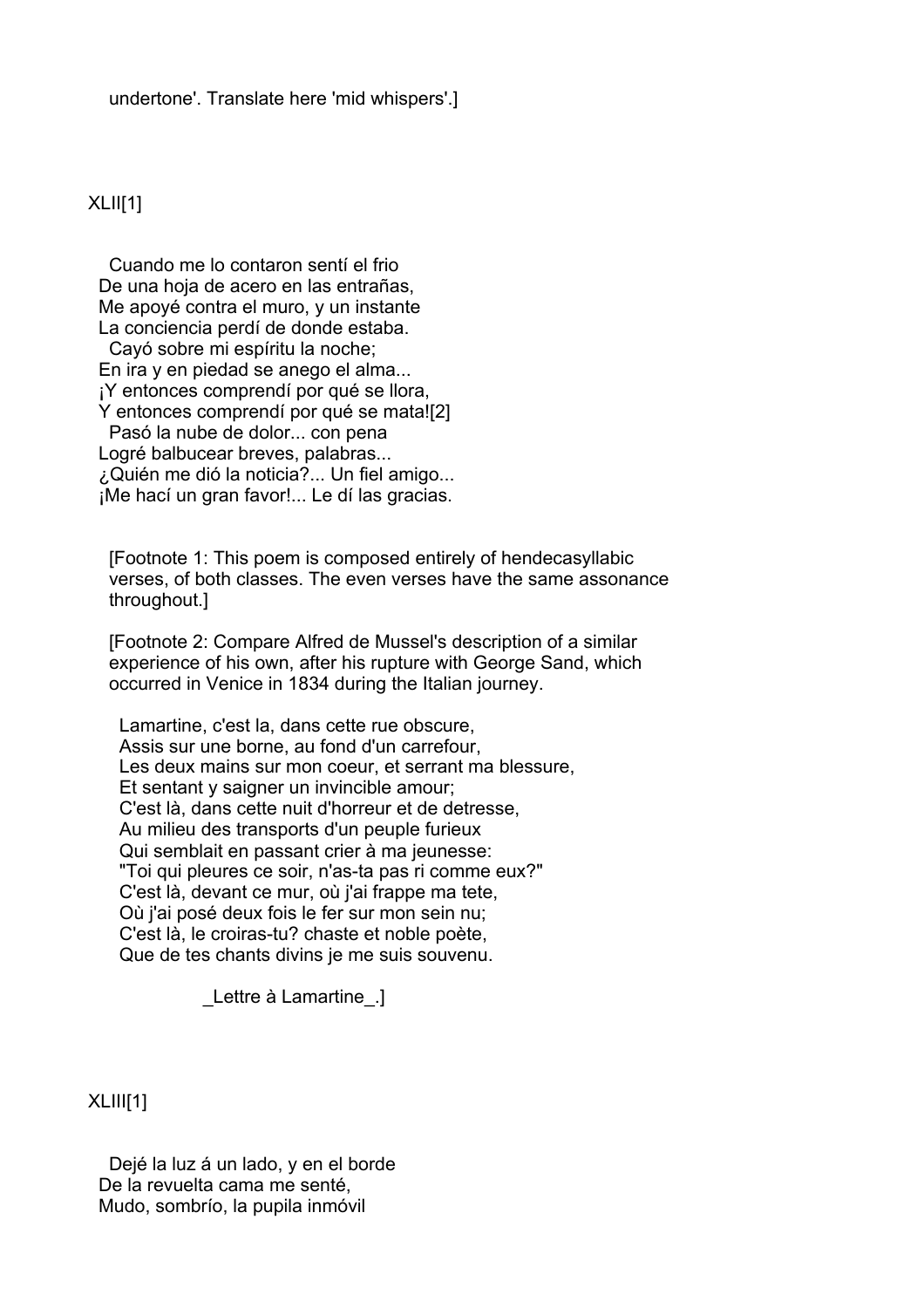Clavada en la pared.

 ¿Qué tiempo estuve así? No sé: al dejarme La embrïaguez horrible del dolor, Expiraba la luz, y en mis balcones

Reia el sol.

 Ni sé tampoco en tan terribles horas En qué pensaba ó qué pasó por mí; Sólo recuerdo que lloré y maldije. Y que en aquella noche envejecí.[2]

 [Footnote 1: This poem is composed of hendecasyllabic verses of both classes, with a heptasyllabic verse closing the first stanza, and a pentasyllable verse closing the second stanza. The even verses of each Stanza are agudos and assonanced.]

 [Footnote 2: This poem may have been inspired by the following lines of Alfred de Musset, describing his experience in Venice. See p. 181, note 1.

 Elle ne venait pas. Seul, la tête baissée, Je regardai longtemps les murs et le chemin,-- Et je ne t'ai pas dit quelle ardeur insensée Cette inconstante femme allumait dans mon sein; Je n'aimais qu'elle au monde, et vivre un jour sans elle Me semblait un destin plus affreux que la mort. Je me souviens pourtant qu'en cette nuit cruelle Pour briser mon lien je fis un long effort. \* \* \* \* \* \*

 Le jour parut enfin. Las d'une vaine attente, Sur le bord du balcon je m'etais assoupi; Je rouvris la paupière  $\tilde{A}$  l'aurore naissante, Et je laissai flotter mon regard ébloui.

La Nuit d'Octobre. ]

XLIX[1]

 Alguna vez la encuentro por el mundo Y pasa junto á mí:

 Y pasa sonriéndose, y yo digo: ¿Cómo puede reír?

 Luego asomo á mi labio otra sonrisa, Máscara del dolor,

 Y entonces pienso:--¡Acaso ella se ríe Como me río yo!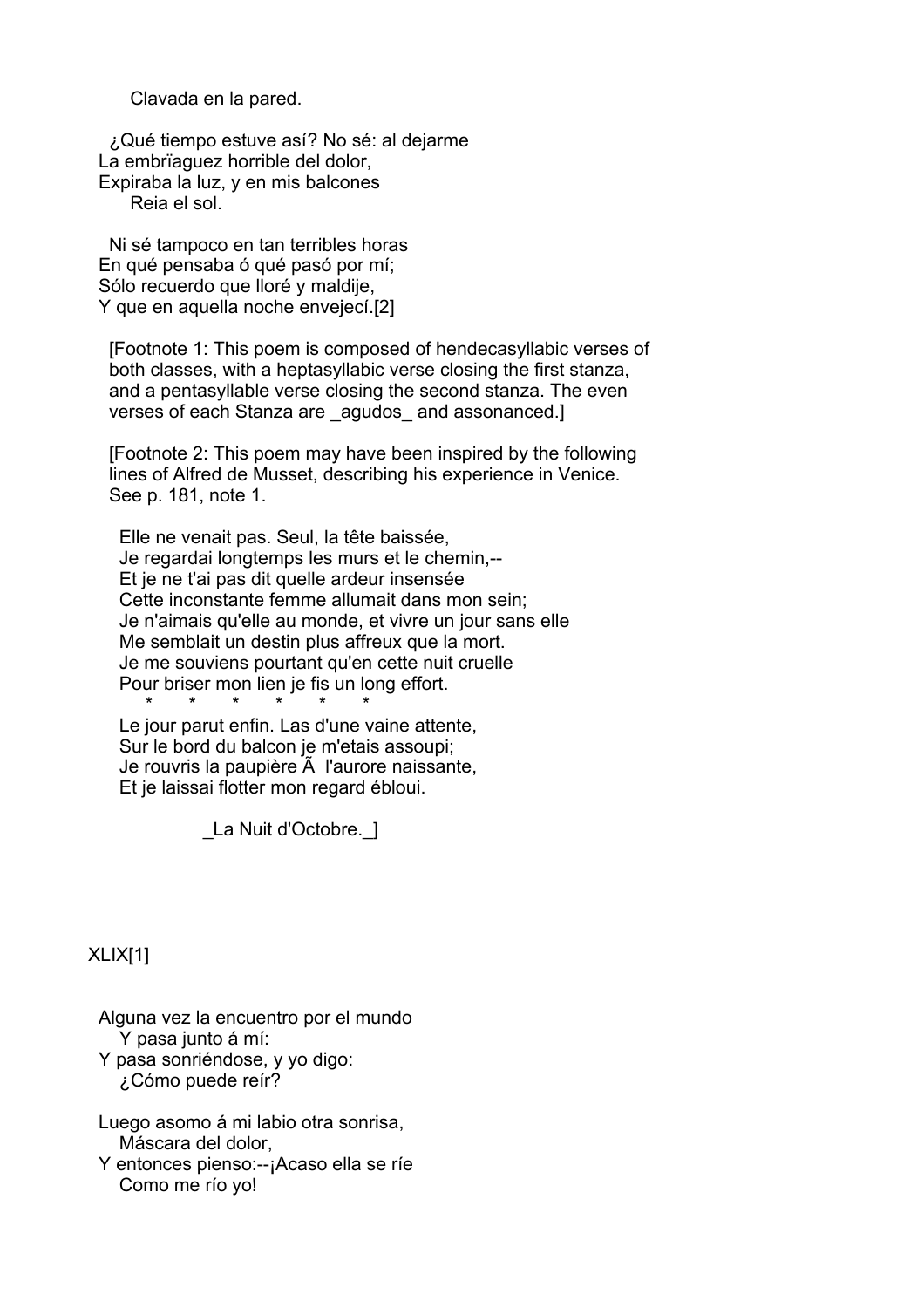[Footnote 1: This poem is composed of hendecasyllabic verses of the first class, alternating with assonanced heptasyllabic versos agudos.]

# $LIII[1]$

 Olas gigantes que os rompéis bramando En las playas desiertas y remotas, Envuelto entre la sábana de espumas, ¡Llevadme con vosotras!

 Ráfagas de huracán, que arrebatáis Del alto bosque las marchitas hojas, Arrastrado en el ciego torbellino, ¡Llevadme con vosotras!

 Nubes de tempestad, que[2] rompe el rayo Y en fuego ornáis las desprendidas orlas, Arrebatado entre la niebla obscura, ¡Llevadme con vosotras!

 Llevadme, por piedad, adonde el vértigo Con[3] la razón me arranque la memoria... ¡Por piedad!... ¡Tengo miedo de quedarme Con mi dolor á solas!

 [Footnote 1: This poem is composed of hendecasyllabic verses of both classes, with a heptasyllabic verse closing each stanza. Notice the esdrújuto terminating the 13th verse. All even verses have the same assonance.]

 [Footnote 2: que rompe el rayo y ... ornáis. Comparep. 10, note 1, and p. 29, note 3.]

[Footnote 3: Con = 'along with.']

### $LIII[1]$

 Volverán las obscuras golondrinas En tu balcón sus nidos á colgar, Y, otra vez, con el ala á sus cristales

Jugando llamarán.

Pero aquellas que el vuelo refrenaban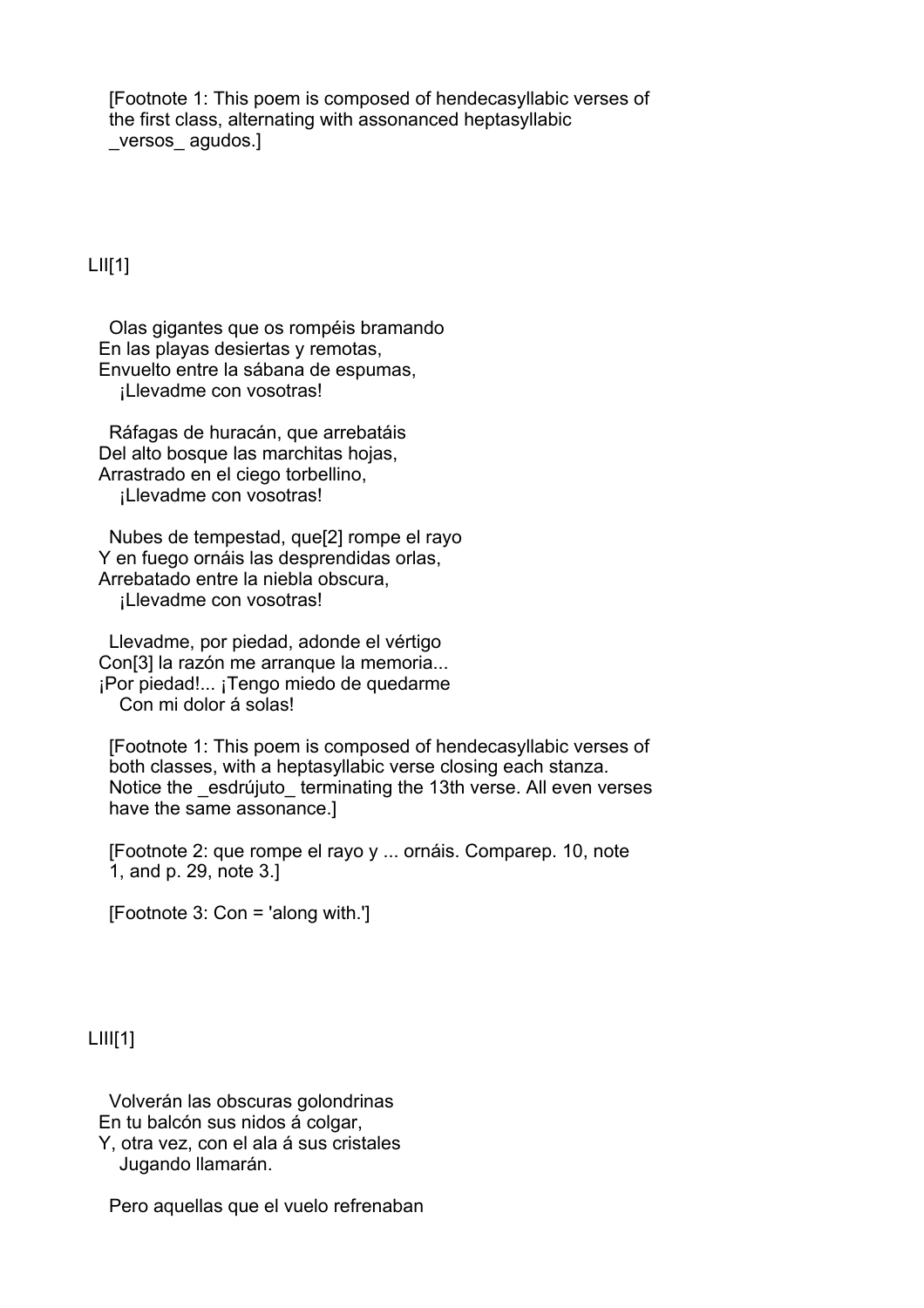Tu hermosura y mi dicha á contemplar, Aquellas que aprendieron nuestros nombres... Esas... ¡no volverán!

 Volverán las tupidas madreselvas De tu jardín las tapias á escalar, Y otra vez á la tarde, aun más hermosas, Sus flores se abrirán;

 Pero aquellas, cuajadas de rocío, Cuyas gotas mirábamos temblar Y caer, como lágrimas del día... Esas... ¡no volverán!

 Volverán del amor en tus oídos Las palabras ardientes á sonar;[2] Tu corazón de su profundo sueño Tal vez despertará;

 Pero mudo y absorto y de rodillas, Como se adora á Dios ante su altar, Como yo te he querido... desengáñate, Asi no te querrán![3]

 [Footnote 1: This is the most beautiful and the best known of Becquer's poems, and has often been set to music. It is composed of hendecasyllabic verses, mostly of the first class, with a heptasyllabic verse closing each stanza. Notice the esdrújulo terminating the next to the last verse. The even verses are agudos and of the same assonance throughout, with the alternate ones rhyming.]

[Footnote 2: Volverán ... á sonar. Prose order-- Las ardientes palabras del amor volverán á sonar en tus oidos\_.]

 [Footnote 3: "With this passionate and melancholy poem, full in the Spanish of cadences which cling to the memory, the love-story proper seems to come to an end. The remaining poems are all so many cries of melancholy and despair, without, however, any special reference to the treacherous mistress of the earlier series." Mrs. Ward, A Spanish Romanticist, Macmillan's Magazine, February, 1883, p. 319.]

LXVI[1]

 ¿De donde vengo?... El más horrible y áspero De los senderos busca; Las huellas de unos pies ensangrentados Sobre la roca dura;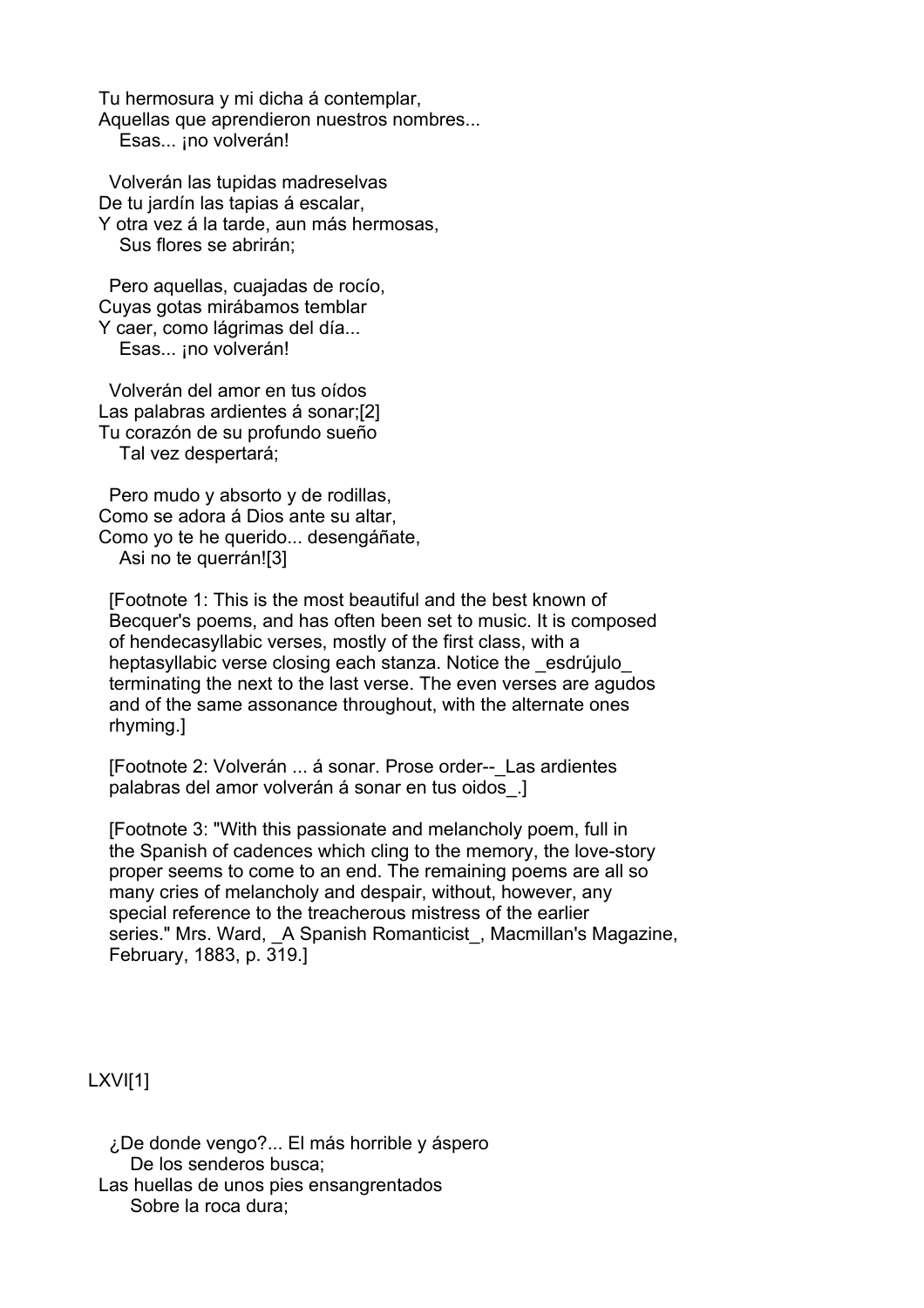Los despojos de un alma hecha jirones En las zarzas agudas; Te dirán el camino Que conduce á mi cuna.[2]

 ¿Adónde voy? El más sombrio y triste De los páramos cruza; Valle de eternas nieves y de eternas Melancólicas brumas. En donde esté una piedra solitaria Sin inscriptión alguna, Donde habite el olvido, Allí estará mi tumba?[3]

 [Footnote 1: This poem is composed of hendecasyllabic verses, mostly of the first class, and of heptasyllabic verses. Notice the esdrújulo ending the 1st verse. The even verses have the same assonance throughout.]

 [Footnote 2: "Read in the light of what we know of his long struggle, his frail physical health, his sensitive temper, his crushing double defeat at the hands of death, these somber verses have an individual, personal note, hardly present, perhaps, in the love-poems, with all their passionate beauty." Mrs. Ward, \_A Spanish Romanticist\_, Macmillan Magazine, February, 1883, p, 319.]

 [Footnote 3: "He used to dream, he tells us, in his boyish visions, of a marble tomb by the Guadalquivir, of which his fellow-townsmen should probably say as they pointed it out to strangers, 'Here sleeps the poet!' In his later days, oppressed with drudgery and ill-health, as he looked towards the future he bitterly saw himself forgotten, and oblivion settling down on all his half-finished activities of heart and brain." (Mrs. Ward, ib, p. 320.) It was in such a mood that he wrote this the most painful of all his poems.]

LXVIII[1]

 No sé lo que he soñado En la noche pasada; Triste, muy triste debió ser el sueño, Pues despierto la angustia me duraba.

 Noté, al incorporarme, Húmeda la almohada, Y por primera vez sentí, al notarlo, De un amargo placer henchirse el alma.

Triste cosa es el sueño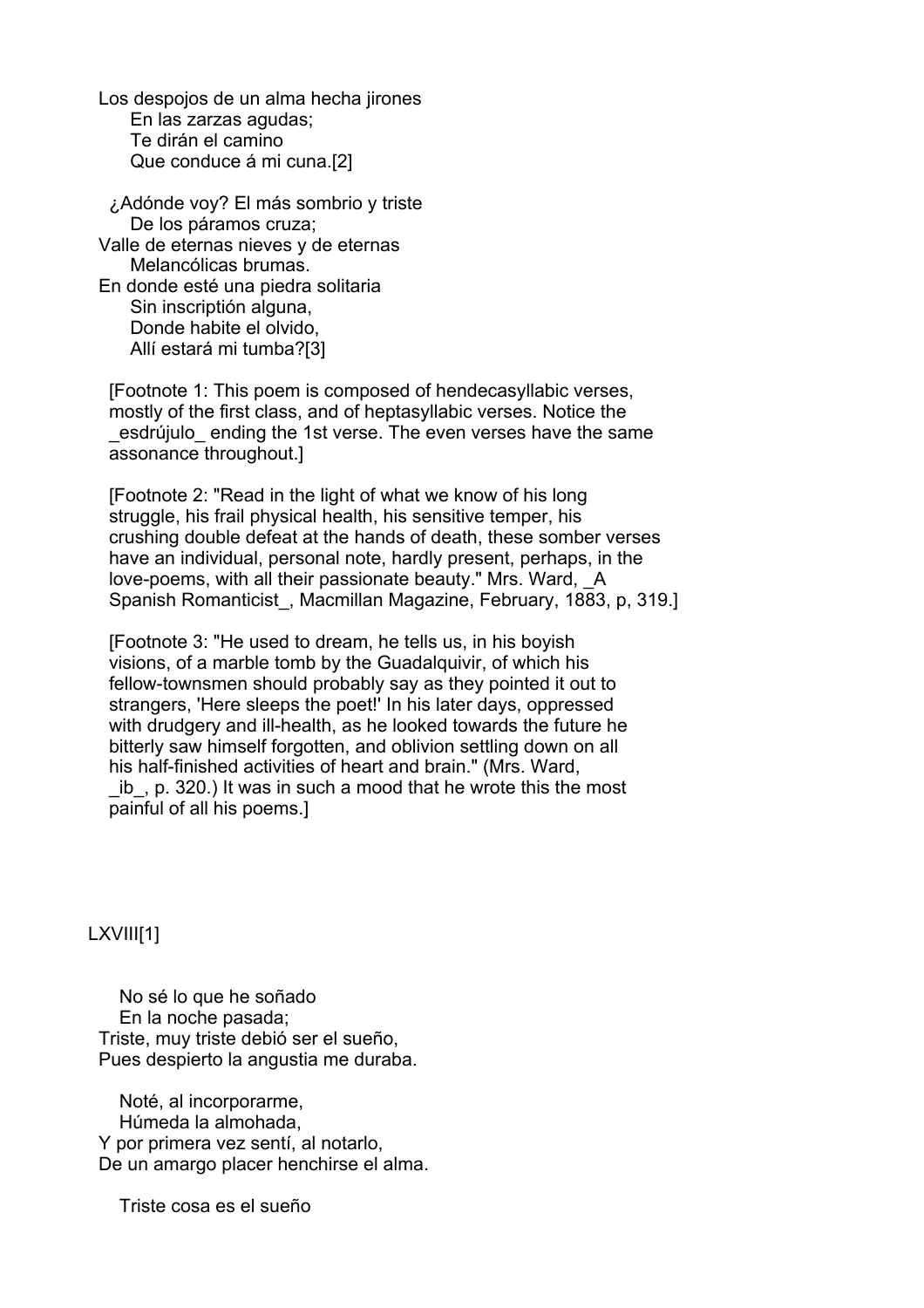Que llanto nos arranca; Mas tengo en mi tristeza una alegría... ¡Sé que aún me quedan lágrimas!

 [Footnote 1: Each stanza of this poem is composed of two heptasyllabic verses followed (except in the case of the third stanza which ends in a heptasyllabic verse) by two hendecasyllabic verses. The even verses have the same assonance throughout. Notice the esdrújulo ending the poem.

The thought in the poem recalls that of Heine's Lch hab' im Traum geweinet. Becquer's verses are less musical, but the sentiment expressed by them is less artificial, and gives evidence of more real bitterness of heart.

 I wept while I was dreaming That thou didst buried lie; I woke, and with my weeping My cheeks were not yet dry.

 I wept while I was dreaming That thou hadst gone from me; I woke, and still kept weeping Full long and bitterly.

 I wept while I was dreaming That thou didst love me well; I woke, and--woe is me, love-- My tears are flowing still.

Lyrical Intermezzo, no. 59, translated by Chas. G. Leland. 1

# LXIX[1]

 Al brillar un relámpago[2] nacemos, Y aún dura su fulgor, cuando morimos: ¡Tan corto es el vivir![3] La gloria y el amor tras que corremos. Sombras de un sueno son que perseguimos: ¡Despertar es morir!

 [Footnote 1: Each stanza of this poem is composed of two hendecasyllabic verses of the first class, followed by a heptasyllabic verso agudo. The rhyme scheme of the poem is a, b, c, a, b, c.]

 [Footnote 2: Al brillar un relampago = 'At a lightning's flash'; that is to say, at the first gleam from a flash of lightning.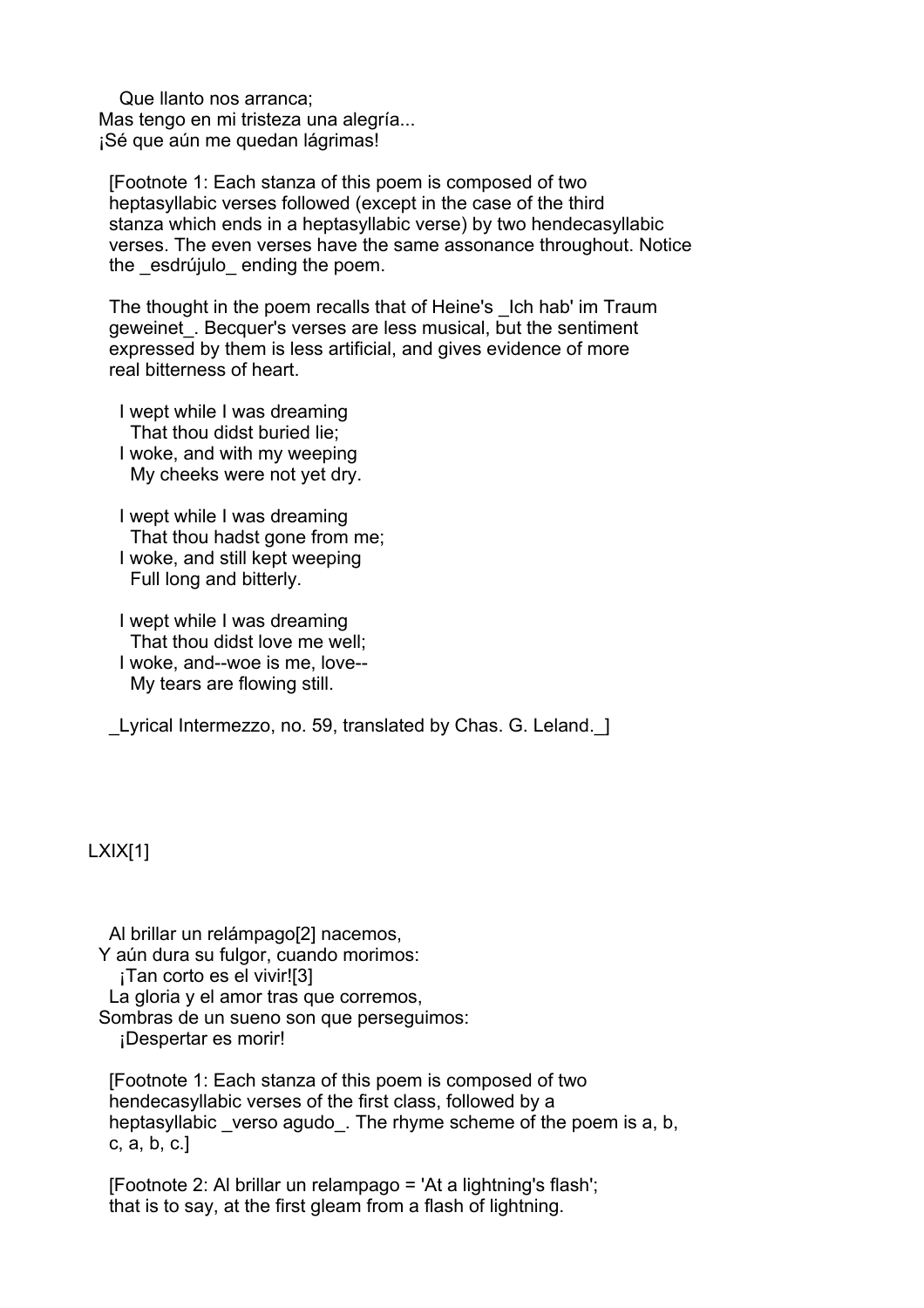[Footnote 3: Tan corto es el vivir. The brevity of human life is naturally enough a favorite theme with poets. Compare--

 A Moment's Halt--a momentary taste Of BEING from the Well amid the Waste-- And Lo!--the phantom Caravan has reached The NOTHING it set out from-- Oh, make haste!

 \_The Rubáiyát of Omay Khayyám, 48th quatrain, Edward Fitzgerald's translation.\_]

#### LXXIII[1]

 Cerraron sus ojos Que aún tenía abiertos; Taparon su cara Con un blanco lienzo: Y unos sollozando, Otros en silencio, De la triste alcoba Todos se salieron.

 La luz, que en un vaso, Ardía en el suelo, Al muro arrojaba La sombra del lecho; Y entre aquella sombra Veíase á intervales, Dibujarse rígida La forma del cuerpo.

 Despertaba el día, Y á su albor primero Con sus mil ruidos Despertaba el pueblo. Ante aquel contraste De vida y misterios, De luz v tinieblas, Medité un momento: «\_¡Dios mio, qué solos se quedan los muertos!! »

 De la casa en hombros Lleváronla al templo, Y en una capilla Dejaron el féretro. Allí rodearon Sus pálidos restos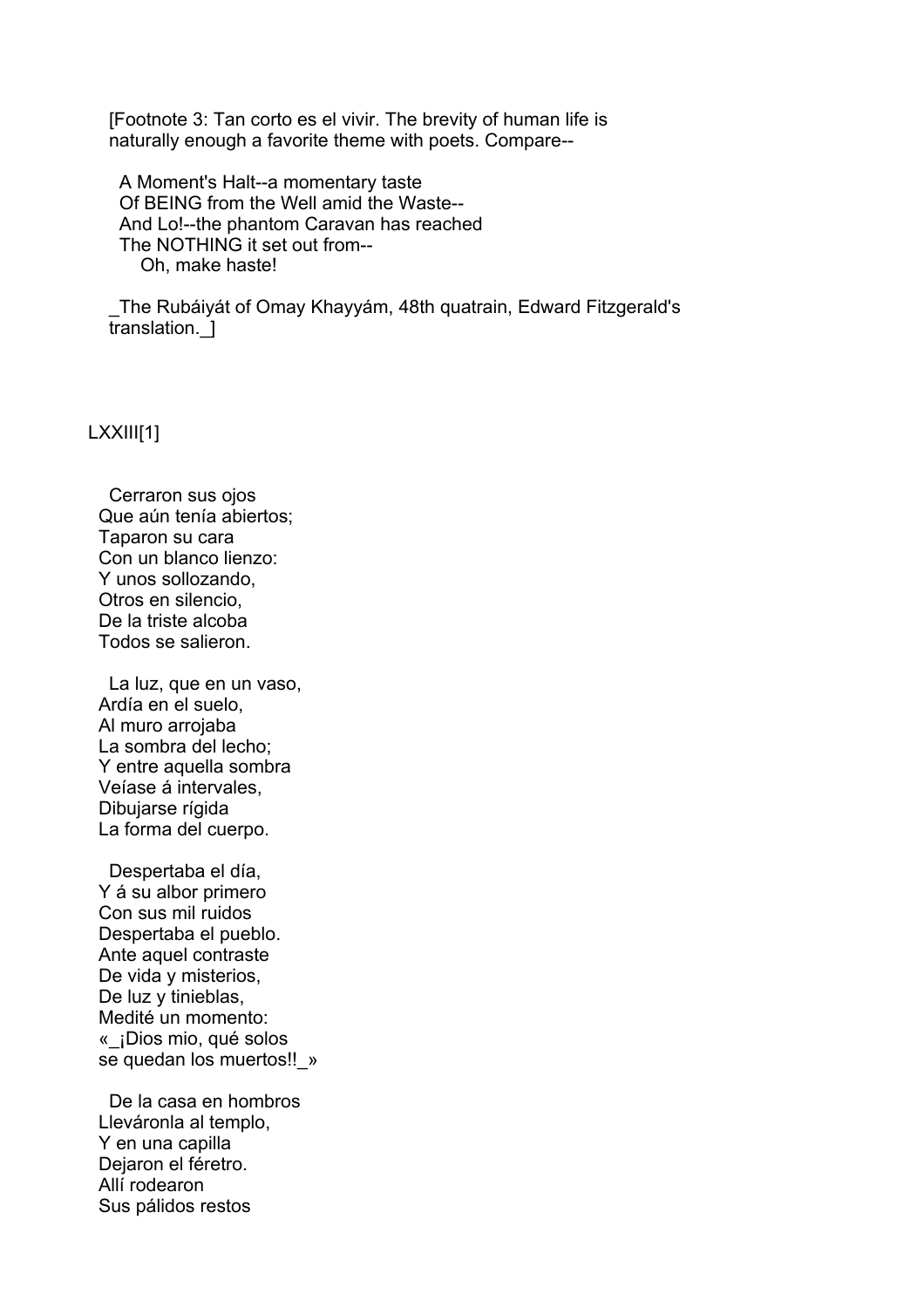De amarillas velas Y de paños negros.[2]

 Al dar de las ánimas[3] El toque postrero, Acabó una vieja Sus últimos rezos; Cruzó la ancha nave, Las puertas gimieron, Y el santo recinto Quedóse desierto;

 De un reloj se oía Compasado el péndulo, Y de algunos cirios El chisporroteo. Tan medroso y triste, Tan obscuro y yerto, Todo se encontraba... Que pensé un momento: «\_¡Dios mio, qué solos se quedan los muertos!! »

 De la alta campana La lengua de hierro, Le dió, volteando, Su adiós lastimero. El luto en las ropas, Amigos y deudos Cruzaron en fila, Formando el cortejo.

 Del último asilo, Obscure y estrecho, Abrió la piqueta El nicho á un extremo.[4] Allí la acostaron, Tapiáronle luego, Y con un saludo Despidióse el duelo.

 La piqueta al hombro, El sepulturero Cantando entre dientes Se perdió á lo lejos. La noche se entraba, Reinaba el silencio; Perdido en las sombras, Medite un memento: «\_¡Dios mío, qué solos se quedan los muertos?!#\_»

 En las largas noches Del helado invierno,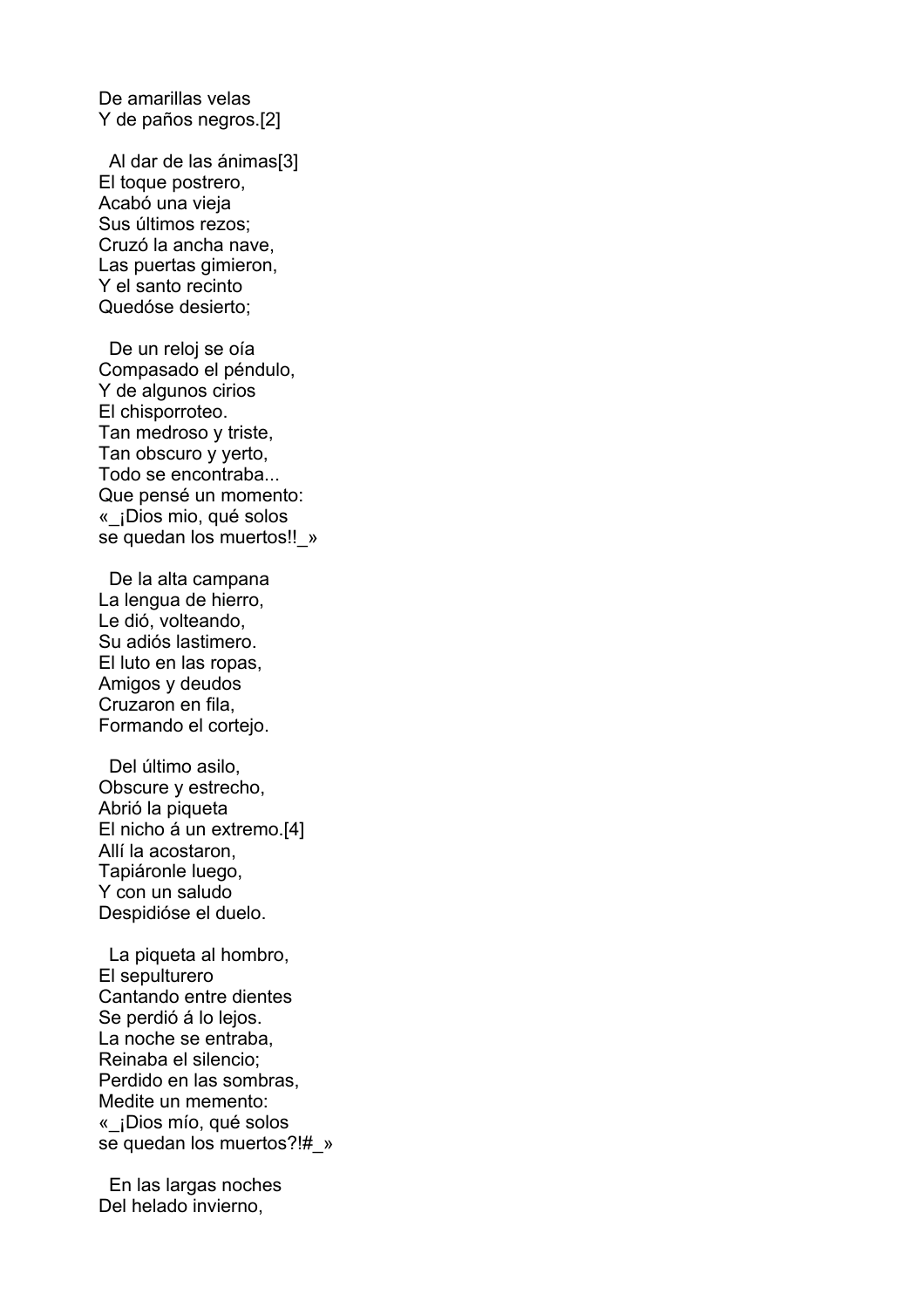Cuando las maderas Crujir hace el viento Y azota los vidrios El fuerte aguacero, De la pobre niña Á solas me acuerdo.

 Allí cae la lluvia Con un sòn eterno; Allí la combate El soplo del cierzo. Del húmedo muro Tendida en el hueco, Acaso de frío Se hielan sus huesos!...

\* \* \*

 ¿Vuelve el polvo al polvo? ¿Vuela el alma al cielo? ¿Todo es vil materia, Podredumbre y cieno? ¡No sé;[5] pero hay algo Que explicar no puedo Que al par nos infunde Repugnancia y duelo, Al dejar tan tristes, Tan solos los muertos!

 [Footnote 1: This poem is composed of hexasyllabic verses. Notice the esdrújulos terminating lines 14, 15, 30, 35, and 44. The even verses have the same assonance throughout.]

 [Footnote 2: De la casa ... panes negros. "The following are the chief points in the funeral rite as prescribed in the Roman Ritual. The corpse is borne in procession with lights to the church. The parish priest assists in surplice and black stole; the clerks carry the holy water and cross; the coffin is first sprinkled with holy water and the psalm De Profundis recited: then the corpse is carried to the church while the Miserere is said.... Candles are lighted round the coffin, and the office and Mass of the dead, followed by absolution, accompanied by aspersion and incensation over the corpse, are said. Then another procession, and the corpse is carried to the tomb." Addis and Arnold, Catholic Dict., p. 361.

 [Footnote 3: las ánimas. The ringing of bells to remind the faithful to pray for the souls of the dead.]

 [Footnote 4: El nicho á un extremo. To understand this passage one must bear in mind that in Spanish graveyards corpses are generally interred in niches superimposed one above the other in high walls, like the pigeon-holes of a cabinet, and that these niches are sealed with stone tablets bearing the names etc. of the deceased.]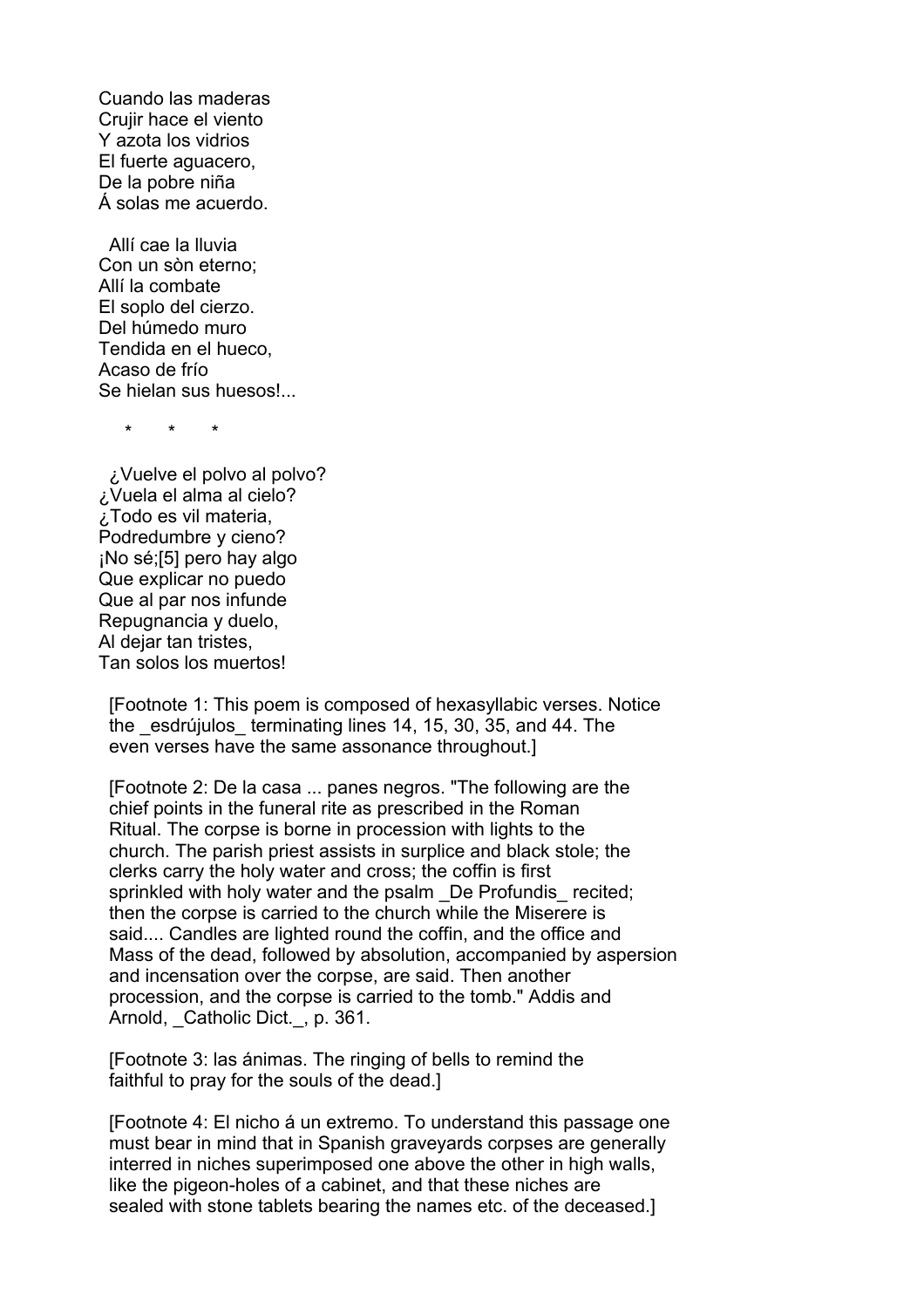[Footnote 5: No sé. See p. 166, note 1.]

## LXXV[1]

 ¿Será verdad que cuando toca el sueño Con sus dedos de rosa nuestros ojos De la cárcel que habita huye el espíritu En vuelo presuroso?[2]

 ¿Será verdad que, huésped de las nieblas, De la brisa nocturna al tenue soplo,[3] Alado sube à la región vacía[4] Á encontrarse con otros?

 ¿Y allí, desnudo de la humana forma, Allí, los lazos terrenales rotos, Breves horas habita de la idea El mundo silencioso?

 ¿Y ríe y llora y aborrece y ama, Y guarda un rastro del dolor y el gozo, Semejante al que deja cuando cruza El cielo un meteoro?

 ¡Yo no sé si ese mundo de visiones Vive fuera, ó va dentro de nosotros;[5] Pero sé que conozco à muchas gentes Á quienes no conozco![6]

 [Footnote 1: Each Stanza of this poem is composed of three hendecasyllabic verses followed by a heptasyllabic. Notice the esdrújulo ending the 3d verse and the hiatus in the 5th verse. The even verses are of the same assonance throughout.

 [Footnote 2: cuando toca ... presaroso. Cicero says, in \_De Divinatione, I. 30. 63: Jacet enim corpus dormientis ui mortui; viget autem et vivil animus. The body of the sleeper lies as though dead; but his mind lives and flourishes.

[Footnote 3: Delabrisa ... soplo. Prose order-- Al tenue soplo de la brisa nocturna\_.]

[Footnote 4: sube á la región vacia = 'rises into space.']

 [Footnote 5: Vive fuera, ó va dentro de nosotros = 'is an independent fact, or the product of our imagination.']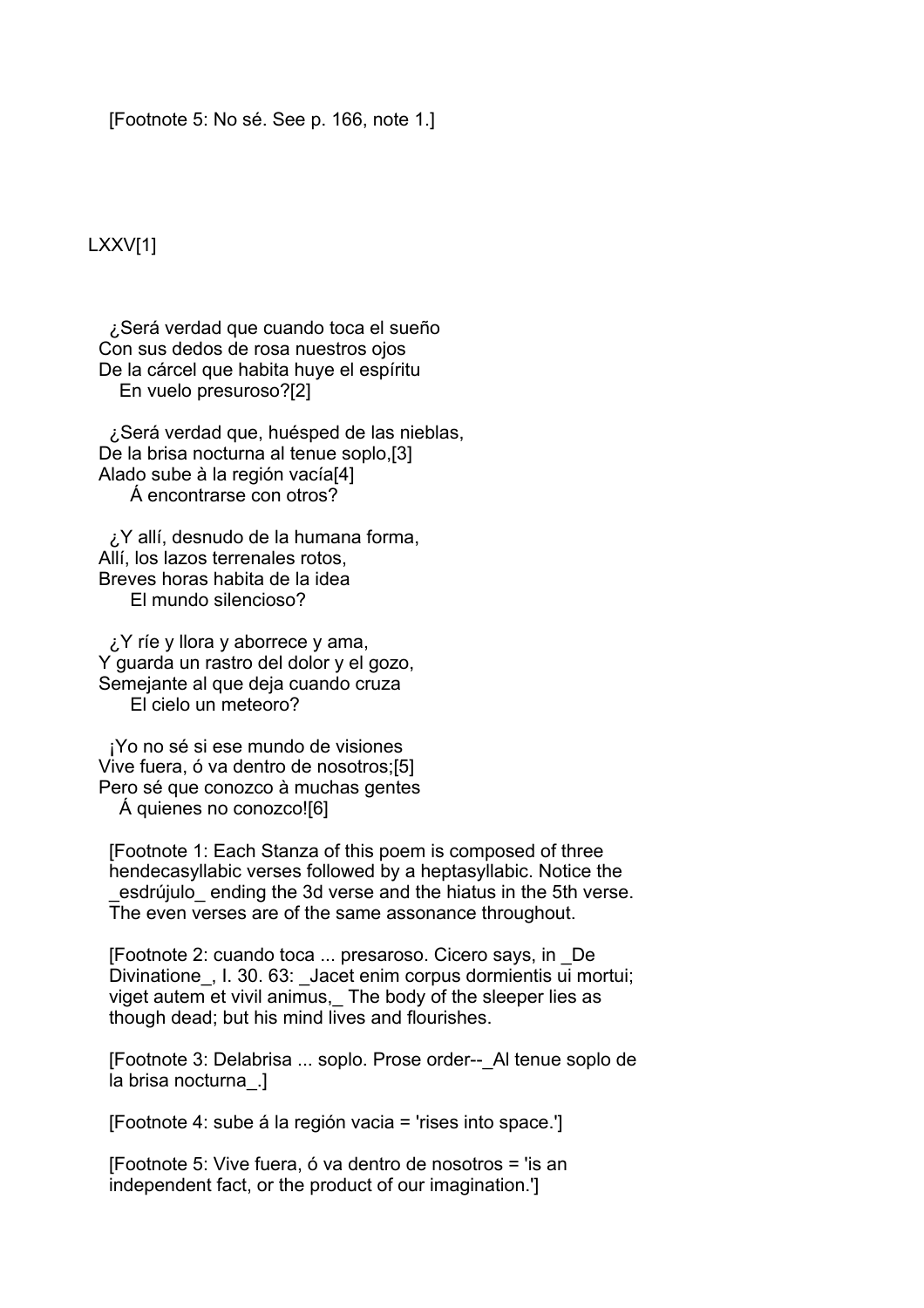$[footnote 6: conozo ... no conozo = 'I am acquainted with many]$  people (because I have met them in thought or in dreams) whom I do not know (have never met in the flesh, nor heard of).' Having met other souls while wandering in dreams (line 8) or in some way equally difficult of rational explanation, I have a circle of acquaintances that transcends the list of those of whom I have knowledge in any recognized way. The thought is thus identical with that of Kipling's story "The Brushwood Boy."]

## VOCABULARY

 $\dot{a}$ , to, at, on, by, with, from, in, within, according to;  $\dot{a}$  sign of the object after transitive verbs before a personal object, and often before any animate object; -- impulsos de, moved by, overcome by; -lo largo de, along; -- mas de, besides; -- más y mejor, the best they could; the most possible; vying with one another; a -- la media hora, within half an hour; -- medias, half; -- medio abrir, half open; al parecer, seemingly; -- poco, in a little while; -- poco de, shortly after; --los pocos minutos, within a few minutes; estar al ponerse, to be about to set; -- propósito, suited, suitable, desirable; by the way; apropos; -- lo que, as far as; from what; as;  $\chi$ -- que? why? wherefore? al revés, backwards; -- no saber, had I not known; -- no ser, unless it be; -- no ser por, were it not for; -- solas, alone; - tientas, groping; stealthily; -- través de, across, through; -- vida, alive; al vuelo, flying; on the wing.

abad, m., abbot.

abadesa, f., abbess.

abajo, under, below; de arriba --, from top to bottom, from end to end.

abalanzarse, to rush upon.

abandonar, to abandon, desert, leave, let go, give up.

abandono, m., abandonment, abandon.

abanico, \_m.\_, fan.

abarcar, to embrace, take in.

abatido, -a, \_adj. pp. of\_ abatir, blown down, dimmed, dim.

abatir, to lower, take off, strike down; -- el vuelo, to alight.

abeja, \_f.\_, bee.

abierto, -a, adj. pp. of abrir, opened, open.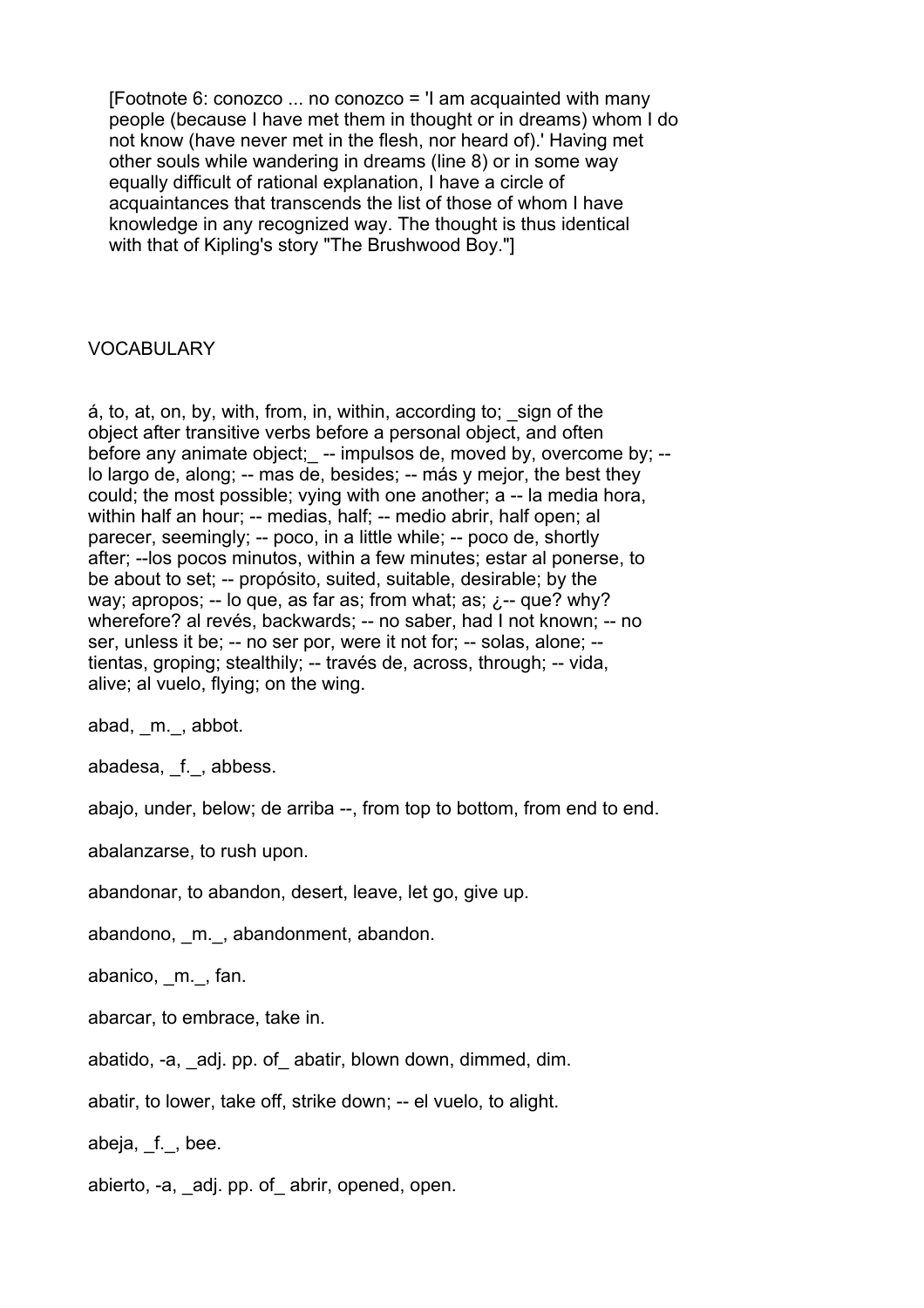abigarrado, -a, adj. pp. of abigarrar, flecked, variegated, motley.

abismo, \_m.\_, abyss, deep, depth.

abofetear, to buffet, slap, strike.

abogado, m., intercessor.

aborrecer, to abhor, hate.

abortar, to eject, abort, give untimely birth to.

abrasador, burning, ardent.

abrasar, to burn.

abrazar, to embrace.

abrazo, \_m.\_, embrace.

abrevar, to water.

abrigo, m., shelter, protection.

abril, \_m.\_, April.

abrillantar, to light up, make sparkle, cause to shine.

abrir, to open, open up; -- paso, to clear the way, make room;

á medio --, half open; subst., opening; en un -- y cerrar de ojos, in the twinkling of an eye; in an instant;  $rel.$ , to open (up), be disclosed; to burst, swell.

absoulución, f., absolution.

absolutamente, absolutely.

absorto, -a, \_adj. pp. (irr.)\_ of absorber, absorbed, amazed; engrossed, spellbound.

abstracción, \_f.\_, abstraction, separation.

absurdo, -a, absurd; subst. m., absurdity, nonsense.

abuela, \_f.\_, grandmother.

abuelo, m., grandfather.

abultar, to enlarge, increase.

abundancia, f., abundance.

abundante, abundant, luxuriant profuse.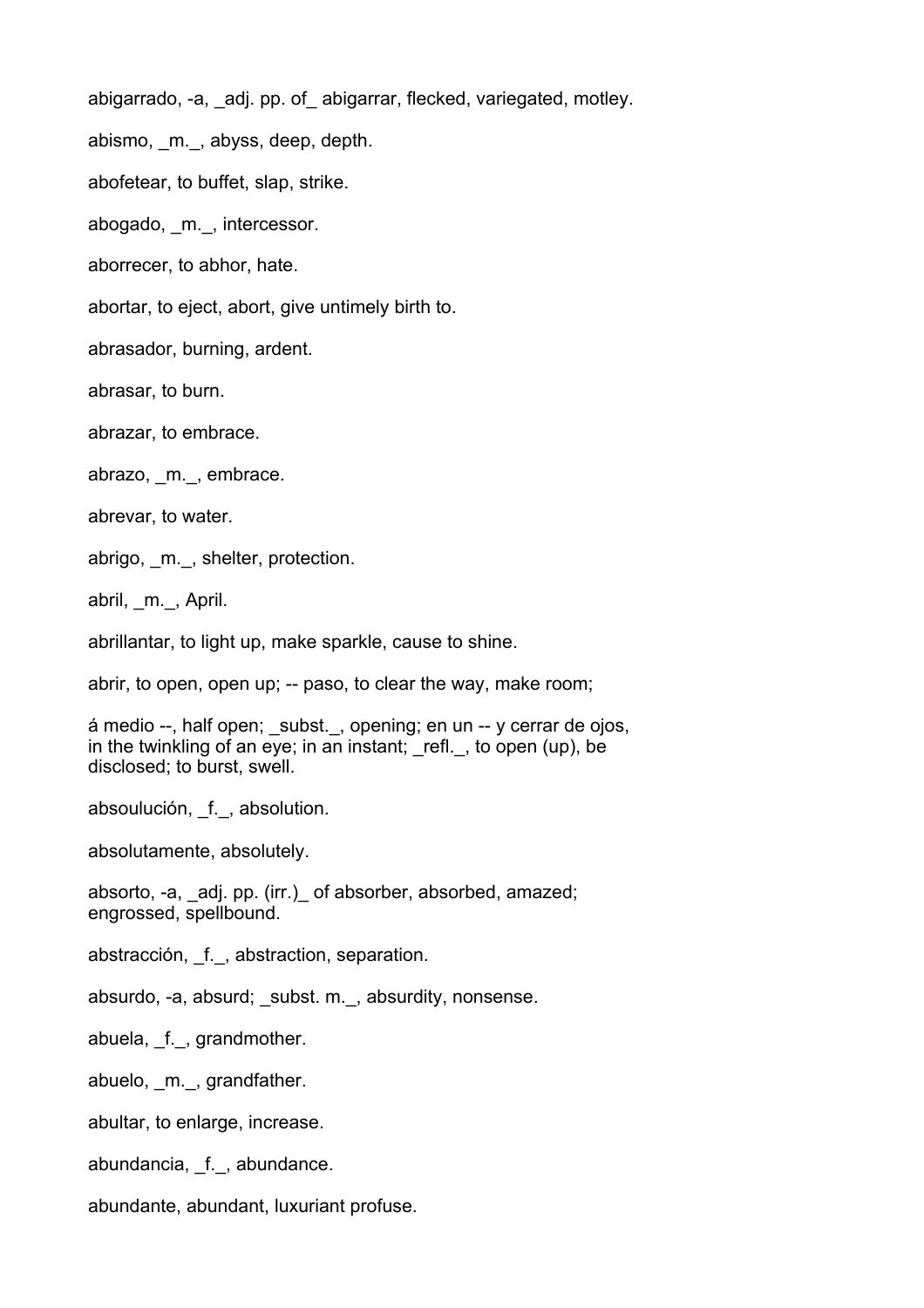aburrido, adj. pp. of aburrir, tired, impatient.

aburrirse, to be bored, be perplexed grow impatient.

abusar, to impose (de, upon).

acá, here; de -- ... de acullá, here ... there; de -- para allá, from point to point; hither and thither por --, in this direction.

acabar, to finish, end, close, succeed in; -- de, to have just; lo que acababa de suceder, what had just happened; lo que acabamos de escuchar, what we have just listened to; ¡Acabáramos de una vez! well and good! quien (en) mal anda, (en) mal acaba, a bad beginning makes a bad ending.

acaecer, to happen, befall.

acalorado, -a, adj. pp. of acalorar, heated, hot.

acariciar, to caress, fondle, delight.

acaso, m., chance; por --, perchance; adv., perhaps, perchance.

accidentado, -a, broken, rugged.

accidente, m., accident, property, peculiarity, roughness, irregularity.

acción, f., act, action.

acecho, \_m.\_, ambush.

aceite, m., oil.

acento, m., tone, accent, voice, word, expression; decía aún su --, his accents kept repeating.

acerca: -- de, about.

acercar, to approach, bring near; refl., to approach.

acero, m., steel; sword.

acertado, -a, \_adj. pp. of\_ acertar, ascertained, accurate.

acertar, to succeed, be able; -con, to hit upon, find, be certain of.

acicate, \_m.\_, spur, rowel.

aclimación, f., acclamation.

aclamar, to acclaim.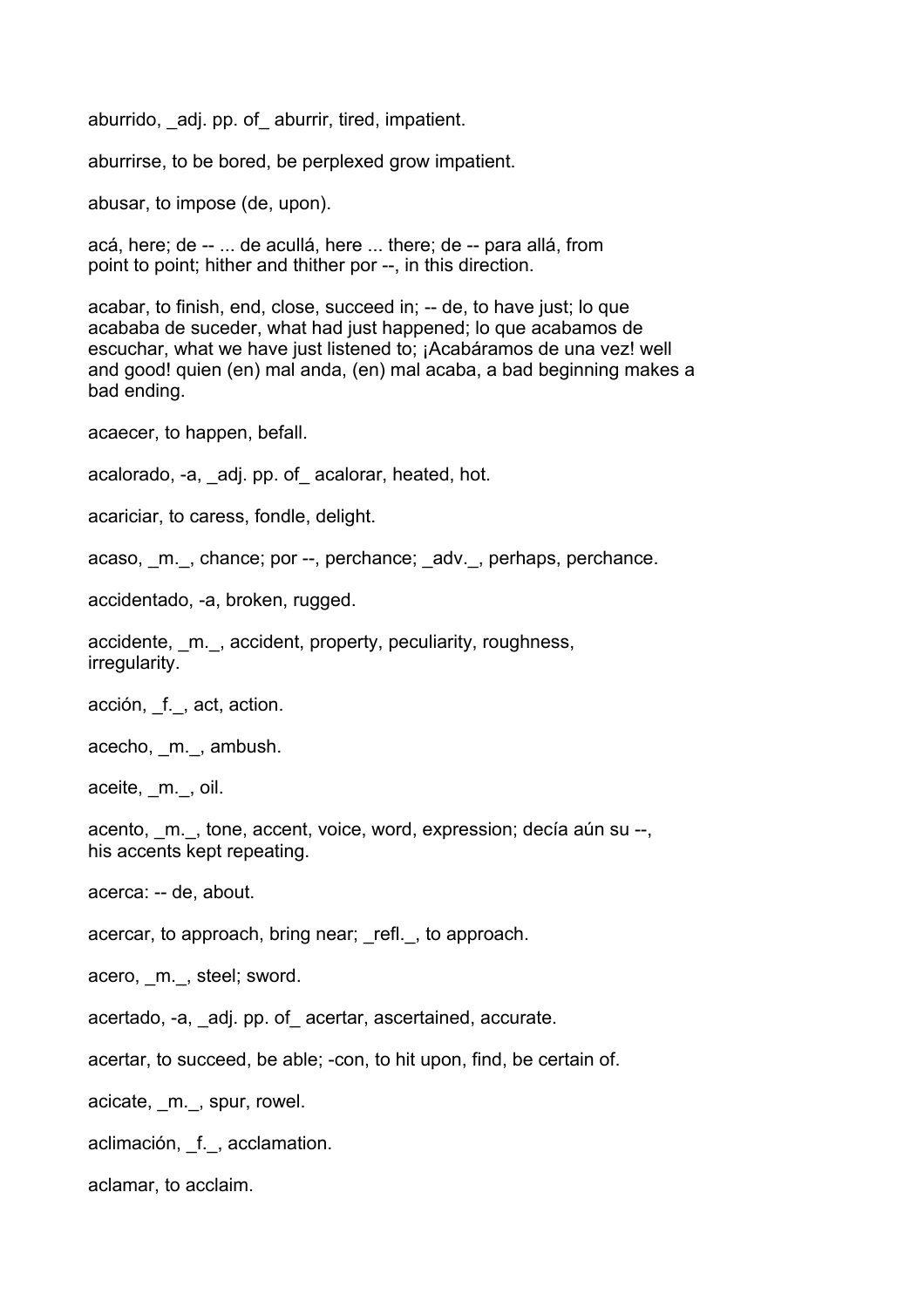acoger, to receive; refl., to resort, take refuge.

acometedor, m., undertaker, one who undertakes.

acometer, to attack, seize.

acomodar, to accommodate, lodge, quarter, furnish with lodging.

acompañamiento, \_m.\_, accompaniment.

acompaiiante, \_m.\_, companion.

acompañar, to accompany.

acompasado, -a, adj. pp. of acompasar measured, regular.

aconsejar, to counsel, advise.

acontecer, to happen.

acordarse, to recollect, remember; -- de, to remember.

acorde, m., accord, harmony.

acortarse, to slacken, abate, diminish.

acosar, to molest, harass.

acostar, to lay, place; \_refl.\_, to lie down, go to bed.

acostumbrar, to accustom; to be accustomed.

actitud, \_f.\_, attitude, posture; colocarse en -- de defensa, to fall on guard.

acto, m., act, occasion, incident; -- continuo, straightway, immediately, immediately afterward.

actor, m., actor.

actual, present.

acuático, -a, aquatic.

acudir, to go, come, repair to, run up, hasten, gather, flock, rush.

acuerdo, \_m.\_, agreement; ponerse de --, to come to an agreement; to agree.

acullá, there; ... de acá ... de --, ... here ... there.

acurrucarse, to conceal oneself; to crouch down.

acusar, to accuse; -- de, to accuse as (\_or\_ of) being.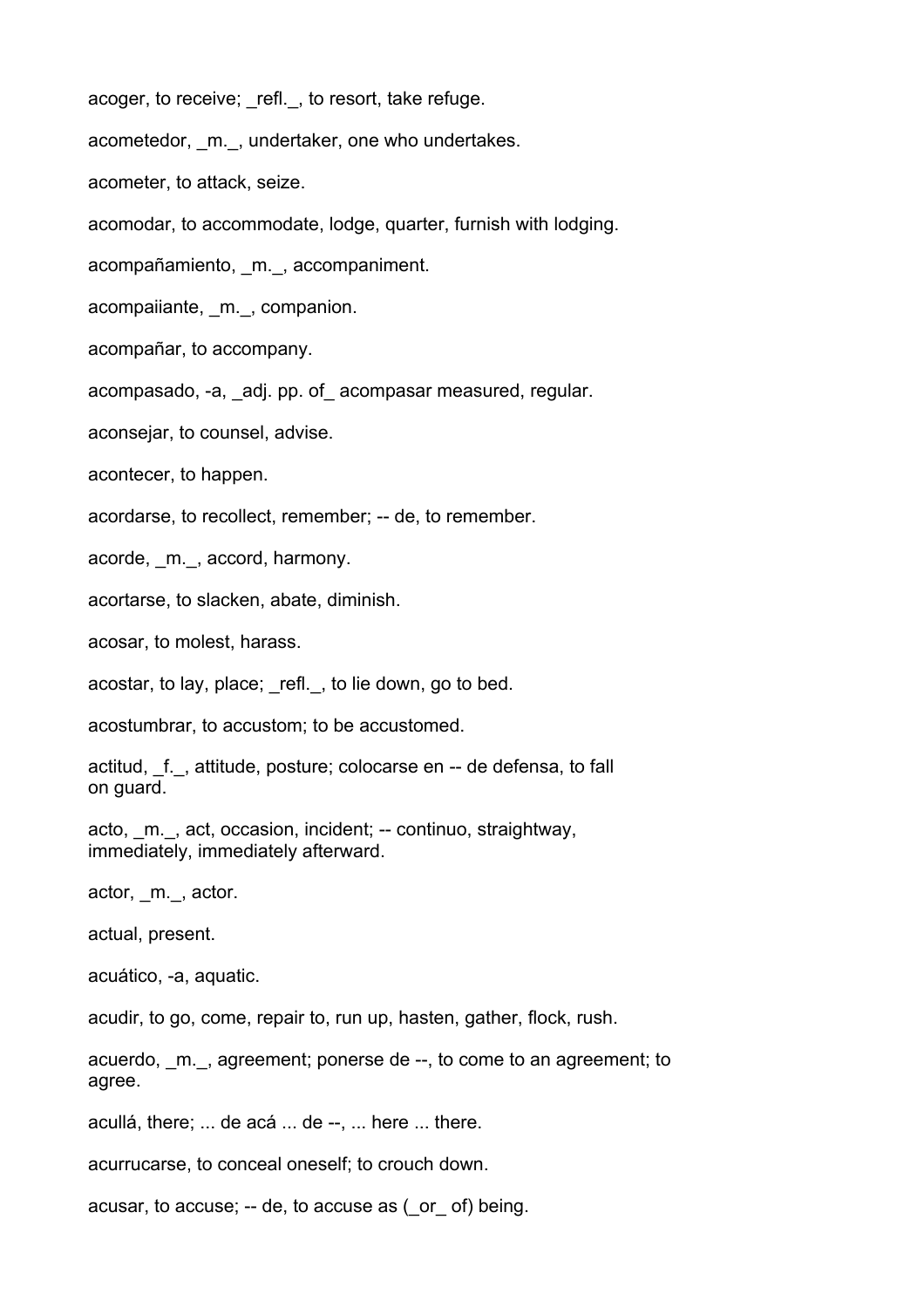adarme, m., half a drachm (or dram); minute quantity; mite; dos --s de imaginación, the least bit of imagination.

adelantar, to advance, proceed; refl., to advance, proceed, approach, go, hasten.

adelante, forward, further; desde allí en --, from that time on; hacia --; forward; más --, further on, later; ¡--! forward!

ademán, m., attitude, gesture, manner, action, motion.

adentro, within.

aderezar, to get ready, prepare, clean.

adiós, m., farewell; ¡--! good-by!

adivinar, to divine, guess, observe, note.

administrar, to administer.

admirable, admirable.

admiración, f., admiration, wonder.

admirar, to admire, esteem; refl., to be seized with admiration; to marvel.

admitir, to admit, receive.

adolescencia, f., adolescence.

adónde (and adonde), int. (and rel.) adv. and conj., whither, where; -- quiera, wheresoever, wheresoe'er.

adoración, f., worship, adoration, devotion; pl., same meanings.

adorador, m., adorer.

adormido, -a, adj. pp. of adormir, drowsy, heavy with sleep.

adornar, to adorn.

adosado, -a, adj. pp. of adosar, placed (resting, standing, or leaning) against.

adulador, fawning.

advertencia, f., advice, information.

advertir, to notice, advise, inform, warn; pues es de --, and you must remember (know or bear in mind).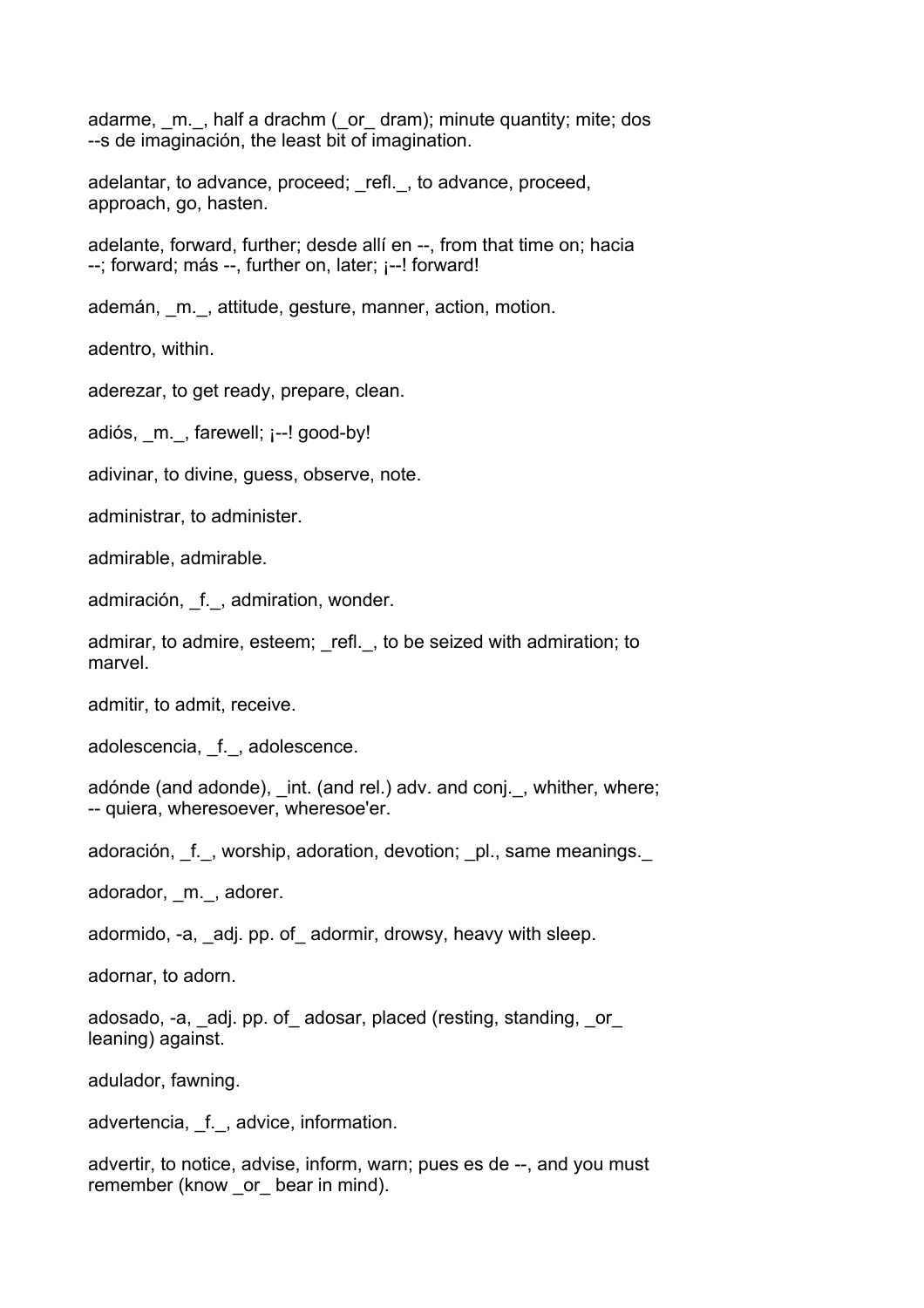aéreo, -a, aërial, of (\_or\_ pertaining to) the air.

afable, courteous, gracious.

afán, m., eagerness, eager desire.

afectado, -a, \_adj. pp. of\_ afectar, feigned, affected.

afectar, to affect.

afilado, -a, \_adj. pp. of\_ afilar, sharpened, sharp.

afilar, to grind, whet, sharpen.

afirmar, to affirm, assert.

afligido, -a, adj. pp. of afligir, afflicted, wretched, miserable.

afligir, to afflict, make wretched (\_or\_ miserable).

afortunadamente, fortunately.

agarrarse, to grasp, clasp, seize, hold tightly.

agasaparse, to conceal oneself.

ágil, agile, fleet.

agilidad, f., agility, celerity.

agitación, f., excitement, agitation.

agitar, to agitate, move, shake; \_refl.\_, to move restlessly, be agitated; to wave, flutter.

agolparse, to crowd, rush.

agonía, \_f.\_, agony, act of expiring.

agotar, to exhaust.

agradable, agreeable, pleasant.

agrupar, to group, collect; refl. to come together; to assemble, collect.

agua, \_f.\_, water; -- bendita, holy water.

aguacero, m., shower, torrent of rain.

aguardar, to expect, await, wait for; hacerse --, to delay in appearing.

agudo, -a, sharp, acute, biting, piercing.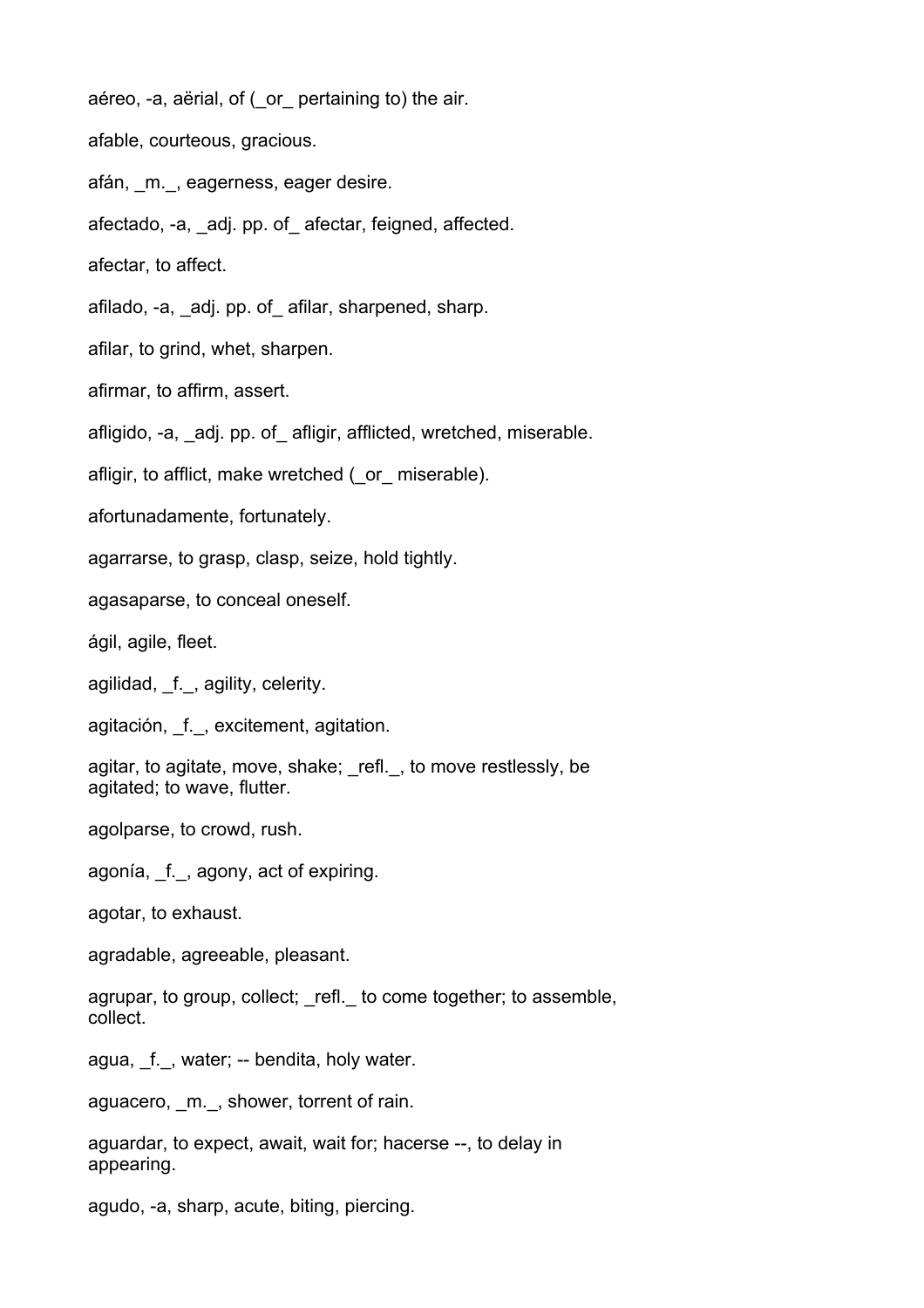aguijonear, to thrust, impel, drive (or spur) on.

aguja, f., needle, spire.

agujero, m., hole.

¡ah! ah! oh!

ahí, here, there; por --, hereabouts.

ahogar, to suffocate, smother, drown; to be repressed (\_or\_ confined).

ahora, now; desde --, from now on.

ahorcar, to hang.

aire, m, air, look, appearance, manner, tune, melody.

airoso, -a, airy, graceful; más airosa, with better grace; adv., gracefully.

aislado, -a, \_adj. pp. of\_ aislar, isolated.

ajimez, \_m.\_, ajimez, pointed (\_or\_ arched) double window divided in the middle by a column.

ajorca, \_f.\_ bracelet.

 $al = 4 + el$ ; -- salir, as I was going out.

ala, f., wing, pinion.

alabastro, m., alabaster.

alado, -a, winged, soaring.

alali, m., alali, a hunting cry.

alameda, f., grove of poplar-trees.

álamo, \_m.\_ poplar, white poplar.

alargar, to extend, raise.

alarido, \_m.\_, outcry, shout, howl, yell.

alarma, m. or f., alarm; poner en --, to alarm.

alazán, m., sorrel horse.

alba, f. : dawn.

albedrío, m., free will; con libre --, of (her) own free will.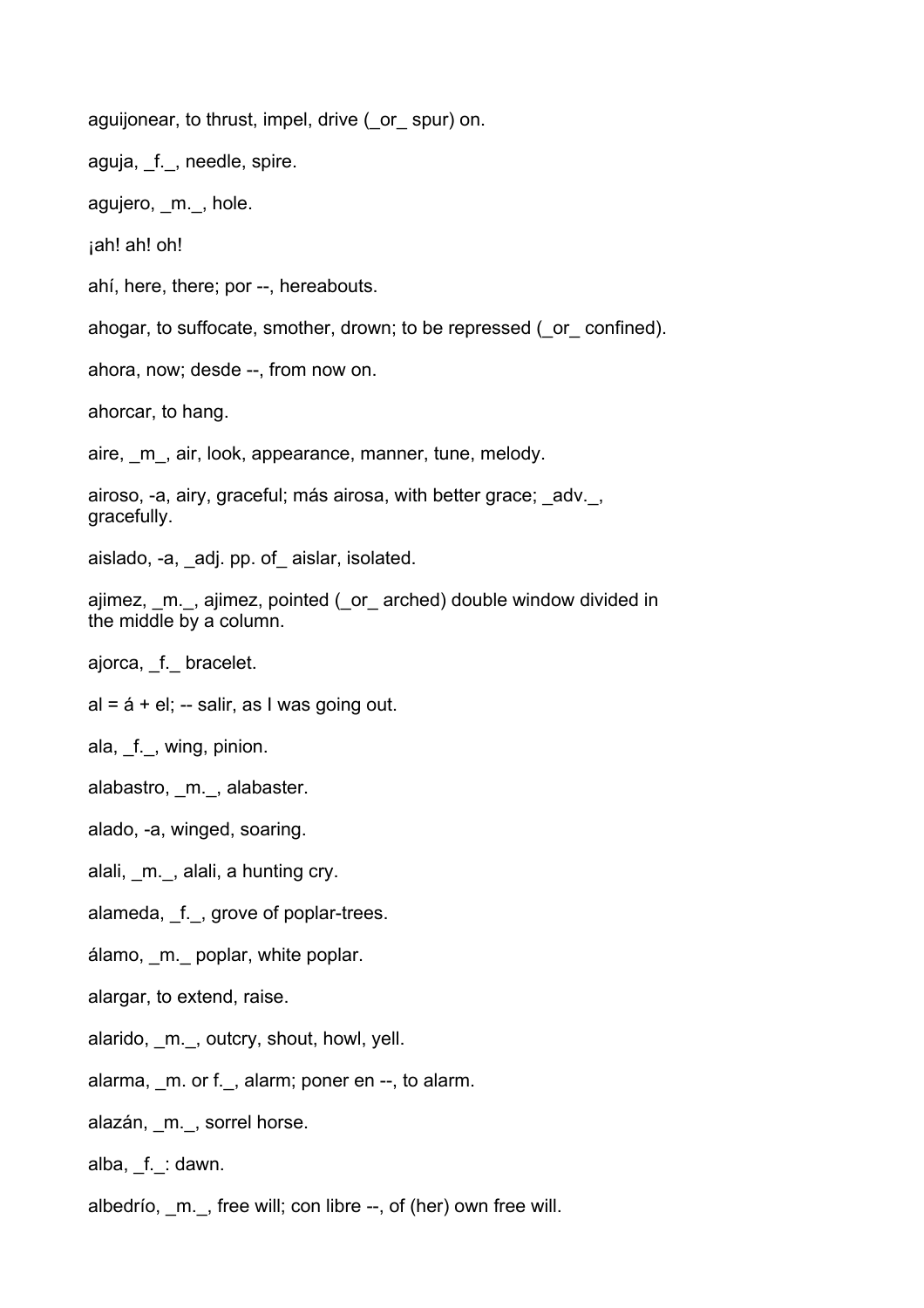albergarse, to take up lodgings.

albino, m., albino.

albor, m., (poet.) dawn.

alborotar, to disturb; \_refl.\_, to be disturbed, be turbulent.

alboroto, m., disturbance, noise.

alborozado, -a, \_adj. pp. of\_ alborozar, exhilarated, rejoicing, gleeful, joyous.

alborozo, m., joy, rejoicing, rapture.

alcaide, m., jailer, warden, governor (of a castle).

alcance, m., reach, range.

alcanzar, to succeed, be able; to overtake, reach, attain, come to; to comprehend; á la (gente) que sele alcanza, those (persons) who are good judges of.

- alcázar, \_m.\_, castle.
- aldaba, f., bar, cross-bar, knocker.
- aldea, f., village, hamlet.
- aldeano, m., peasant, villager.
- alegar, to allege, adduce.
- alegrarse, to rejoice, exult, be glad.

alegre, pleasant, joyful, bright, joyous, merry.

alegremente, joyfully, merrily.

alegría, \_f.\_, joy, gladness.

alejar, to remove, take away; refl., to go away, disappear.

alerce, m., larch, genus of coniferous trees.

alfombra, \_f.\_, carpet, rug.

Alfonso, m., Alphonso.

alga, \_f.\_, seaweed, alga.

algarabía, f., jargon, babble, clatter, hubbub.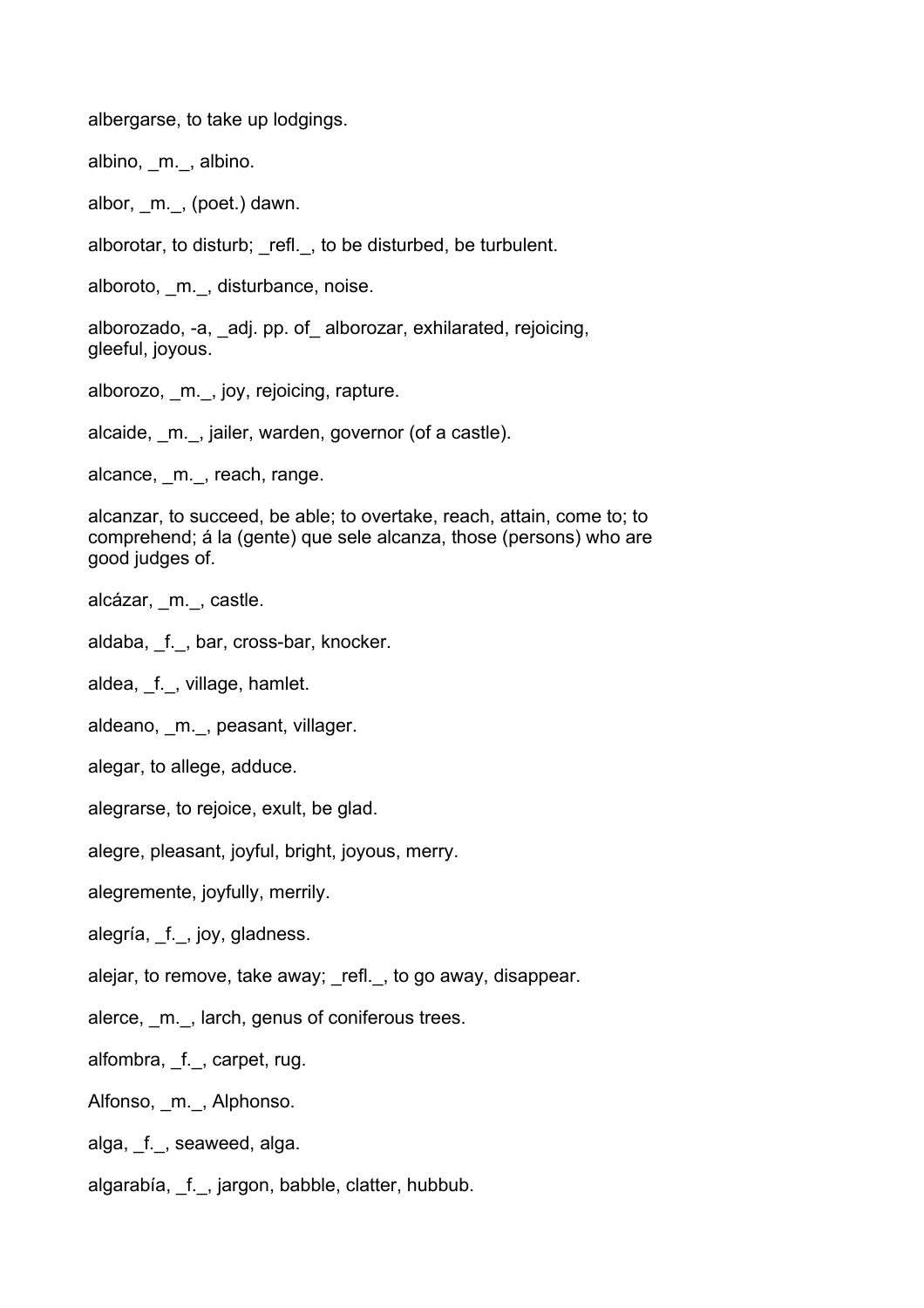algazara, f., rejoicing, shout(s), shouting.

algo, something, anything, some what; -- es --, something is better than nothing; that is something.

algodón, m., cotton.

alguacil, \_m.\_, constable, alguazil.

algún. See alguno.

alguno, -a, some, any; -- que otro, here and there one; a very few; some.

aliaga, f., furze, a thorny evergreen shrub with beautiful yellow flowers.

aliento, m., breath.

aligerar, to lighten, ease.

alimaña, f., (obs.) animal.

aliviar, to alleviate, mitigate, relieve.

alma, f., soul, spirit.

almena, f., turret.

almohada, f., pillow.

alojamiento, m., lodging, quarters.

alojarse, to lodge, find lodgings (\_or\_ quarters).

alondra, f., lark.

Alonso, m.\_, Alonzo, Alphonso.

alquería, f., farmhouse.

alrededor, around; -- de, about, round; á su --, around him; subst. m. pl., environs, neighborhood.

altanero, -a, haughty, proud.

altar, \_m.\_, altar; -- mayor, high altar, chief altar.

alterarse, to be disturbed.

alternado, -a, \_adj. pp. of\_ alternar, alternating, intermittent, recurrent.

alteza, f., highness.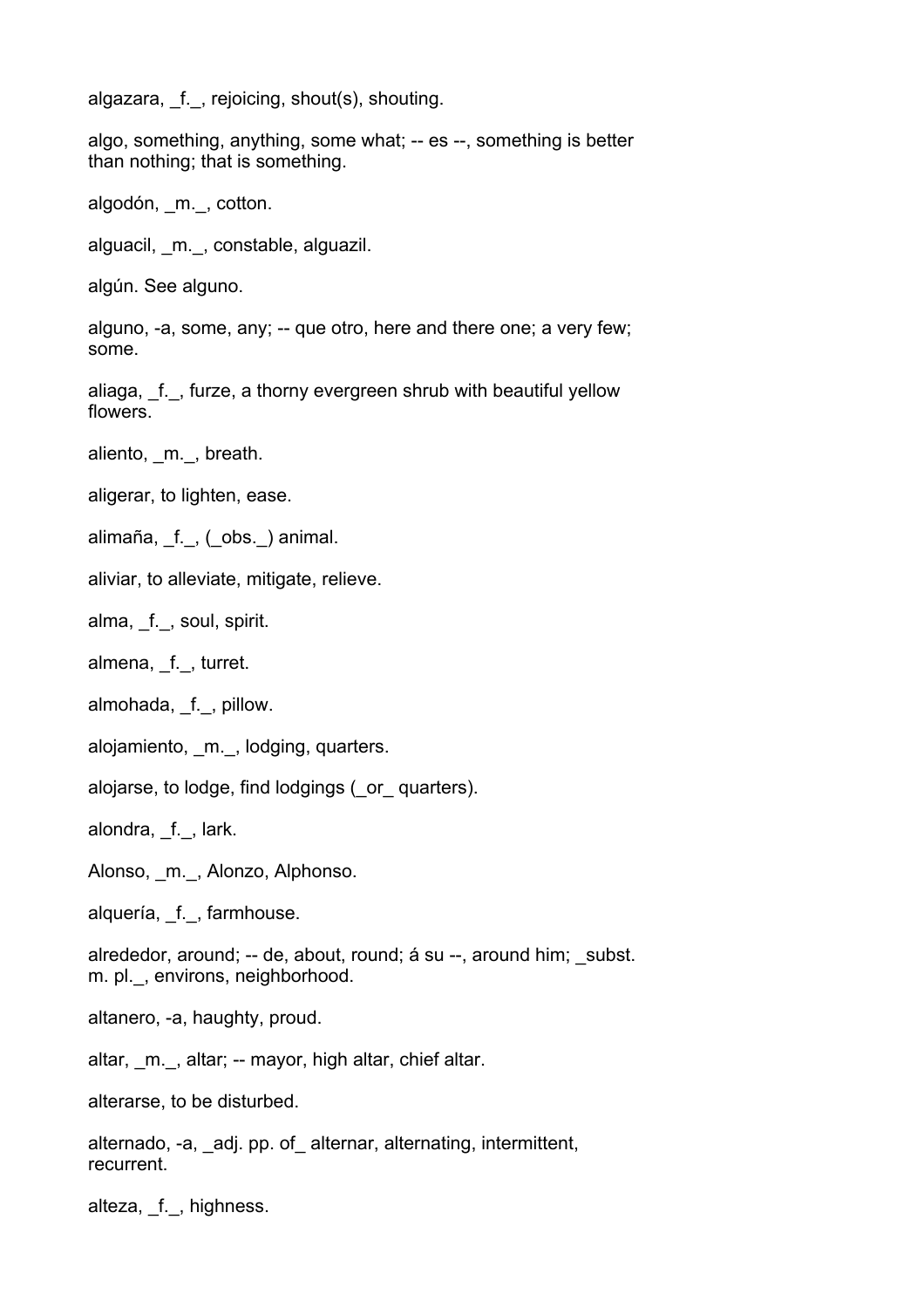altisimo, -a, abs. super. of alto, very high, lofty.

altivo, -a, haughty.

alto, -a, tall, high, deep, lofty; important, late, loud; en la alta noche, in the dead of night; late at night; subst. m., height, summit, top.

alto,  $m.$ , halt; mandar hacer  $-$ , to give orders to halt;  $i$ --! halt!

altura, \_f.\_, height, summit.

alucinación, f., hallucination.

alumbrar, to give light to; to enable to see; to light up.

alzar, to raise, lift up; refl., to rise, heave.

allá, there; más --, farther; beyond; on past; -- al filo de la media noche, just about midnight; -- por ..., back there in...; port --, in that direction, thither, there; de acá para --, from point to point; hither and thither.

allegados, m. pl., friends, allies.

allegar, to collect, get together.

allí, there; desde en adelante, from that time on; ya --, (when they had) arrived there.

amado, -a, adj. pp. of amar, beloved, loved.

amaestrar, to break in; to train, teach

amalgama, f., amalgamation, mixture

amanecer, to dawn; all --, at dawn; at break of day; hasta el --, till break of day; until dawn; nos amanecía llorando, doawn found us weeping.

amante, \_subst. m. or f.\_, lover, beloved, loved one.

amar, to love.

amargo, -a, bitter, painful.

amarillo, -a, yallow

ambición, f., ambition.

ámbito, m. confines, inclosure, body, compass.

ambos, -as, both.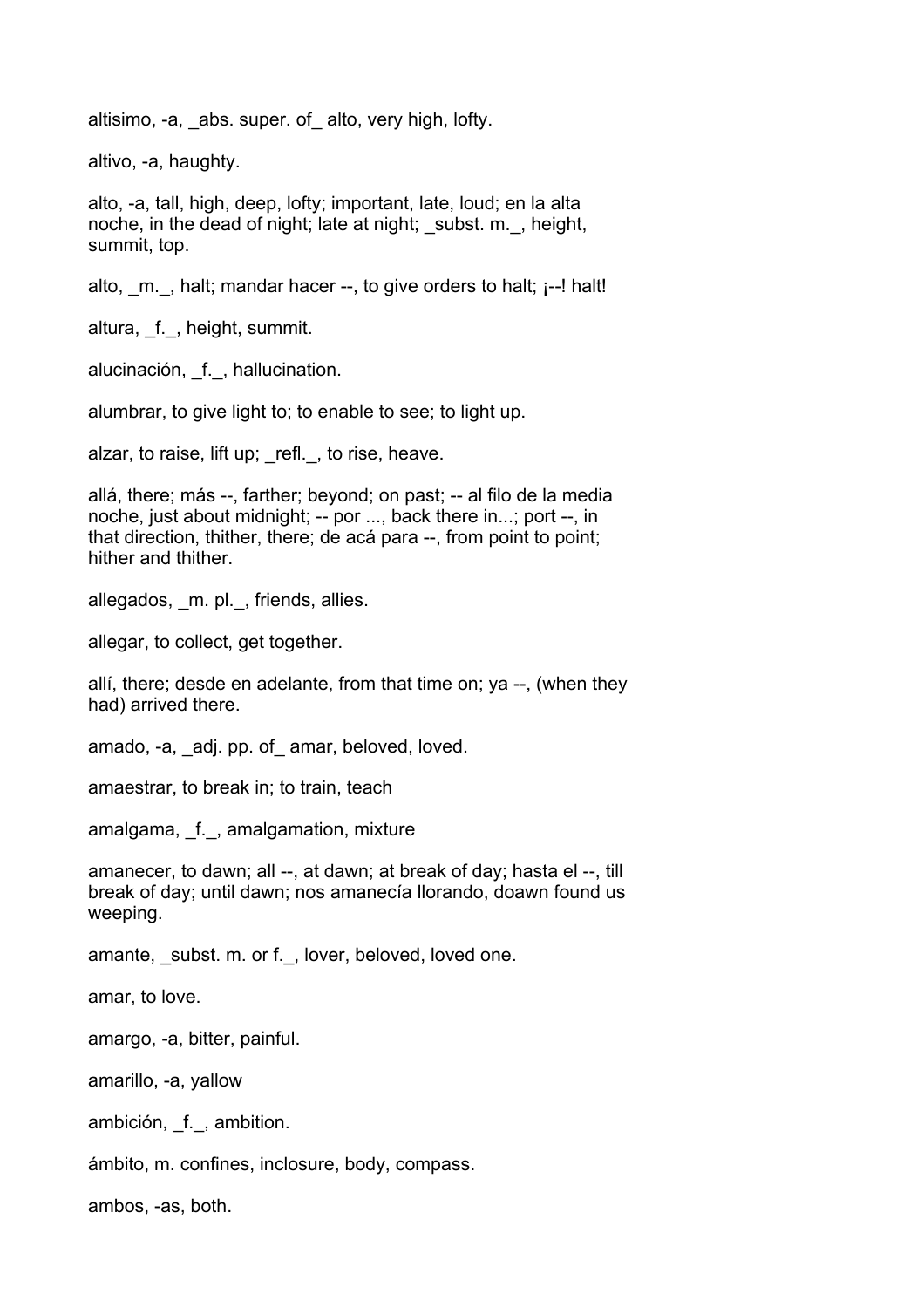amenaza, f., threat, menace.

amenazador, menacing, threatening.

amenazar, to threaten.

amigablemente, amicably, pleasantly.

amigo, m., friend.

amigote, \_m.\_ great friend, intimate friend.

amistad, f., friendship.

amonestación, f., advice, admonition, warning.

amontonar, to pile up, heap up, crowd together.

amor, m., love; sweetheart; -- propio, self-love, conceit, vanity.

amoroso, -a, amorous, loving, dear.

amortiguar, to temper, soften.

amparar, to protect, aid, assist, help.

amparo, m., succor, protection, refuge.

amplio, -a, full.

analizar, to analyze.

anciano, -a, old, aged, ancient; subst. m. or f., old man, old woman; m. pl., old people, elders.

ancho, -a, large, broad.

anchuroso, -a, spacious.

andar, to go, walk, act, be; á más --, at full speed; como se las entrase á más -- el día, as the day went on; as the day passed (for them); -- penando, to suffer torment; -- por, to go about, be current in; -- más de sobra, to be more in excess; á los talones, to follow closely; de algún tiempo á esta parte anda, (who) for some time now has been; quien (en) mal anda, (en) mal acaba, a bad beginning makes a bad ending.

andas, f. pl., bier (with shafts), stretcher, litter.

andurriales, \_m. pl.\_, by-roads, retired spots, out-of-the-way places.

anegarse, to be inundated ( or submerged).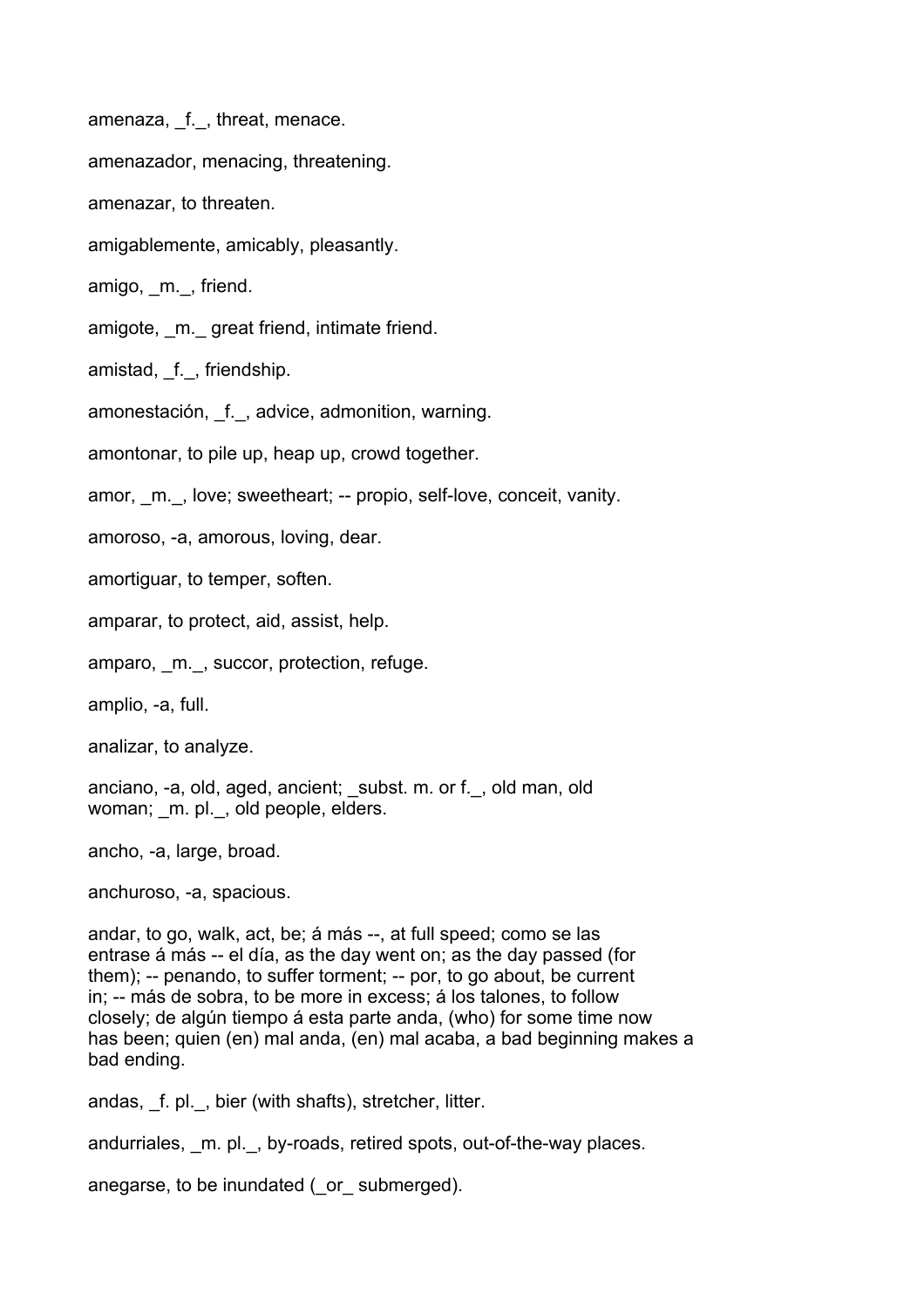anfiteatro, m., amphitheater.

anfitrión, \_m.\_, amphitr-yon, host.

angel, m., angel.

angosto, -a, narrow, close.

ángulo, m., angle, corner.

anguloso, -a, angular.

angustia, f., anguish.

angustioso, -a, full of anguish, heartrending, desperate, terrible, agonizing.

anilla, f., ring.

anillo, m., ring, coil.

ánima, f., soul; en Dios y en mi --, in very truth; God knows (that it is true).

animación, \_f.\_, animation.

animado, -a, adj. pp. of animar, animated, enlivened, heated, moved, encouraged, heightened.

animadversión, f., censure, reproof, hostility.

animal, \_m.\_, animal.

animar, to animate, encourage, urge on.

ánimo, \_m.\_, mind, thought, intention, spirit; recobrar el --, to recover one's senses; to come to oneself.

anoche, last night.

ansia, f., anxiety, agony; eager desire, love, longing.

ansiedad, f.\_, anxiety; con --, anxiously.

ansioso, -a, anxious, eager, desirous.

ante, before, in the presence of.

antemano: de --, beforehand, previously.

antepasados, \_m. pl.\_, ancestors.

antepecho, m., breastwork, balcony, balustrade.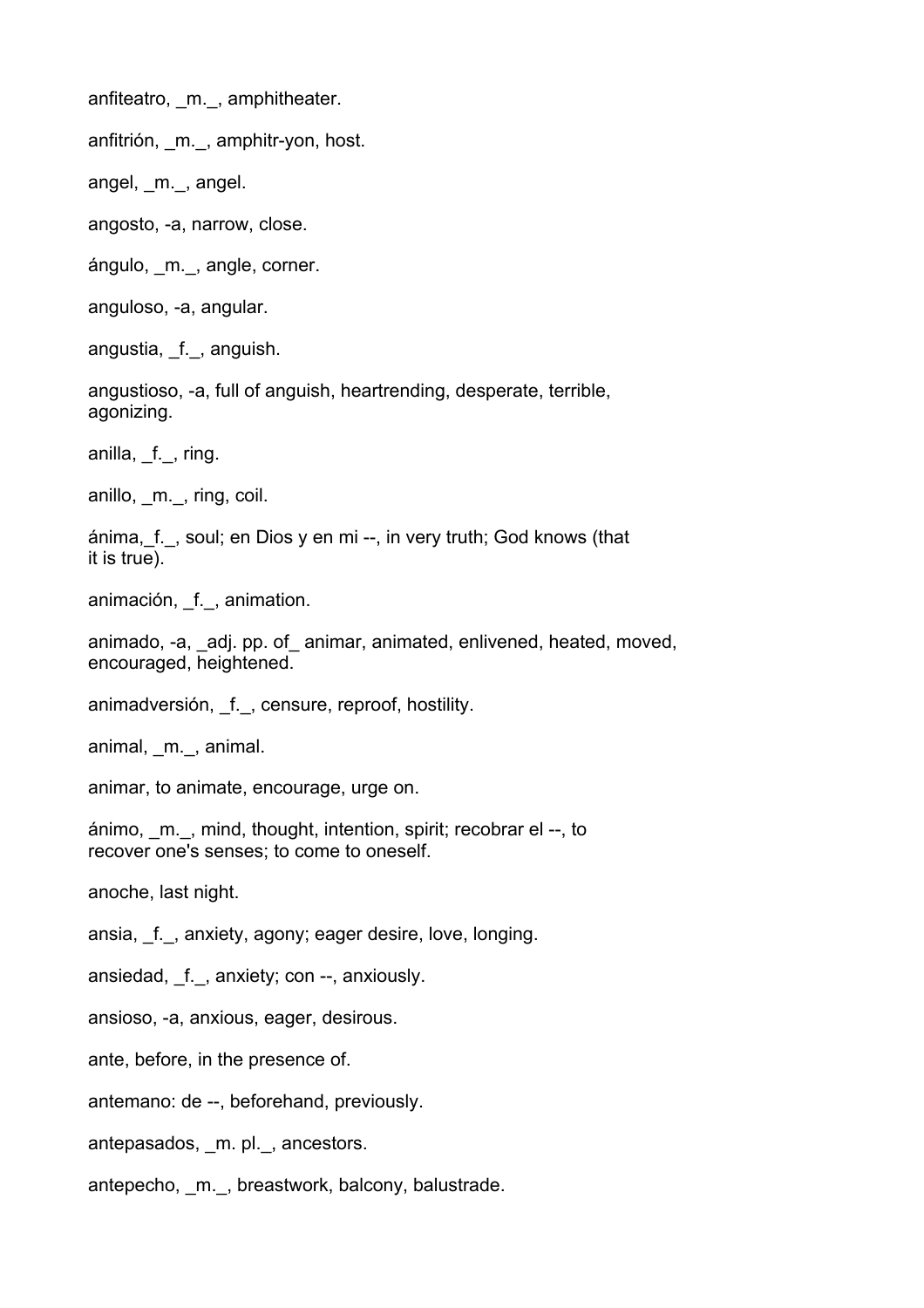anterior, former; la noche --, the night before.

anteriormente, previously, before.

antes, formerly, before, first, rather, once; -- de, before; -- de tiempo, prematurely; before it was ripe; -- que, before; rather than, sooner than; far from; las -- losas sepulcrales, the once sepulchral slabs.

antiguo, -a, old, ancient, former.

antojarse, to have a fancy (\_or\_ desire) (\_used only in the 3rd person sing., with me, te, le, etc.); antojábaseme, it seemed to me; I fancied.

antojo, m., whim, fancy, caprice.

anublar, to cloud, darken.

anudarse, to become choked; to die away.

anunciar, to announce, foretell.

anuncio, \_m.\_, announcement.

añadidura, f.; addition; por --, besides, in addition.

añadir, to add.

año, m., year; el -- que viene, next year; allá por los --s de mil trescientos y pico, back there in the year thirteen hundred and something.

añoso, -a, old, ancient.

apacible, placid, quiet, pleasant, peaceful, serene.

apaciguarse, to be (\_or\_ become) calm; to be appeased.

apagar, to put out, extinguish, quench; refl., to go out, die out, be extinguished; to become calm ( or silent).

apalear, to beat, cudgel.

aparecer, to appear.

aparición, f., appearance, apparition.

apariencia, f., appearance.

apartar, to take away, remove, put aside, separate; -- la vista, to look away; refl., to depart, swerve.

aparte de, aside from.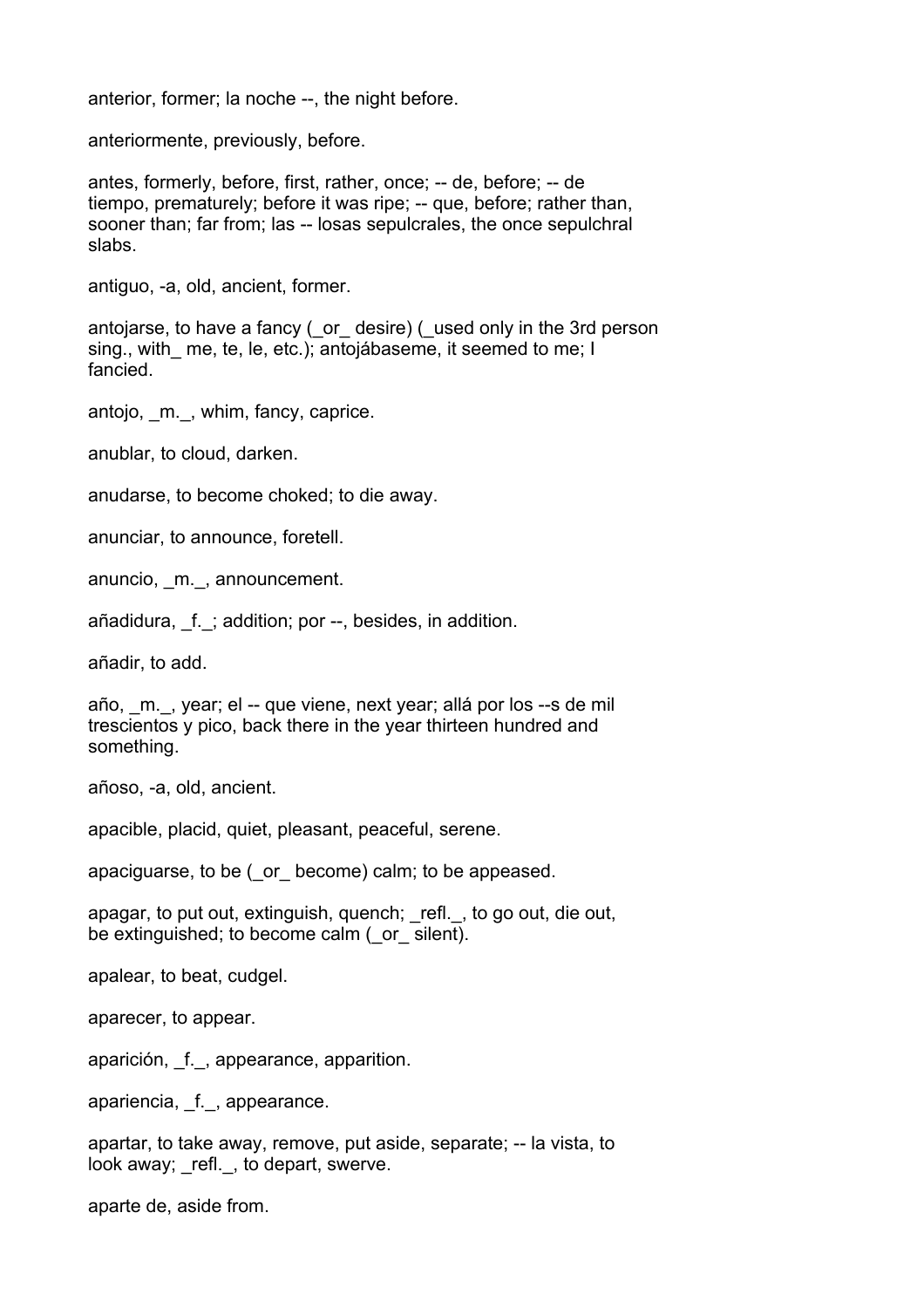apasionado, -a, \_adj. pp. of\_ apasionar, passionate.

apearse, to alight, dismount.

apedrear, to stone.

apelar, to appeal.

apellidar, to call.

apenas, hardly, barely; -- sí, hardly, barely; -- sí pudiera, I could scarcely.

apercibir, to prepare, get ready; to warn.

apilar, to pile ( or heap) up.

apiñado, -a, \_adj. pp. of\_ apiñar, pyramidal, heaped up, crowded, closely pressed, dense; --os grupos, dense crowds, closely packed groups; -as matas, tangled (\_or\_ dense) shrubbery (\_or\_ under-brush); -as olas, tossing waves.

apiñar, to heap up, press (\_or\_ crowd) together; to mass; \_refl.\_, to a crowd.

aplastar, to flatten, crush, weigh down, smash, destroy.

aplauso, m., applause; pl., applause.

aplicar, to apply.

aplomo, m., assurance, self-possession.

apoderarse, to take possession (de, of).

aposentador, m., quartermaster; sargento --, quartermaster-sergeant.

apostarse, to post oneself, take up a position.

apoyado, -a, \_adj. pp. of\_ apoyar, supported, leaning.

apoyarse, to rest, be supported, support oneself, bear upon, lean (en, on, upon).

apreciar, to value, appreciate.

aprecio, m., esteem, regard.

aprehender, to take; to capture.

aprender, to learn; -- de memoria, to memorize, learn by heart.

aprensión, \_f.\_, apprehension, imagination, groundless fear (de, on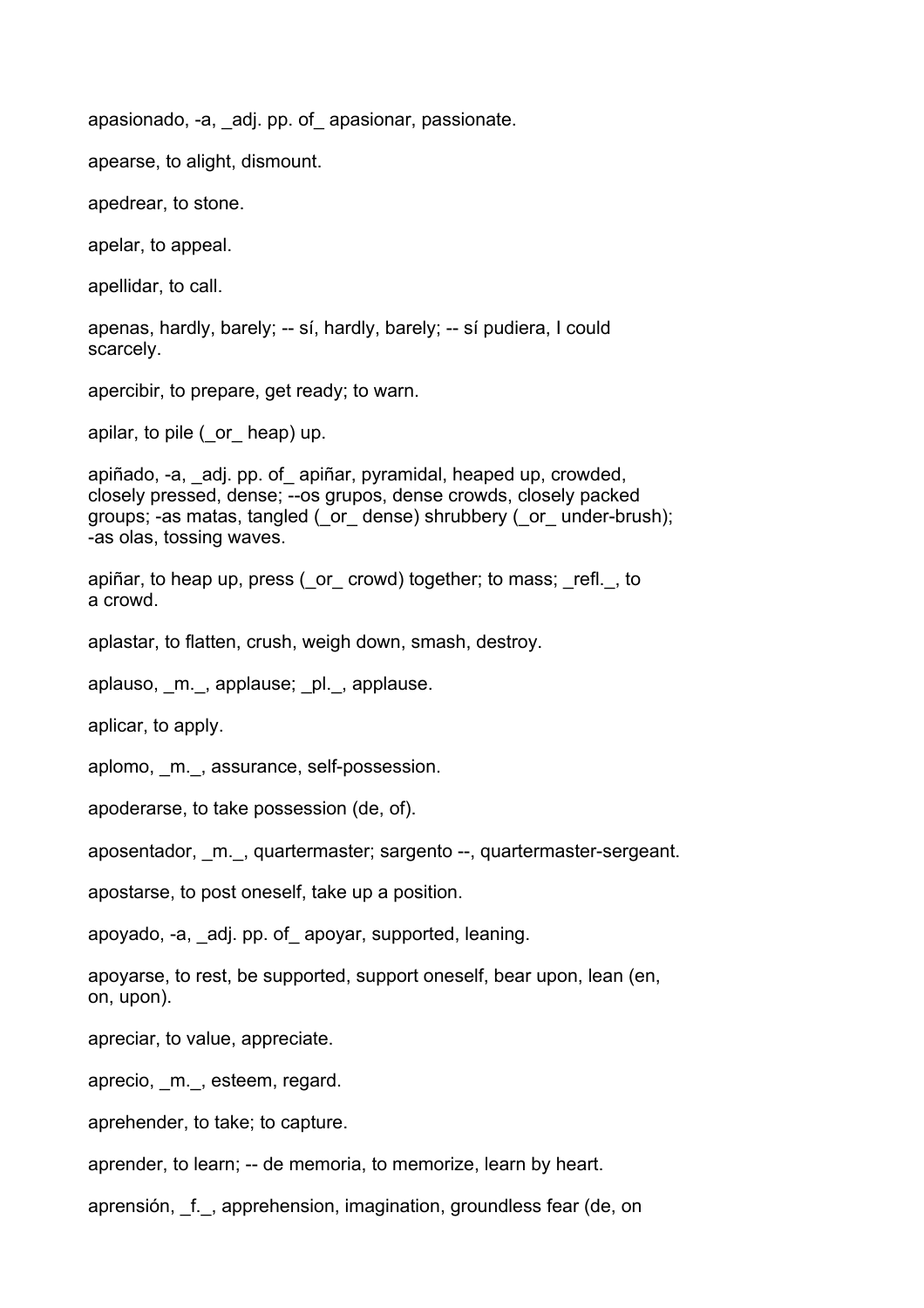the part of).

aprestarse, to make preparations.

apresurar, to hasten, quicken; refl., to hasten, make haste.

apresurado, adj. pp. of apresurar, quickened, hasty, rapid, in haste, convulsive; \_adv.\_, convulsively.

apretado, -a, \_adj. pp. of\_ apretar, crowded, dense, difficult.

aprisionar, to confine, imprison.

aprobar, to approve, show one's pleasure.

apropósito de, about, with regard to.

aprovechar, to take advantage of, profit by, avail oneself of, seize..

aproximación, f., approach, proximity.

aproximarse, to approach, draw near; ir aproximando, to approach.

apurar, to exhaust, clean up, drain; to try, test.

apuro, m., difficulty, straits.

aquel, --la, --lo, that.

aquél, --la, --lo, the one, that one, the former.

aqui, here; pasar de --, to go (any) further ( or farther); por --, here, hereabouts, hither; he --, here is ( or are); behold.

ara, f., altar.

árabe. Arabic, Moorish.

aragonés, Aragonese, of (\_or\_ pertaining to) Aragon.

araña, f., spider.

árbol, m., tree.

arbusto, \_m.\_, shrub, bush.

arca, \_f.\_, chest, coffer.

arcada, f., arcade, arch.

arcángel, \_m.\_, archangel.

arco, m., arch, archway, entrance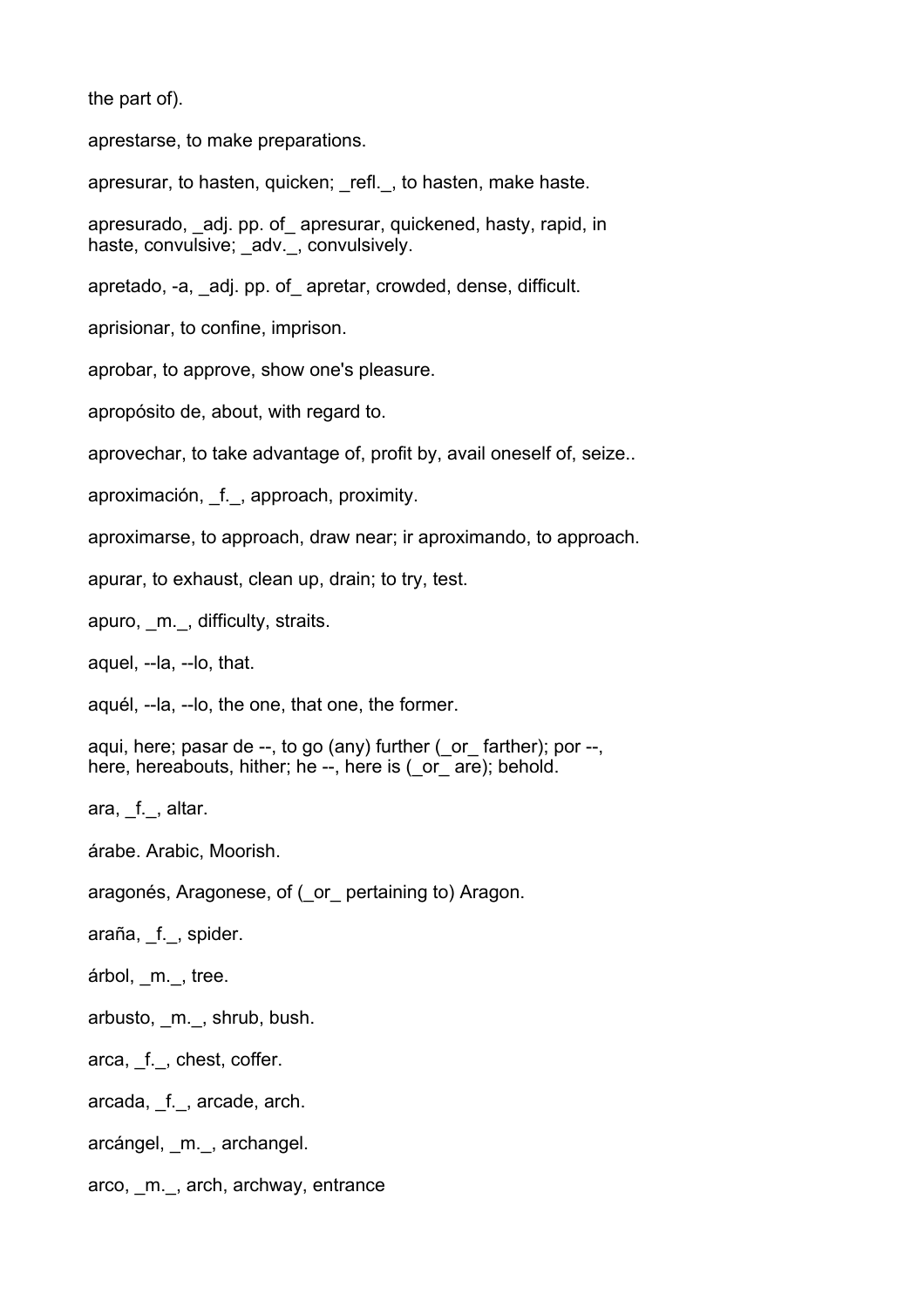arch, niche, recess; --iris, rainbow.

arder, to burn, blaze, glow.

ardid, m., cunning, trick.

ardiente, ardent, fiery, burning, glowing.

ardor, m., ardor, fire, heat.

ardoroso, -a, burning, glowing.

arena, f., sand.

arista, f., straw; fiber (of plants).

arma, f., arm, weapon; el haz de --s, panoply; hacer sus (primeras) --s, to learn fencing.

armada, f., fleet, armada.

armadura, f., annor

armar, to arm.

armario, m., wardrobe, cabinet; no tener su alma en su --, not to have one's soul in the right place; to have one's soul in an abnormal condition.

armonía, \_f.\_, harmony.

armónico, -a, harmonious, without discord; melodious, with sweet sounds.

armonioso, -a, harmonious, regular, beautiful.

aroma, \_m.\_, aroma, odor, perfume.

arpa, f., harp, lyre.

arpón, \_m.\_, harpoon, javelin, shaft.

arqueólogo, m., archaeologist.

arquero, m., archer, bowman.

arrancar, to pull off, snatch away, pull out, tear, wrest, draw, obtain, deprive of; to produce; to awaken suddenly.

arrancharse, to camp; to mess.

arranque, m., passion, burst of passion.

arrastrar, to trail, drag along the ground, draw on, attract, bring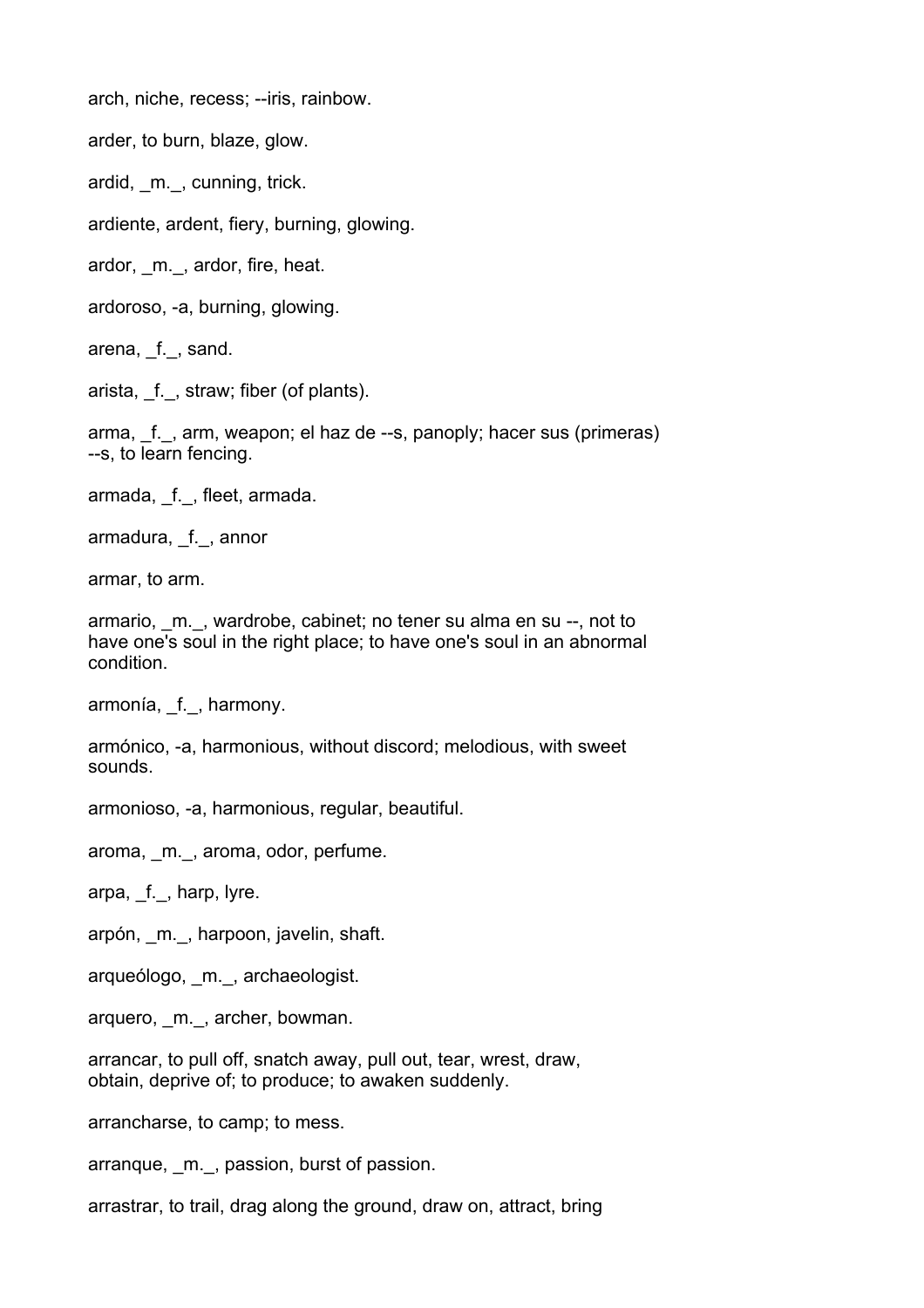up, take, carry, drag, touch, draw away; \_refl.\_, to drag oneself; to creep, crawl, drag along the ground, trail; to be convinced, be induced.

arrebatar, to carry off, snatch away.

arrebato, m., transport.

arrebolar, to redden.

arrebujarse, to wrap oneself up.

arreglar, to regulate.

arremolinar, to whirl; to heap (or pile) up.

arrepentido, -a, adj. pp. of arrepentirse, repented, repentant.

arrepentirse, to repent.

arriba, above, over, up; de -- abajo, from top to bottom; from end to end.

arriesgarse, to venture, risk oneself (por, through, in).

arrodillado, -a, adj. pp. of arrodillarse, kneeling, on one's knees.

arrodillarse, to kneel.

arrogante, handsome, commanding.

arrojar, to throw, cast, fling, hurl forth; to shed, pour, emit, utter; refl., to cast oneself; to fall.

arrostrar, to brave, face, encounter.

arroyo, \_m.\_, rivulet, small stream.

arruinar, to ruin.

arte, m. or f., art, artifice, trick.

articular, to speak, utter.

artista, \_m.\_, artist.

artístico, -a, artistic.

arzobispo, m., archbishop.

asalto, \_m.\_, assault, storm.

asaz, ( poet. ) quite, enough.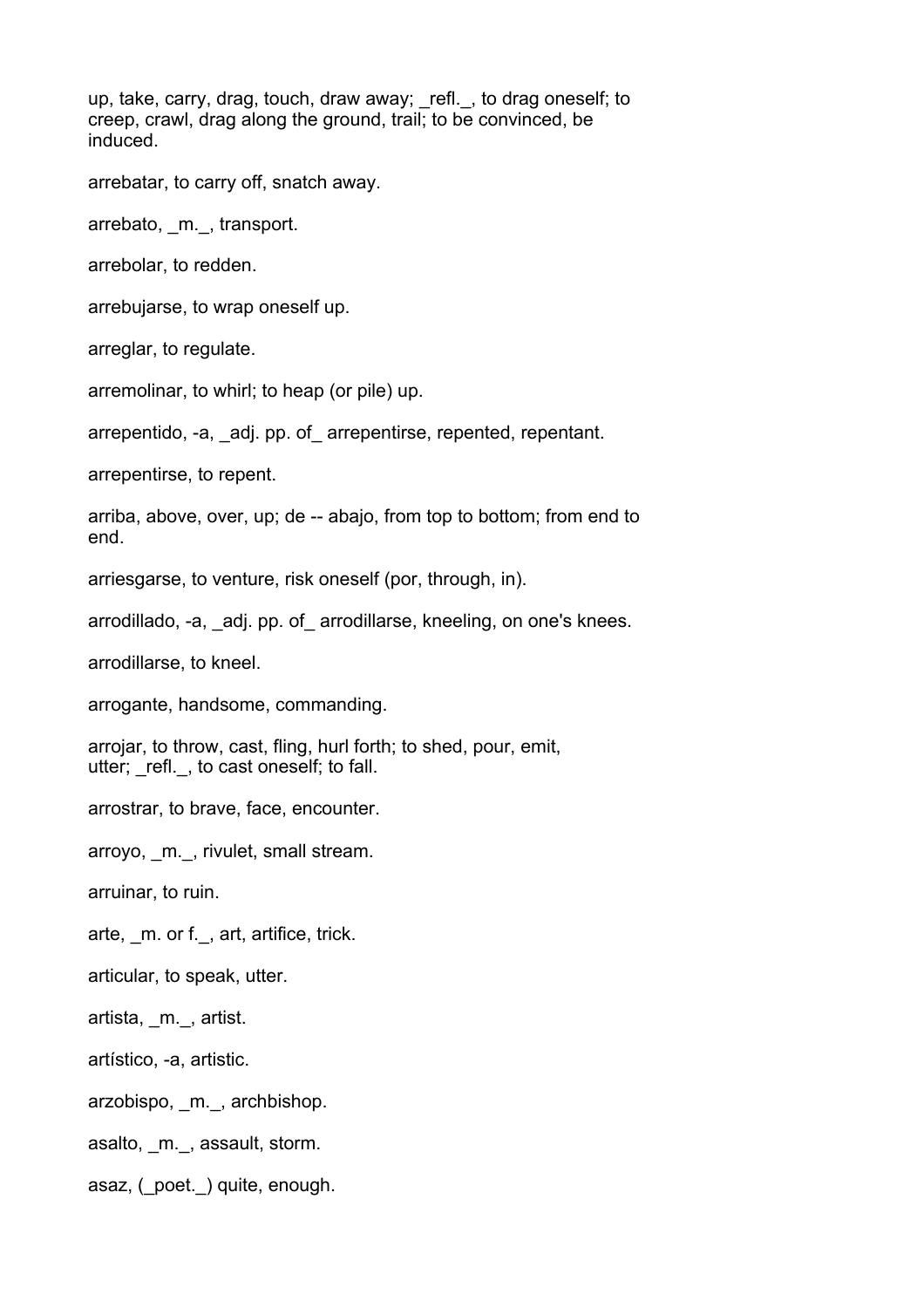ascenso, \_m.\_, ascent.

asco, m., nausea, loathing.

ascua, f., coal, glowing coal.

asegurar, to assert, assure, secure.

asemejar, to resemble; refl., to resemble.

asenderear, to persecute.

asentarse, to be seated; to sit down; to be situated.

asentimiento, m., assent.

asesinar, to assassinate.

asesinato, m., assassination, murder.

así, thus, so.

asiduidad, f., assiduity, assiduous attention, zeal.

asiento, m., seat, chair.

asilo, m., asylum, sanctuary, shelter, refuge.

asir, to seize, grasp, lay hold of.

asistente, m., chief justice (of Seville); servant, orderly.

asistir, to be present; to assist; to witness.

asomado, -a, \_adj. pp. of\_ asomar, appearing, looking out.

asomar, to appear, be visible, loom up, look up, put out, show; en hablando del ruín de Roma, cátale aqui que asoma, speak of the devil and he will appear.

asombrado, -a, \_adj. pp. of\_ asombrar, wondering, astonished, frightened, terrified, anxious.

asombro, m., astonishment, surprise.

asombroso, -a, astonishing, marvelous.

aspecto, m., sight, appearance, aspect.

áspero, -a, rough, harsh, unkempt, rugged.

áspid, m., aspic, asp.

aspirar, to breathe in.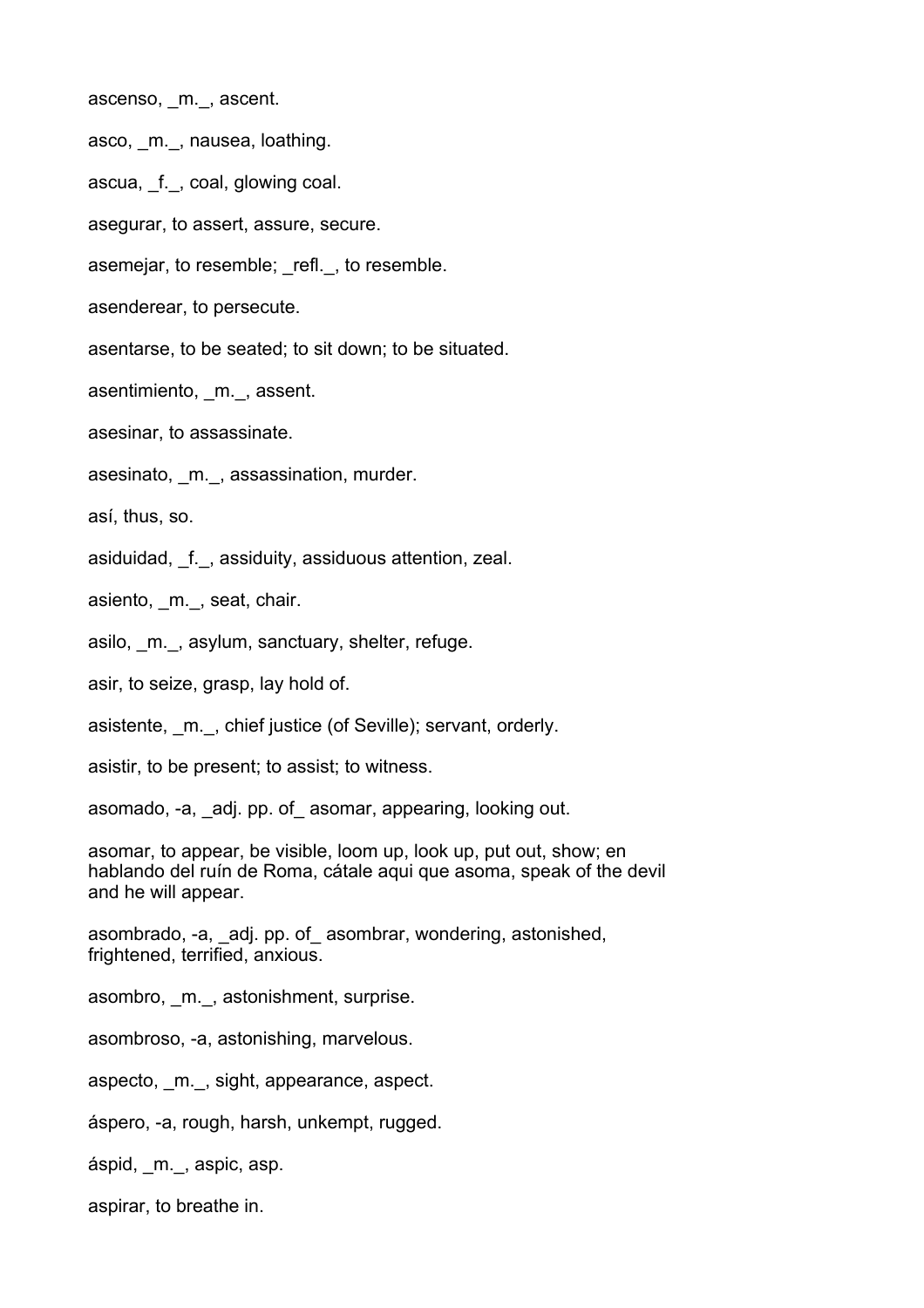asqueroso, -a, loathsome, noisome.

asta, f., shaft, staff, trunk, body.

astilla, f., chip, splinter.

astro, \_m.\_, star.

astuto, -a, cunning, crafty, sly.

asunto, \_m.\_, circumstance, matter.

affair, event, incident, subject.

asustar, to frighten.

atabal, \_m.\_, drum, kettledrum.

atajar, to stop.

atar, to bind, tie; -- bien corto, to tie very short; to hold in strict subjection; -- de pies y manos, to bind hand and foot.

ateísmo, \_m.\_, atheism, unbelief.

atención, \_f.\_, attention.

atender, to pay attention to; to expect.

atento, -a, attentive, heedful.

aterrador, terrifying, frightful.

aterrar, to frighten, terrify.

atillo, \_m.\_, bundle.

atmósfera, \_f.\_, atmosphere.

atolondrado, -a, adj. pp. of atolondrar, perplexed, confused; giddy, wild, heedless.

átomo, m., atom, particle.

atónito, -a, astonished, amazed.

atractivo, m., charm, attraction.

atraer, to draw, attract, bring down.

atrás; back, backwards; -- de, behind.

atravesar, to cross, traverse.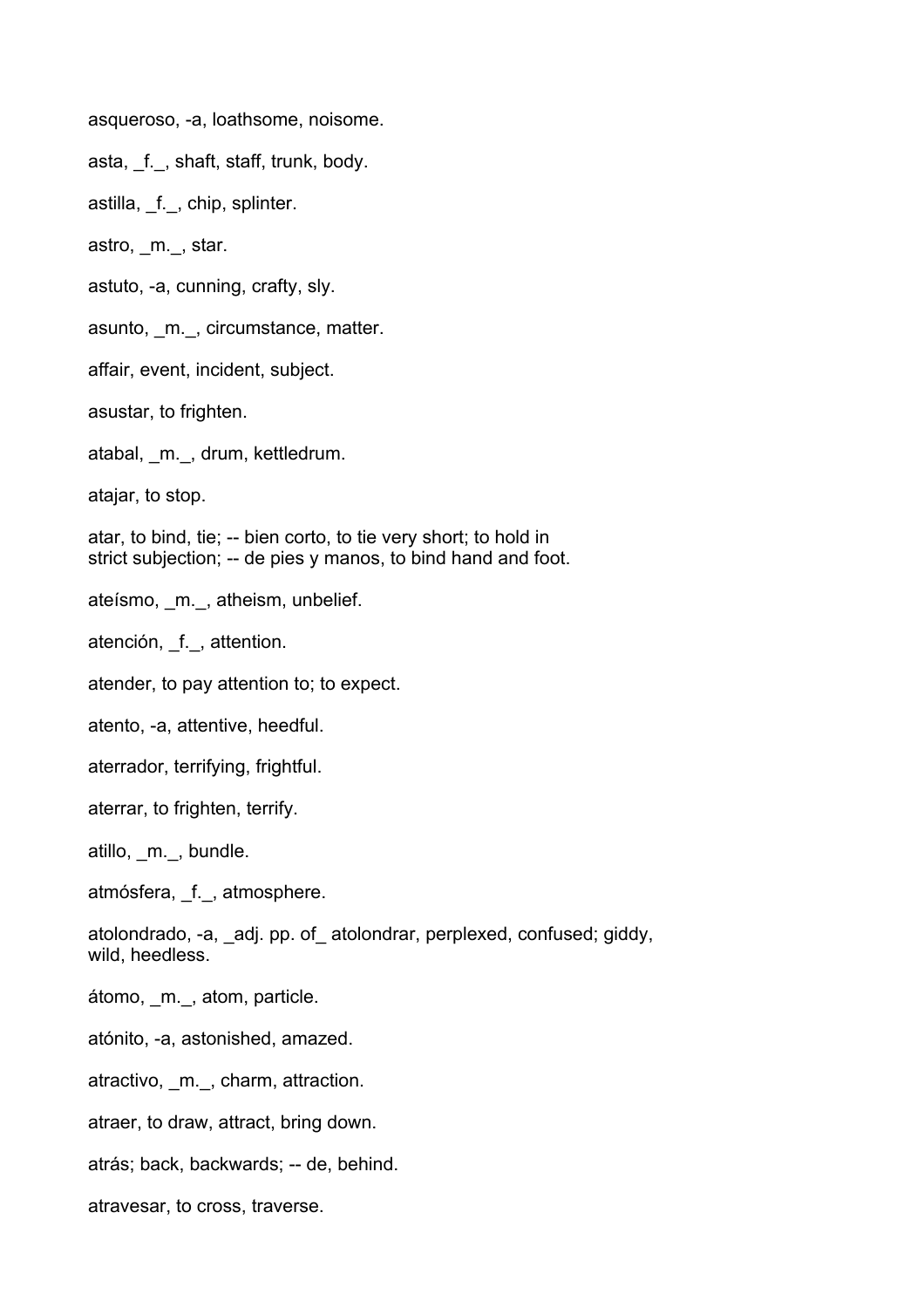atreverse, to dare, venture, have the courage.

atrevido, -a, \_adj. pp. of\_ atreverse, daring, bold, rash, audacious.

atrevimiento, m., boldness, rashness.

atribulado, -a, \_adj. pp. of\_ atribular, afflicted, vexed, suffering.

atrio, m., portico, church porch.

atronador, deafening, thundering, thunderous.

atropellarse, to hurry, rush.

aturdido, -a, \_adj. pp. of\_ aturdir, perturbed, confused, bewildered, stupefied, astonished, agitated.

aturdir, to disturb, confuse, bewilder.

auditorio, m., audience.

aullar, to howl.

aún (or aun), even, still, yet; no ... ni --, not even; -- cuando, although; -- que, although.

aunque, although.

aura, f., gentle breeze, zephyr.

aurora, f. dawn.

ausencia, f., absence.

ausente, absent.

auto, \_m.\_, judicial decree or sentence; warrant, edict; -- de fe, public punishment by the Inquisition, often a public burning; (hence) a great fire, a bonfire, a fire.

autor, \_m.\_, author.

autoridad, f., authority.

autorizar, to authorize

avanzado, -a, \_adj. pp. of\_ avanzar, advanced, late.

avanzar, to advance, progress.

avaro, -a, miserly, avaricious

ave, f., bird.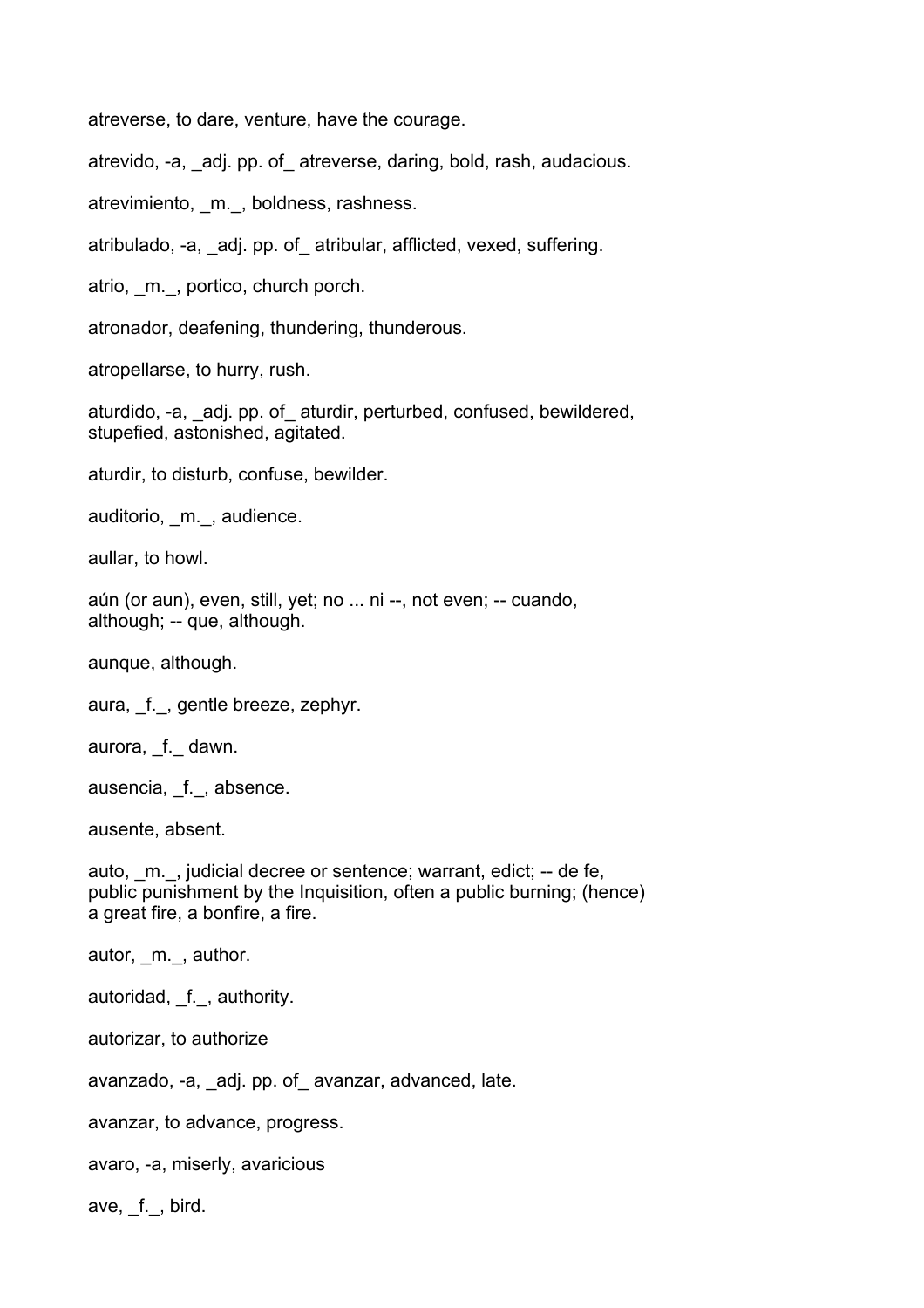avenida, f., approach, avenue.

aventura, f., adventure, event, incident.

aventurarse, to venture.

aventurero, \_m.\_, adventurer, knight errant.

averiguar, to inquire, find out, investigate.

avidez, \_f.\_, avidity; con --, eagerly.

avisado, -a, \_adj. pp. of\_ avisar, advised, informed.

aviso, m., warning.

jay! alas! ayes, subst. m. pl., lamentations.

ayer yesterday.

ayuda, f., aid, help, means.

ayudar, to aid, help.

ayuntamiento, m., municipal government, town (or city) hall.

azar, m., hazard; al --, at hazard; at random.

azaroso, -a, hazardous, adventurous, venturesome.

azotar, to whip, lash, beat against, strike, cut.

azucena, \_f.\_, lily, white lily.

azúl, blue; -- turquí, dark blue; subst. m., blue, indigo.

azulado, -a, \_adj. pp. of\_ azular, azured, bluish, indigo, blue.

azuzar, to set on, let loose, urge on.

#### B

bagaje, \_m.\_, baggage; \_pl.\_, baggage (of an army).

¡bah! bah!, nonsense!

bajar, to descend, lower, sink down, let fall, cast down, come down.

bajel, m., ship.

bajo, -a, low; \_adv.\_, underneath, under, beneath.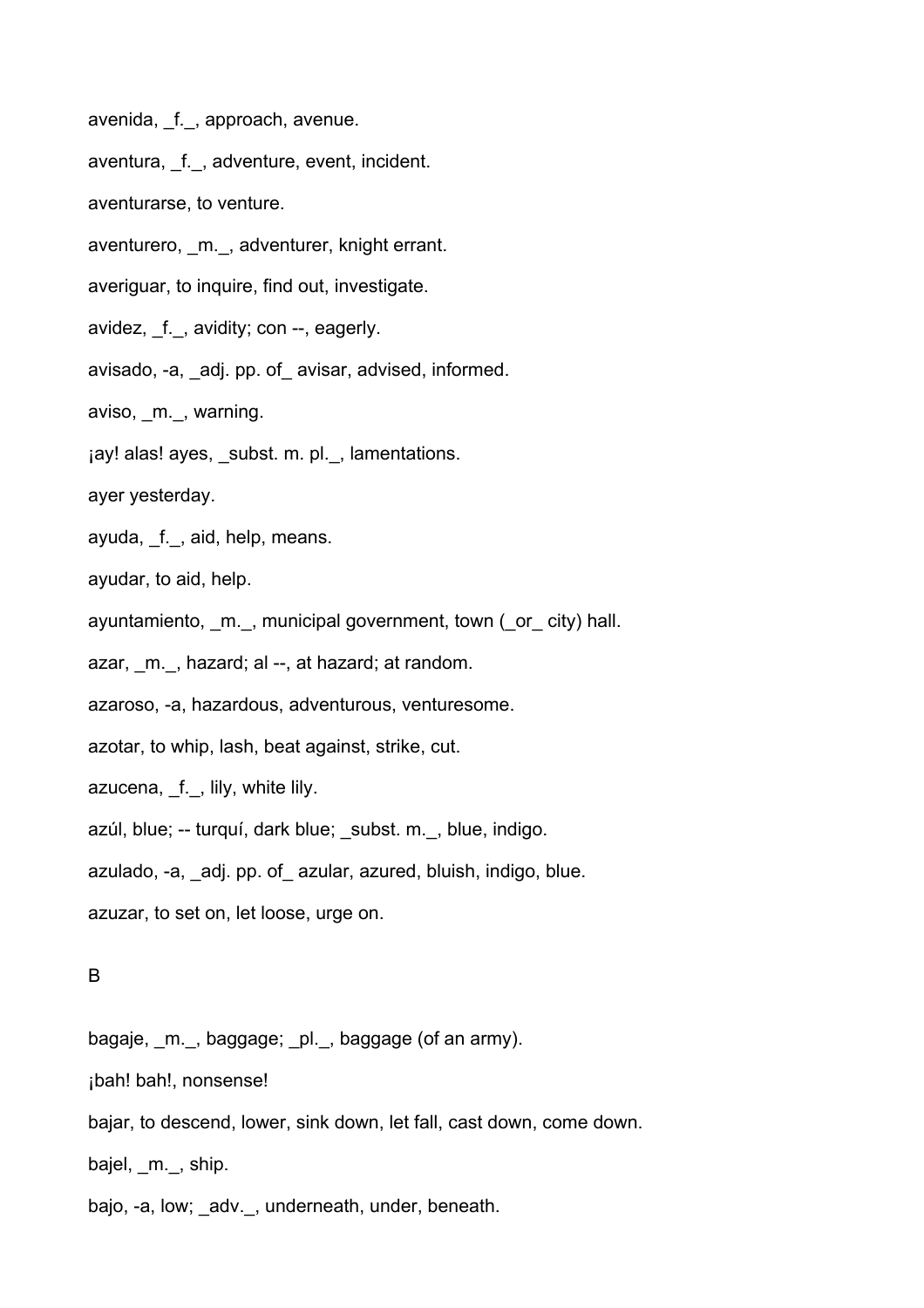balanceado. -a, adj. pp. of balancear, balanced, swayed, swaying.

- balancearse, to sway, totter, reel.
- balbucear, to stammer.
- balcón, \_m.\_, balcony, casement window, balcony casement window.
- balde: en --, in vain, vainly.
- balsa, \_f.\_, pool, lake.
- Baltasara, f., (Span.) Raltasara.
- ballesta, f. ;, crossbow.
- ballestero, \_m.\_, archer, crossbowman.
- banda, f., band, gang, flock.
- bandada, f,, flock, crowd, band, swarm.
- bandido, m., bandit.
- bando, m., flock, flight.
- bandolera, f., bandoleer, hunting-belt (slung across the shoulder).
- banquillo, m., stool, bench.
- bañar, to bathe, wash.
- báquico, -a, bacchanal, bacchanalian.
- barajarse, to writhe.

barandal, \_m.\_, balustrade, railing.

- barba, \_f.\_, beard; \_pl.\_, beard; y se le rieron en sus --s; and they laughed in his face.
- barón, m., baron, lord.
- barra, f., bar.
- barranco, \_m.\_, gorge, precipice.
- barrio, m., ward, quarter.
- base, \_f.\_, base, basis.
- basta, enough, halt, stop.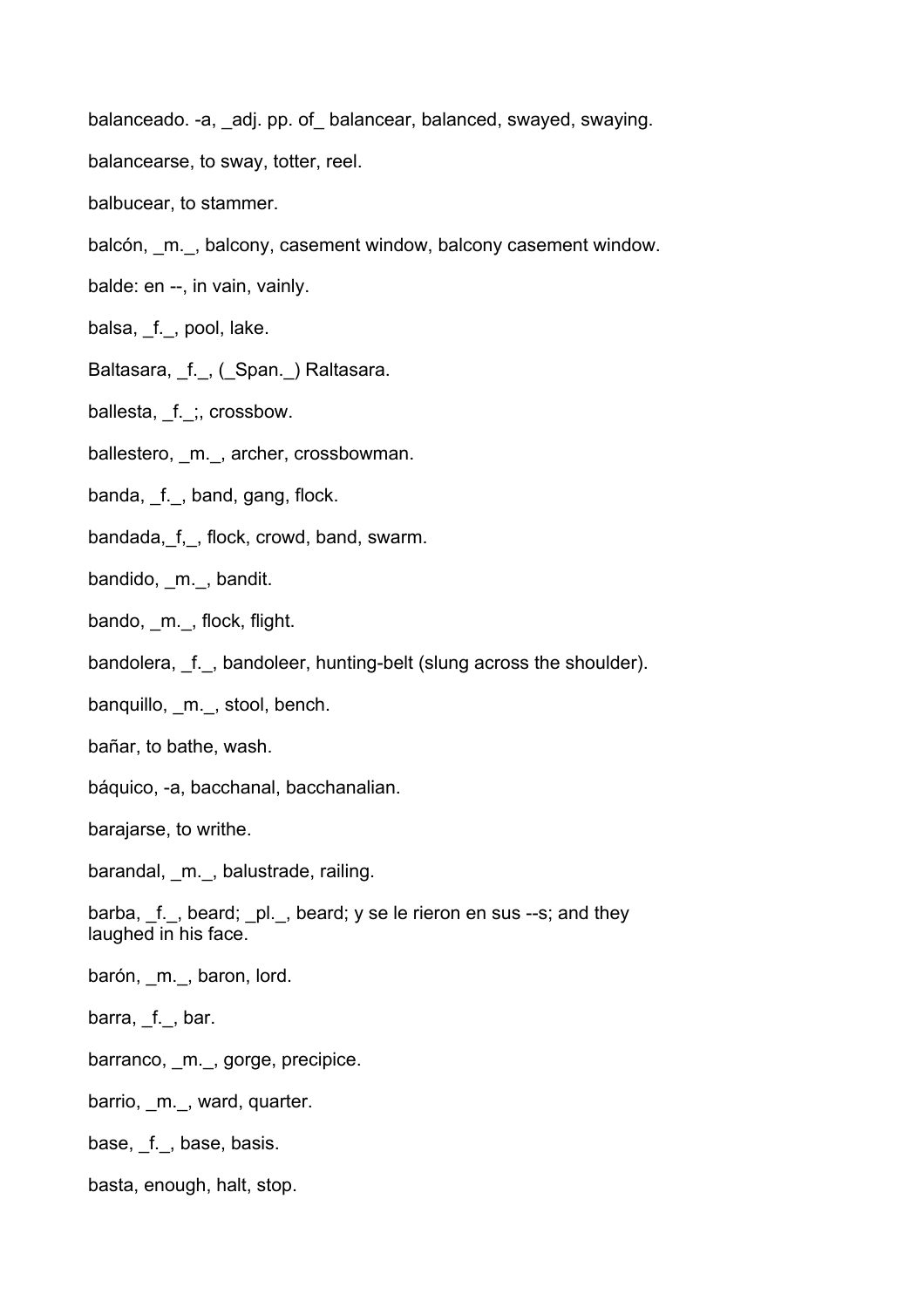bastante, sufficient, enough, sufficiently, rather, considerable; lo --, sufficiently, enough.

bastar, to be sufficient; baste, let that suffice; enough.

batallar, to disagree, battle, be at odds.

batir, to beat, strike, clap; -- el cobre de firme, to be most diligent;  $-$  las palmas, to clap the hands; subst., beating; refl. to fight a duel.

beata, f., pious woman; lay sister.

bebedor, m., tippler, toper.

beber, to drink.

belleza, f., beauty.

bellisimo, -a, abs. supper. of bello, very (or most) beautiful.

bello, -a, beautiful, handsome.

bendecir, to consecrate, bless.

bendición, f., benediction, blessing; que era una -- del cielo, in a surprising way.

bendito, -a, adj. pp. (irr.) of bendecir, blessed, holy, consecrated.

benévolo, -a, benevolent, gracious.

besar, to kiss; to touch; llegar y -- el santo, to succeed in a brief space of time; to find good fortune quickly.

beso; m., kiss.

biblioteca, f., library.

bien, m., good deed (or act), good, benefit; un -- de caridad, a good turn, a benevolent favor; \_pl.\_, property; \_adv.\_, well, very; si --, although, even if; mas --, rather; pues --, well, well then, well now; ó --, or, or else; -- ... ó, whether ... or; either, or; porque ... ó por ser, whether because ... or because it was; -- que ... - que, whether ... or; either because ... or because.

bigote, m., mustache.

birrete, m., cap, barret.

bisojo, -a, cross-eyed.

bizarro, -a, gallant, brave, highspirited, generous.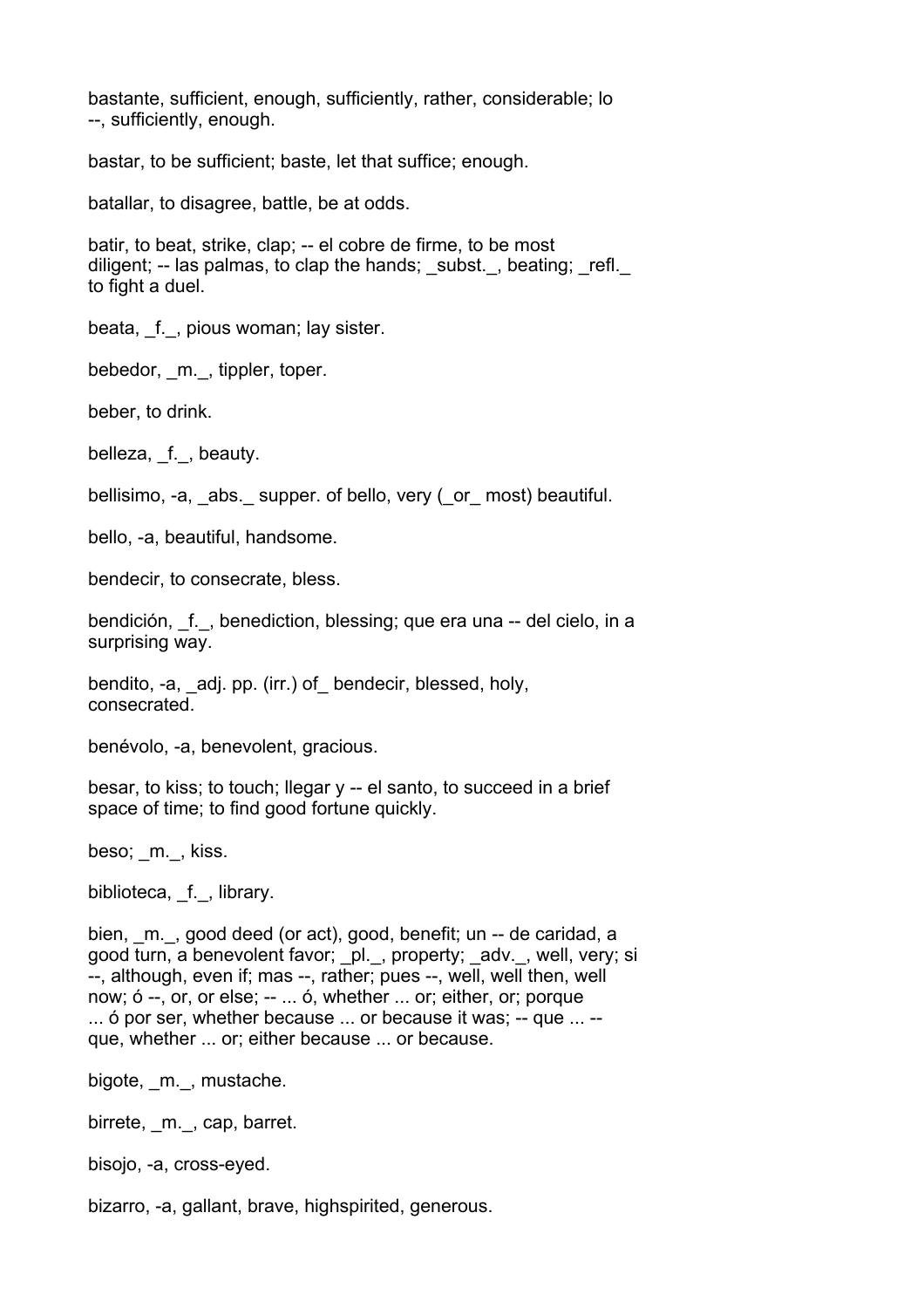blanco, -a, white.

blancura, f., whiteness, whiteness of complexion.

blancusco, -a, whitish, gray.

blandamente, softly.

blandir, to brandish.

blando, -a, soft.

blanquear, to whiten, shine white; to bleach.

blasfemar, to blaspheme, curse.

blasfemia, f., blasphemy.

blasón, m., blazon.

bobo, m., dunce, fool.

boca, \_f.\_, mouth; de --, on (his) face; de manos á --, all of a sudden; unexpectedly; punto en --, silence, hush.

boca-calle, f., entrance (end or opening) to a street.

bocado, \_m.\_, morsel, bite.

boceto, m., sketch, outline.

bocina, \_f.\_, trumpet, horn, bugle.

bofetada, \_f.\_, buffet, blow.

bofetón, \_m.\_, slap, blow.

bondad, f., kindness, goodness.

bondadoso, -a, benevolent, kind.

bonito, -a, pretty, charming, good, fine.

borceguf, m., buskin.

bordar, to border, embroider.

borde, m., edge, border, brink, bank.

bordón, \_m.\_, staff.

borracho, -a, drunk, intoxicated.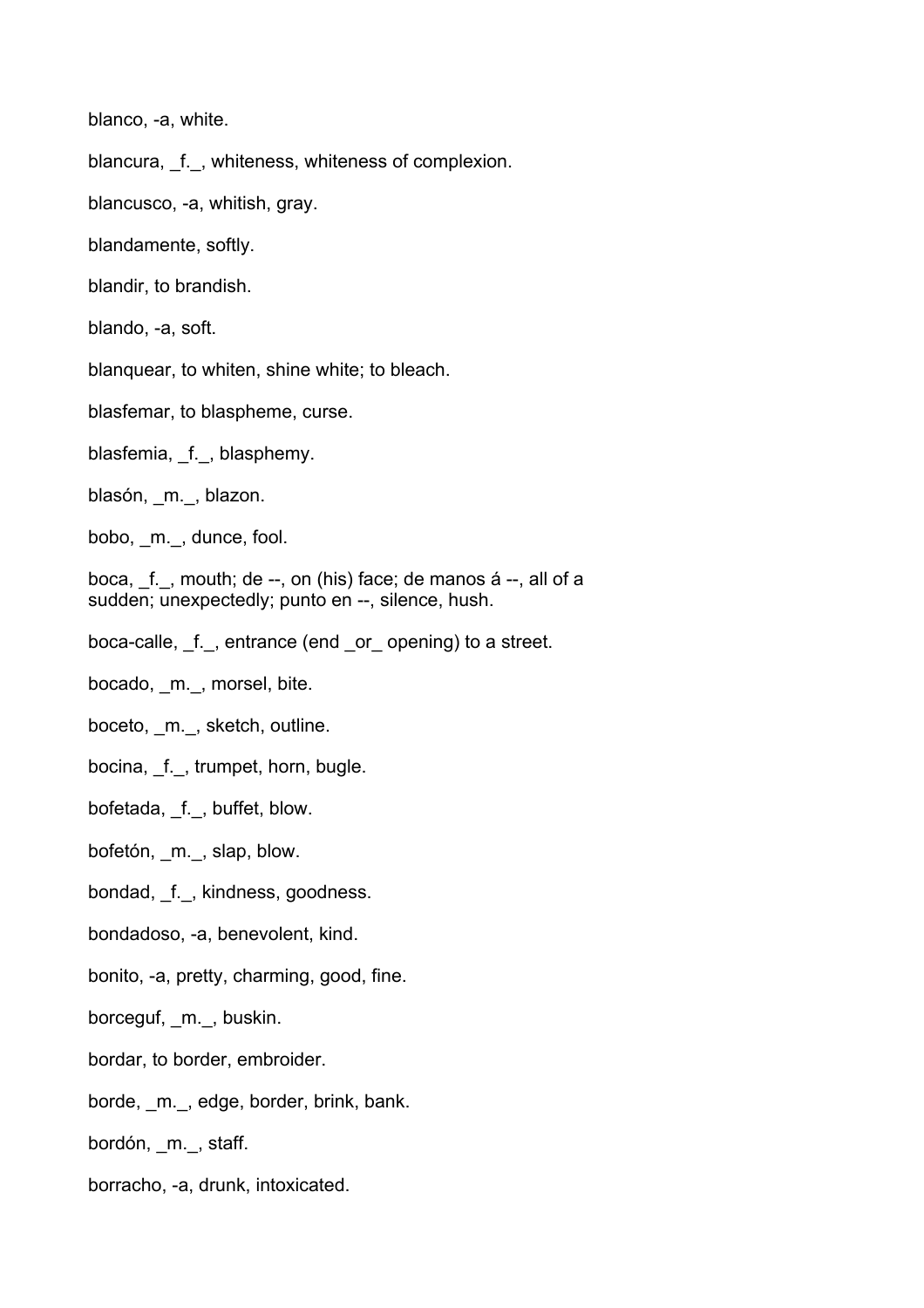borrar, to efface, erase; refl., to be effaced (or blotted out).

borrascoso, -a, stormy, angry.

bosque, m., grove, forest, wood.

bosquecillo, \_m.\_, coppice.

bosquejar, to sketch, paint.

bote, m., bound; boat; canister; box, toilet box, estar de -- en --, to be cram full; to be completely filled.

botella, f., bottle.

Botero. See caldera.

botín, m., booty.

botón, \_m.\_, button, bud.

bóveda, f., arch, vault.

bramar, to roar.

bramido, m., bellow, bellowing, belling; calling; clamor, noise, blast.

¡bravo! bravo!

brazo, m., arm.

brecha, f., breach.

breña, \_f.\_, bramble, brambles, thicket.

breve, short, brief; en-s palabras, in a few words.

brevísimo, -a, \_abs.\_ sapper, of breve, very (\_or\_ most) brief.

brial, m., skirt, rich silken skirt.

brida, f., bridle.

brigada, \_f.\_, brigade; general de --, brigadier-general.

brillante, brilliant, bright, radiant, clear.

brillar, to shine, gleam.

brillo, \_m.\_, gleam, glitter, light, brilliancy, brightness.

brinco, m., leap, bound; dar un --, to leap, bound, jump.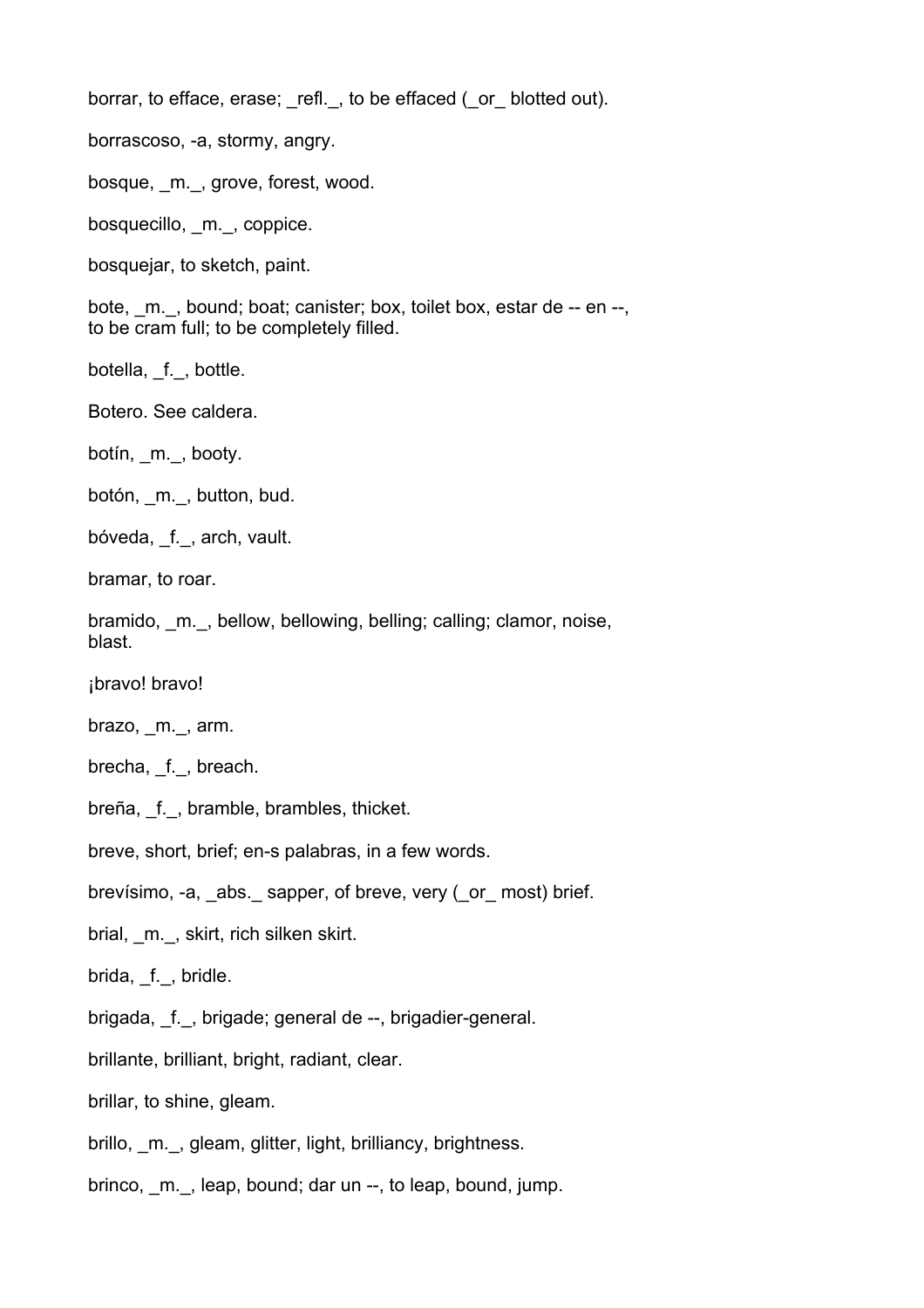brindar, to offer; to toast, drink a toast.

brindis, \_m.\_, toast.

brisa, f., breeze.

brocade, m., brocade.

broma, f., rubbish; jest, joke; echar á --, to take ( or consider) as a joke  $\overline{C}$  or jest).

bromear, to jest, joke, banter.

bronce, m., bronze.

broquel, m., shield, buckler.

brotar, to bud; to gush, issue, flow, burst forth, gush out.

bruja, f., witch.

brujeria, f., witchcraft.

bruma, f., mist, fog.

bruñido, -a, \_adj. pp. of\_ bruñir, burnished, polished.

bruto, m., brute, beast; clownish (or ignorant) fellow.

buen. See bueuo.

bueno, -a, good, kind, well, fine; una buena, a good one; a warm reception; Noche Buena, Christmas eve; mass of Christmas eve; --s evaugelios, some holy sayings; some of the holy Scriptures; de buen tono, fashionable; subst. m., good man, Christian.

buffet, m., (French) buffet, refreshment table.

bufido, m )., snort.

bufón, m., buffoon.

buho, m., owl.

bulto, m., bust, figure, form.

bulla, f., noise.

bullicio, m., bustle, noise, excitement.

bullicioso, -a, lively, restless, noisy, boisterous.

burla, f., joke, jest, jesting, scoffing, trick; hacer --, to play a joke ( or trick).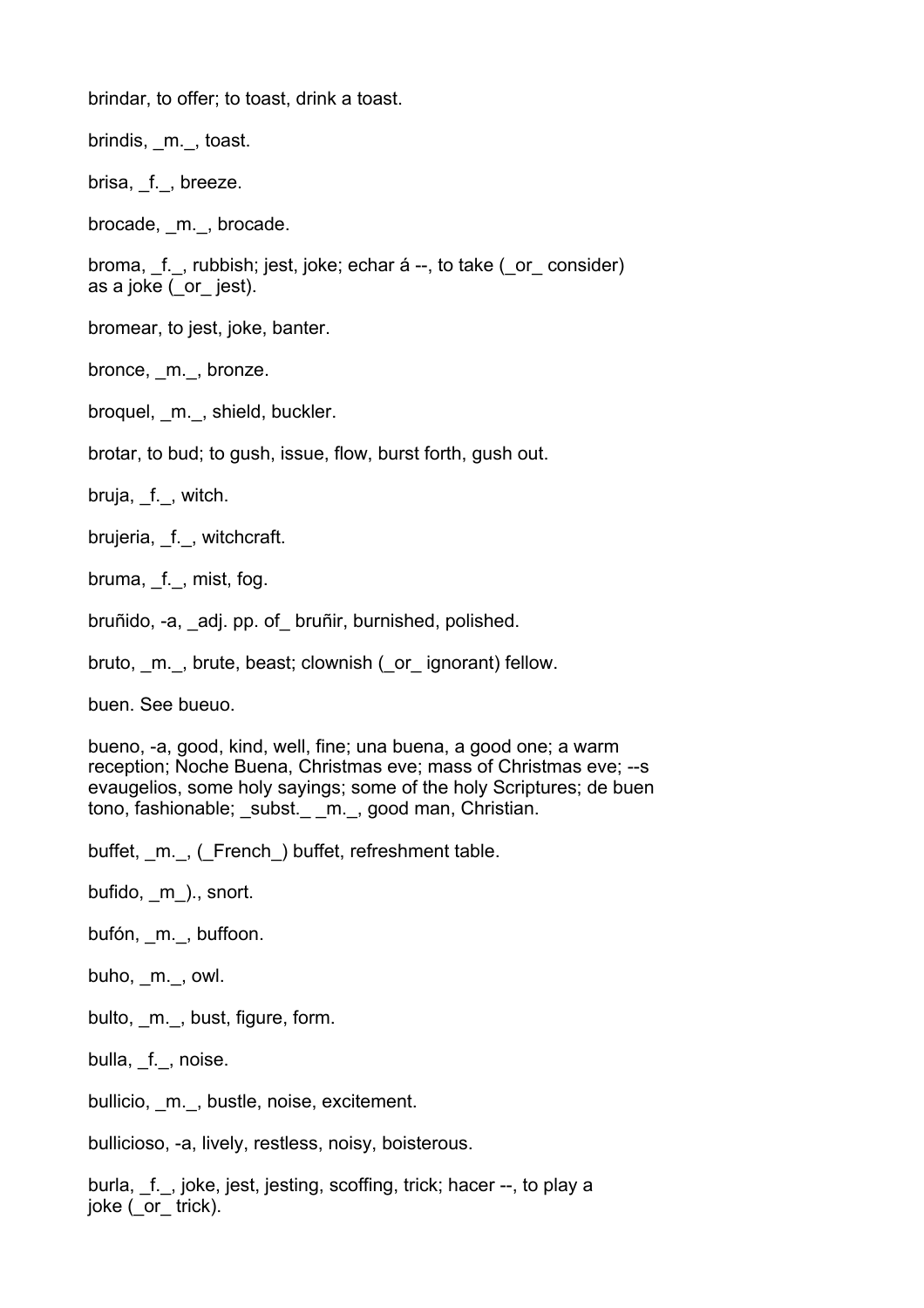burlado, -a, adj. pp. of burlar, cheated, deceived, mocked, made sport of, destroyed.

burlarse, to jest, mock, laugh at, make sport of.

burlón, jesting, joking, scoffing, mocking.

busca, f., search; echar en --, to go ( or set off) in search; vamos en su --, let us look for her, let us go to her.

buscar, to seek, look for.

busilis, m., mystery.

C

cabal, just, exact, quite.

cabalgadura, f., beast (of burden), steed, mount.

cabalgar, to ride; to parade on horseback.

cabalgata, \_f.\_, cavalcade.

caballería, f., horse, mount, saddlehorse, chivalry; pl., chivalrous deeds.

caballero, m., knight, gentleman, lord, sir.

cabecear, to nod; to shake (\_or\_ toss) the head.

cabecera, f., head, head-piece, top (of the cross).

cabellera, f., hair.

cabello, m.\_, hair; \_pl.\_, hair.

caber, to be contained; to find room; to be; no cabía duda, there was no doubt.

cabeza, f., head, head of hair.

cabezo, \_m.\_, summit, peak.

cabo, m., end; al --, finally; llevar á --, to carry out; to execute; to terminate successfully.

cacería, \_f.\_, hunting expedition, hunting party.

cada, each, every; -- uno, each one; -- vez, each time; ever, continually.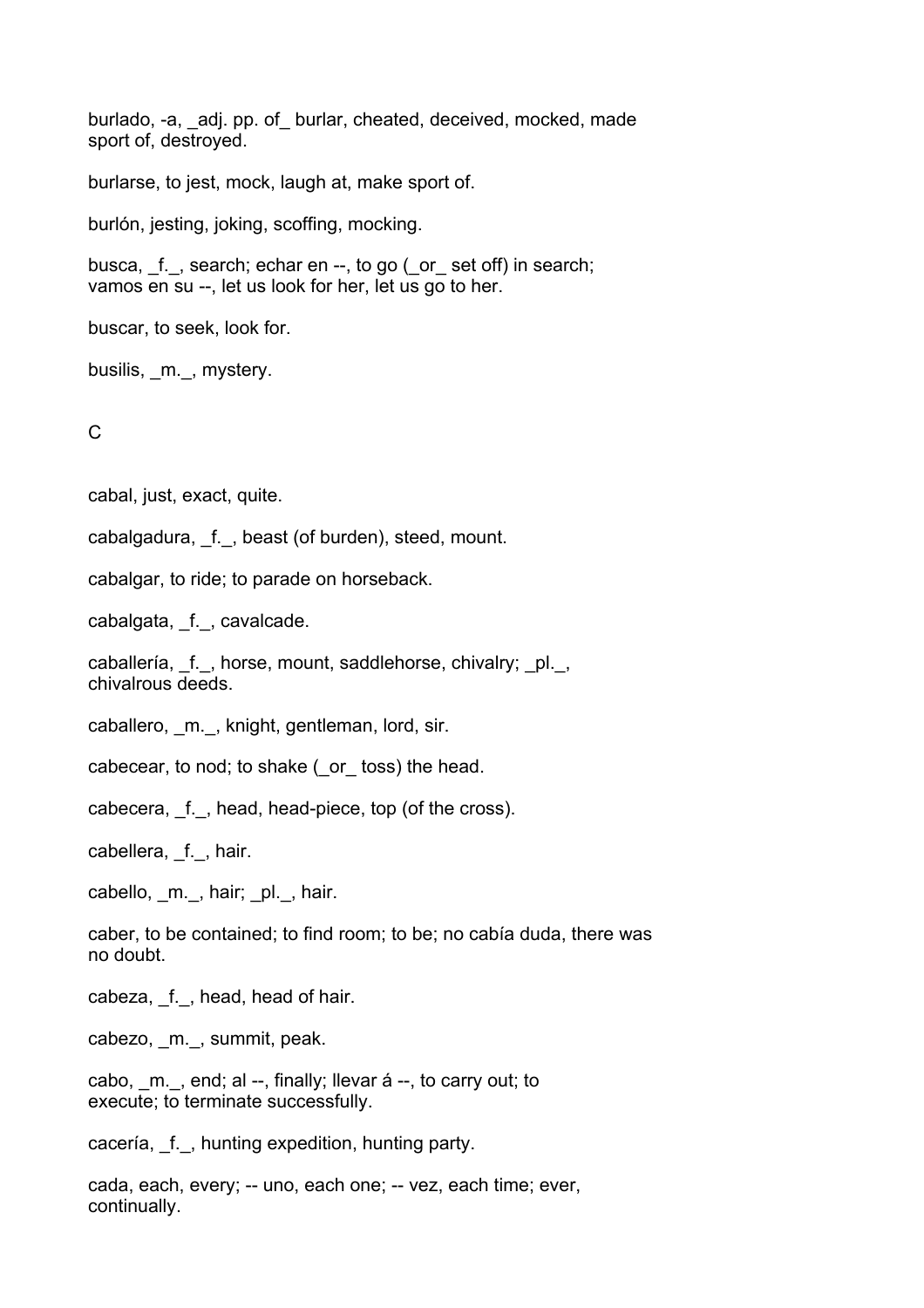cadáver, m., corpse, cadaver.

cadena, f., chain.

cadencia, f., measure, beat, strain, cadence, cadenza.

caer, to fall; to strike (against something in falling); -- á pedazos, to fall to pieces.

caída, f., fall.

calabozo, m., dungeon, cell.

calado, -a, of openwork; of fretwork; \_pp. of\_ calar, (of the hat) pulled down, pressed down (over the eyes).

calamidad, f., calamity.

calar, to pull down, press down.

Calavera, f., skull; el Cristo de la --, Christ of the skull, the crucifix with a skull (carved) at the feet of Christ.

calcáreo, -a, calcareous.

calcinar, to burn, reduce to ashes.

cálculo, \_m.\_, estimate, calculation, expectation, computation.

caldera, f., caldron, kettle; en las --s de Pero Botero, (coll.) in the devil's boiler; in hell.

calentar, to warm.

calibre, m., caliber, sort, kind.

calidad, \_f.\_, quality.

caliente, hot, fiery.

calificarse, to qualify, be designated (\_or\_ described).

caliginoso, -a, dim, dark, obscure, murky, dense.

cáliz, \_m.\_, calyx.

calma, f. \_, calm, composure, calmness, tranquillity, silence; con --, calmly, with composure.

calmar, to calm, appease.

caluroso, -a, heated, hot.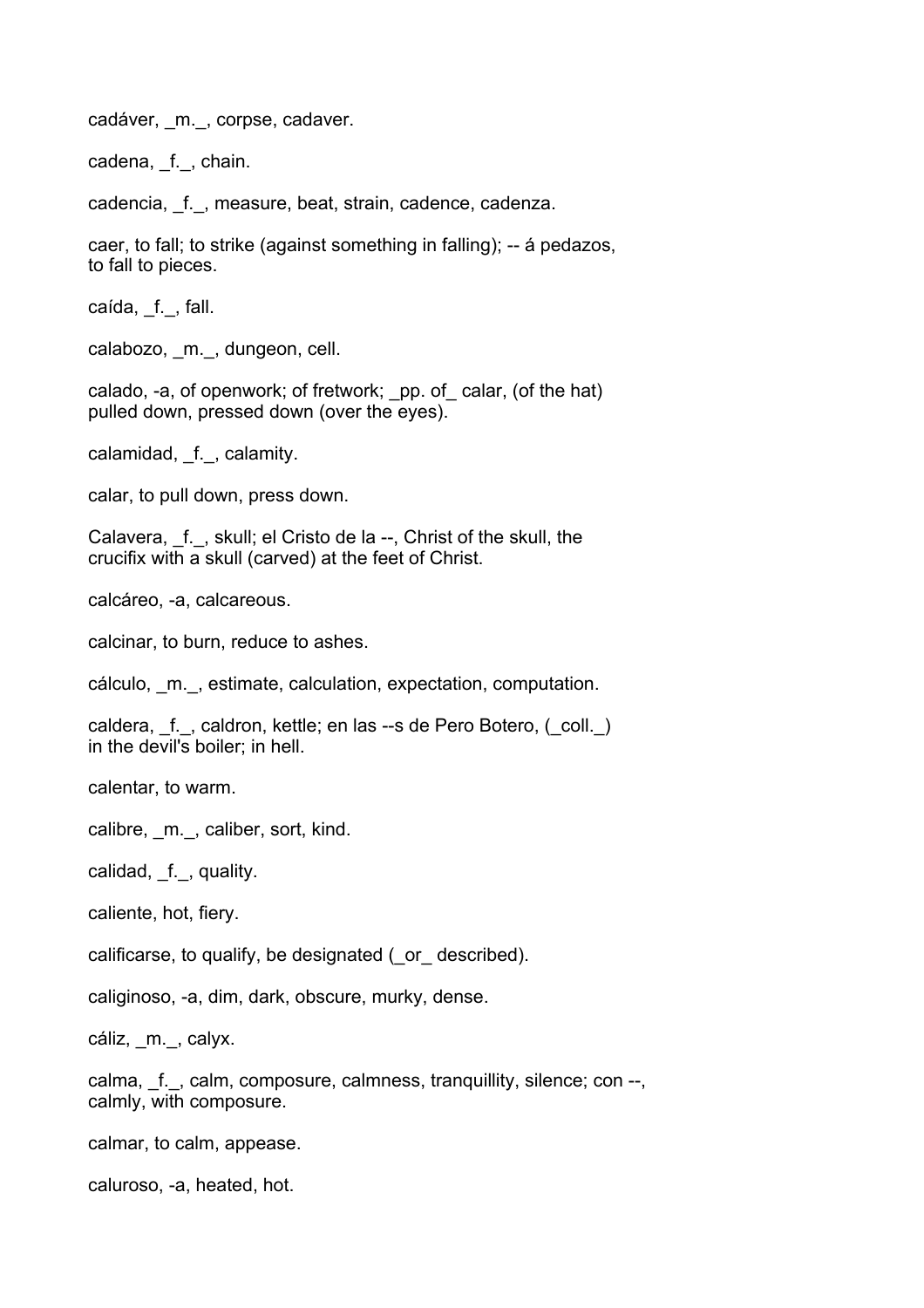calzado, -a, \_adj. pp. of\_ calzar, shod, with hair growing low; frente calzada, low forehead.

- calzas, f. pl., breeches, trousers.
- callado, -a, adj. pp. of callar, silent.
- callar, to be silent; ¡calle! hush! silence!
- calle, f., street.
- ¡calle! See callar. callejón, \_m.\_, lane, alley, narrow street.
- cama, f., bed; caer en --, to fall sick.
- cámara, \_f.\_, chamber, bedroom.
- camarada, m., comrade, companion.
- cambiante, m., iridescence; iridescent gleam, glint.
- cambiar, to change, exchange.
- cambrón, \_m.\_, bramble.
- caminante, m., traveler.
- caminar, to go, walk, walk along.
- camino, m., way, road, journey, march, course; -- atras, back; down (\_or\_ up) the road.
- campana, \_f.\_, bell, church bell.
- campanada, f., stroke.
- campanario, m., belfry, bell-tower; -- de espadaña, single-walled bell-tower; belfry (of a single wall with openings for the bells).
- campanero, m., bellman.
- campanilla, \_f.\_, small bell, hand-bell, bell; morning-glory.
- campaña, \_f.\_, campaign.
- campiña, \_f.\_, field, plain.
- campo, m., field, camp.
- canción, f., song.
- candelabro, m., candlestick, chandelier.
- candelilla, f., small candle.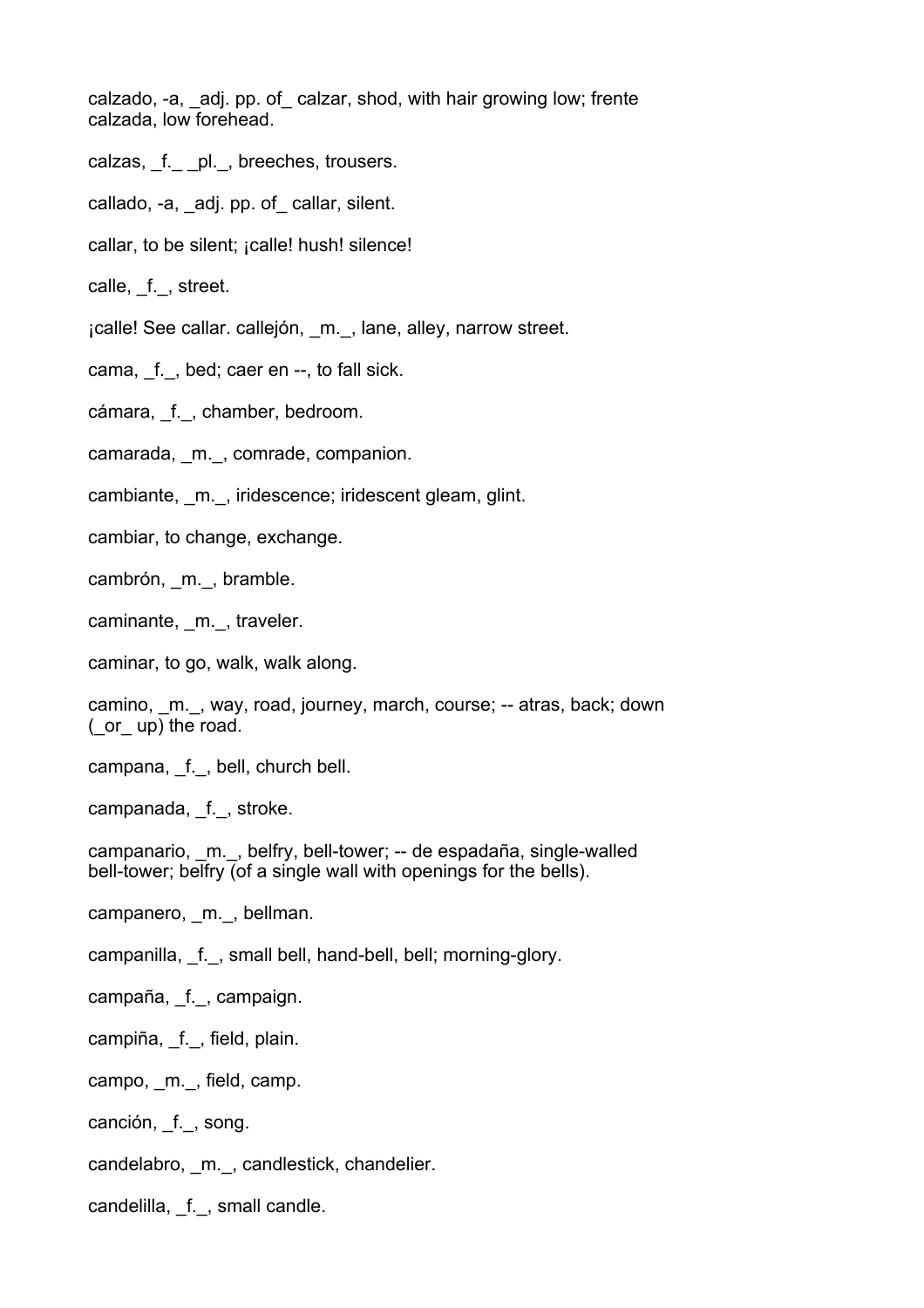candente, incandescent, red-hot.

cándido, white, snowy.

cangilón, \_m.\_, bucket (or cup of an endless chain used in drawing water). See noria.

cano, -a, hoary, gray.

canónigo, m., canon, prebendary.

cansado, -a, adj. pp. of cansar, tired, wearied, weary.

cansarse, to bore oneself, be bored, be tired.

cantar, to sing, hum, buzz; -- entre dientes, to hum (a song).

cantar, m., song.

- cántaro, m., pitcher, water-pitcher.
- cantazo, m., stone, blow with a stone.

cantera, f., quarry.

cantidad, f., quantity, sum.

cántiga, f., song, metrical romance.

canto, m., song, hymn, chant, canticle, canto.

cantueso, m., lavender, French lavender, spike.

cañada, f., glen, dale, glade.

caño, \_m.\_, stream, jet.

- cañuto, \_m.\_, fluting; gorguera de --s, fluted raff.
- capa, \_f.\_, cloak, mantle.

capaz, capable, able.

capellán, \_m.\_, chaplain.

caperuza, f., pointed cap, pointed hood, hood.

capilla, f., chapel; maestro de --, choir-master, one who composes and directs church music; -- mayor, main chapel (containing the pulpit and high altar, and in most Spanish churches opposite the coro and separated from the transept by a railing).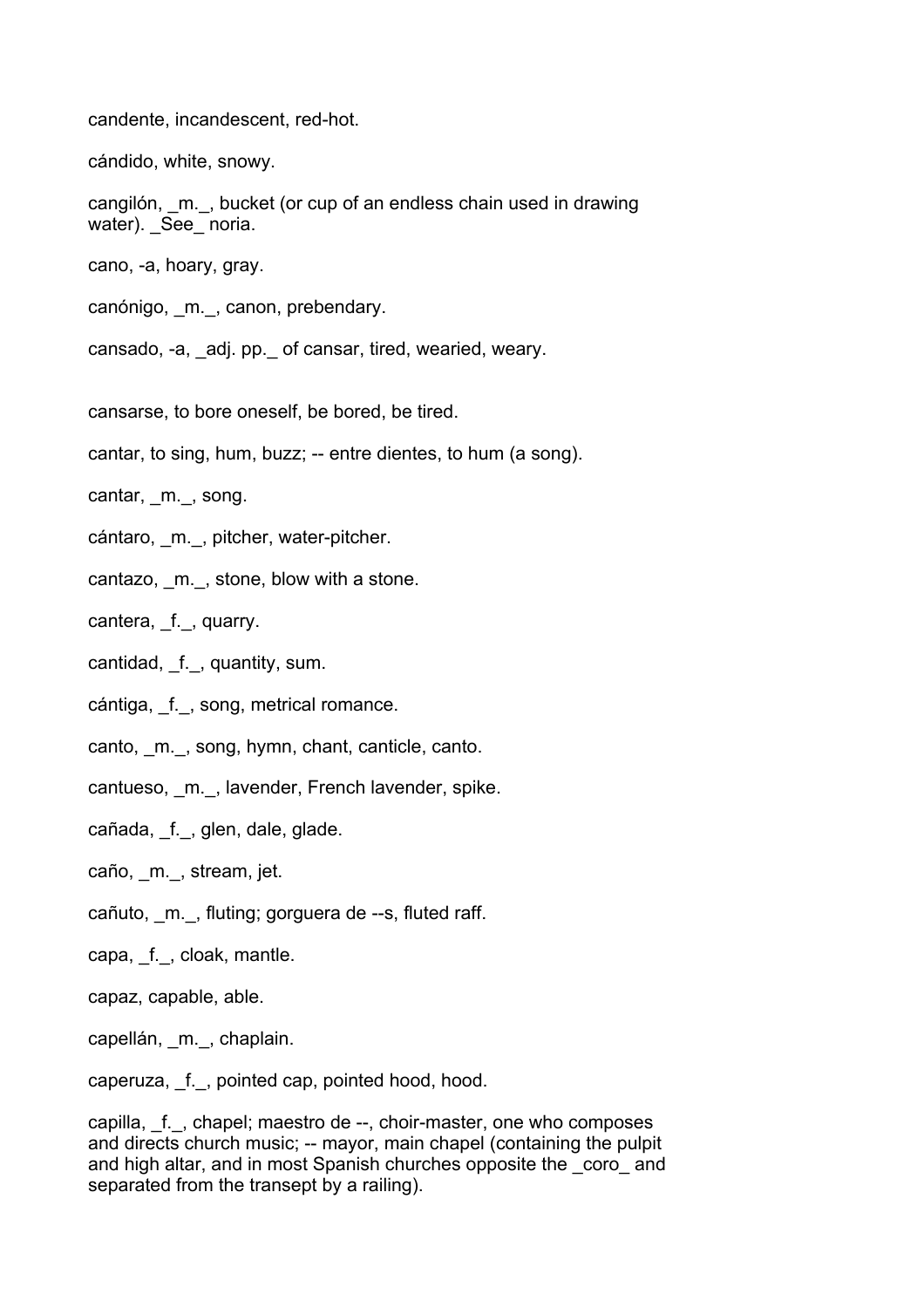capitán, m., captain.

capitel, \_m.\_, capital.

capítulo, \_m.\_, chapter, council, court.

capote, m., cloak, coat, greatcoat.

capotillo, m., mantelet, short cloak.

capotón, m., large cloak, greatcoat.

capricho, m., caprice, whim, fancy; á --, aimlessly.

caprichosamente, capriciously, fancifully.

caprichoso, -a, capricious.

capuchino, \_m.\_, Capuchin monk

cara, f., face, countenance, expression, head.

caracolear, to caracole; caracoleando en sus corceles, on their prancing steeds.

carácter, \_m.\_, character, disposition.

caracterizar, to characterize, describe.

carbón, m., charcoal; coal.

carcajada, f., laugh, burst of laughter.

## cárcel, \_f., prison, jail.

carcomer, to corrode.

cárdeno, -a, violet, livid.

cargo, \_m.\_, charge, office; hacer -- de, to examine, inspect.

caricia, f., caress.

caridad, f., charity; un bien de -, a good turn, a benevolent favor.

cariiio, \_m.\_, love, affection, tenderness.

Carlos, m., Charles.

carne, f., meat, flesh; pl., flesh; de-y hueso, of flesh and blood.

caro, -a, dear; adv., dearly.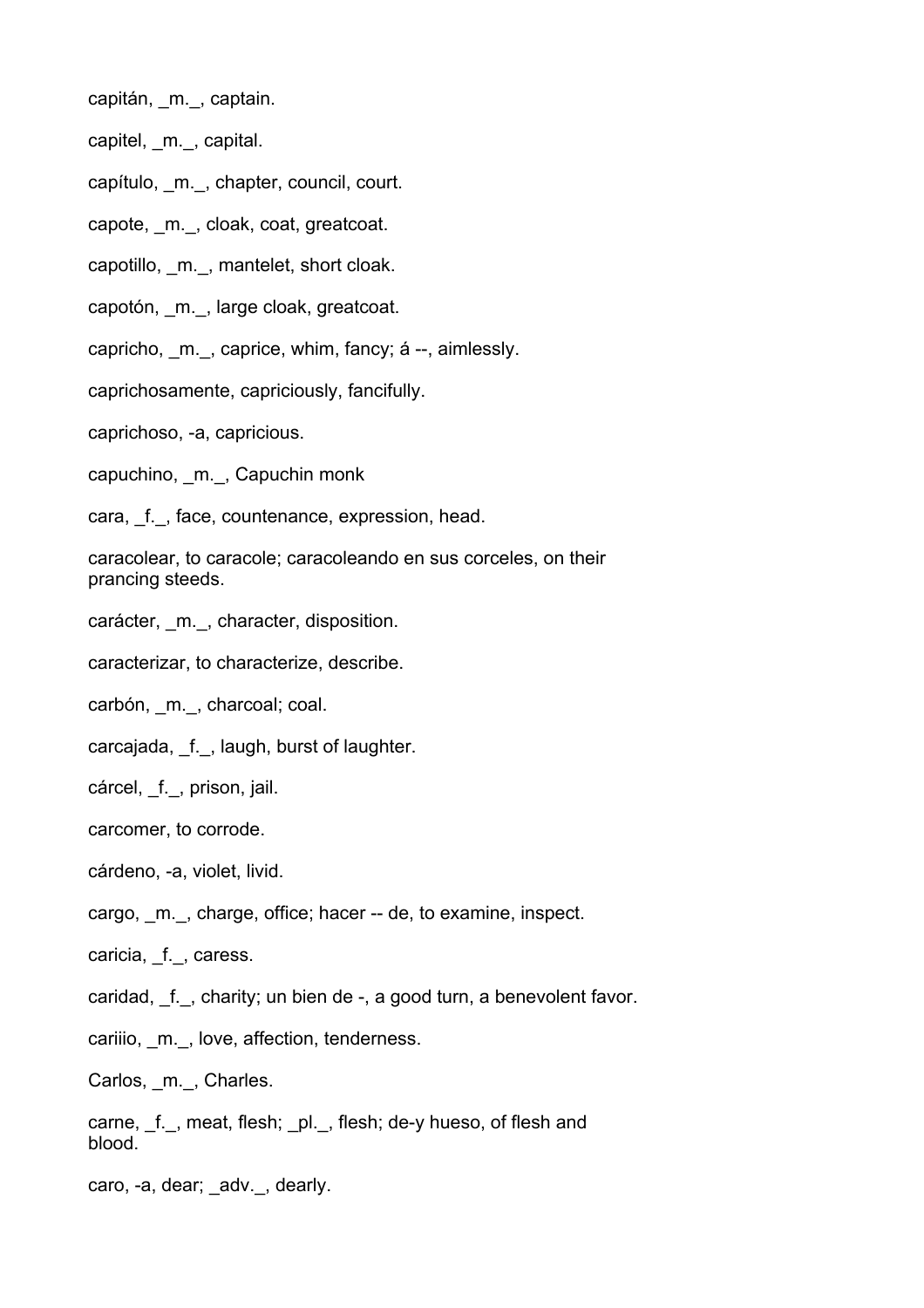carraca, f., rattle, an instrument used instead of bells the last three days of Holy Week.

carrasca, \_f.\_, pin-oak, swamp-oak.

carrascal, \_m.\_, plantation of pin-oaks; clump of pin-oaks.

carrera, \_f.\_, race, course, speed.

carro, m., car, chariot.

carta, f., letter, card; tomar--en el asunto, to take a hand in the matter; cartas leyes, summons.

casa, f., house; --de Consejos (or --Consistorial), town hall, city hall.

casaca, f., coat.

Casca, f., (Span.) Casca.

cascada, f., cascade.

casco, \_m.\_, helmet; hoof; outside (of anything);--s de las bote-llas vacias, empty bottles.

caserfo, m., houses, row of houses; village, small town.

caserón, m., edifice, dwelling, large house.

casi, almost, very nearly.

casita, f., small house, cottage.

caso, m., case, event, circumstance, effect, fact, matter, affair; es el --, the fact is; hacer--de, to pay attention to; to care about; to consider important.

castellano, -a, Castilian, of (\_or\_ pertaining to) Castile.

castigar, to punish, chastise.

castigo, m., chastisement, punishment.

castillo, m., castle.

casto, -a, chaste, pure.

casualidad, f., chance.

casualmente, casually, by chance.

casulla, f., chasuble.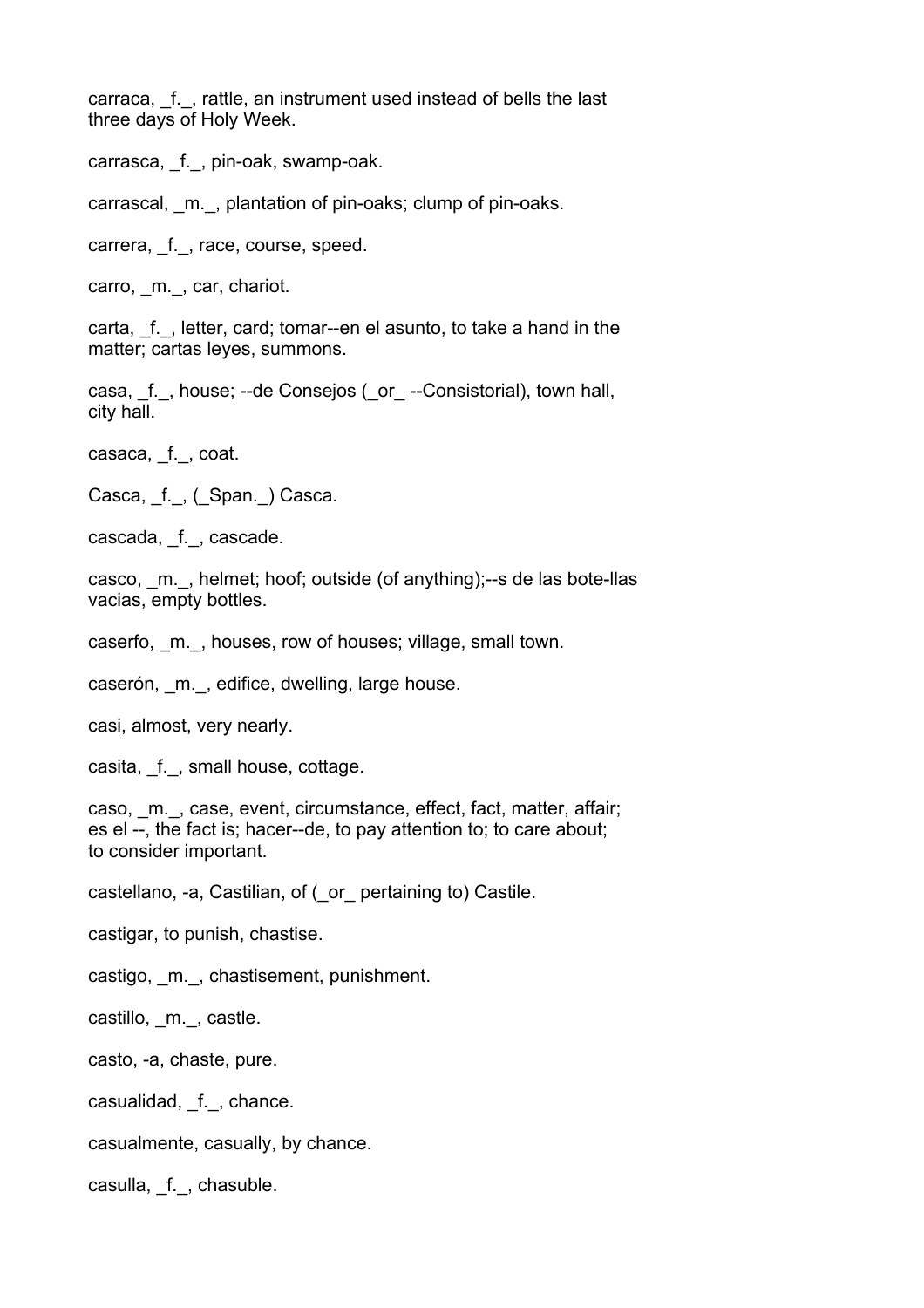cata. See catar.

catar, to see, consider, notice; cátale aqui que asoma, why! (\_or\_ lo!) here it ( or he) comes. See ruin.

catástrofe, \_f.\_, catastrophe.

catedral, \_f.\_, cathedral.

catorce, fourteen.

cauce, \_m.\_, drain, bed, stream, rivulet.

causa, f., cause.

causar, to cause.

caverna, f., cave, cavern.

cavidad, \_f.\_, cavity, hollow.

cavilación, f., pondering, worrying, preoccupation.

caza,  $f.$ , chase, hunt; andar  $\acute{a}$  -- de, to go in pursuit of; to go hunting (or seeking); salir de --, to go hunting.

cazador, m., hunter, huntsman; --es furtivos, poachers.

cazar, to hunt.

ceder, to yield, submit.

cegar, to blind, make blind; to fill up, obstruct.

ceja, f., eyebrow.

cejar, to relax.

celda, \_f.\_, cell.

celebrado, -a, \_adj. pp. of\_ celebrar, celebrated, famous.

celebrante, \_m.\_, officiating priest.

celebrar, to celebrate; refl., to be celebrated.

celeste, celestial, heavenly.

celo, m., zeal, ardor, devotion; pl., jealousy.

celoso, -a, jealous; tener --, to make jealous.

cena, f., supper.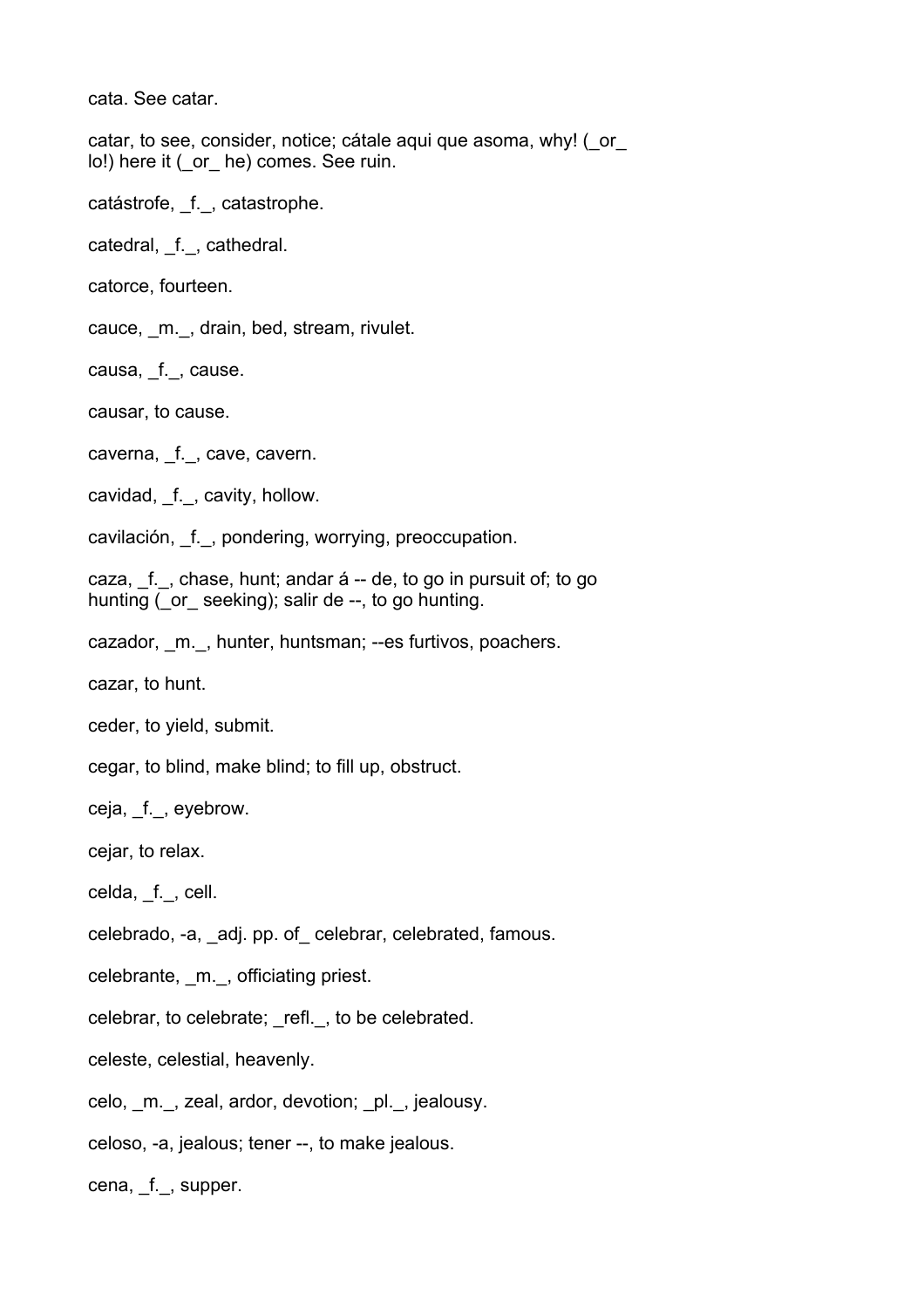cenagoso, -a, muddy, miry.

cencerrada, \_f.\_, charivari.

cendal, m., crape, gauze.

cenizas, f. pl., ashes.

cenobita, \_m.\_, cenobite.

centella, f., lightning, lightning flash (or bolt), thunderbolt.

centésimo, -a, hundredth.

centinela, \_m.\_, sentry, sentinel.

cerca, near, near at hand; -- de, near; tan de --, so closely; muy de --, very closely, very well.

cercano, -a, near, close, next, neighboring.

cercar, to surround.

cerciorarse, to assure oneself; to ascertain.

cerco, \_m.\_, circle.

cerebro, m., brain.

ceremonia, f., ceremony, service.

cernerse, to soar; to flit; to hover.

cerrar, to close, shut; la noche habia cerrado, night had come (\_or\_ fallen); night had closed in (around him); subst., shutting; en un abrir y -- de ojos, in the twinkling of an eye; in an instant; \_refl.\_, to close, shut.

cerrojo, m.\_, bolt.

cesar, to cease, stop, end; ir cesando, to cease, die out; sin --, incessantly, continually.

césped, m., grass, sod, grass-plot, turf; pl., grasses.

cicerone, \_m.\_, guide, cicerone.

ciego, -a, blind, blinded.

cielo, \_m.\_, sky, heaven.

cien. See ciento.

ciencia, \_f.\_, science, art, knowledge.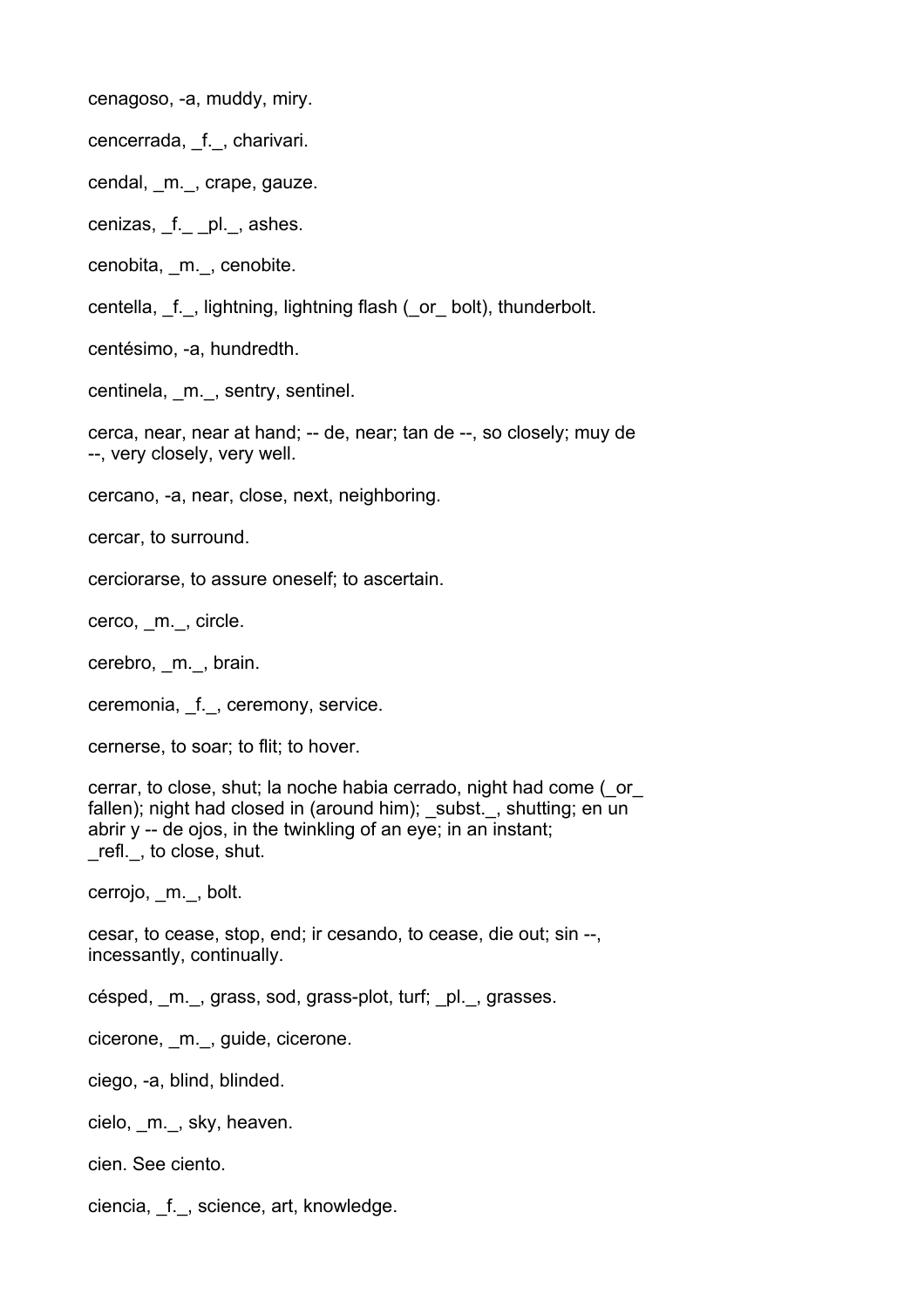cieno, \_m.\_, mire, filth.

ciento, hundred.

ciertamente, certainly, indeed.

cierto, -a, certain.

ciervo, m., deer, stag.

cierzo, \_m.\_, north wind.

cifra, f., cipher; written character; writing.

cima, f., summit, top; por -- de, over; above the tops of.

cimera, f., crest.

cimiento, \_m.\_, foundation.

cincelado, -a, \_adj. pp. of\_ cincelar, carved, engraved, embossed.

cinco, five.

cinta, \_f.\_, ribbon, band, girdle; estar en --, to be pregnant; to have conceived.

cintarazo, \_m.\_, knock, thump, blow, slap (with something flat).

circular, to circulate, flow.

círculo, \_m.\_, circle.

circunspección, \_f.\_, circumspection, dignity.

circunstanciado, -a, circumstantial, minute, detailed.

circunstantes, \_m. pl.\_; bystanders, listeners, hearers, persons present.

cirio, \_m.\_, (large) wax candle (by taper).

cisne, m., swan.

cita, \_f.\_, appointment, rendezvous, tryst.

citar, to make an appointment (with), to give a rendezvous (to).

ciudad, f., city.

clamor, m., clamor, noise.

clamoreo, \_m.\_, clamor, noise.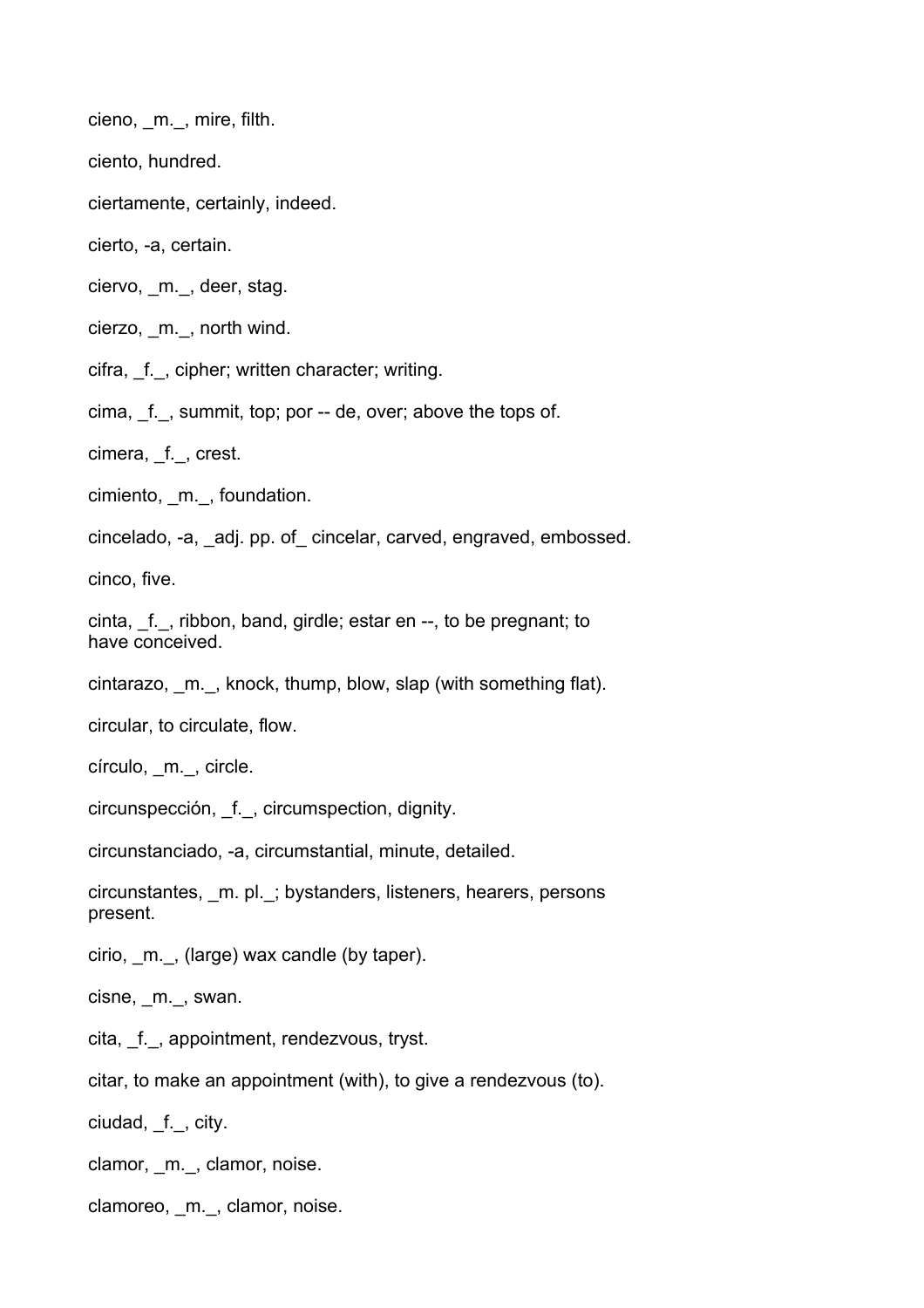clarear, to grow light; to dawn.

claridad, f., light, shine.

clarín, \_m.\_, trumpet.

clarísimo, -a, illustrious.

claro, -a, clear; adv., clearly.

clase, \_f.\_, class, kind.

claustro, m., cloister, piazza, gallery.

clavado, -a, \_adj. pp. of\_ clavar, fixed, brim. fastened, rooted, nailed.

clavar, to fix, fasten, nail; \_refl.\_, to be fixed; to fix itself; to stick, strike.

clave, f., keystone.

clavo, \_m.\_, nail; point.

clero, m., clergy.

cobarde, coward, cowardly.

cobertizo, \_m.\_, small projecting roof; shed.

cocodrilo, \_m.\_, crocodile.

codazo, \_m\_, thrust with the elbow.

codiciado, -a, \_adj. pp. of\_ codiciar, coveted.

codicioso, -a, greedy, covetous.

codo, m., elbow.

coger, to catch, take up, pick up, pluck, collect, seize; cogerse, to be caught; to be trampled ( $\sigma$  crushed).

coincidencia, \_f.\_, coincidence.

cojín, \_m.\_, cushion.

cola, f., tail.

colación, \_f.\_, lunch.

colegio, \_m.\_, college, school.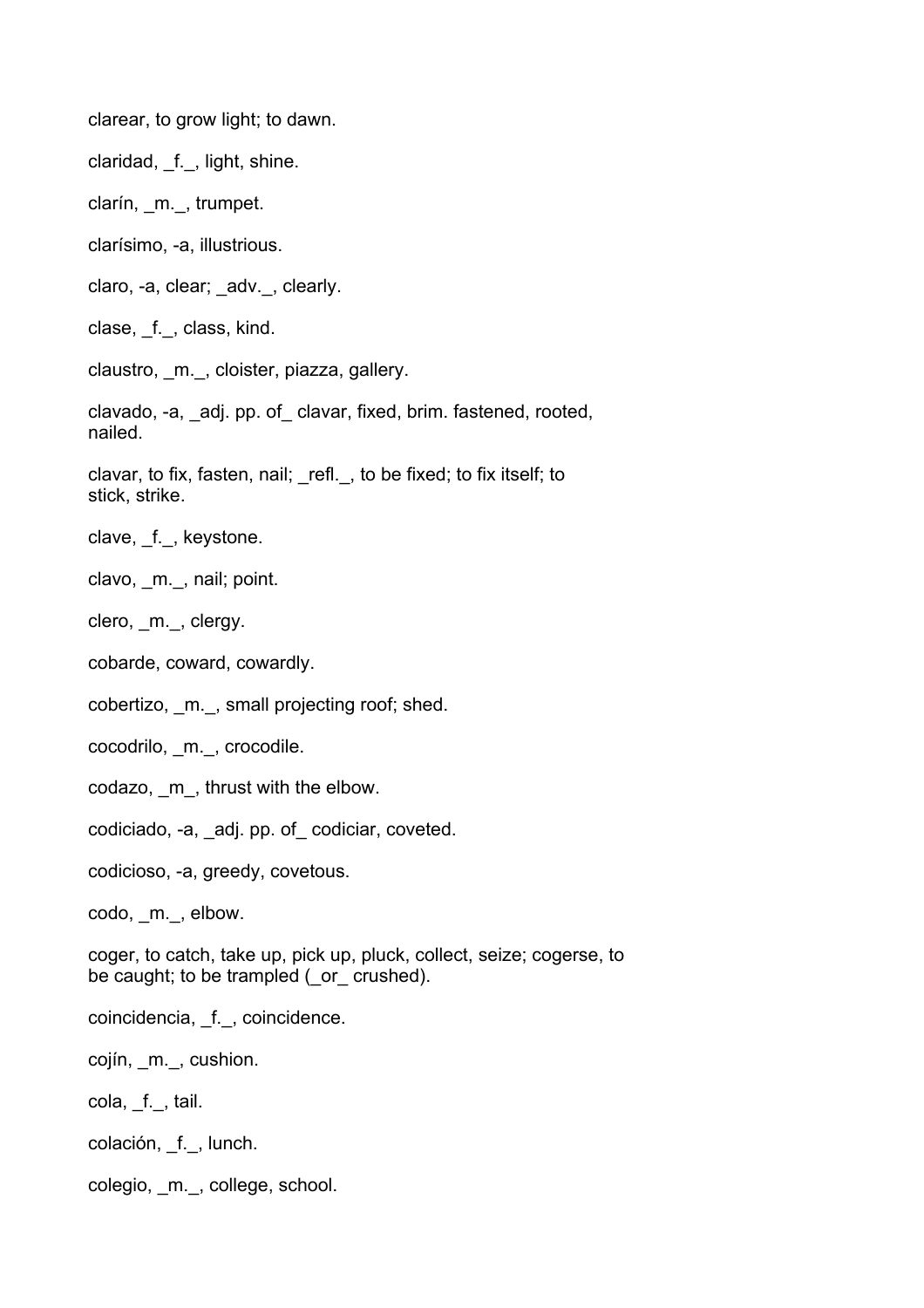colegir, to gather, collect, deduce, infer

cólera, \_f.\_, anger, fury, passion, rage, wrath

colérico, -a, angry, choleric, irascible, passionate.

coleto, m., doublet body; inside (or body) of a man; echarse (algo) al --, to swallow (at a gulp).

colgado, -a, \_adj. pp. of\_ colgar, suspended, hung, hanging.

colgar, to hang, suspend; to hang from, be suspended.

colina, f., hill.

colmar, to heap up, fill to the brim.

colmo, m., climax.

colocar, to place, set up; --se en actitud de defensa, to fall on guard.

color, \_m.\_, color, coloring, hue, complexion, shadings; de --(es), colored, stained; -- de plomo, leaden, lead-colored; -- de rosa, rose-colored.

colorado, -a, \_adj. pp. of\_ colorar, colored, dyed, ruddy, florid, red; sorrel.

colorearse, to redden, become red.

colorín, m., showy (or vivid) color.

colosal, colossal, enormous.

columbrar, to discern, espy.

columna, f., column, body of soldiers; -- volante, flying column.

columnilla, \_f.\_, little column; -- salomónica, little twisted column.

columpiarse, to swing.

comadre, f., a gossip.

- comarca, \_f.\_, district, border, country.
- comarcano, -a, neighboring, of (\_or\_ pertaining to) the neighborhood.

combate, \_m.\_, combat, duel.

combatiente, \_m.\_, combatant.

combatir, to fight, beat, strike, attack.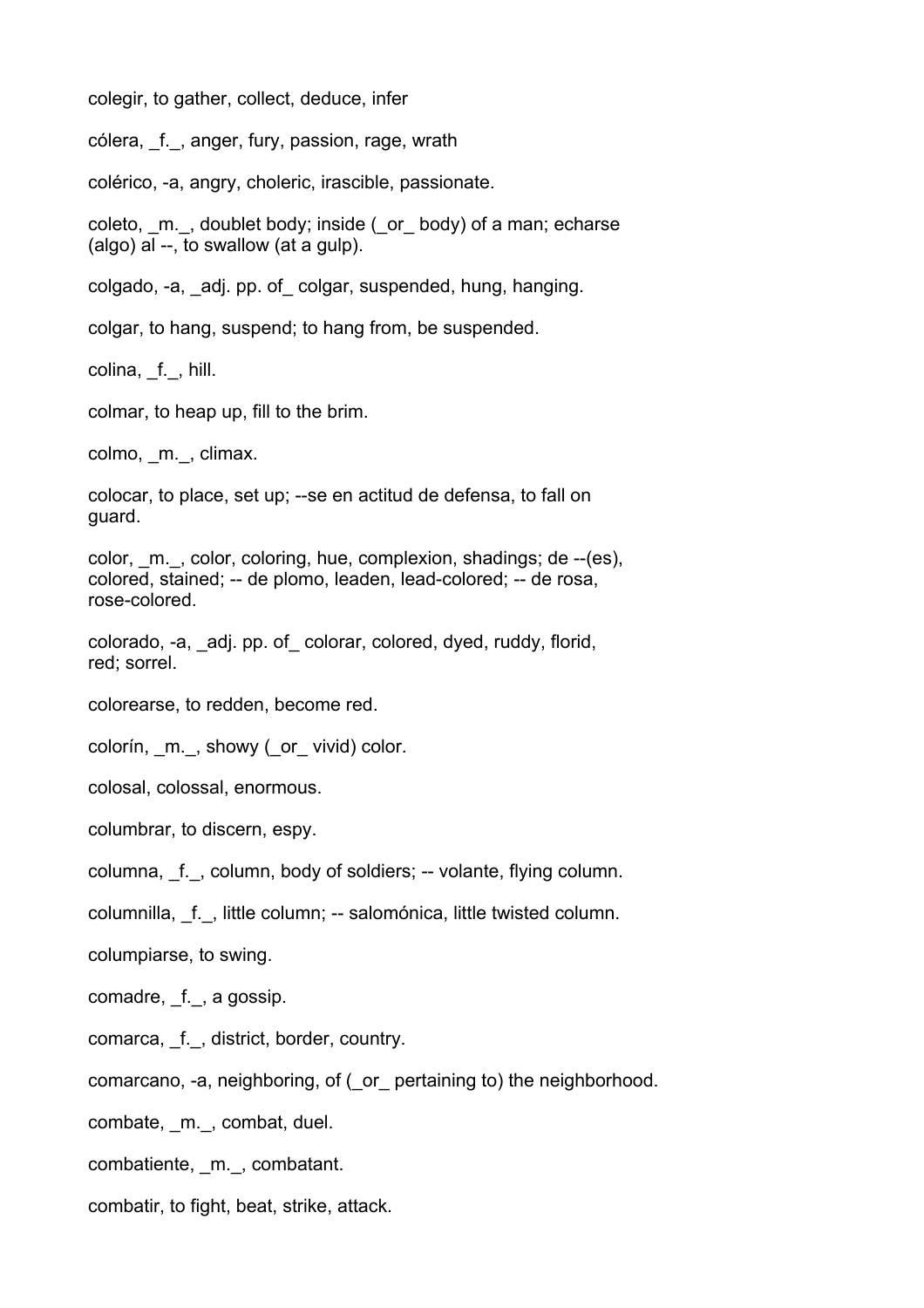combinación, \_f.\_, combination.

comedimiento, \_m.\_, courtesy, civility, politeness.

comentar, to comment upon, discuss.

comentario, \_m.\_, commentary, remark.

comenzar, to begin; reft., to begin, commence.

comer, to eat; que se ha de -- la tierra, which the earth shall (one day) swallow up.

cometa, \_m. , comet.

cómico, -a, comical.

comitiva, \_f\_,. procession, cortège, retinue, company, suite, escort.

como, as, like, as if, as it were, as though, so to speak, apparently, if, if only, provided that, as soon as;  $-$  de, at ( $\sigma$  of) about; about; á distancia de, something like a distance of; at about the distance of; distant about; así --, as well as; as also; así ... --, both ... and; -- no sea, unless it be; except; -- para, as if to; - que, as; -- as if; inasmuch as; it was as if; he was as it were; - quiera que, although; notwithstanding the fact that; tanto --, as much as; tal --, just as; tan --, as.. as; tan pronto ... -- ..., now ... now ...; ¡-- ha'de ser! that's the way of the world! what can you expect? what is to be expected? -- pudo, as best he could; -- las gasta, how he acts.

¿cómo? how? why?

compacto, -a, compact, dense.

compañera, \_f.\_, companion, mate.

companero, \_m.\_, companion, comrade, associate.

comparable, comparable.

comparación, \_f.\_, comparison.

comparar, to compare.

comparecer, to appear.

compás, \_m.\_, measure, time, accompaniment, rhythm, beat.

compasado, -a, \_adj. pp. of\_ compasar, measured, regular.

compasión, \_f.\_, compassion, pity.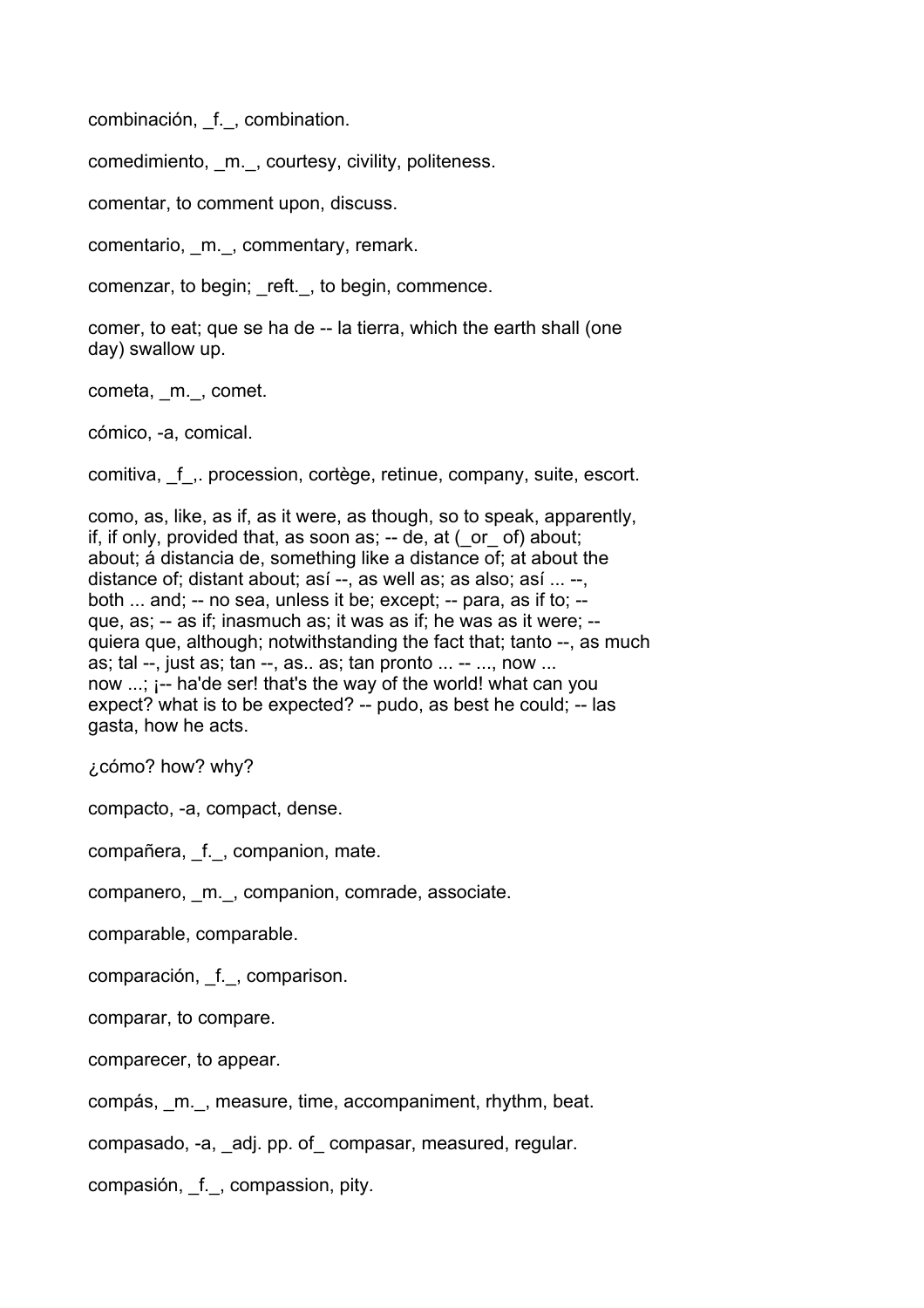compeudioso, -a, laconic.

complacerse, to take pleasure (en, in).

completamente, completely.

completar, to complete.

completo; -a, complete; por --, completely.

componer, to compose, repair, keep in repair; refl., to be composed; to consist.

comprar, to buy.

comprender, to understand, comprehend; hacerse --, to make oneself understood.

comprimir, to restrain, compress, suppress.

comprometerse, to compromise oneself, risk one's reputation, lay oneself open to criticism.

comunicar, to communicate; refl., to communicate.

comunidad, f., community, order; en --, by ourselves; with only the members of the order present.

con, with, along with, by, among; para --, amongst; -- que, therefore, wherefore, so then; -- vida, alive.

concebir, to conceive.

concejo, \_m.\_, council.

concepto, \_m.\_, conceit, thought, fancy.

concertar, to hold (secret) council; to plan, concert.

conciencia, \_f.\_, conscience, consciousness.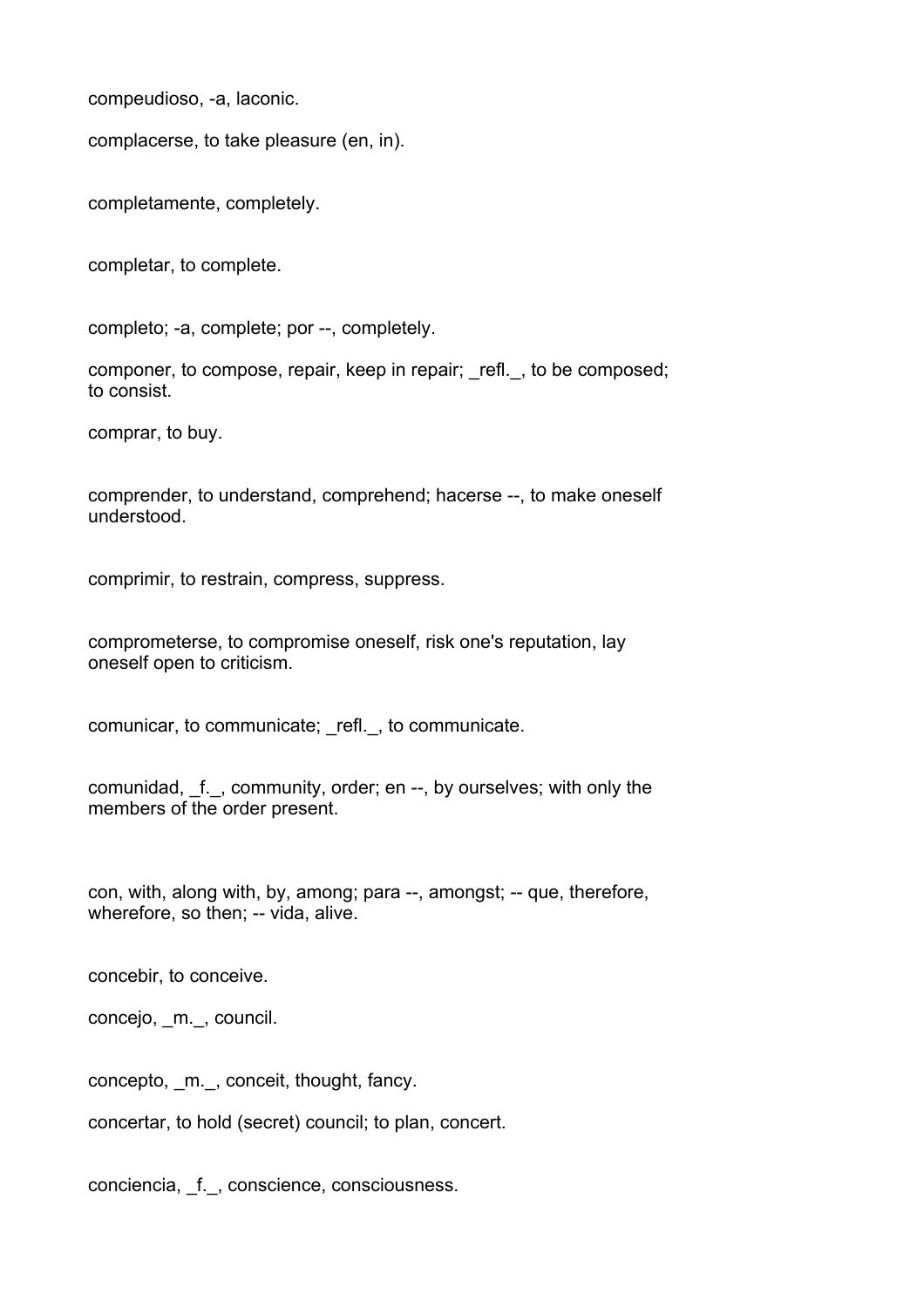concierto, \_m.\_, concert, arrangement, method.

conciliábulo, \_m.\_, conventicle, secret council.

concluido, -a, \_adj. pp. of\_ concluir, concluded; after.

concluir, to conclude, end, finish, complete, infer.

concurrente, m., person present; bystander, spectator; pl., assembly, congregation, audience.

concha, \_f.\_, shell.

condado, \_m.\_, earldom, county.

conde, m., earl, count.

condenación, \_f.\_; condemnation, damnation.

condenar, to condemn, damn.

condesa, \_f.\_, countess.

condición, \_f.\_, condition, circumstance.

conducir, to lead, conduct, convey, bear, bring in.

conducta, f., conduct, leadership, guidance.

confesar, to confess, acknowledge.

confesión, \_f.\_, confession.

confesor, \_m.\_, confessor, a priest authorized to hear confession of sins and to grant absolution.

confirmar, to confirm.

conforme, agreeable to; according to.

conformidad, \_f.\_, agreement; state, condition.

confundir, to confuse, confound, mingle, unite; refl., to lose form (\_or\_ substance); to blend, be confused (confounded or mingled); to mingle, intermingle, vanish, be lost, be lost to sight (en, in).

confusamente, confusedly.

confusión, \_f.\_, confusion, complication.

confuso, -a, \_adj. pp. (irr.) of\_ confundir, confused, perplexed, indistinct.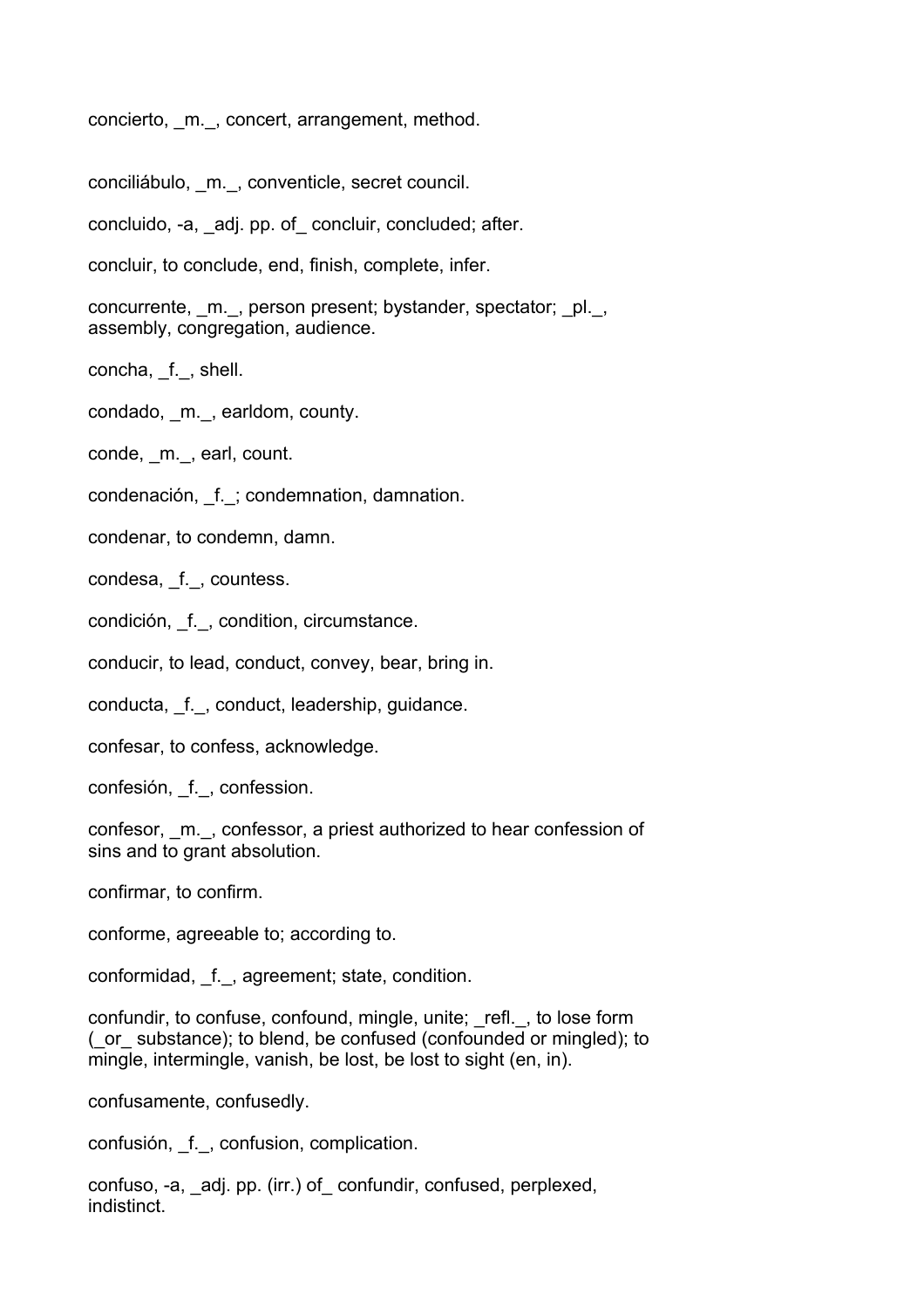congregar, to assemble.

conjunto, \_m.\_, ensemble, collection, combination.

conjurar, to conjure, beseech.

conjuro, \_m.\_, incantation, enchantment.

conmigo, with me.

conmoción, \_f.\_, commotion.

conmover, to move, affect.

conmovido, -a, adj. pp. of conmover, affected, moved, in ( or with) emotion.

conocer, to know, recognize, realize, be acquainted with.

conquistar, to conquer.

consagración, \_f.\_, consecration.

consagrar, to consecrate.

conseguir, to succeed, obtain.

conseja, \_f.\_, fable, story.

consejo, \_m.\_, council, advice; Casa de --s, town hall, city hall.

consentir, to agree (\_or\_ consent) to.

conservar, to keep, guard.

consigo, with himself, with herself, with itself, with oneself, with themselves.

consiguiente, \_m.\_, consequence; por --, consequently, therefore, hence.

consistencia, f., consistency, coherence.

consistir, to consist, lie; no sé en qué consista, I do not know why.

consistorial. See casa.

constante, constant.

Constanza, \_f.\_, Constance.

constelación, \_f.\_, constellation.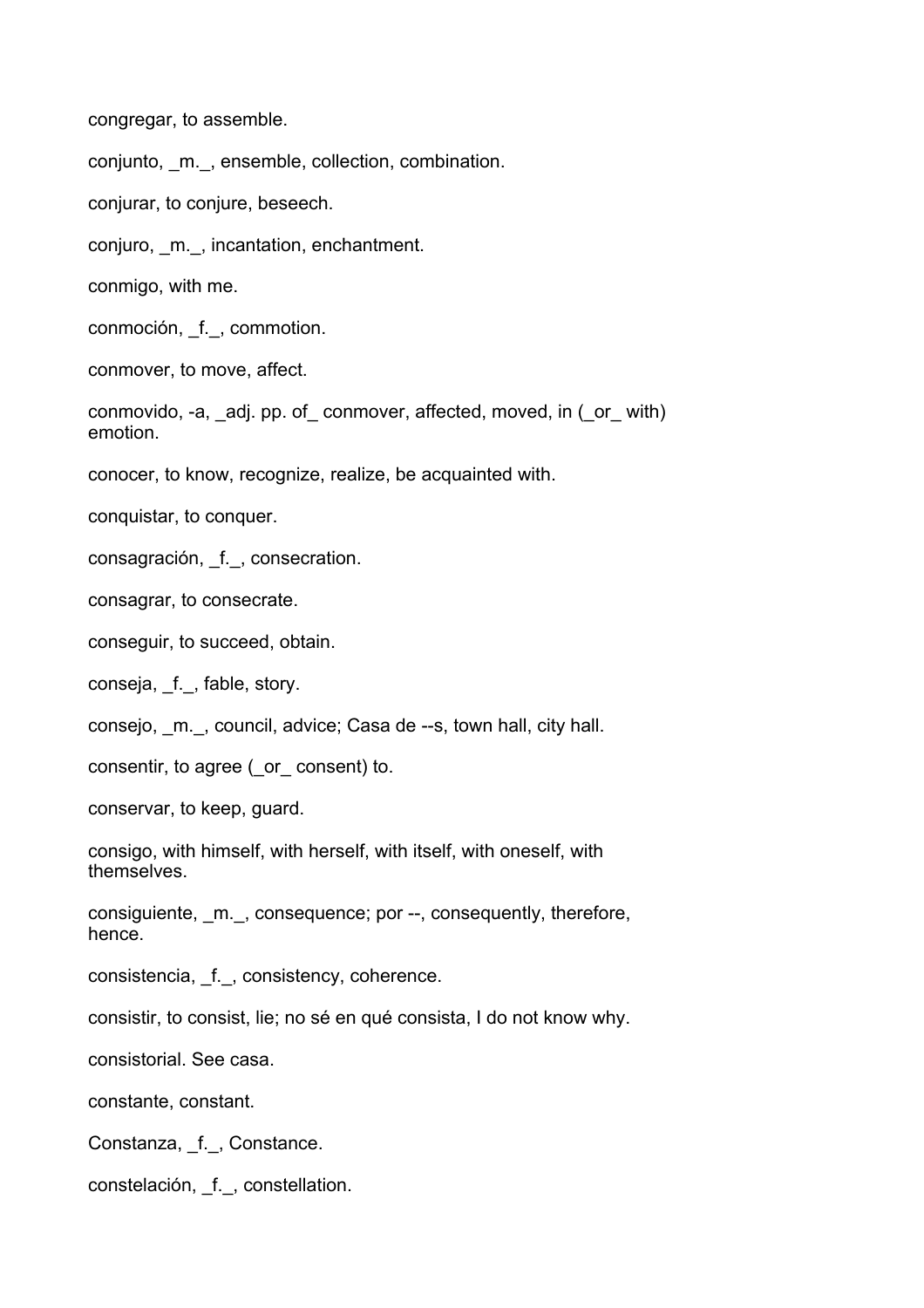consternado, -a, \_adj. pp. of\_ consternar, dismayed, in consternation.

construcción, f., fortification.

consuelo, \_m.\_, comfort, consolation.

consultar, to consult, ask, advise, consult about, ask advice about.

consumir, to consume, eat, cost.

consunción, \_f.\_, consumption.

contacto, m., contact, touch.

contar, to count, recount, relate, tell; -- con, to count ( or rely) upon.

contemplación, f., contemplation.

contemplar, to contemplate.

contener, to contain, hold, repress, restrain.

contenido, \_m.\_, contents.

contentamiento, m., satisfaction, pleasure.

contestatión, f., replv.

contestar, to reply.

continuamente, continually.

continuar, to continue.

continuo, -a, continual; de --, continually; acto --, straightway, immediately, immediately afterward.

contorno, m., form, waist, trunk, torso; circuit, radius; veinte jornados al --, within a radius of twenty days' journey.

contorsión, \_f.\_, contortion; hacer una --, to bend one's body; to writhe.

contra, against, contrary to; en -- mía, against myself; against my interests.

contraer, to contract.

contraído, -a, \_adj. pp. of\_ contraer, contracted, rigid.

contraposición, \_f.\_, contrast.

contrario, m., contrary, reverse, opposite, opponent, adversary; al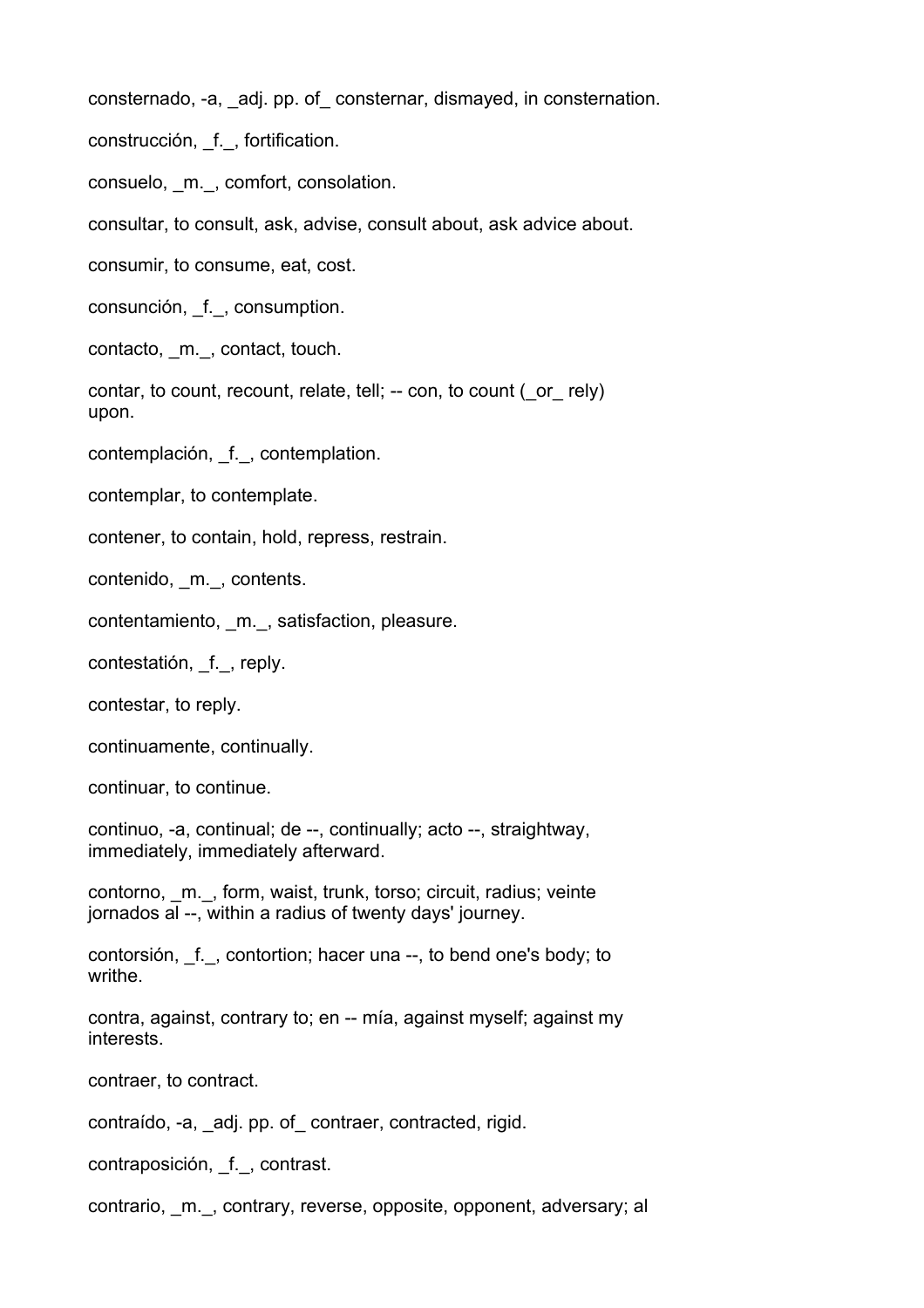- --, on the contrary; por el --, on the contrary.
- contraste, \_ m.\_, contrast.
- contribuir, to contribute, serve.
- convecino, \_m\_, neighbor.
- convencer, to convince.
- conveniencia, \_f.\_, advantage, utility, expediency.
- convenir, to agree, come to an agreement, acknowledge.
- convento, m., convent, cloister, monastery.
- conversación, \_f.\_, conversation.
- convertir, to change, convert, metamorphose.
- convidado, \_m.\_, guest.
- convito, \_M.\_, feast, banquet.
- convulsión, \_f.\_, convulsion.
- convulsivamente, convulsively.
- convulsivo, -a, convulsive, rigid, convulsed, trembling, shaking.
- coordinar, to collect, arrange.
- copa, \_f.\_, cup, goblet, drinking cup; summit, crest, crown.
- copia, f., copy.
- copiar, to copy, reproduce.
- copla, f., couplet; \_pl.\_, verses.
- copudo, -a, copped, crested.
- coral, m., coral.
- corazón, \_m.\_, heart; hacerse de tripas--, to pluck up courage.
- corcel, \_m.\_, steed, charger.
- cordero, m., lamb.
- cornisa, \_f.\_, cornice.
- coro, \_m.\_, choir, chorus.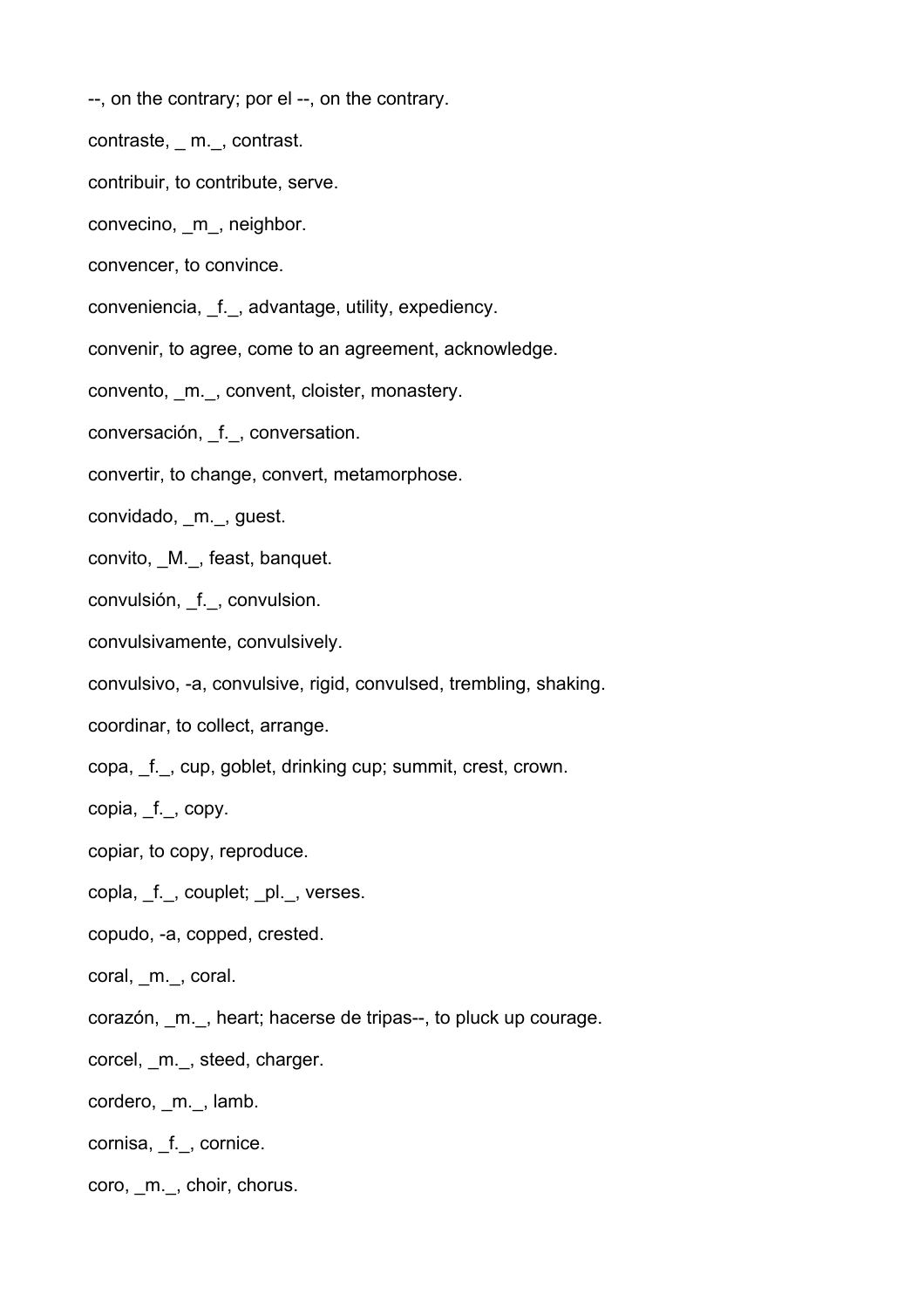corona, \_f.\_, crown.

coronar, to crown, adorn, deck.

corporación, \_f. , body; en--, in a body.

corpulento, -a, large, bulky.

corregidor,\_m.\_, corregidor, a Spanish magistrate; a mayor of a town.

correo, \_m.\_, messenger, courier;--de gabinete, state messenger, king's messenger.

correr, to run, move, be current, flow; á todo (el)--, at full speed.

correría, \_f.\_, incursion, raid.

corresponder, to correspond.

corriente, usual, current; \_subst. m.\_, current, course; al -- de, conversant (or acquainted) with; muy al --, well informed; subst. f.\_, current (of streams).

corrillo, \_m.\_, circle, gathering, knot, group.

corro, m.<sub>,</sub> circle, group.

cortado, -a, adj. pp. of cortar, cut, interrupted, abashed, confounded; --á pico, perpendicular, precipitous.

cortadura, \_f.\_, gorge, ravine.

cortar, to cut, cut off, intercept, interrupt; terreno, to make a short cut; to shorten the way (or distance).

corte, f., court; de--, trenchant, sharp-edged.

cortejar, to court, win the affection of.

cortejo, m., procession, cortege.

cortés, courteous, polite.

cortesano, -a, courtly.

cortina, f, curtain.

corto, -a, short.

corza, f., roe, doe.

cosa, \_f.\_, thing, matter, matter of importance, fact; -- de, about; desde habia -- de, for a matter of; for about; gran --, much, a great deal; -- hecha, settled, decided; -- imposible, impossible; la -- no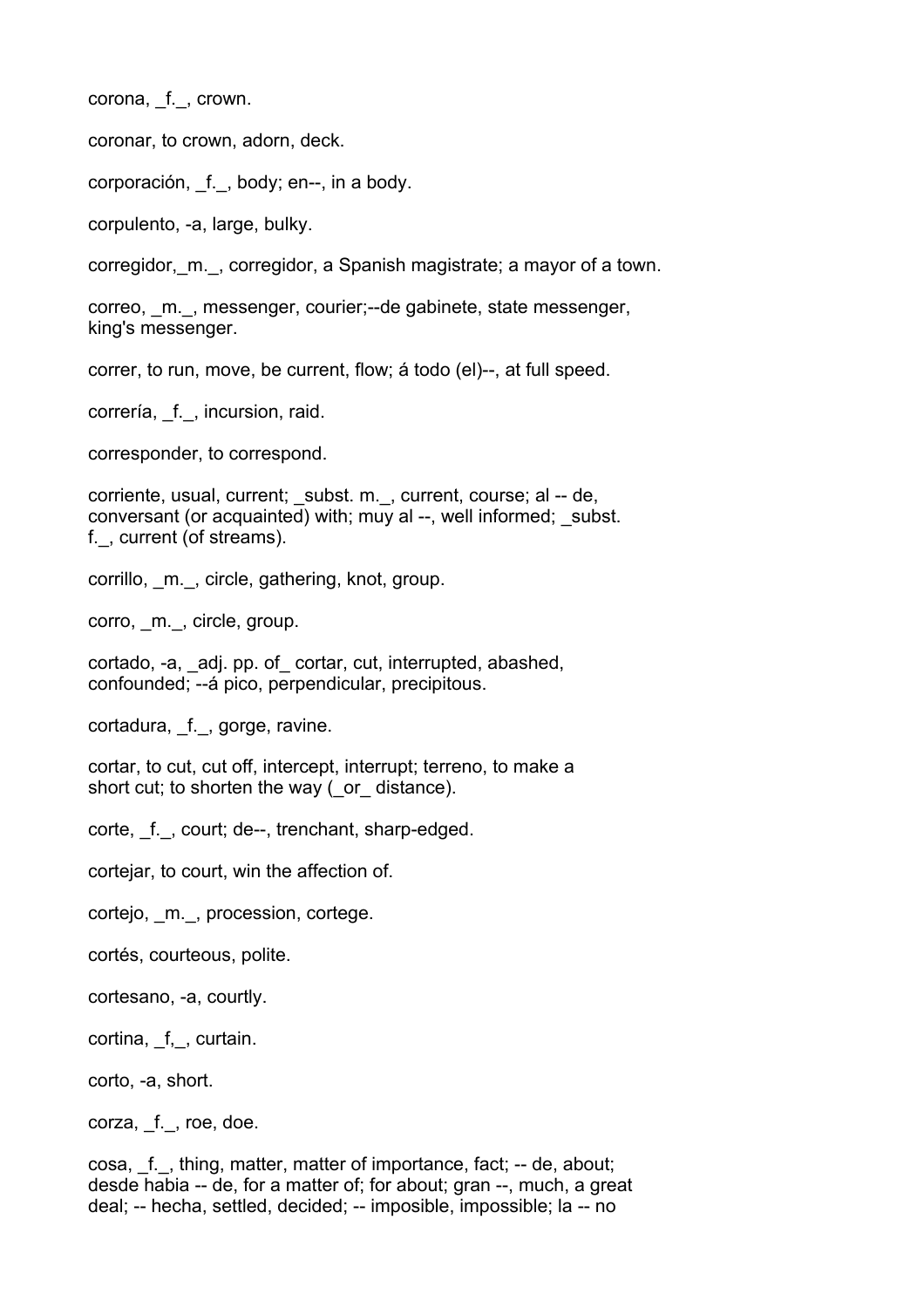era para menos, nothing less could be expected; publica, well-known, notorious; qué --, what; ser -- de, to be sufficient cause to; to be enough to; no ser --: not to be small ( or few in number), to be large ( or \_ numerous).

cosecha, f., production; de mi --, of my own invention.

coser, to sew, sew up.

cosquilla, \_f.\_, ticklish point, weak point.

costa, \_f.\_, cost, price; á --, at the cost.

costado, \_m.\_, side.

costar, to cost.

costear, to skirt.

costumbre, \_f.\_, custom, habit; de -- , customary, usual(ly); tener de --, to be accustomed; to be one's custom.

cota, \_f.\_, coat of mail.

coyuntura, \_f.\_, occasion, opportunity.

craneo, \_m.\_, cranium.

creación, \_f.\_, creation.

crecer, to grow, increase.

creciendo, increasing, growing, swelling.

creciente, increasing, growing.

crédito, \_m.\_, credit, belief; dar -- á, to believe.

credulidad, \_f.\_, credulity.

creencia, f., belief.

creer, to believe, fancy, think.

crepúsculo, \_m.\_, twilight.

cresta, \_f.\_, crest, cresting, peak.

criado, \_m.\_, servant.

Criador, \_m.\_, Creator.

criatura, f., creature, being, woman; babe, baby, infant.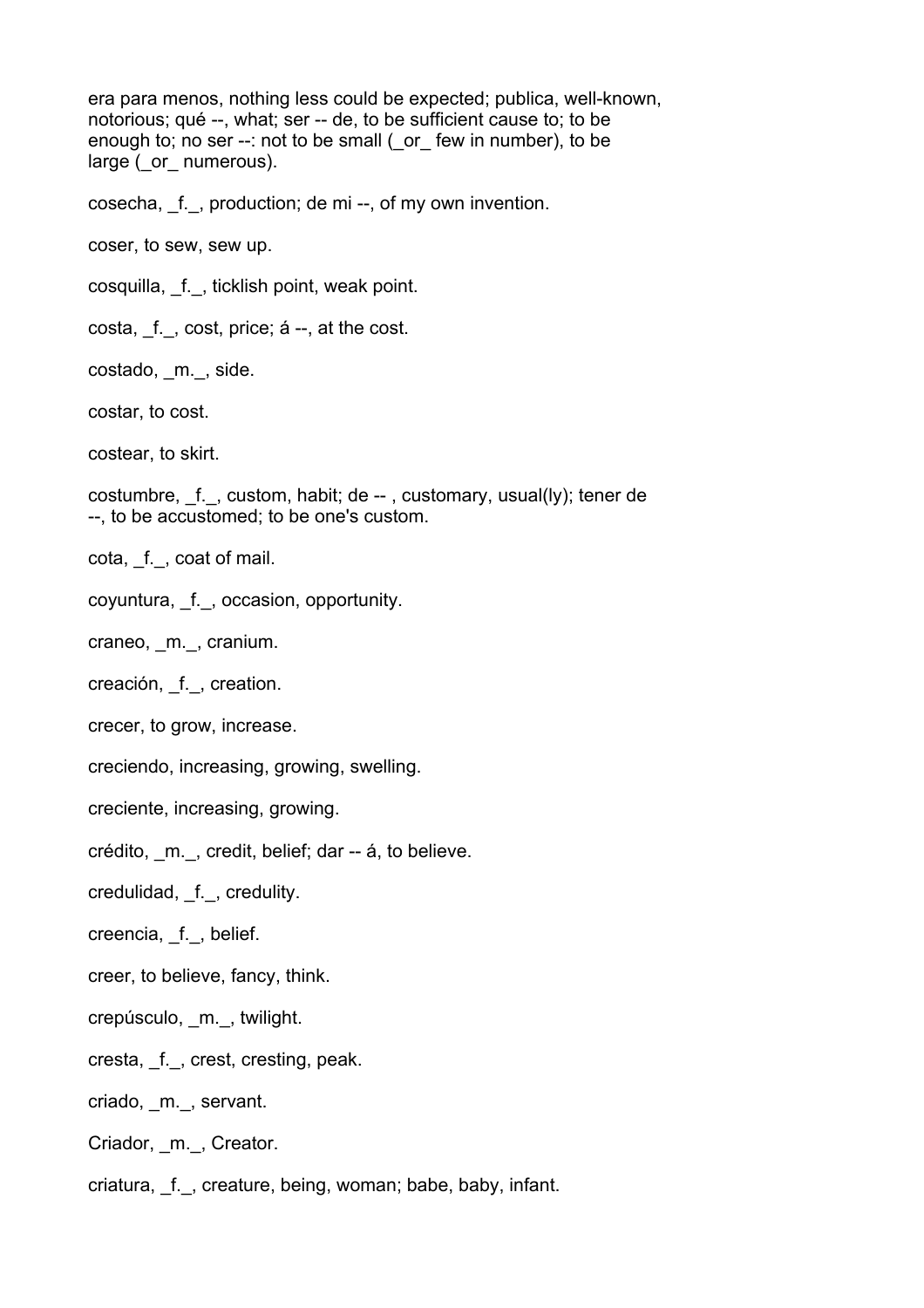crimen, m., crime.

criminal, criminal.

crin, f., mane; pl., mane.

crispado, -a, \_adj. pp. of\_ crispar, agitated, convulsed, clinched, trembling, nervous, convulsive.

crispar, to shrivel; to cause to creep.

cristal, \_m.\_, crystal, glass, window; de --, crystalline, clear, pure.

cristiano, \_m.\_, Christian.

Cristo, m., Christ.

critica, \_f.\_, criticism.

crónica, \_f.\_, chronicle.

cronista, m., chronicler, narrator.

crucera, \_m.\_, crossing, the place of crossing of nave and transept, in some churches the choir.

crudo, -a, rude, coarse, pitiless, ruthless.

cruel, cruel.

crueldad, f., cruelty.

crujir, to crackle, clash, rustle, crack, clang.

cruz, \_f.\_, cross.

cruzado, -a, \_adj. pp. of\_ cruzar, interposed, intervening.

cruzar, to cross, pass by, pass, clasp, join.

cuadra, f., hall; stable; pl., quarters.

cuadro, m., picture, painting.

cuajar, to coat over; (\_here\_) to begem.

cual, which; such, as, such as; el --, la--, lo--, who, which; por lo--, wherefore; cada --, each ( or every) one; -- si, as if; tal --, such as; todas á -- más bellas, vying with one another in loveliness; each one more lovely than the other.

cuál, what, which, which one; -- .,. --, one...one.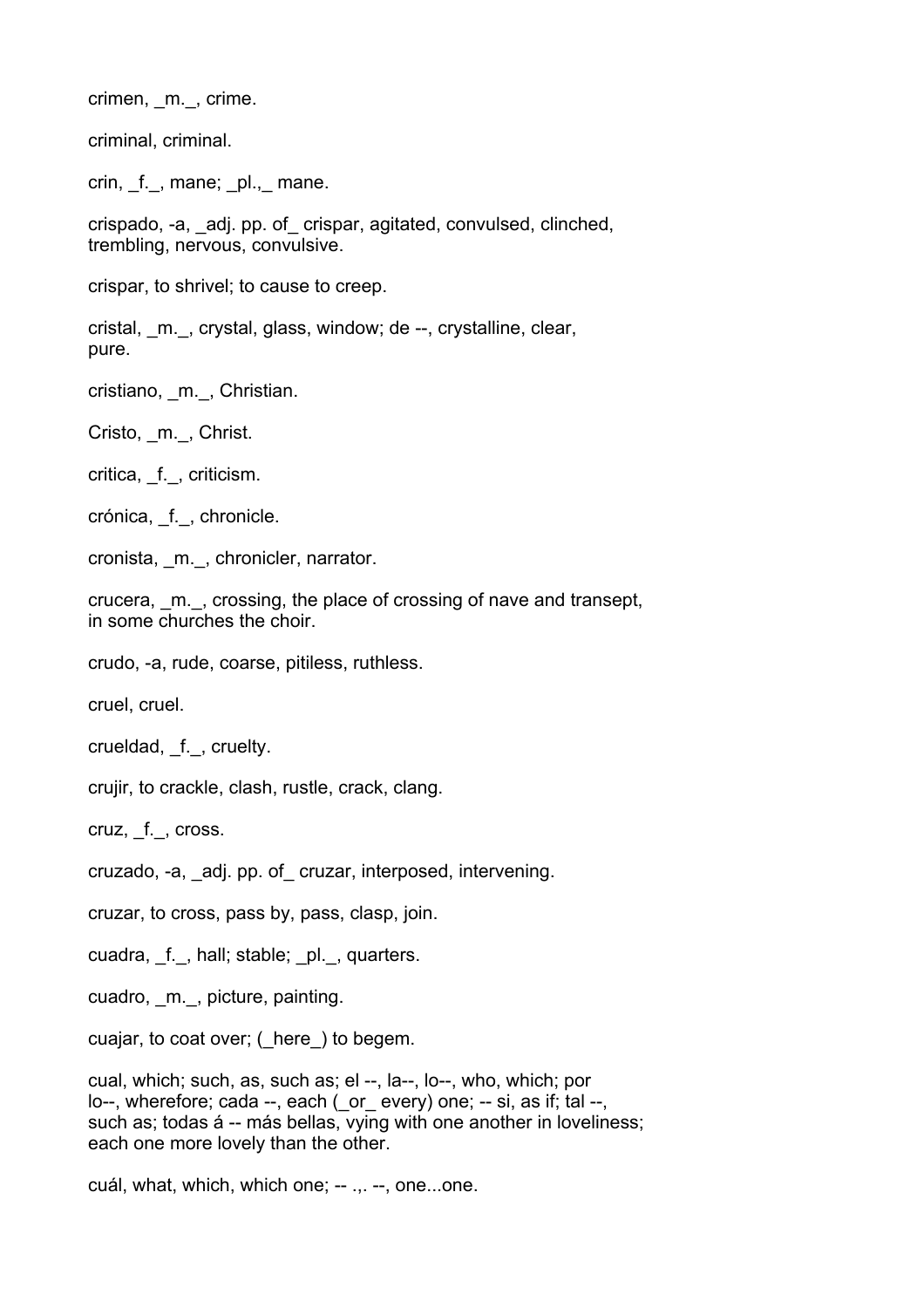¿cual? what? which?

cualidad, \_f.\_, quality; \_pl.\_, disposition.

cualquier. See cualquiera.

cualquiera, anybody, whatever, whoever, any.. whatever, one, some; - otro, any one else; -- otra cosa, anything else; -- que, whoever.

cuando, when; aun --, although; hasta --, how long; de yez en --, from time to time; every now and then; at intervals; de -- en --, from time to time.

¿cuándo? when?

cuanto, how much, as much, as much as, whatever, as many as, that which, what.

cuanto, \_adv.\_, as much as; en --, as soon as, when; en -- á, as to, as for, as regards; -- quedarepetido, as has been said.

¿cuánto? how much? what? \_pl.\_, how many?

cuarenta, forty.

cuarta, f., fourth, quarter, fourth part (of a vara), hand-breadth; hundir una -- de hierro, to bury the spurs; to spur deeply.

cuartel, m., quarters.

cuartilla, f., sheet.

cuarto, \_m.\_, quarter.

cuatro, four.

cubierto, -a, \_adj. pp. of\_ cubrir, covered, overcast, cloaked; shrub-covered; s&t. m., cover; á --, under shelter.

cubilete, m., dice-box.

cubrir, to cover, cloak.

cuchillo, \_m.\_, knife; -- de monte, hunting-knife, hunter's cutlass.

cuello, m., neck.

cuenca, f., valley, deep valley surrounded by mountains.

cuenta, f., account, reckoning, calculation, explanation; tener en --, to take into account; to consider, darse -- de, to realize.

cuento, \_m.\_, story, fiction, tale, fable; de nunca acabar,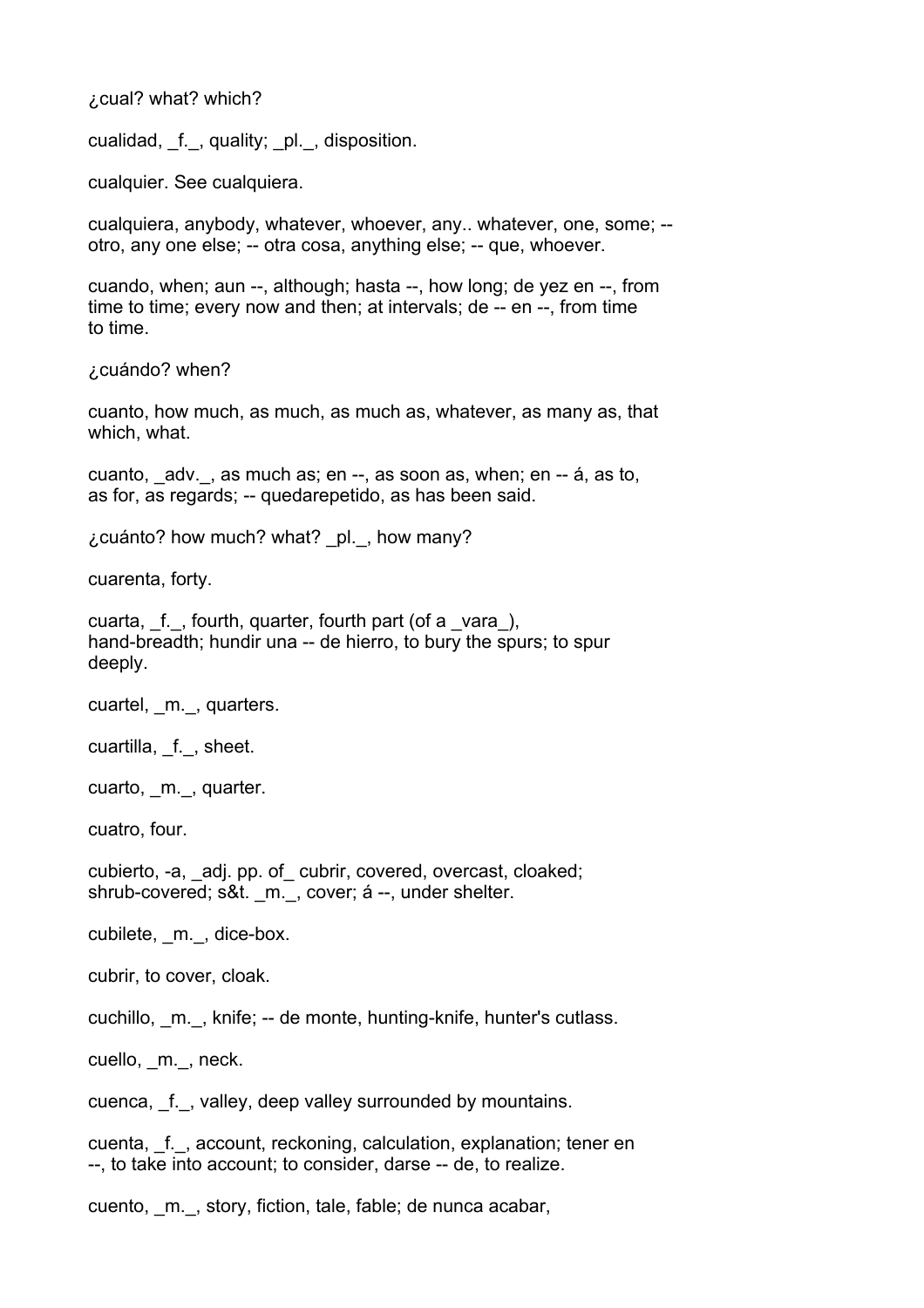never-ending story.

cuerda, f., cord, string, rope.

cuerpo, m., body, corpse; story, floor, section (of a building up to the cornice).

cuesta, \_f.\_, hill, slope.

cuestión, f., question, matter.

cuidado, \_m.\_, care, wory; \_pl.\_, care, attentions; ¡ -- ! mind! notice! -- con ( or que), mind, stop, beware, look out, notice; no haya --, don't worry; never mind; apprehension ( or care).

cuidar, to take care, look after, care for, care, pay attention, notice.

cuja, f., socket, lance-bucket.

culebra, f., snake.

culpa, f., fault, crime, blame, sin, guilt.

culto, m., worship.

cumbre, f., summit, mountain ridge.

cumplido, -a, \_adj. pp. of\_ cumplir, polished, accomplished, faultless.

cumplir, to perform, fulfill, discharge accomplish.

cuna, f., cradle; iguales en --, equals in point of birth.

cundir, to spread.

cupula, \_f.\_, cupola, dome.

cura, m., curate, priest, rector.

curiosidad, \_f.\_, curiosity.

curioso, -a, curious, inquisitive.

curso, m., course.

curva, f., curve, winding.

cúspide, \_f.\_, point, summit, peak.

cuyo, -a, whose.

¿cúyo? whose?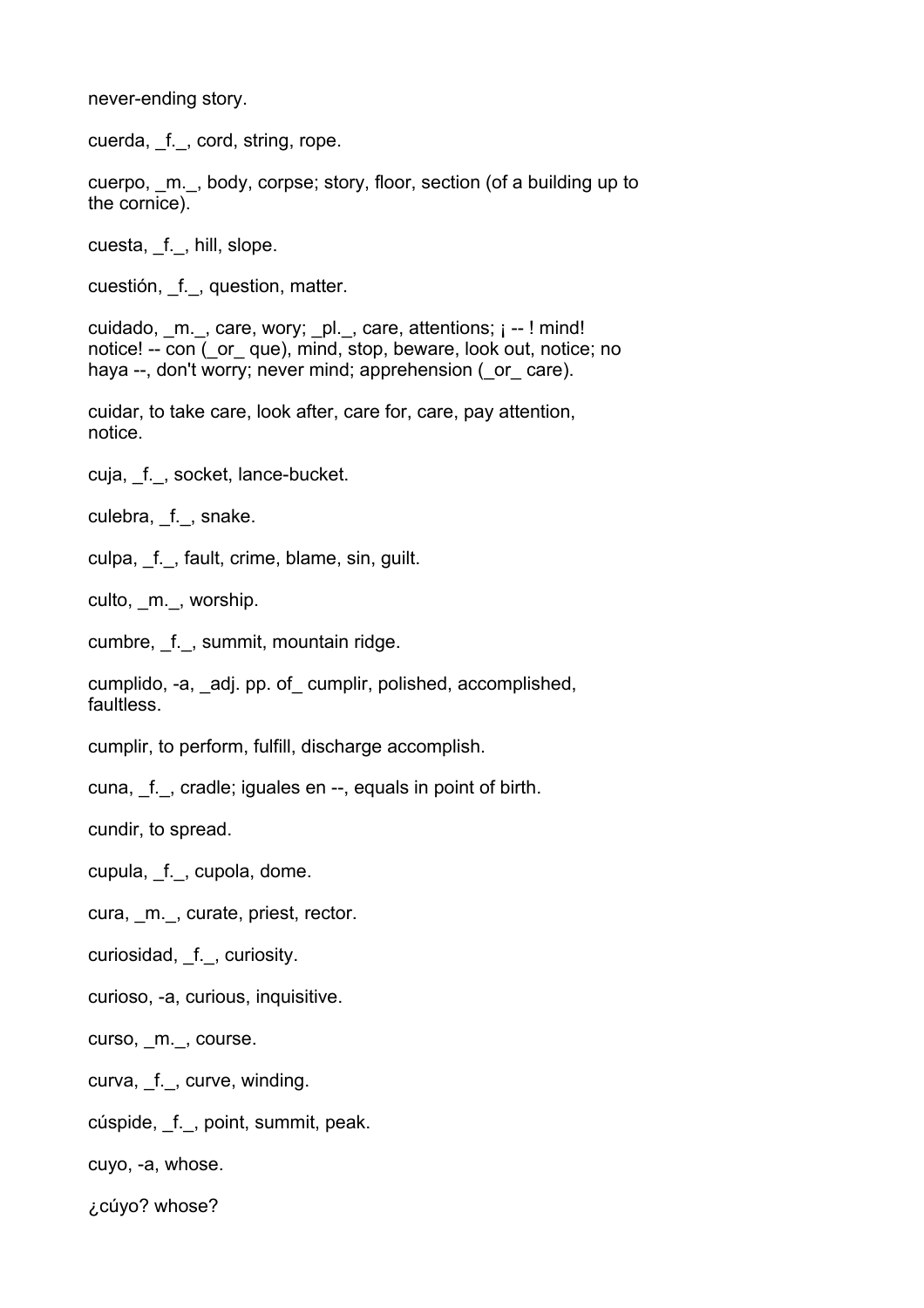Ch

- Champagne, m., champagne.
- chanzoneta, \_f.\_, jest, joke, nonsense.
- chapar (en), to plate (with); to cover (with).
- chapín, \_m.\_, clog, patten, chopine.
- charla, \_f.\_, gossip, chat.
- charlar, to gossip, chat.
- chasquido, \_f.\_, crackling, lashing, dashing, cracking, creaking, rustling.
- chico, -a, small; \_subst. m. or f.\_, little one; child.
- chirrido, \_m.\_, grating, rubbing, friction rattle, sound, squeak, swish, rasping.
- chispa, f., spark.
- chispeante, sparkling, dazzling.
- chispear, to sparkle.
- chisporrotear, to crackle.
- chisporroteo, \_m.\_, hissing, crackling.
- chiste, \_m.\_, joke, jest.
- chocar, to clang, rattle, clatter, strike, knock.
- chopera, f., forest (or grove) of black poplars.
- chopo, \_m.\_, black poplar.
- choque, \_m.\_, shock, clang.
- choza, \_f.\_, hut, hovel.

## D

- dado, -a, adj. pp. of dar, given, granted; considering, in view of.
- dado, m., die, cube; pl., dice.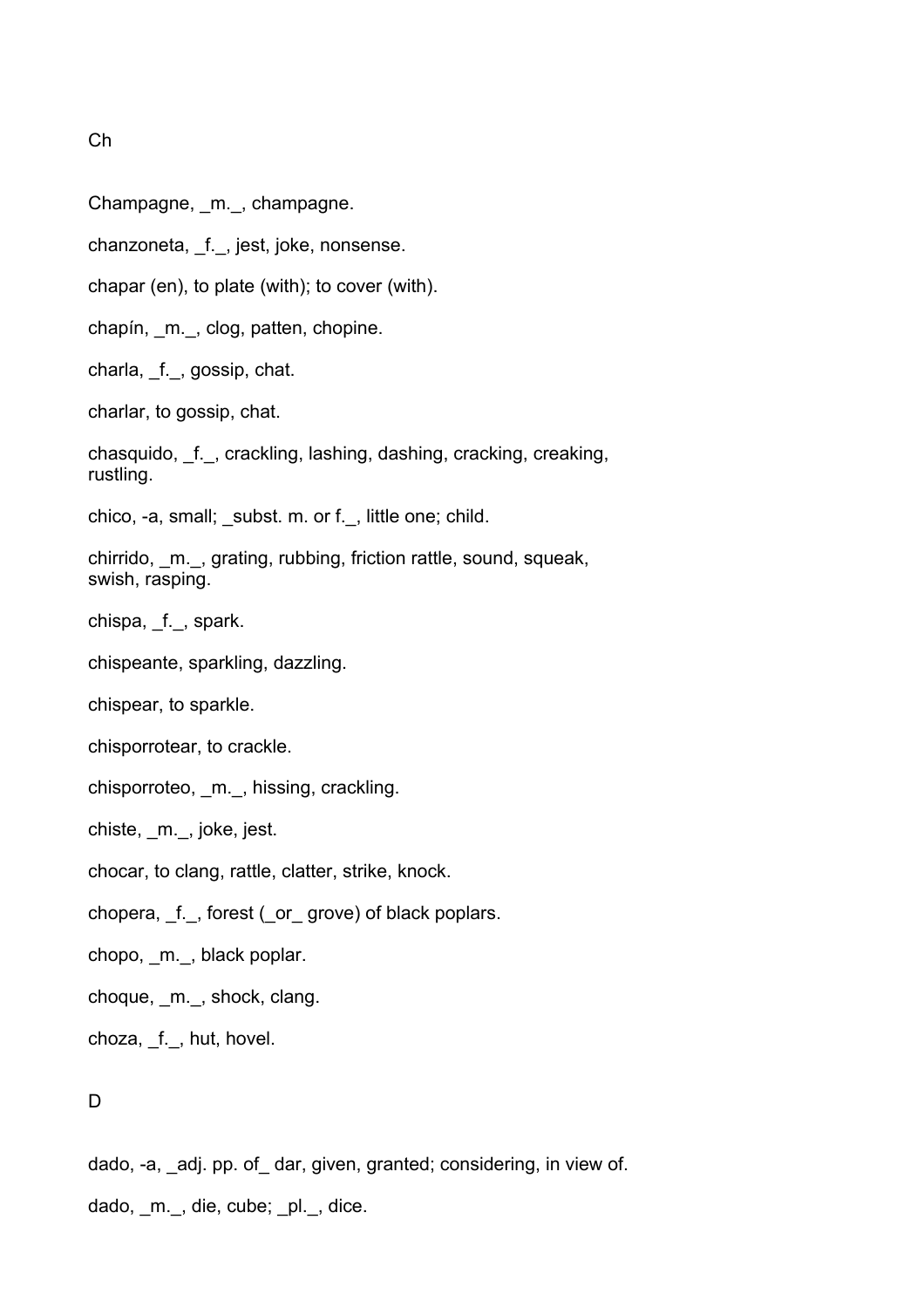daga, f., dagger.

¡dale! the deuce! come! again! el -- que le das, the persistent efforts.

dama, f., lady.

danzar, to dance.

daño, \_m.\_, harm, injury.

dar, to give; -- crédito á, to believe; -- de firme, to beat firmly  $($  or lustily); -- en, to rush  $($  or fall) headlong into; -- en la flor, to take into one's head; to fall into the habit; -- fin, to die, perish; --le á los fuelles, to pump the bellows; -- lugar, to give rise; -- gusto, to gratify; -- de palos, to beat, give a beating; to cudgel; -- un paso, to take a step; -- por, to consider, regard (as); -- principio, to begin; -- que hacer, to give trouble; -- que reir (con), to ridicule, make sport (of), make a laughing stock (of); - razon de, to give an account of; to inform regarding; -- á alguno en el rostro con, to cast in one's face; -- por seguro, to assert, assure; -- susto, to frighten; tanto os da de, you think as highly of; -- tumbos, to tumble; to whirl head over heels; -- vista á, to come into view of; -- una gran voz, to call out loudly; -- una vuelta, to take a turn, take a walk; -- vueltas, to turn, whirl, revolve; el dale que le das, the persistent efforts; como Dios me daba á emender, to the best of my ability; -- se cuenta de, to realize; -- se de ojo, to conspire, have a secret understanding.

de, of, to, from, at, with, by, in, on, as, than; el bruto Esteban, that clownish fellow Stephen; -- improviso, unexpectedly, suddenly; - modo que, so that; -- nuevo, again; anew; -- por si, by himself; - prisa, rapidly; -- pronto, suddenly, abruptly; -- repente, suddenly; --seguro, assuredly; -- no ser, if not; -- sobra, over and above; - tarde en tarde, seldom; -- un todo, once for all; del todo, wholly, quite.

debajo, underneath, below; por -- de, beneath, below, under.

deber, to owe, be (destined) to, must, ought.

débil, weak, feeble, faint.

debilisimo, -a, abs. super, of débil, very weak (feeble or faint).

debilitarse, to be (or become) weak (faint, dim, or soft).

débilmente, faintly, softly.

decidir, to decide, determine; refl., to decide, determine.

decir, to say, tell, speak; se dice, it is said; dicen, they say, people say; al -- de, according to; es --, that is; por --lo así, so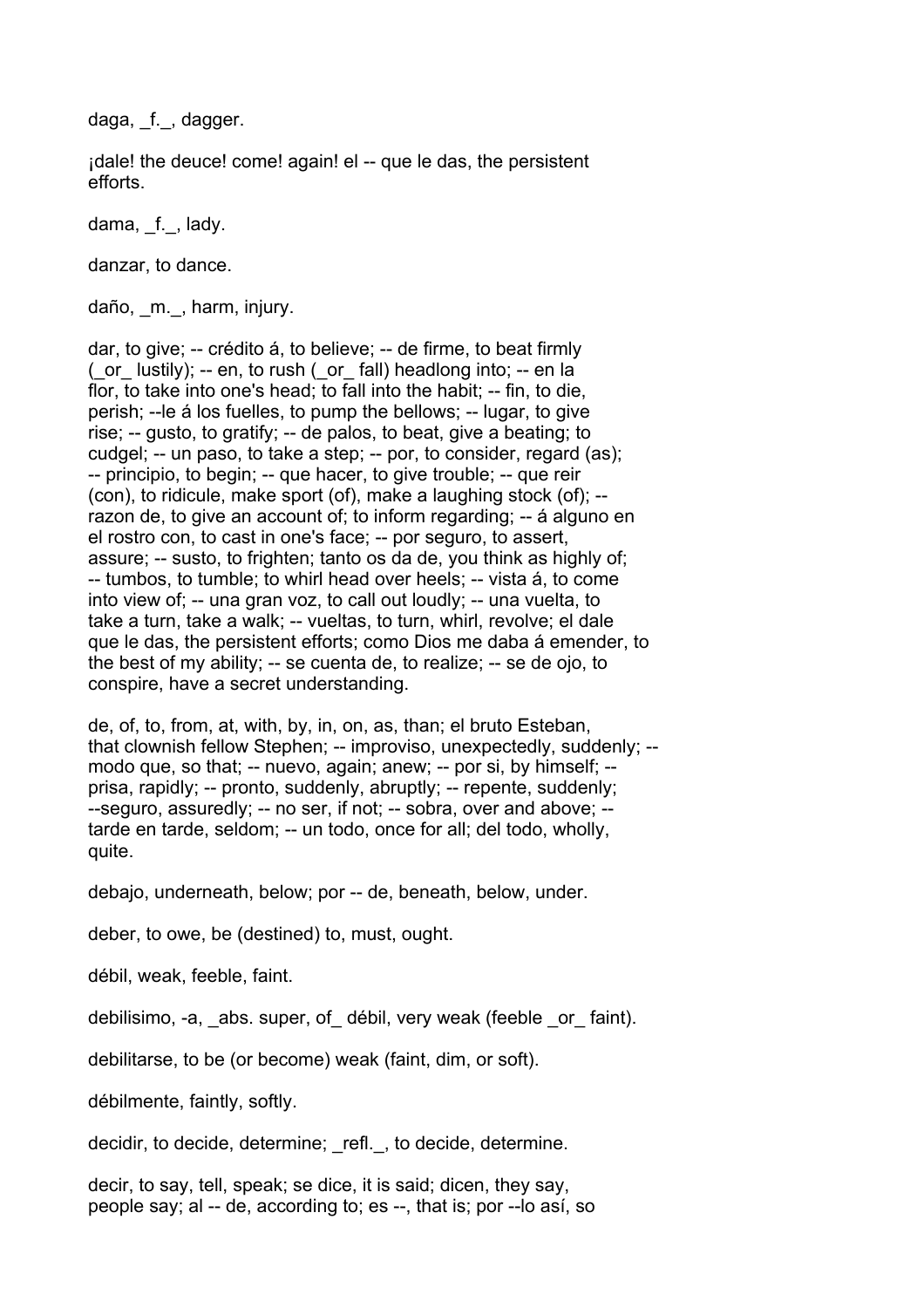to speak; por mejor --, in other words, rather; ¿no os le dije? didn't I tell you so? no se ha de --, it cannot be said; o mejor dicho, or rather; querer --, to mean.

decisión, f., decision.

dedicar, to dedicate, consecrate.

dedo, \_m.\_, finger; dos --s de luz, a thin streak of light.

defender, to defend, guard, protect, shield.

defensa, f., defense, quard.

deforme, deformed, formless, shapeless, misshapen, hideous.

dejar, to leave, let, allow, cease, leave off, abandon, fail; Como dejo dicho, as I have said; según dejamos dicho, as we have said; - entrever, to show slightly; -- escapar, to utter; -- lugar, to give place; -- paso, to let pass, make way; no -- titers con cabeza, to destroy everything, put everything in disorder; -- se ver, to appear, show oneself; -- la vida, to die; déjase de decir, fails to be said, is not said, is left unsaid; -- se sentir, to make itself felt.

 $del = de + el.$ 

delante, before; -- de, before, in front of, in (the) presence of.

delgado, -a, thin, slender, delicate, flexible, gaunt.

deliberar, to deliberate.

delicado, -a, delicate, light.

delicioso, -a, delicious, exquisite, delightful.

delincuente, m., delinquent.

delirio, m., delirium, madness.

delito, m., crime.

demacración,\_f.\_, emaciation.

demandadera, f., convent servant, woman who attends at the door of a convent to run errands.

demás, further, besides; los --, the others, the rest; por lo --, for the rest, moreover, besides.

demente, mad; \_adv.\_, madly.

demonio, m., demon, devil.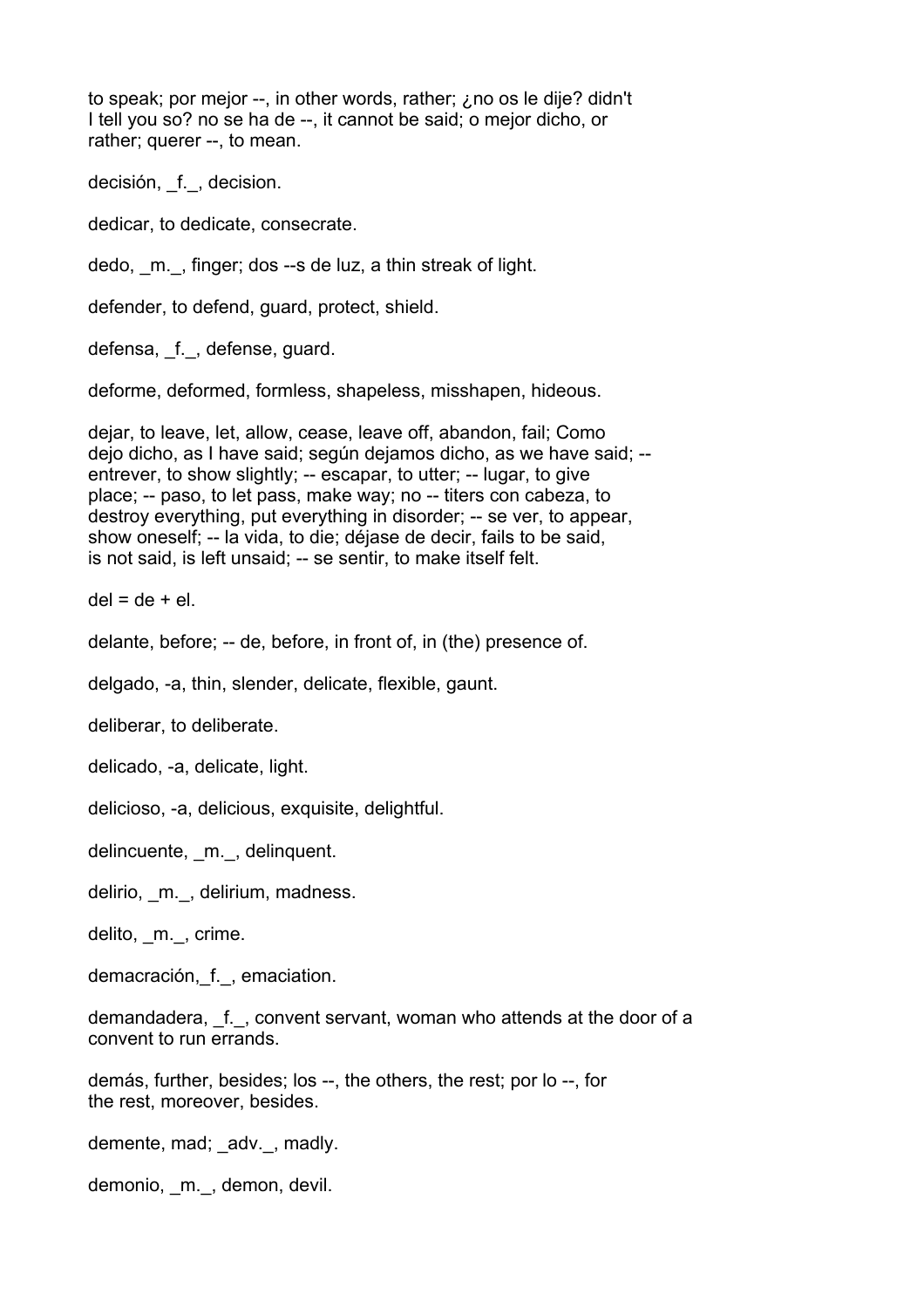demostrar, to show, manifest, demonstrate, evince.

dentellado, -a, dentated, dentate.

dentro, within; -- de, within, inside of, in.

deparar, to offer, provide.

departir, to speak, converse, chat, talk, dependiente, \_m.\_, dependent, servant.

depositar, to deposit.

derecho, -a, right; á la derecha, at (\_or\_ to) the right; á derechas, straight, straight ahead; \_subst. m.\_, right, claim, privilege; feudal right ( or privilege); adv., straight.

derramado, -a, adj. pp. of derramar, scattered, ranging.

derramar, to shed, cast, pour, plash, scatter, emit, pour out; refl., to fall, be scattered (cast or shed).

derredor, m., circumference, circuit; en --, around; en -- suyo, around him, about him.

derretir, to melt, dissolve.

derribir, to demolish, destroy, fell, throw, cast.

derruido, -a, adj. pp. of derruir, demolished, ruined, in ruins.

derrumbadero, m., precipice.

derrumbar, to fall with a crash.

desacato, m., disrespect, insolence.

desafiar, to defy, challenge.

desafío, \_m.\_, challenge, duel.

desaforado, -a, disorderly, discordant, loud.

desagradable, disagreeable.

desalmado, -a, soulless, inhuman.

desaparecer, to disappear.

desarmar, to disarm, unload, discharge.

desarreglo, \_m.\_, disorder, confusion, derangement.

desarrollarse, to unfold, be disclosed ( or developed).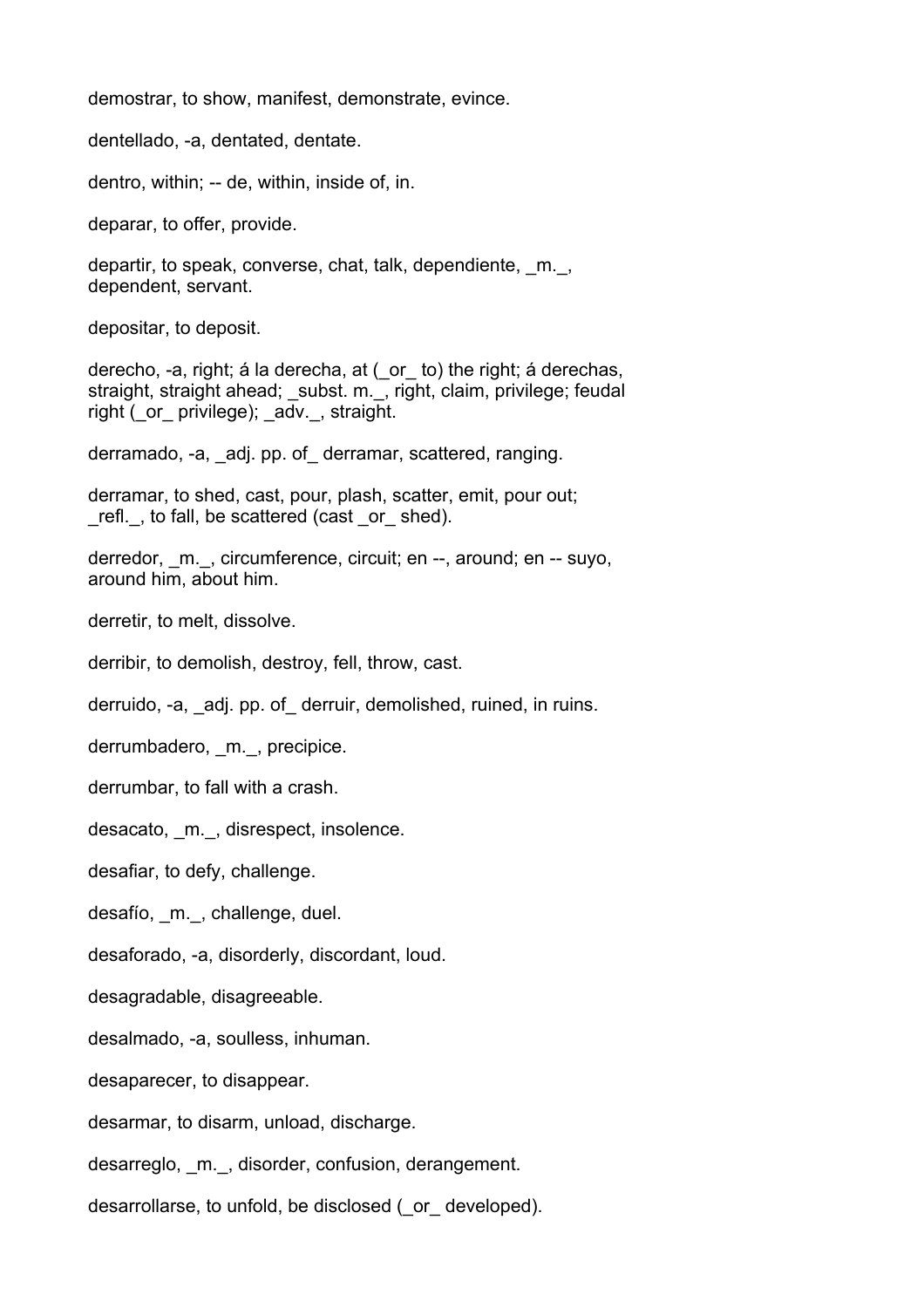desasido, -a, adj. pp. of desasir, detached, divested (of the body).

desasirse, to free ( or extricate) oneself.

desastroso, -a, disastrous.

desatar, to untie, unleash; \_rfl.\_, to break loose.

desbandarse, to disband, scatter.

desbocado, -a, wild, unbridled, unrestrained.

descalzo, -a, barefoot.

descansar, to rest, repose, recover.

descargar, to unload, discharge, cast, direct.

descarnado, -a, fleshless, emaciated.

descender, to descend.

descifrar, to decipher, unravel.

descomponerse, to break up, fall apart.

descompuesto, -a, adj. pp. of descomponer, altered, changed, harsh; apart, in disorder.

desconfianza, f., distrust, suspicion, diffidence, fear.

desconocido, -a, \_adj. pp. of\_ desconocer, unknown, foreign, strange, unfamiliar.

descorrer, to draw (as a curtain).

descortés, uncivil, discourteous, rude.

describir, to describe.

descubrimiento, m., discovery.

descubrir, to lay bare, disclose, uncover, discover; \_refl.\_, to uncover oneself, take off one's hat (\_or\_ helmet); to appear, be visible, be revealed.

descuidado, -a, careless.

descuido, m., carelessness; por --, from carelessness; inadvertently; con --, carelessly.

desde, from, since, after, to, even to; -- donde, from where; -- que, since; -- lejos, from a distance; -- luego, at once, straightway,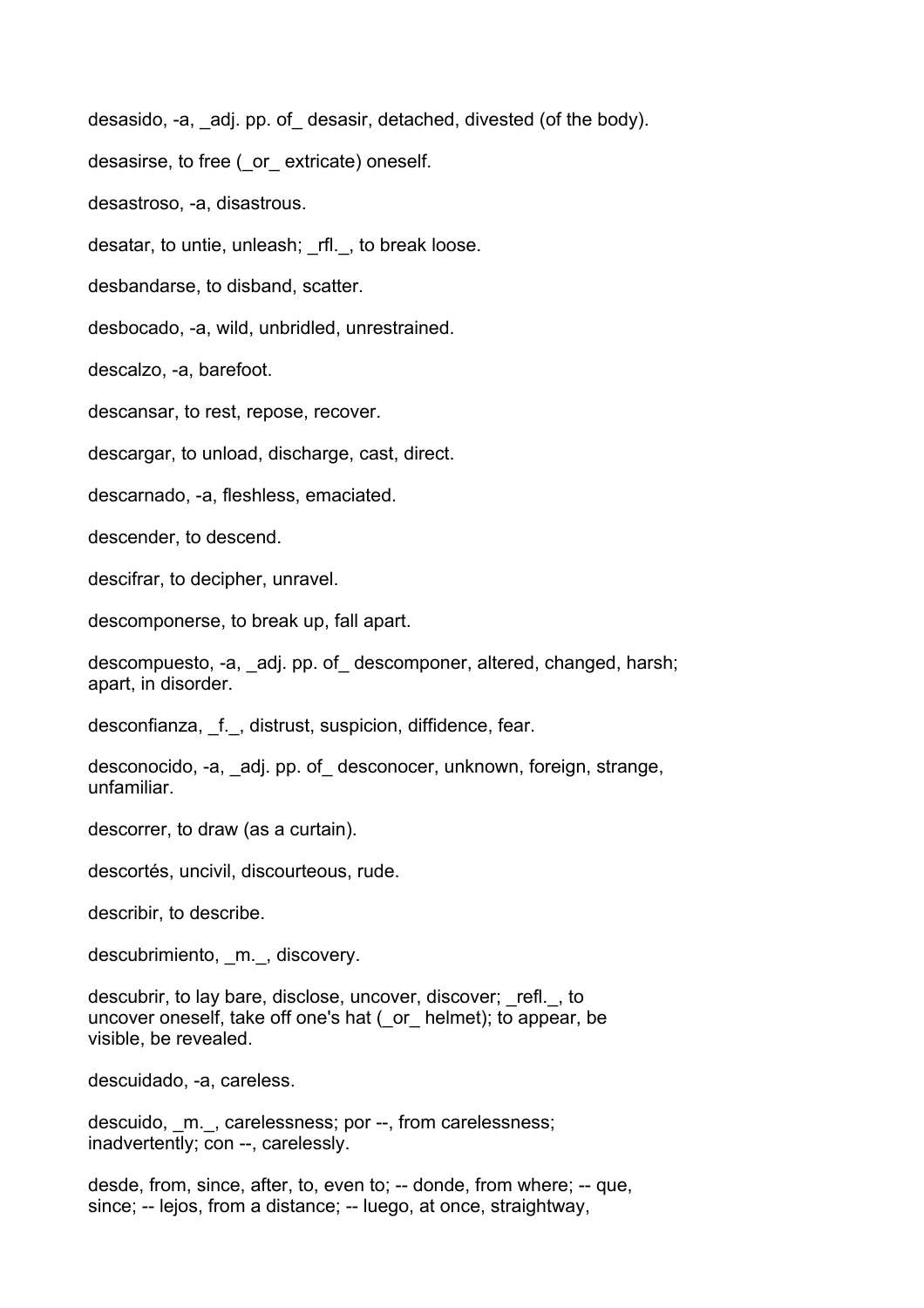thereupon, immediately.

desdén, m., disdain, scorn.

desdeñoso, -a, disdainful.

desear, to desire, long for, wish.

desechar, to expel, drive away, exclude, dispel.

desembarazarse de, to free oneself of; to throw off.

desembocar, to terminate, open (en, into).

desembozarse, to uncover one's face, throw open one's cloak.

desempeñar, to drag (\_or\_ thrust) over; to perform, fulfill, fill.

desencadenado, -a, adj. pp. of desencadenar, unchained, wild.

desencajado, -a, \_adj. pp. of\_ desencajar, disfigured, with distorted features: (with eyes) unnaturally wide open, projecting, bulging, staring.

desengañarse, to be undeceived, to undeceive oneself, not to deceive oneself.

desenlace, m., catastrophe, dénouement.

desenredarse, to extricate oneself.

desenvolverse, to unfold.

deseo, m., desire.

desesperación, f., desperation, despair.

desesperado, -a, \_adj. pp. of\_ desesperar, driven to despair, desperate, in despair; subst. m., desperate man, one in despair.

desesperante, maddening.

desesperar, to drive to despair.

desfiladero, m., defile, pass.

desfilar, to defile, pass by, file past.

desgajar, to break (\_or\_ lop) off.

desgarrado, -a, \_adj. pp. of\_ desgarrar, rent, torn.

desgarrador, piercing, heartrending.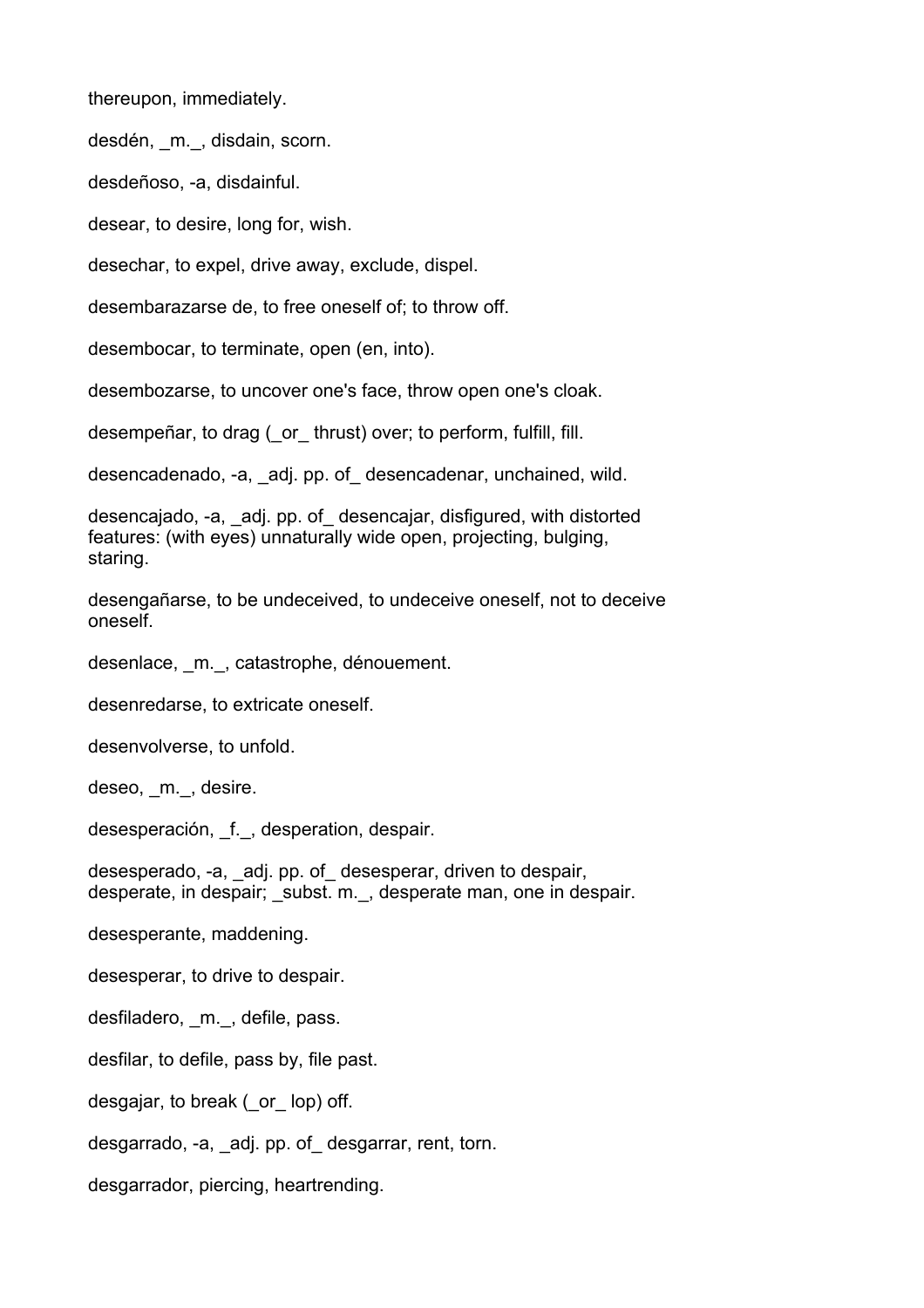desgarrar, to rend, tear; refl., to tear, be torn.

desgracia, \_f.\_, misfortune; por --, unfortunately.

deshacer, to destroy; to mutilate; refl., to dissolve, vanish, be dissolved.

desheredar, to disinherit.

desierto, -a, deserted; \_subst\_ \_m. , desert, waste.

designio, \_m.\_, design, plan.

desigual, unequal, uneven, abrupt.

desistir, to desist, cease, abandon.

desligarse, to free oneself, get loose.

deslizarse, to glide, move slowly, slip through, pierce, go cautiously (\_or\_ furtively), slide, flow, fall.

deslumbrador, dazzling, brilliant.

desmantelado, -a, \_adj. pp. of\_ desmantelar, dismantled, dilapidated.

desmayado, -a, adj. pp. of desmayar, depressed, dispirited, drooping, pale, wan.

desmayar, to lose heart, be discouraged; refl., to faint, swoon.

desmentir, to contradict; to deny.

desnudar, to strip; to unsheathe; refl., to take off, strip oneself.

desnudo, -a, bare, naked, stripped.

desorden, m., disorder.

despacio, at leisure, leisurely, slowly, deliberately.

despacharse, to set out, make haste.

despacho, m., haste, dispatch.

desparecer, to disappear.

desparramarse, to scatter.

despavorido, -a, \_adj. pp. of\_ despavorir, terrified, in terror.

despecho, m., despair.

despedida, f., farewell.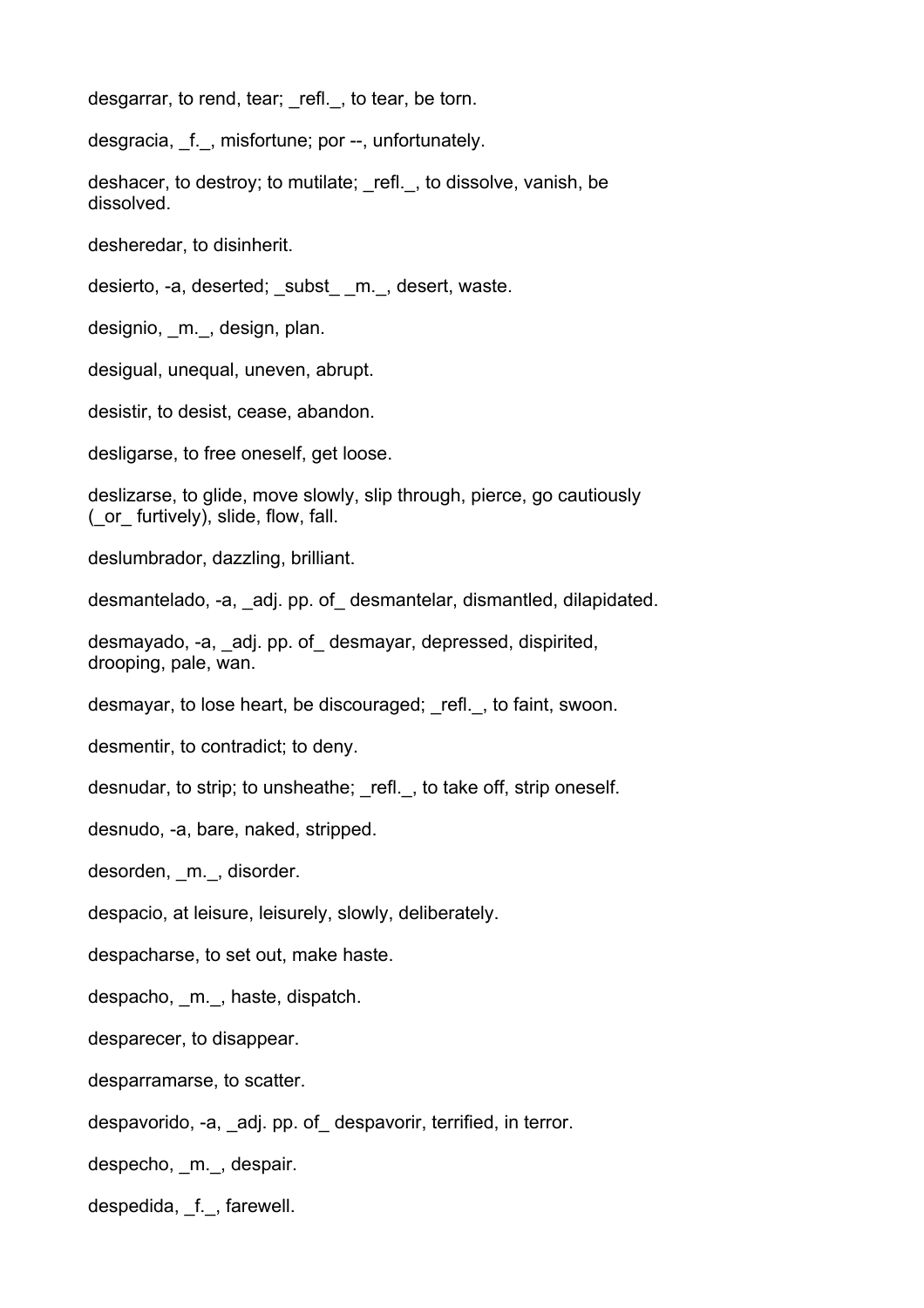despedir, to discharge, dispatch, emit; to take leave (á, of); refl., to take leave, depart.

despegar, to open.

despeñadero, m., precipice.

despeñar, to hurl, fling, hurl over a precipice.

despertar, to arouse, awaken, awake, wake up; to break (of day); \_refl.\_, to awake, wake up.

despierto, -a, \_adj. pp. (irr.) of\_ despertar, aroused, awake.

desplegar, to unfold, uncoil, open, display; \_refl.\_, to display, unfold.

desplomar, to fall; caer desplomado, to fall in a heap, fall flat; \_refl.\_, to fall, fall flat (\_or\_ in a heap).

despojar, to despoil, strip; refl., to strip oneself; to take off.

despojo, m., spoil; pl., spoils, remains, mortal remains.

despreciar, to scorn, despise.

desprecio, m., scorn, mockery.

desprenderse, to issue forth, be launched, be shed; to fall; to free oneself, escape, depart.

desprendido, -a, \_adj. pp. of\_ desprender, unfastened; (of leaves) loosened from the stem ( or frond); broken, separated.

despreocupación, \_f.\_, unconventionality, recklessness.

despreocupado, -a, \_adj. pp. of\_ despreocupar, unprejudiced, liberal, unconventional; reckless.

después, afterwards, later; since, then; --de, after; --que, after.

despuntar, to break; al --la mañana, at break of day; at dawn.

destacar, to detach, be detached, stand out (sobre, against); refl., to stand out (sobre, against).

destapar, to uncover, uncork, open.

destartalado, -a, huddled (together), incompact, promiscuous, without order.

destemplado, -a, \_adj. pp. of\_ destemplar, untuned, harsh, discordant.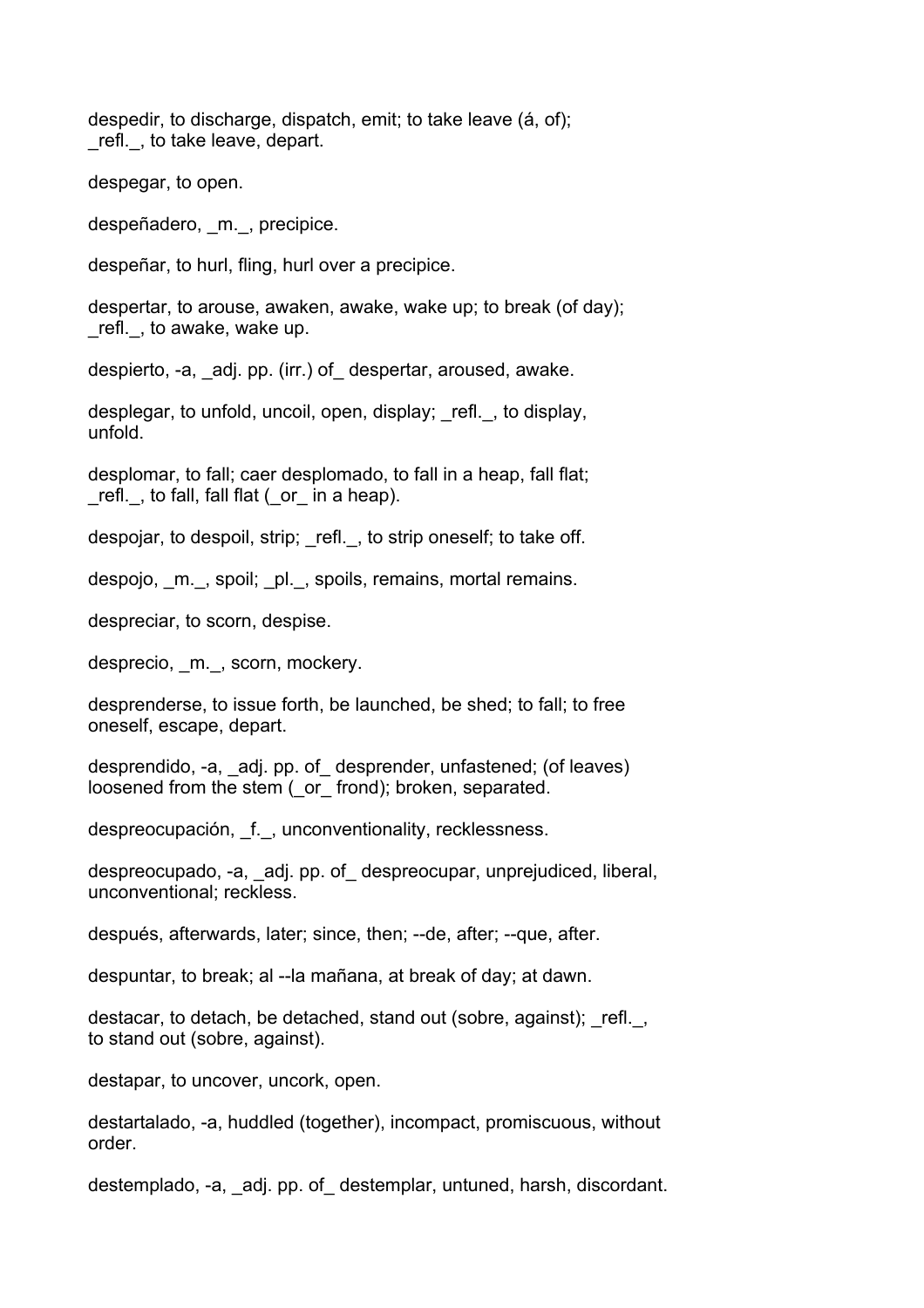destiuado, -a, \_adj. pp. of\_ destiuar, destined, designed, intended.

destinar, to destine, design.

destino, m., fate, destiny.

destrozar, to destroy.

destructor, -a, destructive.

desunir, to separate, sunder, disunite.

desvanecer, to cause to vanish; to clear up, unravel, dissipate; -- su cabeza, to make one giddy, affect with dizziness, make one's head swim; refl., to vanish, evaporate, disappear; to faint, fall fainting.

desvanecido, -a, \_adj. pp. of\_ desvanecer, vanished; unconscious.

desvencijado, -a, \_adj. pp. of\_ desvencijar, broken, dilapidated.

detalle, m., detail.

detener, to hinder, restrain, stop, keep, detain; refl., to stop, halt.

determinación, f., determination.

determinado, -a, \_adj. pp. of\_ determinar, determined, resolved, determinate, definite.

determinarse, to determine, resolve, decide, make up one's mind.

detestar, to detest.

detrás, after, behind; -- de, after; per --, behind; por -- de, behind.

deudo, m., parent, relative.

devauar, to rack; -- se los sesos, to rack one's brains.

devoción, f., devotion, ardent love.

devolver, to return, restore.

devorar, to devour, absorb, consume.

devoto, -a, devout, pious; \_subst. m.\_, devout (\_or\_ pious) person.

dia,  $m.$ , day; al otro  $-$ , the next day; aún en el  $-$ , to this day; de noche y --, night and day; en otros --s, in other (\_or\_ former) days; formerly; un -- y otro, day after day; constantly.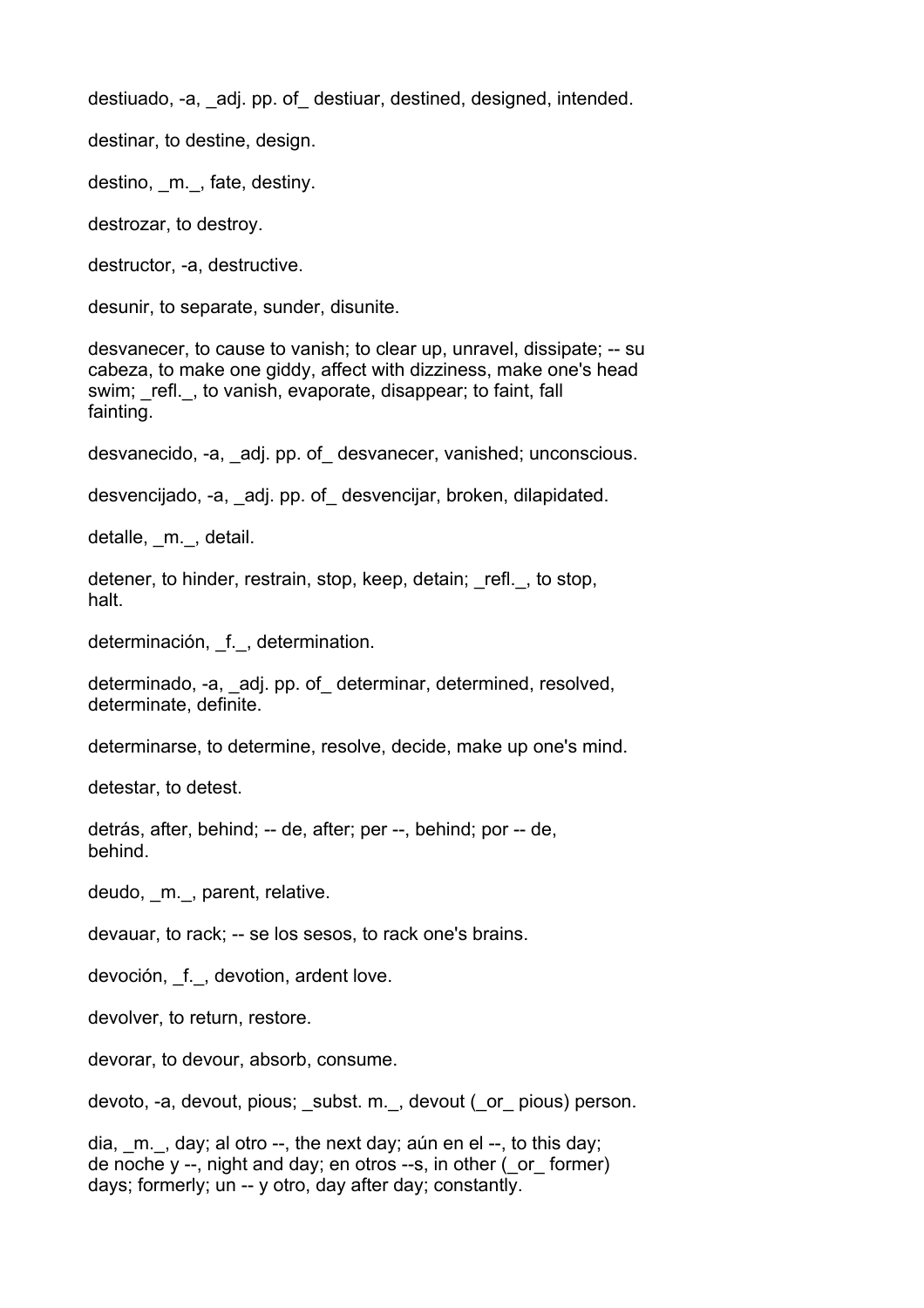diablo, m., devil, rascal, fellow.

diabólico, -a, diabolic.

diáfano, -a, diaphanous, transparent, pellucid.

diálogo, m., dialogue.

diamaute, m., diamond.

diantre,  $m.$ , deuce;  $iqué -!$  the deuce!  $_l(en)$  qué  $-l$  ( $or$  --s)! what the deuce!

dibujar, to draw, sketch; \_refl.\_, to be drawn (\_or\_ sketched); to appear.

diccionario, m., dictionary.

dicha, f., happiness, felicity, pleasure.

dichoso, -a, happy, fortunate.

diecinueve (more commonly diez y nueve), nineteen.

diente, \_m.\_, tooth; como que echó los --s en, he was, as it were, born to ( or into); eutre --s, between (my) teeth; cantar entre --s, to hum (a song).

diestro, m., halter, bridle; elevar del --, to lead by the halter  $($  or  $bridle).$ 

diez, ten; -- y nueve, nineteen.

diferencia, f., difference; pl., differences; quarrel, disagreement.

dificil, difficult; que no será --, which it easily may.

dificultad, f., difficulty.

difunto, -a, defunct, deceased.

dignidad, f., dignity, self-respect.

digno, -a, worthy.

digresien, f., digression.

dilatacien, f., dilation, expansion.

dilatar, to dilate, expand, enlarge, spread (abroad); \_refl.\_, to dilate, spread out, expand, extend, swell.

diminuto, -a, diminutive, very small.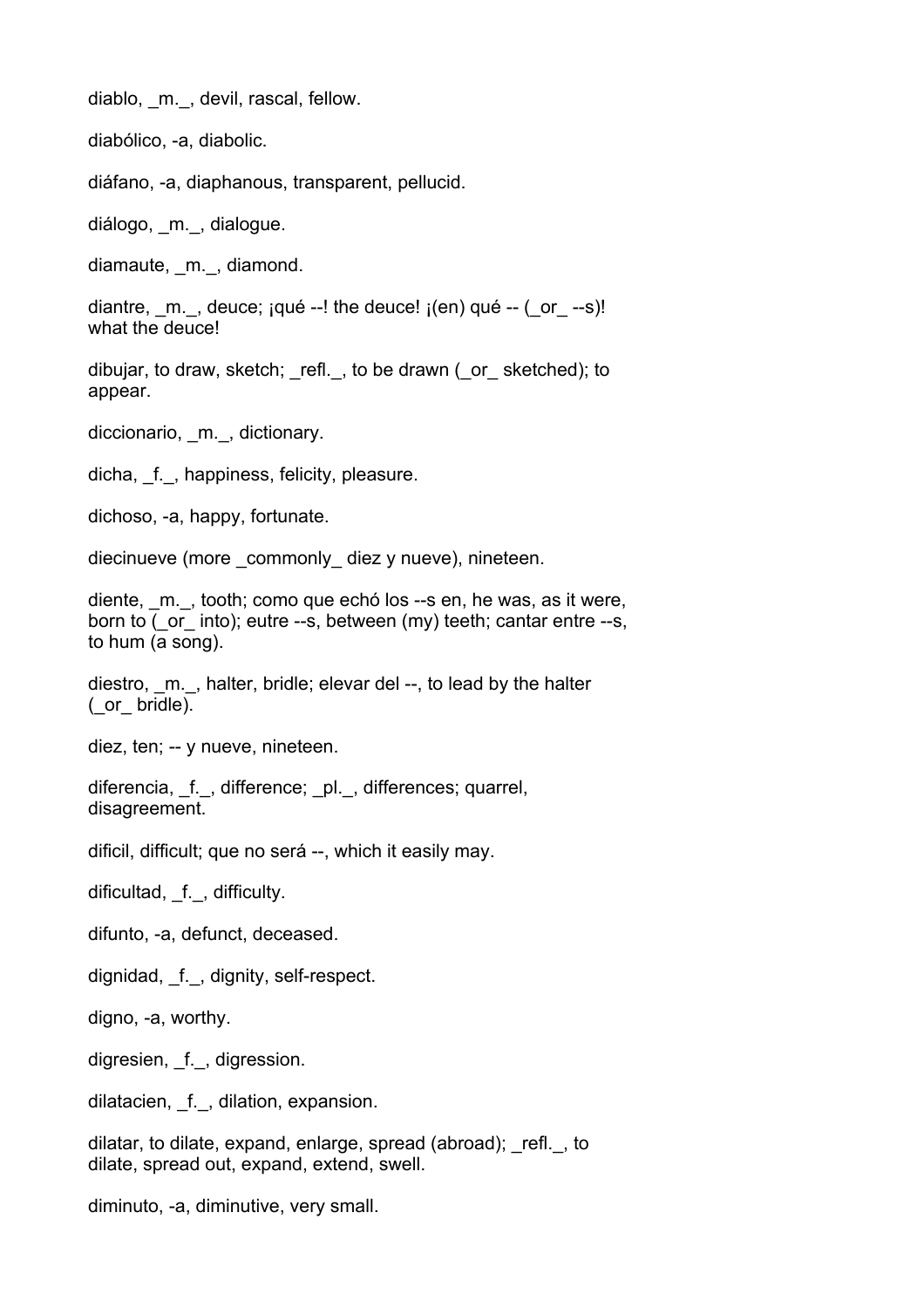dinero, m., money.

dintel, m., lintel; threshold (incorrect use).

Dionis, m., Dionysius, Dennis.

dios, \_m.\_, god.

Dios, m., God; ¡--! Lord! Goodness! en -- y en mi ánima, in very truth; God knows (that it is true); estar de --, to be God's will, to be inevitable.

dirección, f., direction; con -- á, in the direction of.

dirigir, to direct, guide, cast; -- la palabra, to address, speak; \_refl.\_, to turn, face, be directed, direct one's steps, make one's way, take one's course; to address (oneself).

dirimir, to adjust, settle.

discordante, discordant.

discorde, discordant.

discrete, -a, discreet.

disculpa, f., excuse, exculpation.

discurrir, to pass; to talk, discourse; to ramble, run about.

discurso, m., discourse, speech.

diseminar, to scatter; refl., to scatter, be scattered.

disensien, f., strife, dissension.

disforme, deformed, misshapen, monstrous.

disfrutar (de), to enjoy.

disgusto, m., disgust, ill humor, displeasure.

disimular, to dissemble, conceal, veil.

disipación, f., dissipation.

disipar, to dissipate, dispel, displace, cause to vanish; \_refl.\_, to vanish, scatter, be scattered ( or dispelled).

disolverse, to dissolve, separate, breakup.

disparar, to fire, shoot, discharge; al --la, upon firing (\_or\_ shooting) at it.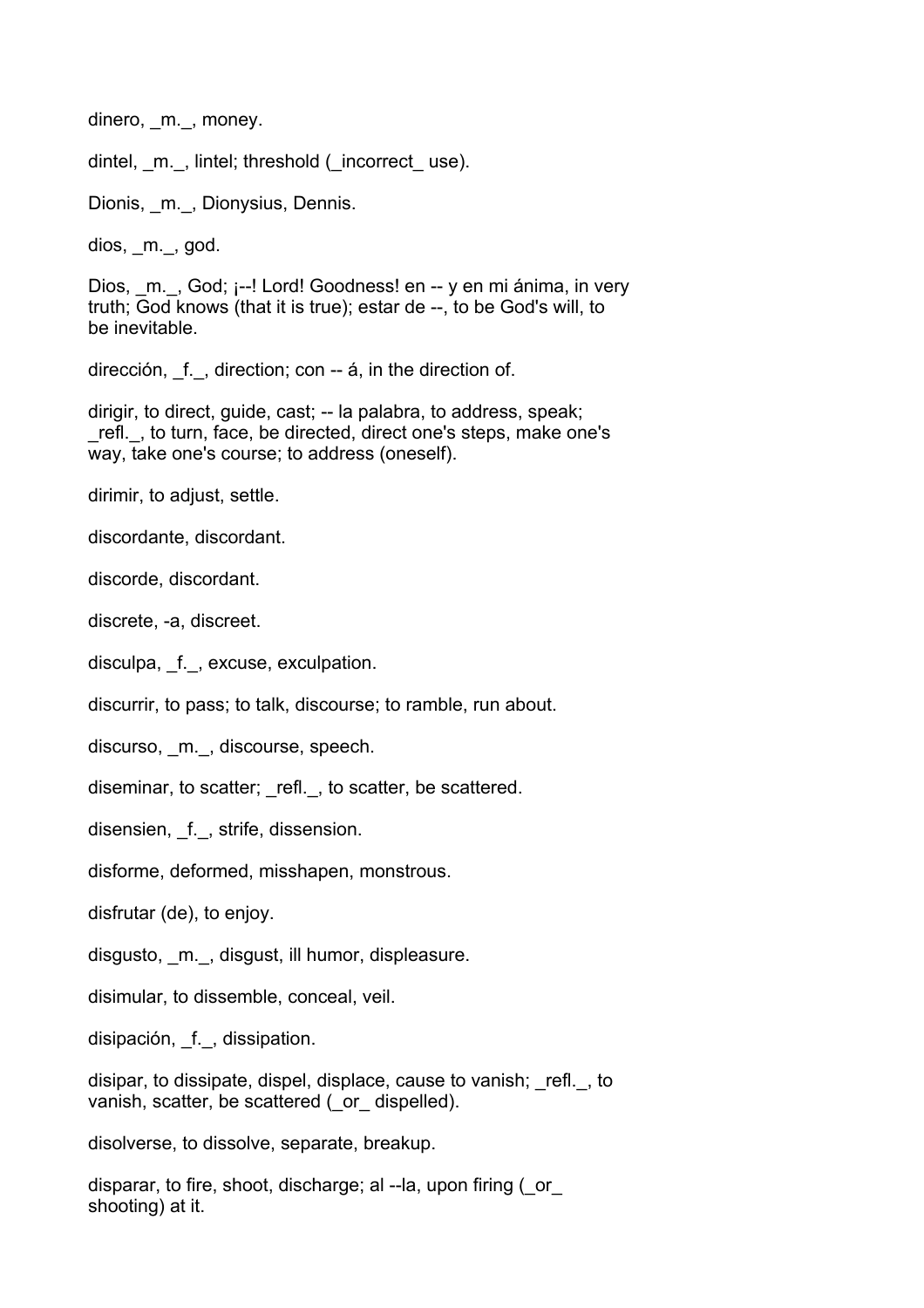disparatado, -a, inconsistent, absurd.

dispersarse, to disperse, vanish, scatter.

disponer, to dispose, order, direct, arrange, prepare, get ready; \_refl.\_, to prepare, get ready, proceed, be about to; to be arranged (\_or\_ projected).

disposición, f., disposition, arrangement, position, natural fitness.

disputa, f., dispute.

disputar, to dispute, argue, quarrel; refl., to vie with one another.

distancia, f., distance; como á -- de, something like a distance of; at about the distance of; distant about.

distante, distant, remote.

distar, to be distant.

distinción, f., distinction, favor.

distinguir, to distinguish; refl., to be distinguished, be visible.

distintamente, distinctly.

distintivo, m., distinction, badge, order.

distinto, -a, distinct, different, various.

distraction, f., diversion, amusement.

distraer, to divert; refl., to divert (or amuse) oneself.

distraido, -a, \_adj. pp. of\_ distraer, distraught, diverted, absentminded, lost in thought, vacant.

diversiÓn, \_f.\_, diversion, entertainment, sport, amusement.

diverso, -a, different, diverse, various.

divertido, -a, \_adj. pp. of\_ divertir, diverted, amused, pleasant.

divino, -a, divine.

divisar, to perceive, see, recognize, descry; to divide, separate; \_refl.\_, to be visible (at a distance).

divisorio, -a, dividing; línea divisoria, boundary.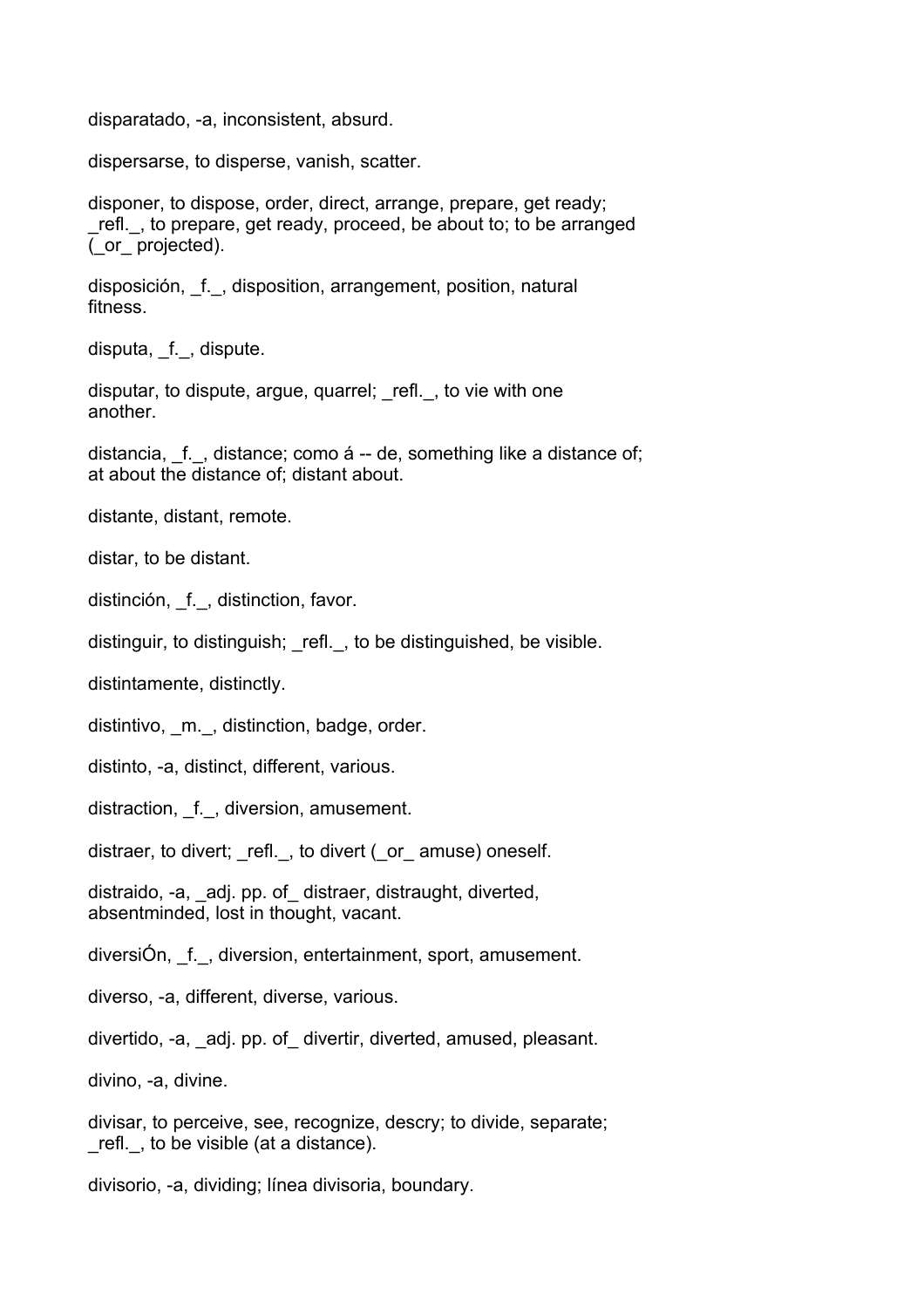divulgarse, to be divulged; to spread.

do (\_poet.\_ for donde), where; á --, whither.

doblar, to double, pass round; to bow.

doble, double; más --, most double.

doce, twelve; al punto y hora de las --, exactly at midnight.

docena, f., dozen.

doctor, m., doctor, physician.

doler, to grieve; refl., to grieve.

doliente, sorrowful, plaintive.

dolor, \_m.\_, grief, pain, sorrow, anguish.

domar, to break, tame, subdue, master, dominate, overcome.

dominar, to master, dominate, overcome, overlook, obtain a clear view of.

domingo, m., Sunday.

dominio, m., possession, domain.

don, m., Don (a title used beforeChristian names of men).

donaciôn, \_f.\_, donation, gift.

donaire, \_m.\_, grace, courtesy.

doncel, m., youth, young nobleman.

doncella, f., girl, young lady, maid, maiden.

donde, where, in which; en --, in (\_or\_ on) which; hasta --, how far; por --, where, through which; ¿Dónde va Vicente? Donde va la gente (\_lit.\_, "Where is Vincent going? Where the crowd goes"), it comes easy to follow the crowd.

¿donde? where?  $2.6 - 2$  whither?  $2.6e - 2$  whence? doña, f., Lady, mistress (a title used before Christian names of women).

dorado, -a, gilded, golden; brilliant.

dormido, -a, adj. pp. of dormir, slept, sleeping, asleep.

dormir, to sleep, lie dormant; -- á pierna suielta, to sleep soundly (\_or\_ deeply).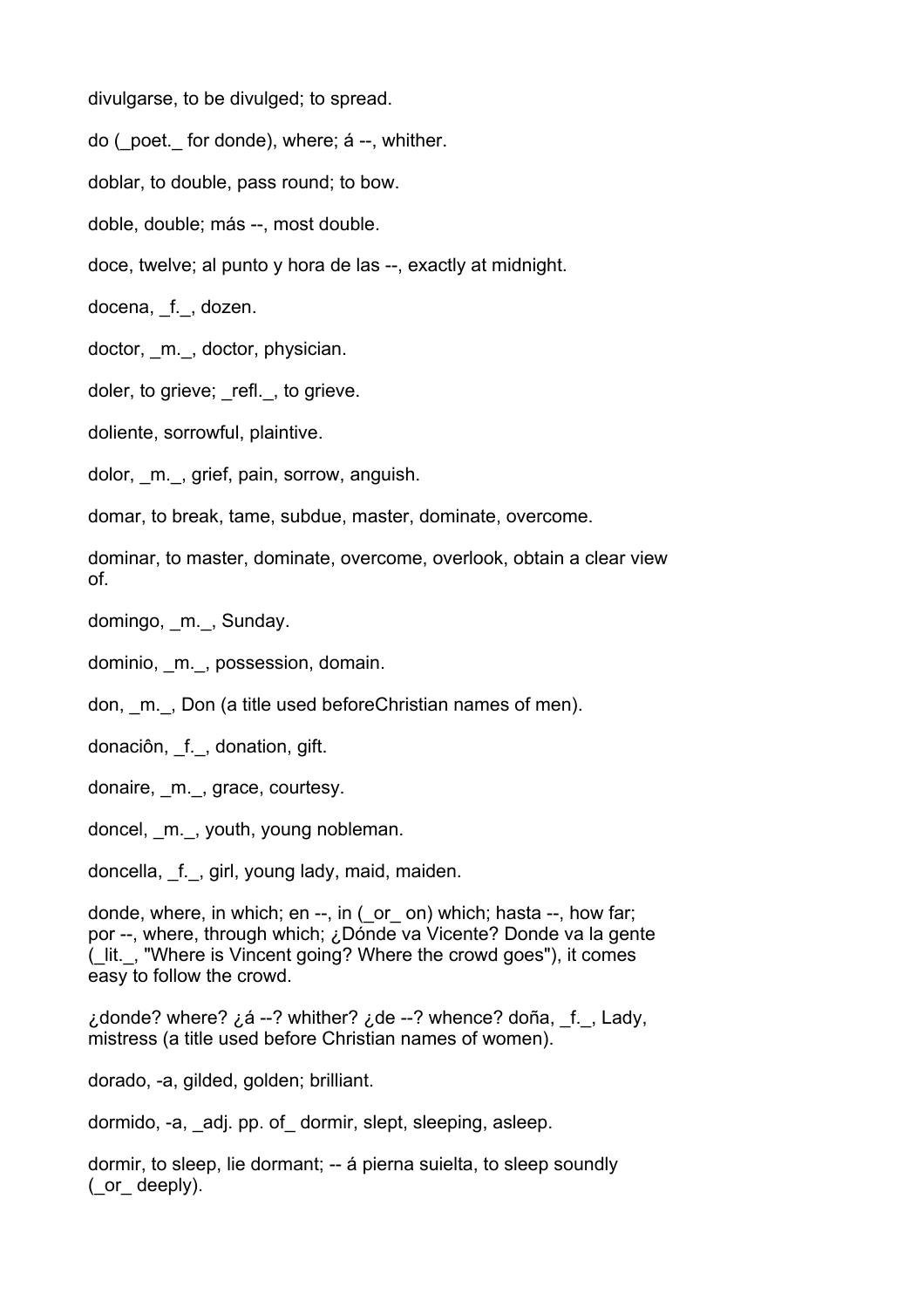dos, two; los --, both.

doscientos, -as, two hundred.

dosel, m., canopy, dais.

dosis, f., dose.

dotar, to endow.

dragón, m., dragoon.

ducado, m., ducat (a gold coin of variable value).

duda, f., doubt, suspicion; sin --, doubtless.

dudar, to doubt, hesitate.

dudoso, -a, doubtful, uncertain, hazardous.

duelo, m., duel.

duelo, m., grief, mourning; funeral procession.

dueña, \_f.\_, duenna, mistress, lady in waiting.

dueño, m., master, owner.

dulce, sweet, pleasant, soft, gentle, mild.

dulcisimo, -a, abs. super. of dulce, very ( or most) sweet (soft \_or\_ gentle).

dulzura, \_f.\_, sweetness, gentleness.

duque, m., duke.

durante, during, for.

durar, to last, continue.

duro, -a, hard; á duras penas, with great difficulty; \_subst. m.\_, dollar.

## E

é, and (\_before\_ i- and hi-).

ébano, \_m.\_, ebony.

ebrio, -a, drunken, intoxicated, drunk.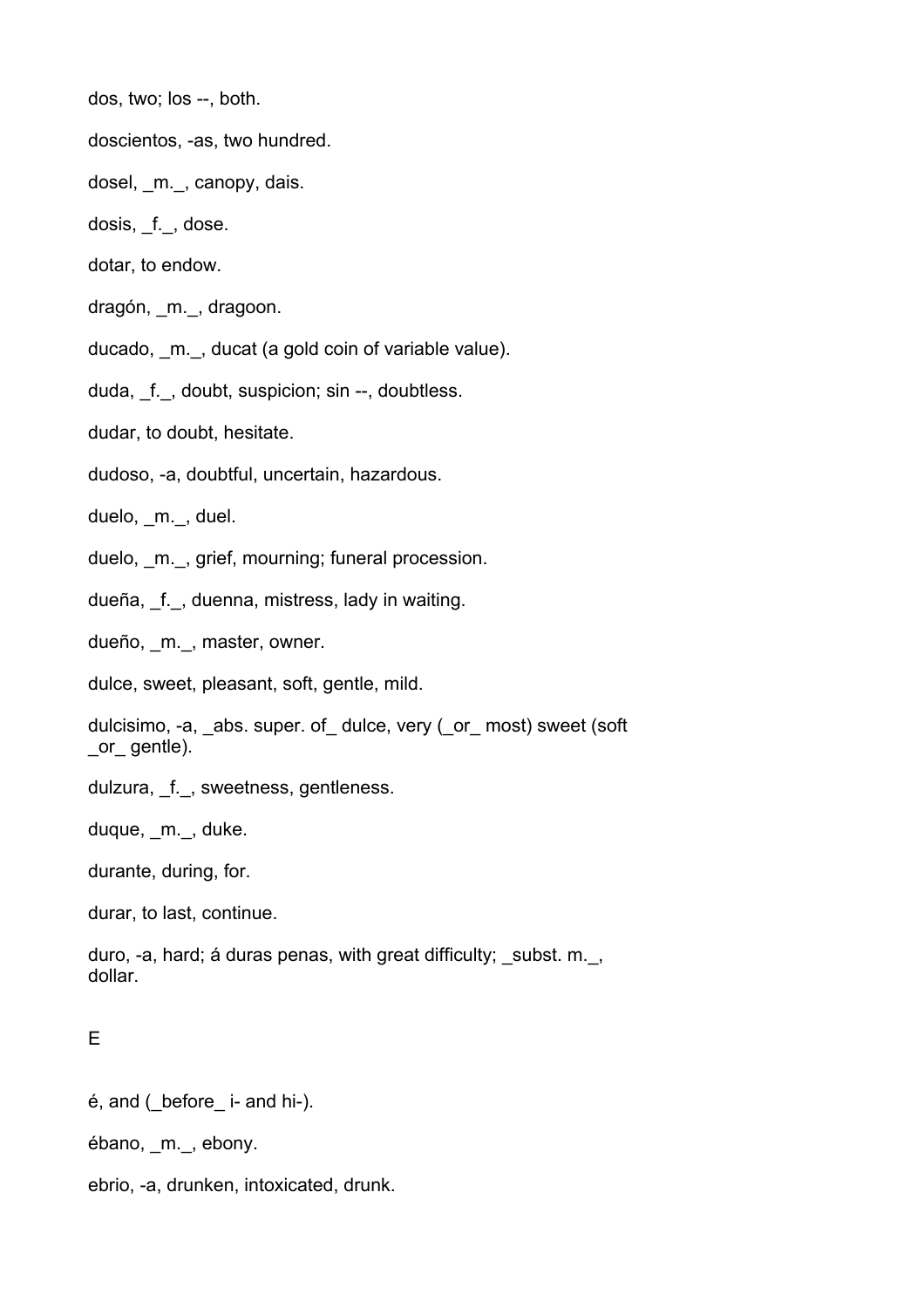eco, m., echo.

echado, -a, \_adj. pp. of\_ echar, thrown, cast; lying.

echar, to throw, cast, put, place, utter, dismiss, put out; -- la bendición, to give the benediction; -- á broma, to take ( or consider) as a joke ( $\circ$  jest); -- en busca, to go ( $\circ$  or set off) in search; -se algo al coleto, to swallow at a gulp; -- los dientes, to cut one's teeth; como que echó los dientes en, he was, as it were, born to (\_or\_ into); -- el guante, to arrest; hasta -- los higados, with all (your) might; -- mano de, to lay hands upon, take possession of; -- pestes de, to storm at; -- pie á tierra, to get down, dismount; -- en saco roto, to be heedless of; not to take advantage of; to forget; -- un trago, to have a drink, take a dram.

edad, f., age.

edificio, m., edifice, building.

efectivamente, indeed, in fact, in reality, effectually.

efecto, m., result, effect; en --, in fact, indeed.

efluvio, m., effluvium, exhalation, emanation.

efusión, f., effusion, tenderness.

egoísmo, \_m.\_, selfishness, egoism.

¡eh! eh! say!

eje, \_m.\_, axis, axle.

ejemplar, exemplary; subst. m., example; sin --, unprecedented.

ejemplo, m., example.

ejercicio, m., exercise, practice.

ejercitar, to exercise, drill, train.

ejército, \_m.\_, army, array.

el, la, lo, the.

él, ella, ello, he, him, she, her, it.

él, la, lo, that.

elaborar, to elaborate, develop, unfold.

elargar, to stretch out, raise.

elegante, elegant, fine, graceful.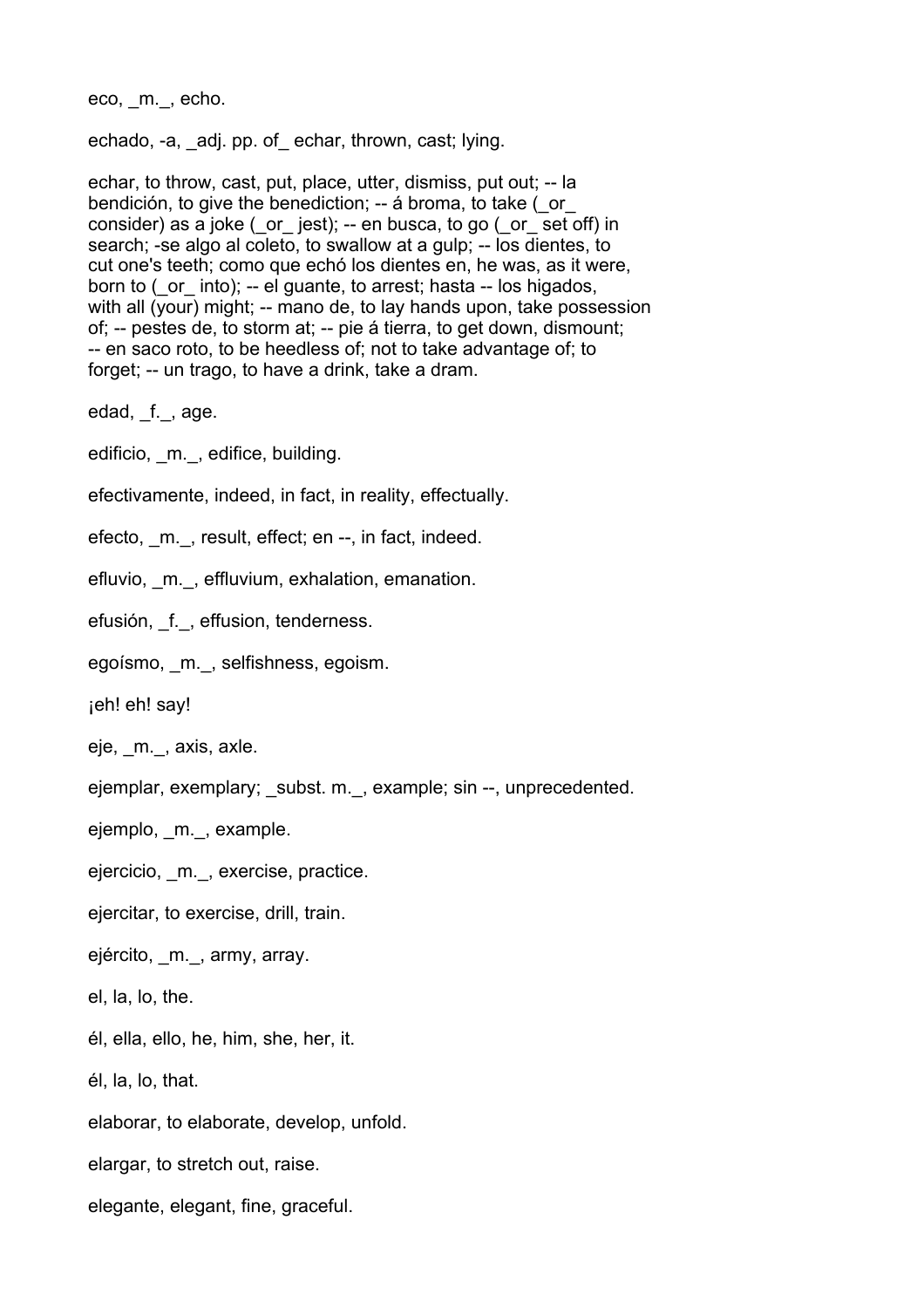elegir, to elect, choose.

elemento, m., element.

elevado, -a, adj. pp. of elevar, elevated, lofty.

elevar, to elevate, raise, lift up; \_refl.\_, to arise, rise up.

Elvira, f., Elvira.

ella, she, her, it.

ello, it; -- es que, the fact is.

embargar, to hold in subjection, restrain, control.

embargo, m., hindrance; sin --, nevertheless, however, notwithstanding.

embebecido, -a, adj. pp. of embebecer, enraptured.

embellecer, to embellish, adorn.

emblema, \_m.\_, emblem.

embocadura, f., mouth, entrance.

emboscada, f., ambuscade.

emboscarse, to lie in ambush.

embozado, -a, \_adj. pp. of\_ embozar, wrapped (\_or\_ muffled) up; disguised, covert.

embozar, to muffle the greater part of one's face.

embriagar, to intoxicate, delight, transport; reft., to become intoxicated, get drunk.

embriaguez, f., intoxication, stupor, torpor.

embrollo, m., intrigue, liaison.

embrujar, to charm, bewitch.

emisario, \_m.\_, emissary.

emoción, f., emotion.

empellón, \_m.\_, push, shove, shoving, blow.

empeñarse, to endeavor, persist in.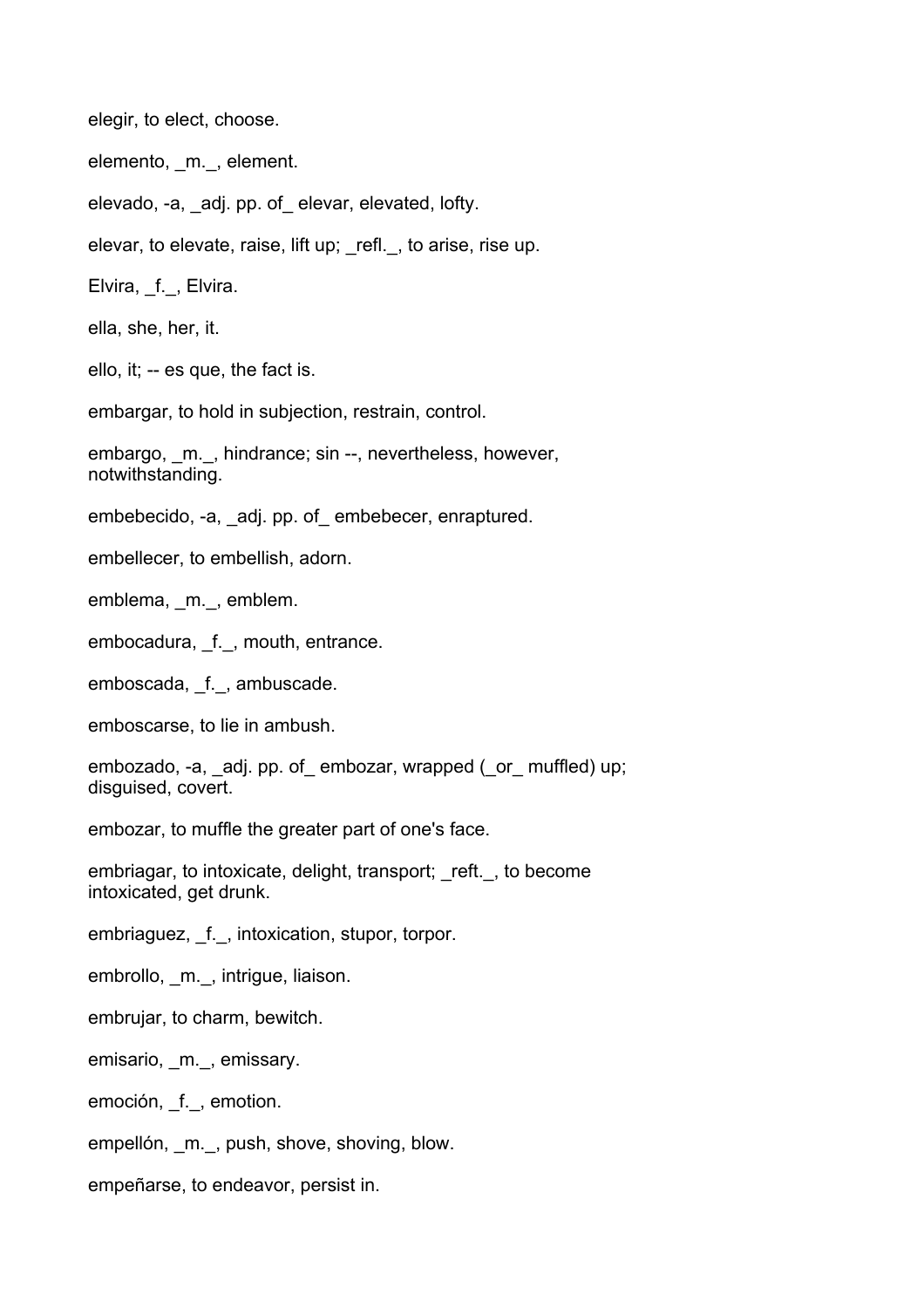empeño, m., aim, purpose, desire, eagerness; tener --, to desire earnestly.

empequeñecerse, to be ( or become) small.

emperador, m., emperor.

empero, however.

empezar, to begin.

empinado, -a, adj. pp. of empinar, raised, elevated, lofty, steep.

empinarse, to raise oneself; to rise.

emplear, to employ, make use of.

emponzoñar, to poison.

emprender, to undertake, take, take up, set out on.

empresa, f., enterprise, activity, undertaking.

empujar, to drive, impel, force along, push, stir.

empujón, m., push, violent shove.

empuñadura, f., hilt.

en, in, on, to, upon, at, into; as (a); -- contra mía, against myself; against my interests; -- cuanto, as soon as, when; -- cuanto ó, as to, as for, as regards; -- pos de, after, behind, in pursuit of; -- lo posible, as much as possible; -- tanto que, while; -- torno, round about; -- torno de, about, around.

enamorado, -a, adj. pp. of enamorar, enamored, in love, loving, tender, lovesick; subst. m., lover.

encadenar, to chain, bind.

encajarse, to join, be united, come together.

encaje, m., lace.

encaminarse, to proceed, take the road, betake oneself.

encanijar, to weaken, cause to pine away.

encantar, to delight, enchant, charm.

encanto, m., enchantment, charm, spell.

encapotar, to cloak, muffle.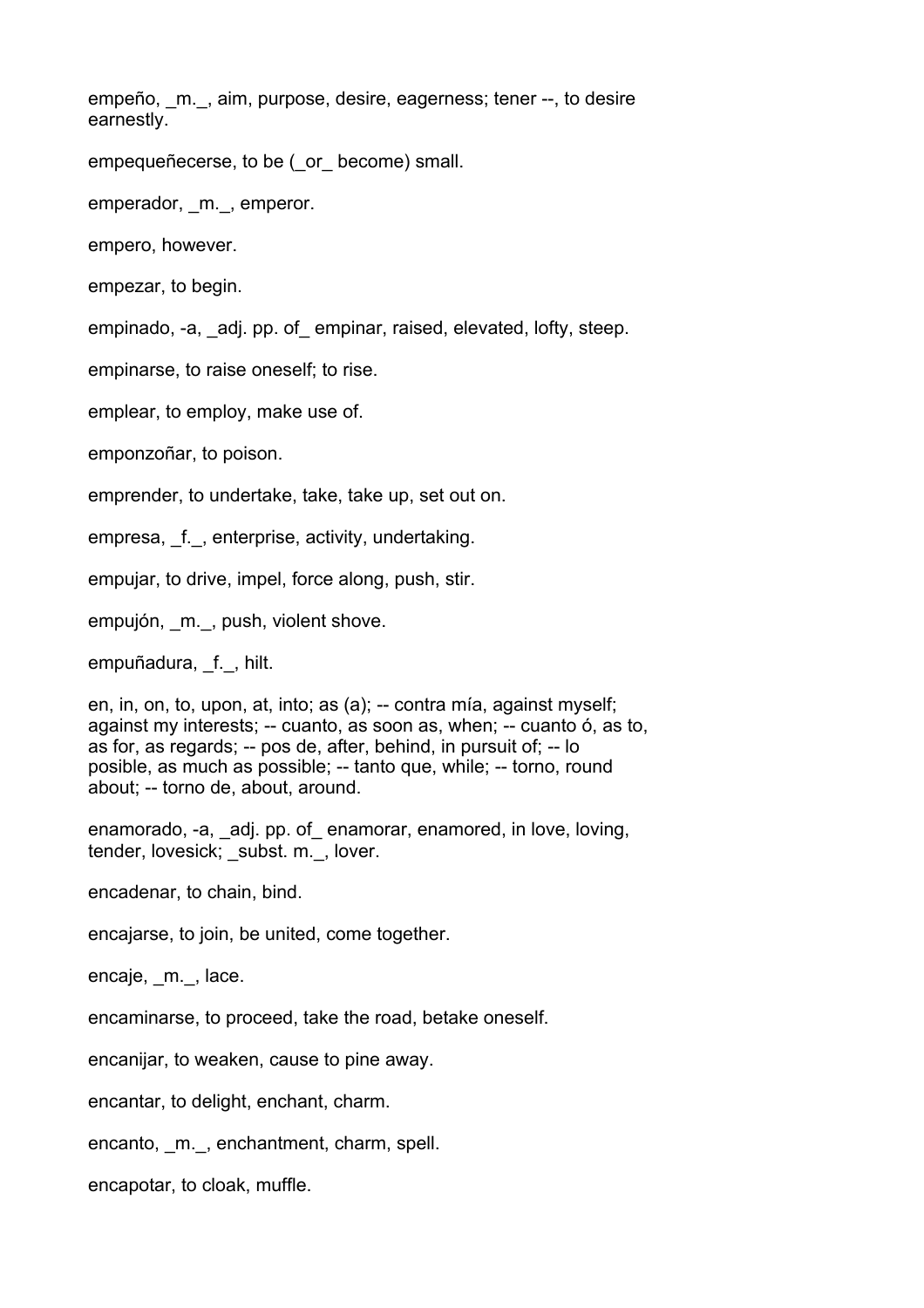encaramarse, to climb.

encarar, to aim; -- se con, to face, confront.

encarcelar, to imprison.

encargar, to charge, recommend.

encenagar, to mire; to trouble, disturb.

encender, to kindle, light; refl., to be kindled.

encendido, -a, adj. pp. of encender, lighted, inflamed, burning, glowing, aflame, aglow, blazing, passionate.

encerrar, to confine, imprison, enclose, embody; refl., to shut oneself up, seclude onself, retire.

encima, upon; -- de, upon, on top of; por -- de, over, above.

encina, f., evergreen oak.

enclavar, to nail.

encoger, to shrug; refl., to draw back, shrink.

encogido, -a, adj. pp. of encoger, contracted, shrinking.

encogimiento, m., timidity.

encomendar, to recommend, commit.

encomienda, f., badge, the embroidered cross worn by knights of military orders.

encontrar, to meet, find, encounter, see, reach; \_refl.\_, to meet each other (\_or\_ one another); to be found, be met with; to be; to meet, join.

encorvado, -a, adj. pp. of encorvar, bent, crooked.

encubierto, -a, adj. pp. of encubrir, covered, concealed, veiled, hidden.

encubrir, to cover, veil, conceal.

encuentro, m., meeting, encounter; á su --, to meet him (her, you, \_or\_ them).

enderezarse, to enter, plunge into.

endiablado, -a, \_adj. pp. of endiablar, corrupted, devilish, vile, diabolical.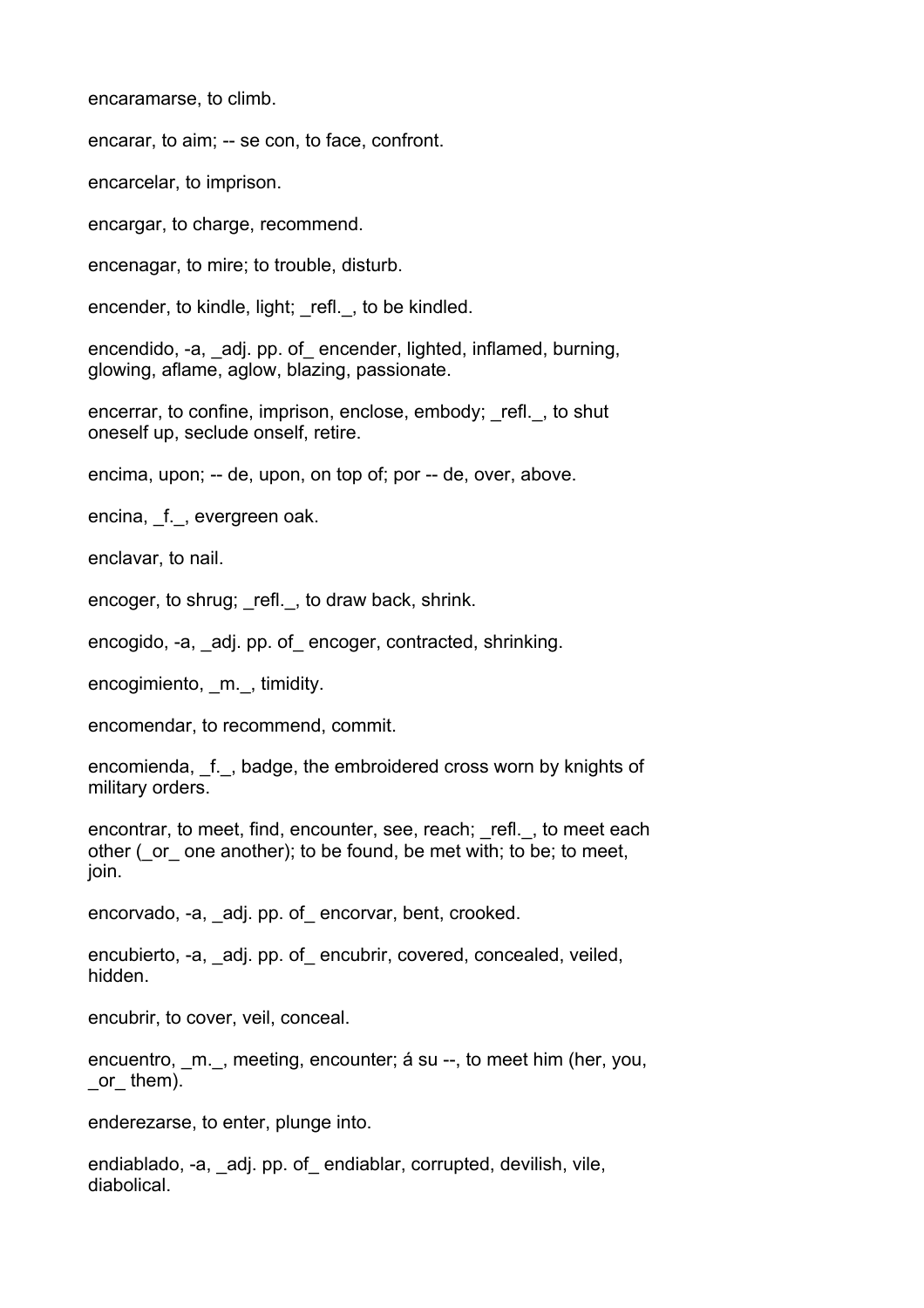endriago, m., monster, dragon.

enebro, m., juniper, common juniper.

enemigo, -a, hostile, inimical; subst. m., enemy.

enérgico, -a, energetic.

enfermo, -a, sick, ill.

engañarse, to be mistaken.

engañoso, -a, deceitful, deceptive.

engarzar, to enchase, encircle, set.

engendrar, to produce, engender.

engendro, m., offspring.

engolfar, to engross, engage, occupy.

engreído, -a, adj. pp. of engreir, elated, lofty, haughty.

enigma, m., enigma.

enigmático, -a, enigmatical.

enjaezado, -a, adj. pp. of enjaezar, caparisoned.

enjambre, m., swarm.

enjugar, to dry, wipe away.

enlutado, -a, adj. pp. of enlutar, in mourning.

enmarañado, -a, \_adj. pp. of\_ enmarañar, entangled, perplexing, confusing, intricate.

enmudecer, to be ( or become) silent.

ennegrecido, -a, adj. pp. of ennegrecer, blackened, black, burnt.

enojoso, -a, vexing, disturbing.

enorme, enormous, mighty.

enredar, to become entangled; to catch, entangle, entwine, coil refl., to entwine (around); to entangle oneself, become entangled (\_or\_ ensnared); to coil.

enrojecer, to redden, heat red-hot; refl., to become red-hot.

enroscarse, to twist, curl, coil, writhe.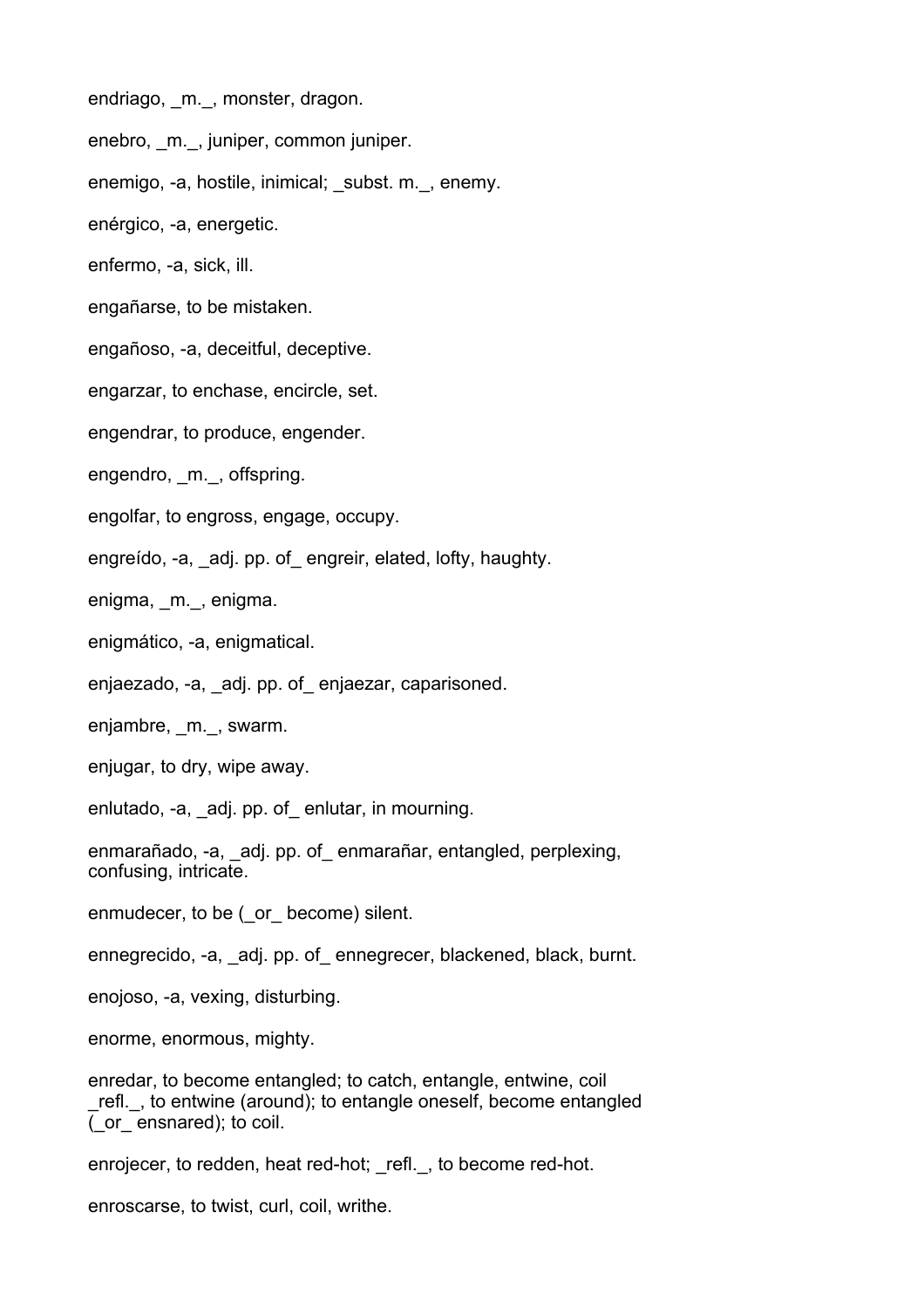ensancharse, to widen, broaden.

ensangrentar, to stain with blood, be blood-stained.

ensayar, to practice.

enseñar, to teach.

ensordecer, to deafen.

ensueño, \_m.\_, sleep, dream.

entender, to understand; como Dios me daba á --, to the best of my ability.

enteramente, entirely, quite, just, right.

enterarse, to inform oneself.

entero, -a, entire, whole.

enterrar, to inter, bury.

entonar, to sing, begin singing.

entonces, then; -- que ..., then, while ...; then, when ...

entornar, to turn; to close.

entrada, f., entrance.

entrañas, \_f. \_ \_pl. \_, entrails, heart.

entrar, to enter, come, arrive; á to begin; refl., (of the night) to come on; to fall; como se les enttase á más andar el día, as the day went on; as the day passed (for them).

entre, between, among, in; por --, between, among, in, through; mirarse -- sé, to look at each other ( or one another); sí, to himself, etc.

entreabierto, -a, adj. pp. of entreabrir, half opened, ajar, gaping.

entreabrir, to open slightly.

entrecortado, -a, adj. pp. of entrecortar, interrupted, broken, broken.

entregado, -a, adj. pp. of entregar, given over, devoted.

entregarse, to yield, give way, give oneself over (up. up), abandon oneself.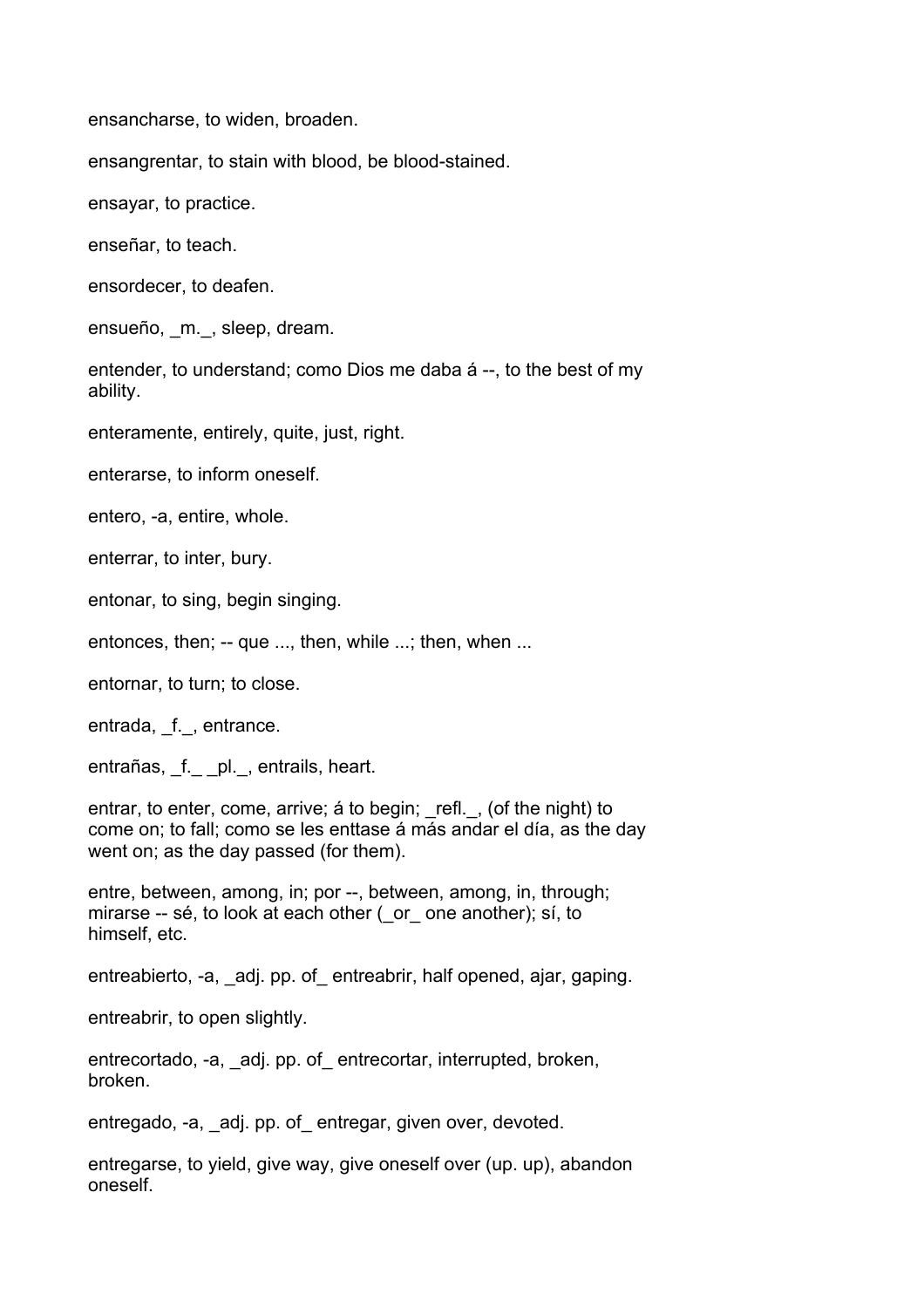entrelazar, to interlace, intertwine.

entremezclar, to intermingle.

entretener, to keep (in order); to entertain, divert; refl., to delay, tarry, amuse oneself.

entrever, to get a glimpse of; dejar --, to show slightly.

entrevista, f., interview, meeting.

enturbiar, to disturb, trouble.

entusiasmo, m., enthusiasm.

envejecer, to grow old.

enviar, to send.

envidioso, -a, envious, invidious.

envilecer, to debase, debauch.

envio, \_m.\_, remittance.

envolver, to envelop.

enzarzarse, to be ( or become) entangled (as among brambles or briars).

epidermis, \_f.\_, epidermis.

epigrama, \_m.\_, epigram.

época, \_f\_, period, epoch, time.

equivaler, to be equal to, be worth, be equivalent to.

equivocadamente, inadvertently, by mistake.

eremita, \_m.\_, hermit.

erguirse, to straighten up; to rise.

erizado, -a, adj. pp. of erizar, bristling (de, with).

erizar, to cause to stand on end; to bristle; refl., to stand on end; to bristle.

ermita, f., hermitage.

ermitaño, \_m.\_, hermit.

errante, wandering, rambling, roving.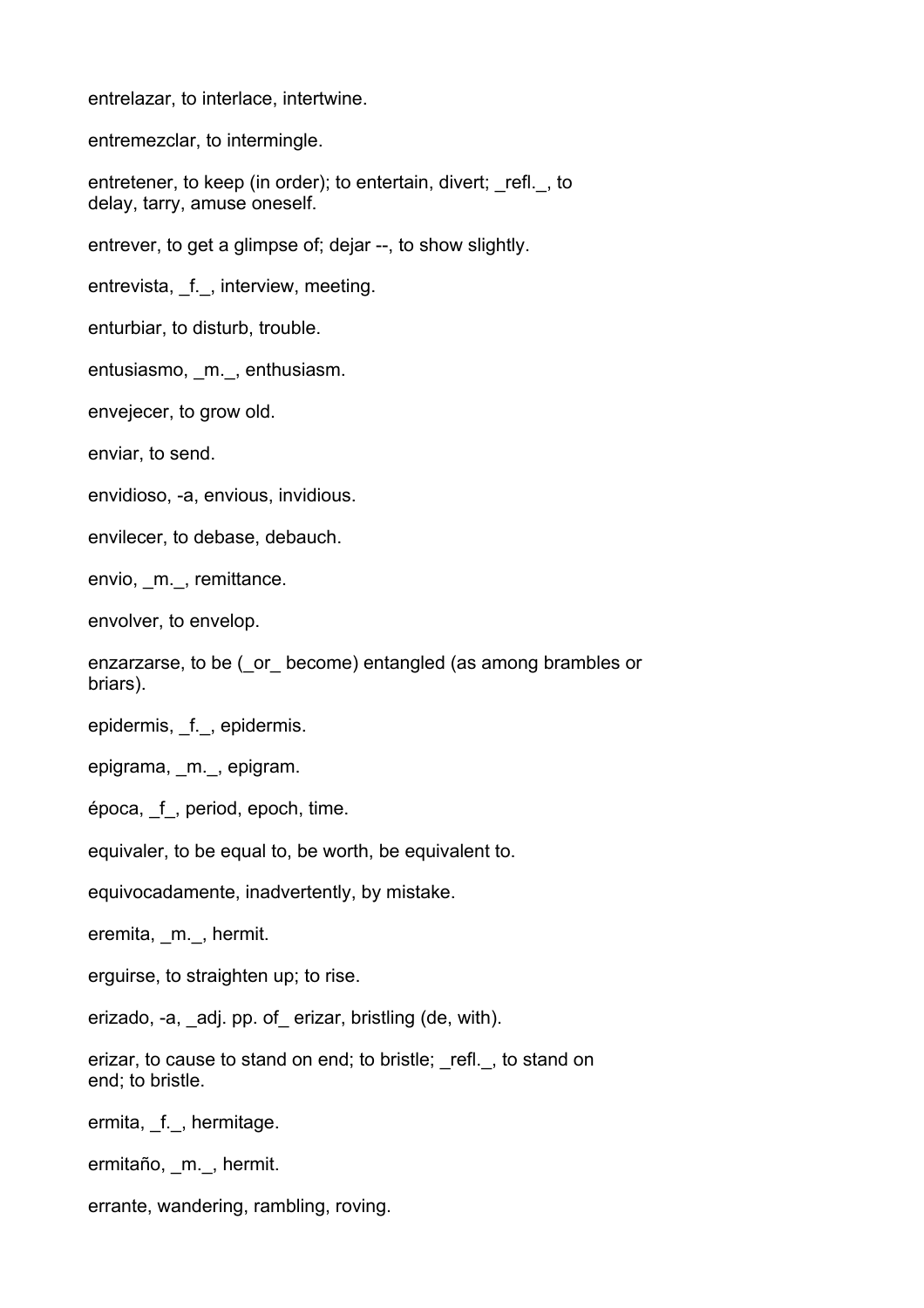esbelto, -a, tall, slender.

escabel, m., seat, stool; pedestal; resting-place.

escala, f., ladder.

escalador, \_m.\_, scaler, one who scales walls.

escalar, to scale, climb.

escalera, \_f.\_, stairs, staircase.

escalinata, f., steps.

escalón, m., step, jut, projection.

escandaloso, -a, scandalous, disgraceful, opprobrious.

escaño, m., bench, chair.

escapar, to escape, fall; refl., to escape, fall.

escape, \_m.\_, flight, speed; á (or al) --, at full speed; á todo --, at full speed.

escapulario, m., scapular.

escarabajo, \_m.\_, scarab.

escarcha, f., hoar-frost, frost.

escasear, to give sparingly (\_or\_ grudgingly).

escaso, -a, slight, scanty.

escena, \_f.\_, scene.

esclarecimiento, m., dawn.

escoger, to choose, select.

escogido, -a, \_adj. pp. of\_ escoger, chosen, select, choice, fine.

escombros, m. pl., debris, rubbish.

esconder, to hide, cover up; \_refl.\_, to hide, be concealed; (of the sun) to set; to disappear.

escondido, -a, \_adj. pp. of\_ esconder, concealed, hidden, secret.

escondite, m., concealment, retreat, hiding-place.

escondrijo, m., concealment, hiding-place, retreat.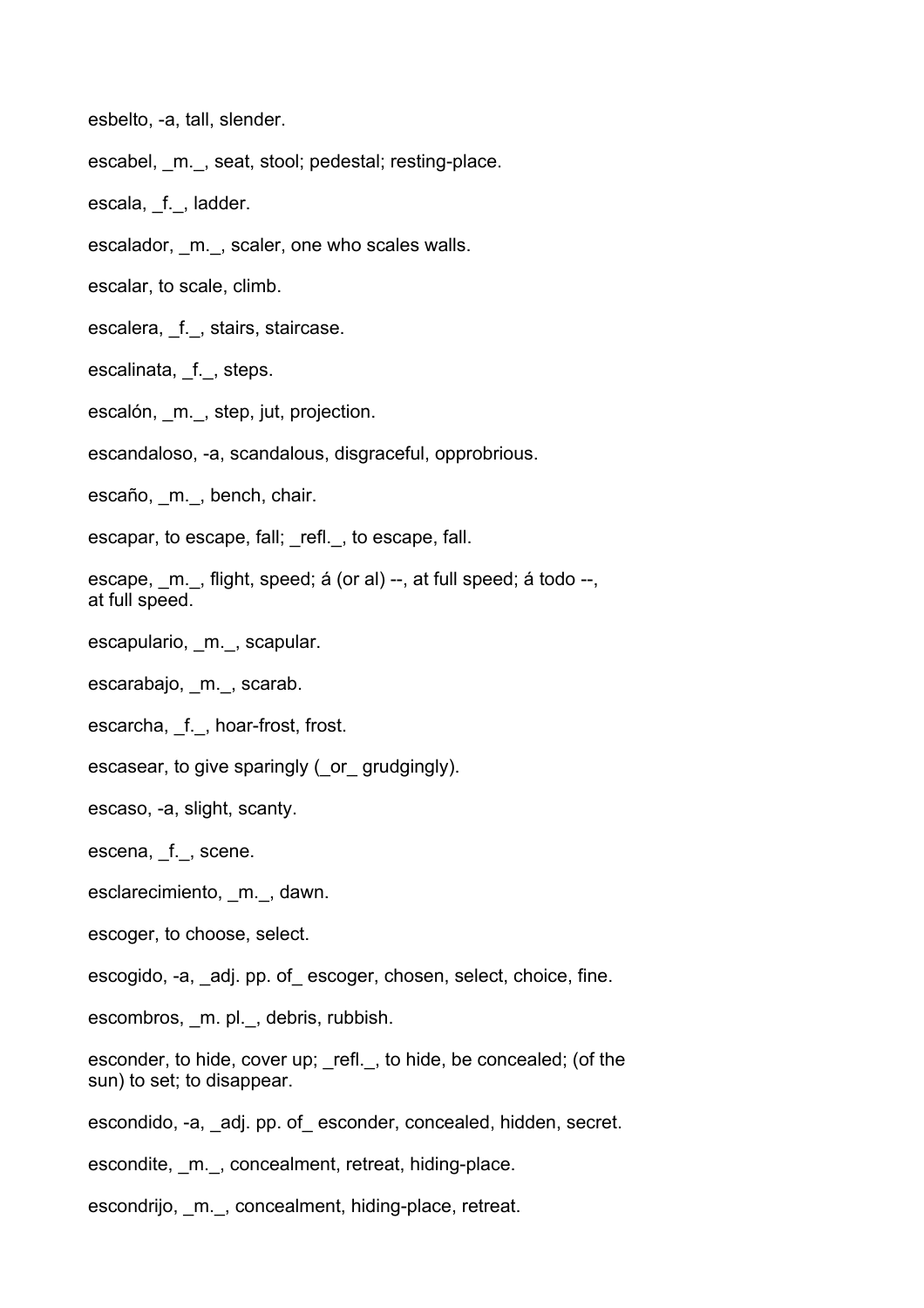escribir, to write.

escrito, -a, adj. pp. of escribir, written; subst. m., writing, work.

escuadra, f., squadron.

escuáilido, -a, weak, miserable.

escuchar, to listen, listen to, hear; refl., to be heard, be audible.

escudero, m., squire.

escudo, m., shield, buckler; escutcheon.

escudriñar, to search, examine, scrutinize.

escueto, -a, free, open.

esculpir, to sculpture, carve.

escultor, \_m.\_, sculptor.

escultura, f., sculpture, statue.

ese, esa, that.

ése, ésa, eso, that one, that; ésa, your city (the city where you are staying).

esforzar, to reënforce, support, help on, applaud; refl., to make an effort; to exert oneself.

esfuerzo, m., effort, exertion.

esmeralda, \_f.\_, emerald.

eso, that; por --, for that reason; hence, therefore; ¿que es --? what is it? what is the matter?

espacio, m., space; pl., space.

espacioso, -a, spacious.

espada, f., sword.

espadaiia, f., spire, tower; campanario de --, single-walled belltower; belfry of a single wall with openings for the bells.

espalda, f., back; pl., shoulders, back; á mis --s, behind me; vuelto de --s, with (his) back turned.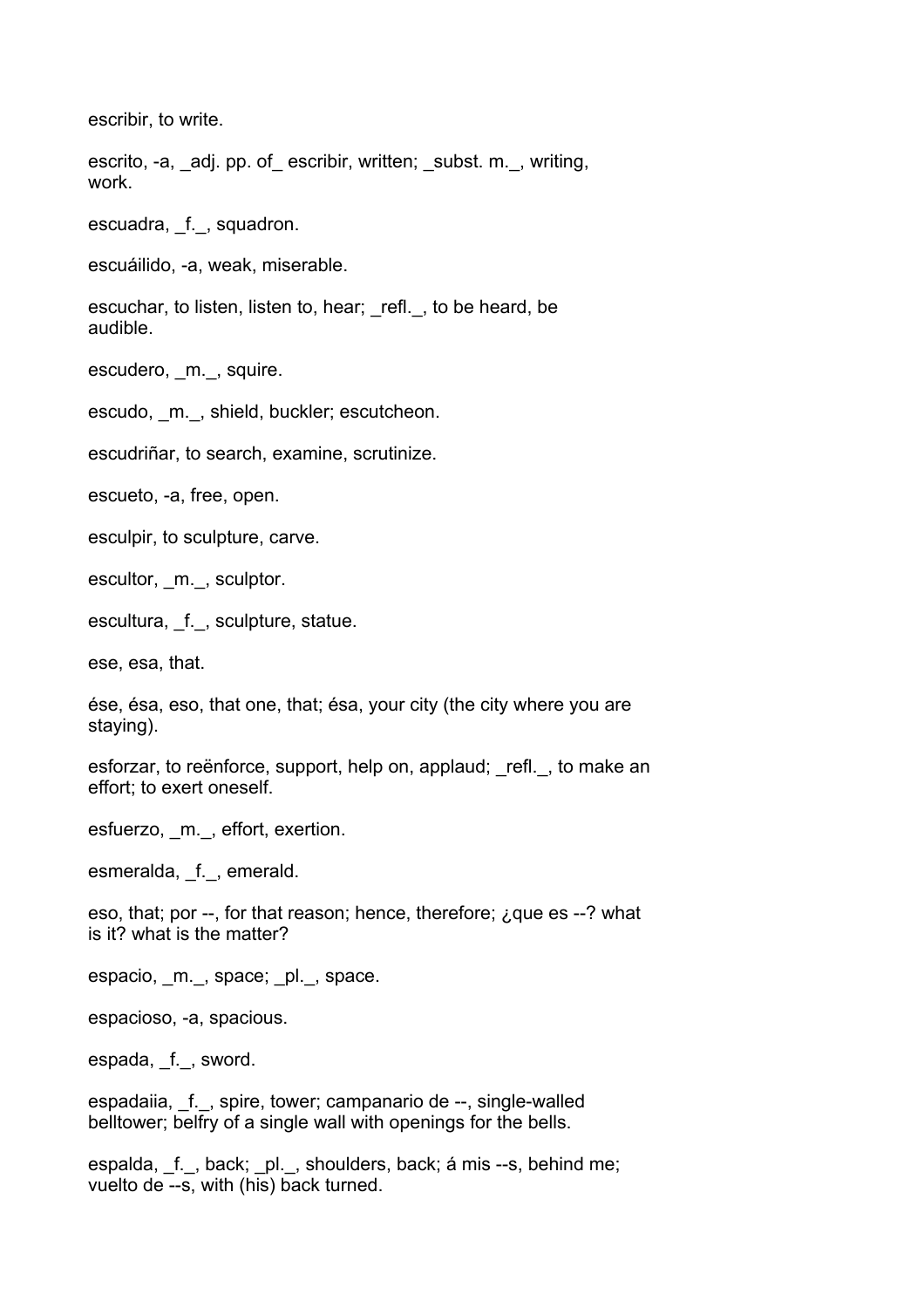espaldar, m., backplate (of a cuirass).

espantado, -a, \_adj. pp. of\_ espantar, frightened, terrified, astonished, wondering, in terror (\_or\_ astonishment).

espantoso, -a, frightful, dreadful, horrible.

español, -a, Spanish.

especial, special, peculiar, particular, uncommon.

especialmente, especially, particularly.

especie, f., kind.

espectáculo, m., spectacle.

espectador, m., spectator.

espejo, m., mirror.

esperanza, f., hope, expectation.

esperar, to hope, expect, wait for, await, wait; refl., to expect.

espesisimo, -a, abs. super. of espeso, very (or most) dense.

espeso, -a, dense.

espesura, f., thicket, wilderness.

espiral, f., spiral.

espíritu, m., spirit, mind, heart, soul.

espiritual, spiritual; spiritualized; unworldly; ethereal.

esplendor, m., splendor.

espontáneamente, spontaneously.

espontáneo, -a, spontaneous.

esposa, f., wife

espuela, \_f.\_, spur.

espuma, f., foam, froth.

espumoso, -a, sparkling, effervescent.

esqueleto, m., skeleton, corpse.

esquililla, f., small bell, sheep bell.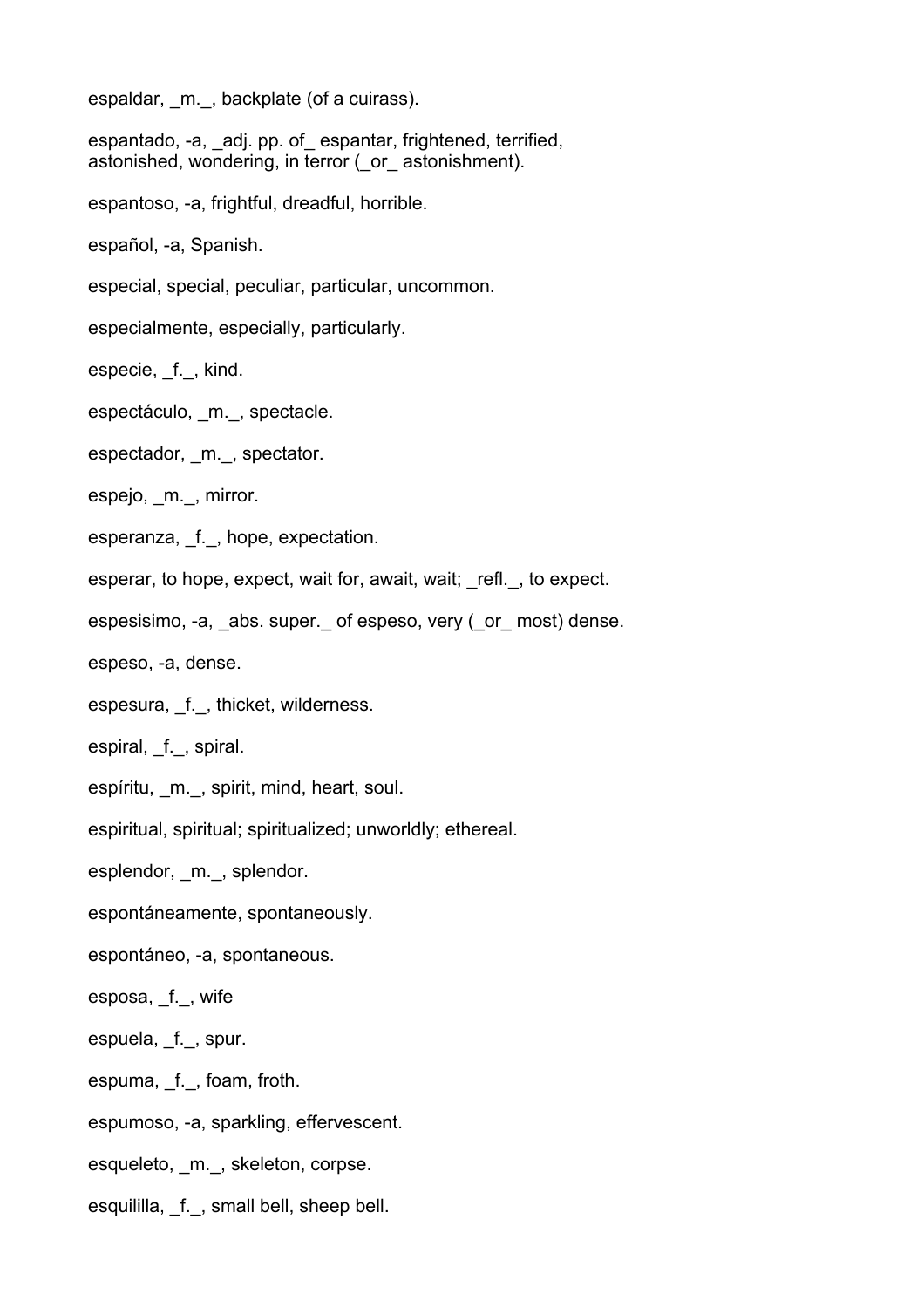esquilón, \_f.\_, bell, church bell.

esquina, f., corner, angle.

esquivar, to avoid, evade.

ésta. See éste.

estacionarse, to station oneself, take up a position.

estado, \_m.\_, state, condition, rank.

estancarse, to stop, fall.

estar, to be; -- de Dios, to be God's will, to be inevitable; para, to be about to; -- á punto, to be ready; to be on the point of, be about to; -- viendolo, to see it; to be present; estuve oyendo, I kept hearing.

estatua, f., statue.

este, esta, this.

éste, ésta, esto, this one, this, the latter; á éste quiero á éste no quiero, without asking permission; without choice; willy-nilly.

Esteban, m., Stephen.

estela, f., wake, track, streak.

estéril, sterile, barren.

esto, this;--es, that is; namely; de la solfa, the art of music.

estómago, m., stomach.

estoque, \_m.\_, sword, rapier.

estrado, \_m.\_, platform (on which the royal throne is placed).

estrambótico, -a, strange, odd, queer, eccentric.

estratégico, -a, strategic.

estrechar, to press, clasp, constrain.

estrecho, -a, narrow, close.

estrella, f., star.

estremecer, to shake, make shudder, cause to tremble; refl., to tremble, start, quiver, be startled, vibrate, shiver; (of the flesh) to creep.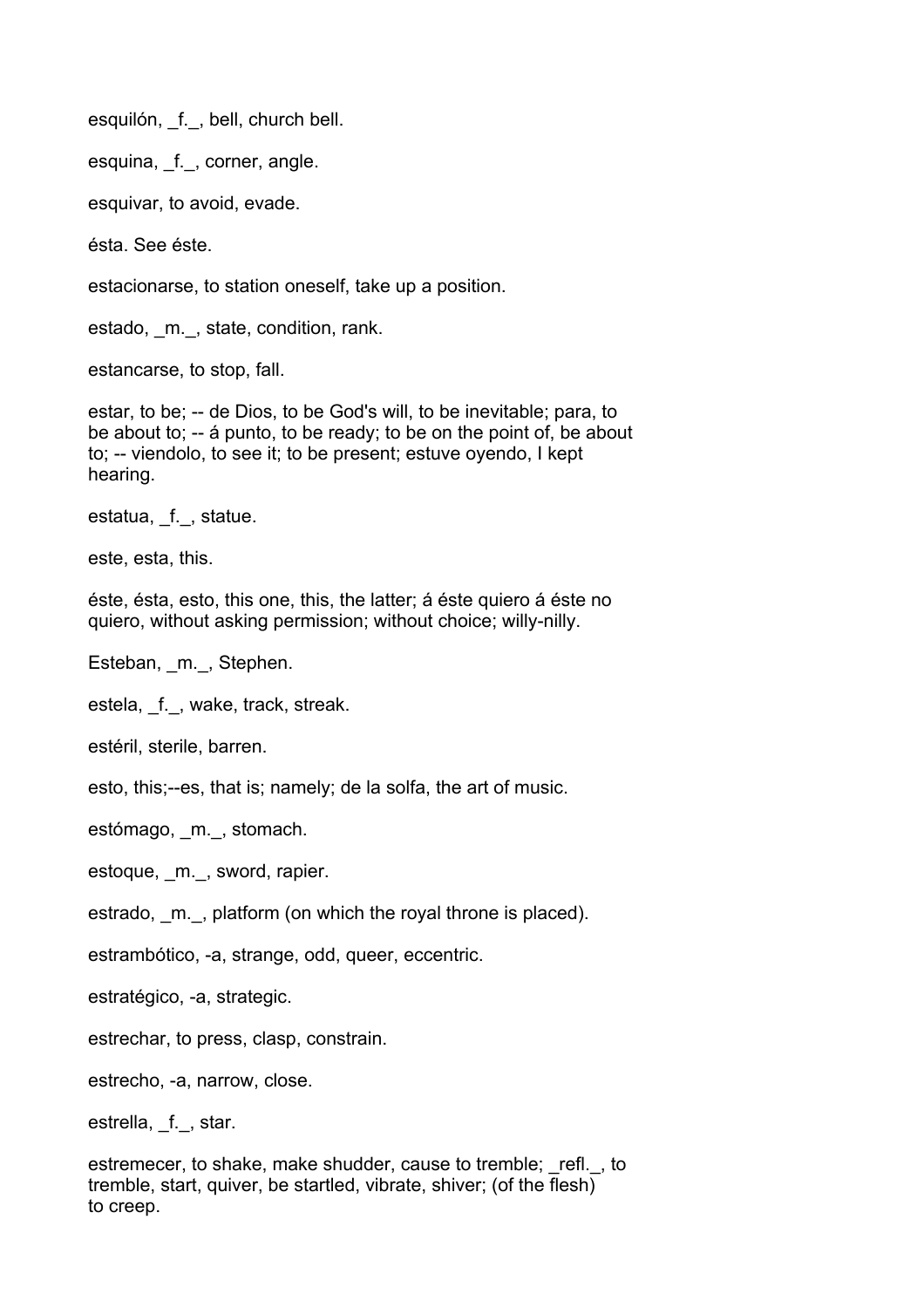estremecido, -a, adj. pp. of estremecer, shaken, trembling, quivering.

estremecimiento, m., trembling, start, shiver.

estrépito, m., noise, clamor.

estrepitoso, -a, noisy, boisterous.

estribo, m., stirrup.

estridente, strident, shrill, harsh.

estruendo, m., noise, rumor.

estruendoso, -a, noisy, clamorous.

estrujar, to press, clasp.

estudiante, m., student.

estudiar, to study.

estupendo, -a, wonderful, stupendous, marvelous.

esthpido, -a, stupid, dull, dazed.

estupor, m., stupor, torpor, amazement.

éter, m., ether.

eternamente, eternally.

eternidad, f., eternity.

eterno, -a, eternal, everlasting, endless.

Evangelio, m. , Gospel; pl., Gospels; buenos --s, some holy sayings; some of the Holy Scriptures.

evaporarse, to evaporate, vanish.

evasivo, -a, evasive.

evitar, to avoid, escape.

evolución, f., evolution, change.

exabrupto, m., outburst, excess, violence, abruptness, abrupt ( $\circ$  or unexpected) remark.

exagerar, to exaggerate.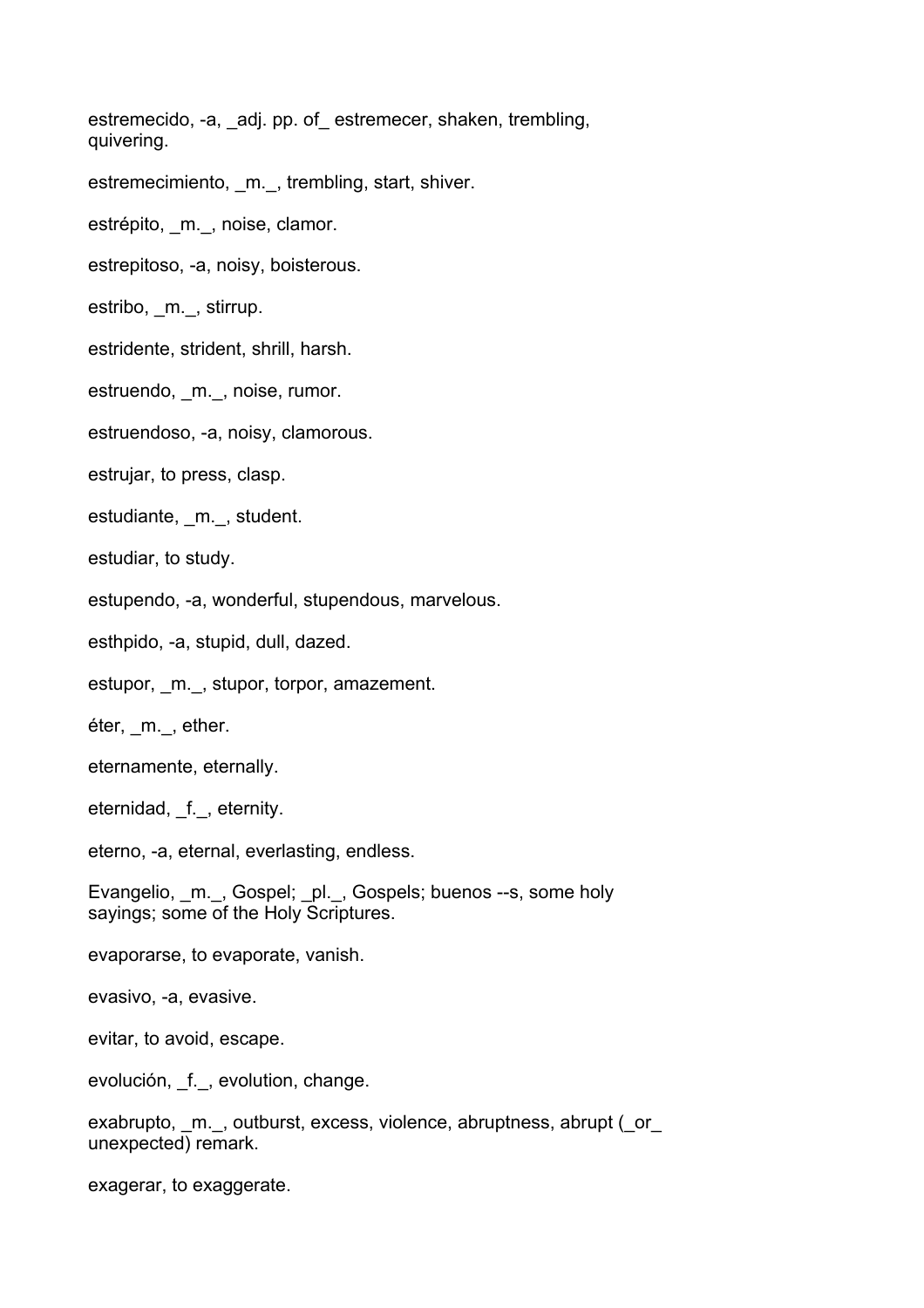exaltación, f., exaltation, sublimity; exaggeration, fanaticism, imagination, mere fancy.

- examinar, to examine.
- exasperar, to exasperate.
- exceder, to exceed, surpass.
- excepto, except.
- exclamación, \_f.\_, exclamation.
- exclamar, to exclaim.
- exclusive, -a, exclusive.
- excursión, f., expedition, incursion, raid.
- excusar, to excuse, exempt, release, spare.
- exhalación, f., exhalation; (here) flash of lightning.
- exhalar, to exhale.
- existencia, f., existence.
- existir, to exist, live.
- expedición, f., expedition, journey.
- experimentar, to experience, feel.
- expiación, f., expiation.
- expiar, to expiate, atone.
- expirar, to expire, vanish, die away.
- explicación, f., explanation, explanatory remark.
- explicar, to explain; refl., to express oneself.
- explosión, f., explosion, burst.
- exponerse, to expose oneself, be exposed, run the risk.
- expresar, to express.
- expresión, \_f.\_, expression; \_pl.\_, regards.
- exquisito, -a, exquisite, extreme, perfect, supreme.
- éxtasis, \_m.\_, ecstasy.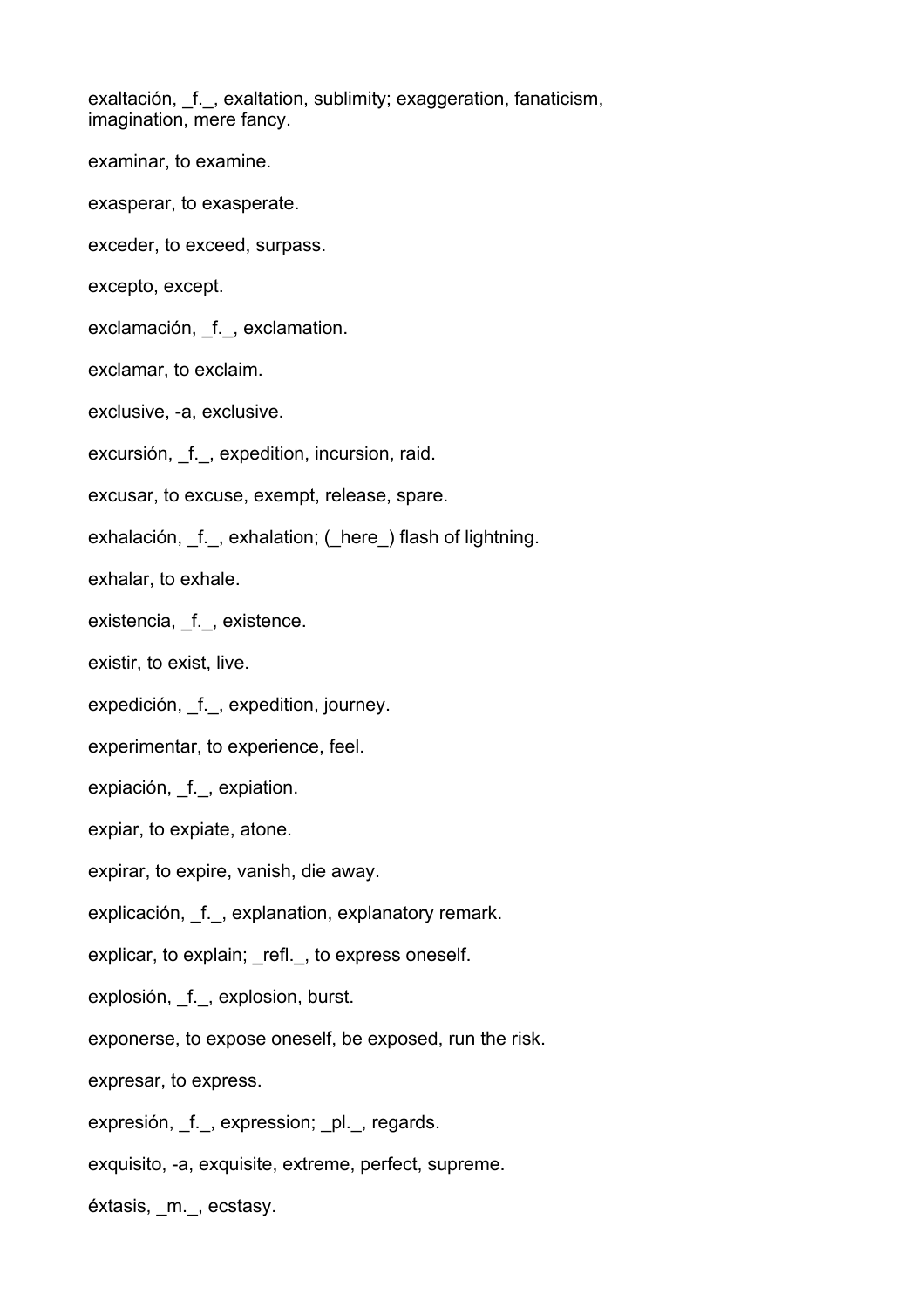extender, to stretch out, extend, lengthen; refl., to spread.

extenso, -a, vast.

extraño, -a, strange.

extraordinario, -a, extraordinary.

extravagancia, f., extravagance, madness.

extravagante, wild, extravagant, odd, strange.

extraviado, -a, adj. pp. of extraviar, distracted, bewildered, wild, wandering, roving.

extravío, m., disorder, irregularity.

extremidad, \_f.\_, extremity.

extremo, m.\_, end, extremity, limit, corner, angle.

F

fábula, f., rumor, story, fable, fiction, idle tale; composition, plot.

fabuloso, -a, fabulous.

facciones, f. pl., features.

faceta, f., facet, surface.

fácil, easy.

faja, f., band, sash, belt.

falda, f., slope; skirt, lap.

falta, \_f.\_, fault, lack, want.

faltar, to fail, lack, need, be lacking ( or wanting); -- por hacer, to remain to be done.

falto, -a, lacking; -- de sentido, unconscious.

fama, f., report, rumor.

familia,\_f.\_, family.

familiar, m., servant, attendant; pl., retinue, suite.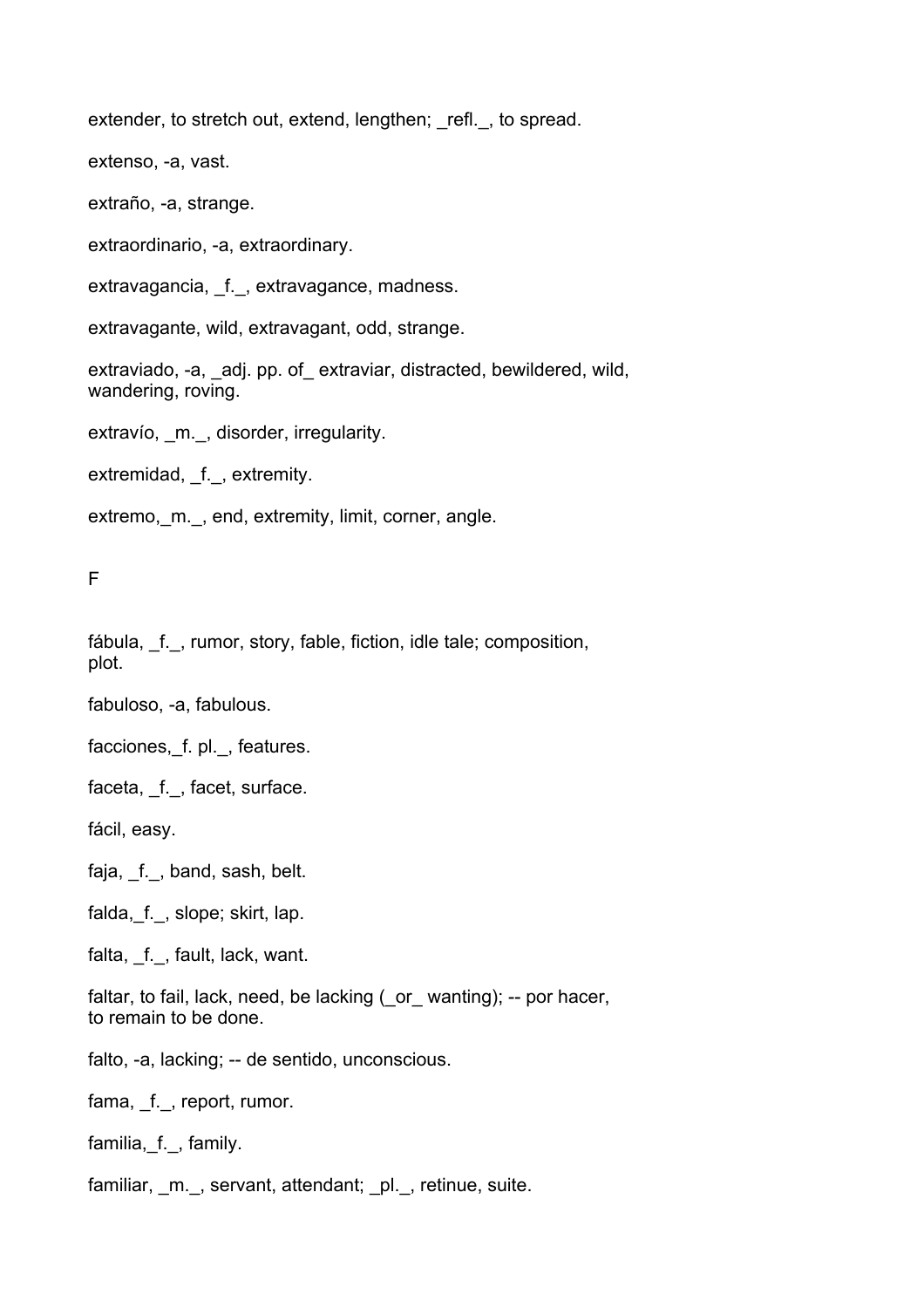familiarizado, -a, adj. pp. of familiarizar, familiarized, familiar, acquainted, accustomed.

famoso, -a, famous, celebrated, notorious.

fango, m., mire.

fantasia, \_f.\_, fancy, imagination.

fantasma, m., phantom; f., scarecrow.

fantasmagoria, \_f.\_, phantasmagoria.

fantástico, -a, fantastic.

farol, m., lantern.

farolillo, m., small lantern.

farsante, m., claimant, pretender.

fascinador, fascinating.

fascinar, to fascinate, charm.

fastidiarse, to be bored.

fatiga, f., fatigue, toil, labor, hardship.

fatigado, -a, adj. pp. of fatigar, tired, fatigued.

fatigar, to tire, weary, fatigue.

fatigoso, -a, exhausting.

fatuos: fuegos --, ignis fatuus; will-o'-the-wisp.

fauces, \_f. pl.\_, jaws.

fausto, m., splendor, pomp, luxury.

favor, m., favor, kindness; en -- de, in behalf of; to favor.

favorecido, -a, adj. pp. of favorecer, favored, in favor.

favorite, -a, favorite.

faz, f., face.

fe, f., faith, belief; á -- de quien soy, on my honor; on the word of a gentleman; á -- á -- que, upon my word; I give you my word; in truth; por mi --, on my word; auto de --, public burning by the Inquisition; (hence) great fire, bonfire, fire.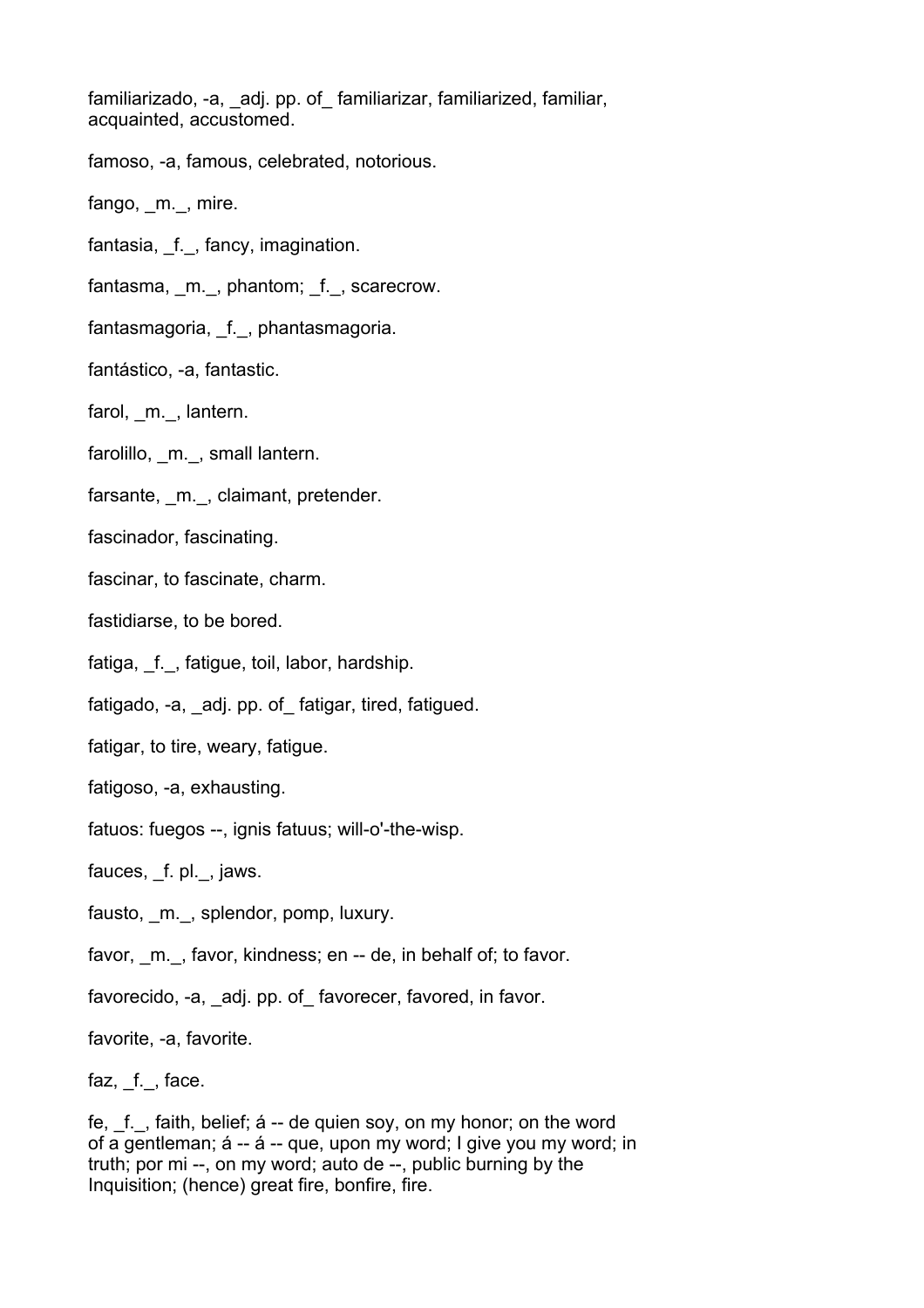febril, feverish.

fecundo, -a, fertile.

fechorla, f., act, deed, evil deed.

felicidad, \_f.\_, felicity, bliss.

feliz, happy, blissful.

fenómeno, m., phenomenon, manifestation.

féretro, m., bier, coffin.

feria, f., fair.

Fernando, m., Ferdinand.

ferocidad, f., ferocity; pl., ferocity.

feroz, ferocious.

ferrar, to garnish with points of iron; to strengthen with iron plates.

férreo, -a, iron, of ( or pertaining to) iron.

festín, m., feast, banquet, festival.

festón, m., festoon, garland.

feudal, feudal.

feudo, \_m.\_, fief, feud.

fibra, f., fiber.

fiebre, \_f.\_, fever.

fiel, faithful, loyal.

fieltro, \_m.\_, felt; hat.

fiera, f., wild beast.

fiesta, \_f.\_, feast, festival, fête, festivity.

figura, f., figure, form.

figurar, to imagine; refl., to imagine, fancy; to appear in fancy; se me figuran, appear to my fancy.

fijamente, fixedly.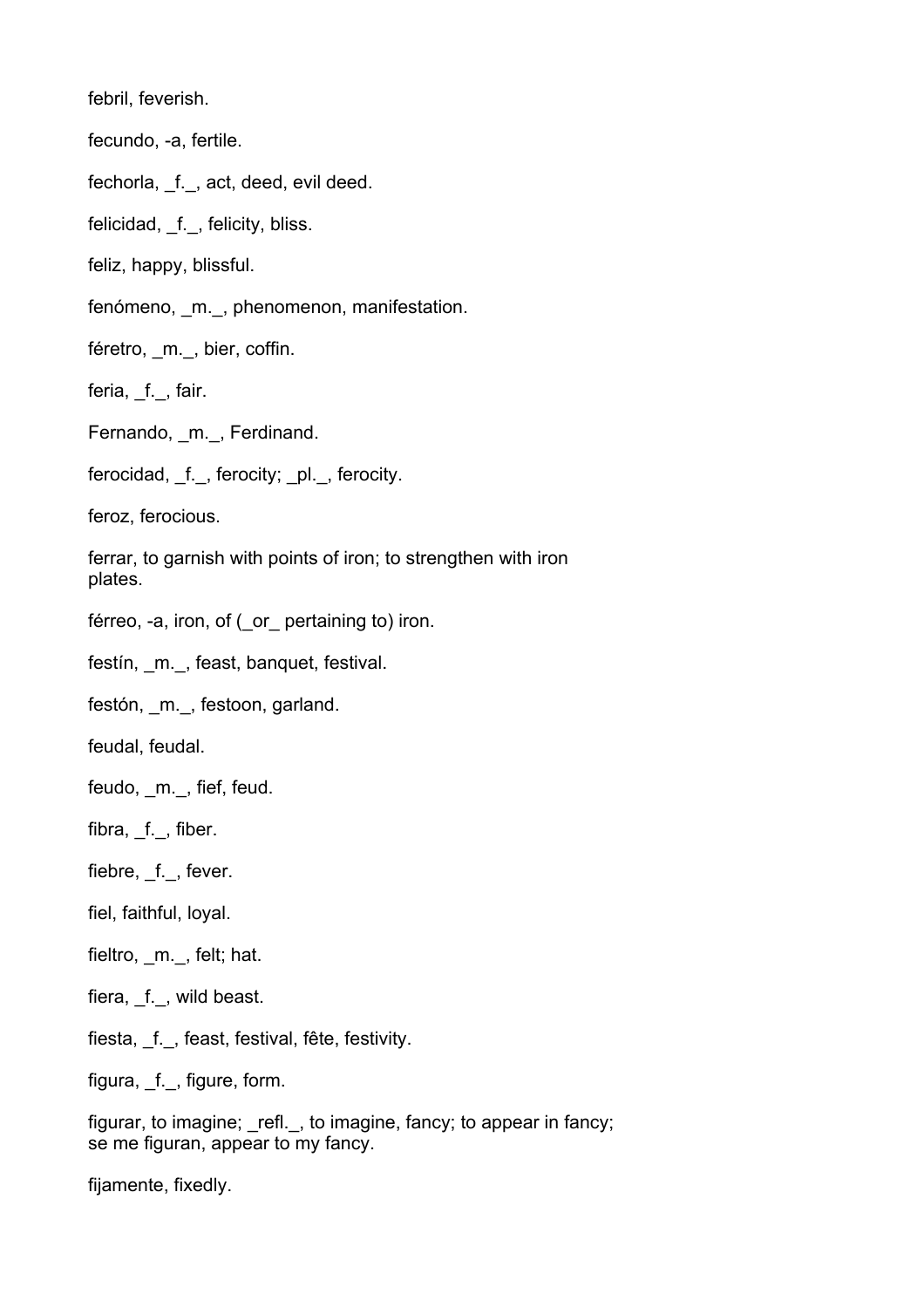fijar, to fix, fasten; refl., to be fixed; to look fixedly.

fijo, -a, fixed. fila, f., file, rank, line, row. filigrana, f., filigree. filo, \_m.\_, edge; allá al -- de la media noche, just about midnight. fin,  $m.$ , end; al --, finally; á -- de, in order to; dar --, to die, perish; en --, in fine, finally, in short, after all, anyhow, well; por --, finally. final, m., end, conclusion. fingir, to feign, pretend, simulate, counterfeit, take the form of, affect, assume, imitate, seem to be. finura, f., charm, finesse. firme, firm; de --, firmly, forcibly, lustily. fisico, -a, physical; subst. m., physique, physical organization (being \_or\_ make-up) flamencote, m., big Fleming. flanquear, to flank, flag, falter, grow feeble. flexible, flexible, supple, soft. flor, f., flower; dar en la --, to take into one's head; to fall into the habit. floral, floral. florido, -a, elegant, select. flotante, floating, waving. flotar, to float, wave, hover. flúido, m., fluid. foco, m., focus; center. fogata, \_f.\_, blaze, fire. fogoso, -a, fiery, spirited.

follaje, \_m.\_, foliage. fondo, \_m.\_, back, rear, background, depth, heart, recess, bottom.

forcejear, to struggle, writhe.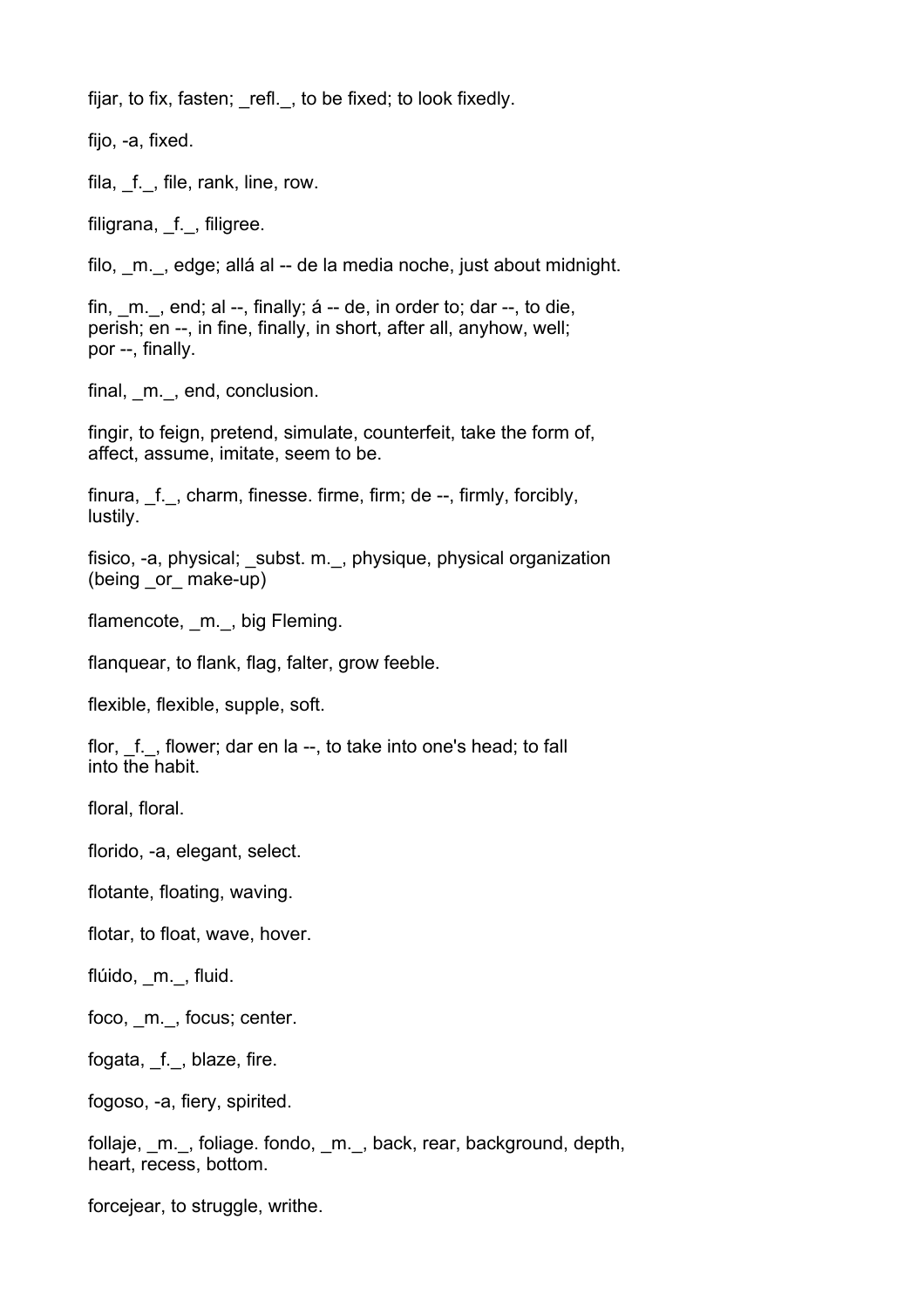forma, f., form, figure, shape, host; pl., form, figure; Sagrada Forma, Consecrated Host.

- formar, to form.
- formidable, formidable, dreadful.
- fórmula, \_f.\_, formula, charm, recipe.
- formular, to formulate, speak.
- fornido, -a, robust, lusty, stout.
- forraje, m., forage, hay, grass.
- fortaleza, f., fortress, stronghold.
- fortuna, f., fortune; por --, fortunately.
- fosa, f., ditch, grave.
- fosfórico, -a, phosphorescent.
- foso, m., ditch, moat.
- fragmento, m., fragment, piece, bowlder.
- fragoso, -a, craggy, rough, uneven.
- fraguarse, to break; to be forged (invented \_or\_ gotten up).
- fraile, m., friar.
- francamente, frankly.
- franqueza, f., frankness.
- frase, f., phrase, speech, word, words; --s enamoradas, tender (loving or lovesick) phrases (or words).
- fratricida, fratricidal.
- frecuente, frequent.
- fregona, \_f.\_, kitchen-maid, scrubbing-girl.
- freir, to fry; refl., to fry.
- freno, m., restraint, bounds.
- frente, f., brow, forehead, face, head; -- á, facing; in front of.
- fresco, -a, fresh, cool.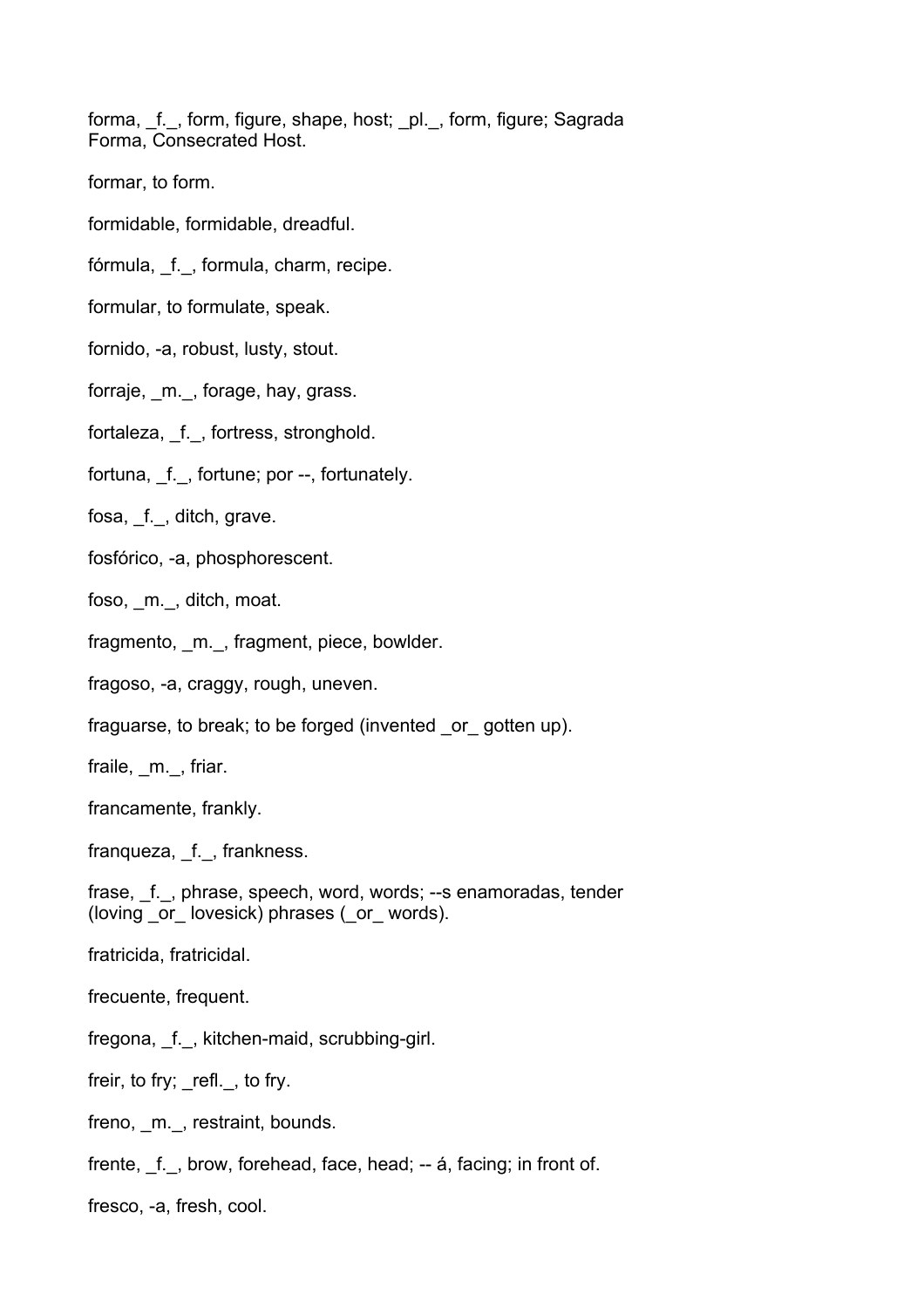frescura, f., freshness.

frio, -a, cold; subst. m., cold; hacer --, to be cold.

friolera,  $f.$ , trifle, mere trifle;  $i$ --! nonsense!

fronda, \_f.\_, frond, leaf.

frondoso, -a, leafy, covered with leaves, luxuriant, shady.

frontera, \_f.\_, frontier.

frugal, frugal.

frustrar, to frustrate.

fruta, f., fruit.

fuego, m., fire; poner --, to set fire (to); --s fatuos, ignis fatuus; will-o'-the-wisp.

fuelles, m. pl., bellows (of an organ); para darle á los --, to pump the bellows.

fuente, f., fountain, source.

fuer, á -- de, as, like, being, by dint of being, since you are ( or were).

fuera, out; -- de, outside of, beyond, beside; -- de sí, beside oneself.

fuerte, strong, mighty, violent.

fuertemente, strongly, firmly.

fuerza, \_f.\_, force, power, might; body of troops; á -- de, by dint of; -- le sera, he will have to; he will be forced.

fugaz, fleeting, fugitive.

fugitivo, -a, fleeting, fugitive.

fulgor, m., gleam, glow, flash, brilliancy, effulgence.

función, m., ceremony, solemnity.

fundado, -a, adj. pp. of fundar, grounded in the belief; taking (it) for granted; believing.

fundar, to found, ground.

fundir, to melt.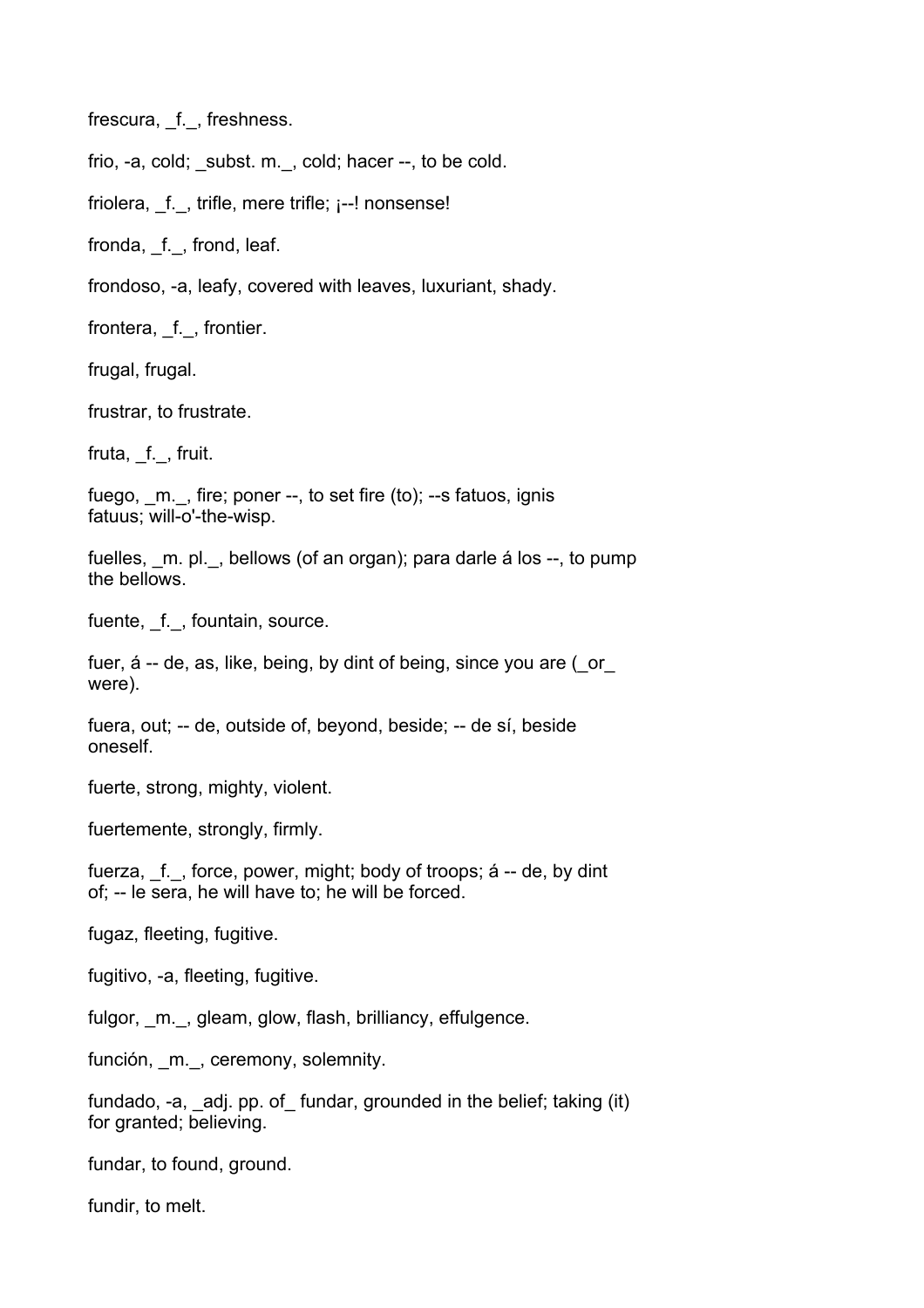funesto, -a, baleful, fatal.

furia,  $f.$ , fury; estar hecho una  $-$ , to be in a rage.

furioso, -a, furious.

furtivo, -a, furtive, clandestine, fleeting; cazadores --s, poachers.

futuro, -a, future.

G

gabinete, m., cabinet; correo de --, state ( or king's) messenger.

gaita, f., bagpipe.

gala, \_f.\_, ostentation, display, grace, adornment; full (\_or\_ court) dress; \_pl.\_, regalia, finery, paraphernalia.

galán. m., gallant, lover, suitor, wooer.

galante, gallant; of (\_or\_ pertaining to) lovers.

galantería, f., gallantry, courteousness, courtliness.

galanura, \_f.\_, grace, gracefulness, elegance (in language \_or\_ style), style, repartee.

Galatea, f., Galatea.

galeón, \_m.\_, galleon.

galería, f., gallery.

galonear, to adorn (\_or\_ deck) with lace.

gallardía, \_f.\_, gallantry.

gallo, \_m.\_, cock, rooster; Misa del Gallo, midnight mass on Christmas eve.

gamo, m., buck.

gana, \_f.\_, appetite, desire, wish, inclination; tener --s, to have a mind (de, to).

ganado, m., flock, herd.

ganar, to gain.

ganga, f., (coll.) fortune, luck, anything valuable acquired with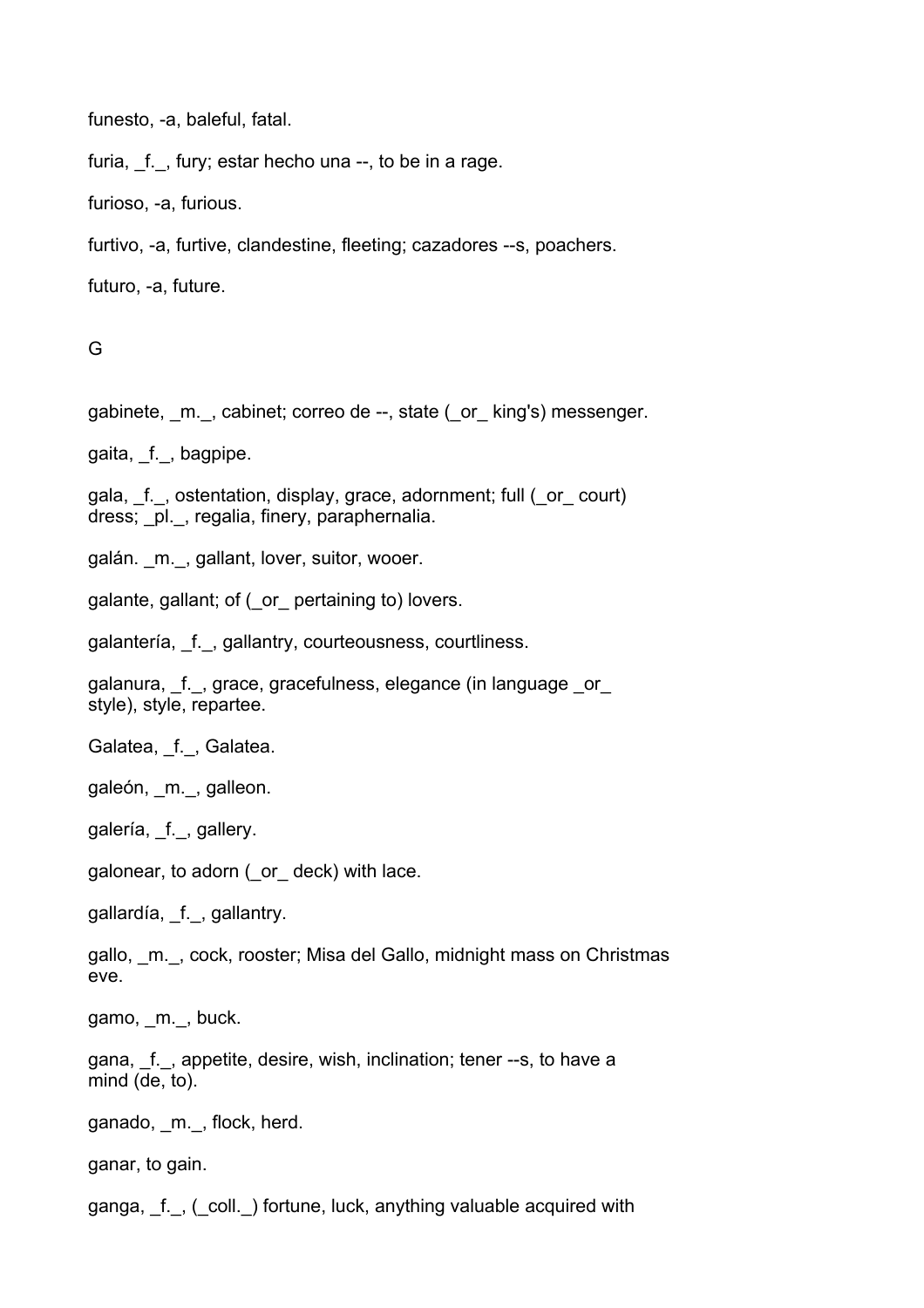little labor.

Garcés, \_m.\_, (\_Span.\_} Garcts.

garganta, \_f.\_, throat.

garra, f., claw.

garrotazo, m., blow with a staff (or cudgel).

garrote, m., cudgel, stick, staff.

gasa, f., gauze.

gastar, to spend; to display; como las gasta, how he acts; how he comports himself; what his tricks are.

gato, \_m.\_, cat.

gavilanes, m. pl., cross-bars of the guard of a sword; guard (of a sword-hilt).

gavilla, \_f.\_, band, gang.

gay saber, \_m.\_, poetry, art of poetry.

gemido, \_m.\_, sigh, groan, moan, moaning, sighing.

gemir, to moan, sigh, groan; to creak.

general, general; subst. m., general.

género, \_m.\_, kind, species, quality, nature.

generoso, -a, generous.

genial, \_m.\_, disposition, nature.

genio, \_m.\_, genius, spirit.

gente, f., people, crowd, servants; pl., servants; -- menuda, servants, domestics, dependents; -- del pueblo, common people.

Gerardo, m., Gerard.

gerifalte, \_m.\_, falcon, gyrfalcon.

germinar, to germinate, bud.

gigante, gigantic, grand.

gigantesco, -a, gigantic, vast.

girar, to turn, revolve, dart about; to creak.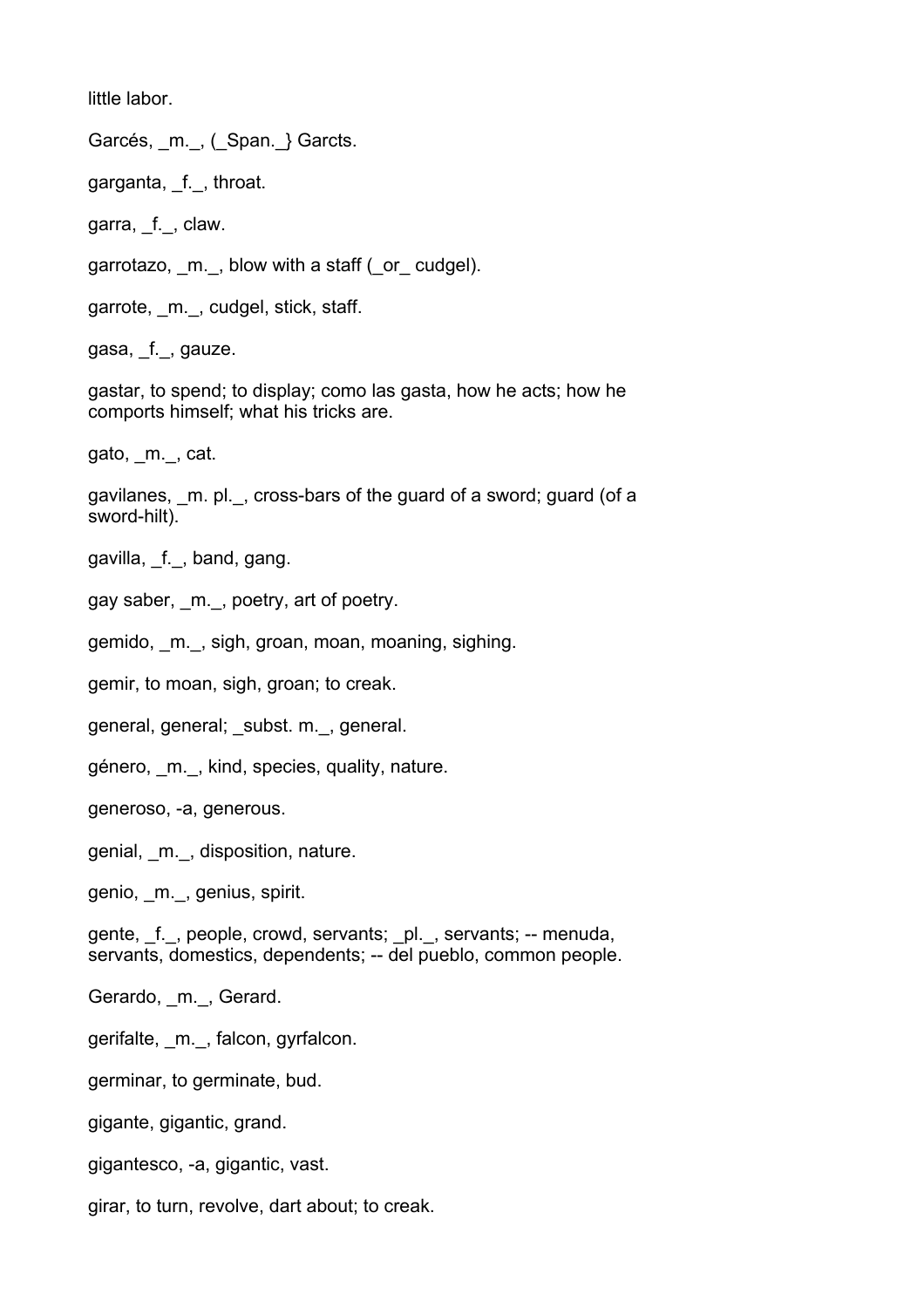girón, m., piece, tatter, banner, pennant, flag.

gitana, \_f.\_, gypsy.

glacial, glacial, icy.

globo, \_m.\_, globe, sphere, ball.

gloria, \_f.\_, glory; el día de --, the day of glory, Holy Saturday.

goce, \_m.\_, enjoyment, pleasure.

gola, \_f.\_, gorget, neck-plate.

golondrina, \_f.\_, swallow.

golpe, \_m.\_, stroke, blow, clang, clank; á --s, by (\_or\_ with) blows.

golpear, to strike, beat; \_subst. m.\_, clattering.

gordo, -a, large, big, great, coarse.

gorguera, \_f\_, ruff; -- de cañutos, fluted ruff.

gorjear, to warble.

gota,  $f.$ , drop;  $-4$   $-$ , drop by drop.

gotear, to drop, drip, fall drop by drop.

gótico, -a, Gothic.

gozar, to enjoy; -- de, to enjoy.

gozne, \_m.\_, hinge.

gozo, \_m.\_, joy, pleasure, satisfaction.

grabar, to engrave.

gracia, \_f.\_, grace, favor, charm; \_pl.\_, thanks; dar las --s, to express one's thanks.

gracioso, -a, funny, comical.

grada, \_f.\_, step, stair, gradine; \_pl.\_, perron, staircase.

grado, \_m.\_, grade, rank, degree.

gradualmente, gradually.

grama, \_f.\_, dog-grass, dog-wheat.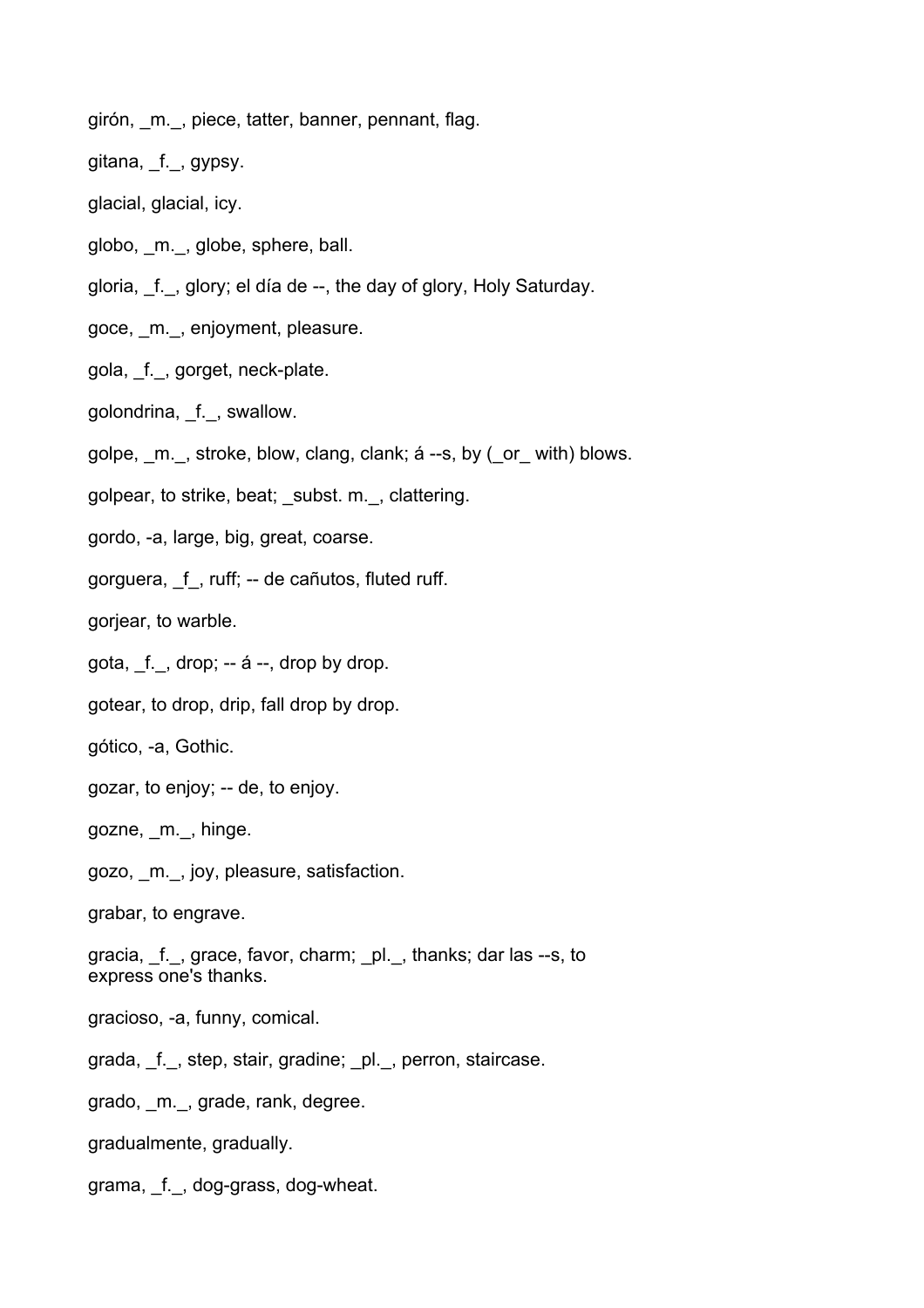gran. See grande.

grana, f., scarlet; (fine) scarlet cloth; de --, scarlet.

grande, great, grand, large, tall, long; á --s voces, in a loud voice, loudly.

granito, \_m.\_, granite.

granjear, to obtain, gain, win.

grano, \_m.\_, gram.

grave, serious, dignified, grave.

gravedad, f., gravity, seriousness.

graznido, m., croaking, cawing.

greña, f., tangled (or matted) hair.

griego, -a, Greek.

grifo, m., griffin, a fabulous monster, half lion, half eagle.

gris, gray.

gritar, to cry (out).

grito, m., cry; -- de vela, watch-cry.

groseramente, roughly, rudely, coarsely.

grotesco, -a, grotesque.

grueso, -a, thick, large, big, bulky; subst. m., large body, main body.

grupa, \_f. \_, croup; volver --s; to turn back ( or around).

grupo, \_m.\_, group.

guante, m., glove; echar el --, to arrest.

guantelete, m., gauntlet.

guarda, m., guard.

guardar, to retain, keep, possess, have, guard; to stow away.

guardia, \_f.\_, guard; en --, on guard.

guardián, m., keeper, warden.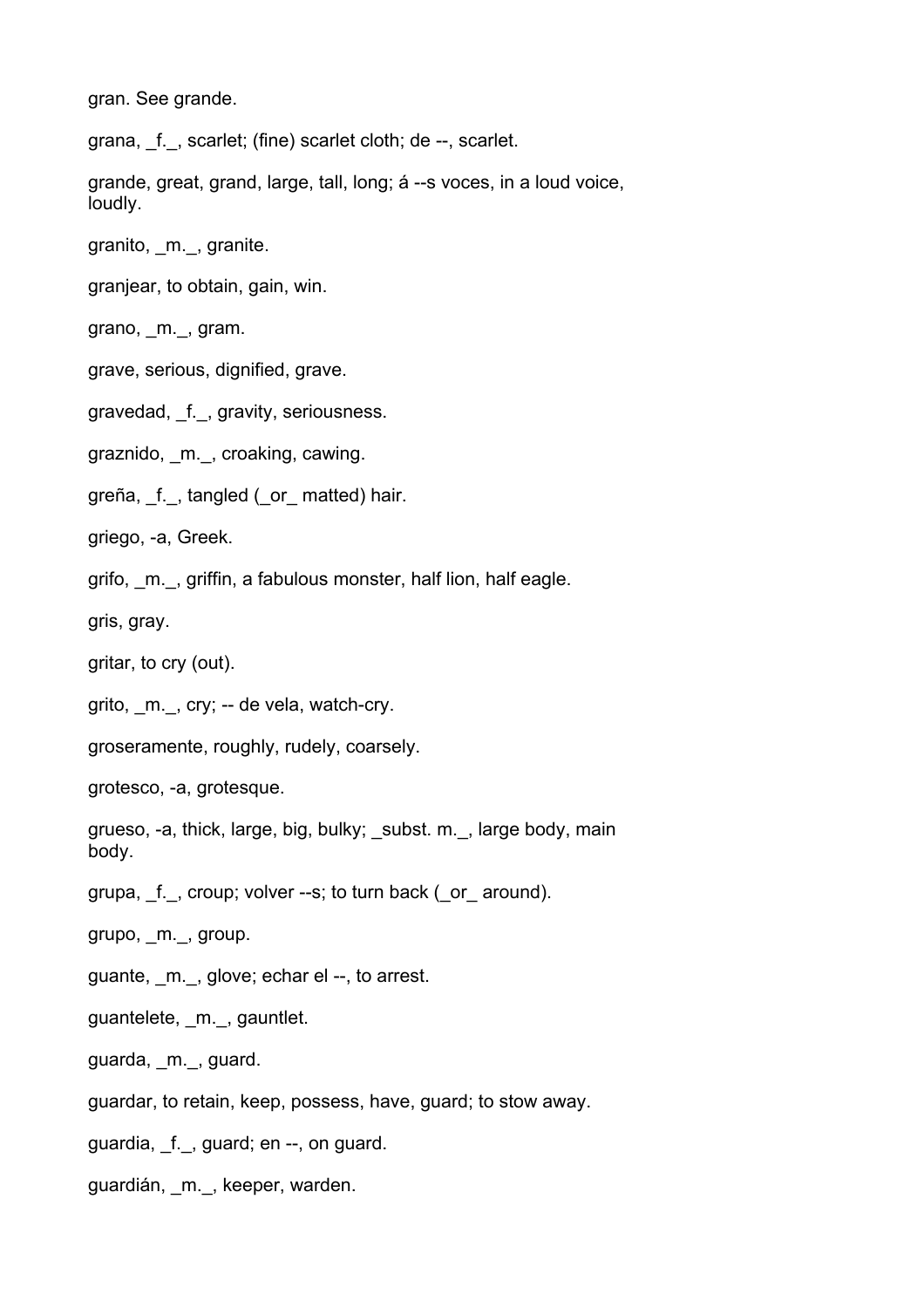guarecerse, to take refuge, find shelter, escape.

guarida, f., cave, cavern, den, lair.

guedeja, f., lock (of hair).

guerra, f., war.

guerrero, m., warrior, soldier.

guía, m., guide.

guiar, to guide.

guijarro, m., pebble.

guión, m., bell-wether, bell-sheep.

guisa, f., manner, guise; á -- de, by way of.

gusano, m., worm, maggot.

gustar, to like, please.

gusto, m., taste, pleasure, ease, leisure; dar --, to gratify.

guzla, f., guzla, fiddle with a single string.

H

ha, contraction of hace. See hacer.

haber, to have; -- de, to have to, be obliged to; must, should, would, ought; to be to, be able to; can; he de, I must; había de, I was to; I had to; no se ha de decir, it cannot be said; que se ha de comer la tierra, which the earth shall (one day) swallow up; ¿y por qué no has de vivir? and why can you not (\_or\_ should you not) live? -- ( $\overline{m}$  impers.), to be; hay, there is ( $\overline{m}$  or  $\overline{m}$ ); habia, there was ( $\overline{m}$ were); habrá, there will be; -- que, to be necessary; me lo habían de asegurar ... y no lo creeria, even if I were assured by ... I wouldn't believe it; que habréis visto, which you probably have seen; ¿que hay? what is it? what is the matter? si no hay más que, one needs only to: no hay para qué decir que se fastidiaban, it is needless to say were bored; no haya cuidado, don't worry, never fear, let there be no fear; que no haya más que oir, that nothing else can be heard; he aquí, here is (\_or\_ are); behold, lo.

habilitar, to provide, equip, furnish.

habitación, f., hall, room.

habitador, m., inhabitant, tenant.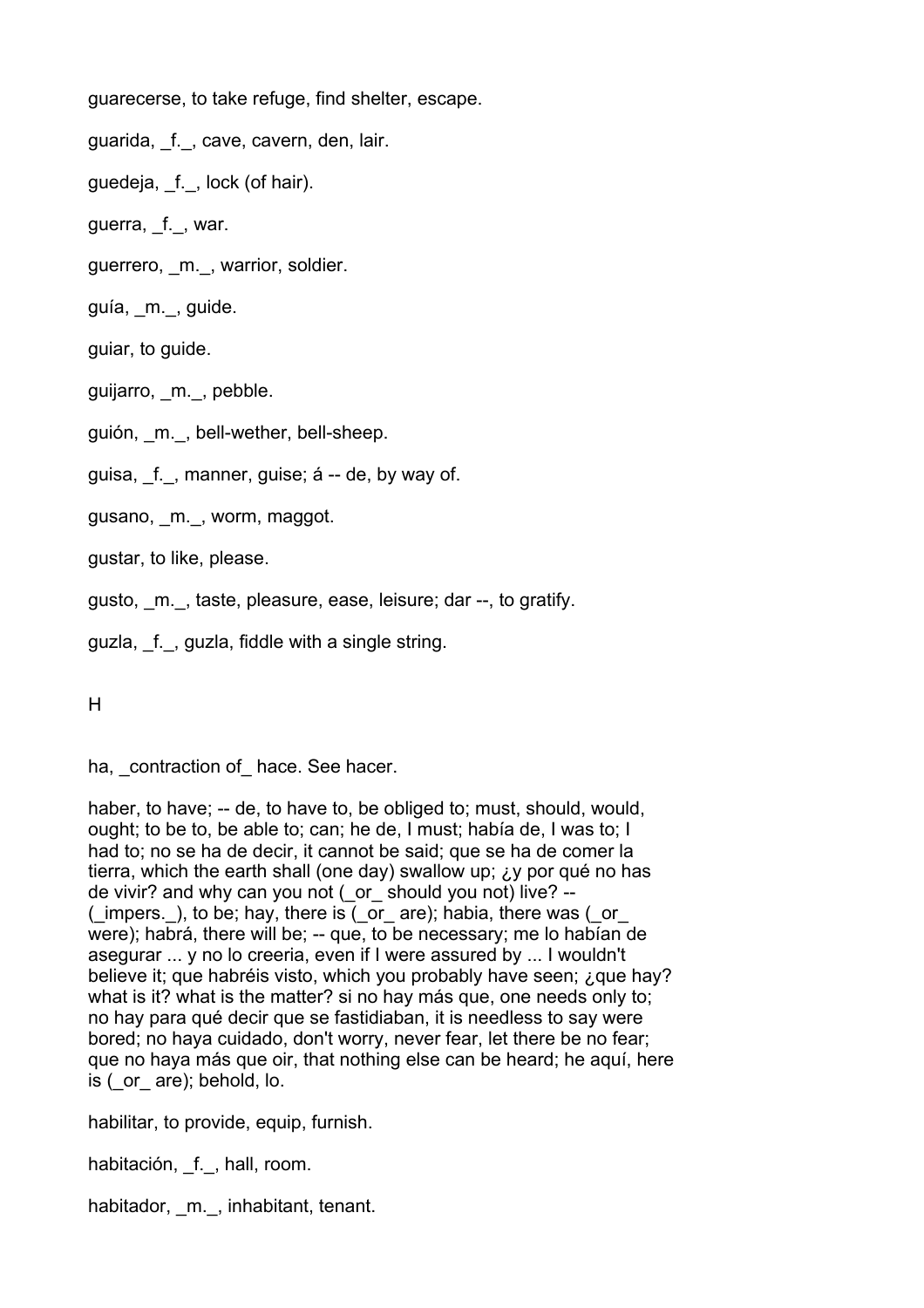habitar, to live, dwell, inhabit, reside.

hábito, m., habit, custom; dress; pl., cassock, clothes.

habitual, habitual.

hablar, to speak; en hablando del ruin de Roma, cátale aqui que asoma, speak of the devil and he will appear.

hablilla, f., rumor, report, babbling.

hacer, to make, do, cause, bring about, work, cast, be, become, be turned into: --( impers. ), to be (of the weather and of time); hace, ago; hace mucho tiempo, a long time ago; no hace (\_or\_ ha) mucho, not long ago; hace muchos años, many years ago; hace rato, quite a while ago; hará cosa de tres ó cuatro días, about three or four days ago; haria cosa de unas dos horas, it must have been about two hours; - justicia, to execute; -- mal de ojo, to cast the evil eye; -- memoria de, to remember; -- monos, to play tricks; -- pedazos, to break to pieces; -- platillo de, to converse about; -- una pregunta, to ask a question, make a request; -- presente, to lay before, present, state; dar que --, to give trouble; estar hecbo una furia, to be in a rage; \_refl.\_, to be, become; -- se de tripas corazón, to pluck up courage.

hacia, towards; -- adelante, forward.

hacha, f., torch.

hada, f., fairy; enchanted nymph.

halagar, to flatter, caress.

halagüeño, -a, attractive, alluring.

halcón, m., falcon.

hallar, to find, meet; refl., to be, be found, meet.

hambre, f., hunger.

harapo, m., tatter, rag, fringe.

haraposo, -a, ragged.

hasta, as far as, up to, until, to, towards, also, besides, even, even to; -- entonces, till then; ¡-- la noche! (good-by) till tonight; no ... --, only; not before; -- que (no), until; -- tonto que, until; -- unos cien, (up to) about a hundred.

haz, m., bundle; el -- de armas, panoply.

haz, f., face, surface.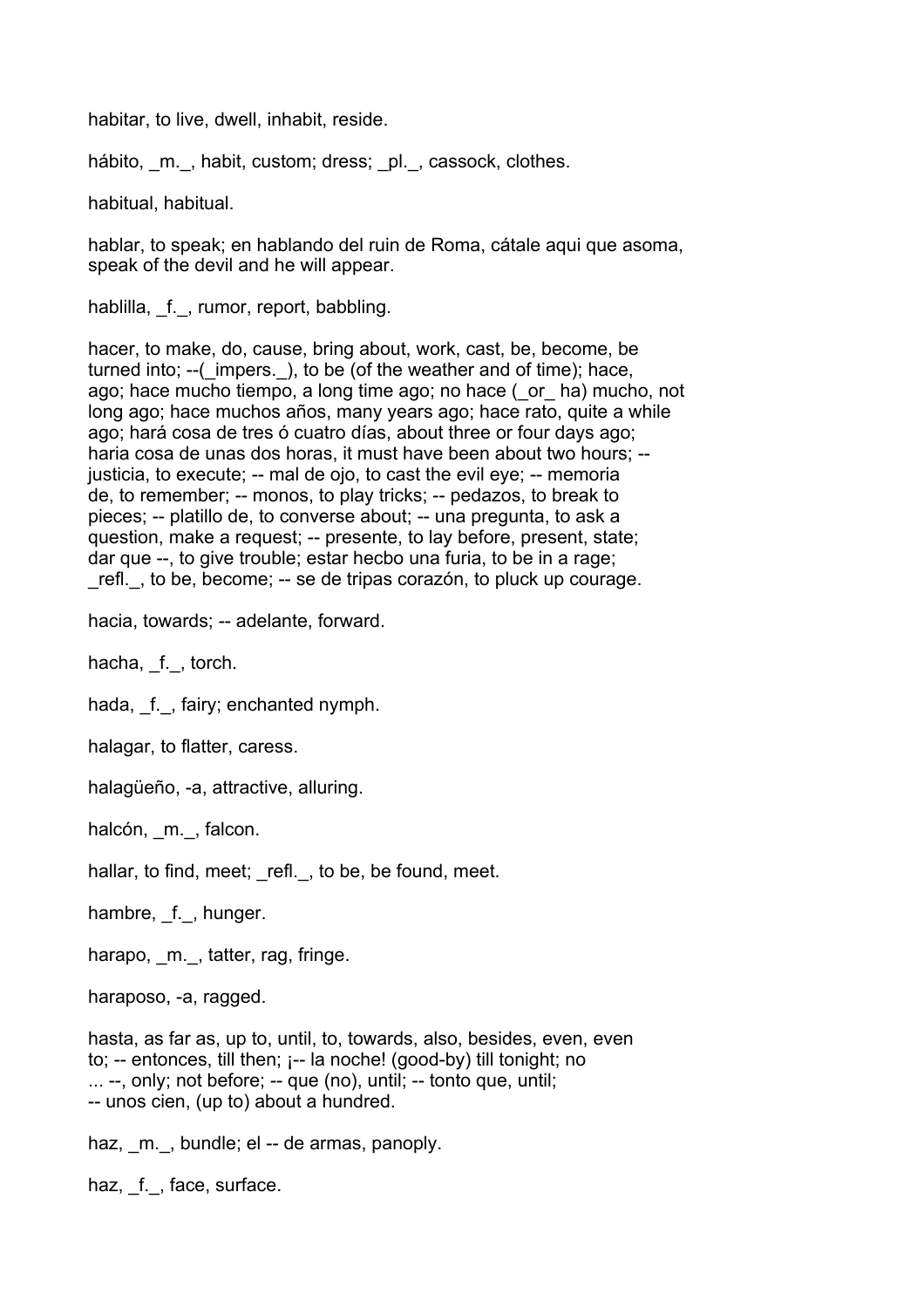haza, f., field, cultivated field.

he: -- aquf, here is (\_or\_ are); behold; héte aqui, hare is (\_or\_ are); behold.

hechicera, f., witch, hag.

hechizar, to bewitch.

hechizo, m., enchantment, charm.

hecho, -a, \_pp. of\_ hacer, made, turn (formed \_or\_ turned) into; like; subst. m., fact, deed, act, event.

hediondo, -a, fetid, fould.

helado, -a, adj. pp. of helar, frozen, icy, glacial.

helar, to freeze.

henchir(se), to swell.

hendidura, f., fissure, crack, crevice.

heredad, \_f.\_, country place, farm.

heredar, to inherit.

herencia, \_f.\_, inheritance.

herida, f., wound.

herido, -a, adj. pp. of herir, wounded; á voz herida, in clanging tones.

herir, to strike, wound, shine upon, light up; -- de muerte, to strike dead.

hermana, f., sister.

hermano, m., brother.

hermoso, -a, lovely, beautiful, fine.

hermosote, very fine (or handsome).

hermosure, \_f. \_, beauty.

héroe, m., hero.

hervir, to boil, blaze, seethe; to crowd, swarm.

héte. See he.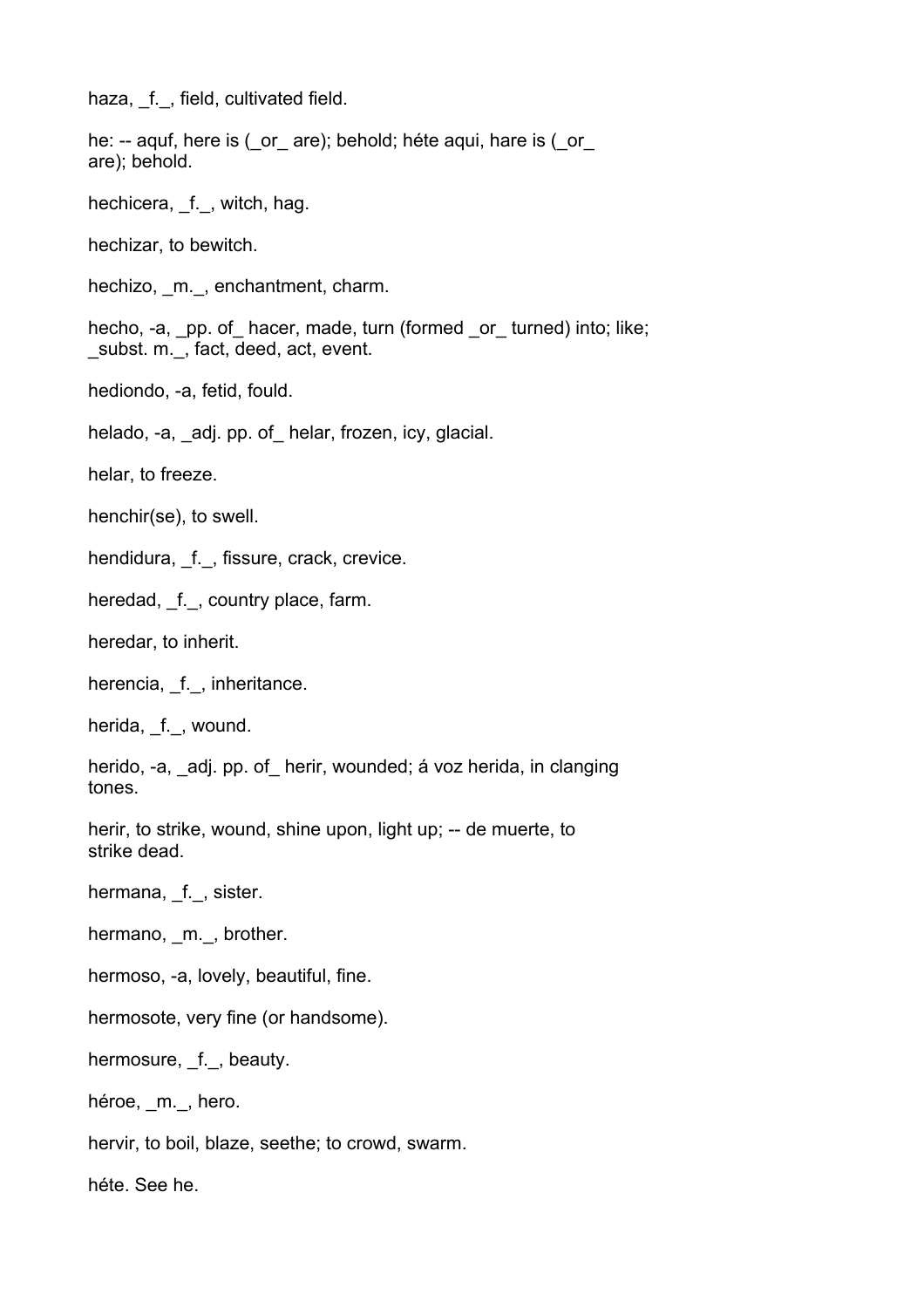hiedra, f., ivy.

hielo, \_m.\_, ice, frost.

hierba, f., grass, herb; pl., grass.

hierro, m., iron; pl., irons, fetters; arms; hundir una cuarta de --, to bury the spurs; to spur deeply.

higado, m., liver; hasta echar los --s, with all (your) might.

hija, \_f.\_, doughter, girl, child, offspring.

hijo, m., son; pl., children.

hilo, m., thread, ray.

hilvanar, to prepare; to plan.

himno, m., hymn.

hinchado, -a, adj. pp. of hinchar, swollen.

hinojo, m., knee; de --s, kneeling; on one's knees.

hipocritón, very hypocritical; subst. m., great hypocrite.

hirviente, boiling, glowing, blazing.

hisopo, m., aspergill, brush used to sprinkle holy water.

historia f., story, incident.

histórico, -a, historic, historical.

hito, m., mark; mirar de -- en --, to look at (\_or\_ over) closely, view with attention, fix one's eyes upon.

hogar, m., hearth, home, fireplace.

hoguera, f., fire, bonfire, blaze.

hoja, f., leaf, fold, blade; pl., double doors, folding doors.

hojarasca, f., foliage; ( here ) carved foliage.

¡hola! halloo! look! well! what!

hollar, to tread upon, trample.

hombre, \_m.\_, man.

hombro, m., shoulder; en --s, on (their) shoulders.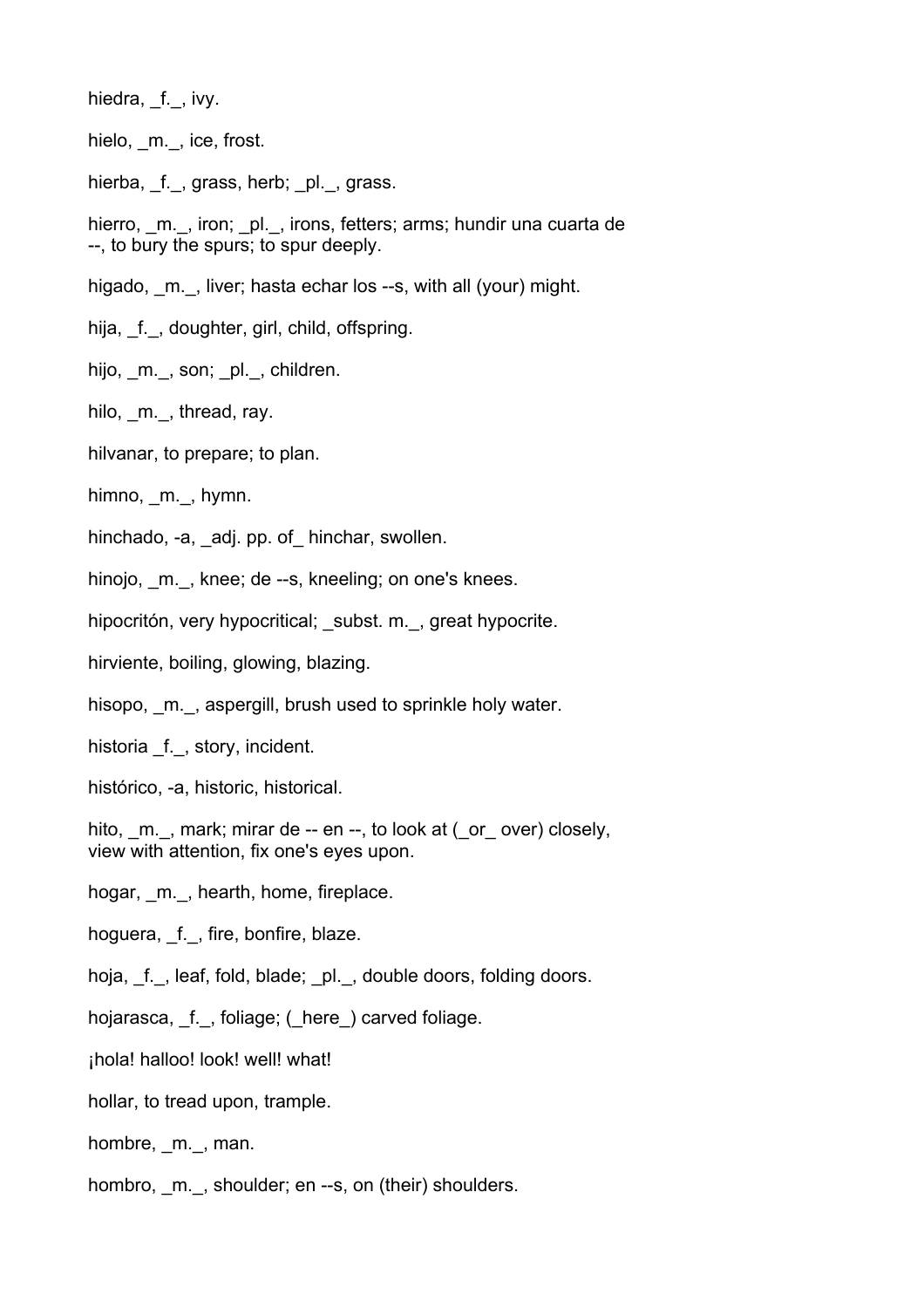homenaje, m..., homage; prestar --, to pay homage, profess fealty; torre del --, tower of homage; homage tower; tower in a castle in which the governor or warden took the oath of fidelity.

honda, f., sling; tiro de--, slingshot.

hondo, -a, profound, deep.

hondura, \_f.\_, depth, cavity, basin, deep valley.

honor, m., honor.

honra, \_f., honor.

honrado, -a, honest, honorable.

hora, f., hour; o'clock; á --, at an hour; á la media --, within half an hour; y esta es la -- en que todavía no le hemos visto, and we haven't seen him since; al punto y -- de, on the stroke of, at exactly.

horca, f., gallows.

horizonte, m., horizon.

hornacina, f.\_, vaulted niche, niche.

horrible, horrible, fearful.

horror, m., horror, dread; santo --, awe, reverential fear.

horroroso, -a, horrid, hideous.

hostia, f., host.

hoy, to-day.

hucco, -a, hollow, cavernous; \_subst. m.\_, hollow, hole, niche, cavity, grave.

huella, f., impression, trace, track, print, footprint.

hueso,  $m.$ , bone;  $pl.$ , bones, remains; de carne y --, of flesh and blood.

huesoso, -a, bony.

huésped, m., guest.

hueste, f., host, army.

huesudo, -a, bony.

huída, f., flight, escape.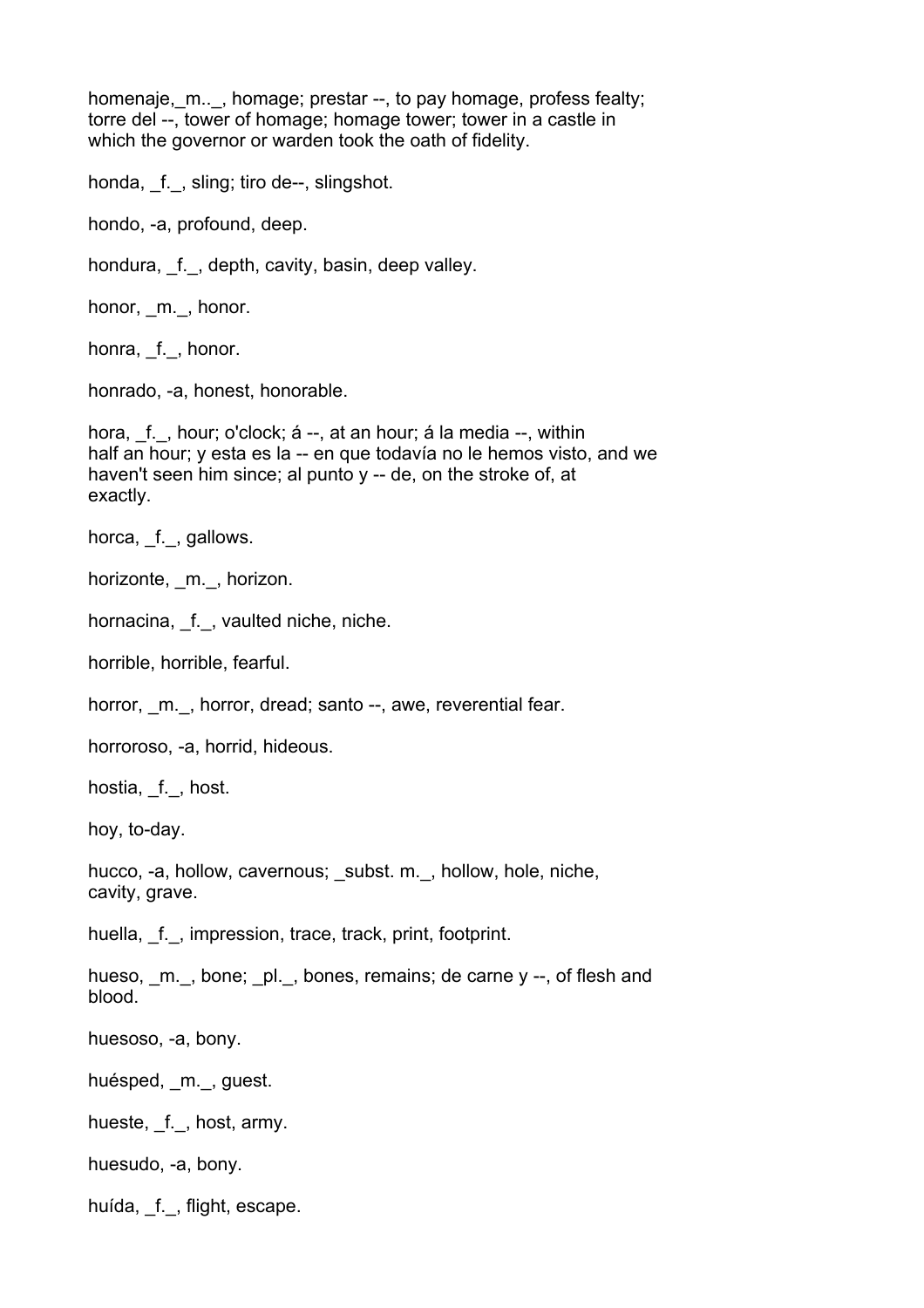huir, to flee, flee from, escape.

humanidad, f., humanity.

humano, -a, human, mortal.

humear, to smoke, smolder, steam.

humedecer, to moisten, dampen, steep.

húmedo, -a, wet, moist, damp, humid.

humildad, f., humility.

humilde, humble.

humillar, to humble; refl., to humble oneself; to bow down.

humo, m., smoke, vapor, steam, fumes.

humor, m., humor; buen --, good humor, merriment; de buen --, good-natured, jolly.

hundir, to sink, bury; -- una cuarta de hierro, to bury the spurs; to spur deeply.

huracán, m., hurricane, storm.

```
húsar, m., hussar.
```
I

idea, f., idea, thought, plan, fancy, imagination.

idéntico, -a, identical.

idioma, m., language, idiom.

ido, -a, \_pp. of\_ ir, gone; absent.

iglesia, f., church.

ígneo, -a, of (\_or\_ pertaining to) fire.

ignorancia, f., ignorance.

ignorantón, m., great fool.

ignorar, to be ignorant of; not to know; refl., to be unknown.

ignoto, -a, unknown.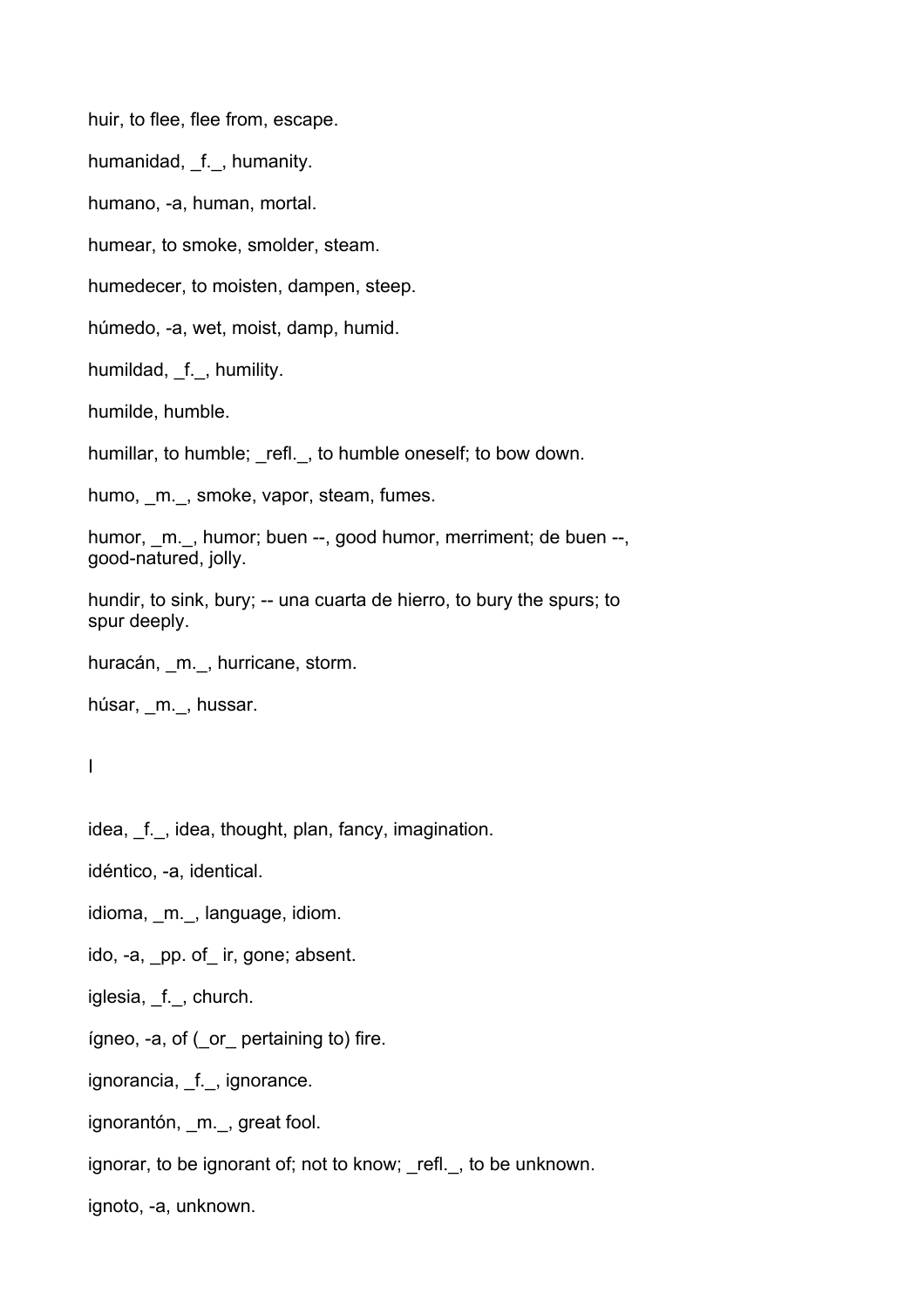igual, equal, like, steady, even, uniform; the same; subst. m., peer.

ijar, m., flank.

iluminar, to illuminate, light up; to enlighten.

ilusión, f., illusion.

ilustre, illustrious.

imagen, f., statue, figure, form, image; vision.

imaginación, f., imagination, fancy.

imaginario, -a, imaginary.

imaginarse, to imagine.

imbécil, m., imbecile, fool.

imitar, to imitate.

impaciencia, f., impatience; con --, impatiently.

impaciente, impatient; adv., impatiently.

impasible, impassible, unmoved, motionless.

impávido, -a, dauntless, intrepid.

impedir, to hinder.

impeler, to impel, urge.

impenetrable, impenetrable.

imperceptible, imperceptible.

imperial, imperial.

impetuoso, -a, impetuous.

impiedad, f., impiety, irreligion.

impío, -a, impious.

implorar, to implore.

imponente, imposing, impressive.

imponer, to impose.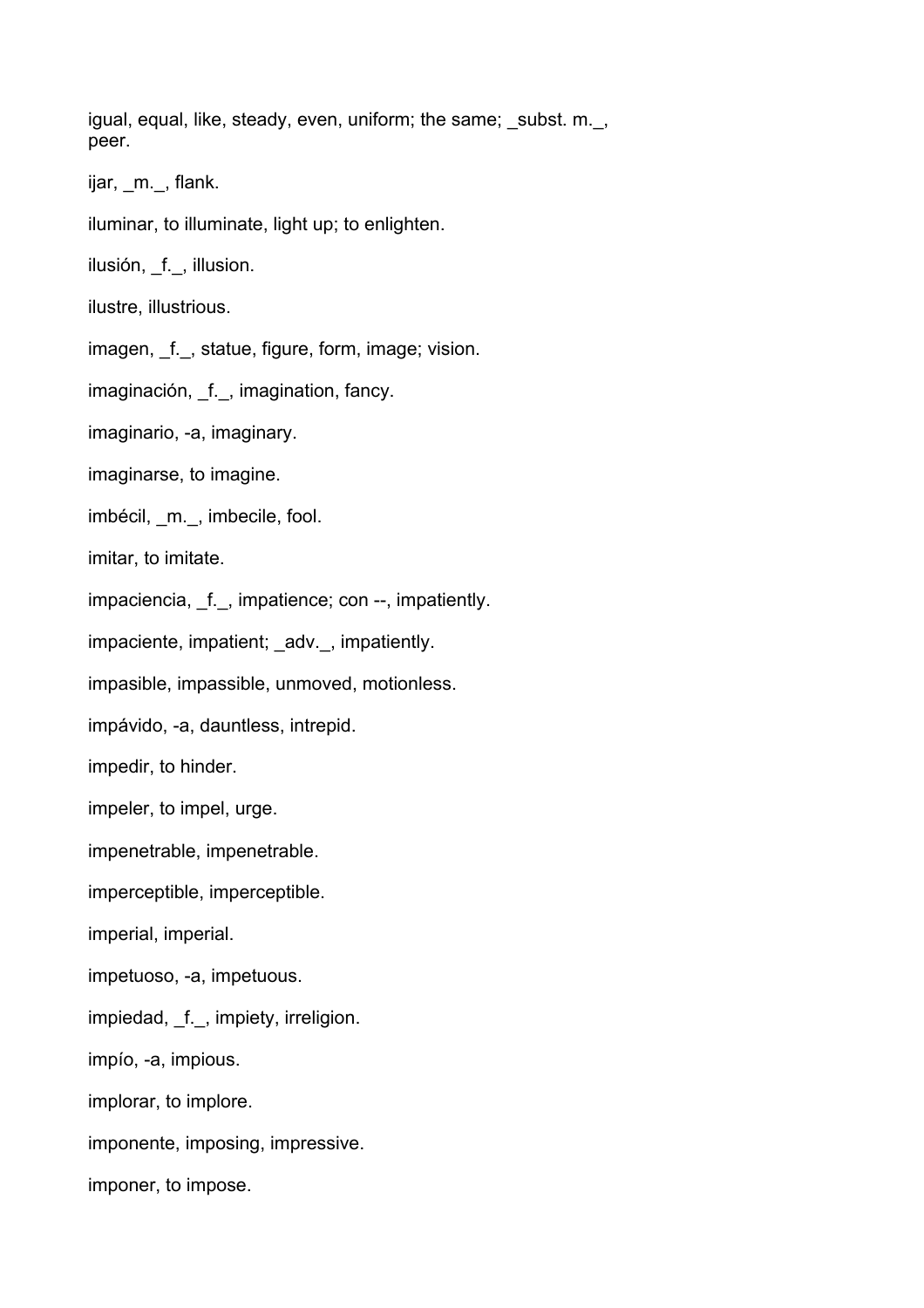importancia, f., importance.

importante, important.

importar, to be of importance; no

importa, no matter.

importe, m., value, cost.

importuno, -a, importunate.

imposible, impossible.

impotencia, f., impotence; amenazas de --, impotent threats.

impracticable, impracticable.

imprecación, f., imprecation, curse.

impregnar, to impregnate, saturate, imbue.

impresión, f., impression.

impreso, -a, adj. pp. (irr.) of imprimir, imprinted, stamped.

improvisar, to improvise, extemporize.

improviso, -a, unexpected; de --, suddenly, unexpectedly.

impulsar, to impel.

impulso, m., impulse, power, force, motion, gust; á --s de, moved by, overcome by.

inagotable, inexhaustible

inanimado, -a, inanimate, lifeless. incansable, indefatigable, tireless, unwearied; adv., tirelessly.

incendiar, to set on fire.

incertidumbre, f., uncertainty, hesitation.

incesante, incessant.

incidente, m., incident, event, episode.

incienso, m., incense.

incierto, -a, uncertain, wandering, restless.

incitar, to incite; to inspire.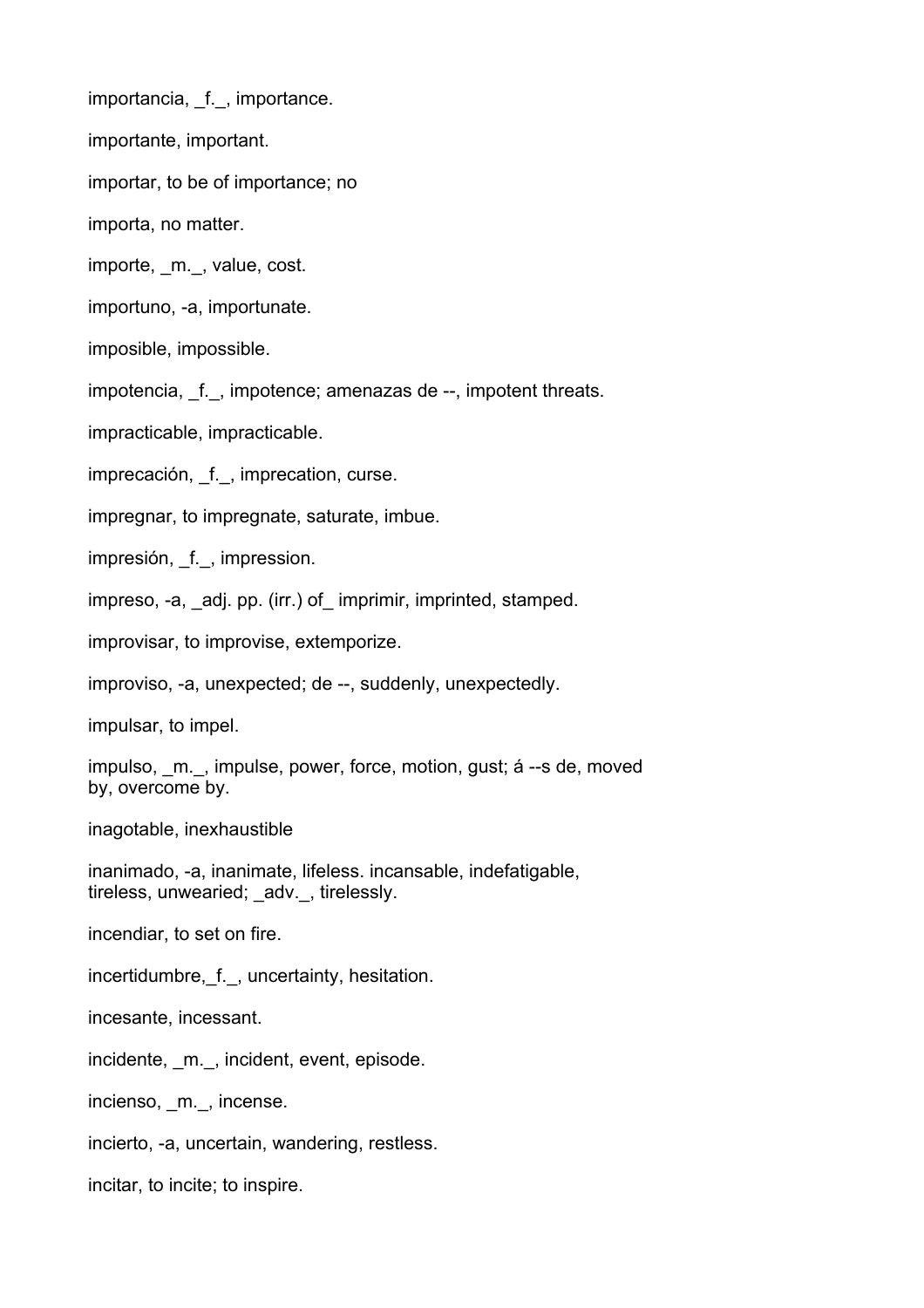inclinar, to incline, bend over; refl., to bend down, bow, lean.

incógnito, m., disguise, incognito.

incólume, safe, unharmed, in safety.

incomodar, to bother, disturb.

incomodidad, f., inconvenience.

incómodo, -a, comfortless, wretched; más vale -- que ninguno, better comfortless quarters than none at all.

incomparable, incomparable.

incomprensible, incomprehensible.

inconcebible, inconceivable.

incontestable, irresistible.

inconveniente, m., objection, inconvenience, impropriety; no tener --, not to consider improper; to have no objection.

incorporarse, to rise, get up, straighten up; á medias, to sit up.

incorpóreo, -a, incorporeal.

incorregible, incorrigible.

incredulidad, f., incredulity.

incrédulo, -a, incredulous.

increíble, incredible.

indecible, unspeakable, ineffable.

indeciso, -a, uncertain, indefinite.

indefinable, indefinable.

indescriptible, indescribable.

indicar, to indicate.

indiferente, indifferent.

indignación, f., indignation.

indiscreción, \_f.\_, indiscretion.

indudablemente, indubitably, unquestionably.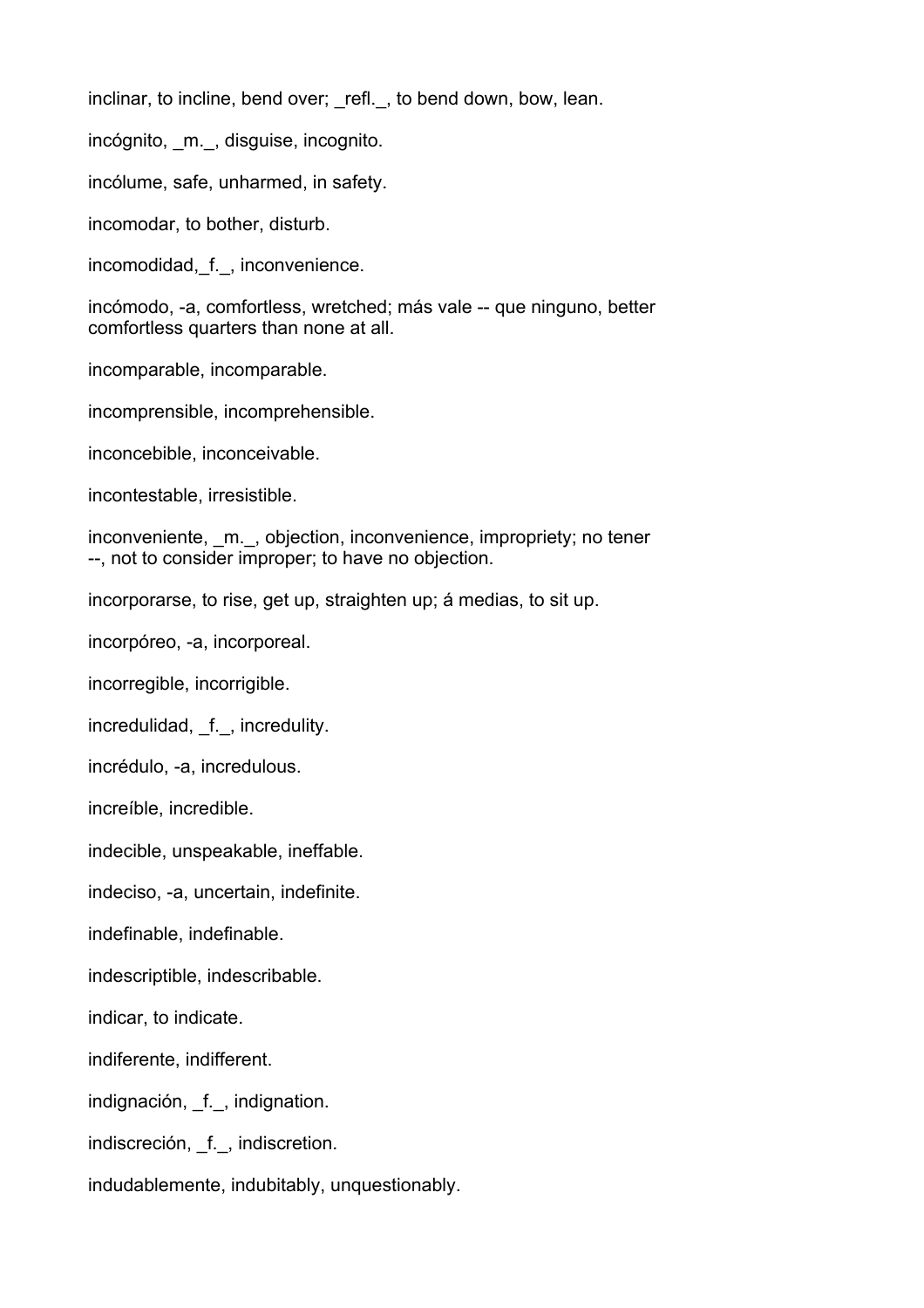inefable, ineffable, unspeakable.

inerte, inert, motionless, lifeless.

Inés, \_f.\_, Agnes, Inez.

inesperado, -a, unexpected.

inexplicable, inexplicable.

inextinguible, inextinguishable, perpetual.

infecto, -a, infected, stagnant.

infeliz, unhappy, unfortunate, wretched; weak-minded; subst., poor wretch, poor fellow.

infernal, infernal.

infiel, infidel; subst. m. pl., infidels, Moors, Saracens.

infiernos, m. pl., infernal regions; hell.

infinito, -a, infinite.

inflamarse, to catch fire, become inflamed.

influencia, f., influence.

influjo, m., influence.

informe, shapeless, formless.

infundir, to infuse, inspire, instill.

ingenio, m., ingenuity, cleverness, wit, mind.

ingenioso, -a, ingenious, clever.

ininteligible, unintelligible.

inmediato, -a, immediate, next, adjacent, very near.

inmensidad, f., immensity.

inmenso, -a, immense.

inmortal, immortal.

inmóvil, motionless.

iumovilidad, f., immobility.

inocencia, \_f.\_, innocence.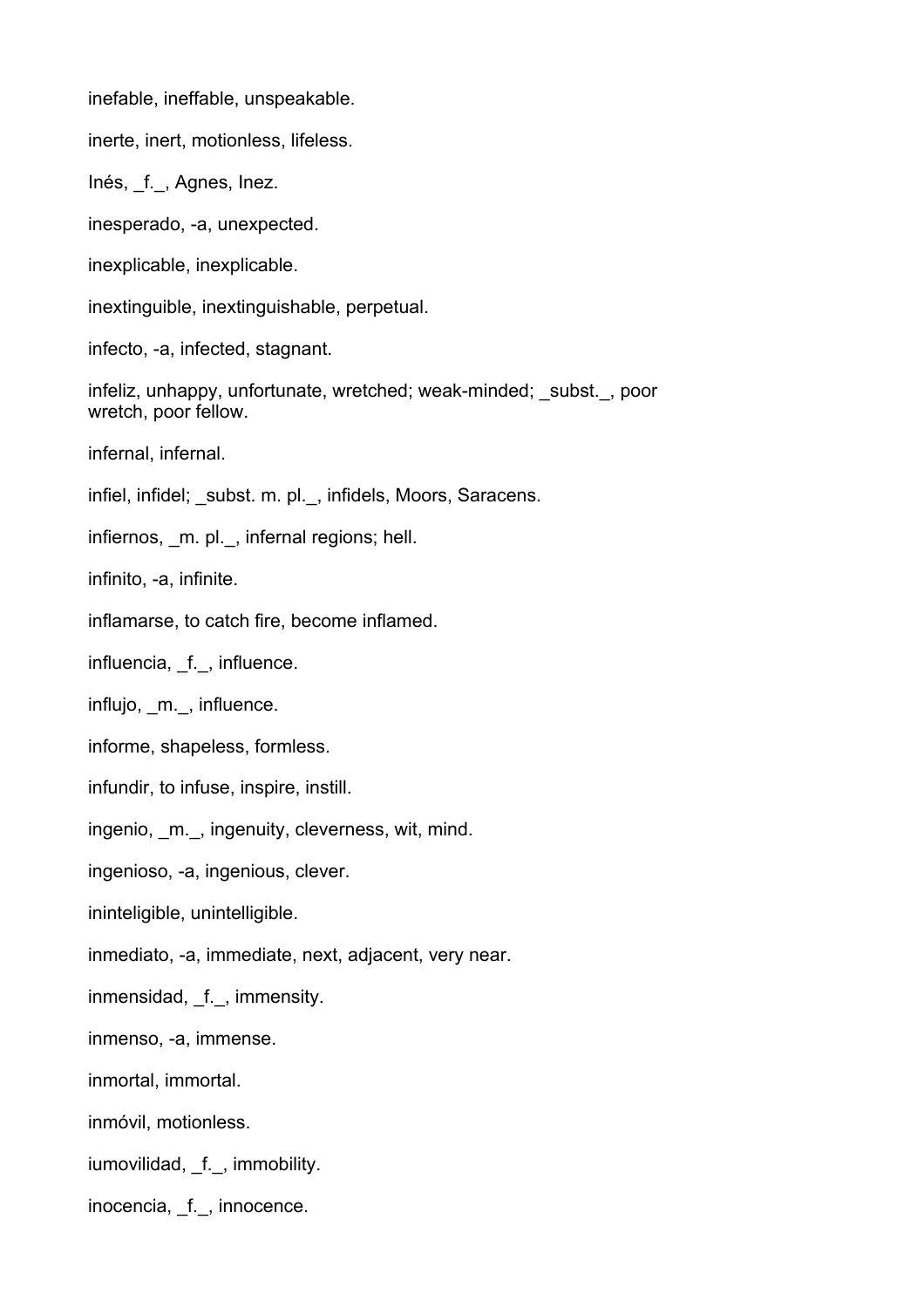inocentada, f., (coll.) foolishness, foolish speech (or action).

inocente, innocent, simple.

inquietar, to trouble, disquiet, make anxious, disturb.

inquieto, -a, restless, shifting, anxious, disquieting.

inquietud, f., restlessness, anxiety.

inquirir, to inquire.

inscripción, f., inscription.

insecto, m., insect.

inseguro, -a, unsteady.

insepulto, -a, unburied.

insignificante, insignificant.

insistencia, \_f.\_, urgency, insistence.

insistir, to urge, persist, insist.

insolente, insolent.

insólito, -a, unusual, unaccustomed.

insomnio, \_m.\_, insomnia.

insoportable, insufferable.

insostenible, indefensible, intolerable, unbearable.

inspiración, \_f.\_, inspiration.

inspirar, to inspire.

instancia, \_f.\_, entreaty.

instantaneamente, instantly.

instante, \_m.\_, moment, instant; por--s, for some moments.

instintivamente, instinctively.

instrucción, f., instruction, direction.

instrumento, m., instrument, tool.

insufrible, intolerable, insufferable.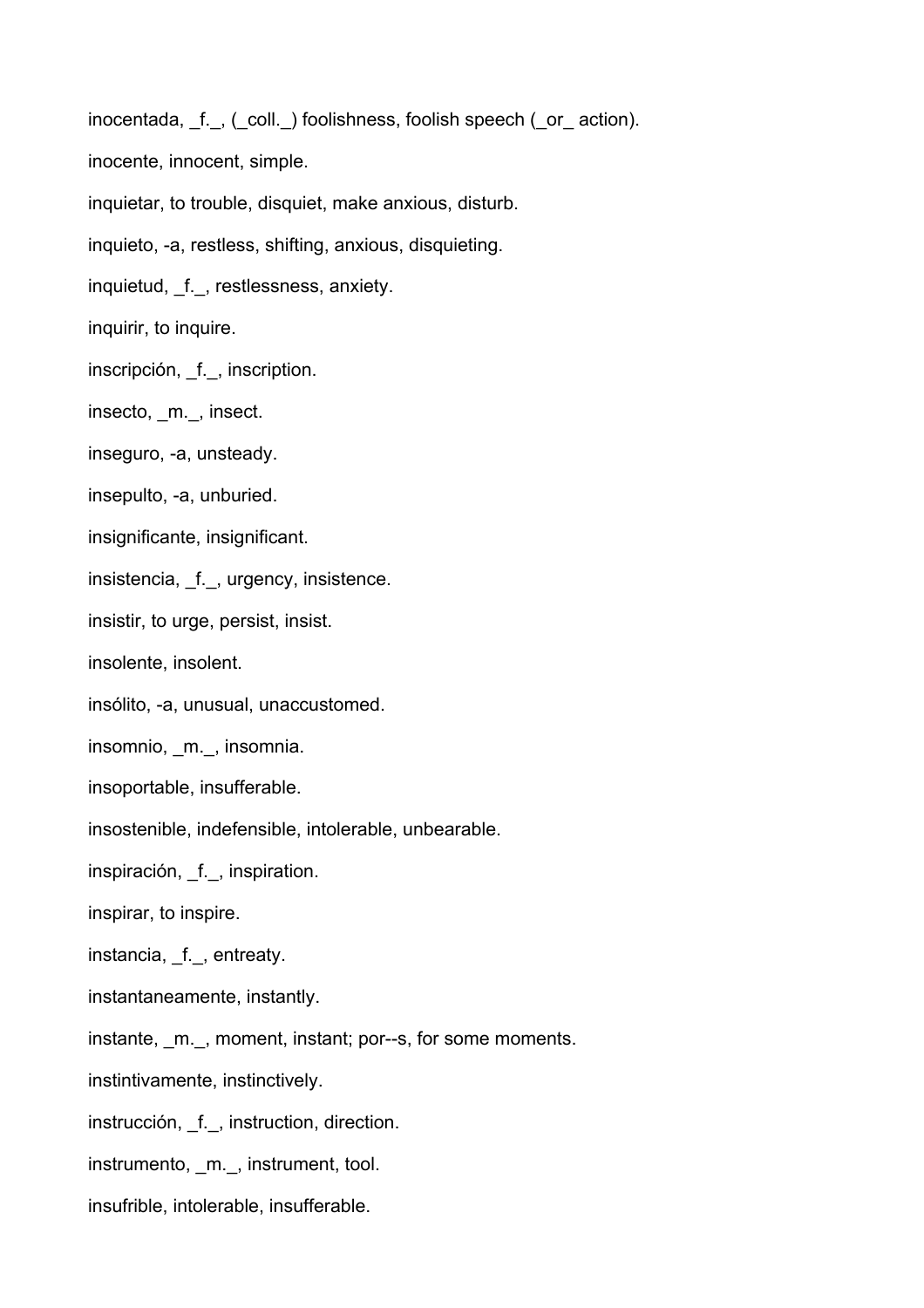insulso, -a, insipid, dull, flat.

insulto, m., insult.

intangible, intangible.

inteligencia, \_f.\_, intelligence, comprehension.

inteligente, skillful; subst. m, clever man.

intemperie, \_f.\_, inclemency (of the. weather).

intención, f., intention, meaning, allusion; con --, on purpose; purposely, designedly.

intensidad, f., intensity.

intenso, -a, intense.

intentar, to try, attempt, intend, mean, be about to.

interés, m., interest, concern.

interesar, to interest; -- se con, to be interested in.

interior, m, interior.

interiormente, inwardly, to oneself.

interlocutor, m., questioner, interlocutor.

interminable, interminable, endless.

internarse, to enter, penetrate.

interno, -a, internal.

interpelado, subst. m., man (or one) interrogated (or questioned).

interpretar, to interpret, explain.

interrogación, f., question, interrogation.

interrumpir, to interrupt, break.

intersticio, m., interstice, crack.

intervalo, m., interval.

intimamente, intimately.

intimidar, to intimidate.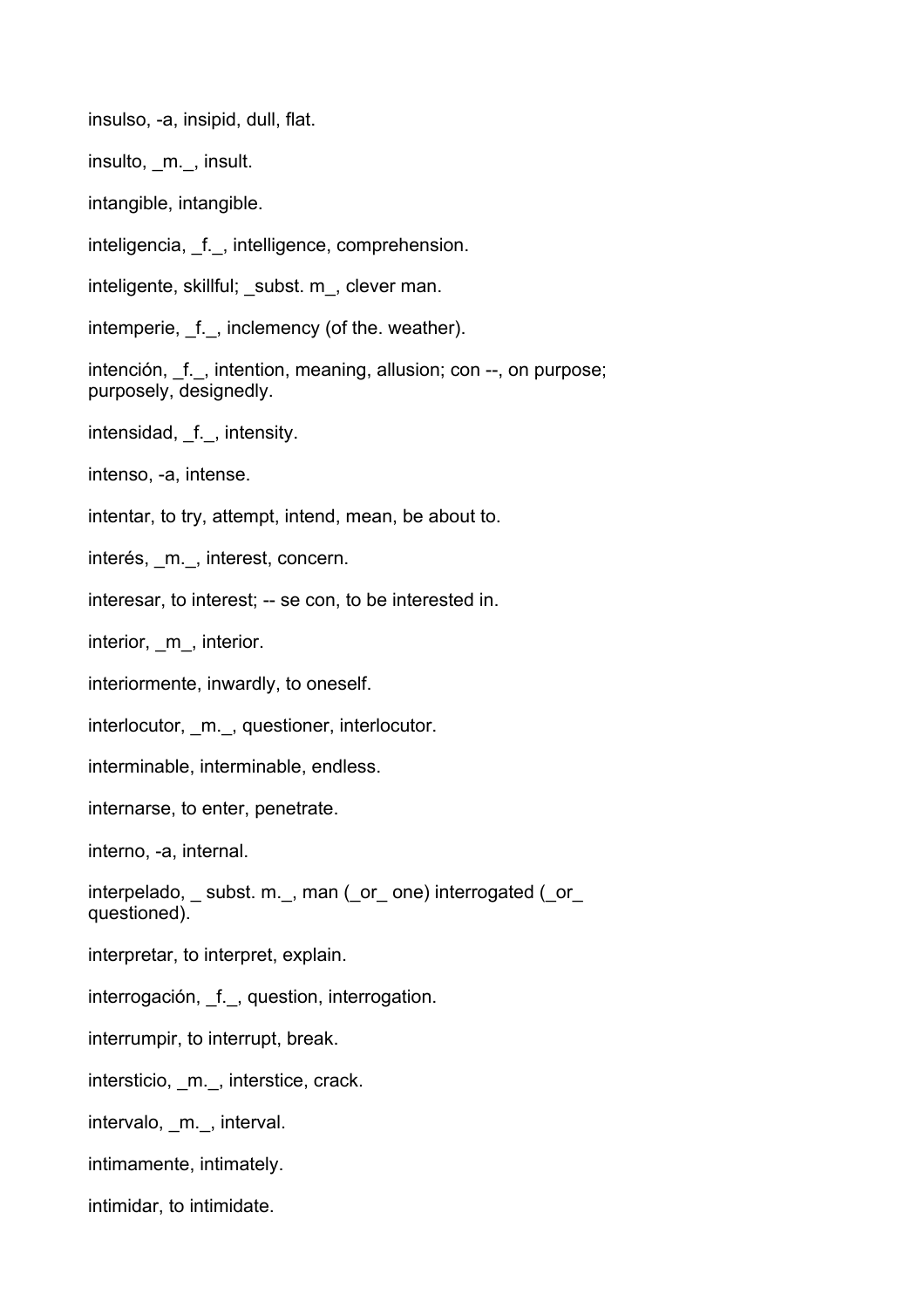intranquilo, -a, restless, moving, shifting.

intrincado, -a, intricate, obscure.

introducción, f, introduction.

introito, \_m.\_, (\_eccl.\_) introit, a psalm or anthem sung immediately before the communion or mass.

intruso, m, intruder.

inundar, to inundate.

inútil, useless, needless, unnecessary.

inútilmente, uselessly, in vain.

invadir, to invade.

invencible, invincible, irresistible, unconquerable.

invierno, m., winter.

invisible, invisible.

invitación, f., invitation.

invocar, to invoke.

involuntariamente, involuntarily.

involuntario, -a, involuntary.

inyectar, to inject, fill.

Íñigo, \_m.\_, Ignatius.

ir, to go; to be; -aproximando, to approach; --subiendo de, to increase, keep increasing; vamos, let us go; come, well, indeed; jvaya! well! come! indeed! nonsense! refl., to go away, go off, escape.

ira, f., wrath, rage.

iris, \_m.\_, iris; arco--, rainbow.

ironía, f., irony.

irrealizable, impossible (of realization).

irrecusable, irrefutable.

irresolute, -a, irresolute, undecided, wavering.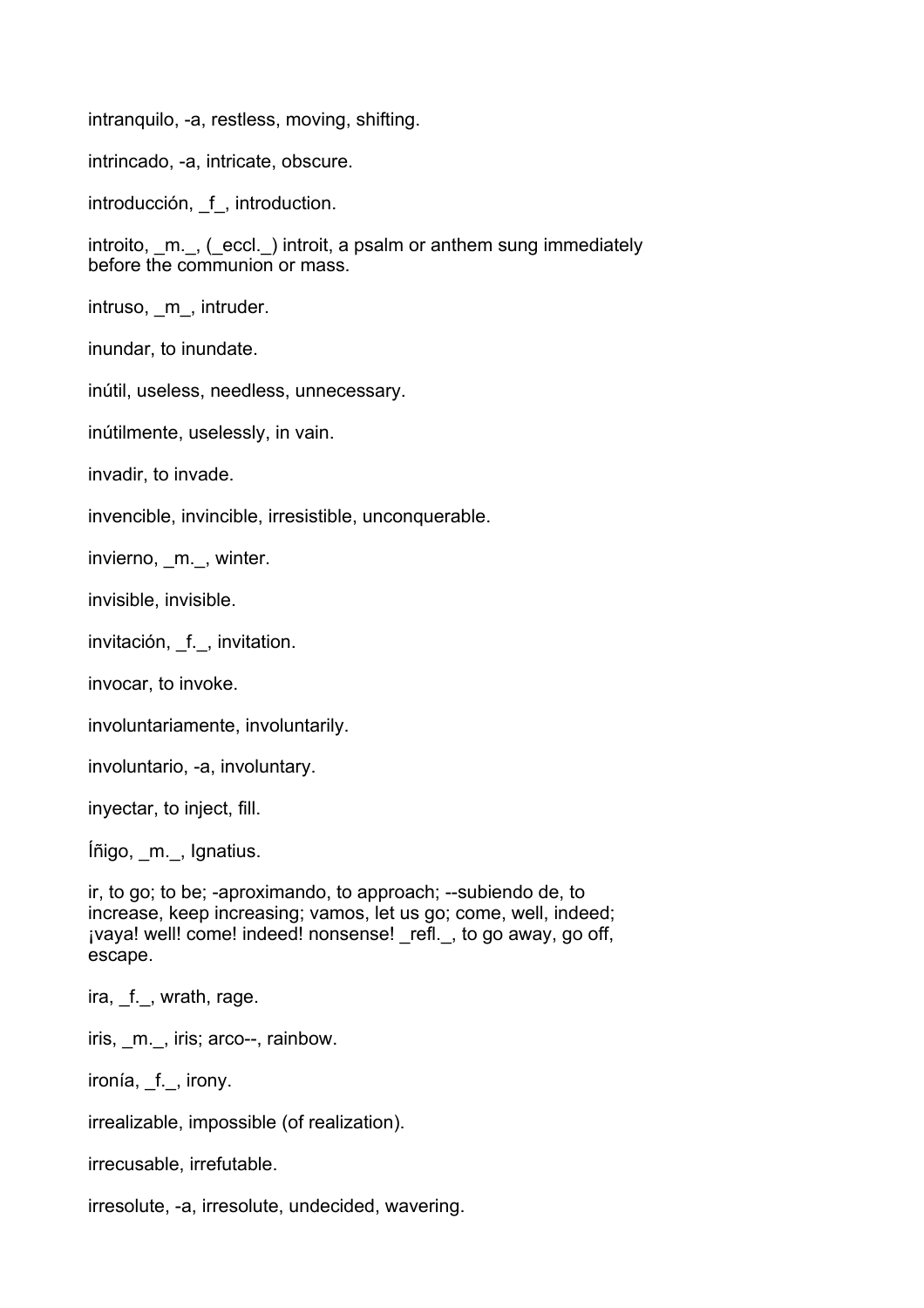irritar, to irritate.

izquierdo, -a, left.

J

ijá! ha!

jabalí, \_m.\_, wild boar.

jacinto, m., hyacinth.

jadeante, panting, out of breath.

jambs, never, ever.

jaramago, m., hedge-mustard.

jarana, f., scuffle, contest.

jardín, \_m.\_, garden.

jauría, f., hounds, pack of dogs.

jazmin, m., jasmine.

jefe, m., chief, leader.

jerarquía, f., hierarchy.

Jesucristo, \_m.\_, Jesus Christ.

Jesus, m., Jesus; ¡--! Lord! goodness!

jifero, \_m.\_, butcher.

jilguero, m., linnet.

jinete, \_m.\_, rider, horseman; \_used as adj.\_, mounted (de, on), astride.

jirón, \_m.\_, tatter, bit, scrap; flag, pennant.

jornada, \_f.\_, day's march (\_or\_ journey); journey; act.

Jose, \_m.\_, Joseph.

joven, young; subst, m. and f., young man, young woman, boy, girl, youth.

joya, f., jewel, brooch, small ornament (usually worn about the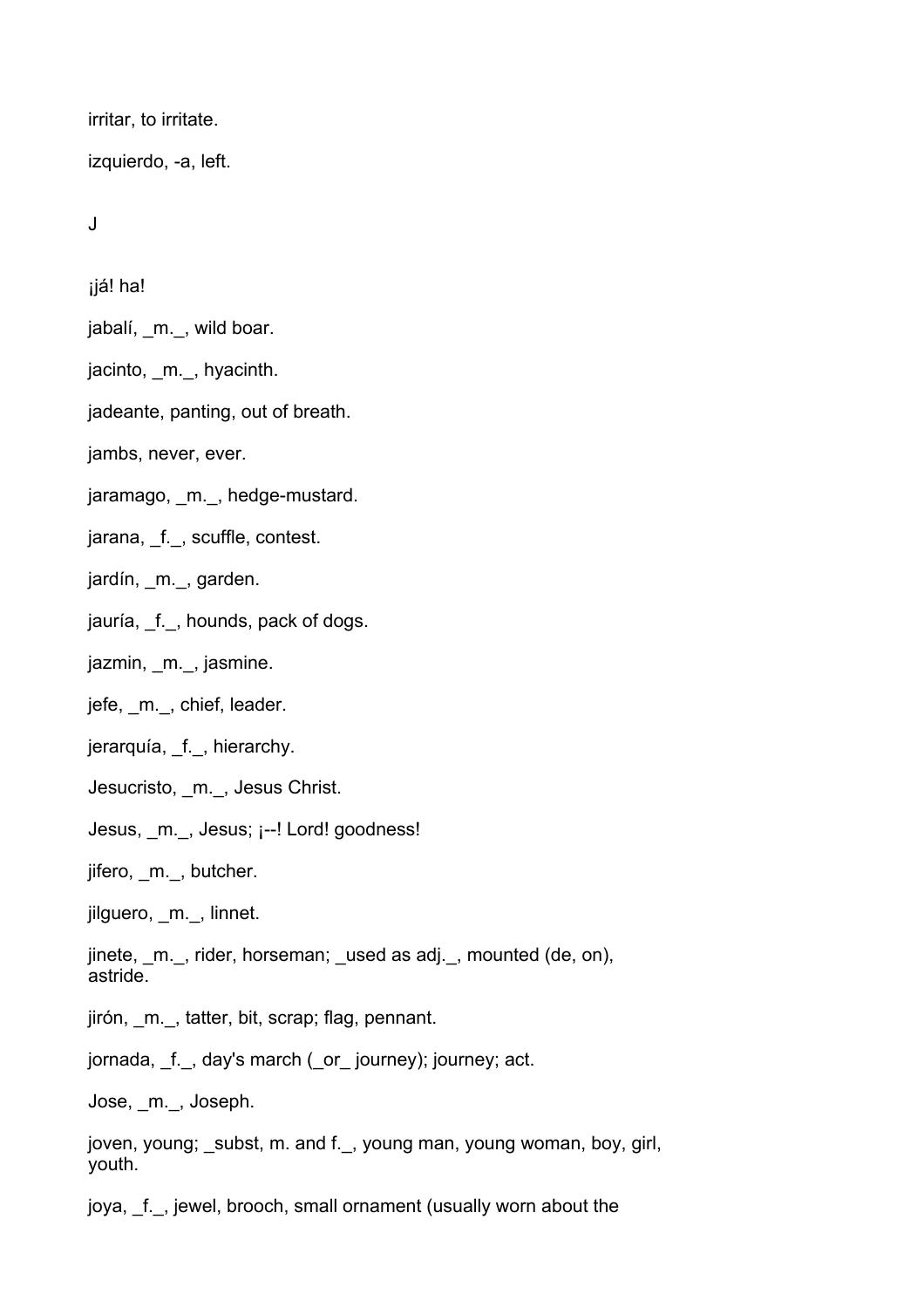neck).

júbilo, \_m.\_, joy, rejoicing.

jubón, m., doublet.

juego, m., play, game, amusement, sport, trick.

juez, \_m.\_, judge.

jugar, to play.

juglar, m., juggler, minstrel, conjurer.

juguete, m., toy, sport.

juguetear, to trifle, sport, dally, frolic.

juguetón, playful, sportive.

juicio, m. \_, judgment, sense, trial.

junco, m., reed, rush.

juntar, to join, clasp, unite.

junto, -a, united, together, joined, (\_pl.\_) side by side; prep., --á, near, near to, close, at the side of, beside.

juramento, m., oath.

jurar, to swear, vow.

justicia, f., justice; hacer--, to execute.

justillo, m., jacket, jerkin, doublet.

justo, -a, just, exact, holy, righteous.

juventud, f., youth.

juzgar, to judge, think, consider, believe.

L

la, the.

la, her, to her; that, that one; \_pl.\_, them, those; (one's) tricks; (one's) doings (\_or\_ deeds); como las gasta, how he acts; how he comports himself; what his tricks are; las relataban, would tell of his deeds.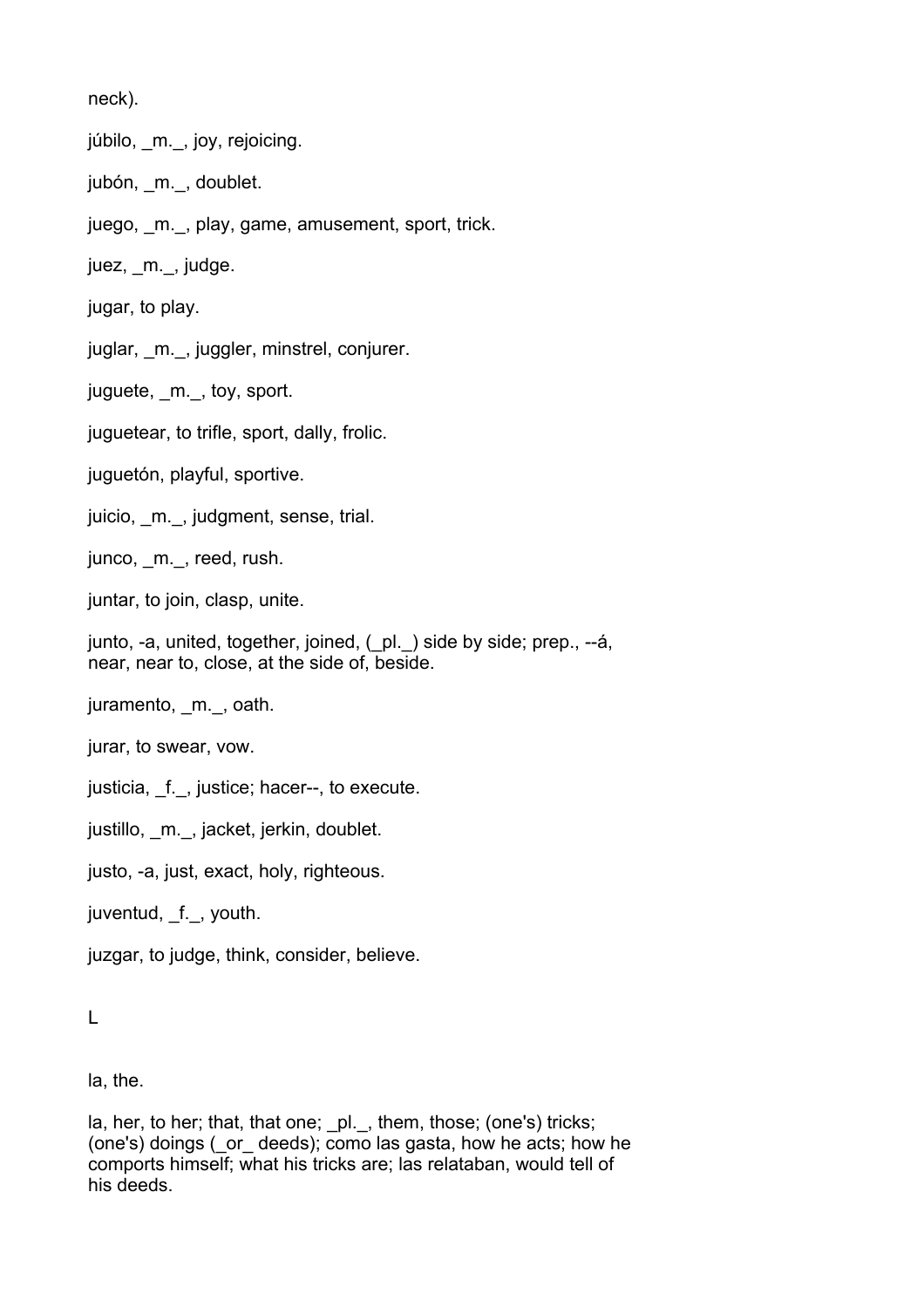laberinto, m., labyrinth.

labio, m., lip.

labrador, m., farmer.

labrar, to till, cultivate.

ladera, f., declivity.

lado, m., side, direction; por su--, on one's own account; for one-self; as far as he (\_or\_ she) is (\_or\_ was) concerned; por todos --s, in all directions; al--tuyo, at your side.

ladrar, to bark.

ladrido, m., bark, barking.

lago, m., lake.

lágrima, f., tear.

lagrimón, m., large tear.

lamentación, f., lamentation.

lamento, \_m.\_, lament, moaning, plaint, complaint.

lamer, to lap.

lámpara, f., lamp, light.

lance, \_m.\_, case, incident, occurrence, critical moment.

languidez, f., languor, torpor.

lánguido, -a, languid.

lanza, f., lance.

lanzar, to hurl, cast, emit, dart; re f., to rush forth, dart out, be cast ( or hurled); to jump, spring, swing oneself.

largo, -a, long, prolonged, large, broad; á lo--de, along, the length of; adv., long.

larva, f., larva, hobgoblin, sprite.

lástima, f., pity, compassion; ¡ ! what a pity! it's a pity; too bad! es (una)--, it is a pity.

lastimero, -a, piteous, sad, doleful, mournful.

latido, \_m.\_, palpitation, beat.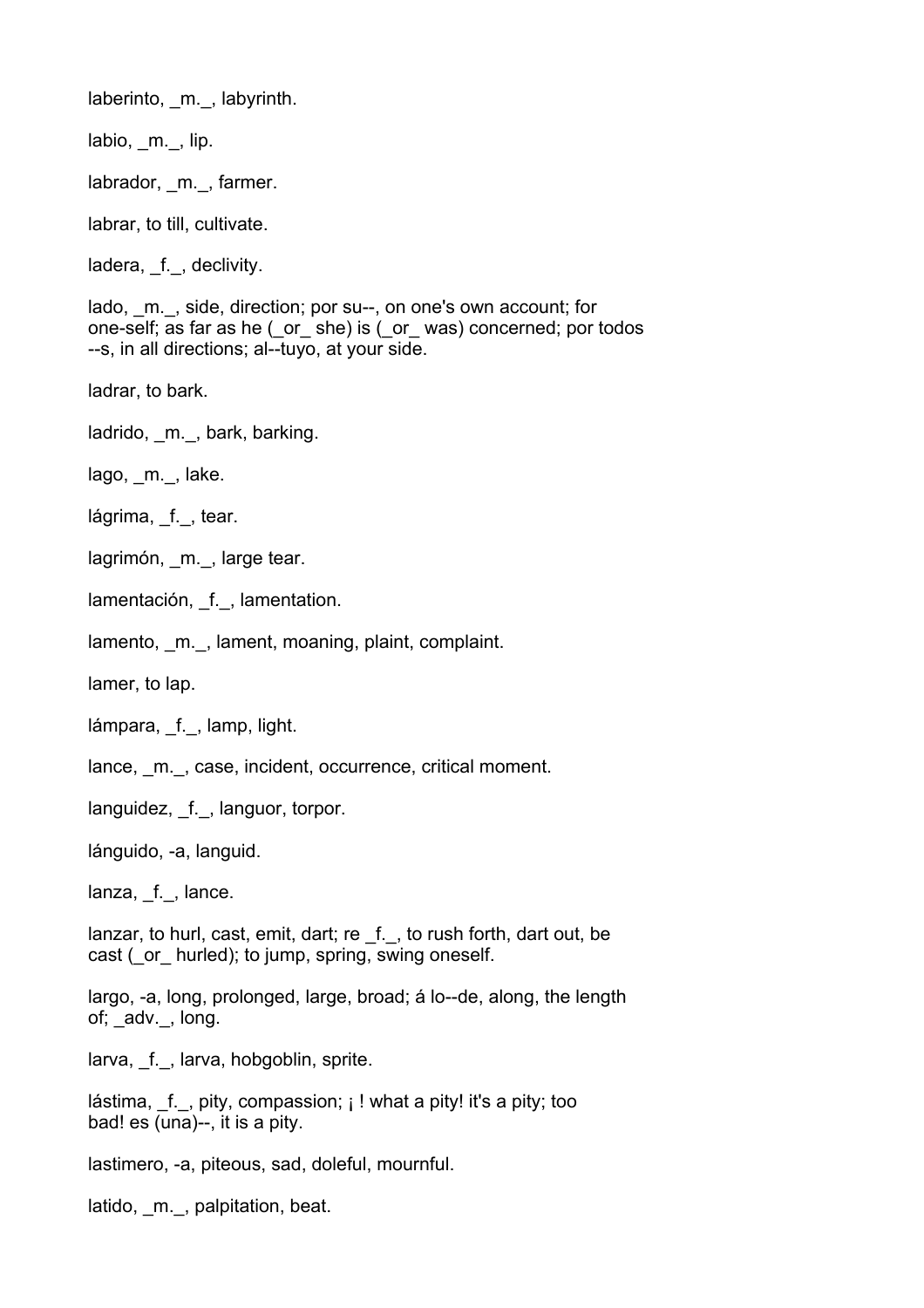latin, m., Latin.

latir, to beat, palpitate; to bark, yelp; subst.  $m.$ , bark(s), barking.

laudable, laudable, praiseworthy.

lava, f., lava.

lavar, to wash, lave.

Lázaro, m., Lazarus.

lazo, m., tie, bond, fetter.

le, him, to him, to her, you, to you, it.

lebrel, \_m.\_, greyhound.

lección, f., lesson.

lector, m., reader.

leche, f, milk.

lecho, m., bed, couch.

leer, to read.

légamo, m., mud, slime.

legión, \_f.\_, legion.

legua, f., league, about four miles.

lejano, -a, distant, remote.

legos, far, afar, far off; á lo --, at a distance, afar, far off; in the distance; desde --, from a distance.

lengua, \_f.\_, tongue, language.

lenguaje, m., language, speech.

lentamente, slowly.

lentisco, m., lentiscus, mastic, a low, shrubby tree, growing upon the islands and coasts of the Mediterranean.

lentitud, \_f.\_, slowness; con --, slowly.

lento, -a, slow.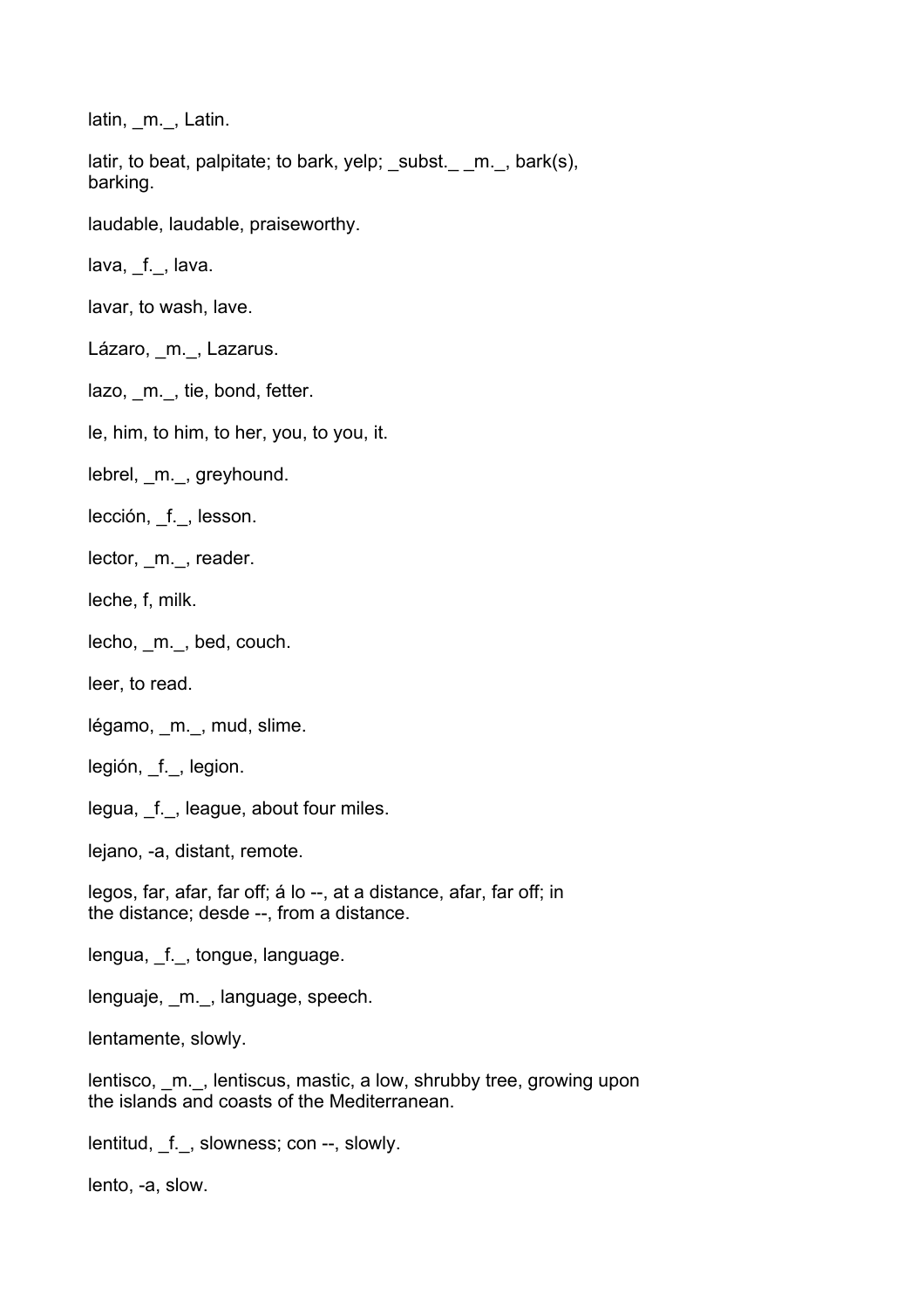letra, f., letter; pl., letters, words.

levadizo, -a, raisable; puente --, drawbridge.

levantar, to raise; -- el vuelo, to rise in flight, \_refl.\_, to arise, raise oneself, rise, get up.

leve, light, slight, trifling, gay.

ley, f., law; cartas leyes, summons.

leyenda, \_f.\_, legend; inscription.

liar, to tie, bind; refl., to entwine about, to bind oneself.

libación, f., libation.

libélula, f., libellula, dragon-fly.

libertad, \_f.\_, liberty, freedom.

libertar, to free, liberate, protect.

librar, to deliver, preserve.

libre, free.

libro, m., book.

licencioso, -a, licentious.

licor, m., liquor, wine.

lienzo, \_m.\_, linen, linen cloth (\_or\_ veil); curtain.

ligar, to render impotent by charms or spells.

ligeramente, lightly, slightly.

ligereza, f., lightness, agility.

ligerfsimo, -a, \_abs. super. of\_ ligero, very (\_or\_ extremely) light (trifling \_or\_ insignificant).

ligero, -a, light, slight, thin, quick, swift, fleeting.

 $lima, f_{-}$ , file.

limbo, m., border.

limitar, to limit, confine.

limite, m., limit, confines, bounds, boundary.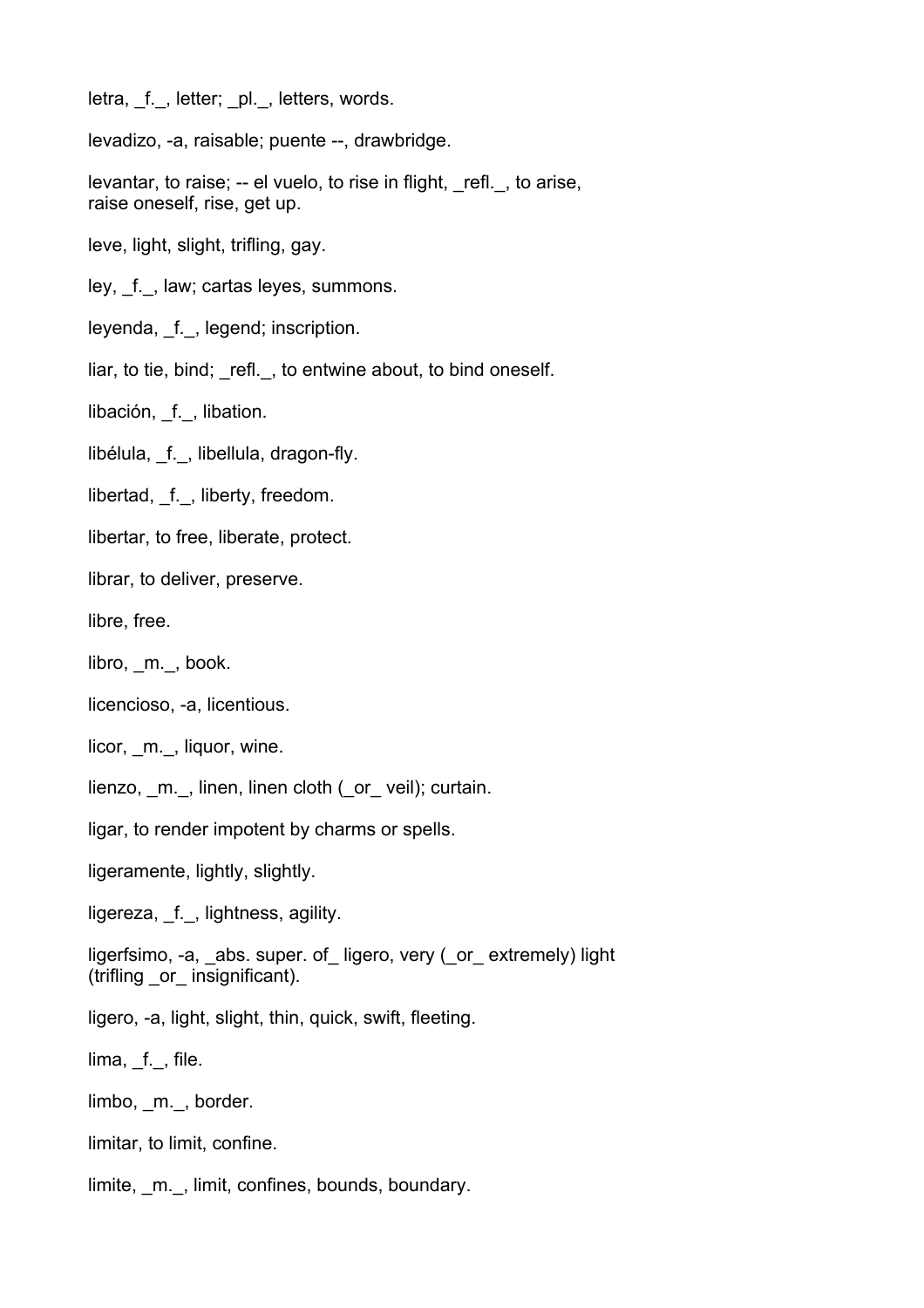limosnero, -a, charitable.

limpiar, to wipe.

limpidez, f., limpidity.

limpido, -a, limpid, clear, pure.

lindo, -a, handsome, pretty, nice.

linea, f., line; -- divisoria, boundary.

lino, m., canvas, linen.

linterna, f., lantern.

lira, f., lyre.

lirio, \_m.\_, iris, lily.

lisonjero, -a, flattering.

lista, f., shred, patch.

litera, \_f.\_, litter.

literario, -a, literary.

lo, the.

lo, it, him.

lo, that; -- que, that which, what, whatever; --s que, those who (\_or\_ which).

lobo, m., wolf.

lóbrego, -a, dark, obscure, gloomy.

local, m., place, site.

loco, -a, wild, hilarious, mad, foolish, \_ subst. m. and f.\_, madman, mad woman ( or girl); cada -- con su tema, everybody ( lit. every fool) has his hobby.

locuela, \_f.\_, madcap.

locura, f., madness.

lograr, to bring about, succeed.

loma, f., hill, hillock.

lomo, \_m.\_, back; \_pl.\_, back; á --s de, on the back of.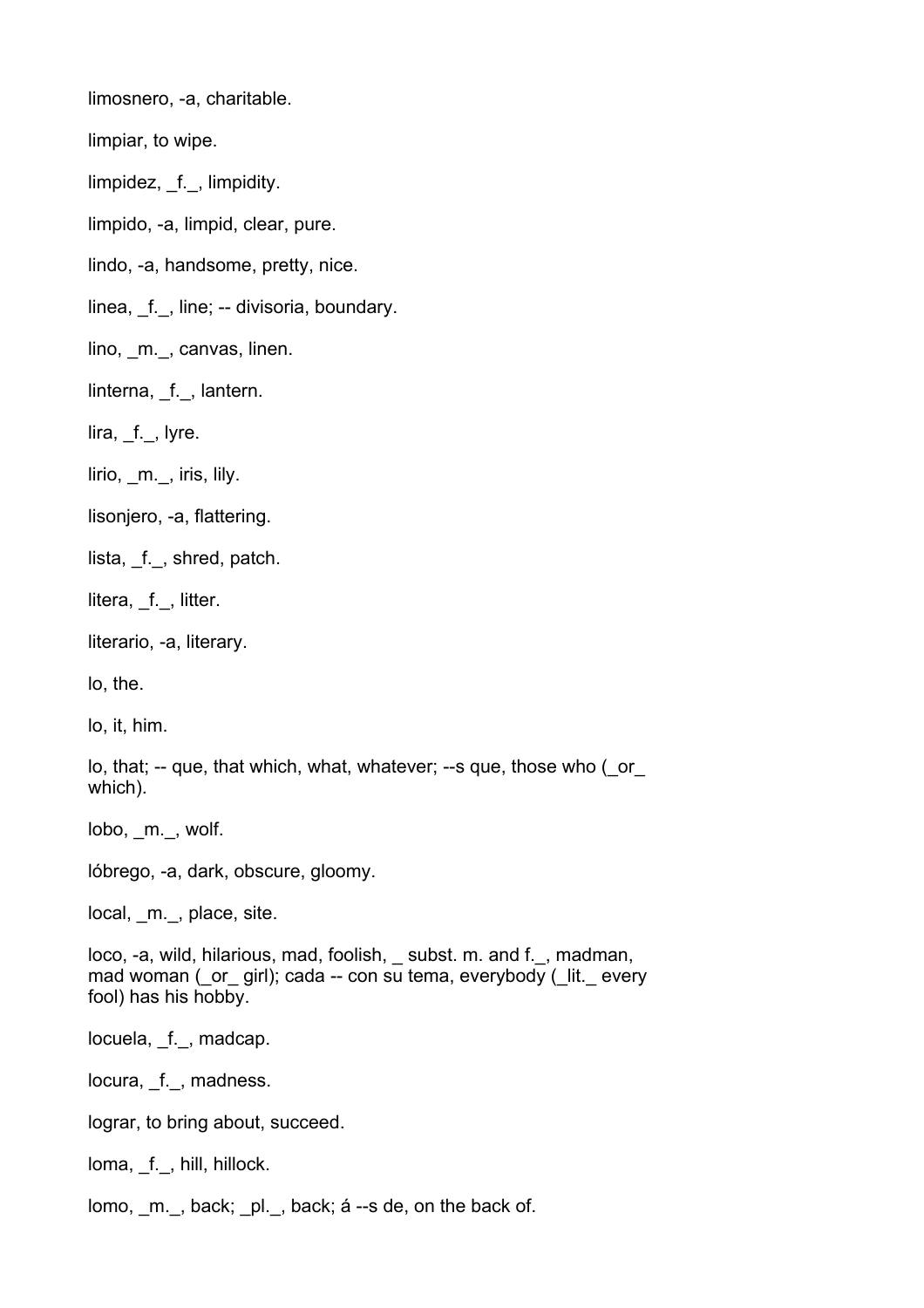longanimidad, f., longanimity, long-suffering, long-sufferance.

lonjista, m., grocer, shopkeeper.

lontananza, f., distance; en --, in the distance; afar (off).

loor, \_m.\_, (\_poet.\_) praise.

Lope, m., (Span.) Lope (from Lupus).

losa, \_f.\_, flag, flagstone; slab.

lóbrico, -a, lewd, vile.

lucido, -a, \_adj. pp. of\_ lucir, brilliant, magnificent.

luciérnaga, f., glow-worm, firefly.

Lucifer, m., Lucifer, Satan.

lucir, to shine, be (\_or\_ become) bright; to display, wear.

lucha, f., strife, struggle, contest, battle.

luchar, to strive, struggle.

luego, then, presently, immediately, now, at once; desde --, at once, straightway, thereupon, immediately.

luengo, -a, long.

lugar, m., place, town, village, spot, region, area; time, opportunity; dar --, to give rise, give place; dejar --, to give place; tener --, to happen, take place.

lugubre, mournful, lugubrious.

lujo, m., luxury.

lujosisimo, -a, abs. super. of lujoso, very ( or most) luxurious.

lujoso, -a, luxurious, lavish.

lumbre, f., fire.

luminoso, -a, luminous, of light, with a halo of light.

luna, f., moon; noche de--, moonlight night.

luto, \_m.\_, mourning.

luz, f., light; dar á la--, to give birth to; dos dedos de--, a thin streak of light.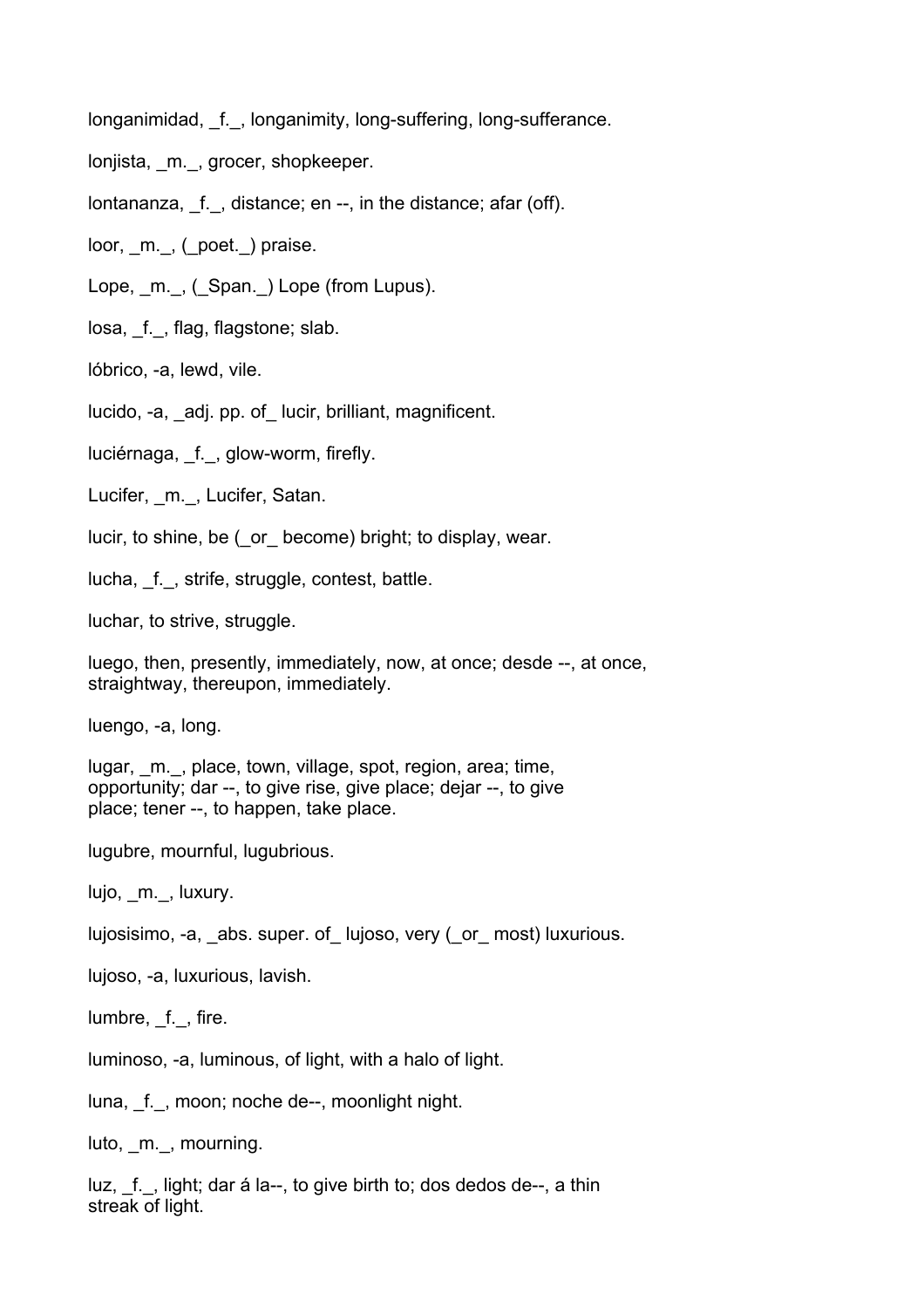Ll

llama, f., flame.

llamar, to call, beckon, knock; -- á la puerta, to knock (at the door); -- la atención, to attract the attention; refl., to be called, be named.

llamear, to flame, gleam, shine.

llano, m., plain; por montes y -s, over hill and dale.

llanto, \_m.\_, cry; flood of tears; tears.

llanura, \_f.\_, plain.

llave, f., key.

llegada, f, arrival.

llegar, to arrive, come, come to a (certain) point, go so far as, go, reach; -- á, to reach, arrive at, succeed in, go so far as to; llegué á tener miedo, I finally became afraid; -- y besar el santo, to succeed in a brief space of time; to find good fortune quickly.

llenar, to fill; \_refl.\_, to be filled.

lleno, -a, full, covered (with).

llevar, to take, bear, support, get, carry, place, put, raise, bring, lead, take away, draw on, attract; to wear; -- á cabo, to execute, carry out, bring to a successful conclusion, terminate successfully; -- del diestro, to lead (by the halter or bridle); -- á término, to succeed, carry out, perform.

llorar, to cry, weep, weep for, mourn, grieve; nos amanecía llorando, dawn found us weeping llorón, tearful, whimpering, lachrymose, given to weeping, apt to shed tears.

llover, to rain.

lluvia,\_f\_, rain, shower.

M

macizo, -a, massive.

machón, \_m.\_, buttress, counter-fort.

madera. f., wood, woodwork.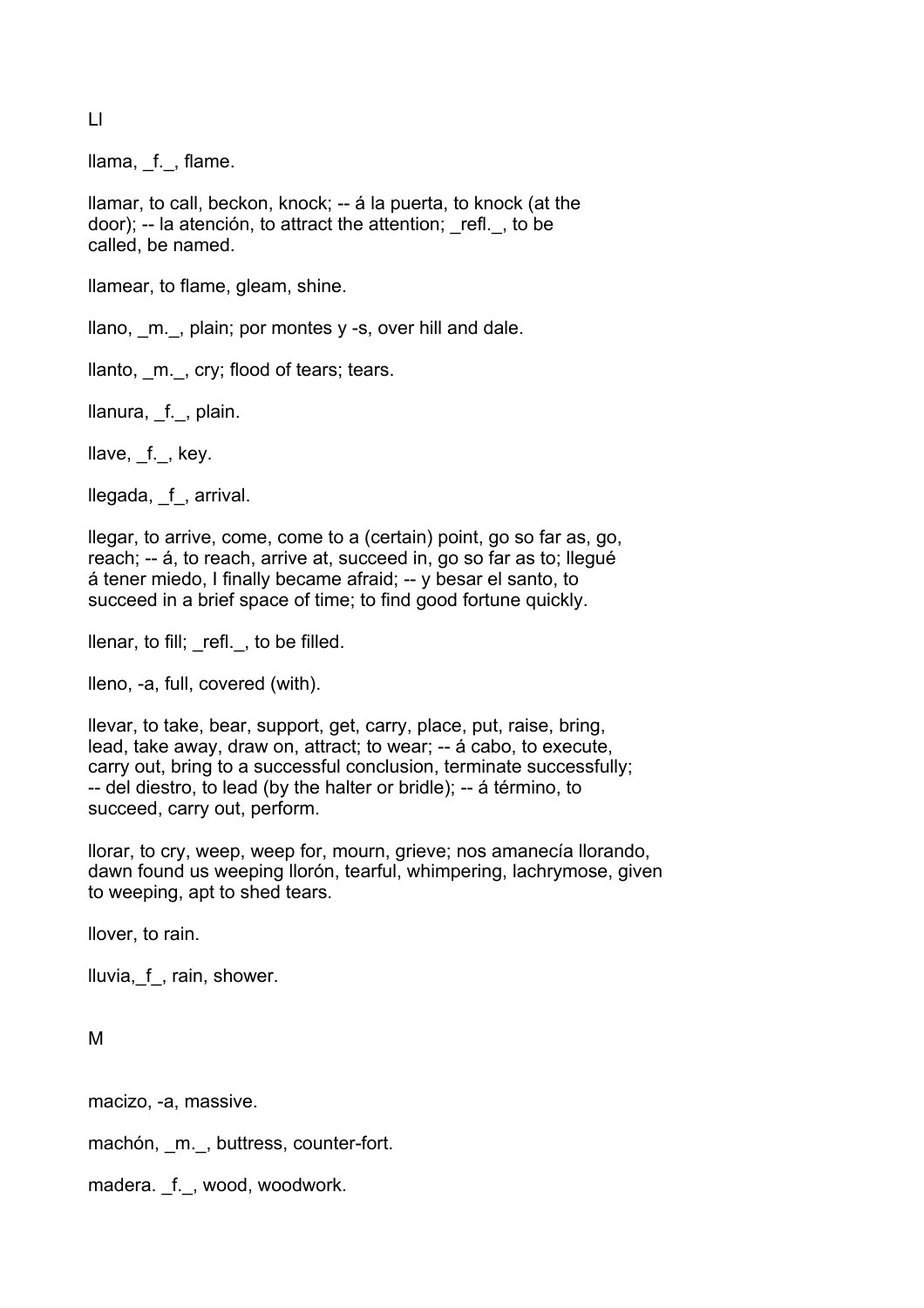madre, f., mother.

madreselva, f, honeysuckle.

maese, m. (obsolete), master.

maestro, m., master, teacher; de capilla, choir-master, one who composes and directs church music.

magnate, m., magnate.

magnífico, -a, magnificent.

majaderfa, f, absurd (or foolish) speech; nonsense.

majestad, f, majesty.

majestuoso, -a, majestic.

mal, \_adj.\_ See malo; \_adv.\_, badly, poorly; \_subst. m.\_, evil, ill, spell, evil act ( or speech); hacer -- de ojo, to cast the evil eye; quien (en) -- anda, (en) -- acaba, a bad beginning makes a bad ending.

maldad, f., wickedness, wicked act.

maldecir, to revile, curse.

maldición, f., malediction, curse.

maldito, -a, adj. pp. (irr.) of maldecir, accursed.

maleficio, m., enchantment.

malestar, \_m.\_, uneasiness.

maleza, f., thicket, brake; underbrush malhechor, m., malefactor, criminal.

maliciar, to suspect.

malicioso, -a, mischievous, sly, roguish, malicious, evil-minded.

maligno, -a, malignant, evil.

malo, -a, bad, poor, ill, evil, worthless, wicked.

malla, \_f.\_, (coat of) mail.

manada, f., herd, flock, pack.

mancebo, \_m.\_, boy, youth, young man.

mancha, f., spot.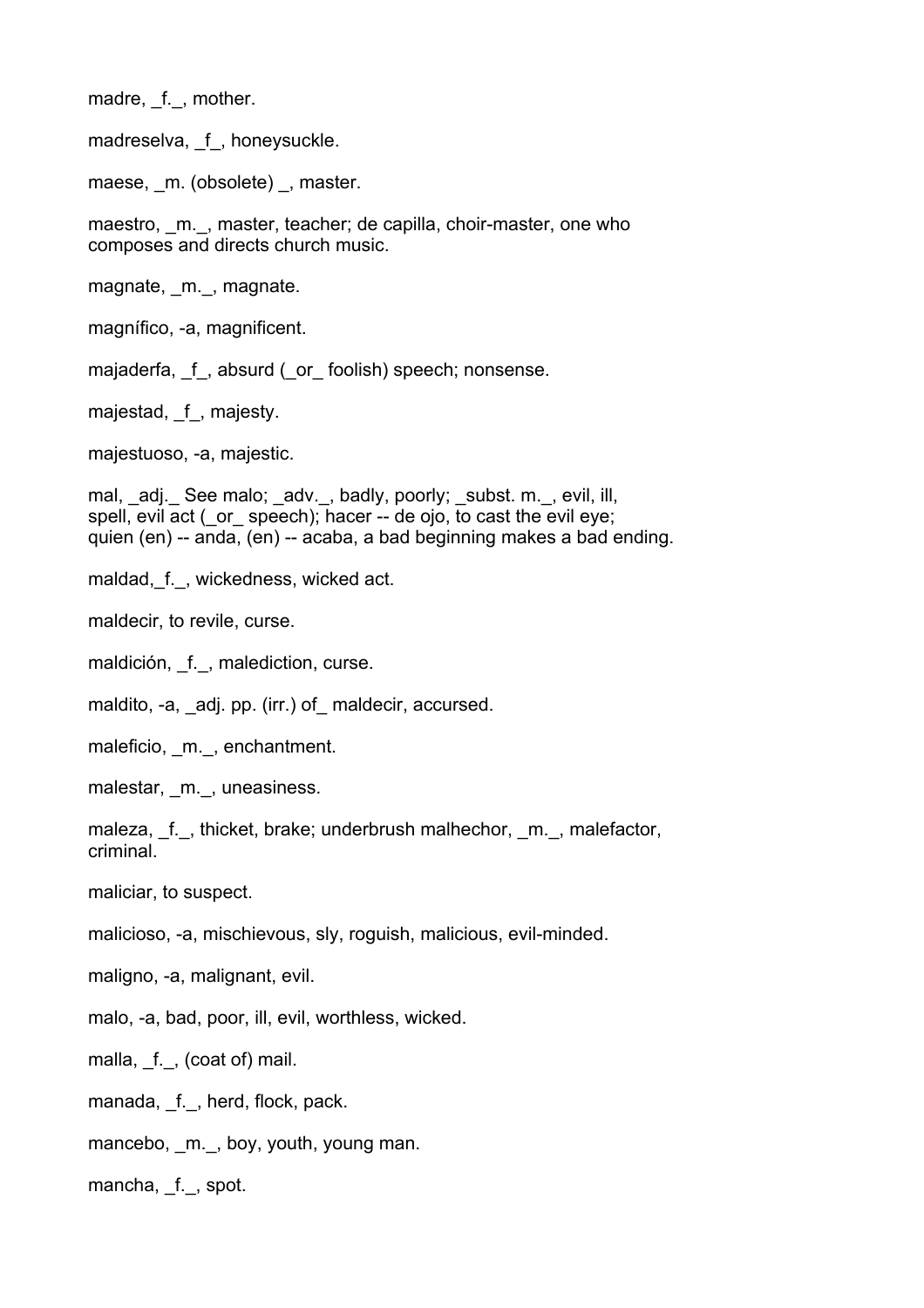manchar, to stain.

mandar, to order, command, send orders; to send; -- comparecer, to summon (to appear) mandoble, m., two-handed sword, broadsword.

manejar, to handle, wield.

manera, \_f.\_, manner, way; de todas --s, at all events, at any rate.

manga, f., sleeve; --s perdidas, loose hanging sleeves.

mango, m., handle.

manjar, m., dish, tidbit; pl., food.

mano, f., hand; de --s á. boca, all of a sudden; unexpectedly; echar -- de, to lay hands upon, take possession of; entre sus --s, in his hands; tomar -- en ello, to take it in hand ( or a hand in it).

manojo, m., bundle, bunch, bouquet.

mansedumbre, f., meekness, humility.

manso, -a, meek, soft, gentle, mild.

mantener, to maintain, keep; refl., to remain, continue, stay, be.

manto, m., cloak.

mafia, f., pains, care, skill; evil custom, evil way.

mañana, f., morning; de la noche à la --, all of a sudden, when (you) least expected (it); adv., to-morrow.

maquinalmente, mechanically.

mar, m. or f., sea.

maravilla, f., marvel, wonder, miracle.

maravillar, to astonish, be astonished, wonder, marvel.

maravilloso, -a, marvelous.

marcar, to mark, designate, stain.

marcial, martial, warlike.

marchar, to march, walk, go, advance; marchando de sorpresa en sorpresa, ever more and more surprised; refl., to get off ( $\circ$ or away); to escape.

marchito, -a, withered, faded.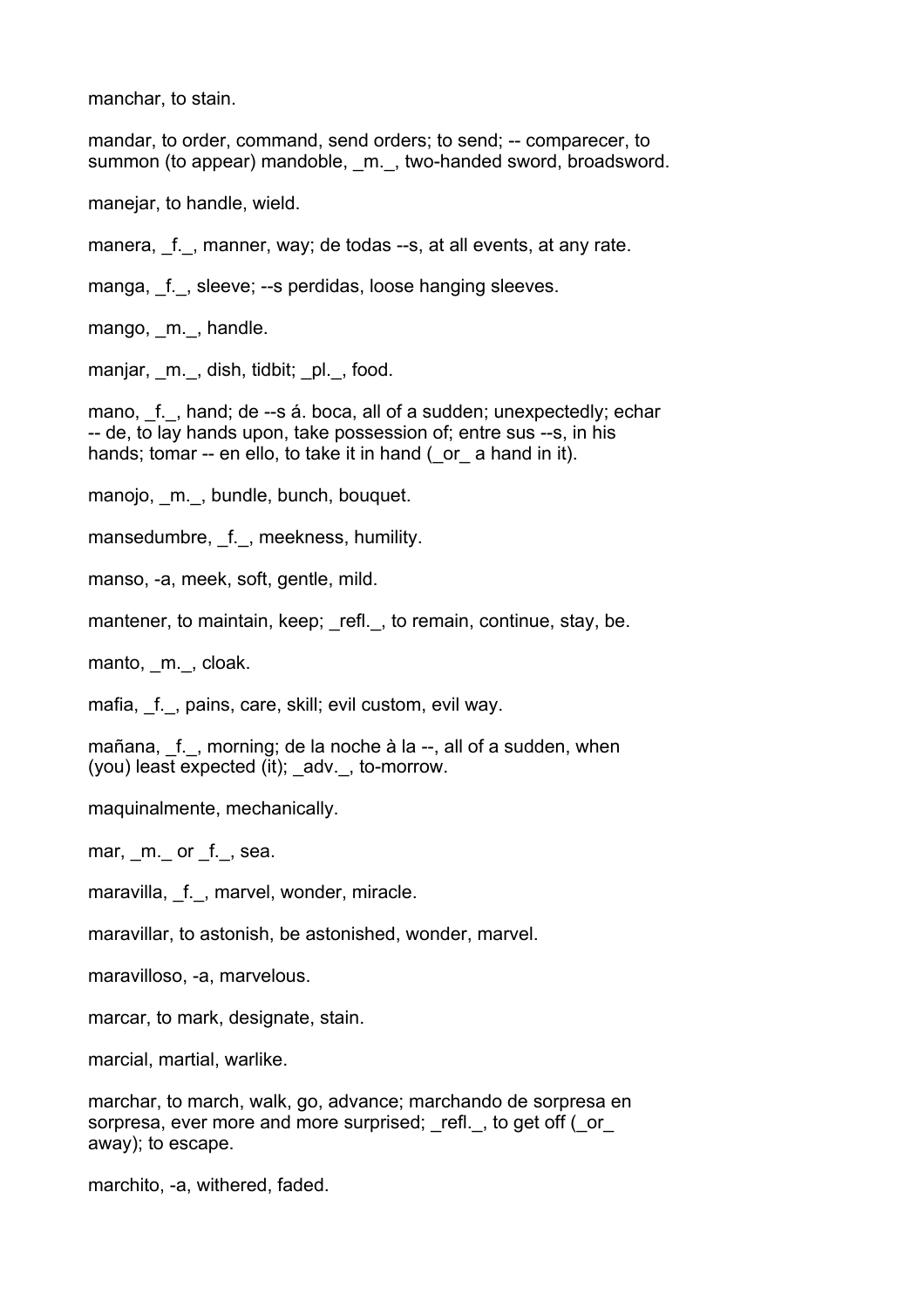marfil, m., ivory.

margarita f., daisy.

margen, f., margin, bank, border, edge.

María, f., Mary.

marido, m., husband.

mariposa, f., butterfly.

mármol, m., marble; \_pl.\_ marble, marbles.

marmóreo, -a, marble, of marble.

marqués, m., marquis.

martillo, m., hammer.

mártir, m., martyr.

martirio, m., martyrdom; pl., martyrdom.

mas, but, however.

más, adv., more, most; -- bien, rather; á -- andar, at full speed; á -- de, besides; á -- y mejor, the best they could; the most possible; vying with one another; mientras --...--, the more .., the more; en lo -- mínimo, in the least; lo -- posible, as much as possible; -- que, more than, other than, except, but; no -- que, no more than, no other than; only; no  $-$  ( for  $\pi$  no  $-$  que), only; por  $-$  que, however much; especially since; although; que no haya -- que oir, that nothing else can be heard; -- que de prisa ( lit., more than rapidly), as rapidly as possible; sobre -- ó menos, more or less; approximately, nearly, about.

masa, \_f.\_, mass.

mascara, f., mask.

mata, f., shrub, bush, underbrush; apiñadas --s, tangled ( or dense) shrubbery ( or underbrush).

matar, to kill.

material, material, corporeal, physical.

matizar, to color, adorn, tint, paint.

matojo, \_m.\_, bush.

matorral, m., field of brambles; thicket; \_pl.\_, brambles, briers, thicket.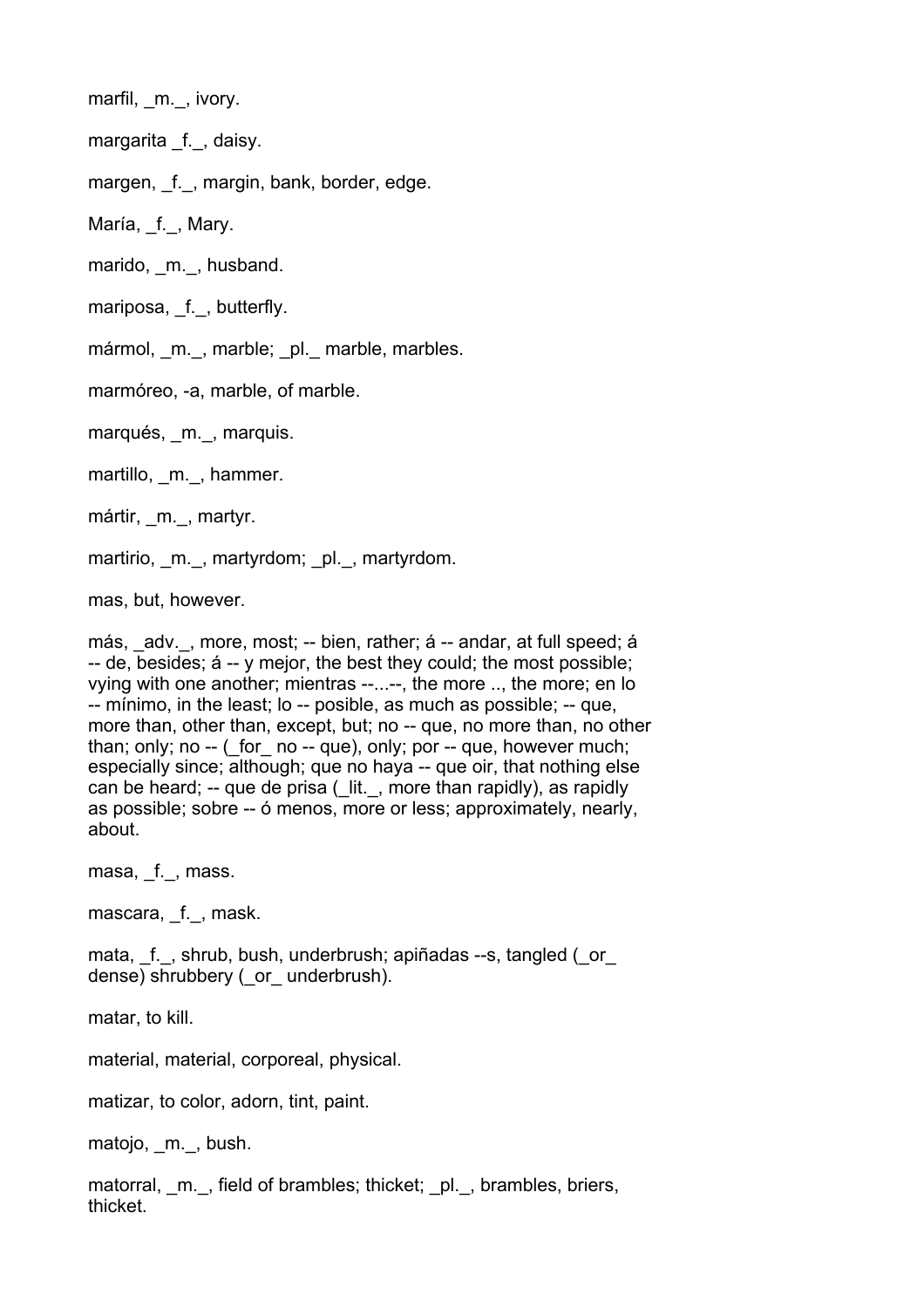matrimonio, m., marriage, matrimony.

Mayo, m., May.

mayor, greater, older, elder, better, best, greatest; main, chief, principal; subst. m. pl., elders; ancestors.

me, me, to me.

mecer, to rock, swing, sway; refl., to balance oneself; to swing, sway, hover, stir, shake.

mediante, by means of; in consideration of; for.

mediar, to be ( or come) between; to intervene.

médico, \_m.\_, doctor.

medida, f., measure, proportion; á ---- que, in proportion as.

medio, -a, half, mid, middle; á -- abrir, half open; á la media hora, within half an hour; á media voz, in a low tone; á medias, half; media noche, midnight; adv., half, partially; subst. m., middle, means, way, midst, medium, intermediary; de -- á --, completely; en -- de, in the midst of; between; por en -- de, through the midst of; through.

medir, to measure; to compare; -se con los ojos, to scan each other.

meditar, to meditate.

medroso, -a, fearful, frightful.

médula. \_f.\_, marrow.

mejilla, \_f., cheek.

mejor, \_comp.\_ of bueno, better, best; \_adv.\_, better, best; por - decir, in other words; ó -- dicho, or rather; rather; á mas y --, best they could; the most possible; vying with one another.

melancolía, f., melancholy.

melancolíco, -a, melancholy, gloomy, sad.

melodía, f., melody.

memoria, f., memory, memorial; de --, by heart; hacer -- de, to remember; traer á la --, to bring to the memory; to remind.

menor, minor, lesser; el --, the least.

menos, adv., less, least; except, with the exception of; á lo --, at least; al --, at least; la cosa no era para --, nothing less could be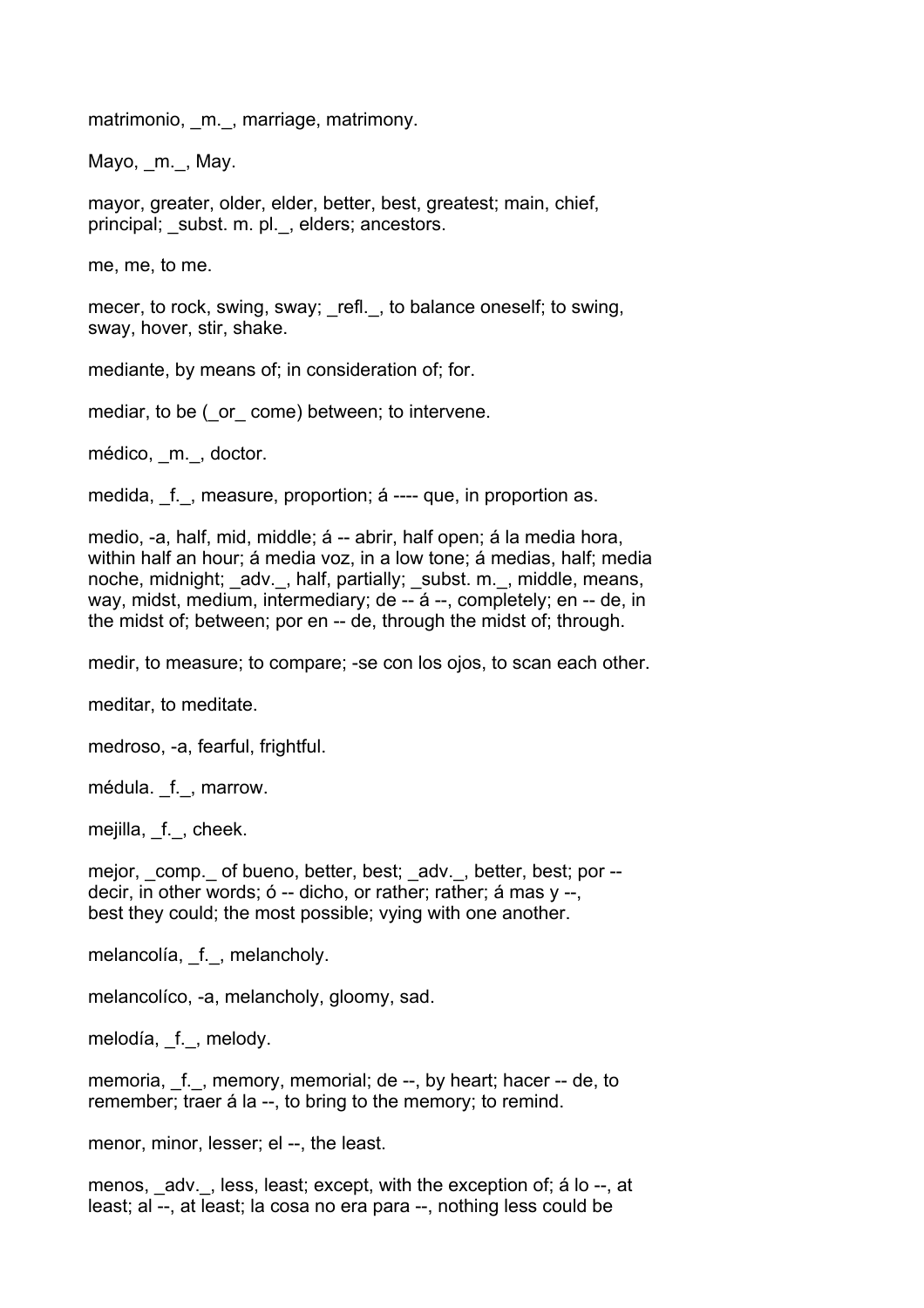expected; no poder (por) -- de, not to be able to help; sobre más ó --, more or less; approximately, nearly, about; vuelven -- de los que van, fewer return than go.

mente, f., mind.

mentecato, -a, silly, foolish, stupid; subst. m., fool.

mentira, f., lie.

menudo, -a, slight, common, small, light, gentle, slender, short; gente menuda, servants, domestics, dependants.

merced, f., grace, gift, favor, thanks; -- á, thanks to.

merecer, to merit, deserve; to obtain.

mérito, m., merit, worth.

mes, m., month.

mesa, f., table.

mesar, to pluck (out); to tear.

meseta, \_f.\_, landing; table-land, plateau.

metal, m., metal.

metálico, -a, metallic.

meteoro, \_m.\_, meteor.

mezcla, f., mixture.

mezclar, to mix, mingle; refl., to be mingled; to meddle.

mezquino, -a, poor, little, trifling, mean, wretched.

miedo, m., fear; tener--, to be afraid.

miembro, m., limb, member.

mientras, while, whilst, when, as long as: --que, while, whereas; --más... más, the more... the more.

mies, \_f.\_, wheat; \_pl.\_, harvests, crops.

mi, my.

mí, me.

mil, thousand, a thousand, one thousand, ten hundred.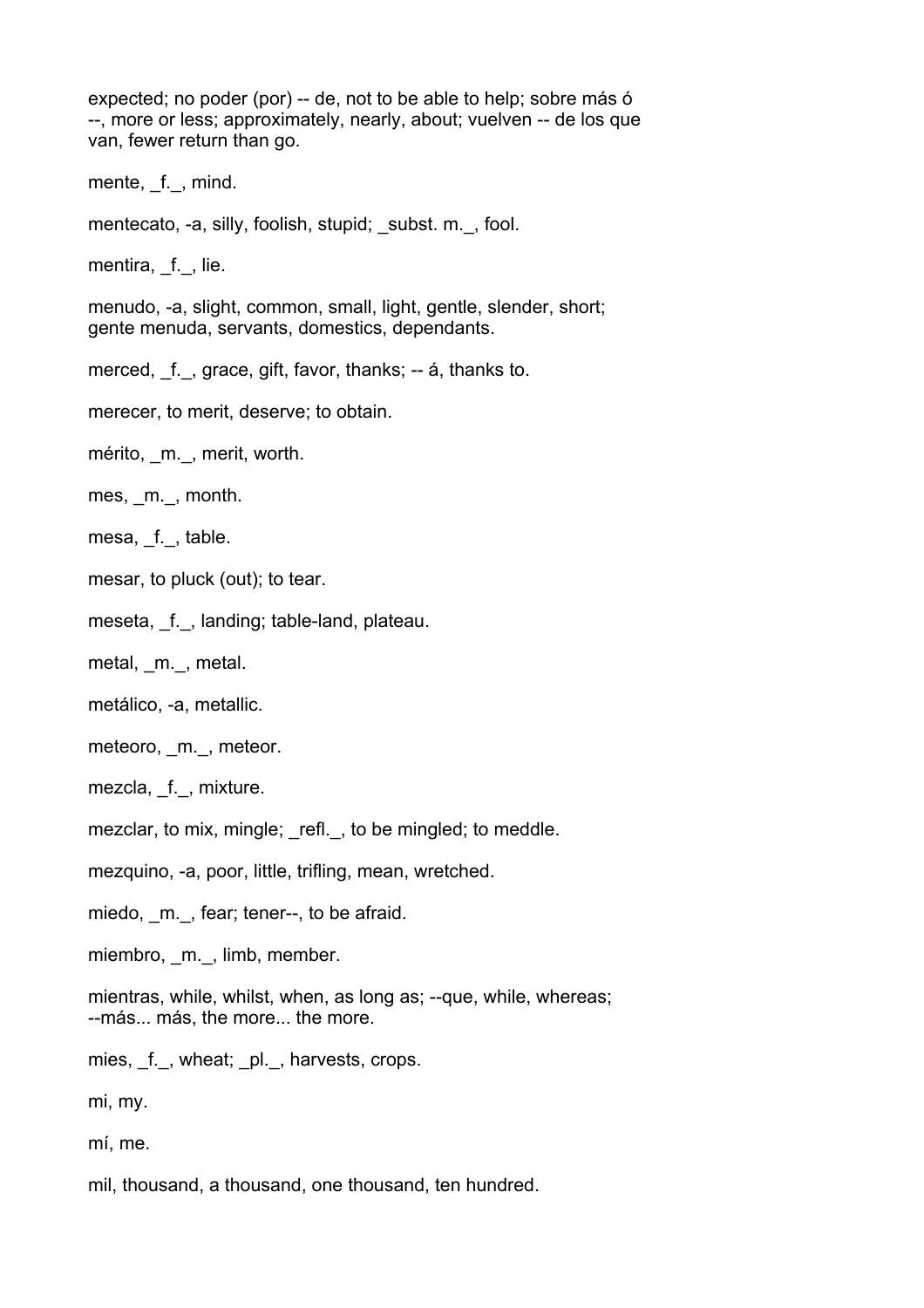milagro, m., miracle.

milagroso, -a, marvelous, miraculous.

milicias, f. pl., militia; army, host(s).

militar, m., soldier.

millar, m., thousand.

millón, m., million.

mínimo, -a, least; en lo más--, in the least.

ministril, m., apparitor, beadle; petty officer.

ministro, m., minister.

minucioso, -a, minute, detailed.

minuto, m., minute; á los cinco --s, within five minutes; á los pocos --s, in (\_or\_ within) a few minutes.

mío, -a, mine, my; el--, la mía, mine.

mirada, f., glance, look; tender una--, to take a look; to look; to glance.

mirador, m., mirador, belvedere, oriel, lookout, observatory.

mirar, to look, look at, gaze at; to see; --se entre si, to look at each other ( or one another).

misa, f., mass; Misa del Gallo, midnight mass on Christmas eve.

miseria, f., poverty, penury; worthlessness, destitution.

misericordia, \_f.\_, mercy.

mismo, -a, same, self, very; de un -- rey, of (one and) the same king.

misterio, \_m.\_, mystery, secret.

misterioso, -a, mysterious.

misticismo, \_m.\_, mysticism.

mistico, -a, mystic.

mitad, f., middle, midst; half.

mitra, f., miter.

modesto, -a, modest.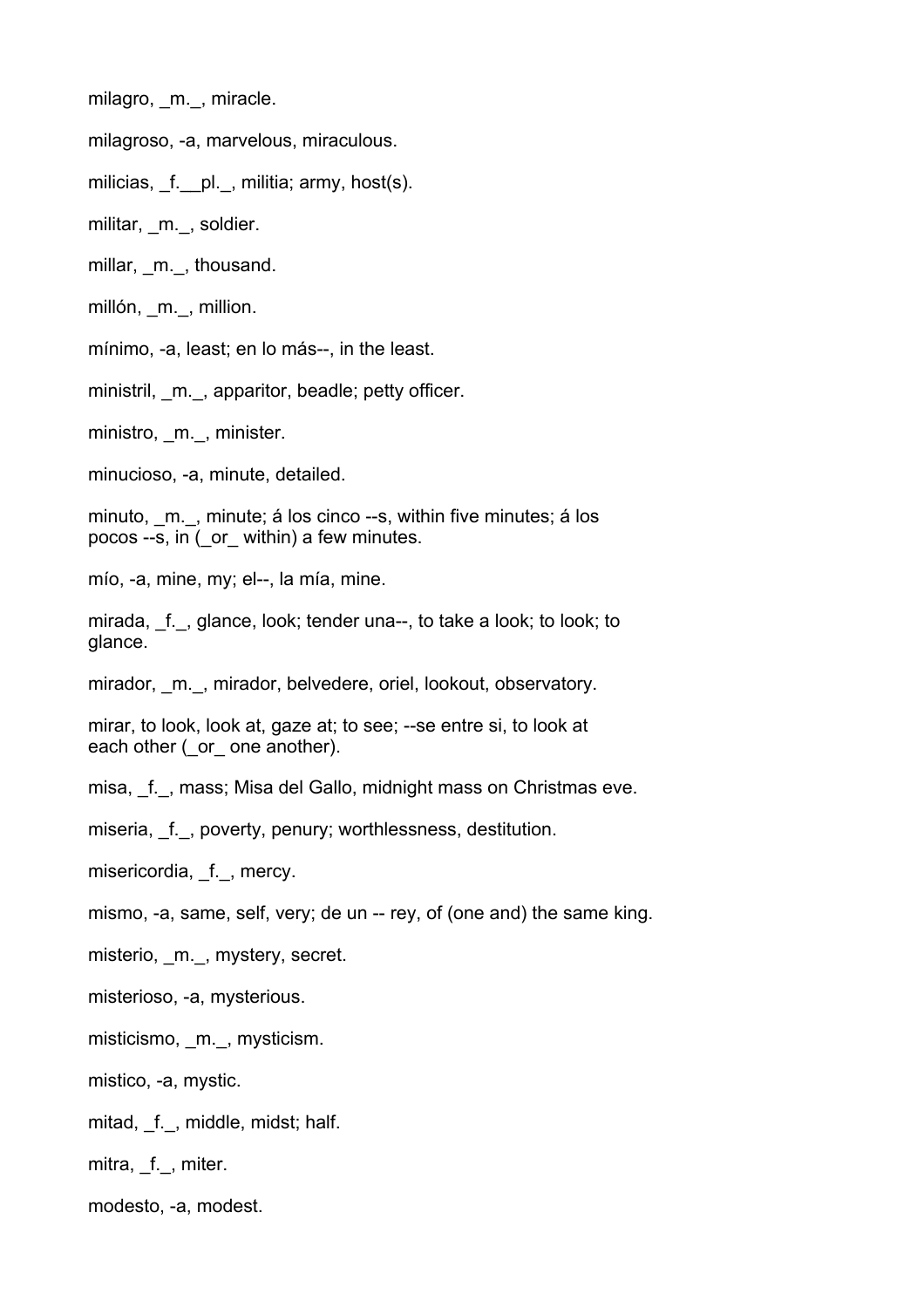modo, m., manner, way; de este--, in this manner; as follows; de--que, so that; de tal--, in such a way; so well; de todos--s, at all events, at any rate, however.

mofa, f., mockery, scorn.

mofarse, to scoff, mock, make fun of.

molestar, to disturb, molest.

molesto, -a, disagreeable, vexing, vexatious.

molido, -a, adj. pp. of moler, tired, fatigued.

momentáneo, -a, momentary.

momento, m., moment; consequence; --s antes..., a few moments before..

monarca, m., monarch, king.

monasterio, m., monastery.

monja, \_f.\_, nun.

monje, m., monk.

mono, m., monkey, ape; hacer --s, to play tricks, do wonderful ( $\sigma$ r amusing) feats.

monótono, -a, monotonous.

monserga, \_f.\_, gabble, gibberish, confused language.

mónstruo, m., monster.

monstruoso, -a, monstrous.

montante, PT.., broadsword.

montaña, f., mountain.

montar, to mount, go up, get on; -- nuevamente, to remount.

monte, m., mountain; cuchillo de --, hunting-knife, hunter's cutlass; por --s y llanos, over hill and dale.

montero, m., hunter, huntsman.

montura, f, saddle.

morado, -a, violet, mauve-colored.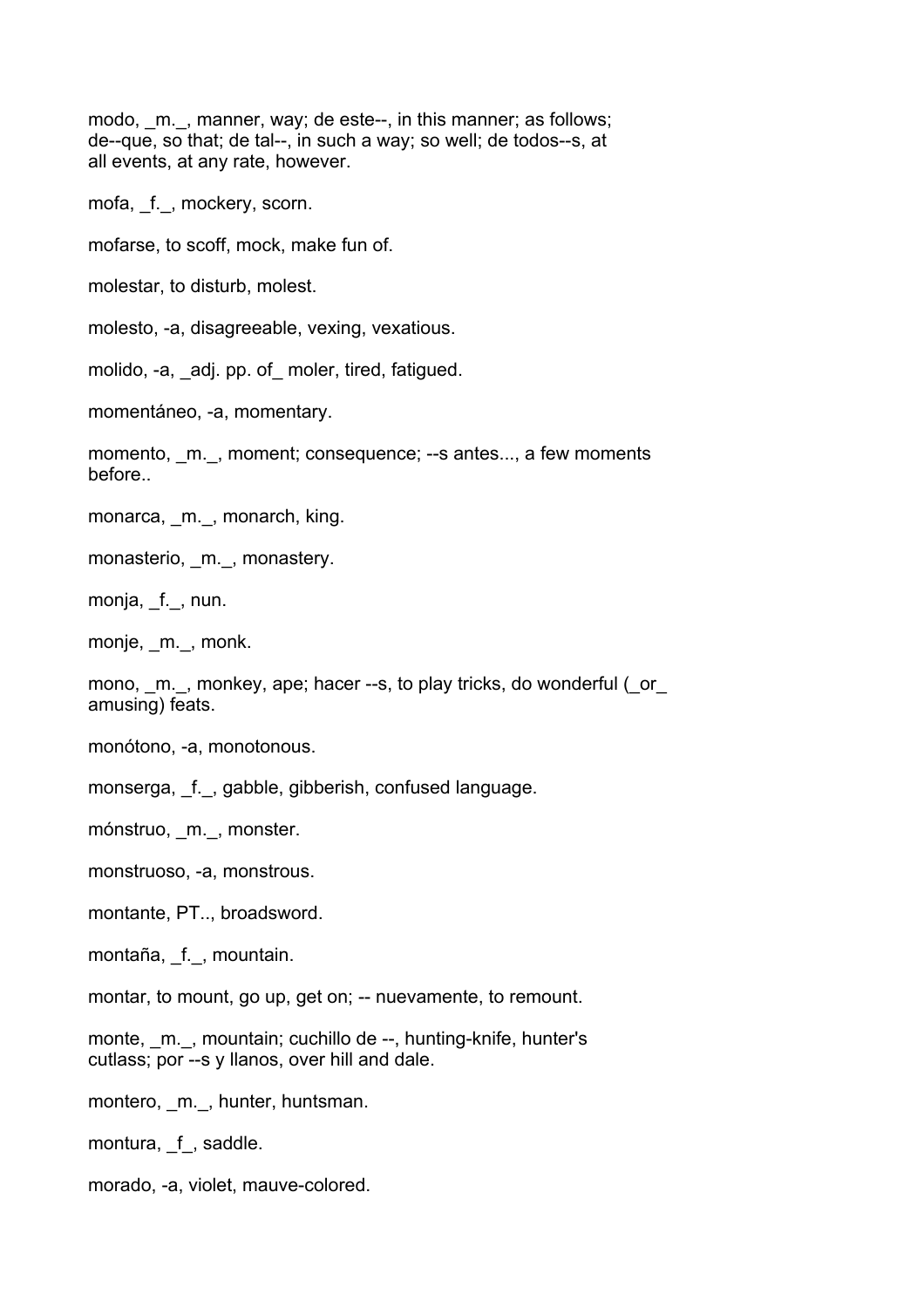- morador, m., inhabitant.
- moral, m., morale, moral condition (state or organization).
- morar, to dwell, reside.
- mórbido, -a, soft, mellow, rich, subdued, delicate.
- morder, to bite, eat into, cut, abrade, prick, gnaw.
- moreno, -a, dark.
- moribundo, -a, dying, faint, fainting.
- morir, to die, expire, die out; refl., to die, die away, pass away.
- morisco, -a, Moorish, of ( or pertaining to) the Moors.
- moro, m., Moor.
- mortal, mortal, fatal; s&t. m., mortal.
- mortuorio, mortuary.
- mosca, f., fly.
- moscardón, m., large fly, horse-fly, gadfly.
- mostrar, to show; refl., to show oneself, appear, be.
- mote, m., motto, heading.
- motete, m., motet, a sacred musical composition.
- mover, to move; -- guerra, to make war; \_refl. , to move.
- movimiento, m., movement, motion, commotion; -- de cabeza, nod (of the head).
- mozo, m., boy, youth, lad, young man.
- muchacha, \_f.\_, girl.
- muchacho, m., boy, lad.
- muchedumbre, \_f.\_, crowd, multitude.
- mucho, -a, much; pl., many; por --s que, however many; \_adv.\_, much, very, greatly.
- mudable, changeable, fickle.
- mudo, -a, mute, silent, speechless, dumb.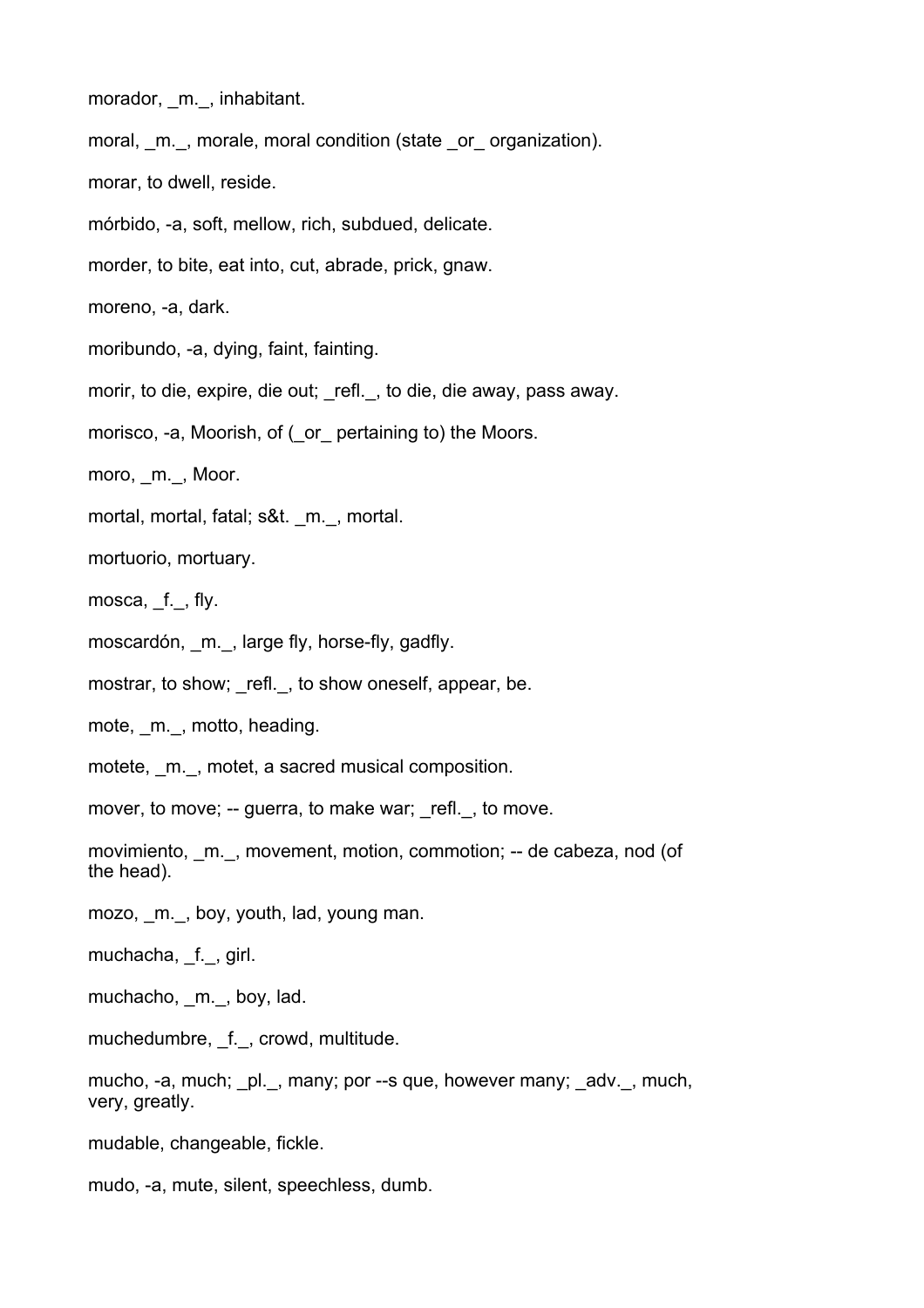muerte, f., death; á --, to the death; herir de --, to strike dead.

muerto, -a, \_adj. pp. of\_ morir, died, dead; los --s, the dead; ¡muerto está! he is a dead boar!

muestra, f., proof, demonstration, mark, sign.

mugir, to roar, rumble.

mujer, f., woman, wife.

mula, \_f.\_, mule.

mulo, m., mule.

multiplicarse, to multiply, be multiplied, increase.

multitud, f., multitude, crowd, great number.

mundano, -a, mundane, worldly.

mundo, m., world; crowd, multitude; society; por el --, in society; out; por esos --s, into the world at large; todo el --, everybody; todo un --, a whole world; a great multitude.

muralla, f., rampart, wall.

murir, to die.

murmullo, m., murmur.

murmuración, f., murmur, rumor; slander, gossip.

murmurador, murmuring.

murmurar, to murmur; refl., to be murmured (rumored or reported).

muro, \_m.\_, wall.

músculo, m., muscle.

musgo, \_m.\_, moss.

musgoso, -a, mossy, covered with moss, moss-covered.

música, \_f.\_, music; \_pl.\_, music, musical notes (\_or\_ sounds).

mustio, -a, sad, sorrowful.

mutuamente, mutually; each other.

mutuo, -a, mutual.

muy, very, very much, quite.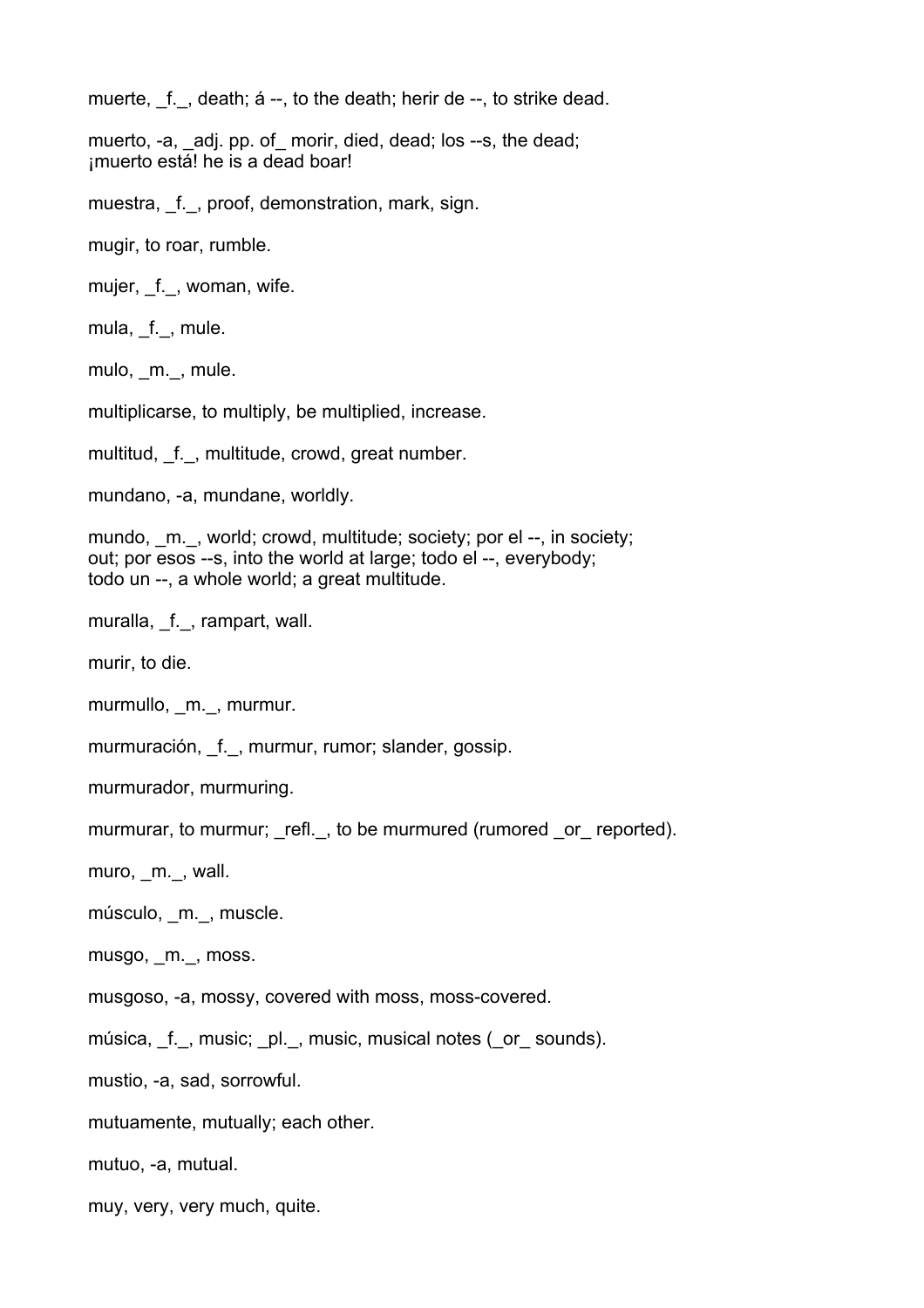N

nácar, m., nacre, pearl, mother-of-pearl.

nacer, to be born.

naciente, rising, on-coming, falling.

nacimiento, \_m.\_, birth, rise.

nación, f., nation.

nada, nothing; ¡--! not at all; by no means; no indeed; never mind; it makes no difference;  $i$ --,  $-i$  ( an exclamation of denial or refusal), nothing else will do; no ... --, nothing; not anything; en --, in any respect; at all; -- menos, nothing less; para --, in any respect; at all; pues --, but no; not so.

nadar, to swim, float.

nadie, no one, nobody; some one, somebody.

nariz, f., nose, nostrils; reirse en la --, to laugh in one's face.

narración, f., narration, story.

narrador, m., narrator.

narrar, to relate, tell.

natural, natural; native.

naturaleza, f., nature.

naturalmente, naturally, by nature.

navaja, f., knife, clasp-knife.

nave, \_f.\_, nave; \_pl.\_, nave and aisles.

nebuloso, -a, misty, cloudy.

necedad, \_f.\_, stupidity, folly.

necesitado, -a, \_adj. pp. of\_ necesitar, needed; needing, needy, in need (de, of).

necesitar, to need, be in need of, want, lack, be necessary.

negro, -a, black, dark.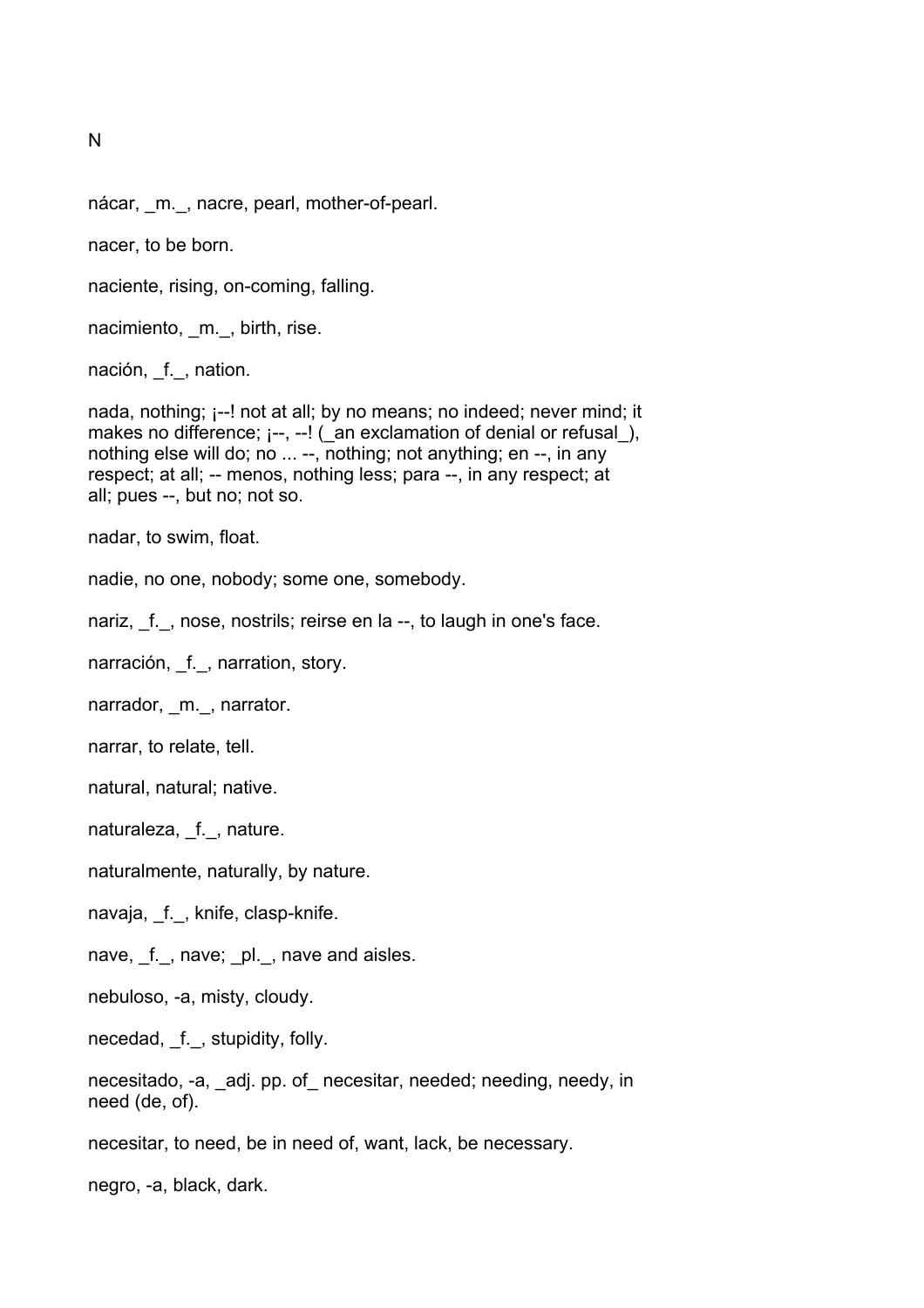nervioso, -a, nervous.

ni, neither, nor, not even, nor even; even, or; -- aun, not even; --  $\dots$  tampoco, nor  $\dots$  either; no  $\dots$  --, not  $\dots$  even; --  $\dots$  --, neither ... nor; -- tan siquiera, not even, not so much as.

nicho. m., niche, hole, grave.

nido, m., nest.

niebla, f., mist, fog, cloud.

nieto, m., grandchild.

nieve, f., snow: \_pl\_, snow.

ninguno (or ninghn), -a, no, none; any, any one; either; -- (de los dos), neither (of us); no ... --, none, not any.

niña, \_f.\_, child, girl.

niñez, \_f.\_, childhood.

niño, m., child, boy; muy desde--since ( or from) early boyhood.

no, not, no; -- más (\_for\_ -- más que), only; -- poder (por) menos de, not to be able to help; -- que, while, whilst; como -- sea, unless it be; -- sea que, lest, for fear; -- ... ya (\_or\_ ya ... --), no longer.

noble, noble; subst. m., noble, lord.

nobleza, f., nobility.

nocturno, -a, nocturnal.

noche, f., night, evening; en la alta--, in the dead of night; late at night; Noche-Buena, Christmas eve; mass of Christmas eve; de -- y día, night and day; esta -- pasada, last night; la -- había cerrado, the night had come ( or fallen); night had closed in (around him);  $i$ hasta la --! (good-by) till to-night; goodby; -- de luna, moonlight night; de la -- á la mañana, all of a sudden, when (you) least expected (it); media --, midnight; por las --s, in the night; at night; una -- y otra, night after night.

nombre, m., name; sin --, nameless; boundless, indescribable.

noria, f., sakieh, a kind of machine for raising water from wells etc., consisting of two wheels, one horizontal and one vertical, and of an endless chain armed with cups (or buckets).

nos, we, us, ourselves, each other, one another; to us, to ourselves.

nosotros,-as, we, us.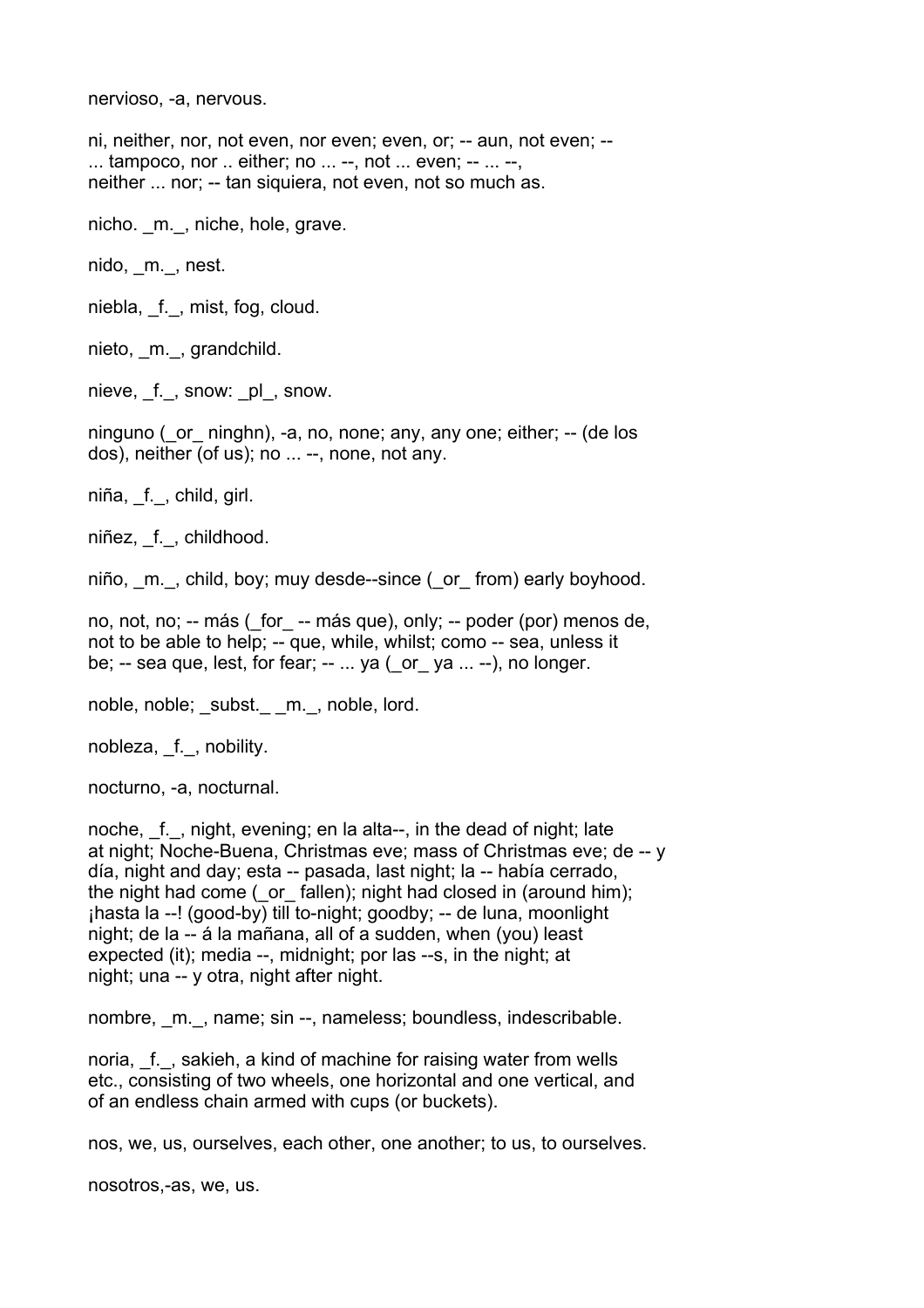nota, f., note, tone, tune. notable, remarkable.

notar, to note, notice, observe; refl., to be noticed (\_or\_ noticeable).

noticia, \_f.\_, notice, news, information; tener -- de, to be informed of.

notificar, to notify.

novedad, f., novelty, news, fad, innovation.

novia, f., bride, newly married wife.

novicia, f., novice.

nube, f., cloud, film, crowd; -- de sangre, bloody film.

nublar ( for anublar), to cloud, darken.

nuestro, -a, our, ours; el --, la nuestra, ours.

nueva, f., news.

nuevamente, anew, again; montar --, to remount.

nueve, nine.

nuevo, -a, new, recently arrived, unacquainted; de --, again, anew.

número, m., number.

numeroso, -a, numerous.

nunca, never, ever; no ... --, never; not at all, by no means.

O

ó, or, either; -- bien, or, or else; bien ... --, whether ... or; either ... or. obedecer, to obey, yield to. obediente, obedient. obispo, \_m.\_, bishop. objetar, to object, oppose. objeto, \_m.\_, object, purpose. obligación, \_f.\_, obligation.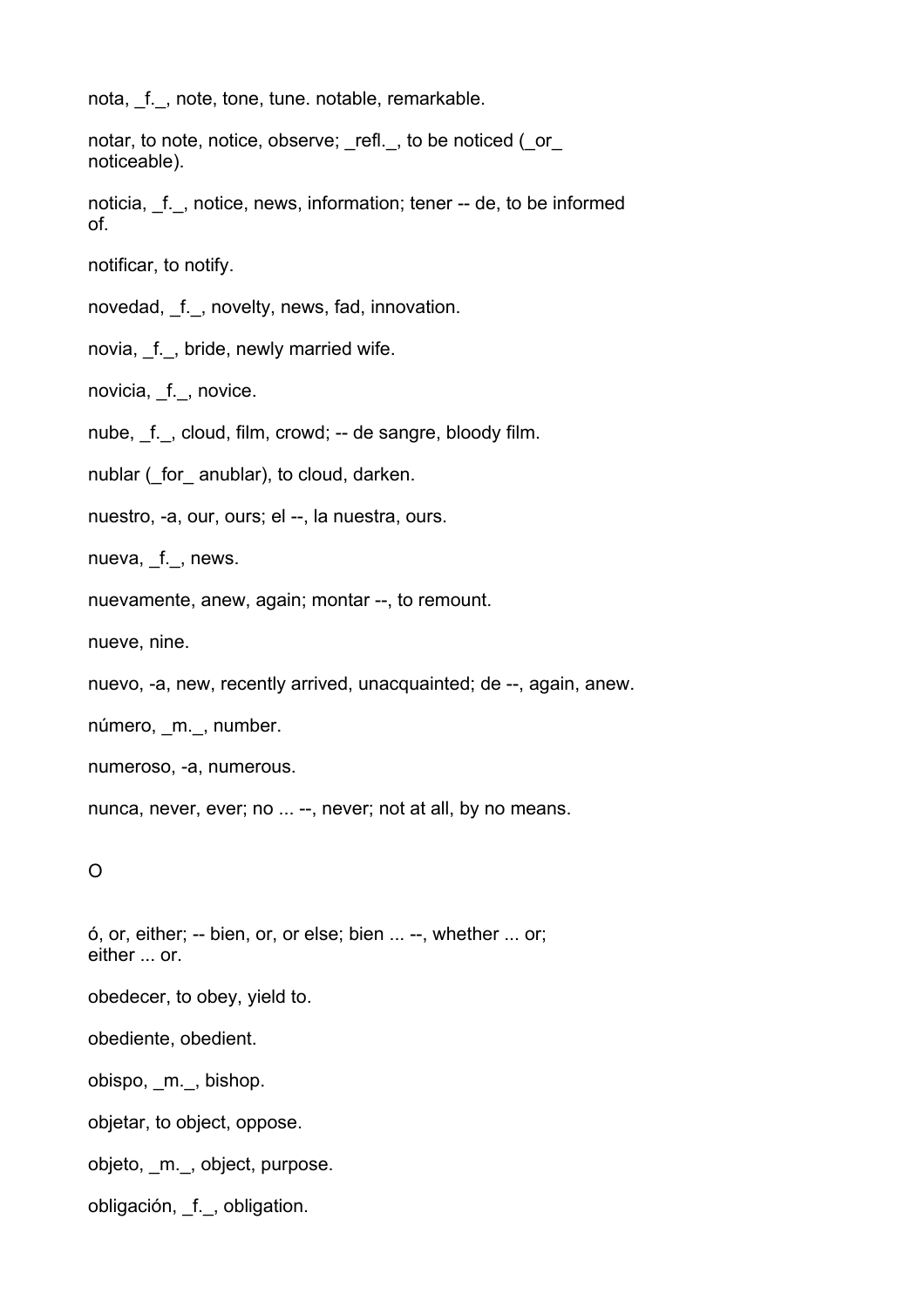obligado, -a, \_adj. pp. of\_ obligar, obliged; necessary, unavoidable, indispensable, natural.

obra, \_f.\_, work; matter; -- de, at (\_or\_ of) about, about; como - de, a matter of; about; poner por --, to carry out, execute.

obscurecer, to obscure, blind, darken, grow dark; \_refl.\_, to grow dark, be ( or become) dark; to go out.

obscuridad, \_f.\_, obscurity, gloom.

obscuro, -a, dark, obscure.

observar, to observe.

obstáculo, \_m.\_, obstacle.

obstante: no --, nevertheless, notwithstanding.

obstinado, -a, \_adj. pp. of\_ obstinarse, obstinate, obdurate.

obtener, to obtain, secure, bring about.

ocasión, \_f.\_, occasion, opportunity, juncture.

ocaso, m., west.

occidente, \_m.\_, west.

océano, \_m.\_, ocean, sea.

ocio, \_m.\_, leisure.

ocioso, -a, idle, unoccupied, bored.

octava, f., octave, eight-day celebration of a religious festival.

ocultar, to hide, conceal.

oculto, -a, hidden, concealed, secret.

ocupación, \_f.\_, occupation.

ocupar, to fill, occupy, take possession of, busy; \_refl.\_, to busy oneself, be busy.

ocurrencia, f., sally, flash of wit.

ocurrir, to happen, occur.

ofender, to offend.

ofertorio, \_m.\_, offertory.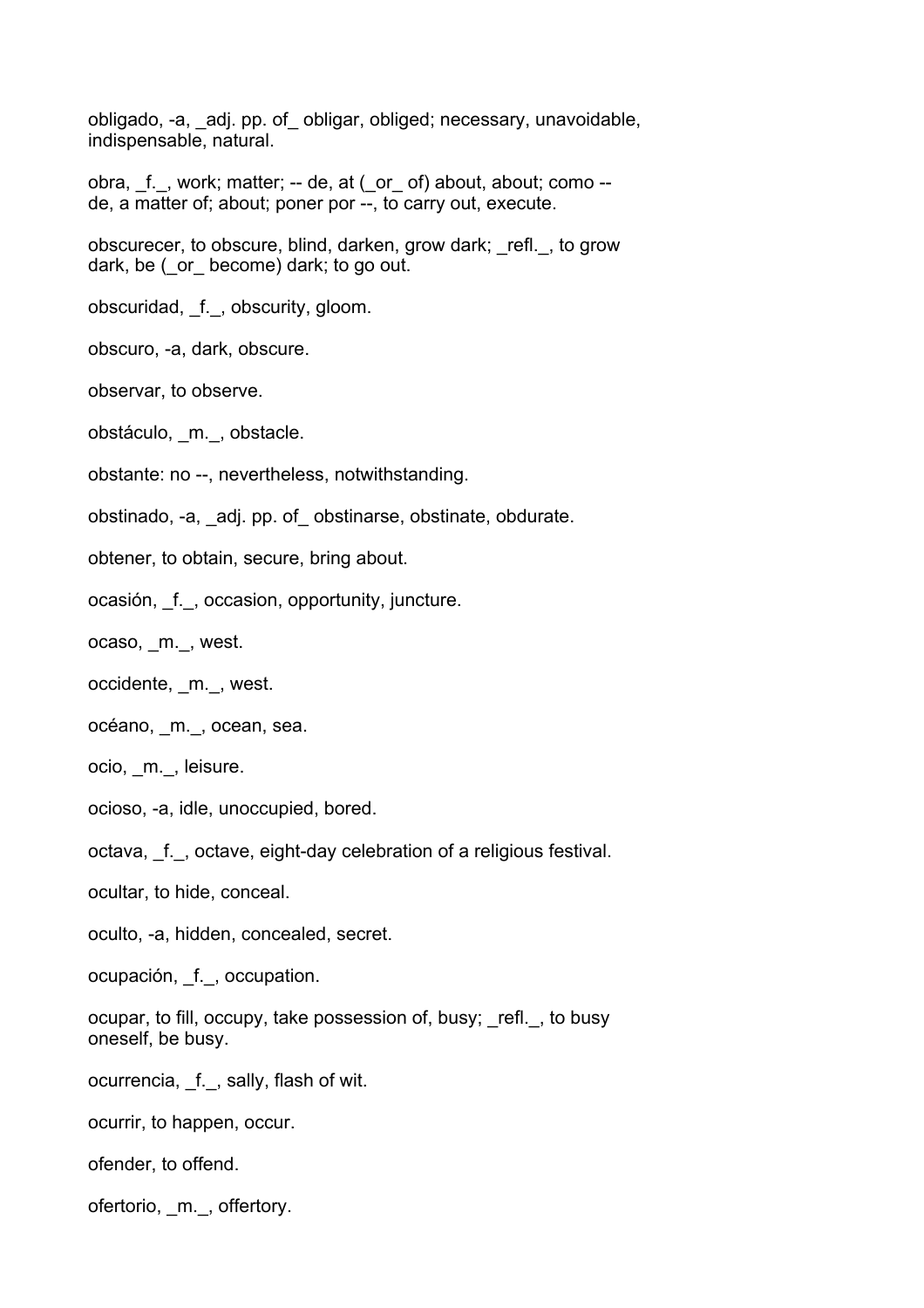oficial, \_m.\_, official, officer.

oficiar, to officiate.

oficio, \_m.\_, trade, business, occupation, service, office, craft, profession.

oficioso, -a, officious.

ofrecer, to offer, present; refl., to present itself, appear.

ofrenda, f., offering.

¡oh!, oh!

oído, \_m.\_, hearing, ear; prestar el --, to pay attention; to listen (carefully).

oir, to hear; -- á, to hear from; estuve oyendo, I kept hearing; que no haya más que --, that nothing else can be heard; refl., to be heard, be audible.

ojeada, \_f.\_, glance, look.

ojeo, \_m.\_, battue, beating for game; que hacían señales de --, which were blowing to start up the game.

ojiva, \_f.\_, Gothic (\_or\_ pointed) window.

ojival, ogival, characterized by the pointed arch.

ojo, \_m.\_, eye; darse de --, to conspire, have a secret understanding; en un abrir y cerrar de --s, in the twinkling of an eye; in an instant; hacer mal de --, to cast the evil eye; medirse con los --s, to scan each other.

ola,  $_f$ <sub>.</sub>, wave.

olmo, \_m.\_, elm.

olor, m., odor; tener en -- de santidad, to hold ( or consider) as a saint.

olvidar, to forget.

olvido, \_m.\_, oblivion, forgetfulness.

omnipotencia, \_f.\_, omnipotence.

onda, f., wave.

ondina, f., undine, water-sprite.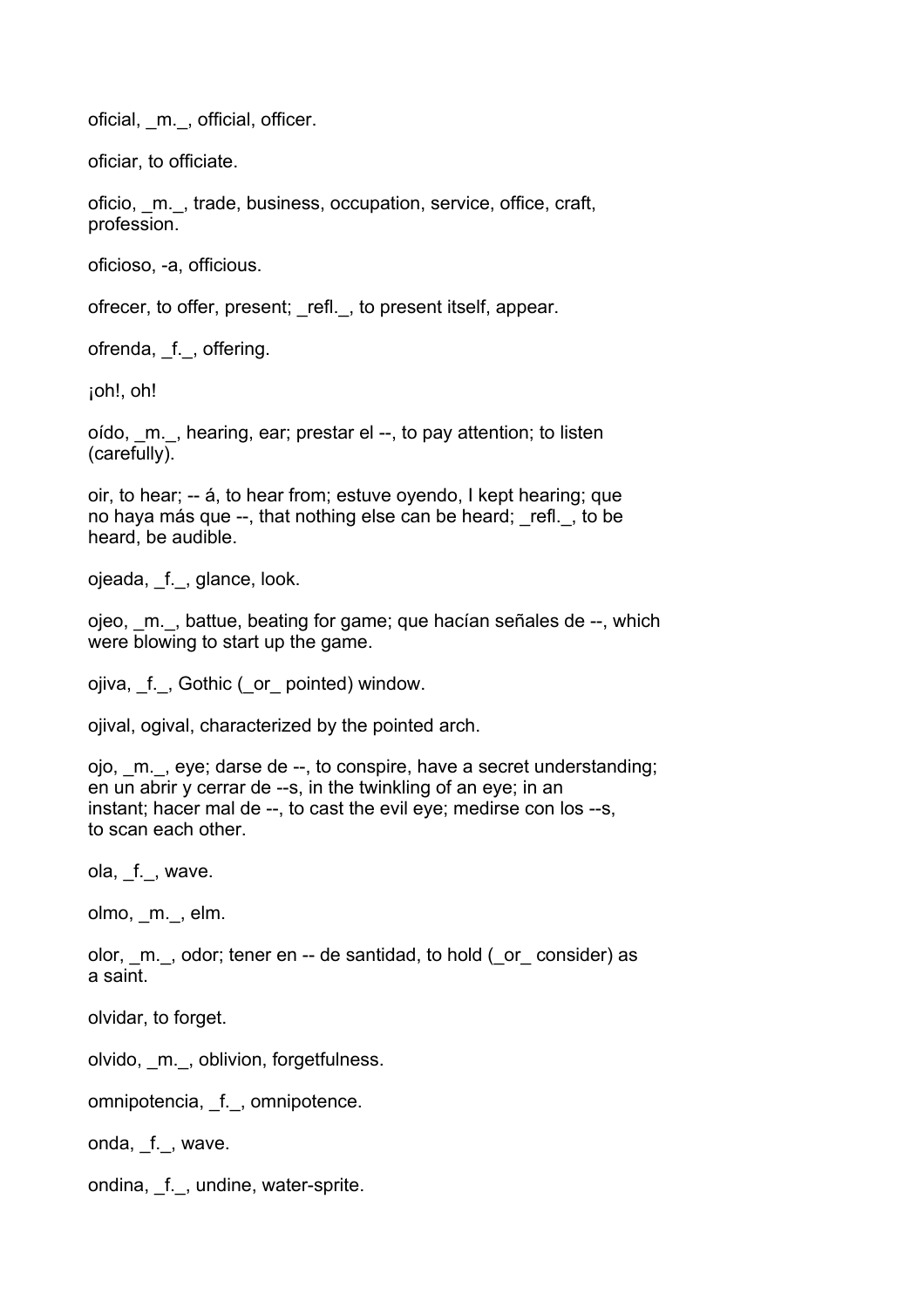ondulante, rolling.

ondular, to undulate.

operación, f., operation, act.

oponerse, to oppose.

oprimir, to oppress, press, clasp.

opuesto, -a, opposite.

opulento, -a, rich, opulent.

ora, now; --  $\dots$  --, now  $\dots$  now ( or again).

oración, \_f.\_, prayer, orison, adoration; á la --, to prayers.

orden, m., order, regularity, decorum; f., order, command, insignia.

ordenar, to order, command, lay upon; to organize.

oreja, f., auricle, ear.

organista, \_m.\_, organist.

órgano, \_m.\_, organ.

orgía, \_f.\_, orgy, revelry, revel.

orgullo, \_m.\_, pride.

orgulloso, -a, proud, haughty.

origen, m., origin, cause, birth, descent.

original, original; \_subst. m.\_, original.

orilla, f., bank, shore.

orín, \_m.\_, rust.

orla, f., border, fringe, edge.

orlar, to border.

ornar, to adorn.

oro, \_m.\_, gold.

os, you, to you.

osar, to dare.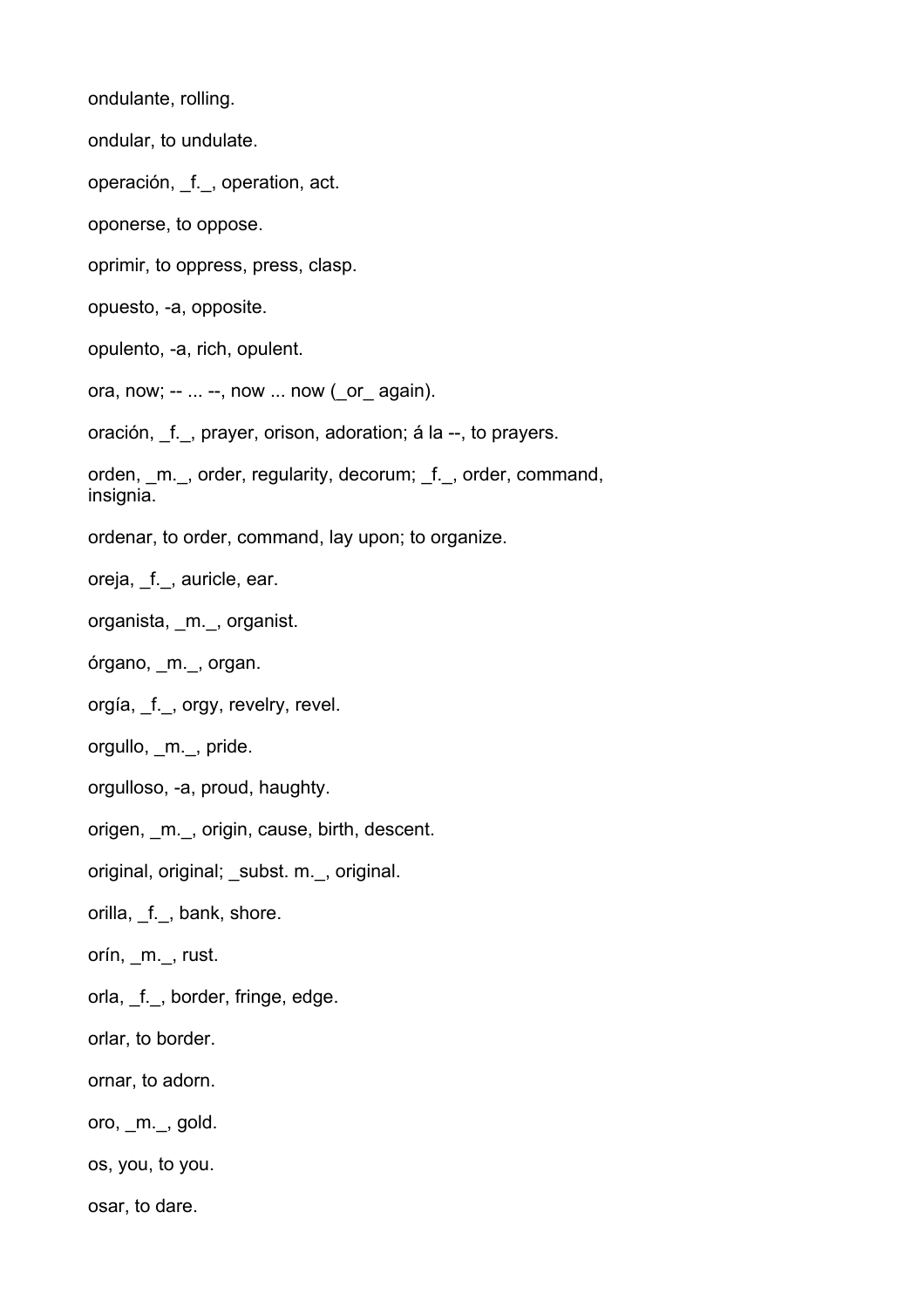oscilar, to oscillate, hover, sway.

ostracismo, \_m.\_, ostracism.

otoño, \_m.\_, autumn.

otro, -a, other, another, else, next; alguno que --, here and there one; a very few; some; el -- día, the next day; un día y --, day after day; constantly; en --s días, in other ( or former) days; once, formerly; una noche y --, night after night; (el) uno y (el) --, both; otras tantas (veces), as many (times); otra vez, again; una vez y otra, again and again.

ovalado, -a, \_adj. pp. of\_ ovalar, oval.

oveja, f., sheep, ewe.

P

pabellón, \_m.\_, tent (or canopy); bower

pábulo, \_m.\_, food, support, aid.

pacer, to graze, pasture.

paciencia, \_f.\_, patience.

paciente, patient.

pacifico, -a, peaceful, pacific.

padecer, to be afflicted.

padre, \_m.\_, father; \_pl.\_, parents; ancestors.

pagar, to pay, pay for, repay.

página, \_f.\_, page.

pago, m., payment, recompense.

país, m., country.

paja, f., straw.'

pájaro, m., bird, sparrow; pl., birds.

paje, \_m.\_, page.

palabra, f., word; dirigir la --, to address, speak; tomar la --, to speak.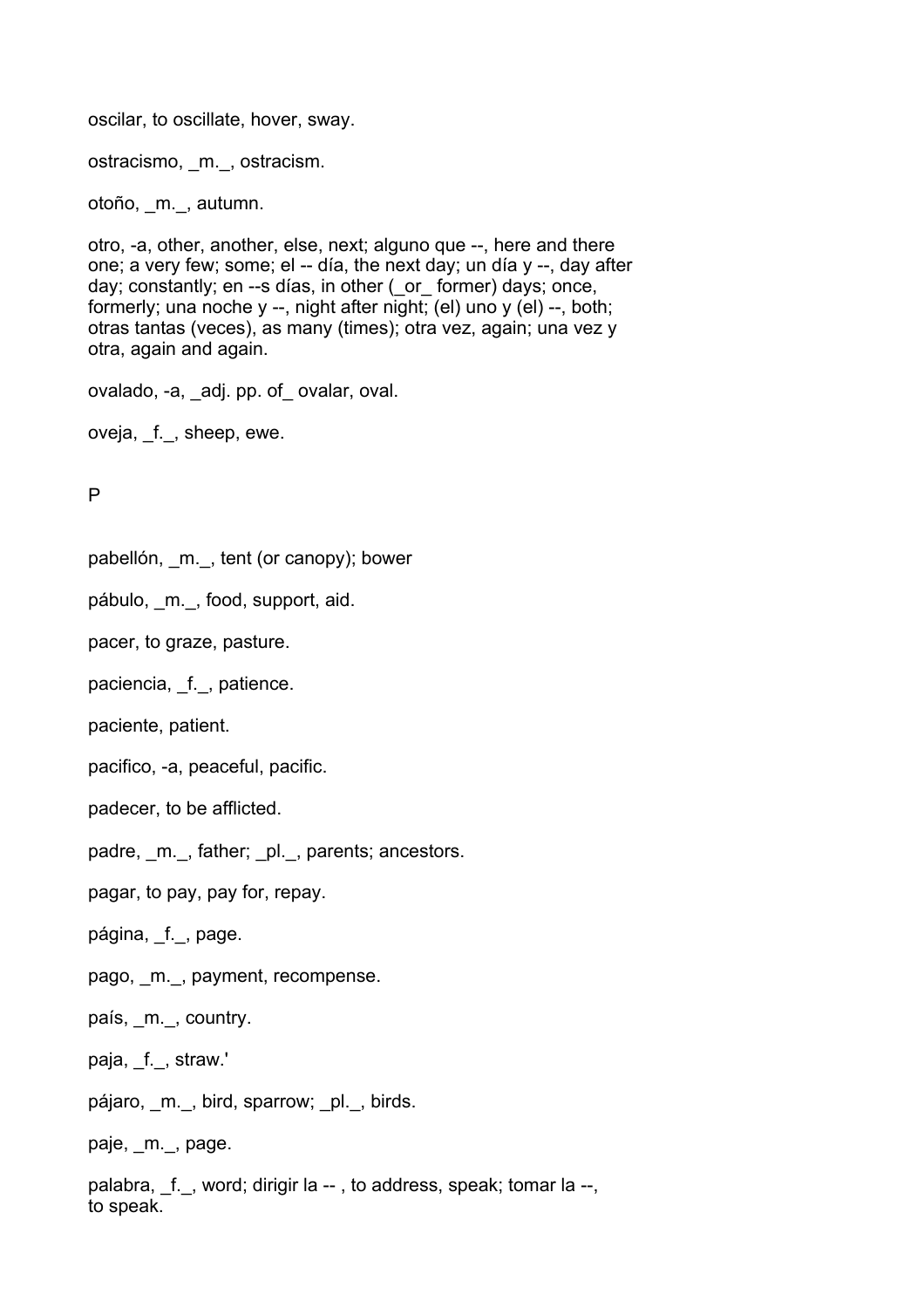palacio, palacio, m., palace.

palafrén, m., palfrey.

palafrenero, m., groom.

palidez, \_f.\_, pallor, paleness.

pálido, -a, pale.

palma, \_f.\_, palm; batir las --s, to clap the hands.

palmera, f., palm.

palmo, m., span; cuatro --s, a small space.

palo, m., stick, wood; dar de --s, to beat, give a beating; to cudgel.

paloma, \_f., pigeon, dove.

palpar, to feel, touch.

palpitar, to palpitate, quiver.

pan, m., bread, loaf of bread.

pandero, m., tambourine.

paño, m., cloth, table-cloth.

Papa, \_m.\_, pope.

papel, m., paper.

par, equal, like; al --, at the same time; without distinction; alike; equally; á -- de, the same as, like; near, by, at; together with, at the same time with; al -- de, like, as; at the same time with; de - en -- abierto, wide open; subst. m., pair, couple.

para, for, to, in order to; -- con, to, amongst; estar --, to be about to; la cosa no era -- menos, nothing less could be expected; -- nada, in any ( or no) respect; at all; -- que, so that, in order that; no hay -- qué decir que se fastidiaban, it is needless to say they were bored;  $\lambda$ -- que? wherefore? why? for what reason?

parábola, \_f.\_, parable.

parador, m., inn.

paraíso, m., paradise.

paraje, m., place.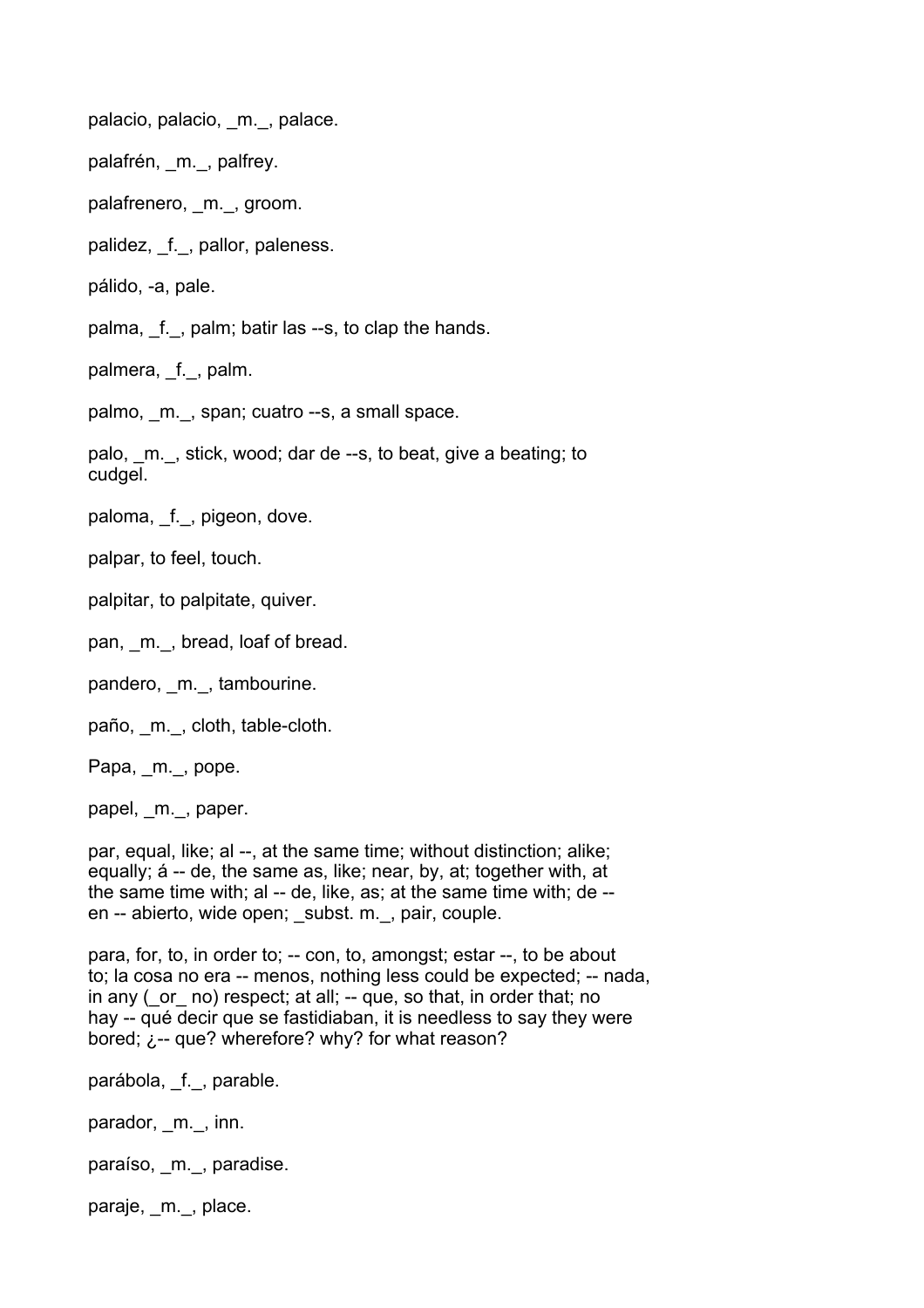páramo, m., a high bleak plateau with stunted trees and cold damp atmosphere; (\_poet.\_) desert, waste.

parar, to stop; refl., to stop, halt.

parecer, to seem, be like, resemble; al --, seemingly, apparently; á lo que parece, as it seems; evidently; \_refl.\_, to resemble, be like.

parecido, -a, adj. pp. of parecer, seemed; similar, like.

pared, f., wall, partition.

pareja, f., pair, couple.

pariente, m., relative.

párpado, m., eyelid.

parroquia, f., parish, parochial church.

parte, f., part, portion, direction; á esta --, up to now; de algún tiempo á esta --, for some time past, for some time now; en --, partly; en alguna --, somewhere; por mi --, for my part; por todas --s, in every direction; everywhere; por una --, on the one hand.

participar, to participate (de, in).

particular, peculiar, special, strange, particular.

particularidad, f., peculiarity.

particularmente, particularly, especially.

partido, m., resolution.

partir, to set out, leave, depart.

pasadizo, m., gallery, arcade, covered passageway.

pasado, -a, adj. pp. of pasar, passed; past; last; after.

pasajero, m., passer-by.

pasar, to pass, while away, move, advance, go, pass through, take place, happen, go on, be the matter; -- de, to pass, pass beyond, be more than; -- de aquí, to go (any) further (or farther).

pasear, to move about, sweep about, cast around; refl., to walk about, walk back and forth (\_or\_ to and fro).

pasión, f., passion, love.

pasmoso, -a, wonderful, remarkable.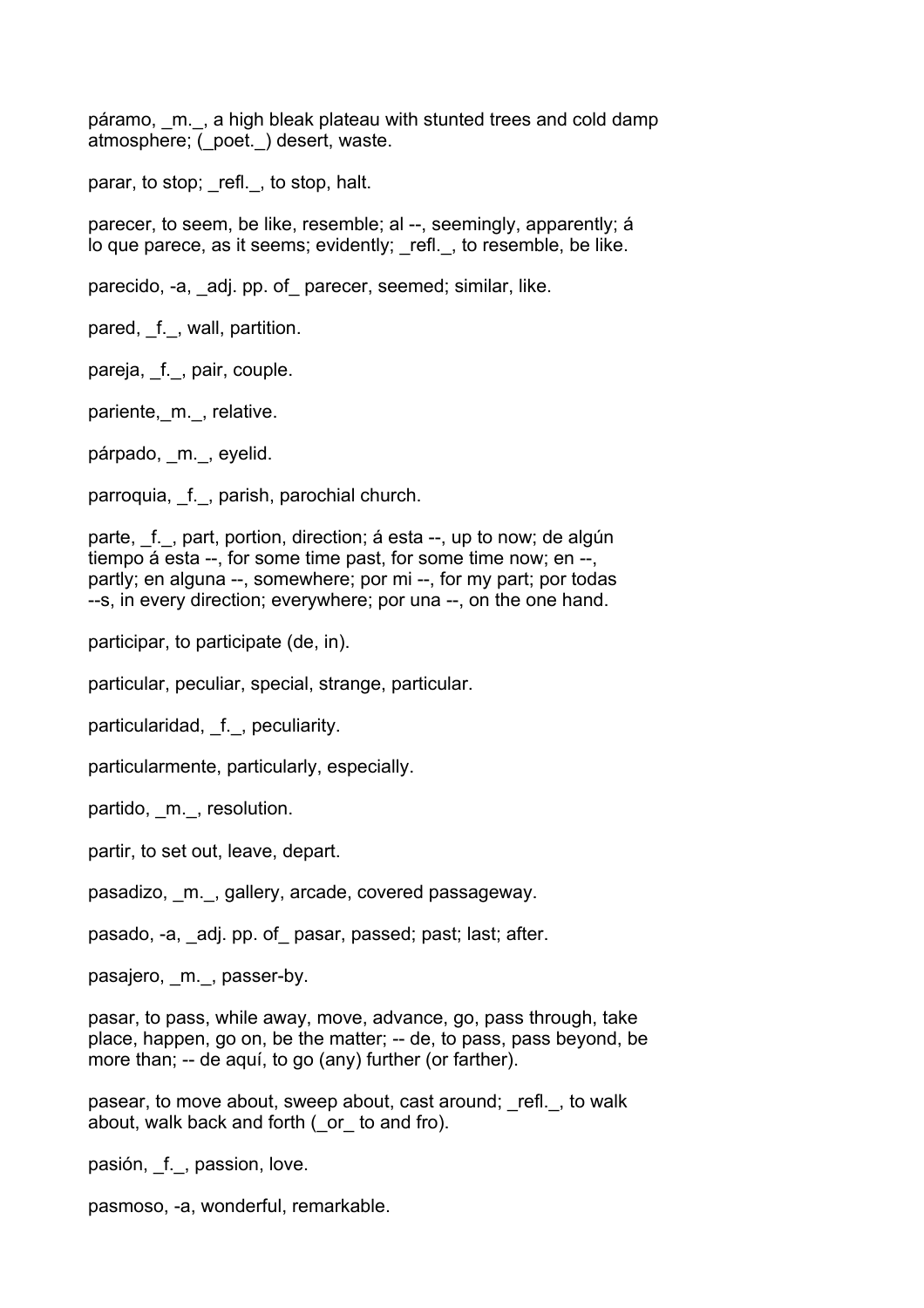paso, m., step, footstep, pace, passage, pass, difficulty, embarrassment; -- á --, step for step; step by step; abrir --, to open up a passage; to make way; dar un --, to take a step; dejar --, to let pass, make way.

pastor, m., shepherd.

patio, m., court.

patraña, f., fable, story, tale.

patrimonio, m., patrimony, inheritance.

patrón, m. See patrono.

patrona, f., patron, mistress, lady, patron saint, guardian, protector.

patrono, m., patron, protector, master, patron saint.

pausa, f., pause.

- pavimento, \_m.\_, pavement, floor.
- pavor, m., fear, dread, awe.

paz, \_f.\_, peace.

- pecador, m., sinner.
- pechero, \_m.\_, vassal, commoner.
- pecho, \_m.\_, breast.

pedantesco, -a, pedantic.

pedazo, \_m.\_, piece; hacer --s, to make pieces of, break to pieces; á --s, in bits, to pieces.

pedernal, \_m.\_, flint, stone, flintstone.

pedestal, m., pedestal, foundation.

pedir, to ask, ask for, beg, request, beseech, pray.

pedrada, \_f.\_, stoning; á --s, by stoning (them).

pedregoso, -a, stony, rocky.

pedrería, \_f.\_, gems, precious stones.

Pedro, m., Peter.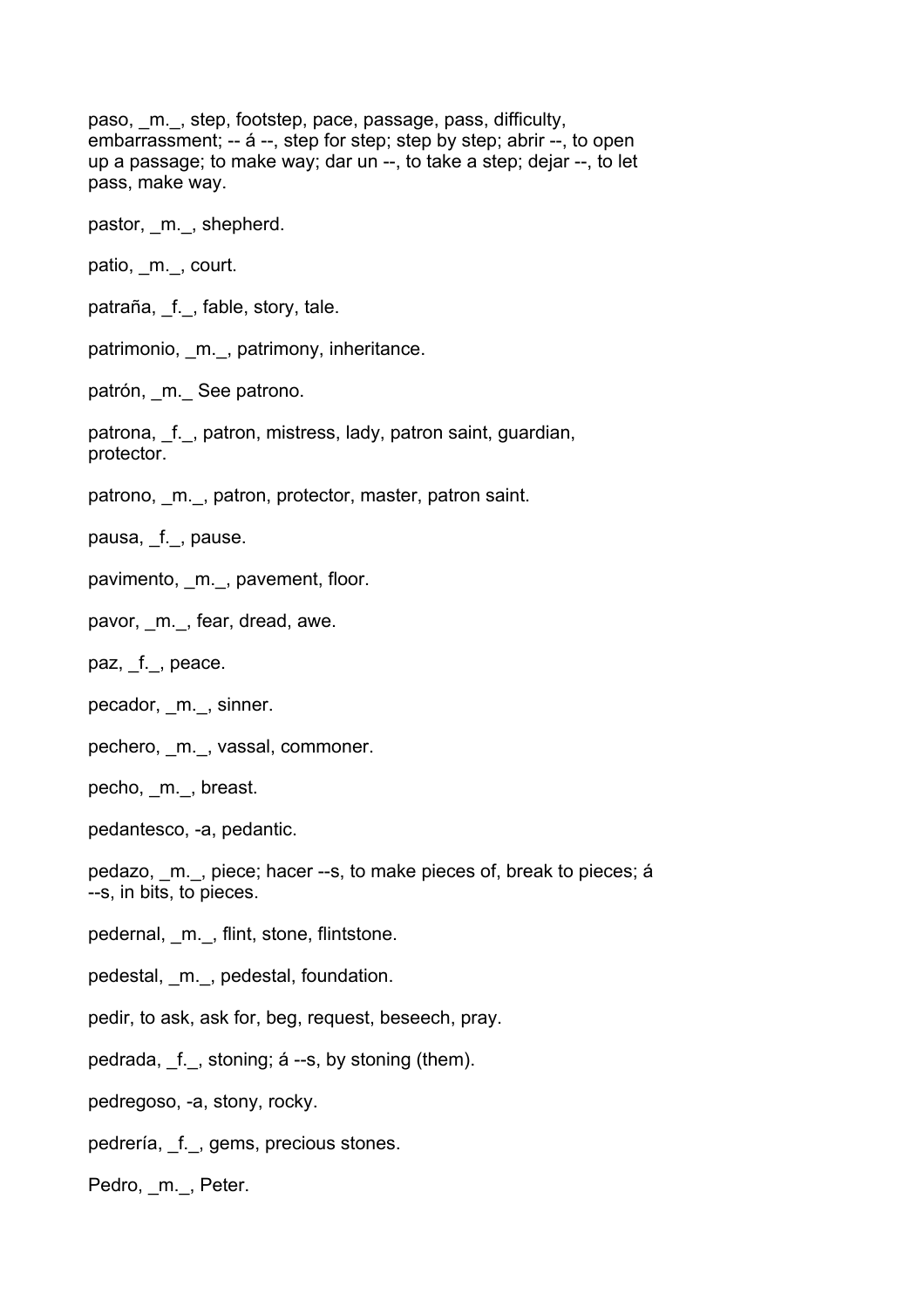pedrusco, m., (rough) block of stone; stone (or marble) slab (or block); bowlder.

pegar, to fasten, close, shut, join.

pelado, -a, \_adj. pp. of\_ pelar, bared, bare, bleak, treeless.

pelea, \_f.\_, battle, fight, combat.

pelear, to fight, struggle, combat.

peligro, \_m.\_, danger.

peligroso, -a, dangerous.

pellica, f., fur garment, fur coat.

pena, f., pain, penalty, trouble, bother, affliction, grief, difficulty; á duras --s, with great difficulty.

penacho, \_m.\_, panache, crest, plume(s).

penalidad, f., hardship, suffering.

penar, to suffer torment; andar penando, to suffer torment.

pender, to hang, be suspended; -- de, to depend upon; to wait for; pendiente de, while waiting for; until I learned.

pendiente, f., slope.

pendón, \_m.\_, banner, pennant, standard.

péndulo, m, pendulum, (\_here\_) tick (of the pendulum).

penetrante, penetrating.

penetrar, to penetrate, enter, gain entrance; \_refl.\_, to enter, penetrate.

penitencia, \_f.\_, penance, act of mortification.

penitente, penitent.

penoso, -a, painful, distressing.

pensamiento, \_m.\_, thought, resolution, purpose; con el --, to oneself; in one's own mind; in thought.

pensar, to think, think over, reflect upon, consider, mean, intend; - en, to think of.

penumbra, \_f.\_, penumbra, partial shadow.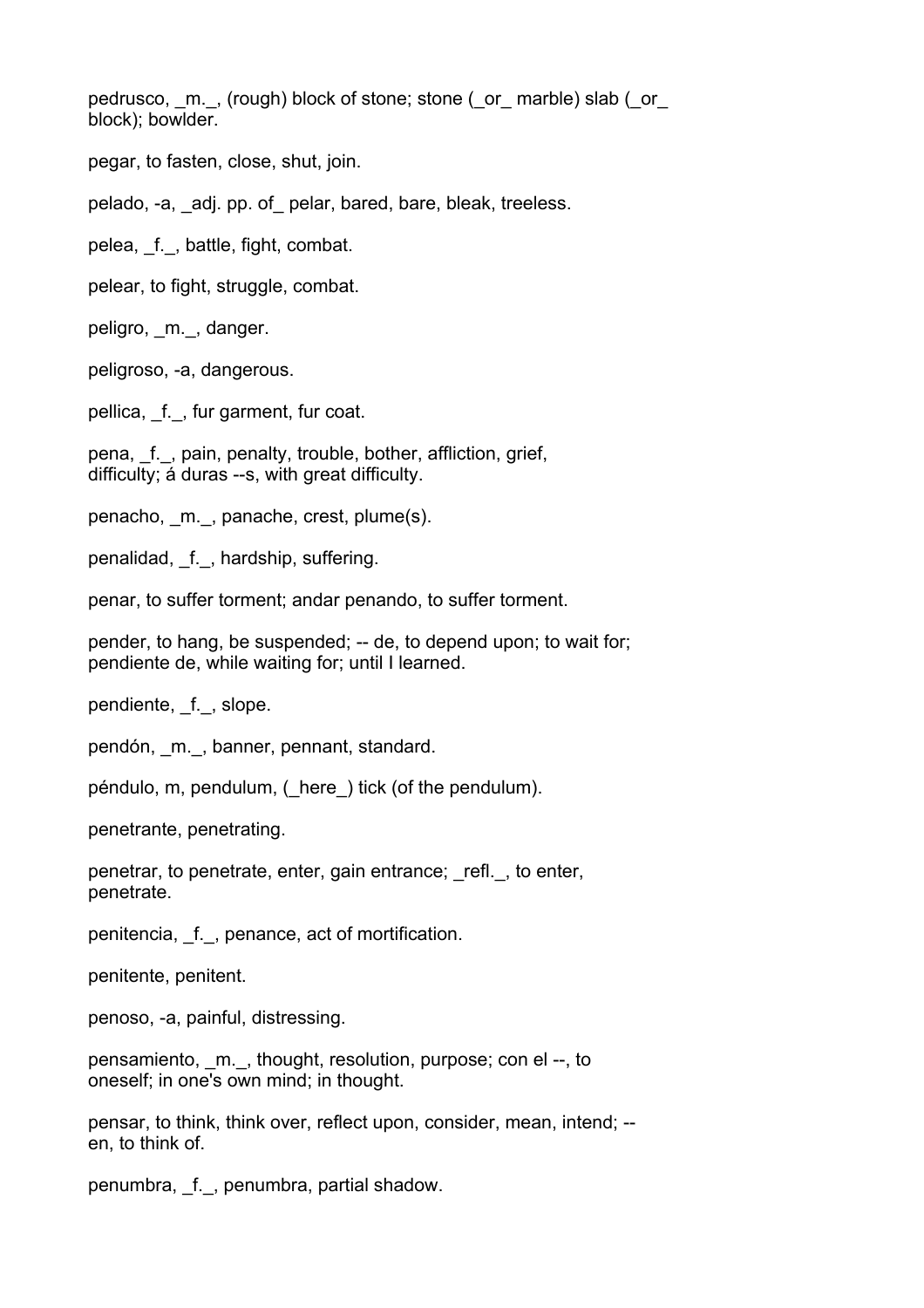peña, \_f.\_, large rock, bowlder, cliff.

peñascal, \_m.\_, rocky hill (or mountain).

peñasco, \_m.\_, rock, cliff, large rock, bowlder.

peñon, m., rock, cliff.

peon, \_m.\_, footman, foot-soldier, laborer, farm-hand.

peró, comp. of malo, worse, worst; el --, the worst; lo --, the worst (thing or part).

pequeñito, -a, very small, tiny.

pequeño, -a, little, small.

pequefiuclo, -a, small, very small, tiny; \_subst. m. and f.\_, little boy, little girl, little one.

percibir, to perceive, see, hear, comprehend; refl., to be seen (\_or\_ be visible), be heard (\_or\_ be audible).

perder, to lose, destroy, miss, give up; -- pie, to lose one's footing ( $\alpha$  foothold); -- de vista, to lose sight of;  $\alpha$ refl., to be lost; to disappear, vanish; to die out (\_or\_ away).

perdido, -a, \_adj. pp. of\_ perder, lost, vanished; impious; falling, wandering, lone; estrella perdida, lone (\_or\_ lost) star; mangas perdidas, loose hanging sleeves.

perdón, \_m.\_, pardon, forgiveness, excuse.

perdonar, to pardon.

perdulariote, m., shiftless fellow.

perdurable, perpetual, everlasting.

perecer, to perish, die.

peregrenación, \_f.\_, wandering, peregrination.

peregrino, -a, strange, wonderful; \_subst. m.\_, wanderer, pilgrim.

pereroso, -a, idle, indolent.

perfectamente, perfectly.

perfil, m., profile, outline, contour.

perfumado, -a, \_adj. pp. of\_ perfumar, perfumed, odoriferous.

perfume, m.., perfume, odor, fragrance.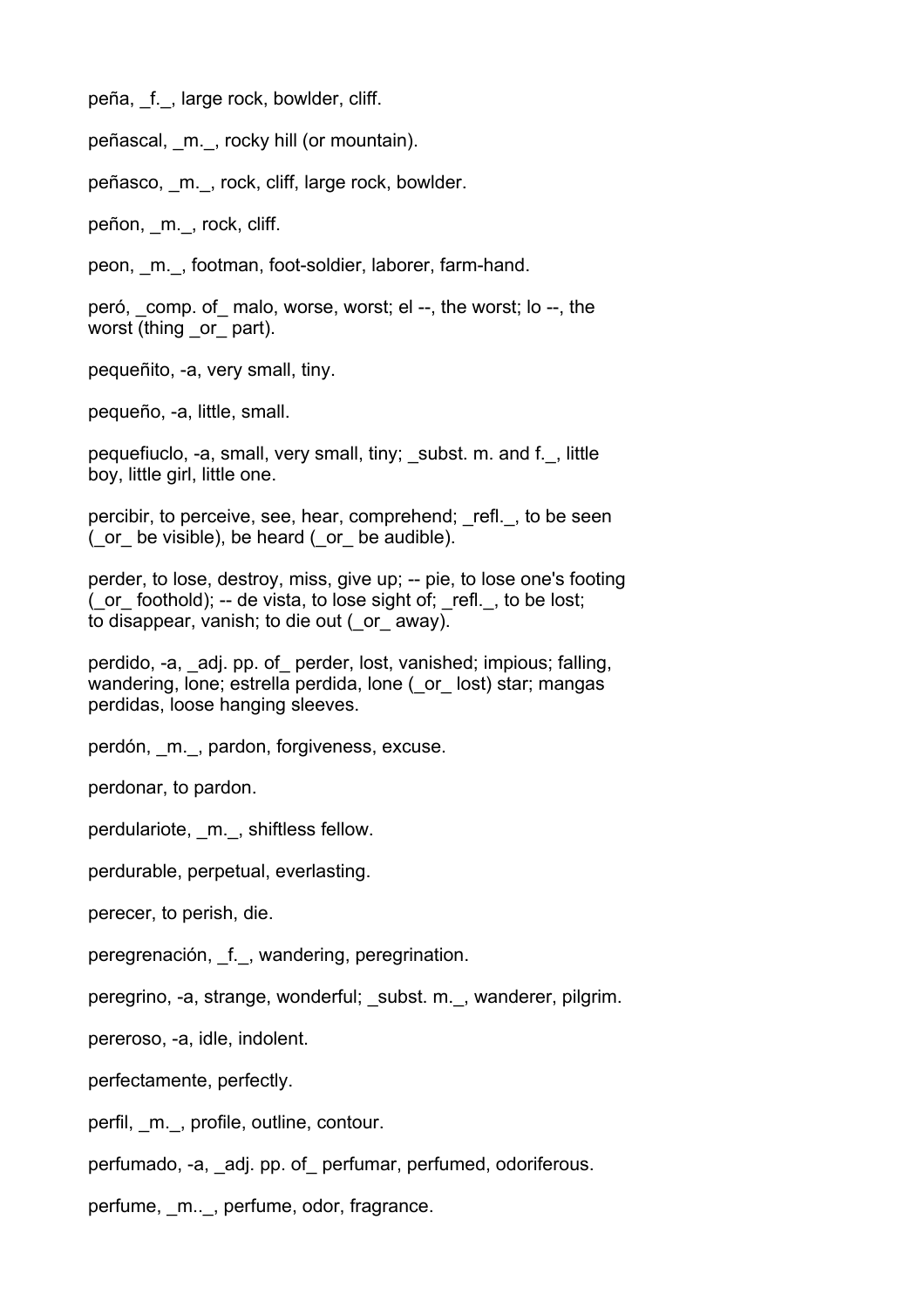periódico, m., newspaper.

peripecia, f., peripetia, sudden change of fortune, vicissitude, catastrophe, event.

perjurar, to protest, reiterate.

perla, f., pearl.

permanecer, to remain, persist, continue.

permiso, m., permission.

permitir, to permit, allow, consent.

pero, but.

Pero, m., dim. of pedro. see caldera

perpendicular, perpendicular.

perro, m., dog.

persecución, f., persecution.

perseguidor, m., pursuer, persecutor, foe.

perseguir, to pursue, follow, persecute.

persianas, f. pl., Venetian blinds.

persignarse, to cross oneself.

persona, f., person.

persouaje, \_m.\_, personage, character, person, great personage.

personalidad, f., personality.

persouificar, to personify.

persuadirse, to persuade (\_or\_ convince) oneself.

persuasión, f., persuasion, conviction; en la firme -- de que, firmly persuaded that.

perteuecer, to belong.

pertinacia, f., obstinacy.

pertrechar, to provide, furnish, equip (de, with); to give a supply (de, of).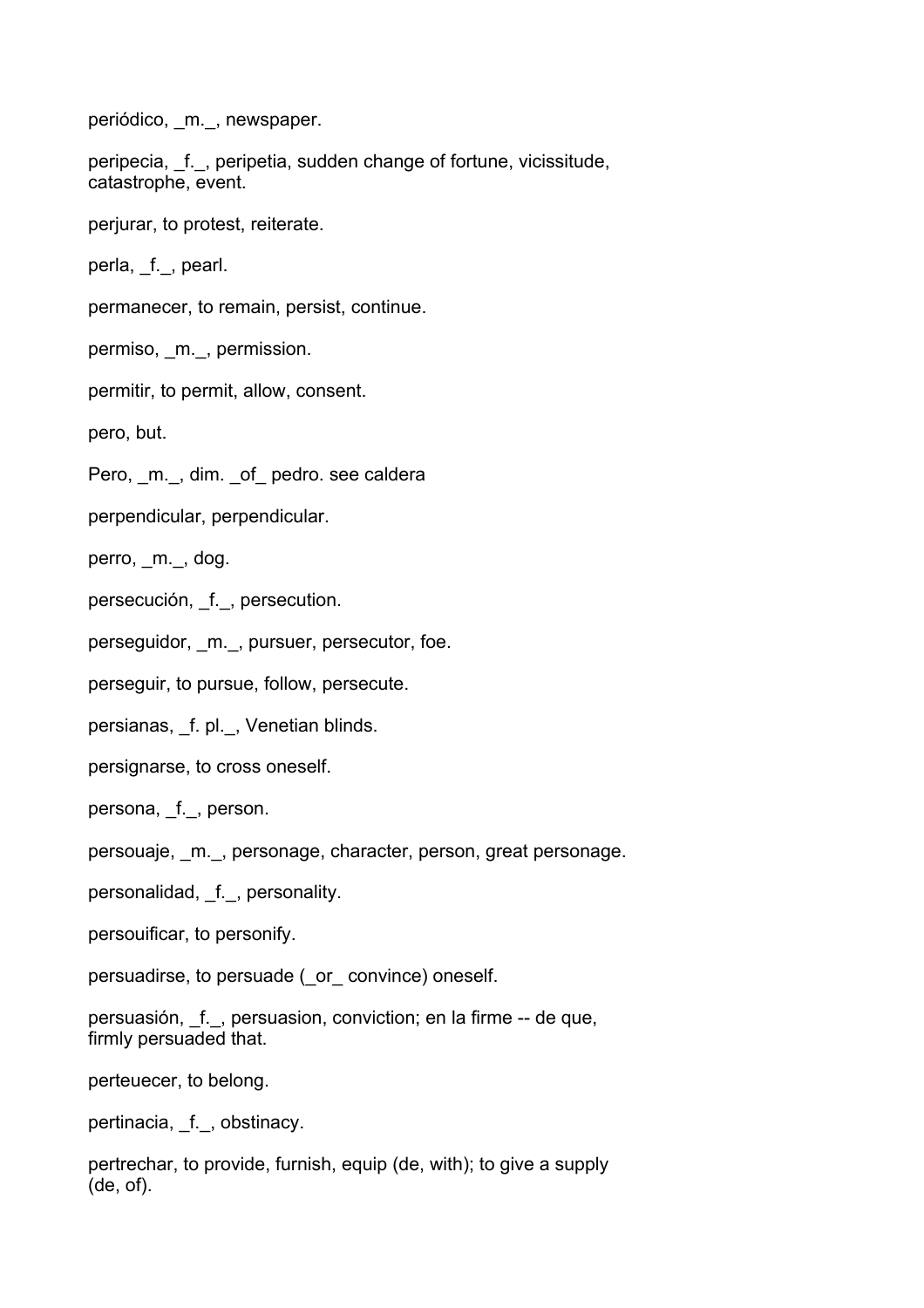pesadilla, \_f.\_, nightmare.

pesado, -a, \_adj. pp. of\_ pesar, heavy, ponderous.

pesar, to weigh, be heavy.

pesar, m., grief, sorrow; á -- de (adv.), despite, in spite of, notwithstanding.

peso, \_m.\_, weight; á su --, by its own weight.

pestaña, \_f.\_, eyelash.

pestes, \_f. pl.\_, words of vexation or threat; echar -- de, to storm at.

petición, f., petition, prayer.

piadoso, -a, pious.

piafar, to paw; subst. m., pawing.

piau pianito, gently, softly.

picacho, \_m.\_, top, peak.

picado, -a, \_adj. pp. of\_ picar, pricked, piqued, excited, aroused.

picar, to prick, pique, spur.

pico, \_m.\_, point, peak, summit; small amount, odd; balance; cortado á --, perpendicular, precipitous; allá por los años de mil trescientos y --, back there in the year thirteen hundred and something.

pie, \_m.\_, foot; footing; de --, on foot, standing; ponerse de --, to stand (\_or\_ get) up; servidor de á --, footman; echar -- á tierra, to dismount; perder --, to lose one's footing (\_or\_ foothold); volver pies, to turn (one's steps); volver pies atrás, to turn back.

piedad, f., piety, pity, mercy; por --, for pity's sake; out of compassion.

piedra, f., stone, rock.

pierna, f., leg; á -- suelta, at one's ease; undisturbed; dormir á suelta, to sleep soundly ( or deeply).

pieza, \_f.\_, piece, part; animal, game; plantation, field.

pilar, \_m.\_, pillar, post, column, support, abutment.

pilastra, f., pilaster.

pintar, to paint, picture, describe, depict.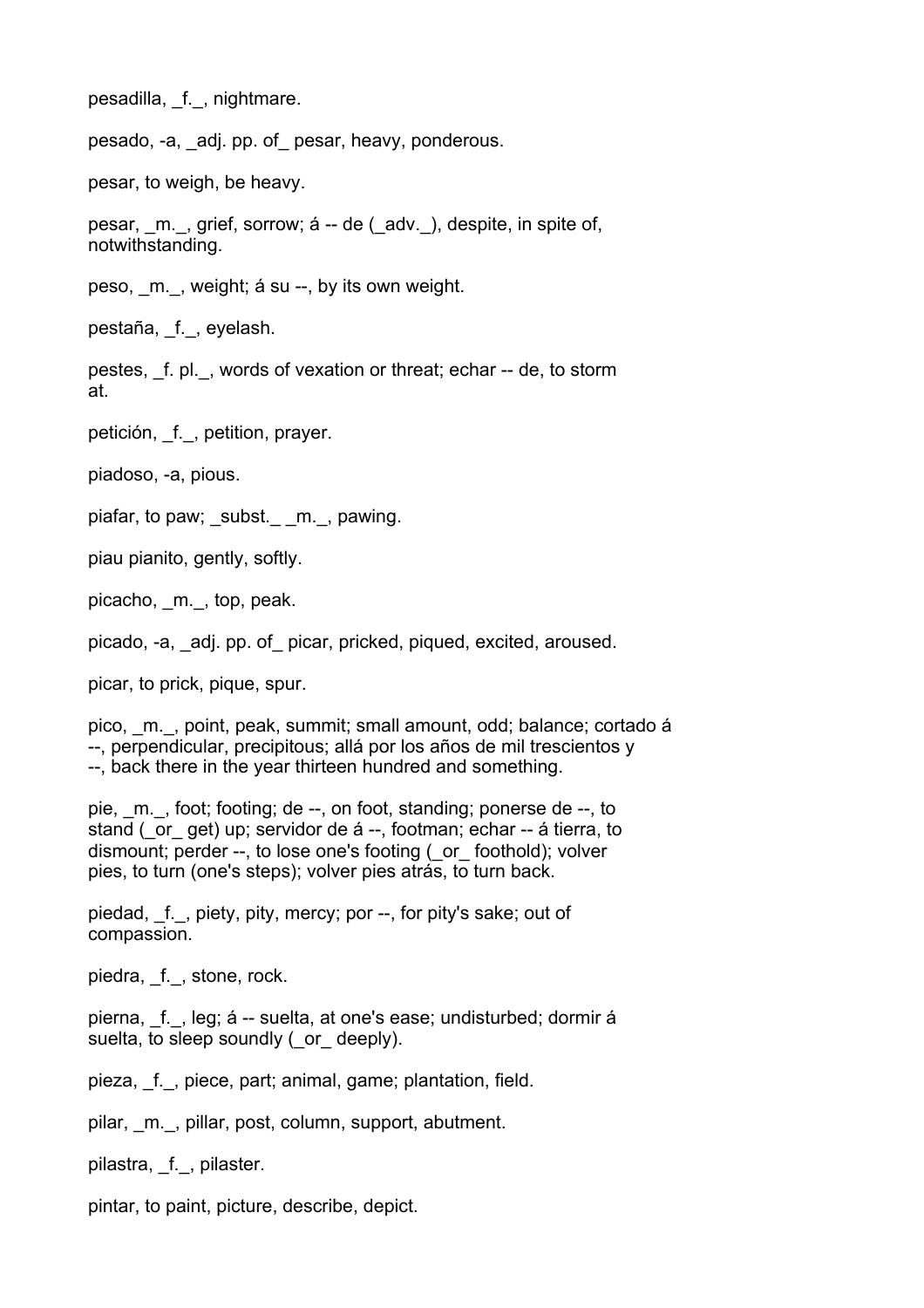pintor, m., painter.

pintoresco, -a, picturesque.

piqueta, \_f.\_, pickax.

pisada, \_f.\_, footstep, hoof-beat.

pisar, to tread, trample.

pista, \_f.\_, scent, trail.

pizarra, f., slate.

pláceme, \_m.\_, congratulation.

placer, \_m.\_, pleasure, content(ment).

planta, \_f.\_, plant; sole of the foot; poner en--, to put on foot; to arrange (or execute).

plata, \_f.\_, silver.

plataforma, \_f.\_, platform.

plateado, -a, \_adj. pp. of\_ platear, silvered, silvery, pale.

platillo, \_m.\_, little plate, dish; subject; hacer -- de, to converse about.

playa, \_f.\_, shore, strand; sin --, boundless.

plaza, \_f.\_, place, post, square.

plazuela, \_f.\_, small square.

plebe, \_f.\_, people, common people, populace.

plegar, to curl, purse, curve.

plegaria, \_f.\_, prayer, supplication.

plenitud, \_f.\_, fullness, height.

pliegue, \_m.\_, fold, plait, wave, ripple.

plomo, m., lead; color de--, leaden, lead-colored.

pluma, f., plume, feather, quill, pen.

población, \_f.\_, town, village.

poblachón, \_m.\_, big village.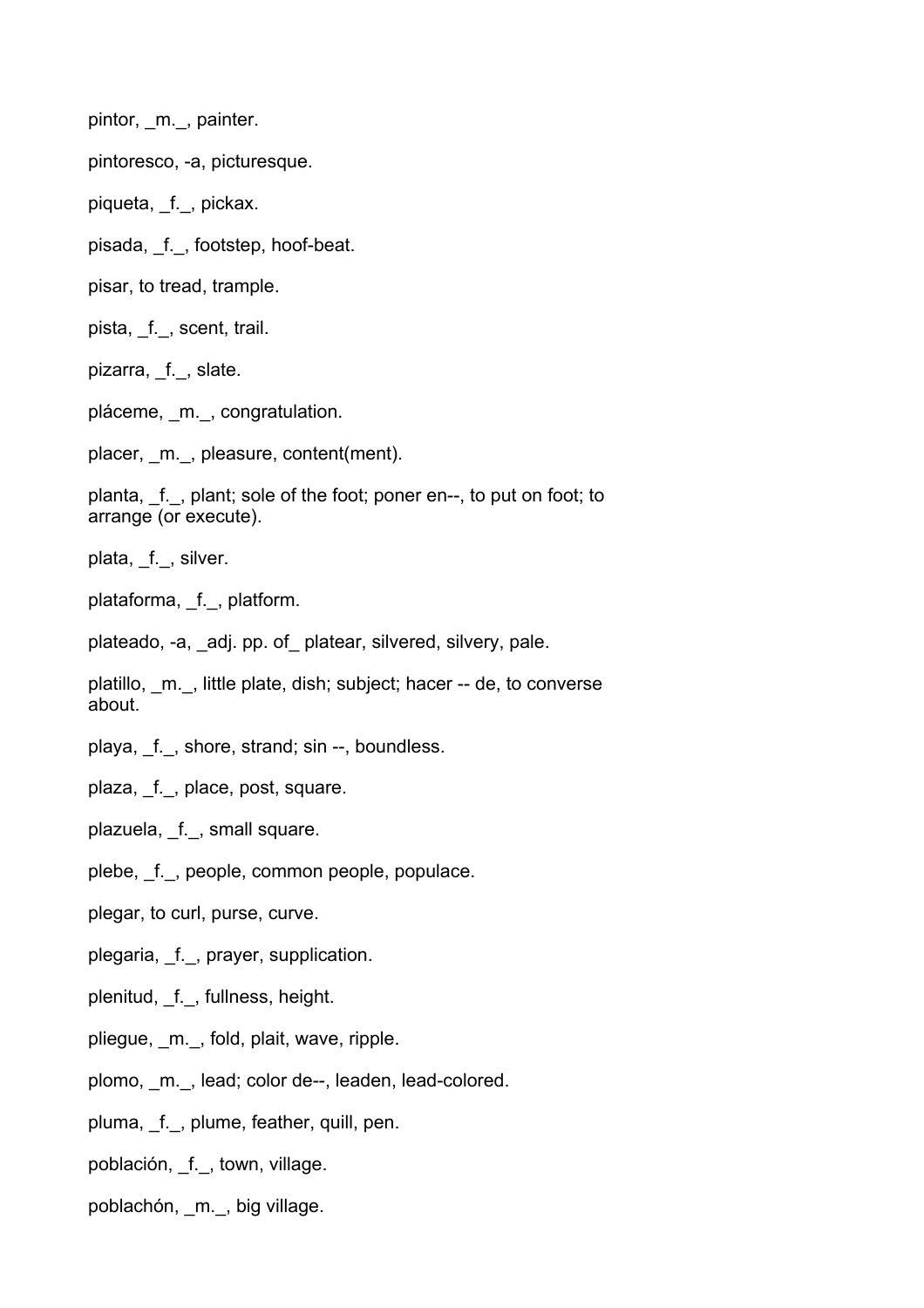poblado, -a, \_adj. pp. of\_ poblar, peopled, filled; full.

pobre, poor; subst. m. or f. poor man (or woman).

pobrecito, \_subst. m.\_, poor dear man; poor fellow.

poco, -a, little; \_pl.\_, some, a few; á los --s minutos, within a few minutes; adv., little, slightly, somewhat; un --, a little, slightly, somewhat; á --, in a little while; soon; á -- de, shortly after; -- á --, little by little, slowly, gently, softly, gradually; -- más ó menos, a little more or less; approximately, nearly, about.

poder, to be able; can; apenas si pudiera, I could scarcely; como pudo, as best he could; come mejor pudo, as well as possible; as well as he could; no -- (por) menos de, cannot (help) but, cannot fail to; refl., to be possible.

poder, \_m.\_, power, possession.

poderoso, -a, powerful.

podredumbre, \_f.\_, corruption.

poema, \_m.\_, poem.

poesia, \_f.\_, poetry.

poeta, \_m.\_, poet.

polvo, m., dust.

porno, m., knob, handle, pommel.

pompa, \_f.\_, pomp.

ponderación, \_f.\_, consideration; exaggeration; laudation.

ponderar, to laud, extol, exaggerate.

poner, to put, place, take on, assume; -- atención, to pay attention; -- en alarma, to alarm; -- encuidado, to cause apprehension (\_or\_ care); -- fuego, to set fire (to); -- por obra, to carry out, execute; -- en planta, to put on foot; to arrange (\_or\_ execute); -- por testigos, to call upon to witness; refl., to be, become; (of the sun) to set; estar al -se, to be about to set; -se de bote en bote, to get cram full; -- Be de pie, to stand (\_or\_ get) up; -se de punta, to stand on end.

populacho, \_m.\_, populace, rabble.

popular, popular, of (\_or\_ pertaining to) the populace.

poquito, -a, very little; -- á poco, gently, softly.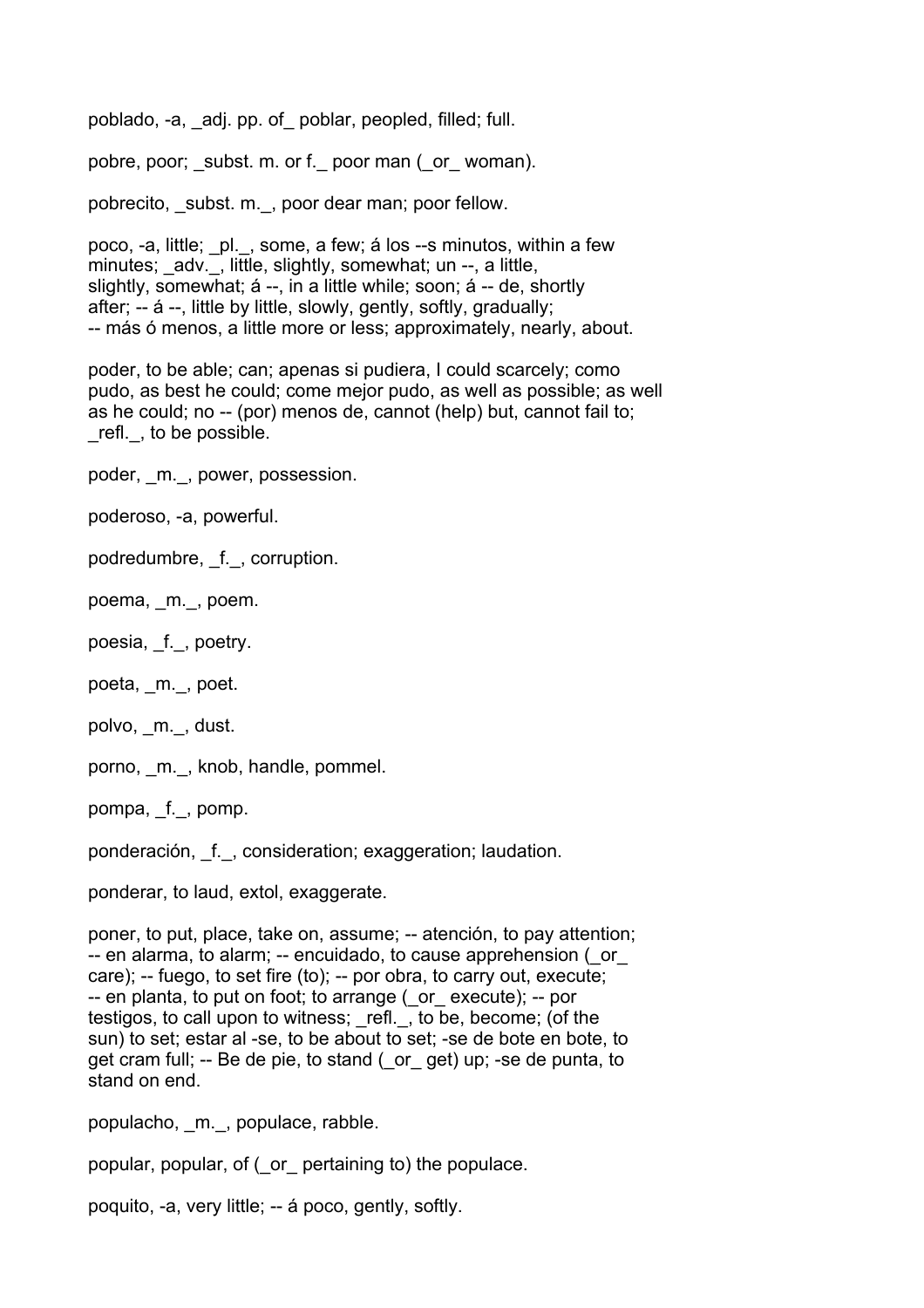por, by, for, to, in order to, through, over, on, in, into, along, about, on account of, from, out of, as, at, among, throughout; allí -- ..., back therein...; de-si, by himself; for his own part; -- debajo, beneath, under; -- decirlo así, so to speak; -- entre, between, among, in through; -- eso, hence, therefore; -- fin, finally; -- fortuna, fortunately; -- más que, however much; especially since; although; - mí mismo, for myself; -- muchos que, however many; poner -- obra, to carry out, execute; -- sí, of itself; of its own accord; -- ser, since it was; -- tanto, therefore, for that reason, hence; -- la tierra, on (\_or\_ along) the ground; -- tres veces, three times; -- lo visto, evidently, apparently, visibly; -- ... que, however; -- lo que, wherefore;  $\lambda$  -- qué? why?

porción, \_f.\_, part, portion; una -- de años, a few years; a number of years.

porche, \_m.\_, portico, church porch, porch.

porfia, f., persistence; á --, in competition, in emulation.

pormenor, \_m.\_, detail, minute account, incident.

poro, \_m.\_, pore.

¿por qué? why?

porqué, m., reason, cause, reason why.

porque, for, because; so that, in order that; bien -- ... ó por ser, whether because ... or because it was.

portada, \_f.\_, portal, façade.

porte, m., bearing, deportment.

portento, \_m.\_, prodigy, portent, micacle.

pórtico, \_m.\_, portico, porch.

porvenir, m., future.

pos: en --, after, behind, in pursuit (de, of).

poscer, to possess.

posible, possible; en lo --, as much as possible; lo más --, as much as possible; lo --, as much as possible.

posición, \_f.\_, position, situation.

positivo, -a, positive.

posteriormente, afterwards, later.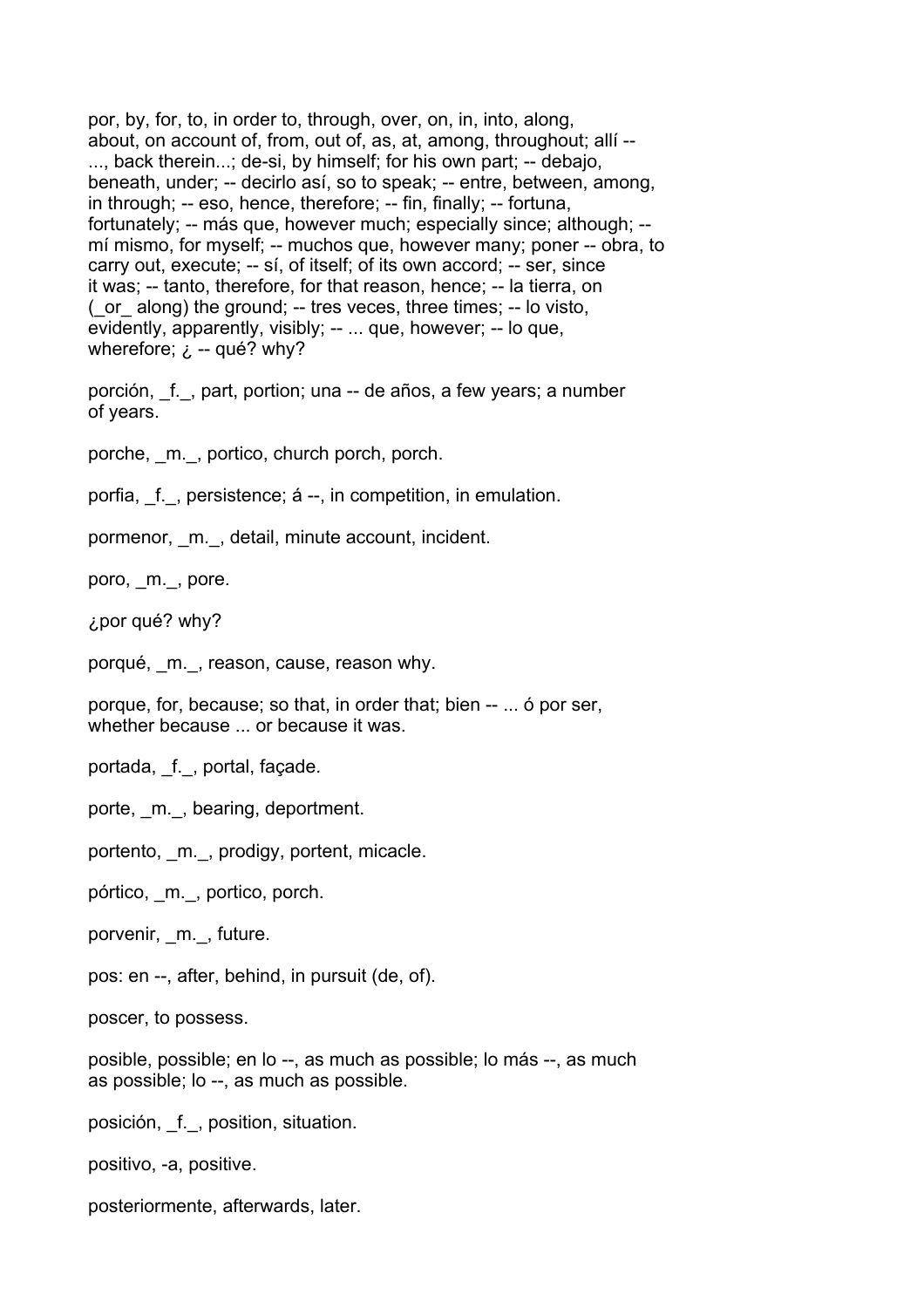postigo, \_m.\_, door, postern.

postrado, -a, \_adj. pp. of\_ postrar, prostrated, prostrate.

- postre, last; á la --; at last, finally.
- postrero (\_or\_ postrer), -a, last.

postres, m. pl., dessert.

poterna, \_f.\_, postern, small back door (\_or\_ gate).

potro, m., colt, foal.

prbetico, -a, skilled, expert, practiced, skillful.

precaución, f., caution, precaution.

preceder, to precede.

precepto, m., order, command.

precioso, -a, precious, costly.

precipicio, m., precipice.

precipitación, f., precipitation, haste.

precisamente, exactly, precisely, just.

preciso, -a, necessary; es -- que, I (you, etc.) must. appear.

predicción, \_f.\_, prediction, prophecy, warning.

predilecto, -a, favorite, beloved.

preferible, preferable.

preferir, to prefer.

pregunta, \_f.\_, question, inquiry; hacer una --, to ask a question, make an inquiry.

preguntar, to ask.

prelado, \_m.\_, prelate.

preludio, m., prelude, forerunner, precursor.

premiar, to reward.

premio, m., reward; en --, as a reward.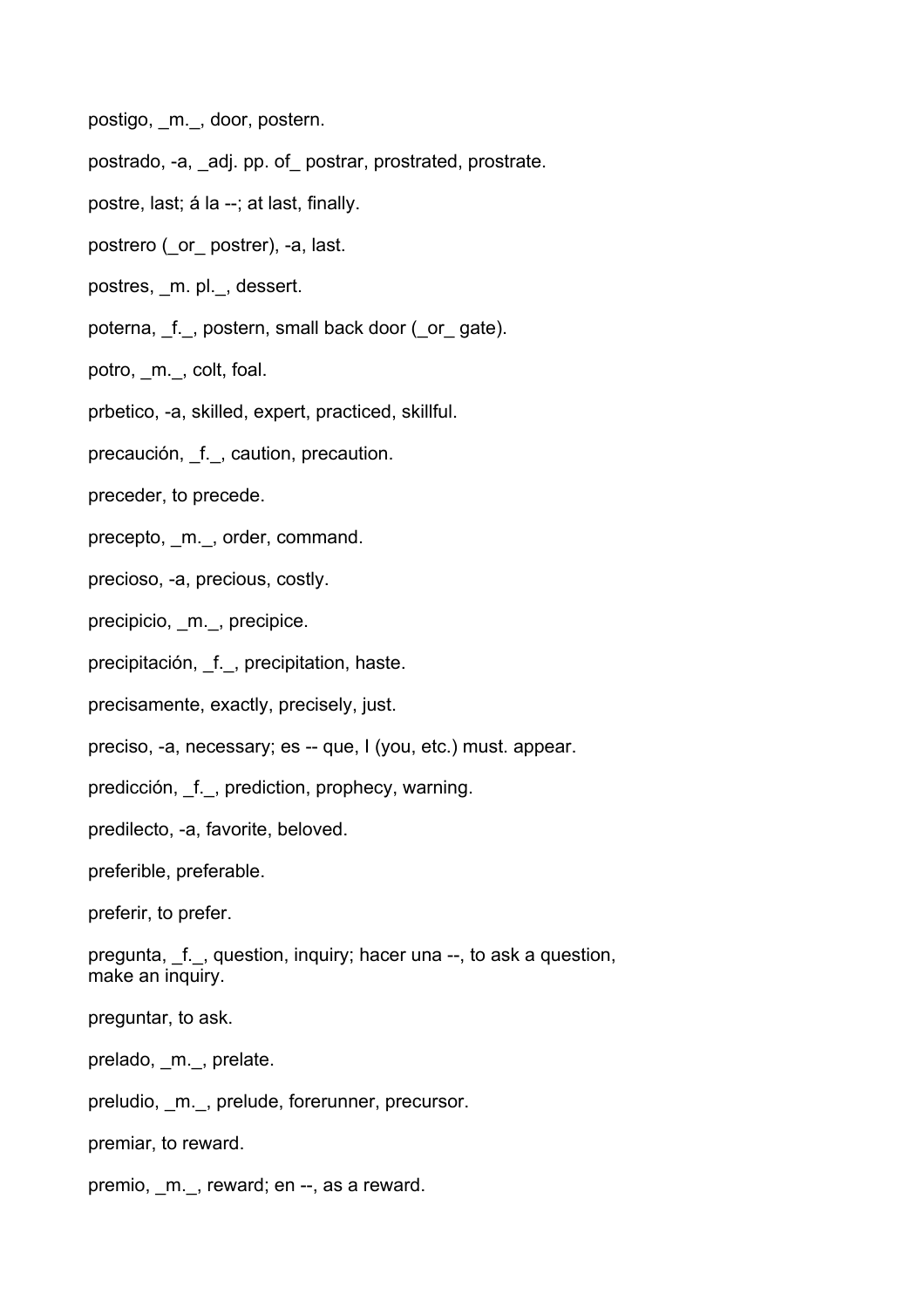prendas, f. pl., talents, accomplishments.

prender, to seize, take, arrest.

preocupar, to preoccupy, prepossess.

preparar, to prepare, make ready; refl., to be prepared, be ( $\circ$  or get) ready; to prepare.

presa, \_f.\_, capture, prize; -- de, a prey to.

presagio, m., presage, omen, portent, token.

presbiterio, m., presbytery, chancel.

prescindir de, to omit, except, leave out of consideration.

presea, f., jewel, gem.

presencia, f., presence.

presenciar, to witness.

presentación, \_f.\_, introduction, presentation.

presentar, to introduce, present, offer, hold out; \_refl.\_, to be present, present (\_or\_ show) oneself, appear.

presente, present; hacer --, to lay before, present, state; tener --, to bear in mind, remember; subst. m., person present; present (time).

presentir, to foresee, forebode, have a foreboding of.

presidio, m., jail, prison.

preso, -a, pp. (irr.) of prender, seized.

prestar, to lend, give, furnish, pay; -- homenaje, to pay homage, profess fealty; -- el oido, to pay attention; to listen (carefully).

preste, \_m.\_, priest.

presteza, f., rapidity.

presumir, to presume, suppose, boast.

presunto, -a, \_adj. pp. (irr.) of\_ presumir, presumed, supposed, boasted.

presuroso, -a, hasty, quick, prompt, rapid, speedy; \_adv.\_, speedily, promptly, hurriedly.

pretendiente, m., aspirant, suitor.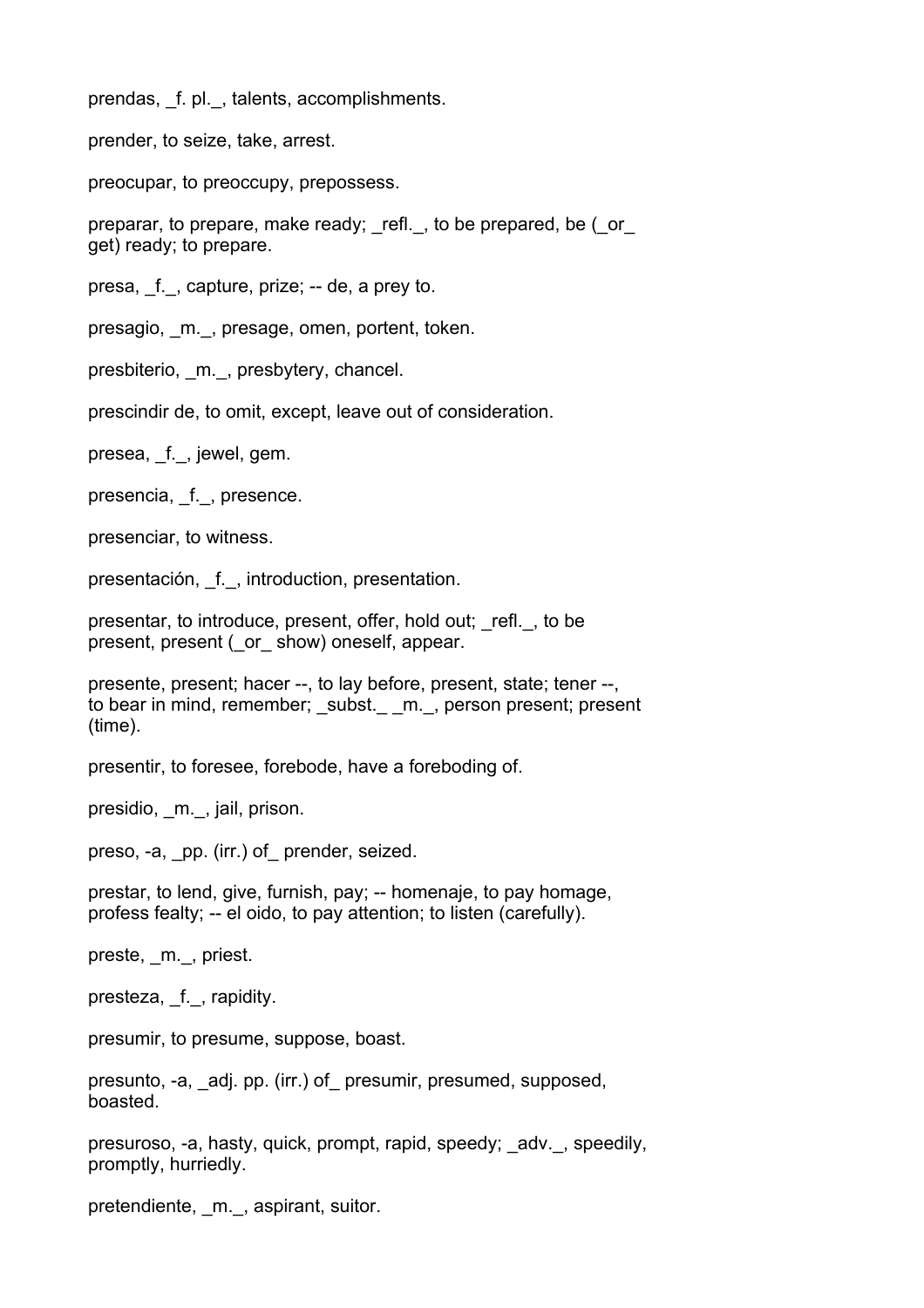pretil, m., railing, balustrade, battlement, breastwork.

prevenir, to warn, foresee, anticipate.

prez, m. or f., renown, glory.

primada, \_m.\_, primate, archbishop; primatical church.

primavera, f., spring.

primero ( or primer), -a, first, former, best, only; adv., first, before, rather, sooner.

primicia, f., first-fruits.

primogénito, m., heir (by primogeniture).

primor, m., beauty, charm; skill, dexterity.

principal, principal, chief, leading.

principio, m., beginning; á -- de, at the beginning of; early in; dar --, to begin.

priora, \_f.\_, prioress, superior.

prisa, f., haste, speed; de --, rapidly; más que de -- ( lit. more than rapidly), as rapidly as possible.

prisión, \_f.\_, prison, dungeon.

prisionero, \_m.\_, prisoner.

privar, to find general acceptance.

privilegio, \_m.\_, privilege.

probable, probable.

probar, to prove, taste, swallow, try, test.

problema, \_m.\_, problem, question.

procedencia, f., derivation, source.

proceder, to proceed.

procurar, to try, endeavor, manage, succeed.

prodigalidad, \_f.\_, prodigality, profusion, extravagance.

prodigio, m., marvel, prodigy, miracle.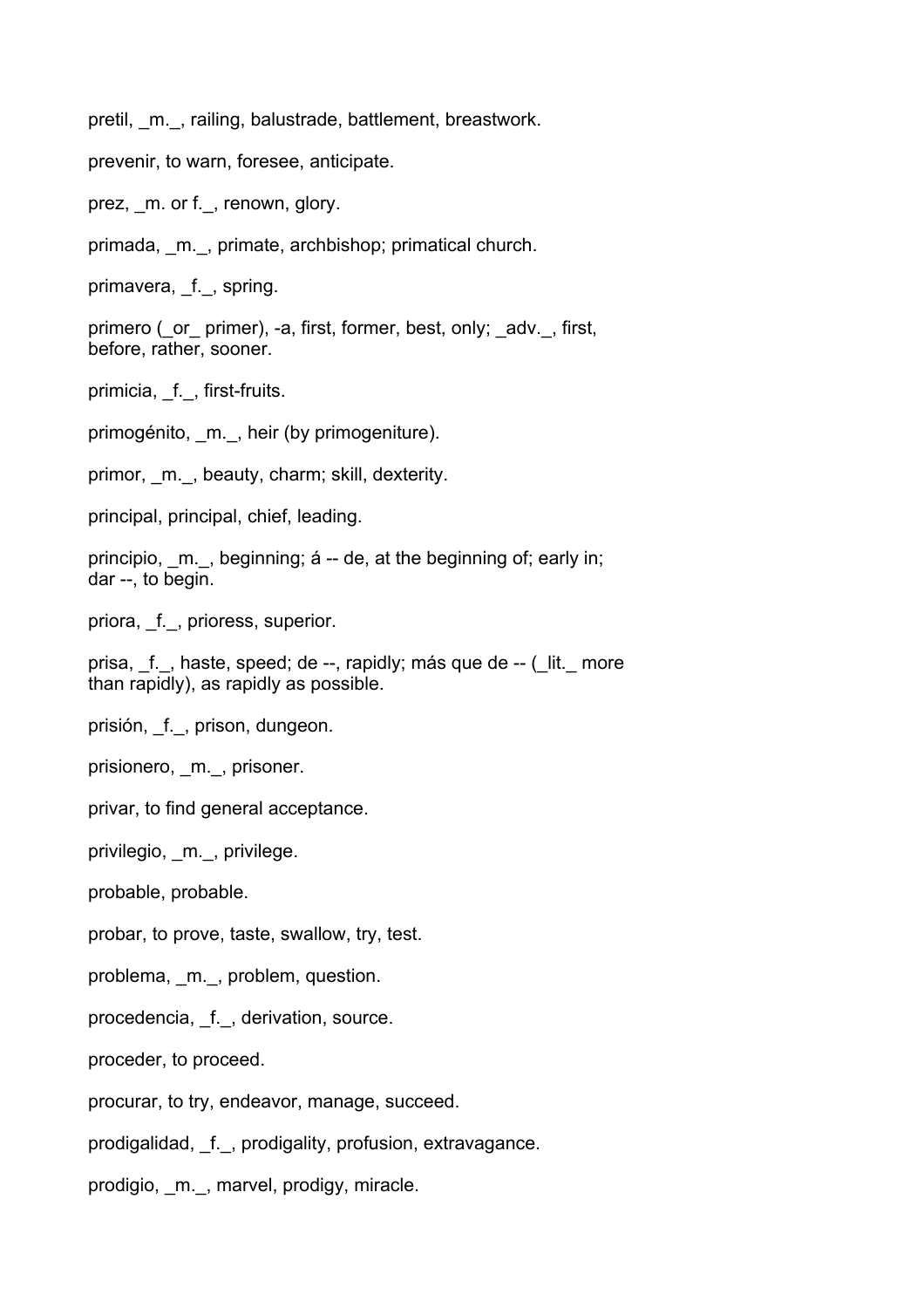prodigioso, -a, marvelous, wonderful.

producir, to produce, make, arouse.

producto, \_m.\_, product.

profanación, \_f.\_, profanation.

profanar, to profane, disgrace, desecrate.

proferir, to proffer, utter.

profesión, f., profession, practice.

profesora, f., professor, teacher.

profeta, \_m.\_, prophet.

profundamente, profoundly, deeply.

profundidad, \_f., depth.

profundo, -a, profound, deep; \_subst. m. pl.\_ depths; hell.

profusión, \_f.\_, profusion, lavishness.

prohibir, to forbid.

prolongado, -a, \_adj. pp. of\_ prolongar, prolonged, long.

prolongar, to prolong; refl., to be prolonged; to stretch out.

promesa, \_f.\_, promise.

prometer, to promise.

promoción, \_f.\_, promotion.

prontitud, \_f.\_, promptness; con --, promptly, quickly.

pronto, -a, quick, prompt; \_adv.\_, promptly, quickly, soon, too soon; de --, suddenly, abruptly; tan -- ... como ..., now ... now ...

pronunciar, to utter.

propicio, -a, propitious.

propiedad, f., property.

propio, -a, own, self, very, proper, fitting, suitable, becoming; - de, proper to, peculiar to, suited to, befitting, belonging to; amor --, self-esteem, self-love, conceit, vanity.

proporción, \_f.\_, proportion.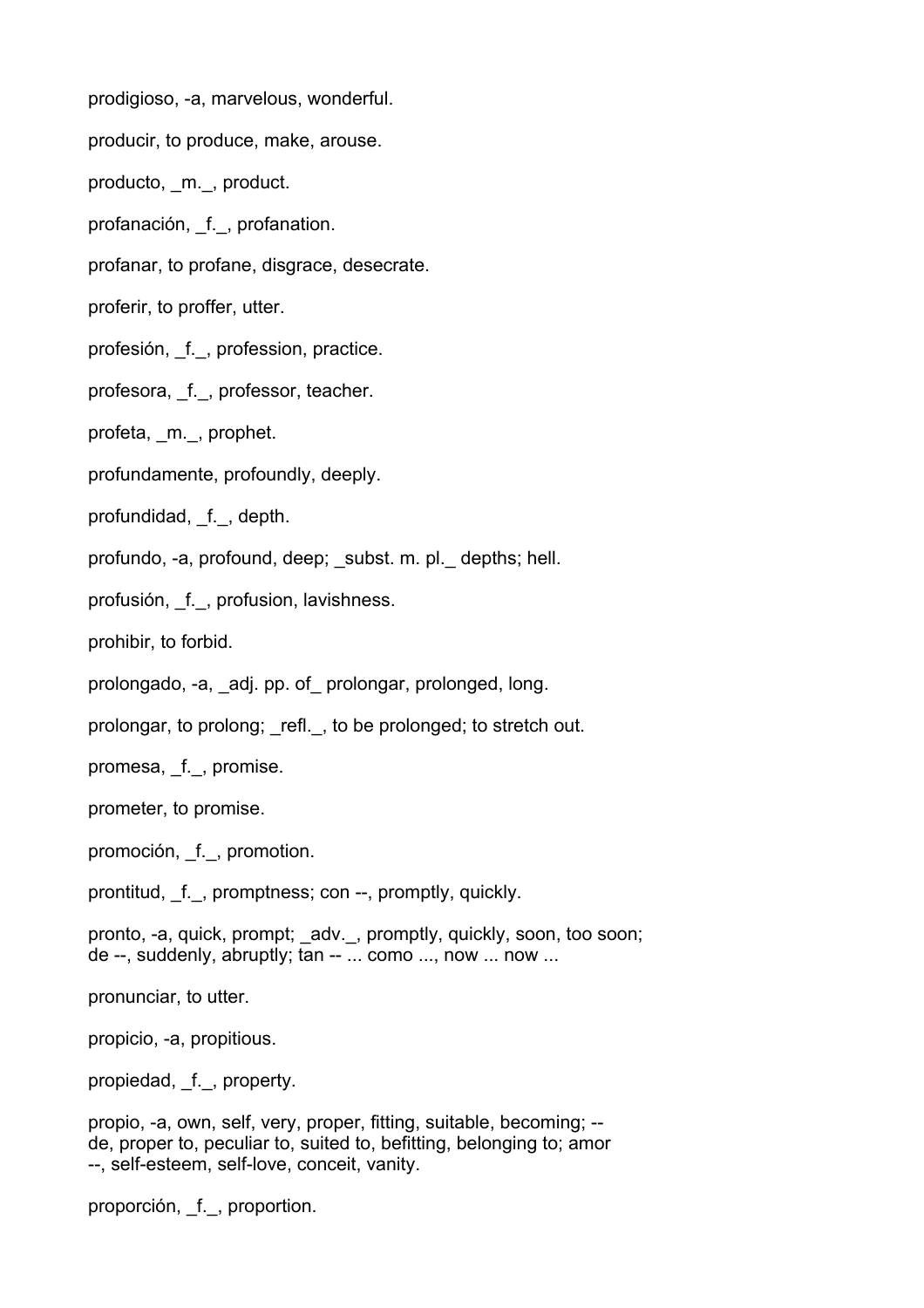proposición, f., proposition, offer.

propósito, \_m.\_, purpose, plan, design, intention; á --, suited, suitable, desirable; by the way; apropos; á -- de, with regard to, apropos of, speaking of.

prorrumpir, to break forth, burst out.

proseguir, to pursue, continue, remain, follow.

prosélito, \_m.\_, proselyte.

protección, f., protection.

protector, \_m.\_, protector, guardian.

proteger, to protect, guard.

proveer, to provide (á, for).

provenzal, Provencal, of (\_or\_ pertaining to) Provence.

proverbial, proverbial.

providencia, f., providence.

provincia, f., province, country.

provisto, -a, \_pp. of\_ proveer, provided.

provocar, to incite, spur on, challenge.

próximamente, approximately.

proximidad, \_f.\_, proximity.

próximo, -a, next, near, very near, about, ready; -- á, about to; ready to.

proyectarse, to project, be thrown.

proyecto, \_m.\_, project, plan.

prudencia, f., prudence.

prueba, \_f.\_ proof.

publico, -a, public, common; cosa

publica, well known, notorious.

pudor, m., shame, modesty.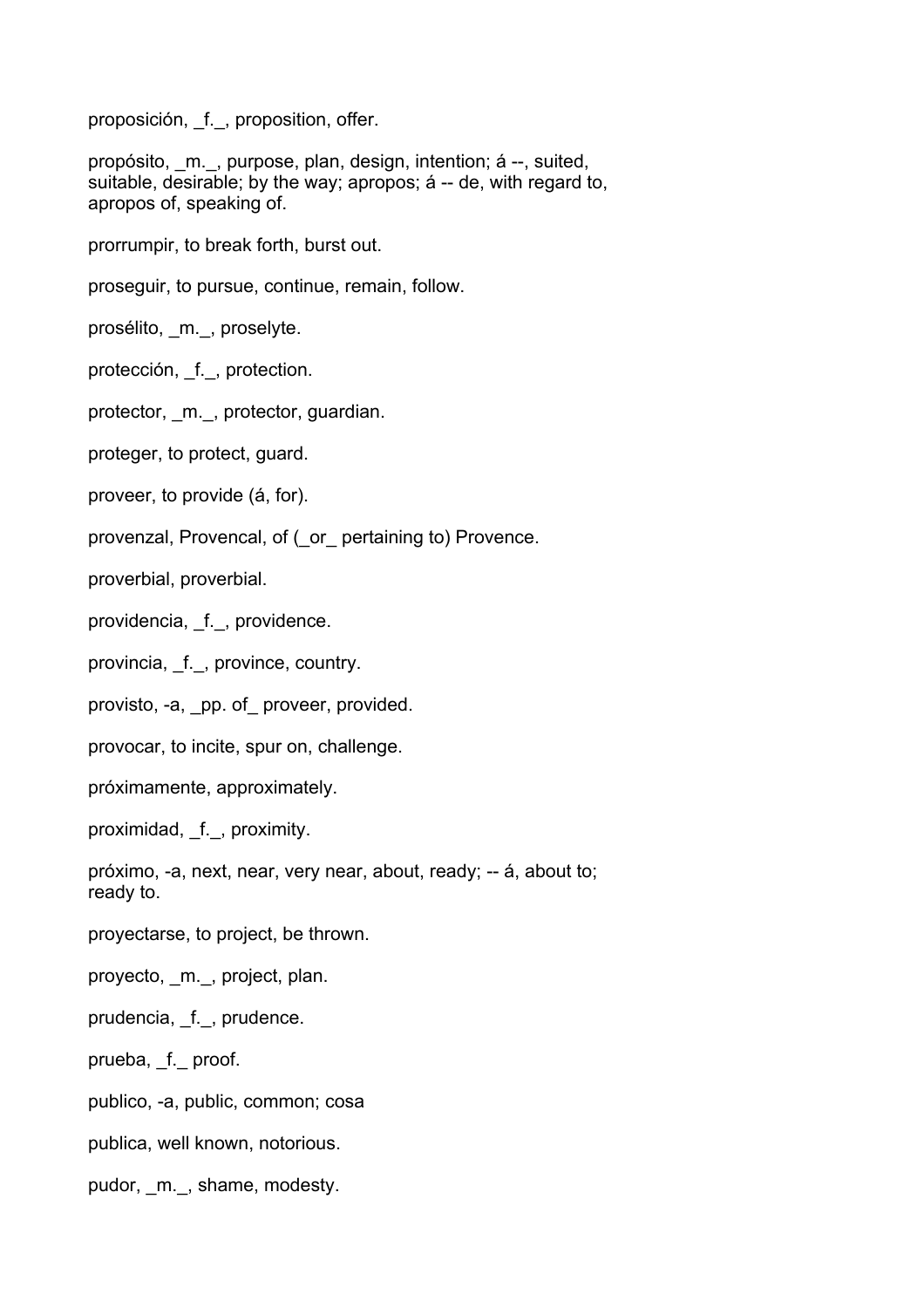pudrir, to rot, decay.

pueblecillo, m., small town, village.

pueblo, \_m.\_, people, populace, village; gente del --, common people.

puente, m., bridge, drawbridge; -- levadizo, drawbridge.

pueril, puerile, childish.

puerta, \_f.\_, door, gate, portal; doorway; llamar á la --, to knock (at the door).

pues, \_conj.\_, for, since; interj., then, well, therefore. why: -bien, well, well then, very well, well now; -- nada, but no; not so.

puesto, -a, \_pp. of\_ poner, placed, put, granted; -- que, supposing that, seeing that; since, because, forasmuch as

puesto, \_m.\_, post, position, place, point, spot, seat.

pugnar, to fight, strive.

pujanza, \_f.\_, power.

pulimentar, to polish.

pulular, to swarm.

punta, f., point, tip, end, sharp point; ponerse de --, to stand on end.

puntiagudo, -a, sharp, pointed.

punto, m., point (of time or place), point, jot, moment, instant, matter, object; estar á -- (de), to be ready (to); to be on the point of, be about to; -- en boca, silence, hush; hasta el -- de, up to the point of; until, till; al -- y hora de, on the stroke of, at exactly; á -- de la media noche, at midnight precisely; at exactly twelve o'clock at night; de --, see subir.

puñal, \_m.\_, dagger, poniard.

puño, \_m.\_, fist, cuff, wristband, hilt; como --s, as large as your fist.

pupila, \_f.\_, eye, pupil, sight

purgar, to purify, atone, expiate, purge, clear away.

purisimo, -a, \_abs. super.\_ of puro, very (\_or\_ most) pure, purest, immaculate.

puro, -a, pure, mere; de -- viejo, from sheer old age.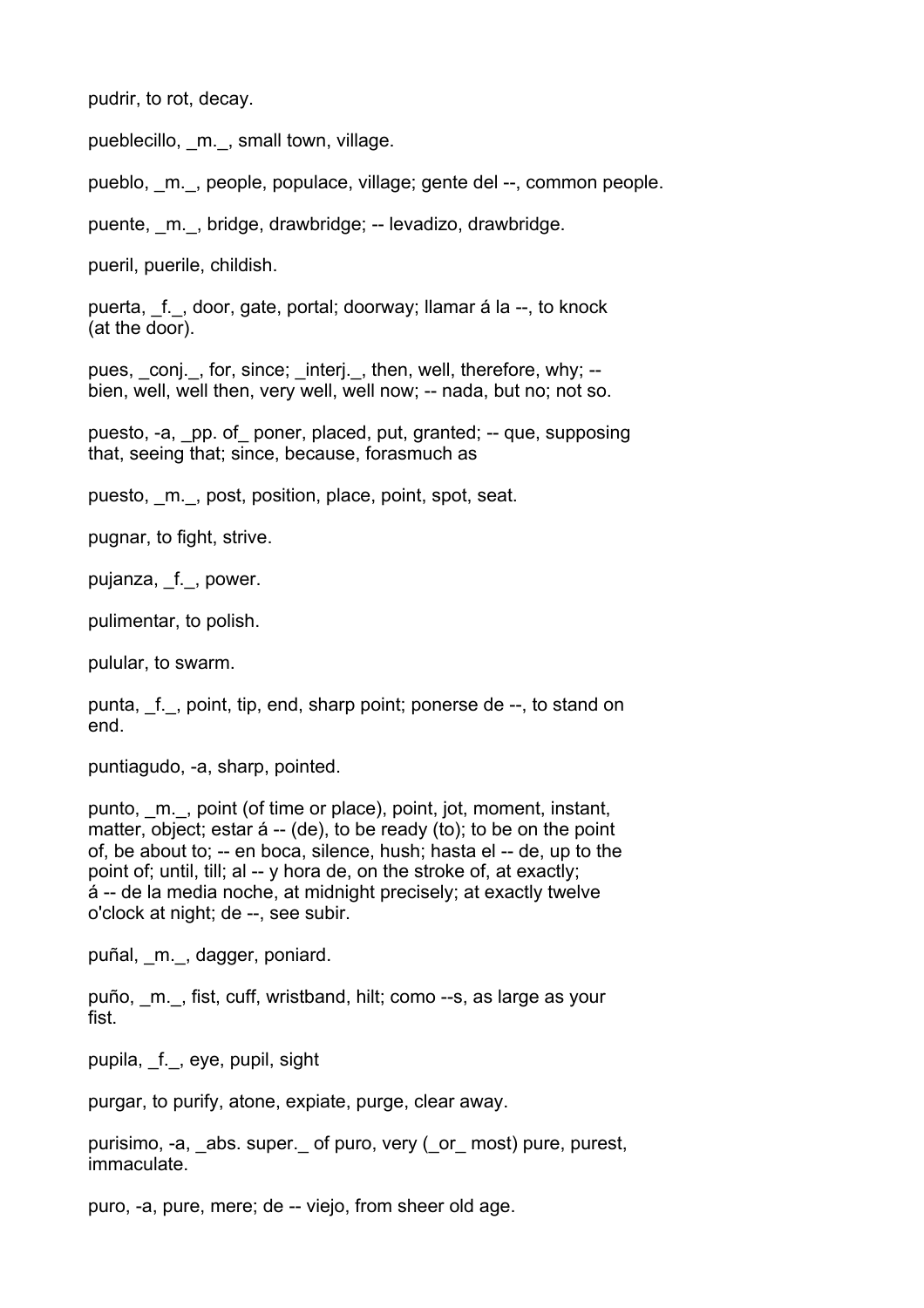púrpura, \_f.\_, purple, crimson.

Q

que, \_rel.\_, who, which, that; el --, he who, that which, which; la --, she who, that which, which; lo --, that which, what; á lo --, as far as; from what; as; á lo -- parece, as it seems; evidently; lo - esde, as for; as far as ... is ( or are) concerned; lo -- tiene --, but; the fact is that; con --, therefore, wherefore, so then.

que,  $adv.$ , as, than;  $tan \dots -$ , as  $\dots$  as.

que, conj., let, for, since, that; bien -- ... bien --, whether ... or; either because ... or because; de --, of (\_or\_ at) the fact that; that; (ello) es --, the fact is that; entonces --, then while ( or when); puesto --, since; -- lo creas o no, whether you believe it or not; -- quieras -no, willy-nilly; no --, whilst; sin --, without; sino --, but, but rather, except that; en tanto --, while; hasta tanto --, until, until such time as; ya --, since.

¿qué? \_interrog.\_) which? what? ¿á --? why? wherefore? ¿en --? in what? how? why? ¿por --? why? ¿-- tal? how? ¿--se yo --? I know not what; all sorts of things;  $\lambda$ -- tiempo? how long?

 $iqu\'e!$  exclam. ) how! what! what a!  $i-$  ... (\_subst. ) tan ...  $($  adj.  $)!$  what a ...  $($  adj.  $)$  ...  $($  subst.  $,)!$ 

quebrado, -a, \_adj. pp. of\_ quebrar, broken, altered, rough, rocky, uneven; tener la color quebrada, to have lost one's color; to be pale.

quebrar, to break, alter; refl., to break, be broken, be altered.

queda, f., curfew.

quedar, to remain, rest, be (\_or\_ become); -- en pie, to remain standing; -- en silencio, to be silent; cuanto queda repetido, as has been said; refl., to remain; to be.

queja, f., complaint, murmur, plaint, sighing, sigh, moaning, moan.

quejarse, to complain, grumble, clamor, lament.

quejido, m., complaint, moan.

quemar, to burn, scorch, inflame.

querer, to wish, desire, want, seek, like, demand, will, be willing; ¿qué queréis?, ¿qué quiere usarced? what can you expect? que quieras que no, willy-nilly; no quiere permitir, will not permit; á éste quiero á éste no quiero, without asking permission; whether or no; --  $\acute{a}$ , to love; -- decir, to mean; refl., to be desired, be desirable.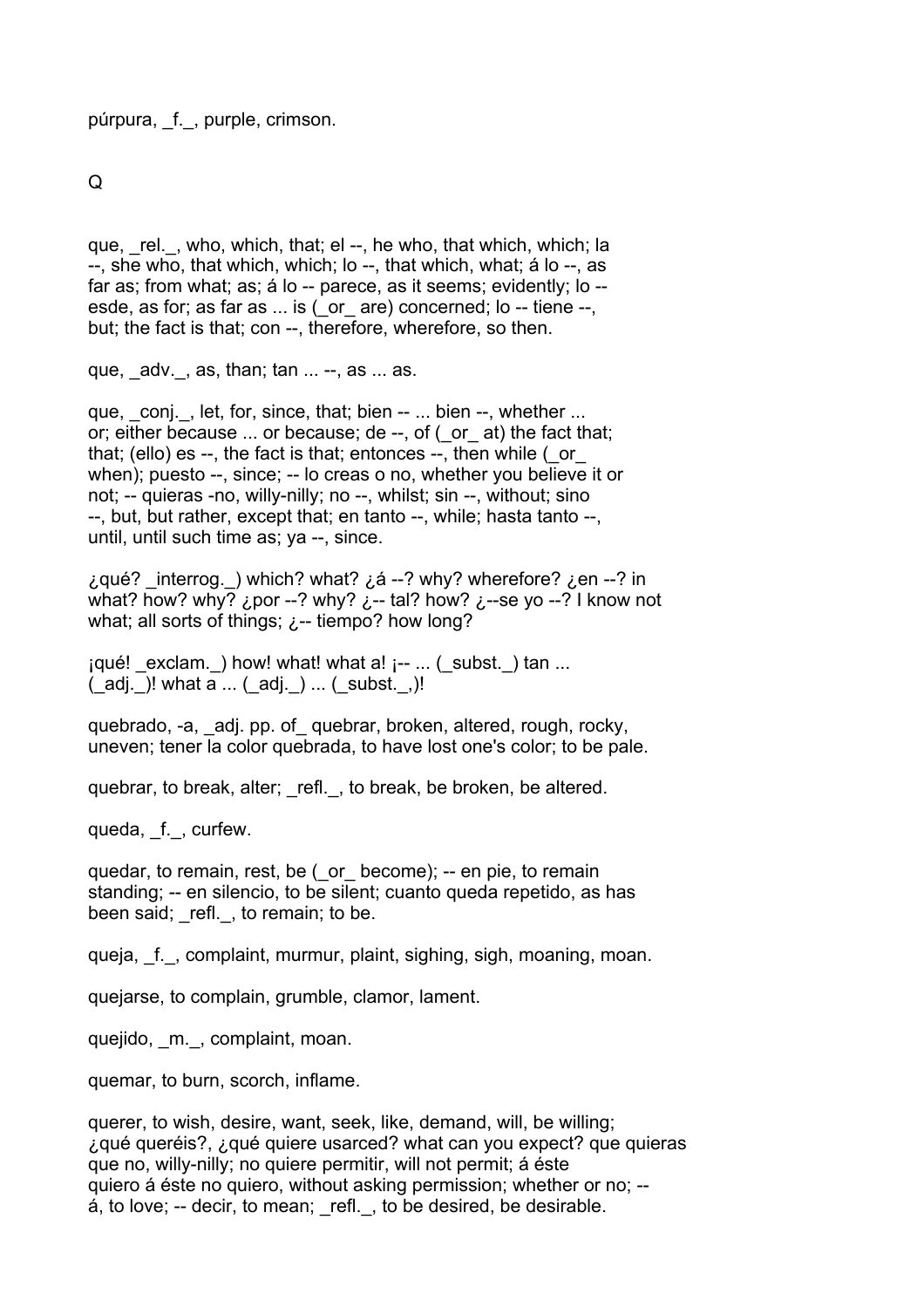querido, -a, adj. pp. of querer, liked, loved, beloved, dear; el mas --, the favorite.

querubin, m., cherub.

quicio, \_m.\_, hinge; (\_here\_) crack, opening.

quiebra, f., crack, opening, fissure.

quien, rel., who, whom, one who, him who, whoever; á fe de -- soy, on my honor; on the word of a gentleman; ¡por -- soy! on my word (of honor).

¿quién? who?

quiera. See como, also adonde.

quietecito, -a, very quiet, very peaceful.

quieto, -a, quiet, calm, peaceful.

quietud, f., quiet, tranquillity.

quimérico, -a, chimerical, fantastic.

quince, fifteen.

quinto, -a, fifth.

quitar, to take away, take off, deprive of, ward off, cut off, remove.

quizás, perhaps.

## R

racimo, m., bunch, cluster.

radiar, to shine, gleam.

ráfaga, f., gust, gale, blast, rush of wind (\_or\_ air).

Raimundo, m., Raymond.

raíz, f., root.

rama, f., branch.

ramaje, \_m.\_, branches.

ramillete, m., nosegay, bouquet.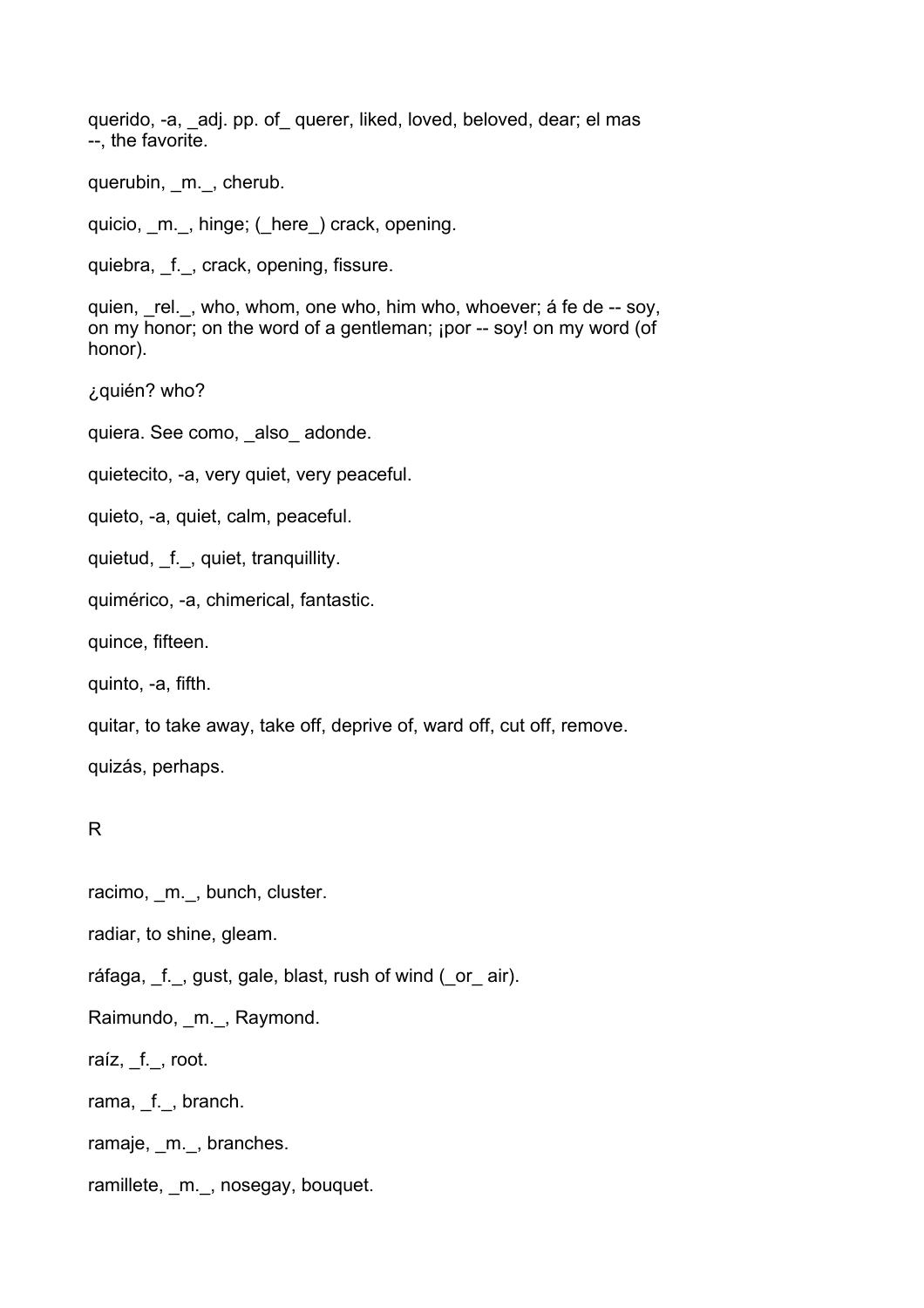rapidez, f., rapidity, celerity.

rápido, -a, rapid, fleet, swift.

rapto, m., ecstasy, rapture.

raro, -a, rare, strange, remarkable.

rascar, to scratch.

rasgar, to rend, tear asunder.

rastrear, to go spying; to creep (\_or\_ crawl) (\_lit.\_, to fly low).

rastrero, -a, cringing.

rastrillo, m., portcullis.

rastro, m., track(s), trace(s), scent, taste.

rato, m., moment, short time, time, while; largo --, for a long time; un gran --, a long time.

raya, f., stroke, dash, line, streak; boundary, frontier.

rayarse, to break (of dawn); to dawn.

rayo, m., ray, beam; lightning, thunderbolt.

raza, f., race, family.

razón, f., reason, cause, account; dar -- de, to give an account of; to inform regarding; en -- á, by reason of; on account of.

real, royal, real, actual.

realidad, f., reality.

realizar, to realize, execute, form, accomplish.

rebaño, m., flock of sheep.

rebelde, rebellious, rebel.

rebosar, to overflow.

rebullirse, to move restlessly, be agitated.

recalcar, to emphasize, stress.

recibir, to receive.

reciente ( or recién), recent, fresh; recién venido, recent arrival.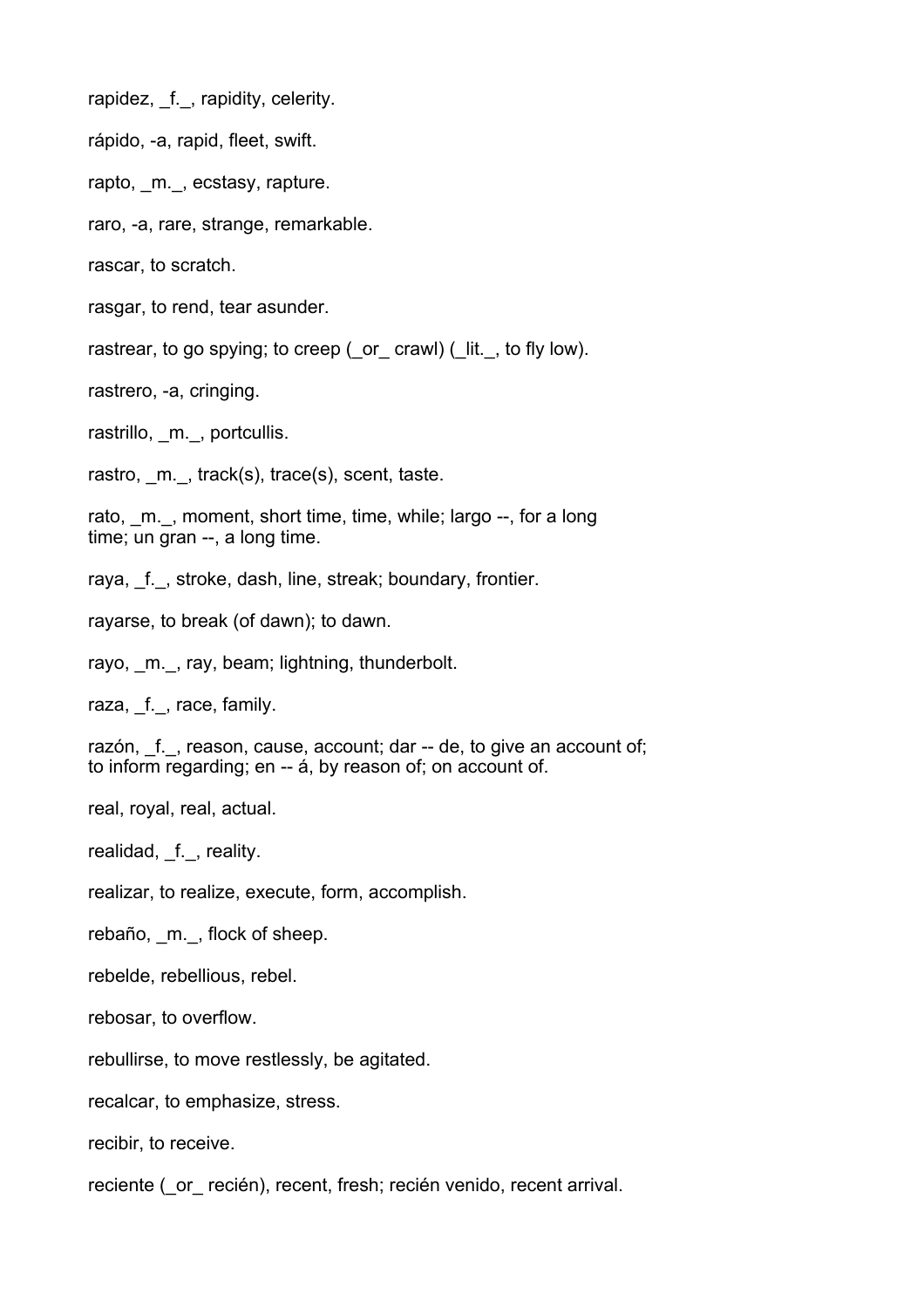recientemente, recently.

recinto, \_m.\_, precinct(s), inclosure, place.

recitar, to recite, speak.

reclamar, to reclaim.

reclinar, to recline, lay, lean; refl., to recline.

reclinatorio, m., prie-dieu, prayerdesk.

recobrar, to recover, regain, obtain, assume again, resume, take up again.

recoger, to take up, pick up, take back, receive.

recogimiento, m., abstraction, concentration, meditation, reverence, modesty; examination.

reconocer, to recognize, acknowledge, inspect.

recordar, to recall, remind, recollect, remember, call to mind.

recorrer, to run over, pass through, traverse, search, scour, overrun, roam about; have recourse (to).

recostado, -a, pp. of recostar, reclining, leaning, resting.

recuerdo, m., remembrance, recollection, memory.

recuperar, to regain.

recurso, \_m.\_, resource.

rechazar, to repel, drive back.

rechinar, to creak, grate.

red, f., net, head-dress.

redención, f., redemption.

Redentor, m., Redeemer.

redimir, to redeem, ransom, purchase exemption from, liberate, set free (for a price).

redonda, f., circle, round, neighborhood; veinte leguas á la --, within a radius of twenty (Spanish) leagues.

redondo, -a, round, well-molded, well-formed.

reducirse, to be reduced ( $\sigma$  confined); to consist (a, in); to limit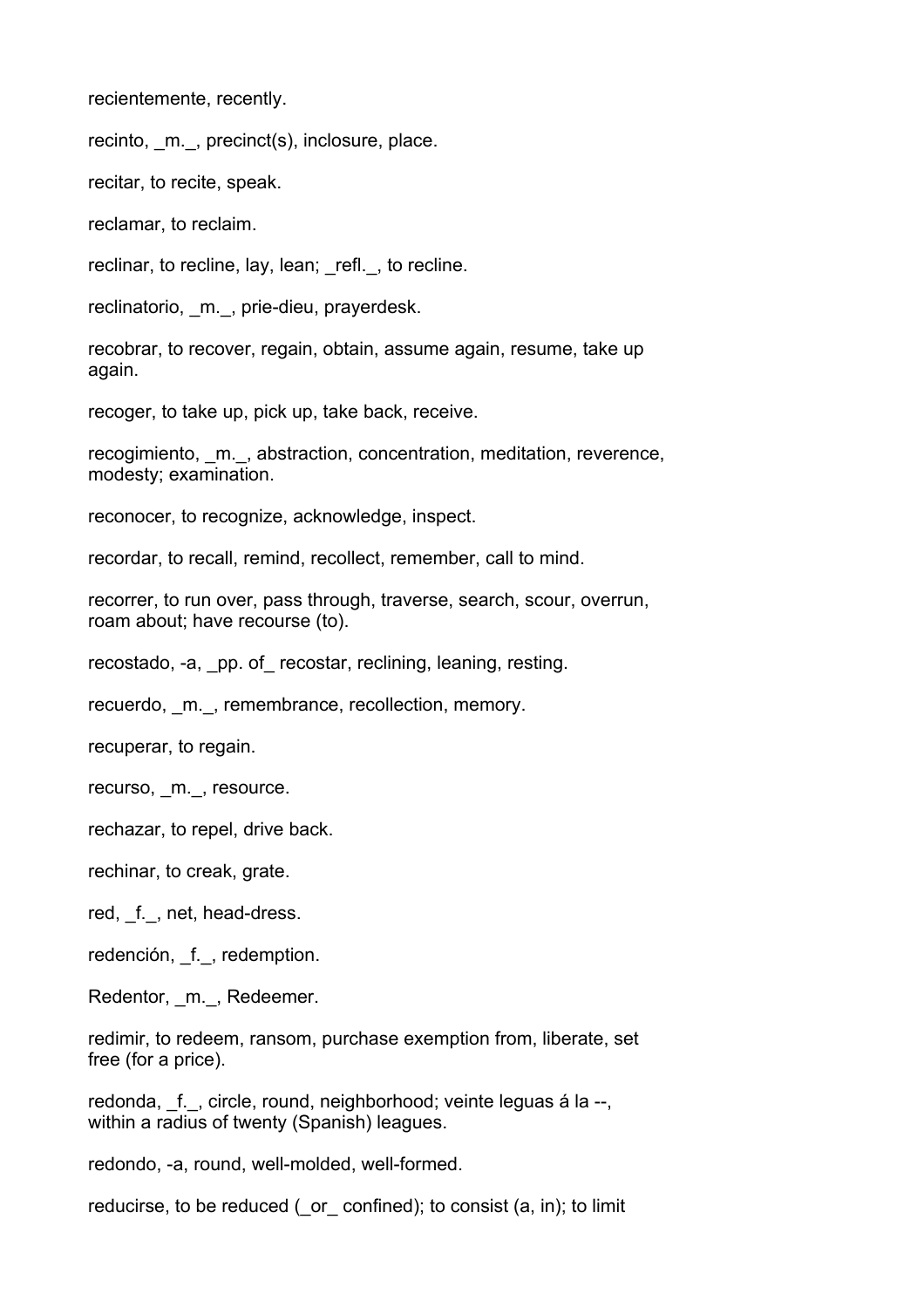oneself (á, to).

referir, to relate, narrate, tell, mention, describe, report; refl., to refer, have to do, consist; ¿á qué se refiere? wherein consists?

reflejar, to reflect; refl., to reflect, be reflected.

reflejo, \_m.\_, reflection.

refrán, m., refrain; saying, adage.

refrenar, to check.

refrescar, to freshen, refresh, cool.

refriega, f., encounter, affray.

refugiarse, to take refuge.

refugio, m., refuge.

refunfutiar, to snarl, growl.

regalar, to regale, delight with.

regalo, m., present, gift.

regazo, m., lap, embrace.

región, f., precinct, region, place, space, tract.

registro, \_m.\_, stop (of an organ).

regla, f., rule; de nuestra --, of our order.

regocijado, -a, \_adj. pp. of\_ regocijar, rejoicing, joyful, merry.

regocijo, \_m.\_, rejoicing, joy, pleasure, mirth, hilarity, merriment, amusement.

regular, common, ordinary.

rehundir, to sink, bury.

rehusar, to refuse, decline.

reina, \_f.\_, queen.

reinar, to reign.

reino, \_m.\_, kingdom, dominion.

reir ( or rierse), to laugh; to smile; -- de, to laugh at; dar que --(con), to ridicule, make sport (of), make a laughingstock (of); y se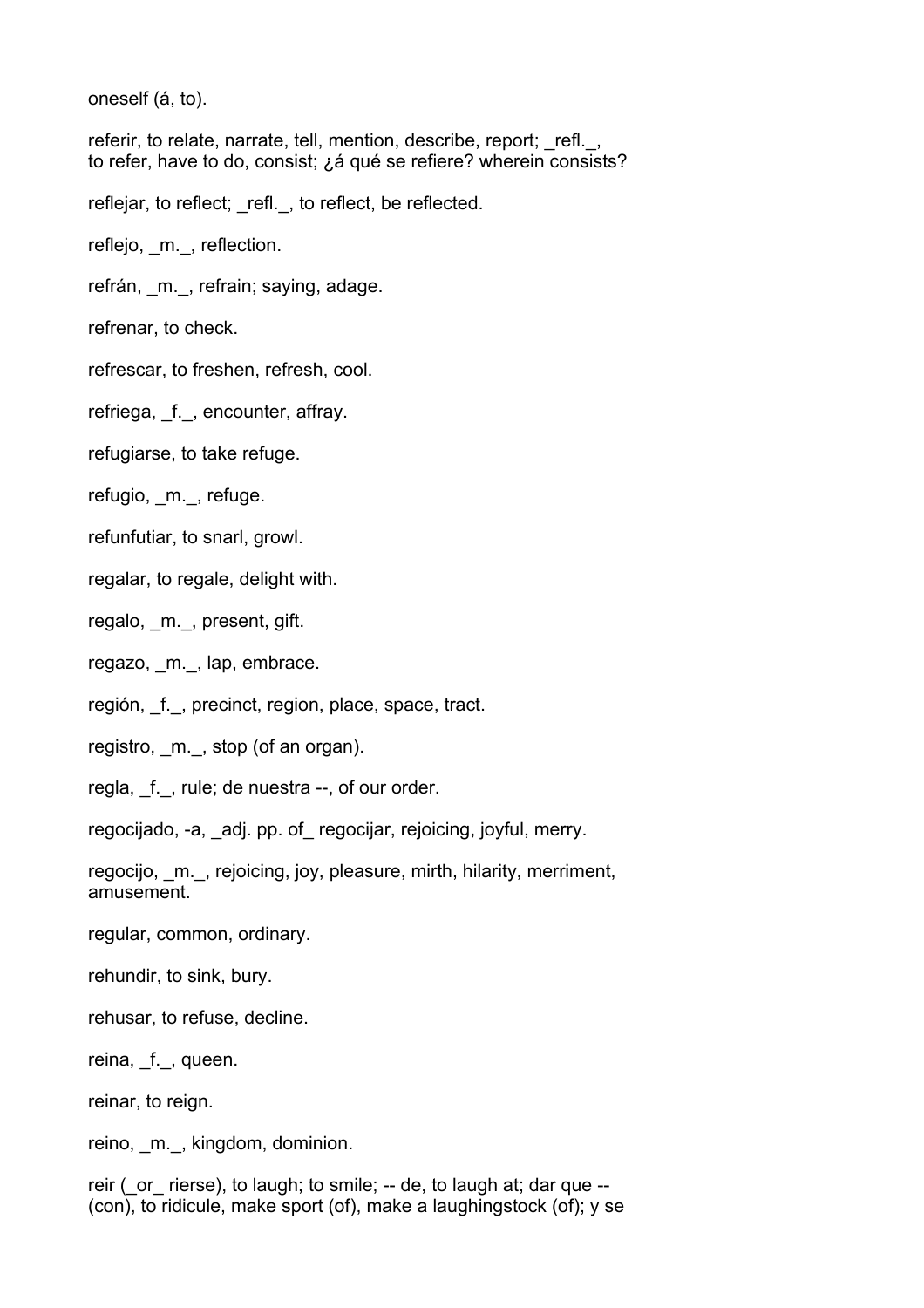le rieron en sus barbas, and they laughed in his face; reirse en la nariz, to laugh in one's face; romper á --, to burst out laughing.

reiterar, to repeat, reiterate.

rejilla, f., bar.

relación, \_f.\_, narration, story, narrative, account; relation.

relacionarse, to be ( or become) related ( or connected).

relámpago, m., flash, flash of lightning, lightning.

relampaguear, to flash.

relatar, to relate; las relataban, would tell of hiss deeds.

relate, m., narration, narrative, story.

religión, f., religion, Christianity.

religioso, -a, religious; subst. m. and f., monk, nun.

relinchar, to neigh.

reliquia, f., relic.

reloj, \_m.\_, watch, clock

rellano, m., plateau.

remanso, m., still water, water caught and held in the little bays along a river-bank.

remate, m., end, destination, conclusion.

remedio, \_m.\_, remedy, cure.

remolino, m., whirlwind, whirl, qust.

remontar, to remount, go back, go up; -- la corriente del río, to go up stream; refl., to climb; remount, ascend, rise.

remoto, -a, remote, distant, far off, ancient.

removerse, to move, move about.

rencor, m., rancor, animosity, grudge.

rendimiento, m., submission.

rendir, to subject, overcome; refl., to yield, give way, bend down.

renegar, to curse, swear (de, at).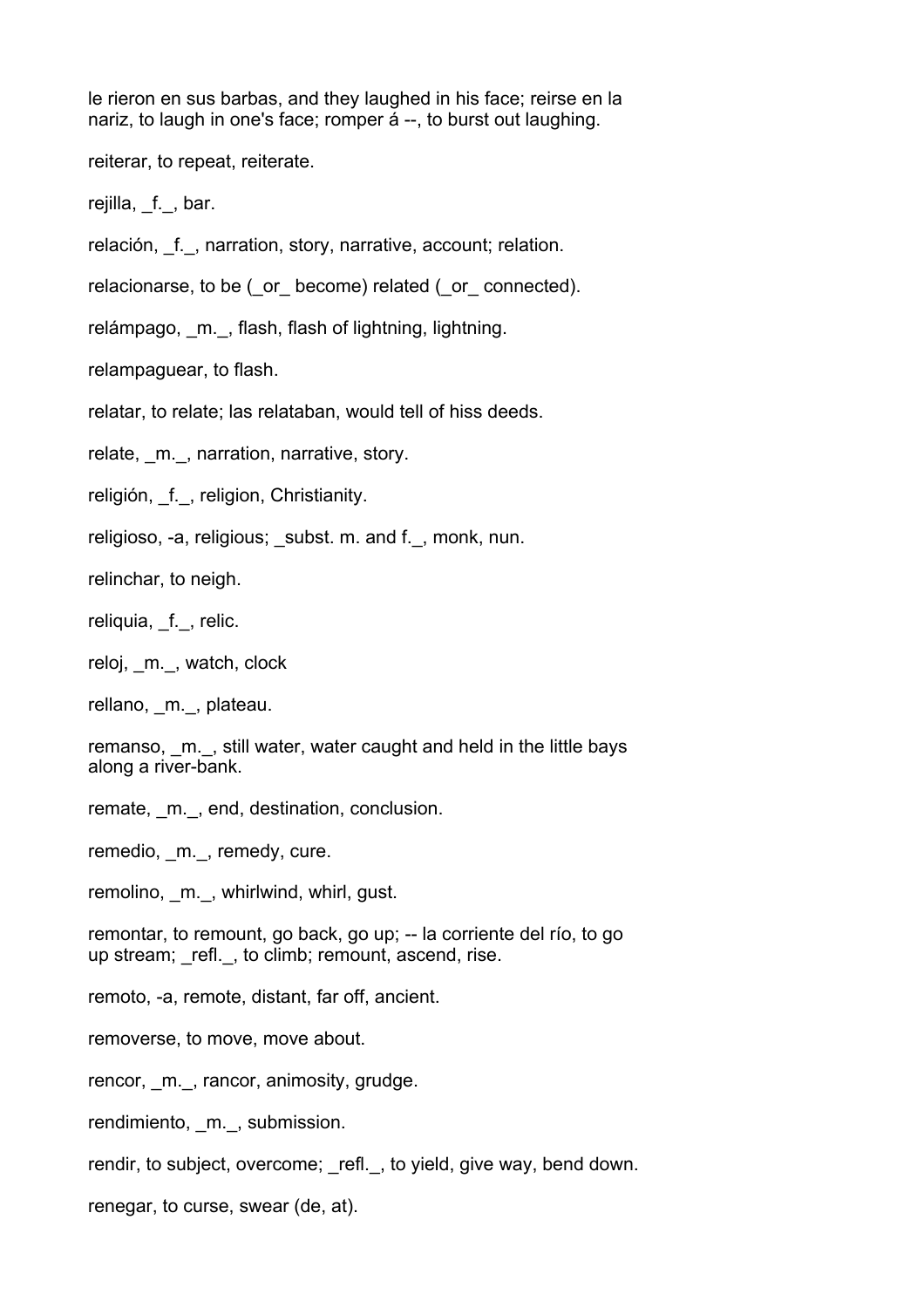renunciar, to renounce, give up, refrain.

reo, m., criminal, accused.

reparar, to repair, observe, notice.

repartir, to distribute, divide.

repente; de --, suddenly.

repentino, -a, sudden, unexpected.

repetir, to repeat; refl., to be repeated; to reverberate.

repicar, to chime, ring, peal.

repique, m., chime, peal.

replegarse, to bend back, wind, coil, make a detour, be centered.

reponerse, to recover.

reposado, -a, adj. pp. of reposar, calm.

reposar, to rest, repose.

reposo, m., rest, repose, sleep.

representación, f., representation; -- de, representing; in the name of.

representar, to represent; refl., to be represented; to appear.

reprimir, to repress, restrain.

reproducir, to reproduce, reflect.

reptil, m. reptile.

repuesto, -a, pp. of reponerse, recovered.

repugnancia, f., repugnance, aversion.

repugnante, repugnant, revolting.

requerir, to require, demand, seek, request.

res, f., head of cattle, etc., animal, game, deer.

resbalar, to glide, steal, slip; \_refl.\_, to glide, slip, slide, steal; -se á uno un pie, to take a false step; to slip.

resignar, to resign; refl., to be ( or become) resigned; to resigned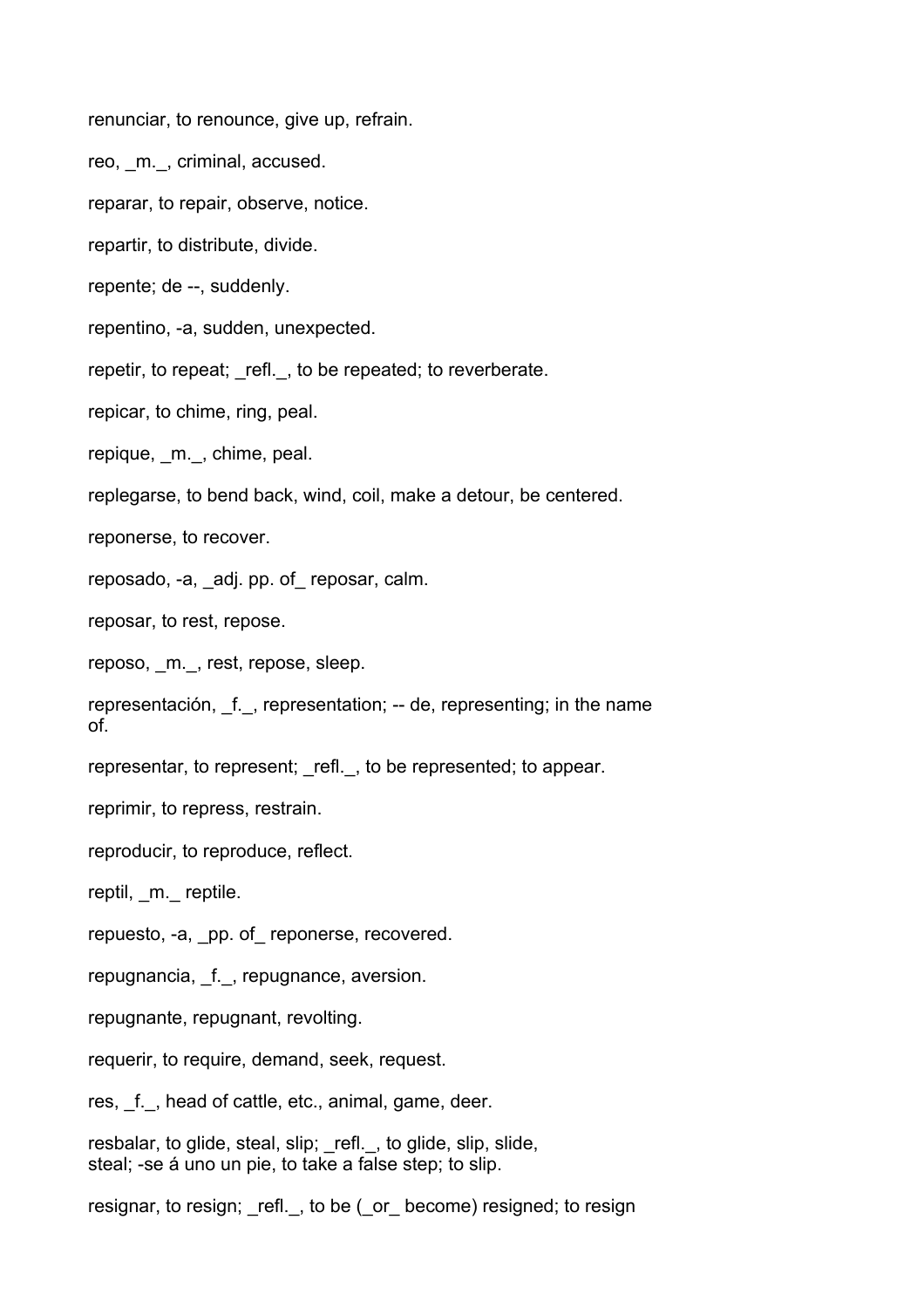oneself.

resina, f., resin; teas de --, pine (or resinous) torches.

resistir, to resist, baffle, oppose, endure (it); refl., to resist, refuse.

resolución, \_f.\_, resolution, decision.

resolver, to resolve, solve, determine; refl., to agree, decide.

resonar, to resound, clang.

resorte, m., spring.

respecto, m., respect, regard, relation; -- à, with respect to.

respetable, respectable, influential, venerable, estimable.

respetar, to respect.

respeto, m., respect, esteem.

respetusamente, respectfull, with respect.

respetuoso, -a, respectful.

respiración, f., respiration, breathing.

respirar, to breathe.

resplandecer, to glisten, shine, gleam, glitter.

resplandeciente, resplendent, shining.

resplandor, m., glow, splendor, light, gleam, flash, brightness, reflection.

responder, to reply, answer, respond.

respuesta, f. reply.

restar, to remain.

resto, m., rest, remainder, remains; pl., remains, rest, remainder; ruins.

restregar, to rub.

resucitar, to resuscitate, revive.

resuelto, -a, adj. pp. of resolver, resolved, determined; ready, prepared.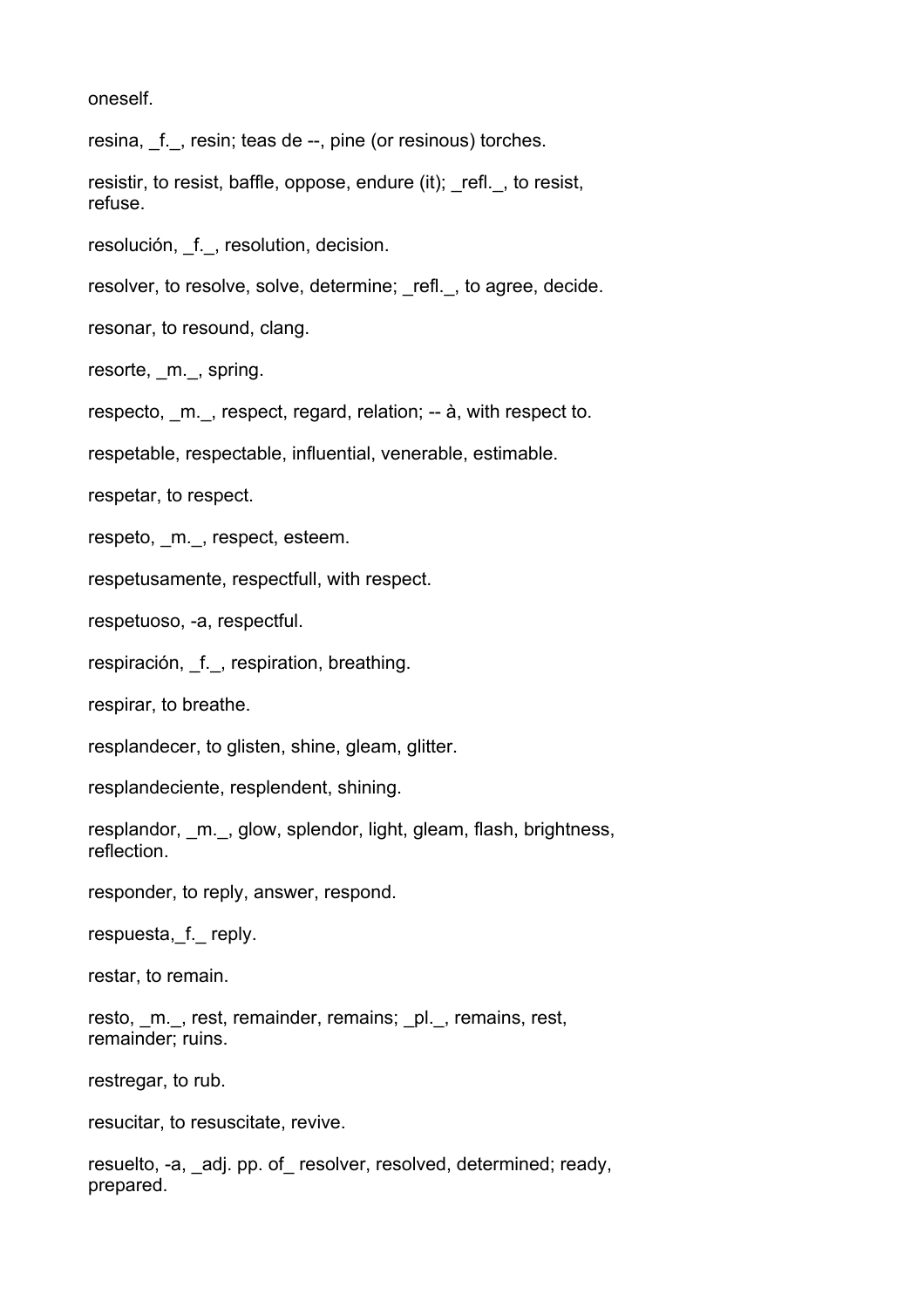resultado, m., result, outcome.

resultar, to result.

retablo, m., reredos, retable, altarpice, altar-screen.

retirar, to retire, withdraw; refl., to retire, withdraw.

retorcer, to twist, wind, turn; refl., to twist, wind, writhe, flow tortuously, roll.

retorcido, -a, adj. pp. of retorcer, twisted, rolled, rolling, winding, undulating, gnarled.

retozar, to flit, hover, play, sport, sparkle.

retraido, -a, adj. pp. of retraer, restrained, repressed, shrinking.

retratar, to portray, depict, mirror, reflect.

retumbar, to resound.

reunión, f., reunion, gathering, party.

reunir, to unite, bring together, join, collect; refl., to meet, unite, assemble, collect; -se á, to join; -se con, to join, associate with.

revelación, f., revelation, confession.

revelar, to reveal, manifest.

reventarse, to burst, split; (\_vulgar \_) to die.

revés, m., reverse, opposite, back al --, backwards.

revestir, to deck, adorn, put (or take) on again; to be dressed (or clothed).

revolcar, to hurl, overturn; refl., to wallow, roll about, writhe.

revolotear, to flutter ( or fly) about; to flutter, hover; subst. m., fluttering.

revolver, to revolve, turn over (in one's mind), consider; refl., to roll, to stir, to move about.

revuelta, f., confusion, consternation, turn, turning, winding.

revuelto, -a, adj. pp. of revolver, huddled together, intermingled, pell mell, rumpled, tossed, disordered, intricate, winding.

rey, m., king, monarch; -- de armas, king-at-arms; los reyes, the king and queen.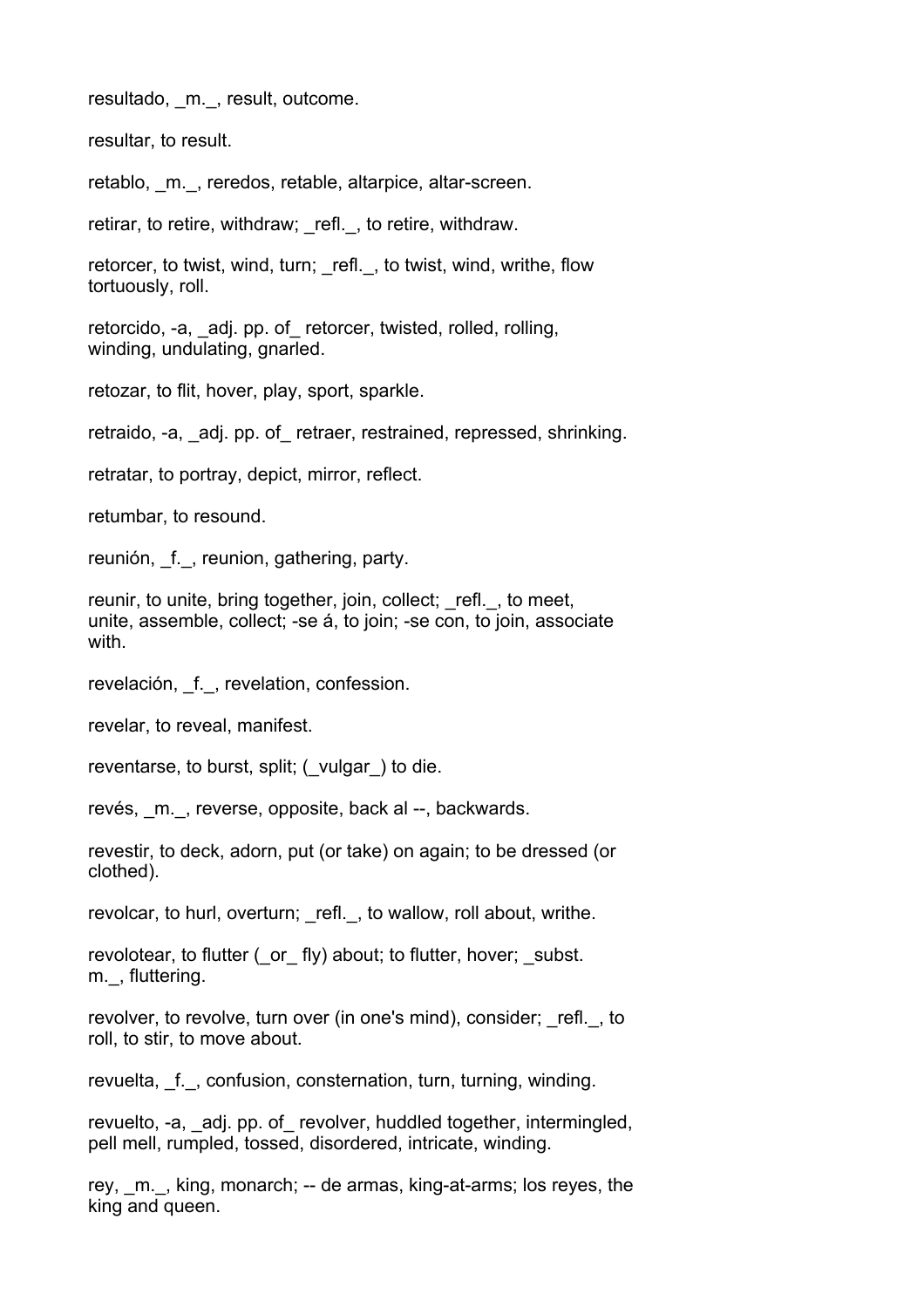reyerta, f., dispute, difference.

rezador, apt to pray, given to much praying.

rezar, to pray, recite prayers.

rezo, \_m.\_, prayer.

riachuelo, m., rivulet, small stream, stream.

ribazo, \_m.\_, sloping bank; ditch.

ribera, f., bank, shore.

ribete, m., ribbon, shred, streak, line.

ricamente, richly.

rico, -a, rich, fine, delicate, costly.

ridiculo, -a, ridiculous.

rielar (\_poet.\_), to glisten, glimmer; to shine with a tremulous light.

rienda, f., rein; pl., reins, bridle.

rigido, -a, rigid.

rigor, m., heat, rigor, necessity; de --, necessary, required.

rima, \_f.\_, rhyme; \_pl.\_, lyric poems.

rincón, m., corner, angle.

río, m., river.

riqufsimo, -a, abs. super. of\_ rico, very rich.

risa, f., laugh, laughter.

risueño, -a, smiling, laughing, charming.

ritmo, \_m.\_, rhythm.

rival, \_m.\_, rival.

rivalizar, to be rivals; to vie (entre sí, with each other).

rizar, to curl, crisp, ripple.

rizo, m., curl.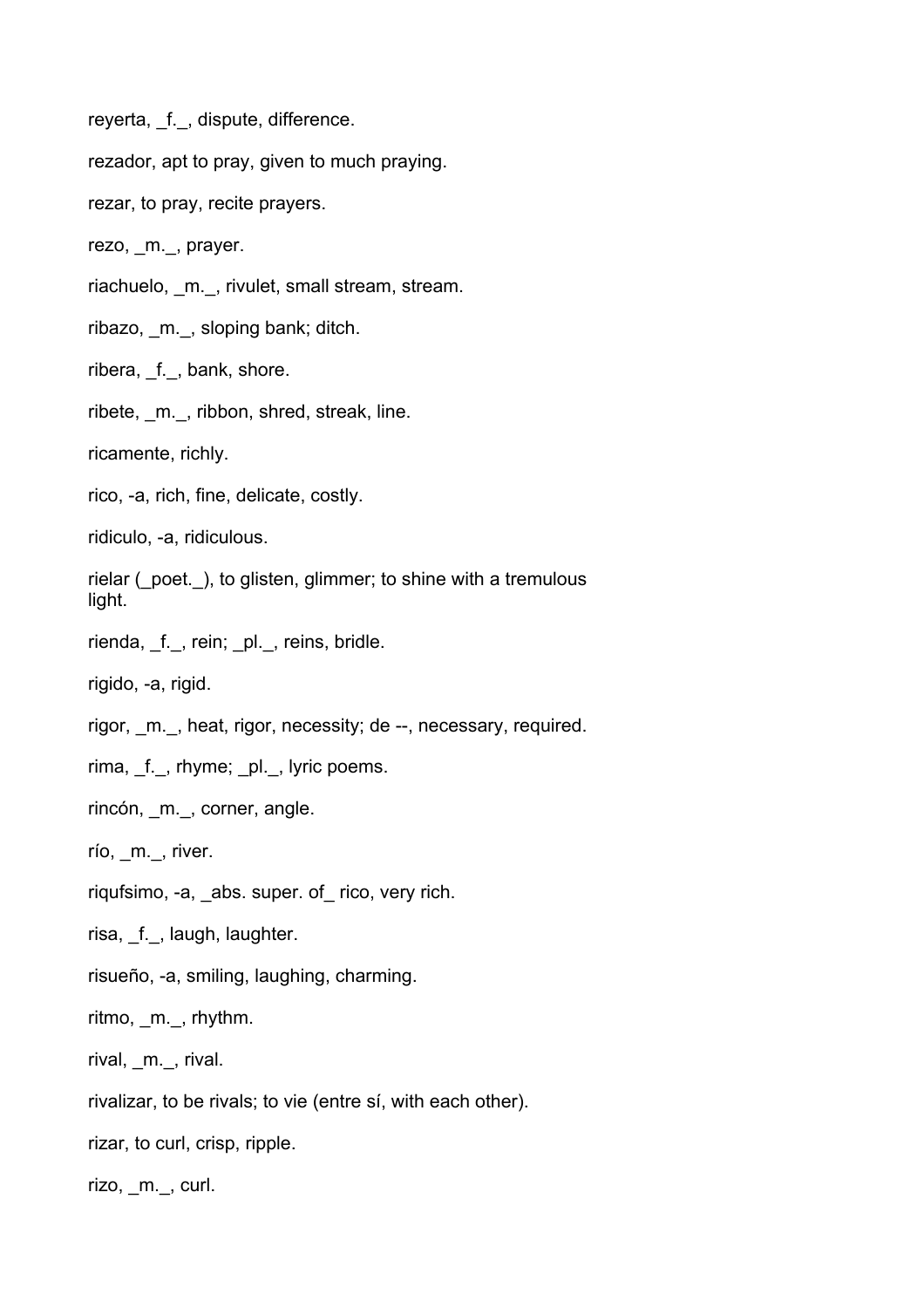roca, f., rock, cliff.

roce, \_m.\_, touch, rustle, rustling.

rocín, m., hack, horse, nag.

rocío, \_m.\_, dew.

rodar, to roll, move along, rotate, revolve, roll down hill.

rodear, to surround, gather round, girdle; refl., to move ( $\circ$ or wander) about.

rodeo, m., circumlocution.

rodilla, f., knee; de --s, kneeling.

roer, to gnaw, consume.

rogar, to beg, pray, implore, beseech.

rojizo, -a, reddish.

rojo, -a, red.

romance, m., Spanish (language); romance, (historic) ballad.

romeral, m., a place abounding in rosemary.

romero, m., pilgrim.

romo, -a, obtuse, blunt, flat.

romper, to break, dissipate, fracture, tear, rend, part; -- á reir, to burst out laughing; al -- el día, at break of day; at dawn; refl., to break.

roncar, to snore.

ronco, -a, hoarse, rough.

ronda, f., round; circular dance, dance; andar á la --, to go the rounds; to go around.

ropa, f., cloth, garment, clothes, robe, gown, loose garment worn over the clothes.

ropaje, m., apparel, drapery, garment.

ropilla, f., jacket, kind of short jacket with double sleeves, the outer ones hanging loose.

rosa, f., rose; color de --, rose-colored; de --, rosy, rose-colored.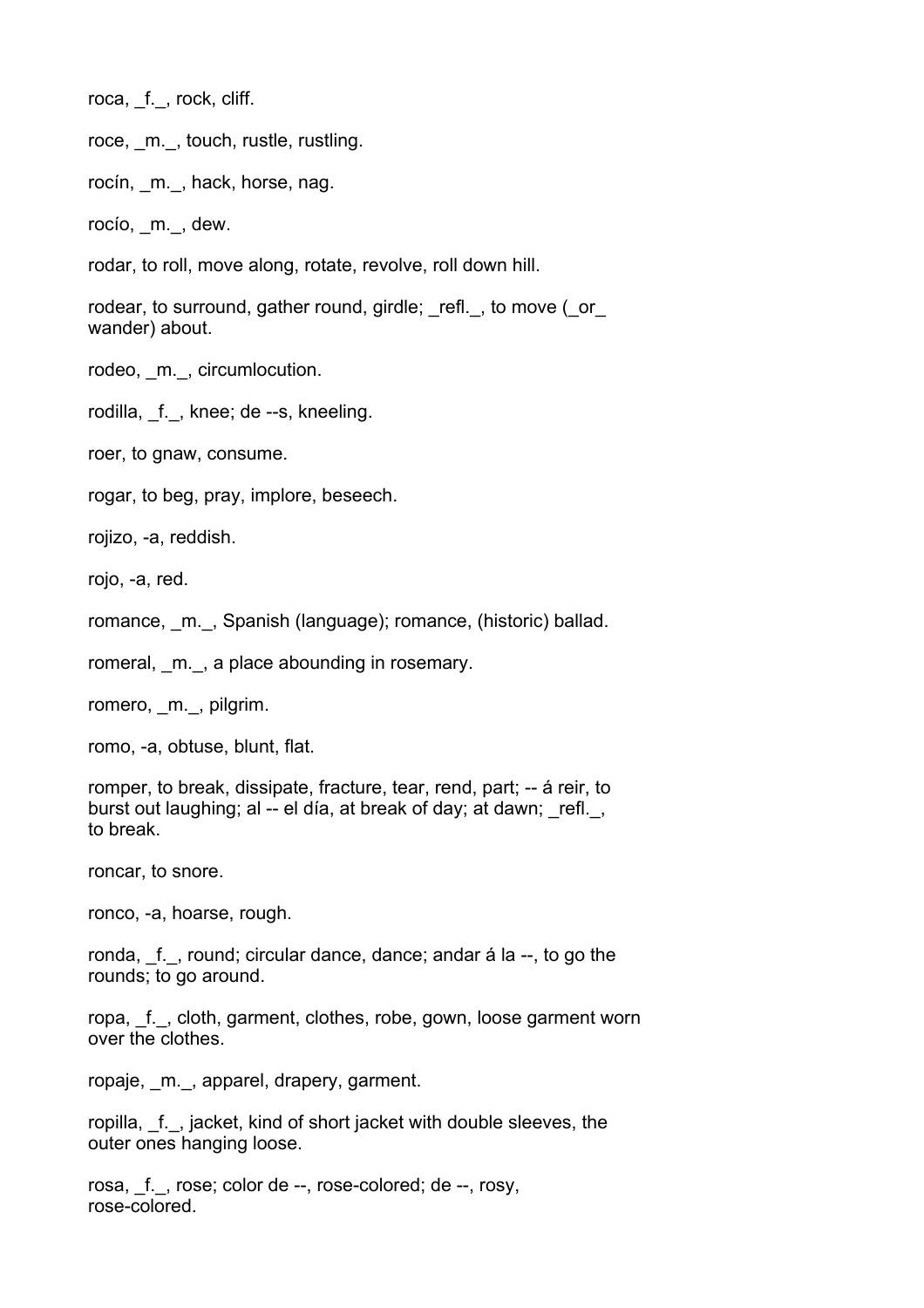rosado, -a, rose-colored, rosy, flushed.

rostrillo, m., veil; head-dress.

rostro, m., face, countenance; dar á algún en el -- con, to cast in one's face.

roto, -a, pp. of romper, broken, pierced.

rozar, to graze, touch slightly, be on a level (con, with).

rubí, m., ruby.

rubio, -a, fair, blond, ruddy, golden.

ruborizarse, to blush.

rudo, -a, rough, hard, severe.

ruego, m., request, entreaty.

rugido, m., roar, roaring.

rugir, to roar.

ruido, m., sound, noise.

ruidoso, -a, noisy, loud.

ruin, m., wicked (mean or infamous) person; en hablando del -- de Roma, cátale aquí que asoma, speak of the devil and he will appear.

ruina, f., ruin; pl., ruins.

ruinoso, -a, dilapidated, in ruins, ruinous.

ruiseñor, \_m.\_, nightingale.

rumor, m., noise, murmur, sound, rumor, rustle.

rústico, \_m.\_, rustic (fellow), peasant.

## S

sábado, m., Saturday.

sábana, f., sheet, shroud, plain.

saber, to know, know how, be aware, be able; can; á no --, had I not known; ¿qué sé yo qué? I know not what; all sorts of things.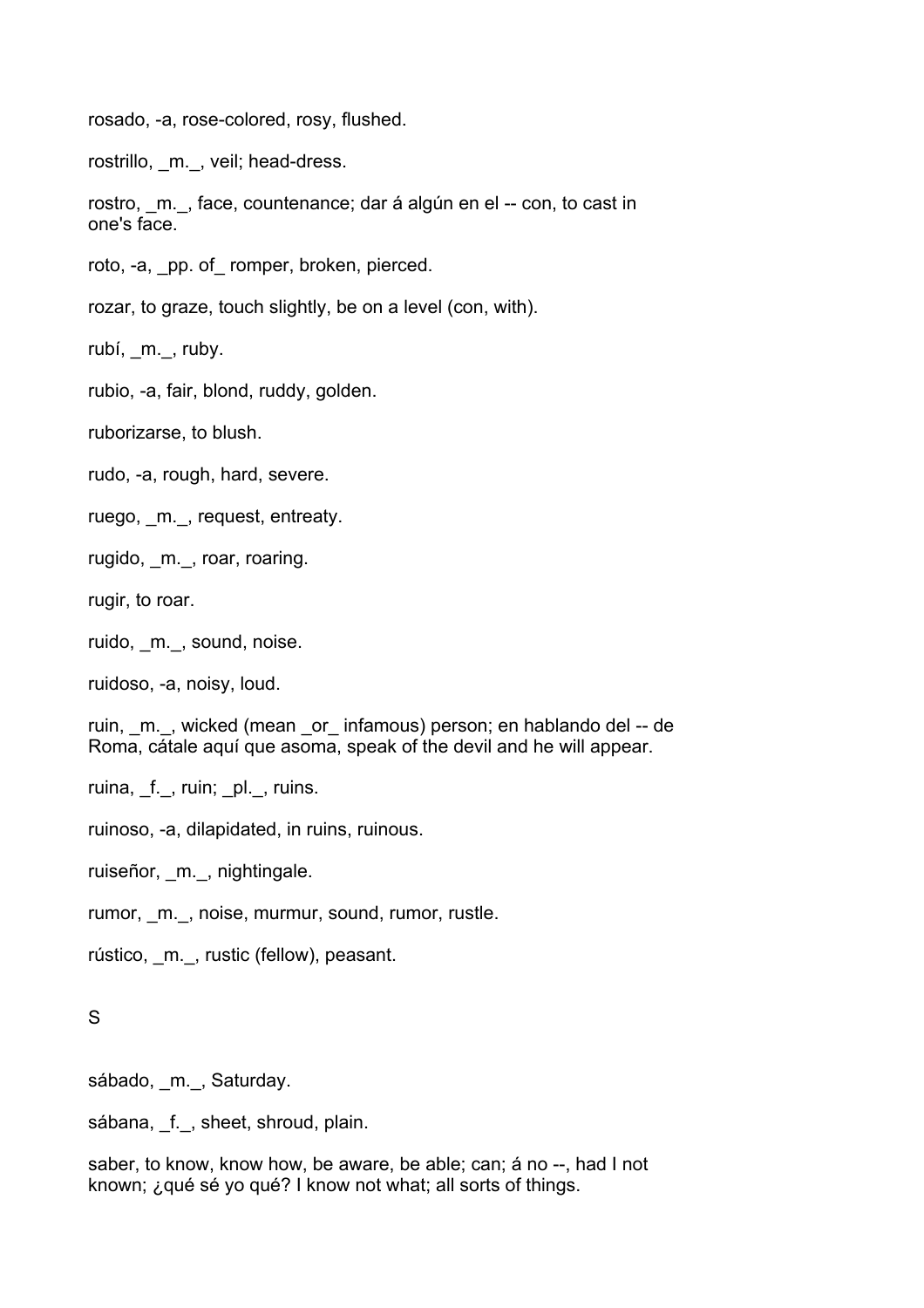saber, m., knowledge; el gay -- poetry, the art of poetry.

sabido, -a, \_adj. pp. of\_sabet, learned, educated.

sabiduría, f., knowledge, wisdom.

sabiendas: á --, knowingly, consciously, wittingly, with knowledge of.

sabor, m., relish, taste, savor, pleasure; á --, at pleasure, with relish ( or enjoyment); á todo --, fully; with profound delight.

saborear, to relish, enjoy.

sabroso, -a, savory, delicious.

sacar, to draw, draw out, take out, arouse, bring out, rouse, put out, remove, draw, snatch, derive.

sacerdote, m., priest.

saco, m., sack, bag; echar en -- roto, to be heedless of; not to take advantage of; to forget.

sacrilegio, m., sacrilege, sacrilegious act.

sacrflego, -a, sacrilegious.

sacristía, f., sacristy, vestry.

sacudir, to shake, shake off.

saeta, f., arrow, dart.

saetera, f., loophole.

sagrado, -a, sacred, consecrated.

Sagrario, m., sacrarium, the interior part of a church in which are kept such sacred things as relics, etc.

sainete, m., comedietta, farce.

sala, f., hall.

salida, f., departure, exit, sally.

salir, to go out, come out, issue, sally, leave; -- de, to go from ( $\alpha$  or  $\alpha$  out of); to go beyond; refletted, to go out, come out.

salmo, m., psalm.

Salomón, m., Solomon.

salomónico, -a, Solomonic, of ( or pertaining to) Solomon king of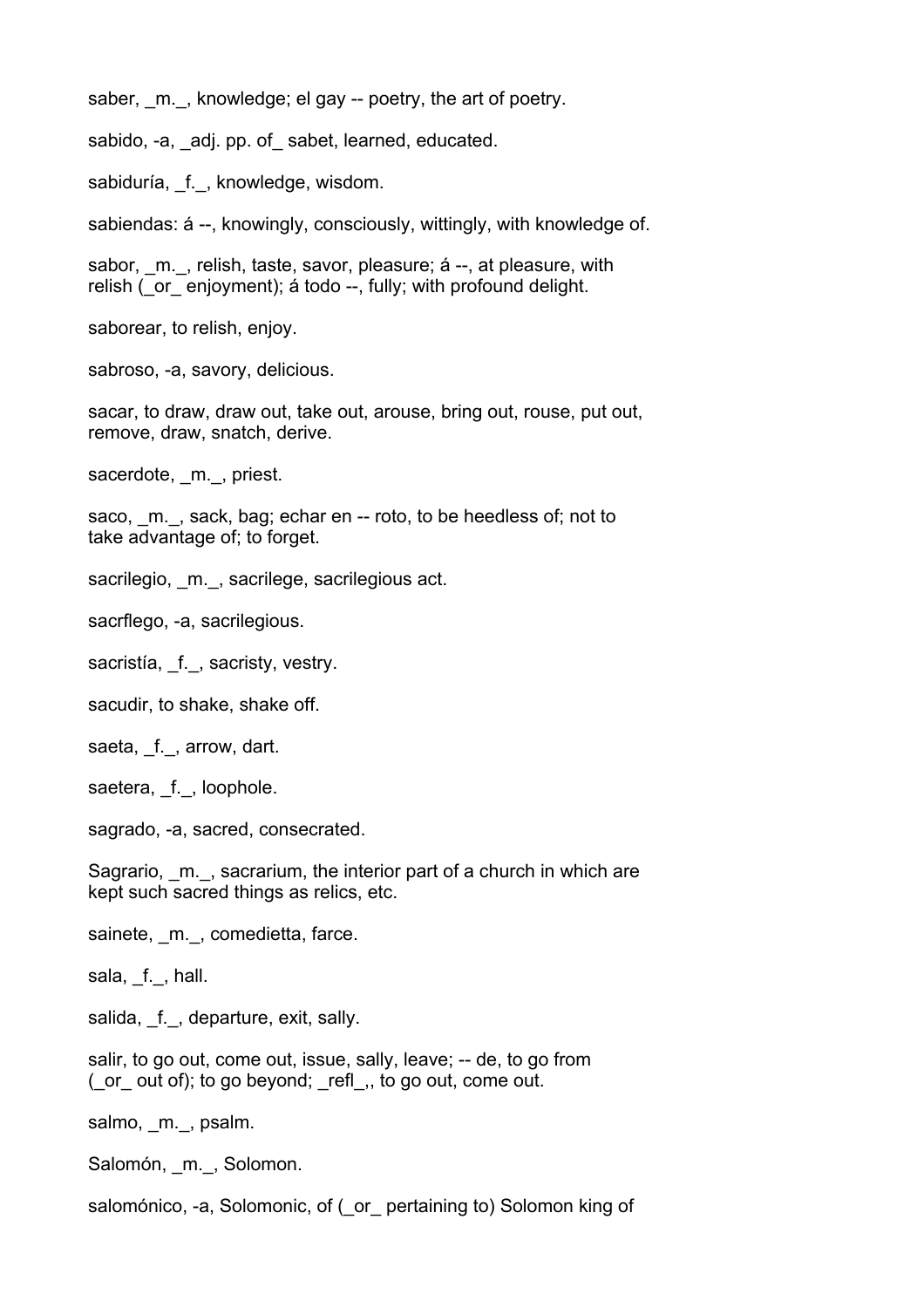Israel; columnilla salomónica, little twisted column.

salón, m., hall, drawing-room, parlor.

salpicar, to scatter.

saltar, to spring, leap.

salto, m., spring, leap, bound, jump.

saludable, salutary, wholesome.

saludar, to greet, salute, acclaim, hail.

saludo, m., salute, bow, greeting.

salva, f., burst.

Salvación, f., salvation, safety.

Salvador, m., Savior.

salvaje, savage, barbarous.

salvar, to save, cross, pass over, leap over.

salve (Latin), hail, first word of prayer 'Salve Regina,' 'Hail, Holy Queen.'

salvo, -a, adj. pp. (irr.) of salvar, saved; safe; adv., save, saving, excepting.

san. See santo.

San Bartolomé, m., Saint Bartholomew; church of Saint Bartholomew.

sandez, f, folly; foolish act ( or speech).

San Felipe, m., Saint Philip.

sangre, f., blood.

sangriento, -a, bloody, bleeding, covered with blood.

San Huberto, m., Saint Hubert.

San Juan, \_m.\_, Saint John.

San Martin, m., Saint Martin.

San Miguel, \_m.\_, Saint Michael.

sano, -a, sound.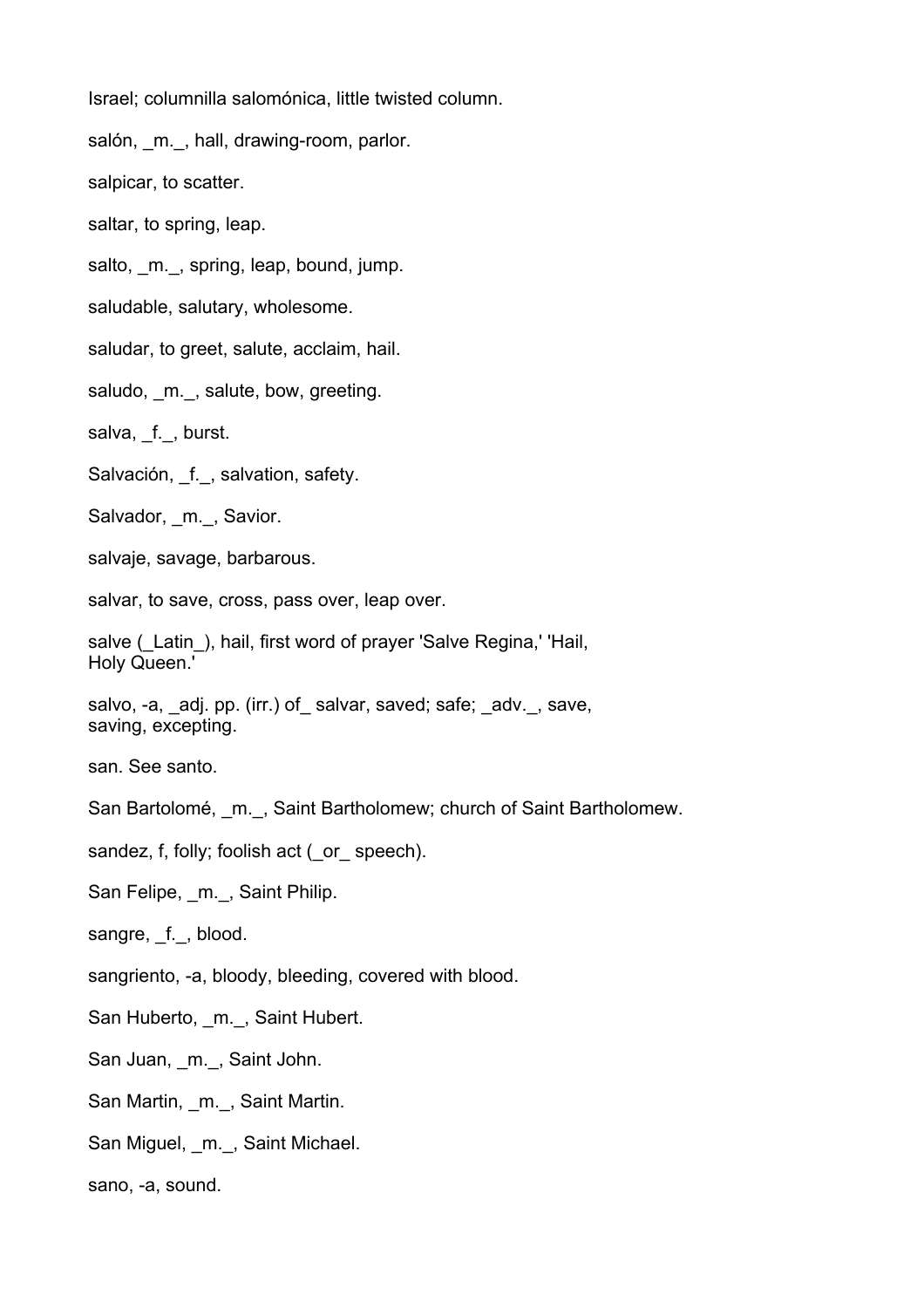San Pacomio, m., Saint Pachomius.

San Pedro, m., Saint Peter.

San Román, m., Saint Romain.

San Saturio, m., Saint Saturius.

Santa Inés, f., Saint Agnes; church of Saint Agnes.

santamente, piously.

Santa Teresa, f., Saint Theresa.

santero, m., hermit; caretaker of a sanctuary.

Santiago, m., Saint James.

sautidad, f., sanctity; tener en olor de --, to hold ( or consider) as a saint.

sautiguarse, to cross oneself, make the sign of the cross.

santisimo, -a, (abs. super. of santo, most holy.

santo (or san), -a, saint, sainted, holy; horror, awe, reverential fear; -- Patrono, patron saint; Viernes Santo, Good Friday; subst. m. and f. . saint; llegar y besar el --, to succeed in a brief space of time; to find good fortune quickly.

santuario, m., sanctuary.

sapo, m., toad, large toad.

saquear, to plunder, pillage.

sarao, m., ball, evening party.

sargento, m., sergeant; -- aposentador, quartermaster-sergeant.

Satanás, m., Satan.

satisfacer, to satisfy, gratify, answer.

satisfactorio, -a, satisfactory.

satisfecho, -a, \_pp. of\_satisfacer, satisfied, gratified.

sauce, m., willow.

saúco, \_m.\_, elder, elder wood.

saya, f., petticoat, skirt.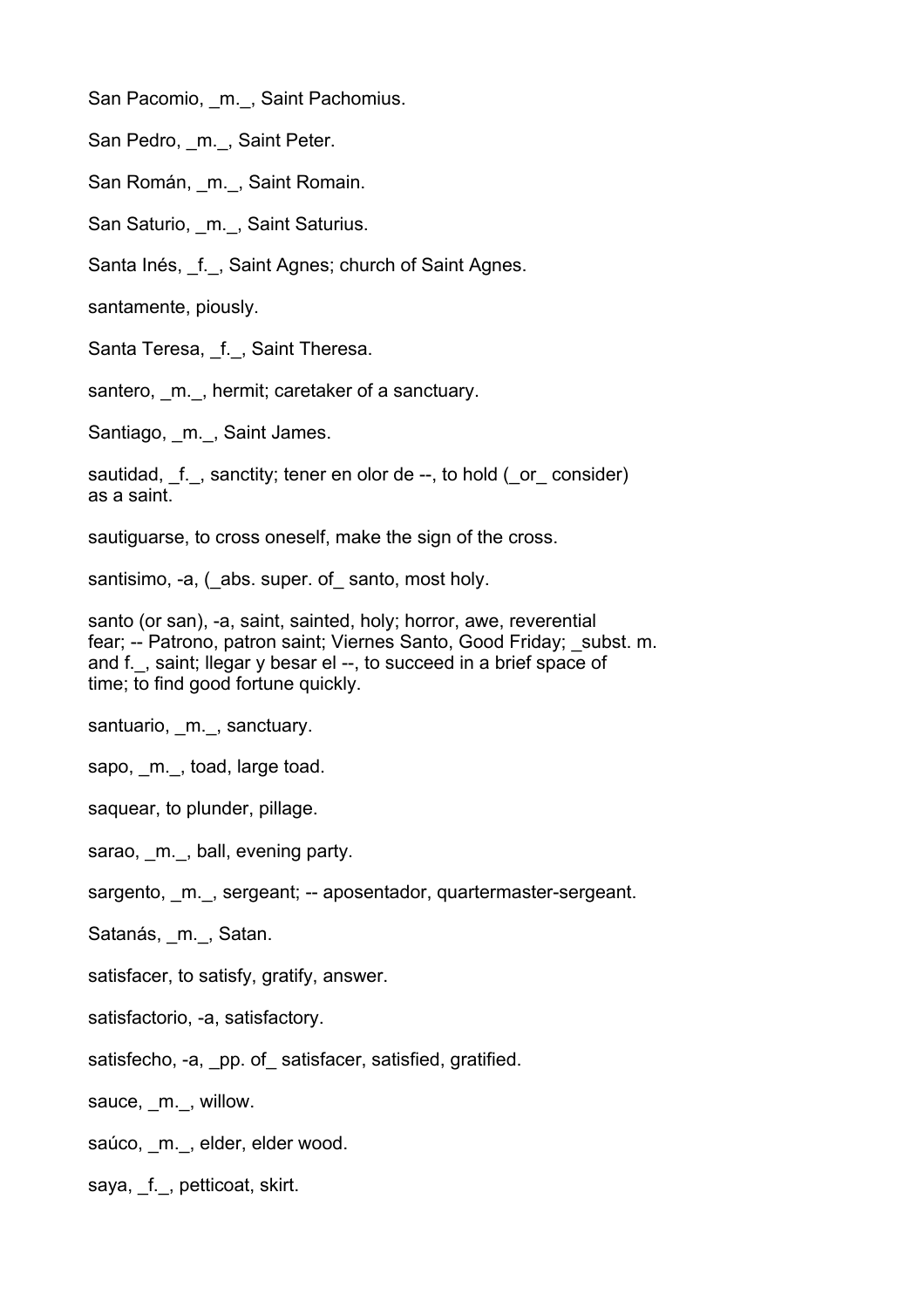sazón, f., time, season, opportunity; á la --, at that time; then.

se, himself, herself, itself, themselves; one another, each other, to one another, to each other; \_equivalent to the passive in English, or to the impersonal construction 'there ...'.

sé. See saber.

sea. See ser; -- ... --, whether ... or; no -- que, for fear that; lest.

secarse, to dry up, wither (away).

seco, -a, dry, hard, metallic, bony, lean, thin, ardent, burning.

secreto, m., secret.

secuaz, m., follower, attendant, retainer.

sed, \_f., thirst.

seda, f., silk.

seducir, to entice, attract.

segar, to cut ( or mow) down; to crop.

seguimiento, m., following, train, suite, pursuit.

seguir, to follow, continue; -- con, to follow, go along with, accompany; -- con la vista, to look after, to watch.

según, according to (\_or\_ as); as, just as; the way, judging from the way.

segundo, -a, second; subst. m., second (of time).

seguramente, surely, indeed.

segurarse, to assure oneself, be assured; to assert.

seguro, -a, secure, sure, safe, certain; dar por --, to assure; to assert; de --, assuredly.

seis, six.

sello, \_m.\_, seal.

semblante, m., face.

sembrar, to sow; to dot, strew.

semejante, similar, like, such, such a, same; -- á, like, similar to.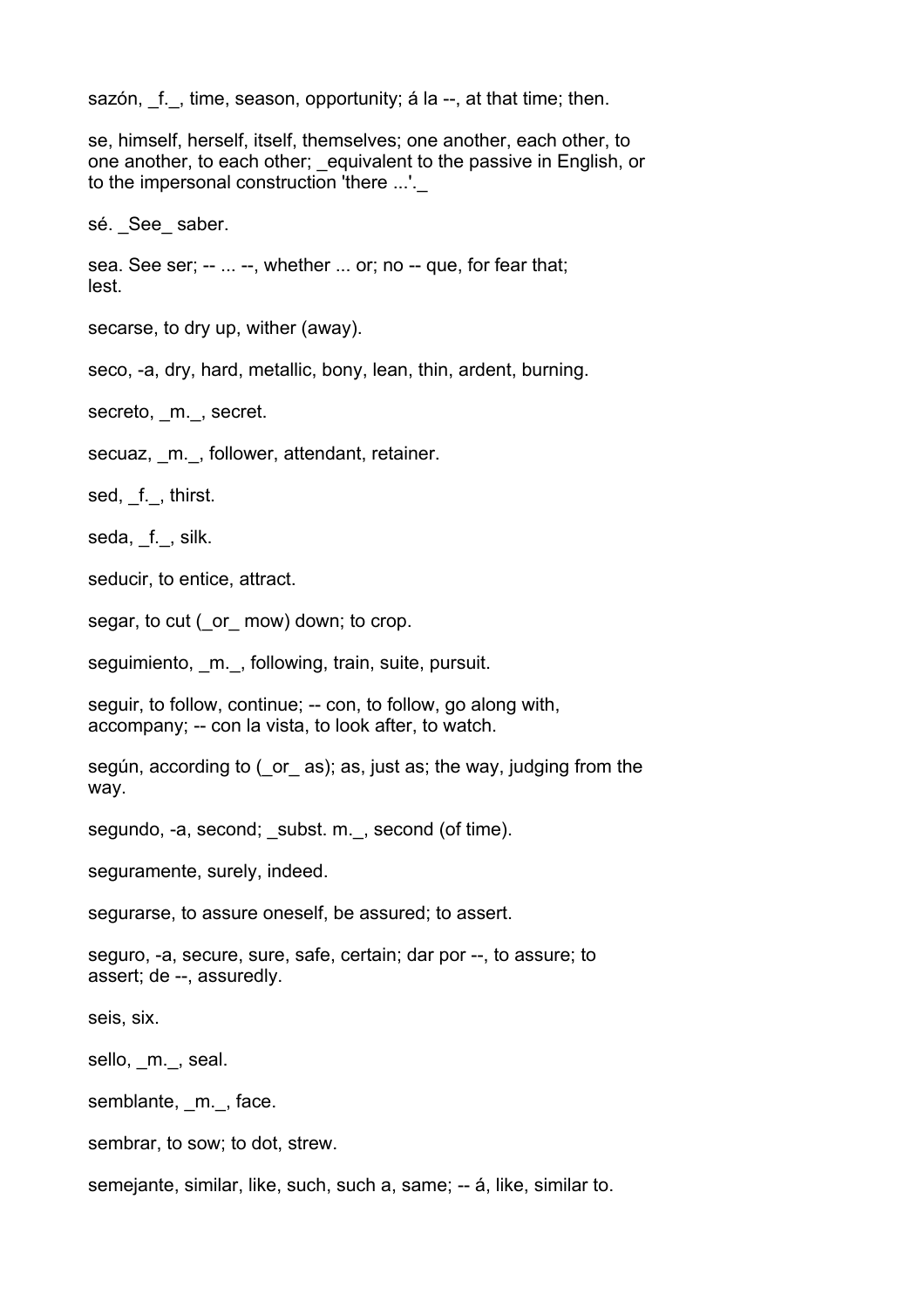semejar, to be like ( or similar to); to resemble.

semicírculo, m., semicircle.

sencillo, -a, simple, plain.

senda, f., path, by-path, foot-path.

sendero, m., path, by-path, foot-path.

seno, m., breast, bosom, heart; womb, depth.

sensación, f., sensation.

sentado, -a, pp. of sentarse, seated, sitting; estar --, to be seated.

sentarse, to seat oneself, be seated, sit (down).

sentencia, f., sentence.

sentido, m., sense, consciousness; falto de --, unconscious.

sentimiento, m., sentiment, feeling.

sentir, to feel, perceive, hear; no se siente una mosca ( lit., a fly cannot be heard), you can hear a pin fall.

seña, \_f.\_, sign, signal, motion, gesture.

señal, \_f. \_, sign, signal; que hacían -es de ojeo, which were blowing to start up the game.

señalar, to mark, signalize, appoint, determine, fix upon, point out, indicate.

Señor, m., Lord, God.

señor, \_m.\_, lord, gentleman, nobleman, man, knight, sir; pues, sí --, yes sir-ee, yes indeed sir.

señora, f., lady, madam, mistress; Nuestra Señora, Our Lady (appellation of the Virgin Mary).

señorial, seigniorial; of ( or pertaining to) the lord of a manor.

señorío, m., seigniory, domains, dominion.

señorito, m., young gentleman.

separado, -a, adj. pp. of separar, separated, separate.

separar, to separate, divide; -- se de, to separate from; to leave.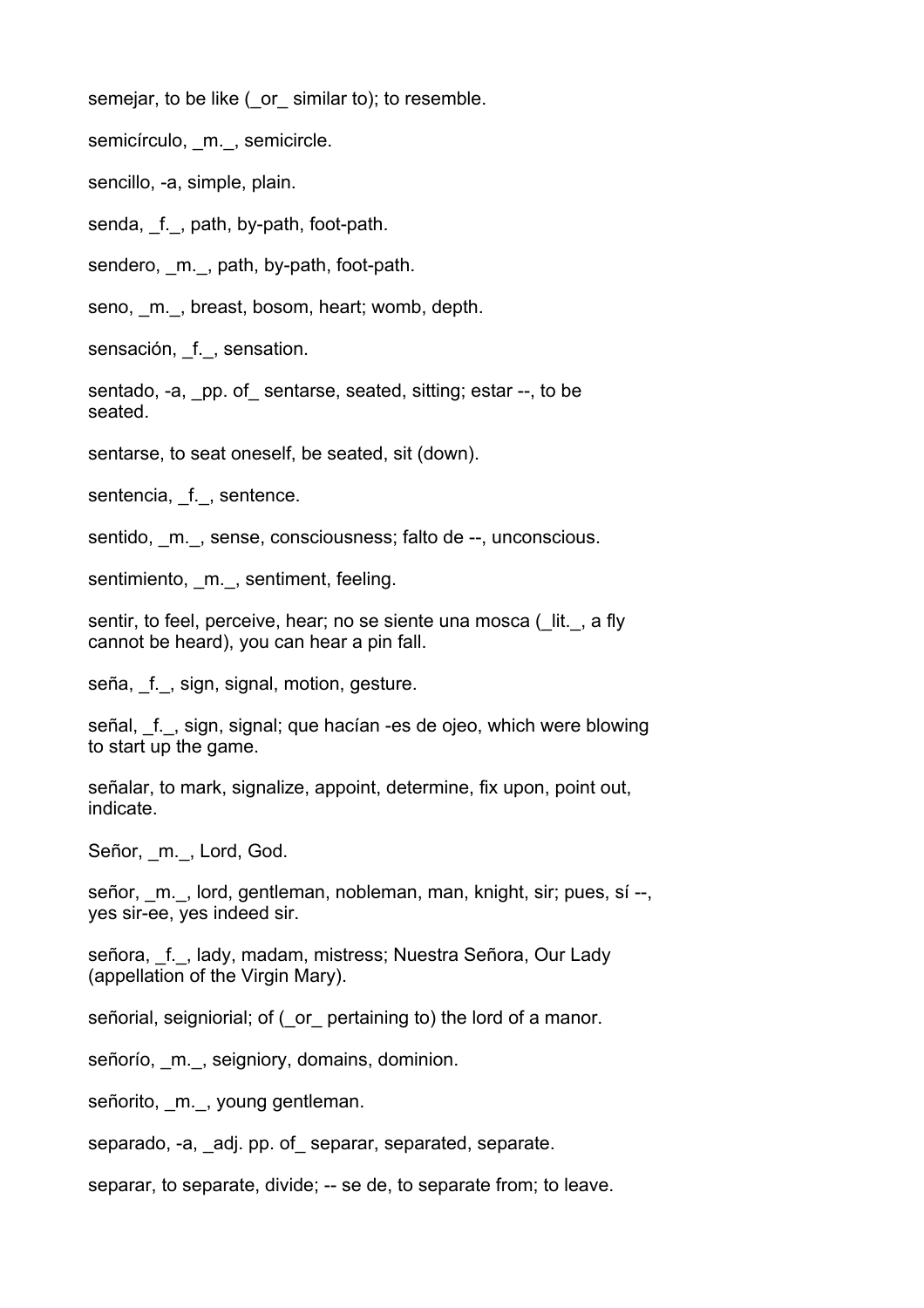sepulcral, sepulchral; of (\_or\_ pertaining to) a sepulcher (\_or\_ tomb).

sepulcro, m., sepulcher, tomb, grave.

sepulturero, m., grave-digger.

séquito, \_m.\_, suite, escort.

ser, to be, become; á no --, unless it be; á no -- por, were it not for; -- cosa de, to be sufficient cause to, be enough to; de no --, if not; no -- cosa, not to be small ( or few in number), to be large (\_or\_ numerous); la cosa no era para menos, nothing less could be expected; por --, since it was; sea, be it so; como no sea, unless it be; no sea que, for fear that; lest; sea ... sea, whether ... or; será, it probably is (\_or\_ was); que no será dificil, which it easily may; será que, it is probable that; ¿qué ha sido de él? what has become of it?

ser, m., being.

serafín, \_m.\_, seraph.

sereno, -a, serene, unclouded.

serie, f., series.

serio, -a, serious.

serpear, to circle, wind, glide.

serpentear, to wind.

serpiente, f., serpent.

serrallo, m., seraglio, harem.

serreta, f., nose-band, head-stall.

servicio, m., service; household.

servidor, m., servant; -- de á pie, footman.

servidumbre, f., servants, attendants.

servir, to serve, be of service ( or use), avail, act; -- de, to serve (\_or\_ act) as; con el diablo no sirven (juegos), (tricks) don't work with the devil; refl., to deign, be pleased.

sesos, m. pl., brain, brains; devanarse los --, to rack one's brains.

sestear, to take a siesta, take an after-dinner nap ( or rest).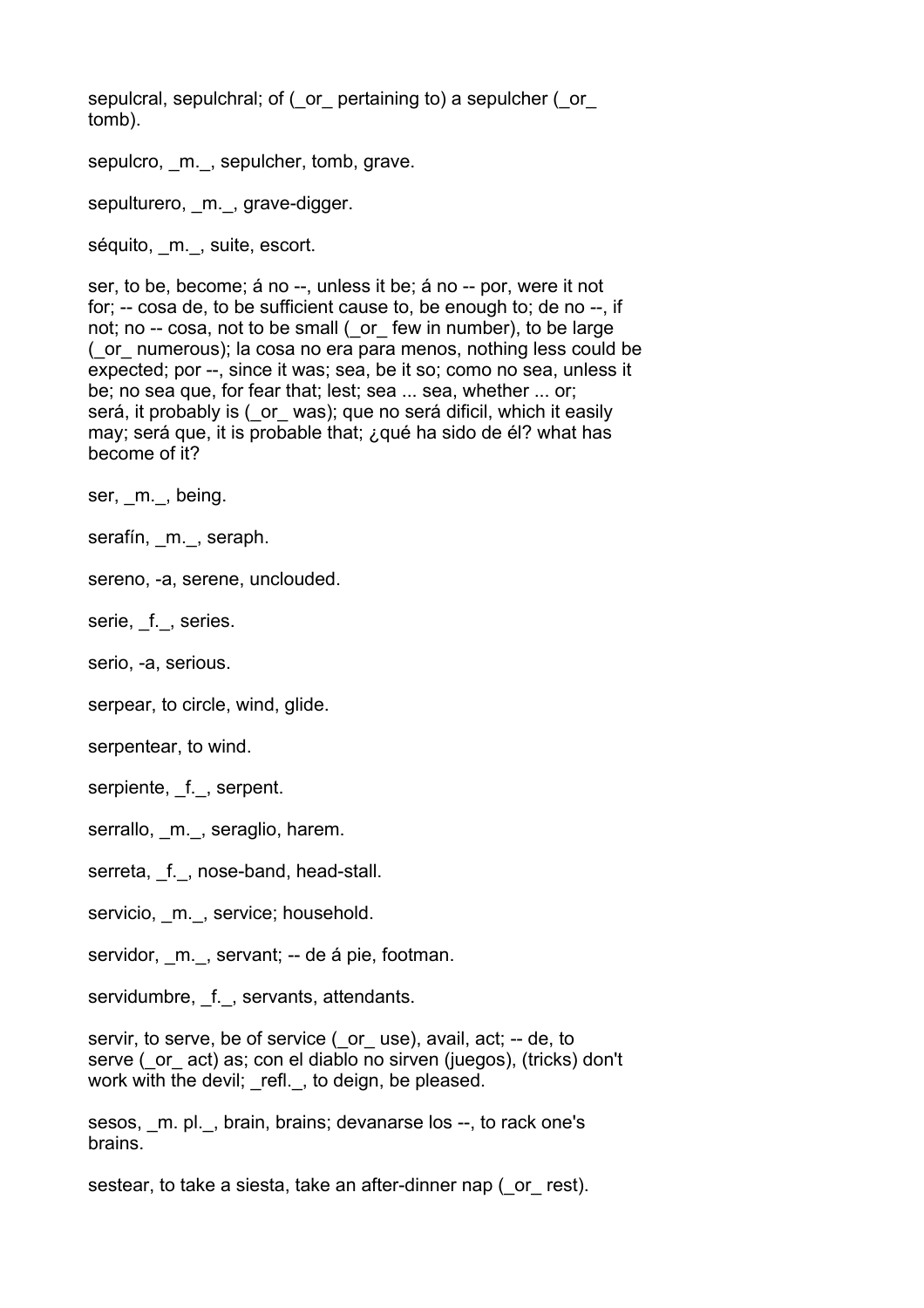setenta, seventy.

severo, -a, severe, stern, strict.

sevillano, -a, of ( or pertaining to) Seville.

si, if; why, indeed; cual --, as if; -- bien, although, even if; -- ... que, however; -- lo decía yo, indeed I told you so; just as I told you; apenas --, hardly, barely; apenas -- pudiera, I could scarcely; -- ya, if indeed; -- ya no, unless.

sí, himself, herself, itself, one's self, themselves; de por --, by himself, for his own part; entre --, to himself, etc.

sí, certainly, yes, indeed, of-course; pues, -- señor, yes sir-ee, yes indeed sir.

siempre, always, still; -- que, every time that; whenever.

sién, f., temple.

sierpe, f., serpent.

siesta, f., siesta, after-dinner rest (\_or\_ nap).

siete, seven.

sigilo, m., secrecy.

siglo, m., century.

significative, -a, significant.

signo, m., sign.

siguiente, following, next.

silbar, to whistle, hiss.

silbido, m., hiss, whistle.

silencio, \_m.\_, silence.

silencioso, -a, silent, deserted, mute.

silfo, m., sylph, fairy.

silueta, f., silhouette.

silvestre, wild, uncultivated.

silla, \_f.\_, seat, see, diocese.

sillar, m., hewn stone.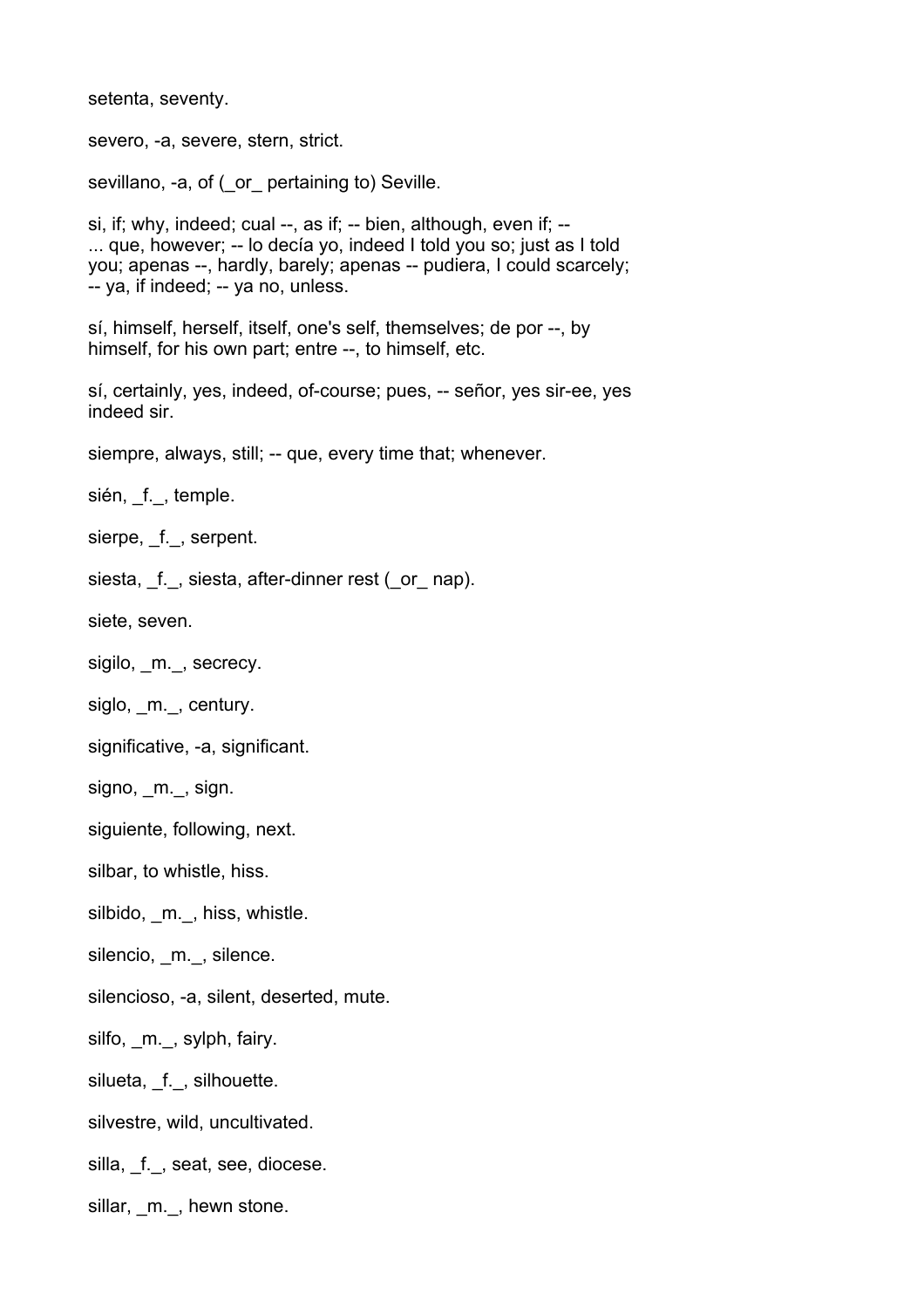sillería, f., seat, stall(s); 'hewn stone.

sillón, in., armchair.

sima, f., abyss, gulf.

símbolo, \_m.\_, symbol.

simple, foolish, crazy; subst. m., simpleton, fool.

simplemente, simply.

simplificar, to simplify.

sin, without; -- duda, doubtless; -- ejemplar, unprecedented; - embargo, however, nevertheless, notwithstanding; -- que, without.

singular, singular, strange.

sinnúmero, m., infinite number.

sino, but (after a negative); but rather; if not, except; no tan sólo, -- que, not only, but also; -- que, but, but rather, except that.

sinuosidad, f., turn, bend, winding, sinuosity, curve.

siquiera, even, at least, unless, even though; ni oyó --, he did not even hear; ni tan --, not even, not so much as.

sisar, to pilfer, cheat.

sitial, m., seat, chair.

sitio, m., place, point, site, seat.

situación, f., state, condition, situation, position.

situado, -a, adj. pp. of situar, situated, situate.

situarse, to locate oneself, take up one's position.

soberanamente, supremely, particularly.

soberano, -a, sovereign, supreme.

sobra, f., surplus, excess; de --, over and above; andar más de --, to be more in excess.

sobrado, -a, \_adj. pp. of\_ sobrar, enough and to spare; \_here\_} enough, sufficient.

sobre, on, over, upon, about; -- todo, above all, especially.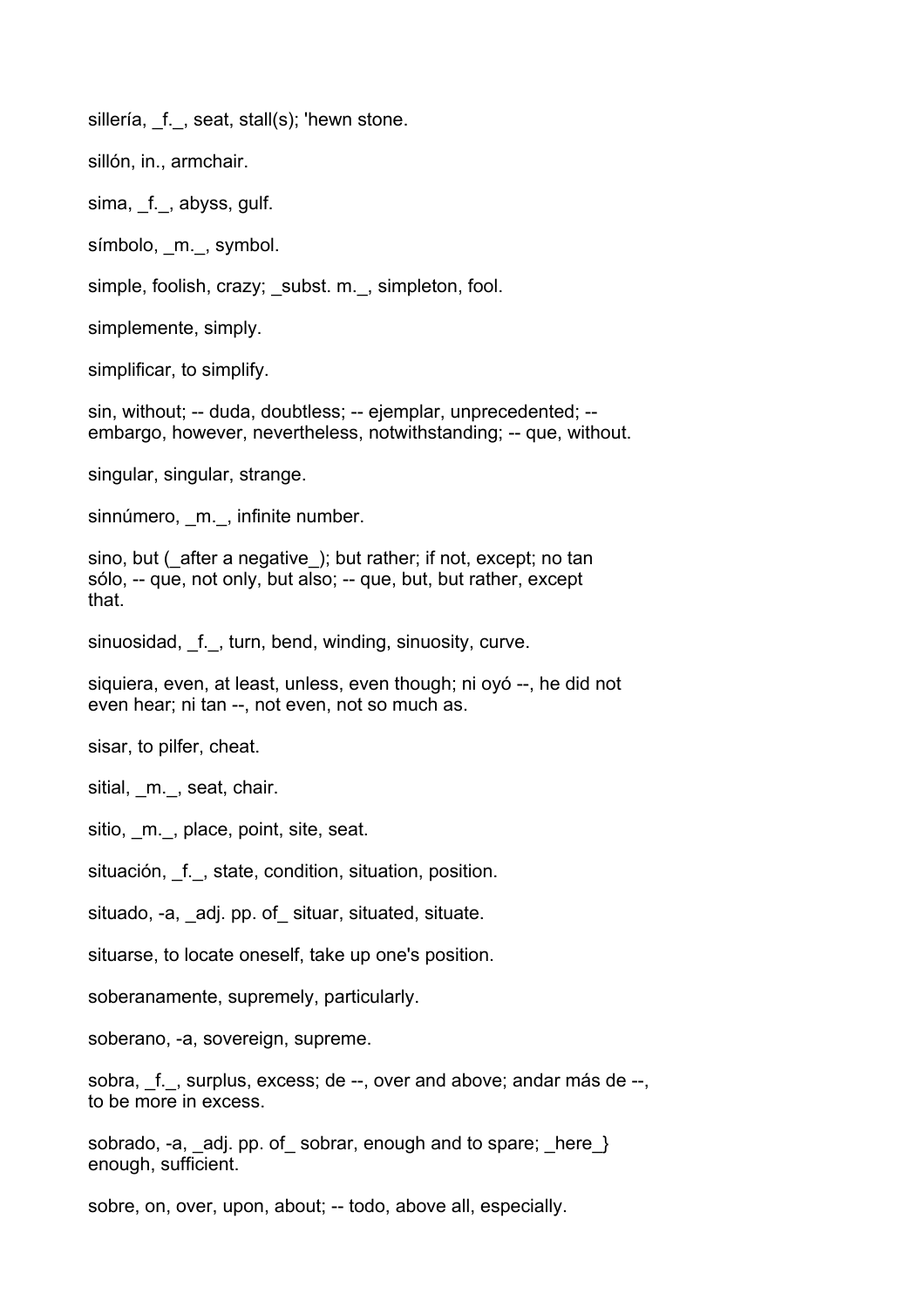sobrecoger, to surprise; refl., to be surprised, be overtaken, be seized upon; -se temeroso, to be seized with fear.

sobrehumano, -a, superhuman.

sobremanera, beyond measure, exceedingly.

sobrenatural, supernatural.

sobrenombre, m., nickname.

sobreponerse á, to be superior to; to surpass, drown.

sobresaltado, -a, adj. pp. of sobresaltar, startled, frightened, surprised; with a start.

sobresalto, m., surprise.

socorro, m., succor, assistance.

sochantre, m., sub-chanter, precentor's deputy.

sofocado, -a, adj. pp. of sofocar, smothered, stifled, breathless, out of breath.

sol, m., sun.

soldado, m., soldier.

soledad, f., solitude, solitary place, waste, wilderness.

solemne, solemn.

solemnidad, f., solemnity.

soler, to be accustomed, be wont.

solfa, f., harmony, music; esto de la --, the art of music.

solicitud, f., solicitude, care, concern.

solio, m., canopy.

solitario, -a, solitary.

solo, -a, alone, sole, solitary, single, mere, deserted; á solas, alone.

sólo, only, solely; no tan -, sino que, not only, but also.

soltar, to let loose, unfasten, untie, let go, loose, set on; refl., to be loose; to fly (flow \_or\_ wave).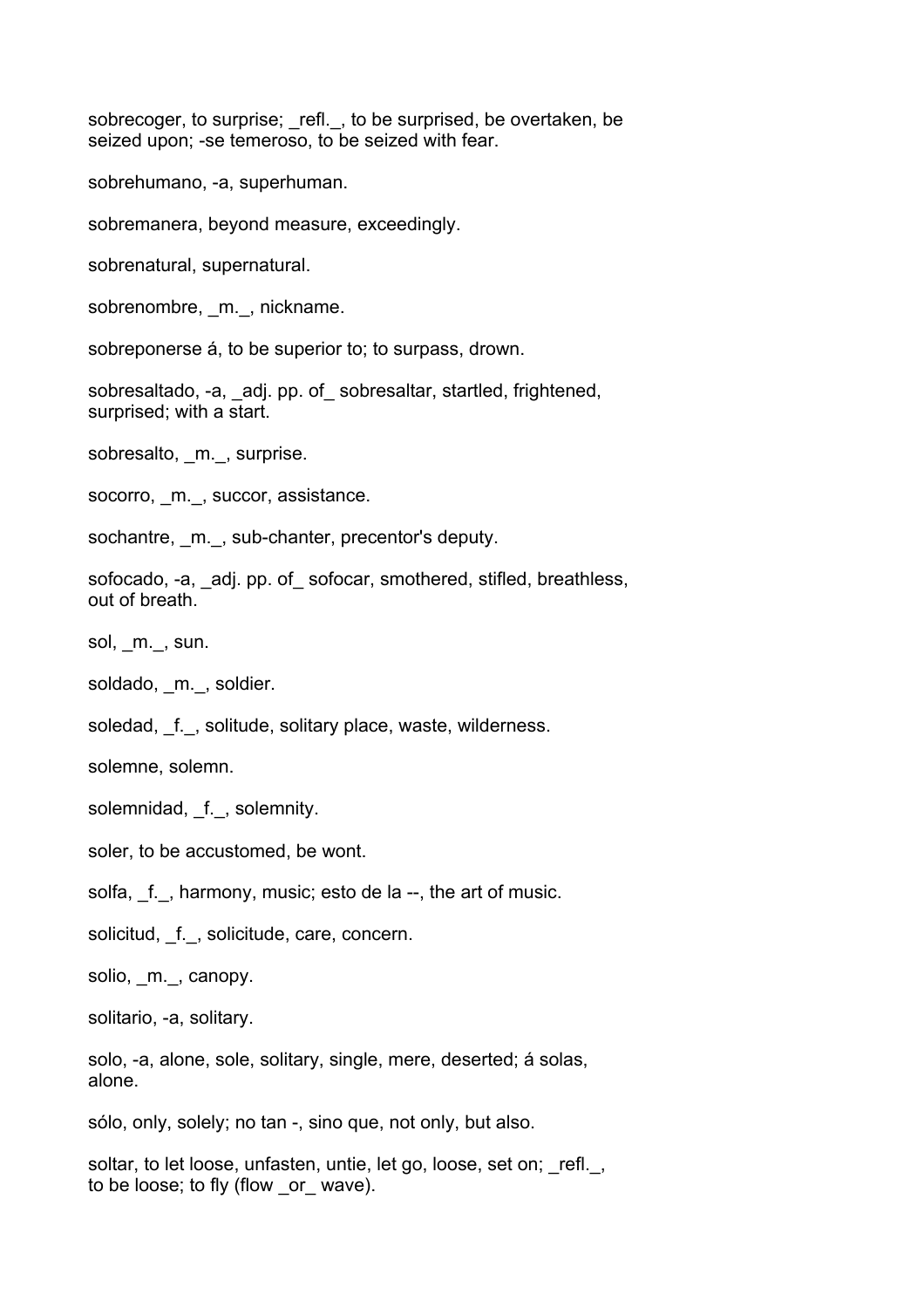solución, f., solution.

sollozante, sobbing.

sollozar, to sob.

sollozo, m., sob.

sombra, f., shade, shadow sombrear, to shade, shadow, darken, obscure, overshadow.

sombrio, -a, somber, dark, gloomy.

son, m., sound; motive; en ( or á) -- de guerra, for the purpose of war.

sonaja, f., sonaja, kind of timbrel, a rustic musical instrument made of a thin strip of wood about four inches wide brought round in the shape of a tube or drum, and having small metal discs fixed in holes at regular intervals like those of a tambourine. It is generally held in the right hand and struck with the left.

sonante, resounding, sonorous, sounding.

sonar, to sound, ring in one's ears, echo, resound, strike.

sonido, m., sound, noise.

sonoro, -a, loud, sonorous.

sonreir (or sonreirse), to smile.

sonrisa, f., smile.

sonar, to dream, dream of, be troubled with dreams; -- con, to dream of.

soplar, to blow.

soplo, m., breath, blast, gust, puff.

sopor, m., drowsiness, sleepiness.

soportable, endurable.

sordamente, dully.

sordo, -a, dull, muffled, low, deaf.

sorprender, to surprise, astonish, discover, come upon.

sorpresa, f., surprise; marchando de -- en --, ever more and more surprised.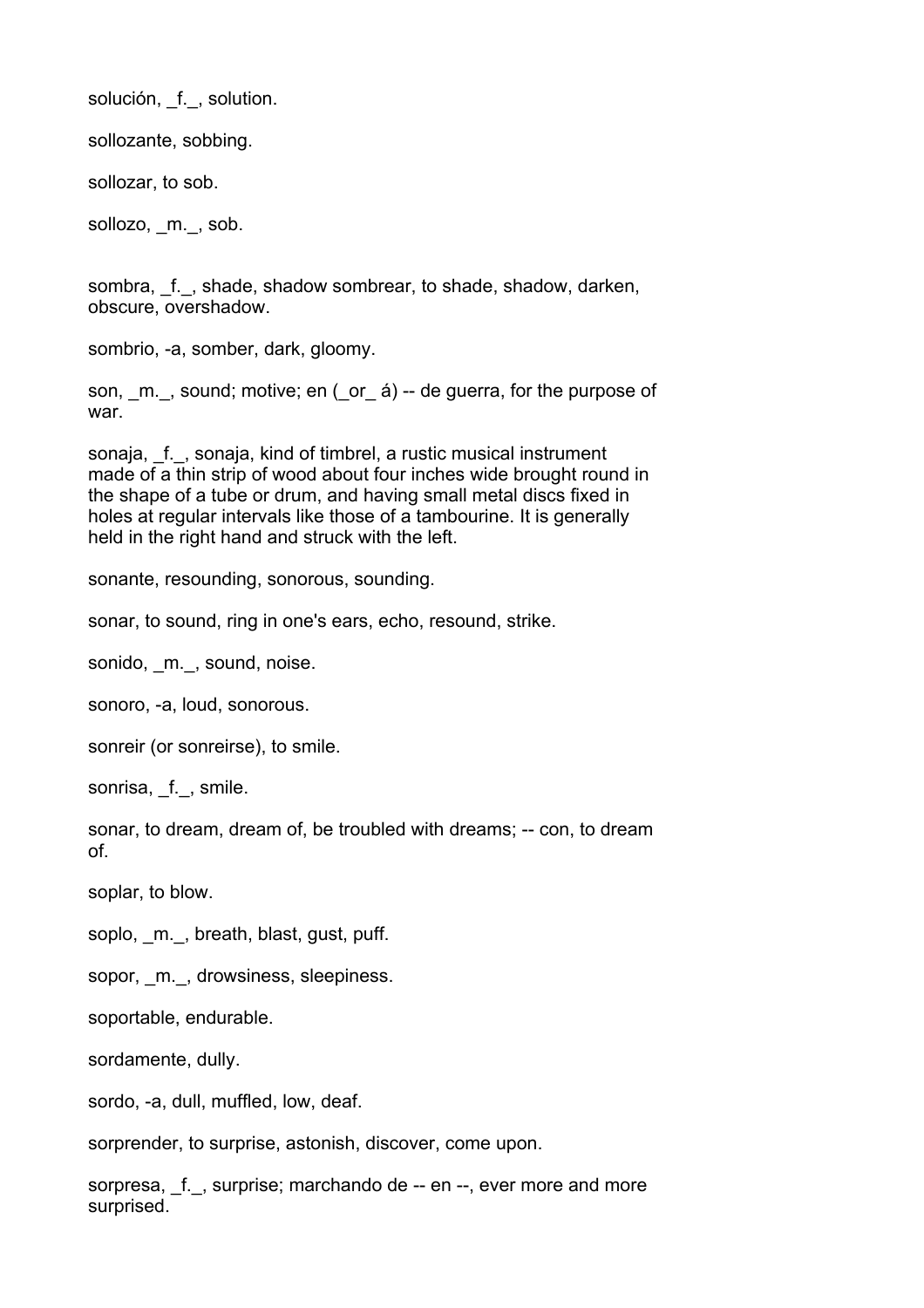sortilegio, m., sorcery, charm.

sospechar, to suspect.

sostener, to sustain, hold up, support, prolong.

soto, \_m.\_, grove, thicket, forest.

su, his, her, its, their, your, one's.

suave, soft, gentle, smooth, delicate, sweet.

suavemente, softly, gently, sweetly.

suavidad, f., softness, delicacy, sweetness.

súbdito, m., subject.

subir, to ascend, rise, mount; -- de punto, to increase; ir subiendo de punto, to increase, keep increasing.

súbito, -a, sudden.

subsistir, to exist, remain.

subterráneo, -a, subterranean; subst. m., vault, cave, dungeon.

suceder, to succeed, result, happen, take place, be the matter; -- á, to succeed, take the place of.

suceso, m., event, incident, result, success.

sudario, \_m.\_, shroud.

sudor, m., sweat, perspiration.

suelo, \_m.\_, ground, floor.

suelto, -a, adj. pp. (irr.) of soltar, detached, loose, flying, free, flowing; á pierna suelta, at one's ease; undisturbed, dormir á pierna suelta, to sleep soundly.

sueño, m., sleep, dream.

suerte, f., lot, fate; charm, spell.

suficiente, sufficient, enough; es lo--, it is enough; it is sufficient cause.

sufrir, to suffer, endure.

sugerir, to suggest.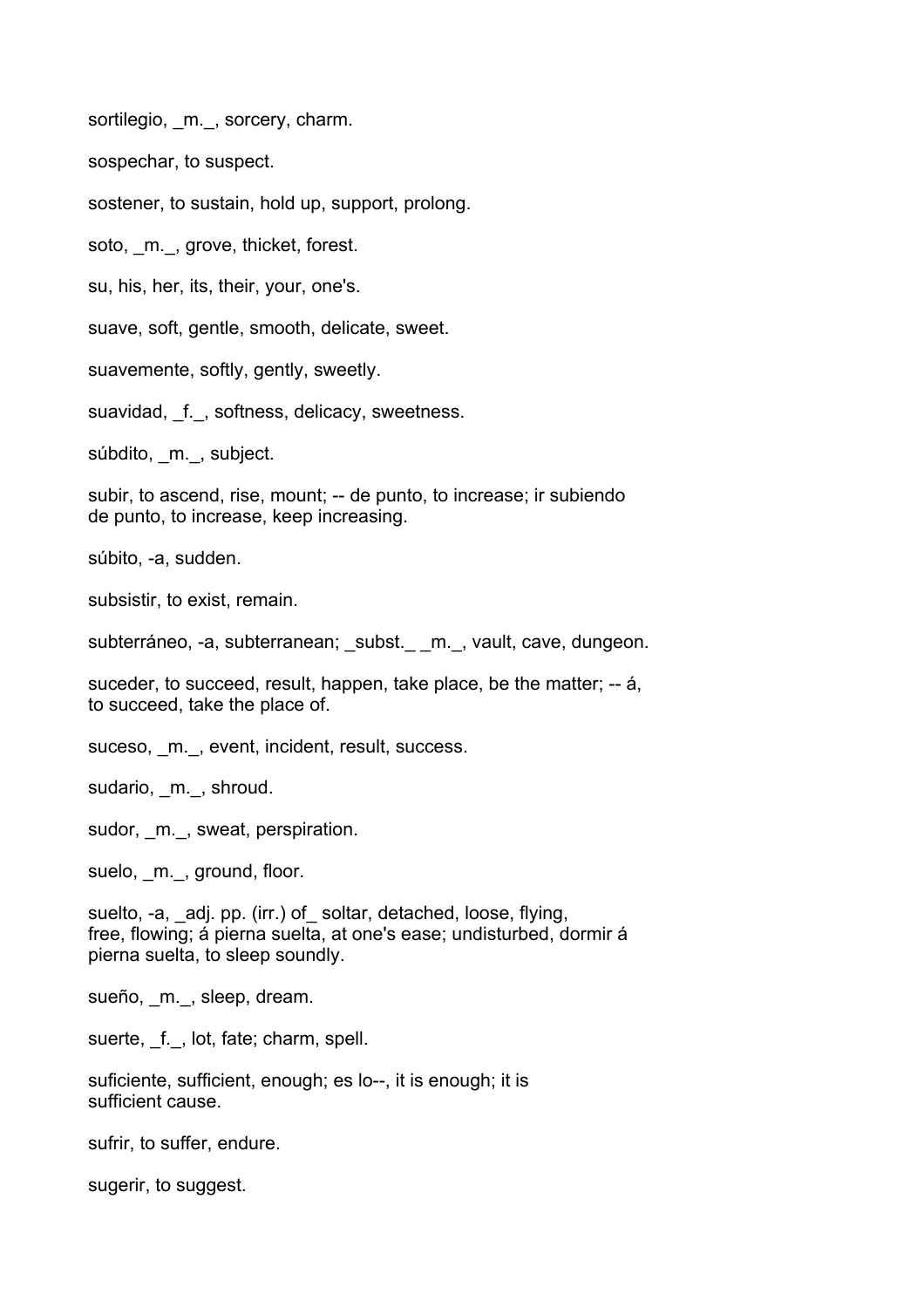sujetar, to subject, hold, subdue, overcome, restrain.

sujeto, -a, adj. pp. (irr.) of sujetar, fastened, fixed, held, set.

sumergido, -a, adj. pp. of sumergir, submerged, buried.

sumergir, to submerge, immerse, plunge; refl., to submerge oneself; to dive.

sumido, -a, adj. pp. of sumirse, sunk, plunged, sunken.

sumirse, to sink, plunge, be sunk.

sumo, -a, highest, greatest, very great.

suntuoso, -a, sumptuous.

superficie, f., surface.

superior, superior.

superstición, f., superstition.

supersticioso, -a, superstitious.

suplicante, suppliant, imploring.

suplicio, m., execution.

suposición, f., supposition, guess, surmise.

surcar, to plow, furrow, divide.

surco, m. furrow, track, rut.

¡sus! come! courage! ho! on!

suscribir, to subscribe, yield.

suspender, to suspend, interrupt, discontinue; to hold in suspense, to amaze.

suspendido, -a, adj. pp. of suspender, suspended; hanging; in suspense, anxious.

suspensión, \_f.\_, pause, suspense.

suspenso, -a, adj. pp. (irr.) of suspender, surprised, hesitant.

suspicaz, suspicious.

suspirar, to sigh.

suspiro, m., sigh.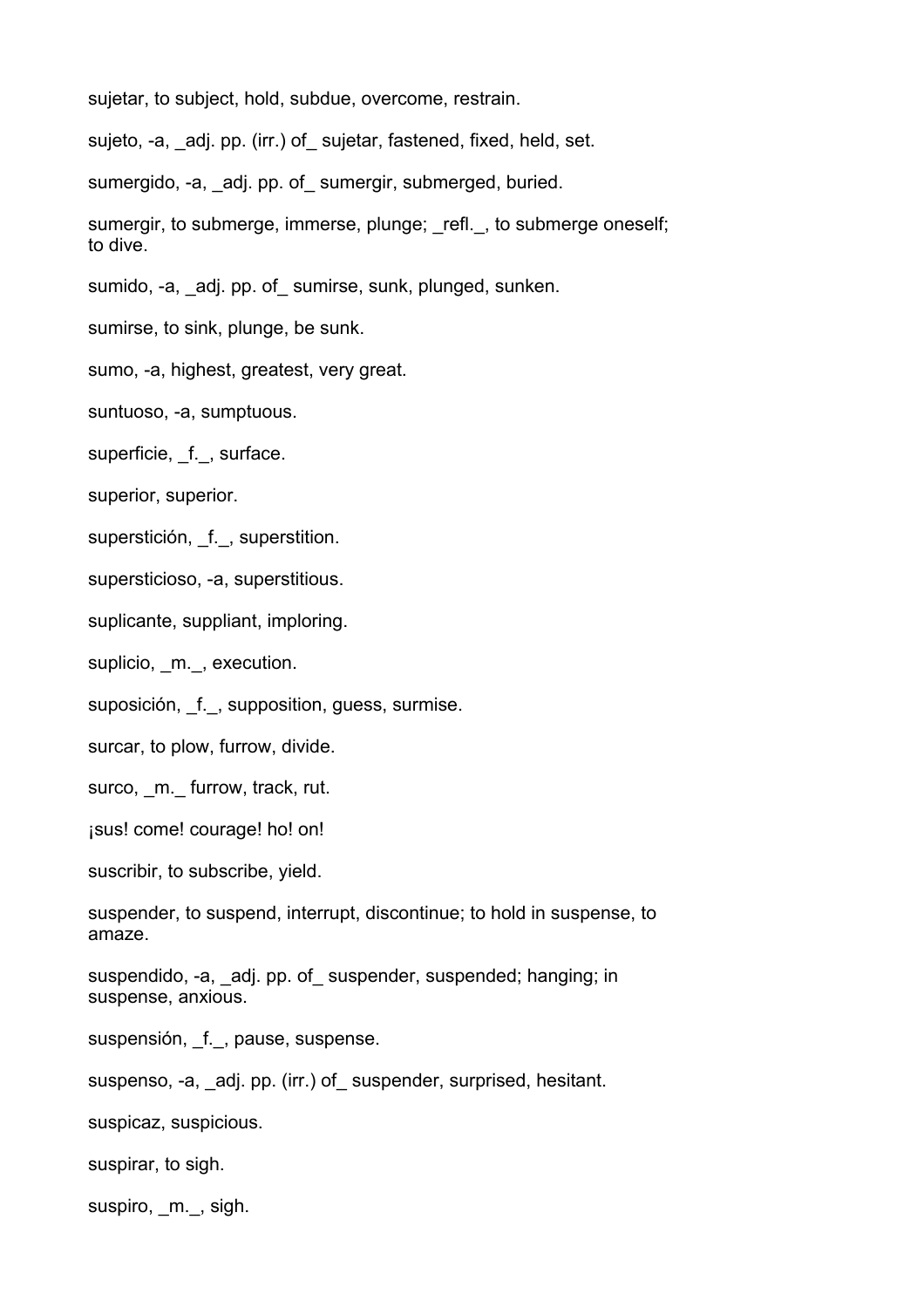sustentar, to sustain.

sustituir, to replace.

susto, m., fright, terror, fear; dar --, to frighten.

sustraer, to withdraw, separate; refl., to withdraw, retire.

susurrar, to whisper.

susurro, \_m.\_, whisper, whispering.

suyo, -a, his, hers, its, theirs, yours; el (\_or\_ lo) --, la suya, his, his own, etc.

T

tabernáculo, m., tabernacle.

tabla, f., board, panel.

tablero, m., board, plank.

taciturno, -a, taciturn, silent, melancholy.

tafilete, m., morocco (leather).

tal, so, such, such a; -- cual, such as;  $\lambda$  qué --? how? -- vez, perhaps, perchance.

talabarte, m., sword-belt.

talante, m., manner, will, disposition; mal--, ill humor.

talón, m., heel; andar á los --es, to follow upon one's heels; to follow closely.

tallar, to carve.

tallo, m., shoot, sprout.

tamaño, -a, large, very large; subst. m., size.

tambalear, to stagger, reel.

también, also, likewise.

tampoco, either, neither, nor, either; ni ... --, nor ..., either; neither.

tan, so, as, as much, such, such a  $($  or  $)$ ,  $-$ ... como, as... as;  $-$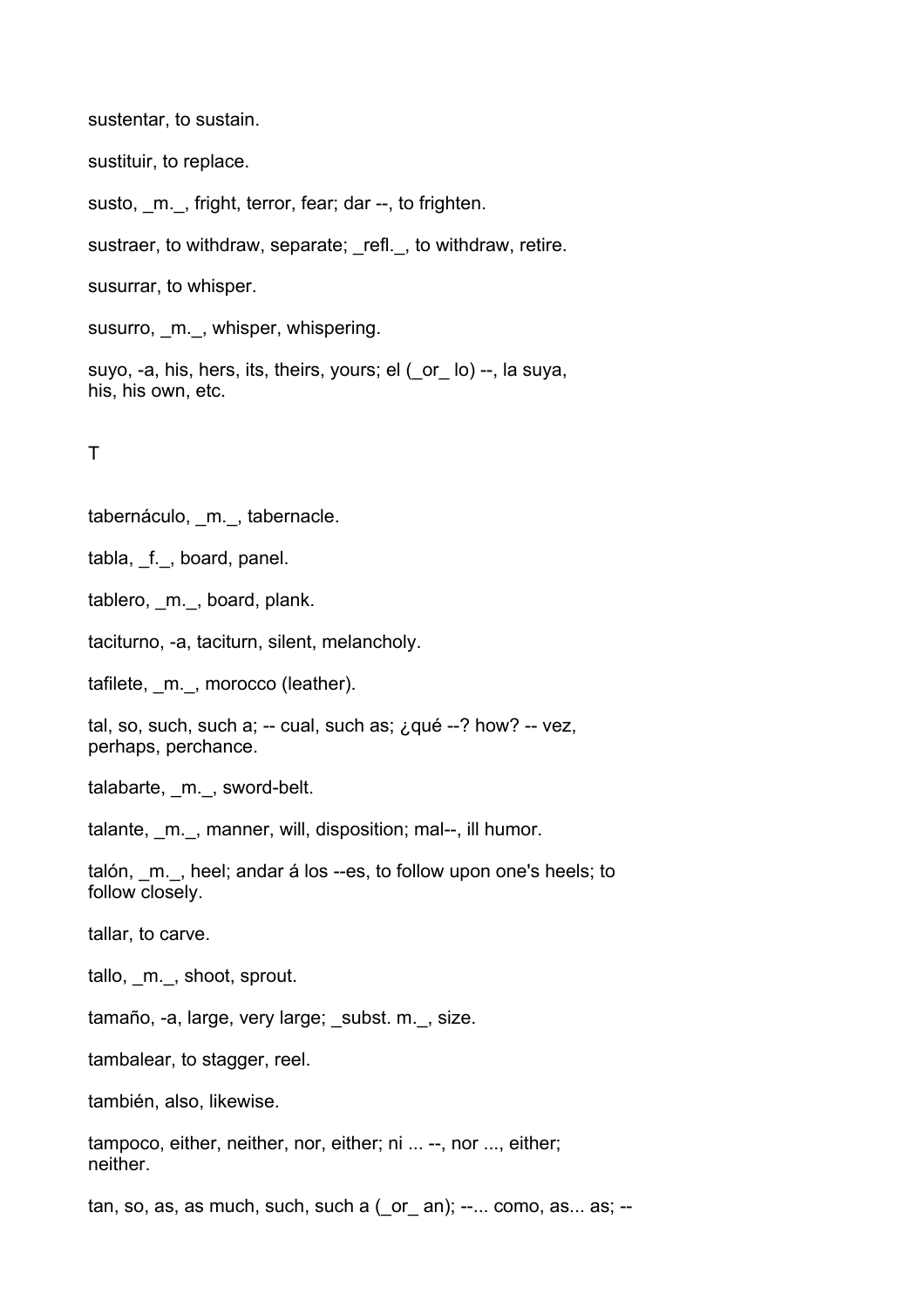pronto ... como ..., now ... now...; -- ... que, as ... as; ¡qué ...  $($  subst.  $)$  -- ...  $($  adj.  $)$ ! what a ...  $($  adj.  $)$  ...  $($  subst.  $)$ ! mi -siquiera, not even, not so much as; no -- solo ... sino que, not only ... but also.

tanto, -a, so much, as much; \_pl.\_, so many, as many; \_adv.\_, so (\_or\_ as) much; meanwhile; -- como, as much as; -- os da de, you think as highly of; en --, so, to such a degree; in the meanwhile; en -- que, while; hasta -- que, until; until such time as; por --, therefore, for that reason, hence; un --, a little; somewhat.

tañer, (of bells) to ring, toll.

tapar, to cover, conceal, cover up, stop up.

tapia, f., wall.

tapiz, m., hanging, tapestry, carpet, rug.

tardar, to delay, be late, be slow, be long.

tarde,  $f.$ , afternoon, evening; á la  $-$ , in the afternoon; adv., late; muy de -- en --, very seldom.

te, thee, you, to thee, to you.

tea, f., torch, piece of resinous wood.

teatro, m., scene, stage, theater.

tecla, f., key (of a musical instrument).

techado, m., roof, shelter.

techo, m., roof.

tejado, m., tiled roof.

tejer, to weave, spin, devise.

tela, f., cloth, garment.

tema, m., theme, topic, subject; cada loco con su --, everybody (\_lit.\_, every lunatic) has his hobby.

temblar, to tremble.

temblor, m., trembling.

tembloroso, -a, trembling, tremulous.

temer, to fear.

temeroso, -a, fearful; timid, timorous; sobrecogerse --, to be seized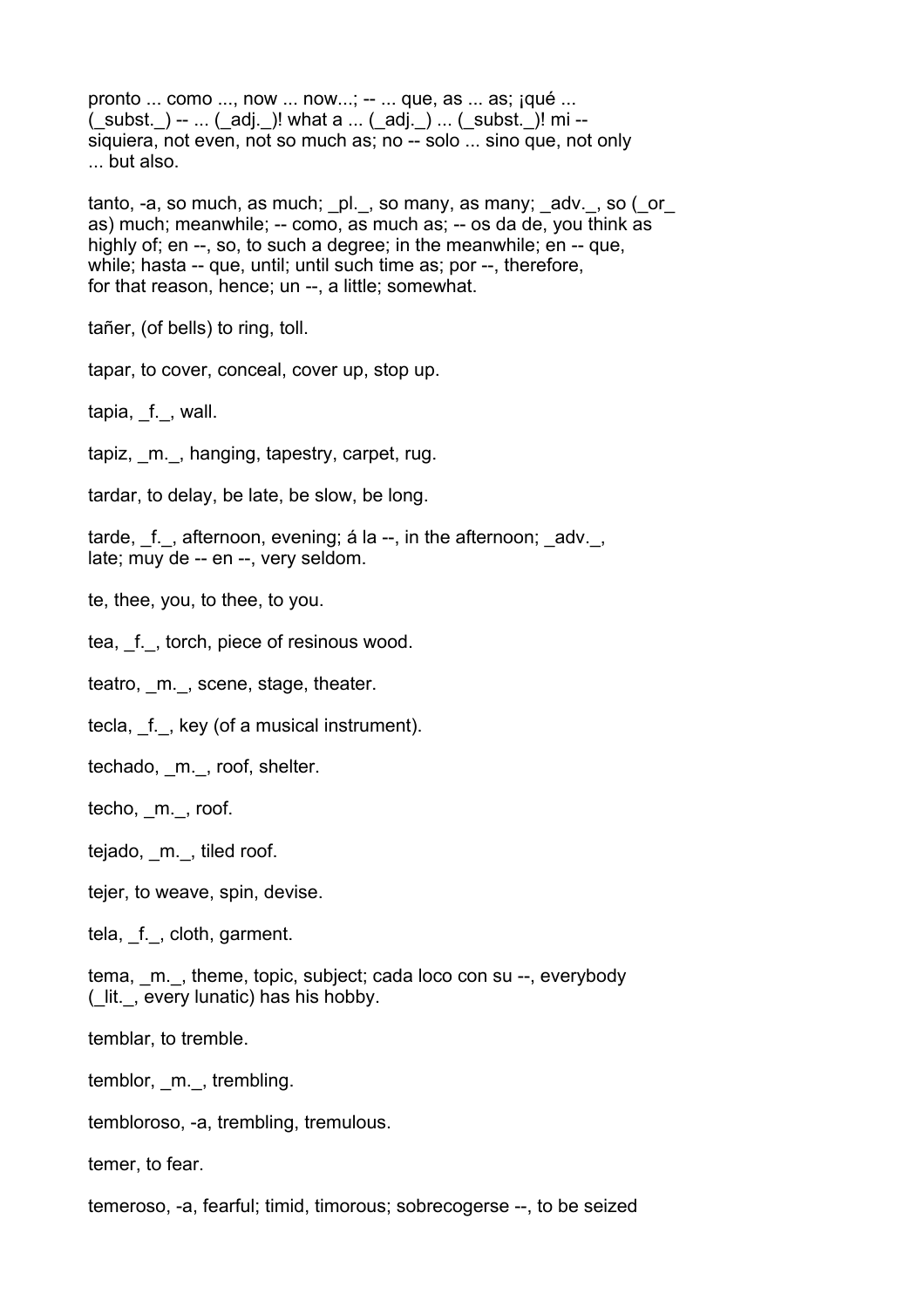with fear.

temible, dreadful.

temido, -a, adj. pp. of temer, dreaded, fearful, dreadful.

temor, m., fear, fright, dread.

témpano, \_m.\_, mass of ice, ice-field, ice-mountain, iceberg.

tempestad, f., tempest, storm, shower.

templado, -a, adj. pp. of templar, tempered, softened, soft, gentle, calm.

templar, to temper; to tune.

templo, m., temple, church, cathedral.

tenaz, tenacious, firm, constant, fixed.

tenaza, f., claw, talon.

tender, to stretch, stretch out, extend, direct, draw back, raise, draw, aim, cast; -- una mirada, to take a look; to look; to glance; - la vista, to cast a glance, direct one's glance.

tendido, -a, adj. pp. of tender, stretched out, lying, prostrate; adv., extensively, in detail.

tener, to have, hold, keep, take, hold out, lead, be the matter; - empeño, to desire earnestly; -- en cuenta, to take into account; to consider; -- ganas, to have a mind (de, to); no -- inconveniente, not to consider improper; to have no objection; -- lugar, to take place; to happen; -- miedo, to be afraid; -- noticia de, to be informed of; -- por, to consider; -- presente, to bear in mind, remember; -- que, to have to, be obliged to, should; lo que tiene que le preparan una buena, the fact is that they are preparing for him a warm reception; que de todo tenían menos de artistas ó arqueólogos, who were anything but artists or archaeologists.

tentación, \_f.\_, temptation.

tenue, thin, tenuous, light, delicate, soft.

teñir, to tinge, dye, stain, tint.

Teobaldo, \_m.\_, Theobald.

tercero, -a, third.

terciar, to intervene (as a third person).

terciopelo, m., velvet.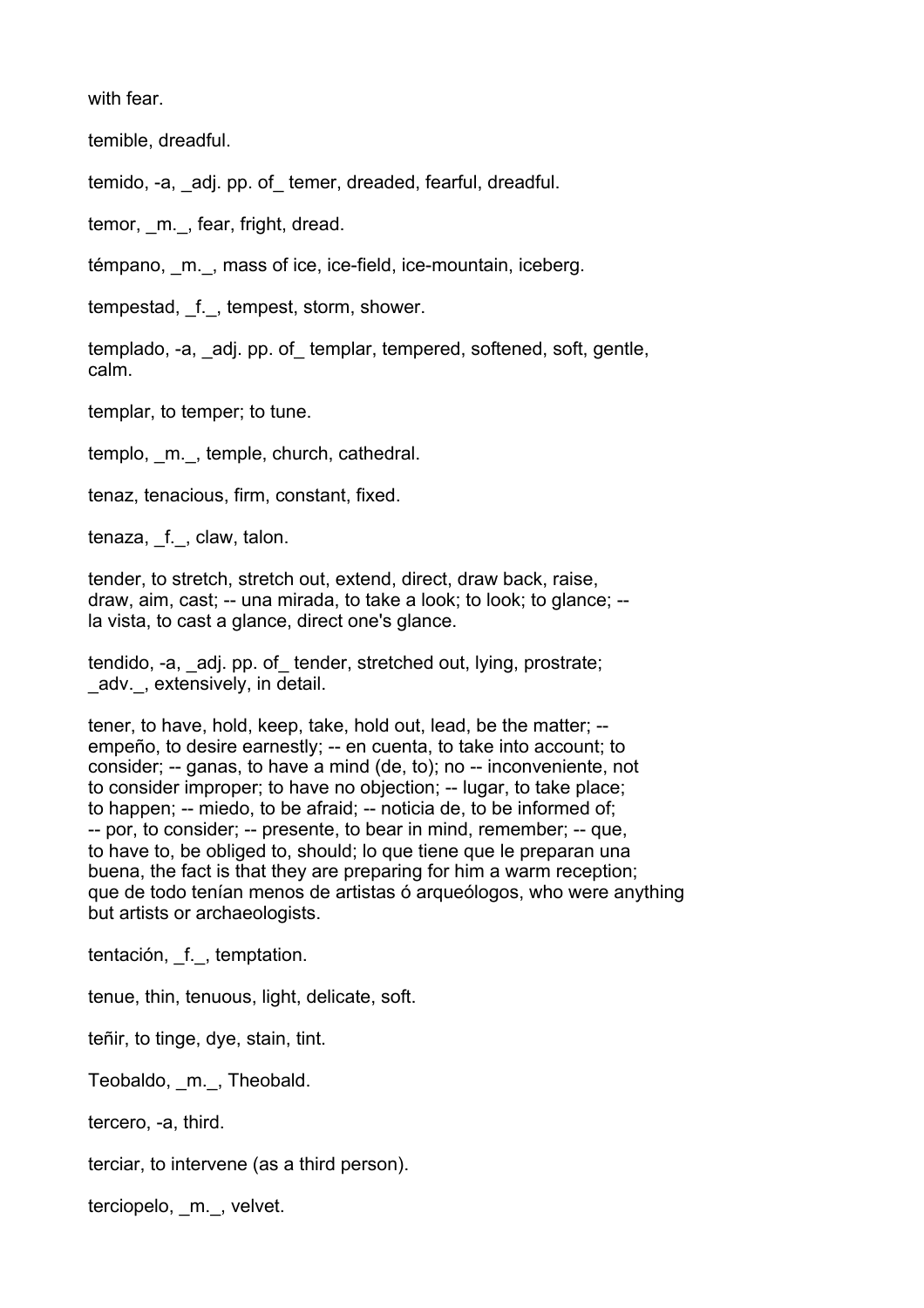terminar, to terminate, end, settle, arrive at the end of.

término, m. limit, boundary, goal, destination, term, terminal, termination; llevar á --, to succeed, carry out, perform; en estos --s, in these words; as follows.

ternura, \_f.\_, tenderness, love; con --, lovingly, tenderly.

terrenal, earthly, of the earth, terrestrial.

terreno, m., ground, space, (limited) area; land, field; way, distance; cortar --, to make a short cut; to shorten the way ( or distance).

terrible, terrible.

territorio, m., territory, country.

terror, m., terror.

terso, -a, smooth, polished, glossy.

tesoro, \_m.\_, treasure, wealth.

testificar, to attest.

testigo, m., witness; poner por --s, to call to witness; to call upon to witness.

testimonio, m., testimony, evidence.

tez, f., complexion, skin.

tí, thee, you.

tía, \_f.\_, aunt; old woman.

tibiamente, weakly.

tiempo,  $m.$ , time; á un --, at once; at the same time; antes de --, prematurely; before it was ripe; de algún --, for some time; en un --, once upon a time; ¿qué --? how long?

tienta, f., probing, feeling; á --s, by touching, groping, in the dark; stealthily.

tierno, -a, tender, affectionate.

tierra, f., earth, land, soil, ground; en --, on the ground; por la --, on ( or along) the ground.

timbalero, m., kettle-drummer, drummer.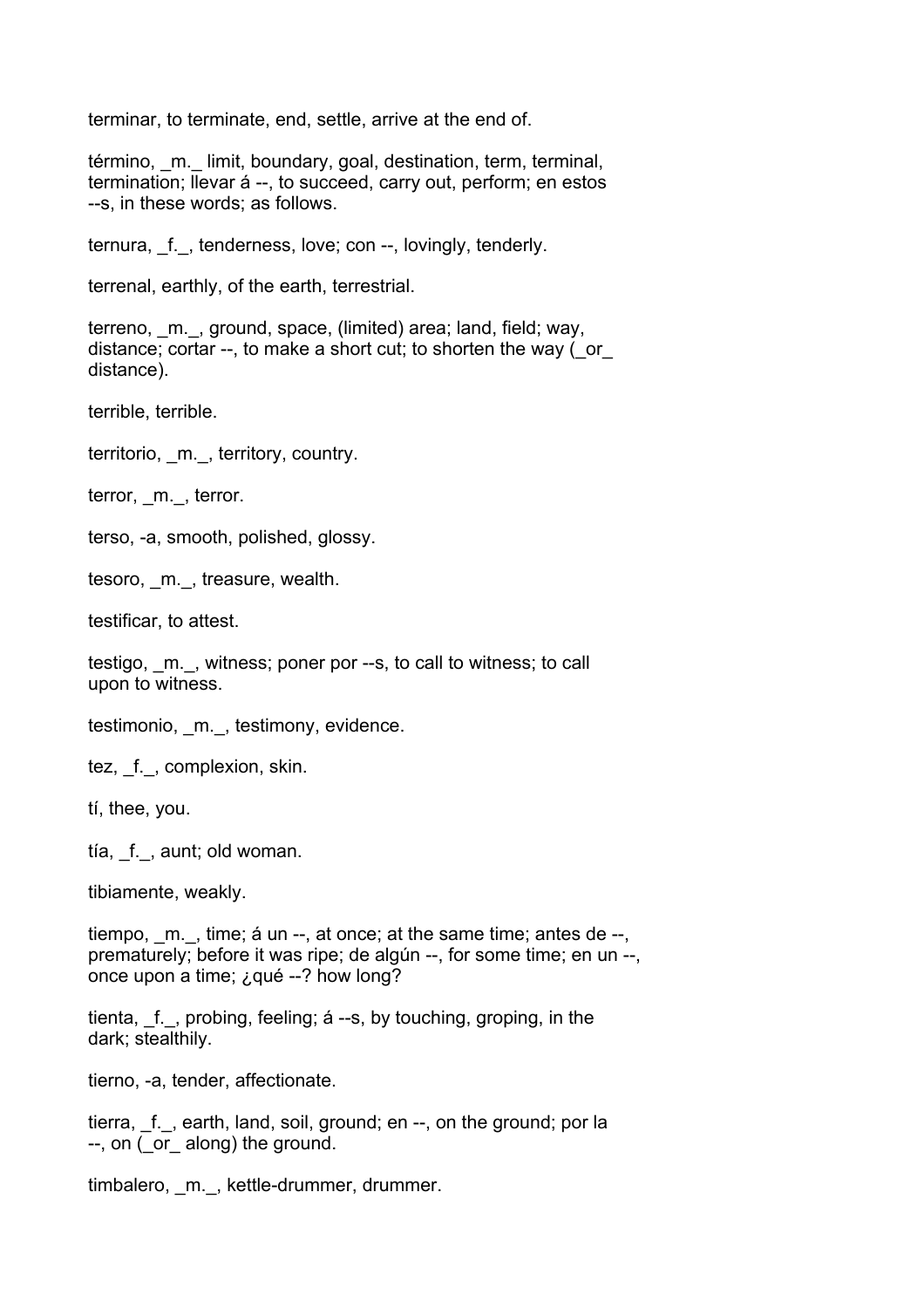timbre, m., crest (of a coat of arms).

tímidamente, timidly.

tímido, -a, timid.

tiniebla, f., shadow, shade, darkness, veil; pl., darkness, shadow, shade.

tirante, m., suspension chain.

tirar, to draw, pull, cast, shoot.

tiro, m., throw, cast, shot, mark, aim; á -- de, within (the) range of; -- de honda, sling shot.

titán, m., giant.

títere, \_m.\_, manikin, marionette; no dejar -- con cabeza, to put everything in disorder; to destroy everything.

título, \_m.\_, title; titled person, noble.

tocar, to touch, sound, ring, play, blow, strike, reach, belong, fall to one's lot, befall.

todavía, yet, still, however; y esta es la hora en que -- no le hemos visto, and we haven't seen him since.

todo, -a, all, whole, every; -- el mundo, everybody; -- un mundo, a whole world; a great multitude; á -- (el) correr, at full speed; Á -escape, at full speed; a toda voz, at the top of their voices; subst. m., all, everything, whole; de un --, once for all; del --, wholly, entirely, quite, completely; en un --, in all its parts, in every respect; sobre --, above all, especially; que de -- tenían menos de artistas ó arqueólogos, who were anything but artists or archaeologists.

toledano, -a, Toledan, of (\_or\_ pertaining to) Toledo; \_subst. m. and f.\_, Toledan, native of Toledo.

¡toma! See tomar.

tomar, to take, get; -- mano en ello, to take it in hand ( or a hand in it); -- la palabra, to speak; -- el trote, to run away, make off; ¡toma! well! why! here! look here!

tomillo, m., thyme.

tono, m., tone; de buen --, fashionable.

tonto, -a, stupid, foolish.

topar, to meet, happen upon.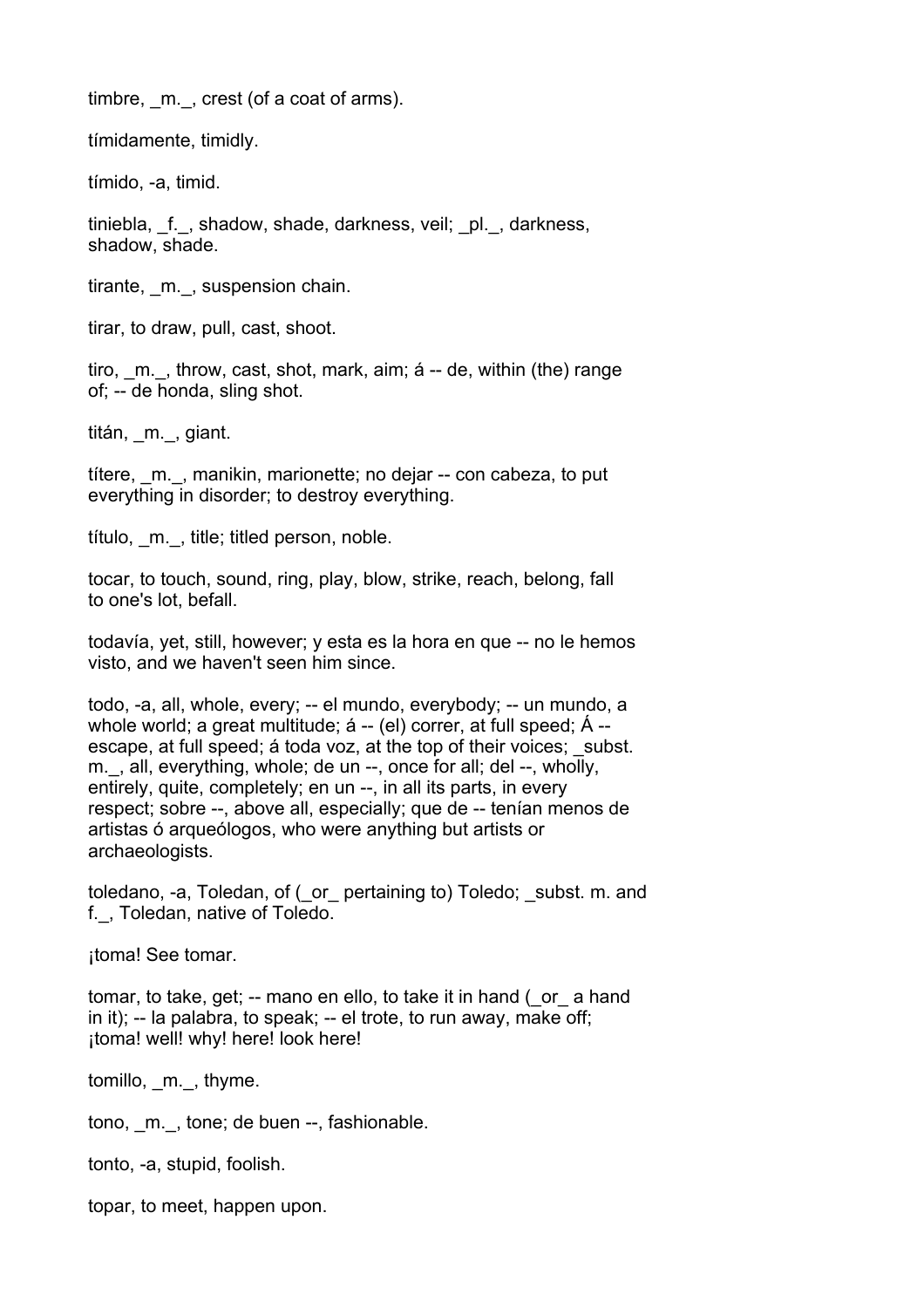toque, m., touch, blast, peal, stroke, ringing (or tolling) of bells; el -- de oraciones, ringing for prayers; call to prayers; al - de oraciones, when summoned to prayers; when the bells rang for prayers.

torbellino, \_m.\_, whirlwind.

torcer, to turn, twist, wind, deflect.

torcido, -a, \_adj. pp. of\_ torcer, turned, twisted, crooked, tortuous, winding.

tormenta, \_f.\_, storm, tempest.

tormentoso, -a, stormy, storm-tossed, tempestuous

tornar, to return; -- á ... , to ... again; -- á aparecer, to reappear; -- á decir, to repeat.

torneo, \_m.\_, tournament, tourney, joust.

torno, m., turn, circumference; en -de, about, around; en -- suyo, about him; en --, round about.

torpe, slow, heavy, dull, sluggish.

torre, f., tower, turret, spire.

torrente, m., torrent, flood; á --s, in torrents.

torso, m., trunk, torso.

tosco, -a, coarse, rough, unpolished.

toser, to cough.

trabajador, \_m.\_, workman.

trabajar, to work, toil.

trabajo, \_m.\_, work, effort, labor.

trabajosamente, laboriously, painfully.

trabar, to wage; refl., to be waged; to arise.

tradición, f., tradition, legend.

tradicional, traditional, legendary, of legendary origin.

traducir, to translate, interpret.

traer, to draw, attract, carry, bring, take, lead, bear, wear; -- á la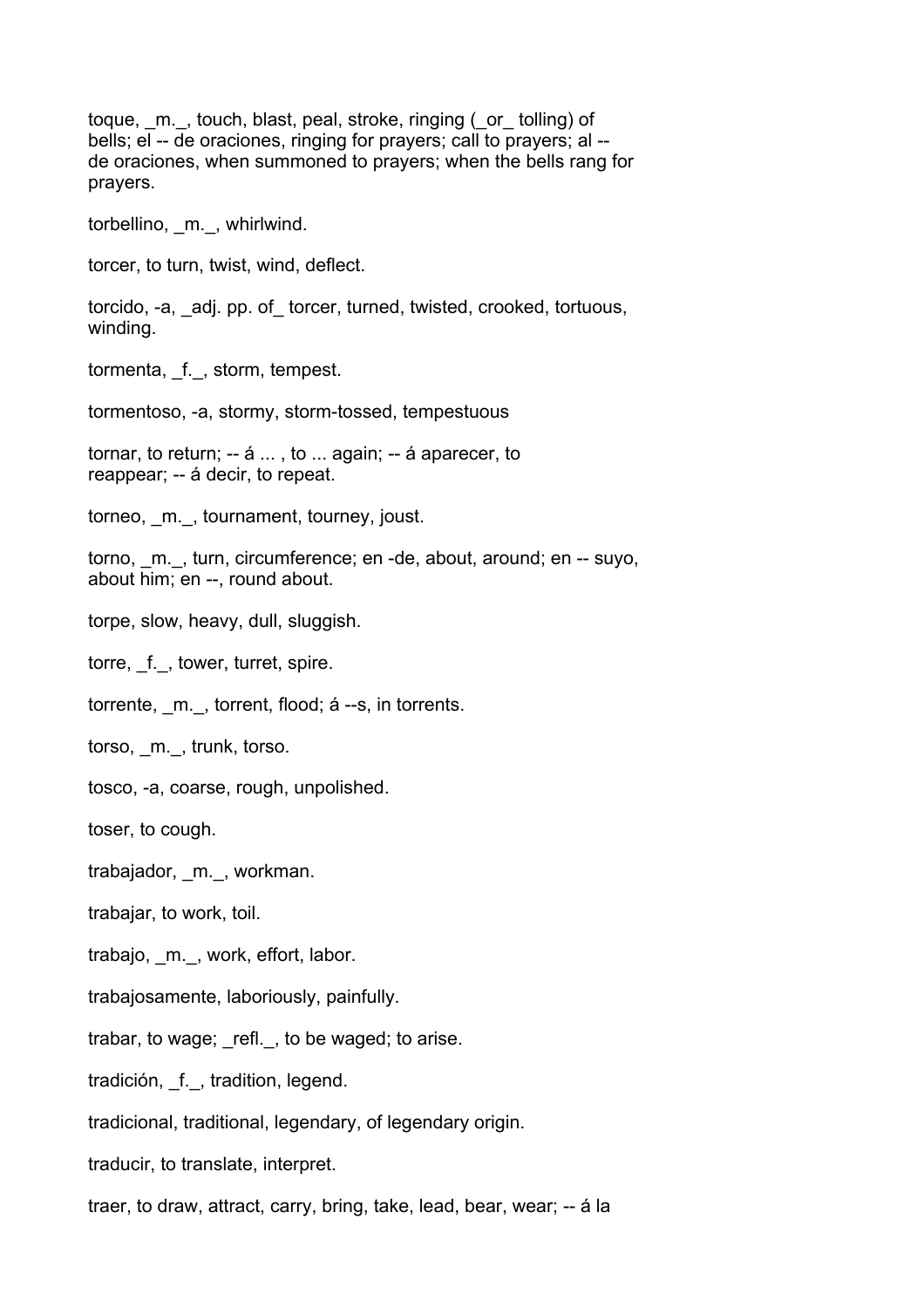memoria, to bring to memory; to remind; el cual traía una jornada de catorce leguas en el cuerpo, who had made that day a journey of fourteen leagues.

tragar, to swallow.

trágico, -a, tragic.

trago, \_m.\_, draught, drink; echar un --, to have a drink, take a dram.

traílla, f., leash.

traje, m., dress, robe, garb.

trampa, f., trap, snare.

trance, f., peril, extremity.

tranquilamente, tranquilly, quietly.

tranquilidad, f., tranquillity.

tranquilizar, to tranquilize, calm.

tranquilo, -a, tranquil, calm, gentle.

transcurrir, to pass by, transpire, elapse, pass away.

transfigurar, to transfigure.

transformación, \_f.\_, transformation, metamorphosis.

transformar, to transform, change, metamorphose.

transparentar, to cause to shine through; to disclose; refl., to be (\_or\_ become) transparent; to shine.

transparente, transparent, clear.

transponer, (of the sun) to set.

tras, behind, after.

trascurrir. See transcurrir.

trasfigurar. See transfigurar.

trasformación. See transformación.

trasformar. See transformar.

trasgo, nr., goblin, evil spirit, malicious elf.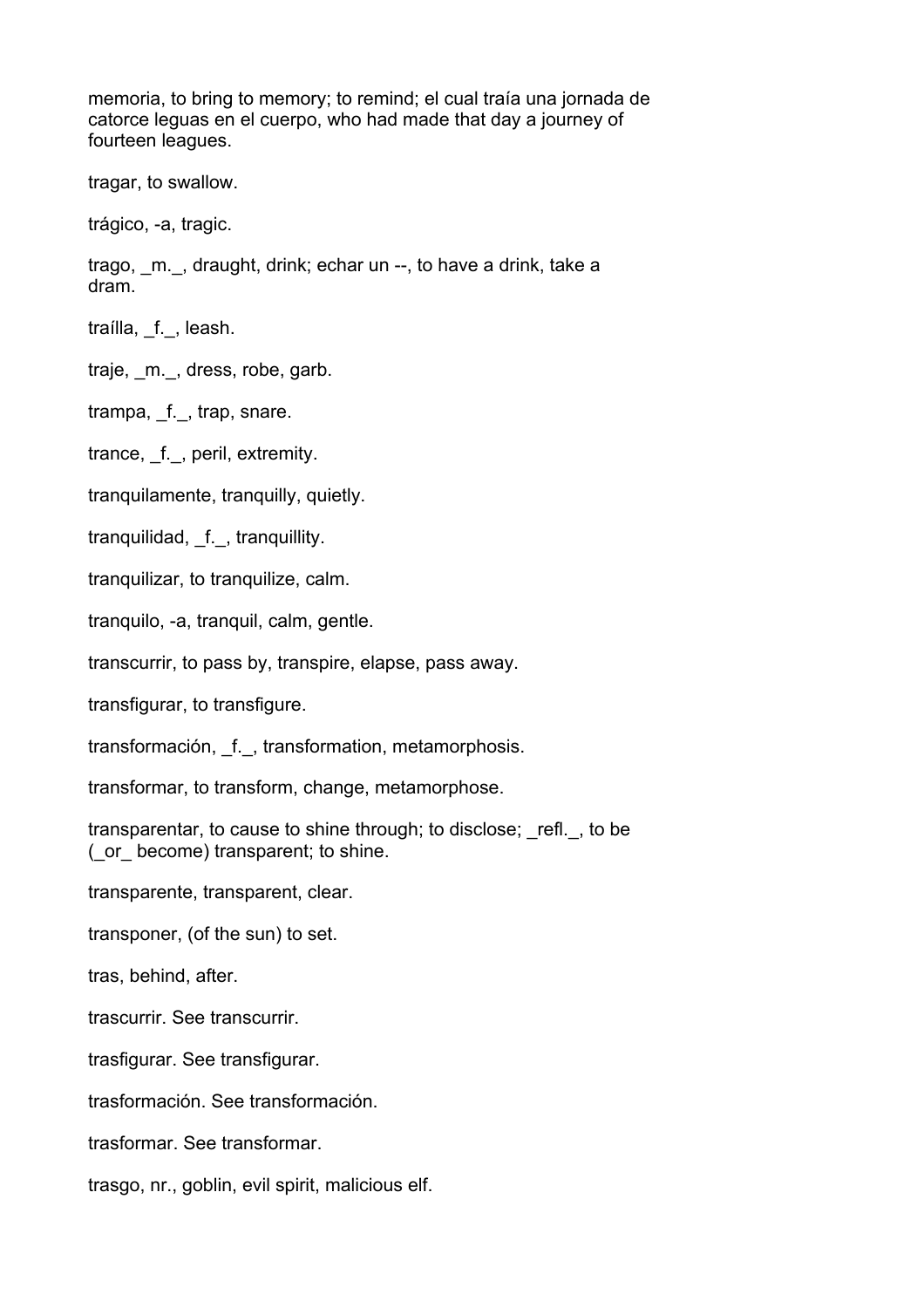trasparentar. See transparentar.

trasparente. \_See\_ transparente.

trasplantar, to transplant; refl., to be transplanted; to migrate.

trasponer. See transponer.

trastornar, to turn upside down, overturn, overthrow, confuse.

tratar, to treat, deal, try; -- de, to treat as, consider; \_refl.\_, to treat, be a question (\_or\_ matter), be concerned.

través, m., obliquity, bias; á -- ( or al) de, across, through, between.

trazar, to form, plan; mal trazado, of evil appearance.

trébol, \_m.\_, trefoil, clover.

trece, thirteen.

treinta, thirty.

tremendo, -a, tremendous, awful.

tremulo, -a, tremulous, trembling.

trenza, \_f.\_, braid (of hair), hair; \_pl.\_, braids, braided hair.

trepador, climbing.

trepar, to climb, crawl up.

tres, three.

trescientos, -as, three hundred.

tribuna, \_f.\_, tribune, pulpit, gallery, organ-loft.

tribunal, \_m.\_, tribunal, court.

tribute, \_m.\_, tribute, tax.

trigo, m., wheat.

trinar, to trill.

trino, m., trill.

tripas, \_f. pl.\_, viscera; hacerse de -- corazón, to pluck up courage.

triple, triple.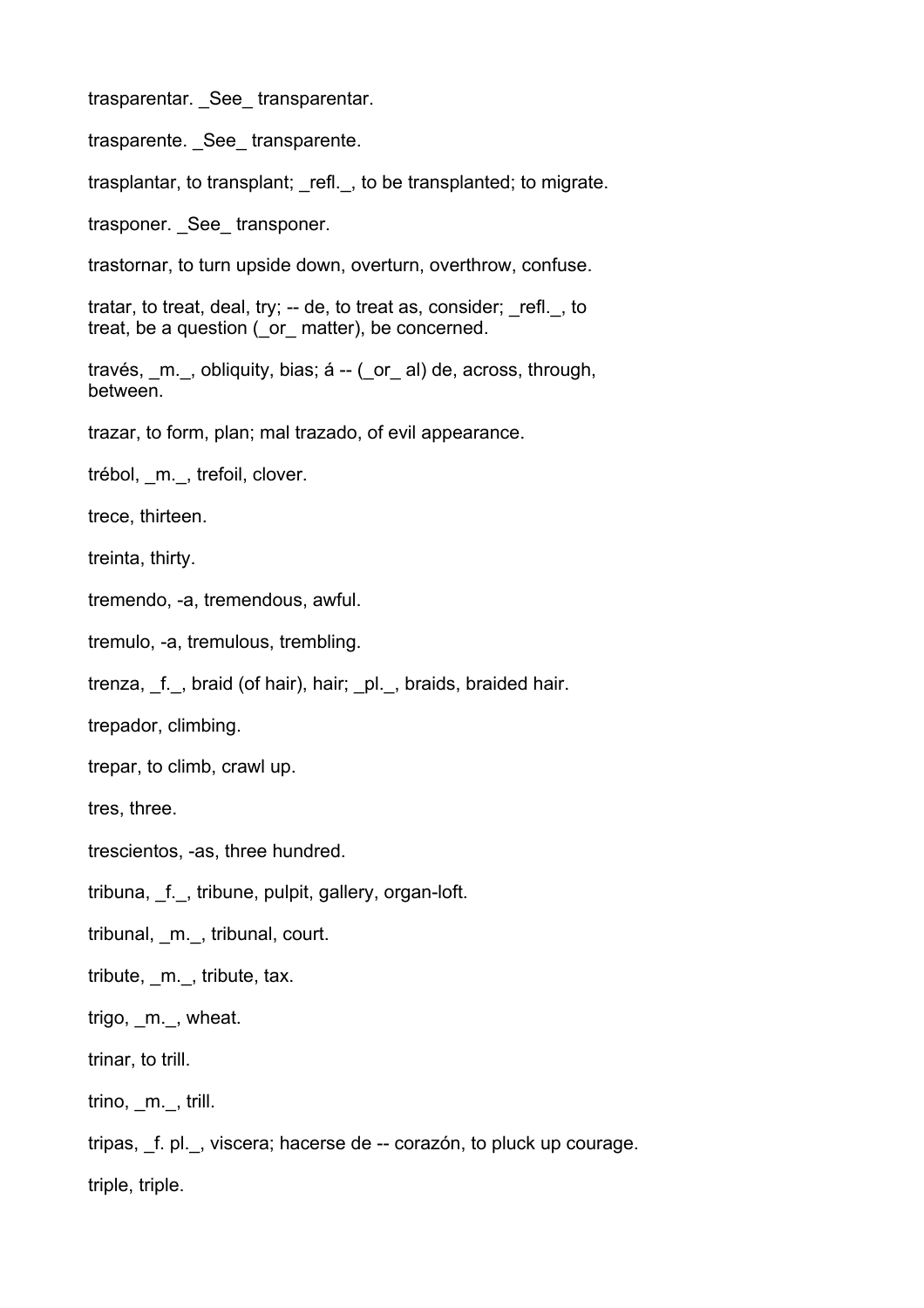- triste, sad, mournful, melancholy.
- tristeza, f., sadness.
- tristisimo, -a, abs. sup, of triste, very sad.
- triunfar, to triumph.
- triunfo, \_m.\_, triumph.
- trocar, to exchange, change, put off.
- trocha, \_f.\_, narrow path, path, by-path, crossway.
- trofeo, m., trophy.
- tromba, f., whirlwind, whirl, eddy.
- trompa, f., trumpet, horn.
- trompicón, \_m.\_, stumbling; á --es, stumbling.
- tronco, m., trunk, log, branch, shaft.

trono, m., throne.

- tropa, \_f.\_, troop, herd, band, body of soldiers.
- tropel, \_m.\_, noise, bustle, confusion; troop, troops, body, crowd.
- tropezar, to stumble (con, upon).
- trote, m., trot; tomar el --, to run away, make off.
- trovador, m., troubadour.
- trozo, m., piece, slice.
- trueno, m., thunderclap, burst of thunder.
- trueque, m., exchange; á -- de, in exchange for.
- truhán, \_m.\_, buffoon, clown.
- tu, thy, your.
- tú, thou, you.
- tubo, m., tube, pipe.
- tumba, \_f.\_, tomb, grave, sepulcher.
- tumbo, m., tumble, fall; somersault; dar --s, to tumble; whirl head over heels.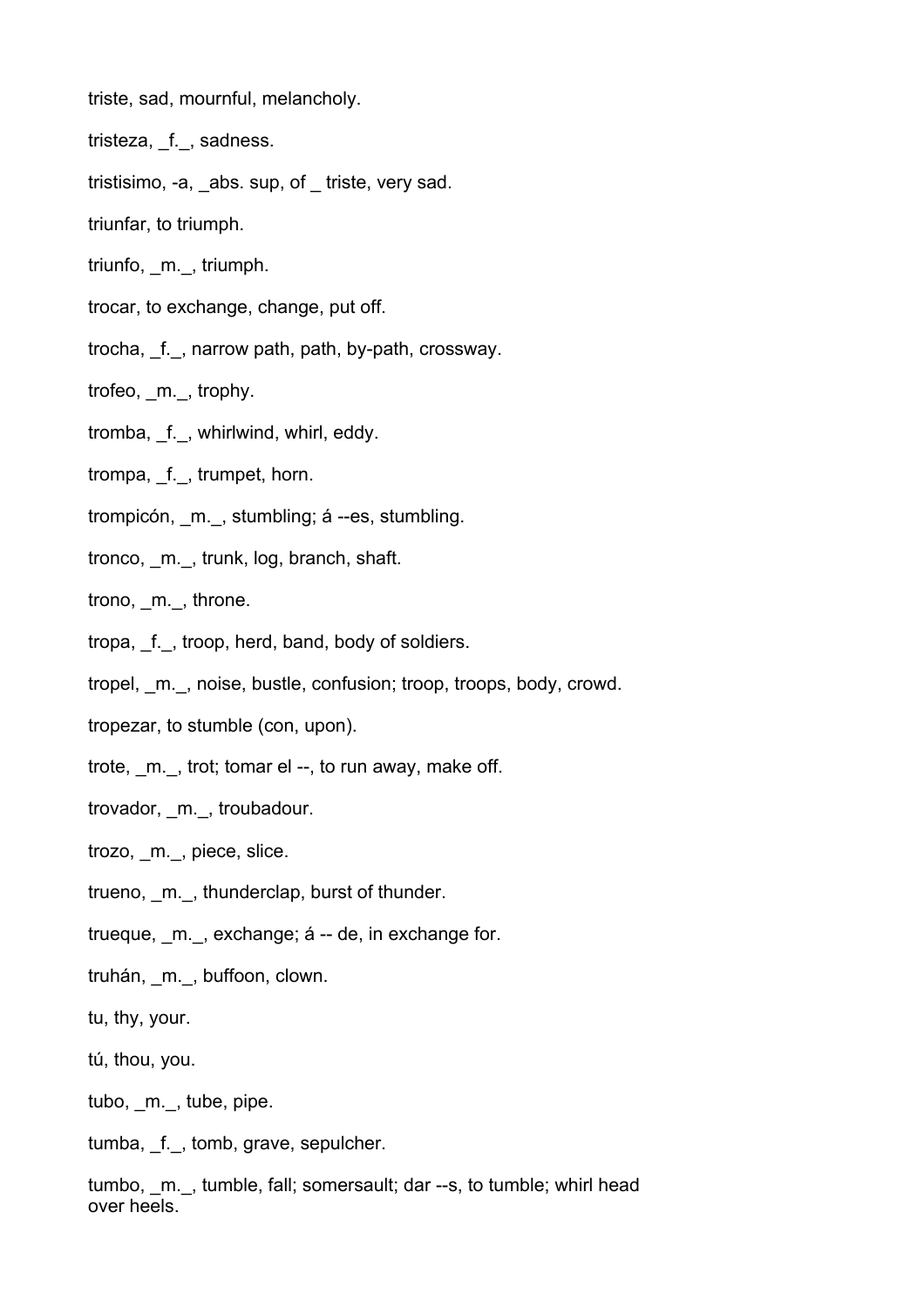tumulto, m., tumult, noise, clamor.

tumultuosamente, tumultuously.

tunica, f., tunic, (flowing) garment, gown.

tupido, -a, \_adj. pp. of\_ tupir, dense, densely twining.

turba, f., crowd.

turbación, \_f.\_, confusion, trouble.

turbar, to disturb, trouble, confuse, alarm, startle.

turbio, -a, turbid, muddy, disturbed, troubled.

turco, m., Turk.

turqui, adj., used \_only in the expression\_ azul --, dark blue, indigo.

tuyo, -a, yours, thine; el --, la tuya, yours, thine.

U

 $ú$  (before  $o-$  and  $ho-$ ), or.

ufano, -a, proud.

últimamente, finally, ultimately.

último, -a, last; este --, the latter; hasta lo --, to the utmost; por --, at last, finally.

ultraje, \_m.\_, outrage, insult, affront.

umbral, m., threshold; lintel.

umbría, \_f.\_, dense thicket.

un, una, a, an; pl., some.

uncir, to yoke, harness.

únicamente, only, solely, merely.

único, -a, only, sole; el --, the only one.

unido, -a, adj. pp. of unir, united, smooth; mal --, rough, uneven.

unir, to unite, join; \_refl.\_, to unite, join, touch.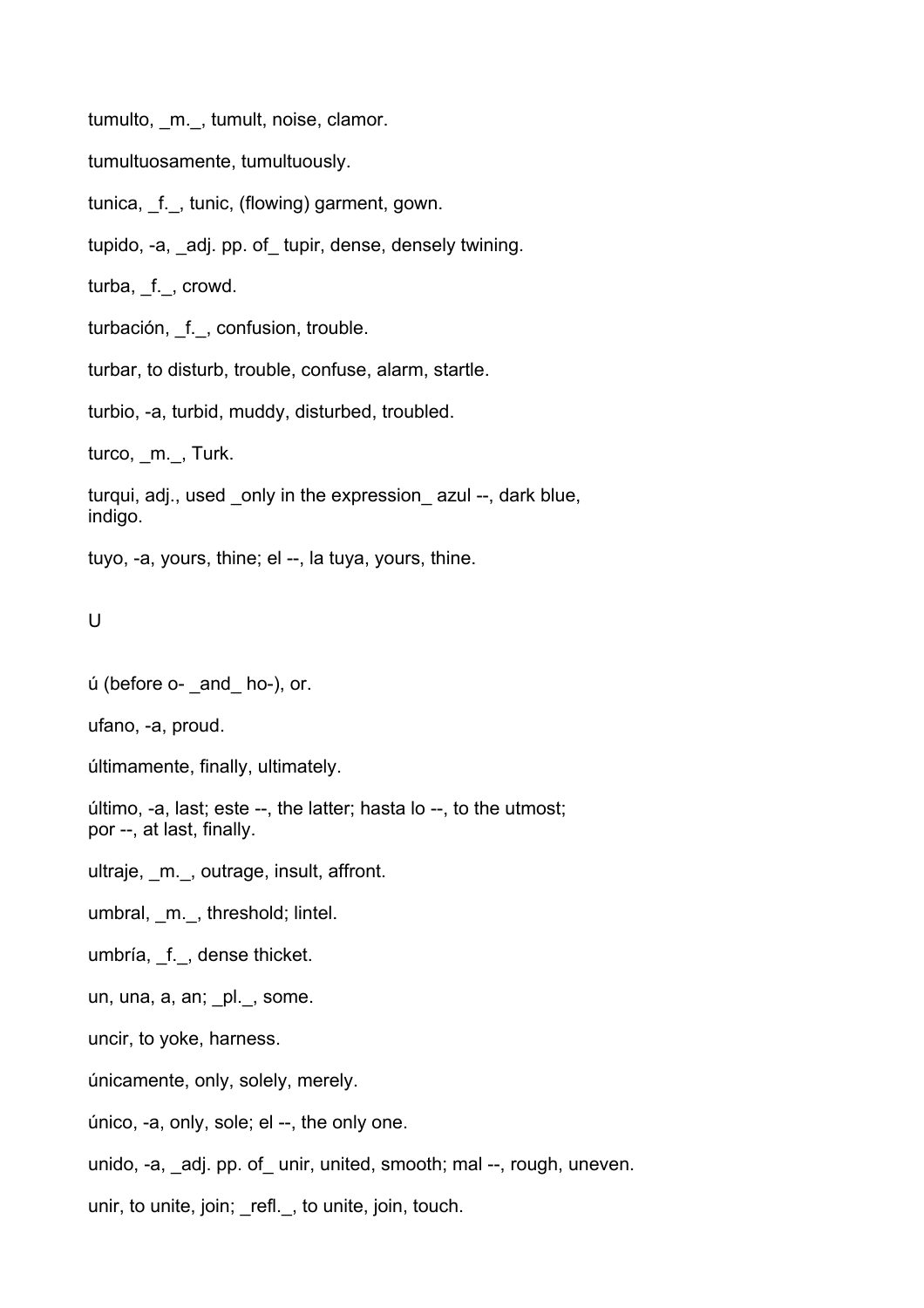```
uno, -a, one; pl., some; (hasta) --s cien, (up to) about a hundred.
uno, una, pron., one, some one, a person; (el) -- y (el) otro, both.
unto, _m._, ointment.
usar, to use.
usarced, contr. of vuestra merced ( antiquated ), you.
uso, _m._, use.
usted, contr. of vuestra merced, you.
usura, f., usury.
útil, useful.
```

```
V
```
vaciar, to empty.

vacilante, staggering, unsteady.

vacilar, to vacillate, stagger, sway, reel; waver, doubt, hesitate.

vacio, -a, empty, void, free; subst. m., space, void.

vagar, to wander, saunter, flit, hover.

vago, -a, vague.

vaina, f., scabbard.

valentía, \_f.\_, boasting.

valer, to be worth, be valuable, be responsible for; mas vale incomodo que ninguno, better comfortless quarters than, none at all; refl., to avail oneself (of), make use (of).

valiente, valiant, strong, brave.

valor, \_m.\_, worth, courage, valor.

valla, f., barrier.

valladar, m., rampart, defense, embankment, barrier.

valle, m., vale, valley.

vamos, ¡vamos! See ir.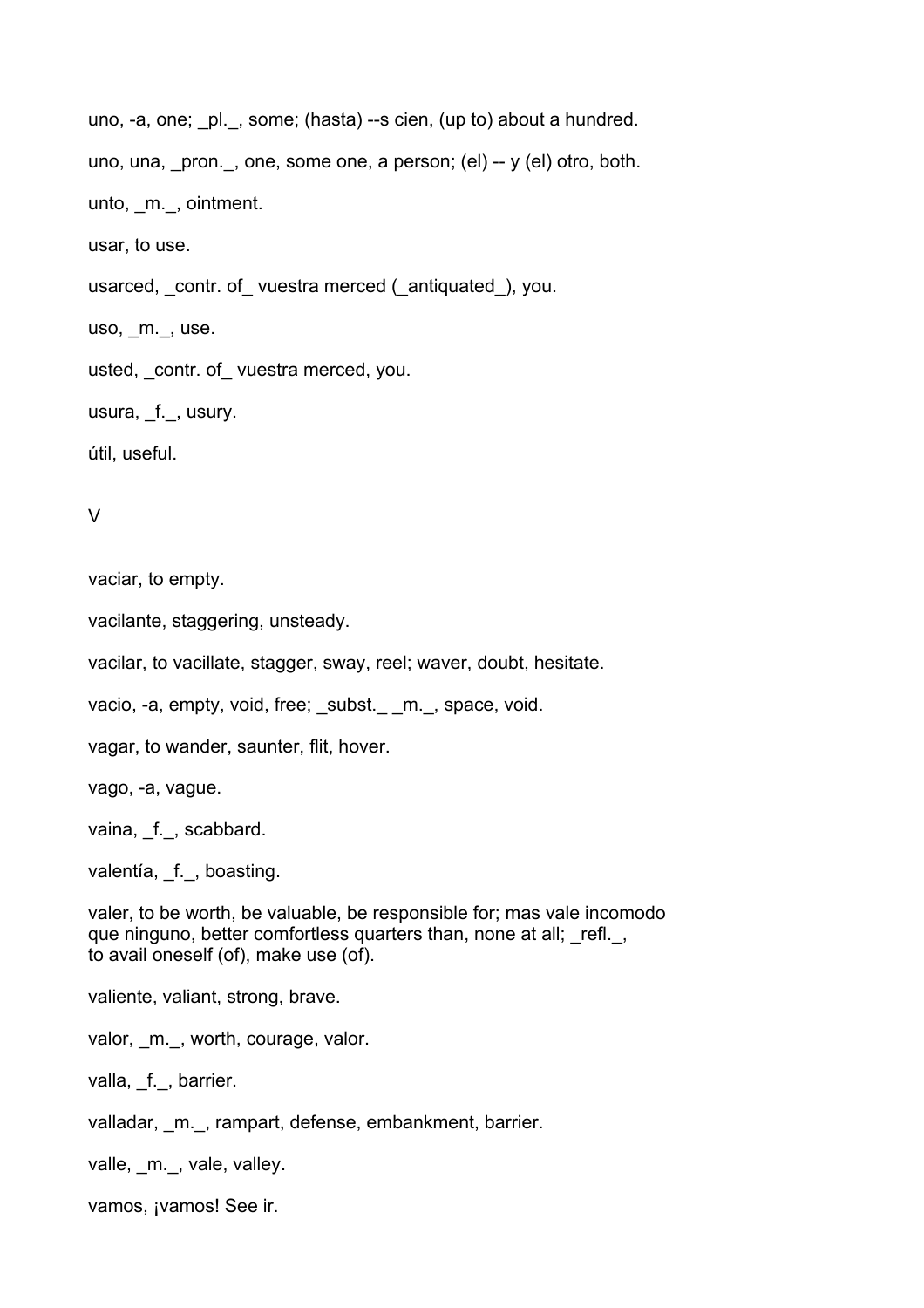vandalismo, m., vandalism.

vanidad, f, vanity.

vano, -a, vain; en --, in vain

vapor, \_m.\_, vapor, fumes, perfume.

vaporoso, -a, vaporous.

vara, f, wand, staff, verge, yard.

vario, -a, varied, varying, various, different.

varón, m., man.

varonil, vigorous, manly, spirited, loud.

vasallo, m., vassal.

vaso, m., vessel; pitcher; jug; (water) glass; lamp.

vástago, \_m.\_, scion.

vasto, -a, vast.

¡vaya! See ir.

vecino, -a, neighboring, adjoining; subst. m. or f., neighbor; \_pl.\_, neighbors, residents, citizens.

vehemencia, f., vehemence, violence.

veinte, twenty.

veinticuatro, twenty-four; \_subst. pl. m.\_, aldermen, the twenty-four city councilors of Seville or other cities of Andalusia.

vela, f., watch, vigil; candle; grito de --, watch-cry.

velada, \_f.\_, vigil, wakefulness, watch.

velar, to watch, wake, keep guard, watch over; to veil, cover, hide.

veleta, \_f.\_, weather-cock (\_or\_ vane).

velo, m., veil, mist.

vellón, m., fleece, wool.

vena, f., vein.

venablo, \_m.\_, javelin, spear.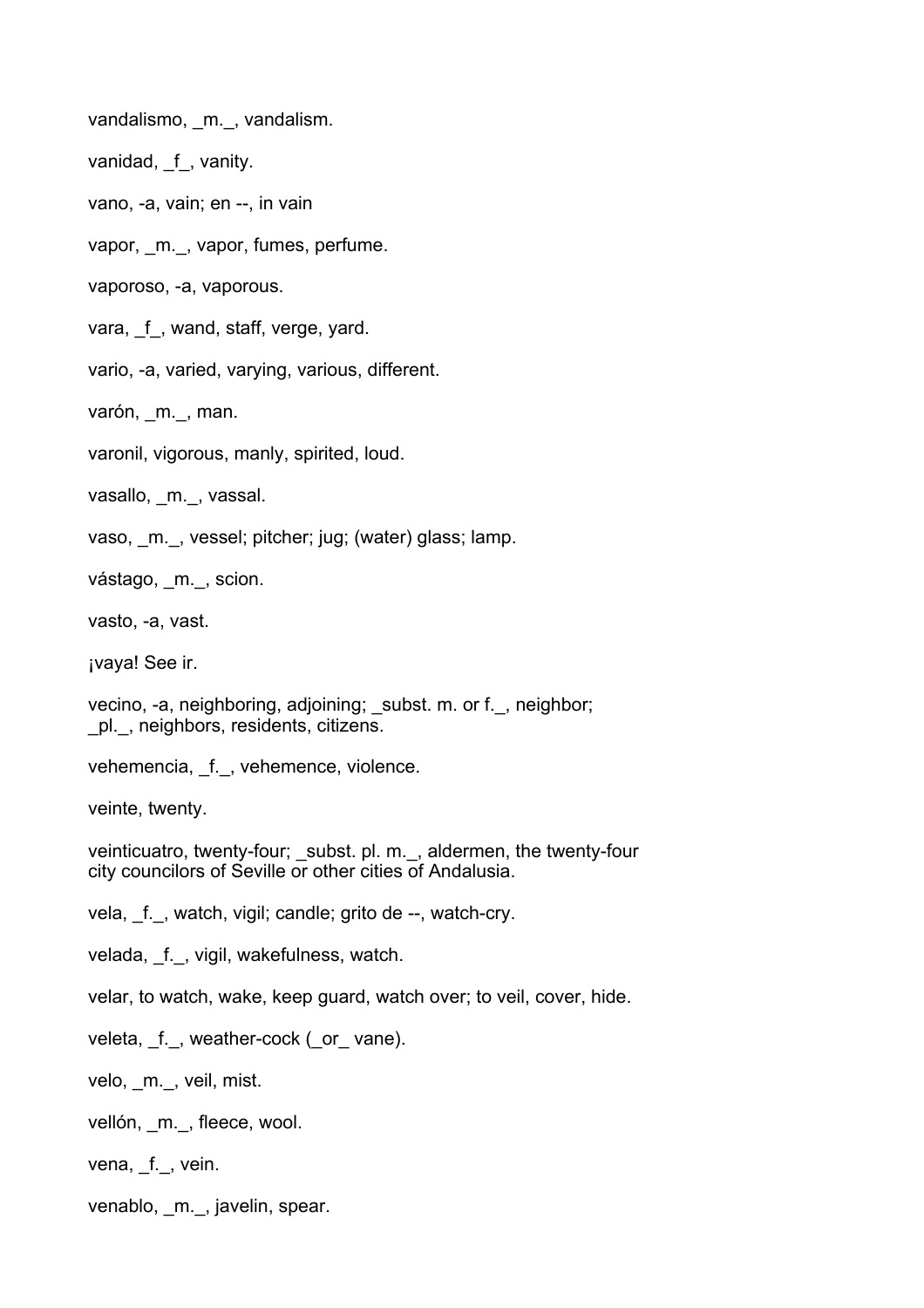venado, m., deer, stag.

vencedor, m., conqueror, victor.

vencer, to conquer, overcome.

vendaval, \_m.\_, vendaval, strong wind (south by west); strong wind from the sea.

vender, to sell.

vendido, -a, adj. pp, of vender, sold, bartered.

venerable, venerable.

venganza, f., vengeance.

venido, subst. m., comer, arrival; recien --, recent arrival.

venir, to come, occur; -- al mundo, to be born; -- á romper, to break.

ventajoso, -a, advantageous.

ventana, f., window.

Ventura, \_f.\_, chance, fortune; por --, by chance, perchance.

ver, to see, look at, watch, observe; por lo que veo, as I see; evidently; ¡á -- á --! let's see! come now! estar viendolo, to see it; to be present; refl., to be seen, be visible; no -se con, to have nothing to do with, have no connection with.

veracidad, f., veracity.

verano, m., summer.

veras, f. pl., truth, seriousness; con todas --, in all truth (\_or\_ seriousness).

verdad,  $f.$ , truth; con  $-$ , really, truly;  $-$  es, it is true; the truth is; ¿será --? can it be true?

verdaderamente, truly, in truth.

verdadero, -a, true, real, genuine, regular.

verde, green.

verdura, f., verdure, green.

vereda, f., path, foot-path.

vergüenza, f. shame.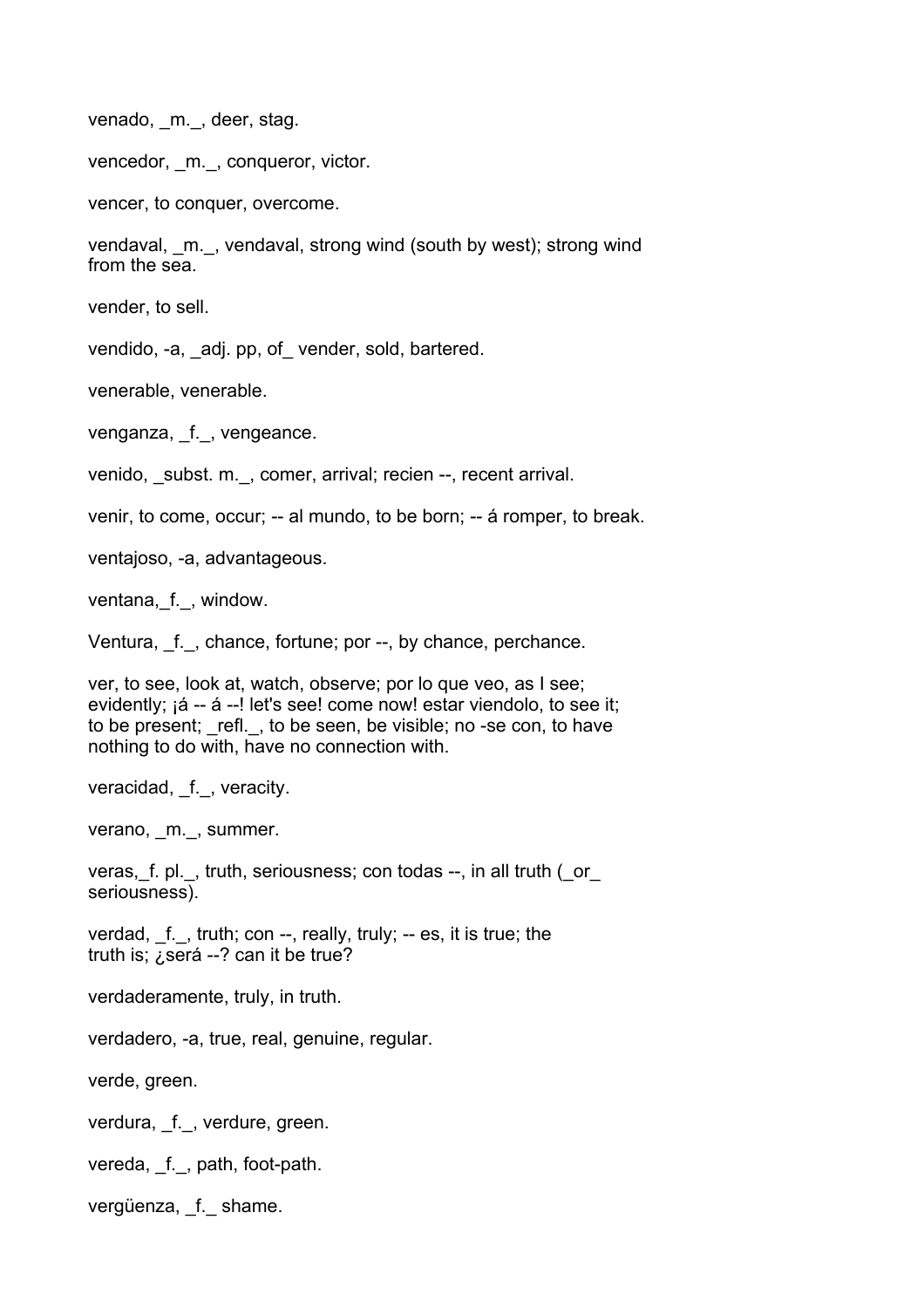verídico, -a, truthful, veracious, authentic.

verja, f. grating, railing, altar-rail.

verosimilitud, f., probability, likelihood, verisimility.

versado, -a, versed, skilled.

verso. m. verse, line.

verter, to shed, pour, pour forth, emit, cast.

verticalmente, vertically.

vertiente, f., waterfall, cascade.

vertiginoso, -a, vertiginous, dizzy, confusing, producing dizziness.

vértigo, m., vertigo, dizziness.

vestido, m., clothing; pl., clothes, clothing.

vestidura, f., dress, apparel, gown; robe.

vestigio, m., vestige, ruin.

vestir, to clothe, dress; to adorn, deck, hang (de, with).

vetusto, -a, old, ancient.

vez, f., time, place, stead, turn; á la --, at (one and) the same time; á su --, in (its, his, her, their, \_or\_ your) turn; alguna --, sometimes; cada --, constantly, continually, ever; cada -- que, every time that; whenever; cuantas veces, as often as; de -- en cuando, from time to time; every now and then; at intervals; de una --, at once, suddenly, abruptly wholly, once for all; jacabaramos de una --! well and good! en --, in place, instead; una -- más, once more; otra --, again, once more; ór dos veces, twice; tal --, perhaps, perchance; una -- y otra, again and again; unas veces, sometimes.

via, f., way.

viaje, m., trip, journey, voyage.

víbora, f., viper.

vibrante, vibrating.

vibrar, to vibrate.

Vicente, m., Vincent. See donde.

victima, f., victim.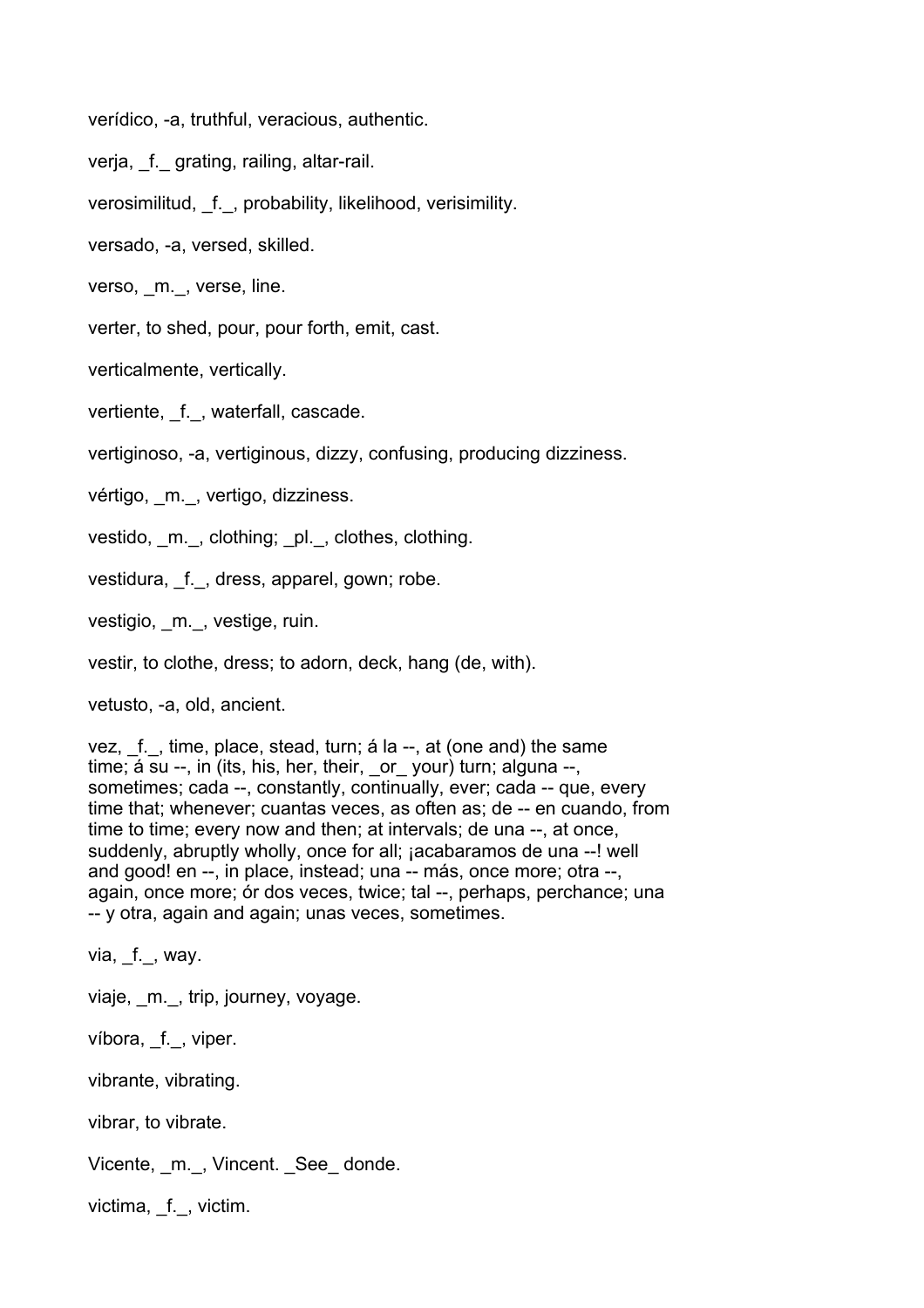victoria, f., victory.

vida, f., life; á --, alive; con --, alive; dejar la --, to die.

vidriera, f., window, window-pane.

vidrio, \_m.\_, glass, pane, window pane; --s de colores, stained glass (windows).

viejo, -a, old; de puro --, from sheer old age; subst. m. and f., old man, old woman.

vientecillo, m., breeze, gentle wind.

viento, \_m.\_, wind, breeze.

viernes, m., Friday; Viernes Santo, Good Friday.

vigilancia, \_f.\_, vigilance.

vigilante, m., watch, guard.

vigilia, f., vigil, waking, sleeplessness.

vil, base, vile.

villa, f., city, town.

villancico, m., Christmas carol.

villano, -a, common, low-born, base-born; subst. m., villein (or villain), serf.

vino, m., wine.

violencia, \_f.\_, violence; con --, violently, loudly.

violento, -a, violent.

violeta, f., violet.

vira, f., dart, arrow.

virgen, f., virgin.

visera, \_f.\_, visor.

visible, visible, evident, apparent.

vision, \_f.\_, vision, sight, scene, fancy.

visitar, to visit.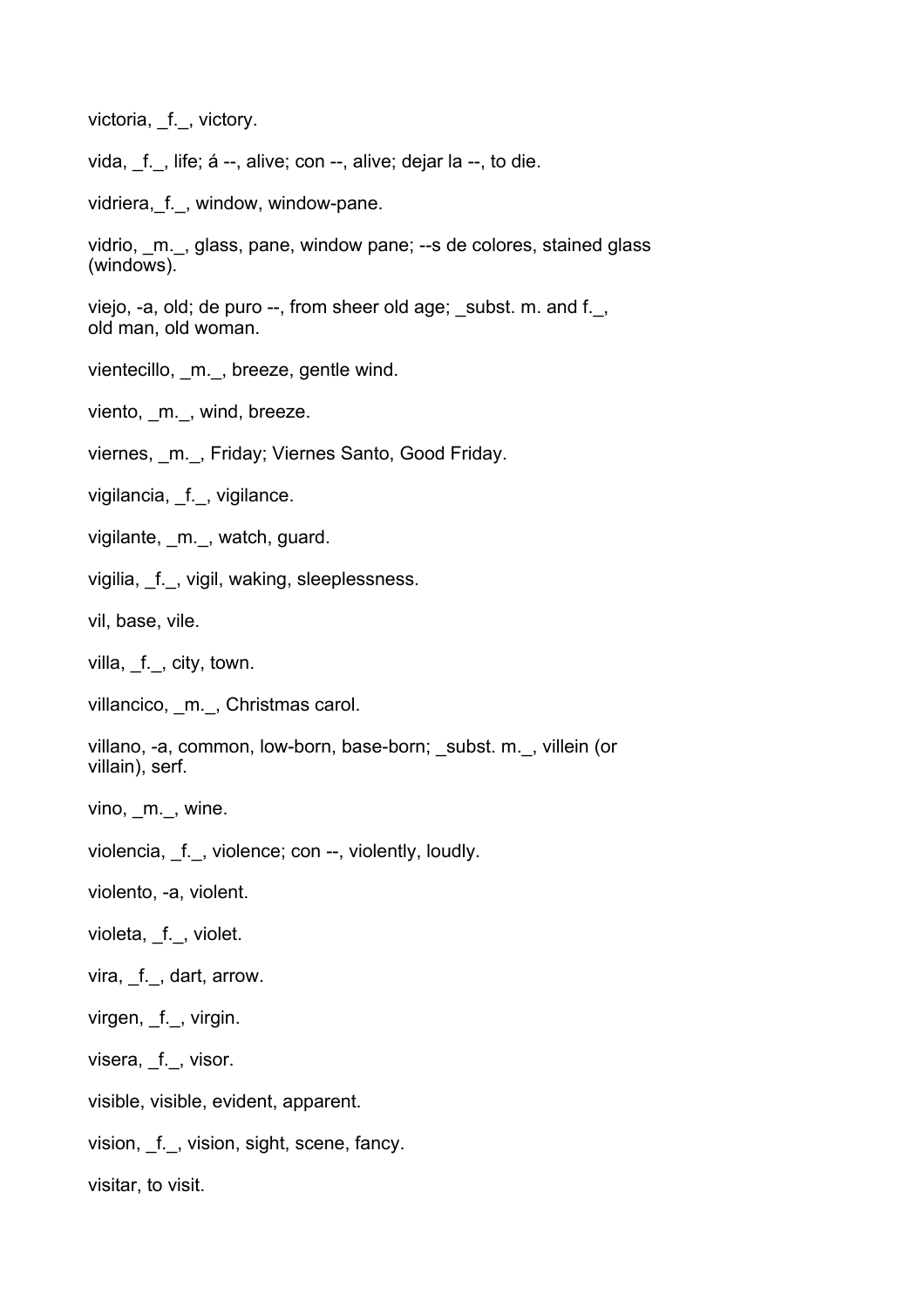viso, m., appearance.

vispera, f., eve, day before; pl., vespers.

vista, f., sight, view, glance, gaze, vision; dar -- á, to come into view of; perder de --, to lose sight of; tender la --, to direct one's glance; to look, glance, cast a glance.

visto, -a, adj. pp. of ver, seen, visible, familiar; no (or nunca) --, not ( $\overline{or}$  never) seen (before); extraordinary, wonderful, strange; por lo --, evidently, apparently, visibly.

vistoso, -a, pleasing to the eye, delightful, showy.

viuda, f., widow.

vivir, to live, dwell; no vivo hasta ver, I am dying to see.

vivir, subst. m., living, life.

vivo, -a, alive, living.

vocería, \_f.\_, clamor, outcry.

volante, flying; columna --, flying column.

Volar, to fly, fly away, go by, pass, run.

volcán, m., volcano.

voltear, to turn, whirl, revolve, wander, flit, glitter, swing.

voluntad, f., will.

voluptuosidad, \_f.\_, voluptuousness.

voluptuoso, -a, voluptuous.

volver, to turn, turn over, return; -- á ... (\_infin. ), to ...  $(iinfin. )$  again;  $-i$  en sí, to come to oneself; to regain consciousness; -- grupas, to turn back; -- pies, to turn (one's) steps; -- pies atrás, to turn back; refl., to turn, turn round, return.

vos, you.

vosotros, -as, you.

voz, f., voice, tone, sound, cry, word; á grandes voces, in a loud voice; loudly; á -- herida, in clanging tones; á media --, in a low tone; softly; á toda --, at the top of their voices; dar una gran --, to call out loudly.

vuelo,  $m.$ , flight; al --, flying; on the wing; abatir el --, to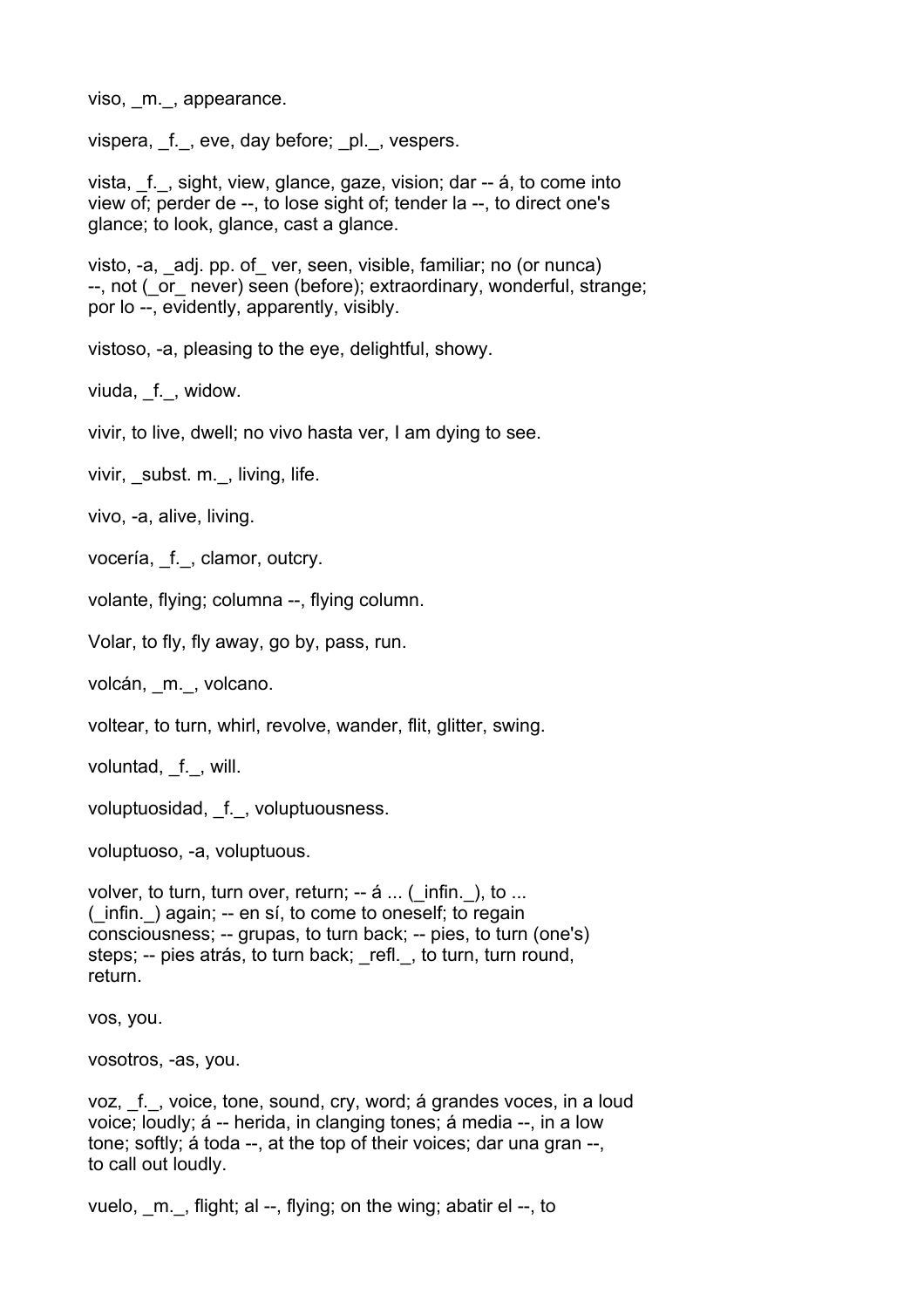alight; levantar el --, to rise in flight.

vuelta, \_f.\_, turn, return; lining; \_pl.\_, cuffs, lapels, etc. (that part of a garment turned back and showing the lining), lining; dar una --, to take a turn, take a walk; dar --s, to turn, wind, whirl, revolve.

vuelto, -a, \_pp. of\_ volver; --de espaldas, with (his) back turned.

vuestro, -a, your, yours; el --, la vuestra, yours.

vulgar, common, ordinary.

vulgarmente, vulgarly, commonly.

vulgo, m., people, common people.

vulnerable, vulnerable.

Y

y, and.

```
ya, already, now, soon, longer, indeed; -- ... --, now ... now ( or
again); either or; no \dots -- ( or -- no \dots), no longer; -- que,
since; si --, if indeed; si -- no, unless; -- allí, when they had
arrived there.
```
yacer, to lie.

yerto, -a, stiff, rigid, motionless, lifeless, desolate.

yo, I.

yunque, \_m.\_, anvil.

Z

zagal, m., shepherd boy.

zambomba, f., zambomba, a kind of rustic drum consisting of a skin stretched over the mouth of a jar, with a reed fastened at the center. This rubbed up and down with the moistened hand produces a strong, hoarse, monotonous sound.

zampoña, f., rustic flute.

zarza, f., bramble, brier, thorny bush, bramble-bush.

zarzal, m., bramble, brier, bramble thicket.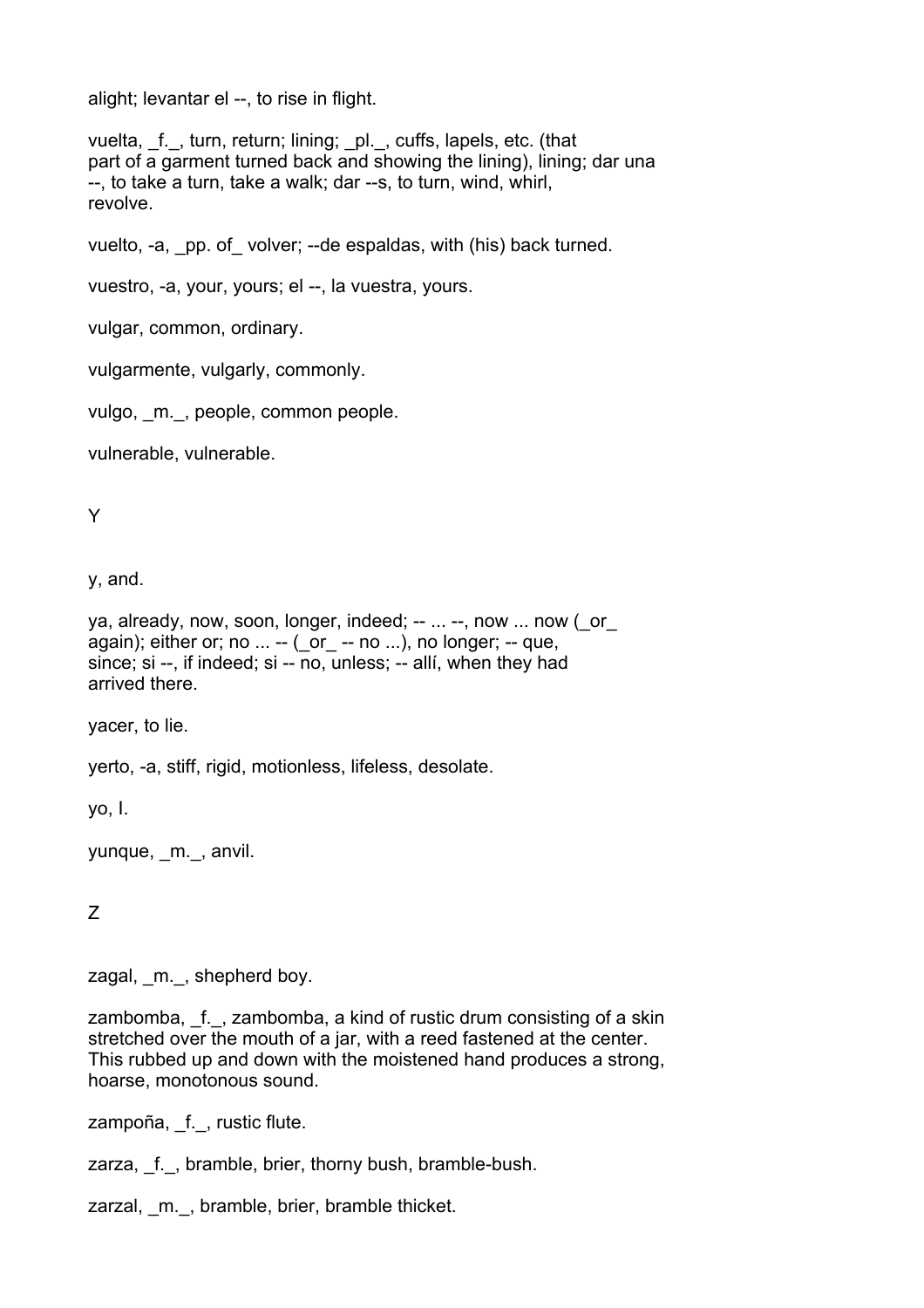zigzag, m., zigzag.

zumba, f., jest, joke, raillery.

zumbar, to buzz, hum, murmur, whistle, sound, resound, vibrate.

zumbido, \_m.\_, humming, buzzing.

zurrón, m., bag, pouch, provision-bag.

End of the Project Gutenberg EBook of Legends, Tales and Poems by Gustavo Adolfo Becquer Edited with Introduction, Notes and Vocabulary, by Everett Ward Olmsted

\*\*\* END OF THIS PROJECT GUTENBERG EBOOK LEGENDS, TALES AND POEMS \*\*\*

\*\*\*\*\* This file should be named 10814-8.txt or 10814-8.zip \*\*\*\*\* This and all associated files of various formats will be found in: http://www.gutenberg.net/1/0/8/1/10814/

Produced by Keren Vergon, Arno Peters and PG Distributed Proofreaders

Updated editions will replace the previous one--the old editions will be renamed.

Creating the works from public domain print editions means that no one owns a United States copyright in these works, so the Foundation (and you!) can copy and distribute it in the United States without permission and without paying copyright royalties. Special rules, set forth in the General Terms of Use part of this license, apply to copying and distributing Project Gutenberg-tm electronic works to protect the PROJECT GUTENBERG-tm concept and trademark. Project Gutenberg is a registered trademark, and may not be used if you charge for the eBooks, unless you receive specific permission. If you do not charge anything for copies of this eBook, complying with the rules is very easy. You may use this eBook for nearly any purpose such as creation of derivative works, reports, performances and research. They may be modified and printed and given away--you may do practically ANYTHING with public domain eBooks. Redistribution is subject to the trademark license, especially commercial redistribution.

\*\*\* START: FULL LICENSE \*\*\*

THE FULL PROJECT GUTENBERG LICENSE PLEASE READ THIS BEFORE YOU DISTRIBUTE OR USE THIS WORK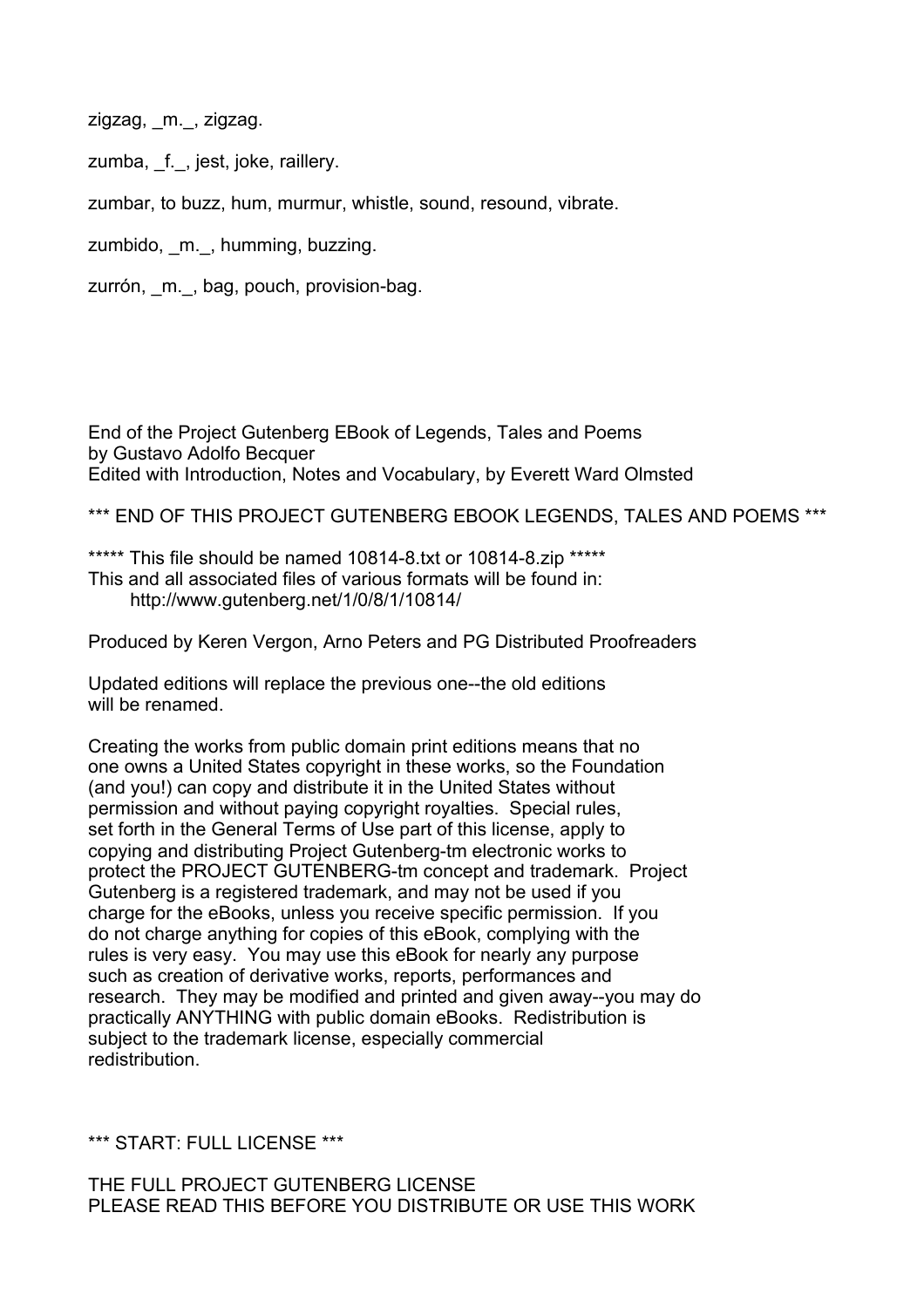To protect the Project Gutenberg-tm mission of promoting the free distribution of electronic works, by using or distributing this work (or any other work associated in any way with the phrase "Project Gutenberg"), you agree to comply with all the terms of the Full Project Gutenberg-tm License (available with this file or online at http://gutenberg.net/license).

Section 1. General Terms of Use and Redistributing Project Gutenberg-tm electronic works

1.A. By reading or using any part of this Project Gutenberg-tm electronic work, you indicate that you have read, understand, agree to and accept all the terms of this license and intellectual property (trademark/copyright) agreement. If you do not agree to abide by all the terms of this agreement, you must cease using and return or destroy all copies of Project Gutenberg-tm electronic works in your possession. If you paid a fee for obtaining a copy of or access to a Project Gutenberg-tm electronic work and you do not agree to be bound by the terms of this agreement, you may obtain a refund from the person or entity to whom you paid the fee as set forth in paragraph 1.E.8.

1.B. "Project Gutenberg" is a registered trademark. It may only be used on or associated in any way with an electronic work by people who agree to be bound by the terms of this agreement. There are a few things that you can do with most Project Gutenberg-tm electronic works even without complying with the full terms of this agreement. See paragraph 1.C below. There are a lot of things you can do with Project Gutenberg-tm electronic works if you follow the terms of this agreement and help preserve free future access to Project Gutenberg-tm electronic works. See paragraph 1.E below.

1.C. The Project Gutenberg Literary Archive Foundation ("the Foundation" or PGLAF), owns a compilation copyright in the collection of Project Gutenberg-tm electronic works. Nearly all the individual works in the collection are in the public domain in the United States. If an individual work is in the public domain in the United States and you are located in the United States, we do not claim a right to prevent you from copying, distributing, performing, displaying or creating derivative works based on the work as long as all references to Project Gutenberg are removed. Of course, we hope that you will support the Project Gutenberg-tm mission of promoting free access to electronic works by freely sharing Project Gutenberg-tm works in compliance with the terms of this agreement for keeping the Project Gutenberg-tm name associated with the work. You can easily comply with the terms of this agreement by keeping this work in the same format with its attached full Project Gutenberg-tm License when you share it without charge with others.

1.D. The copyright laws of the place where you are located also govern what you can do with this work. Copyright laws in most countries are in a constant state of change. If you are outside the United States, check the laws of your country in addition to the terms of this agreement before downloading, copying, displaying, performing, distributing or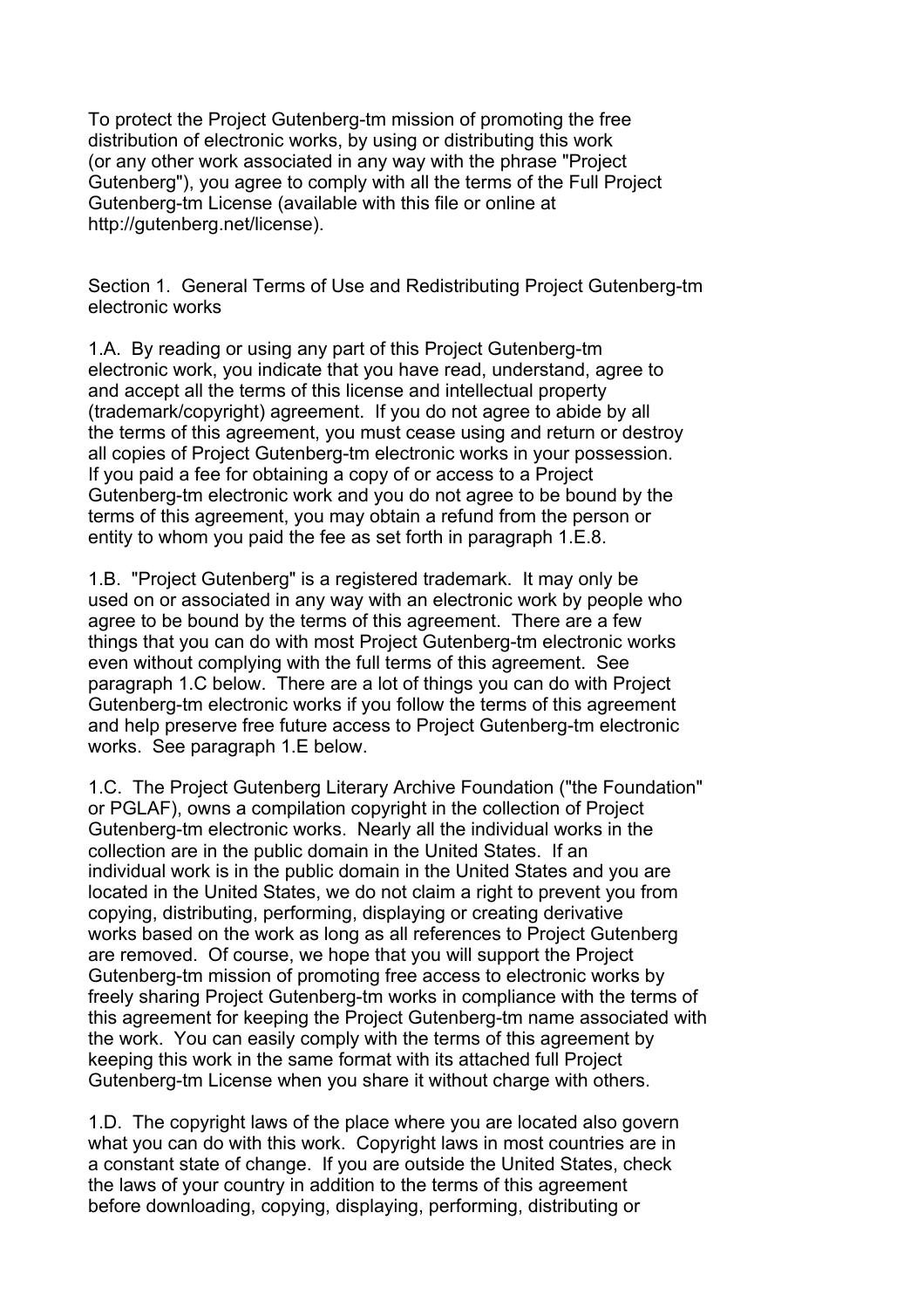creating derivative works based on this work or any other Project Gutenberg-tm work. The Foundation makes no representations concerning the copyright status of any work in any country outside the United States.

1.E. Unless you have removed all references to Project Gutenberg:

1.E.1. The following sentence, with active links to, or other immediate access to, the full Project Gutenberg-tm License must appear prominently whenever any copy of a Project Gutenberg-tm work (any work on which the phrase "Project Gutenberg" appears, or with which the phrase "Project Gutenberg" is associated) is accessed, displayed, performed, viewed, copied or distributed:

This eBook is for the use of anyone anywhere at no cost and with almost no restrictions whatsoever. You may copy it, give it away or re-use it under the terms of the Project Gutenberg License included with this eBook or online at www.gutenberg.net

1.E.2. If an individual Project Gutenberg-tm electronic work is derived from the public domain (does not contain a notice indicating that it is posted with permission of the copyright holder), the work can be copied and distributed to anyone in the United States without paying any fees or charges. If you are redistributing or providing access to a work with the phrase "Project Gutenberg" associated with or appearing on the work, you must comply either with the requirements of paragraphs 1.E.1 through 1.E.7 or obtain permission for the use of the work and the Project Gutenberg-tm trademark as set forth in paragraphs 1.E.8 or 1.E.9.

1.E.3. If an individual Project Gutenberg-tm electronic work is posted with the permission of the copyright holder, your use and distribution must comply with both paragraphs 1.E.1 through 1.E.7 and any additional terms imposed by the copyright holder. Additional terms will be linked to the Project Gutenberg-tm License for all works posted with the permission of the copyright holder found at the beginning of this work.

1.E.4. Do not unlink or detach or remove the full Project Gutenberg-tm License terms from this work, or any files containing a part of this work or any other work associated with Project Gutenberg-tm.

1.E.5. Do not copy, display, perform, distribute or redistribute this electronic work, or any part of this electronic work, without prominently displaying the sentence set forth in paragraph 1.E.1 with active links or immediate access to the full terms of the Project Gutenberg-tm License.

1.E.6. You may convert to and distribute this work in any binary, compressed, marked up, nonproprietary or proprietary form, including any word processing or hypertext form. However, if you provide access to or distribute copies of a Project Gutenberg-tm work in a format other than "Plain Vanilla ASCII" or other format used in the official version posted on the official Project Gutenberg-tm web site (www.gutenberg.net), you must, at no additional cost, fee or expense to the user, provide a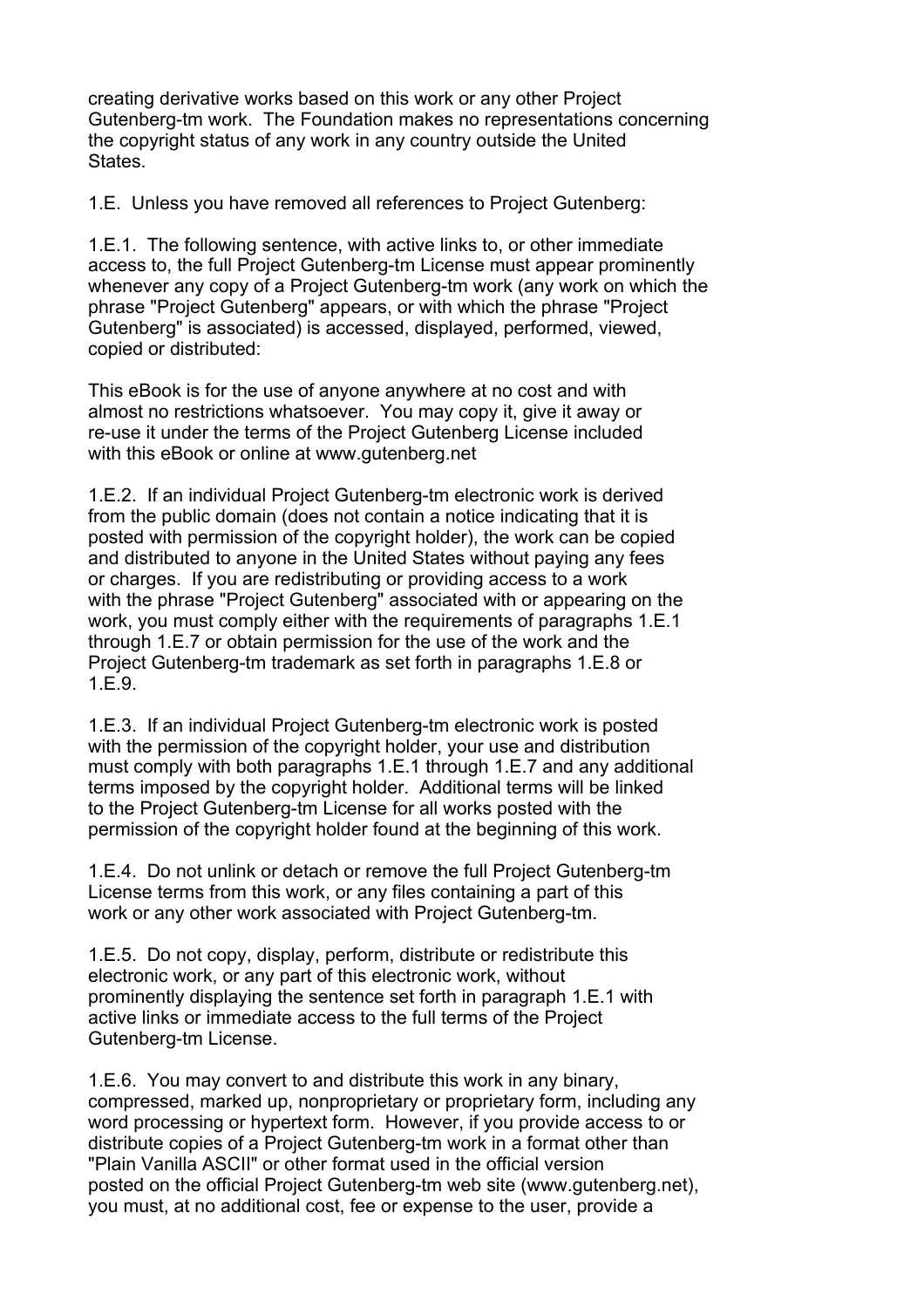copy, a means of exporting a copy, or a means of obtaining a copy upon request, of the work in its original "Plain Vanilla ASCII" or other form. Any alternate format must include the full Project Gutenberg-tm License as specified in paragraph 1.E.1.

1.E.7. Do not charge a fee for access to, viewing, displaying, performing, copying or distributing any Project Gutenberg-tm works unless you comply with paragraph 1.E.8 or 1.E.9.

1.E.8. You may charge a reasonable fee for copies of or providing access to or distributing Project Gutenberg-tm electronic works provided that

- You pay a royalty fee of 20% of the gross profits you derive from the use of Project Gutenberg-tm works calculated using the method you already use to calculate your applicable taxes. The fee is owed to the owner of the Project Gutenberg-tm trademark, but he has agreed to donate royalties under this paragraph to the Project Gutenberg Literary Archive Foundation. Royalty payments must be paid within 60 days following each date on which you prepare (or are legally required to prepare) your periodic tax returns. Royalty payments should be clearly marked as such and sent to the Project Gutenberg Literary Archive Foundation at the address specified in Section 4, "Information about donations to the Project Gutenberg Literary Archive Foundation."
- You provide a full refund of any money paid by a user who notifies you in writing (or by e-mail) within 30 days of receipt that s/he does not agree to the terms of the full Project Gutenberg-tm License. You must require such a user to return or destroy all copies of the works possessed in a physical medium and discontinue all use of and all access to other copies of Project Gutenberg-tm works.
- You provide, in accordance with paragraph 1.F.3, a full refund of any money paid for a work or a replacement copy, if a defect in the electronic work is discovered and reported to you within 90 days of receipt of the work.
- You comply with all other terms of this agreement for free distribution of Project Gutenberg-tm works.

1.E.9. If you wish to charge a fee or distribute a Project Gutenberg-tm electronic work or group of works on different terms than are set forth in this agreement, you must obtain permission in writing from both the Project Gutenberg Literary Archive Foundation and Michael Hart, the owner of the Project Gutenberg-tm trademark. Contact the Foundation as set forth in Section 3 below.

## 1.F.

1.F.1. Project Gutenberg volunteers and employees expend considerable effort to identify, do copyright research on, transcribe and proofread public domain works in creating the Project Gutenberg-tm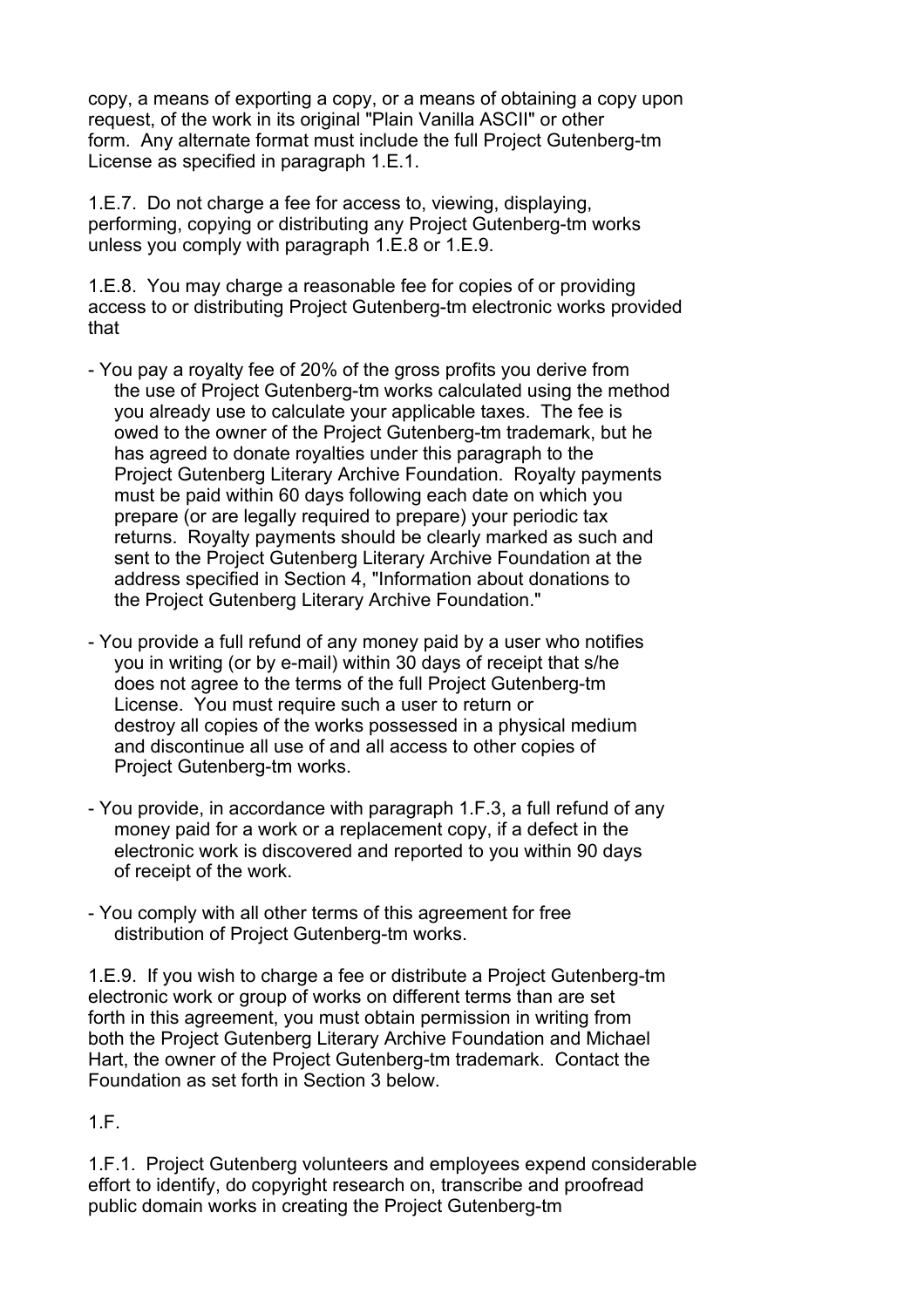collection. Despite these efforts, Project Gutenberg-tm electronic works, and the medium on which they may be stored, may contain "Defects," such as, but not limited to, incomplete, inaccurate or corrupt data, transcription errors, a copyright or other intellectual property infringement, a defective or damaged disk or other medium, a computer virus, or computer codes that damage or cannot be read by your equipment.

1.F.2. LIMITED WARRANTY, DISCLAIMER OF DAMAGES - Except for the "Right of Replacement or Refund" described in paragraph 1.F.3, the Project Gutenberg Literary Archive Foundation, the owner of the Project Gutenberg-tm trademark, and any other party distributing a Project Gutenberg-tm electronic work under this agreement, disclaim all liability to you for damages, costs and expenses, including legal fees. YOU AGREE THAT YOU HAVE NO REMEDIES FOR NEGLIGENCE, STRICT LIABILITY, BREACH OF WARRANTY OR BREACH OF CONTRACT EXCEPT THOSE PROVIDED IN PARAGRAPH F3. YOU AGREE THAT THE FOUNDATION, THE TRADEMARK OWNER, AND ANY DISTRIBUTOR UNDER THIS AGREEMENT WILL NOT BE

LIABLE TO YOU FOR ACTUAL, DIRECT, INDIRECT, CONSEQUENTIAL, PUNITIVE OR INCIDENTAL DAMAGES EVEN IF YOU GIVE NOTICE OF THE POSSIBILITY OF SUCH DAMAGE.

1.F.3. LIMITED RIGHT OF REPLACEMENT OR REFUND - If you discover a defect in this electronic work within 90 days of receiving it, you can receive a refund of the money (if any) you paid for it by sending a written explanation to the person you received the work from. If you received the work on a physical medium, you must return the medium with your written explanation. The person or entity that provided you with the defective work may elect to provide a replacement copy in lieu of a refund. If you received the work electronically, the person or entity providing it to you may choose to give you a second opportunity to receive the work electronically in lieu of a refund. If the second copy is also defective, you may demand a refund in writing without further opportunities to fix the problem.

1.F.4. Except for the limited right of replacement or refund set forth in paragraph 1.F.3, this work is provided to you 'AS-IS', WITH NO OTHER WARRANTIES OF ANY KIND, EXPRESS OR IMPLIED, INCLUDING BUT NOT LIMITED TO

WARRANTIES OF MERCHANTIBILITY OR FITNESS FOR ANY PURPOSE.

1.F.5. Some states do not allow disclaimers of certain implied warranties or the exclusion or limitation of certain types of damages. If any disclaimer or limitation set forth in this agreement violates the law of the state applicable to this agreement, the agreement shall be interpreted to make the maximum disclaimer or limitation permitted by the applicable state law. The invalidity or unenforceability of any provision of this agreement shall not void the remaining provisions.

1.F.6. INDEMNITY - You agree to indemnify and hold the Foundation, the trademark owner, any agent or employee of the Foundation, anyone providing copies of Project Gutenberg-tm electronic works in accordance with this agreement, and any volunteers associated with the production,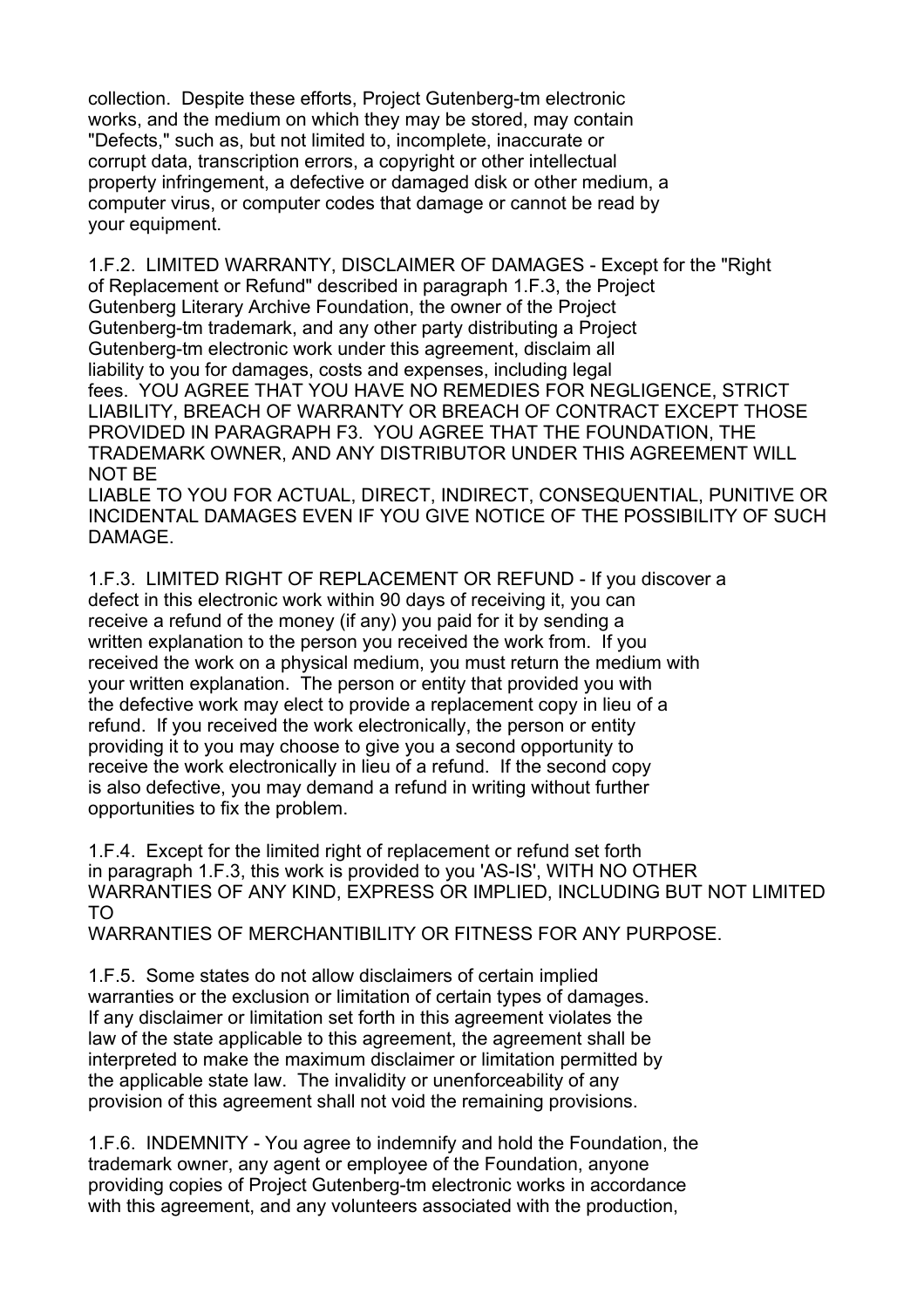promotion and distribution of Project Gutenberg-tm electronic works, harmless from all liability, costs and expenses, including legal fees, that arise directly or indirectly from any of the following which you do or cause to occur: (a) distribution of this or any Project Gutenberg-tm work, (b) alteration, modification, or additions or deletions to any Project Gutenberg-tm work, and (c) any Defect you cause.

## Section 2. Information about the Mission of Project Gutenberg-tm

Project Gutenberg-tm is synonymous with the free distribution of electronic works in formats readable by the widest variety of computers including obsolete, old, middle-aged and new computers. It exists because of the efforts of hundreds of volunteers and donations from people in all walks of life.

Volunteers and financial support to provide volunteers with the assistance they need, is critical to reaching Project Gutenberg-tm's goals and ensuring that the Project Gutenberg-tm collection will remain freely available for generations to come. In 2001, the Project Gutenberg Literary Archive Foundation was created to provide a secure and permanent future for Project Gutenberg-tm and future generations. To learn more about the Project Gutenberg Literary Archive Foundation and how your efforts and donations can help, see Sections 3 and 4 and the Foundation web page at http://www.pglaf.org.

Section 3. Information about the Project Gutenberg Literary Archive **Foundation** 

The Project Gutenberg Literary Archive Foundation is a non profit 501(c)(3) educational corporation organized under the laws of the state of Mississippi and granted tax exempt status by the Internal Revenue Service. The Foundation's EIN or federal tax identification number is 64-6221541. Its 501(c)(3) letter is posted at http://pglaf.org/fundraising. Contributions to the Project Gutenberg Literary Archive Foundation are tax deductible to the full extent permitted by U.S. federal laws and your state's laws.

The Foundation's principal office is located at 4557 Melan Dr. S. Fairbanks, AK, 99712., but its volunteers and employees are scattered throughout numerous locations. Its business office is located at 809 North 1500 West, Salt Lake City, UT 84116, (801) 596-1887, email business@pglaf.org. Email contact links and up to date contact information can be found at the Foundation's web site and official page at http://pglaf.org

For additional contact information:

 Dr. Gregory B. Newby Chief Executive and Director gbnewby@pglaf.org

Section 4. Information about Donations to the Project Gutenberg Literary Archive Foundation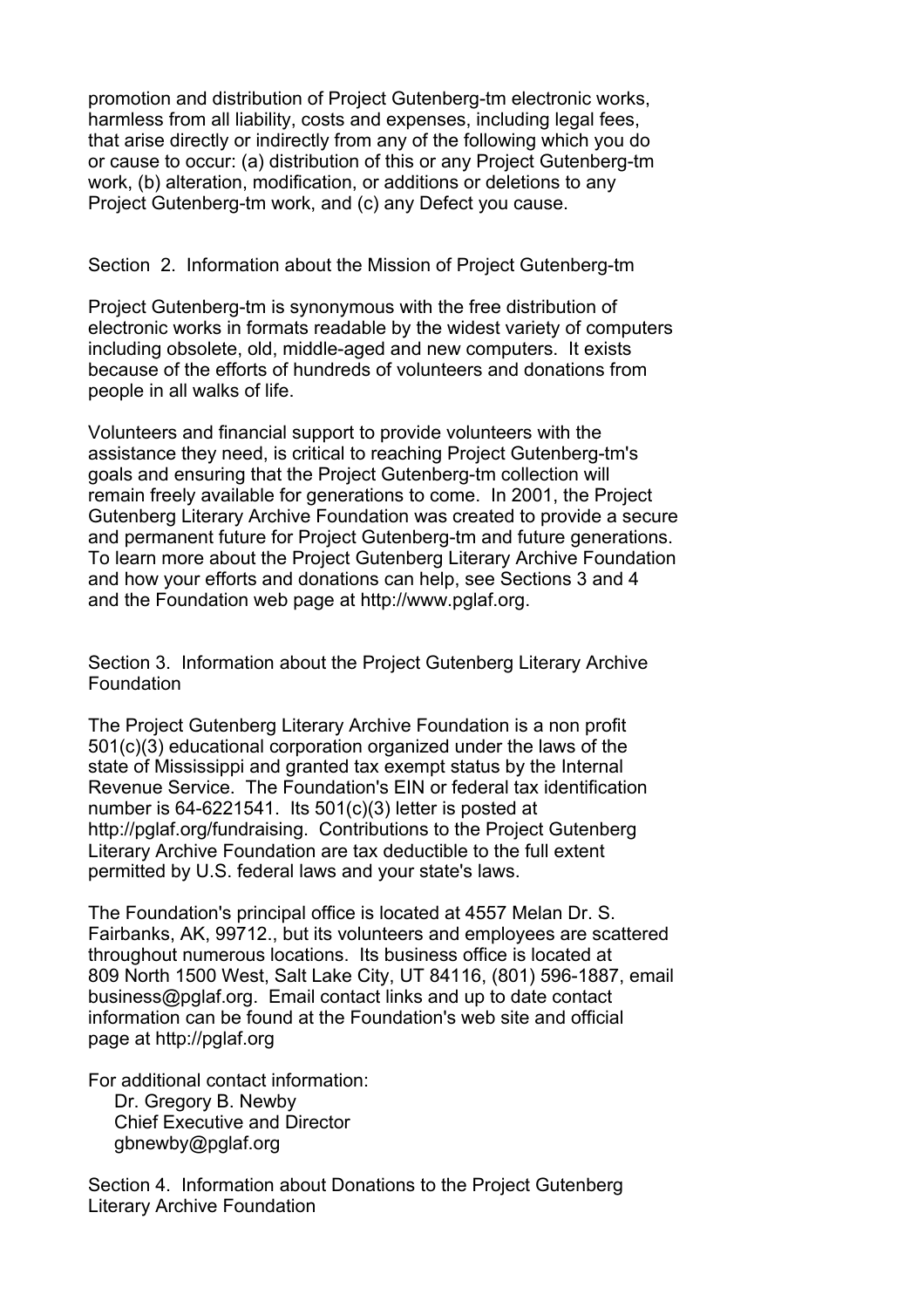Project Gutenberg-tm depends upon and cannot survive without wide spread public support and donations to carry out its mission of increasing the number of public domain and licensed works that can be freely distributed in machine readable form accessible by the widest array of equipment including outdated equipment. Many small donations (\$1 to \$5,000) are particularly important to maintaining tax exempt status with the IRS.

The Foundation is committed to complying with the laws regulating charities and charitable donations in all 50 states of the United States. Compliance requirements are not uniform and it takes a considerable effort, much paperwork and many fees to meet and keep up with these requirements. We do not solicit donations in locations where we have not received written confirmation of compliance. To SEND DONATIONS or determine the status of compliance for any particular state visit http://pglaf.org

While we cannot and do not solicit contributions from states where we have not met the solicitation requirements, we know of no prohibition against accepting unsolicited donations from donors in such states who approach us with offers to donate.

International donations are gratefully accepted, but we cannot make any statements concerning tax treatment of donations received from outside the United States. U.S. laws alone swamp our small staff.

Please check the Project Gutenberg Web pages for current donation methods and addresses. Donations are accepted in a number of other ways including including checks, online payments and credit card donations. To donate, please visit: http://pglaf.org/donate

Section 5. General Information About Project Gutenberg-tm electronic works.

Professor Michael S. Hart is the originator of the Project Gutenberg-tm concept of a library of electronic works that could be freely shared with anyone. For thirty years, he produced and distributed Project Gutenberg-tm eBooks with only a loose network of volunteer support.

Project Gutenberg-tm eBooks are often created from several printed editions, all of which are confirmed as Public Domain in the U.S. unless a copyright notice is included. Thus, we do not necessarily keep eBooks in compliance with any particular paper edition.

Each eBook is in a subdirectory of the same number as the eBook's eBook number, often in several formats including plain vanilla ASCII, compressed (zipped), HTML and others.

Corrected EDITIONS of our eBooks replace the old file and take over the old filename and etext number. The replaced older file is renamed. VERSIONS based on separate sources are treated as new eBooks receiving new filenames and etext numbers.